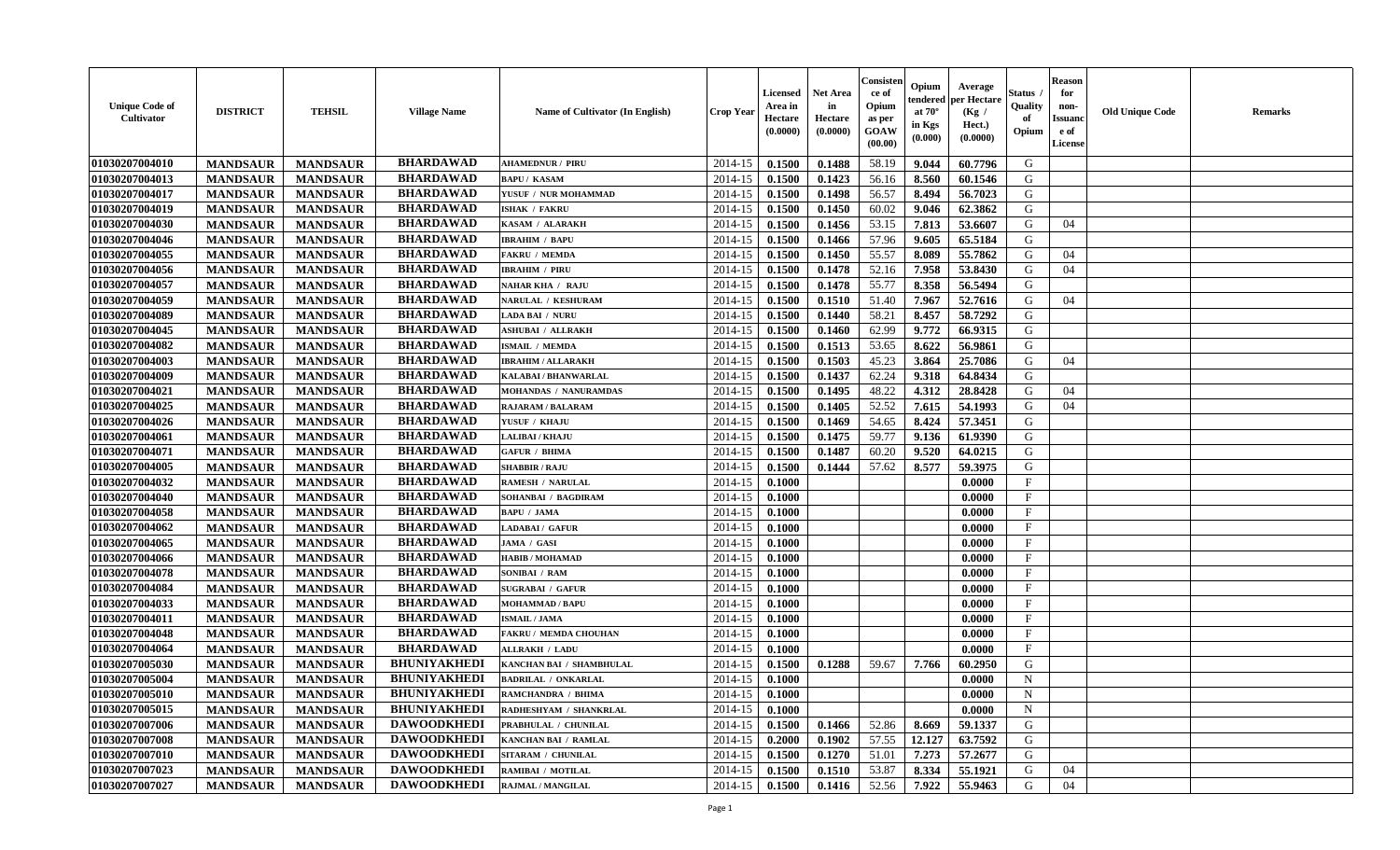| <b>Unique Code of</b><br><b>Cultivator</b> | <b>DISTRICT</b> | <b>TEHSIL</b>   | <b>Village Name</b> | Name of Cultivator (In English)         | <b>Crop Year</b> | <b>Licensed</b><br>Area in<br>Hectare<br>(0.0000) | <b>Net Area</b><br>in<br>Hectare<br>(0.0000) | Consisteı<br>ce of<br>Opium<br>as per<br><b>GOAW</b><br>(00.00) | Opium<br>endered<br>at $70^\circ$<br>in Kgs<br>$(\mathbf{0.000})$ | Average<br>per Hectare<br>(Kg /<br>Hect.)<br>(0.0000) | Status<br>Quality<br>of<br>Opium | Reason<br>for<br>non-<br>Issuan<br>e of<br><b>License</b> | <b>Old Unique Code</b> | <b>Remarks</b> |
|--------------------------------------------|-----------------|-----------------|---------------------|-----------------------------------------|------------------|---------------------------------------------------|----------------------------------------------|-----------------------------------------------------------------|-------------------------------------------------------------------|-------------------------------------------------------|----------------------------------|-----------------------------------------------------------|------------------------|----------------|
| 01030207010004                             | <b>MANDSAUR</b> | <b>MANDSAUR</b> | <b>DHARIYAKHEDI</b> | <b>LALKUNWER / MOKAMSINGH</b>           | 2014-15          | 0.1500                                            | 0.1451                                       | 62.54                                                           | 9.149                                                             | 63.0531                                               | G                                |                                                           |                        |                |
| 01030207010005                             | <b>MANDSAUR</b> | <b>MANDSAUR</b> | <b>DHARIYAKHEDI</b> | <b>MANGILAL / NANURAM</b>               | 2014-15          | 0.1500                                            | 0.1098                                       | 56.22                                                           | 6.377                                                             | 58.0783                                               | G                                |                                                           |                        |                |
| 01030207010016                             | <b>MANDSAUR</b> | <b>MANDSAUR</b> | <b>DHARIYAKHEDI</b> | PRATAPSINGH / TAKHATSINGH               | 2014-15          | 0.1500                                            | 0.1428                                       | 58.70                                                           | 3.388                                                             | 23.7255                                               | G                                | 04                                                        |                        |                |
| 01030207010025                             | <b>MANDSAUR</b> | <b>MANDSAUR</b> | <b>DHARIYAKHEDI</b> | LAKSHMIBAI / JAYASHNKAR                 | 2014-15          | 0.1500                                            | 0.0692                                       | 60.98                                                           | 4.138                                                             | 59.7977                                               | G                                |                                                           |                        |                |
| 01030207010032                             | <b>MANDSAUR</b> | <b>MANDSAUR</b> | <b>DHARIYAKHEDI</b> | <b>CHAGANLAL / RAMBAKSH</b>             | 2014-15          | 0.1500                                            | 0.0969                                       | 61.97                                                           | 5.967                                                             | 61.5789                                               | G                                |                                                           |                        |                |
| 01030207010035                             | <b>MANDSAUR</b> | <b>MANDSAUR</b> | <b>DHARIYAKHEDI</b> | <b>BHANWARLAL / BHAGIRATH</b>           | 2014-15          | 0.1500                                            | 0.1436                                       | 62.27                                                           | 9.091                                                             | 63.3078                                               | G                                |                                                           |                        |                |
| 01030207010048                             | <b>MANDSAUR</b> | <b>MANDSAUR</b> | <b>DHARIYAKHEDI</b> | <b>BALWANT SINGH / BALBAHADUR SINGH</b> | 2014-15          | 0.1500                                            | 0.1395                                       | 60.85                                                           | 8.667                                                             | 62.1290                                               | G                                |                                                           |                        |                |
| 01030207010050                             | <b>MANDSAUR</b> | <b>MANDSAUR</b> | <b>DHARIYAKHEDI</b> | <b>CHENSINGH / TAKHATSINGH</b>          | 2014-15          | 0.1500                                            | 0.1254                                       | 58.98                                                           | 2.317                                                             | 18.4769                                               | G                                | 04                                                        |                        |                |
| 01030207010055                             | <b>MANDSAUR</b> | <b>MANDSAUR</b> | <b>DHARIYAKHEDI</b> | KUSHAL SINGH / BHAGWAN SINGH            | 2014-15          | 0.1500                                            | 0.1463                                       | 59.59                                                           | 3.422                                                             | 23.3903                                               | G                                | 04                                                        |                        |                |
| 01030207010073                             | <b>MANDSAUR</b> | <b>MANDSAUR</b> | <b>DHARIYAKHEDI</b> | MADHAVLAL / KANA                        | 2014-15          | 0.1500                                            | 0.1437                                       | 65.50                                                           | 9.498                                                             | 66.0960                                               | G                                |                                                           |                        |                |
| 01030207010074                             | <b>MANDSAUR</b> | <b>MANDSAUR</b> | <b>DHARIYAKHEDI</b> | <b>BADRILAL / BALURAM</b>               | 2014-15          | 0.1500                                            | 0.1205                                       | 58.58                                                           | 7.038                                                             | 58.4066                                               | G                                |                                                           |                        |                |
| 01030207010078                             | <b>MANDSAUR</b> | <b>MANDSAUR</b> | <b>DHARIYAKHEDI</b> | <b>OMPRAKASH / SALAGRAM</b>             | 2014-15          | 0.1500                                            | 0.1409                                       | 58.92                                                           | 8.072                                                             | 57.2889                                               | G                                |                                                           |                        |                |
| 01030207010079                             | <b>MANDSAUR</b> | <b>MANDSAUR</b> | <b>DHARIYAKHEDI</b> | <b>GOPAL / BASANTILAL</b>               | 2014-15          | 0.1500                                            | 0.1506                                       | 57.66                                                           | 8.402                                                             | 55.7902                                               | G                                | 04                                                        |                        |                |
| 01030207010081                             | <b>MANDSAUR</b> | <b>MANDSAUR</b> | <b>DHARIYAKHEDI</b> | <b>JAWAHARLAL / JAGDISH</b>             | 2014-15          | 0.1500                                            | 0.1453                                       | 67.40                                                           | 9.850                                                             | 67.7908                                               | G                                |                                                           |                        |                |
| 01030207010089                             | <b>MANDSAUR</b> | <b>MANDSAUR</b> | <b>DHARIYAKHEDI</b> | KAILASH / RAMLAL                        | 2014-15          | 0.1500                                            | 0.1472                                       | 59.87                                                           | 8.946                                                             | 60.7745                                               | G                                |                                                           |                        |                |
| 01030207010115                             | <b>MANDSAUR</b> | <b>MANDSAUR</b> | <b>DHARIYAKHEDI</b> | JAGDISH / JAYSHANKAR SHARMA             | 2014-15          | 0.1500                                            | 0.0702                                       | 64.27                                                           | 4.251                                                             | 60.5556                                               | G                                |                                                           |                        |                |
| 01030207010121                             | <b>MANDSAUR</b> | <b>MANDSAUR</b> | <b>DHARIYAKHEDI</b> | KALU SINGH / HUKUM SINGH                | 2014-15          | 0.1500                                            | 0.1489                                       | 56.80                                                           | 9.404                                                             | 63.1565                                               | G                                |                                                           |                        |                |
| 01030207010153                             | <b>MANDSAUR</b> | <b>MANDSAUR</b> | <b>DHARIYAKHEDI</b> | <b>SURAJ BAI / ROD SINGH</b>            | 2014-15          | 0.1500                                            | 0.1517                                       | 53.68                                                           | 8.412                                                             | 55.4515                                               | - 1                              | 02                                                        |                        |                |
| 01030207010183                             | <b>MANDSAUR</b> | <b>MANDSAUR</b> | <b>DHARIYAKHEDI</b> | TEJRAM / RAMCHANDRA                     | 2014-15          | 0.1500                                            | 0.1505                                       | 58.50                                                           | 8.767                                                             | 58.2525                                               | G                                |                                                           |                        |                |
| 01030207010188                             | <b>MANDSAUR</b> | <b>MANDSAUR</b> | <b>DHARIYAKHEDI</b> | TULSIRAM / KANA                         | 2014-15          | 0.1500                                            | 0.1459                                       | 60.19                                                           | 9.424                                                             | 64.5922                                               | G                                |                                                           |                        |                |
| 01030207010192                             | <b>MANDSAUR</b> | <b>MANDSAUR</b> | <b>DHARIYAKHEDI</b> | YUSUF KHA / BASHIR KHA                  | 2014-15          | 0.1500                                            | 0.1394                                       | 59.57                                                           | 8.110                                                             | 58.1779                                               | G                                |                                                           |                        |                |
| 01030207010124                             | <b>MANDSAUR</b> | <b>MANDSAUR</b> | <b>DHARIYAKHEDI</b> | <b>BHERULAL / MANGILAL</b>              | 2014-15          | 0.1500                                            | 0.1455                                       | 64.44                                                           | 10.025                                                            | 68.9003                                               | G                                |                                                           |                        |                |
| 01030207010123                             | <b>MANDSAUR</b> | <b>MANDSAUR</b> | <b>DHARIYAKHEDI</b> | <b>GITA BAI / ONKAR</b>                 | 2014-15          | 0.1500                                            | 0.1515                                       | 58.26                                                           | 8.789                                                             | 58.0132                                               | G                                |                                                           |                        |                |
| 01030207010011                             | <b>MANDSAUR</b> | <b>MANDSAUR</b> | <b>DHARIYAKHEDI</b> | RADHESHYAM / PRABHULAL                  | 2014-15          | 0.1500                                            | 0.1463                                       | 59.13                                                           | 8.853                                                             | 60.5126                                               | G                                |                                                           |                        |                |
| 01030207010196                             | <b>MANDSAUR</b> | <b>MANDSAUR</b> | <b>DHARIYAKHEDI</b> | USMAN / NIJAM SHAH                      | 2014-15          | 0.1500                                            | 0.1204                                       | 56.99                                                           | 7.067                                                             | 58.6960                                               | G                                |                                                           |                        |                |
| 01030207010001                             | <b>MANDSAUR</b> | <b>MANDSAUR</b> | <b>DHARIYAKHEDI</b> | SHAMBHU LAL / BHANWARLAL                | 2014-15          | 0.1500                                            | 0.1419                                       | 59.97                                                           | 8.499                                                             | 59.8943                                               | G                                |                                                           |                        |                |
| 01030207010080                             | <b>MANDSAUR</b> | <b>MANDSAUR</b> | <b>DHARIYAKHEDI</b> | RAMESHCHANDRA / SHAMBHULAL              | 2014-15          | 0.1500                                            | 0.1503                                       | 60.19                                                           | 8.753                                                             | 58.2369                                               | G                                |                                                           |                        |                |
| 01030207010021                             | <b>MANDSAUR</b> | <b>MANDSAUR</b> | <b>DHARIYAKHEDI</b> | MANGIBAI / BANSHILAL                    | 2014-15          | 0.1500                                            | 0.1425                                       | 59.47                                                           | 8.156                                                             | 57.2351                                               | G                                |                                                           |                        |                |
| 01030207010024                             | <b>MANDSAUR</b> | <b>MANDSAUR</b> | <b>DHARIYAKHEDI</b> | SAJJANSINGH / NAGUSINGH                 | 2014-15          | 0.1500                                            | 0.1344                                       | 43.00                                                           | 2.218                                                             | 16.5030                                               | G                                | 04                                                        |                        |                |
| 01030207010064                             | <b>MANDSAUR</b> | <b>MANDSAUR</b> | <b>DHARIYAKHEDI</b> | MANOHAR SINGH / NATHU SINGH             | 2014-15          | 0.1500                                            | 0.1500                                       | 58.35                                                           | 8.627                                                             | 57.5133                                               | G                                |                                                           |                        |                |
| 01030207010198                             | <b>MANDSAUR</b> | <b>MANDSAUR</b> | <b>DHARIYAKHEDI</b> | <b>SURESH KUMAR / CHAGANLAL</b>         | 2014-15          | 0.1500                                            |                                              |                                                                 |                                                                   | 0.0000                                                | $_{\rm F}$                       |                                                           |                        |                |
| 01030207010002                             | <b>MANDSAUR</b> | <b>MANDSAUR</b> | <b>DHARIYAKHEDI</b> | KALURAM / NANURAM                       | 2014-15          | 0.1500                                            | 0.1452                                       | 58.79                                                           | 3.687                                                             | 25.3926                                               | G                                | 04                                                        |                        |                |
| 01030207010213                             | <b>MANDSAUR</b> | <b>MANDSAUR</b> | <b>DHARIYAKHEDI</b> | CHAMANLAL URF CHIMAN / RATANLAL         | 2014-15          | 0.1500                                            | 0.1391                                       | 58.60                                                           | 8.179                                                             | 58.7994                                               | G                                |                                                           |                        |                |
| 01030207010053                             | <b>MANDSAUR</b> | <b>MANDSAUR</b> | <b>DHARIYAKHEDI</b> | PARWAT SINGH / RANJIT SINGH             | 2014-15          | 0.1500                                            | 0.1500                                       | 62.13                                                           | 8.352                                                             | 55.6800                                               | G                                | 04                                                        |                        |                |
| 01030207010033                             | <b>MANDSAUR</b> | <b>MANDSAUR</b> | <b>DHARIYAKHEDI</b> | <b>RAJ KUNWAR / RAGUNATH SINGH</b>      | 2014-15          | 0.1500                                            | 0.1424                                       | 48.38                                                           | 2.350                                                             | 16.5028                                               | G                                | 04                                                        |                        |                |
| 01030207010127                             | <b>MANDSAUR</b> | <b>MANDSAUR</b> | <b>DHARIYAKHEDI</b> | SHOBHARAM / AMRATRAM                    | $2014-15$ 0.1500 |                                                   | 0.1388                                       | 62.41                                                           | 8.737                                                             | 62.9467                                               | G                                |                                                           |                        |                |
| 01030207010017                             | <b>MANDSAUR</b> | <b>MANDSAUR</b> | <b>DHARIYAKHEDI</b> | <b>BAPULAL / RANGLAL</b>                | 2014-15          | 0.1500                                            | 0.1474                                       | 57.75                                                           | 9.009                                                             | 61.1194                                               | G                                |                                                           |                        |                |
| <b>01030207010102</b>                      | <b>MANDSAUR</b> | <b>MANDSAUR</b> | <b>DHARIYAKHEDI</b> | SATYANARAYAN / MOTILAL                  | 2014-15          | 0.1500                                            | 0.1240                                       | 61.50                                                           | 3.066                                                             | 24.7258                                               | G                                | 04                                                        |                        |                |
| 01030207010216                             | <b>MANDSAUR</b> | <b>MANDSAUR</b> | <b>DHARIYAKHEDI</b> | RAMPRASAD / ONKARLAL                    | 2014-15          | 0.1500                                            | 0.1304                                       | 63.52                                                           | 7.886                                                             | 60.4755                                               | G                                |                                                           |                        |                |
| 01030207010217                             | <b>MANDSAUR</b> | <b>MANDSAUR</b> | <b>DHARIYAKHEDI</b> | RADHESHYAM / KISHAN                     | 2014-15          | 0.1500                                            | 0.1479                                       | 43.44                                                           | 2.619                                                             | 17.7079                                               | G                                | 04                                                        | 01060208041143         |                |
| 01030207010218                             | <b>MANDSAUR</b> | <b>MANDSAUR</b> | <b>DHARIYAKHEDI</b> | PRABHULAL / BHERULAL                    | 2014-15          | 0.1500                                            | 0.0500                                       | 60.06                                                           | 2.746                                                             | 54.9200                                               | G                                | 04                                                        | 01030207026105         |                |
| 01030207010007                             |                 |                 | <b>DHARIYAKHEDI</b> | RAMCHANDRA / KHIMA                      | 2014-15          |                                                   |                                              |                                                                 |                                                                   | 0.0000                                                | $\mathbf{F}$                     |                                                           |                        |                |
|                                            | <b>MANDSAUR</b> | <b>MANDSAUR</b> |                     |                                         |                  | 0.1000                                            |                                              |                                                                 |                                                                   |                                                       |                                  |                                                           |                        |                |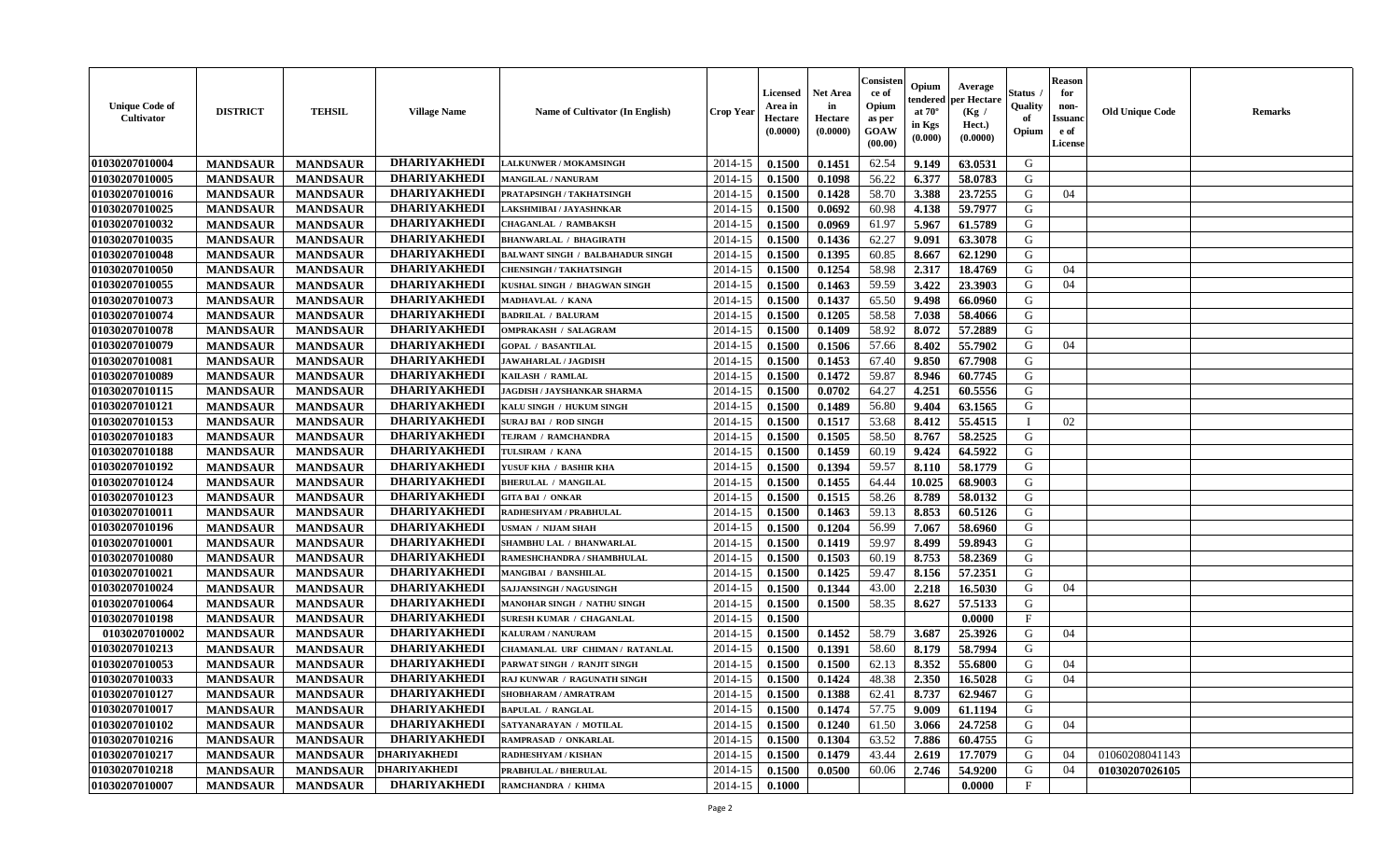| <b>Unique Code of</b><br><b>Cultivator</b> | <b>DISTRICT</b> | <b>TEHSIL</b>   | <b>Village Name</b>  | Name of Cultivator (In English)   | <b>Crop Year</b> | <b>Licensed</b><br>Area in<br>Hectare<br>(0.0000) | <b>Net Area</b><br>in<br>Hectare<br>(0.0000) | Consisteı<br>ce of<br>Opium<br>as per<br><b>GOAW</b><br>(00.00) | Opium<br>endered<br>at $70^\circ$<br>in Kgs<br>(0.000) | Average<br>per Hectare<br>(Kg /<br>Hect.)<br>(0.0000) | Status<br>Quality<br>of<br>Opium | <b>Reason</b><br>for<br>non-<br>Issuan<br>e of<br>License | <b>Old Unique Code</b> | <b>Remarks</b> |
|--------------------------------------------|-----------------|-----------------|----------------------|-----------------------------------|------------------|---------------------------------------------------|----------------------------------------------|-----------------------------------------------------------------|--------------------------------------------------------|-------------------------------------------------------|----------------------------------|-----------------------------------------------------------|------------------------|----------------|
| 01030207010028                             | <b>MANDSAUR</b> | <b>MANDSAUR</b> | <b>DHARIYAKHEDI</b>  | DEVILAL / KANA                    | 2014-15          | 0.1000                                            |                                              |                                                                 |                                                        | 0.0000                                                | $\mathbf{F}$                     |                                                           |                        |                |
| 01030207010038                             | <b>MANDSAUR</b> | <b>MANDSAUR</b> | <b>DHARIYAKHEDI</b>  | <b>GANGABAI / BHERULAL</b>        | 2014-15          | 0.1000                                            |                                              |                                                                 |                                                        | 0.0000                                                | $_{\rm F}$                       |                                                           |                        |                |
| 01030207010049                             | <b>MANDSAUR</b> | <b>MANDSAUR</b> | <b>DHARIYAKHEDI</b>  | RAMCHANDSINGH / BALBAHADURSINGH   | 2014-15          | 0.1000                                            |                                              |                                                                 |                                                        | 0.0000                                                | $\mathbf{F}$                     |                                                           |                        |                |
| 01030207010061                             | <b>MANDSAUR</b> | <b>MANDSAUR</b> | <b>DHARIYAKHEDI</b>  | <b>JETRAM / MANNA</b>             | 2014-15          | 0.1000                                            |                                              |                                                                 |                                                        | 0.0000                                                | $\mathbf{F}$                     |                                                           |                        |                |
| 01030207010077                             | <b>MANDSAUR</b> | <b>MANDSAUR</b> | <b>DHARIYAKHEDI</b>  | AMAR SINGH / BHAGWAN SINGH        | 2014-15          | 0.1000                                            |                                              |                                                                 |                                                        | 0.0000                                                | $_{\rm F}$                       |                                                           |                        |                |
| 01030207010086                             | <b>MANDSAUR</b> | <b>MANDSAUR</b> | <b>DHARIYAKHEDI</b>  | <b>MANOHAR SINGH / LAL SINGH</b>  | 2014-15          | 0.1000                                            |                                              |                                                                 |                                                        | 0.0000                                                | $\mathbf{F}$                     |                                                           |                        |                |
| 01030207010119                             | <b>MANDSAUR</b> | <b>MANDSAUR</b> | <b>DHARIYAKHEDI</b>  | CHAMANLAL / PRABHULAL             | 2014-15          | 0.1000                                            |                                              |                                                                 |                                                        | 0.0000                                                | $\mathbf{F}$                     |                                                           |                        |                |
| 01030207010120                             | <b>MANDSAUR</b> | <b>MANDSAUR</b> | <b>DHARIYAKHEDI</b>  | <b>JAGDISH / RATANLAL</b>         | 2014-15          | 0.1000                                            |                                              |                                                                 |                                                        | 0.0000                                                | $\mathbf{F}$                     |                                                           |                        |                |
| 01030207010122                             | <b>MANDSAUR</b> | <b>MANDSAUR</b> | <b>DHARIYAKHEDI</b>  | <b>SAMRATHMAL / DEVILAL</b>       | 2014-15          | 0.1000                                            |                                              |                                                                 |                                                        | 0.0000                                                | $_{\rm F}$                       |                                                           |                        |                |
| 01030207010128                             | <b>MANDSAUR</b> | <b>MANDSAUR</b> | <b>DHARIYAKHEDI</b>  | BHAGWAN SINGH / TAKHAT SINGH      | 2014-15          | 0.1000                                            |                                              |                                                                 |                                                        | 0.0000                                                | $_{\rm F}$                       |                                                           |                        |                |
| 01030207010136                             | <b>MANDSAUR</b> | <b>MANDSAUR</b> | <b>DHARIYAKHEDI</b>  | SHIVNARAYAN / KALU                | 2014-15          | 0.1000                                            |                                              |                                                                 |                                                        | 0.0000                                                | $\mathbf{F}$                     |                                                           |                        |                |
| 01030207010143                             | <b>MANDSAUR</b> | <b>MANDSAUR</b> | <b>DHARIYAKHEDI</b>  | AMBALAL / KISHANLAL               | 2014-15          | 0.1000                                            |                                              |                                                                 |                                                        | 0.0000                                                | $_{\rm F}$                       |                                                           |                        |                |
| 01030207010152                             | <b>MANDSAUR</b> | <b>MANDSAUR</b> | <b>DHARIYAKHEDI</b>  | SHETAN KUNVAR / KALUSINGH         | 2014-15          | 0.1000                                            |                                              |                                                                 |                                                        | 0.0000                                                | $\mathbf{F}$                     |                                                           |                        |                |
| 01030207010189                             | <b>MANDSAUR</b> | <b>MANDSAUR</b> | <b>DHARIYAKHEDI</b>  | <b>CHENARAM / JAGANNATH</b>       | 2014-15          | 0.1000                                            |                                              |                                                                 |                                                        | 0.0000                                                | $\mathbf{F}$                     |                                                           |                        |                |
| 01030207010191                             | <b>MANDSAUR</b> | <b>MANDSAUR</b> | <b>DHARIYAKHEDI</b>  | <b>BHERU SINGH / HINDU SINGH</b>  | 2014-15          | 0.1000                                            |                                              |                                                                 |                                                        | 0.0000                                                | $\mathbf{F}$                     |                                                           |                        |                |
| 01030207010204                             | <b>MANDSAUR</b> | <b>MANDSAUR</b> | <b>DHARIYAKHEDI</b>  | MOHANLAL / KASHIRAM               | 2014-15          | 0.1000                                            |                                              |                                                                 |                                                        | 0.0000                                                | F                                |                                                           |                        |                |
| 01030207010205                             | <b>MANDSAUR</b> | <b>MANDSAUR</b> | <b>DHARIYAKHEDI</b>  | CHAINRAM / RUGNATH                | 2014-15          | 0.1000                                            |                                              |                                                                 |                                                        | 0.0000                                                | $\mathbf{F}$                     |                                                           |                        |                |
| 01030207010118                             | <b>MANDSAUR</b> | <b>MANDSAUR</b> | <b>DHARIYAKHEDI</b>  | YASHPALSINGH / SHIVPALSINGH       | 2014-15          | 0.1000                                            |                                              |                                                                 |                                                        | 0.0000                                                | $\mathbf F$                      |                                                           |                        |                |
| 01030207010009                             | <b>MANDSAUR</b> | <b>MANDSAUR</b> | <b>DHARIYAKHEDI</b>  | KACHANBAI / BADRILAL              | 2014-15          | 0.1000                                            |                                              |                                                                 |                                                        | 0.0000                                                | $_{\rm F}$                       |                                                           |                        |                |
| 01030207010190                             | <b>MANDSAUR</b> | <b>MANDSAUR</b> | <b>DHARIYAKHEDI</b>  | <b>GAJRAJ SINGH / BHERU SINGH</b> | 2014-15          | 0.1000                                            |                                              |                                                                 |                                                        | 0.0000                                                | $_{\rm F}$                       |                                                           |                        |                |
| 01030207010018                             | <b>MANDSAUR</b> | <b>MANDSAUR</b> | <b>DHARIYAKHEDI</b>  | PREM SINGH / SHANKAR SINGH        | 2014-15          | 0.1000                                            |                                              |                                                                 |                                                        | 0.0000                                                | F                                |                                                           |                        |                |
| 01030207010211                             | <b>MANDSAUR</b> | <b>MANDSAUR</b> | <b>DHARIYAKHEDI</b>  | SOHAN KUNWAR / BAPU SINGH         | 2014-15          | 0.1000                                            |                                              |                                                                 |                                                        | 0.0000                                                | $\mathbf{F}$                     |                                                           |                        |                |
| 01030207010129                             | <b>MANDSAUR</b> | <b>MANDSAUR</b> | <b>DHARIYAKHEDI</b>  | SHAMBHU SINGH / ARJUN SINGH       | 2014-15          | 0.1000                                            |                                              |                                                                 |                                                        | 0.0000                                                | $\mathbf{F}$                     |                                                           |                        |                |
| 01030207010060                             | <b>MANDSAUR</b> | <b>MANDSAUR</b> | <b>DHARIYAKHEDI</b>  | DILIP SINGH / SHAMBHU SINGH       | 2014-15          | 0.1000                                            |                                              |                                                                 |                                                        | 0.0000                                                | $\mathbf{F}$                     |                                                           |                        |                |
| 01030207010135                             | <b>MANDSAUR</b> | <b>MANDSAUR</b> | <b>DHARIYAKHEDI</b>  | <b>GYANCHAND / KALURAM</b>        | 2014-15          | 0.1000                                            |                                              |                                                                 |                                                        | 0.0000                                                | $\mathbf{F}$                     |                                                           |                        |                |
| 01030207010117                             | <b>MANDSAUR</b> | <b>MANDSAUR</b> | <b>DHARIYAKHEDI</b>  | <b>DURGASHANKAR / KALURAM</b>     | 2014-15          | 0.1000                                            |                                              |                                                                 |                                                        | 0.0000                                                | $\mathbf{F}$                     |                                                           |                        |                |
| 01030207012001                             | <b>MANDSAUR</b> | <b>MANDSAUR</b> | <b>GUJRADA</b>       | RAMKISHAN / NANDRAM               | 2014-15          | 0.1500                                            | 0.1432                                       | 50.79                                                           | 6.458                                                  | 45.0978                                               | G                                | 04                                                        |                        |                |
| 01030207012002                             | <b>MANDSAUR</b> | <b>MANDSAUR</b> | <b>GUJRADA</b>       | RAJARAM / FAKIRCHAND              | 2014-15          | 0.1500                                            | 0.1475                                       | 52.97                                                           | 8.051                                                  | 54.5831                                               | G                                | 04                                                        |                        |                |
| 01030207012006                             | <b>MANDSAUR</b> | <b>MANDSAUR</b> | <b>GUJRADA</b>       | <b>AMRITRAM / NANDA</b>           | 2014-15          | 0.1500                                            | 0.1353                                       | 54.37                                                           | 7.682                                                  | 56.7775                                               | G                                |                                                           |                        |                |
| 01030207012013                             | <b>MANDSAUR</b> | <b>MANDSAUR</b> | <b>GUJRADA</b>       | <b>AMRITRAM / BHERULAL</b>        | 2014-15          | 0.1500                                            | 0.1488                                       | 57.99                                                           | 9.220                                                  | 61.9624                                               | G                                |                                                           |                        |                |
| 01030207012017                             | <b>MANDSAUR</b> | <b>MANDSAUR</b> | <b>GUJRADA</b>       | TULSHIBAI / JAGANNATH             | 2014-15          | 0.2000                                            | 0.1900                                       | 64.05                                                           | 12.188                                                 | 64.1474                                               | G                                |                                                           |                        |                |
| 01030207012038                             | <b>MANDSAUR</b> | <b>MANDSAUR</b> | <b>GUJRADA</b>       | <b>HEMRAJ / KALU</b>              | 2014-15          | 0.1500                                            | 0.1400                                       | 56.48                                                           | 8.488                                                  | 60.6286                                               | G                                |                                                           |                        |                |
| 01030207012044                             | <b>MANDSAUR</b> | <b>MANDSAUR</b> | <b>GUJRADA</b>       | <b>BABULAL / KACHRU</b>           | 2014-15          | 0.1500                                            | 0.1304                                       | 52.27                                                           | 7.124                                                  | 54.6319                                               | G                                | 04                                                        |                        |                |
| 01030207012050                             | <b>MANDSAUR</b> | <b>MANDSAUR</b> | <b>GUJRADA</b>       | <b>SUKHLAL / NANDRAM</b>          | 2014-15          | 0.1500                                            | 0.1450                                       | 55.39                                                           | 8.000                                                  | 55.1724                                               | G                                | 04                                                        |                        |                |
| 01030207012003                             | <b>MANDSAUR</b> | <b>MANDSAUR</b> | <b>GUJRADA</b>       | <b>CHAMPALAL / RAMLAL</b>         | 2014-15          | 0.1500                                            | 0.1452                                       | 53.45                                                           | 8.018                                                  | 55.2204                                               | G                                | 04                                                        |                        |                |
| <b>01030207012010</b>                      | <b>MANDSAUR</b> | <b>MANDSAUR</b> | <b>GUJRADA</b>       | <b>GANGARAM / BHERA</b>           | $2014-15$ 0.1000 |                                                   |                                              |                                                                 |                                                        | 0.0000                                                | F                                |                                                           |                        |                |
| 01030207012018                             | <b>MANDSAUR</b> | <b>MANDSAUR</b> | <b>GUJRADA</b>       | RAMLAL / CHUNNILAL                | 2014-15          | 0.1000                                            |                                              |                                                                 |                                                        | 0.0000                                                | $_{\rm F}$                       |                                                           |                        |                |
| 01030207012035                             | <b>MANDSAUR</b> | <b>MANDSAUR</b> | <b>GUJRADA</b>       | <b>RAMLAL / GULAB</b>             | 2014-15          | 0.1000                                            |                                              |                                                                 |                                                        | 0.0000                                                | $\mathbf{F}$                     |                                                           |                        |                |
| 01030207012070                             | <b>MANDSAUR</b> | <b>MANDSAUR</b> | <b>GUJRADA</b>       | <b>DEVRAM / BHERULAL</b>          | 2014-15          | 0.1000                                            |                                              |                                                                 |                                                        | 0.0000                                                | $\mathbf{F}$                     |                                                           |                        |                |
| 01030207012084                             | <b>MANDSAUR</b> | <b>MANDSAUR</b> | <b>GUJRADA</b>       | <b>BABULAL / BHANWAR LAL</b>      | 2014-15          | 0.1000                                            |                                              |                                                                 |                                                        | 0.0000                                                | $\mathbf{F}$                     |                                                           |                        |                |
| 01030207013001                             | <b>MANDSAUR</b> | <b>MANDSAUR</b> | <b>GURADIYA DEDA</b> | HUKMICHANDRA / LAXMINARAYAN       | 2014-15          | 0.1500                                            | 0.1300                                       | 59.30                                                           | 3.516                                                  | 27.0462                                               | G                                | 04                                                        |                        |                |
| 01030207013002                             | <b>MANDSAUR</b> | <b>MANDSAUR</b> | <b>GURADIYA DEDA</b> | <b>BHERULAL / BHANVARLAL</b>      | 2014-15          | 0.1500                                            | 0.1445                                       | 60.53                                                           | 9.797                                                  | 67.7993                                               | G                                |                                                           |                        |                |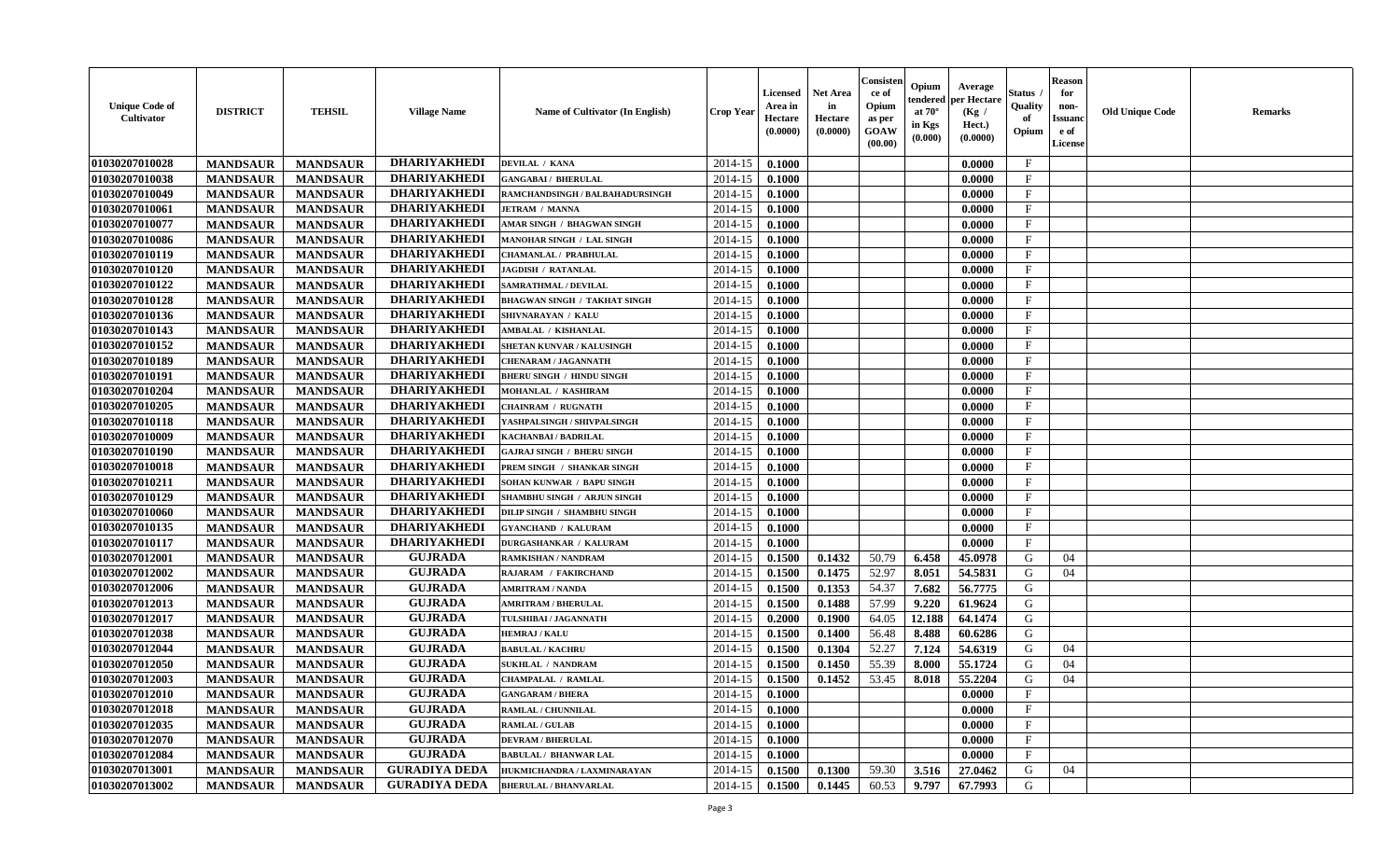| <b>Unique Code of</b><br><b>Cultivator</b> | <b>DISTRICT</b> | <b>TEHSIL</b>   | <b>Village Name</b>  | <b>Name of Cultivator (In English)</b> | <b>Crop Year</b> | <b>Licensed</b><br>Area in<br>Hectare<br>(0.0000) | <b>Net Area</b><br>in<br>Hectare<br>(0.0000) | Consisteı<br>ce of<br>Opium<br>as per<br><b>GOAW</b><br>(00.00) | Opium<br>endered<br>at $70^\circ$<br>in Kgs<br>(0.000) | Average<br>per Hectare<br>(Kg /<br>Hect.)<br>(0.0000) | Status<br>Quality<br>of<br>Opium | Reason<br>for<br>non-<br>Issuan<br>e of<br>License | <b>Old Unique Code</b> | <b>Remarks</b> |
|--------------------------------------------|-----------------|-----------------|----------------------|----------------------------------------|------------------|---------------------------------------------------|----------------------------------------------|-----------------------------------------------------------------|--------------------------------------------------------|-------------------------------------------------------|----------------------------------|----------------------------------------------------|------------------------|----------------|
| 01030207013003                             | <b>MANDSAUR</b> | <b>MANDSAUR</b> | <b>GURADIYA DEDA</b> | <b>GOPALKRISHAN / BAPULAL</b>          | 2014-15          | 0.2000                                            | 0.1870                                       | 61.74                                                           | 12.075                                                 | 64.5722                                               | G                                |                                                    |                        |                |
| 01030207013005                             | <b>MANDSAUR</b> | <b>MANDSAUR</b> | <b>GURADIYA DEDA</b> | <b>HIRALAL / BAPULAL</b>               | 2014-15          | 0.1500                                            | 0.1480                                       | 64.26                                                           | 9.584                                                  | 64.7568                                               | G                                |                                                    |                        |                |
| 01030207013024                             | <b>MANDSAUR</b> | <b>MANDSAUR</b> | <b>GURADIYA DEDA</b> | RAMDAYAL / KALURAM                     | 2014-15          | 0.1500                                            | 0.1296                                       | 56.98                                                           | 7.521                                                  | 58.0324                                               | G                                |                                                    |                        |                |
| 01030207013034                             | <b>MANDSAUR</b> | <b>MANDSAUR</b> | <b>GURADIYA DEDA</b> | KANVARLAL / KASHIRAM                   | 2014-15          | 0.2000                                            | 0.1973                                       | 61.73                                                           | 13.334                                                 | 67.5824                                               | G                                |                                                    |                        |                |
| 01030207013040                             | <b>MANDSAUR</b> | <b>MANDSAUR</b> | <b>GURADIYA DEDA</b> | KAILASHCHANDRA / SHIVLAL               | 2014-15          | 0.1500                                            | 0.1490                                       | 57.49                                                           | 8.812                                                  | 59.1409                                               | G                                |                                                    |                        |                |
| 01030207013041                             | <b>MANDSAUR</b> | <b>MANDSAUR</b> | <b>GURADIYA DEDA</b> | <b>BHAGATRAM / KALURAM</b>             | 2014-15          | 0.1500                                            | 0.1433                                       | 63.89                                                           | 9.894                                                  | 69.0440                                               | G                                |                                                    |                        |                |
| 01030207013047                             | <b>MANDSAUR</b> | <b>MANDSAUR</b> | <b>GURADIYA DEDA</b> | PANNALAL / GOTAM                       | 2014-15          | 0.1500                                            | 0.1462                                       | 67.16                                                           | 10.535                                                 | 72.0588                                               | G                                |                                                    |                        |                |
| 01030207013049                             | <b>MANDSAUR</b> | <b>MANDSAUR</b> | <b>GURADIYA DEDA</b> | SHYAMSUNDAR / RATANLAL                 | 2014-15          | 0.1500                                            | 0.1450                                       | 58.94                                                           | 9.161                                                  | 63.1793                                               | G                                |                                                    |                        |                |
| 01030207013055                             | <b>MANDSAUR</b> | <b>MANDSAUR</b> | <b>GURADIYA DEDA</b> | RADHESHYAM / BHUVANIRAM                | 2014-15          | 0.1500                                            | 0.1307                                       | 60.11                                                           | 7.711                                                  | 58.9977                                               | G                                |                                                    |                        |                |
| 01030207013065                             | <b>MANDSAUR</b> | <b>MANDSAUR</b> | <b>GURADIYA DEDA</b> | HIRALAL / BHUVANIRAM                   | 2014-15          | 0.1500                                            | 0.1472                                       | 54.19                                                           | 8.221                                                  | 55.8492                                               | G                                | 04                                                 |                        |                |
| 01030207013073                             | <b>MANDSAUR</b> | <b>MANDSAUR</b> | <b>GURADIYA DEDA</b> | RAMKANYABAI / ASHOK                    | 2014-15          | 0.2000                                            | 0.1915                                       | 63.90                                                           | 12.588                                                 | 65.7337                                               | G                                |                                                    |                        |                |
| 01030207013079                             | <b>MANDSAUR</b> | <b>MANDSAUR</b> | <b>GURADIYA DEDA</b> | <b>SHANTILAL / RATANLAL</b>            | 2014-15          | 0.1500                                            | 0.1218                                       | 51.58                                                           | 6.624                                                  | 54.3842                                               | G                                | 04                                                 |                        |                |
| 01030207013082                             | <b>MANDSAUR</b> | <b>MANDSAUR</b> | <b>GURADIYA DEDA</b> | PUSHKARLAL / LAXMINARAYAN              | 2014-15          | 0.2000                                            | 0.1961                                       | 66.58                                                           | 13.402                                                 | 68.3427                                               | G                                |                                                    |                        |                |
| 01030207013094                             | <b>MANDSAUR</b> | <b>MANDSAUR</b> | <b>GURADIYA DEDA</b> | <b>DASHRATH / MANNALAL</b>             | 2014-15          | 0.1500                                            | 0.1421                                       | 57.94                                                           | 4.437                                                  | 31.2245                                               | G                                | 04                                                 |                        |                |
| 01030207013107                             | <b>MANDSAUR</b> | <b>MANDSAUR</b> | <b>GURADIYA DEDA</b> | <b>KISHOR / KANVARLAL</b>              | 2014-15          | 0.1500                                            | 0.1499                                       | 58.21                                                           | 9.006                                                  | 60.0801                                               | G                                |                                                    |                        |                |
| 01030207013146                             | <b>MANDSAUR</b> | <b>MANDSAUR</b> | <b>GURADIYA DEDA</b> | BANVARILAL / RADHESHYAM                | 2014-15          | 0.1500                                            | 0.1299                                       | 59.69                                                           | 7.947                                                  | 61.1778                                               | G                                |                                                    |                        |                |
| 01030207013152                             | <b>MANDSAUR</b> | <b>MANDSAUR</b> | <b>GURADIYA DEDA</b> | RAJMAL / LAKSHMINARAYAN                | 2014-15          | 0.1500                                            | 0.1395                                       | 64.23                                                           | 9.139                                                  | 65.5125                                               | G                                |                                                    |                        |                |
| 01030207013159                             | <b>MANDSAUR</b> | <b>MANDSAUR</b> | <b>GURADIYA DEDA</b> | <b>KALURAM / HIRALAL</b>               | 2014-15          | 0.1500                                            | 0.1507                                       | 63.37                                                           | 9.777                                                  | 64.8772                                               | G                                |                                                    |                        |                |
| 01030207013171                             | <b>MANDSAUR</b> | <b>MANDSAUR</b> | <b>GURADIYA DEDA</b> | PREMSUKH / BHAGATRAM                   | 2014-15          | 0.2000                                            | 0.1880                                       | 64.91                                                           | 13.195                                                 | 70.1862                                               | G                                |                                                    |                        |                |
| 01030207013053                             | <b>MANDSAUR</b> | <b>MANDSAUR</b> | <b>GURADIYA DEDA</b> | <b>GHISIBAI/LAXMINARAYAN</b>           | 2014-15          | 0.1500                                            | 0.1260                                       | 59.74                                                           | 7.758                                                  | 61.5714                                               | G                                |                                                    |                        |                |
| 01030207013066                             | <b>MANDSAUR</b> | <b>MANDSAUR</b> | <b>GURADIYA DEDA</b> | MADANLAL / RATANLAL                    | 2014-15          | 0.1500                                            | 0.1473                                       | 62.97                                                           | 9.481                                                  | 64.3652                                               | G                                |                                                    |                        |                |
| 01030207013147                             | <b>MANDSAUR</b> | <b>MANDSAUR</b> | <b>GURADIYA DEDA</b> | <b>DEVILAL / BADRILAL</b>              | 2014-15          | 0.1500                                            | 0.1419                                       | 62.20                                                           | 9.206                                                  | 64.8767                                               | G                                |                                                    |                        |                |
| 01030207013156                             | <b>MANDSAUR</b> | <b>MANDSAUR</b> | <b>GURADIYA DEDA</b> | SHIVNARAYAN / MANSHARAM                | 2014-15          | 0.1500                                            | 0.1453                                       | 48.35                                                           | 3.184                                                  | 21.9133                                               | G                                | 04                                                 |                        |                |
| 01030207013167                             | <b>MANDSAUR</b> | <b>MANDSAUR</b> | <b>GURADIYA DEDA</b> | JHAMKU BAI / NATHU LAL                 | 2014-15          | 0.1500                                            | 0.1490                                       | 47.39                                                           | 7.149                                                  | 47.9799                                               | G                                | 04                                                 |                        |                |
| 01030207013067                             | <b>MANDSAUR</b> | <b>MANDSAUR</b> | <b>GURADIYA DEDA</b> | NATHIBAI / BHAGATRAM                   | 2014-15          | 0.2000                                            | 0.1936                                       | 64.78                                                           | 12.780                                                 | 66.0124                                               | G                                |                                                    |                        |                |
| 01030207013016                             | <b>MANDSAUR</b> | <b>MANDSAUR</b> | <b>GURADIYA DEDA</b> | MANGILAL / BHUVANIRAM                  | 2014-15          | 0.1000                                            |                                              |                                                                 |                                                        | 0.0000                                                | $\mathbf{F}$                     |                                                    |                        |                |
| 01030207013050                             | <b>MANDSAUR</b> | <b>MANDSAUR</b> | <b>GURADIYA DEDA</b> | <b>BHERULAL / CHAMANLAL</b>            | 2014-15          | 0.1000                                            |                                              |                                                                 |                                                        | 0.0000                                                | $_{\rm F}$                       |                                                    |                        |                |
| 01030207013058                             | <b>MANDSAUR</b> | <b>MANDSAUR</b> | <b>GURADIYA DEDA</b> | <b>GANGARAM / JAGANNATH</b>            | 2014-15          | 0.1000                                            |                                              |                                                                 |                                                        | 0.0000                                                | $\mathbf{F}$                     |                                                    |                        |                |
| 01030207013076                             | <b>MANDSAUR</b> | <b>MANDSAUR</b> | <b>GURADIYA DEDA</b> | <b>MADANLAL / KASHIRAM</b>             | 2014-15          | 0.1000                                            |                                              |                                                                 |                                                        | 0.0000                                                | $\mathbf{F}$                     |                                                    |                        |                |
| 01030207013106                             | <b>MANDSAUR</b> | <b>MANDSAUR</b> | <b>GURADIYA DEDA</b> | <b>CHANDMAL / AMRITRAM</b>             | 2014-15          | 0.1000                                            |                                              |                                                                 |                                                        | 0.0000                                                | $_{\rm F}$                       |                                                    |                        |                |
| 01030207013116                             | <b>MANDSAUR</b> | <b>MANDSAUR</b> | <b>GURADIYA DEDA</b> | RAMRATAN / CHENRAM                     | 2014-15          | 0.1000                                            |                                              |                                                                 |                                                        | 0.0000                                                | $_{\rm F}$                       |                                                    |                        |                |
| 01030207013128                             | <b>MANDSAUR</b> | <b>MANDSAUR</b> | <b>GURADIYA DEDA</b> | PUSHKAR / RAMPRASD VYAPARI             | 2014-15          | 0.1000                                            |                                              |                                                                 |                                                        | 0.0000                                                | $\mathbf{F}$                     |                                                    |                        |                |
| 01030207013144                             | <b>MANDSAUR</b> | <b>MANDSAUR</b> | <b>GURADIYA DEDA</b> | SHYAMSUNDAR / GOPALKRISHAN             | 2014-15          | 0.1000                                            |                                              |                                                                 |                                                        | 0.0000                                                | $\mathbf{F}$                     |                                                    |                        |                |
| 01030207013143                             | <b>MANDSAUR</b> | <b>MANDSAUR</b> | <b>GURADIYA DEDA</b> | RANJITKUMAR / MADANLAL                 | 2014-15          | 0.1000                                            |                                              |                                                                 |                                                        | 0.0000                                                | $_{\rm F}$                       |                                                    |                        |                |
| 01030207013059                             | <b>MANDSAUR</b> | <b>MANDSAUR</b> | <b>GURADIYA DEDA</b> | NATHULAL / BHUVANIRAM                  | 2014-15          | 0.1000                                            |                                              |                                                                 |                                                        | 0.0000                                                | $\mathbf{F}$                     |                                                    |                        |                |
| 01030207013060                             | <b>MANDSAUR</b> | MANDSAUR        | <b>GURADIYA DEDA</b> | <b>NANDRAM / GOBA</b>                  | $2014-15$ 0.1000 |                                                   |                                              |                                                                 |                                                        | 0.0000                                                | F                                |                                                    |                        |                |
| 01030207013097                             | <b>MANDSAUR</b> | <b>MANDSAUR</b> | <b>GURADIYA DEDA</b> | <b>SURAJBAI / JAGANNATH</b>            | 2014-15          | 0.1000                                            |                                              |                                                                 |                                                        | 0.0000                                                | $_{\rm F}$                       |                                                    |                        |                |
| 01030207013176                             | <b>MANDSAUR</b> | <b>MANDSAUR</b> | <b>GURADIYA DEDA</b> | NIJAMUDDIN / MANGIYA                   | 2014-15          | 0.1500                                            |                                              |                                                                 |                                                        | 0.0000                                                | $\mathbf{F}$                     |                                                    |                        |                |
| 01030207013178                             | <b>MANDSAUR</b> | <b>MANDSAUR</b> | <b>GURADIYA DEDA</b> | <b>JUMMA / IBRAHIM</b>                 | 2014-15          | 0.1000                                            |                                              |                                                                 |                                                        | 0.0000                                                | $\mathbf{F}$                     |                                                    |                        |                |
| 01030207017001                             | <b>MANDSAUR</b> | <b>MANDSAUR</b> | <b>KAROLI</b>        | <b>SUKHIBAI / PANNALAL</b>             | 2014-15          | 0.2000                                            | 0.1841                                       | 59.85                                                           | 11.996                                                 | 65.1602                                               | G                                |                                                    |                        |                |
| 01030207017002                             | <b>MANDSAUR</b> | <b>MANDSAUR</b> | <b>KAROLI</b>        | <b>GIRDHARILAL / VARDICHANDRA</b>      | 2014-15          | 0.2000                                            | 0.1914                                       | 64.57                                                           | 13.883                                                 | 72.5340                                               | G                                |                                                    |                        |                |
| 01030207017006                             | <b>MANDSAUR</b> | <b>MANDSAUR</b> | <b>KAROLI</b>        | <b>NANDIBAI / BHANWARLAL</b>           | 2014-15          | 0.1500                                            | 0.1530                                       | 59.72                                                           | 9.777                                                  | 63.9020                                               | G                                |                                                    |                        |                |
|                                            |                 |                 |                      |                                        |                  |                                                   |                                              |                                                                 |                                                        |                                                       |                                  |                                                    |                        |                |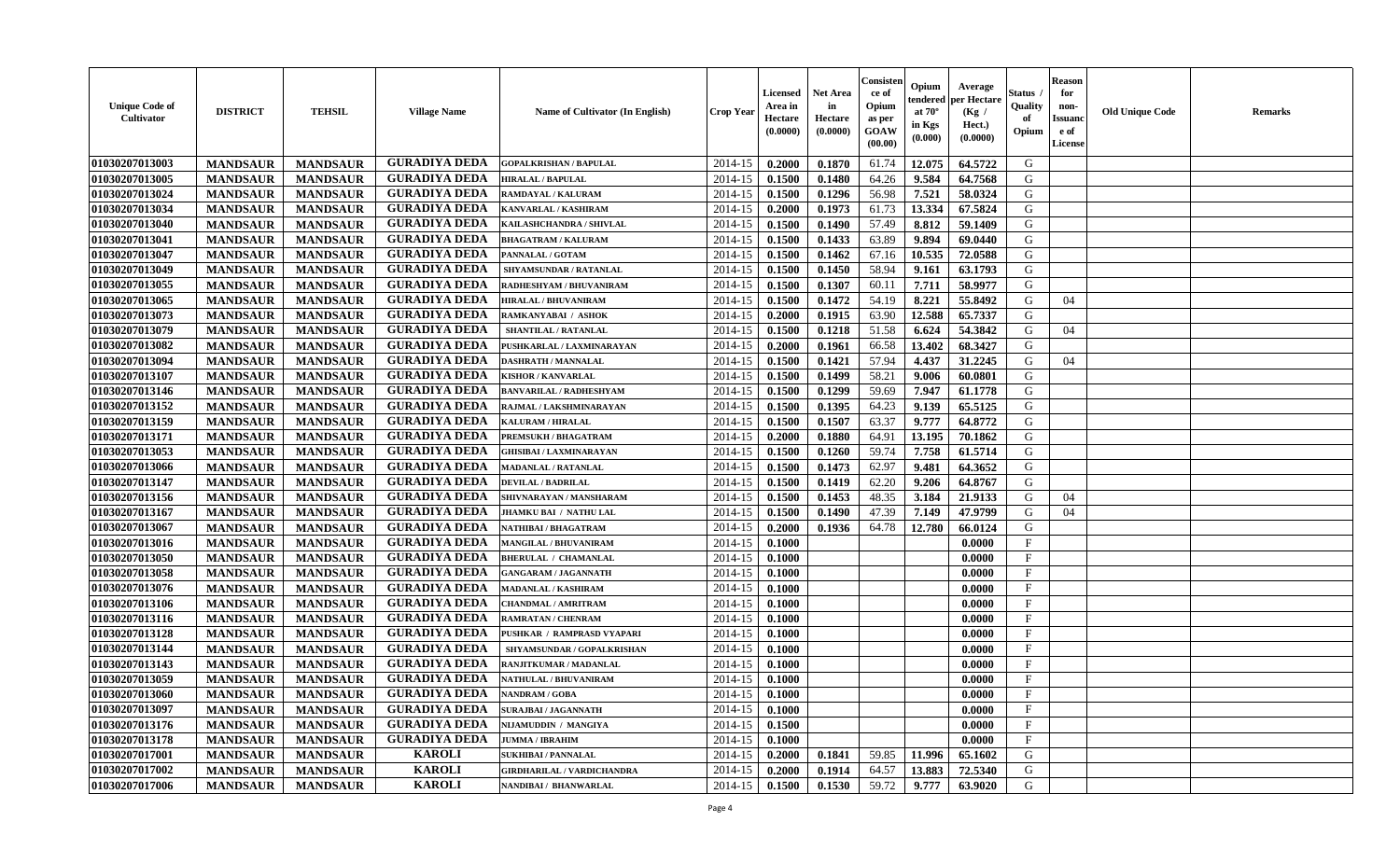| <b>KAROLI</b><br>01030207017009<br>2014-15<br>0.1939<br>63.56<br>13.021<br>G<br><b>MANDSAUR</b><br><b>MANDSAUR</b><br>0.2000<br>67.1532<br><b>MANGILAL / DOLATRAM</b><br><b>KAROLI</b><br>01030207017011<br>G<br><b>MANDSAUR</b><br>2014-15<br>0.1988<br>64.40<br>14.196<br>71.4085<br><b>MANDSAUR</b><br>RESHMKUNWAR / HIMMATSINGH<br>0.2000<br><b>KAROLI</b><br>01030207017017<br>2014-15<br>0.1500<br>59.33<br>10.112<br><b>MANDSAUR</b><br><b>MANDSAUR</b><br><b>BHOPATSINGH / RAMSINGH</b><br>0.1436<br>70.4178<br>G |  |
|---------------------------------------------------------------------------------------------------------------------------------------------------------------------------------------------------------------------------------------------------------------------------------------------------------------------------------------------------------------------------------------------------------------------------------------------------------------------------------------------------------------------------|--|
|                                                                                                                                                                                                                                                                                                                                                                                                                                                                                                                           |  |
|                                                                                                                                                                                                                                                                                                                                                                                                                                                                                                                           |  |
|                                                                                                                                                                                                                                                                                                                                                                                                                                                                                                                           |  |
| <b>KAROLI</b><br>01030207017018<br><b>MANDSAUR</b><br><b>MANDSAUR</b><br>2014-15<br>0.1500<br>0.1470<br>62.36<br>9.782<br>66.5442<br>G<br><b>NATHUSINGH / SAJJANSINGH</b>                                                                                                                                                                                                                                                                                                                                                 |  |
| 01030207017020<br><b>KAROLI</b><br>13.226<br><b>MANDSAUR</b><br><b>MANDSAUR</b><br>2014-15<br>0.2000<br>0.1945<br>61.07<br>68.0000<br>G<br><b>MANGILAL / VARDICHADRA</b>                                                                                                                                                                                                                                                                                                                                                  |  |
| <b>KAROLI</b><br>01030207017022<br><b>MANDSAUR</b><br><b>MANDSAUR</b><br>0.1500<br>0.1456<br>63.54<br>10.575<br>72.6305<br>G<br>2014-15<br><b>BHULIBAI / AMBALAL</b>                                                                                                                                                                                                                                                                                                                                                      |  |
| <b>KAROLI</b><br>01030207017024<br><b>MANDSAUR</b><br>0.1479<br>10.075<br>68.1204<br>G<br><b>MANDSAUR</b><br>2014-15<br>0.1500<br>63.08<br>RAMKISHAN / SHANKARLAL                                                                                                                                                                                                                                                                                                                                                         |  |
| <b>KAROLI</b><br>01030207017027<br><b>MANDSAUR</b><br><b>MANDSAUR</b><br>2014-15<br>0.1770<br>64.10<br>13.040<br>73.6723<br>G<br>0.2000<br>RAJULAL / MODIRAM                                                                                                                                                                                                                                                                                                                                                              |  |
| <b>KAROLI</b><br>01030207017029<br>2014-15<br><b>MANDSAUR</b><br><b>MANDSAUR</b><br>0.1500<br>0.1441<br>64.79<br>10.820<br>75.0867<br>G<br><b>MANGUSINGH / AMARSINGH</b>                                                                                                                                                                                                                                                                                                                                                  |  |
| <b>KAROLI</b><br>01030207017031<br>60.85<br>G<br><b>MANDSAUR</b><br>2014-15<br>0.1500<br>0.1463<br>10.153<br>69.3985<br><b>MANDSAUR</b><br><b>CHENSINGH / UDAYSINGH</b>                                                                                                                                                                                                                                                                                                                                                   |  |
| <b>KAROLI</b><br>72.5936<br>G<br>01030207017032<br><b>MANDSAUR</b><br><b>MANDSAUR</b><br>2014-15<br>0.2000<br>0.1924<br>61.84<br>13.967<br><b>DEVATSINGH / GULABSINGH</b>                                                                                                                                                                                                                                                                                                                                                 |  |
| <b>KAROLI</b><br>01030207017033<br><b>MANDSAUR</b><br><b>MANDSAUR</b><br>2014-15<br>0.1500<br>0.1394<br>57.11<br>9.170<br>65.7819<br>KARUSINGH / GULABSINGH<br>G                                                                                                                                                                                                                                                                                                                                                          |  |
| <b>KAROLI</b><br>01030207017038<br><b>MANDSAUR</b><br><b>MANDSAUR</b><br>0.1996<br>58.90<br>12.184<br>61.0421<br>VISHNUKNUWAR / KUSHALSINGH<br>2014-15<br>0.2000<br>G                                                                                                                                                                                                                                                                                                                                                     |  |
| <b>KAROLI</b><br>01030207017041<br><b>MANDSAUR</b><br><b>MANDSAUR</b><br>14.056<br>71.5318<br>G<br>2014-15<br>0.2000<br>0.1965<br>62.63<br><b>KRISHNABAI / NANALAL</b>                                                                                                                                                                                                                                                                                                                                                    |  |
| <b>KAROLI</b><br>$\mathbf G$<br>01030207017043<br><b>MANDSAUR</b><br><b>MANDSAUR</b><br>0.1500<br>0.1500<br>67.32<br>10.752<br>71.6800<br>2014-15<br><b>AMRITRAM / PANNALAL</b>                                                                                                                                                                                                                                                                                                                                           |  |
| 01030207017045<br><b>KAROLI</b><br>62.09<br>13.349<br>69.1300<br>G<br><b>MANDSAUR</b><br><b>MANDSAUR</b><br>2014-15<br>0.2000<br>0.1931<br><b>BHAGIRATH / PANNALAL</b>                                                                                                                                                                                                                                                                                                                                                    |  |
| <b>KAROLI</b><br>01030207017046<br>65.58<br>G<br><b>MANDSAUR</b><br><b>MANDSAUR</b><br>2014-15<br>0.1500<br>0.1455<br>10.512<br>72.2474<br>RAJULAL / BALMUKAND                                                                                                                                                                                                                                                                                                                                                            |  |
| 01030207017047<br><b>KAROLI</b><br>2014-15<br>0.1950<br>62.98<br>13.307<br>68.2410<br>G<br><b>MANDSAUR</b><br><b>MANDSAUR</b><br>0.2000<br>DASHRATHLAL / BALMUKAND                                                                                                                                                                                                                                                                                                                                                        |  |
| <b>KAROLI</b><br>61.02<br>13.058<br>65.9495<br>01030207017048<br><b>MANDSAUR</b><br><b>MANDSAUR</b><br>2014-15<br>0.2000<br>0.1980<br>G<br>ISHWAR SINGH / AMAR SINGH                                                                                                                                                                                                                                                                                                                                                      |  |
| <b>KAROLI</b><br>0.1825<br>57.33<br>63.0082<br>01030207017049<br><b>MANDSAUR</b><br><b>MANDSAUR</b><br><b>KANTIBAI / TULSIRAM</b><br>2014-15<br>0.2000<br>11.499<br>G                                                                                                                                                                                                                                                                                                                                                     |  |
| <b>KAROLI</b><br>01030207017050<br><b>MANDSAUR</b><br><b>MANDSAUR</b><br>2014-15<br>0.1961<br>13.313<br>67.8888<br><b>MANUBAI/DEVILAL</b><br>0.2000<br>64.18<br>G                                                                                                                                                                                                                                                                                                                                                         |  |
| <b>KAROLI</b><br>01030207017061<br><b>MANDSAUR</b><br><b>MANDSAUR</b><br>2014-15<br>0.1500<br>0.1429<br>57.19<br>9.118<br>63.8069<br>G<br>KHUMANSINGH / UKARSINGH                                                                                                                                                                                                                                                                                                                                                         |  |
| <b>KAROLI</b><br>01030207017028<br>70.2360<br>G<br><b>MANDSAUR</b><br><b>MANDSAUR</b><br>2014-15<br>0.1949<br>66.27<br>13.689<br>KISHOR / ONKARLAL<br>0.2000                                                                                                                                                                                                                                                                                                                                                              |  |
| <b>KAROLI</b><br>64.13<br>G<br>01030207017037<br>2014-15<br>8.859<br>75.7179<br><b>MANDSAUR</b><br><b>MANDSAUR</b><br>0.1500<br>0.1170<br>ONKARLAL / GORDHANLAL                                                                                                                                                                                                                                                                                                                                                           |  |
| <b>KAROLI</b><br>01030207017053<br><b>MANDSAUR</b><br>2014-15<br>0.1415<br>64.45<br>9.898<br>69.9505<br>G<br><b>MANDSAUR</b><br>KAILASHKUNWAR / BHAGVANSINGH<br>0.1500                                                                                                                                                                                                                                                                                                                                                    |  |
| <b>KAROLI</b><br>01030207017063<br><b>MANDSAUR</b><br>2014-15<br>0.1500<br>0.1471<br>63.66<br>10.822<br>73.5690<br>G<br><b>MANDSAUR</b><br>KANWARLAL / DOLATRAM                                                                                                                                                                                                                                                                                                                                                           |  |
| <b>KAROLI</b><br>01030207017012<br><b>MANDSAUR</b><br>2014-15<br>0.1473<br>64.81<br>10.897<br>73.9783<br>G<br><b>MANDSAUR</b><br>MODIRAM / GORDHANLAL<br>0.1500                                                                                                                                                                                                                                                                                                                                                           |  |
| <b>KAROLI</b><br>01030207017026<br>10.166<br><b>MANDSAUR</b><br><b>MANDSAUR</b><br>LAKSHMINARAYAN / MODIRAM<br>2014-15<br>0.1500<br>0.1460<br>63.37<br>69.6301<br>G                                                                                                                                                                                                                                                                                                                                                       |  |
| <b>KAROLI</b><br>01030207017055<br><b>MANDSAUR</b><br><b>MANDSAUR</b><br><b>SHRIRAM / RATANLAL</b><br>2014-15<br>0.2000<br>0.1836<br>59.74<br>12.315<br>67.0752<br>G                                                                                                                                                                                                                                                                                                                                                      |  |
| <b>KAROLI</b><br>01030207017054<br><b>MANDSAUR</b><br><b>MANDSAUR</b><br>2014-15<br>0.1500<br>0.1490<br>63.61<br>10.223<br>68.6107<br>G<br><b>AMARSINGH / BALVANTSINGH</b>                                                                                                                                                                                                                                                                                                                                                |  |
| <b>KAROLI</b><br>01030207017035<br><b>MANDSAUR</b><br><b>MANDSAUR</b><br>63.07<br>10.244<br>68.7517<br>G<br>2014-15<br>0.1500<br>0.1490<br><b>RUPKUNWAR / BHERU SINGH</b>                                                                                                                                                                                                                                                                                                                                                 |  |
| <b>KAROLI</b><br>01030207017004<br>G<br><b>MANDSAUR</b><br>2014-15<br>61.94<br>9.884<br>67.5598<br><b>MANDSAUR</b><br>0.1500<br>0.1463<br><b>AMBALAL / BAGDIRAM</b>                                                                                                                                                                                                                                                                                                                                                       |  |
| <b>KAROLI</b><br>01030207017015<br><b>MANDSAUR</b><br>2014-15<br>0.1935<br>64.77<br>13.555<br>G<br><b>MANDSAUR</b><br><b>BALMUKUND / DOLATRAM</b><br>0.2000<br>70.0517                                                                                                                                                                                                                                                                                                                                                    |  |
| <b>KAROLI</b><br>01030207017021<br>$\mathbf{F}$<br><b>MANDSAUR</b><br><b>MANDSAUR</b><br>2014-15<br>0.1000<br>0.0000<br><b>RAMSINGH / SAJJANSINGH</b>                                                                                                                                                                                                                                                                                                                                                                     |  |
| <b>KAROLI</b><br>01030207017058<br><b>MANDSAUR</b><br>$_{\rm F}$<br><b>MANDSAUR</b><br>2014-15<br>0.1000<br>0.0000<br>SHYAMKUNWAR / JASVANTSINGH                                                                                                                                                                                                                                                                                                                                                                          |  |
| <b>KAROLI</b><br>F<br>01030207017059<br><b>MANDSAUR</b><br><b>MANDSAUR</b><br>NARENDRASINGH / BHNUVANISINGH<br>2014-15<br>0.1000<br>0.0000                                                                                                                                                                                                                                                                                                                                                                                |  |
| <b>KAROLI</b><br>01030207017062<br><b>MANDSAUR</b><br><b>MANDSAUR</b><br>2014-15<br>0.1000<br>0.0000<br>$_{\rm F}$<br><b>GOPALSINGH / BHUVANSINGH</b>                                                                                                                                                                                                                                                                                                                                                                     |  |
| <b>KAROLI</b><br><b>MANDSAUR</b><br><b>MANDSAUR</b><br>01030207017044<br>2014-15<br>0.1000<br>0.0000<br>$\mathbf{F}$<br><b>RAGHUVIRSINGH / RAMSINGH</b>                                                                                                                                                                                                                                                                                                                                                                   |  |
| <b>KAROLI</b><br>01030207017066<br><b>MANDSAUR</b><br><b>MANDSAUR</b><br>0.0000<br>$\mathbf{F}$<br>2014-15<br><b>BHANWARKUNWAR / UMRAVSINGH</b><br>0.1000                                                                                                                                                                                                                                                                                                                                                                 |  |
| <b>MULTANPURA</b><br>01030207023034<br><b>MANDSAUR</b><br><b>MANDSAUR</b><br>0.1500<br>0.1429<br>52.86<br>7.302<br>51.0987<br>G<br>2014-15<br>04<br>ANWAR / SAIDIBAI MOHAMMAD TIMARI                                                                                                                                                                                                                                                                                                                                      |  |
| 01030207023075<br><b>MULTANPURA</b><br>G<br><b>MANDSAUR</b><br>2014-15<br>0.1500<br>0.1497<br>61.70<br>2.477<br>16.5464<br>04<br><b>MANDSAUR</b><br><b>GORDHAN / GANGARAM</b>                                                                                                                                                                                                                                                                                                                                             |  |
| 01030207023082<br><b>MULTANPURA</b><br>2014-15<br>49.14<br>9.884<br>G<br>04<br><b>MANDSAUR</b><br><b>MANDSAUR</b><br>0.2000<br>0.1971<br>50.1471<br><b>BHERULAL / BABRU</b>                                                                                                                                                                                                                                                                                                                                               |  |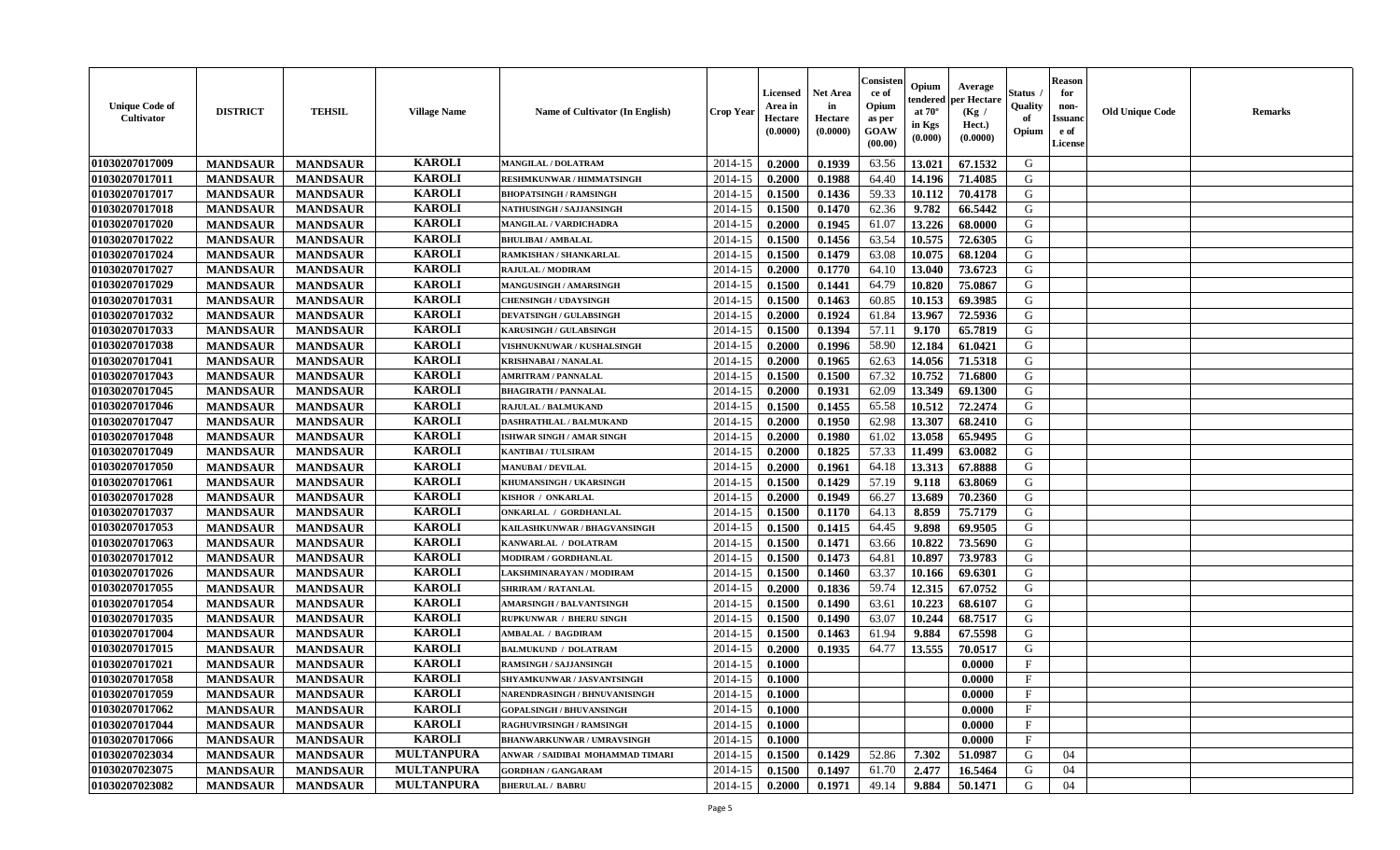| <b>Unique Code of</b><br>Cultivator | <b>DISTRICT</b> | <b>TEHSIL</b>   | <b>Village Name</b> | <b>Name of Cultivator (In English)</b> | <b>Crop Year</b> | <b>Licensed</b><br>Area in<br>Hectare<br>(0.0000) | <b>Net Area</b><br>in<br>Hectare<br>(0.0000) | Consisten<br>ce of<br>Opium<br>as per<br>GOAW<br>(00.00) | Opium<br>at $70^{\circ}$<br>in Kgs<br>$(\mathbf{0.000})$ | Average<br>tendered   per Hectare<br>(Kg /<br>Hect.)<br>(0.0000) | Status .<br>Quality<br>of<br>Opium | <b>Reason</b><br>for<br>non-<br><b>Issuanc</b><br>e of<br>License | <b>Old Unique Code</b> | <b>Remarks</b> |
|-------------------------------------|-----------------|-----------------|---------------------|----------------------------------------|------------------|---------------------------------------------------|----------------------------------------------|----------------------------------------------------------|----------------------------------------------------------|------------------------------------------------------------------|------------------------------------|-------------------------------------------------------------------|------------------------|----------------|
| 01030207023073                      | <b>MANDSAUR</b> | <b>MANDSAUR</b> | <b>MULTANPURA</b>   | RAMESHCHANDRA / BALARAM                | 2014-15          | 0.1500                                            | 0.1500                                       | 56.72                                                    | 2.787                                                    | 18.5800                                                          |                                    | 02                                                                |                        |                |
| 01030207023098                      | <b>MANDSAUR</b> | <b>MANDSAUR</b> | <b>MULTANPURA</b>   | FATAMA BAI / SHAKUR                    | 2014-15          | 0.1500                                            | 0.1496                                       | 58.46                                                    | 2.255                                                    | 15.0735                                                          |                                    | 02                                                                |                        |                |
| 01030207023045                      | <b>MANDSAUR</b> | <b>MANDSAUR</b> | <b>MULTANPURA</b>   | <b>NATHULAL / BADRILAL</b>             | 2014-15          | 0.1500                                            | 0.1299                                       | 65.74                                                    | 8.696                                                    | 66.9438                                                          | G                                  |                                                                   |                        |                |
| 01030207023105                      | <b>MANDSAUR</b> | <b>MANDSAUR</b> | <b>MULTANPURA</b>   | NANDRAM / ONKARLAL                     | 2014-15          | 0.1500                                            | 0.1534                                       | 58.42                                                    | 2.771                                                    | 18.0639                                                          | G                                  | 04                                                                |                        |                |
| 01030207023109                      | <b>MANDSAUR</b> | <b>MANDSAUR</b> | <b>MULTANPURA</b>   | <b>GANPAT / VARDICHAND</b>             | 2014-15          | 0.1500                                            | 0.1380                                       | 52.85                                                    | 6.040                                                    | 43.7681                                                          | G                                  | 04                                                                |                        |                |
| 01030207025002                      | <b>MANDSAUR</b> | <b>MANDSAUR</b> | <b>NOGANVA</b>      | YUVRAJ / MANGILAL JAIN                 | 2014-15          | 0.1500                                            | 0.1441                                       | 59.47                                                    | 8.462                                                    | 58.7231                                                          | G                                  |                                                                   |                        |                |
| 01030207025005                      | <b>MANDSAUR</b> | <b>MANDSAUR</b> | <b>NOGANVA</b>      | <b>BHURIBAI / BAGDIRAM</b>             | 2014-15          | 0.2000                                            | 0.1920                                       | 57.74                                                    | 12.043                                                   | 62.7240                                                          | G                                  |                                                                   |                        |                |
| 01030207025006                      | <b>MANDSAUR</b> | <b>MANDSAUR</b> | <b>NOGANVA</b>      | MADANLAL / LAKSHMAN                    | 2014-15          | 0.1500                                            | 0.1508                                       | 65.25                                                    | 9.536                                                    | 63.2361                                                          | G                                  |                                                                   |                        |                |
| 01030207025009                      | <b>MANDSAUR</b> | <b>MANDSAUR</b> | <b>NOGANVA</b>      | <b>MANGIBAI/AMBALAL</b>                | 2014-15          | 0.1500                                            | 0.1484                                       | 61.53                                                    | 9.379                                                    | 63.2008                                                          | G                                  |                                                                   |                        |                |
| 01030207025012                      | <b>MANDSAUR</b> | <b>MANDSAUR</b> | <b>NOGANVA</b>      | <b>BAPULAL / JAYCHAND</b>              | 2014-15          | 0.2000                                            | 0.1942                                       | 66.62                                                    | 13.019                                                   | 67.0391                                                          | G                                  |                                                                   |                        |                |
| 01030207025013                      | <b>MANDSAUR</b> | <b>MANDSAUR</b> | <b>NOGANVA</b>      | HIRABAI / LABHCHANDRA                  | 2014-15          | 0.2000                                            | 0.1889                                       | 62.93                                                    | 12.137                                                   | 64.2509                                                          | G                                  |                                                                   |                        |                |
| 01030207025014                      | <b>MANDSAUR</b> | <b>MANDSAUR</b> | <b>NOGANVA</b>      | PRATAPBAI / PRABHULAL                  | 2014-15          | 0.1500                                            | 0.1433                                       | 64.52                                                    | 9.862                                                    | 68.8207                                                          | G                                  |                                                                   |                        |                |
| 01030207025015                      | <b>MANDSAUR</b> | <b>MANDSAUR</b> | <b>NOGANVA</b>      | <b>CHIMANLAL / CHATURBHUJ</b>          | 2014-15          | 0.1500                                            | 0.1434                                       | 62.97                                                    | 9.131                                                    | 63.6750                                                          | G                                  |                                                                   |                        |                |
| 01030207025016                      | <b>MANDSAUR</b> | <b>MANDSAUR</b> | <b>NOGANVA</b>      | DINDAYAL / SHIVSHANKAR                 | 2014-15          | 0.1500                                            | 0.1488                                       | 63.53                                                    | 9.393                                                    | 63.1250                                                          | G                                  |                                                                   |                        |                |
| 01030207025023                      | <b>MANDSAUR</b> | <b>MANDSAUR</b> | <b>NOGANVA</b>      | RAGURAJ SINGH / SAJJAN SINGH           | 2014-15          | 0.1500                                            | 0.1505                                       | 60.88                                                    | 9.228                                                    | 61.3156                                                          | G                                  |                                                                   |                        |                |
| 01030207025026                      | <b>MANDSAUR</b> | <b>MANDSAUR</b> | <b>NOGANVA</b>      | <b>BALMUKUND / BHUWAN</b>              | 2014-15          | 0.1500                                            | 0.1465                                       | 47.79                                                    | 4.458                                                    | 30.4300                                                          |                                    | 02                                                                |                        |                |
| 01030207025027                      | <b>MANDSAUR</b> | <b>MANDSAUR</b> | <b>NOGANVA</b>      | <b>BALARAM / LAXMICHAND</b>            | 2014-15          | 0.1500                                            | 0.1465                                       | 52.29                                                    | 7.709                                                    | 52.6212                                                          | G                                  | 04                                                                |                        |                |
| 01030207025029                      | <b>MANDSAUR</b> | <b>MANDSAUR</b> | <b>NOGANVA</b>      | <b>SUKHIBAI / LAKSHMICHND</b>          | 2014-15          | 0.1500                                            | 0.1415                                       | 68.30                                                    | 10.147                                                   | 71.7102                                                          | G                                  |                                                                   |                        |                |
| 01030207025030                      | <b>MANDSAUR</b> | <b>MANDSAUR</b> | <b>NOGANVA</b>      | <b>HIRALAL / BHERULAL</b>              | 2014-15          | 0.1500                                            | 0.1529                                       | 58.08                                                    | 8.886                                                    | 58.1164                                                          | G                                  |                                                                   |                        |                |
| 01030207025033                      | <b>MANDSAUR</b> | <b>MANDSAUR</b> | <b>NOGANVA</b>      | <b>KESHARBAI/NANDA</b>                 | 2014-15          | 0.1500                                            | 0.1479                                       | 62.79                                                    | 9.652                                                    | 65.2603                                                          | G                                  |                                                                   |                        |                |
| 01030207025038                      | <b>MANDSAUR</b> | <b>MANDSAUR</b> | <b>NOGANVA</b>      | HIRALAL / JAGANNATH                    | 2014-15          | 0.1500                                            | 0.1375                                       | 61.17                                                    | 8.293                                                    | 60.3127                                                          | G                                  |                                                                   |                        |                |
| 01030207025042                      | <b>MANDSAUR</b> | <b>MANDSAUR</b> | <b>NOGANVA</b>      | <b>GENDIBAI / BHAGIRATH</b>            | 2014-15          | 0.1500                                            | 0.1500                                       | 52.95                                                    | 3.941                                                    | 26,2733                                                          | G                                  | 04                                                                |                        |                |
| 01030207025044                      | <b>MANDSAUR</b> | <b>MANDSAUR</b> | <b>NOGANVA</b>      | <b>TARABAI / BHERULAL</b>              | 2014-15          | 0.2000                                            | 0.1927                                       | 63.18                                                    | 12.122                                                   | 62.9061                                                          | G                                  |                                                                   |                        |                |
| 01030207025046                      | <b>MANDSAUR</b> | <b>MANDSAUR</b> | <b>NOGANVA</b>      | KALABAI/SAVRAM                         | 2014-15          | 0.1500                                            | 0.1461                                       | 64.07                                                    | 9.675                                                    | 66.2218                                                          | G                                  |                                                                   |                        |                |
| 01030207025050                      | <b>MANDSAUR</b> | <b>MANDSAUR</b> | <b>NOGANVA</b>      | SHANTILAL / LABCHAND                   | 2014-15          | 0.2000                                            | 0.1889                                       | 64.90                                                    | 12.628                                                   | 66.8502                                                          | G                                  |                                                                   |                        |                |
| 01030207025051                      | <b>MANDSAUR</b> | <b>MANDSAUR</b> | <b>NOGANVA</b>      | MOHANPAL SINGH / LAXMAN SINGH          | 2014-15          | 0.1500                                            | 0.1512                                       | 63.69                                                    | 9.954                                                    | 65.8333                                                          | G                                  |                                                                   |                        |                |
| 01030207025059                      | <b>MANDSAUR</b> | <b>MANDSAUR</b> | <b>NOGANVA</b>      | <b>JAGDISH / MANGILAL</b>              | 2014-15          | 0.1500                                            | 0.1497                                       | 55.89                                                    | 8.543                                                    | 57.0675                                                          | G                                  |                                                                   |                        |                |
| 01030207025070                      | <b>MANDSAUR</b> | <b>MANDSAUR</b> | <b>NOGANVA</b>      | LAXMAN SINGH / SAJJAN SINGH            | 2014-15          | 0.1500                                            | 0.1482                                       | 66.00                                                    | 10.277                                                   | 69.3455                                                          | G                                  |                                                                   |                        |                |
| 01030207025071                      | <b>MANDSAUR</b> | <b>MANDSAUR</b> | <b>NOGANVA</b>      | KOMAL SINGH / BHANWAR SINGH            | 2014-15          | 0.1500                                            | 0.1488                                       | 62.89                                                    | 9.514                                                    | 63.9382                                                          | G                                  |                                                                   |                        |                |
| 01030207025072                      | <b>MANDSAUR</b> | <b>MANDSAUR</b> | <b>NOGANVA</b>      | <b>DASHRATH SINGH / BHARAT SINGH</b>   | 2014-15          | 0.1500                                            | 0.1505                                       | 56.24                                                    | 8.878                                                    | 58.9900                                                          | G                                  |                                                                   |                        |                |
| 01030207025084                      | <b>MANDSAUR</b> | <b>MANDSAUR</b> | <b>NOGANVA</b>      | <b>BHUWAN / BHERULAL</b>               | 2014-15          | 0.1500                                            | 0.1370                                       | 53.65                                                    | 7.841                                                    | 57.2336                                                          | G                                  |                                                                   |                        |                |
| 01030207025085                      | <b>MANDSAUR</b> | <b>MANDSAUR</b> | <b>NOGANVA</b>      | SAMPATBAI / HAJARILAL                  | 2014-15          | 0.1500                                            | 0.1512                                       | 64.72                                                    | 9.486                                                    | 62.7381                                                          | G                                  |                                                                   |                        |                |
| 01030207025091                      | <b>MANDSAUR</b> | <b>MANDSAUR</b> | <b>NOGANVA</b>      | PARVATSINGH / NATHUSINGH               | 2014-15          | 0.1500                                            | 0.1447                                       | 58.50                                                    | 8.675                                                    | 59.9516                                                          | G                                  |                                                                   |                        |                |
| 01030207025099                      | <b>MANDSAUR</b> | <b>MANDSAUR</b> | <b>NOGANVA</b>      | MOHAN KUNWAR / MAHIPAL SINGH           | 2014-15          | 0.1500                                            | 0.0852                                       | 63.92                                                    | 5.753                                                    | 67.5235                                                          | G                                  |                                                                   |                        |                |
| 01030207025100                      | <b>MANDSAUR</b> | <b>MANDSAUR</b> | <b>NOGANVA</b>      | HIRALAL / SHOBHARAM                    | 2014-15          | 0.2000                                            | 0.1823                                       | 67.28                                                    | 12.408                                                   | 68.0636                                                          | G                                  |                                                                   |                        |                |
| 01030207025001                      | <b>MANDSAUR</b> | <b>MANDSAUR</b> | <b>NOGANVA</b>      | <b>BHARATSINGH / NAHARSINGH</b>        | $2014-15$ 0.1500 |                                                   | 0.1525                                       | 58.91                                                    | 9.400                                                    | 61.6393                                                          | G                                  |                                                                   |                        |                |
| 01030207025024                      | <b>MANDSAUR</b> | <b>MANDSAUR</b> | <b>NOGANVA</b>      | <b>ONKARLAL / AMARCHAND</b>            | 2014-15          | 0.1500                                            | 0.1508                                       | 64.30                                                    | 10.113                                                   | 67.0623                                                          | G                                  |                                                                   |                        |                |
| 01030207025102                      | <b>MANDSAUR</b> | <b>MANDSAUR</b> | <b>NOGANVA</b>      | <b>AMRITRAM / NANDA</b>                | 2014-15          | 0.1500                                            | 0.1492                                       | 62.67                                                    | 8.828                                                    | 59.1689                                                          | G                                  |                                                                   |                        |                |
| 01030207025040                      | <b>MANDSAUR</b> | <b>MANDSAUR</b> | <b>NOGANVA</b>      | <b>SURESHKUMAR / HIRALAL</b>           | 2014-15          | 0.2000                                            | 0.1857                                       | 66.75                                                    | 12.482                                                   | 67.2159                                                          | G                                  |                                                                   |                        |                |
| 01030207025017                      | <b>MANDSAUR</b> | <b>MANDSAUR</b> | <b>NOGANVA</b>      | <b>RUKMANIBAI / RAMLAL</b>             | 2014-15          | 0.1500                                            | 0.1444                                       | 56.76                                                    | 8.603                                                    | 59.5776                                                          | G                                  |                                                                   |                        |                |
| 01030207025018                      | <b>MANDSAUR</b> | <b>MANDSAUR</b> | <b>NOGANVA</b>      | <b>KISHANLAL / GOBA</b>                | 2014-15          | 0.1500                                            | 0.1450                                       | 59.40                                                    | 8.842                                                    | 60.9793                                                          | G                                  |                                                                   |                        |                |
| 01030207025011                      | <b>MANDSAUR</b> | <b>MANDSAUR</b> | <b>NOGANVA</b>      | SURATRAM / AMRITRAM                    | $2014 - 15$      | 0.1000                                            |                                              |                                                          |                                                          | 0.0000                                                           | $\mathbf{F}$                       |                                                                   |                        |                |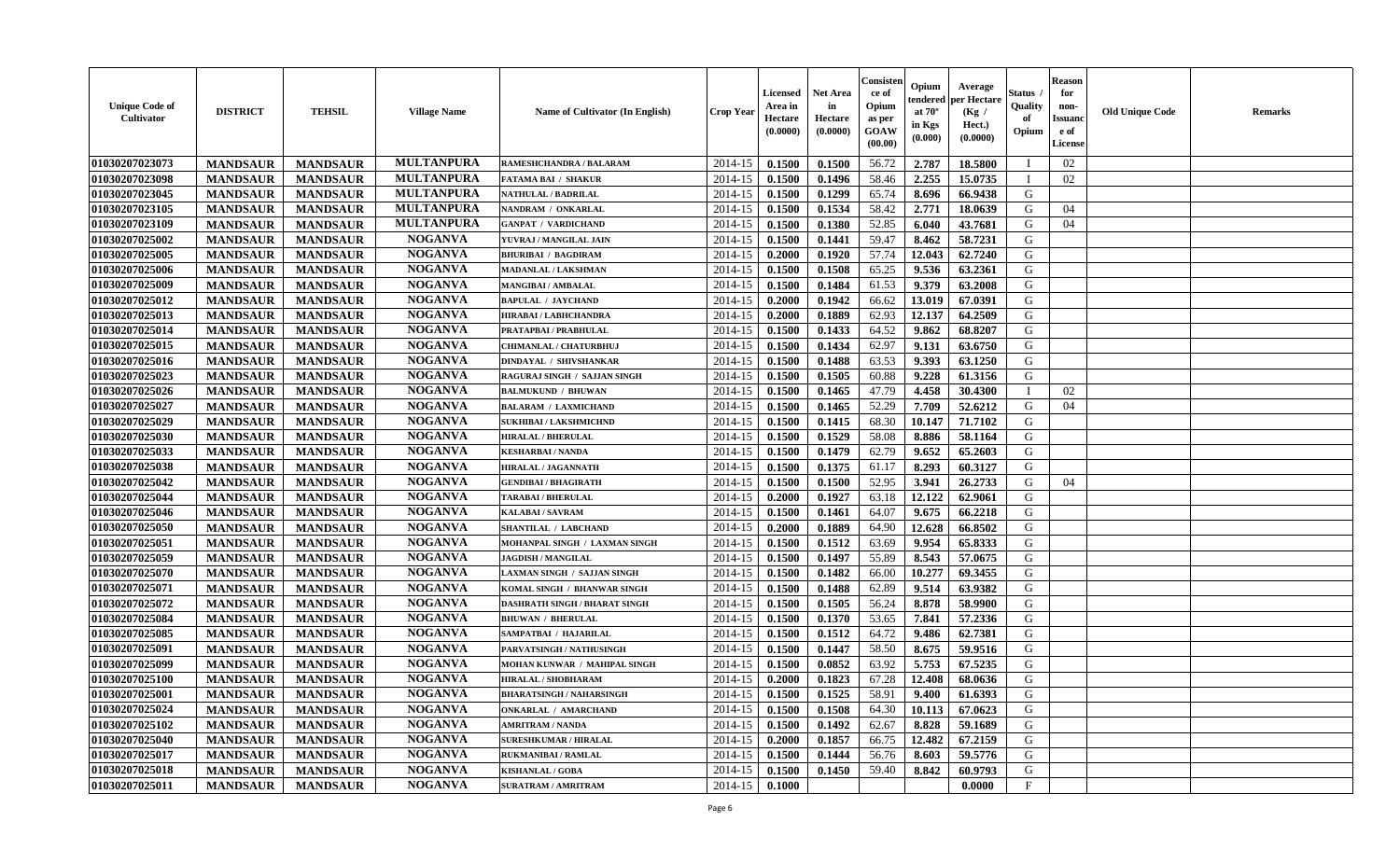| <b>Unique Code of</b><br>Cultivator | <b>DISTRICT</b> | <b>TEHSIL</b>   | <b>Village Name</b> | Name of Cultivator (In English)       | <b>Crop Year</b> | <b>Licensed</b><br>Area in<br>Hectare<br>(0.0000) | <b>Net Area</b><br>in<br>Hectare<br>(0.0000) | Consister<br>ce of<br>Opium<br>as per<br><b>GOAW</b><br>(00.00) | Opium<br>endered<br>at $70^\circ$<br>in Kgs<br>(0.000) | Average<br>per Hectare<br>(Kg /<br>Hect.)<br>(0.0000) | <b>Status</b><br>Quality<br>of<br>Opium | <b>Reason</b><br>for<br>non-<br><b>Issuand</b><br>e of<br>License | <b>Old Unique Code</b> | <b>Remarks</b> |
|-------------------------------------|-----------------|-----------------|---------------------|---------------------------------------|------------------|---------------------------------------------------|----------------------------------------------|-----------------------------------------------------------------|--------------------------------------------------------|-------------------------------------------------------|-----------------------------------------|-------------------------------------------------------------------|------------------------|----------------|
| 01030207025019                      | <b>MANDSAUR</b> | <b>MANDSAUR</b> | <b>NOGANVA</b>      | KASTURIBAI / BHERULAL                 | 2014-15          | 0.1000                                            | 0.0990                                       | 67.50                                                           | 6.731                                                  | 67.9899                                               | G                                       |                                                                   |                        |                |
| 01030207025031                      | <b>MANDSAUR</b> | <b>MANDSAUR</b> | <b>NOGANVA</b>      | <b>MANGIBAI/NIRBHERAM</b>             | 2014-15          | 0.1000                                            |                                              |                                                                 |                                                        | 0.0000                                                | $\mathbf{F}$                            |                                                                   |                        |                |
| 01030207025037                      | <b>MANDSAUR</b> | <b>MANDSAUR</b> | <b>NOGANVA</b>      | TULSIRAM / NANDRAM                    | 2014-15          | 0.1000                                            |                                              |                                                                 |                                                        | 0.0000                                                | $\mathbf{F}$                            |                                                                   |                        |                |
| 01030207025078                      | <b>MANDSAUR</b> | <b>MANDSAUR</b> | <b>NOGANVA</b>      | PANNALAL / BHAGIRATH                  | 2014-15          | 0.1000                                            | 0.0952                                       | 66.00                                                           | 6.760                                                  | 71.0084                                               | G                                       |                                                                   |                        |                |
| 01030207025095                      | <b>MANDSAUR</b> | <b>MANDSAUR</b> | <b>NOGANVA</b>      | <b>KANCHAN BAI / NATHU</b>            | 2014-15          | 0.1000                                            |                                              |                                                                 |                                                        | 0.0000                                                | $\mathbf{F}$                            |                                                                   |                        |                |
| 01030207025004                      | <b>MANDSAUR</b> | <b>MANDSAUR</b> | <b>NOGANVA</b>      | RADHESHYAM / NANDA                    | 2014-15          | 0.1000                                            | 0.0950                                       | 62.93                                                           | 6.176                                                  | 65.0105                                               | G                                       |                                                                   |                        |                |
| 01030207025101                      | <b>MANDSAUR</b> | <b>MANDSAUR</b> | <b>NOGANVA</b>      | PUNAMCHANDRA / HIRALAL                | 2014-15          | 0.1000                                            | 0.0936                                       | 61.25                                                           | 5.793                                                  | 61.8910                                               | G                                       |                                                                   |                        |                |
| 01030207026001                      | <b>MANDSAUR</b> | <b>MANDSAUR</b> | <b>PITHAKHEDI</b>   | PANKESH / MOTILAL                     | 2014-15          | 0.1500                                            | 0.1492                                       | 60.99                                                           | 4.383                                                  | 29.3767                                               | G                                       | 04                                                                |                        |                |
| 01030207026002                      | <b>MANDSAUR</b> | <b>MANDSAUR</b> | <b>PITHAKHEDI</b>   | MANGILAL URF MAHADEV / PRAYRCHAND     | 2014-15          | 0.1500                                            | 0.0577                                       | 63.28                                                           | 3.517                                                  | 60.9532                                               | G                                       |                                                                   |                        |                |
| 01030207026013                      | <b>MANDSAUR</b> | <b>MANDSAUR</b> | <b>PITHAKHEDI</b>   | GOVINDSINGH / MANOHARSINGH            | 2014-15          | 0.1500                                            | 0.1450                                       | 59.59                                                           | 8.419                                                  | 58.0621                                               | G                                       |                                                                   |                        |                |
| 01030207026024                      | <b>MANDSAUR</b> | <b>MANDSAUR</b> | <b>PITHAKHEDI</b>   | SHNKARLAL / PYARCHAND                 | 2014-15          | 0.1500                                            | 0.1462                                       | 66.68                                                           | 8.602                                                  | 58.8372                                               | ${\bf G}$                               |                                                                   |                        |                |
| 01030207026025                      | <b>MANDSAUR</b> | <b>MANDSAUR</b> | <b>PITHAKHEDI</b>   | KISHOR / CHUNILAL                     | 2014-15          | 0.1500                                            | 0.1463                                       | 60.29                                                           | 2.868                                                  | 19.6036                                               | G                                       | 04                                                                |                        |                |
| 01030207026033                      | <b>MANDSAUR</b> | <b>MANDSAUR</b> | <b>PITHAKHEDI</b>   | <b>NAGU SINGH / PRATAP SINGH</b>      | 2014-15          | 0.1500                                            | 0.1425                                       | 56.04                                                           | 8.030                                                  | 56.3509                                               | G                                       |                                                                   |                        |                |
| 01030207026042                      | <b>MANDSAUR</b> | <b>MANDSAUR</b> | <b>PITHAKHEDI</b>   | KAILASHCHANDRA / BHURALAL             | 2014-15          | 0.1500                                            | 0.1500                                       | 57.60                                                           | 2.584                                                  | 17.2267                                               | G                                       | 04                                                                |                        |                |
| 01030207026099                      | <b>MANDSAUR</b> | <b>MANDSAUR</b> | <b>PITHAKHEDI</b>   | SHANKARLAL / BHURALAL                 | 2014-15          | 0.1500                                            | 0.1478                                       | 54.28                                                           | 2.667                                                  | 18.0447                                               | G                                       | 04                                                                |                        |                |
| 01030207026101                      | <b>MANDSAUR</b> | <b>MANDSAUR</b> | <b>PITHAKHEDI</b>   | JAGDISHCHAND / BHURALAL               | 2014-15          | 0.1500                                            | 0.1449                                       | 52.95                                                           | 7.927                                                  | 54.7067                                               | G                                       | 04                                                                |                        |                |
| 01030207026102                      | <b>MANDSAUR</b> | <b>MANDSAUR</b> | <b>PITHAKHEDI</b>   | MUNSHILAL / GANGARAM                  | 2014-15          | 0.1500                                            | 0.1400                                       | 47.19                                                           | 2.784                                                  | 19.8857                                               | G                                       | 04                                                                |                        |                |
| 01030207026028                      | <b>MANDSAUR</b> | <b>MANDSAUR</b> | <b>PITHAKHEDI</b>   | HANSRAJ SINGH / KALU SINGH            | 2014-15          | 0.1500                                            | 0.1317                                       | 44.99                                                           | 1.851                                                  | 14.0547                                               | G                                       | 04                                                                |                        |                |
| 01030207026110                      | <b>MANDSAUR</b> | <b>MANDSAUR</b> | <b>PITHAKHEDI</b>   | KHEMRAJ / BHERULAL                    | 2014-15          | 0.1500                                            | 0.1354                                       | 56.72                                                           | 7.568                                                  | 55.8936                                               | G                                       | 04                                                                |                        |                |
| 01030207026113                      | <b>MANDSAUR</b> | <b>MANDSAUR</b> | <b>PITHAKHEDI</b>   | <b>BHIMSINGH / UMRAVSINGH</b>         | 2014-15          | 0.1500                                            | 0.1441                                       | 54.52                                                           | 7.921                                                  | 54.9688                                               | G                                       | 04                                                                |                        |                |
| 01030207026009                      | <b>MANDSAUR</b> | <b>MANDSAUR</b> | <b>PITHAKHEDI</b>   | RATANLAL / CHUNILAL                   | 2014-15          | 0.1000                                            |                                              |                                                                 |                                                        | 0.0000                                                | $\mathbf{F}$                            |                                                                   |                        |                |
| 01030207026012                      | <b>MANDSAUR</b> | <b>MANDSAUR</b> | <b>PITHAKHEDI</b>   | NIRMALAKUNWAR / SHYAMSINGH            | 2014-15          | 0.1000                                            |                                              |                                                                 |                                                        | 0.0000                                                | $\mathbf{F}$                            |                                                                   |                        |                |
| 01030207026027                      | <b>MANDSAUR</b> | <b>MANDSAUR</b> | <b>PITHAKHEDI</b>   | TAMUSINGH / LAKSHMANSINGH             | 2014-15          | 0.1000                                            |                                              |                                                                 |                                                        | 0.0000                                                | $\mathbf{F}$                            |                                                                   |                        |                |
| 01030207026036                      | <b>MANDSAUR</b> | <b>MANDSAUR</b> | <b>PITHAKHEDI</b>   | MAHENDRA SINGH / DAYAL SINGH          | 2014-15          | 0.1000                                            |                                              |                                                                 |                                                        | 0.0000                                                | $\mathbf{F}$                            |                                                                   |                        |                |
| 01030207026039                      | <b>MANDSAUR</b> | <b>MANDSAUR</b> | <b>PITHAKHEDI</b>   | <b>GAJRAJ SINGH / DAYAL SINGH</b>     | 2014-15          | 0.1000                                            |                                              |                                                                 |                                                        | 0.0000                                                | $_{\rm F}$                              |                                                                   |                        |                |
| 01030207026050                      | <b>MANDSAUR</b> | <b>MANDSAUR</b> | <b>PITHAKHEDI</b>   | <b>BHAGWANSINGH / NAHARSINGH</b>      | 2014-15          | 0.1000                                            |                                              |                                                                 |                                                        | 0.0000                                                | $\mathbf{F}$                            |                                                                   |                        |                |
| 01030207026065                      | <b>MANDSAUR</b> | <b>MANDSAUR</b> | <b>PITHAKHEDI</b>   | <b>RAGHUNATH / RAM SINGH</b>          | 2014-15          | 0.1000                                            |                                              |                                                                 |                                                        | 0.0000                                                | $\mathbf F$                             |                                                                   |                        |                |
| 01030207026098                      | <b>MANDSAUR</b> | <b>MANDSAUR</b> | <b>PITHAKHEDI</b>   | <b>RAMESHVAR / LAKSHMAN</b>           | 2014-15          | 0.1000                                            |                                              |                                                                 |                                                        | 0.0000                                                | $\mathbf{F}$                            |                                                                   |                        |                |
| 01030207026103                      | <b>MANDSAUR</b> | <b>MANDSAUR</b> | <b>PITHAKHEDI</b>   | PRAHLAD / MOHANLAL                    | 2014-15          | 0.1000                                            |                                              |                                                                 |                                                        | 0.0000                                                | $\mathbf{F}$                            |                                                                   |                        |                |
| 01030207027014                      | <b>MANDSAUR</b> | <b>MANDSAUR</b> | <b>RALAYATA</b>     | <b>BABULAL / HEMRAJ</b>               | 2014-15          | 0.1500                                            | 0.1512                                       | 56.73                                                           | 2.634                                                  | 17.4206                                               | G                                       | 04                                                                |                        |                |
| 01030207027068                      | <b>MANDSAUR</b> | <b>MANDSAUR</b> | <b>RALAYATA</b>     | RAMESHVAR / GOVARDHAN                 | 2014-15          | 0.1500                                            | 0.1458                                       | 53.22                                                           | 8.226                                                  | 56.4198                                               | G                                       |                                                                   |                        |                |
| 01030207027076                      | <b>MANDSAUR</b> | <b>MANDSAUR</b> | <b>RALAYATA</b>     | PAPPUBAI / NANURAM                    | $2014 - 15$      | 0.1500                                            | 0.1445                                       | 60.27                                                           | 9.144                                                  | 63.2803                                               | G                                       |                                                                   |                        |                |
| 01030207027077                      | <b>MANDSAUR</b> | <b>MANDSAUR</b> | <b>RALAYATA</b>     | LALIBAI / MANGILAL                    | 2014-15          | 0.1500                                            | 0.0400                                       | 59.42                                                           | 3.124                                                  | 78.1000                                               | G                                       |                                                                   |                        |                |
| 01030207027098                      | <b>MANDSAUR</b> | <b>MANDSAUR</b> | <b>RALAYATA</b>     | KAVERIBAI / BADRILAL                  | 2014-15          | 0.1500                                            | 0.1502                                       | 57.68                                                           | 9.155                                                  | 60.9521                                               | G                                       |                                                                   |                        |                |
| 01030207027106                      | <b>MANDSAUR</b> | <b>MANDSAUR</b> | <b>RALAYATA</b>     | SHYAMLAL / MANGILAL                   | 2014-15          | 0.1500                                            | 0.1476                                       | 55.61                                                           | 2.375                                                  | 16.0908                                               | G                                       | 04                                                                |                        |                |
| 01030207027005                      | <b>MANDSAUR</b> | <b>MANDSAUR</b> | <b>RALAYATA</b>     | MANGILAL / RAMCHANDRA                 | 2014-15          | 0.1500                                            |                                              |                                                                 |                                                        | 0.0000                                                | F                                       |                                                                   |                        |                |
| 01030207027154                      | <b>MANDSAUR</b> | <b>MANDSAUR</b> | <b>RALAYATA</b>     | KANHAIYALAL / KALURAM                 | 2014-15          | 0.1500                                            | 0.0914                                       | 63.33                                                           | 6.442                                                  | 70.4814                                               | G                                       |                                                                   |                        |                |
| 01030207027075                      | <b>MANDSAUR</b> | <b>MANDSAUR</b> | <b>RALAYATA</b>     | <b>MANGILAL / NANDA</b>               | 2014-15          | 0.1500                                            | 0.1451                                       | 60.11                                                           | 9.085                                                  | 62.6120                                               | G                                       |                                                                   |                        |                |
| 01030207027082                      | <b>MANDSAUR</b> | <b>MANDSAUR</b> | <b>RALAYATA</b>     | <b>PRATAP / BABRU</b>                 | 2014-15          | 0.1500                                            | 0.1463                                       | 57.31                                                           | 8.850                                                  | 60.4921                                               | G                                       |                                                                   |                        |                |
| 01030207027117                      | <b>MANDSAUR</b> | <b>MANDSAUR</b> | <b>RALAYATA</b>     | <b>GANESH / PRATAP POTRA VARDIBAI</b> | 2014-15          | 0.1500                                            | 0.1425                                       | 53.93                                                           | 3.367                                                  | 23.6281                                               | G                                       | 04                                                                |                        |                |
| 01030207027009                      | <b>MANDSAUR</b> | <b>MANDSAUR</b> | <b>RALAYATA</b>     | RAMLAL / FAKIRCHAND                   | 2014-15          | 0.1000                                            |                                              |                                                                 |                                                        | 0.0000                                                | $\mathbf{F}$                            |                                                                   |                        |                |
| 01030207030001                      | <b>MANDSAUR</b> | <b>MANDSAUR</b> | <b>RINDWAN</b>      | PEPKUNVAR / BALWANT SINGH             | 2014-15          | 0.1500                                            | 0.1488                                       | 60.35                                                           | 9.070                                                  | 60.9543                                               | G                                       |                                                                   |                        |                |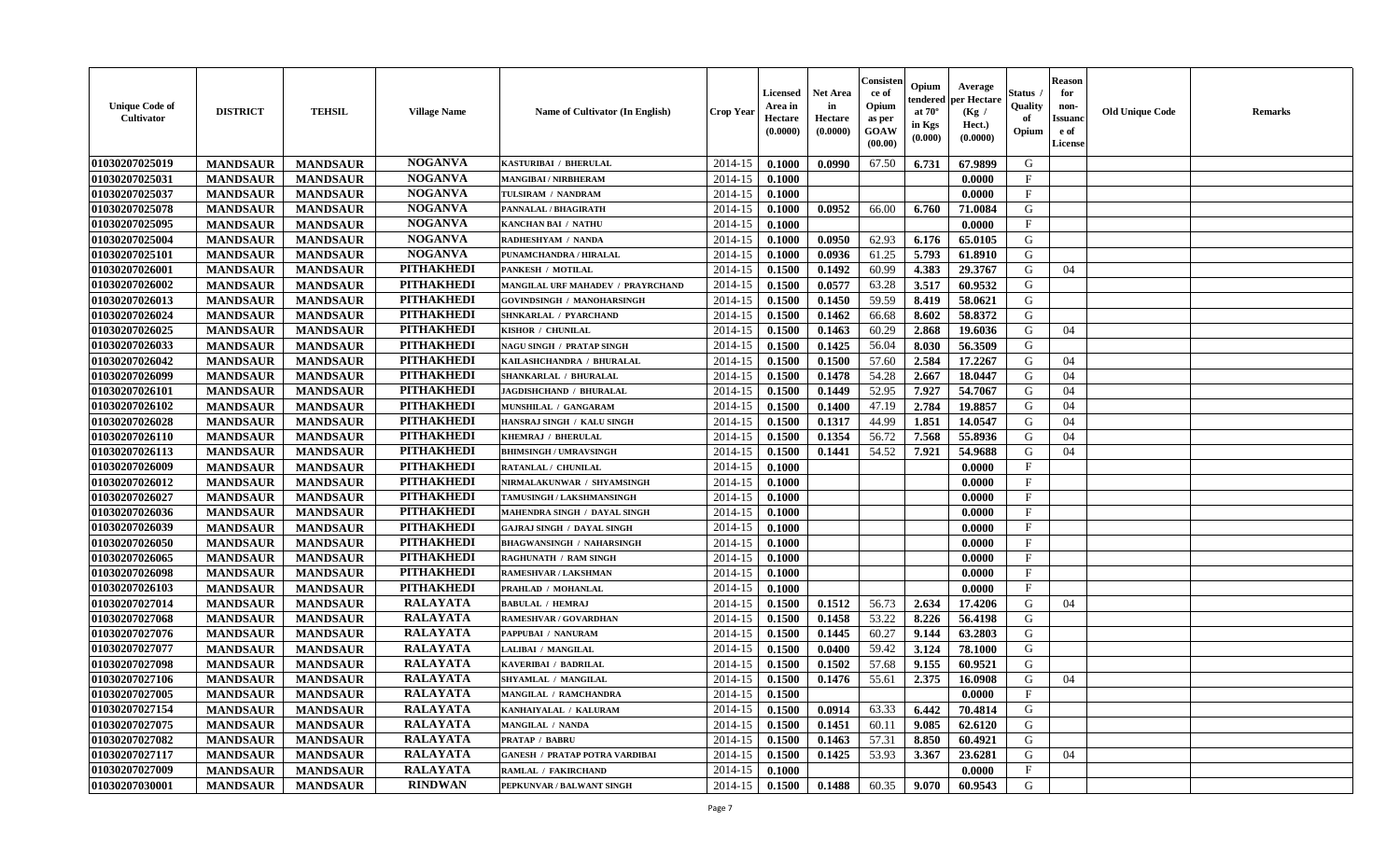| <b>Unique Code of</b><br>Cultivator | <b>DISTRICT</b> | <b>TEHSIL</b>   | <b>Village Name</b> | Name of Cultivator (In English)     | <b>Crop Year</b> | <b>Licensed</b><br>Area in<br>Hectare<br>(0.0000) | <b>Net Area</b><br>in<br>Hectare<br>(0.0000) | Consister<br>ce of<br>Opium<br>as per<br><b>GOAW</b><br>(00.00) | Opium<br>endered<br>at $70^{\circ}$<br>in Kgs<br>$(\mathbf{0.000})$ | Average<br>per Hectare<br>(Kg /<br>Hect.)<br>(0.0000) | Status<br>Quality<br>of<br>Opium | <b>Reason</b><br>for<br>non-<br><b>Issuanc</b><br>e of<br>License | <b>Old Unique Code</b> | <b>Remarks</b> |
|-------------------------------------|-----------------|-----------------|---------------------|-------------------------------------|------------------|---------------------------------------------------|----------------------------------------------|-----------------------------------------------------------------|---------------------------------------------------------------------|-------------------------------------------------------|----------------------------------|-------------------------------------------------------------------|------------------------|----------------|
| 01030207030004                      | <b>MANDSAUR</b> | <b>MANDSAUR</b> | <b>RINDWAN</b>      | <b>BAGDIRAM / JIVA</b>              | 2014-15          | 0.1500                                            | 0.1421                                       | 63.84                                                           | 10.050                                                              | 70.7248                                               | G                                |                                                                   |                        |                |
| 01030207030006                      | <b>MANDSAUR</b> | <b>MANDSAUR</b> | <b>RINDWAN</b>      | <b>BALWANT SINGH / JUJHAR SINGH</b> | 2014-15          | 0.1500                                            | 0.1330                                       | 64.90                                                           | 9.207                                                               | 69.2256                                               | G                                |                                                                   |                        |                |
| 01030207030007                      | <b>MANDSAUR</b> | <b>MANDSAUR</b> | <b>RINDWAN</b>      | <b>GOPAL / MATHURALAL</b>           | 2014-15          | 0.1500                                            | 0.1465                                       | 69.26                                                           | 11.111                                                              | 75.8430                                               | G                                |                                                                   |                        |                |
| 01030207030010                      | <b>MANDSAUR</b> | <b>MANDSAUR</b> | <b>RINDWAN</b>      | FULCHAND / KISHANLAL                | 2014-15          | 0.2000                                            | 0.1918                                       | 64.50                                                           | 13.269                                                              | 69.1814                                               | G                                |                                                                   |                        |                |
| 01030207030014                      | <b>MANDSAUR</b> | <b>MANDSAUR</b> | <b>RINDWAN</b>      | <b>BHANWARLAL / HAJARILAL</b>       | 2014-15          | 0.2000                                            | 0.1978                                       | 64.45                                                           | 12.927                                                              | 65.3539                                               | G                                |                                                                   |                        |                |
| 01030207030020                      | <b>MANDSAUR</b> | <b>MANDSAUR</b> | <b>RINDWAN</b>      | TAMUBAI / CHENRAM                   | 2014-15          | 0.2000                                            | 0.1742                                       | 62.97                                                           | 11.308                                                              | 64.9139                                               | G                                |                                                                   |                        |                |
| 01030207030023                      | <b>MANDSAUR</b> | <b>MANDSAUR</b> | <b>RINDWAN</b>      | <b>BHANWARLAL / BHERULAL</b>        | 2014-15          | 0.1500                                            | 0.1502                                       | 60.79                                                           | 9.744                                                               | 64.8735                                               | G                                |                                                                   |                        |                |
| 01030207030024                      | <b>MANDSAUR</b> | <b>MANDSAUR</b> | <b>RINDWAN</b>      | <b>FATE SINGH / JUJHAR SINGH</b>    | 2014-15          | 0.1500                                            | 0.1492                                       | 65.49                                                           | 10.254                                                              | 68.7265                                               | G                                |                                                                   |                        |                |
| 01030207030025                      | <b>MANDSAUR</b> | <b>MANDSAUR</b> | <b>RINDWAN</b>      | <b>GENDKUNWAR / BHERUSINGH</b>      | 2014-15          | 0.1500                                            | 0.1431                                       | 64.64                                                           | 9.391                                                               | 65.6254                                               | G                                |                                                                   |                        |                |
| 01030207030026                      | <b>MANDSAUR</b> | <b>MANDSAUR</b> | <b>RINDWAN</b>      | GOVINDSINGH / BALWANT SINGH         | 2014-15          | 0.1500                                            | 0.1502                                       | 63.86                                                           | 9.725                                                               | 64.7470                                               | G                                |                                                                   |                        |                |
| 01030207030030                      | <b>MANDSAUR</b> | <b>MANDSAUR</b> | <b>RINDWAN</b>      | <b>BHUWANI SINGH / RATAN SINGH</b>  | 2014-15          | 0.1500                                            | 0.1454                                       | 67.03                                                           | 10.275                                                              | 70.6671                                               | G                                |                                                                   |                        |                |
| 01030207030035                      | <b>MANDSAUR</b> | <b>MANDSAUR</b> | <b>RINDWAN</b>      | <b>AMBALAL / CHATARBHUJ</b>         | 2014-15          | 0.1500                                            | 0.1442                                       | 65.33                                                           | 9.576                                                               | 66.4078                                               | G                                |                                                                   |                        |                |
| 01030207030039                      | <b>MANDSAUR</b> | <b>MANDSAUR</b> | <b>RINDWAN</b>      | <b>GOPAL / VARDICHAND</b>           | 2014-15          | 0.1500                                            | 0.1445                                       | 66.08                                                           | 9.723                                                               | 67.2872                                               | G                                |                                                                   |                        |                |
| 01030207030043                      | <b>MANDSAUR</b> | <b>MANDSAUR</b> | <b>RINDWAN</b>      | <b>GHANSHYAM / VARDICHAND</b>       | 2014-15          | 0.1500                                            | 0.1432                                       | 67.27                                                           | 9.831                                                               | 68.6522                                               | G                                |                                                                   |                        |                |
| 01030207030017                      | <b>MANDSAUR</b> | <b>MANDSAUR</b> | <b>RINDWAN</b>      | <b>BHERULAL / DOULATRAM</b>         | 2014-15          | 0.1500                                            | 0.1432                                       | 67.76                                                           | 9.932                                                               | 69.3575                                               | G                                |                                                                   |                        |                |
| 01030207030015                      | <b>MANDSAUR</b> | <b>MANDSAUR</b> | <b>RINDWAN</b>      | RAMESHWAR / KISHANLAL               | 2014-15          | 0.1500                                            | 0.1422                                       | 67.59                                                           | 9.820                                                               | 69.0577                                               | G                                |                                                                   |                        |                |
| 01030207030012                      | <b>MANDSAUR</b> | <b>MANDSAUR</b> | <b>RINDWAN</b>      | UDAYRAM / KISHANLAL                 | 2014-15          | 0.1500                                            | 0.1450                                       | 66.91                                                           | 10.505                                                              | 72.4483                                               | G                                |                                                                   |                        |                |
| 01030207030021                      | <b>MANDSAUR</b> | <b>MANDSAUR</b> | <b>RINDWAN</b>      | LAXMIBAI / LAXMINARAYAN             | 2014-15          | 0.1500                                            | 0.1380                                       | 65.21                                                           | 9.390                                                               | 68.0435                                               | G                                |                                                                   |                        |                |
| 01030207030016                      | <b>MANDSAUR</b> | <b>MANDSAUR</b> | <b>RINDWAN</b>      | KISHANLAL / SURATRAM                | 2014-15          | 0.2000                                            | 0.1931                                       | 64.39                                                           | 13.200                                                              | 68.3584                                               | G                                |                                                                   |                        |                |
| 01030207030008                      | <b>MANDSAUR</b> | <b>MANDSAUR</b> | <b>RINDWAN</b>      | <b>BHERU SINGH / PRATAP SINGH</b>   | 2014-15          | 0.1500                                            | 0.1464                                       | 56.19                                                           | 8.637                                                               | 58.9959                                               | G                                |                                                                   |                        |                |
| 01030207030005                      | <b>MANDSAUR</b> | <b>MANDSAUR</b> | <b>RINDWAN</b>      | AMBALAL / KESHURAM                  | 2014-15          | 0.2000                                            | 0.1906                                       | 68.23                                                           | 13.295                                                              | 69.7534                                               | G                                |                                                                   |                        |                |
| 01030207030022                      | <b>MANDSAUR</b> | <b>MANDSAUR</b> | <b>RINDWAN</b>      | <b>BANSHILAL / MOTILAL</b>          | 2014-15          | 0.1000                                            |                                              |                                                                 |                                                                     | 0.0000                                                | $\mathbf{F}$                     |                                                                   |                        |                |
| 01030207030029                      | <b>MANDSAUR</b> | <b>MANDSAUR</b> | <b>RINDWAN</b>      | <b>NANDUBAI / BHANWARLAL</b>        | 2014-15          | 0.1000                                            |                                              |                                                                 |                                                                     | 0.0000                                                | $_{\rm F}$                       |                                                                   |                        |                |
| 01030207030036                      | <b>MANDSAUR</b> | <b>MANDSAUR</b> | <b>RINDWAN</b>      | <b>NARAYAN / BHUWAN</b>             | 2014-15          | 0.1000                                            |                                              |                                                                 |                                                                     | 0.0000                                                | $\mathbf{F}$                     |                                                                   |                        |                |
| 01030207030042                      | <b>MANDSAUR</b> | <b>MANDSAUR</b> | <b>RINDWAN</b>      | RANVIR SINGH / LAL SINGH            | 2014-15          | 0.1000                                            |                                              |                                                                 |                                                                     | 0.0000                                                | $\mathbf F$                      |                                                                   |                        |                |
| 01030207028001                      | <b>MANDSAUR</b> | <b>MANDSAUR</b> | <b>REWASDEWDA</b>   | <b>NANALAL / RAMLAL</b>             | 2014-15          | 0.1500                                            | 0.1404                                       | 63.34                                                           | 9.411                                                               | 67.0299                                               | G                                |                                                                   |                        |                |
| 01030207028009                      | <b>MANDSAUR</b> | <b>MANDSAUR</b> | <b>REWASDEWDA</b>   | MOHANLAL / MATHURALAL               | 2014-15          | 0.2000                                            | 0.1928                                       | 64.14                                                           | 12.773                                                              | 66.2500                                               | G                                |                                                                   |                        |                |
| 01030207028010                      | <b>MANDSAUR</b> | <b>MANDSAUR</b> | <b>REWASDEWDA</b>   | <b>RATNIBAI / DIWAN JI</b>          | 2014-15          | 0.1500                                            | 0.1518                                       | 63.14                                                           | 10.301                                                              | 67.8590                                               | G                                |                                                                   |                        |                |
| 01030207028011                      | <b>MANDSAUR</b> | <b>MANDSAUR</b> | <b>REWASDEWDA</b>   | <b>MAGANIBAI / NANDA</b>            | 2014-15          | 0.1500                                            | 0.1484                                       | 64.96                                                           | 10.338                                                              | 69.6631                                               | G                                |                                                                   |                        |                |
| 01030207028013                      | <b>MANDSAUR</b> | <b>MANDSAUR</b> | <b>REWASDEWDA</b>   | PARMANAND / CHUNILAL                | 2014-15          | 0.1500                                            | 0.1482                                       | 61.78                                                           | 10.035                                                              | 67.7126                                               | G                                |                                                                   |                        |                |
| 01030207028014                      | <b>MANDSAUR</b> | <b>MANDSAUR</b> | <b>REWASDEWDA</b>   | <b>GOVARDHAN / BHERULAL</b>         | 2014-15          | 0.2000                                            | 0.1985                                       | 63.87                                                           | 14.216                                                              | 71.6171                                               | G                                |                                                                   |                        |                |
| 01030207028015                      | <b>MANDSAUR</b> | <b>MANDSAUR</b> | <b>REWASDEWDA</b>   | RADHESHYAM / MANGILAL               | 2014-15          | 0.2000                                            | 0.1967                                       | 61.99                                                           | 13.691                                                              | 69.6035                                               | G                                |                                                                   |                        |                |
| 01030207028016                      | <b>MANDSAUR</b> | <b>MANDSAUR</b> | <b>REWASDEWDA</b>   | KAVERI BAI / PANNALAL               | 2014-15          | 0.2000                                            | 0.1880                                       | 65.44                                                           | 13.798                                                              | 73.3936                                               | G                                |                                                                   |                        |                |
| 01030207028017                      | <b>MANDSAUR</b> | <b>MANDSAUR</b> | <b>REWASDEWDA</b>   | PANIBAI / BHERULAL                  | 2014-15          | 0.1500                                            | 0.1439                                       | 64.92                                                           | 10.183                                                              | 70.7644                                               | G                                |                                                                   |                        |                |
| 01030207028111                      | <b>MANDSAUR</b> | <b>MANDSAUR</b> | <b>REWASDEWDA</b>   | RAMCHAND / GOPAL                    | 2014-15          | 0.1500                                            | 0.1512                                       | 56.90                                                           | 9.754                                                               | 64.5106                                               | G                                |                                                                   |                        |                |
| 01030207028023                      | <b>MANDSAUR</b> | MANDSAUR        | <b>REWASDEWDA</b>   | <b>SURATRAM / BHAGIRATH</b>         |                  | $2014-15$ 0.1500                                  | 0.1485                                       | 64.57                                                           | 9.741                                                               | 65.5960                                               | G                                |                                                                   |                        |                |
| 01030207028026                      | <b>MANDSAUR</b> | <b>MANDSAUR</b> | <b>REWASDEWDA</b>   | <b>DHPUBAI / VARDA</b>              | 2014-15          | 0.2000                                            | 0.1996                                       | 65.36                                                           | 13.558                                                              | 67.9259                                               | G                                |                                                                   |                        |                |
| 01030207028028                      | <b>MANDSAUR</b> | <b>MANDSAUR</b> | <b>REWASDEWDA</b>   | FAKIRCHAND / NANURAM                | 2014-15          | 0.1500                                            | 0.1480                                       | 65.99                                                           | 9.823                                                               | 66.3716                                               | G                                |                                                                   |                        |                |
| 01030207028030                      | <b>MANDSAUR</b> | <b>MANDSAUR</b> | <b>REWASDEWDA</b>   | <b>GANESHRAM / VARDA</b>            | 2014-15          | 0.1500                                            | 0.1494                                       | 65.10                                                           | 10.156                                                              | 67.9786                                               | G                                |                                                                   |                        |                |
| 01030207028033                      | <b>MANDSAUR</b> | <b>MANDSAUR</b> | <b>REWASDEWDA</b>   | <b>CHAGANIBAI / MANGILAL</b>        | 2014-15          | 0.1500                                            | 0.1452                                       | 64.21                                                           | 10.191                                                              | 70.1860                                               | G                                |                                                                   |                        |                |
| 01030207028036                      | <b>MANDSAUR</b> | <b>MANDSAUR</b> | <b>REWASDEWDA</b>   | CHAMPALAL / KESARIMAL / SUNDARBAI   | 2014-15          | 0.1500                                            | 0.1430                                       | 64.70                                                           | 10.130                                                              | 70.8392                                               | G                                |                                                                   |                        |                |
| 01030207028037                      | <b>MANDSAUR</b> | <b>MANDSAUR</b> | <b>REWASDEWDA</b>   | <b>MANGILAL / RAMLAL</b>            | 2014-15          | 0.2000                                            | 0.1950                                       | 61.03                                                           | 13.627                                                              | 69.8821                                               | G                                |                                                                   |                        |                |
|                                     |                 |                 |                     |                                     |                  |                                                   |                                              |                                                                 |                                                                     |                                                       |                                  |                                                                   |                        |                |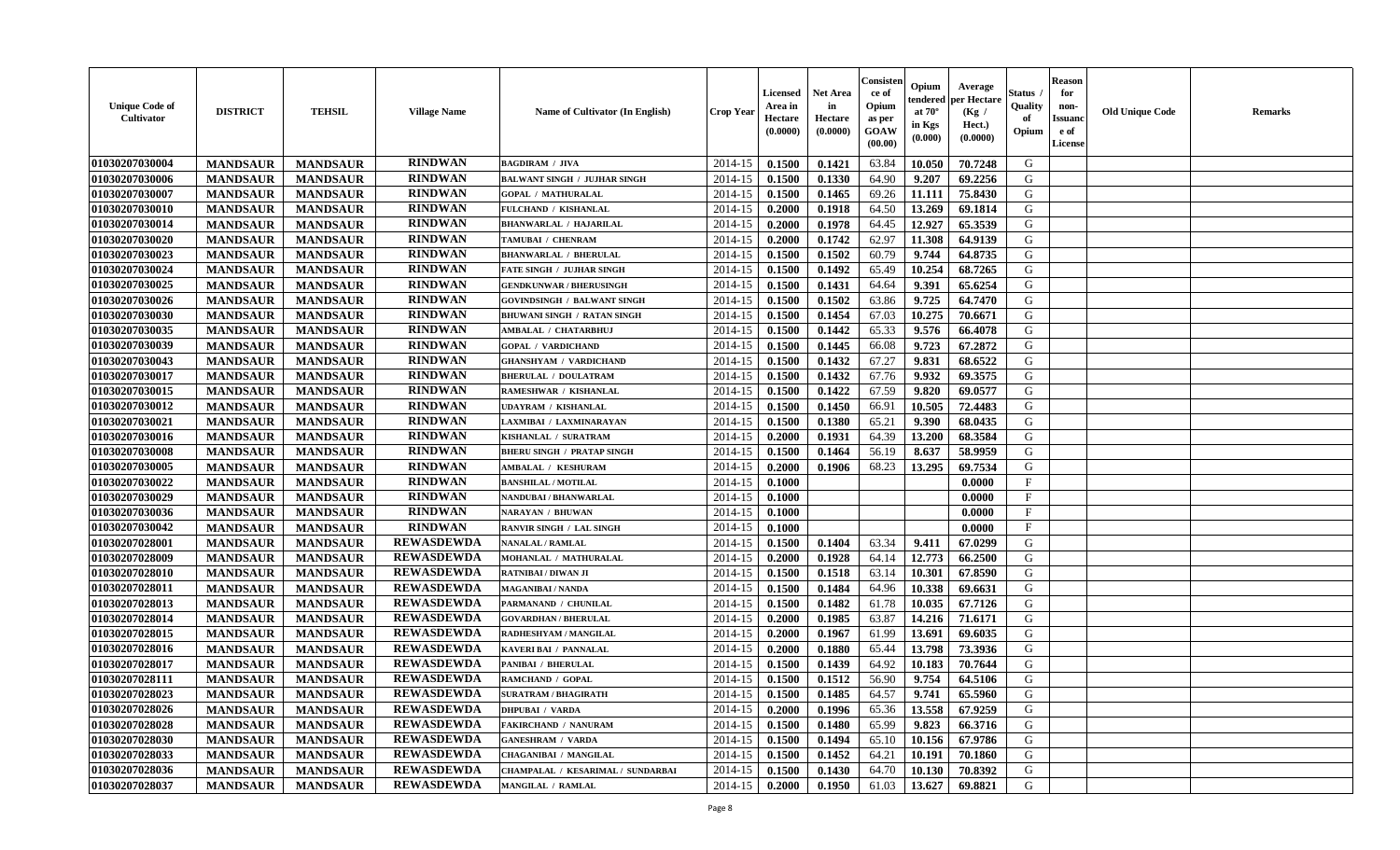| <b>Unique Code of</b><br><b>Cultivator</b> | <b>DISTRICT</b> | <b>TEHSIL</b>   | <b>Village Name</b> | <b>Name of Cultivator (In English)</b> | <b>Crop Year</b> | <b>Licensed</b><br>Area in<br>Hectare<br>(0.0000) | <b>Net Area</b><br>in<br>Hectare<br>(0.0000) | Consister<br>ce of<br>Opium<br>as per<br><b>GOAW</b><br>(00.00) | Opium<br>endered<br>at $70^{\circ}$<br>in Kgs<br>$(\mathbf{0.000})$ | Average<br>per Hectare<br>(Kg)<br>Hect.)<br>(0.0000) | Status<br>Quality<br>of<br>Opium | <b>Reason</b><br>for<br>non-<br><b>Issuano</b><br>e of<br>License | <b>Old Unique Code</b> | <b>Remarks</b> |
|--------------------------------------------|-----------------|-----------------|---------------------|----------------------------------------|------------------|---------------------------------------------------|----------------------------------------------|-----------------------------------------------------------------|---------------------------------------------------------------------|------------------------------------------------------|----------------------------------|-------------------------------------------------------------------|------------------------|----------------|
| 01030207028040                             | <b>MANDSAUR</b> | <b>MANDSAUR</b> | <b>REWASDEWDA</b>   | KANHAIYALAL / AMRITRAM                 | 2014-15          | 0.2000                                            | 0.1920                                       | 63.81                                                           | 13.254                                                              | 69.0313                                              | G                                |                                                                   |                        |                |
| 01030207028041                             | <b>MANDSAUR</b> | <b>MANDSAUR</b> | <b>REWASDEWDA</b>   | <b>DEUBAI/RATANLAL</b>                 | 2014-15          | 0.1500                                            | 0.0944                                       | 65.88                                                           | 6.193                                                               | 65.6038                                              | G                                |                                                                   |                        |                |
| 01030207028043                             | <b>MANDSAUR</b> | <b>MANDSAUR</b> | <b>REWASDEWDA</b>   | LAXMIBAI / BHGWATILAL                  | 2014-15          | 0.2000                                            | 0.1980                                       | 65.07                                                           | 13.758                                                              | 69.4848                                              | G                                |                                                                   |                        |                |
| 01030207028046                             | <b>MANDSAUR</b> | <b>MANDSAUR</b> | <b>REWASDEWDA</b>   | LAXMINARAYAN / CHUNILAL                | 2014-15          | 0.2000                                            | 0.1480                                       | 66.50                                                           | 9.880                                                               | 66.7568                                              | G                                |                                                                   |                        |                |
| 01030207028054                             | <b>MANDSAUR</b> | <b>MANDSAUR</b> | <b>REWASDEWDA</b>   | <b>CHAGANLAL / PANNALAL</b>            | 2014-15          | 0.2000                                            | 0.1976                                       | 65.61                                                           | 13.309                                                              | 67.3532                                              | G                                |                                                                   |                        |                |
| 01030207028056                             | <b>MANDSAUR</b> | <b>MANDSAUR</b> | <b>REWASDEWDA</b>   | MANGIBAI / RATANLAL                    | 2014-15          | 0.1500                                            | 0.1430                                       | 63.70                                                           | 9.937                                                               | 69.4895                                              | G                                |                                                                   |                        |                |
| 01030207028061                             | <b>MANDSAUR</b> | <b>MANDSAUR</b> | <b>REWASDEWDA</b>   | <b>BASANTIBAI / AMBARAM</b>            | 2014-15          | 0.1500                                            | 0.1475                                       | 65.05                                                           | 9.562                                                               | 64.8271                                              | G                                |                                                                   |                        |                |
| 01030207028062                             | <b>MANDSAUR</b> | <b>MANDSAUR</b> | <b>REWASDEWDA</b>   | TULSIRAMDAS / RAMDAS                   | 2014-15          | 0.1500                                            | 0.1515                                       | 64.21                                                           | 10.099                                                              | 66.6601                                              | G                                |                                                                   |                        |                |
| 01030207028067                             | <b>MANDSAUR</b> | <b>MANDSAUR</b> | <b>REWASDEWDA</b>   | HIRALAL / NANALAL                      | 2014-15          | 0.2000                                            | 0.1961                                       | 73.28                                                           | 15.755                                                              | 80.3417                                              | G                                |                                                                   |                        |                |
| 01030207028068                             | <b>MANDSAUR</b> | <b>MANDSAUR</b> | <b>REWASDEWDA</b>   | <b>GOPAL / RAMLAL</b>                  | 2014-15          | 0.1500                                            | 0.1449                                       | 65.07                                                           | 10.244                                                              | 70.6970                                              | G                                |                                                                   |                        |                |
| 01030207028069                             | <b>MANDSAUR</b> | <b>MANDSAUR</b> | <b>REWASDEWDA</b>   | KISHANLAL / BHAGWAN                    | 2014-15          | 0.2000                                            | 0.2003                                       | 67.43                                                           | 13.544                                                              | 67.6186                                              | G                                |                                                                   |                        |                |
| 01030207028071                             | <b>MANDSAUR</b> | <b>MANDSAUR</b> | <b>REWASDEWDA</b>   | KAILASH / HARIRAM                      | 2014-15          | 0.1500                                            | 0.1466                                       | 62.22                                                           | 9.484                                                               | 64.6930                                              | G                                |                                                                   |                        |                |
| 01030207028073                             | <b>MANDSAUR</b> | <b>MANDSAUR</b> | <b>REWASDEWDA</b>   | VINOD / RAMCHAND                       | 2014-15          | 0.1500                                            | 0.1450                                       | 61.87                                                           | 9.281                                                               | 64.0069                                              | G                                |                                                                   |                        |                |
| 01030207028074                             | <b>MANDSAUR</b> | <b>MANDSAUR</b> | <b>REWASDEWDA</b>   | <b>BANSHILAL / RAMCHAND</b>            | 2014-15          | 0.1500                                            | 0.1400                                       | 62.14                                                           | 9.126                                                               | 65.1857                                              | G                                |                                                                   |                        |                |
| 01030207028075                             | <b>MANDSAUR</b> | <b>MANDSAUR</b> | <b>REWASDEWDA</b>   | KANWARLAL / RAMCHAND                   | 2014-15          | 0.1500                                            | 0.1485                                       | 61.03                                                           | 9.765                                                               | 65.7576                                              | G                                |                                                                   |                        |                |
| 01030207028076                             | <b>MANDSAUR</b> | <b>MANDSAUR</b> | <b>REWASDEWDA</b>   | KARULAL / BHAGWATILAL                  | 2014-15          | 0.1500                                            | 0.1520                                       | 63.70                                                           | 9.573                                                               | 62.9803                                              | G                                |                                                                   |                        |                |
| 01030207028083                             | <b>MANDSAUR</b> | <b>MANDSAUR</b> | <b>REWASDEWDA</b>   | RAMNATH / DALAMCHANDRA                 | 2014-15          | 0.2000                                            | 0.1920                                       | 67.91                                                           | 13.805                                                              | 71.9010                                              | G                                |                                                                   |                        |                |
| 01030207028086                             | <b>MANDSAUR</b> | <b>MANDSAUR</b> | <b>REWASDEWDA</b>   | <b>GOPAL / RATANLAL</b>                | 2014-15          | 0.1500                                            | 0.1463                                       | 61.28                                                           | 9.315                                                               | 63.6705                                              | G                                |                                                                   |                        |                |
| 01030207028092                             | <b>MANDSAUR</b> | <b>MANDSAUR</b> | <b>REWASDEWDA</b>   | <b>GANESHRAM / DIWAN</b>               | 2014-15          | 0.1500                                            | 0.1363                                       | 65.44                                                           | 9.358                                                               | 68.6574                                              | G                                |                                                                   |                        |                |
| 01030207028105                             | <b>MANDSAUR</b> | <b>MANDSAUR</b> | <b>REWASDEWDA</b>   | <b>SUBHASH / NANALAL</b>               | 2014-15          | 0.2000                                            | 0.1929                                       | 65.76                                                           | 13.547                                                              | 70.2281                                              | G                                |                                                                   |                        |                |
| 01030207028110                             | <b>MANDSAUR</b> | <b>MANDSAUR</b> | <b>REWASDEWDA</b>   | <b>BASANTILAL / KISHNA</b>             | 2014-15          | 0.1500                                            | 0.1455                                       | 61.87                                                           | 9.546                                                               | 65.6082                                              | G                                |                                                                   |                        |                |
| 01030207028116                             | <b>MANDSAUR</b> | <b>MANDSAUR</b> | <b>REWASDEWDA</b>   | PANNALAL / CHUNILAL                    | 2014-15          | 0.1500                                            | 0.1462                                       | 65.35                                                           | 10.157                                                              | 69.4733                                              | G                                |                                                                   |                        |                |
| 01030207028117                             | <b>MANDSAUR</b> | <b>MANDSAUR</b> | <b>REWASDEWDA</b>   | KAILASH / BHERULAL                     | 2014-15          | 0.1500                                            | 0.1450                                       | 57.19                                                           | 8.685                                                               | 59.8966                                              | G                                |                                                                   |                        |                |
| 01030207028120                             | <b>MANDSAUR</b> | <b>MANDSAUR</b> | <b>REWASDEWDA</b>   | KANHAIYALAL / VARDICHAND               | 2014-15          | 0.2000                                            | 0.2000                                       | 67.36                                                           | 14.040                                                              | 70.2000                                              | G                                |                                                                   |                        |                |
| 01030207028123                             | <b>MANDSAUR</b> | <b>MANDSAUR</b> | <b>REWASDEWDA</b>   | NIHALCHAND / KANHAIYALAL               | 2014-15          | 0.2000                                            | 0.1942                                       | 61.47                                                           | 13.049                                                              | 67.1936                                              | G                                |                                                                   |                        |                |
| 01030207028125                             | <b>MANDSAUR</b> | <b>MANDSAUR</b> | <b>REWASDEWDA</b>   | <b>SUKHLAL / LAXMICHNAD</b>            | 2014-15          | 0.1500                                            | 0.1475                                       | 63.71                                                           | 9.966                                                               | 67.5661                                              | G                                |                                                                   |                        |                |
| 01030207028129                             | <b>MANDSAUR</b> | <b>MANDSAUR</b> | <b>REWASDEWDA</b>   | RAMESH / RAMNATH                       | 2014-15          | 0.2000                                            | 0.1942                                       | 66.78                                                           | 13.699                                                              | 70.5407                                              | G                                |                                                                   |                        |                |
| 01030207028131                             | <b>MANDSAUR</b> | <b>MANDSAUR</b> | <b>REWASDEWDA</b>   | <b>BADRILAL / JAGNATH</b>              | 2014-15          | 0.2000                                            | 0.1950                                       | 63.02                                                           | 12.892                                                              | 66.1128                                              | G                                |                                                                   |                        |                |
| 01030207028133                             | <b>MANDSAUR</b> | <b>MANDSAUR</b> | <b>REWASDEWDA</b>   | <b>HIRALAL / RATANLAL</b>              | 2014-15          | 0.2000                                            | 0.1923                                       | 65.12                                                           | 13.359                                                              | 69.4696                                              | G                                |                                                                   |                        |                |
| 01030207028142                             | <b>MANDSAUR</b> | <b>MANDSAUR</b> | <b>REWASDEWDA</b>   | MADANLAL / NANDUBAI                    | 2014-15          | 0.2000                                            | 0.2031                                       | 67.45                                                           | 14.059                                                              | 69.2221                                              | G                                |                                                                   |                        |                |
| 01030207028149                             | <b>MANDSAUR</b> | <b>MANDSAUR</b> | <b>REWASDEWDA</b>   | <b>GITA BAI / LAXMINARAYAN</b>         | 2014-15          | 0.2000                                            | 0.1972                                       | 64.97                                                           | 13.486                                                              | 68.3874                                              | G                                |                                                                   |                        |                |
| 01030207028003                             | <b>MANDSAUR</b> | <b>MANDSAUR</b> | <b>REWASDEWDA</b>   | SOHANBAI / PUNAMCHNAD                  | 2014-15          | 0.1000                                            | 0.0858                                       | 62.35                                                           | 5.433                                                               | 63.3217                                              | G                                |                                                                   |                        |                |
| 01030207028005                             | <b>MANDSAUR</b> | <b>MANDSAUR</b> | <b>REWASDEWDA</b>   | VINOD / RAMCHANDRA                     | 2014-15          | 0.1000                                            | 0.0517                                       | 66.11                                                           | 3.674                                                               | 71.0638                                              | G                                |                                                                   |                        |                |
| 01030207028007                             | <b>MANDSAUR</b> | <b>MANDSAUR</b> | <b>REWASDEWDA</b>   | LAXMICHNAD / PANNALAL                  | 2014-15          | 0.1000                                            |                                              |                                                                 |                                                                     | 0.0000                                               | $\mathbf{F}$                     |                                                                   |                        |                |
| 01030207028104                             | <b>MANDSAUR</b> | <b>MANDSAUR</b> | <b>REWASDEWDA</b>   | <b>MODIRAM / GANPAT</b>                | 2014-15          | 0.1000                                            | 0.0578                                       | 65.48                                                           | 3.807                                                               | 65.8651                                              | G                                |                                                                   |                        |                |
| 01030207028021                             | <b>MANDSAUR</b> | <b>MANDSAUR</b> | <b>REWASDEWDA</b>   | <b>GOVERDHAN SINGH / PARVAT SINGH</b>  | $2014-15$ 0.1000 |                                                   | 0.0994                                       | 66.36                                                           | 6.987                                                               | 70.2918                                              | G                                |                                                                   |                        |                |
| 01030207028027                             | <b>MANDSAUR</b> | <b>MANDSAUR</b> | <b>REWASDEWDA</b>   | RADHESHYAM / CHUNILAL                  | 2014-15          | 0.1000                                            |                                              |                                                                 |                                                                     | 0.0000                                               | $\mathbf{F}$                     |                                                                   |                        |                |
| <b>01030207028029</b>                      | <b>MANDSAUR</b> | <b>MANDSAUR</b> | <b>REWASDEWDA</b>   | <b>NEMICHAND / HIRALAL</b>             | 2014-15          | 0.1000                                            |                                              |                                                                 |                                                                     | 0.0000                                               | $\mathbf{F}$                     |                                                                   |                        |                |
| 01030207028032                             | <b>MANDSAUR</b> | <b>MANDSAUR</b> | <b>REWASDEWDA</b>   | NANDUBAI / KISHNALAL                   | 2014-15          | 0.1000                                            |                                              |                                                                 |                                                                     | 0.0000                                               | $\mathbf{F}$                     |                                                                   |                        |                |
| 01030207028034                             | <b>MANDSAUR</b> | <b>MANDSAUR</b> | <b>REWASDEWDA</b>   | SHOBHARAM / TEKCHAND                   | 2014-15          | 0.1000                                            | 0.0976                                       | 66.67                                                           | 6.591                                                               | 67.5307                                              | G                                |                                                                   |                        |                |
| 01030207028044                             | <b>MANDSAUR</b> | <b>MANDSAUR</b> | <b>REWASDEWDA</b>   | MULCHAND / KALURAM                     | 2014-15          | 0.1000                                            |                                              |                                                                 |                                                                     | 0.0000                                               | $\mathbf F$                      |                                                                   |                        |                |
| <b>01030207028082</b>                      | <b>MANDSAUR</b> | <b>MANDSAUR</b> | <b>REWASDEWDA</b>   | <b>MANMAL / SHANTILAL</b>              | $2014 - 15$      | $\boldsymbol{0.1000}$                             | 0.0571                                       | 61.71                                                           | 3.588                                                               | 62.8371                                              | G                                |                                                                   |                        |                |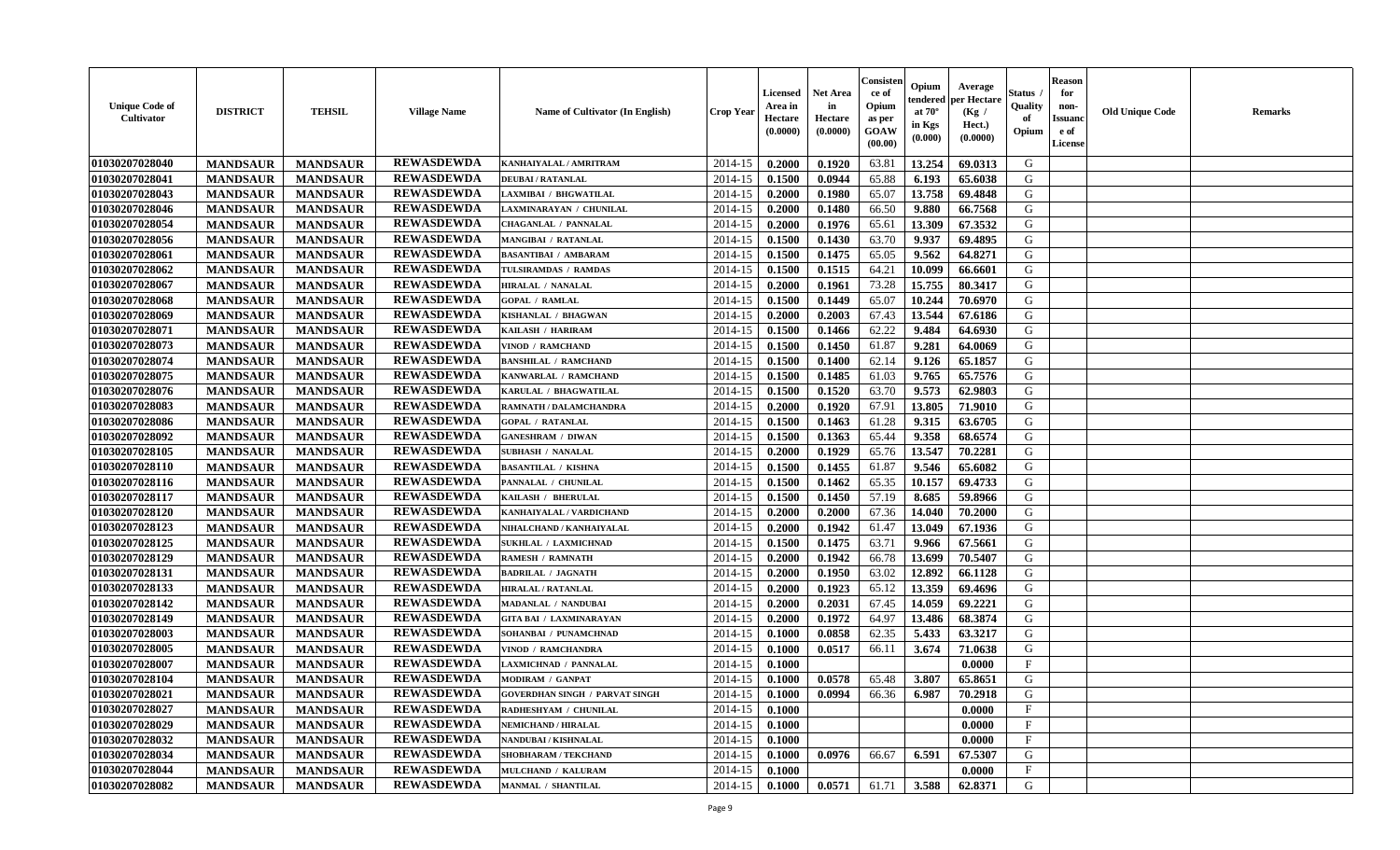| <b>Unique Code of</b><br><b>Cultivator</b> | <b>DISTRICT</b> | <b>TEHSIL</b>   | <b>Village Name</b> | Name of Cultivator (In English)     | <b>Crop Year</b> | <b>Licensed</b><br>Area in<br>Hectare<br>(0.0000) | <b>Net Area</b><br>in<br>Hectare<br>(0.0000) | Consister<br>ce of<br>Opium<br>as per<br>GOAW<br>(00.00) | Opium<br>endered<br>at $70^\circ$<br>in Kgs<br>(0.000) | Average<br>per Hectare<br>(Kg /<br>Hect.)<br>(0.0000) | Status<br>Quality<br>of<br>Opium | <b>Reason</b><br>for<br>non-<br><b>Issuanc</b><br>e of<br>License | <b>Old Unique Code</b> | Remarks |
|--------------------------------------------|-----------------|-----------------|---------------------|-------------------------------------|------------------|---------------------------------------------------|----------------------------------------------|----------------------------------------------------------|--------------------------------------------------------|-------------------------------------------------------|----------------------------------|-------------------------------------------------------------------|------------------------|---------|
| 01030207028087                             | <b>MANDSAUR</b> | <b>MANDSAUR</b> | <b>REWASDEWDA</b>   | KAMLA BAI / GANESHRAM               | 2014-15          | 0.1000                                            |                                              |                                                          |                                                        | 0.0000                                                | $\mathbf{F}$                     |                                                                   |                        |         |
| 01030207028102                             | <b>MANDSAUR</b> | <b>MANDSAUR</b> | <b>REWASDEWDA</b>   | <b>GANESHRAM / MAGANRAM</b>         | 2014-15          | 0.1000                                            | 0.0619                                       | 66.31                                                    | 4.452                                                  | 71.9225                                               | G                                |                                                                   |                        |         |
| 01030207028154                             | <b>MANDSAUR</b> | <b>MANDSAUR</b> | <b>REWASDEWDA</b>   | <b>JAGDISH / BHAGIRATH</b>          | 2014-15          | 0.2000                                            | 0.2004                                       | 61.98                                                    | 13.166                                                 | 65.6986                                               | G                                |                                                                   |                        |         |
| 01030207028165                             | <b>MANDSAUR</b> | <b>MANDSAUR</b> | <b>REWASDEWDA</b>   | <b>BHAGIRATH / DADAMCHAND</b>       | 2014-15          | 0.1500                                            | 0.1461                                       | 62.03                                                    | 9.535                                                  | 65.2635                                               | G                                |                                                                   |                        |         |
| 01030207028168                             | <b>MANDSAUR</b> | <b>MANDSAUR</b> | <b>REWASDEWDA</b>   | <b>GANGABAI / RAMCHAND</b>          | 2014-15          | 0.1500                                            | 0.1505                                       | 61.49                                                    | 9.663                                                  | 64.2060                                               | G                                |                                                                   |                        |         |
| 01030207028173                             | <b>MANDSAUR</b> | <b>MANDSAUR</b> | <b>REWASDEWDA</b>   | MAGANIBAI / KACHRUMAL               | 2014-15          | 0.1500                                            | 0.1481                                       | 66.26                                                    | 10.422                                                 | 70.3714                                               | G                                |                                                                   |                        |         |
| 01030207028180                             | <b>MANDSAUR</b> | <b>MANDSAUR</b> | <b>REWASDEWDA</b>   | ONKAR / JAGANATH                    | 2014-15          | 0.2000                                            | 0.1890                                       | 64.50                                                    | 13.508                                                 | 71.4709                                               | G                                |                                                                   |                        |         |
| 01030207028185                             | <b>MANDSAUR</b> | <b>MANDSAUR</b> | <b>REWASDEWDA</b>   | <b>BADRILAL / RAMLAL</b>            | 2014-15          | 0.1500                                            | 0.1490                                       | 64.22                                                    | 9.917                                                  | 66.5570                                               | G                                |                                                                   |                        |         |
| 01030207028186                             | <b>MANDSAUR</b> | <b>MANDSAUR</b> | <b>REWASDEWDA</b>   | LILABAI / GOPAL                     | 2014-15          | 0.1500                                            | 0.1510                                       | 64.48                                                    | 10.344                                                 | 68.5033                                               | G                                |                                                                   |                        |         |
| 01030207028214                             | <b>MANDSAUR</b> | <b>MANDSAUR</b> | <b>REWASDEWDA</b>   | KANHAIYALAL / RAMCHAND              | 2014-15          | 0.1500                                            | 0.1545                                       | 59.34                                                    | 9.655                                                  | 62.4919                                               | G                                |                                                                   |                        |         |
| 01030207028216                             | <b>MANDSAUR</b> | <b>MANDSAUR</b> | <b>REWASDEWDA</b>   | VIDHYABAI / BHANWARLAL              | 2014-15          | 0.2000                                            | 0.1995                                       | 59.94                                                    | 13.238                                                 | 66.3559                                               | G                                |                                                                   |                        |         |
| 01030207028217                             | <b>MANDSAUR</b> | <b>MANDSAUR</b> | <b>REWASDEWDA</b>   | KANHAIYALAL / NANDA                 | 2014-15          | 0.1500                                            | 0.1498                                       | 64.03                                                    | 10.162                                                 | 67.8371                                               | G                                |                                                                   |                        |         |
| 01030207028218                             | <b>MANDSAUR</b> | <b>MANDSAUR</b> | <b>REWASDEWDA</b>   | <b>KESHRIMAL / BADRILAL</b>         | 2014-15          | 0.1500                                            | 0.1482                                       | 61.59                                                    | 9.714                                                  | 65.5466                                               | G                                |                                                                   |                        |         |
| 01030207028190                             | <b>MANDSAUR</b> | <b>MANDSAUR</b> | <b>REWASDEWDA</b>   | <b>BADRILAL / KASTURCHAND</b>       | 2014-15          | 0.1500                                            | 0.1500                                       | 61.52                                                    | 9.747                                                  | 64.9800                                               | G                                |                                                                   |                        |         |
| 01030207028205                             | <b>MANDSAUR</b> | <b>MANDSAUR</b> | <b>REWASDEWDA</b>   | <b>MANGILAL / DEVILAL</b>           | 2014-15          | 0.1500                                            | 0.1496                                       | 63.76                                                    | 9.937                                                  | 66.4238                                               | G                                |                                                                   |                        |         |
| 01030207028220                             | <b>MANDSAUR</b> | <b>MANDSAUR</b> | <b>REWASDEWDA</b>   | <b>JAGDISH / MANGILAL</b>           | 2014-15          | 0.1500                                            | 0.1466                                       | 60.14                                                    | 9.416                                                  | 64.2292                                               | G                                |                                                                   |                        |         |
| 01030207028058                             | <b>MANDSAUR</b> | <b>MANDSAUR</b> | <b>REWASDEWDA</b>   | <b>JAGDISH / NANURAM</b>            | 2014-15          | 0.1500                                            | 0.1499                                       | 55.89                                                    | 8.839                                                  | 58.9660                                               | G                                |                                                                   |                        |         |
| 01030207028179                             | <b>MANDSAUR</b> | <b>MANDSAUR</b> | <b>REWASDEWDA</b>   | LAXMNA / MATHURALAL                 | 2014-15          | 0.1500                                            | 0.1508                                       | 63.46                                                    | 9.809                                                  | 65.0464                                               | G                                |                                                                   |                        |         |
| 01030207028209                             | <b>MANDSAUR</b> | <b>MANDSAUR</b> | <b>REWASDEWDA</b>   | <b>JAGDISH / NANALAL</b>            | 2014-15          | 0.2000                                            | 0.1970                                       | 65.82                                                    | 14.227                                                 | 72.2183                                               | G                                |                                                                   |                        |         |
| 01030207028064                             | <b>MANDSAUR</b> | <b>MANDSAUR</b> | <b>REWASDEWDA</b>   | RUPNARAYAN / RAMESHCHAND            | 2014-15          | 0.2000                                            | 0.1926                                       | 65.93                                                    | 13.374                                                 | 69.4393                                               | G                                |                                                                   |                        |         |
| 01030207028197                             | <b>MANDSAUR</b> | <b>MANDSAUR</b> | <b>REWASDEWDA</b>   | NANURAM / PYARAJI                   | 2014-15          | 0.1500                                            | 0.1485                                       | 62.78                                                    | 10.126                                                 | 68.1886                                               | G                                |                                                                   |                        |         |
| 01030207028122                             | <b>MANDSAUR</b> | <b>MANDSAUR</b> | <b>REWASDEWDA</b>   | RAMNARAYAN / NANURAM                | 2014-15          | 0.1500                                            | 0.1477                                       | 64.67                                                    | 10.403                                                 | 70.4333                                               | G                                |                                                                   |                        |         |
| 01030207028097                             | <b>MANDSAUR</b> | <b>MANDSAUR</b> | <b>REWASDEWDA</b>   | KAMAL / BHERULAL                    | 2014-15          | 0.1500                                            | 0.1456                                       | 59.08                                                    | 9.985                                                  | 68.5783                                               | G                                |                                                                   |                        |         |
| 01030207028163                             | <b>MANDSAUR</b> | <b>MANDSAUR</b> | <b>REWASDEWDA</b>   | <b>DHAPU BAI / MANNALAL</b>         | 2014-15          | 0.1500                                            | 0.1485                                       | 67.24                                                    | 10.547                                                 | 71.0236                                               | G                                |                                                                   |                        |         |
| 01030207028066                             | <b>MANDSAUR</b> | <b>MANDSAUR</b> | <b>REWASDEWDA</b>   | <b>JAMANABAI / PURANMAL</b>         | 2014-15          | 0.2000                                            | 0.1970                                       | 68.49                                                    | 14.491                                                 | 73.5584                                               | G                                |                                                                   |                        |         |
| 01030207028159                             | <b>MANDSAUR</b> | <b>MANDSAUR</b> | <b>REWASDEWDA</b>   | TULSIBAI / NANURAM                  | 2014-15          | 0.1500                                            | 0.1485                                       | 65.18                                                    | 9.777                                                  | 65.8384                                               | G                                |                                                                   |                        |         |
| 01030207028063                             | <b>MANDSAUR</b> | <b>MANDSAUR</b> | <b>REWASDEWDA</b>   | <b>KESARBAI / MADANLAL</b>          | 2014-15          | 0.1500                                            | 0.1492                                       | 67.47                                                    | 10.371                                                 | 69.5107                                               | G                                |                                                                   |                        |         |
| 01030207028080                             | <b>MANDSAUR</b> | <b>MANDSAUR</b> | <b>REWASDEWDA</b>   | MUNNIBAI / DHANNALAL                | 2014-15          | 0.1500                                            | 0.1500                                       | 65.55                                                    | 10.572                                                 | 70.4800                                               | G                                |                                                                   |                        |         |
| 01030207028124                             | <b>MANDSAUR</b> | <b>MANDSAUR</b> | <b>REWASDEWDA</b>   | NYAYSHANKAR / MANGILAL              | 2014-15          | 0.1500                                            | 0.1502                                       | 62.78                                                    | 9.256                                                  | 61.6245                                               | G                                |                                                                   |                        |         |
| 01030207028132                             | <b>MANDSAUR</b> | <b>MANDSAUR</b> | <b>REWASDEWDA</b>   | <b>GITABAI / MANGILAL</b>           | 2014-15          | 0.1500                                            | 0.1480                                       | 62.22                                                    | 9.600                                                  | 64.8649                                               | G                                |                                                                   |                        |         |
| 01030207028152                             | <b>MANDSAUR</b> | <b>MANDSAUR</b> | <b>REWASDEWDA</b>   | <b>GODAWRIBAI / RATANLAL</b>        | 2014-15          | 0.1500                                            | 0.1502                                       | 58.63                                                    | 8.878                                                  | 59.1079                                               | G                                |                                                                   |                        |         |
| 01030207028008                             | <b>MANDSAUR</b> | <b>MANDSAUR</b> | <b>REWASDEWDA</b>   | KOSHALYABAI / RAGHUNATH             | 2014-15          | 0.1500                                            | 0.1443                                       | 60.59                                                    | 9.028                                                  | 62.5641                                               | G                                |                                                                   |                        |         |
| 01030207028050                             | <b>MANDSAUR</b> | <b>MANDSAUR</b> | <b>REWASDEWDA</b>   | MULCHAND / MANGILAL                 | 2014-15          | 0.1500                                            | 0.1497                                       | 61.75                                                    | 10.074                                                 | 67.2946                                               | G                                |                                                                   |                        |         |
| 01030207028072                             | <b>MANDSAUR</b> | <b>MANDSAUR</b> | <b>REWASDEWDA</b>   | <b>AMBARAM / HIRALAL</b>            | 2014-15          | 0.1500                                            | 0.1449                                       | 66.55                                                    | 10.040                                                 | 69.2892                                               | G                                |                                                                   |                        |         |
| 01030207028022                             | <b>MANDSAUR</b> | <b>MANDSAUR</b> | <b>REWASDEWDA</b>   | KANHEYALAL KISHANLAL                | 2014-15          | 0.1500                                            | 0.1423                                       | 58.98                                                    | 8.678                                                  | 60.9838                                               | G                                |                                                                   |                        |         |
| 01030207028089                             | <b>MANDSAUR</b> | <b>MANDSAUR</b> | <b>REWASDEWDA</b>   | <b>BHANWAR SINGH / KISHOR SINGH</b> | 2014-15          | 0.1500                                            | 0.1365                                       | 60.99                                                    | 9.035                                                  | 66.1905                                               | G                                |                                                                   |                        |         |
| 01030207028167                             | <b>MANDSAUR</b> | <b>MANDSAUR</b> | <b>REWASDEWDA</b>   | RUKMANIBAI / AMRATRAM               | 2014-15          | 0.1500                                            | 0.1504                                       | 63.08                                                    | 9.552                                                  | 63.5106                                               | G                                |                                                                   |                        |         |
| 01030207028128                             | <b>MANDSAUR</b> | <b>MANDSAUR</b> | <b>REWASDEWDA</b>   | <b>RAMNRAYAN / BHERULAL</b>         | 2014-15          | 0.1500                                            | 0.1476                                       | 61.21                                                    | 9.479                                                  | 64.2209                                               | G                                |                                                                   |                        |         |
| 01030207028094                             | <b>MANDSAUR</b> | <b>MANDSAUR</b> | <b>REWASDEWDA</b>   | <b>DHAPU BAI / DALLA</b>            | 2014-15          | 0.1500                                            | 0.1543                                       | 58.56                                                    | 9.378                                                  | 60.7777                                               | G                                |                                                                   |                        |         |
| 01030207028198                             | <b>MANDSAUR</b> | <b>MANDSAUR</b> | <b>REWASDEWDA</b>   | RUPA / TULSIRAM                     | 2014-15          | 0.1500                                            | 0.1534                                       | 61.21                                                    | 10.178                                                 | 66.3494                                               | ${\bf G}$                        |                                                                   |                        |         |
| 01030207028115                             | <b>MANDSAUR</b> | <b>MANDSAUR</b> | <b>REWASDEWDA</b>   | MANGIBAI / SHIVNARAYAN              | 2014-15          | 0.1500                                            | 0.1480                                       | 62.54                                                    | 9.345                                                  | 63.1419                                               | G                                |                                                                   |                        |         |
| 01030207028144                             | <b>MANDSAUR</b> | <b>MANDSAUR</b> | <b>REWASDEWDA</b>   | <b>MUNNALAL / NANDA</b>             | 2014-15          | 0.1500                                            | 0.1439                                       | 62.29                                                    | 9.317                                                  | 64.7464                                               | G                                |                                                                   |                        |         |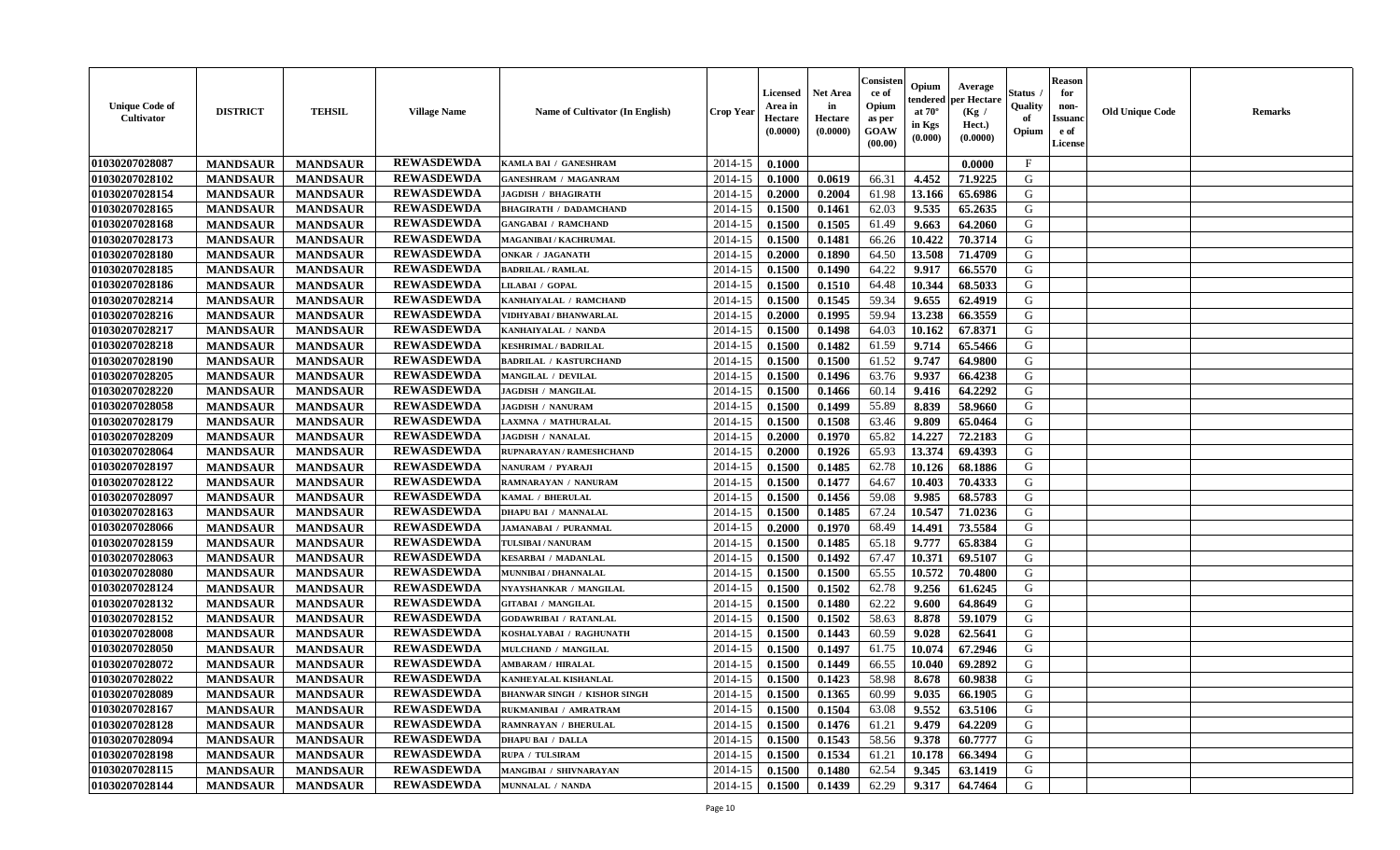| <b>Unique Code of</b><br><b>Cultivator</b> | <b>DISTRICT</b> | <b>TEHSIL</b>   | <b>Village Name</b> | <b>Name of Cultivator (In English)</b> | <b>Crop Year</b> | <b>Licensed</b><br>Area in<br>Hectare<br>(0.0000) | <b>Net Area</b><br>in<br>Hectare<br>(0.0000) | Consister<br>ce of<br>Opium<br>as per<br><b>GOAW</b><br>(00.00) | Opium<br>endered<br>at $70^{\circ}$<br>in Kgs<br>$(\mathbf{0.000})$ | Average<br>per Hectare<br>(Kg)<br>Hect.)<br>(0.0000) | Status<br>Quality<br>of<br>Opium | <b>Reason</b><br>for<br>non-<br><b>Issuano</b><br>e of<br>License | <b>Old Unique Code</b> | <b>Remarks</b> |
|--------------------------------------------|-----------------|-----------------|---------------------|----------------------------------------|------------------|---------------------------------------------------|----------------------------------------------|-----------------------------------------------------------------|---------------------------------------------------------------------|------------------------------------------------------|----------------------------------|-------------------------------------------------------------------|------------------------|----------------|
| 01030207028155                             | <b>MANDSAUR</b> | <b>MANDSAUR</b> | <b>REWASDEWDA</b>   | <b>GOTAM / TRILOKCHANDRA</b>           | 2014-15          | 0.1500                                            | 0.1506                                       | 61.05                                                           | 9.602                                                               | 63.7583                                              | G                                |                                                                   |                        |                |
| 01030207028187                             | <b>MANDSAUR</b> | <b>MANDSAUR</b> | <b>REWASDEWDA</b>   | RAMRATAN / KISHANLAL                   | 2014-15          | 0.1500                                            | 0.1500                                       | 63.11                                                           | 9.998                                                               | 66.6533                                              | G                                |                                                                   |                        |                |
| 01030207028203                             | <b>MANDSAUR</b> | <b>MANDSAUR</b> | <b>REWASDEWDA</b>   | <b>SHANTIBAI / KARULAL</b>             | 2014-15          | 0.1500                                            | 0.1465                                       | 60.59                                                           | 9.314                                                               | 63.5768                                              | G                                |                                                                   |                        |                |
| 01030207028139                             | <b>MANDSAUR</b> | <b>MANDSAUR</b> | <b>REWASDEWDA</b>   | <b>GOPAL / DADAMCHAND</b>              | 2014-15          | 0.1500                                            | 0.1495                                       | 55.37                                                           | 8.464                                                               | 56.6154                                              | G                                |                                                                   |                        |                |
| 01030207028208                             | <b>MANDSAUR</b> | <b>MANDSAUR</b> | <b>REWASDEWDA</b>   | <b>DULICHAND / RATANLAL</b>            | 2014-15          | 0.2000                                            | 0.1775                                       | 62.67                                                           | 12.113                                                              | 68.2423                                              | G                                |                                                                   |                        |                |
| 01030207028212                             | <b>MANDSAUR</b> | <b>MANDSAUR</b> | <b>REWASDEWDA</b>   | NANDLAL / NANALAL                      | 2014-15          | 0.2000                                            | 0.1921                                       | 63.52                                                           | 12.885                                                              | 67.0744                                              | G                                |                                                                   |                        |                |
| 01030207028060                             | <b>MANDSAUR</b> | <b>MANDSAUR</b> | <b>REWASDEWDA</b>   | <b>BHUWANIBAI / RAMESHCHAND</b>        | 2014-15          | 0.1500                                            | 0.1446                                       | 64.66                                                           | 10.438                                                              | 72.1853                                              | G                                |                                                                   |                        |                |
| 01030207028195                             | <b>MANDSAUR</b> | <b>MANDSAUR</b> | <b>REWASDEWDA</b>   | <b>BAPULAL / BHAGIRATH</b>             | 2014-15          | 0.1500                                            | 0.1505                                       | 61.28                                                           | 9.814                                                               | 65.2093                                              | G                                |                                                                   |                        |                |
| 01030207028077                             | <b>MANDSAUR</b> | <b>MANDSAUR</b> | <b>REWASDEWDA</b>   | <b>SUBHASH / DALAMCHANDRA</b>          | 2014-15          | 0.2000                                            | 0.1950                                       | 58.93                                                           | 12.788                                                              | 65.5795                                              | G                                |                                                                   |                        |                |
| 01030207028181                             | <b>MANDSAUR</b> | <b>MANDSAUR</b> | <b>REWASDEWDA</b>   | SALIM KHA / D.P. GAFURAN BI            | 2014-15          | 0.1500                                            | 0.1435                                       | 55.84                                                           | 8.440                                                               | 58.8153                                              | G                                |                                                                   |                        |                |
| 01030207028053                             | <b>MANDSAUR</b> | <b>MANDSAUR</b> | <b>REWASDEWDA</b>   | KAILASH / NANDA                        | 2014-15          | 0.1500                                            | 0.1485                                       | 57.96                                                           | 9.108                                                               | 61.3333                                              | G                                |                                                                   |                        |                |
| 01030207028136                             | <b>MANDSAUR</b> | <b>MANDSAUR</b> | <b>REWASDEWDA</b>   | <b>BHERULAL / DEVA</b>                 | 2014-15          | 0.1500                                            | 0.1451                                       | 57.13                                                           | 8.888                                                               | 61.2543                                              | G                                |                                                                   |                        |                |
| 01030207028160                             | <b>MANDSAUR</b> | <b>MANDSAUR</b> | <b>REWASDEWDA</b>   | <b>GHISIBAI / HIRALAL</b>              | 2014-15          | 0.1000                                            | 0.0990                                       | 63.84                                                           | 6.876                                                               | 69.4545                                              | G                                |                                                                   |                        |                |
| 01030207028192                             | <b>MANDSAUR</b> | <b>MANDSAUR</b> | <b>REWASDEWDA</b>   | KANWARLAL / NANURAM                    | 2014-15          | 0.1000                                            | 0.0884                                       | 66.17                                                           | 6.239                                                               | 70.5769                                              | G                                |                                                                   |                        |                |
| 01030207028213                             | <b>MANDSAUR</b> | <b>MANDSAUR</b> | <b>REWASDEWDA</b>   | NONDRAM / PANNALAL                     | 2014-15          | 0.1000                                            | 0.0797                                       | 66.67                                                           | 5.753                                                               | 72.1832                                              | G                                |                                                                   |                        |                |
| 01030207028206                             | <b>MANDSAUR</b> | <b>MANDSAUR</b> | <b>REWASDEWDA</b>   | <b>DHARAMCHAND / PANNALAL</b>          | 2014-15          | 0.1000                                            | 0.0900                                       | 63.31                                                           | 5.399                                                               | 59.9889                                              | G                                |                                                                   |                        |                |
| 01030207028049                             | <b>MANDSAUR</b> | <b>MANDSAUR</b> | <b>REWASDEWDA</b>   | KESHAR BAI / BHUWANISHANKAR            | 2014-15          | 0.1000                                            | 0.1024                                       | 65.24                                                           | 6.915                                                               | 67.5293                                              | G                                |                                                                   |                        |                |
| 01030207028006                             | <b>MANDSAUR</b> | <b>MANDSAUR</b> | <b>REWASDEWDA</b>   | <b>BHAGUDIBAI / BHAGWAN</b>            | 2014-15          | 0.1000                                            |                                              |                                                                 |                                                                     | 0.0000                                               | $\mathbf{F}$                     |                                                                   |                        |                |
| 01030207028182                             | <b>MANDSAUR</b> | <b>MANDSAUR</b> | <b>REWASDEWDA</b>   | RATANBAI / MANGILAL                    | 2014-15          | 0.1000                                            |                                              |                                                                 |                                                                     | 0.0000                                               | $\mathbf{F}$                     |                                                                   |                        |                |
| 01030207028024                             | <b>MANDSAUR</b> | <b>MANDSAUR</b> | <b>REWASDEWDA</b>   | RAMNARAYAN / VARDICHAND                | 2014-15          | 0.1000                                            | 0.0494                                       | 61.92                                                           | 3.397                                                               | 68.7652                                              | G                                |                                                                   |                        |                |
| 01030207028171                             | <b>MANDSAUR</b> | <b>MANDSAUR</b> | <b>REWASDEWDA</b>   | SITABAI / NANURAM KUMAWAT              | 2014-15          | 0.1000                                            | 0.0299                                       | 59.71                                                           | 1.894                                                               | 63.3445                                              | G                                |                                                                   |                        |                |
| 01030207028107                             | <b>MANDSAUR</b> | <b>MANDSAUR</b> | <b>REWASDEWDA</b>   | MAHAVIR PRASAD / GOUTAM LAL            | 2014-15          | 0.1000                                            |                                              |                                                                 |                                                                     | 0.0000                                               | $_{\rm F}$                       |                                                                   |                        |                |
| 01030207028042                             | <b>MANDSAUR</b> | <b>MANDSAUR</b> | <b>REWASDEWDA</b>   | <b>KESARBAI / RADHAKISHAN</b>          | 2014-15          | 0.1000                                            |                                              |                                                                 |                                                                     | 0.0000                                               | $\mathbf{F}$                     |                                                                   |                        |                |
| 01030207031016                             | <b>MANDSAUR</b> | <b>MANDSAUR</b> | <b>SABAKHEDA</b>    | KOMALRAM / MANGILAL                    | 2014-15          | 0.1500                                            | 0.1499                                       | 64.16                                                           | 9.651                                                               | 64.3829                                              | G                                |                                                                   |                        |                |
| 01030207031028                             | <b>MANDSAUR</b> | <b>MANDSAUR</b> | <b>SABAKHEDA</b>    | JHAMAKLAL / MOTILAL                    | 2014-15          | 0.1500                                            | 0.1423                                       | 58.97                                                           | 8.972                                                               | 63.0499                                              | G                                |                                                                   |                        |                |
| 01030207031042                             | <b>MANDSAUR</b> | <b>MANDSAUR</b> | <b>SABAKHEDA</b>    | RAMCHADNRA / KACHARMAL                 | 2014-15          | 0.1500                                            | 0.1428                                       | 65.06                                                           | 9.759                                                               | 68.3403                                              | G                                |                                                                   |                        |                |
| 01030207031051                             | <b>MANDSAUR</b> | <b>MANDSAUR</b> | <b>SABAKHEDA</b>    | <b>ONKARLAL / RATANLAL</b>             | 2014-15          | 0.1500                                            | 0.1436                                       | 61.97                                                           | 8.906                                                               | 62.0195                                              | G                                |                                                                   |                        |                |
| 01030207031053                             | <b>MANDSAUR</b> | <b>MANDSAUR</b> | <b>SABAKHEDA</b>    | KANHAIYALAL / BHANWARLAL               | 2014-15          | 0.2000                                            | 0.1977                                       | 58.42                                                           | 11.576                                                              | 58.5534                                              | G                                |                                                                   |                        |                |
| 01030207031055                             | <b>MANDSAUR</b> | <b>MANDSAUR</b> | <b>SABAKHEDA</b>    | PREMSHUKH / HAJARILAL                  | 2014-15          | 0.2000                                            | 0.0952                                       | 69.48                                                           | 7.345                                                               | 77.1534                                              | G                                |                                                                   |                        |                |
| 01030207031069                             | <b>MANDSAUR</b> | <b>MANDSAUR</b> | <b>SABAKHEDA</b>    | NANI BAI / KISHAN LAL                  | 2014-15          | 0.1500                                            | 0.1357                                       | 59.03                                                           | 8.247                                                               | 60.7738                                              | G                                |                                                                   |                        |                |
| 01030207031072                             | <b>MANDSAUR</b> | <b>MANDSAUR</b> | <b>SABAKHEDA</b>    | <b>MANOHARLAL RAMNIVAS</b>             | 2014-15          | 0.1500                                            | 0.1479                                       | 64.18                                                           | 9.379                                                               | 63.4145                                              |                                  | 02                                                                |                        |                |
| 01030207031091                             | <b>MANDSAUR</b> | <b>MANDSAUR</b> | <b>SABAKHEDA</b>    | <b>SAVIBAI / HEMA BHIL</b>             | 2014-15          | 0.1500                                            | 0.1228                                       | 45.95                                                           | 5.698                                                               | 46.4007                                              | G                                | 04                                                                |                        |                |
| 01030207031097                             | <b>MANDSAUR</b> | <b>MANDSAUR</b> | <b>SABAKHEDA</b>    | MOHANBAI / RAMCHANDRA                  | 2014-15          | 0.1500                                            | 0.0966                                       | 62.72                                                           | 6.415                                                               | 66.4079                                              | G                                |                                                                   |                        |                |
| 01030207031098                             | <b>MANDSAUR</b> | <b>MANDSAUR</b> | <b>SABAKHEDA</b>    | SHYAMSUNDAR / SALAGRAM                 | 2014-15          | 0.1500                                            | 0.1451                                       | 63.89                                                           | 9.364                                                               | 64.5348                                              | G                                |                                                                   |                        |                |
| 01030207031116                             | <b>MANDSAUR</b> | <b>MANDSAUR</b> | <b>SABAKHEDA</b>    | RAMESHCHAND / UDAYRAM                  | 2014-15          | 0.1500                                            | 0.1400                                       | 58.85                                                           | 8.785                                                               | 62.7500                                              | G                                |                                                                   |                        |                |
| 01030207031117                             | <b>MANDSAUR</b> | <b>MANDSAUR</b> | <b>SABAKHEDA</b>    | RAMESHCHAND / RAMKISHAN                | $2014-15$ 0.1500 |                                                   | 0.1473                                       | 63.27                                                           | 8.903                                                               | 60.4413                                              | G                                |                                                                   |                        |                |
| 01030207031143                             | <b>MANDSAUR</b> | <b>MANDSAUR</b> | <b>SABAKHEDA</b>    | <b>SURAJMAL / RAMCHAND</b>             | 2014-15          | 0.1500                                            | 0.1451                                       | 58.77                                                           | 8.387                                                               | 57.8015                                              | G                                |                                                                   |                        |                |
| 01030207031146                             | <b>MANDSAUR</b> | <b>MANDSAUR</b> | <b>SABAKHEDA</b>    | <b>GOPILAL / MANNALAL</b>              | 2014-15          | 0.1500                                            | 0.1504                                       | 58.74                                                           | 9.675                                                               | 64.3285                                              | G                                |                                                                   |                        |                |
| 01030207031150                             | <b>MANDSAUR</b> | <b>MANDSAUR</b> | <b>SABAKHEDA</b>    | RAMESHCHAND / JAGDISH                  | 2014-15          | 0.1500                                            | 0.1380                                       | 64.48                                                           | 8.843                                                               | 64.0797                                              | G                                |                                                                   |                        |                |
| 01030207031165                             | <b>MANDSAUR</b> | <b>MANDSAUR</b> | <b>SABAKHEDA</b>    | RAMKUNWAR / SHANKARLAL                 | 2014-15          | 0.1500                                            | 0.1500                                       | 61.78                                                           | 9.311                                                               | 62.0733                                              | G                                |                                                                   |                        |                |
| 01030207031183                             | <b>MANDSAUR</b> | <b>MANDSAUR</b> | <b>SABAKHEDA</b>    | <b>MENABAI/JUGALKISHOR</b>             | 2014-15          | 0.1500                                            | 0.1460                                       | 58.41                                                           | 8.853                                                               | 60.6370                                              | G                                |                                                                   |                        |                |
| 01030207031186                             | <b>MANDSAUR</b> | <b>MANDSAUR</b> | <b>SABAKHEDA</b>    | LAXMINARAYAN / RADHESHYAM              | $2014 - 15$      | 0.1500                                            | 0.1517                                       | 56.21                                                           | 8.873                                                               | 58.4904                                              | G                                |                                                                   |                        |                |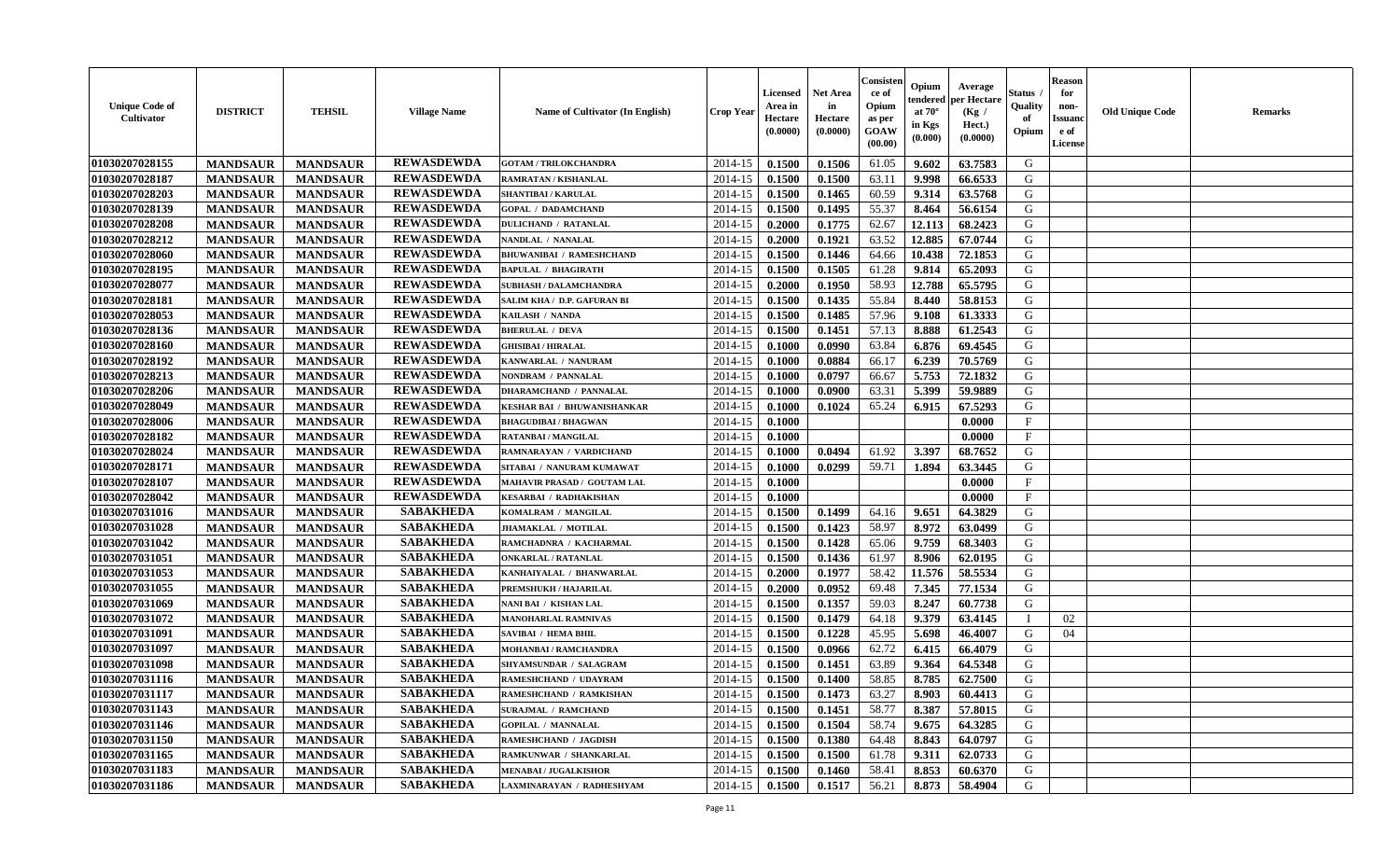| <b>SABAKHEDA</b><br>2014-15<br>G<br>0.1500<br>0.1508<br>60.41<br>9.131<br>60.5504<br><b>MANDSAUR</b><br><b>MANDSAUR</b><br><b>BHAGATRAM / ONKARLAL</b><br><b>SABAKHEDA</b><br><b>MANDSAUR</b><br>2014-15<br>66.18<br>9.029<br>G<br><b>MANDSAUR</b><br>0.1500<br>0.1400<br>64.4929<br>YASHWANT / PRAHLAD<br><b>SABAKHEDA</b><br><b>MANDSAUR</b><br><b>MANDSAUR</b><br>0.1500<br>9.626<br>65.7963<br>G<br>DINESH KUMAR / KANHAIYALAL<br>2014-15<br>0.1463<br>61.31<br><b>SABAKHEDA</b><br>52,7708<br><b>MANDSAUR</b><br><b>MANDSAUR</b><br>2014-15<br>0.1500<br>0.1505<br>53.00<br>7.942<br>G<br>KISHORILAL / MANGILAL<br>04<br><b>SABAKHEDA</b><br>58.45<br><b>MANDSAUR</b><br><b>MANDSAUR</b><br>2014-15<br>0.1500<br>0.1463<br>8.617<br>58.8995<br>G<br>RAJENDRA KUMAR / AMBALAL<br><b>SABAKHEDA</b><br><b>MANDSAUR</b><br><b>MANDSAUR</b><br>0.1500<br>0.1454<br>65.80<br>9.174<br>63.0949<br>G<br>KALA BAI / RADHESHYAM<br>2014-15<br><b>SABAKHEDA</b><br><b>MANDSAUR</b><br><b>MANDSAUR</b><br>0.1500<br>0.1499<br>61.05<br>9.009<br>G<br>2014-15<br>60.1001<br>RAMESHCHAND / NANURAM<br><b>SABAKHEDA</b><br>56.43<br>G<br><b>MANDSAUR</b><br><b>MANDSAUR</b><br>2014-15<br>0.1500<br>0.1564<br>8.602<br>55.0000<br><b>NARENDRA / RAMESHCHAND</b><br>04<br><b>SABAKHEDA</b><br><b>MANDSAUR</b><br>2014-15<br>0.1505<br>58.90<br>8.557<br>G<br><b>MANDSAUR</b><br>LAXMINARAYAN / MOHANLAL<br>0.1500<br>56.8571<br><b>SABAKHEDA</b><br>58.10<br>2014-15<br>0.1482<br>55,2227<br>G<br><b>MANDSAUR</b><br>0.1500<br>8.184<br>04<br><b>MANDSAUR</b><br><b>FAKIRCHAND / HARLAL</b><br><b>SABAKHEDA</b><br><b>MANDSAUR</b><br><b>MANDSAUR</b><br>0.1391<br>63.81<br>9.125<br>65.6003<br>G<br><b>DEVIRAM / UDAYRAM</b><br>2014-15<br>0.1500<br><b>SABAKHEDA</b><br><b>MANDSAUR</b><br>7.521<br>64.8362<br>G<br><b>MANDSAUR</b><br>RAMDAYAL / JHAMAKLAL<br>2014-15<br>0.1500<br>0.1160<br>63.43<br><b>SABAKHEDA</b><br><b>MANDSAUR</b><br>0.1361<br>59.34<br>8.613<br>63.2843<br>G<br><b>MANDSAUR</b><br>RAKESH KUMAR / RAMESH CHAND<br>2014-15<br>0.1500<br><b>SABAKHEDA</b><br><b>MANDSAUR</b><br><b>MANDSAUR</b><br>61.5179<br>G<br><b>CHAINRAM / HAJARILAL</b><br>2014-15<br>0.1500<br>0.1456<br>60.29<br>8.957<br><b>SABAKHEDA</b><br>01030207031303<br><b>MANDSAUR</b><br>2.598<br><b>MANDSAUR</b><br>2014-15<br>0.1500<br>0.1175<br>64.25<br>22.1106<br>02<br><b>BHAGIRATH / KESHURAM</b><br><b>SABAKHEDA</b><br>0.1474<br>3.269<br><b>MANDSAUR</b><br><b>MANDSAUR</b><br>2014-15<br>0.1500<br>54.62<br>22,1777<br>G<br>04<br>SHYAMLAL / BHAGWAN<br><b>SABAKHEDA</b><br>01030207031278<br>57.00<br><b>MANDSAUR</b><br><b>MANDSAUR</b><br>2014-15<br>0.1500<br>0.1512<br>8.330<br>55.0926<br>G<br>04<br>SANJAY / BHAGATRAM<br>01030207031220<br><b>SABAKHEDA</b><br><b>MANDSAUR</b><br>2014-15<br>0.1488<br>69.33<br>G<br><b>MANDSAUR</b><br><b>DEVILAL / GOPILAL</b><br>0.1500<br>9.984<br>67.0968<br><b>SABAKHEDA</b><br>01030207031176<br><b>MANDSAUR</b><br>0.1436<br>56.72<br>8.565<br>G<br><b>MANDSAUR</b><br><b>BHERULAL / KESHURAM</b><br>2014-15<br>0.1500<br>59.6448<br><b>SABAKHEDA</b><br>01030207031157<br><b>MANDSAUR</b><br><b>MANDSAUR</b><br>0.1426<br>RUKMANIBAI / TULSIRAM<br>2014-15<br>0.1500<br>61.48<br>8.651<br>60.6662<br>G<br><b>SABAKHEDA</b><br>0.1485<br>55.64<br>8.728<br>58.7744<br>G<br>01030207031194<br><b>MANDSAUR</b><br><b>MANDSAUR</b><br>2014-15<br>0.1500<br>KANHAIYALAL / BADRILAL<br><b>SABAKHEDA</b><br><b>MANDSAUR</b><br><b>MANDSAUR</b><br>0.1434<br>56.70<br>3.256<br>22.7057<br>01030207031258<br>2014-15<br>0.1500<br><b>DINESH / RAMLAL</b><br>02<br>П<br><b>SABAKHEDA</b><br>01030207031040<br><b>MANDSAUR</b><br>0.1421<br>58.11<br><b>MANDSAUR</b><br>SUBHASHCHAND / BANSHILAL<br>2014-15<br>0.1500<br>8.434<br>59.3526<br>G<br><b>SABAKHEDA</b><br>01030207031189<br>60.24<br><b>MANDSAUR</b><br>2014-15<br>0.1452<br>8.804<br>G<br><b>MANDSAUR</b><br>0.1500<br>60.6336<br>LILASHANKAR / SHIVLAL<br><b>SABAKHEDA</b><br>01030207031196<br>G<br><b>MANDSAUR</b><br><b>MANDSAUR</b><br>2014-15<br>0.1500<br>0.1456<br>61.47<br>9.616<br>PRAHLAD / GOPAL<br>66.0440<br><b>SABAKHEDA</b><br>G<br>01030207031065<br><b>MANDSAUR</b><br>2014-15<br>0.1924<br>56.91<br>59.3295<br><b>MANDSAUR</b><br>NANDLAL / SHIVLAL<br>0.2000<br>11.415<br><b>SABAKHEDA</b><br>9.644<br>01030207031078<br><b>MANDSAUR</b><br><b>MANDSAUR</b><br>2014-15<br>0.1500<br>0.1500<br>63.27<br>64.2933<br>G<br>RAMLAL / PRABHULAL<br><b>SABAKHEDA</b><br>01030207031336<br><b>MANDSAUR</b><br><b>MANDSAUR</b><br>0.1500<br>0.1451<br>56.47<br>8.269<br>56.9883<br>G<br><b>BHAGIRATH / KALU</b><br>2014-15<br><b>SABAKHEDA</b><br>01030207031151<br><b>MANDSAUR</b><br><b>MANDSAUR</b><br>55.29<br>54.3699<br>G<br>SATAYNARAYAN / LAXMINARAYAN<br>2014-15<br>0.1500<br>0.1476<br>8.025<br>04<br><b>SABAKHEDA</b><br>01030207031041<br>55.32<br>7.895<br>53.7807<br><b>MANDSAUR</b><br><b>MANDSAUR</b><br>VINOD KUMAR / ONKARLAL<br>2014-15<br>0.1500<br>0.1468<br>G<br>04<br><b>SABAKHEDA</b><br>01030207031062<br><b>MANDSAUR</b><br><b>MANDSAUR</b><br>0.1395<br>55.76<br>58.5305<br>PYARIBAI / MOHANLAL<br>2014-15<br>0.1500<br>8.165<br>G<br><b>SABAKHEDA</b><br>01030207031102<br>2014-15<br>56.32<br>G<br><b>MANDSAUR</b><br><b>MANDSAUR</b><br>0.1500<br>0.1461<br>8.778<br>60.0821<br><b>GATUBAI / MUKESH / BHANWERBAI</b><br><b>SABAKHEDA</b><br>55.90<br>G<br>01030207031166<br><b>MANDSAUR</b><br><b>MANDSAUR</b><br>2014-15<br>0.1500<br>0.1404<br>7.610<br>54.2023<br>04<br><b>CHENRAM / NIMBA</b><br><b>SABAKHEDA</b><br>01030207031172<br><b>MANDSAUR</b><br>0.1457<br>64.63<br>9.362<br>64.2553<br>G<br><b>MANDSAUR</b><br>2014-15<br>0.1500<br><b>JAMNALAL / RAIKLAL</b><br><b>SABAKHEDA</b><br>01030207031243<br>0.1512<br>10.228<br>67.6455<br>G<br><b>MANDSAUR</b><br><b>MANDSAUR</b><br>2014-15<br>0.1500<br>61.88<br>KALA / GHANSHYAM<br> 01030207031137<br><b>SABAKHEDA</b><br>9.288<br>G<br><b>MANDSAUR</b><br><b>MANDSAUR</b><br>RAMDAYAL / BAPULAL<br>$2014-15$ 0.1500<br>0.1435<br>63.00<br>64.7247<br><b>SABAKHEDA</b><br>01030207031275<br><b>MANDSAUR</b><br><b>MANDSAUR</b><br>2014-15<br>0.1500<br>0.1475<br>61.01<br>9.204<br>62.4000<br>G<br>PARMANAND / KISHANLAL<br><b>SABAKHEDA</b><br>01030207031342<br><b>MANDSAUR</b><br><b>MANDSAUR</b><br><b>KASHIBAI / RAMLAL</b><br>2014-15<br>0.1500<br>0.1485<br>63.39<br>8.721<br>58.7273<br>G<br><b>SABAKHEDA</b><br>01030207031012<br><b>MANDSAUR</b><br><b>MANDSAUR</b><br>$\mathbf{F}$<br><b>BHAGIRATH / MANGILAL</b><br>2014-15<br>0.0000<br>0.1000<br>01030207031034<br><b>SABAKHEDA</b><br>$\mathbf{F}$<br><b>MANDSAUR</b><br><b>MANDSAUR</b><br>2014-15<br>0.0000<br><b>GOBARLAL / NIMBAJI</b><br>0.1000<br>01030207031037<br><b>SABAKHEDA</b><br>2014-15<br>$\mathbf{F}$<br><b>MANDSAUR</b><br><b>MANDSAUR</b><br>KOMALRAM / BADRILAL<br>0.0000<br>0.1000<br>01030207031044<br><b>SABAKHEDA</b><br>$\mathbf{F}$<br><b>MANDSAUR</b><br>2014-15<br><b>MANDSAUR</b><br>JHAMKUBAI / LAXMINARAYAN<br>$\boldsymbol{0.1000}$<br>0.0000 | <b>Unique Code of</b><br><b>Cultivator</b> | <b>DISTRICT</b> | <b>TEHSIL</b> | <b>Village Name</b> | Name of Cultivator (In English) | <b>Crop Year</b> | <b>Licensed</b><br>Area in<br>Hectare<br>(0.0000) | <b>Net Area</b><br>in<br>Hectare<br>(0.0000) | Consisteı<br>ce of<br>Opium<br>as per<br><b>GOAW</b><br>(00.00) | Opium<br>endered<br>at $70^\circ$<br>in Kgs<br>$(\mathbf{0.000})$ | Average<br>per Hectare<br>(Kg /<br>Hect.)<br>(0.0000) | Status<br>Quality<br>of<br>Opium | <b>Reason</b><br>for<br>non-<br>Issuan<br>e of<br><b>License</b> | <b>Old Unique Code</b> | <b>Remarks</b> |
|-----------------------------------------------------------------------------------------------------------------------------------------------------------------------------------------------------------------------------------------------------------------------------------------------------------------------------------------------------------------------------------------------------------------------------------------------------------------------------------------------------------------------------------------------------------------------------------------------------------------------------------------------------------------------------------------------------------------------------------------------------------------------------------------------------------------------------------------------------------------------------------------------------------------------------------------------------------------------------------------------------------------------------------------------------------------------------------------------------------------------------------------------------------------------------------------------------------------------------------------------------------------------------------------------------------------------------------------------------------------------------------------------------------------------------------------------------------------------------------------------------------------------------------------------------------------------------------------------------------------------------------------------------------------------------------------------------------------------------------------------------------------------------------------------------------------------------------------------------------------------------------------------------------------------------------------------------------------------------------------------------------------------------------------------------------------------------------------------------------------------------------------------------------------------------------------------------------------------------------------------------------------------------------------------------------------------------------------------------------------------------------------------------------------------------------------------------------------------------------------------------------------------------------------------------------------------------------------------------------------------------------------------------------------------------------------------------------------------------------------------------------------------------------------------------------------------------------------------------------------------------------------------------------------------------------------------------------------------------------------------------------------------------------------------------------------------------------------------------------------------------------------------------------------------------------------------------------------------------------------------------------------------------------------------------------------------------------------------------------------------------------------------------------------------------------------------------------------------------------------------------------------------------------------------------------------------------------------------------------------------------------------------------------------------------------------------------------------------------------------------------------------------------------------------------------------------------------------------------------------------------------------------------------------------------------------------------------------------------------------------------------------------------------------------------------------------------------------------------------------------------------------------------------------------------------------------------------------------------------------------------------------------------------------------------------------------------------------------------------------------------------------------------------------------------------------------------------------------------------------------------------------------------------------------------------------------------------------------------------------------------------------------------------------------------------------------------------------------------------------------------------------------------------------------------------------------------------------------------------------------------------------------------------------------------------------------------------------------------------------------------------------------------------------------------------------------------------------------------------------------------------------------------------------------------------------------------------------------------------------------------------------------------------------------------------------------------------------------------------------------------------------------------------------------------------------------------------------------------------------------------------------------------------------------------------------------------------------------------------------------------------------------------------------------------------------------------------------------------------------------------------------------------------------------------------------------------------------------------------------------------------------------------------------------------------------------------------------------------------------------------------------------------------------------------------------------------------------------------------------------------------------------------------------------------------------------------------------------------------------------------------------------------------------------------------------------------------------------------------------------------------------------------------------------------------------------------------------------------------------------------------------------------------------------------------------------------------------------------------------------------------------------------------------------------------------------------------------------------------------------------------------------------------------------------------------------------------------------------------------------------------------------------------------------------------------------------------------------------------------------------------------------------------------------------|--------------------------------------------|-----------------|---------------|---------------------|---------------------------------|------------------|---------------------------------------------------|----------------------------------------------|-----------------------------------------------------------------|-------------------------------------------------------------------|-------------------------------------------------------|----------------------------------|------------------------------------------------------------------|------------------------|----------------|
|                                                                                                                                                                                                                                                                                                                                                                                                                                                                                                                                                                                                                                                                                                                                                                                                                                                                                                                                                                                                                                                                                                                                                                                                                                                                                                                                                                                                                                                                                                                                                                                                                                                                                                                                                                                                                                                                                                                                                                                                                                                                                                                                                                                                                                                                                                                                                                                                                                                                                                                                                                                                                                                                                                                                                                                                                                                                                                                                                                                                                                                                                                                                                                                                                                                                                                                                                                                                                                                                                                                                                                                                                                                                                                                                                                                                                                                                                                                                                                                                                                                                                                                                                                                                                                                                                                                                                                                                                                                                                                                                                                                                                                                                                                                                                                                                                                                                                                                                                                                                                                                                                                                                                                                                                                                                                                                                                                                                                                                                                                                                                                                                                                                                                                                                                                                                                                                                                                                                                                                                                                                                                                                                                                                                                                                                                                                                                                                                                                                                                                                                                                                                                                                                                                                                                                                                                                                                                                                                                                                                                                                     | 01030207031200                             |                 |               |                     |                                 |                  |                                                   |                                              |                                                                 |                                                                   |                                                       |                                  |                                                                  |                        |                |
|                                                                                                                                                                                                                                                                                                                                                                                                                                                                                                                                                                                                                                                                                                                                                                                                                                                                                                                                                                                                                                                                                                                                                                                                                                                                                                                                                                                                                                                                                                                                                                                                                                                                                                                                                                                                                                                                                                                                                                                                                                                                                                                                                                                                                                                                                                                                                                                                                                                                                                                                                                                                                                                                                                                                                                                                                                                                                                                                                                                                                                                                                                                                                                                                                                                                                                                                                                                                                                                                                                                                                                                                                                                                                                                                                                                                                                                                                                                                                                                                                                                                                                                                                                                                                                                                                                                                                                                                                                                                                                                                                                                                                                                                                                                                                                                                                                                                                                                                                                                                                                                                                                                                                                                                                                                                                                                                                                                                                                                                                                                                                                                                                                                                                                                                                                                                                                                                                                                                                                                                                                                                                                                                                                                                                                                                                                                                                                                                                                                                                                                                                                                                                                                                                                                                                                                                                                                                                                                                                                                                                                                     | 01030207031221                             |                 |               |                     |                                 |                  |                                                   |                                              |                                                                 |                                                                   |                                                       |                                  |                                                                  |                        |                |
|                                                                                                                                                                                                                                                                                                                                                                                                                                                                                                                                                                                                                                                                                                                                                                                                                                                                                                                                                                                                                                                                                                                                                                                                                                                                                                                                                                                                                                                                                                                                                                                                                                                                                                                                                                                                                                                                                                                                                                                                                                                                                                                                                                                                                                                                                                                                                                                                                                                                                                                                                                                                                                                                                                                                                                                                                                                                                                                                                                                                                                                                                                                                                                                                                                                                                                                                                                                                                                                                                                                                                                                                                                                                                                                                                                                                                                                                                                                                                                                                                                                                                                                                                                                                                                                                                                                                                                                                                                                                                                                                                                                                                                                                                                                                                                                                                                                                                                                                                                                                                                                                                                                                                                                                                                                                                                                                                                                                                                                                                                                                                                                                                                                                                                                                                                                                                                                                                                                                                                                                                                                                                                                                                                                                                                                                                                                                                                                                                                                                                                                                                                                                                                                                                                                                                                                                                                                                                                                                                                                                                                                     | 01030207031224                             |                 |               |                     |                                 |                  |                                                   |                                              |                                                                 |                                                                   |                                                       |                                  |                                                                  |                        |                |
|                                                                                                                                                                                                                                                                                                                                                                                                                                                                                                                                                                                                                                                                                                                                                                                                                                                                                                                                                                                                                                                                                                                                                                                                                                                                                                                                                                                                                                                                                                                                                                                                                                                                                                                                                                                                                                                                                                                                                                                                                                                                                                                                                                                                                                                                                                                                                                                                                                                                                                                                                                                                                                                                                                                                                                                                                                                                                                                                                                                                                                                                                                                                                                                                                                                                                                                                                                                                                                                                                                                                                                                                                                                                                                                                                                                                                                                                                                                                                                                                                                                                                                                                                                                                                                                                                                                                                                                                                                                                                                                                                                                                                                                                                                                                                                                                                                                                                                                                                                                                                                                                                                                                                                                                                                                                                                                                                                                                                                                                                                                                                                                                                                                                                                                                                                                                                                                                                                                                                                                                                                                                                                                                                                                                                                                                                                                                                                                                                                                                                                                                                                                                                                                                                                                                                                                                                                                                                                                                                                                                                                                     | 01030207031228                             |                 |               |                     |                                 |                  |                                                   |                                              |                                                                 |                                                                   |                                                       |                                  |                                                                  |                        |                |
|                                                                                                                                                                                                                                                                                                                                                                                                                                                                                                                                                                                                                                                                                                                                                                                                                                                                                                                                                                                                                                                                                                                                                                                                                                                                                                                                                                                                                                                                                                                                                                                                                                                                                                                                                                                                                                                                                                                                                                                                                                                                                                                                                                                                                                                                                                                                                                                                                                                                                                                                                                                                                                                                                                                                                                                                                                                                                                                                                                                                                                                                                                                                                                                                                                                                                                                                                                                                                                                                                                                                                                                                                                                                                                                                                                                                                                                                                                                                                                                                                                                                                                                                                                                                                                                                                                                                                                                                                                                                                                                                                                                                                                                                                                                                                                                                                                                                                                                                                                                                                                                                                                                                                                                                                                                                                                                                                                                                                                                                                                                                                                                                                                                                                                                                                                                                                                                                                                                                                                                                                                                                                                                                                                                                                                                                                                                                                                                                                                                                                                                                                                                                                                                                                                                                                                                                                                                                                                                                                                                                                                                     | 01030207031238                             |                 |               |                     |                                 |                  |                                                   |                                              |                                                                 |                                                                   |                                                       |                                  |                                                                  |                        |                |
|                                                                                                                                                                                                                                                                                                                                                                                                                                                                                                                                                                                                                                                                                                                                                                                                                                                                                                                                                                                                                                                                                                                                                                                                                                                                                                                                                                                                                                                                                                                                                                                                                                                                                                                                                                                                                                                                                                                                                                                                                                                                                                                                                                                                                                                                                                                                                                                                                                                                                                                                                                                                                                                                                                                                                                                                                                                                                                                                                                                                                                                                                                                                                                                                                                                                                                                                                                                                                                                                                                                                                                                                                                                                                                                                                                                                                                                                                                                                                                                                                                                                                                                                                                                                                                                                                                                                                                                                                                                                                                                                                                                                                                                                                                                                                                                                                                                                                                                                                                                                                                                                                                                                                                                                                                                                                                                                                                                                                                                                                                                                                                                                                                                                                                                                                                                                                                                                                                                                                                                                                                                                                                                                                                                                                                                                                                                                                                                                                                                                                                                                                                                                                                                                                                                                                                                                                                                                                                                                                                                                                                                     | 01030207031246                             |                 |               |                     |                                 |                  |                                                   |                                              |                                                                 |                                                                   |                                                       |                                  |                                                                  |                        |                |
|                                                                                                                                                                                                                                                                                                                                                                                                                                                                                                                                                                                                                                                                                                                                                                                                                                                                                                                                                                                                                                                                                                                                                                                                                                                                                                                                                                                                                                                                                                                                                                                                                                                                                                                                                                                                                                                                                                                                                                                                                                                                                                                                                                                                                                                                                                                                                                                                                                                                                                                                                                                                                                                                                                                                                                                                                                                                                                                                                                                                                                                                                                                                                                                                                                                                                                                                                                                                                                                                                                                                                                                                                                                                                                                                                                                                                                                                                                                                                                                                                                                                                                                                                                                                                                                                                                                                                                                                                                                                                                                                                                                                                                                                                                                                                                                                                                                                                                                                                                                                                                                                                                                                                                                                                                                                                                                                                                                                                                                                                                                                                                                                                                                                                                                                                                                                                                                                                                                                                                                                                                                                                                                                                                                                                                                                                                                                                                                                                                                                                                                                                                                                                                                                                                                                                                                                                                                                                                                                                                                                                                                     | 01030207031263                             |                 |               |                     |                                 |                  |                                                   |                                              |                                                                 |                                                                   |                                                       |                                  |                                                                  |                        |                |
|                                                                                                                                                                                                                                                                                                                                                                                                                                                                                                                                                                                                                                                                                                                                                                                                                                                                                                                                                                                                                                                                                                                                                                                                                                                                                                                                                                                                                                                                                                                                                                                                                                                                                                                                                                                                                                                                                                                                                                                                                                                                                                                                                                                                                                                                                                                                                                                                                                                                                                                                                                                                                                                                                                                                                                                                                                                                                                                                                                                                                                                                                                                                                                                                                                                                                                                                                                                                                                                                                                                                                                                                                                                                                                                                                                                                                                                                                                                                                                                                                                                                                                                                                                                                                                                                                                                                                                                                                                                                                                                                                                                                                                                                                                                                                                                                                                                                                                                                                                                                                                                                                                                                                                                                                                                                                                                                                                                                                                                                                                                                                                                                                                                                                                                                                                                                                                                                                                                                                                                                                                                                                                                                                                                                                                                                                                                                                                                                                                                                                                                                                                                                                                                                                                                                                                                                                                                                                                                                                                                                                                                     | 01030207031264                             |                 |               |                     |                                 |                  |                                                   |                                              |                                                                 |                                                                   |                                                       |                                  |                                                                  |                        |                |
|                                                                                                                                                                                                                                                                                                                                                                                                                                                                                                                                                                                                                                                                                                                                                                                                                                                                                                                                                                                                                                                                                                                                                                                                                                                                                                                                                                                                                                                                                                                                                                                                                                                                                                                                                                                                                                                                                                                                                                                                                                                                                                                                                                                                                                                                                                                                                                                                                                                                                                                                                                                                                                                                                                                                                                                                                                                                                                                                                                                                                                                                                                                                                                                                                                                                                                                                                                                                                                                                                                                                                                                                                                                                                                                                                                                                                                                                                                                                                                                                                                                                                                                                                                                                                                                                                                                                                                                                                                                                                                                                                                                                                                                                                                                                                                                                                                                                                                                                                                                                                                                                                                                                                                                                                                                                                                                                                                                                                                                                                                                                                                                                                                                                                                                                                                                                                                                                                                                                                                                                                                                                                                                                                                                                                                                                                                                                                                                                                                                                                                                                                                                                                                                                                                                                                                                                                                                                                                                                                                                                                                                     | 01030207031105                             |                 |               |                     |                                 |                  |                                                   |                                              |                                                                 |                                                                   |                                                       |                                  |                                                                  |                        |                |
|                                                                                                                                                                                                                                                                                                                                                                                                                                                                                                                                                                                                                                                                                                                                                                                                                                                                                                                                                                                                                                                                                                                                                                                                                                                                                                                                                                                                                                                                                                                                                                                                                                                                                                                                                                                                                                                                                                                                                                                                                                                                                                                                                                                                                                                                                                                                                                                                                                                                                                                                                                                                                                                                                                                                                                                                                                                                                                                                                                                                                                                                                                                                                                                                                                                                                                                                                                                                                                                                                                                                                                                                                                                                                                                                                                                                                                                                                                                                                                                                                                                                                                                                                                                                                                                                                                                                                                                                                                                                                                                                                                                                                                                                                                                                                                                                                                                                                                                                                                                                                                                                                                                                                                                                                                                                                                                                                                                                                                                                                                                                                                                                                                                                                                                                                                                                                                                                                                                                                                                                                                                                                                                                                                                                                                                                                                                                                                                                                                                                                                                                                                                                                                                                                                                                                                                                                                                                                                                                                                                                                                                     | 01030207031266                             |                 |               |                     |                                 |                  |                                                   |                                              |                                                                 |                                                                   |                                                       |                                  |                                                                  |                        |                |
|                                                                                                                                                                                                                                                                                                                                                                                                                                                                                                                                                                                                                                                                                                                                                                                                                                                                                                                                                                                                                                                                                                                                                                                                                                                                                                                                                                                                                                                                                                                                                                                                                                                                                                                                                                                                                                                                                                                                                                                                                                                                                                                                                                                                                                                                                                                                                                                                                                                                                                                                                                                                                                                                                                                                                                                                                                                                                                                                                                                                                                                                                                                                                                                                                                                                                                                                                                                                                                                                                                                                                                                                                                                                                                                                                                                                                                                                                                                                                                                                                                                                                                                                                                                                                                                                                                                                                                                                                                                                                                                                                                                                                                                                                                                                                                                                                                                                                                                                                                                                                                                                                                                                                                                                                                                                                                                                                                                                                                                                                                                                                                                                                                                                                                                                                                                                                                                                                                                                                                                                                                                                                                                                                                                                                                                                                                                                                                                                                                                                                                                                                                                                                                                                                                                                                                                                                                                                                                                                                                                                                                                     | 01030207031281                             |                 |               |                     |                                 |                  |                                                   |                                              |                                                                 |                                                                   |                                                       |                                  |                                                                  |                        |                |
|                                                                                                                                                                                                                                                                                                                                                                                                                                                                                                                                                                                                                                                                                                                                                                                                                                                                                                                                                                                                                                                                                                                                                                                                                                                                                                                                                                                                                                                                                                                                                                                                                                                                                                                                                                                                                                                                                                                                                                                                                                                                                                                                                                                                                                                                                                                                                                                                                                                                                                                                                                                                                                                                                                                                                                                                                                                                                                                                                                                                                                                                                                                                                                                                                                                                                                                                                                                                                                                                                                                                                                                                                                                                                                                                                                                                                                                                                                                                                                                                                                                                                                                                                                                                                                                                                                                                                                                                                                                                                                                                                                                                                                                                                                                                                                                                                                                                                                                                                                                                                                                                                                                                                                                                                                                                                                                                                                                                                                                                                                                                                                                                                                                                                                                                                                                                                                                                                                                                                                                                                                                                                                                                                                                                                                                                                                                                                                                                                                                                                                                                                                                                                                                                                                                                                                                                                                                                                                                                                                                                                                                     | 01030207031294                             |                 |               |                     |                                 |                  |                                                   |                                              |                                                                 |                                                                   |                                                       |                                  |                                                                  |                        |                |
|                                                                                                                                                                                                                                                                                                                                                                                                                                                                                                                                                                                                                                                                                                                                                                                                                                                                                                                                                                                                                                                                                                                                                                                                                                                                                                                                                                                                                                                                                                                                                                                                                                                                                                                                                                                                                                                                                                                                                                                                                                                                                                                                                                                                                                                                                                                                                                                                                                                                                                                                                                                                                                                                                                                                                                                                                                                                                                                                                                                                                                                                                                                                                                                                                                                                                                                                                                                                                                                                                                                                                                                                                                                                                                                                                                                                                                                                                                                                                                                                                                                                                                                                                                                                                                                                                                                                                                                                                                                                                                                                                                                                                                                                                                                                                                                                                                                                                                                                                                                                                                                                                                                                                                                                                                                                                                                                                                                                                                                                                                                                                                                                                                                                                                                                                                                                                                                                                                                                                                                                                                                                                                                                                                                                                                                                                                                                                                                                                                                                                                                                                                                                                                                                                                                                                                                                                                                                                                                                                                                                                                                     | 01030207031293                             |                 |               |                     |                                 |                  |                                                   |                                              |                                                                 |                                                                   |                                                       |                                  |                                                                  |                        |                |
|                                                                                                                                                                                                                                                                                                                                                                                                                                                                                                                                                                                                                                                                                                                                                                                                                                                                                                                                                                                                                                                                                                                                                                                                                                                                                                                                                                                                                                                                                                                                                                                                                                                                                                                                                                                                                                                                                                                                                                                                                                                                                                                                                                                                                                                                                                                                                                                                                                                                                                                                                                                                                                                                                                                                                                                                                                                                                                                                                                                                                                                                                                                                                                                                                                                                                                                                                                                                                                                                                                                                                                                                                                                                                                                                                                                                                                                                                                                                                                                                                                                                                                                                                                                                                                                                                                                                                                                                                                                                                                                                                                                                                                                                                                                                                                                                                                                                                                                                                                                                                                                                                                                                                                                                                                                                                                                                                                                                                                                                                                                                                                                                                                                                                                                                                                                                                                                                                                                                                                                                                                                                                                                                                                                                                                                                                                                                                                                                                                                                                                                                                                                                                                                                                                                                                                                                                                                                                                                                                                                                                                                     | 01030207031296                             |                 |               |                     |                                 |                  |                                                   |                                              |                                                                 |                                                                   |                                                       |                                  |                                                                  |                        |                |
|                                                                                                                                                                                                                                                                                                                                                                                                                                                                                                                                                                                                                                                                                                                                                                                                                                                                                                                                                                                                                                                                                                                                                                                                                                                                                                                                                                                                                                                                                                                                                                                                                                                                                                                                                                                                                                                                                                                                                                                                                                                                                                                                                                                                                                                                                                                                                                                                                                                                                                                                                                                                                                                                                                                                                                                                                                                                                                                                                                                                                                                                                                                                                                                                                                                                                                                                                                                                                                                                                                                                                                                                                                                                                                                                                                                                                                                                                                                                                                                                                                                                                                                                                                                                                                                                                                                                                                                                                                                                                                                                                                                                                                                                                                                                                                                                                                                                                                                                                                                                                                                                                                                                                                                                                                                                                                                                                                                                                                                                                                                                                                                                                                                                                                                                                                                                                                                                                                                                                                                                                                                                                                                                                                                                                                                                                                                                                                                                                                                                                                                                                                                                                                                                                                                                                                                                                                                                                                                                                                                                                                                     |                                            |                 |               |                     |                                 |                  |                                                   |                                              |                                                                 |                                                                   |                                                       |                                  |                                                                  |                        |                |
|                                                                                                                                                                                                                                                                                                                                                                                                                                                                                                                                                                                                                                                                                                                                                                                                                                                                                                                                                                                                                                                                                                                                                                                                                                                                                                                                                                                                                                                                                                                                                                                                                                                                                                                                                                                                                                                                                                                                                                                                                                                                                                                                                                                                                                                                                                                                                                                                                                                                                                                                                                                                                                                                                                                                                                                                                                                                                                                                                                                                                                                                                                                                                                                                                                                                                                                                                                                                                                                                                                                                                                                                                                                                                                                                                                                                                                                                                                                                                                                                                                                                                                                                                                                                                                                                                                                                                                                                                                                                                                                                                                                                                                                                                                                                                                                                                                                                                                                                                                                                                                                                                                                                                                                                                                                                                                                                                                                                                                                                                                                                                                                                                                                                                                                                                                                                                                                                                                                                                                                                                                                                                                                                                                                                                                                                                                                                                                                                                                                                                                                                                                                                                                                                                                                                                                                                                                                                                                                                                                                                                                                     | 01030207031311                             |                 |               |                     |                                 |                  |                                                   |                                              |                                                                 |                                                                   |                                                       |                                  |                                                                  |                        |                |
|                                                                                                                                                                                                                                                                                                                                                                                                                                                                                                                                                                                                                                                                                                                                                                                                                                                                                                                                                                                                                                                                                                                                                                                                                                                                                                                                                                                                                                                                                                                                                                                                                                                                                                                                                                                                                                                                                                                                                                                                                                                                                                                                                                                                                                                                                                                                                                                                                                                                                                                                                                                                                                                                                                                                                                                                                                                                                                                                                                                                                                                                                                                                                                                                                                                                                                                                                                                                                                                                                                                                                                                                                                                                                                                                                                                                                                                                                                                                                                                                                                                                                                                                                                                                                                                                                                                                                                                                                                                                                                                                                                                                                                                                                                                                                                                                                                                                                                                                                                                                                                                                                                                                                                                                                                                                                                                                                                                                                                                                                                                                                                                                                                                                                                                                                                                                                                                                                                                                                                                                                                                                                                                                                                                                                                                                                                                                                                                                                                                                                                                                                                                                                                                                                                                                                                                                                                                                                                                                                                                                                                                     |                                            |                 |               |                     |                                 |                  |                                                   |                                              |                                                                 |                                                                   |                                                       |                                  |                                                                  |                        |                |
|                                                                                                                                                                                                                                                                                                                                                                                                                                                                                                                                                                                                                                                                                                                                                                                                                                                                                                                                                                                                                                                                                                                                                                                                                                                                                                                                                                                                                                                                                                                                                                                                                                                                                                                                                                                                                                                                                                                                                                                                                                                                                                                                                                                                                                                                                                                                                                                                                                                                                                                                                                                                                                                                                                                                                                                                                                                                                                                                                                                                                                                                                                                                                                                                                                                                                                                                                                                                                                                                                                                                                                                                                                                                                                                                                                                                                                                                                                                                                                                                                                                                                                                                                                                                                                                                                                                                                                                                                                                                                                                                                                                                                                                                                                                                                                                                                                                                                                                                                                                                                                                                                                                                                                                                                                                                                                                                                                                                                                                                                                                                                                                                                                                                                                                                                                                                                                                                                                                                                                                                                                                                                                                                                                                                                                                                                                                                                                                                                                                                                                                                                                                                                                                                                                                                                                                                                                                                                                                                                                                                                                                     |                                            |                 |               |                     |                                 |                  |                                                   |                                              |                                                                 |                                                                   |                                                       |                                  |                                                                  |                        |                |
|                                                                                                                                                                                                                                                                                                                                                                                                                                                                                                                                                                                                                                                                                                                                                                                                                                                                                                                                                                                                                                                                                                                                                                                                                                                                                                                                                                                                                                                                                                                                                                                                                                                                                                                                                                                                                                                                                                                                                                                                                                                                                                                                                                                                                                                                                                                                                                                                                                                                                                                                                                                                                                                                                                                                                                                                                                                                                                                                                                                                                                                                                                                                                                                                                                                                                                                                                                                                                                                                                                                                                                                                                                                                                                                                                                                                                                                                                                                                                                                                                                                                                                                                                                                                                                                                                                                                                                                                                                                                                                                                                                                                                                                                                                                                                                                                                                                                                                                                                                                                                                                                                                                                                                                                                                                                                                                                                                                                                                                                                                                                                                                                                                                                                                                                                                                                                                                                                                                                                                                                                                                                                                                                                                                                                                                                                                                                                                                                                                                                                                                                                                                                                                                                                                                                                                                                                                                                                                                                                                                                                                                     |                                            |                 |               |                     |                                 |                  |                                                   |                                              |                                                                 |                                                                   |                                                       |                                  |                                                                  |                        |                |
|                                                                                                                                                                                                                                                                                                                                                                                                                                                                                                                                                                                                                                                                                                                                                                                                                                                                                                                                                                                                                                                                                                                                                                                                                                                                                                                                                                                                                                                                                                                                                                                                                                                                                                                                                                                                                                                                                                                                                                                                                                                                                                                                                                                                                                                                                                                                                                                                                                                                                                                                                                                                                                                                                                                                                                                                                                                                                                                                                                                                                                                                                                                                                                                                                                                                                                                                                                                                                                                                                                                                                                                                                                                                                                                                                                                                                                                                                                                                                                                                                                                                                                                                                                                                                                                                                                                                                                                                                                                                                                                                                                                                                                                                                                                                                                                                                                                                                                                                                                                                                                                                                                                                                                                                                                                                                                                                                                                                                                                                                                                                                                                                                                                                                                                                                                                                                                                                                                                                                                                                                                                                                                                                                                                                                                                                                                                                                                                                                                                                                                                                                                                                                                                                                                                                                                                                                                                                                                                                                                                                                                                     |                                            |                 |               |                     |                                 |                  |                                                   |                                              |                                                                 |                                                                   |                                                       |                                  |                                                                  |                        |                |
|                                                                                                                                                                                                                                                                                                                                                                                                                                                                                                                                                                                                                                                                                                                                                                                                                                                                                                                                                                                                                                                                                                                                                                                                                                                                                                                                                                                                                                                                                                                                                                                                                                                                                                                                                                                                                                                                                                                                                                                                                                                                                                                                                                                                                                                                                                                                                                                                                                                                                                                                                                                                                                                                                                                                                                                                                                                                                                                                                                                                                                                                                                                                                                                                                                                                                                                                                                                                                                                                                                                                                                                                                                                                                                                                                                                                                                                                                                                                                                                                                                                                                                                                                                                                                                                                                                                                                                                                                                                                                                                                                                                                                                                                                                                                                                                                                                                                                                                                                                                                                                                                                                                                                                                                                                                                                                                                                                                                                                                                                                                                                                                                                                                                                                                                                                                                                                                                                                                                                                                                                                                                                                                                                                                                                                                                                                                                                                                                                                                                                                                                                                                                                                                                                                                                                                                                                                                                                                                                                                                                                                                     |                                            |                 |               |                     |                                 |                  |                                                   |                                              |                                                                 |                                                                   |                                                       |                                  |                                                                  |                        |                |
|                                                                                                                                                                                                                                                                                                                                                                                                                                                                                                                                                                                                                                                                                                                                                                                                                                                                                                                                                                                                                                                                                                                                                                                                                                                                                                                                                                                                                                                                                                                                                                                                                                                                                                                                                                                                                                                                                                                                                                                                                                                                                                                                                                                                                                                                                                                                                                                                                                                                                                                                                                                                                                                                                                                                                                                                                                                                                                                                                                                                                                                                                                                                                                                                                                                                                                                                                                                                                                                                                                                                                                                                                                                                                                                                                                                                                                                                                                                                                                                                                                                                                                                                                                                                                                                                                                                                                                                                                                                                                                                                                                                                                                                                                                                                                                                                                                                                                                                                                                                                                                                                                                                                                                                                                                                                                                                                                                                                                                                                                                                                                                                                                                                                                                                                                                                                                                                                                                                                                                                                                                                                                                                                                                                                                                                                                                                                                                                                                                                                                                                                                                                                                                                                                                                                                                                                                                                                                                                                                                                                                                                     |                                            |                 |               |                     |                                 |                  |                                                   |                                              |                                                                 |                                                                   |                                                       |                                  |                                                                  |                        |                |
|                                                                                                                                                                                                                                                                                                                                                                                                                                                                                                                                                                                                                                                                                                                                                                                                                                                                                                                                                                                                                                                                                                                                                                                                                                                                                                                                                                                                                                                                                                                                                                                                                                                                                                                                                                                                                                                                                                                                                                                                                                                                                                                                                                                                                                                                                                                                                                                                                                                                                                                                                                                                                                                                                                                                                                                                                                                                                                                                                                                                                                                                                                                                                                                                                                                                                                                                                                                                                                                                                                                                                                                                                                                                                                                                                                                                                                                                                                                                                                                                                                                                                                                                                                                                                                                                                                                                                                                                                                                                                                                                                                                                                                                                                                                                                                                                                                                                                                                                                                                                                                                                                                                                                                                                                                                                                                                                                                                                                                                                                                                                                                                                                                                                                                                                                                                                                                                                                                                                                                                                                                                                                                                                                                                                                                                                                                                                                                                                                                                                                                                                                                                                                                                                                                                                                                                                                                                                                                                                                                                                                                                     |                                            |                 |               |                     |                                 |                  |                                                   |                                              |                                                                 |                                                                   |                                                       |                                  |                                                                  |                        |                |
|                                                                                                                                                                                                                                                                                                                                                                                                                                                                                                                                                                                                                                                                                                                                                                                                                                                                                                                                                                                                                                                                                                                                                                                                                                                                                                                                                                                                                                                                                                                                                                                                                                                                                                                                                                                                                                                                                                                                                                                                                                                                                                                                                                                                                                                                                                                                                                                                                                                                                                                                                                                                                                                                                                                                                                                                                                                                                                                                                                                                                                                                                                                                                                                                                                                                                                                                                                                                                                                                                                                                                                                                                                                                                                                                                                                                                                                                                                                                                                                                                                                                                                                                                                                                                                                                                                                                                                                                                                                                                                                                                                                                                                                                                                                                                                                                                                                                                                                                                                                                                                                                                                                                                                                                                                                                                                                                                                                                                                                                                                                                                                                                                                                                                                                                                                                                                                                                                                                                                                                                                                                                                                                                                                                                                                                                                                                                                                                                                                                                                                                                                                                                                                                                                                                                                                                                                                                                                                                                                                                                                                                     |                                            |                 |               |                     |                                 |                  |                                                   |                                              |                                                                 |                                                                   |                                                       |                                  |                                                                  |                        |                |
|                                                                                                                                                                                                                                                                                                                                                                                                                                                                                                                                                                                                                                                                                                                                                                                                                                                                                                                                                                                                                                                                                                                                                                                                                                                                                                                                                                                                                                                                                                                                                                                                                                                                                                                                                                                                                                                                                                                                                                                                                                                                                                                                                                                                                                                                                                                                                                                                                                                                                                                                                                                                                                                                                                                                                                                                                                                                                                                                                                                                                                                                                                                                                                                                                                                                                                                                                                                                                                                                                                                                                                                                                                                                                                                                                                                                                                                                                                                                                                                                                                                                                                                                                                                                                                                                                                                                                                                                                                                                                                                                                                                                                                                                                                                                                                                                                                                                                                                                                                                                                                                                                                                                                                                                                                                                                                                                                                                                                                                                                                                                                                                                                                                                                                                                                                                                                                                                                                                                                                                                                                                                                                                                                                                                                                                                                                                                                                                                                                                                                                                                                                                                                                                                                                                                                                                                                                                                                                                                                                                                                                                     |                                            |                 |               |                     |                                 |                  |                                                   |                                              |                                                                 |                                                                   |                                                       |                                  |                                                                  |                        |                |
|                                                                                                                                                                                                                                                                                                                                                                                                                                                                                                                                                                                                                                                                                                                                                                                                                                                                                                                                                                                                                                                                                                                                                                                                                                                                                                                                                                                                                                                                                                                                                                                                                                                                                                                                                                                                                                                                                                                                                                                                                                                                                                                                                                                                                                                                                                                                                                                                                                                                                                                                                                                                                                                                                                                                                                                                                                                                                                                                                                                                                                                                                                                                                                                                                                                                                                                                                                                                                                                                                                                                                                                                                                                                                                                                                                                                                                                                                                                                                                                                                                                                                                                                                                                                                                                                                                                                                                                                                                                                                                                                                                                                                                                                                                                                                                                                                                                                                                                                                                                                                                                                                                                                                                                                                                                                                                                                                                                                                                                                                                                                                                                                                                                                                                                                                                                                                                                                                                                                                                                                                                                                                                                                                                                                                                                                                                                                                                                                                                                                                                                                                                                                                                                                                                                                                                                                                                                                                                                                                                                                                                                     |                                            |                 |               |                     |                                 |                  |                                                   |                                              |                                                                 |                                                                   |                                                       |                                  |                                                                  |                        |                |
|                                                                                                                                                                                                                                                                                                                                                                                                                                                                                                                                                                                                                                                                                                                                                                                                                                                                                                                                                                                                                                                                                                                                                                                                                                                                                                                                                                                                                                                                                                                                                                                                                                                                                                                                                                                                                                                                                                                                                                                                                                                                                                                                                                                                                                                                                                                                                                                                                                                                                                                                                                                                                                                                                                                                                                                                                                                                                                                                                                                                                                                                                                                                                                                                                                                                                                                                                                                                                                                                                                                                                                                                                                                                                                                                                                                                                                                                                                                                                                                                                                                                                                                                                                                                                                                                                                                                                                                                                                                                                                                                                                                                                                                                                                                                                                                                                                                                                                                                                                                                                                                                                                                                                                                                                                                                                                                                                                                                                                                                                                                                                                                                                                                                                                                                                                                                                                                                                                                                                                                                                                                                                                                                                                                                                                                                                                                                                                                                                                                                                                                                                                                                                                                                                                                                                                                                                                                                                                                                                                                                                                                     |                                            |                 |               |                     |                                 |                  |                                                   |                                              |                                                                 |                                                                   |                                                       |                                  |                                                                  |                        |                |
|                                                                                                                                                                                                                                                                                                                                                                                                                                                                                                                                                                                                                                                                                                                                                                                                                                                                                                                                                                                                                                                                                                                                                                                                                                                                                                                                                                                                                                                                                                                                                                                                                                                                                                                                                                                                                                                                                                                                                                                                                                                                                                                                                                                                                                                                                                                                                                                                                                                                                                                                                                                                                                                                                                                                                                                                                                                                                                                                                                                                                                                                                                                                                                                                                                                                                                                                                                                                                                                                                                                                                                                                                                                                                                                                                                                                                                                                                                                                                                                                                                                                                                                                                                                                                                                                                                                                                                                                                                                                                                                                                                                                                                                                                                                                                                                                                                                                                                                                                                                                                                                                                                                                                                                                                                                                                                                                                                                                                                                                                                                                                                                                                                                                                                                                                                                                                                                                                                                                                                                                                                                                                                                                                                                                                                                                                                                                                                                                                                                                                                                                                                                                                                                                                                                                                                                                                                                                                                                                                                                                                                                     |                                            |                 |               |                     |                                 |                  |                                                   |                                              |                                                                 |                                                                   |                                                       |                                  |                                                                  |                        |                |
|                                                                                                                                                                                                                                                                                                                                                                                                                                                                                                                                                                                                                                                                                                                                                                                                                                                                                                                                                                                                                                                                                                                                                                                                                                                                                                                                                                                                                                                                                                                                                                                                                                                                                                                                                                                                                                                                                                                                                                                                                                                                                                                                                                                                                                                                                                                                                                                                                                                                                                                                                                                                                                                                                                                                                                                                                                                                                                                                                                                                                                                                                                                                                                                                                                                                                                                                                                                                                                                                                                                                                                                                                                                                                                                                                                                                                                                                                                                                                                                                                                                                                                                                                                                                                                                                                                                                                                                                                                                                                                                                                                                                                                                                                                                                                                                                                                                                                                                                                                                                                                                                                                                                                                                                                                                                                                                                                                                                                                                                                                                                                                                                                                                                                                                                                                                                                                                                                                                                                                                                                                                                                                                                                                                                                                                                                                                                                                                                                                                                                                                                                                                                                                                                                                                                                                                                                                                                                                                                                                                                                                                     |                                            |                 |               |                     |                                 |                  |                                                   |                                              |                                                                 |                                                                   |                                                       |                                  |                                                                  |                        |                |
|                                                                                                                                                                                                                                                                                                                                                                                                                                                                                                                                                                                                                                                                                                                                                                                                                                                                                                                                                                                                                                                                                                                                                                                                                                                                                                                                                                                                                                                                                                                                                                                                                                                                                                                                                                                                                                                                                                                                                                                                                                                                                                                                                                                                                                                                                                                                                                                                                                                                                                                                                                                                                                                                                                                                                                                                                                                                                                                                                                                                                                                                                                                                                                                                                                                                                                                                                                                                                                                                                                                                                                                                                                                                                                                                                                                                                                                                                                                                                                                                                                                                                                                                                                                                                                                                                                                                                                                                                                                                                                                                                                                                                                                                                                                                                                                                                                                                                                                                                                                                                                                                                                                                                                                                                                                                                                                                                                                                                                                                                                                                                                                                                                                                                                                                                                                                                                                                                                                                                                                                                                                                                                                                                                                                                                                                                                                                                                                                                                                                                                                                                                                                                                                                                                                                                                                                                                                                                                                                                                                                                                                     |                                            |                 |               |                     |                                 |                  |                                                   |                                              |                                                                 |                                                                   |                                                       |                                  |                                                                  |                        |                |
|                                                                                                                                                                                                                                                                                                                                                                                                                                                                                                                                                                                                                                                                                                                                                                                                                                                                                                                                                                                                                                                                                                                                                                                                                                                                                                                                                                                                                                                                                                                                                                                                                                                                                                                                                                                                                                                                                                                                                                                                                                                                                                                                                                                                                                                                                                                                                                                                                                                                                                                                                                                                                                                                                                                                                                                                                                                                                                                                                                                                                                                                                                                                                                                                                                                                                                                                                                                                                                                                                                                                                                                                                                                                                                                                                                                                                                                                                                                                                                                                                                                                                                                                                                                                                                                                                                                                                                                                                                                                                                                                                                                                                                                                                                                                                                                                                                                                                                                                                                                                                                                                                                                                                                                                                                                                                                                                                                                                                                                                                                                                                                                                                                                                                                                                                                                                                                                                                                                                                                                                                                                                                                                                                                                                                                                                                                                                                                                                                                                                                                                                                                                                                                                                                                                                                                                                                                                                                                                                                                                                                                                     |                                            |                 |               |                     |                                 |                  |                                                   |                                              |                                                                 |                                                                   |                                                       |                                  |                                                                  |                        |                |
|                                                                                                                                                                                                                                                                                                                                                                                                                                                                                                                                                                                                                                                                                                                                                                                                                                                                                                                                                                                                                                                                                                                                                                                                                                                                                                                                                                                                                                                                                                                                                                                                                                                                                                                                                                                                                                                                                                                                                                                                                                                                                                                                                                                                                                                                                                                                                                                                                                                                                                                                                                                                                                                                                                                                                                                                                                                                                                                                                                                                                                                                                                                                                                                                                                                                                                                                                                                                                                                                                                                                                                                                                                                                                                                                                                                                                                                                                                                                                                                                                                                                                                                                                                                                                                                                                                                                                                                                                                                                                                                                                                                                                                                                                                                                                                                                                                                                                                                                                                                                                                                                                                                                                                                                                                                                                                                                                                                                                                                                                                                                                                                                                                                                                                                                                                                                                                                                                                                                                                                                                                                                                                                                                                                                                                                                                                                                                                                                                                                                                                                                                                                                                                                                                                                                                                                                                                                                                                                                                                                                                                                     |                                            |                 |               |                     |                                 |                  |                                                   |                                              |                                                                 |                                                                   |                                                       |                                  |                                                                  |                        |                |
|                                                                                                                                                                                                                                                                                                                                                                                                                                                                                                                                                                                                                                                                                                                                                                                                                                                                                                                                                                                                                                                                                                                                                                                                                                                                                                                                                                                                                                                                                                                                                                                                                                                                                                                                                                                                                                                                                                                                                                                                                                                                                                                                                                                                                                                                                                                                                                                                                                                                                                                                                                                                                                                                                                                                                                                                                                                                                                                                                                                                                                                                                                                                                                                                                                                                                                                                                                                                                                                                                                                                                                                                                                                                                                                                                                                                                                                                                                                                                                                                                                                                                                                                                                                                                                                                                                                                                                                                                                                                                                                                                                                                                                                                                                                                                                                                                                                                                                                                                                                                                                                                                                                                                                                                                                                                                                                                                                                                                                                                                                                                                                                                                                                                                                                                                                                                                                                                                                                                                                                                                                                                                                                                                                                                                                                                                                                                                                                                                                                                                                                                                                                                                                                                                                                                                                                                                                                                                                                                                                                                                                                     |                                            |                 |               |                     |                                 |                  |                                                   |                                              |                                                                 |                                                                   |                                                       |                                  |                                                                  |                        |                |
|                                                                                                                                                                                                                                                                                                                                                                                                                                                                                                                                                                                                                                                                                                                                                                                                                                                                                                                                                                                                                                                                                                                                                                                                                                                                                                                                                                                                                                                                                                                                                                                                                                                                                                                                                                                                                                                                                                                                                                                                                                                                                                                                                                                                                                                                                                                                                                                                                                                                                                                                                                                                                                                                                                                                                                                                                                                                                                                                                                                                                                                                                                                                                                                                                                                                                                                                                                                                                                                                                                                                                                                                                                                                                                                                                                                                                                                                                                                                                                                                                                                                                                                                                                                                                                                                                                                                                                                                                                                                                                                                                                                                                                                                                                                                                                                                                                                                                                                                                                                                                                                                                                                                                                                                                                                                                                                                                                                                                                                                                                                                                                                                                                                                                                                                                                                                                                                                                                                                                                                                                                                                                                                                                                                                                                                                                                                                                                                                                                                                                                                                                                                                                                                                                                                                                                                                                                                                                                                                                                                                                                                     |                                            |                 |               |                     |                                 |                  |                                                   |                                              |                                                                 |                                                                   |                                                       |                                  |                                                                  |                        |                |
|                                                                                                                                                                                                                                                                                                                                                                                                                                                                                                                                                                                                                                                                                                                                                                                                                                                                                                                                                                                                                                                                                                                                                                                                                                                                                                                                                                                                                                                                                                                                                                                                                                                                                                                                                                                                                                                                                                                                                                                                                                                                                                                                                                                                                                                                                                                                                                                                                                                                                                                                                                                                                                                                                                                                                                                                                                                                                                                                                                                                                                                                                                                                                                                                                                                                                                                                                                                                                                                                                                                                                                                                                                                                                                                                                                                                                                                                                                                                                                                                                                                                                                                                                                                                                                                                                                                                                                                                                                                                                                                                                                                                                                                                                                                                                                                                                                                                                                                                                                                                                                                                                                                                                                                                                                                                                                                                                                                                                                                                                                                                                                                                                                                                                                                                                                                                                                                                                                                                                                                                                                                                                                                                                                                                                                                                                                                                                                                                                                                                                                                                                                                                                                                                                                                                                                                                                                                                                                                                                                                                                                                     |                                            |                 |               |                     |                                 |                  |                                                   |                                              |                                                                 |                                                                   |                                                       |                                  |                                                                  |                        |                |
|                                                                                                                                                                                                                                                                                                                                                                                                                                                                                                                                                                                                                                                                                                                                                                                                                                                                                                                                                                                                                                                                                                                                                                                                                                                                                                                                                                                                                                                                                                                                                                                                                                                                                                                                                                                                                                                                                                                                                                                                                                                                                                                                                                                                                                                                                                                                                                                                                                                                                                                                                                                                                                                                                                                                                                                                                                                                                                                                                                                                                                                                                                                                                                                                                                                                                                                                                                                                                                                                                                                                                                                                                                                                                                                                                                                                                                                                                                                                                                                                                                                                                                                                                                                                                                                                                                                                                                                                                                                                                                                                                                                                                                                                                                                                                                                                                                                                                                                                                                                                                                                                                                                                                                                                                                                                                                                                                                                                                                                                                                                                                                                                                                                                                                                                                                                                                                                                                                                                                                                                                                                                                                                                                                                                                                                                                                                                                                                                                                                                                                                                                                                                                                                                                                                                                                                                                                                                                                                                                                                                                                                     |                                            |                 |               |                     |                                 |                  |                                                   |                                              |                                                                 |                                                                   |                                                       |                                  |                                                                  |                        |                |
|                                                                                                                                                                                                                                                                                                                                                                                                                                                                                                                                                                                                                                                                                                                                                                                                                                                                                                                                                                                                                                                                                                                                                                                                                                                                                                                                                                                                                                                                                                                                                                                                                                                                                                                                                                                                                                                                                                                                                                                                                                                                                                                                                                                                                                                                                                                                                                                                                                                                                                                                                                                                                                                                                                                                                                                                                                                                                                                                                                                                                                                                                                                                                                                                                                                                                                                                                                                                                                                                                                                                                                                                                                                                                                                                                                                                                                                                                                                                                                                                                                                                                                                                                                                                                                                                                                                                                                                                                                                                                                                                                                                                                                                                                                                                                                                                                                                                                                                                                                                                                                                                                                                                                                                                                                                                                                                                                                                                                                                                                                                                                                                                                                                                                                                                                                                                                                                                                                                                                                                                                                                                                                                                                                                                                                                                                                                                                                                                                                                                                                                                                                                                                                                                                                                                                                                                                                                                                                                                                                                                                                                     |                                            |                 |               |                     |                                 |                  |                                                   |                                              |                                                                 |                                                                   |                                                       |                                  |                                                                  |                        |                |
|                                                                                                                                                                                                                                                                                                                                                                                                                                                                                                                                                                                                                                                                                                                                                                                                                                                                                                                                                                                                                                                                                                                                                                                                                                                                                                                                                                                                                                                                                                                                                                                                                                                                                                                                                                                                                                                                                                                                                                                                                                                                                                                                                                                                                                                                                                                                                                                                                                                                                                                                                                                                                                                                                                                                                                                                                                                                                                                                                                                                                                                                                                                                                                                                                                                                                                                                                                                                                                                                                                                                                                                                                                                                                                                                                                                                                                                                                                                                                                                                                                                                                                                                                                                                                                                                                                                                                                                                                                                                                                                                                                                                                                                                                                                                                                                                                                                                                                                                                                                                                                                                                                                                                                                                                                                                                                                                                                                                                                                                                                                                                                                                                                                                                                                                                                                                                                                                                                                                                                                                                                                                                                                                                                                                                                                                                                                                                                                                                                                                                                                                                                                                                                                                                                                                                                                                                                                                                                                                                                                                                                                     |                                            |                 |               |                     |                                 |                  |                                                   |                                              |                                                                 |                                                                   |                                                       |                                  |                                                                  |                        |                |
|                                                                                                                                                                                                                                                                                                                                                                                                                                                                                                                                                                                                                                                                                                                                                                                                                                                                                                                                                                                                                                                                                                                                                                                                                                                                                                                                                                                                                                                                                                                                                                                                                                                                                                                                                                                                                                                                                                                                                                                                                                                                                                                                                                                                                                                                                                                                                                                                                                                                                                                                                                                                                                                                                                                                                                                                                                                                                                                                                                                                                                                                                                                                                                                                                                                                                                                                                                                                                                                                                                                                                                                                                                                                                                                                                                                                                                                                                                                                                                                                                                                                                                                                                                                                                                                                                                                                                                                                                                                                                                                                                                                                                                                                                                                                                                                                                                                                                                                                                                                                                                                                                                                                                                                                                                                                                                                                                                                                                                                                                                                                                                                                                                                                                                                                                                                                                                                                                                                                                                                                                                                                                                                                                                                                                                                                                                                                                                                                                                                                                                                                                                                                                                                                                                                                                                                                                                                                                                                                                                                                                                                     |                                            |                 |               |                     |                                 |                  |                                                   |                                              |                                                                 |                                                                   |                                                       |                                  |                                                                  |                        |                |
|                                                                                                                                                                                                                                                                                                                                                                                                                                                                                                                                                                                                                                                                                                                                                                                                                                                                                                                                                                                                                                                                                                                                                                                                                                                                                                                                                                                                                                                                                                                                                                                                                                                                                                                                                                                                                                                                                                                                                                                                                                                                                                                                                                                                                                                                                                                                                                                                                                                                                                                                                                                                                                                                                                                                                                                                                                                                                                                                                                                                                                                                                                                                                                                                                                                                                                                                                                                                                                                                                                                                                                                                                                                                                                                                                                                                                                                                                                                                                                                                                                                                                                                                                                                                                                                                                                                                                                                                                                                                                                                                                                                                                                                                                                                                                                                                                                                                                                                                                                                                                                                                                                                                                                                                                                                                                                                                                                                                                                                                                                                                                                                                                                                                                                                                                                                                                                                                                                                                                                                                                                                                                                                                                                                                                                                                                                                                                                                                                                                                                                                                                                                                                                                                                                                                                                                                                                                                                                                                                                                                                                                     |                                            |                 |               |                     |                                 |                  |                                                   |                                              |                                                                 |                                                                   |                                                       |                                  |                                                                  |                        |                |
|                                                                                                                                                                                                                                                                                                                                                                                                                                                                                                                                                                                                                                                                                                                                                                                                                                                                                                                                                                                                                                                                                                                                                                                                                                                                                                                                                                                                                                                                                                                                                                                                                                                                                                                                                                                                                                                                                                                                                                                                                                                                                                                                                                                                                                                                                                                                                                                                                                                                                                                                                                                                                                                                                                                                                                                                                                                                                                                                                                                                                                                                                                                                                                                                                                                                                                                                                                                                                                                                                                                                                                                                                                                                                                                                                                                                                                                                                                                                                                                                                                                                                                                                                                                                                                                                                                                                                                                                                                                                                                                                                                                                                                                                                                                                                                                                                                                                                                                                                                                                                                                                                                                                                                                                                                                                                                                                                                                                                                                                                                                                                                                                                                                                                                                                                                                                                                                                                                                                                                                                                                                                                                                                                                                                                                                                                                                                                                                                                                                                                                                                                                                                                                                                                                                                                                                                                                                                                                                                                                                                                                                     |                                            |                 |               |                     |                                 |                  |                                                   |                                              |                                                                 |                                                                   |                                                       |                                  |                                                                  |                        |                |
|                                                                                                                                                                                                                                                                                                                                                                                                                                                                                                                                                                                                                                                                                                                                                                                                                                                                                                                                                                                                                                                                                                                                                                                                                                                                                                                                                                                                                                                                                                                                                                                                                                                                                                                                                                                                                                                                                                                                                                                                                                                                                                                                                                                                                                                                                                                                                                                                                                                                                                                                                                                                                                                                                                                                                                                                                                                                                                                                                                                                                                                                                                                                                                                                                                                                                                                                                                                                                                                                                                                                                                                                                                                                                                                                                                                                                                                                                                                                                                                                                                                                                                                                                                                                                                                                                                                                                                                                                                                                                                                                                                                                                                                                                                                                                                                                                                                                                                                                                                                                                                                                                                                                                                                                                                                                                                                                                                                                                                                                                                                                                                                                                                                                                                                                                                                                                                                                                                                                                                                                                                                                                                                                                                                                                                                                                                                                                                                                                                                                                                                                                                                                                                                                                                                                                                                                                                                                                                                                                                                                                                                     |                                            |                 |               |                     |                                 |                  |                                                   |                                              |                                                                 |                                                                   |                                                       |                                  |                                                                  |                        |                |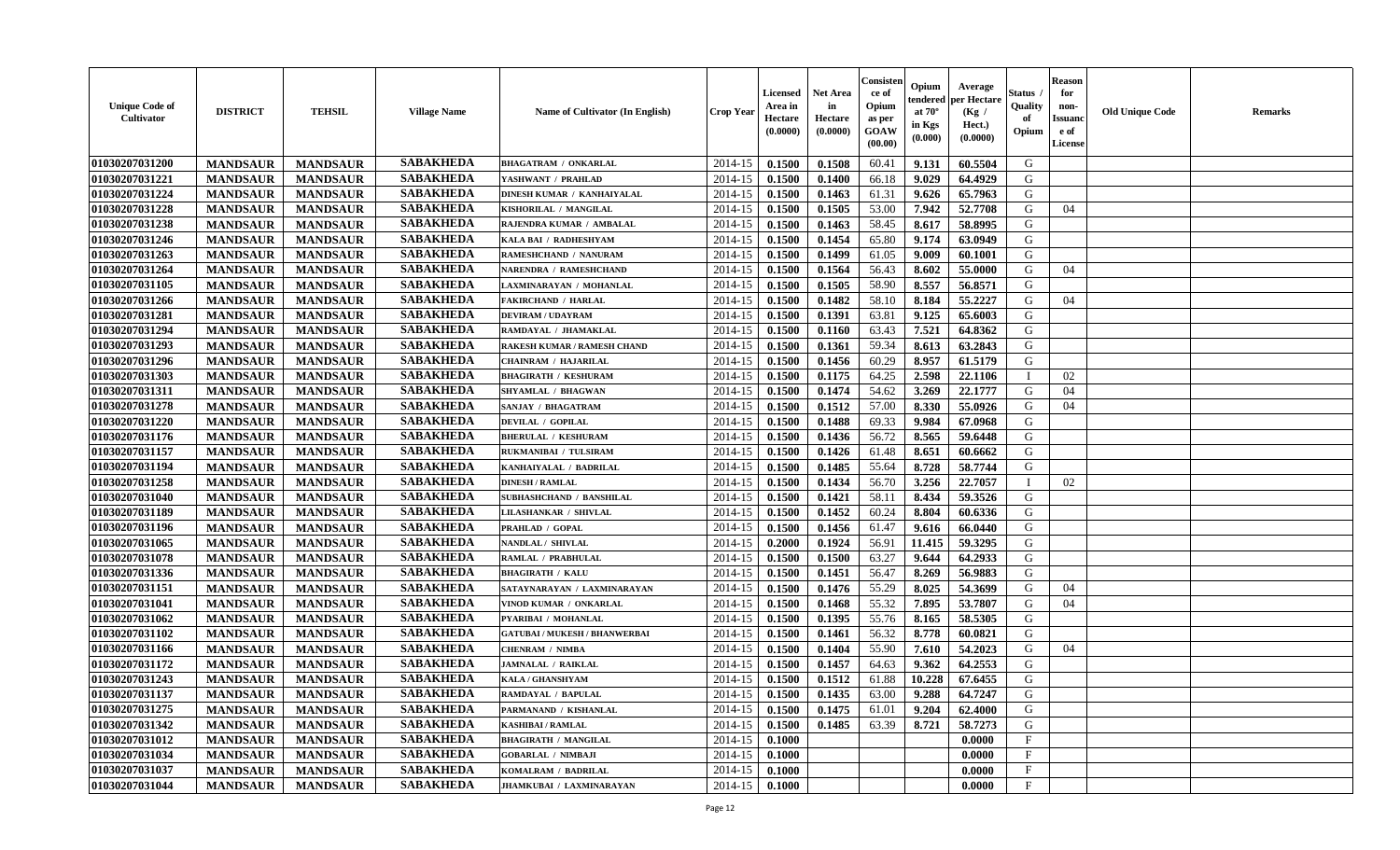| <b>Unique Code of</b><br><b>Cultivator</b> | <b>DISTRICT</b> | <b>TEHSIL</b>   | <b>Village Name</b> | Name of Cultivator (In English) | <b>Crop Year</b> | <b>Licensed</b><br>Area in<br>Hectare<br>(0.0000) | <b>Net Area</b><br>in<br>Hectare<br>(0.0000) | Consister<br>ce of<br>Opium<br>as per<br><b>GOAW</b><br>(00.00) | Opium<br>endered<br>at $70^\circ$<br>in Kgs<br>(0.000) | Average<br>per Hectare<br>(Kg /<br>Hect.)<br>(0.0000) | Status<br>Quality<br>of<br>Opium | <b>Reason</b><br>for<br>non-<br><b>Issuand</b><br>e of<br><b>License</b> | <b>Old Unique Code</b> | <b>Remarks</b> |
|--------------------------------------------|-----------------|-----------------|---------------------|---------------------------------|------------------|---------------------------------------------------|----------------------------------------------|-----------------------------------------------------------------|--------------------------------------------------------|-------------------------------------------------------|----------------------------------|--------------------------------------------------------------------------|------------------------|----------------|
| 01030207031073                             | <b>MANDSAUR</b> | <b>MANDSAUR</b> | <b>SABAKHEDA</b>    | KANKUBAI / MANGU                | 2014-15          | 0.1000                                            |                                              |                                                                 |                                                        | 0.0000                                                | $\mathbf{F}$                     |                                                                          |                        |                |
| 01030207031077                             | <b>MANDSAUR</b> | <b>MANDSAUR</b> | <b>SABAKHEDA</b>    | <b>CHATRA NAND / VARDIBAI</b>   | 2014-15          | 0.1000                                            |                                              |                                                                 |                                                        | 0.0000                                                | $\mathbf F$                      |                                                                          |                        |                |
| 01030207031085                             | <b>MANDSAUR</b> | <b>MANDSAUR</b> | <b>SABAKHEDA</b>    | RAM KUNWAR / VARDICHAND         | 2014-15          | 0.1000                                            |                                              |                                                                 |                                                        | 0.0000                                                | $\mathbf{F}$                     |                                                                          |                        |                |
| 01030207031089                             | <b>MANDSAUR</b> | <b>MANDSAUR</b> | <b>SABAKHEDA</b>    | <b>BHAGATRAM / BHAGWAN</b>      | 2014-15          | 0.1000                                            |                                              |                                                                 |                                                        | 0.0000                                                | $\mathbf{F}$                     |                                                                          |                        |                |
| 01030207031140                             | <b>MANDSAUR</b> | <b>MANDSAUR</b> | <b>SABAKHEDA</b>    | <b>GHANSHYAM / ONKARLAL</b>     | 2014-15          | 0.1000                                            |                                              |                                                                 |                                                        | 0.0000                                                | $\mathbf{F}$                     |                                                                          |                        |                |
| 01030207031145                             | <b>MANDSAUR</b> | <b>MANDSAUR</b> | <b>SABAKHEDA</b>    | PARMANAND / RAMCHANDRA          | 2014-15          | 0.1000                                            |                                              |                                                                 |                                                        | 0.0000                                                | $\mathbf N$                      |                                                                          |                        |                |
| 01030207031158                             | <b>MANDSAUR</b> | <b>MANDSAUR</b> | <b>SABAKHEDA</b>    | RAM LAL / MANGILAL              | 2014-15          | 0.1000                                            |                                              |                                                                 |                                                        | 0.0000                                                | $\mathbf{F}$                     |                                                                          |                        |                |
| 01030207031167                             | <b>MANDSAUR</b> | <b>MANDSAUR</b> | <b>SABAKHEDA</b>    | MOHANBAI / KESHURAM             | 2014-15          | 0.1000                                            |                                              |                                                                 |                                                        | 0.0000                                                | $\mathbf{F}$                     |                                                                          |                        |                |
| 01030207031187                             | <b>MANDSAUR</b> | <b>MANDSAUR</b> | <b>SABAKHEDA</b>    | SHOBHABAI / RAMESHCHANDRA       | 2014-15          | 0.1000                                            |                                              |                                                                 |                                                        | 0.0000                                                | $\mathbf{F}$                     |                                                                          |                        |                |
| 01030207031190                             | <b>MANDSAUR</b> | <b>MANDSAUR</b> | <b>SABAKHEDA</b>    | <b>HIRALAL / GOBA</b>           | 2014-15          | 0.1000                                            |                                              |                                                                 |                                                        | 0.0000                                                | $\mathbf{F}$                     |                                                                          |                        |                |
| 01030207031195                             | <b>MANDSAUR</b> | <b>MANDSAUR</b> | <b>SABAKHEDA</b>    | PRAHLAD / KACHRMAL              | 2014-15          | 0.1000                                            | 0.0504                                       | 52.90                                                           | 2.675                                                  | 53.0754                                               | G                                | 04                                                                       |                        |                |
| 01030207031211                             | <b>MANDSAUR</b> | <b>MANDSAUR</b> | <b>SABAKHEDA</b>    | MUNNABAI / RAMNIWAS             | 2014-15          | 0.1000                                            |                                              |                                                                 |                                                        | 0.0000                                                | $\mathbf{F}$                     |                                                                          |                        |                |
| 01030207031216                             | <b>MANDSAUR</b> | <b>MANDSAUR</b> | <b>SABAKHEDA</b>    | <b>INDARMAL / HIRALAL</b>       | 2014-15          | 0.1000                                            |                                              |                                                                 |                                                        | 0.0000                                                | $\mathbf{F}$                     |                                                                          |                        |                |
| 01030207031236                             | <b>MANDSAUR</b> | <b>MANDSAUR</b> | <b>SABAKHEDA</b>    | SATAYNARAYAN / HIRALAL          | 2014-15          | 0.1000                                            | 0.1008                                       | 64.06                                                           | 6.598                                                  | 65.4563                                               | G                                |                                                                          |                        |                |
| 01030207031255                             | <b>MANDSAUR</b> | <b>MANDSAUR</b> | <b>SABAKHEDA</b>    | RAJENDRA KUMAR / LAXMINARAYAN   | 2014-15          | 0.1000                                            |                                              |                                                                 |                                                        | 0.0000                                                | $\mathbf{F}$                     |                                                                          |                        |                |
| 01030207031259                             | <b>MANDSAUR</b> | <b>MANDSAUR</b> | <b>SABAKHEDA</b>    | NAR SINGH / RAMNARAYAN          | 2014-15          | 0.1000                                            |                                              |                                                                 |                                                        | 0.0000                                                | $_{\rm F}$                       |                                                                          |                        |                |
| 01030207031261                             | <b>MANDSAUR</b> | <b>MANDSAUR</b> | <b>SABAKHEDA</b>    | <b>GOPAL / NANURAM</b>          | 2014-15          | 0.1000                                            |                                              |                                                                 |                                                        | 0.0000                                                | $\mathbf{F}$                     |                                                                          |                        |                |
| 01030207031134                             | <b>MANDSAUR</b> | <b>MANDSAUR</b> | <b>SABAKHEDA</b>    | <b>DASHRATH / ONKARLAL</b>      | 2014-15          | 0.1000                                            |                                              |                                                                 |                                                        | 0.0000                                                | $_{\rm F}$                       |                                                                          |                        |                |
| 01030207031269                             | <b>MANDSAUR</b> | <b>MANDSAUR</b> | <b>SABAKHEDA</b>    | RAMESHVAR / NARAYAN             | 2014-15          | 0.1000                                            |                                              |                                                                 |                                                        | 0.0000                                                | $\mathbf{F}$                     |                                                                          |                        |                |
| 01030207031273                             | <b>MANDSAUR</b> | <b>MANDSAUR</b> | <b>SABAKHEDA</b>    | MAHESH KUMAR / GORISHANKAR      | 2014-15          | 0.1000                                            |                                              |                                                                 |                                                        | 0.0000                                                | $\mathbf{F}$                     |                                                                          |                        |                |
| 01030207031283                             | <b>MANDSAUR</b> | <b>MANDSAUR</b> | <b>SABAKHEDA</b>    | RADHSHYAM / RAMKISHAN           | 2014-15          | 0.1000                                            |                                              |                                                                 |                                                        | 0.0000                                                | $\mathbf{F}$                     |                                                                          |                        |                |
| 01030207031310                             | <b>MANDSAUR</b> | <b>MANDSAUR</b> | <b>SABAKHEDA</b>    | NIRBHAYRAM / MANGILAL           | 2014-15          | 0.1000                                            |                                              |                                                                 |                                                        | 0.0000                                                | $_{\rm F}$                       |                                                                          |                        |                |
| 01030207031288                             | <b>MANDSAUR</b> | <b>MANDSAUR</b> | <b>SABAKHEDA</b>    | <b>BALMUKUND / HIRALAL</b>      | 2014-15          | 0.1000                                            |                                              |                                                                 |                                                        | 0.0000                                                | $\mathbf{F}$                     |                                                                          |                        |                |
| 01030207031015                             | <b>MANDSAUR</b> | <b>MANDSAUR</b> | <b>SABAKHEDA</b>    | <b>RAMRATAN / GANGARAM</b>      | 2014-15          | 0.1000                                            |                                              |                                                                 |                                                        | 0.0000                                                | $\mathbf{F}$                     |                                                                          |                        |                |
| 01030207031206                             | <b>MANDSAUR</b> | <b>MANDSAUR</b> | <b>SABAKHEDA</b>    | <b>BADRILAL / RAMJAS</b>        | 2014-15          | 0.1000                                            |                                              |                                                                 |                                                        | 0.0000                                                | $\mathbf{F}$                     |                                                                          |                        |                |
| 01030207031217                             | <b>MANDSAUR</b> | <b>MANDSAUR</b> | <b>SABAKHEDA</b>    | MAN KUNWARBAI / ONKARLAL        | 2014-15          | 0.1000                                            | 0.0920                                       | 63.14                                                           | 5.764                                                  | 62.6522                                               | G                                |                                                                          |                        |                |
| 01030207031334                             | <b>MANDSAUR</b> | <b>MANDSAUR</b> | <b>SABAKHEDA</b>    | <b>BAGDIRAM / KARULAL</b>       | 2014-15          | 0.1000                                            |                                              |                                                                 |                                                        | 0.0000                                                | F                                |                                                                          |                        |                |
| 01030207031297                             | <b>MANDSAUR</b> | <b>MANDSAUR</b> | <b>SABAKHEDA</b>    | <b>BADRILAL / CHIMANLAL</b>     | 2014-15          | 0.1000                                            |                                              |                                                                 |                                                        | 0.0000                                                | $_{\rm F}$                       |                                                                          |                        |                |
| 01030207031026                             | <b>MANDSAUR</b> | <b>MANDSAUR</b> | <b>SABAKHEDA</b>    | PRAHLAD / GANGARAM              | 2014-15          | 0.1000                                            |                                              |                                                                 |                                                        | 0.0000                                                | $\rm F$                          |                                                                          |                        |                |
| 01030207031067                             | <b>MANDSAUR</b> | <b>MANDSAUR</b> | <b>SABAKHEDA</b>    | NANDUBAI / PANNALAL             | 2014-15          | 0.1000                                            |                                              |                                                                 |                                                        | 0.0000                                                | $\mathbf{F}$                     |                                                                          |                        |                |
| 01030207031094                             | <b>MANDSAUR</b> | <b>MANDSAUR</b> | <b>SABAKHEDA</b>    | <b>SURESHCHAND / JHAMAKLAL</b>  | 2014-15          | 0.1000                                            |                                              |                                                                 |                                                        | 0.0000                                                | $\mathbf{F}$                     |                                                                          |                        |                |
| 01030207031138                             | <b>MANDSAUR</b> | <b>MANDSAUR</b> | <b>SABAKHEDA</b>    | PANNALAL / LAXMAN               | 2014-15          | 0.1000                                            |                                              |                                                                 |                                                        | 0.0000                                                | $\mathbf{F}$                     |                                                                          |                        |                |
| 01030207031307                             | <b>MANDSAUR</b> | <b>MANDSAUR</b> | <b>SABAKHEDA</b>    | RAJENDRA KUMAR / VINDO KUMAR    | 2014-15          | 0.1000                                            |                                              |                                                                 |                                                        | 0.0000                                                | $\mathbf{F}$                     |                                                                          |                        |                |
| 01030207031071                             | <b>MANDSAUR</b> | <b>MANDSAUR</b> | <b>SABAKHEDA</b>    | <b>BHAGATRAM / DALURAM</b>      | 2014-15          | 0.1000                                            |                                              |                                                                 |                                                        | 0.0000                                                | $\mathbf N$                      |                                                                          |                        |                |
| 01030207031009                             | <b>MANDSAUR</b> | <b>MANDSAUR</b> | <b>SABAKHEDA</b>    | PRABHULAL / KANWARLAL           | 2014-15          | 0.1000                                            |                                              |                                                                 |                                                        | 0.0000                                                | $\mathbf{F}$                     |                                                                          |                        |                |
| 01030207031101                             | <b>MANDSAUR</b> | <b>MANDSAUR</b> | <b>SABAKHEDA</b>    | <b>JAGDISH / BADRILAL</b>       | 2014-15          | 0.1000                                            |                                              |                                                                 |                                                        | 0.0000                                                | $\mathbf{F}$                     |                                                                          |                        |                |
| 01030207031300                             | <b>MANDSAUR</b> | <b>MANDSAUR</b> | <b>SABAKHEDA</b>    | <b>PRAHLAD / BHERULAL</b>       | 2014-15          | 0.1000                                            |                                              |                                                                 |                                                        | 0.0000                                                | $\mathbf{F}$                     |                                                                          |                        |                |
| 01030207031321                             | <b>MANDSAUR</b> | <b>MANDSAUR</b> | <b>SABAKHEDA</b>    | MANOHARLAL / ONKARLAL           | 2014-15          | 0.1000                                            |                                              |                                                                 |                                                        | 0.0000                                                | $\mathbf N$                      |                                                                          |                        |                |
| 01030207031341                             | <b>MANDSAUR</b> | <b>MANDSAUR</b> | <b>SABAKHEDA</b>    | <b>MANGILAL / RAMLAL</b>        | 2014-15          | 0.1000                                            |                                              |                                                                 |                                                        | 0.0000                                                | $\mathbf{F}$                     |                                                                          |                        |                |
| 01030207032067                             | <b>MANDSAUR</b> | <b>MANDSAUR</b> | <b>SINDPAN</b>      | KANHAIYALAL / MOHANLAL          | 2014-15          | 0.1500                                            | 0.1406                                       | 53.65                                                           | 8.124                                                  | 57.7809                                               | $\mathbf G$                      |                                                                          |                        |                |
| 01030207032069                             | <b>MANDSAUR</b> | <b>MANDSAUR</b> | <b>SINDPAN</b>      | <b>BAPULAL / MOTILAL</b>        | 2014-15          | 0.1500                                            | 0.0843                                       | 60.96                                                           | 5.495                                                  | 65.1839                                               | G                                |                                                                          |                        |                |
| 01030207032022                             | <b>MANDSAUR</b> | <b>MANDSAUR</b> | <b>SINDPAN</b>      | KACHRU / BHANWARLAL             | 2014-15          | 0.1500                                            | 0.1485                                       | 55.67                                                           | 8.891                                                  | 59.8721                                               | G                                |                                                                          |                        |                |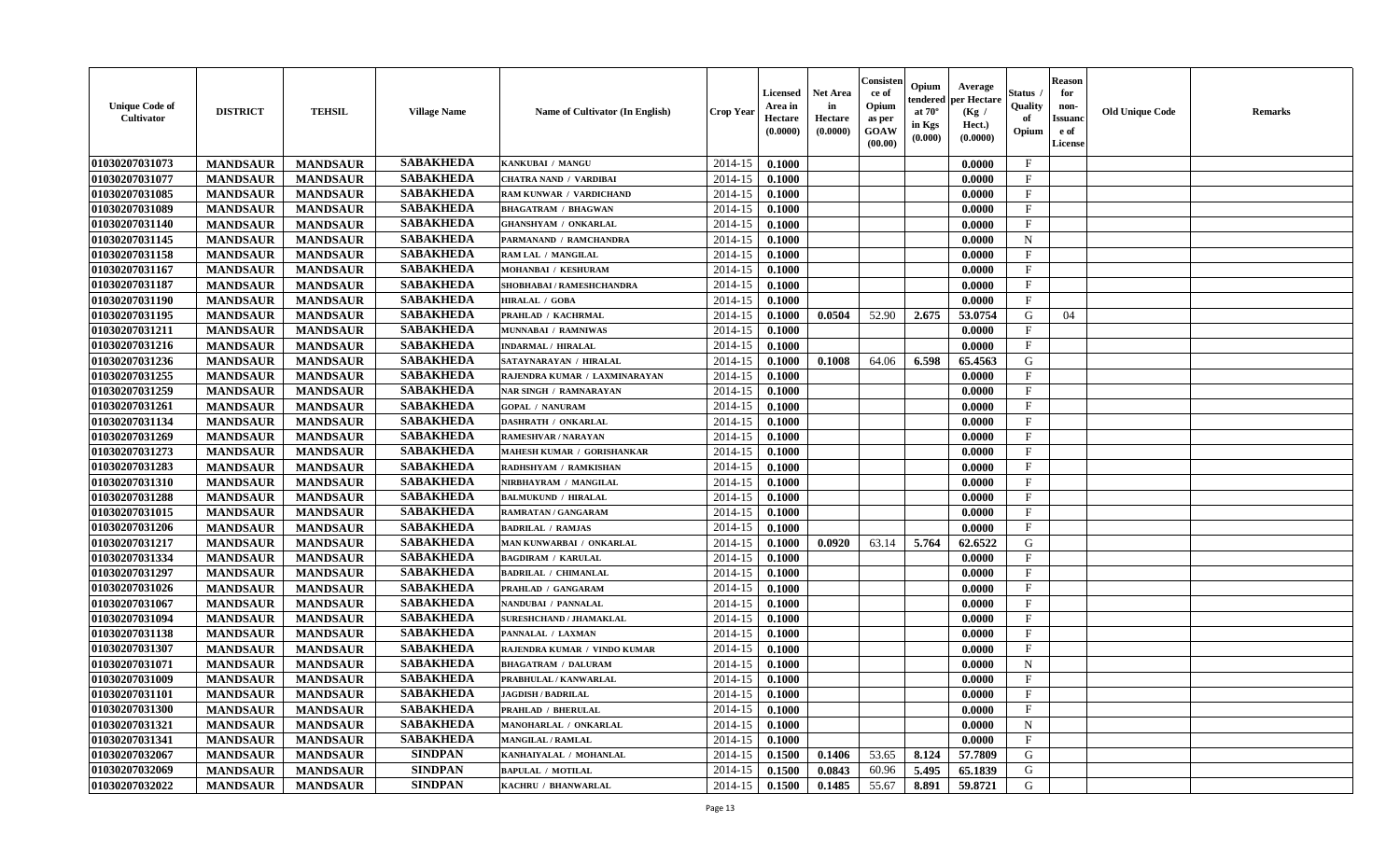| <b>Unique Code of</b><br><b>Cultivator</b> | <b>DISTRICT</b> | <b>TEHSIL</b>   | <b>Village Name</b> | Name of Cultivator (In English) | <b>Crop Year</b> | <b>Licensed</b><br>Area in<br>Hectare<br>(0.0000) | <b>Net Area</b><br>in<br>Hectare<br>(0.0000) | Consister<br>ce of<br>Opium<br>as per<br><b>GOAW</b><br>(00.00) | Opium<br>endered<br>at $70^\circ$<br>in Kgs<br>(0.000) | Average<br>per Hectare<br>(Kg /<br>Hect.)<br>(0.0000) | Status<br>Quality<br>of<br>Opium | <b>Reason</b><br>for<br>non-<br><b>Issuand</b><br>e of<br><b>License</b> | <b>Old Unique Code</b> | <b>Remarks</b> |
|--------------------------------------------|-----------------|-----------------|---------------------|---------------------------------|------------------|---------------------------------------------------|----------------------------------------------|-----------------------------------------------------------------|--------------------------------------------------------|-------------------------------------------------------|----------------------------------|--------------------------------------------------------------------------|------------------------|----------------|
| 01030207032053                             | <b>MANDSAUR</b> | <b>MANDSAUR</b> | <b>SINDPAN</b>      | <b>ATAMARAM / RAMCHAND</b>      | 2014-15          | 0.1500                                            | 0.1479                                       | 63.30                                                           | 9.739                                                  | 65.8485                                               | G                                |                                                                          |                        |                |
| 01030207032013                             | <b>MANDSAUR</b> | <b>MANDSAUR</b> | <b>SINDPAN</b>      | <b>ONKARLAL / NANDA</b>         | 2014-15          | 0.1500                                            | 0.1460                                       | 51.44                                                           | 7.775                                                  | 53.2534                                               | G                                | 04                                                                       |                        |                |
| 01030207032072                             | <b>MANDSAUR</b> | <b>MANDSAUR</b> | <b>SINDPAN</b>      | VISHNULAL / RAMESHWER           | 2014-15          | 0.2000                                            | 0.1034                                       | 60.58                                                           | 6.517                                                  | 63.0271                                               | G                                |                                                                          |                        |                |
| 01030207032048                             | <b>MANDSAUR</b> | <b>MANDSAUR</b> | <b>SINDPAN</b>      | MISHRILAL / CHAMPALAL           | 2014-15          | 0.1500                                            | 0.1521                                       | 55.42                                                           | 9.144                                                  | 60.1183                                               | G                                |                                                                          |                        |                |
| 01030207032111                             | <b>MANDSAUR</b> | <b>MANDSAUR</b> | <b>SINDPAN</b>      | MADANLAL / JAGANATH             | 2014-15          | 0.1500                                            |                                              |                                                                 |                                                        | 0.0000                                                | N                                |                                                                          |                        |                |
| 01030207032021                             | <b>MANDSAUR</b> | <b>MANDSAUR</b> | <b>SINDPAN</b>      | MODIRAM / CHAMPALAL             | 2014-15          | 0.1000                                            |                                              |                                                                 |                                                        | 0.0000                                                | $\mathbf{F}$                     |                                                                          |                        |                |
| 01030207032104                             | <b>MANDSAUR</b> | <b>MANDSAUR</b> | <b>SINDPAN</b>      | <b>OMPRAKASH / NANDRAM</b>      | 2014-15          | 0.1000                                            |                                              |                                                                 |                                                        | 0.0000                                                | F                                |                                                                          |                        |                |
| 01030207032107                             | <b>MANDSAUR</b> | <b>MANDSAUR</b> | <b>SINDPAN</b>      | KISHOR / KANHAIYALAL            | 2014-15          | 0.1000                                            |                                              |                                                                 |                                                        | 0.0000                                                | $\mathbf{F}$                     |                                                                          |                        |                |
| 01030207032051                             | <b>MANDSAUR</b> | <b>MANDSAUR</b> | <b>SINDPAN</b>      | <b>MANGILAL / KACHRU</b>        | 2014-15          | 0.1000                                            |                                              |                                                                 |                                                        | 0.0000                                                | $\mathbf{F}$                     |                                                                          |                        |                |
| 01030207032057                             | <b>MANDSAUR</b> | <b>MANDSAUR</b> | <b>SINDPAN</b>      | <b>SURESH KUMAR / GOPILAL</b>   | 2014-15          | 0.1000                                            |                                              |                                                                 |                                                        | 0.0000                                                | $\mathbf{F}$                     |                                                                          |                        |                |
| 01030207032094                             | <b>MANDSAUR</b> | <b>MANDSAUR</b> | <b>SINDPAN</b>      | <b>BHANWARLAL / BHUWAN</b>      | 2014-15          | 0.1000                                            |                                              |                                                                 |                                                        | 0.0000                                                | $\mathbf{F}$                     |                                                                          |                        |                |
| 01030207032039                             | <b>MANDSAUR</b> | <b>MANDSAUR</b> | <b>SINDPAN</b>      | <b>FAKIRCHAND / DEVILAL</b>     | 2014-15          | 0.1000                                            |                                              |                                                                 |                                                        | 0.0000                                                | $\mathbf{F}$                     |                                                                          |                        |                |
| 01030207015001                             | <b>MANDSAUR</b> | <b>MANDSAUR</b> | <b>JAMALPURA</b>    | <b>MANGILAL / GULABCHANDRA</b>  | 2014-15          | 0.1500                                            | 0.1465                                       | 50.14                                                           | 7.786                                                  | 53.1468                                               | G                                | 04                                                                       | 01030207004095         |                |
| 01030207003013                             | <b>MANDSAUR</b> | <b>MANDSAUR</b> | <b>BOLKHEDA</b>     | <b>GOPAL / PREMCHAND</b>        | 2014-15          | 0.1500                                            | 0.1498                                       | 58.32                                                           | 9.423                                                  | 62.9039                                               | G                                |                                                                          | 01030207123085         |                |
| 01030207003012                             | <b>MANDSAUR</b> | <b>MANDSAUR</b> | <b>BOLKHEDA</b>     | <b>DASHRATH / PREMCHANDRA</b>   | 2014-15          | 0.1000                                            |                                              |                                                                 |                                                        | 0.0000                                                | F                                |                                                                          | 01030207019053         |                |
| 01030207033025                             | <b>MANDSAUR</b> | <b>MANDSAUR</b> | <b>ACHERA</b>       | <b>HABIB / GULSHERKHAN</b>      | 2014-15          | 0.1500                                            | 0.1539                                       | 54.28                                                           | 9.259                                                  | 60.1624                                               | G                                |                                                                          | 01030207041234         |                |
| 01030207036005                             | <b>MANDSAUR</b> | <b>MANDSAUR</b> | <b>AGHORIYA</b>     | RADHESHYAM / MANGILAL           | 2014-15          | 0.1500                                            | 0.1426                                       | 67.38                                                           | 10.280                                                 | 72.0898                                               | G                                |                                                                          |                        |                |
| 01030207036010                             | <b>MANDSAUR</b> | <b>MANDSAUR</b> | <b>AGHORIYA</b>     | <b>GOPAL / GIRDHARI</b>         | 2014-15          | 0.1500                                            | 0.1564                                       | 58.25                                                           | 9.104                                                  | 58.2097                                               | G                                |                                                                          |                        |                |
| 01030207036025                             | <b>MANDSAUR</b> | <b>MANDSAUR</b> | <b>AGHORIYA</b>     | MANGILAL / FAKIRCHAND           | 2014-15          | 0.1500                                            | 0.1443                                       | 67.38                                                           | 8.654                                                  | 59.9723                                               | G                                |                                                                          |                        |                |
| 01030207036003                             | <b>MANDSAUR</b> | <b>MANDSAUR</b> | <b>AGHORIYA</b>     | VAKTA / KACHARU                 | 2014-15          | 0.1000                                            |                                              |                                                                 |                                                        | 0.0000                                                | $\rm F$                          |                                                                          |                        |                |
| 01030207036009                             | <b>MANDSAUR</b> | <b>MANDSAUR</b> | <b>AGHORIYA</b>     | RAMCHANDRA / KACHARU            | 2014-15          | 0.1000                                            |                                              |                                                                 |                                                        | 0.0000                                                | $_{\rm F}$                       |                                                                          |                        |                |
| 01030207036014                             | <b>MANDSAUR</b> | <b>MANDSAUR</b> | <b>AGHORIYA</b>     | JANIBAI / BHERA                 | 2014-15          | 0.1000                                            |                                              |                                                                 |                                                        | 0.0000                                                | F                                |                                                                          |                        |                |
| 01030207036013                             | <b>MANDSAUR</b> | <b>MANDSAUR</b> | <b>AGHORIYA</b>     | SHNBHULAL / RAJARAM             | 2014-15          | 0.1000                                            |                                              |                                                                 |                                                        | 0.0000                                                | $\mathbf{F}$                     |                                                                          |                        |                |
| 01030207036001                             | <b>MANDSAUR</b> | <b>MANDSAUR</b> | <b>AGHORIYA</b>     | LAXMINARAYAN / KACHRU           | 2014-15          | 0.1000                                            |                                              |                                                                 |                                                        | 0.0000                                                | $\mathbf{F}$                     |                                                                          |                        |                |
| 01030207036022                             | <b>MANDSAUR</b> | <b>MANDSAUR</b> | <b>AGHORIYA</b>     | DEVILAL / BHANVARLAL            | 2014-15          | 0.1000                                            |                                              |                                                                 |                                                        | 0.0000                                                | $\mathbf{F}$                     |                                                                          |                        |                |
| 01030207037001                             | <b>MANDSAUR</b> | <b>MANDSAUR</b> | <b>AMLAWAD</b>      | <b>HASTIMAL BAGMAL</b>          | 2014-15          | 0.2000                                            | 0.1955                                       | 63.27                                                           | 12.681                                                 | 64.8645                                               | G                                |                                                                          |                        |                |
| 01030207037003                             | <b>MANDSAUR</b> | <b>MANDSAUR</b> | <b>AMLAWAD</b>      | <b>BALARAM BAGDIRAM</b>         | 2014-15          | 0.2000                                            | 0.1984                                       | 67.44                                                           | 14.172                                                 | 71.4315                                               | G                                |                                                                          |                        |                |
| 01030207037010                             | <b>MANDSAUR</b> | <b>MANDSAUR</b> | <b>AMLAWAD</b>      | <b>NAGULAL CHUNNILAL</b>        | 2014-15          | 0.1500                                            | 0.1421                                       | 62.58                                                           | 9.575                                                  | 67.3821                                               | G                                |                                                                          |                        |                |
| 01030207037011                             | <b>MANDSAUR</b> | <b>MANDSAUR</b> | <b>AMLAWAD</b>      | <b>CHUNNILAL DEVRAM</b>         | 2014-15          | 0.1500                                            | 0.1420                                       | 66.52                                                           | 9.721                                                  | 68.4577                                               | G                                |                                                                          |                        |                |
| 01030207037013                             | <b>MANDSAUR</b> | <b>MANDSAUR</b> | <b>AMLAWAD</b>      | LAKSHMAN MANGILAL               | 2014-15          | 0.1500                                            | 0.1483                                       | 71.36                                                           | 10.724                                                 | 72.3129                                               | G                                |                                                                          |                        |                |
| 01030207037019                             | <b>MANDSAUR</b> | <b>MANDSAUR</b> | <b>AMLAWAD</b>      | <b>MANJU MAGANLAL</b>           | 2014-15          | 0.1500                                            | 0.1472                                       | 61.30                                                           | 10.027                                                 | 68.1182                                               | $\mathbf G$                      |                                                                          |                        |                |
| 01030207037024                             | <b>MANDSAUR</b> | <b>MANDSAUR</b> | <b>AMLAWAD</b>      | PRAHLAD / LAXMAN                | 2014-15          | 0.1500                                            | 0.1490                                       | 65.97                                                           | 10.084                                                 | 67.6779                                               | G                                |                                                                          |                        |                |
| 01030207037025                             | <b>MANDSAUR</b> | <b>MANDSAUR</b> | <b>AMLAWAD</b>      | PRAHLAD / KANHAIYALAL           | 2014-15          | 0.2000                                            | 0.1976                                       | 61.16                                                           | 13.027                                                 | 65.9261                                               | G                                |                                                                          |                        |                |
| 01030207037026                             | <b>MANDSAUR</b> | <b>MANDSAUR</b> | <b>AMLAWAD</b>      | KHAYALIRAM / VARDICHAND         | 2014-15          | 0.1500                                            | 0.1504                                       | 62.03                                                           | 9.330                                                  | 62.0346                                               | $\mathbf{I}$                     | 02                                                                       |                        |                |
| 01030207037028                             | <b>MANDSAUR</b> | <b>MANDSAUR</b> | <b>AMLAWAD</b>      | <b>GANPAT / HIRALAL</b>         | 2014-15          | 0.1500                                            | 0.1516                                       | 60.64                                                           | 9.555                                                  | 63.0277                                               | G                                |                                                                          |                        |                |
| 01030207037029                             | <b>MANDSAUR</b> | <b>MANDSAUR</b> | <b>AMLAWAD</b>      | DASHRATH / KANHAIYALAL          | 2014-15          | 0.1500                                            | 0.1505                                       | 62.17                                                           | 9.627                                                  | 63.9668                                               | G                                |                                                                          |                        |                |
| 01030207037030                             | <b>MANDSAUR</b> | <b>MANDSAUR</b> | <b>AMLAWAD</b>      | <b>GOPAL BHANWARLAL</b>         | 2014-15          | 0.1500                                            | 0.1188                                       | 63.49                                                           | 7.909                                                  | 66.5741                                               | G                                |                                                                          |                        |                |
| 01030207037035                             | <b>MANDSAUR</b> | <b>MANDSAUR</b> | <b>AMLAWAD</b>      | <b>JAGDISH / MANALAL</b>        | 2014-15          | 0.1500                                            | 0.1469                                       | 63.64                                                           | 10.019                                                 | 68.2029                                               | G                                |                                                                          |                        |                |
| 01030207037038                             | <b>MANDSAUR</b> | <b>MANDSAUR</b> | <b>AMLAWAD</b>      | SHIVLAL / BHERULAL              | 2014-15          | 0.1500                                            | 0.1480                                       | 65.96                                                           | 10.196                                                 | 68.8919                                               | G                                |                                                                          |                        |                |
| 01030207037039                             | <b>MANDSAUR</b> | <b>MANDSAUR</b> | <b>AMLAWAD</b>      | <b>SUHAGBAI/BHAGIRATH</b>       | 2014-15          | 0.1500                                            | 0.0768                                       | 62.98                                                           | 5.083                                                  | 66.1849                                               | G                                |                                                                          |                        |                |
| 01030207037041                             | <b>MANDSAUR</b> | <b>MANDSAUR</b> | <b>AMLAWAD</b>      | LAXMINARAYAN / SHOBHARAM        | 2014-15          | 0.1500                                            | 0.1465                                       | 64.98                                                           | 9.793                                                  | 66.8464                                               | G                                |                                                                          |                        |                |
| 01030207037046                             | <b>MANDSAUR</b> | <b>MANDSAUR</b> | <b>AMLAWAD</b>      | <b>DASHRATH / RAMLAL</b>        | 2014-15          | 0.1500                                            | 0.1506                                       | 59.85                                                           | 9.131                                                  | 60.6308                                               | G                                |                                                                          |                        |                |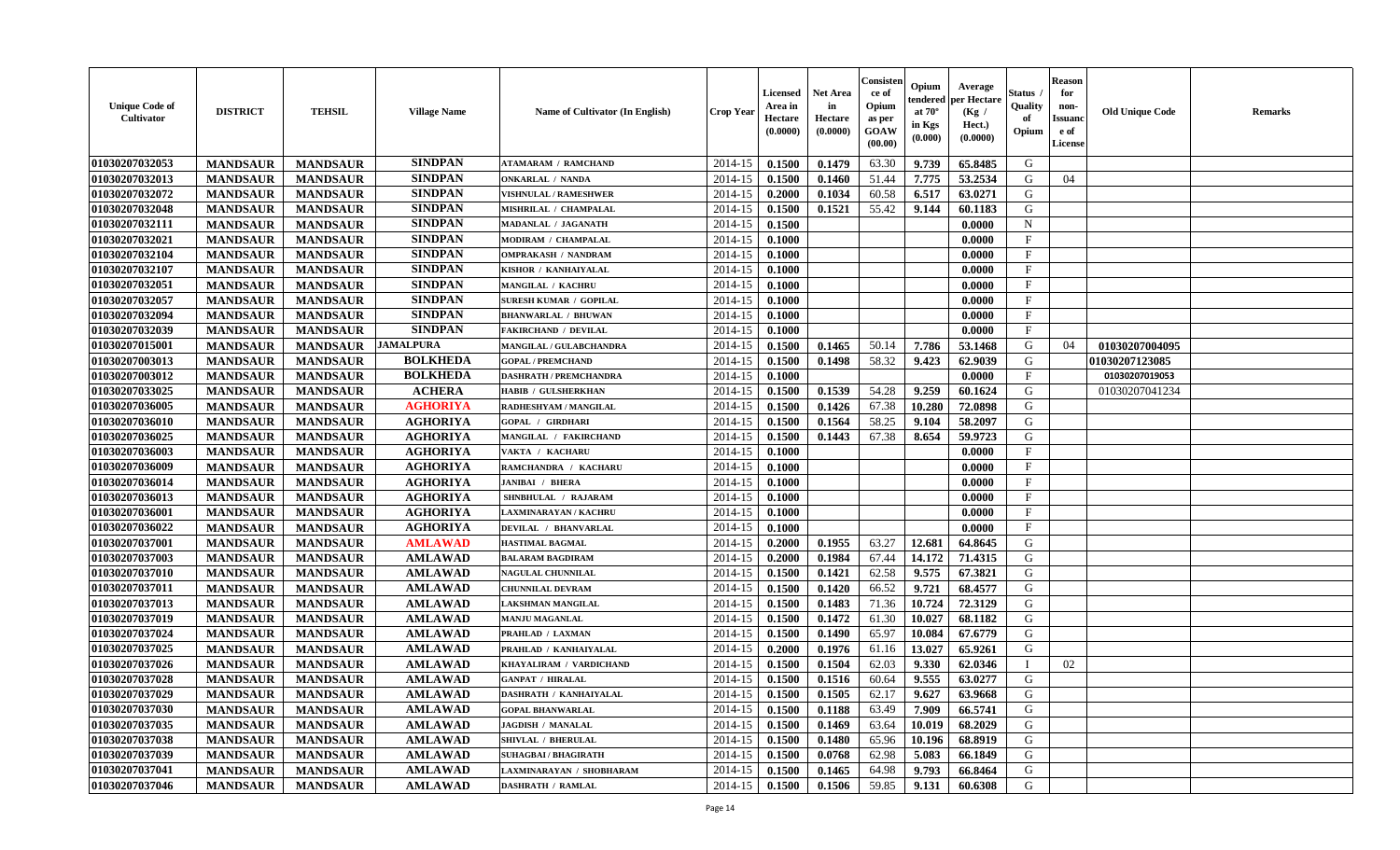| <b>Unique Code of</b><br><b>Cultivator</b> | <b>DISTRICT</b> | <b>TEHSIL</b>   | <b>Village Name</b> | <b>Name of Cultivator (In English)</b> | <b>Crop Year</b> | Licensed<br>Area in<br>Hectare<br>(0.0000) | <b>Net Area</b><br>in<br>Hectare<br>(0.0000) | Consister<br>ce of<br>Opium<br>as per<br>GOAW<br>(00.00) | Opium<br>endered<br>at $70^\circ$<br>in Kgs<br>(0.000) | Average<br>per Hectare<br>(Kg /<br>Hect.)<br>(0.0000) | <b>Status</b> .<br>Quality<br>of<br>Opium | <b>Reason</b><br>for<br>non-<br><b>Issuand</b><br>e of<br>License | <b>Old Unique Code</b> | <b>Remarks</b> |
|--------------------------------------------|-----------------|-----------------|---------------------|----------------------------------------|------------------|--------------------------------------------|----------------------------------------------|----------------------------------------------------------|--------------------------------------------------------|-------------------------------------------------------|-------------------------------------------|-------------------------------------------------------------------|------------------------|----------------|
| 01030207037049                             | <b>MANDSAUR</b> | <b>MANDSAUR</b> | <b>AMLAWAD</b>      | MANJU BAI / VANSHI LAL                 | 2014-15          | 0.1500                                     | 0.1453                                       | 60.22                                                    | 9.016                                                  | 62.0509                                               | G                                         |                                                                   |                        |                |
| 01030207037051                             | <b>MANDSAUR</b> | <b>MANDSAUR</b> | <b>AMLAWAD</b>      | <b>BAPULAL / PRATHVIRAJ</b>            | 2014-15          | 0.1500                                     | 0.1467                                       | 59.31                                                    | 8.769                                                  | 59.7751                                               | G                                         |                                                                   |                        |                |
| 01030207037052                             | <b>MANDSAUR</b> | <b>MANDSAUR</b> | <b>AMLAWAD</b>      | KARULAL / JUJHAR                       | 2014-15          | 0.1500                                     | 0.1020                                       | 58.81                                                    | 6.318                                                  | 61.9412                                               | G                                         |                                                                   |                        |                |
| 01030207037059                             | <b>MANDSAUR</b> | <b>MANDSAUR</b> | <b>AMLAWAD</b>      | SHANTILAL / MOHANALAL                  | 2014-15          | 0.2000                                     | 0.1911                                       | 61.49                                                    | 11.841                                                 | 61.9623                                               | G                                         |                                                                   |                        |                |
| 01030207037060                             | <b>MANDSAUR</b> | <b>MANDSAUR</b> | <b>AMLAWAD</b>      | <b>OMPRAKASH / RAMCHANDRAA</b>         | 2014-15          | 0.1500                                     | 0.1443                                       | 64.85                                                    | 9.514                                                  | 65.9321                                               | G                                         |                                                                   |                        |                |
| 01030207037061                             | <b>MANDSAUR</b> | <b>MANDSAUR</b> | <b>AMLAWAD</b>      | <b>GOPAL / BAPULAL</b>                 | 2014-15          | 0.1500                                     | 0.1492                                       | 65.11                                                    | 10.139                                                 | 67.9558                                               | G                                         |                                                                   |                        |                |
| 01030207037062                             | <b>MANDSAUR</b> | <b>MANDSAUR</b> | <b>AMLAWAD</b>      | <b>HARISH KUMAR / RATANLAL</b>         | 2014-15          | 0.2000                                     | 0.2003                                       | 59.51                                                    | 12.548                                                 | 62.6460                                               | G                                         |                                                                   |                        |                |
| 01030207037064                             | <b>MANDSAUR</b> | <b>MANDSAUR</b> | <b>AMLAWAD</b>      | <b>GHANSHYAM PURI / PRABHUPURI</b>     | 2014-15          | 0.1500                                     | 0.1512                                       | 63.76                                                    | 9.865                                                  | 65.2447                                               | G                                         |                                                                   |                        |                |
| 01030207037066                             | <b>MANDSAUR</b> | <b>MANDSAUR</b> | <b>AMLAWAD</b>      | KANTILAL / CHAGANLAL                   | 2014-15          | 0.1500                                     | 0.1280                                       | 67.60                                                    | 8.923                                                  | 69.7109                                               | G                                         |                                                                   |                        |                |
| 01030207037069                             | <b>MANDSAUR</b> | <b>MANDSAUR</b> | <b>AMLAWAD</b>      | DEVKANYABAI / RAMLAL                   | 2014-15          | 0.1500                                     | 0.1510                                       | 63.75                                                    | 9.772                                                  | 64.7152                                               | G                                         |                                                                   |                        |                |
| 01030207037070                             | <b>MANDSAUR</b> | <b>MANDSAUR</b> | <b>AMLAWAD</b>      | DASHRATH / GANGARAM                    | 2014-15          | 0.1500                                     | 0.1486                                       | 63.49                                                    | 9.660                                                  | 65.0067                                               | G                                         |                                                                   |                        |                |
| 01030207037072                             | <b>MANDSAUR</b> | <b>MANDSAUR</b> | <b>AMLAWAD</b>      | SHYAMSUNDAR / NARAYAN                  | 2014-15          | 0.1500                                     | 0.1524                                       | 62.40                                                    | 9.752                                                  | 63.9895                                               | G                                         |                                                                   |                        |                |
| 01030207037073                             | <b>MANDSAUR</b> | <b>MANDSAUR</b> | <b>AMLAWAD</b>      | <b>NARAYAN / DHANRAJ</b>               | 2014-15          | 0.1500                                     | 0.1524                                       | 63.65                                                    | 9.866                                                  | 64.7375                                               | G                                         |                                                                   |                        |                |
| 01030207037079                             | <b>MANDSAUR</b> | <b>MANDSAUR</b> | <b>AMLAWAD</b>      | NATHULAL / HIRALAL                     | 2014-15          | 0.1500                                     | 0.1448                                       | 65.61                                                    | 9.645                                                  | 66.6091                                               | G                                         |                                                                   |                        |                |
| 01030207037080                             | <b>MANDSAUR</b> | <b>MANDSAUR</b> | <b>AMLAWAD</b>      | RAMKANYA BAI BHANWARLAL                | 2014-15          | 0.1500                                     | 0.1446                                       | 60.67                                                    | 9.257                                                  | 64.0180                                               | ${\bf G}$                                 |                                                                   |                        |                |
| 01030207037088                             | <b>MANDSAUR</b> | <b>MANDSAUR</b> | <b>AMLAWAD</b>      | KANCHANBAI / PRATHVIRAJ                | 2014-15          | 0.2000                                     | 0.1814                                       | 64.66                                                    | 12.018                                                 | 66.2514                                               | G                                         |                                                                   |                        |                |
| 01030207037089                             | <b>MANDSAUR</b> | <b>MANDSAUR</b> | <b>AMLAWAD</b>      | MADANLAL / NARAYAN                     | 2014-15          | 0.2000                                     | 0.1979                                       | 62.68                                                    | 12.814                                                 | 64.7499                                               | G                                         |                                                                   |                        |                |
| 01030207037091                             | <b>MANDSAUR</b> | <b>MANDSAUR</b> | <b>AMLAWAD</b>      | <b>GORDHAN / NARAYAN</b>               | 2014-15          | 0.1500                                     | 0.1529                                       | 56.51                                                    | 8.735                                                  | 57.1288                                               | G                                         |                                                                   |                        |                |
| 01030207037092                             | <b>MANDSAUR</b> | <b>MANDSAUR</b> | <b>AMLAWAD</b>      | <b>DHANSHUK / KANTILAL</b>             | 2014-15          | 0.1500                                     | 0.1467                                       | 63.21                                                    | 9.752                                                  | 66.4758                                               | G                                         |                                                                   |                        |                |
| 01030207037099                             | <b>MANDSAUR</b> | <b>MANDSAUR</b> | <b>AMLAWAD</b>      | SOHANBAI / BAGMAL                      | 2014-15          | 0.1500                                     | 0.1480                                       | 55.24                                                    | 8.207                                                  | 55.4527                                               | G                                         | 04                                                                |                        |                |
| 01030207037100                             | <b>MANDSAUR</b> | <b>MANDSAUR</b> | <b>AMLAWAD</b>      | <b>BANSHILAL / BHERULAL</b>            | 2014-15          | 0.1500                                     | 0.1482                                       | 57.99                                                    | 9.361                                                  | 63.1646                                               | G                                         |                                                                   |                        |                |
| 01030207037103                             | <b>MANDSAUR</b> | <b>MANDSAUR</b> | <b>AMLAWAD</b>      | MOHANBAI / SHOBHARAM                   | 2014-15          | 0.1500                                     | 0.1464                                       | 65.75                                                    | 9.900                                                  | 67.6230                                               | G                                         |                                                                   |                        |                |
| 01030207037116                             | <b>MANDSAUR</b> | <b>MANDSAUR</b> | <b>AMLAWAD</b>      | AXMINARAYAN / HIRALAL                  | 2014-15          | 0.1500                                     | 0.1498                                       | 55.16                                                    | 8.400                                                  | 56.0748                                               | G                                         |                                                                   |                        |                |
| 01030207037105                             | <b>MANDSAUR</b> | <b>MANDSAUR</b> | <b>AMLAWAD</b>      | RADHESHYAM / HIRALAL                   | 2014-15          | 0.2000                                     | 0.1983                                       | 66.48                                                    | 14.189                                                 | 71.5532                                               | G                                         |                                                                   |                        |                |
| 01030207037004                             | <b>MANDSAUR</b> | <b>MANDSAUR</b> | <b>AMLAWAD</b>      | <b>GANGARAM / RAMCHANDRA</b>           | 2014-15          | 0.1000                                     |                                              |                                                          |                                                        | 0.0000                                                | $\mathbf F$                               |                                                                   |                        |                |
| 01030207037017                             | <b>MANDSAUR</b> | <b>MANDSAUR</b> | <b>AMLAWAD</b>      | GOVERDHANLAL VARDICHANDRA              | 2014-15          | 0.1000                                     |                                              |                                                          |                                                        | 0.0000                                                | $\mathbf{F}$                              |                                                                   |                        |                |
| 01030207037020                             | <b>MANDSAUR</b> | <b>MANDSAUR</b> | <b>AMLAWAD</b>      | RAMESHCHAND / KARULAL                  | 2014-15          | 0.1000                                     |                                              |                                                          |                                                        | 0.0000                                                | $\mathbf{F}$                              |                                                                   |                        |                |
| 01030207037036                             | <b>MANDSAUR</b> | <b>MANDSAUR</b> | <b>AMLAWAD</b>      | <b>BALARAM / RADHAKISHAN</b>           | 2014-15          | 0.1000                                     |                                              |                                                          |                                                        | 0.0000                                                | $\mathbf{F}$                              |                                                                   |                        |                |
| 01030207037047                             | <b>MANDSAUR</b> | <b>MANDSAUR</b> | <b>AMLAWAD</b>      | <b>JAGDISH / PRATHVIRAJ</b>            | 2014-15          | 0.1000                                     |                                              |                                                          |                                                        | 0.0000                                                | $\mathbf{F}$                              |                                                                   |                        |                |
| 01030207037082                             | <b>MANDSAUR</b> | <b>MANDSAUR</b> | <b>AMLAWAD</b>      | NANIBAI / MANGILAL                     | 2014-15          | 0.1000                                     |                                              |                                                          |                                                        | 0.0000                                                | $\mathbf F$                               |                                                                   |                        |                |
| 01030207037085                             | <b>MANDSAUR</b> | <b>MANDSAUR</b> | <b>AMLAWAD</b>      | RAMGOPAL / BADRILAL                    | 2014-15          | 0.1000                                     |                                              |                                                          |                                                        | 0.0000                                                | $\mathbf{F}$                              |                                                                   |                        |                |
| 01030207037096                             | <b>MANDSAUR</b> | <b>MANDSAUR</b> | <b>AMLAWAD</b>      | MANGI LAL / VARDICHAND                 | 2014-15          | 0.1000                                     |                                              |                                                          |                                                        | 0.0000                                                | $\mathbf F$                               |                                                                   |                        |                |
| 01030207037106                             | <b>MANDSAUR</b> | <b>MANDSAUR</b> | <b>AMLAWAD</b>      | <b>GIRJABAI / GHANSHYAM</b>            | 2014-15          | 0.1000                                     |                                              |                                                          |                                                        | 0.0000                                                | $\mathbf{F}$                              |                                                                   |                        |                |
| 01030207037108                             | <b>MANDSAUR</b> | <b>MANDSAUR</b> | <b>AMLAWAD</b>      | RAMLAL / BHANWARLAL                    | 2014-15          | 0.1500                                     | 0.1463                                       | 65.72                                                    | 10.299                                                 | 70.3964                                               | G                                         |                                                                   |                        |                |
| 01030207037109                             | <b>MANDSAUR</b> | <b>MANDSAUR</b> | <b>AMLAWAD</b>      | MOHANBAI / HARIRAM                     | 2014-15          | 0.1500                                     | 0.1488                                       | 64.51                                                    | 9.879                                                  | 66.3911                                               | G                                         |                                                                   |                        |                |
| 01030207037111                             | <b>MANDSAUR</b> | <b>MANDSAUR</b> | <b>AMLAWAD</b>      | <b>KESHURAM / KACHRU</b>               | 2014-15          | 0.1500                                     | 0.1474                                       | 62.78                                                    | 9.372                                                  | 63.5821                                               | G                                         |                                                                   |                        |                |
| 01030207037115                             | <b>MANDSAUR</b> | <b>MANDSAUR</b> | <b>AMLAWAD</b>      | KANHAIYALAL / MAGANIRAM                | 2014-15          | 0.1500                                     | 0.1525                                       | 61.81                                                    | 9.739                                                  | 63.8623                                               | G                                         |                                                                   |                        |                |
| 01030207037119                             | <b>MANDSAUR</b> | <b>MANDSAUR</b> | <b>AMLAWAD</b>      | <b>DHURIBAI / CHAGANLAL</b>            | 2014-15          | 0.1500                                     | 0.1555                                       | 66.11                                                    | 10.455                                                 | 67.2347                                               | G                                         |                                                                   |                        |                |
| 01030207037120                             | <b>MANDSAUR</b> | <b>MANDSAUR</b> | <b>AMLAWAD</b>      | MADANLAL / CHAGANLAL                   | 2014-15          | 0.2000                                     | 0.1954                                       | 67.87                                                    | 13.312                                                 | 68.1269                                               | G                                         |                                                                   |                        |                |
| 01030207037122                             | <b>MANDSAUR</b> | <b>MANDSAUR</b> | <b>AMLAWAD</b>      | <b>BAPULAL / MANALAL</b>               | 2014-15          | 0.1500                                     | 0.1472                                       | 59.15                                                    | 9.033                                                  | 61.3655                                               | ${\bf G}$                                 |                                                                   |                        |                |
| 01030207037124                             | <b>MANDSAUR</b> | <b>MANDSAUR</b> | <b>AMLAWAD</b>      | SOHANBAI / RAMCHANDRAA                 | 2014-15          | 0.1500                                     | 0.1475                                       | 66.42                                                    | 9.890                                                  | 67.0508                                               | G                                         |                                                                   |                        |                |
| 01030207037125                             | <b>MANDSAUR</b> | <b>MANDSAUR</b> | <b>AMLAWAD</b>      | MULCHAND / MANALAL                     | 2014-15          | 0.1500                                     | 0.1382                                       | 62.44                                                    | 9.081                                                  | 65.7091                                               | G                                         |                                                                   |                        |                |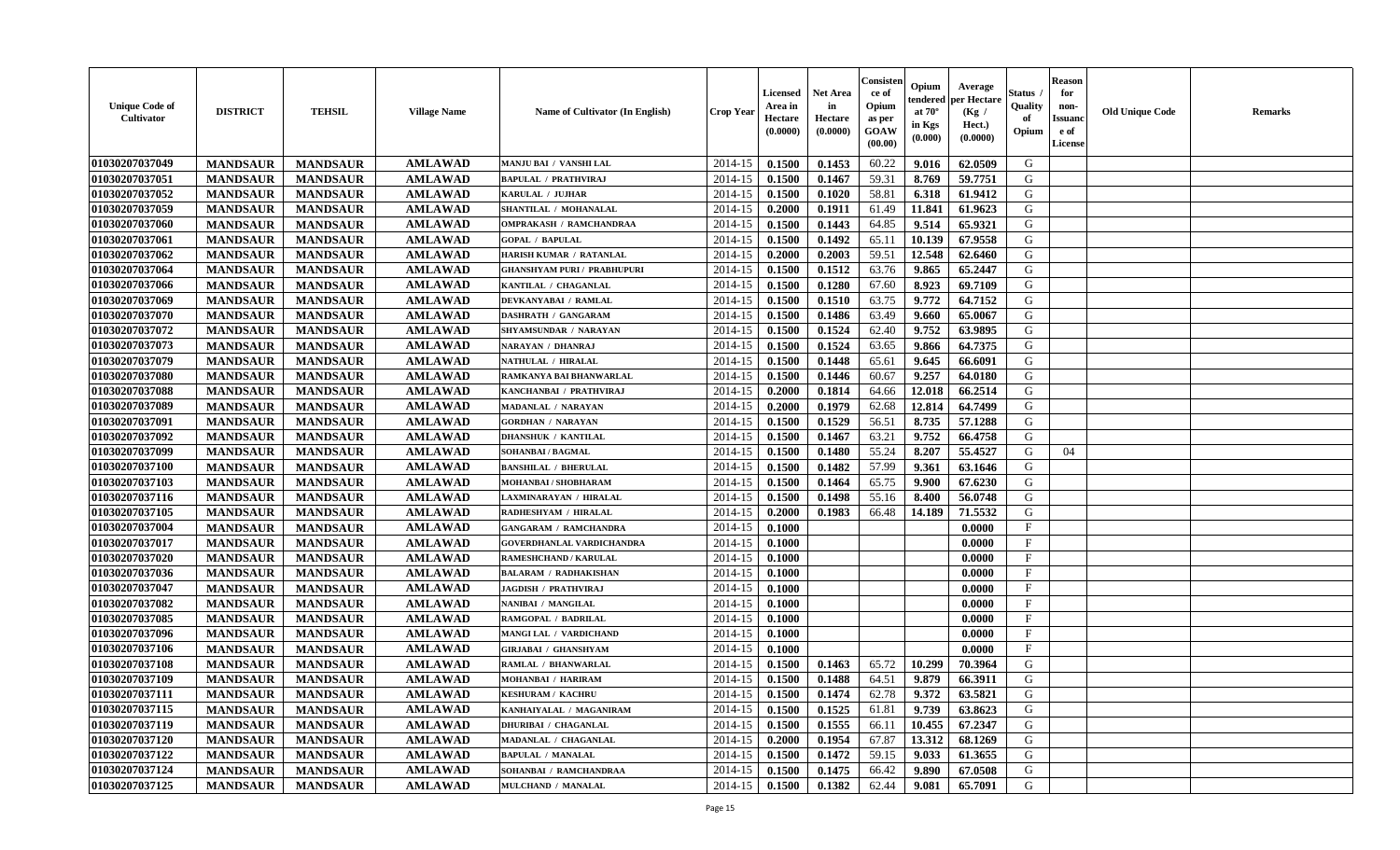| <b>Unique Code of</b><br><b>Cultivator</b> | <b>DISTRICT</b> | <b>TEHSIL</b>   | <b>Village Name</b>  | <b>Name of Cultivator (In English)</b> | <b>Crop Year</b> | <b>Licensed</b><br>Area in<br>Hectare<br>(0.0000) | <b>Net Area</b><br>in<br>Hectare<br>(0.0000) | Consister<br>ce of<br>Opium<br>as per<br>GOAW<br>(00.00) | Opium<br>endered<br>at $70^\circ$<br>in Kgs<br>(0.000) | Average<br>per Hectare<br>(Kg /<br>Hect.)<br>(0.0000) | <b>Status</b> .<br>Quality<br>of<br>Opium | <b>Reason</b><br>for<br>non-<br><b>Issuand</b><br>e of<br>License | <b>Old Unique Code</b> | <b>Remarks</b> |
|--------------------------------------------|-----------------|-----------------|----------------------|----------------------------------------|------------------|---------------------------------------------------|----------------------------------------------|----------------------------------------------------------|--------------------------------------------------------|-------------------------------------------------------|-------------------------------------------|-------------------------------------------------------------------|------------------------|----------------|
| 01030207037126                             | <b>MANDSAUR</b> | <b>MANDSAUR</b> | <b>AMLAWAD</b>       | DHAPUBAI / KANHAIYALAL                 | 2014-15          | 0.1500                                            | 0.1468                                       | 60.55                                                    | 9.221                                                  | 62.8134                                               | G                                         |                                                                   |                        |                |
| 01030207037132                             | <b>MANDSAUR</b> | <b>MANDSAUR</b> | <b>AMLAWAD</b>       | <b>GIRJABAI / BADRILAL</b>             | 2014-15          | 0.2000                                            | 0.1940                                       | 62.92                                                    | 12.728                                                 | 65.6082                                               | G                                         |                                                                   |                        |                |
| 01030207037134                             | <b>MANDSAUR</b> | <b>MANDSAUR</b> | <b>AMLAWAD</b>       | RADHESHYAM / BOTLAL                    | 2014-15          | 0.1500                                            | 0.1419                                       | 66.27                                                    | 9.874                                                  | 69.5842                                               | G                                         |                                                                   |                        |                |
| 01030207037135                             | <b>MANDSAUR</b> | <b>MANDSAUR</b> | <b>AMLAWAD</b>       | KANHAIYALAL / NANDA                    | 2014-15          | 0.1500                                            | 0.1525                                       | 64.64                                                    | 9.437                                                  | 61.8820                                               | G                                         |                                                                   |                        |                |
| 01030207037139                             | <b>MANDSAUR</b> | <b>MANDSAUR</b> | <b>AMLAWAD</b>       | <b>BABULAL / NATHULAL</b>              | 2014-15          | 0.2000                                            | 0.2039                                       | 64.44                                                    | 13.440                                                 | 65.9147                                               | G                                         |                                                                   |                        |                |
| 01030207037144                             | <b>MANDSAUR</b> | <b>MANDSAUR</b> | <b>AMLAWAD</b>       | NANDUBAI / MOHANLAL                    | 2014-15          | 0.1500                                            | 0.1449                                       | 61.04                                                    | 9.374                                                  | 64.6929                                               | G                                         |                                                                   |                        |                |
| 01030207037149                             | <b>MANDSAUR</b> | <b>MANDSAUR</b> | <b>AMLAWAD</b>       | RAMCHANDRAA / PYARCHAND                | 2014-15          | 0.1500                                            | 0.1475                                       | 63.20                                                    | 9.327                                                  | 63.2339                                               | G                                         |                                                                   |                        |                |
| 01030207037152                             | <b>MANDSAUR</b> | <b>MANDSAUR</b> | <b>AMLAWAD</b>       | <b>NAGUDAS / RAMDAS</b>                | 2014-15          | 0.2000                                            | 0.2006                                       | 59.61                                                    | 12.254                                                 | 61.0867                                               | G                                         |                                                                   |                        |                |
| 01030207037164                             | <b>MANDSAUR</b> | <b>MANDSAUR</b> | <b>AMLAWAD</b>       | <b>DOLIRAM / BHANWARLAL</b>            | 2014-15          | 0.1500                                            | 0.1516                                       | 62.17                                                    | 9.352                                                  | 61.6887                                               | G                                         |                                                                   |                        |                |
| 01030207037172                             | <b>MANDSAUR</b> | <b>MANDSAUR</b> | <b>AMLAWAD</b>       | HIRALAL / MAGANIRAM                    | 2014-15          | 0.1500                                            | 0.1527                                       | 60.44                                                    | 9.627                                                  | 63.0452                                               | G                                         |                                                                   |                        |                |
| 01030207037178                             | <b>MANDSAUR</b> | <b>MANDSAUR</b> | <b>AMLAWAD</b>       | RATANBAI / MANGILAL                    | 2014-15          | 0.1500                                            | 0.1503                                       | 55.85                                                    | 8.657                                                  | 57.5981                                               | G                                         |                                                                   |                        |                |
| 01030207037050                             | <b>MANDSAUR</b> | <b>MANDSAUR</b> | <b>AMLAWAD</b>       | RAJ KUMAR / KANHAIYALAL                | 2014-15          | 0.1500                                            | 0.1406                                       | 57.95                                                    | 8.295                                                  | 58.9972                                               | G                                         |                                                                   |                        |                |
| 01030207037084                             | <b>MANDSAUR</b> | <b>MANDSAUR</b> | <b>AMLAWAD</b>       | <b>GANGARAM / RAMCHANDRA</b>           | 2014-15          | 0.1500                                            | 0.1451                                       | 59.90                                                    | 8.959                                                  | 61.7436                                               | G                                         |                                                                   |                        |                |
| 01030207037078                             | <b>MANDSAUR</b> | <b>MANDSAUR</b> | <b>AMLAWAD</b>       | <b>RAMLAL / BABRU</b>                  | 2014-15          | 0.1500                                            | 0.1515                                       | 59.11                                                    | 9.179                                                  | 60.5875                                               | G                                         |                                                                   |                        |                |
| 01030207037045                             | <b>MANDSAUR</b> | <b>MANDSAUR</b> | <b>AMLAWAD</b>       | <b>OMPRAKASH / MANGILAL</b>            | 2014-15          | 0.1500                                            | 0.1529                                       | 59.51                                                    | 9.139                                                  | 59.7711                                               | ${\bf G}$                                 |                                                                   |                        |                |
| 01030207037067                             | <b>MANDSAUR</b> | <b>MANDSAUR</b> | <b>AMLAWAD</b>       | <b>DEVILAL / NAGULAL</b>               | 2014-15          | 0.1500                                            | 0.1513                                       | 61.78                                                    | 9.885                                                  | 65.3338                                               | G                                         |                                                                   |                        |                |
| 01030207037094                             | <b>MANDSAUR</b> | <b>MANDSAUR</b> | <b>AMLAWAD</b>       | <b>DEVRAM / RADHAKISHAN</b>            | 2014-15          | 0.1500                                            | 0.1450                                       | 55.93                                                    | 8.214                                                  | 56.6483                                               | G                                         |                                                                   |                        |                |
| 01030207037192                             | <b>MANDSAUR</b> | <b>MANDSAUR</b> | <b>AMLAWAD</b>       | PREMCHANDRAA / CHENRAM                 | 2014-15          | 0.1500                                            | 0.1540                                       | 65.27                                                    | 10.490                                                 | 68.1169                                               | G                                         |                                                                   |                        |                |
| 01030207037098                             | <b>MANDSAUR</b> | <b>MANDSAUR</b> | <b>AMLAWAD</b>       | MANGILAL / BHERULAL                    | 2014-15          | 0.1500                                            | 0.1488                                       | 61.75                                                    | 9.227                                                  | 62.0094                                               | G                                         |                                                                   |                        |                |
|                                            |                 |                 |                      | <b>SUMITRABAI / KOMAL</b>              |                  |                                                   |                                              |                                                          |                                                        | 62.2783                                               | G                                         |                                                                   |                        |                |
| 01030207037032                             | <b>MANDSAUR</b> | <b>MANDSAUR</b> | <b>AMLAWAD</b>       |                                        | 2014-15          | 0.1500                                            | 0.1466                                       | 61.16                                                    | 9.130                                                  |                                                       |                                           |                                                                   |                        |                |
| 01030207037133                             | <b>MANDSAUR</b> | <b>MANDSAUR</b> | <b>AMLAWAD</b>       | <b>BHULIBAI / SHIVNARAYAN</b>          | 2014-15          | 0.1500                                            | 0.1428                                       | 61.78                                                    | 8.861                                                  | 62.0518                                               | G                                         |                                                                   |                        |                |
| 01030207037123                             | <b>MANDSAUR</b> | <b>MANDSAUR</b> | <b>AMLAWAD</b>       | <b>BAGMAL / RATANLAL</b>               | 2014-15          | 0.1500                                            | 0.0540                                       | 60.58                                                    | 3.289                                                  | 60.9074                                               | G                                         |                                                                   |                        |                |
| 01030207037128                             | <b>MANDSAUR</b> | <b>MANDSAUR</b> | <b>AMLAWAD</b>       | <b>PRABHUPURI / TULSIPURI</b>          | 2014-15          | 0.1500                                            | 0.1528                                       | 61.85                                                    | 9.304                                                  | 60.8901                                               | G                                         |                                                                   |                        |                |
| 01030207037107                             | <b>MANDSAUR</b> | <b>MANDSAUR</b> | <b>AMLAWAD</b>       | <b>BHAGUBAI / JAGANNATH</b>            | 2014-15          | 0.1500                                            | 0.1463                                       | 55.30                                                    | 8.730                                                  | 59.6719                                               | ${\bf G}$                                 |                                                                   |                        |                |
| 01030207037182                             | <b>MANDSAUR</b> | <b>MANDSAUR</b> | <b>AMLAWAD</b>       | SHYAMSUNDAR / MANAKLAL                 | 2014-15          | 0.2000                                            | 0.1550                                       | 65.07                                                    | 11.080                                                 | 71.4839                                               | G                                         |                                                                   |                        |                |
| 01030207037002                             | <b>MANDSAUR</b> | <b>MANDSAUR</b> | <b>AMLAWAD</b>       | <b>KOMAL MANAKLAL</b>                  | 2014-15          | 0.2000                                            | 0.0739                                       | 66.27                                                    | 5.027                                                  | 68.0244                                               | G                                         |                                                                   |                        |                |
| 01030207037077                             | <b>MANDSAUR</b> | <b>MANDSAUR</b> | <b>AMLAWAD</b>       | MANAK LAL / RATANLAL                   | 2014-15          | 0.2000                                            | 0.0743                                       | 64.87                                                    | 4.958                                                  | 66.7295                                               | G                                         |                                                                   |                        |                |
| 01030207037146                             | <b>MANDSAUR</b> | <b>MANDSAUR</b> | <b>AMLAWAD</b>       | <b>JAGDISH / PRATHVIRAJ</b>            | 2014-15          | 0.1500                                            | 0.1471                                       | 60.01                                                    | 8.828                                                  | 60.0136                                               | $\mathbf I$                               | 02                                                                |                        |                |
| 01030207037194                             | <b>MANDSAUR</b> | <b>MANDSAUR</b> | <b>AMLAWAD</b>       | PRABHULAL BABRU                        | 2014-15          | 0.1500                                            | 0.1500                                       | 59.67                                                    | 9.070                                                  | 60.4667                                               | G                                         |                                                                   | 01030208080008         |                |
| 01030207037131                             | <b>MANDSAUR</b> | <b>MANDSAUR</b> | <b>AMLAWAD</b>       | <b>DEVRAM / BHERULAL</b>               | 2014-15          | 0.1000                                            |                                              |                                                          |                                                        | 0.0000                                                | $\mathbf F$                               |                                                                   |                        |                |
| 01030207037151                             | <b>MANDSAUR</b> | <b>MANDSAUR</b> | <b>AMLAWAD</b>       | RAMKANYABAI / NAGULAL                  | 2014-15          | 0.1000                                            |                                              |                                                          |                                                        | 0.0000                                                | $\mathbf{F}$                              |                                                                   |                        |                |
| 01030207037169                             | <b>MANDSAUR</b> | <b>MANDSAUR</b> | <b>AMLAWAD</b>       | SURAJBAI / SHANKARLAL                  | 2014-15          | 0.1000                                            |                                              |                                                          |                                                        | 0.0000                                                | $\mathbf F$                               |                                                                   |                        |                |
| 01030207039008                             | <b>MANDSAUR</b> | <b>MANDSAUR</b> | <b>BHUCCHA KHEDI</b> | <b>BHERU / NANU RAM</b>                | 2014-15          | 0.1500                                            | 0.1300                                       | 46.60                                                    | 6.417                                                  | 49.3615                                               | G                                         | 04                                                                |                        |                |
| 01030207040002                             | <b>MANDSAUR</b> | <b>MANDSAUR</b> | <b>BADAKHEDI</b>     | MOHAMMAD / KASAM                       | 2014-15          | 0.1500                                            | 0.1496                                       | 64.32                                                    | 9.666                                                  | 64.6123                                               | G                                         |                                                                   |                        |                |
| 01030207040003                             | <b>MANDSAUR</b> | <b>MANDSAUR</b> | <b>BADAKHEDI</b>     | <b>NASRUDDIN / FAKIRA</b>              | 2014-15          | 0.2000                                            | 0.1186                                       | 58.75                                                    | 8.259                                                  | 69.6374                                               | G                                         |                                                                   |                        |                |
| 01030207040007                             | <b>MANDSAUR</b> | <b>MANDSAUR</b> | <b>BADAKHEDI</b>     | <b>HABIB / KASAM GAHALOT</b>           | 2014-15          | 0.1500                                            | 0.1478                                       | 64.95                                                    | 9.678                                                  | 65.4804                                               | G                                         |                                                                   |                        |                |
| 01030207040008                             | <b>MANDSAUR</b> | <b>MANDSAUR</b> | <b>BADAKHEDI</b>     | YUSUF / KASAM                          | 2014-15          | 0.1500                                            | 0.1472                                       | 63.92                                                    | 9.561                                                  | 64.9524                                               | G                                         |                                                                   |                        |                |
| 01030207040012                             | <b>MANDSAUR</b> | <b>MANDSAUR</b> | <b>BADAKHEDI</b>     | <b>ISMAIL / FAKRU JAMA</b>             | 2014-15          | 0.1500                                            | 0.1476                                       | 58.44                                                    | 8.966                                                  | 60.7453                                               | G                                         |                                                                   |                        |                |
| 01030207040019                             | <b>MANDSAUR</b> | <b>MANDSAUR</b> | <b>BADAKHEDI</b>     | <b>GAPHUR / KASAM</b>                  | 2014-15          | 0.1500                                            | 0.1308                                       | 67.41                                                    | 9.004                                                  | 68.8379                                               | G                                         |                                                                   |                        |                |
| 01030207040021                             | <b>MANDSAUR</b> | <b>MANDSAUR</b> | <b>BADAKHEDI</b>     | <b>BAPU / FAKRU</b>                    | 2014-15          | 0.1500                                            | 0.1504                                       | 63.18                                                    | 9.802                                                  | 65.1729                                               | ${\bf G}$                                 |                                                                   |                        |                |
| 01030207040024                             | <b>MANDSAUR</b> | <b>MANDSAUR</b> | <b>BADAKHEDI</b>     | <b>SNTOSHABAI / BHERU</b>              | 2014-15          | 0.1500                                            | 0.1530                                       | 56.50                                                    | 8.346                                                  | 54.5490                                               | G                                         | 04                                                                |                        |                |
| 01030207040028                             | <b>MANDSAUR</b> | <b>MANDSAUR</b> | <b>BADAKHEDI</b>     | PIRU / ALLARAKH                        | 2014-15          | 0.1500                                            | 0.1501                                       | 66.15                                                    | 10.102                                                 | 67.3018                                               | G                                         |                                                                   |                        |                |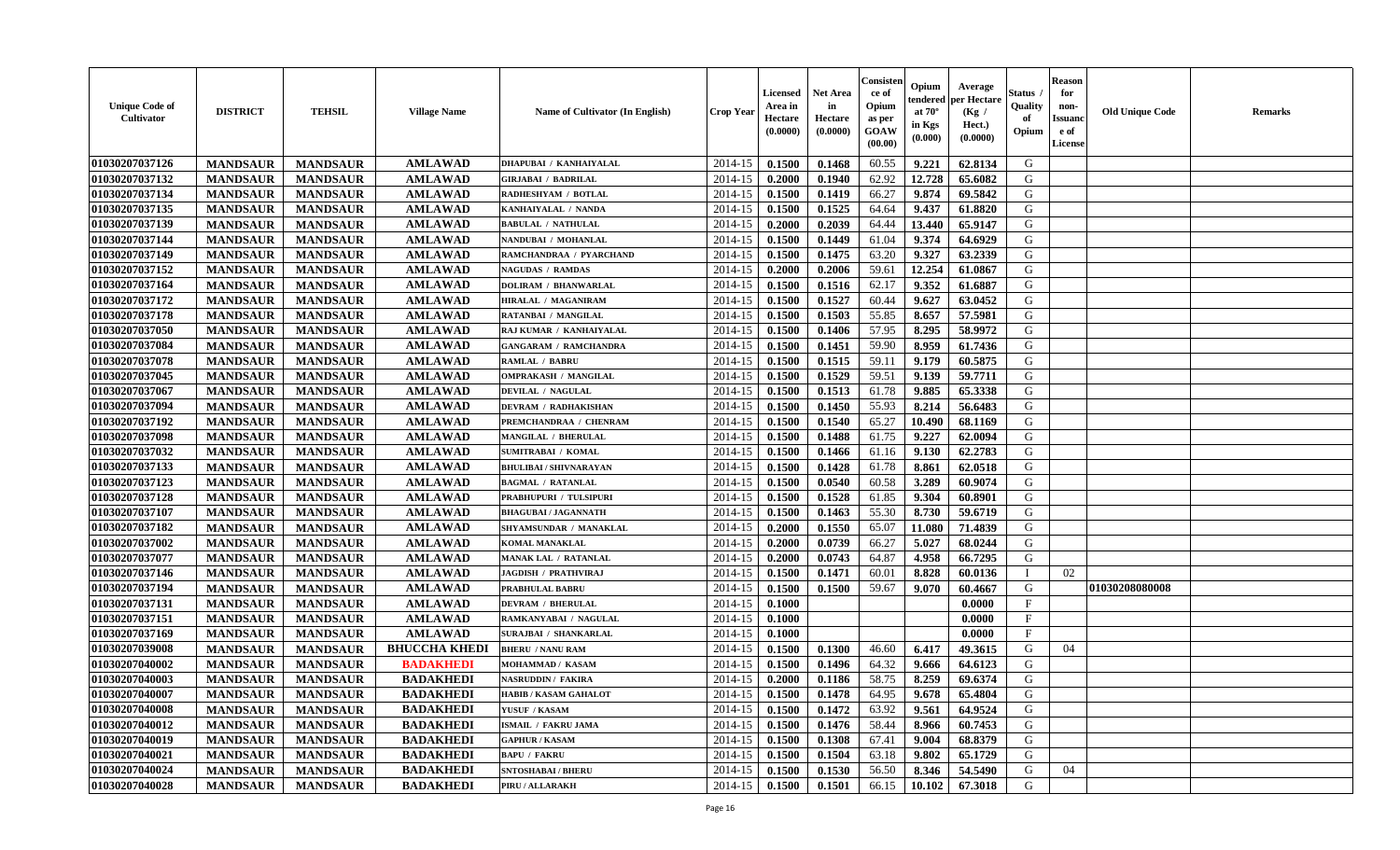| <b>Unique Code of</b><br><b>Cultivator</b> | <b>DISTRICT</b> | <b>TEHSIL</b>   | <b>Village Name</b> | <b>Name of Cultivator (In English)</b> | <b>Crop Year</b> | <b>Licensed</b><br>Area in<br>Hectare<br>(0.0000) | <b>Net Area</b><br>in<br>Hectare<br>(0.0000) | Consister<br>ce of<br>Opium<br>as per<br><b>GOAW</b><br>(00.00) | Opium<br>endered<br>at $70^\circ$<br>in Kgs<br>$(\mathbf{0.000})$ | Average<br>per Hectare<br>(Kg)<br>Hect.)<br>(0.0000) | Status<br>Quality<br>of<br>Opium | <b>Reason</b><br>for<br>non-<br><b>Issuano</b><br>e of<br>License | <b>Old Unique Code</b> | <b>Remarks</b> |
|--------------------------------------------|-----------------|-----------------|---------------------|----------------------------------------|------------------|---------------------------------------------------|----------------------------------------------|-----------------------------------------------------------------|-------------------------------------------------------------------|------------------------------------------------------|----------------------------------|-------------------------------------------------------------------|------------------------|----------------|
| 01030207040033                             | <b>MANDSAUR</b> | <b>MANDSAUR</b> | <b>BADAKHEDI</b>    | <b>NATHU / RAJU</b>                    | 2014-15          | 0.1500                                            | 0.1454                                       | 62.45                                                           | 9.510                                                             | 65.4058                                              | G                                |                                                                   |                        |                |
| 01030207040034                             | <b>MANDSAUR</b> | <b>MANDSAUR</b> | <b>BADAKHEDI</b>    | <b>JIVA / RAJU</b>                     | 2014-15          | 0.2000                                            | 0.1984                                       | 56.86                                                           | 12.095                                                            | 60.9627                                              | G                                |                                                                   |                        |                |
| 01030207040047                             | <b>MANDSAUR</b> | <b>MANDSAUR</b> | <b>BADAKHEDI</b>    | NURIBAI / KASAM HAFIJ                  | 2014-15          | 0.1500                                            | 0.1450                                       | 60.34                                                           | 8.749                                                             | 60.3379                                              | G                                |                                                                   |                        |                |
| 01030207040050                             | <b>MANDSAUR</b> | <b>MANDSAUR</b> | <b>BADAKHEDI</b>    | PYARA / KASAM                          | 2014-15          | 0.1500                                            | 0.1510                                       | 61.22                                                           | 9.367                                                             | 62.0331                                              | G                                |                                                                   |                        |                |
| 01030207040052                             | <b>MANDSAUR</b> | <b>MANDSAUR</b> | <b>BADAKHEDI</b>    | <b>ISMAIL / FAKIRA IMLIWALA</b>        | 2014-15          | 0.1500                                            | 0.0670                                       | 65.78                                                           | 4.849                                                             | 72.3731                                              | G                                |                                                                   |                        |                |
| 01030207040057                             | <b>MANDSAUR</b> | <b>MANDSAUR</b> | <b>BADAKHEDI</b>    | HAMID SHAH / RAMJAN SHAH FAKIR PIRSHAH | 2014-15          | 0.1500                                            | 0.1491                                       | 57.72                                                           | 9.046                                                             | 60.6707                                              | G                                |                                                                   |                        |                |
| 01030207040059                             | <b>MANDSAUR</b> | <b>MANDSAUR</b> | <b>BADAKHEDI</b>    | YUSUF / ALLARAKH                       | 2014-15          | 0.1500                                            | 0.1494                                       | 63.84                                                           | 9.804                                                             | 65.6225                                              | G                                |                                                                   |                        |                |
| 01030207040072                             | <b>MANDSAUR</b> | <b>MANDSAUR</b> | <b>BADAKHEDI</b>    | MEHBUB / MOHAMMAD GEHLOD               | 2014-15          | 0.2000                                            | 0.1993                                       | 64.37                                                           | 12.892                                                            | 64.6864                                              | G                                |                                                                   |                        |                |
| 01030207040073                             | <b>MANDSAUR</b> | <b>MANDSAUR</b> | <b>BADAKHEDI</b>    | <b>BABU / IBRAHIM</b>                  | 2014-15          | 0.1500                                            | 0.1512                                       | 58.29                                                           | 8.813                                                             | 58.2870                                              | G                                |                                                                   |                        |                |
| 01030207040077                             | <b>MANDSAUR</b> | <b>MANDSAUR</b> | <b>BADAKHEDI</b>    | <b>MUBARIK HUSEN / PHAKARU</b>         | 2014-15          | 0.1500                                            | 0.1510                                       | 61.66                                                           | 9.179                                                             | 60.7881                                              | G                                |                                                                   |                        |                |
| 01030207040078                             | <b>MANDSAUR</b> | <b>MANDSAUR</b> | <b>BADAKHEDI</b>    | <b>SUGRABAI / GAFUR</b>                | 2014-15          | 0.1500                                            | 0.1494                                       | 60.80                                                           | 9.285                                                             | 62.1486                                              | G                                |                                                                   |                        |                |
| 01030207040080                             | <b>MANDSAUR</b> | <b>MANDSAUR</b> | <b>BADAKHEDI</b>    | HAPHIJ GAPHUR / NATHU JI               | 2014-15          | 0.2000                                            | 0.1979                                       | 61.69                                                           | 12.726                                                            | 64.3052                                              | G                                |                                                                   |                        |                |
| 01030207040046                             | <b>MANDSAUR</b> | <b>MANDSAUR</b> | <b>BADAKHEDI</b>    | <b>SUGARABAI / KHAJU</b>               | 2014-15          | 0.1500                                            | 0.1449                                       | 65.05                                                           | 9.720                                                             | 67.0807                                              | G                                |                                                                   |                        |                |
| 01030207040010                             | <b>MANDSAUR</b> | <b>MANDSAUR</b> | <b>BADAKHEDI</b>    | <b>MUBARIK / FAKARU</b>                | 2014-15          | 0.1500                                            | 0.1531                                       | 62.13                                                           | 9.417                                                             | 61.5088                                              |                                  | 02                                                                |                        |                |
| 01030207040009                             | <b>MANDSAUR</b> | <b>MANDSAUR</b> | <b>BADAKHEDI</b>    | NARU / KAMRU FAKRU                     | 2014-15          | 0.2000                                            | 0.1940                                       | 63.38                                                           | 12.640                                                            | 65.1546                                              | G                                |                                                                   |                        |                |
| 01030207040013                             | <b>MANDSAUR</b> | <b>MANDSAUR</b> | <b>BADAKHEDI</b>    | YUSUPH / KHAJU                         | 2014-15          | 0.1500                                            | 0.1487                                       | 65.00                                                           | 10.437                                                            | 70.1883                                              | G                                |                                                                   |                        |                |
| 01030207040084                             | <b>MANDSAUR</b> | <b>MANDSAUR</b> | <b>BADAKHEDI</b>    | KAYYUM / LADU                          | 2014-15          | 0.1500                                            | 0.1507                                       | 62.11                                                           | 9.334                                                             | 61.9376                                              | G                                |                                                                   |                        |                |
| 01030207040076                             | <b>MANDSAUR</b> | <b>MANDSAUR</b> | <b>BADAKHEDI</b>    | <b>ISHAK / LADU</b>                    | 2014-15          | 0.1500                                            | 0.1488                                       | 64.91                                                           | 9.931                                                             | 66.7406                                              | G                                |                                                                   |                        |                |
| 01030207040020                             | <b>MANDSAUR</b> | <b>MANDSAUR</b> | <b>BADAKHEDI</b>    | NUR MOHAMMAD / FAKRU                   | 2014-15          | 0.1500                                            | 0.1460                                       | 62.33                                                           | 9.483                                                             | 64.9521                                              | G                                |                                                                   |                        |                |
| 01030207040005                             | <b>MANDSAUR</b> | <b>MANDSAUR</b> | <b>BADAKHEDI</b>    | HAMID / LADU                           | 2014-15          | 0.2000                                            | 0.2035                                       | 57.69                                                           | 12.560                                                            | 61.7199                                              | G                                |                                                                   |                        |                |
| 01030207040098                             | <b>MANDSAUR</b> | <b>MANDSAUR</b> | <b>BADAKHEDI</b>    | ISHAK / NUR MOHAMMAD                   | 2014-15          | 0.2000                                            | 0.1176                                       | 64.88                                                           | 8.351                                                             | 71.0119                                              | G                                |                                                                   |                        |                |
| 01030207040071                             | <b>MANDSAUR</b> | <b>MANDSAUR</b> | <b>BADAKHEDI</b>    | KAYYUM / NUR MOHAMMAD                  | 2014-15          | 0.2000                                            | 0.0792                                       | 65.89                                                           | 6.034                                                             | 76.1869                                              | G                                |                                                                   |                        |                |
| 01030207040100                             | <b>MANDSAUR</b> | <b>MANDSAUR</b> | <b>BADAKHEDI</b>    | <b>HASHAM GAFUR</b>                    | 2014-15          | 0.1500                                            | 0.1462                                       | 64.67                                                           | 9.802                                                             | 67.0451                                              | G                                |                                                                   |                        |                |
| 01030207040067                             | <b>MANDSAUR</b> | <b>MANDSAUR</b> | <b>BADAKHEDI</b>    | <b>BAPU SATTAR DHARIWAL</b>            | 2014-15          | 0.1500                                            | 0.1514                                       | 61.59                                                           | 9.502                                                             | 62.7609                                              | G                                |                                                                   |                        |                |
| 01030207040060                             | <b>MANDSAUR</b> | <b>MANDSAUR</b> | <b>BADAKHEDI</b>    | <b>MAHAMMAD URF MEHBUB / FAKIRA</b>    | 2014-15          | 0.1500                                            |                                              |                                                                 |                                                                   | 0.0000                                               | $\mathbf{F}$                     |                                                                   |                        |                |
| 01030207040025                             | <b>MANDSAUR</b> | <b>MANDSAUR</b> | <b>BADAKHEDI</b>    | <b>SAJJAN BAI / SHANKAR</b>            | 2014-15          | 0.2000                                            | 0.1980                                       | 58.53                                                           | 11.932                                                            | 60.2626                                              | G                                |                                                                   |                        |                |
| 01030207040069                             | <b>MANDSAUR</b> | <b>MANDSAUR</b> | <b>BADAKHEDI</b>    | AHAMADANUR / BHIMA                     | 2014-15          | 0.1500                                            | 0.1406                                       | 58.99                                                           | 8.899                                                             | 63.2930                                              | G                                |                                                                   |                        |                |
| 01030207040048                             | <b>MANDSAUR</b> | <b>MANDSAUR</b> | <b>BADAKHEDI</b>    | <b>HASAM / ALLARAKH</b>                | 2014-15          | 0.1500                                            | 0.1522                                       | 65.04                                                           | 9.877                                                             | 64.8949                                              | - 1                              | 02                                                                |                        |                |
| 01030207040037                             | <b>MANDSAUR</b> | <b>MANDSAUR</b> | <b>BADAKHEDI</b>    | <b>ABBAS / TAJU</b>                    | 2014-15          | 0.1500                                            | 0.1483                                       | 55.20                                                           | 8.312                                                             | 56.0486                                              | - 1                              | 02                                                                |                        |                |
| 01030207040082                             | <b>MANDSAUR</b> | <b>MANDSAUR</b> | <b>BADAKHEDI</b>    | <b>ISMAIL / KASAM AJAMERI</b>          | 2014-15          | 0.1500                                            | 0.1563                                       | 64.82                                                           | 10.380                                                            | 66.4107                                              | G                                |                                                                   |                        |                |
| 01030207040006                             | <b>MANDSAUR</b> | <b>MANDSAUR</b> | <b>BADAKHEDI</b>    | <b>MO.HUSEN / NUR MOHAMMAD</b>         | 2014-15          | 0.1500                                            | 0.0805                                       | 62.51                                                           | 5.760                                                             | 71.5528                                              | G                                |                                                                   |                        |                |
| 01030207040102                             | <b>MANDSAUR</b> | <b>MANDSAUR</b> | <b>BADAKHEDI</b>    | <b>JETUN / TAJU</b>                    | 2014-15          | 0.1500                                            | 0.1500                                       | 58.77                                                           | 9.084                                                             | 60.5600                                              | G                                |                                                                   |                        |                |
| 01030207040074                             | <b>MANDSAUR</b> | <b>MANDSAUR</b> | <b>BADAKHEDI</b>    | LAL MOHAMMAD URF LADU/ KHAJU           | 2014-15          | 0.1500                                            | 0.1376                                       | 57.30                                                           | 8.186                                                             | 59.4913                                              | G                                |                                                                   |                        |                |
| 01030207040061                             | <b>MANDSAUR</b> | <b>MANDSAUR</b> | <b>BADAKHEDI</b>    | <b>RAJU / KASAM</b>                    | 2014-15          | 0.2000                                            | 0.1978                                       | 59.28                                                           | 11.991                                                            | 60.6218                                              | G                                |                                                                   |                        |                |
| 01030207040004                             | <b>MANDSAUR</b> | <b>MANDSAUR</b> | <b>BADAKHEDI</b>    | <b>JANNATBAI / PIR SHAH FAKIR</b>      | 2014-15          | 0.1000                                            |                                              |                                                                 |                                                                   | 0.0000                                               | $\mathbf{F}$                     |                                                                   |                        |                |
| 01030207040026                             | <b>MANDSAUR</b> | <b>MANDSAUR</b> | <b>BADAKHEDI</b>    | <b>KASAM / ALLARAKH</b>                | $2014-15$ 0.1000 |                                                   |                                              |                                                                 |                                                                   | 0.0000                                               | $_{\rm F}$                       |                                                                   |                        |                |
| 01030207040027                             | <b>MANDSAUR</b> | <b>MANDSAUR</b> | <b>BADAKHEDI</b>    | PIR MOHAMMAD / KHAJU                   | 2014-15          | 0.1000                                            | 0.0882                                       | 72.45                                                           | 6.390                                                             | 72.4490                                              | G                                |                                                                   |                        |                |
| 01030207040029                             | <b>MANDSAUR</b> | <b>MANDSAUR</b> | <b>BADAKHEDI</b>    | NURIBAI / KASAM JAMA                   | 2014-15          | 0.1000                                            |                                              |                                                                 |                                                                   | 0.0000                                               | $\mathbf{F}$                     |                                                                   |                        |                |
| 01030207040041                             | <b>MANDSAUR</b> | <b>MANDSAUR</b> | <b>BADAKHEDI</b>    | <b>ISMAIL / KHAJU</b>                  | 2014-15          | 0.1000                                            | 0.0992                                       | 58.05                                                           | 5.905                                                             | 59.5262                                              | G                                |                                                                   |                        |                |
| 01030207040068                             | <b>MANDSAUR</b> | <b>MANDSAUR</b> | <b>BADAKHEDI</b>    | <b>NURI BAI / BHIMA</b>                | 2014-15          | 0.1000                                            | 0.1023                                       | 56.77                                                           | 5.734                                                             | 56.0508                                              | G                                |                                                                   |                        |                |
| 01030207040079                             | <b>MANDSAUR</b> | <b>MANDSAUR</b> | <b>BADAKHEDI</b>    | <b>SABIR HUSSAIN / FAKRU</b>           | 2014-15          | 0.1000                                            |                                              |                                                                 |                                                                   | 0.0000                                               | $\mathbf F$                      |                                                                   |                        |                |
| 01030207040063                             | <b>MANDSAUR</b> | <b>MANDSAUR</b> | <b>BADAKHEDI</b>    | <b>SATTAR / KASAM MUNSHI</b>           | $2014 - 15$      | 0.1000                                            |                                              |                                                                 |                                                                   | 0.0000                                               | $\mathbf{F}$                     |                                                                   |                        |                |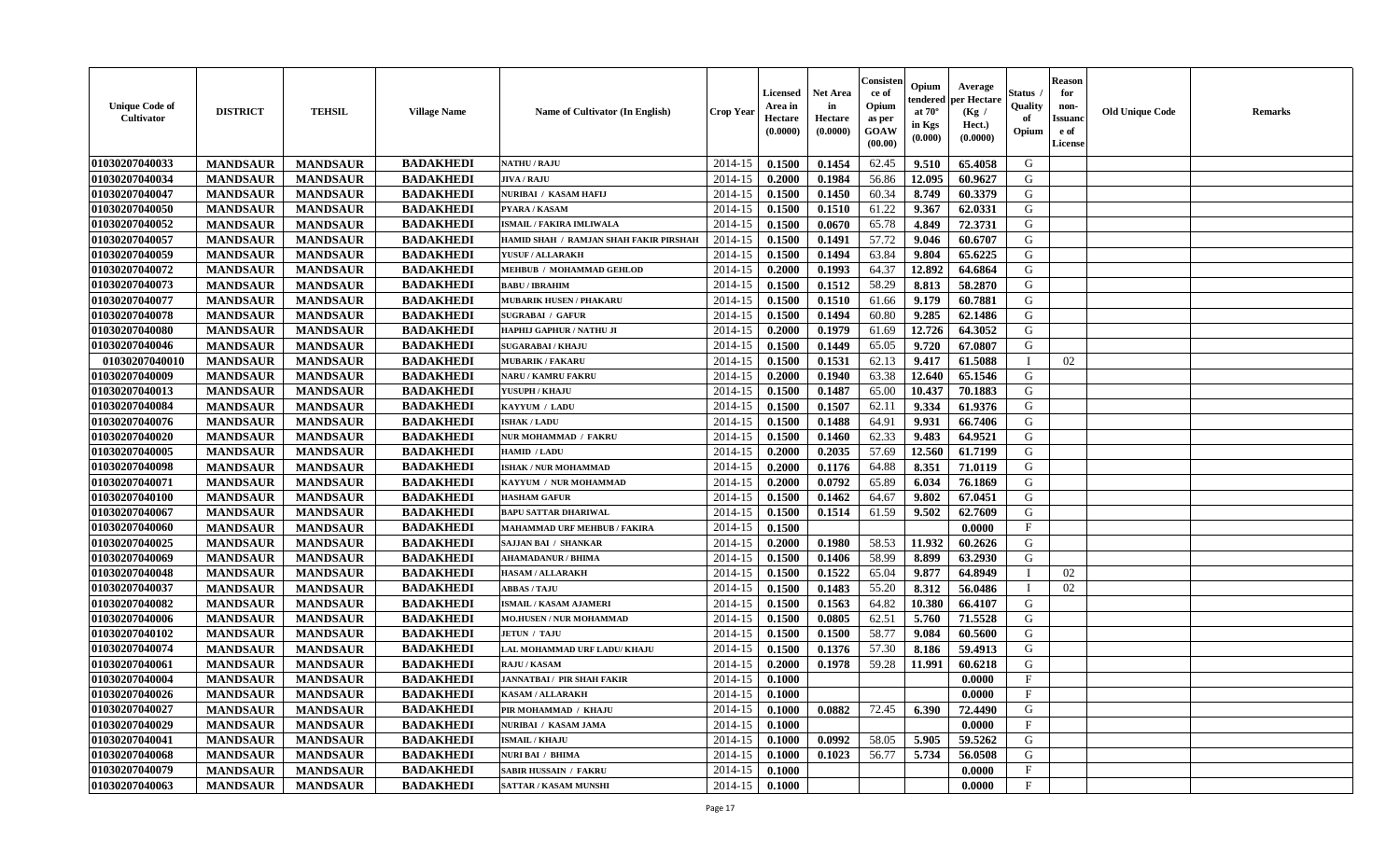| <b>Unique Code of</b><br><b>Cultivator</b> | <b>DISTRICT</b> | <b>TEHSIL</b>   | <b>Village Name</b> | <b>Name of Cultivator (In English)</b> | <b>Crop Year</b> | <b>Licensed</b><br>Area in<br>Hectare<br>(0.0000) | <b>Net Area</b><br>in<br>Hectare<br>(0.0000) | Consisteı<br>ce of<br>Opium<br>as per<br><b>GOAW</b><br>(00.00) | Opium<br>endered<br>at $70^\circ$<br>in Kgs<br>$(\mathbf{0.000})$ | Average<br>per Hectare<br>(Kg /<br>Hect.)<br>(0.0000) | Status<br>Quality<br>of<br>Opium | <b>Reason</b><br>for<br>non-<br>Issuan<br>e of<br>License | <b>Old Unique Code</b> | <b>Remarks</b> |
|--------------------------------------------|-----------------|-----------------|---------------------|----------------------------------------|------------------|---------------------------------------------------|----------------------------------------------|-----------------------------------------------------------------|-------------------------------------------------------------------|-------------------------------------------------------|----------------------------------|-----------------------------------------------------------|------------------------|----------------|
| 01030207040023                             | <b>MANDSAUR</b> | <b>MANDSAUR</b> | <b>BADAKHEDI</b>    | LADA BAI / RAJU                        | 2014-15          | 0.1000                                            |                                              |                                                                 |                                                                   | 0.0000                                                | $\mathbf{F}$                     |                                                           |                        |                |
| 01030207040053                             | <b>MANDSAUR</b> | <b>MANDSAUR</b> | <b>BADAKHEDI</b>    | <b>PURIBAI FAKARU</b>                  | 2014-15          | 0.1000                                            | 0.0893                                       | 63.03                                                           | 5.637                                                             | 63.1243                                               | G                                |                                                           |                        |                |
| 01030207040085                             | <b>MANDSAUR</b> | <b>MANDSAUR</b> | <b>BADAKHEDI</b>    | <b>BABU/HASAM</b>                      | 2014-15          | 0.1000                                            |                                              |                                                                 |                                                                   | 0.0000                                                | $\mathbf{F}$                     |                                                           |                        |                |
| 01030207041031                             | <b>MANDSAUR</b> | <b>MANDSAUR</b> | <b>BHALOT</b>       | <b>BADRILAL / TULSIRAM</b>             | 2014-15          | 0.1500                                            | 0.1458                                       | 66.71                                                           | 9.854                                                             | 67.5857                                               | G                                |                                                           |                        |                |
| 01030207041003                             | <b>MANDSAUR</b> | <b>MANDSAUR</b> | <b>BHALOT</b>       | RAMCHANDRA / BHUWAN                    | 2014-15          | 0.1500                                            | 0.1497                                       | 62.15                                                           | 9.367                                                             | 62.5718                                               | G                                |                                                           |                        |                |
| 01030207041009                             | <b>MANDSAUR</b> | <b>MANDSAUR</b> | <b>BHALOT</b>       | <b>GOVINDRAM / GANGARAM</b>            | 2014-15          | 0.1500                                            | 0.1441                                       | 57.97                                                           | 8.869                                                             | 61.5475                                               | G                                |                                                           |                        |                |
| 01030207041011                             | <b>MANDSAUR</b> | <b>MANDSAUR</b> | <b>BHALOT</b>       | KANWARLAL / MANGILAL                   | 2014-15          | 0.1500                                            | 0.1500                                       | 58.43                                                           | 9.207                                                             | 61.3800                                               | G                                |                                                           |                        |                |
| 01030207041012                             | <b>MANDSAUR</b> | <b>MANDSAUR</b> | <b>BHALOT</b>       | NATHULAL / GANGARAM                    | 2014-15          | 0.1500                                            | 0.1464                                       | 62.35                                                           | 9.246                                                             | 63.1557                                               | G                                |                                                           |                        |                |
| 01030207041014                             | <b>MANDSAUR</b> | <b>MANDSAUR</b> | <b>BHALOT</b>       | <b>JAGDISH / RAGUNATH</b>              | 2014-15          | 0.1500                                            | 0.1000                                       | 66.17                                                           | 6.995                                                             | 69.9500                                               | G                                |                                                           |                        |                |
| 01030207041016                             | <b>MANDSAUR</b> | <b>MANDSAUR</b> | <b>BHALOT</b>       | SHANTILAL / BHAGIRATH                  | 2014-15          | 0.1500                                            | 0.1470                                       | 58.01                                                           | 9.157                                                             | 62.2925                                               | G                                |                                                           |                        |                |
| 01030207041021                             | <b>MANDSAUR</b> | <b>MANDSAUR</b> | <b>BHALOT</b>       | SITABAI / AMRITRAM                     | 2014-15          | 0.1500                                            | 0.1490                                       | 58.45                                                           | 9.102                                                             | 61.0872                                               | G                                |                                                           |                        |                |
| 01030207041024                             | <b>MANDSAUR</b> | <b>MANDSAUR</b> | <b>BHALOT</b>       | <b>DINDAYAL / AMRU</b>                 | 2014-15          | 0.1500                                            | 0.1485                                       | 61.16                                                           | 10.170                                                            | 68.4848                                               | G                                |                                                           |                        |                |
| 01030207041025                             | <b>MANDSAUR</b> | <b>MANDSAUR</b> | <b>BHALOT</b>       | <b>UDAYLAL / KESHURAM</b>              | 2014-15          | 0.1500                                            | 0.1481                                       | 63.92                                                           | 10.026                                                            | 67.6975                                               | G                                |                                                           |                        |                |
| 01030207041027                             | <b>MANDSAUR</b> | <b>MANDSAUR</b> | <b>BHALOT</b>       | PREMCHAND / BAGDIRAM                   | 2014-15          | 0.1500                                            | 0.1512                                       | 58.02                                                           | 9.797                                                             | 64.7950                                               | G                                |                                                           |                        |                |
| 01030207041029                             | <b>MANDSAUR</b> | <b>MANDSAUR</b> | <b>BHALOT</b>       | SHYAMLAL / BHERULAL                    | 2014-15          | 0.1500                                            | 0.1496                                       | 63.28                                                           | 10.034                                                            | 67.0722                                               | G                                |                                                           |                        |                |
| 01030207041030                             | <b>MANDSAUR</b> | <b>MANDSAUR</b> | <b>BHALOT</b>       | KACHRU / NANURAM                       | 2014-15          | 0.1500                                            | 0.1357                                       | 61.48                                                           | 8.247                                                             | 60.7738                                               | G                                |                                                           |                        |                |
| 01030207041032                             | <b>MANDSAUR</b> | <b>MANDSAUR</b> | <b>BHALOT</b>       | <b>GANGARAM / FATTA</b>                | 2014-15          | 0.2000                                            | 0.1988                                       | 57.04                                                           | 11.864                                                            | 59.6781                                               | G                                |                                                           |                        |                |
| 01030207041033                             | <b>MANDSAUR</b> | <b>MANDSAUR</b> | <b>BHALOT</b>       | <b>SHANTILAL / TEKA</b>                | 2014-15          | 0.2000                                            | 0.1968                                       | 63.42                                                           | 12.838                                                            | 65.2337                                               | G                                |                                                           |                        |                |
| 01030207041036                             | <b>MANDSAUR</b> | <b>MANDSAUR</b> | <b>BHALOT</b>       | SITABAI / UDAYRAM                      | 2014-15          | 0.1500                                            | 0.1500                                       | 63.66                                                           | 9.522                                                             | 63.4800                                               | G                                |                                                           |                        |                |
| 01030207041046                             | <b>MANDSAUR</b> | <b>MANDSAUR</b> | <b>BHALOT</b>       | RATANLAL / RAMCHANDRAA                 | 2014-15          | 0.1500                                            | 0.1304                                       | 59.64                                                           | 8.273                                                             | 63.4433                                               | G                                |                                                           |                        |                |
| 01030207041051                             | <b>MANDSAUR</b> | <b>MANDSAUR</b> | <b>BHALOT</b>       | <b>BADRILAL / TEKA</b>                 | 2014-15          | 0.2000                                            | 0.1961                                       | 60.03                                                           | 11.955                                                            | 60.9638                                               | G                                |                                                           |                        |                |
| 01030207041054                             | <b>MANDSAUR</b> | <b>MANDSAUR</b> | <b>BHALOT</b>       | <b>UDELAL / NARAYAN</b>                | 2014-15          | 0.2000                                            | 0.1982                                       | 64.32                                                           | 13.397                                                            | 67.5933                                               | G                                |                                                           |                        |                |
| 01030207041057                             | <b>MANDSAUR</b> | <b>MANDSAUR</b> | <b>BHALOT</b>       | <b>GANGARAM / BHUWAN</b>               | 2014-15          | 0.1500                                            | 0.1466                                       | 63.10                                                           | 9.681                                                             | 66.0368                                               | G                                |                                                           |                        |                |
| 01030207041067                             | <b>MANDSAUR</b> | <b>MANDSAUR</b> | <b>BHALOT</b>       | RUPLAL / BHORIRAM                      | 2014-15          | 0.1500                                            | 0.1511                                       | 58.55                                                           | 8.841                                                             | 58.5109                                               | G                                |                                                           |                        |                |
| 01030207041073                             | <b>MANDSAUR</b> | <b>MANDSAUR</b> | <b>BHALOT</b>       | <b>NANDRAM / BHERULAL</b>              | 2014-15          | 0.1500                                            | 0.1431                                       | 60.85                                                           | 9.467                                                             | 66.1565                                               | G                                |                                                           |                        |                |
| 01030207041077                             | <b>MANDSAUR</b> | <b>MANDSAUR</b> | <b>BHALOT</b>       | <b>AMARU / KESHURAM</b>                | 2014-15          | 0.1500                                            | 0.1446                                       | 62.32                                                           | 9.188                                                             | 63.5408                                               | G                                |                                                           |                        |                |
| 01030207041080                             | <b>MANDSAUR</b> | <b>MANDSAUR</b> | <b>BHALOT</b>       | <b>DEVA / BHERA</b>                    | 2014-15          | 0.1500                                            | 0.1525                                       | 46.51                                                           | 7.448                                                             | 48.8393                                               | G                                | 04                                                        |                        |                |
| 01030207041084                             | <b>MANDSAUR</b> | <b>MANDSAUR</b> | <b>BHALOT</b>       | KAMALNATH / SHAMBHUNATH                | 2014-15          | 0.1500                                            | 0.1450                                       | 55.91                                                           | 8.131                                                             | 56.0759                                               | G                                |                                                           |                        |                |
| 01030207041088                             | <b>MANDSAUR</b> | <b>MANDSAUR</b> | <b>BHALOT</b>       | SITABAI / KESHURAM                     | 2014-15          | 0.1500                                            | 0.1510                                       | 62.81                                                           | 10.005                                                            | 66.2583                                               | G                                |                                                           |                        |                |
| 01030207041107                             | <b>MANDSAUR</b> | <b>MANDSAUR</b> | <b>BHALOT</b>       | <b>BHANWARLAL / PANNALAL</b>           | 2014-15          | 0.1500                                            | 0.1192                                       | 58.62                                                           | 6.842                                                             | 57.3993                                               | G                                |                                                           |                        |                |
| 01030207041127                             | <b>MANDSAUR</b> | <b>MANDSAUR</b> | <b>BHALOT</b>       | <b>BAGDIRAM / BHERA</b>                | 2014-15          | 0.1500                                            | 0.1537                                       | 64.15                                                           | 9.623                                                             | 62.6090                                               | G                                |                                                           |                        |                |
| 01030207041134                             | <b>MANDSAUR</b> | <b>MANDSAUR</b> | <b>BHALOT</b>       | RAMCHANDRA / DHURA                     | 2014-15          | 0.1500                                            | 0.1458                                       | 57.18                                                           | 8.610                                                             | 59.0535                                               | G                                |                                                           |                        |                |
| 01030207041137                             | <b>MANDSAUR</b> | <b>MANDSAUR</b> | <b>BHALOT</b>       | <b>GITABAI / UDA</b>                   | 2014-15          | 0.1500                                            | 0.1516                                       | 53.40                                                           | 8.704                                                             | 57.4142                                               | G                                |                                                           |                        |                |
| 01030207041144                             | <b>MANDSAUR</b> | <b>MANDSAUR</b> | <b>BHALOT</b>       | <b>RAMESHWAR / NATHU</b>               | 2014-15          | 0.1500                                            | 0.1505                                       | 59.46                                                           | 9.097                                                             | 60.4452                                               | G                                |                                                           |                        |                |
| 01030207041152                             | <b>MANDSAUR</b> | <b>MANDSAUR</b> | <b>BHALOT</b>       | MANGILAL / BAGDIRAM                    | 2014-15          | 0.1500                                            | 0.1454                                       | 66.63                                                           | 10.271                                                            | 70.6396                                               | G                                |                                                           |                        |                |
| 01030207041010                             | <b>MANDSAUR</b> | <b>MANDSAUR</b> | <b>BHALOT</b>       | <b>DEVILAL / BHAGWAN</b>               | $2014-15$ 0.1000 |                                                   |                                              |                                                                 |                                                                   | 0.0000                                                | F                                |                                                           |                        |                |
| 01030207041013                             | <b>MANDSAUR</b> | <b>MANDSAUR</b> | <b>BHALOT</b>       | <b>BHAGWAN / JASRAJ</b>                | 2014-15          | 0.1000                                            |                                              |                                                                 |                                                                   | 0.0000                                                | $\mathbf{F}$                     |                                                           |                        |                |
| 01030207041038                             | <b>MANDSAUR</b> | <b>MANDSAUR</b> | <b>BHALOT</b>       | <b>RAMPRASAD / AMRU</b>                | 2014-15          | 0.1000                                            |                                              |                                                                 |                                                                   | 0.0000                                                | $\mathbf{F}$                     |                                                           |                        |                |
| 01030207041069                             | <b>MANDSAUR</b> | <b>MANDSAUR</b> | <b>BHALOT</b>       | SHYAMLAL / NEMICHAND                   | 2014-15          | 0.1000                                            |                                              |                                                                 |                                                                   | 0.0000                                                | $\mathbf{F}$                     |                                                           |                        |                |
| 01030207041103                             | <b>MANDSAUR</b> | <b>MANDSAUR</b> | <b>BHALOT</b>       | NANDIBAI / JASRAJ                      | 2014-15          | 0.1000                                            |                                              |                                                                 |                                                                   | 0.0000                                                | $\mathbf{F}$                     |                                                           |                        |                |
| 01030207041126                             | <b>MANDSAUR</b> | <b>MANDSAUR</b> | <b>BHALOT</b>       | PYARIBAI / BHERULAL                    | 2014-15          | 0.1000                                            |                                              |                                                                 |                                                                   | 0.0000                                                | $\mathbf{F}$                     |                                                           |                        |                |
| 01030207041147                             | <b>MANDSAUR</b> | <b>MANDSAUR</b> | <b>BHALOT</b>       | <b>MANGILAL / RAMCHANDRA</b>           | 2014-15          | $\boldsymbol{0.1000}$                             |                                              |                                                                 |                                                                   | 0.0000                                                | $\mathbf{F}$                     |                                                           |                        |                |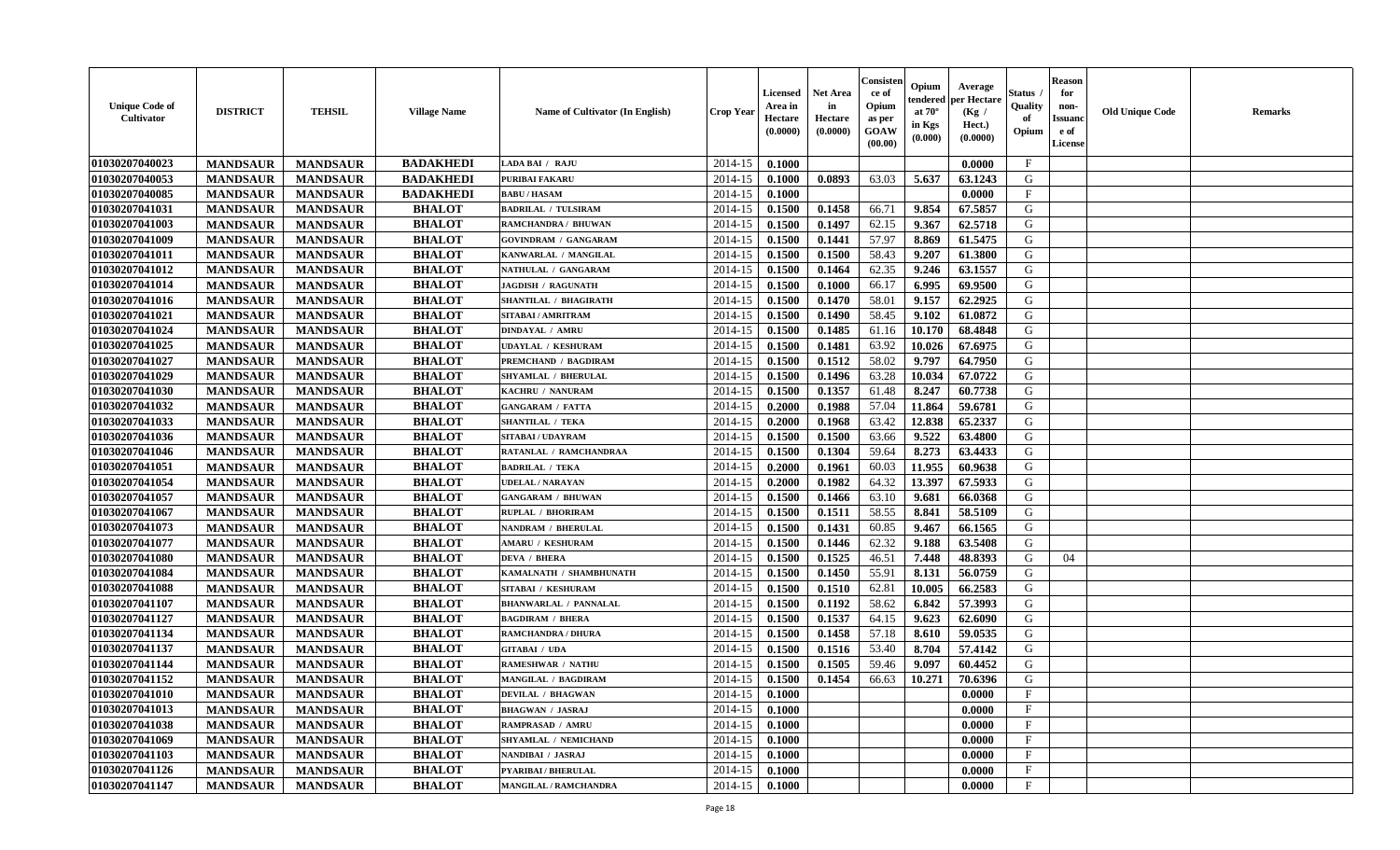| <b>Unique Code of</b><br><b>Cultivator</b> | <b>DISTRICT</b> | <b>TEHSIL</b>   | <b>Village Name</b> | <b>Name of Cultivator (In English)</b> | <b>Crop Year</b> | <b>Licensed</b><br>Area in<br>Hectare<br>(0.0000) | <b>Net Area</b><br>in<br>Hectare<br>(0.0000) | Consister<br>ce of<br>Opium<br>as per<br><b>GOAW</b><br>(00.00) | Opium<br>endered<br>at $70^{\circ}$<br>in Kgs<br>$(\mathbf{0.000})$ | Average<br>per Hectare<br>(Kg /<br>Hect.)<br>(0.0000) | <b>Status</b><br>Quality<br>of<br>Opium | <b>Reason</b><br>for<br>non-<br><b>Issuanc</b><br>e of<br>License | <b>Old Unique Code</b> | <b>Remarks</b>                   |
|--------------------------------------------|-----------------|-----------------|---------------------|----------------------------------------|------------------|---------------------------------------------------|----------------------------------------------|-----------------------------------------------------------------|---------------------------------------------------------------------|-------------------------------------------------------|-----------------------------------------|-------------------------------------------------------------------|------------------------|----------------------------------|
| 01030207041179                             | <b>MANDSAUR</b> | <b>MANDSAUR</b> | <b>BHALOT</b>       | <b>SITABAI/TULSIRAM</b>                | 2014-15          | 0.1500                                            | 0.1450                                       | 64.97                                                           | 9.588                                                               | 66.1241                                               | G                                       |                                                                   |                        |                                  |
| 01030207041188                             | <b>MANDSAUR</b> | <b>MANDSAUR</b> | <b>BHALOT</b>       | <b>BAPULAL / KANHAIYALAL</b>           | 2014-15          | 0.1500                                            | 0.1480                                       | 61.62                                                           | 8.803                                                               | 59,4797                                               | G                                       |                                                                   |                        |                                  |
| 01030207041191                             | <b>MANDSAUR</b> | <b>MANDSAUR</b> | <b>BHALOT</b>       | RAMPRATAPIBAI / CHUNNILAL              | 2014-15          | 0.1500                                            | 0.1505                                       | 58.57                                                           | 8.852                                                               | 58.8173                                               | G                                       |                                                                   |                        |                                  |
| 01030207041204                             | <b>MANDSAUR</b> | <b>MANDSAUR</b> | <b>BHALOT</b>       | <b>DULICHAND / BAGDIRAM</b>            | 2014-15          | 0.1500                                            | 0.1455                                       | 72.38                                                           | 11.074                                                              | 76.1100                                               | G                                       |                                                                   |                        |                                  |
| 01030207041221                             | <b>MANDSAUR</b> | <b>MANDSAUR</b> | <b>BHALOT</b>       | <b>OMPRAKASH / NANDRAM</b>             | 2014-15          | 0.1500                                            | 0.1515                                       | 56.86                                                           | 9.869                                                               | 65.1419                                               | G                                       |                                                                   |                        |                                  |
| 01030207041049                             | <b>MANDSAUR</b> | <b>MANDSAUR</b> | <b>BHALOT</b>       | TAMA BAI / BAJERAM                     | 2014-15          | 0.1500                                            | 0.1536                                       | 54.67                                                           | 8.880                                                               | 57.8125                                               | G                                       |                                                                   |                        |                                  |
| 01030207041055                             | <b>MANDSAUR</b> | <b>MANDSAUR</b> | <b>BHALOT</b>       | KAMERI BAI / MANNALAL                  | 2014-15          | 0.1500                                            | 0.1514                                       | 60.03                                                           | 9.373                                                               | 61.9089                                               | G                                       |                                                                   |                        |                                  |
| 01030207041224                             | <b>MANDSAUR</b> | <b>MANDSAUR</b> | <b>BHALOT</b>       | PRABHULAL / HARLAL                     | 2014-15          | 0.1500                                            | 0.1432                                       | 51.69                                                           | 7.886                                                               | 55.0698                                               | G                                       | 04                                                                |                        |                                  |
| 01030207041096                             | <b>MANDSAUR</b> | <b>MANDSAUR</b> | <b>BHALOT</b>       | HARLAL / CHAMPALAL                     | 2014-15          | 0.1500                                            | 0.1504                                       | 57.97                                                           | 9.010                                                               | 59.9069                                               | G                                       |                                                                   |                        |                                  |
| 01030207041083                             | <b>MANDSAUR</b> | <b>MANDSAUR</b> | <b>BHALOT</b>       | <b>BALURAM / TULSIRAM</b>              | 2014-15          | 0.1500                                            | 0.1486                                       | 61.11                                                           | 9.385                                                               | 63.1561                                               | G                                       |                                                                   |                        |                                  |
| 01030207041064                             | <b>MANDSAUR</b> | <b>MANDSAUR</b> | <b>BHALOT</b>       | <b>UDAYLAL / TULSIRAM</b>              | 2014-15          | 0.1500                                            | 0.1500                                       | 55.33                                                           | 8.679                                                               | 57.8600                                               | G                                       |                                                                   |                        |                                  |
| 01030207041125                             | <b>MANDSAUR</b> | <b>MANDSAUR</b> | <b>BHALOT</b>       | <b>MANIBAI / KISHANLAL</b>             | 2014-15          | 0.2000                                            | 0.1936                                       | 62.81                                                           | 13.441                                                              | 69.4267                                               | G                                       |                                                                   |                        |                                  |
| 01030207041231                             | <b>MANDSAUR</b> | <b>MANDSAUR</b> | <b>BHALOT</b>       | SHYAMLAL / KACHRULAL                   | 2014-15          | 0.1500                                            | 0.1398                                       | 63.24                                                           | 8.899                                                               | 63.6552                                               | G                                       |                                                                   |                        |                                  |
| 01030207041232                             | <b>MANDSAUR</b> | <b>MANDSAUR</b> | <b>BHALOT</b>       | <b>RATAN / RAM</b>                     | 2014-15          | 0.1500                                            | 0.1520                                       | 62.28                                                           | 9.894                                                               | 65.0921                                               | G                                       |                                                                   |                        |                                  |
| 01030207041070                             | <b>MANDSAUR</b> | <b>MANDSAUR</b> | <b>BHALOT</b>       | NATHULAL / RAMLAL                      | 2014-15          | 0.1500                                            | 0.1513                                       | 60.48                                                           | 8.692                                                               | 57.4488                                               | G                                       |                                                                   |                        |                                  |
| 01030207041072                             | <b>MANDSAUR</b> | <b>MANDSAUR</b> | <b>BHALOT</b>       | PRAKASH GANESHRAM                      | 2014-15          | 0.1500                                            | 0.1394                                       | 57.01                                                           | 8.307                                                               | 59.5911                                               | G                                       |                                                                   |                        |                                  |
| 01030207041136                             | <b>MANDSAUR</b> | <b>MANDSAUR</b> | <b>BHALOT</b>       | <b>RAGHUNATH / ONKAR</b>               | 2014-15          | 0.1500                                            | 0.1001                                       | 65.56                                                           | 6.846                                                               | 68.3916                                               | G                                       |                                                                   |                        |                                  |
| 01030207041159                             | <b>MANDSAUR</b> | <b>MANDSAUR</b> | <b>BHALOT</b>       | <b>VARDI BAI/RAMLAL</b>                | 2014-15          | 0.1500                                            | 0.1482                                       | 62.11                                                           | 9.645                                                               | 65.0810                                               | G                                       |                                                                   |                        |                                  |
| 01030207041162                             | <b>MANDSAUR</b> | <b>MANDSAUR</b> | <b>BHALOT</b>       | <b>MOHANLAL / DEVA</b>                 | 2014-15          | 0.1500                                            | 0.1422                                       | 60.19                                                           | 8.710                                                               | 61.2518                                               | G                                       |                                                                   |                        |                                  |
| 01030207041050                             | <b>MANDSAUR</b> | <b>MANDSAUR</b> | <b>BHALOT</b>       | <b>DEVILAL / FATTA</b>                 | 2014-15          | 0.1500                                            | 0.1485                                       | 61.13                                                           | 9.204                                                               | 61.9798                                               | G                                       |                                                                   |                        |                                  |
| 01030207041131                             | <b>MANDSAUR</b> | <b>MANDSAUR</b> | <b>BHALOT</b>       | <b>BAGDIRAM / BHAGIRATH</b>            | 2014-15          | 0.1500                                            | 0.1477                                       | 58.69                                                           | 8.971                                                               | 60.7380                                               | G                                       |                                                                   |                        |                                  |
| 01030207041165                             | <b>MANDSAUR</b> | <b>MANDSAUR</b> | <b>BHALOT</b>       | <b>RAMIBAI / KESHURAM</b>              | 2014-15          | 0.1500                                            | 0.1497                                       | 60.00                                                           | 9.394                                                               | 62.7522                                               | G                                       | 08                                                                |                        |                                  |
| 01030207041218                             | <b>MANDSAUR</b> | <b>MANDSAUR</b> | <b>BHALOT</b>       | <b>RUKMAN BAI / BADRILAL</b>           | 2014-15          | 0.1500                                            | $0.149\overline{4}$                          | 56.05                                                           | 9.072                                                               | 60.7229                                               | G                                       |                                                                   |                        |                                  |
| 01030207041163                             | <b>MANDSAUR</b> | <b>MANDSAUR</b> | <b>BHALOT</b>       | <b>BHAGIRATH / NATHU</b>               | 2014-15          | 0.1500                                            | 0.1493                                       | 61.79                                                           | 10.054                                                              | 67.3409                                               | G                                       |                                                                   |                        |                                  |
| 01030207041111                             | <b>MANDSAUR</b> | <b>MANDSAUR</b> | <b>BHALOT</b>       | <b>BADRILAL / PANNALAL</b>             | 2014-15          | 0.1500                                            | 0.1493                                       | 59.14                                                           | 8.939                                                               | 59.8727                                               | G                                       |                                                                   |                        |                                  |
| 01030207041228                             | <b>MANDSAUR</b> | <b>MANDSAUR</b> | <b>BHALOT</b>       | SALAGRAM / AASHARAM                    | 2014-15          | 0.1500                                            | 0.1517                                       | 53.72                                                           | 8.910                                                               | 58.7343                                               | G                                       |                                                                   |                        |                                  |
| 01030207041215                             | <b>MANDSAUR</b> | <b>MANDSAUR</b> | <b>BHALOT</b>       | RUKMANI BAI / RAMCHAND GAYARI          | 2014-15          | 0.1500                                            | 0.1500                                       | 60.22                                                           | 9.196                                                               | 61.3067                                               | G                                       |                                                                   |                        |                                  |
| 01030207041068                             | <b>MANDSAUR</b> | <b>MANDSAUR</b> | <b>BHALOT</b>       | KANTI BAI / MOTI LAL                   | 2014-15          | 0.1500                                            | 0.1518                                       | 59.80                                                           | 9.594                                                               | 63.2016                                               | G                                       |                                                                   |                        |                                  |
| 01030207041108                             | <b>MANDSAUR</b> | <b>MANDSAUR</b> | <b>BHALOT</b>       | <b>MANNALAL / JAYRAM</b>               | 2014-15          | 0.1000                                            |                                              |                                                                 |                                                                     | 0.0000                                                | $\mathbf{F}$                            |                                                                   |                        |                                  |
| 01030207041087                             | <b>MANDSAUR</b> | <b>MANDSAUR</b> | <b>BHALOT</b>       | VISHNULAL / BHAGWANLAL                 | 2014-15          | 0.1000                                            |                                              |                                                                 |                                                                     | 0.0000                                                | $\mathbf F$                             |                                                                   |                        |                                  |
| 01030207041043                             | <b>MANDSAUR</b> | <b>MANDSAUR</b> | <b>BHALOT</b>       | KANCHANBAI / DEVILAL                   | 2014-15          | 0.1000                                            |                                              |                                                                 |                                                                     | 0.0000                                                | F                                       |                                                                   |                        | TRANSFER/AVLESHWAR<br>PRATAPGARH |
| 01030207041097                             | <b>MANDSAUR</b> | <b>MANDSAUR</b> | <b>BHALOT</b>       | <b>GANESHRAM / KESHURAM</b>            | 2014-15          | 0.1000                                            |                                              |                                                                 |                                                                     | 0.0000                                                | $\mathbf{F}$                            |                                                                   |                        |                                  |
| 01030207041148                             | <b>MANDSAUR</b> | <b>MANDSAUR</b> | <b>BHALOT</b>       | <b>BADAMABAI / BHERULAL</b>            | 2014-15          | 0.1000                                            | 0.0999                                       | 59.74                                                           | 5.846                                                               | 58.5185                                               | G                                       |                                                                   |                        |                                  |
| 01030207041175                             | <b>MANDSAUR</b> | <b>MANDSAUR</b> | <b>BHALOT</b>       | RUKMANI BAI / RAMCHANDRA TELI          | 2014-15          | 0.1000                                            |                                              |                                                                 |                                                                     | 0.0000                                                | F                                       |                                                                   |                        |                                  |
| 01030207041065                             | <b>MANDSAUR</b> | <b>MANDSAUR</b> | <b>BHALOT</b>       | <b>BHAGWAN / MANNA</b>                 |                  | $2014-15$ 0.1000                                  |                                              |                                                                 |                                                                     | 0.0000                                                | F                                       |                                                                   |                        |                                  |
| 01030207041047                             | <b>MANDSAUR</b> | <b>MANDSAUR</b> | <b>BHALOT</b>       | SAJJANBAI / BHERULAL                   | 2014-15          | 0.1000                                            |                                              |                                                                 |                                                                     | 0.0000                                                | $\mathbf{F}$                            |                                                                   |                        |                                  |
| 01030207041233                             | <b>MANDSAUR</b> | <b>MANDSAUR</b> | <b>BHALOT</b>       | DURGASHANKAR / NATHULAL                | 2014-15          | 0.1000                                            |                                              |                                                                 |                                                                     | 0.0000                                                | $\mathbf F$                             |                                                                   |                        |                                  |
| 01030208043003                             | <b>MANDSAUR</b> | <b>DALODA</b>   | <b>CHOUSLA</b>      | <b>MOHAN / KACHRU</b>                  | 2014-15          | 0.1500                                            | 0.1434                                       | 58.77                                                           | 8.916                                                               | 62.1757                                               | G                                       |                                                                   |                        |                                  |
| 01030208043007                             | <b>MANDSAUR</b> | <b>DALODA</b>   | <b>CHOUSLA</b>      | SURENDRASINGH / PARVATSINGH            | 2014-15          | 0.1500                                            | 0.1527                                       | 59.57                                                           | 9.616                                                               | 62.9731                                               | G                                       |                                                                   |                        |                                  |
| 01030208043008                             | <b>MANDSAUR</b> | <b>DALODA</b>   | <b>CHOUSLA</b>      | <b>RAMESHWAR / UDAYRAM</b>             | 2014-15          | 0.1500                                            | 0.1559                                       | 66.70                                                           | 10.977                                                              | 70.4105                                               | G                                       |                                                                   |                        |                                  |
| 01030208043011                             | <b>MANDSAUR</b> | <b>DALODA</b>   | <b>CHOUSLA</b>      | <b>JAMANA BAI / DOULATRAM</b>          | 2014-15          | 0.1500                                            | 0.1510                                       | 60.38                                                           | 9.531                                                               | 63.1192                                               | G                                       |                                                                   |                        |                                  |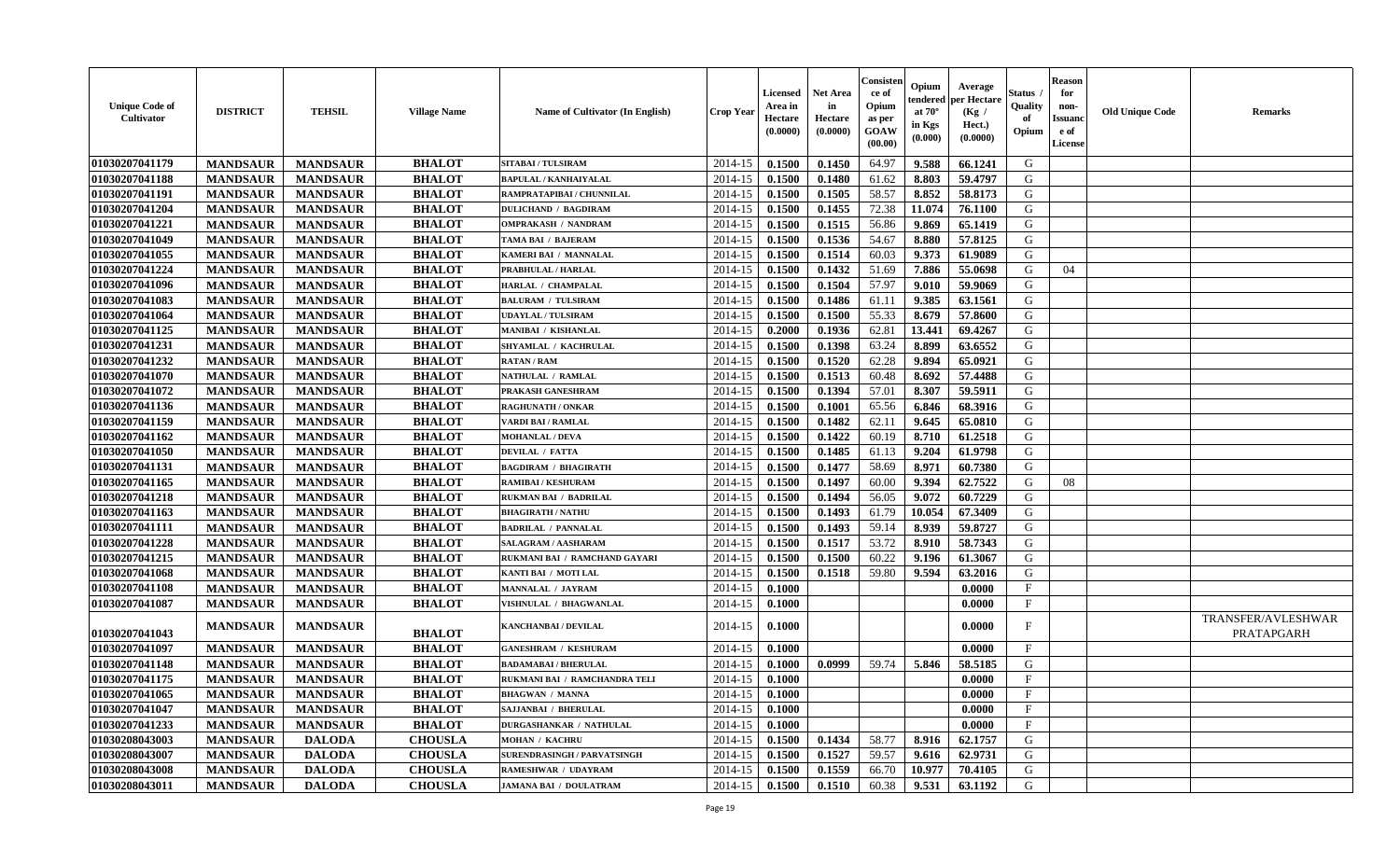| <b>Unique Code of</b><br>Cultivator | <b>DISTRICT</b> | <b>TEHSIL</b>   | <b>Village Name</b> | Name of Cultivator (In English) | <b>Crop Year</b> | <b>Licensed</b><br>Area in<br>Hectare<br>(0.0000) | <b>Net Area</b><br>in<br>Hectare<br>(0.0000) | Consister<br>ce of<br>Opium<br>as per<br><b>GOAW</b><br>(00.00) | Opium<br>endered<br>at $70^\circ$<br>in Kgs<br>(0.000) | Average<br>per Hectare<br>(Kg /<br>Hect.)<br>(0.0000) | <b>Status</b><br>Quality<br>of<br>Opium | <b>Reason</b><br>for<br>non-<br><b>Issuand</b><br>e of<br>License | <b>Old Unique Code</b> | <b>Remarks</b> |
|-------------------------------------|-----------------|-----------------|---------------------|---------------------------------|------------------|---------------------------------------------------|----------------------------------------------|-----------------------------------------------------------------|--------------------------------------------------------|-------------------------------------------------------|-----------------------------------------|-------------------------------------------------------------------|------------------------|----------------|
| 01030208043013                      | <b>MANDSAUR</b> | <b>DALODA</b>   | <b>CHOUSLA</b>      | MOHAN SINGH / HARI SINGH        | 2014-15          | 0.1500                                            | 0.1438                                       | 62.17                                                           | 8.668                                                  | 60.2782                                               | G                                       |                                                                   |                        |                |
| 01030208043016                      | <b>MANDSAUR</b> | <b>DALODA</b>   | <b>CHOUSLA</b>      | PRAKASH / MOHANLAL              | 2014-15          | 0.1500                                            | 0.1448                                       | 64.38                                                           | 9.574                                                  | 66.1188                                               | G                                       |                                                                   |                        |                |
| 01030208043021                      | <b>MANDSAUR</b> | <b>DALODA</b>   | <b>CHOUSLA</b>      | MANGILAL / BAJERAM              | 2014-15          | 0.1500                                            | 0.1496                                       | 65.57                                                           | 10.323                                                 | 69.0040                                               | G                                       |                                                                   |                        |                |
| 01030208043025                      | <b>MANDSAUR</b> | <b>DALODA</b>   | <b>CHOUSLA</b>      | <b>SITABAI/LALU</b>             | 2014-15          | 0.1500                                            | 0.1509                                       | 56.70                                                           | 8.230                                                  | 54.5394                                               | G                                       | 04                                                                |                        |                |
| 01030208043028                      | <b>MANDSAUR</b> | <b>DALODA</b>   | <b>CHOUSLA</b>      | SHYAMLAL / SAJJANLAL            | 2014-15          | 0.2000                                            | 0.1965                                       | 62.34                                                           | 12.887                                                 | 65.5827                                               | G                                       |                                                                   |                        |                |
| 01030208043035                      | <b>MANDSAUR</b> | <b>DALODA</b>   | <b>CHOUSLA</b>      | <b>CHAMPABAI / DHANNALAL</b>    | 2014-15          | 0.1500                                            | 0.1446                                       | 61.20                                                           | 9.372                                                  | 64.8133                                               | G                                       |                                                                   |                        |                |
| 01030208043060                      | <b>MANDSAUR</b> | <b>DALODA</b>   | <b>CHOUSLA</b>      | SANTOSHABAI / BALAMUKAND        | 2014-15          | 0.1500                                            | 0.1387                                       | 62.02                                                           | 8.763                                                  | 63.1795                                               | G                                       |                                                                   |                        |                |
| 01030208043072                      | <b>MANDSAUR</b> | <b>DALODA</b>   | <b>CHOUSLA</b>      | NANDRAM / SHAMBHULAL            | 2014-15          | 0.1500                                            | 0.1378                                       | 60.88                                                           | 8.732                                                  | 63.3672                                               | G                                       |                                                                   |                        |                |
| 01030208043020                      | <b>MANDSAUR</b> | <b>DALODA</b>   | <b>CHOUSLA</b>      | NAGULAL / NANURAM               | 2014-15          | 0.1500                                            | 0.1505                                       | 57.32                                                           | 9.654                                                  | 64.1462                                               | G                                       |                                                                   |                        |                |
| 01030208043068                      | <b>MANDSAUR</b> | <b>DALODA</b>   | <b>CHOUSLA</b>      | <b>BALKISHAN / SALAGRAM</b>     | 2014-15          | 0.1500                                            | 0.1501                                       | 61.78                                                           | 9.761                                                  | 65.0300                                               | G                                       |                                                                   |                        |                |
| 01030208043004                      | <b>MANDSAUR</b> | <b>DALODA</b>   | <b>CHOUSLA</b>      | <b>BAHADUR SINGH / UDAYRAM</b>  | 2014-15          | 0.1500                                            | 0.1482                                       | 68.44                                                           | 10.501                                                 | 70.8570                                               | G                                       |                                                                   |                        |                |
| 01030208043075                      | <b>MANDSAUR</b> | <b>DALODA</b>   | <b>CHOUSLA</b>      | MOHANLAL BHAGIRATH              | 2014-15          | 0.1500                                            | 0.1460                                       | 59.18                                                           | 9.376                                                  | 64.2192                                               | G                                       |                                                                   |                        |                |
| 01030208043009                      | <b>MANDSAUR</b> | <b>DALODA</b>   | <b>CHOUSLA</b>      | <b>MOHANLAL / RATANLAL</b>      | 2014-15          | 0.1000                                            | 0.0931                                       | 62.16                                                           | 5.603                                                  | 60.1826                                               | G                                       |                                                                   |                        |                |
| 01030208043022                      | <b>MANDSAUR</b> | <b>DALODA</b>   | <b>CHOUSLA</b>      | <b>KAMLABAI/NATHULAL</b>        | 2014-15          | 0.1000                                            |                                              |                                                                 |                                                        | 0.0000                                                | $\mathbf{F}$                            |                                                                   |                        |                |
| 01030208043032                      | <b>MANDSAUR</b> | <b>DALODA</b>   | <b>CHOUSLA</b>      | <b>BHAGIRATH / TULSIRAM</b>     | 2014-15          | 0.1000                                            | 0.0994                                       | 48.32                                                           | 1.974                                                  | 19.8592                                               | G                                       | 04                                                                |                        |                |
| 01030208043052                      | <b>MANDSAUR</b> | <b>DALODA</b>   | <b>CHOUSLA</b>      | <b>RATNI BAI / RAM SINGH</b>    | 2014-15          | 0.1000                                            |                                              |                                                                 |                                                        | 0.0000                                                | $\mathbf F$                             |                                                                   |                        |                |
| 01030208043074                      | <b>MANDSAUR</b> | <b>DALODA</b>   | <b>CHOUSLA</b>      | SHAMBHULAL / NANDRAM            | 2014-15          | 0.1000                                            | 0.0962                                       | 65.97                                                           | 6.474                                                  | 67.2973                                               | G                                       |                                                                   |                        |                |
| 01030208044020                      | <b>MANDSAUR</b> | <b>DALODA</b>   | <b>DORANA</b>       | <b>JHAMKUBAI / BHERULAL</b>     | 2014-15          | 0.1500                                            | 0.1490                                       | 57.61                                                           | 8.691                                                  | 58.3289                                               | G                                       |                                                                   |                        |                |
| 01030208044040                      | <b>MANDSAUR</b> | <b>DALODA</b>   | <b>DORANA</b>       | HASIRANBAI / NUR MO.            | 2014-15          | 0.1500                                            | 0.1500                                       | 59.13                                                           | 8.903                                                  | 59.3533                                               | G                                       |                                                                   |                        |                |
| 01030208044024                      | <b>MANDSAUR</b> | <b>DALODA</b>   | <b>DORANA</b>       | <b>DHAPUBAI / AMARA</b>         | 2014-15          | 0.1500                                            | 0.1460                                       | 61.23                                                           | 9.272                                                  | 63.5068                                               | G                                       |                                                                   |                        |                |
| 01030208044039                      | <b>MANDSAUR</b> | <b>DALODA</b>   | <b>DORANA</b>       | MANGILAL / SUKHA                | 2014-15          | 0.1500                                            | 0.1488                                       | 63.96                                                           | 9.850                                                  | 66.1962                                               | G                                       |                                                                   |                        |                |
| 01030208044067                      | <b>MANDSAUR</b> | <b>DALODA</b>   | <b>DORANA</b>       | <b>MANGIBAI / BHERULAL</b>      | 2014-15          | 0.1500                                            | 0.1482                                       | 61.44                                                           | 9.866                                                  | 66.5722                                               | G                                       |                                                                   |                        |                |
| 01030208044016                      | <b>MANDSAUR</b> | <b>DALODA</b>   | <b>DORANA</b>       | <b>BALARAM / MATHURA LAL</b>    | 2014-15          | 0.1500                                            | 0.1465                                       | 59.85                                                           | 9.037                                                  | 61.6860                                               | G                                       |                                                                   |                        |                |
| 01030208044058                      | <b>MANDSAUR</b> | <b>DALODA</b>   | <b>DORANA</b>       | SITABAI / MOTILAL               | 2014-15          | 0.1500                                            | 0.1508                                       | 63.65                                                           | 9.848                                                  | 65.3050                                               | G                                       |                                                                   |                        |                |
| 01030208044070                      | <b>MANDSAUR</b> | <b>DALODA</b>   | <b>DORANA</b>       | <b>SHERSHAH / HABIB SHAH</b>    | 2014-15          | 0.1500                                            | 0.1492                                       | 57.22                                                           | 9.073                                                  | 60.8110                                               | G                                       |                                                                   |                        |                |
| 01030208044003                      | <b>MANDSAUR</b> | <b>DALODA</b>   | <b>DORANA</b>       | KASAM / HUSSAIN                 | 2014-15          | 0.1000                                            |                                              |                                                                 |                                                        | 0.0000                                                | $_{\rm F}$                              |                                                                   |                        |                |
| 01030208044028                      | <b>MANDSAUR</b> | <b>DALODA</b>   | <b>DORANA</b>       | <b>MANNALAL / BAGDIRAM</b>      | 2014-15          | 0.1000                                            |                                              |                                                                 |                                                        | 0.0000                                                | F                                       |                                                                   |                        |                |
| 01030208044041                      | <b>MANDSAUR</b> | <b>DALODA</b>   | <b>DORANA</b>       | PREMSINGH / BAHADURSINGH        | 2014-15          | 0.1000                                            | 0.0960                                       | 60.04                                                           | 5.515                                                  | 57.4479                                               | G                                       |                                                                   |                        |                |
| 01030208044022                      | <b>MANDSAUR</b> | <b>DALODA</b>   | <b>DORANA</b>       | <b>MARIYAMBEE / BASHIR</b>      | 2014-15          | 0.1000                                            |                                              |                                                                 |                                                        | 0.0000                                                | $\mathbf{F}$                            |                                                                   |                        |                |
| 01030208044025                      | <b>MANDSAUR</b> | <b>DALODA</b>   | <b>DORANA</b>       | MOHANSINGH / BHAGVATSINGH       | 2014-15          | 0.1000                                            |                                              |                                                                 |                                                        | 0.0000                                                | $\mathbf{F}$                            |                                                                   |                        |                |
| 01030208044050                      | <b>MANDSAUR</b> | <b>DALODA</b>   | <b>DORANA</b>       | RUKAMANBAI / KASHIRAM           | 2014-15          | 0.1000                                            |                                              |                                                                 |                                                        | 0.0000                                                | $\mathbf{F}$                            |                                                                   |                        |                |
| 01030208044060                      | <b>MANDSAUR</b> | <b>DALODA</b>   | <b>DORANA</b>       | RAMCHANDRA / FAKIRA             | 2014-15          | 0.1000                                            | 0.0588                                       | 63.56                                                           | 4.213                                                  | 71.6497                                               | G                                       |                                                                   |                        |                |
| 01030208044005                      | <b>MANDSAUR</b> | <b>DALODA</b>   | <b>DORANA</b>       | <b>BILAL HUSEN / ISMAIL</b>     | 2014-15          | 0.1000                                            |                                              |                                                                 |                                                        | 0.0000                                                | $\mathbf F$                             |                                                                   |                        |                |
| 01030208044021                      | <b>MANDSAUR</b> | <b>DALODA</b>   | <b>DORANA</b>       | <b>MANGILAL / BAGDIRAM</b>      | 2014-15          | 0.1000                                            | 0.0550                                       | 59.17                                                           | 3.271                                                  | 59.4727                                               | G                                       |                                                                   |                        |                |
| 01030208044032                      | <b>MANDSAUR</b> | <b>DALODA</b>   | <b>DORANA</b>       | <b>KAMLESH / RATAN</b>          | 2014-15          | 0.1000                                            |                                              |                                                                 |                                                        | 0.0000                                                | $\mathbf F$                             |                                                                   |                        |                |
| 01030208045010                      | <b>MANDSAUR</b> | <b>DALODA</b>   | <b>FATEHGARH</b>    | RAMKANYABAI / RAMCHANDRA        | 2014-15          | 0.1500                                            | 0.1470                                       | 60.12                                                           | 8.838                                                  | 60.1224                                               | G                                       |                                                                   |                        |                |
| 01030208045001                      | <b>MANDSAUR</b> | <b>DALODA</b>   | <b>FATEHGARH</b>    | <b>NAGULAL / NATHULAL</b>       | 2014-15          | 0.1000                                            | 0.0986                                       | 60.04                                                           | 5.920                                                  | 60.0406                                               | G                                       |                                                                   |                        |                |
| 01030208045024                      | <b>MANDSAUR</b> | <b>DALODA</b>   | <b>FATEHGARH</b>    | <b>BANSHILAL NANURAM</b>        | 2014-15          | 0.1000                                            |                                              |                                                                 |                                                        | 0.0000                                                | $\mathbf{F}$                            |                                                                   |                        |                |
| $1.03021E+12$                       | <b>MANDSAUR</b> | <b>MANDSAUR</b> | <b>GORKHEDI</b>     | <b>FAKARU / NATHU</b>           | 2014-15          | 0.1500                                            | 0.1514                                       | 60.30                                                           | 9.441                                                  | 62.3580                                               | G                                       |                                                                   | 01030207040096         |                |
| 01030208047003                      | <b>MANDSAUR</b> | <b>DALODA</b>   | <b>GYANPURA</b>     | <b>GANGARAM / BHANVARLAL</b>    | 2014-15          | 0.1500                                            | 0.0748                                       | 69.75                                                           | 5.889                                                  | 78.7299                                               | ${\bf G}$                               |                                                                   |                        |                |
| 01030208047001                      | <b>MANDSAUR</b> | <b>DALODA</b>   | <b>GYANPURA</b>     | <b>KAMLABAI/SULEMAN</b>         | 2014-15          | 0.2000                                            | 0.0625                                       | 66.10                                                           | 4.825                                                  | 77.2000                                               | G                                       |                                                                   |                        |                |
| 01030208047002                      | <b>MANDSAUR</b> | <b>DALODA</b>   | <b>GYANPURA</b>     | <b>GORISHANKAR / GANGARAM</b>   | 2014-15          | 0.1500                                            | 0.1489                                       | 59.95                                                           | 9.172                                                  | 61.5984                                               | G                                       |                                                                   |                        |                |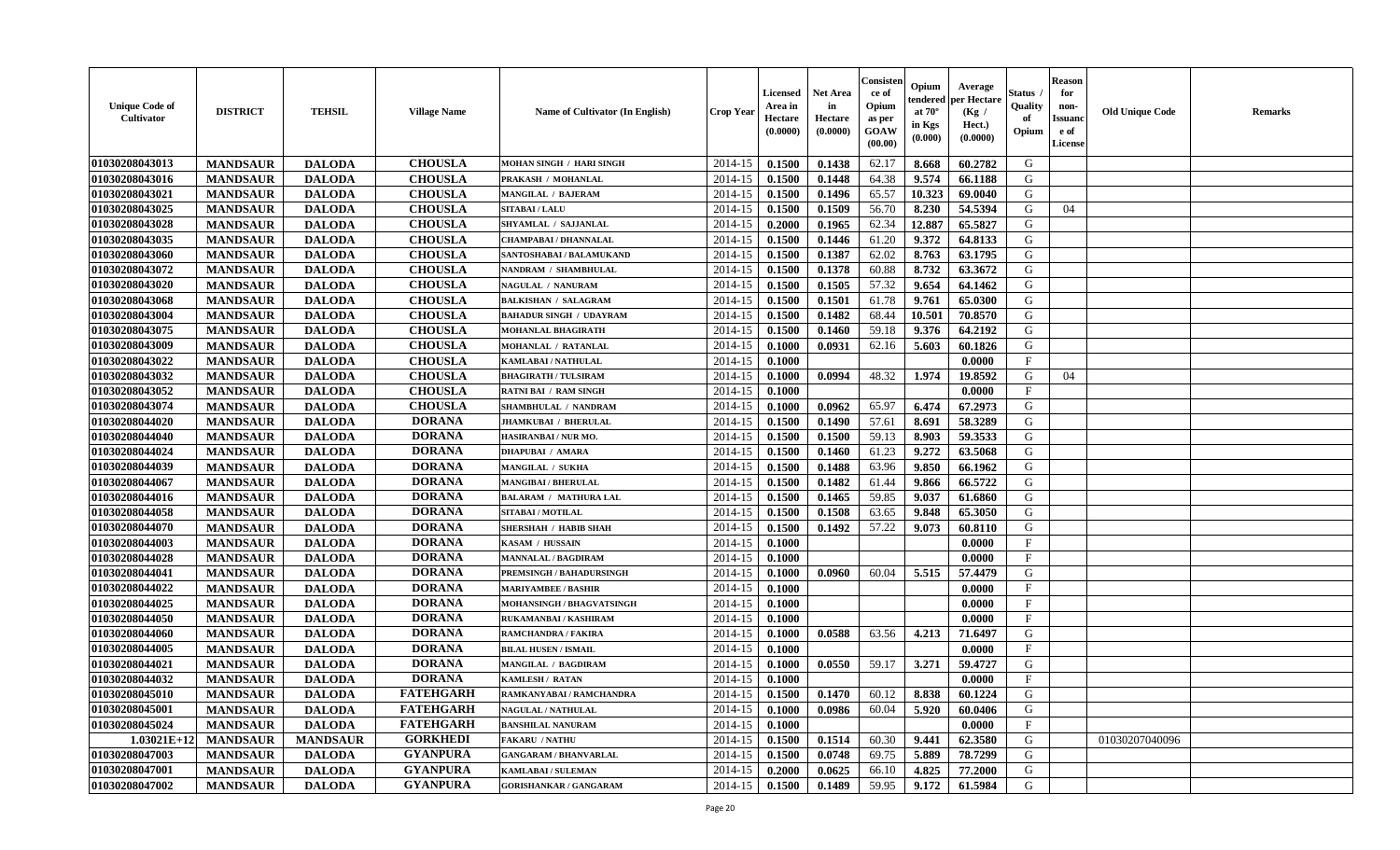| <b>Unique Code of</b><br><b>Cultivator</b> | <b>DISTRICT</b> | <b>TEHSIL</b> | <b>Village Name</b> | Name of Cultivator (In English)   | <b>Crop Year</b> | <b>Licensed</b><br>Area in<br>Hectare<br>(0.0000) | <b>Net Area</b><br>in<br>Hectare<br>(0.0000) | Consister<br>ce of<br>Opium<br>as per<br><b>GOAW</b><br>(00.00) | Opium<br>endered<br>at $70^\circ$<br>in Kgs<br>(0.000) | Average<br>per Hectare<br>(Kg /<br>Hect.)<br>(0.0000) | Status<br>Quality<br>of<br>Opium | <b>Reason</b><br>for<br>non-<br><b>Issuand</b><br>e of<br><b>License</b> | <b>Old Unique Code</b> | <b>Remarks</b> |
|--------------------------------------------|-----------------|---------------|---------------------|-----------------------------------|------------------|---------------------------------------------------|----------------------------------------------|-----------------------------------------------------------------|--------------------------------------------------------|-------------------------------------------------------|----------------------------------|--------------------------------------------------------------------------|------------------------|----------------|
| 01030208047010                             | <b>MANDSAUR</b> | <b>DALODA</b> | <b>GYANPURA</b>     | PANNALAL / BHANVARLAL             | 2014-15          | 0.1500                                            | 0.0716                                       | 68.20                                                           | 5.826                                                  | 81.3687                                               | G                                |                                                                          |                        |                |
| 01030208047025                             | <b>MANDSAUR</b> | <b>DALODA</b> | <b>GYANPURA</b>     | <b>MANGILAL / NANURAM</b>         | 2014-15          | 0.1500                                            | 0.1517                                       | 55.08                                                           | 8.899                                                  | 58.6618                                               | G                                |                                                                          |                        |                |
| 01030208047020                             | <b>MANDSAUR</b> | <b>DALODA</b> | <b>GYANPURA</b>     | LAKSHMINARAYAN / VAJERAM          | 2014-15          | 0.1500                                            | 0.1458                                       | 62.88                                                           | 10.231                                                 | 70.1715                                               | G                                |                                                                          |                        |                |
| 01030208047008                             | <b>MANDSAUR</b> | <b>DALODA</b> | <b>GYANPURA</b>     | <b>VAJERAM / PYARCHANDRA</b>      | 2014-15          | 0.1000                                            |                                              |                                                                 |                                                        | 0.0000                                                | $\mathbf{F}$                     |                                                                          |                        |                |
| 01030208047011                             | <b>MANDSAUR</b> | <b>DALODA</b> | <b>GYANPURA</b>     | <b>GOTAMLAL / LAKSHMAN</b>        | 2014-15          | 0.1000                                            |                                              |                                                                 |                                                        | 0.0000                                                | $\mathbf{F}$                     |                                                                          |                        |                |
| 01030208049018                             | <b>MANDSAUR</b> | <b>DALODA</b> | <b>HANUMANTI</b>    | <b>KISHANLAL / KASHIRAM</b>       | 2014-15          | 0.1500                                            | 0.1472                                       | 67.28                                                           | 10.034                                                 | 68.1658                                               | G                                |                                                                          |                        |                |
| 01030208049003                             | <b>MANDSAUR</b> | <b>DALODA</b> | <b>HANUMANTI</b>    | SHYAMSUNDAR / KISHANLAL           | 2014-15          | 0.2000                                            | 0.2022                                       | 65.41                                                           | 13.288                                                 | 65.7171                                               | G                                |                                                                          |                        |                |
| 01030208049008                             | <b>MANDSAUR</b> | <b>DALODA</b> | <b>HANUMANTI</b>    | <b>JUJHARSINGH / BHANVARSINGH</b> | 2014-15          | 0.2000                                            | 0.2012                                       | 61.73                                                           | 12.628                                                 | 62.7634                                               | ${\bf G}$                        |                                                                          |                        |                |
| 01030208049010                             | <b>MANDSAUR</b> | <b>DALODA</b> | <b>HANUMANTI</b>    | <b>RAMPRASAD / MADHODAS</b>       | 2014-15          | 0.1500                                            | 0.1493                                       | 64.78                                                           | 9.911                                                  | 66.3831                                               | G                                |                                                                          |                        |                |
| 01030208049013                             | <b>MANDSAUR</b> | <b>DALODA</b> | <b>HANUMANTI</b>    | MOHANLAL / JAGDISH                | 2014-15          | 0.2000                                            |                                              |                                                                 |                                                        | 0.0000                                                | $\mathbf{F}$                     |                                                                          |                        |                |
| 01030208049017                             | <b>MANDSAUR</b> | <b>DALODA</b> | <b>HANUMANTI</b>    | <b>DHAPUBAI/BHERULAL</b>          | 2014-15          | 0.1500                                            | 0.1528                                       | 62.77                                                           | 9.281                                                  | 60.7395                                               | G                                |                                                                          |                        |                |
| 01030208049021                             | <b>MANDSAUR</b> | <b>DALODA</b> | <b>HANUMANTI</b>    | <b>RAMRATAN / MANGILAL</b>        | 2014-15          | 0.1500                                            | 0.1449                                       | 64.74                                                           | 9.970                                                  | 68.8061                                               | G                                |                                                                          |                        |                |
| 01030208049022                             | <b>MANDSAUR</b> | <b>DALODA</b> | <b>HANUMANTI</b>    | <b>VENIRAM / FULCHAND</b>         | 2014-15          | 0.1500                                            | 0.1523                                       | 60.43                                                           | 9.177                                                  | 60.2561                                               | G                                |                                                                          |                        |                |
| 01030208049025                             | <b>MANDSAUR</b> | <b>DALODA</b> | <b>HANUMANTI</b>    | JAGANNATH / MADHULAL              | 2014-15          | 0.1500                                            | 0.1489                                       | 63.83                                                           | 9.356                                                  | 62.8341                                               | G                                |                                                                          |                        |                |
| 01030208049039                             | <b>MANDSAUR</b> | <b>DALODA</b> | <b>HANUMANTI</b>    | <b>SHANTIBAI / JAGDISH</b>        | 2014-15          | 0.2000                                            | 0.2019                                       | 65.03                                                           | 13.238                                                 | 65.5671                                               | G                                |                                                                          |                        |                |
| 01030208049041                             | <b>MANDSAUR</b> | <b>DALODA</b> | <b>HANUMANTI</b>    | RAGHUVIRSINGH / AMARSINGH         | 2014-15          | 0.1500                                            | 0.1403                                       | 60.85                                                           | 8.632                                                  | 61.5253                                               | G                                |                                                                          |                        |                |
| 01030208049042                             | <b>MANDSAUR</b> | <b>DALODA</b> | <b>HANUMANTI</b>    | SALAGRAM / BHANVARLAL             | 2014-15          | 0.2000                                            | 0.1982                                       | 65.12                                                           | 13.005                                                 | 65.6155                                               | G                                |                                                                          |                        |                |
| 01030208049043                             | <b>MANDSAUR</b> | <b>DALODA</b> | <b>HANUMANTI</b>    | RAMCHANDRA / MOTILAL              | 2014-15          | 0.1500                                            | 0.1470                                       | 63.73                                                           | 9.150                                                  | 62.2449                                               | G                                |                                                                          |                        |                |
| 01030208049044                             | <b>MANDSAUR</b> | <b>DALODA</b> | <b>HANUMANTI</b>    | MUKESHKUMAR / RAMRATAN            | 2014-15          | 0.1500                                            | 0.1453                                       | 64.71                                                           | 9.864                                                  | 67.8871                                               | G                                |                                                                          |                        |                |
| 01030208049006                             | <b>MANDSAUR</b> | <b>DALODA</b> | <b>HANUMANTI</b>    | <b>SURESHCHANDRA / RAMRATAN</b>   | 2014-15          | 0.1500                                            | 0.1481                                       | 66.24                                                           | 9.709                                                  | 65.5571                                               | G                                |                                                                          |                        |                |
| 01030208049014                             | <b>MANDSAUR</b> | <b>DALODA</b> | <b>HANUMANTI</b>    | <b>KASHIRAM / DHANNA</b>          | 2014-15          | 0.1500                                            | 0.1485                                       | 65.97                                                           | 10.018                                                 | 67.4613                                               | G                                |                                                                          |                        |                |
| 01030208049019                             | <b>MANDSAUR</b> | <b>DALODA</b> | <b>HANUMANTI</b>    | KANHAIYALAL / HARLAL              | 2014-15          | 0.1500                                            | 0.1514                                       | 60.33                                                           | 9.162                                                  | 60.5152                                               | G                                |                                                                          |                        |                |
| 01030208049020                             | <b>MANDSAUR</b> | <b>DALODA</b> | <b>HANUMANTI</b>    | <b>RAMRATAN / RAMLAL</b>          | 2014-15          | 0.2000                                            | 0.1989                                       | 65.27                                                           | 13.091                                                 | 65.8170                                               | G                                |                                                                          |                        |                |
| 01030208049049                             | <b>MANDSAUR</b> | <b>DALODA</b> | <b>HANUMANTI</b>    | <b>RAMESHVAR / RAGHUNATH</b>      | 2014-15          | 0.1500                                            | 0.1400                                       | 64.51                                                           | 9.160                                                  | 65.4286                                               | G                                |                                                                          |                        |                |
| 01030208049036                             | <b>MANDSAUR</b> | <b>DALODA</b> | <b>HANUMANTI</b>    | <b>DURGABAI/PREMCHAND</b>         | 2014-15          | 0.1500                                            | 0.1378                                       | 64.50                                                           | 9.113                                                  | 66.1321                                               | G                                |                                                                          |                        |                |
| 01030208049050                             | <b>MANDSAUR</b> | <b>DALODA</b> | <b>HANUMANTI</b>    | MANGILAL / PUNAMCHANDRA           | 2014-15          | 0.1500                                            | 0.1330                                       | 64.76                                                           | 8.844                                                  | 66.4962                                               | G                                |                                                                          |                        |                |
| 01030208049051                             | <b>MANDSAUR</b> | <b>DALODA</b> | <b>HANUMANTI</b>    | <b>NANDKISHOR / RAMESHWAR</b>     | 2014-15          | 0.1500                                            | 0.1405                                       | 63.16                                                           | 9.122                                                  | 64.9253                                               | G                                |                                                                          |                        |                |
| 01030208049052                             | <b>MANDSAUR</b> | <b>DALODA</b> | <b>HANUMANTI</b>    | <b>BHERULAL / HIRALAL</b>         | 2014-15          | 0.1500                                            | 0.1452                                       | 59.15                                                           | 8.340                                                  | 57.4380                                               | G                                |                                                                          |                        |                |
| 01030208049053                             | <b>MANDSAUR</b> | <b>DALODA</b> | <b>HANUMANTI</b>    | LAKSHMINARAYAN / RAMLAL           | 2014-15          | 0.1500                                            | 0.1472                                       | 69.72                                                           | 10.309                                                 | 70.0340                                               | G                                |                                                                          |                        |                |
| 01030208049024                             | <b>MANDSAUR</b> | <b>DALODA</b> | <b>HANUMANTI</b>    | <b>BHAGIRATH / GOTAMLAL</b>       | 2014-15          | 0.1500                                            | 0.1506                                       | 64.43                                                           | 9.895                                                  | 65.7039                                               | G                                |                                                                          |                        |                |
| 01030208049054                             | <b>MANDSAUR</b> | <b>DALODA</b> | <b>HANUMANTI</b>    | <b>NAVALRAM / RAMLAL</b>          | 2014-15          | 0.2000                                            | 0.1751                                       | 69.14                                                           | 12.702                                                 | 72.5414                                               | G                                |                                                                          |                        |                |
| 01030208049057                             | <b>MANDSAUR</b> | <b>DALODA</b> | <b>HANUMANTI</b>    | MANOHARLAL / NAVALRAM             | 2014-15          | 0.1500                                            | 0.1469                                       | 66.70                                                           | 10.005                                                 | 68.1076                                               | ${\bf G}$                        |                                                                          |                        |                |
| 01030208049001                             | <b>MANDSAUR</b> | <b>DALODA</b> | <b>HANUMANTI</b>    | YASHODABAI/ MADANLAL              | 2014-15          | 0.2000                                            | 0.1964                                       | 69.13                                                           | 13.767                                                 | 70.0967                                               | G                                |                                                                          |                        |                |
| 01030208049016                             | <b>MANDSAUR</b> | <b>DALODA</b> | <b>HANUMANTI</b>    | <b>GOPAL / BHERULAL</b>           | 2014-15          | 0.1000                                            |                                              |                                                                 |                                                        | 0.0000                                                | $\mathbf{F}$                     |                                                                          |                        |                |
| 01030208049040                             | <b>MANDSAUR</b> | <b>DALODA</b> | <b>HANUMANTI</b>    | LAXMAN SINGH / MANGU SINGH        | 2014-15          | 0.1000                                            |                                              |                                                                 |                                                        | 0.0000                                                | $\mathbf{F}$                     |                                                                          |                        |                |
| 01030208049005                             | <b>MANDSAUR</b> | <b>DALODA</b> | <b>HANUMANTI</b>    | MANMOHAN / LAKSHMINARAYAN         | 2014-15          | 0.1000                                            | 0.0999                                       | 63.15                                                           | 6.405                                                  | 64.1141                                               | G                                |                                                                          |                        |                |
| 01030208050001                             | <b>MANDSAUR</b> | <b>DALODA</b> | <b>JAWASIYA</b>     | <b>BALKRISHAN / MAGANIRAM</b>     | 2014-15          | 0.2000                                            | 0.2001                                       | 64.09                                                           | 14.384                                                 | 71.8841                                               | G                                |                                                                          |                        |                |
| 01030208050002                             | <b>MANDSAUR</b> | <b>DALODA</b> | <b>JAWASIYA</b>     | <b>GOPAL / NATHU</b>              | 2014-15          | 0.1500                                            | 0.1494                                       | 58.90                                                           | 9.609                                                  | 64.3173                                               | G                                |                                                                          |                        |                |
| 01030208050003                             | <b>MANDSAUR</b> | <b>DALODA</b> | <b>JAWASIYA</b>     | <b>GENDALAL / MAGANIRAM</b>       | 2014-15          | 0.1500                                            | 0.1511                                       | 62.24                                                           | 9.861                                                  | 65.2614                                               | G                                |                                                                          |                        |                |
| 01030208050015                             | <b>MANDSAUR</b> | <b>DALODA</b> | <b>JAWASIYA</b>     | RADHESHYAM / GANGARAM             | 2014-15          | 0.2000                                            | 0.1960                                       | 61.89                                                           | 12.449                                                 | 63.5153                                               | ${\bf G}$                        |                                                                          |                        |                |
| 01030208050016                             | <b>MANDSAUR</b> | <b>DALODA</b> | <b>JAWASIYA</b>     | NIRBHAYRAM / BALARAM              | 2014-15          | 0.1500                                            | 0.1500                                       | 65.78                                                           | 10.036                                                 | 66.9067                                               | G                                |                                                                          |                        |                |
| 01030208050020                             | <b>MANDSAUR</b> | <b>DALODA</b> | <b>JAWASIYA</b>     | PRABHULAL / RAMLAL                | 2014-15          | 0.1500                                            | 0.1500                                       | 61.55                                                           | 9.901                                                  | 66.0067                                               | G                                |                                                                          |                        |                |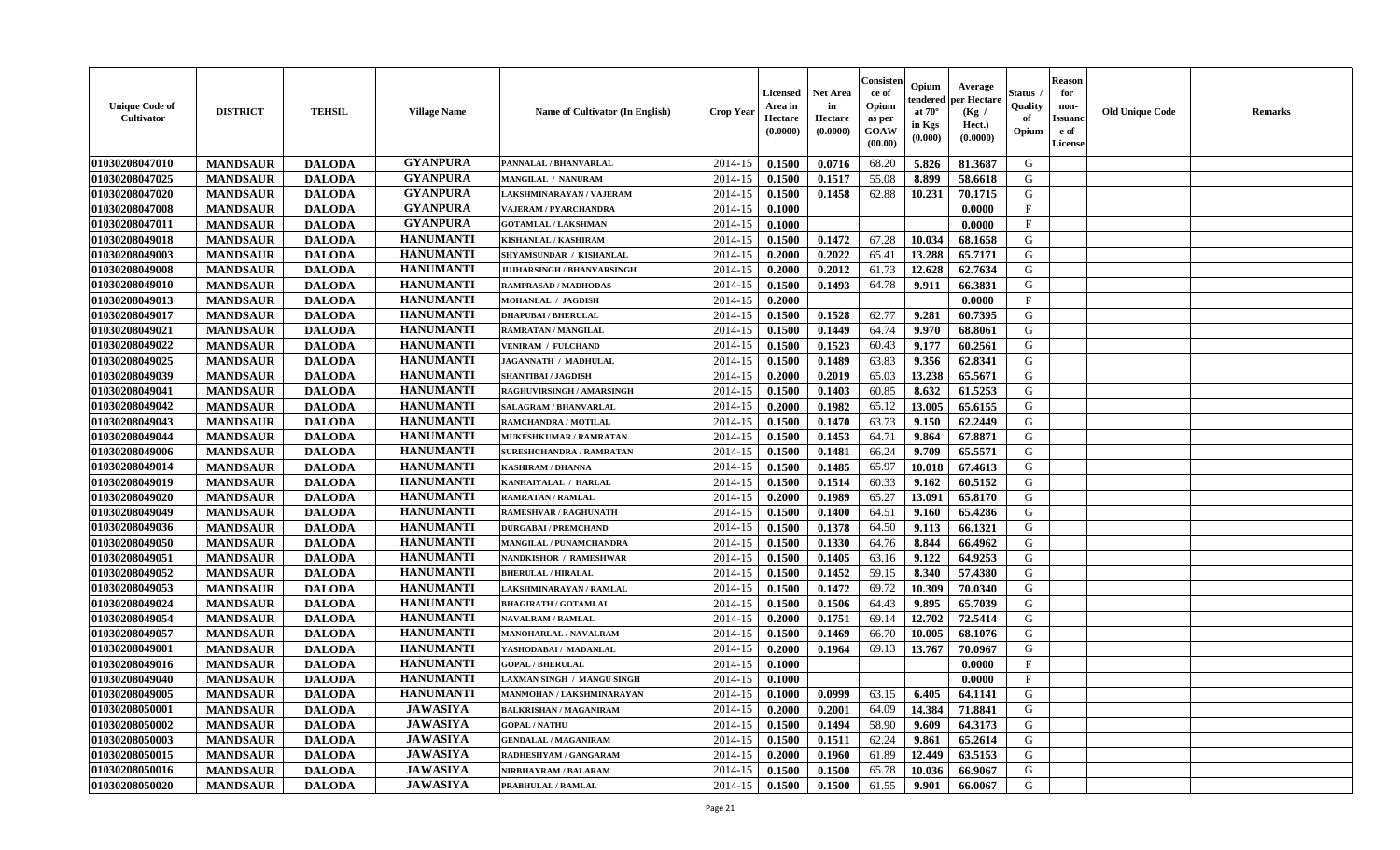| <b>Unique Code of</b><br><b>Cultivator</b> | <b>DISTRICT</b> | <b>TEHSIL</b> | <b>Village Name</b> | <b>Name of Cultivator (In English)</b> | <b>Crop Year</b> | Licensed<br>Area in<br>Hectare<br>(0.0000) | <b>Net Area</b><br>in<br>Hectare<br>(0.0000) | Consisteı<br>ce of<br>Opium<br>as per<br>GOAW<br>(00.00) | Opium<br>endered<br>at $70^\circ$<br>in Kgs<br>(0.000) | Average<br>per Hectare<br>(Kg /<br>Hect.)<br>(0.0000) | Status<br>Quality<br>of<br>Opium | <b>Reason</b><br>for<br>non-<br><b>Issuand</b><br>e of<br>License | <b>Old Unique Code</b> | <b>Remarks</b> |
|--------------------------------------------|-----------------|---------------|---------------------|----------------------------------------|------------------|--------------------------------------------|----------------------------------------------|----------------------------------------------------------|--------------------------------------------------------|-------------------------------------------------------|----------------------------------|-------------------------------------------------------------------|------------------------|----------------|
| 01030208050021                             | <b>MANDSAUR</b> | <b>DALODA</b> | <b>JAWASIYA</b>     | <b>BHERULAL / RATANLAL</b>             | 2014-15          | 0.1500                                     | 0.1510                                       | 65.38                                                    | 10.461                                                 | 69.2781                                               | G                                |                                                                   |                        |                |
| 01030208050022                             | <b>MANDSAUR</b> | <b>DALODA</b> | <b>JAWASIYA</b>     | JASVANT / LAXMINARAYAN                 | 2014-15          | 0.1500                                     | 0.1364                                       | 61.37                                                    | 8.530                                                  | 62.5367                                               | G                                |                                                                   |                        |                |
| 01030208050025                             | <b>MANDSAUR</b> | <b>DALODA</b> | <b>JAWASIYA</b>     | JAWAHARLAL / MOHANLAL                  | 2014-15          | 0.1500                                     | 0.1478                                       | 65.06                                                    | 9.982                                                  | 67.5372                                               | G                                |                                                                   |                        |                |
| 01030208050027                             | <b>MANDSAUR</b> | <b>DALODA</b> | <b>JAWASIYA</b>     | <b>KESHURAM / DEVA</b>                 | 2014-15          | 0.1500                                     | 0.1523                                       | 58.30                                                    | 9.470                                                  | 62.1799                                               | G                                |                                                                   |                        |                |
| 01030208050029                             | <b>MANDSAUR</b> | <b>DALODA</b> | <b>JAWASIYA</b>     | SHYAMSUNDAR / NATHULAL                 | 2014-15          | 0.1500                                     | 0.1445                                       | 64.04                                                    | 10.256                                                 | 70.9758                                               | G                                |                                                                   |                        |                |
| 01030208050030                             | <b>MANDSAUR</b> | <b>DALODA</b> | <b>JAWASIYA</b>     | RAMESHCHANDRA / BALARAM                | 2014-15          | 0.2000                                     | 0.1978                                       | 63.37                                                    | 13.715                                                 | 69.3377                                               | G                                |                                                                   |                        |                |
| 01030208050031                             | <b>MANDSAUR</b> | <b>DALODA</b> | <b>JAWASIYA</b>     | <b>BALARAM / BHAGIRATH</b>             | 2014-15          | 0.1500                                     | 0.1468                                       | 58.71                                                    | 9.343                                                  | 63.6444                                               | G                                |                                                                   |                        |                |
| 01030208050032                             | <b>MANDSAUR</b> | <b>DALODA</b> | <b>JAWASIYA</b>     | <b>SHANTIBAI / BAPULAL</b>             | 2014-15          | 0.1500                                     | 0.1444                                       | 63.92                                                    | 9.880                                                  | 68.4211                                               | G                                |                                                                   |                        |                |
| 01030208050035                             | <b>MANDSAUR</b> | <b>DALODA</b> | <b>JAWASIYA</b>     | LAKSHMIBAI / AMBALAL                   | 2014-15          | 0.1500                                     | 0.1473                                       | 61.32                                                    | 9.802                                                  | 66.5445                                               | G                                |                                                                   |                        |                |
| 01030208050039                             | <b>MANDSAUR</b> | <b>DALODA</b> | <b>JAWASIYA</b>     | <b>BHERULAL / BHANWARLAL</b>           | 2014-15          | 0.1500                                     | 0.1513                                       | 68.74                                                    | 10.674                                                 | 70.5486                                               | G                                |                                                                   |                        |                |
| 01030208050040                             | <b>MANDSAUR</b> | <b>DALODA</b> | <b>JAWASIYA</b>     | PANNALAL / SHOBHARAM                   | 2014-15          | 0.1500                                     | 0.1490                                       | 55.49                                                    | 8.791                                                  | 59.0000                                               | $\mathbf G$                      |                                                                   |                        |                |
| 01030208050058                             | <b>MANDSAUR</b> | <b>DALODA</b> | <b>JAWASIYA</b>     | MOHANLAL / KISHANLAL                   | 2014-15          | 0.1500                                     | 0.1505                                       | 65.85                                                    | 9.943                                                  | 66.0664                                               | G                                |                                                                   |                        |                |
| 01030208050060                             | <b>MANDSAUR</b> | <b>DALODA</b> | <b>JAWASIYA</b>     | <b>KACHRU / ONKAR</b>                  | 2014-15          | 0.2000                                     | 0.2010                                       | 57.40                                                    | 11.890                                                 | 59.1542                                               | G                                |                                                                   |                        |                |
| 01030208050069                             | <b>MANDSAUR</b> | <b>DALODA</b> | <b>JAWASIYA</b>     | <b>BHAGATRAM / BALARAM</b>             | 2014-15          | 0.2000                                     | 0.1973                                       | 64.62                                                    | 13.672                                                 | 69.2955                                               | G                                |                                                                   |                        |                |
| 01030208050070                             | <b>MANDSAUR</b> | <b>DALODA</b> | <b>JAWASIYA</b>     | <b>MOHANLAL / JAGDISH</b>              | 2014-15          | 0.1500                                     | 0.1521                                       | 58.47                                                    | 9.706                                                  | 63.8133                                               | G                                |                                                                   |                        |                |
| 01030208050074                             | <b>MANDSAUR</b> | <b>DALODA</b> | <b>JAWASIYA</b>     | <b>BAPULAL / BALARAM</b>               | 2014-15          | 0.1500                                     | 0.1543                                       | 58.56                                                    | 9.922                                                  | 64.3033                                               | G                                |                                                                   |                        |                |
| 01030208050077                             | <b>MANDSAUR</b> | <b>DALODA</b> | <b>JAWASIYA</b>     | UMMEDRAM / KISHANLAL                   | 2014-15          | 0.1500                                     | 0.1485                                       | 60.47                                                    | 9.485                                                  | 63.8721                                               | G                                |                                                                   |                        |                |
| 01030208050078                             | <b>MANDSAUR</b> | <b>DALODA</b> | <b>JAWASIYA</b>     | <b>DASHRATH / PYARCHAND</b>            | 2014-15          | 0.1500                                     | 0.1554                                       | 61.71                                                    | 9.882                                                  | 63.5907                                               | G                                |                                                                   |                        |                |
| 01030208050079                             | <b>MANDSAUR</b> | <b>DALODA</b> | <b>JAWASIYA</b>     | PRAKASH / CHAMPALAL                    | 2014-15          | 0.2000                                     | 0.1604                                       | 63.28                                                    | 10.260                                                 | 63.9651                                               | G                                |                                                                   |                        |                |
| 01030208050084                             | <b>MANDSAUR</b> | <b>DALODA</b> | <b>JAWASIYA</b>     | <b>BALARAM / GORDHAN</b>               | 2014-15          | 0.1500                                     | 0.1486                                       | 66.57                                                    | 10.033                                                 | 67.5168                                               | G                                |                                                                   |                        |                |
| 01030208050085                             | <b>MANDSAUR</b> | <b>DALODA</b> | <b>JAWASIYA</b>     | MADANLAL / KANWARLAL                   | 2014-15          | 0.1500                                     | 0.1529                                       | 64.35                                                    | 10.452                                                 | 68.3584                                               | G                                |                                                                   |                        |                |
| 01030208050086                             | <b>MANDSAUR</b> | <b>DALODA</b> | <b>JAWASIYA</b>     | RAMKANYABAI / PRITHVIRAJ               | 2014-15          | 0.1500                                     | 0.1547                                       | 60.24                                                    | 9.724                                                  | 62.8571                                               | G                                |                                                                   |                        |                |
| 01030208050087                             | <b>MANDSAUR</b> | <b>DALODA</b> | <b>JAWASIYA</b>     | <b>BHANWARLAL / HIRALAL</b>            | 2014-15          | 0.1500                                     | 0.1538                                       | 56.40                                                    | 9.121                                                  | 59.3043                                               | G                                |                                                                   |                        |                |
| 01030208050088                             | <b>MANDSAUR</b> | <b>DALODA</b> | <b>JAWASIYA</b>     | SHANKARLAL / KANWARLAL                 | 2014-15          | 0.1500                                     | 0.1492                                       | 60.18                                                    | 9.491                                                  | 63.6126                                               | G                                |                                                                   |                        |                |
| 01030208050090                             | <b>MANDSAUR</b> | <b>DALODA</b> | <b>JAWASIYA</b>     | <b>GENDALAL / KANWARLAL</b>            | 2014-15          | 0.1500                                     | 0.1459                                       | 66.63                                                    | 10.118                                                 | 69.3489                                               | G                                |                                                                   |                        |                |
| 01030208050091                             | <b>MANDSAUR</b> | <b>DALODA</b> | <b>JAWASIYA</b>     | <b>SAMPAT BAI / BHAGATRAM</b>          | 2014-15          | 0.2000                                     | 0.1975                                       | 64.55                                                    | 13.648                                                 | 69.1038                                               | G                                |                                                                   |                        |                |
| 01030208050092                             | <b>MANDSAUR</b> | <b>DALODA</b> | <b>JAWASIYA</b>     | <b>KASTURCHAND / DHURA</b>             | 2014-15          | 0.1500                                     | 0.1482                                       | 60.68                                                    | 9.518                                                  | 64.2240                                               | G                                |                                                                   |                        |                |
| 01030208050093                             | <b>MANDSAUR</b> | <b>DALODA</b> | <b>JAWASIYA</b>     | <b>BALARAM / SURATRAM</b>              | 2014-15          | 0.1500                                     | 0.1560                                       | 59.33                                                    | 9.874                                                  | 63.2949                                               | G                                |                                                                   |                        |                |
| 01030208050094                             | <b>MANDSAUR</b> | <b>DALODA</b> | <b>JAWASIYA</b>     | <b>MANGILAL / DEVA</b>                 | 2014-15          | 0.1500                                     | 0.1005                                       | 64.73                                                    | 6.704                                                  | 66.7065                                               | G                                |                                                                   |                        |                |
| 01030208050095                             | <b>MANDSAUR</b> | <b>DALODA</b> | <b>JAWASIYA</b>     | RAMESHCHNDRA / MOTILAL                 | 2014-15          | 0.1500                                     | 0.1518                                       | 65.59                                                    | 9.898                                                  | 65.2042                                               | G                                |                                                                   |                        |                |
| 01030208050098                             | <b>MANDSAUR</b> | <b>DALODA</b> | <b>JAWASIYA</b>     | <b>BALARAM / BAPULAL</b>               | 2014-15          | 0.1500                                     | 0.1464                                       | 61.59                                                    | 9.617                                                  | 65.6899                                               | ${\bf G}$                        |                                                                   |                        |                |
| 01030208050099                             | <b>MANDSAUR</b> | <b>DALODA</b> | <b>JAWASIYA</b>     | MANGILAL / GENDALAL                    | 2014-15          | 0.1500                                     | 0.1501                                       | 63.26                                                    | 9.968                                                  | 66.4091                                               | G                                |                                                                   |                        |                |
| 01030208050101                             | <b>MANDSAUR</b> | <b>DALODA</b> | <b>JAWASIYA</b>     | PYARCHAND / NANURAM                    | 2014-15          | 0.1500                                     | 0.1524                                       | 56.74                                                    | 9.168                                                  | 60.1575                                               | G                                |                                                                   |                        |                |
| 01030208050104                             | <b>MANDSAUR</b> | <b>DALODA</b> | <b>JAWASIYA</b>     | <b>MANSUKHLAL / PRATHVIRAJ</b>         | 2014-15          | 0.1500                                     | 0.1566                                       | 60.90                                                    | 9.822                                                  | 62.7203                                               | G                                |                                                                   |                        |                |
| 01030208050105                             | <b>MANDSAUR</b> | <b>DALODA</b> | <b>JAWASIYA</b>     | <b>BADRILAL / NANURAM</b>              | 2014-15          | 0.1500                                     | 0.1452                                       | 67.53                                                    | 10.554                                                 | 72.6860                                               | G                                |                                                                   |                        |                |
| 01030208050106                             | <b>MANDSAUR</b> | <b>DALODA</b> | <b>JAWASIYA</b>     | VARDIBAI / MANGILAL                    | 2014-15          | 0.1500                                     | 0.1488                                       | 64.18                                                    | 10.269                                                 | 69.0121                                               | G                                |                                                                   |                        |                |
| 01030208050107                             | <b>MANDSAUR</b> | <b>DALODA</b> | <b>JAWASIYA</b>     | KANCHANBAI / BHAGWATILAL               | 2014-15          | 0.1500                                     | 0.1452                                       | 64.35                                                    | 10.250                                                 | 70.5923                                               | G                                |                                                                   |                        |                |
| 01030208050108                             | <b>MANDSAUR</b> | <b>DALODA</b> | <b>JAWASIYA</b>     | <b>KACHRU / DHULIBAI</b>               | 2014-15          | 0.2000                                     | 0.1971                                       | 66.37                                                    | 13.464                                                 | 68.3105                                               | G                                |                                                                   |                        |                |
| 01030208050111                             | <b>MANDSAUR</b> | <b>DALODA</b> | <b>JAWASIYA</b>     | <b>BHERULAL / DHANNA</b>               | 2014-15          | 0.1500                                     | 0.1517                                       | 66.90                                                    | 10.886                                                 | 71.7601                                               | ${\bf G}$                        |                                                                   |                        |                |
| 01030208050112                             | <b>MANDSAUR</b> | <b>DALODA</b> | <b>JAWASIYA</b>     | PARMANAND / RAMLAL                     | 2014-15          | 0.1500                                     | 0.1485                                       | 59.18                                                    | 9.469                                                  | 63.7643                                               | G                                |                                                                   |                        |                |
| 01030208050113                             | <b>MANDSAUR</b> | <b>DALODA</b> | <b>JAWASIYA</b>     | RAMI BAI / VARDALAL                    | 2014-15          | 0.1500                                     | 0.1521                                       | 64.51                                                    | 10.257                                                 | 67.4359                                               | G                                |                                                                   |                        |                |
| 01030208050114                             | <b>MANDSAUR</b> | <b>DALODA</b> | <b>JAWASIYA</b>     | <b>GANGABAI / DEVRAM</b>               | 2014-15          | 0.1500                                     | 0.1500                                       | 59.78                                                    | 9.684                                                  | 64.5600                                               | G                                |                                                                   |                        |                |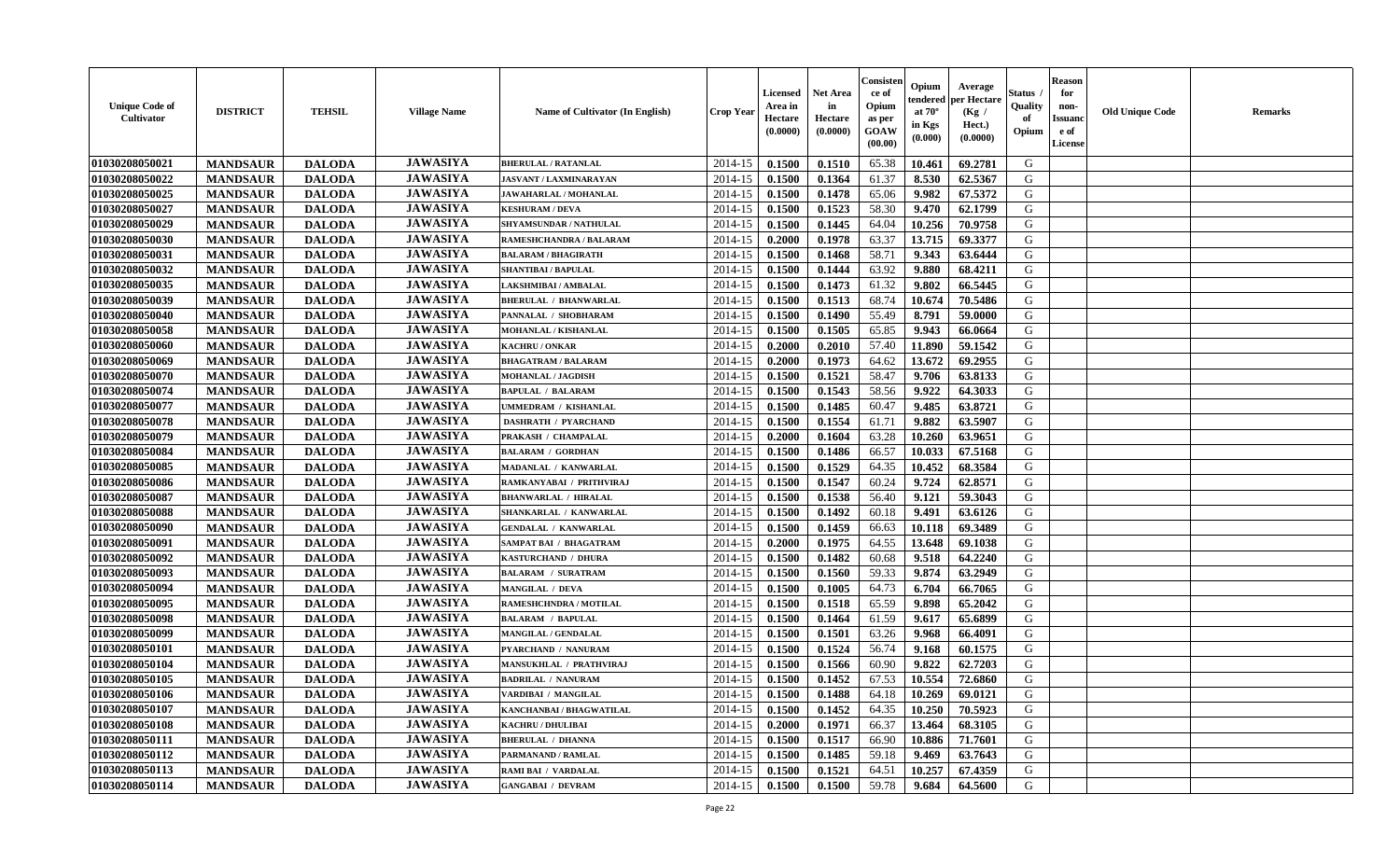| <b>Unique Code of</b><br><b>Cultivator</b> | <b>DISTRICT</b> | <b>TEHSIL</b> | <b>Village Name</b> | Name of Cultivator (In English) | <b>Crop Year</b> | <b>Licensed</b><br>Area in<br>Hectare<br>(0.0000) | Net Area<br>in<br>Hectare<br>(0.0000) | Consister<br>ce of<br>Opium<br>as per<br><b>GOAW</b><br>(00.00) | Opium<br>endered<br>at $70^\circ$<br>in Kgs<br>(0.000) | Average<br>per Hectare<br>(Kg /<br>Hect.)<br>(0.0000) | Status<br>Quality<br>of<br>Opium | <b>Reason</b><br>for<br>non-<br><b>Issuand</b><br>e of<br><b>License</b> | <b>Old Unique Code</b> | <b>Remarks</b> |
|--------------------------------------------|-----------------|---------------|---------------------|---------------------------------|------------------|---------------------------------------------------|---------------------------------------|-----------------------------------------------------------------|--------------------------------------------------------|-------------------------------------------------------|----------------------------------|--------------------------------------------------------------------------|------------------------|----------------|
| 01030208050116                             | <b>MANDSAUR</b> | <b>DALODA</b> | <b>JAWASIYA</b>     | <b>GITABAI/HIRALAL</b>          | 2014-15          | 0.1500                                            | 0.1488                                | 68.02                                                           | 10.883                                                 | 73.1384                                               | G                                |                                                                          |                        |                |
| 01030208050120                             | <b>MANDSAUR</b> | <b>DALODA</b> | <b>JAWASIYA</b>     | <b>MANGILAL / LAXMAN</b>        | 2014-15          | 0.1500                                            | 0.1322                                | 61.71                                                           | 8.560                                                  | 64.7504                                               | G                                |                                                                          |                        |                |
| 01030208050121                             | <b>MANDSAUR</b> | <b>DALODA</b> | <b>JAWASIYA</b>     | <b>KASTURCHAND / BHERULAL</b>   | 2014-15          | 0.1500                                            | 0.1487                                | 61.71                                                           | 9.221                                                  | 62.0108                                               | G                                |                                                                          |                        |                |
| 01030208050127                             | <b>MANDSAUR</b> | <b>DALODA</b> | <b>JAWASIYA</b>     | <b>BALARAM / HIRALAL</b>        | 2014-15          | 0.2000                                            | 0.1979                                | 63.38                                                           | 13.781                                                 | 69.6362                                               | G                                |                                                                          |                        |                |
| 01030208050011                             | <b>MANDSAUR</b> | <b>DALODA</b> | <b>JAWASIYA</b>     | DASHRATH / LAXMINARAYAN         | 2014-15          | 0.1000                                            | 0.1000                                | 63.95                                                           | 6.477                                                  | 64.7700                                               | G                                |                                                                          |                        |                |
| 01030208050024                             | <b>MANDSAUR</b> | <b>DALODA</b> | <b>JAWASIYA</b>     | RAMLAL / GANESHRAM              | 2014-15          | 0.1000                                            |                                       |                                                                 |                                                        | 0.0000                                                | $_{\rm F}$                       |                                                                          |                        |                |
| 01030208050047                             | <b>MANDSAUR</b> | <b>DALODA</b> | <b>JAWASIYA</b>     | <b>BHERA / KANIRAM</b>          | 2014-15          | 0.1000                                            |                                       |                                                                 |                                                        | 0.0000                                                | F                                |                                                                          |                        |                |
| 01030208050072                             | <b>MANDSAUR</b> | <b>DALODA</b> | <b>JAWASIYA</b>     | SHANKARLAL / KAWARLAL(REWA)     | 2014-15          | 0.1000                                            |                                       |                                                                 |                                                        | 0.0000                                                | $\mathbf{F}$                     |                                                                          |                        |                |
| 01030208050102                             | <b>MANDSAUR</b> | <b>DALODA</b> | <b>JAWASIYA</b>     | <b>JAWAHARLAL / TEKA</b>        | 2014-15          | 0.1000                                            |                                       |                                                                 |                                                        | 0.0000                                                | $\mathbf{F}$                     |                                                                          |                        |                |
| 01030208050110                             | <b>MANDSAUR</b> | <b>DALODA</b> | <b>JAWASIYA</b>     | <b>BALARAM / GULABCHAND</b>     | 2014-15          | 0.1000                                            |                                       |                                                                 |                                                        | 0.0000                                                | $\mathbf{F}$                     |                                                                          |                        |                |
| 01030208050130                             | <b>MANDSAUR</b> | <b>DALODA</b> | <b>JAWASIYA</b>     | <b>GITABAI / GANESHRAM</b>      | 2014-15          | 0.1000                                            | 0.0989                                | 67.55                                                           | 6.668                                                  | 67.4216                                               | G                                |                                                                          |                        |                |
| 01030208050133                             | <b>MANDSAUR</b> | <b>DALODA</b> | <b>JAWASIYA</b>     | RADHESHYAM / GORISHANKAR        | 2014-15          | 0.2000                                            | 0.2005                                | 65.09                                                           | 13.548                                                 | 67.5711                                               | G                                |                                                                          |                        |                |
| 01030208050134                             | <b>MANDSAUR</b> | <b>DALODA</b> | <b>JAWASIYA</b>     | <b>ONKAR / BHAGGA</b>           | 2014-15          | 0.1500                                            | 0.1530                                | 63.74                                                           | 10.135                                                 | 66.2418                                               | G                                |                                                                          |                        |                |
| 01030208050135                             | <b>MANDSAUR</b> | <b>DALODA</b> | <b>JAWASIYA</b>     | <b>CHETRAM / GATTUBAI</b>       | 2014-15          | 0.1500                                            | 0.1471                                | 62.54                                                           | 10.283                                                 | 69.9048                                               | G                                |                                                                          |                        |                |
| 01030208050139                             | <b>MANDSAUR</b> | <b>DALODA</b> | <b>JAWASIYA</b>     | <b>GOPAL / RAMLAL</b>           | 2014-15          | 0.2000                                            | 0.2003                                | 66.25                                                           | 13.477                                                 | 67.2841                                               | ${\bf G}$                        |                                                                          |                        |                |
| 01030208050141                             | <b>MANDSAUR</b> | <b>DALODA</b> | <b>JAWASIYA</b>     | KANWARLAL / MODIRAM             | 2014-15          | 0.1500                                            | 0.1507                                | 59.33                                                           | 9.205                                                  | 61.0816                                               | G                                |                                                                          |                        |                |
| 01030208050143                             | <b>MANDSAUR</b> | <b>DALODA</b> | <b>JAWASIYA</b>     | <b>JAWAHARLAL / BHANNA</b>      | 2014-15          | 0.1500                                            | 0.1503                                | 59.66                                                           | 8.642                                                  | 57.4983                                               | G                                |                                                                          |                        |                |
| 01030208050145                             | <b>MANDSAUR</b> | <b>DALODA</b> | <b>JAWASIYA</b>     | VIJAYSHANKAR / GULABCHAND       | 2014-15          | 0.1500                                            | 0.1484                                | 59.66                                                           | 9.622                                                  | 64.8383                                               | G                                |                                                                          |                        |                |
| 01030208050149                             | <b>MANDSAUR</b> | <b>DALODA</b> | <b>JAWASIYA</b>     | SITABAI / PYARCHAND             | 2014-15          | 0.1500                                            | 0.1429                                | 61.55                                                           | 9.153                                                  | 64.0518                                               | G                                |                                                                          |                        |                |
| 01030208050150                             | <b>MANDSAUR</b> | <b>DALODA</b> | <b>JAWASIYA</b>     | KANWARLAL / RAMLAL              | 2014-15          | 0.1500                                            | 0.1486                                | 69.61                                                           | 10.909                                                 | 73.4118                                               | G                                |                                                                          |                        |                |
| 01030208050151                             | <b>MANDSAUR</b> | <b>DALODA</b> | <b>JAWASIYA</b>     | <b>GANGABAI / KANWARLAL</b>     | 2014-15          | 0.1500                                            | 0.1518                                | 59.55                                                           | 9.460                                                  | 62.3188                                               | G                                |                                                                          |                        |                |
| 01030208050152                             | <b>MANDSAUR</b> | <b>DALODA</b> | <b>JAWASIYA</b>     | <b>MANGIBAI / BHAGATRAM</b>     | 2014-15          | 0.1500                                            | 0.1529                                | 60.21                                                           | 9.573                                                  | 62.6095                                               | G                                |                                                                          |                        |                |
| 01030208050153                             | <b>MANDSAUR</b> | <b>DALODA</b> | <b>JAWASIYA</b>     | <b>DURGABAI/BAPULAL</b>         | 2014-15          | 0.1500                                            | 0.1452                                | 61.59                                                           | 9.221                                                  | 63.5055                                               | ${\bf G}$                        |                                                                          |                        |                |
| 01030208050156                             | <b>MANDSAUR</b> | <b>DALODA</b> | <b>JAWASIYA</b>     | MOHANLAL / BHERULAL             | 2014-15          | 0.1500                                            | 0.1513                                | 64.91                                                           | 10.043                                                 | 66.3781                                               | G                                |                                                                          |                        |                |
| 01030208050157                             | <b>MANDSAUR</b> | <b>DALODA</b> | <b>JAWASIYA</b>     | <b>BHULIBAI / RAMNARAYAN</b>    | 2014-15          | 0.1500                                            | 0.1482                                | 63.99                                                           | 9.864                                                  | 66.5587                                               | G                                |                                                                          |                        |                |
| 01030208050158                             | <b>MANDSAUR</b> | <b>DALODA</b> | <b>JAWASIYA</b>     | HARDERAM / AMBALAL              | 2014-15          | 0.1500                                            | 0.1491                                | 68.44                                                           | 10.413                                                 | 69.8390                                               | G                                |                                                                          |                        |                |
| 01030208050159                             | <b>MANDSAUR</b> | <b>DALODA</b> | <b>JAWASIYA</b>     | <b>GANGABAI / RADHAKISHAN</b>   | 2014-15          | 0.1500                                            | 0.1466                                | 53.94                                                           | 8.322                                                  | 56.7667                                               | G                                |                                                                          |                        |                |
| 01030208050160                             | <b>MANDSAUR</b> | <b>DALODA</b> | <b>JAWASIYA</b>     | <b>MANGIBAI/BAPULAL</b>         | 2014-15          | 0.2000                                            | 0.2003                                | 68.86                                                           | 14.333                                                 | 71.5577                                               | G                                |                                                                          |                        |                |
| 01030208050167                             | <b>MANDSAUR</b> | <b>DALODA</b> | <b>JAWASIYA</b>     | TEJRAM / SHIVRAM                | 2014-15          | 0.2000                                            | 0.2075                                | 62.96                                                           | 13.788                                                 | 66.4482                                               | G                                |                                                                          |                        |                |
| 01030208050168                             | <b>MANDSAUR</b> | <b>DALODA</b> | <b>JAWASIYA</b>     | <b>ASHOK / BHERULAL</b>         | 2014-15          | 0.1500                                            | 0.1527                                | 54.42                                                           | 8.855                                                  | 57.9895                                               | G                                |                                                                          |                        |                |
| 01030208050170                             | <b>MANDSAUR</b> | <b>DALODA</b> | <b>JAWASIYA</b>     | <b>BHERULAL / MANGILAL</b>      | 2014-15          | 0.2000                                            | 0.1949                                | 60.96                                                           | 12.958                                                 | 66.4854                                               | $\mathbf G$                      |                                                                          |                        |                |
| 01030208050177                             | <b>MANDSAUR</b> | <b>DALODA</b> | <b>JAWASIYA</b>     | LAKSHMINARAYAN / MOTI           | 2014-15          | 0.1500                                            | 0.1511                                | 60.62                                                           | 9.673                                                  | 64.0172                                               | G                                |                                                                          |                        |                |
| 01030208050178                             | <b>MANDSAUR</b> | <b>DALODA</b> | <b>JAWASIYA</b>     | <b>GOPAL / DHAPUBAI</b>         | 2014-15          | 0.1500                                            | 0.1505                                | 65.33                                                           | 11.162                                                 | 74.1661                                               | G                                |                                                                          |                        |                |
| 01030208050180                             | <b>MANDSAUR</b> | <b>DALODA</b> | <b>JAWASIYA</b>     | <b>BALKUNWAR / KANHAIYALAL</b>  | 2014-15          | 0.1500                                            | 0.1485                                | 64.55                                                           | 9.941                                                  | 66.9428                                               | G                                |                                                                          |                        |                |
| 01030208050184                             | <b>MANDSAUR</b> | <b>DALODA</b> | <b>JAWASIYA</b>     | <b>NANDKISHOR / BADAMIBAI</b>   | 2014-15          | 0.1500                                            | 0.1440                                | 65.57                                                           | 10.416                                                 | 72.3333                                               | G                                |                                                                          |                        |                |
|                                            |                 |               | <b>JAWASIYA</b>     | PRAKASH / AMBALAL               | 2014-15          | 0.1500                                            | 0.1455                                | 60.20                                                           | 9.770                                                  |                                                       | G                                |                                                                          |                        |                |
| 01030208050013<br>01030208050017           | <b>MANDSAUR</b> | <b>DALODA</b> | <b>JAWASIYA</b>     | PREMSHANKAR / GANGARAM          |                  |                                                   | 0.1460                                |                                                                 | 9.083                                                  | 67.1478<br>62.2123                                    | G                                |                                                                          |                        |                |
|                                            | <b>MANDSAUR</b> | <b>DALODA</b> | <b>JAWASIYA</b>     |                                 | 2014-15          | 0.1500                                            |                                       | 63.39                                                           |                                                        |                                                       | G                                |                                                                          |                        |                |
| 01030208050172                             | <b>MANDSAUR</b> | <b>DALODA</b> | <b>JAWASIYA</b>     | <b>SHOKINDAS / GOPIDAS</b>      | 2014-15          | 0.1500                                            | 0.1482                                | 61.43                                                           | 9.802                                                  | 66.1404                                               | G                                |                                                                          |                        |                |
| 01030208050005                             | <b>MANDSAUR</b> | <b>DALODA</b> |                     | RADHESHYAM / MOHANLAL           | 2014-15          | 0.1500                                            | 0.1516                                | 68.47                                                           | 11.346                                                 | 74.8417                                               |                                  |                                                                          |                        |                |
| 01030208050194                             | <b>MANDSAUR</b> | <b>DALODA</b> | <b>JAWASIYA</b>     | RAMESHWAR / BHAGVATILAL         | 2014-15          | 0.1500                                            | 0.1426                                | 59.72                                                           | 8.932                                                  | 62.6367                                               | G                                |                                                                          |                        |                |
| 01030208050052                             | <b>MANDSAUR</b> | <b>DALODA</b> | <b>JAWASIYA</b>     | <b>RAMIBAI / BHERULAL</b>       | 2014-15          | 0.1500                                            | 0.1488                                | 59.80                                                           | 9.243                                                  | 62.1169                                               | G                                |                                                                          |                        |                |
| 01030208050144                             | <b>MANDSAUR</b> | <b>DALODA</b> | <b>JAWASIYA</b>     | RAMNARAYAN / PRATHVIRAJ         | 2014-15          | 0.1500                                            | 0.1533                                | 67.46                                                           | 10.909                                                 | 71.1611                                               | G                                |                                                                          |                        |                |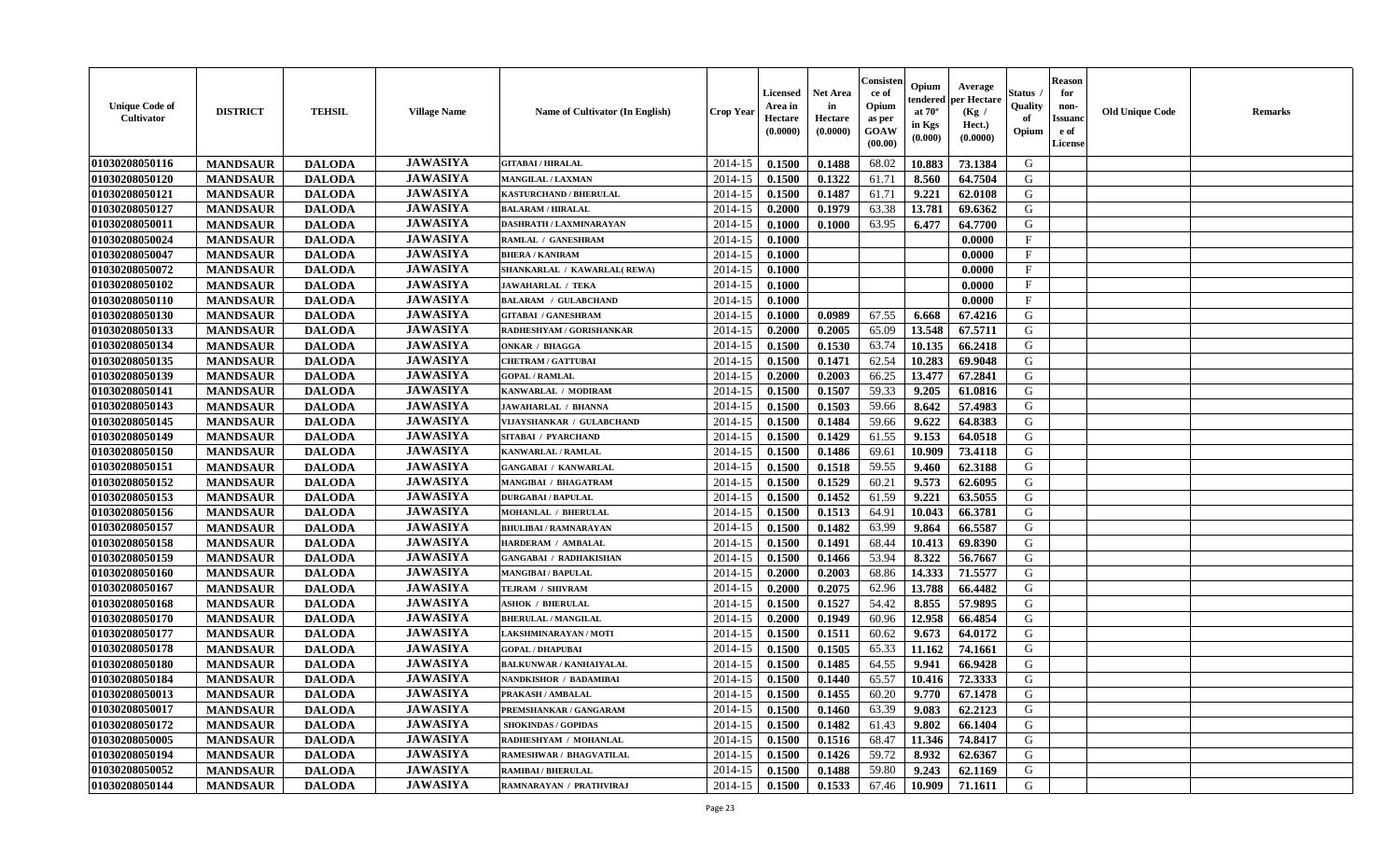| <b>Unique Code of</b><br><b>Cultivator</b> | <b>DISTRICT</b> | <b>TEHSIL</b> | <b>Village Name</b> | <b>Name of Cultivator (In English)</b> | <b>Crop Year</b> | <b>Licensed</b><br>Area in<br>Hectare<br>(0.0000) | Net Area<br>in<br>Hectare<br>(0.0000) | Consister<br>ce of<br>Opium<br>as per<br>GOAW<br>(00.00) | Opium<br>endered<br>at $70^\circ$<br>in Kgs<br>(0.000) | Average<br>per Hectare<br>(Kg /<br>Hect.)<br>(0.0000) | Status<br>Quality<br>of<br>Opium | <b>Reason</b><br>for<br>non-<br><b>Issuand</b><br>e of<br>License | <b>Old Unique Code</b> | Remarks |
|--------------------------------------------|-----------------|---------------|---------------------|----------------------------------------|------------------|---------------------------------------------------|---------------------------------------|----------------------------------------------------------|--------------------------------------------------------|-------------------------------------------------------|----------------------------------|-------------------------------------------------------------------|------------------------|---------|
| 01030208050146                             | <b>MANDSAUR</b> | <b>DALODA</b> | <b>JAWASIYA</b>     | <b>GULABCHAND / BAGDIRAM</b>           | 2014-15          | 0.1500                                            | 0.1489                                | 60.84                                                    | 9.760                                                  | 65.5473                                               | G                                |                                                                   |                        |         |
| 01030208050201                             | <b>MANDSAUR</b> | <b>DALODA</b> | <b>JAWASIYA</b>     | <b>BHAGWATILAL MANGILAL</b>            | 2014-15          | 0.1500                                            | 0.1523                                | 68.95                                                    | 10.805                                                 | 70.9455                                               | G                                |                                                                   |                        |         |
| 01030208050103                             | <b>MANDSAUR</b> | <b>DALODA</b> | <b>JAWASIYA</b>     | KISHANLAL / GANESHRAM                  | 2014-15          | 0.1500                                            | 0.1530                                | 55.12                                                    | 9.331                                                  | 60.9869                                               | G                                |                                                                   |                        |         |
| 01030208050169                             | <b>MANDSAUR</b> | <b>DALODA</b> | <b>JAWASIYA</b>     | <b>BHERULAL / BHAGATRAM</b>            | 2014-15          | 0.2000                                            | 0.1989                                | 61.75                                                    | 12.818                                                 | 64.4444                                               | G                                |                                                                   |                        |         |
| 01030208050125                             | <b>MANDSAUR</b> | <b>DALODA</b> | <b>JAWASIYA</b>     | <b>RAMRATAN / PYARCHAND</b>            | 2014-15          | 0.1500                                            | 0.1488                                | 58.36                                                    | 8.912                                                  | 59.8925                                               | G                                |                                                                   |                        |         |
| 01030208050023                             | <b>MANDSAUR</b> | <b>DALODA</b> | <b>JAWASIYA</b>     | <b>BHANWARLAL / KESHURAM</b>           | 2014-15          | 0.1500                                            | 0.1538                                | 62.74                                                    | 10.012                                                 | 65.0975                                               | G                                |                                                                   |                        |         |
| 01030208050118                             | <b>MANDSAUR</b> | <b>DALODA</b> | <b>JAWASIYA</b>     | <b>JHAMKUBAI / KISHANLAL</b>           | 2014-15          | 0.1500                                            | 0.1461                                | 57.80                                                    | 8.860                                                  | 60.6434                                               | G                                |                                                                   |                        |         |
| 01030208050041                             | <b>MANDSAUR</b> | <b>DALODA</b> | <b>JAWASIYA</b>     | <b>GORDHAN / BHAGIRATH</b>             | 2014-15          | 0.1500                                            | 0.1504                                | 65.49                                                    | 9.814                                                  | 65.2527                                               | G                                |                                                                   |                        |         |
| 01030208050089                             | <b>MANDSAUR</b> | <b>DALODA</b> | <b>JAWASIYA</b>     | <b>MOHANLAL / NANDA</b>                | 2014-15          | 0.2000                                            | 0.1976                                | 58.13                                                    | 12.523                                                 | 63.3755                                               | G                                |                                                                   |                        |         |
| 01030208050096                             | <b>MANDSAUR</b> | <b>DALODA</b> | <b>JAWASIYA</b>     | SUNDARBAI / CHAMPALAL                  | 2014-15          | 0.2000                                            | 0.2067                                | 58.46                                                    | 12.535                                                 | 60.6434                                               | $\mathbf I$                      | 02                                                                |                        |         |
| 01030208050171                             | <b>MANDSAUR</b> | <b>DALODA</b> | <b>JAWASIYA</b>     | SAJJANBAI / GANGARAM                   | 2014-15          | 0.1500                                            | 0.1511                                | 59.79                                                    | 9.737                                                  | 64.4408                                               | G                                |                                                                   |                        |         |
| 01030208050182                             | <b>MANDSAUR</b> | <b>DALODA</b> | <b>JAWASIYA</b>     | <b>KALURAM / KHIMA</b>                 | 2014-15          | 0.1500                                            | 0.1507                                | 67.05                                                    | 10.623                                                 | 70.4910                                               | G                                |                                                                   |                        |         |
| 01030208050136                             | <b>MANDSAUR</b> | <b>DALODA</b> | <b>JAWASIYA</b>     | MOHANBAI / MANGILAL                    | 2014-15          | 0.1500                                            | 0.1518                                | 59.52                                                    | 9.047                                                  | 59.5982                                               | G                                |                                                                   |                        |         |
| 01030208050036                             | <b>MANDSAUR</b> | <b>DALODA</b> | <b>JAWASIYA</b>     | <b>BASANTIBAI / DEVILAL</b>            | 2014-15          | 0.1500                                            | 0.1542                                | 57.89                                                    | 9.295                                                  | 60.2789                                               | G                                |                                                                   |                        |         |
| 01030208050140                             | <b>MANDSAUR</b> | <b>DALODA</b> | <b>JAWASIYA</b>     | <b>GOPAL / MANGILAL</b>                | 2014-15          | 0.1500                                            | 0.1529                                | 57.58                                                    | 9.237                                                  | 60.4120                                               | ${\bf G}$                        |                                                                   |                        |         |
| 01030208050044                             | <b>MANDSAUR</b> | <b>DALODA</b> | <b>JAWASIYA</b>     | UMMEDRAM / AMBALAL                     | 2014-15          | 0.1500                                            | 0.1496                                | 67.03                                                    | 10.821                                                 | 72.3329                                               | G                                |                                                                   |                        |         |
| 01030208050209                             | <b>MANDSAUR</b> | <b>DALODA</b> | <b>JAWASIYA</b>     | <b>UDAYRAM / GANGARAM</b>              | 2014-15          | 0.1500                                            | 0.1476                                | 57.26                                                    | 8.973                                                  | 60.7927                                               | G                                |                                                                   | 01030208047004         |         |
| 01030208050210                             | <b>MANDSAUR</b> | <b>DALODA</b> | <b>JAWASIYA</b>     | FULKUNWAR / HUKMICHAND                 | 2014-15          | 0.1500                                            | 0.1516                                | 63.82                                                    | 10.348                                                 | 68.2586                                               | G                                |                                                                   | 01050210063167         |         |
| 01030208050155                             | <b>MANDSAUR</b> | <b>DALODA</b> | <b>JAWASIYA</b>     | <b>MOHANLAL / KALU</b>                 | 2014-15          | 0.1000                                            | 0.0992                                | 51.77                                                    | 1.605                                                  | 16.1794                                               | G                                | 04                                                                |                        |         |
| 01030208050162                             | <b>MANDSAUR</b> | <b>DALODA</b> | <b>JAWASIYA</b>     | <b>AMBALAL / BHERA (PATIDAR)</b>       | 2014-15          | 0.1000                                            |                                       |                                                          |                                                        | 0.0000                                                | $\mathbf{F}$                     |                                                                   |                        |         |
| 01030208050173                             | <b>MANDSAUR</b> | <b>DALODA</b> | <b>JAWASIYA</b>     | HANSIBAI / UDA                         | 2014-15          | 0.1000                                            |                                       |                                                          |                                                        | 0.0000                                                | $\mathbf{F}$                     |                                                                   |                        |         |
| 01030208050185                             | <b>MANDSAUR</b> | <b>DALODA</b> | <b>JAWASIYA</b>     | <b>RAMNARAYAN / DEVRAM</b>             | 2014-15          | 0.1000                                            |                                       |                                                          |                                                        | 0.0000                                                | $_{\rm F}$                       |                                                                   |                        |         |
| 01030208050202                             | <b>MANDSAUR</b> | <b>DALODA</b> | <b>JAWASIYA</b>     | <b>GANPATLAL / MOTI</b>                | 2014-15          | 0.1000                                            |                                       |                                                          |                                                        | 0.0000                                                | F                                |                                                                   |                        |         |
| 01030208050204                             | <b>MANDSAUR</b> | <b>DALODA</b> | <b>JAWASIYA</b>     | VARDICHAND / PRABHU                    | 2014-15          | 0.1000                                            |                                       |                                                          |                                                        | 0.0000                                                | $\rm F$                          |                                                                   |                        |         |
| 01030208050061                             | <b>MANDSAUR</b> | <b>DALODA</b> | <b>JAWASIYA</b>     | CHUNNILAL / GOPAL                      | 2014-15          | 0.1000                                            | 0.0996                                | 58.31                                                    | 5.856                                                  | 58.7952                                               | G                                |                                                                   |                        |         |
| 01030208050208                             | <b>MANDSAUR</b> | <b>DALODA</b> | <b>JAWASIYA</b>     | PREMBAI / MEWALAL                      | 2014-15          | 0.1000                                            |                                       |                                                          |                                                        | 0.0000                                                | $\mathbf{F}$                     |                                                                   |                        |         |
| 01030208051023                             | <b>MANDSAUR</b> | <b>DALODA</b> | <b>KARNAKHEDI</b>   | <b>BALARAM / DEVRAM</b>                | 2014-15          | 0.1500                                            | 0.1550                                | 67.75                                                    | 10.346                                                 | 66.7484                                               | G                                |                                                                   |                        |         |
| 01030208051002                             | <b>MANDSAUR</b> | <b>DALODA</b> | <b>KARNAKHEDI</b>   | <b>JAGDISH / RUPRAM</b>                | 2014-15          | 0.2000                                            | 0.2012                                | 66.61                                                    | 13.779                                                 | 68.4841                                               | G                                |                                                                   |                        |         |
| 01030208051006                             | <b>MANDSAUR</b> | <b>DALODA</b> | <b>KARNAKHEDI</b>   | <b>RAMNIVAS / SALAGRAM</b>             | 2014-15          | 0.1500                                            | 0.1506                                | 66.56                                                    | 10.307                                                 | 68.4396                                               | G                                |                                                                   |                        |         |
| 01030208051007                             | <b>MANDSAUR</b> | <b>DALODA</b> | <b>KARNAKHEDI</b>   | <b>DEVILAL / RUPRAM</b>                | 2014-15          | 0.1500                                            | 0.1496                                | 69.21                                                    | 10.382                                                 | 69.3984                                               | G                                |                                                                   |                        |         |
| 01030208051009                             | <b>MANDSAUR</b> | <b>DALODA</b> | <b>KARNAKHEDI</b>   | RADHESHYAM / TARACHANDRA               | 2014-15          | 0.2000                                            | 0.1955                                | 69.11                                                    | 13.575                                                 | 69.4373                                               | G                                |                                                                   |                        |         |
| 01030208051010                             | <b>MANDSAUR</b> | <b>DALODA</b> | <b>KARNAKHEDI</b>   | <b>JAGDISH / BHERULAL</b>              | 2014-15          | 0.2000                                            | 0.1987                                | 69.44                                                    | 14.017                                                 | 70.5435                                               | G                                |                                                                   |                        |         |
| 01030208051011                             | <b>MANDSAUR</b> | <b>DALODA</b> | <b>KARNAKHEDI</b>   | <b>DEVRAM / HARIRAM</b>                | 2014-15          | 0.1500                                            | 0.1468                                | 63.85                                                    | 9.705                                                  | 66.1104                                               | G                                |                                                                   |                        |         |
| 01030208051014                             | <b>MANDSAUR</b> | <b>DALODA</b> | <b>KARNAKHEDI</b>   | <b>BHANVARLAL / RUPRAM</b>             | 2014-15          | 0.1500                                            | 0.1445                                | 64.41                                                    | 9.827                                                  | 68.0069                                               | G                                |                                                                   |                        |         |
| 01030208051017                             | <b>MANDSAUR</b> | <b>DALODA</b> | <b>KARNAKHEDI</b>   | <b>JAGDISH / HIRALAL</b>               | 2014-15          | 0.1500                                            | 0.1469                                | 69.59                                                    | 10.299                                                 | 70.1089                                               | G                                |                                                                   |                        |         |
| 01030208051021                             | <b>MANDSAUR</b> | <b>DALODA</b> | <b>KARNAKHEDI</b>   | SHIVNARAYAN / RUPRAM                   | 2014-15          | 0.2000                                            | 0.2011                                | 69.15                                                    | 14.531                                                 | 72.2576                                               | G                                |                                                                   |                        |         |
| 01030208051024                             | <b>MANDSAUR</b> | <b>DALODA</b> | <b>KARNAKHEDI</b>   | <b>RUGNATH / GIRDHARI</b>              | 2014-15          | 0.1500                                            | 0.1505                                | 63.15                                                    | 9.716                                                  | 64.5581                                               | G                                |                                                                   |                        |         |
| 01030208051027                             | <b>MANDSAUR</b> | <b>DALODA</b> | <b>KARNAKHEDI</b>   | <b>DHAPUBAI/BALARAM</b>                | 2014-15          | 0.1500                                            | 0.1474                                | 65.52                                                    | 9.903                                                  | 67.1845                                               | G                                |                                                                   |                        |         |
| 01030208051004                             | <b>MANDSAUR</b> | <b>DALODA</b> | <b>KARNAKHEDI</b>   | JAGDISH / RUPRAM (RAWAT)               | 2014-15          | 0.1500                                            | 0.1526                                | 60.29                                                    | 9.267                                                  | 60.7274                                               | G                                |                                                                   |                        |         |
| 01030208051029                             | <b>MANDSAUR</b> | <b>DALODA</b> | <b>KARNAKHEDI</b>   | <b>JAGANNATH / HARIRAM</b>             | 2014-15          | 0.1500                                            | 0.1454                                | 66.51                                                    | 10.119                                                 | 69.5942                                               | ${\bf G}$                        |                                                                   |                        |         |
| 01030208051030                             | <b>MANDSAUR</b> | <b>DALODA</b> | <b>KARNAKHEDI</b>   | RAMCHANDRAA / DHURA                    | 2014-15          | 0.1500                                            | 0.1460                                | 65.89                                                    | 10.081                                                 | 69.0479                                               | G                                |                                                                   |                        |         |
| 01030208051032                             | <b>MANDSAUR</b> | <b>DALODA</b> | <b>KARNAKHEDI</b>   | <b>JAGDISH / GIRDHARI</b>              | 2014-15          | 0.2000                                            | 0.1982                                | 65.74                                                    | 13.355                                                 | 67.3814                                               | G                                |                                                                   |                        |         |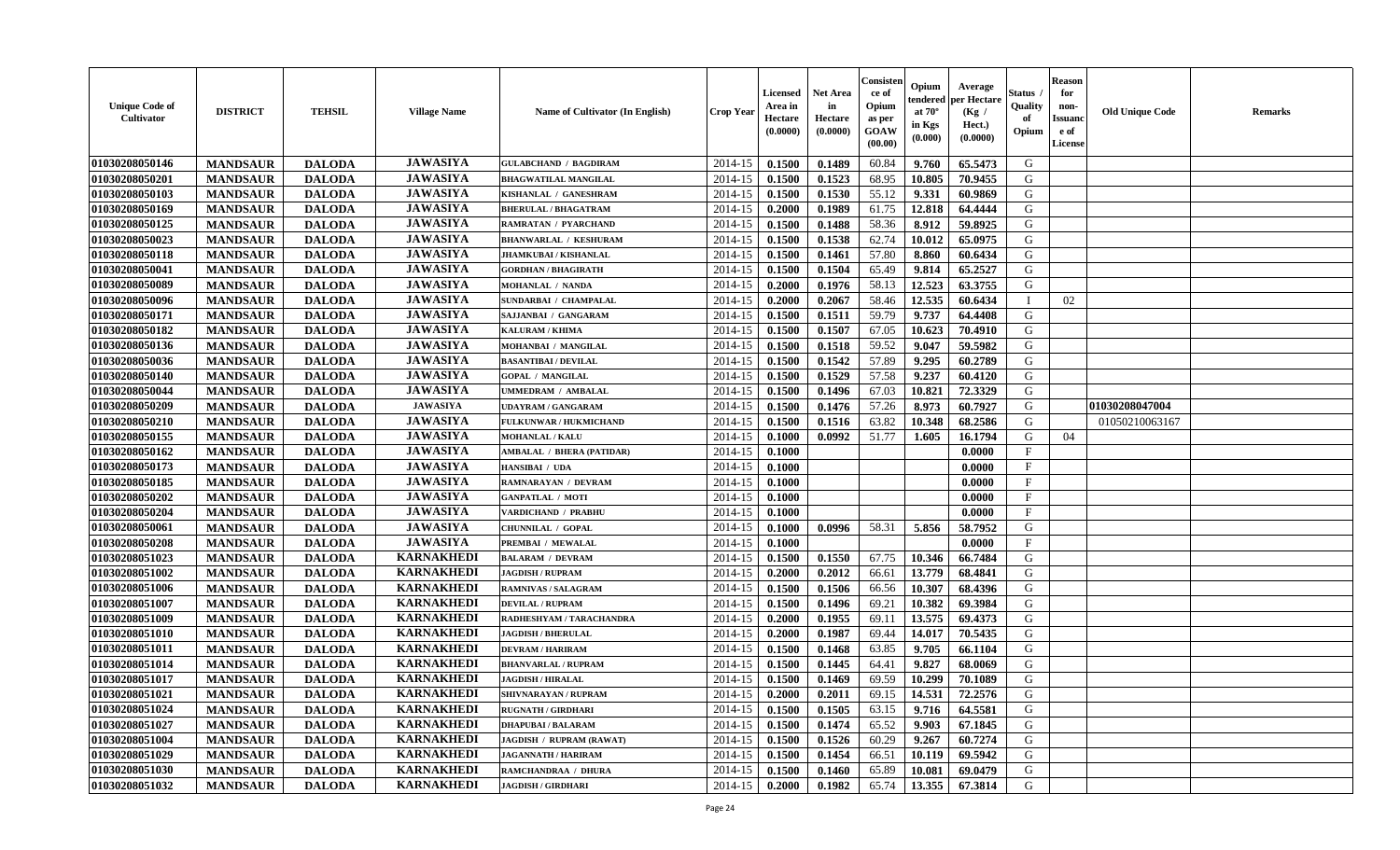| <b>Unique Code of</b><br><b>Cultivator</b> | <b>DISTRICT</b> | <b>TEHSIL</b> | <b>Village Name</b> | Name of Cultivator (In English) | <b>Crop Year</b> | <b>Licensed</b><br>Area in<br>Hectare<br>(0.0000) | <b>Net Area</b><br>in<br>Hectare<br>(0.0000) | Consister<br>ce of<br>Opium<br>as per<br><b>GOAW</b><br>(00.00) | Opium<br>endered<br>at $70^\circ$<br>in Kgs<br>(0.000) | Average<br>per Hectare<br>(Kg /<br>Hect.)<br>(0.0000) | Status<br>Quality<br>of<br>Opium | <b>Reason</b><br>for<br>non-<br><b>Issuand</b><br>e of<br><b>License</b> | <b>Old Unique Code</b> | <b>Remarks</b> |
|--------------------------------------------|-----------------|---------------|---------------------|---------------------------------|------------------|---------------------------------------------------|----------------------------------------------|-----------------------------------------------------------------|--------------------------------------------------------|-------------------------------------------------------|----------------------------------|--------------------------------------------------------------------------|------------------------|----------------|
| 01030208051034                             | <b>MANDSAUR</b> | <b>DALODA</b> | <b>KARNAKHEDI</b>   | LILABAI / RAMNARAYAN            | 2014-15          | 0.1500                                            | 0.1536                                       | 68.44                                                           | 10.305                                                 | 67.0898                                               | G                                |                                                                          |                        |                |
| 01030208051035                             | <b>MANDSAUR</b> | <b>DALODA</b> | <b>KARNAKHEDI</b>   | <b>DASHRATH / TARACHAND</b>     | 2014-15          | 0.1500                                            | 0.1509                                       | 63.86                                                           | 9.725                                                  | 64.4467                                               | G                                |                                                                          |                        |                |
| 01030208051036                             | <b>MANDSAUR</b> | <b>DALODA</b> | <b>KARNAKHEDI</b>   | <b>BULAKBAI/SALAGRAM</b>        | 2014-15          | 0.1500                                            | 0.1518                                       | 66.03                                                           | 10.376                                                 | 68.3531                                               | G                                |                                                                          |                        |                |
| 01030208051038                             | <b>MANDSAUR</b> | <b>DALODA</b> | <b>KARNAKHEDI</b>   | KANCHANBAI / CHETRAM            | 2014-15          | 0.1500                                            | 0.1494                                       | 65.51                                                           | 10.032                                                 | 67.1486                                               | G                                |                                                                          |                        |                |
| 01030208051039                             | <b>MANDSAUR</b> | <b>DALODA</b> | <b>KARNAKHEDI</b>   | <b>BALARAM / SALAGRAM</b>       | 2014-15          | 0.1500                                            | 0.1455                                       | 64.80                                                           | 10.127                                                 | 69.6014                                               | G                                |                                                                          |                        |                |
| 01030208051042                             | <b>MANDSAUR</b> | <b>DALODA</b> | <b>KARNAKHEDI</b>   | SHANTILAL / LAXMICHAND          | 2014-15          | 0.2000                                            | 0.2004                                       | 67.44                                                           | 13.372                                                 | 66.7265                                               | G                                |                                                                          |                        |                |
| 01030208051044                             | <b>MANDSAUR</b> | <b>DALODA</b> | <b>KARNAKHEDI</b>   | <b>BAPULAL / TARACHANDRA</b>    | 2014-15          | 0.2000                                            | 0.2008                                       | 67.52                                                           | 13.099                                                 | 65.2341                                               | G                                |                                                                          |                        |                |
| 01030208051045                             | <b>MANDSAUR</b> | <b>DALODA</b> | <b>KARNAKHEDI</b>   | KALABAI / BHUVAN                | 2014-15          | 0.1500                                            | 0.1456                                       | 64.07                                                           | 9.455                                                  | 64.9382                                               | ${\bf G}$                        |                                                                          |                        |                |
| 01030208051046                             | <b>MANDSAUR</b> | <b>DALODA</b> | <b>KARNAKHEDI</b>   | <b>KANVERIBAI / HIRALAL</b>     | 2014-15          | 0.1500                                            | 0.1462                                       | 65.90                                                           | 10.007                                                 | 68.4473                                               | G                                |                                                                          |                        |                |
| 01030208051047                             | <b>MANDSAUR</b> | <b>DALODA</b> | <b>KARNAKHEDI</b>   | <b>BASANTIBAI / NANDRAM</b>     | 2014-15          | 0.1500                                            | 0.1544                                       | 67.16                                                           | 11.033                                                 | 71.4573                                               | G                                |                                                                          |                        |                |
| 01030208051052                             | <b>MANDSAUR</b> | <b>DALODA</b> | <b>KARNAKHEDI</b>   | <b>RAMESHWAR / BAGDIRAM</b>     | 2014-15          | 0.1500                                            | 0.1448                                       | 66.10                                                           | 9.839                                                  | 67.9489                                               | G                                |                                                                          |                        |                |
| 01030208051067                             | <b>MANDSAUR</b> | <b>DALODA</b> | <b>KARNAKHEDI</b>   | PARVATIBAI / GHANSHYAM          | 2014-15          | 0.1500                                            | 0.1476                                       | 60.36                                                           | 9.261                                                  | 62.7439                                               | G                                |                                                                          |                        |                |
| 01030208051080                             | <b>MANDSAUR</b> | <b>DALODA</b> | <b>KARNAKHEDI</b>   | <b>SHANTILAL / RAMLAL</b>       | 2014-15          | 0.1500                                            | 0.1515                                       | 64.54                                                           | 9.570                                                  | 63.1683                                               | G                                |                                                                          |                        |                |
| 01030208051082                             | <b>MANDSAUR</b> | <b>DALODA</b> | <b>KARNAKHEDI</b>   | <b>KALABAI/BHERULAL</b>         | 2014-15          | 0.1500                                            | 0.1510                                       | 65.52                                                           | 9.828                                                  | 65.0861                                               | G                                |                                                                          |                        |                |
| 01030208051084                             | <b>MANDSAUR</b> | <b>DALODA</b> | <b>KARNAKHEDI</b>   | KALABAI / MANGILAL              | 2014-15          | 0.1500                                            | 0.1563                                       | 67.27                                                           | 10.312                                                 | 65.9757                                               | G                                |                                                                          |                        |                |
| 01030208051089                             | <b>MANDSAUR</b> | <b>DALODA</b> | <b>KARNAKHEDI</b>   | PRABHULAL / AASHARAM            | 2014-15          | 0.1500                                            | 0.1530                                       | 65.59                                                           | 10.101                                                 | 66.0196                                               | G                                |                                                                          |                        |                |
| 01030208051090                             | <b>MANDSAUR</b> | <b>DALODA</b> | <b>KARNAKHEDI</b>   | <b>DHAPUBAI/GANESHRAM</b>       | 2014-15          | 0.1500                                            | 0.1487                                       | 65.08                                                           | 9.911                                                  | 66.6510                                               | G                                |                                                                          |                        |                |
| 01030208051094                             | <b>MANDSAUR</b> | <b>DALODA</b> | <b>KARNAKHEDI</b>   | <b>GANGABAI/RAMA</b>            | 2014-15          | 0.1500                                            | 0.1472                                       | 62.50                                                           | 9.536                                                  | 64.7826                                               | G                                |                                                                          |                        |                |
| 01030208051095                             | <b>MANDSAUR</b> | <b>DALODA</b> | <b>KARNAKHEDI</b>   | <b>BHUVANIRAM / DEVRAM</b>      | 2014-15          | 0.2000                                            | 0.1987                                       | 67.99                                                           | 13.821                                                 | 69.5571                                               | G                                |                                                                          |                        |                |
| 01030208051101                             | <b>MANDSAUR</b> | <b>DALODA</b> | <b>KARNAKHEDI</b>   | PARVATIBAI / BHERULAL           | 2014-15          | 0.1500                                            | 0.1525                                       | 62.71                                                           | 9.523                                                  | 62.4459                                               | G                                |                                                                          |                        |                |
| 01030208051103                             | <b>MANDSAUR</b> | <b>DALODA</b> | <b>KARNAKHEDI</b>   | <b>BHAGUBAI / NANURAM</b>       | 2014-15          | 0.1500                                            | 0.1500                                       | 66.19                                                           | 10.382                                                 | 69.2133                                               | G                                |                                                                          |                        |                |
| 01030208051104                             | <b>MANDSAUR</b> | <b>DALODA</b> | <b>KARNAKHEDI</b>   | <b>KASHIRAM / SHIVRAM</b>       | 2014-15          | 0.1500                                            | 0.1446                                       | 70.50                                                           | 10.666                                                 | 73.7621                                               | G                                |                                                                          |                        |                |
| 01030208051105                             | <b>MANDSAUR</b> | <b>DALODA</b> | <b>KARNAKHEDI</b>   | KUSHALBAI / RAMCHANDRA          | 2014-15          | 0.2000                                            | 0.1975                                       | 69.78                                                           | 14.734                                                 | 74.6025                                               | G                                |                                                                          |                        |                |
| 01030208051109                             | <b>MANDSAUR</b> | <b>DALODA</b> | <b>KARNAKHEDI</b>   | <b>GUNDILAL / BHUVAN</b>        | 2014-15          | 0.2000                                            | 0.1995                                       | 66.37                                                           | 13.492                                                 | 67.6291                                               | G                                |                                                                          |                        |                |
| 01030208051111                             | <b>MANDSAUR</b> | <b>DALODA</b> | <b>KARNAKHEDI</b>   | <b>MANGILAL / RAMLAL</b>        | 2014-15          | 0.1500                                            | 0.1500                                       | 63.25                                                           | 9.867                                                  | 65.7800                                               | G                                |                                                                          |                        |                |
| 01030208051113                             | <b>MANDSAUR</b> | <b>DALODA</b> | <b>KARNAKHEDI</b>   | KASHIRAM / NANURAM              | 2014-15          | 0.1500                                            | 0.1475                                       | 61.92                                                           | 9.545                                                  | 64.7119                                               | G                                |                                                                          |                        |                |
| 01030208051114                             | <b>MANDSAUR</b> | <b>DALODA</b> | <b>KARNAKHEDI</b>   | <b>SALAGRAM / NANURAM</b>       | 2014-15          | 0.1500                                            | 0.1511                                       | 62.64                                                           | 10.022                                                 | 66.3269                                               | G                                |                                                                          |                        |                |
| 01030208051121                             | <b>MANDSAUR</b> | <b>DALODA</b> | <b>KARNAKHEDI</b>   | <b>BANOBEE / IBRAHIM</b>        | 2014-15          | 0.1500                                            | 0.1470                                       | 65.03                                                           | 9.346                                                  | 63.5782                                               | G                                |                                                                          |                        |                |
| 01030208051124                             | <b>MANDSAUR</b> | <b>DALODA</b> | <b>KARNAKHEDI</b>   | <b>VERDIBAI / KACHRULAL</b>     | 2014-15          | 0.2000                                            | 0.1995                                       | 68.27                                                           | 14.298                                                 | 71.6692                                               | G                                |                                                                          |                        |                |
| 01030208051026                             | <b>MANDSAUR</b> | <b>DALODA</b> | <b>KARNAKHEDI</b>   | RAMESHVAR / RUPRAM DHARIWAL     | 2014-15          | 0.1000                                            | 0.1008                                       | 70.65                                                           | 6.772                                                  | 67.1825                                               | G                                |                                                                          |                        |                |
| 01030208051016                             | <b>MANDSAUR</b> | <b>DALODA</b> | <b>KARNAKHEDI</b>   | <b>KESARBAI/GOTAMLAL</b>        | 2014-15          | 0.1000                                            |                                              |                                                                 |                                                        | 0.0000                                                | F                                |                                                                          |                        |                |
| 01030208051033                             | <b>MANDSAUR</b> | <b>DALODA</b> | <b>KARNAKHEDI</b>   | MUNNIBAI / KACHRULAL            | 2014-15          | 0.1000                                            |                                              |                                                                 |                                                        | 0.0000                                                | $\mathbf{F}$                     |                                                                          |                        |                |
| 01030208051051                             | <b>MANDSAUR</b> | <b>DALODA</b> | <b>KARNAKHEDI</b>   | <b>NAGUDAS / RODIDAS</b>        | 2014-15          | 0.1000                                            |                                              |                                                                 |                                                        | 0.0000                                                | $\mathbf{F}$                     |                                                                          |                        |                |
| 01030208051083                             | <b>MANDSAUR</b> | <b>DALODA</b> | <b>KARNAKHEDI</b>   | RAMCHANDRA / AMBARAM            | 2014-15          | 0.1000                                            | 0.0504                                       | 67.58                                                           | 3.398                                                  | 67.4206                                               | G                                |                                                                          |                        |                |
| 01030208051091                             | <b>MANDSAUR</b> | <b>DALODA</b> | <b>KARNAKHEDI</b>   | KACHRULAL / RAMKUNWAR           | 2014-15          | 0.1000                                            | 0.0696                                       | 69.05                                                           | 5.090                                                  | 73.1322                                               | G                                |                                                                          |                        |                |
| 01030208051127                             | <b>MANDSAUR</b> | <b>DALODA</b> | <b>KARNAKHEDI</b>   | <b>DEVRAM / NANURAM</b>         | 2014-15          | 0.2000                                            | 0.1966                                       | 65.30                                                           | 15.010                                                 | 76.3479                                               | G                                |                                                                          |                        |                |
| 01030208051128                             | <b>MANDSAUR</b> | <b>DALODA</b> | <b>KARNAKHEDI</b>   | KACHRU / BHUWAN                 | 2014-15          | 0.1500                                            | 0.1512                                       | 59.13                                                           | 9.664                                                  | 63.9153                                               | G                                |                                                                          |                        |                |
| 01030208051135                             | <b>MANDSAUR</b> | <b>DALODA</b> | <b>KARNAKHEDI</b>   | <b>TULSIBAI/BHERU</b>           | 2014-15          | 0.1500                                            | 0.1489                                       | 55.79                                                           | 9.229                                                  | 61.9812                                               | G                                |                                                                          |                        |                |
| 01030208051138                             | <b>MANDSAUR</b> | <b>DALODA</b> | <b>KARNAKHEDI</b>   | KANHAIYALAL / NANDRAM           | 2014-15          | 0.1500                                            | 0.1569                                       | 67.44                                                           | 11.609                                                 | 73.9898                                               | G                                |                                                                          |                        |                |
| 01030208051141                             | <b>MANDSAUR</b> | <b>DALODA</b> | <b>KARNAKHEDI</b>   | RADHESHYAM / SAGU JI            | 2014-15          | 0.1500                                            | 0.1534                                       | 64.67                                                           | 10.162                                                 | 66.2451                                               | ${\bf G}$                        |                                                                          |                        |                |
| 01030208051144                             | <b>MANDSAUR</b> | <b>DALODA</b> | <b>KARNAKHEDI</b>   | <b>BADRILAL / RAMLAL</b>        | 2014-15          | 0.1500                                            | 0.1536                                       | 62.23                                                           | 9.699                                                  | 63.1445                                               | G                                |                                                                          |                        |                |
| 01030208051148                             | <b>MANDSAUR</b> | <b>DALODA</b> | <b>KARNAKHEDI</b>   | KACHRULAL / GANESHRAM           | 2014-15          | 0.2000                                            | 0.1998                                       | 62.62                                                           | 13.079                                                 | 65.4605                                               | G                                |                                                                          |                        |                |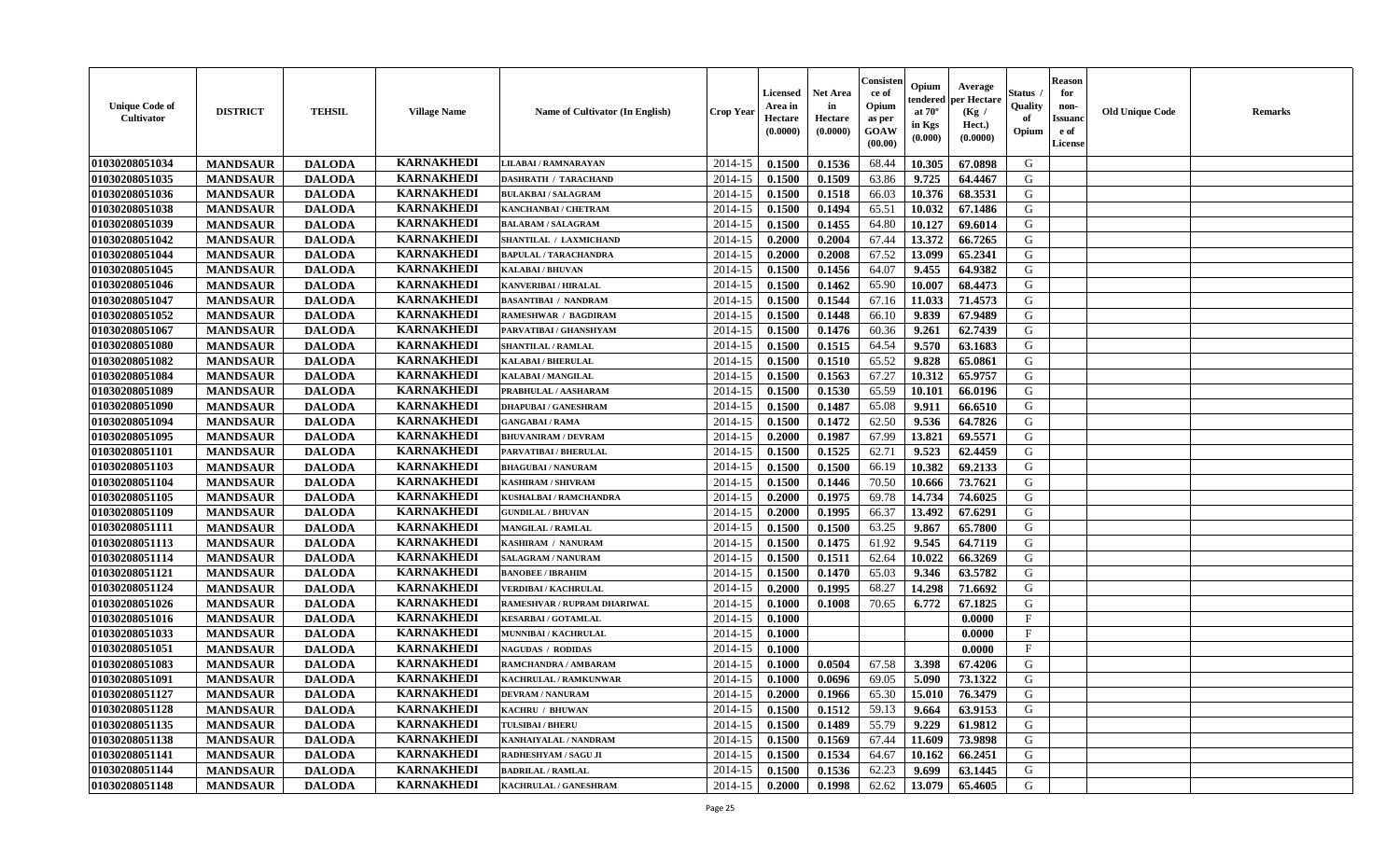| <b>Unique Code of</b><br><b>Cultivator</b> | <b>DISTRICT</b> | <b>TEHSIL</b> | <b>Village Name</b> | <b>Name of Cultivator (In English)</b> | <b>Crop Year</b> | <b>Licensed</b><br>Area in<br>Hectare<br>(0.0000) | Net Area<br>in<br>Hectare<br>(0.0000) | Consisteı<br>ce of<br>Opium<br>as per<br>GOAW<br>(00.00) | Opium<br>endered<br>at $70^\circ$<br>in Kgs<br>(0.000) | Average<br>per Hectare<br>(Kg /<br>Hect.)<br>(0.0000) | Status<br>Quality<br>of<br>Opium | <b>Reason</b><br>for<br>non-<br><b>Issuand</b><br>e of<br>License | <b>Old Unique Code</b> | Remarks |
|--------------------------------------------|-----------------|---------------|---------------------|----------------------------------------|------------------|---------------------------------------------------|---------------------------------------|----------------------------------------------------------|--------------------------------------------------------|-------------------------------------------------------|----------------------------------|-------------------------------------------------------------------|------------------------|---------|
| 01030208051149                             | <b>MANDSAUR</b> | <b>DALODA</b> | <b>KARNAKHEDI</b>   | RAMKUNWARBAI / GORDHANLAL              | 2014-15          | 0.1500                                            | 0.1492                                | 64.91                                                    | 10.209                                                 | 68.4249                                               | G                                |                                                                   |                        |         |
| 01030208051154                             | <b>MANDSAUR</b> | <b>DALODA</b> | <b>KARNAKHEDI</b>   | <b>NAGULAL / RAMCHANDRA</b>            | 2014-15          | 0.2000                                            | 0.1971                                | 66.94                                                    | 13.751                                                 | 69.7666                                               | G                                |                                                                   |                        |         |
| 01030208051155                             | <b>MANDSAUR</b> | <b>DALODA</b> | <b>KARNAKHEDI</b>   | <b>NAGU / KESHURAM</b>                 | 2014-15          | 0.1500                                            | 0.1512                                | 64.93                                                    | 9.730                                                  | 64.3519                                               | G                                |                                                                   |                        |         |
| 01030208051156                             | <b>MANDSAUR</b> | <b>DALODA</b> | <b>KARNAKHEDI</b>   | <b>BAPULAL / SALAGRAM</b>              | 2014-15          | 0.2000                                            | 0.2018                                | 65.71                                                    | 13.283                                                 | 65.8226                                               | G                                |                                                                   |                        |         |
| 01030208051157                             | <b>MANDSAUR</b> | <b>DALODA</b> | <b>KARNAKHEDI</b>   | <b>JAGDISH / KACHRU</b>                | 2014-15          | 0.1500                                            | 0.1463                                | 55.96                                                    | 8.954                                                  | 61.2030                                               | G                                |                                                                   |                        |         |
| 01030208051159                             | <b>MANDSAUR</b> | <b>DALODA</b> | <b>KARNAKHEDI</b>   | <b>BALARAM / CHUNNILAL</b>             | 2014-15          | 0.1500                                            | 0.1478                                | 68.88                                                    | 10.440                                                 | 70.6360                                               | G                                |                                                                   |                        |         |
| 01030208051160                             | <b>MANDSAUR</b> | <b>DALODA</b> | <b>KARNAKHEDI</b>   | FULKUNWARBAI / BHERULAL                | 2014-15          | 0.2000                                            | 0.1968                                | 62.62                                                    | 12.837                                                 | 65.2287                                               | G                                |                                                                   |                        |         |
| 01030208051164                             | <b>MANDSAUR</b> | <b>DALODA</b> | <b>KARNAKHEDI</b>   | MOHANLAL / DOLATRAM                    | 2014-15          | 0.1500                                            | 0.1528                                | 65.32                                                    | 10.013                                                 | 65.5301                                               | G                                |                                                                   |                        |         |
| 01030208051166                             | <b>MANDSAUR</b> | <b>DALODA</b> | <b>KARNAKHEDI</b>   | <b>RAJAMAL / PANNALAL</b>              | 2014-15          | 0.1500                                            | 0.1518                                | 64.06                                                    | 9.737                                                  | 64.1436                                               | G                                |                                                                   |                        |         |
| 01030208051167                             | <b>MANDSAUR</b> | <b>DALODA</b> | <b>KARNAKHEDI</b>   | <b>RAMLAL / BHERULAL</b>               | 2014-15          | 0.1500                                            | 0.1531                                | 68.81                                                    | 10.774                                                 | 70.3723                                               | G                                |                                                                   |                        |         |
| 01030208051054                             | <b>MANDSAUR</b> | <b>DALODA</b> | <b>KARNAKHEDI</b>   | SHANKARLAL / NATHU                     | 2014-15          | 0.1500                                            | 0.1358                                | 66.03                                                    | 8.744                                                  | 64.3888                                               | G                                |                                                                   |                        |         |
| 01030208051008                             | <b>MANDSAUR</b> | <b>DALODA</b> | <b>KARNAKHEDI</b>   | <b>DASHRATH / AMRITRAM</b>             | 2014-15          | 0.1500                                            | 0.1437                                | 65.90                                                    | 9.640                                                  | 67.0842                                               | G                                |                                                                   |                        |         |
| 01030208051019                             | <b>MANDSAUR</b> | <b>DALODA</b> | <b>KARNAKHEDI</b>   | <b>BHUVANIRAM / RAMESHVAR</b>          | 2014-15          | 0.1500                                            | 0.1537                                | 63.00                                                    | 9.423                                                  | 61.3077                                               | G                                |                                                                   |                        |         |
| 01030208051063                             | <b>MANDSAUR</b> | <b>DALODA</b> | <b>KARNAKHEDI</b>   | <b>BHUWANIBAI / HIRALAL</b>            | 2014-15          | 0.1500                                            | 0.1485                                | 62.08                                                    | 9.135                                                  | 61.5152                                               | G                                |                                                                   |                        |         |
| 01030208051096                             | <b>MANDSAUR</b> | <b>DALODA</b> | <b>KARNAKHEDI</b>   | <b>BHERULAL / BAGDIRAM</b>             | 2014-15          | 0.2000                                            | 0.1981                                | 63.66                                                    | 13.059                                                 | 65.9213                                               | ${\bf G}$                        |                                                                   |                        |         |
| 01030208051106                             | <b>MANDSAUR</b> | <b>DALODA</b> | <b>KARNAKHEDI</b>   | SHANTIBAI / SAJJANRAM                  | 2014-15          | 0.1500                                            | 0.1515                                | 67.25                                                    | 10.789                                                 | 71.2145                                               | G                                |                                                                   |                        |         |
| 01030208051110                             | <b>MANDSAUR</b> | <b>DALODA</b> | <b>KARNAKHEDI</b>   | <b>KISHAN / KESHURAM</b>               | 2014-15          | 0.1500                                            | 0.1496                                | 64.03                                                    | 9.678                                                  | 64.6925                                               | G                                |                                                                   |                        |         |
| 01030208051116                             | <b>MANDSAUR</b> | <b>DALODA</b> | <b>KARNAKHEDI</b>   | <b>BAGDIRAM / NANDA DHOBI</b>          | 2014-15          | 0.1500                                            | 0.1476                                | 63.27                                                    | 9.744                                                  | 66.0163                                               | G                                |                                                                   |                        |         |
| 01030208051122                             | <b>MANDSAUR</b> | <b>DALODA</b> | <b>KARNAKHEDI</b>   | RAMKANYABAI / RAMA                     | 2014-15          | 0.1500                                            | 0.1532                                | 63.24                                                    | 9.459                                                  | 61.7428                                               | G                                |                                                                   |                        |         |
| 01030208051133                             | <b>MANDSAUR</b> | <b>DALODA</b> | <b>KARNAKHEDI</b>   | <b>MANNALAL / NANDA</b>                | 2014-15          | 0.1500                                            | 0.1460                                | 63.24                                                    | 9.612                                                  | 65.8356                                               | G                                |                                                                   |                        |         |
| 01030208051134                             | <b>MANDSAUR</b> | <b>DALODA</b> | <b>KARNAKHEDI</b>   | <b>SAJJANBAI / GAUTAM</b>              | 2014-15          | 0.1500                                            | 0.1523                                | 63.56                                                    | 9.924                                                  | 65.1609                                               | G                                |                                                                   |                        |         |
| 01030208051108                             | <b>MANDSAUR</b> | <b>DALODA</b> | <b>KARNAKHEDI</b>   | <b>RAMCHANDRA / MAGAN</b>              | 2014-15          | 0.1500                                            | 0.1510                                | 66.03                                                    | 10.235                                                 | 67.7815                                               | G                                |                                                                   |                        |         |
| 01030208051075                             | <b>MANDSAUR</b> | <b>DALODA</b> | <b>KARNAKHEDI</b>   | <b>BHAGATRAM / SHAVRAM</b>             | 2014-15          | 0.1500                                            | 0.1258                                | 64.68                                                    | 8.030                                                  | 63.8315                                               | G                                |                                                                   |                        |         |
| 01030208051013                             | <b>MANDSAUR</b> | <b>DALODA</b> | <b>KARNAKHEDI</b>   | <b>GOPAL / RAMNARAYAN</b>              | 2014-15          | 0.1500                                            | 0.1540                                | 65.15                                                    | 9.661                                                  | 62.7338                                               | G                                |                                                                   |                        |         |
| 01030208051015                             | <b>MANDSAUR</b> | <b>DALODA</b> | <b>KARNAKHEDI</b>   | <b>ONKARLAL / PANNALAL</b>             | 2014-15          | 0.1500                                            | 0.1518                                | 65.05                                                    | 10.296                                                 | 67.8261                                               | G                                |                                                                   |                        |         |
| 01030208051040                             | <b>MANDSAUR</b> | <b>DALODA</b> | <b>KARNAKHEDI</b>   | <b>KELASH / RUPRAM</b>                 | 2014-15          | 0.1500                                            | 0.1506                                | 65.73                                                    | 10.122                                                 | 67.2112                                               | G                                |                                                                   |                        |         |
| 01030208051169                             | <b>MANDSAUR</b> | <b>DALODA</b> | <b>KARNAKHEDI</b>   | SAJJANBAI / BHAGATRAM                  | 2014-15          | 0.1500                                            | 0.1509                                | 58.59                                                    | 9.040                                                  | 59.9072                                               | G                                |                                                                   |                        |         |
| 01030208051068                             | <b>MANDSAUR</b> | <b>DALODA</b> | <b>KARNAKHEDI</b>   | <b>RAMESHVAR / NANDA</b>               | 2014-15          | 0.2000                                            | 0.1931                                | 60.92                                                    | 12.010                                                 | 62.1958                                               | G                                |                                                                   |                        |         |
| 01030208051020                             | <b>MANDSAUR</b> | <b>DALODA</b> | <b>KARNAKHEDI</b>   | <b>PUSHKAR / GANPATLAL</b>             | 2014-15          | 0.1500                                            | 0.1446                                | 64.37                                                    | 9.508                                                  | 65.7538                                               | G                                |                                                                   |                        |         |
| 01030208051049                             | <b>MANDSAUR</b> | <b>DALODA</b> | <b>KARNAKHEDI</b>   | DEVRAM / BAGDIRAM (GAYARI)             | 2014-15          | 0.1500                                            | 0.1495                                | 55.51                                                    | 9.246                                                  | 61.8462                                               | G                                |                                                                   |                        |         |
| 01030208051088                             | <b>MANDSAUR</b> | <b>DALODA</b> | <b>KARNAKHEDI</b>   | SAMPATBAI / SHIVNARAYAN                | 2014-15          | 0.1500                                            | 0.1494                                | 64.26                                                    | 10.245                                                 | 68.5743                                               | G                                |                                                                   |                        |         |
| 01030208051012                             | <b>MANDSAUR</b> | <b>DALODA</b> | <b>KARNAKHEDI</b>   | <b>GITABAI/BALARAM</b>                 | 2014-15          | 0.1500                                            | 0.1535                                | 66.69                                                    | 10.556                                                 | 68.7687                                               | G                                |                                                                   |                        |         |
| 01030208051048                             | <b>MANDSAUR</b> | <b>DALODA</b> | <b>KARNAKHEDI</b>   | <b>SUKHDEV JAYKISHAN</b>               | 2014-15          | 0.1500                                            | 0.1482                                | 64.85                                                    | 9.663                                                  | 65.2024                                               | G                                |                                                                   |                        |         |
| 01030208051057                             | <b>MANDSAUR</b> | <b>DALODA</b> | <b>KARNAKHEDI</b>   | <b>HIRALAL / PARATHA</b>               | 2014-15          | 0.1500                                            | 0.1517                                | 64.66                                                    | 9.930                                                  | 65.4581                                               | G                                |                                                                   |                        |         |
| 01030208051058                             | <b>MANDSAUR</b> | <b>DALODA</b> | <b>KARNAKHEDI</b>   | <b>BAPULAL / ONKAR</b>                 | 2014-15          | 0.1500                                            | 0.1501                                | 60.81                                                    | 9.313                                                  | 62.0453                                               | G                                |                                                                   |                        |         |
| 01030208051117                             | <b>MANDSAUR</b> | <b>DALODA</b> | <b>KARNAKHEDI</b>   | RAMKANYABAI / RADHESHYAM               | 2014-15          | 0.1500                                            | 0.1525                                | 63.25                                                    | 9.930                                                  | 65.1148                                               | G                                |                                                                   |                        |         |
| 01030208051107                             | <b>MANDSAUR</b> | <b>DALODA</b> | <b>KARNAKHEDI</b>   | KAILASHBAI / RAMLAL                    | 2014-15          | 0.1500                                            | 0.1456                                | 66.07                                                    | 9.731                                                  | 66.8338                                               | G                                |                                                                   |                        |         |
| 01030208051102                             | <b>MANDSAUR</b> | <b>DALODA</b> | <b>KARNAKHEDI</b>   | <b>RAKESH / BHERULAL / SHANIBAI</b>    | 2014-15          | 0.2000                                            | 0.1961                                | 61.28                                                    | 12.589                                                 | 64.1968                                               | G                                |                                                                   |                        |         |
| 01030208051170                             | <b>MANDSAUR</b> | <b>DALODA</b> | <b>KARNAKHEDI</b>   | <b>SHIVRAM / NANURAM</b>               | 2014-15          | 0.1500                                            | 0.1450                                | 68.08                                                    | 10.484                                                 | 72.3034                                               | G                                |                                                                   |                        |         |
| 01030208051143                             | <b>MANDSAUR</b> | <b>DALODA</b> | <b>KARNAKHEDI</b>   | RAMDAYAL / SURATRAM                    | 2014-15          | 0.1000                                            |                                       |                                                          |                                                        | 0.0000                                                | F                                |                                                                   |                        |         |
| 01030208051146                             | <b>MANDSAUR</b> | <b>DALODA</b> | <b>KARNAKHEDI</b>   | RAGHUNATH / MANGILAL                   | 2014-15          | 0.1000                                            | 0.0533                                | 63.93                                                    | 3.461                                                  | 64.9343                                               | G                                |                                                                   |                        |         |
| 01030208051153                             | <b>MANDSAUR</b> | <b>DALODA</b> | <b>KARNAKHEDI</b>   | KANWARLAL / NAGULAL                    | 2014-15          | 0.1000                                            | 0.0680                                | 63.42                                                    | 4.186                                                  | 61.5588                                               | G                                |                                                                   |                        |         |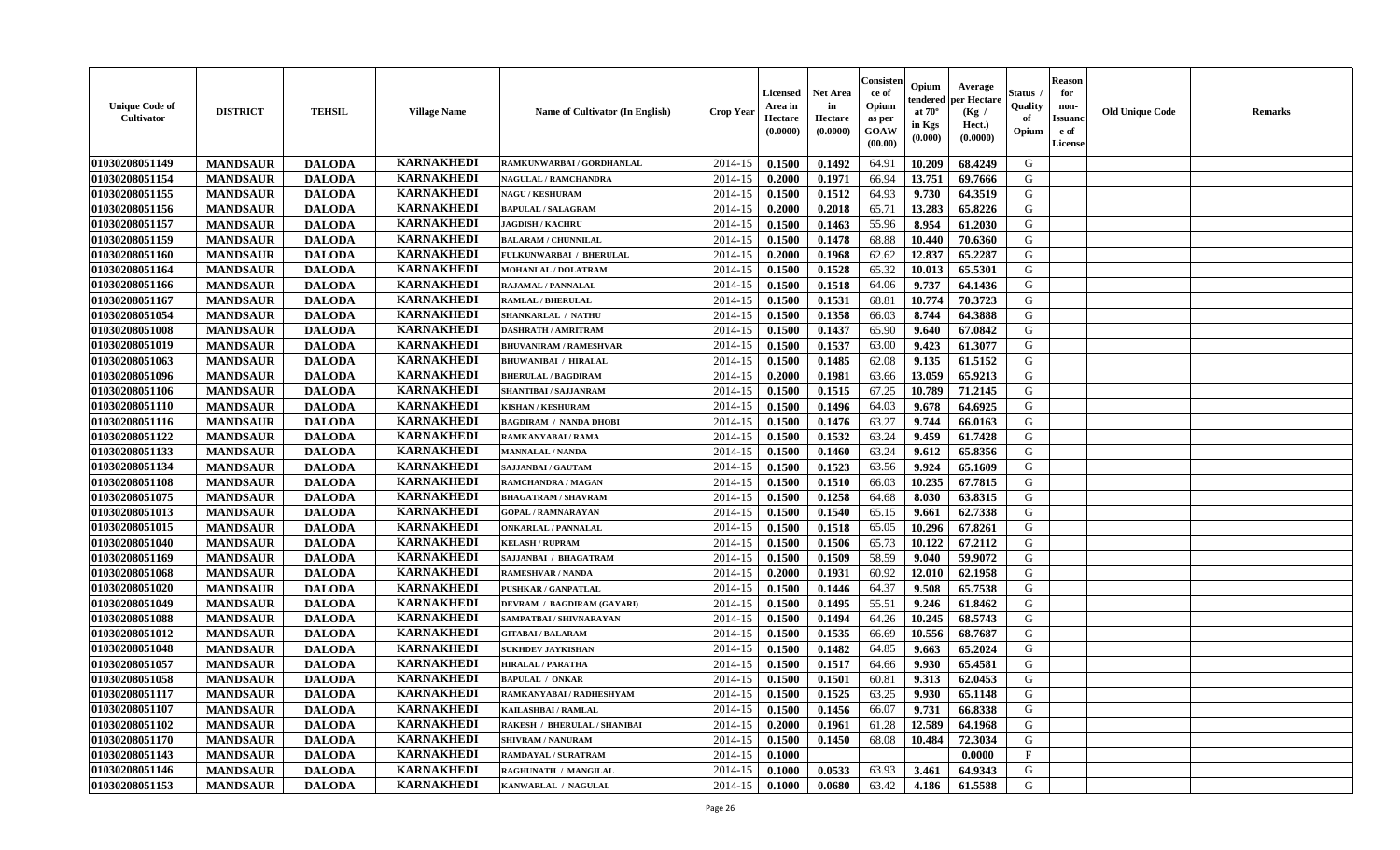| <b>Unique Code of</b><br>Cultivator | <b>DISTRICT</b> | <b>TEHSIL</b>   | <b>Village Name</b>    | Name of Cultivator (In English)                                    | <b>Crop Year</b> | <b>Licensed</b><br>Area in<br>Hectare<br>(0.0000) | <b>Net Area</b><br>in<br>Hectare<br>(0.0000) | Consister<br>ce of<br>Opium<br>as per<br>GOAW<br>(00.00) | Opium<br>endered<br>at $70^\circ$<br>in Kgs<br>(0.000) | Average<br>per Hectare<br>(Kg /<br>Hect.)<br>(0.0000) | Status<br>Quality<br>of<br>Opium | <b>Reason</b><br>for<br>non-<br><b>Issuanc</b><br>e of<br><b>License</b> | <b>Old Unique Code</b> | <b>Remarks</b> |
|-------------------------------------|-----------------|-----------------|------------------------|--------------------------------------------------------------------|------------------|---------------------------------------------------|----------------------------------------------|----------------------------------------------------------|--------------------------------------------------------|-------------------------------------------------------|----------------------------------|--------------------------------------------------------------------------|------------------------|----------------|
| 01030208051139                      | <b>MANDSAUR</b> | <b>DALODA</b>   | <b>KARNAKHEDI</b>      | PRAKASH / KISHANLAL                                                | 2014-15          | 0.1000                                            | 0.0975                                       | 64.19                                                    | 6.612                                                  | 67.8154                                               | G                                |                                                                          |                        |                |
| 01030208051147                      | <b>MANDSAUR</b> | <b>DALODA</b>   | <b>KARNAKHEDI</b>      | <b>DEVRAM / NANDRAM</b>                                            | 2014-15          | 0.1000                                            | 0.0900                                       | 62.88                                                    | 5.884                                                  | 65.3778                                               | G                                |                                                                          |                        |                |
| 01030208051085                      | <b>MANDSAUR</b> | <b>DALODA</b>   | <b>KARNAKHEDI</b>      | <b>BHERULAL / SUKHLAL</b>                                          | 2014-15          | 0.1000                                            | 0.0828                                       | 64.37                                                    | 5.306                                                  | 64.0821                                               | G                                |                                                                          |                        |                |
| 01030208051003                      | <b>MANDSAUR</b> | <b>DALODA</b>   | <b>KARNAKHEDI</b>      | RAMESHVAR / RUPRAM GHATIWALA                                       | 2014-15          | 0.1000                                            | 0.0884                                       | 64.63                                                    | 6.435                                                  | 72.7941                                               | G                                |                                                                          |                        |                |
| 01030208051031                      | <b>MANDSAUR</b> | <b>DALODA</b>   | <b>KARNAKHEDI</b>      | <b>KACHRU / PANNALAL TELI</b>                                      | 2014-15          | 0.1000                                            |                                              |                                                          |                                                        | 0.0000                                                | $\mathbf{F}$                     |                                                                          |                        |                |
| 01030208051126                      | <b>MANDSAUR</b> | <b>DALODA</b>   | <b>KARNAKHEDI</b>      | KANVARLAL / KASHIRAM                                               | 2014-15          | 0.1000                                            |                                              |                                                          |                                                        | 0.0000                                                | $\mathbf{F}$                     |                                                                          |                        |                |
| 01030207052006                      | <b>MANDSAUR</b> | <b>MANDSAUR</b> | KHAJURI BADALYA        | PANNALAL / MODIRAM                                                 | 2014-15          | 0.1500                                            | 0.1500                                       | 61.29                                                    | 8.983                                                  | 59.8867                                               | G                                |                                                                          |                        |                |
| 01030207052039                      | <b>MANDSAUR</b> | <b>MANDSAUR</b> | KHAJURI BADALYA        | <b>SALIM / HUSSAIN</b>                                             | 2014-15          | 0.1500                                            | 0.1522                                       | 60.29                                                    | 9.207                                                  | 60.4928                                               | G                                |                                                                          |                        |                |
| 01030207052049                      | <b>MANDSAUR</b> | <b>MANDSAUR</b> | KHAJURI BADALYA        | PYARIBAI / LALU                                                    | 2014-15          | 0.2000                                            | 0.2005                                       | 62.83                                                    | 12.584                                                 | 62.7631                                               | G                                |                                                                          |                        |                |
| 01030207052017                      | <b>MANDSAUR</b> | <b>MANDSAUR</b> | <b>KHAJURI BADALYA</b> | <b>KHAJU / PIRU</b>                                                | 2014-15          | 0.1000                                            |                                              |                                                          |                                                        | 0.0000                                                | $\mathbf{F}$                     |                                                                          |                        |                |
| 01030207052030                      | <b>MANDSAUR</b> | <b>MANDSAUR</b> | KHAJURI BADALYA        | $\operatorname{\mathbf{SAGA}}$ / $\operatorname{\mathbf{DEVA}}$ JI | 2014-15          | 0.1000                                            |                                              |                                                          |                                                        | 0.0000                                                | $\mathbf{F}$                     |                                                                          |                        |                |
| 01030207052062                      | <b>MANDSAUR</b> | <b>MANDSAUR</b> | KHAJURI BADALYA        | RAMESHCHAND / KESHURAM                                             | 2014-15          | 0.1000                                            | 0.1005                                       | 60.73                                                    | 5.648                                                  | 56.1990                                               | G                                |                                                                          |                        |                |
| 01030208054026                      | <b>MANDSAUR</b> | <b>DALODA</b>   | <b>MANGROLA</b>        | PREMSINGH / PRATAPSINGH                                            | 2014-15          | 0.1500                                            | 0.1472                                       | 58.56                                                    | 9.194                                                  | 62.4592                                               | G                                |                                                                          |                        |                |
| 01030208054001                      | <b>MANDSAUR</b> | <b>DALODA</b>   | <b>MANGROLA</b>        | <b>AMARSINGH / UKARSINGH</b>                                       | 2014-15          | 0.1500                                            | 0.1510                                       | 59.46                                                    | 8.843                                                  | 58.5629                                               | G                                |                                                                          |                        |                |
| 01030208054003                      | <b>MANDSAUR</b> | <b>DALODA</b>   | <b>MANGROLA</b>        | <b>JAGDISH / KESHURAM</b>                                          | 2014-15          | 0.1500                                            | 0.1485                                       | 67.37                                                    | 10.500                                                 | 70.7071                                               | G                                |                                                                          |                        |                |
| 01030208054005                      | <b>MANDSAUR</b> | <b>DALODA</b>   | <b>MANGROLA</b>        | <b>KASHIRAM / BHERA</b>                                            | 2014-15          | 0.1500                                            | 0.1422                                       | 61.68                                                    | 9.543                                                  | 67.1097                                               | G                                |                                                                          |                        |                |
| 01030208054013                      | <b>MANDSAUR</b> | <b>DALODA</b>   | <b>MANGROLA</b>        | SAREKUNWAR / KACHRULAL                                             | 2014-15          | 0.1500                                            | 0.1438                                       | 63.49                                                    | 8.988                                                  | 62.5035                                               | G                                |                                                                          |                        |                |
| 01030208054020                      | <b>MANDSAUR</b> | <b>DALODA</b>   | <b>MANGROLA</b>        | MIRABAI / KANWARLAL                                                | 2014-15          | 0.1500                                            | 0.1511                                       | 62.57                                                    | 9.797                                                  | 64.8379                                               | G                                |                                                                          |                        |                |
| 01030208054029                      | <b>MANDSAUR</b> | <b>DALODA</b>   | <b>MANGROLA</b>        | MOTIYABAI / GANESHRAM                                              | 2014-15          | 0.1500                                            | 0.1509                                       | 48.66                                                    | 7.591                                                  | 50.3048                                               | G                                | 04                                                                       |                        |                |
| 01030208054049                      | <b>MANDSAUR</b> | <b>DALODA</b>   | <b>MANGROLA</b>        | <b>GOTAMLAL / CHATARBHUJ</b>                                       | 2014-15          | 0.1500                                            | 0.1524                                       | 61.49                                                    | 9.531                                                  | 62.5394                                               | G                                |                                                                          |                        |                |
| 01030208054035                      | <b>MANDSAUR</b> | <b>DALODA</b>   | <b>MANGROLA</b>        | <b>HIRALAL / DEVRAM</b>                                            | 2014-15          | 0.1500                                            | 0.1506                                       | 57.70                                                    | 9.356                                                  | 62.1248                                               | G                                |                                                                          |                        |                |
| 01030208054004                      | <b>MANDSAUR</b> | <b>DALODA</b>   | <b>MANGROLA</b>        | <b>AMBALAL / SHOBHARAM</b>                                         | 2014-15          | 0.1500                                            | 0.1515                                       | 56.54                                                    | 8.287                                                  | 54.6997                                               | $\mathbf I$                      | 02                                                                       |                        |                |
| 01030208054022                      | <b>MANDSAUR</b> | <b>DALODA</b>   | <b>MANGROLA</b>        | <b>BHERU MANNA</b>                                                 | 2014-15          | 0.1500                                            | 0.1506                                       | 66.50                                                    | 9.985                                                  | 66.3015                                               | G                                |                                                                          |                        |                |
| 01030208054047                      | <b>MANDSAUR</b> | <b>DALODA</b>   | <b>MANGROLA</b>        | JHAMKUBAI / MATHURALAL / BHAWARLAL                                 | 2014-15          | 0.1500                                            | 0.1499                                       | 59.15                                                    | 9.312                                                  | 62.1214                                               | G                                |                                                                          |                        |                |
| 01030208054014                      | <b>MANDSAUR</b> | <b>DALODA</b>   | <b>MANGROLA</b>        | <b>HIRALAL / RAMA</b>                                              | 2014-15          | 0.1500                                            | 0.1485                                       | 60.99                                                    | 9.401                                                  | 63.3064                                               | G                                |                                                                          |                        |                |
| 01030208054012                      | <b>MANDSAUR</b> | <b>DALODA</b>   | <b>MANGROLA</b>        | <b>BHANWARSINGH / ARJUNSINGH</b>                                   | 2014-15          | 0.1000                                            |                                              |                                                          |                                                        | 0.0000                                                | N                                |                                                                          |                        |                |
| 01030208054048                      | <b>MANDSAUR</b> | <b>DALODA</b>   | <b>MANGROLA</b>        | <b>MAINABAI/MANNALAL</b>                                           | 2014-15          | 0.1000                                            |                                              |                                                          |                                                        | 0.0000                                                | $\mathbf N$                      |                                                                          |                        |                |
| 01030208057002                      | <b>MANDSAUR</b> | <b>DALODA</b>   | <b>NANDAWATA</b>       | <b>BHAGIRATH / VARADA</b>                                          | 2014-15          | 0.2000                                            | 0.1953                                       | 59.36                                                    | 11.931                                                 | 61.0906                                               | G                                |                                                                          |                        |                |
| 01030208057023                      | <b>MANDSAUR</b> | <b>DALODA</b>   | <b>NANDAWATA</b>       | <b>BHAGVANSINGH / BAHADURSINGH</b>                                 | 2014-15          | 0.1500                                            | 0.1450                                       | 59.25                                                    | 8.515                                                  | 58.7241                                               | G                                |                                                                          |                        |                |
| 01030208057029                      | <b>MANDSAUR</b> | <b>DALODA</b>   | <b>NANDAWATA</b>       | KAMLABAI / LAKSHMINARAYAN                                          | 2014-15          | 0.1500                                            | 0.1500                                       | 60.97                                                    | 9.250                                                  | 61.6667                                               | G                                |                                                                          |                        |                |
| 01030208057031                      | <b>MANDSAUR</b> | <b>DALODA</b>   | <b>NANDAWATA</b>       | SAMPATBAI / AMRITRAM                                               | 2014-15          | 0.1500                                            | 0.1515                                       | 60.95                                                    | 9.787                                                  | 64.6007                                               | G                                |                                                                          |                        |                |
| 01030208057067                      | <b>MANDSAUR</b> | <b>DALODA</b>   | <b>NANDAWATA</b>       | <b>GUL MOHAMMAD / ALLANUR</b>                                      | 2014-15          | 0.1500                                            | 0.1421                                       | 60.77                                                    | 9.202                                                  | 64.7572                                               | G                                |                                                                          |                        |                |
| 01030208057070                      | <b>MANDSAUR</b> | <b>DALODA</b>   | <b>NANDAWATA</b>       | <b>RATANLAL / DEVRAM</b>                                           | 2014-15          | 0.2000                                            | 0.1954                                       | 60.78                                                    | 12.347                                                 | 63.1883                                               | G                                |                                                                          |                        |                |
| 01030208057072                      | <b>MANDSAUR</b> | <b>DALODA</b>   | <b>NANDAWATA</b>       | <b>SITABAI / BANSHILAL</b>                                         | 2014-15          | 0.1500                                            | 0.1419                                       | 51.71                                                    | 7.513                                                  | 52.9457                                               | G                                | 04                                                                       |                        |                |
| 01030208057005                      | <b>MANDSAUR</b> | <b>DALODA</b>   | <b>NANDAWATA</b>       | <b>MOHANLAL / BHERULAL</b>                                         | 2014-15          | 0.1500                                            | 0.1443                                       | 58.99                                                    | 9.152                                                  | 63.4234                                               | G                                |                                                                          |                        |                |
| 01030208057006                      | <b>MANDSAUR</b> | <b>DALODA</b>   | <b>NANDAWATA</b>       | <b>SHANTILAL / BHERULAL</b>                                        | 2014-15          | 0.1500                                            | 0.1420                                       | 58.07                                                    | 8.246                                                  | 58.0704                                               | G                                |                                                                          |                        |                |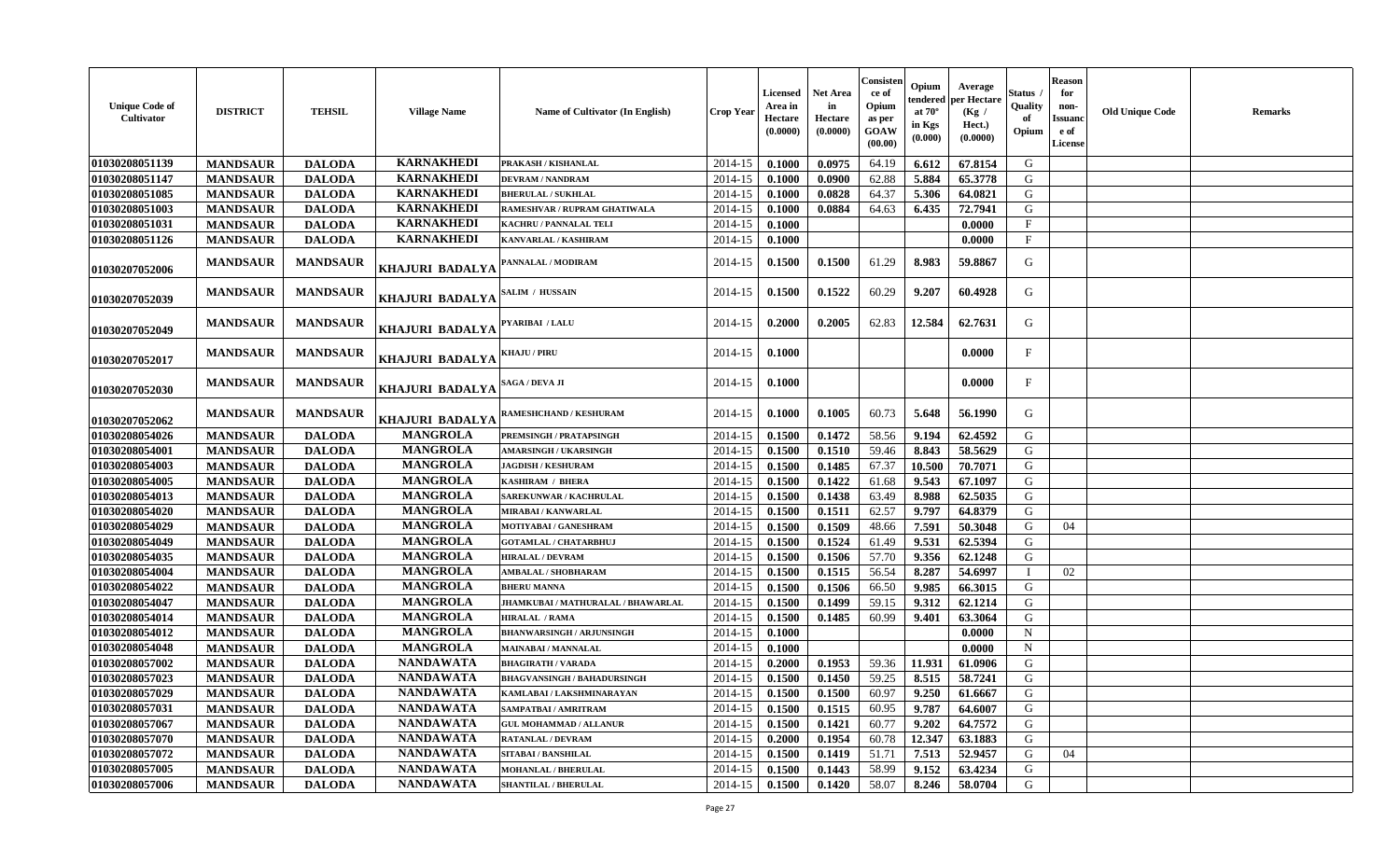| <b>Unique Code of</b><br><b>Cultivator</b> | <b>DISTRICT</b> | <b>TEHSIL</b> | <b>Village Name</b> | Name of Cultivator (In English)      | <b>Crop Year</b> | <b>Licensed</b><br>Area in<br>Hectare<br>(0.0000) | <b>Net Area</b><br>in<br>Hectare<br>(0.0000) | Consister<br>ce of<br>Opium<br>as per<br><b>GOAW</b><br>(00.00) | Opium<br>endered<br>at $70^\circ$<br>in Kgs<br>$(\mathbf{0.000})$ | Average<br>per Hectare<br>(Kg /<br>Hect.)<br>(0.0000) | Status<br>Quality<br>of<br>Opium | <b>Reason</b><br>for<br>non-<br>Issuan<br>e of<br>License | <b>Old Unique Code</b> | <b>Remarks</b> |
|--------------------------------------------|-----------------|---------------|---------------------|--------------------------------------|------------------|---------------------------------------------------|----------------------------------------------|-----------------------------------------------------------------|-------------------------------------------------------------------|-------------------------------------------------------|----------------------------------|-----------------------------------------------------------|------------------------|----------------|
| 01030208057011                             | <b>MANDSAUR</b> | <b>DALODA</b> | <b>NANDAWATA</b>    | RAMESHCHANDRA / BHERULAL             | 2014-15          | 0.1500                                            | 0.1480                                       | 59.16                                                           | 8.705                                                             | 58.8176                                               | G                                |                                                           |                        |                |
| 01030208057035                             | <b>MANDSAUR</b> | <b>DALODA</b> | <b>NANDAWATA</b>    | MANGILAL / BHAGWAN                   | 2014-15          | 0.2000                                            | 0.1967                                       | 63.57                                                           | 12.650                                                            | 64.3111                                               | G                                |                                                           |                        |                |
| 01030208057047                             | <b>MANDSAUR</b> | <b>DALODA</b> | <b>NANDAWATA</b>    | <b>BHERULAL / KACHRU</b>             | 2014-15          | 0.1500                                            | 0.1459                                       | 56.79                                                           | 8.892                                                             | 60.9459                                               | G                                |                                                           |                        |                |
| 01030208057048                             | <b>MANDSAUR</b> | <b>DALODA</b> | <b>NANDAWATA</b>    | <b>CHENRAM / RATANLAL</b>            | 2014-15          | 0.1500                                            | 0.1465                                       | 58.01                                                           | 8.851                                                             | 60.4164                                               | G                                |                                                           |                        |                |
| 01030208057074                             | <b>MANDSAUR</b> | <b>DALODA</b> | <b>NANDAWATA</b>    | <b>BHANWARLAL / RAMPRATAP</b>        | 2014-15          | 0.1500                                            | 0.1476                                       | 63.57                                                           | 9.581                                                             | 64.9119                                               | G                                |                                                           |                        |                |
| 01030208057077                             | <b>MANDSAUR</b> | <b>DALODA</b> | <b>NANDAWATA</b>    | <b>MOHANLAL / JAGANNATH</b>          | 2014-15          | 0.1500                                            | 0.0722                                       | 59.14                                                           | 4.419                                                             | 61.2050                                               | G                                |                                                           |                        |                |
| 01030208057088                             | <b>MANDSAUR</b> | <b>DALODA</b> | <b>NANDAWATA</b>    | <b>ASHARAM / KALURAM</b>             | 2014-15          | 0.1500                                            | 0.1519                                       | 58.69                                                           | 9.390                                                             | 61.8170                                               | G                                |                                                           |                        |                |
| 01030208057073                             | <b>MANDSAUR</b> | <b>DALODA</b> | <b>NANDAWATA</b>    | SHANKERLAL / SUKHLAL                 | 2014-15          | 0.1500                                            | 0.1447                                       | 63.35                                                           | 9.810                                                             | 67.7954                                               | G                                |                                                           |                        |                |
| 01030208057078                             | <b>MANDSAUR</b> | <b>DALODA</b> | <b>NANDAWATA</b>    | SAVITRIBAI / GANGARAM                | 2014-15          | 0.1500                                            | 0.1520                                       | 59.50                                                           | 10.022                                                            | 65.9342                                               | G                                |                                                           |                        |                |
| 01030208057109                             | <b>MANDSAUR</b> | <b>DALODA</b> | <b>NANDAWATA</b>    | HUSSAIN/HAMIRBAI/ ALLANUR            | 2014-15          | 0.1500                                            | 0.1499                                       | 60.35                                                           | 9.725                                                             | 64.8766                                               | G                                |                                                           |                        |                |
| 01030208057111                             | <b>MANDSAUR</b> | <b>DALODA</b> | <b>NANDAWATA</b>    | <b>BAPULAL / BHANWARLAL</b>          | 2014-15          | 0.2000                                            | 0.2002                                       | 63.80                                                           | 12.951                                                            | 64.6903                                               | G                                |                                                           |                        |                |
| 01030208057127                             | <b>MANDSAUR</b> | <b>DALODA</b> | <b>NANDAWATA</b>    | FAKIR MOHAMMAD / GUL MOHAMMAD        | 2014-15          | 0.1500                                            | 0.1430                                       | 61.89                                                           | 9.478                                                             | 66.2797                                               | G                                |                                                           |                        |                |
| 01030208057156                             | <b>MANDSAUR</b> | <b>DALODA</b> | <b>NANDAWATA</b>    | <b>SURATRAM / VARDICHAND</b>         | 2014-15          | 0.1500                                            | 0.1507                                       | 64.81                                                           | 10.046                                                            | 66.6622                                               | G                                |                                                           |                        |                |
| 01030208057161                             | <b>MANDSAUR</b> | <b>DALODA</b> | <b>NANDAWATA</b>    | <b>GANESHRAM / DHURA</b>             | 2014-15          | 0.1500                                            | 0.1530                                       | 58.22                                                           | 9.082                                                             | 59.3595                                               | G                                |                                                           |                        |                |
| 01030208057166                             | <b>MANDSAUR</b> | <b>DALODA</b> | <b>NANDAWATA</b>    | PYARCHAND KANA GAYARI                | 2014-15          | 0.1500                                            | 0.1509                                       | 58.94                                                           | 9.195                                                             | 60.9344                                               | G                                |                                                           |                        |                |
| 01030208057168                             | <b>MANDSAUR</b> | <b>DALODA</b> | <b>NANDAWATA</b>    | NIRMALAKUMAR / KANHAIYALAL           | 2014-15          | 0.1500                                            | 0.1511                                       | 55.86                                                           | 8.834                                                             | 58.4646                                               | G                                |                                                           |                        |                |
| 01030208057112                             | <b>MANDSAUR</b> | <b>DALODA</b> | <b>NANDAWATA</b>    | HAKLAL / GANGARAM                    | 2014-15          | 0.1500                                            | 0.1425                                       | 57.95                                                           | 8.295                                                             | 58.2105                                               | G                                |                                                           |                        |                |
| 01030208057123                             | <b>MANDSAUR</b> | <b>DALODA</b> | <b>NANDAWATA</b>    | <b>BAPULAL / BALU</b>                | 2014-15          | 0.2000                                            | 0.1904                                       | 63.60                                                           | 12.411                                                            | 65.1838                                               | G                                |                                                           |                        |                |
| 01030208057137                             | <b>MANDSAUR</b> | <b>DALODA</b> | <b>NANDAWATA</b>    | <b>RAMESHVAR / KALU</b>              | 2014-15          | 0.2000                                            | 0.1897                                       | 63.06                                                           | 12.243                                                            | 64.5387                                               | G                                |                                                           |                        |                |
| 01030208057138                             | <b>MANDSAUR</b> | <b>DALODA</b> | <b>NANDAWATA</b>    | <b>BAPULAL / SHANTILAL</b>           | 2014-15          | 0.1500                                            | 0.1457                                       | 58.21                                                           | 9.230                                                             | 63.3493                                               | G                                |                                                           |                        |                |
| 01030208057142                             | <b>MANDSAUR</b> | <b>DALODA</b> | <b>NANDAWATA</b>    | <b>BALU / GANGARAM</b>               | 2014-15          | 0.1500                                            | 0.1492                                       | 58.34                                                           | 9.134                                                             | 61.2198                                               | G                                |                                                           |                        |                |
| 01030208057150                             | <b>MANDSAUR</b> | <b>DALODA</b> | <b>NANDAWATA</b>    | MADHUSUDHAN / DEVRAM                 | 2014-15          | 0.1500                                            | 0.1501                                       | 63.01                                                           | 9.866                                                             | 65.7295                                               | G                                |                                                           |                        |                |
| 01030208057167                             | <b>MANDSAUR</b> | <b>DALODA</b> | <b>NANDAWATA</b>    | <b>MOTILAL / PREMCHAND</b>           | 2014-15          | 0.1500                                            | 0.1463                                       | 64.30                                                           | 10.297                                                            | 70.3828                                               | G                                |                                                           |                        |                |
| 01030208057024                             | <b>MANDSAUR</b> | <b>DALODA</b> | <b>NANDAWATA</b>    | <b>SHAVRAM / VAJERAM</b>             | 2014-15          | 0.1000                                            |                                              |                                                                 |                                                                   | 0.0000                                                | $\mathbf{F}$                     |                                                           |                        |                |
| 01030208057036                             | <b>MANDSAUR</b> | <b>DALODA</b> | <b>NANDAWATA</b>    | <b>FULKUNVAR / RATANLAL</b>          | 2014-15          | 0.1000                                            |                                              |                                                                 |                                                                   | 0.0000                                                | $\mathbf{F}$                     |                                                           |                        |                |
| 01030208057037                             | <b>MANDSAUR</b> | <b>DALODA</b> | <b>NANDAWATA</b>    | HAKLAL / RODA                        | 2014-15          | 0.1000                                            |                                              |                                                                 |                                                                   | 0.0000                                                | $\mathbf{F}$                     |                                                           |                        |                |
| 01030208057042                             | <b>MANDSAUR</b> | <b>DALODA</b> | <b>NANDAWATA</b>    | <b>GITABAI / BANSHILAL</b>           | 2014-15          | 0.1000                                            |                                              |                                                                 |                                                                   | 0.0000                                                | $_{\rm F}$                       |                                                           |                        |                |
| 01030208057053                             | <b>MANDSAUR</b> | <b>DALODA</b> | <b>NANDAWATA</b>    | <b>GANESHRAM / BHERULAL</b>          | 2014-15          | 0.1000                                            |                                              |                                                                 |                                                                   | 0.0000                                                | $\mathbf{F}$                     |                                                           |                        |                |
| 01030208057054                             | <b>MANDSAUR</b> | <b>DALODA</b> | <b>NANDAWATA</b>    | <b>MOHANBAI / RAMLAL</b>             | 2014-15          | 0.1000                                            |                                              |                                                                 |                                                                   | 0.0000                                                | $\mathbf{F}$                     |                                                           |                        |                |
| 01030208057027                             | <b>MANDSAUR</b> | <b>DALODA</b> | <b>NANDAWATA</b>    | <b>GOPAL / RAMLAL</b>                | 2014-15          | 0.1000                                            | 0.0797                                       | 64.66                                                           | 5.145                                                             | 64.5546                                               | G                                |                                                           |                        |                |
| 01030208057104                             | <b>MANDSAUR</b> | <b>DALODA</b> | <b>NANDAWATA</b>    | SAMPATBAI / BHAGVANSINGH             | 2014-15          | 0.1000                                            |                                              |                                                                 |                                                                   | 0.0000                                                | $_{\rm F}$                       |                                                           |                        |                |
| 01030208057113                             | <b>MANDSAUR</b> | <b>DALODA</b> | <b>NANDAWATA</b>    | <b>BAGDIBAI / DEV JI</b>             | 2014-15          | 0.1000                                            |                                              |                                                                 |                                                                   | 0.0000                                                | $\mathbf{F}$                     |                                                           |                        |                |
| 01030208057118                             | <b>MANDSAUR</b> | <b>DALODA</b> | <b>NANDAWATA</b>    | <b>BHANVARLAL / PYARCHAND</b>        | 2014-15          | 0.1000                                            | 0.0568                                       | 54.91                                                           | 3.169                                                             | 55.7923                                               | G                                | 04                                                        |                        |                |
| 01030208057061                             | <b>MANDSAUR</b> | <b>DALODA</b> | <b>NANDAWATA</b>    | RUKMANBAI / NANDLAL                  | 2014-15          | 0.1000                                            | 0.0777                                       | 63.09                                                           | 4.930                                                             | 63.4492                                               | G                                |                                                           |                        |                |
| 01030208057080                             | <b>MANDSAUR</b> | <b>DALODA</b> | <b>NANDAWATA</b>    | SHRIPAL / UMMEDRAM                   | 2014-15          | 0.1500                                            | 0.1514                                       | 57.67                                                           | 9.664                                                             | 63.8309                                               | G                                |                                                           |                        |                |
| 01030208057095                             | <b>MANDSAUR</b> | <b>DALODA</b> | <b>NANDAWATA</b>    | <b>RAKESH KUMAR / BHAGWATIPRASAD</b> | $2014-15$ 0.2000 |                                                   | 0.1971                                       | 61.76                                                           | 12.767                                                            | 64.7742                                               | G                                |                                                           |                        |                |
| 01030208057173                             | <b>MANDSAUR</b> | <b>DALODA</b> | <b>NANDAWATA</b>    | <b>BHERULAL / NIRBHAYRAM</b>         | 2014-15          | 0.1500                                            | 0.1443                                       | 54.09                                                           | 3.469                                                             | 24.0402                                               | G                                | 04                                                        |                        |                |
| 01030208057174                             | <b>MANDSAUR</b> | <b>DALODA</b> | <b>NANDAWATA</b>    | <b>MEVALAL / NATHU</b>               | 2014-15          | 0.1500                                            | 0.1476                                       | 59.27                                                           | 3.539                                                             | 23.9770                                               | G                                | 04                                                        |                        |                |
| 01030208057052                             | <b>MANDSAUR</b> | <b>DALODA</b> | <b>NANDAWATA</b>    | SHOBHARAM / ONKARLAL                 | 2014-15          | 0.2000                                            | 0.1948                                       | 65.14                                                           | 13.009                                                            | 66.7813                                               | G                                |                                                           |                        |                |
| 01030208057125                             | <b>MANDSAUR</b> | <b>DALODA</b> | <b>NANDAWATA</b>    | <b>HIMMATSINGH / SHIVSINGH</b>       | 2014-15          | 0.1500                                            | 0.1500                                       | 60.23                                                           | 9.688                                                             | 64.5867                                               | G                                |                                                           |                        |                |
| 01030208057117                             | <b>MANDSAUR</b> | <b>DALODA</b> | <b>NANDAWATA</b>    | <b>KANCHANBAI / DALU</b>             | 2014-15          | 0.1500                                            | 0.1551                                       | 58.65                                                           | 9.300                                                             | 59.9613                                               | G                                |                                                           |                        |                |
| 01030208057128                             | <b>MANDSAUR</b> | <b>DALODA</b> | <b>NANDAWATA</b>    | <b>KALABAI/AMBALAL</b>               | 2014-15          | 0.1500                                            | 0.1484                                       | 62.10                                                           | 9.457                                                             | 63.7264                                               | G                                |                                                           |                        |                |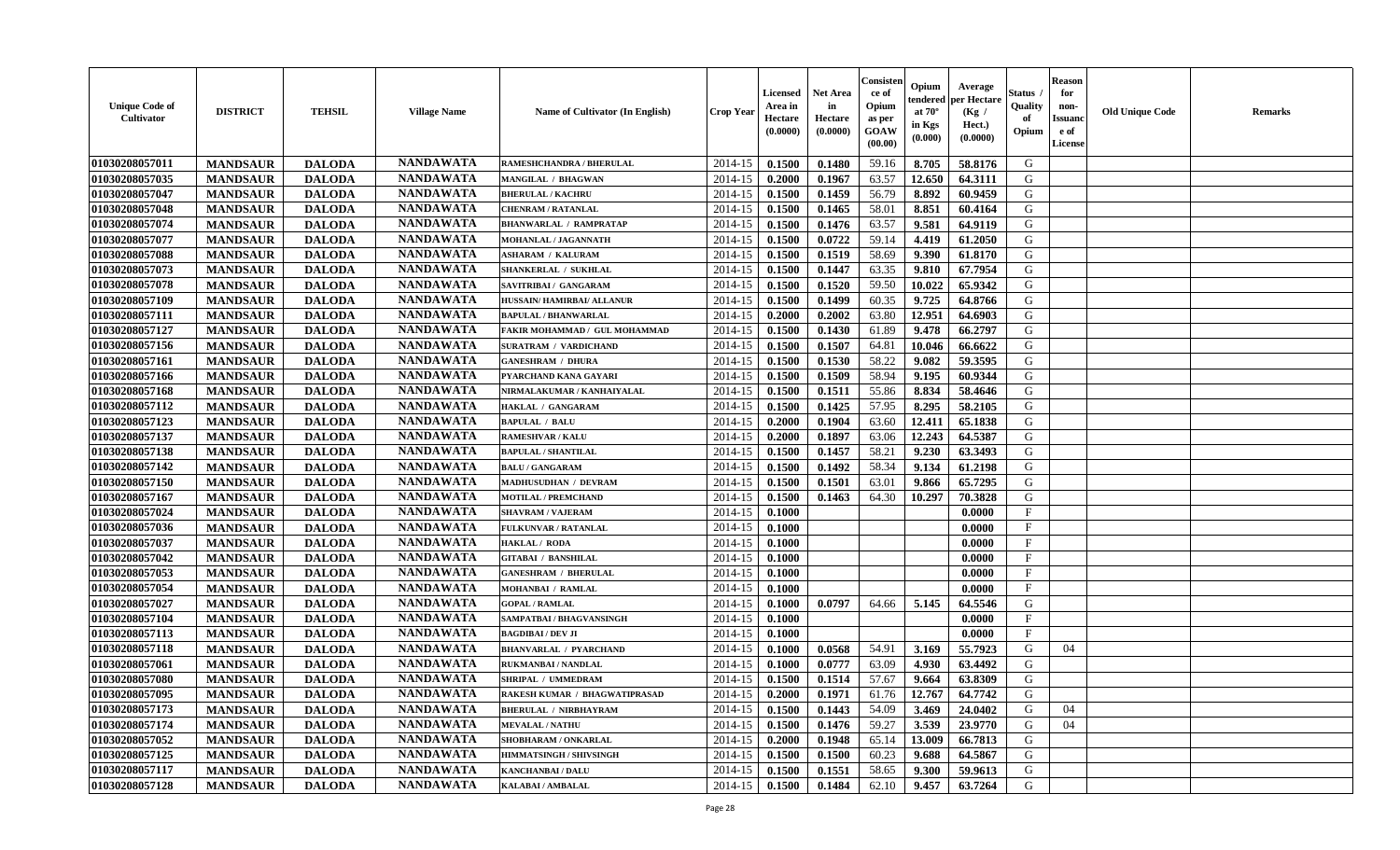| <b>Unique Code of</b><br><b>Cultivator</b> | <b>DISTRICT</b> | <b>TEHSIL</b>   | <b>Village Name</b> | <b>Name of Cultivator (In English)</b> | <b>Crop Year</b> | <b>Licensed</b><br>Area in<br>Hectare<br>(0.0000) | Net Area<br>in<br>Hectare<br>(0.0000) | Consisteı<br>ce of<br>Opium<br>as per<br>GOAW<br>(00.00) | Opium<br>endered<br>at $70^\circ$<br>in Kgs<br>(0.000) | Average<br>per Hectare<br>(Kg /<br>Hect.)<br>(0.0000) | Status<br>Quality<br>of<br>Opium | <b>Reason</b><br>for<br>non-<br><b>Issuand</b><br>e of<br>License | <b>Old Unique Code</b> | Remarks |
|--------------------------------------------|-----------------|-----------------|---------------------|----------------------------------------|------------------|---------------------------------------------------|---------------------------------------|----------------------------------------------------------|--------------------------------------------------------|-------------------------------------------------------|----------------------------------|-------------------------------------------------------------------|------------------------|---------|
| 01030208057103                             | <b>MANDSAUR</b> | <b>DALODA</b>   | <b>NANDAWATA</b>    | LAXMINARAYAN / SHOBHARAM               | 2014-15          | 0.1500                                            | 0.1514                                | 59.13                                                    | 9.393                                                  | 62.0410                                               | G                                |                                                                   |                        |         |
| 01030208057181                             | <b>MANDSAUR</b> | <b>DALODA</b>   | <b>NANDAWATA</b>    | <b>BHERULAL / SUKHLAL (BADA)</b>       | 2014-15          | 0.1500                                            | 0.1252                                | 60.73                                                    | 7.617                                                  | 60.8387                                               | G                                |                                                                   |                        |         |
| 01030208057158                             | <b>MANDSAUR</b> | <b>DALODA</b>   | <b>NANDAWATA</b>    | NAGULAL URAF NAGESHWAR PITA SURATRAM   | 2014-15          | 0.1500                                            | 0.1521                                | 62.78                                                    | 9.614                                                  | 63.2084                                               | G                                |                                                                   |                        |         |
| 01030208057013                             | <b>MANDSAUR</b> | <b>DALODA</b>   | <b>NANDAWATA</b>    | RADHESHYAMPURI / MADHOPURI             | 2014-15          | 0.2000                                            | 0.1968                                | 63.28                                                    | 13.370                                                 | 67.9370                                               | G                                |                                                                   |                        |         |
| 01030208057155                             | <b>MANDSAUR</b> | <b>DALODA</b>   | <b>NANDAWATA</b>    | <b>TULSIRAM / BABRU</b>                | 2014-15          | 0.1500                                            | 0.1494                                | 58.92                                                    | 9.057                                                  | 60.6225                                               | G                                |                                                                   |                        |         |
| 01030208057003                             | <b>MANDSAUR</b> | <b>DALODA</b>   | <b>NANDAWATA</b>    | RUGNATHPURI / MOHANPURI                | 2014-15          | 0.1500                                            | 0.1459                                | 62.40                                                    | 9.708                                                  | 66.5387                                               | G                                |                                                                   |                        |         |
| 01030208057076                             | <b>MANDSAUR</b> | <b>DALODA</b>   | <b>NANDAWATA</b>    | PARVATIBAI / BHANVARLAL                | 2014-15          | 0.1500                                            | 0.1366                                | 57.60                                                    | 7.661                                                  | 56.0835                                               | G                                |                                                                   |                        |         |
| 01030208057041                             | <b>MANDSAUR</b> | <b>DALODA</b>   | <b>NANDAWATA</b>    | MANGILAL / RAMLAL                      | 2014-15          | 0.1500                                            | 0.1441                                | 60.82                                                    | 9.062                                                  | 62.8869                                               | G                                |                                                                   |                        |         |
| 01030208057081                             | <b>MANDSAUR</b> | <b>DALODA</b>   | <b>NANDAWATA</b>    | SHANTIBAI / BHANWERLAL                 | 2014-15          | 0.1500                                            | 0.1512                                | 60.26                                                    | 9.263                                                  | 61.2632                                               | G                                |                                                                   |                        |         |
| 01030208057058                             | <b>MANDSAUR</b> | <b>DALODA</b>   | <b>NANDAWATA</b>    | KACHRULAL / KANA                       | 2014-15          | 0.1000                                            |                                       |                                                          |                                                        | 0.0000                                                | F                                |                                                                   |                        |         |
| 01030208057164                             | <b>MANDSAUR</b> | <b>DALODA</b>   | <b>NANDAWATA</b>    | <b>BALARAM / MAGANIRAM</b>             | 2014-15          | 0.1000                                            |                                       |                                                          |                                                        | 0.0000                                                | F                                |                                                                   |                        |         |
| 01030208057108                             | <b>MANDSAUR</b> | <b>DALODA</b>   | <b>NANDAWATA</b>    | BAGDIBAI/BHANWARLAL/NANURAM            | 2014-15          | 0.1000                                            |                                       |                                                          |                                                        | 0.0000                                                | $\mathbf{F}$                     |                                                                   |                        |         |
| 01030208057172                             | <b>MANDSAUR</b> | <b>DALODA</b>   | <b>NANDAWATA</b>    | RAMPRASAD / NIRBHAYRAM                 | 2014-15          | 0.1000                                            | 0.0888                                | 59.59                                                    | 5.312                                                  | 59.8198                                               | G                                |                                                                   |                        |         |
| 01030208057186                             | <b>MANDSAUR</b> | <b>DALODA</b>   | <b>NANDAWATA</b>    | <b>JAGDISH / BHANVARLAL</b>            | 2014-15          | 0.1000                                            | 0.0635                                | 59.49                                                    | 3.935                                                  | 61.9685                                               | G                                |                                                                   |                        |         |
| 01030208057131                             | <b>MANDSAUR</b> | <b>DALODA</b>   | <b>NANDAWATA</b>    | JAWAHARLAL / GABBA                     | 2014-15          | 0.1000                                            | 0.0837                                | 54.39                                                    | 4.507                                                  | 53.8471                                               | G                                | 04                                                                |                        |         |
| 01030208057122                             | <b>MANDSAUR</b> | <b>DALODA</b>   | <b>NANDAWATA</b>    | <b>BAPULAL / KESHURAM</b>              | 2014-15          | 0.1000                                            | 0.0977                                | 59.01                                                    | 6.373                                                  | 65.2303                                               | G                                |                                                                   |                        |         |
| 01030208057009                             | <b>MANDSAUR</b> | <b>DALODA</b>   | <b>NANDAWATA</b>    | <b>CHANDMAL / MANGILAL</b>             | 2014-15          | 0.1000                                            | 0.0609                                | 57.71                                                    | 3.578                                                  | 58.7521                                               | G                                |                                                                   |                        |         |
| 01030208057130                             | <b>MANDSAUR</b> | <b>DALODA</b>   | <b>NANDAWATA</b>    | <b>BALU / BHERA BALAI</b>              | 2014-15          | 0.1000                                            |                                       |                                                          |                                                        | 0.0000                                                | F                                |                                                                   |                        |         |
| 01030208057190                             | <b>MANDSAUR</b> | <b>DALODA</b>   | <b>NANDAWATA</b>    | SHRIPAL / SHOBHAGMAL                   | 2014-15          | 0.1000                                            |                                       |                                                          |                                                        | 0.0000                                                | F                                |                                                                   |                        |         |
| 01030208057121                             | <b>MANDSAUR</b> | <b>DALODA</b>   | <b>NANDAWATA</b>    | <b>CHAGANLAL / LACCHIRAM</b>           | 2014-15          | 0.1000                                            |                                       |                                                          |                                                        | 0.0000                                                | $\mathbf{F}$                     |                                                                   |                        |         |
| 01030207059001                             | <b>MANDSAUR</b> | <b>MANDSAUR</b> | <b>RAJAKHEDI</b>    | KISHAN SINGH / DEVIDAN                 | 2014-15          | 0.1500                                            | 0.1479                                | 56.42                                                    | 9.019                                                  | 60.9804                                               | G                                |                                                                   |                        |         |
| 01030207059003                             | <b>MANDSAUR</b> | <b>MANDSAUR</b> | <b>RAJAKHEDI</b>    | <b>GOPALDAN / KARNIDAN</b>             | 2014-15          | 0.1500                                            | 0.1470                                | 59.46                                                    | 8.834                                                  | 60.0952                                               | G                                |                                                                   |                        |         |
| 01030207059004                             | <b>MANDSAUR</b> | <b>MANDSAUR</b> | <b>RAJAKHEDI</b>    | <b>INDARSINGH / DEVIDAN JI</b>         | 2014-15          | 0.1500                                            | 0.1536                                | 57.35                                                    | 8.889                                                  | 57.8711                                               | G                                |                                                                   |                        |         |
| 01030207059005                             | <b>MANDSAUR</b> | <b>MANDSAUR</b> | <b>RAJAKHEDI</b>    | <b>GOPAL / AMBARAM</b>                 | 2014-15          | 0.1500                                            | 0.1492                                | 61.16                                                    | 9.716                                                  | 65.1206                                               | G                                |                                                                   |                        |         |
| 01030207059024                             | <b>MANDSAUR</b> | <b>MANDSAUR</b> | <b>RAJAKHEDI</b>    | <b>BALCHAND / GIRDHARI</b>             | 2014-15          | 0.1500                                            | 0.1415                                | 64.51                                                    | 9.630                                                  | 68.0565                                               | G                                |                                                                   |                        |         |
| 01030207059025                             | <b>MANDSAUR</b> | <b>MANDSAUR</b> | <b>RAJAKHEDI</b>    | SHANTILAL / BHERULAL                   | 2014-15          | 0.1500                                            | 0.1475                                | 64.56                                                    | 9.933                                                  | 67.3424                                               | G                                |                                                                   |                        |         |
| 01030207059031                             | <b>MANDSAUR</b> | <b>MANDSAUR</b> | <b>RAJAKHEDI</b>    | KANWARLAL / VARDA                      | 2014-15          | 0.2000                                            | 0.1986                                | 62.36                                                    | 13.220                                                 | 66.5660                                               | G                                |                                                                   |                        |         |
| 01030207059032                             | <b>MANDSAUR</b> | <b>MANDSAUR</b> | <b>RAJAKHEDI</b>    | <b>AMBALAL / VARDA</b>                 | 2014-15          | 0.1500                                            | 0.1465                                | 62.23                                                    | 9.583                                                  | 65.4130                                               | G                                |                                                                   |                        |         |
| 01030207059033                             | <b>MANDSAUR</b> | <b>MANDSAUR</b> | <b>RAJAKHEDI</b>    | SHAMBHULAL / JAGANNATH                 | 2014-15          | 0.2000                                            | 0.1960                                | 64.02                                                    | 13.719                                                 | 69.9949                                               | G                                |                                                                   |                        |         |
| 01030207059035                             | <b>MANDSAUR</b> | <b>MANDSAUR</b> | <b>RAJAKHEDI</b>    | LAXMINARAYAN / BHERULAL                | 2014-15          | 0.1500                                            | 0.1470                                | 65.17                                                    | 9.850                                                  | 67.0068                                               | G                                |                                                                   |                        |         |
| 01030207059036                             | <b>MANDSAUR</b> | <b>MANDSAUR</b> | <b>RAJAKHEDI</b>    | <b>BABULAL / NANDA</b>                 | 2014-15          | 0.1500                                            | 0.1480                                | 57.59                                                    | 8.976                                                  | 60.6486                                               | G                                |                                                                   |                        |         |
| 01030207059037                             | <b>MANDSAUR</b> | <b>MANDSAUR</b> | <b>RAJAKHEDI</b>    | RAMESH / JAGANATH                      | 2014-15          | 0.1500                                            | 0.1446                                | 61.38                                                    | 9.435                                                  | 65.2490                                               | G                                |                                                                   |                        |         |
| 01030207059038                             | <b>MANDSAUR</b> | <b>MANDSAUR</b> | <b>RAJAKHEDI</b>    | <b>VISHNU / RAJARAM</b>                | 2014-15          | 0.1500                                            | 0.1326                                | 64.47                                                    | 8.676                                                  | 65.4299                                               | G                                |                                                                   |                        |         |
| 01030207059039                             | <b>MANDSAUR</b> | <b>MANDSAUR</b> | <b>RAJAKHEDI</b>    | KAILASHIBAI / DEVRAM                   | 2014-15          | 0.1500                                            | 0.1483                                | 57.35                                                    | 9.217                                                  | 62.1510                                               | G                                |                                                                   |                        |         |
| 01030207059042                             | <b>MANDSAUR</b> | <b>MANDSAUR</b> | <b>RAJAKHEDI</b>    | <b>GORDHAN / GANGARAM</b>              | 2014-15          | 0.1500                                            | 0.1330                                | 61.21                                                    | 8.211                                                  | 61.7368                                               | G                                |                                                                   |                        |         |
| 01030207059046                             | <b>MANDSAUR</b> | <b>MANDSAUR</b> | <b>RAJAKHEDI</b>    | <b>BADRILAL / GIRDHARI</b>             | 2014-15          | 0.1500                                            | 0.1438                                | 71.17                                                    | 10.442                                                 | 72.6147                                               | G                                |                                                                   |                        |         |
| 01030207059050                             | <b>MANDSAUR</b> | <b>MANDSAUR</b> | <b>RAJAKHEDI</b>    | <b>BALARAM / PANNALAL</b>              | 2014-15          | 0.1500                                            | 0.1402                                | 62.94                                                    | 9.450                                                  | 67.4037                                               | G                                |                                                                   |                        |         |
| 01030207059054                             | <b>MANDSAUR</b> | <b>MANDSAUR</b> | <b>RAJAKHEDI</b>    | <b>DEUBAI / VARDA</b>                  | 2014-15          | 0.2000                                            | 0.1830                                | 65.09                                                    | 12.172                                                 | 66.5137                                               | G                                |                                                                   |                        |         |
| 01030207059055                             | <b>MANDSAUR</b> | <b>MANDSAUR</b> | <b>RAJAKHEDI</b>    | MODIRAM / DEVA                         | 2014-15          | 0.1500                                            | 0.1350                                | 60.94                                                    | 8.488                                                  | 62.8741                                               | G                                |                                                                   |                        |         |
| 01030207059059                             | <b>MANDSAUR</b> | <b>MANDSAUR</b> | <b>RAJAKHEDI</b>    | <b>JAGDISH / GIRDHARI</b>              | 2014-15          | 0.1500                                            | 0.1439                                | 68.19                                                    | 10.170                                                 | 70.6741                                               | ${\bf G}$                        |                                                                   |                        |         |
| 01030207059063                             | <b>MANDSAUR</b> | <b>MANDSAUR</b> | RAJAKHEDI           | NANDUBAI / JAGANNTH                    | 2014-15          | 0.2000                                            | 0.1872                                | 65.27                                                    | 12.923                                                 | 69.0331                                               | G                                |                                                                   |                        |         |
| 01030207059065                             | <b>MANDSAUR</b> | <b>MANDSAUR</b> | <b>RAJAKHEDI</b>    | <b>RAMNIWAS / PRABHULAL</b>            | 2014-15          | 0.2000                                            | 0.1945                                | 59.30                                                    | 12.733                                                 | 65.4653                                               | G                                |                                                                   |                        |         |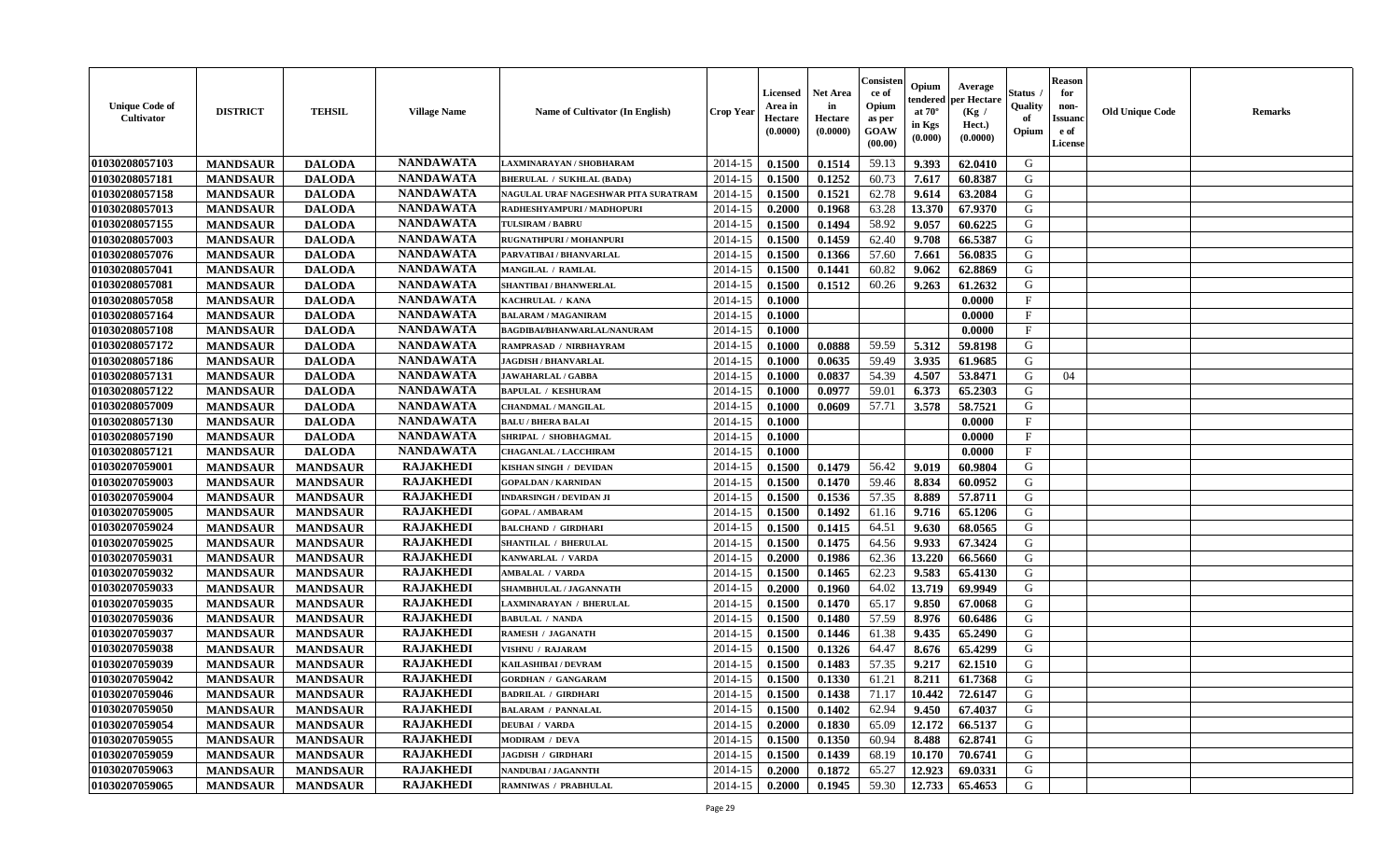| <b>Unique Code of</b><br><b>Cultivator</b> | <b>DISTRICT</b> | <b>TEHSIL</b>   | <b>Village Name</b> | <b>Name of Cultivator (In English)</b>             | <b>Crop Year</b> | <b>Licensed</b><br>Area in<br>Hectare<br>(0.0000) | <b>Net Area</b><br>in<br>Hectare<br>(0.0000) | Consisteı<br>ce of<br>Opium<br>as per<br><b>GOAW</b><br>(00.00) | Opium<br>endered<br>at $70^\circ$<br>in Kgs<br>(0.000) | Average<br>oer Hectare<br>(Kg /<br>Hect.)<br>(0.0000) | Status<br>Quality<br>of<br>Opium | <b>Reason</b><br>for<br>non-<br><b>Issuanc</b><br>e of<br><b>License</b> | <b>Old Unique Code</b> | <b>Remarks</b> |
|--------------------------------------------|-----------------|-----------------|---------------------|----------------------------------------------------|------------------|---------------------------------------------------|----------------------------------------------|-----------------------------------------------------------------|--------------------------------------------------------|-------------------------------------------------------|----------------------------------|--------------------------------------------------------------------------|------------------------|----------------|
| 01030207059068                             | <b>MANDSAUR</b> | <b>MANDSAUR</b> | <b>RAJAKHEDI</b>    | SHIVNARAYAN / NANDA                                | 2014-15          | 0.1500                                            | 0.1497                                       | 64.42                                                           | 10.206                                                 | 68.1764                                               | G                                |                                                                          |                        |                |
| 01030207059072                             | <b>MANDSAUR</b> | <b>MANDSAUR</b> | <b>RAJAKHEDI</b>    | <b>NARSINGH / BHAGVAN</b>                          | 2014-15          | 0.1500                                            | 0.1540                                       | 57.08                                                           | 9.459                                                  | 61.4221                                               | G                                |                                                                          |                        |                |
| 01030207059075                             | <b>MANDSAUR</b> | <b>MANDSAUR</b> | <b>RAJAKHEDI</b>    | <b>AMBALAL / BALU</b>                              | 2014-15          | 0.2000                                            | 0.1828                                       | 61.17                                                           | 12.208                                                 | 66.7834                                               | G                                |                                                                          |                        |                |
| 01030207059077                             | <b>MANDSAUR</b> | <b>MANDSAUR</b> | <b>RAJAKHEDI</b>    | <b>DEVIDAN / KANIDAN</b>                           | 2014-15          | 0.1500                                            | 0.1484                                       | 53.40                                                           | 8.216                                                  | 55.3639                                               | G                                | 04                                                                       |                        |                |
| 01030207059080                             | <b>MANDSAUR</b> | <b>MANDSAUR</b> | <b>RAJAKHEDI</b>    | <b>DINESH / GOPILAL</b>                            | 2014-15          | 0.2000                                            | 0.1994                                       | 60.96                                                           | 13.455                                                 | 67.4774                                               | G                                |                                                                          |                        |                |
| 01030207059081                             | <b>MANDSAUR</b> | <b>MANDSAUR</b> | <b>RAJAKHEDI</b>    | <b>GITABAI / GIRDHARI</b>                          | 2014-15          | 0.1500                                            | 0.1467                                       | 63.41                                                           | 10.399                                                 | 70.8862                                               | G                                |                                                                          |                        |                |
| 01030207059082                             | <b>MANDSAUR</b> | <b>MANDSAUR</b> | <b>RAJAKHEDI</b>    | <b>GOPAL / PURALAL</b>                             | 2014-15          | 0.2000                                            | 0.1977                                       | 66.24                                                           | 13.390                                                 | 67.7289                                               | G                                |                                                                          |                        |                |
| 01030207059083                             | <b>MANDSAUR</b> | <b>MANDSAUR</b> | <b>RAJAKHEDI</b>    | <b>NARSINGH / MODIRAM</b>                          | 2014-15          | 0.1500                                            | 0.1480                                       | 62.24                                                           | 9.638                                                  | 65.1216                                               | G                                |                                                                          |                        |                |
| 01030207059086                             | <b>MANDSAUR</b> | <b>MANDSAUR</b> | <b>RAJAKHEDI</b>    | <b>GOPAL / MOHANLAL</b>                            | 2014-15          | 0.1500                                            | 0.1436                                       | 67.57                                                           | 10.049                                                 | 69.9791                                               | G                                |                                                                          |                        |                |
| 01030207059093                             | <b>MANDSAUR</b> | <b>MANDSAUR</b> | <b>RAJAKHEDI</b>    | SHANKARLAL / JAGANATH                              | 2014-15          | 0.1500                                            | 0.1443                                       | 66.77                                                           | 10.750                                                 | 74.4976                                               | G                                |                                                                          |                        |                |
| 01030207059109                             | <b>MANDSAUR</b> | <b>MANDSAUR</b> | <b>RAJAKHEDI</b>    | <b>AMBALAL / RODA</b>                              | 2014-15          | 0.1500                                            | 0.1510                                       | 60.00                                                           | 9.969                                                  | 66.0199                                               | G                                |                                                                          |                        |                |
| 01030207059110                             | <b>MANDSAUR</b> | <b>MANDSAUR</b> | <b>RAJAKHEDI</b>    | <b>ARVIND SINGH / CHAIN SINGH/</b><br>TAKHATKUNWAR | 2014-15          | 0.1500                                            | 0.1435                                       | 57.03                                                           | 9.084                                                  | 63.3031                                               | G                                |                                                                          |                        |                |
| 01030207059115                             | <b>MANDSAUR</b> | <b>MANDSAUR</b> | <b>RAJAKHEDI</b>    | <b>MOHANLAL / RODA</b>                             | 2014-15          | 0.2000                                            | 0.1804                                       | 60.24                                                           | 11.403                                                 | 63.2095                                               | G                                |                                                                          |                        |                |
| 01030207059116                             | <b>MANDSAUR</b> | <b>MANDSAUR</b> | <b>RAJAKHEDI</b>    | KAMLASHANKAR / HARIRAM                             | 2014-15          | 0.1500                                            | 0.1479                                       | 57.65                                                           | 9.158                                                  | 61.9202                                               | G                                |                                                                          |                        |                |
| 01030207059119                             | <b>MANDSAUR</b> | <b>MANDSAUR</b> | <b>RAJAKHEDI</b>    | SHIVNARAYAN / HARIRAM                              | 2014-15          | 0.1500                                            | 0.1450                                       | 59.76                                                           | 9.041                                                  | 62.3517                                               | G                                |                                                                          |                        |                |
| 01030207059041                             | <b>MANDSAUR</b> | <b>MANDSAUR</b> | <b>RAJAKHEDI</b>    | <b>HARIRAM / NATHU</b>                             | 2014-15          | 0.1500                                            | 0.1537                                       | 61.76                                                           | 9.846                                                  | 64.0599                                               | G                                |                                                                          |                        |                |
| 01030207059071                             | <b>MANDSAUR</b> | <b>MANDSAUR</b> | <b>RAJAKHEDI</b>    | RADHIBAI / BAGDIRAM                                | 2014-15          | 0.1500                                            | 0.0943                                       | 47.62                                                           | 4.490                                                  | 47.6140                                               | G                                | 04                                                                       |                        |                |
| 01030207059103                             | <b>MANDSAUR</b> | <b>MANDSAUR</b> | <b>RAJAKHEDI</b>    | KANIRAM / CHUNNILAL                                | 2014-15          | 0.1500                                            | 0.1303                                       | 59.68                                                           | 8.159                                                  | 62.6170                                               | G                                |                                                                          |                        |                |
| 01030207059124                             | <b>MANDSAUR</b> | <b>MANDSAUR</b> | <b>RAJAKHEDI</b>    | <b>BHANVARIBAI/RODA</b>                            | 2014-15          | 0.1500                                            | 0.1489                                       | 58.44                                                           | 8.866                                                  | 59.5433                                               | G                                |                                                                          |                        |                |
| 01030207059126                             | <b>MANDSAUR</b> | <b>MANDSAUR</b> | <b>RAJAKHEDI</b>    | MANGILAL / RAMLAL                                  | 2014-15          | 0.1500                                            | 0.1488                                       | 58.75                                                           | 8.938                                                  | 60.0672                                               | G                                |                                                                          |                        |                |
| 01030207059127                             | <b>MANDSAUR</b> | <b>MANDSAUR</b> | <b>RAJAKHEDI</b>    | PINKESH / KANWERLAL                                | 2014-15          | 0.1500                                            | 0.1505                                       | 61.87                                                           | 9.590                                                  | 63.7209                                               | G                                |                                                                          |                        |                |
| 01030207059128                             | <b>MANDSAUR</b> | <b>MANDSAUR</b> | <b>RAJAKHEDI</b>    | <b>SUGANBAI / RAJARAM</b>                          | 2014-15          | 0.1500                                            |                                              |                                                                 |                                                        | 0.0000                                                | $\mathbf{F}$                     |                                                                          |                        |                |
| 01030207059132                             | <b>MANDSAUR</b> | <b>MANDSAUR</b> | <b>RAJAKHEDI</b>    | <b>GOPAL / KANIRAM</b>                             | 2014-15          | 0.1500                                            | 0.1326                                       | 66.71                                                           | 9.501                                                  | 71.6516                                               | G                                |                                                                          |                        |                |
| 01030207059133                             | <b>MANDSAUR</b> | <b>MANDSAUR</b> | <b>RAJAKHEDI</b>    | YOGESH / RAMCHAND                                  | 2014-15          | 0.1500                                            | 0.1330                                       | 62.02                                                           | 9.152                                                  | 68.8120                                               | G                                |                                                                          |                        |                |
| 01030207059067                             | <b>MANDSAUR</b> | <b>MANDSAUR</b> | <b>RAJAKHEDI</b>    | <b>BHERULAL / KESHURAM</b>                         | 2014-15          | 0.1500                                            | 0.1313                                       | 68.50                                                           | 9.424                                                  | 71.7746                                               | G                                |                                                                          |                        |                |
| 01030207059034                             | <b>MANDSAUR</b> | <b>MANDSAUR</b> | <b>RAJAKHEDI</b>    | RADHESHYAM / BHERULAL                              | 2014-15          | 0.1500                                            | 0.1455                                       | 62.37                                                           | 9.293                                                  | 63.8694                                               | G                                |                                                                          |                        |                |
| 01030207059084                             | <b>MANDSAUR</b> | <b>MANDSAUR</b> | <b>RAJAKHEDI</b>    | <b>ONKAR / KACHRU</b>                              | 2014-15          | 0.1500                                            | 0.1336                                       | 58.90                                                           | 7.994                                                  | 59.8353                                               | G                                |                                                                          |                        |                |
| 01030207059094                             | <b>MANDSAUR</b> | <b>MANDSAUR</b> | <b>RAJAKHEDI</b>    | SATYNARAYAN / ISHWARDAS                            | 2014-15          | 0.1500                                            | 0.1539                                       | 62.86                                                           | 10.058                                                 | 65.3541                                               | G                                |                                                                          |                        |                |
| 01030207059027                             | <b>MANDSAUR</b> | <b>MANDSAUR</b> | <b>RAJAKHEDI</b>    | <b>SURYPAL / UMRAVSINGH</b>                        | 2014-15          | 0.1500                                            | 0.1302                                       | 61.05                                                           | 8.250                                                  | 63.3641                                               | G                                |                                                                          |                        |                |
| 01030207059138                             | <b>MANDSAUR</b> | <b>MANDSAUR</b> | <b>RAJAKHEDI</b>    | JASHODABAI / GOPAL                                 | 2014-15          | 0.1500                                            | 0.1463                                       | 64.39                                                           | 10.017                                                 | 68.4689                                               | ${\bf G}$                        |                                                                          |                        |                |
| 01030207059010                             | <b>MANDSAUR</b> | <b>MANDSAUR</b> | <b>RAJAKHEDI</b>    | PUNAMCHAND / PANNALAL                              | 2014-15          | 0.1000                                            |                                              |                                                                 |                                                        | 0.0000                                                | $_{\rm F}$                       |                                                                          |                        |                |
| 01030207059013                             | <b>MANDSAUR</b> | <b>MANDSAUR</b> | <b>RAJAKHEDI</b>    | <b>RAMLAL / KANIRAM</b>                            | 2014-15          | 0.1000                                            |                                              |                                                                 |                                                        | 0.0000                                                | $_{\rm F}$                       |                                                                          |                        |                |
| 01030207059014                             | <b>MANDSAUR</b> | <b>MANDSAUR</b> | <b>RAJAKHEDI</b>    | HIRALAL / RADHESHYAM                               | 2014-15          | 0.1000                                            | 0.0708                                       | 65.65                                                           | 5.815                                                  | 82.1328                                               | G                                |                                                                          |                        |                |
| 01030207059015                             | <b>MANDSAUR</b> | <b>MANDSAUR</b> | <b>RAJAKHEDI</b>    | <b>BALUDAS / GOPALDAS</b>                          | 2014-15          | 0.1000                                            |                                              |                                                                 |                                                        | 0.0000                                                | F                                |                                                                          |                        |                |
| 01030207059016                             | <b>MANDSAUR</b> | <b>MANDSAUR</b> | <b>RAJAKHEDI</b>    | PARWAT SINGH / RUP SINGH                           | 2014-15          | 0.1000                                            |                                              |                                                                 |                                                        | 0.0000                                                | $_{\rm F}$                       |                                                                          |                        |                |
| 01030207059017                             | <b>MANDSAUR</b> | <b>MANDSAUR</b> | <b>RAJAKHEDI</b>    | <b>BALMUKAND / LAKSHMAN</b>                        | 2014-15          | 0.1000                                            |                                              |                                                                 |                                                        | 0.0000                                                | $\mathbf{F}$                     |                                                                          |                        |                |
| 01030207059018                             | <b>MANDSAUR</b> | <b>MANDSAUR</b> | <b>RAJAKHEDI</b>    | RADHESHYAM / GANGARAM                              | 2014-15          | 0.1000                                            |                                              |                                                                 |                                                        | 0.0000                                                | $\mathbf{F}$                     |                                                                          |                        |                |
| 01030207059020                             | <b>MANDSAUR</b> | <b>MANDSAUR</b> | <b>RAJAKHEDI</b>    | RAMNIVAS / SUKHA JI                                | 2014-15          | 0.1000                                            |                                              |                                                                 |                                                        | 0.0000                                                | $\mathbf{F}$                     |                                                                          |                        |                |
| 01030207059043                             | <b>MANDSAUR</b> | <b>MANDSAUR</b> | <b>RAJAKHEDI</b>    | <b>JAGDISH / BAGDIRAM</b>                          | 2014-15          | 0.1000                                            |                                              |                                                                 |                                                        | 0.0000                                                | $\mathbf{F}$                     |                                                                          |                        |                |
| 01030207059047                             | <b>MANDSAUR</b> | <b>MANDSAUR</b> | <b>RAJAKHEDI</b>    | <b>GOPAL / NARSINGH</b>                            | 2014-15          | 0.1000                                            |                                              |                                                                 |                                                        | 0.0000                                                | F                                |                                                                          |                        |                |
| 01030207059048                             | <b>MANDSAUR</b> | <b>MANDSAUR</b> | <b>RAJAKHEDI</b>    | RAMCHANDRA / BHERULAL                              | 2014-15          | 0.1000                                            |                                              |                                                                 |                                                        | 0.0000                                                | $\mathbf{F}$                     |                                                                          |                        |                |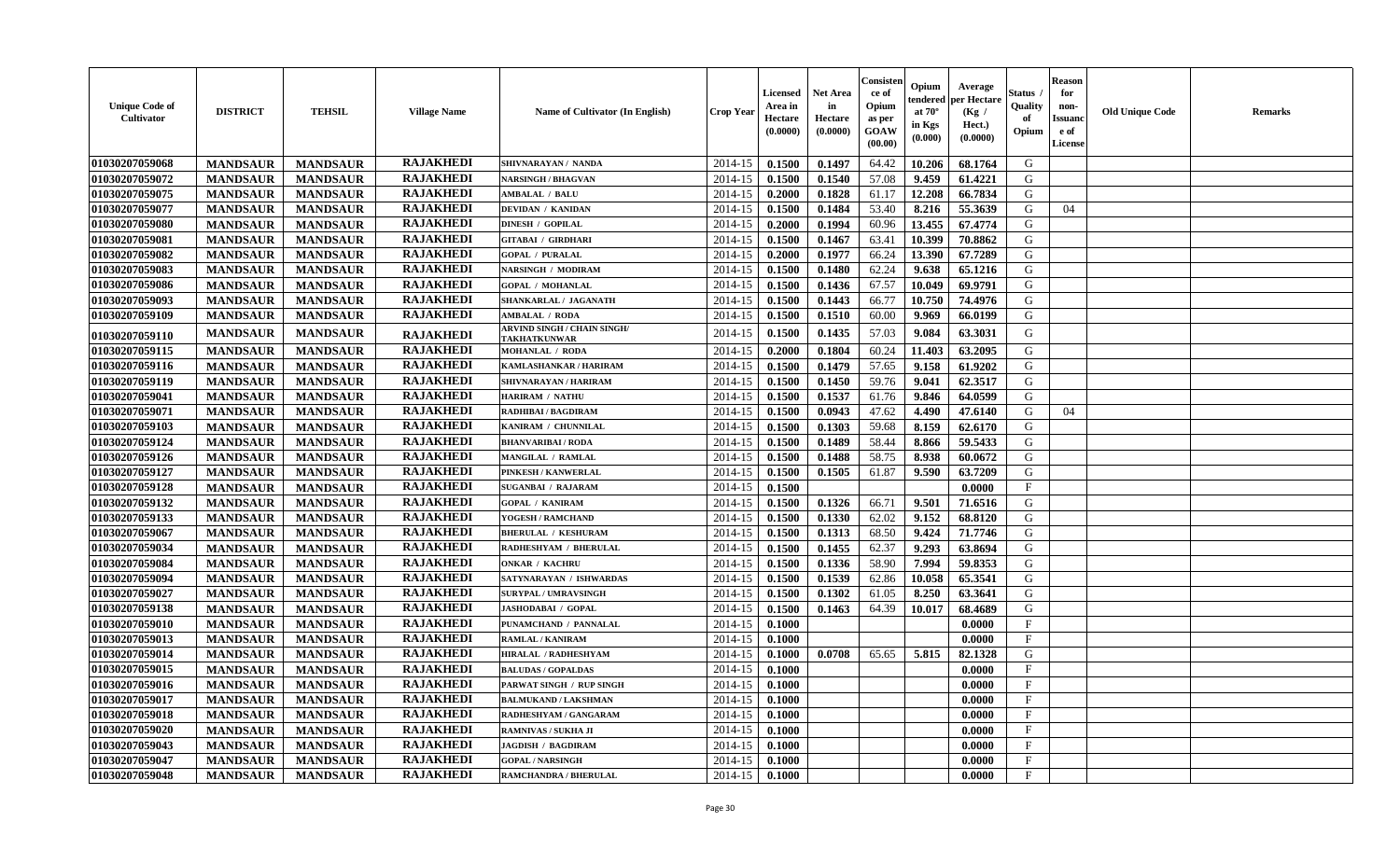| <b>Unique Code of</b><br><b>Cultivator</b> | <b>DISTRICT</b> | <b>TEHSIL</b>   | <b>Village Name</b> | <b>Name of Cultivator (In English)</b> | <b>Crop Year</b> | <b>Licensed</b><br>Area in<br>Hectare<br>(0.0000) | <b>Net Area</b><br>in<br>Hectare<br>(0.0000) | Consister<br>ce of<br>Opium<br>as per<br>GOAW<br>(00.00) | Opium<br>endered<br>at $70^\circ$<br>in Kgs<br>(0.000) | Average<br>per Hectare<br>(Kg /<br>Hect.)<br>(0.0000) | Status<br>Quality<br>of<br>Opium | <b>Reason</b><br>for<br>non-<br><b>Issuand</b><br>e of<br>License | <b>Old Unique Code</b> | <b>Remarks</b> |
|--------------------------------------------|-----------------|-----------------|---------------------|----------------------------------------|------------------|---------------------------------------------------|----------------------------------------------|----------------------------------------------------------|--------------------------------------------------------|-------------------------------------------------------|----------------------------------|-------------------------------------------------------------------|------------------------|----------------|
| 01030207059049                             | <b>MANDSAUR</b> | <b>MANDSAUR</b> | <b>RAJAKHEDI</b>    | <b>BALARAM / KANHIYALAL</b>            | 2014-15          | 0.1000                                            |                                              |                                                          |                                                        | 0.0000                                                | $\mathbf{F}$                     |                                                                   |                        |                |
| 01030207059053                             | <b>MANDSAUR</b> | <b>MANDSAUR</b> | <b>RAJAKHEDI</b>    | <b>BAGDIRAM / DOLA</b>                 | 2014-15          | 0.1000                                            |                                              |                                                          |                                                        | 0.0000                                                | $\mathbf{F}$                     |                                                                   |                        |                |
| 01030207059066                             | <b>MANDSAUR</b> | <b>MANDSAUR</b> | <b>RAJAKHEDI</b>    | MANGIBAI / LAKSHMAN                    | 2014-15          | 0.1000                                            |                                              |                                                          |                                                        | 0.0000                                                | $_{\rm F}$                       |                                                                   |                        |                |
| 01030207059070                             | <b>MANDSAUR</b> | <b>MANDSAUR</b> | <b>RAJAKHEDI</b>    | RADHESHYAM / MODA                      | 2014-15          | 0.1000                                            |                                              |                                                          |                                                        | 0.0000                                                | $\mathbf{F}$                     |                                                                   |                        |                |
| 01030207059088                             | <b>MANDSAUR</b> | <b>MANDSAUR</b> | <b>RAJAKHEDI</b>    | NATHULAL / LAXMAN                      | 2014-15          | 0.1000                                            |                                              |                                                          |                                                        | 0.0000                                                | $_{\rm F}$                       |                                                                   |                        |                |
| 01030207059089                             | <b>MANDSAUR</b> | <b>MANDSAUR</b> | <b>RAJAKHEDI</b>    | <b>MANGILAL / RUPA JI</b>              | 2014-15          | 0.1000                                            |                                              |                                                          |                                                        | 0.0000                                                | $\mathbf{F}$                     |                                                                   |                        |                |
| 01030207059118                             | <b>MANDSAUR</b> | <b>MANDSAUR</b> | <b>RAJAKHEDI</b>    | RAMCHANDRA / NARAYAN                   | 2014-15          | 0.1000                                            |                                              |                                                          |                                                        | 0.0000                                                | $\rm F$                          |                                                                   |                        |                |
| 01030207059121                             | <b>MANDSAUR</b> | <b>MANDSAUR</b> | <b>RAJAKHEDI</b>    | RADHAKISHAN / BHANVARLAL               | 2014-15          | 0.1000                                            |                                              |                                                          |                                                        | 0.0000                                                | $\mathbf{F}$                     |                                                                   |                        |                |
| 01030207059117                             | <b>MANDSAUR</b> | <b>MANDSAUR</b> | <b>RAJAKHEDI</b>    | JAGDISH / RODA                         | 2014-15          | 0.1000                                            | 0.0864                                       | 50.76                                                    | 4.619                                                  | 53.4606                                               | G                                | 04                                                                |                        |                |
| 01030207059123                             | <b>MANDSAUR</b> | <b>MANDSAUR</b> | <b>RAJAKHEDI</b>    | ISHWARLAL / MODIRAM                    | 2014-15          | 0.1000                                            |                                              |                                                          |                                                        | 0.0000                                                | $\mathbf{F}$                     |                                                                   |                        |                |
| 01030207059130                             | <b>MANDSAUR</b> | <b>MANDSAUR</b> | <b>RAJAKHEDI</b>    | <b>RADHAKISHAN / GIRDHARI</b>          | 2014-15          | 0.1000                                            |                                              |                                                          |                                                        | 0.0000                                                | F                                |                                                                   |                        |                |
| 01030207059134                             | <b>MANDSAUR</b> | <b>MANDSAUR</b> | <b>RAJAKHEDI</b>    | <b>MOHANLAL / VARDA</b>                | 2014-15          | 0.1000                                            |                                              |                                                          |                                                        | 0.0000                                                | F                                |                                                                   |                        |                |
| 01030207059040                             | <b>MANDSAUR</b> | <b>MANDSAUR</b> | <b>RAJAKHEDI</b>    | KANHAIYALAL / VARDA                    | 2014-15          | 0.1000                                            |                                              |                                                          |                                                        | 0.0000                                                | $_{\rm F}$                       |                                                                   |                        |                |
| 01030207062005                             | <b>MANDSAUR</b> | <b>MANDSAUR</b> | <b>SEJPURIYA</b>    | MANGILAL / GANPATLAL                   | 2014-15          | 0.1500                                            | 0.1428                                       | 62.87                                                    | 9.691                                                  | 67.8641                                               | G                                |                                                                   |                        |                |
| 01030207062001                             | <b>MANDSAUR</b> | <b>MANDSAUR</b> | <b>SEJPURIYA</b>    | CHAMPALAL / BHUWAN                     | 2014-15          | 0.1500                                            | 0.1496                                       | 57.49                                                    | 9.051                                                  | 60.5013                                               | G                                |                                                                   |                        |                |
| 01030207062004                             | <b>MANDSAUR</b> | <b>MANDSAUR</b> | <b>SEJPURIYA</b>    | <b>NANDKISHOR / BALMUKUND</b>          | 2014-15          | 0.1500                                            | 0.1470                                       | 65.61                                                    | 9.757                                                  | 66.3741                                               | G                                |                                                                   |                        |                |
| 01030207062009                             | <b>MANDSAUR</b> | <b>MANDSAUR</b> | <b>SEJPURIYA</b>    | <b>NARAYAN / GANGARAM</b>              | 2014-15          | 0.1500                                            | 0.1502                                       | 59.54                                                    | 9.135                                                  | 60.8189                                               | G                                |                                                                   |                        |                |
| 01030207062016                             | <b>MANDSAUR</b> | <b>MANDSAUR</b> | <b>SEJPURIYA</b>    | <b>RAMESH / SHANKARLAL</b>             | 2014-15          | 0.1500                                            | 0.1532                                       | 62.11                                                    | 9.787                                                  | 63.8838                                               | G                                |                                                                   |                        |                |
| 01030207062022                             | <b>MANDSAUR</b> | <b>MANDSAUR</b> | <b>SEJPURIYA</b>    | LILABAI / NANDLAL                      | 2014-15          | 0.1500                                            | 0.1522                                       | 63.54                                                    | 9.912                                                  | 65.1248                                               | G                                |                                                                   |                        |                |
| 01030207062023                             | <b>MANDSAUR</b> | <b>MANDSAUR</b> | <b>SEJPURIYA</b>    | <b>GOPAL / NANDRAM</b>                 | 2014-15          | 0.1500                                            | 0.1498                                       | 67.35                                                    | 10.131                                                 | 67.6302                                               | G                                |                                                                   |                        |                |
| 01030207062024                             | <b>MANDSAUR</b> | <b>MANDSAUR</b> | <b>SEJPURIYA</b>    | PRABHULAL / NANDRAM                    | 2014-15          | 0.1500                                            | 0.1487                                       | 62.52                                                    | 9.360                                                  | 62.9455                                               | G                                |                                                                   |                        |                |
| 01030207062026                             | <b>MANDSAUR</b> | <b>MANDSAUR</b> | <b>SEJPURIYA</b>    | MOHANLAL / VARDICHAND                  | 2014-15          | 0.1500                                            | 0.1500                                       | 60.36                                                    | 9.649                                                  | 64.3267                                               | G                                |                                                                   |                        |                |
| 01030207062030                             | <b>MANDSAUR</b> | <b>MANDSAUR</b> | <b>SEJPURIYA</b>    | JAGDISH / MATHURALAL                   | 2014-15          | 0.1500                                            | 0.1512                                       | 62.08                                                    | 10.004                                                 | 66.1640                                               | G                                |                                                                   |                        |                |
| 01030207062034                             | <b>MANDSAUR</b> | <b>MANDSAUR</b> | <b>SEJPURIYA</b>    | <b>BHERULAL / HIRALAL</b>              | 2014-15          | 0.2000                                            | 0.2009                                       | 60.95                                                    | 12.730                                                 | 63.3649                                               | G                                |                                                                   |                        |                |
| 01030207062036                             | <b>MANDSAUR</b> | <b>MANDSAUR</b> | <b>SEJPURIYA</b>    | <b>SHANTIBAI / RATANLAL</b>            | 2014-15          | 0.1500                                            | 0.1480                                       | 62.15                                                    | 9.056                                                  | 61.1892                                               | G                                |                                                                   |                        |                |
| 01030207062043                             | <b>MANDSAUR</b> | <b>MANDSAUR</b> | <b>SEJPURIYA</b>    | SHANTILAL / NANDRAM                    | 2014-15          | 0.1500                                            | 0.1505                                       | 66.62                                                    | 10.364                                                 | 68.8638                                               | G                                |                                                                   |                        |                |
| 01030207062048                             | <b>MANDSAUR</b> | <b>MANDSAUR</b> | <b>SEJPURIYA</b>    | <b>BADRILAL / MANGILAL</b>             | 2014-15          | 0.2000                                            | 0.2017                                       | 64.05                                                    | 12.947                                                 | 64.1894                                               | G                                |                                                                   |                        |                |
| 01030207062050                             | <b>MANDSAUR</b> | <b>MANDSAUR</b> | <b>SEJPURIYA</b>    | SURENDRA KUMAR / RANJIT SINGH          | 2014-15          | 0.1500                                            | 0.1515                                       | 57.57                                                    | 9.524                                                  | 62.8647                                               | G                                |                                                                   |                        |                |
| 01030207062051                             | <b>MANDSAUR</b> | <b>MANDSAUR</b> | <b>SEJPURIYA</b>    | <b>HIRALAL / KHEMRAJ</b>               | 2014-15          | 0.2000                                            | 0.1950                                       | 66.62                                                    | 13.267                                                 | 68.0359                                               | G                                |                                                                   |                        |                |
| 01030207062052                             | <b>MANDSAUR</b> | <b>MANDSAUR</b> | <b>SEJPURIYA</b>    | RAMNARAYAN / RATANLAL                  | 2014-15          | 0.2000                                            | 0.1985                                       | 65.78                                                    | 12.818                                                 | 64.5743                                               | G                                |                                                                   |                        |                |
| 01030207062058                             | <b>MANDSAUR</b> | <b>MANDSAUR</b> | <b>SEJPURIYA</b>    | PRAKASH / MANGILAL                     | 2014-15          | 0.2000                                            | 0.2002                                       | 65.71                                                    | 13.255                                                 | 66.2088                                               | ${\bf G}$                        |                                                                   |                        |                |
| 01030207062061                             | <b>MANDSAUR</b> | <b>MANDSAUR</b> | <b>SEJPURIYA</b>    | <b>RAMLAL / BHERULAL</b>               | 2014-15          | 0.2000                                            | 0.1966                                       | 57.59                                                    | 11.757                                                 | 59.8016                                               | G                                |                                                                   |                        |                |
| 01030207062062                             | <b>MANDSAUR</b> | <b>MANDSAUR</b> | <b>SEJPURIYA</b>    | <b>RAMESHVAR / UDA</b>                 | 2014-15          | 0.1500                                            | 0.1506                                       | 68.24                                                    | 10.109                                                 | 67.1248                                               | G                                |                                                                   |                        |                |
| 01030207062063                             | <b>MANDSAUR</b> | <b>MANDSAUR</b> | <b>SEJPURIYA</b>    | SAMPATBAI / MATHURALAL                 | 2014-15          | 0.1500                                            | 0.1471                                       | 59.61                                                    | 9.212                                                  | 62.6241                                               | G                                |                                                                   |                        |                |
| 01030207062064                             | <b>MANDSAUR</b> | <b>MANDSAUR</b> | <b>SEJPURIYA</b>    | <b>GANGARAM / PARTHA</b>               | 2014-15          | 0.2000                                            | 0.2008                                       | 68.27                                                    | 13.781                                                 | 68.6305                                               | G                                |                                                                   |                        |                |
| 01030207062070                             | <b>MANDSAUR</b> | <b>MANDSAUR</b> | <b>SEJPURIYA</b>    | <b>BADRILAL / KANIRAM</b>              | 2014-15          | 0.1500                                            | 0.1506                                       | 61.41                                                    | 9.492                                                  | 63.0279                                               | G                                |                                                                   |                        |                |
| 01030207062072                             | <b>MANDSAUR</b> | <b>MANDSAUR</b> | <b>SEJPURIYA</b>    | SAJJANBAI / SHANKARLAL                 | 2014-15          | 0.1500                                            | 0.1530                                       | 61.65                                                    | 9.556                                                  | 62.4575                                               | G                                |                                                                   |                        |                |
| 01030207062081                             | <b>MANDSAUR</b> | <b>MANDSAUR</b> | <b>SEJPURIYA</b>    | <b>BANSHILAL / NANDRAM</b>             | 2014-15          | 0.1500                                            | 0.1507                                       | 62.78                                                    | 9.910                                                  | 65.7598                                               | G                                |                                                                   |                        |                |
| 01030207062086                             | <b>MANDSAUR</b> | <b>MANDSAUR</b> | <b>SEJPURIYA</b>    | <b>GOPAL / RAMCHANDRA</b>              | 2014-15          | 0.1500                                            | 0.1510                                       | 60.84                                                    | 9.169                                                  | 60.7219                                               | G                                |                                                                   |                        |                |
| 01030207062087                             | <b>MANDSAUR</b> | <b>MANDSAUR</b> | <b>SEJPURIYA</b>    | <b>BHANWARIBAI / PANNALAL</b>          | 2014-15          | 0.1500                                            | 0.1536                                       | 64.34                                                    | 9.945                                                  | 64.7461                                               | G                                |                                                                   |                        |                |
| 01030207062100                             | <b>MANDSAUR</b> | <b>MANDSAUR</b> | <b>SEJPURIYA</b>    | <b>LAKMICHAND / KISHANLAL</b>          | 2014-15          | 0.1500                                            | 0.1488                                       | 68.43                                                    | 9.739                                                  | 65.4503                                               | G                                |                                                                   |                        |                |
| 01030207062118                             | <b>MANDSAUR</b> | <b>MANDSAUR</b> | <b>SEJPURIYA</b>    | PRATAPBAI / BIHARILAL                  | 2014-15          | 0.2000                                            | 0.2022                                       | 60.66                                                    | 12.210                                                 | 60.3858                                               | G                                |                                                                   |                        |                |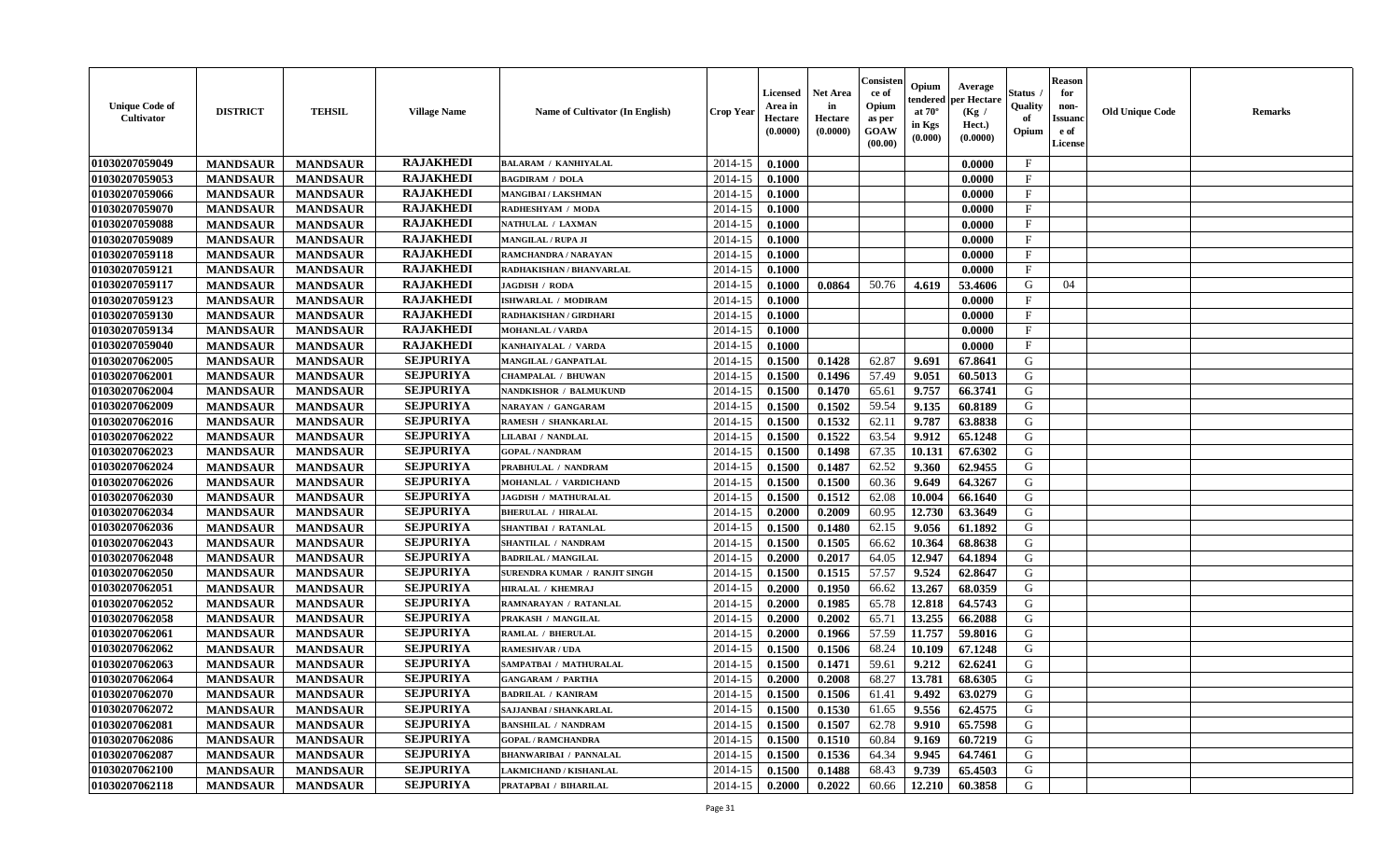| <b>Unique Code of</b><br>Cultivator | <b>DISTRICT</b> | <b>TEHSIL</b>   | <b>Village Name</b> | Name of Cultivator (In English)    | <b>Crop Year</b> | <b>Licensed</b><br>Area in<br>Hectare<br>(0.0000) | <b>Net Area</b><br>in<br>Hectare<br>(0.0000) | Consisten<br>ce of<br>Opium<br>as per<br><b>GOAW</b><br>(00.00) | Opium<br>endered<br>at $70^\circ$<br>in Kgs<br>$(\mathbf{0.000})$ | Average<br>per Hectare<br>(Kg /<br>Hect.)<br>(0.0000) | Status<br>Quality<br>of<br>Opium | <b>Reason</b><br>for<br>non-<br><b>Issuano</b><br>e of<br>License | <b>Old Unique Code</b> | <b>Remarks</b> |
|-------------------------------------|-----------------|-----------------|---------------------|------------------------------------|------------------|---------------------------------------------------|----------------------------------------------|-----------------------------------------------------------------|-------------------------------------------------------------------|-------------------------------------------------------|----------------------------------|-------------------------------------------------------------------|------------------------|----------------|
| 01030207062122                      | <b>MANDSAUR</b> | <b>MANDSAUR</b> | <b>SEJPURIYA</b>    | <b>RATAN / PARTHA</b>              | 2014-15          | 0.2000                                            | 0.1916                                       | 66.36                                                           | 12.390                                                            | 64.6660                                               | G                                |                                                                   |                        |                |
| 01030207062123                      | <b>MANDSAUR</b> | <b>MANDSAUR</b> | <b>SEJPURIYA</b>    | <b>BAGDIBAI / DEVRAM</b>           | 2014-15          | 0.1500                                            | 0.1495                                       | 65.02                                                           | 10.162                                                            | 67.9732                                               | G                                |                                                                   |                        |                |
| 01030207062060                      | <b>MANDSAUR</b> | <b>MANDSAUR</b> | <b>SEJPURIYA</b>    | <b>BADRILAL / KESHURAM</b>         | 2014-15          | 0.1500                                            | 0.1404                                       | 60.91                                                           | 9.110                                                             | 64.8860                                               | G                                |                                                                   |                        |                |
| 01030207062111                      | <b>MANDSAUR</b> | <b>MANDSAUR</b> | <b>SEJPURIYA</b>    | <b>MADHUSUDHAN / MOHANLAL</b>      | 2014-15          | 0.1500                                            | 0.1499                                       | 60.44                                                           | 9.368                                                             | 62.4950                                               | G                                |                                                                   |                        |                |
| 01030207062044                      | <b>MANDSAUR</b> | <b>MANDSAUR</b> | <b>SEJPURIYA</b>    | <b>BHERULAL / KISHANLAL</b>        | 2014-15          | 0.1500                                            | 0.1485                                       | 63.44                                                           | 9.661                                                             | 65.0572                                               | G                                |                                                                   |                        |                |
| 01030207062141                      | <b>MANDSAUR</b> | <b>MANDSAUR</b> | <b>SEJPURIYA</b>    | <b>CHENSINGH / SAJJANSINGH</b>     | 2014-15          | 0.2000                                            | 0.2009                                       | 66.17                                                           | 13.480                                                            | 67.0981                                               | G                                |                                                                   |                        |                |
| 01030207062147                      | <b>MANDSAUR</b> | <b>MANDSAUR</b> | <b>SEJPURIYA</b>    | AMAR SINGH / SAJJAN SINGH          | 2014-15          | 0.1500                                            | 0.1512                                       | 61.07                                                           | 9.448                                                             | 62.4868                                               | G                                |                                                                   |                        |                |
| 01030207062021                      | <b>MANDSAUR</b> | <b>MANDSAUR</b> | <b>SEJPURIYA</b>    | HARISHANKAR / GANPATLAL            | 2014-15          | 0.1500                                            | 0.1524                                       | 56.41                                                           | 8.848                                                             | 58.0577                                               | G                                |                                                                   |                        |                |
| 01030207062037                      | <b>MANDSAUR</b> | <b>MANDSAUR</b> | <b>SEJPURIYA</b>    | RUKMANBAI / BHERULAL               | 2014-15          | 0.1500                                            | 0.1488                                       | 67.61                                                           | 10.354                                                            | 69.5833                                               | G                                |                                                                   |                        |                |
| 01030207062049                      | <b>MANDSAUR</b> | <b>MANDSAUR</b> | <b>SEJPURIYA</b>    | KANWARLAL / AATMARAM               | 2014-15          | 0.2000                                            | 0.1944                                       | 67.80                                                           | 13.802                                                            | 70.9979                                               | G                                |                                                                   |                        |                |
| 01030207062069                      | <b>MANDSAUR</b> | <b>MANDSAUR</b> | <b>SEJPURIYA</b>    | <b>MOHANBAI / RODA</b>             | 2014-15          | 0.1500                                            | 0.1460                                       | 64.75                                                           | 10.083                                                            | 69.0616                                               | G                                |                                                                   |                        |                |
| 01030207062082                      | <b>MANDSAUR</b> | <b>MANDSAUR</b> | <b>SEJPURIYA</b>    | KACHRU / KHEMRAJ                   | 2014-15          | 0.1500                                            | 0.1513                                       | 60.93                                                           | 9.670                                                             | 63.9128                                               | G                                |                                                                   |                        |                |
| 01030207062085                      | <b>MANDSAUR</b> | <b>MANDSAUR</b> | <b>SEJPURIYA</b>    | <b>GOPAL / MOHANLAL</b>            | 2014-15          | 0.2000                                            | 0.2000                                       | 55.03                                                           | 11.729                                                            | 58.6450                                               | G                                |                                                                   |                        |                |
| 01030207062088                      | <b>MANDSAUR</b> | <b>MANDSAUR</b> | <b>SEJPURIYA</b>    | <b>GIRDHARILAL / BHAGWAN</b>       | 2014-15          | 0.1500                                            | 0.1496                                       | 59.49                                                           | 8.550                                                             | 57.1524                                               | G                                |                                                                   |                        |                |
| 01030207062091                      | <b>MANDSAUR</b> | <b>MANDSAUR</b> | <b>SEJPURIYA</b>    | <b>MANGIBAI / RAMLAL</b>           | 2014-15          | 0.2000                                            | 0.1927                                       | 61.13                                                           | 12.366                                                            | 64.1723                                               | G                                |                                                                   |                        |                |
| 01030207062092                      | <b>MANDSAUR</b> | <b>MANDSAUR</b> | <b>SEJPURIYA</b>    | <b>LALURAM / PYARCHANDRA</b>       | 2014-15          | 0.1500                                            | 0.1534                                       | 60.58                                                           | 9.468                                                             | 61.7210                                               | G                                |                                                                   |                        |                |
| 01030207062096                      | <b>MANDSAUR</b> | <b>MANDSAUR</b> | <b>SEJPURIYA</b>    | <b>BAGDIRAM / NANDA</b>            | 2014-15          | 0.1500                                            | 0.1456                                       | 64.08                                                           | 10.152                                                            | 69.7253                                               | G                                |                                                                   |                        |                |
| 01030207062108                      | <b>MANDSAUR</b> | <b>MANDSAUR</b> | <b>SEJPURIYA</b>    | <b>DEVRAM / BHAGIRATH</b>          | 2014-15          | 0.1500                                            | 0.1496                                       | 59.06                                                           | 9.196                                                             | 61.4706                                               | G                                |                                                                   |                        |                |
| 01030207062140                      | <b>MANDSAUR</b> | <b>MANDSAUR</b> | <b>SEJPURIYA</b>    | <b>KANHAIYALAL / BHERA</b>         | 2014-15          | 0.1500                                            | 0.1478                                       | 64.06                                                           | 10.003                                                            | 67.6793                                               | G                                |                                                                   |                        |                |
| 01030207062093                      | <b>MANDSAUR</b> | <b>MANDSAUR</b> | <b>SEJPURIYA</b>    | <b>GORDHAN / KHESHURAM</b>         | 2014-15          | 0.1500                                            | 0.1347                                       | 61.73                                                           | 8.298                                                             | 61.6036                                               | G                                |                                                                   |                        |                |
| 01030207062153                      | <b>MANDSAUR</b> | <b>MANDSAUR</b> | <b>SEJPURIYA</b>    | KAMLABAI / NANDGIR                 | 2014-15          | 0.1500                                            | 0.1515                                       | 52.96                                                           | 7.649                                                             | 50.4884                                               | G                                | 04                                                                |                        |                |
| 01030207062010                      | <b>MANDSAUR</b> | <b>MANDSAUR</b> | <b>SEJPURIYA</b>    | <b>GOPAL / BHERULAL</b>            | 2014-15          | 0.1000                                            |                                              |                                                                 |                                                                   | 0.0000                                                | $\mathbf{F}$                     |                                                                   |                        |                |
| 01030207062017                      | <b>MANDSAUR</b> | <b>MANDSAUR</b> | <b>SEJPURIYA</b>    | <b>BHANWARBAI / RAMCHANDRA</b>     | 2014-15          | 0.1000                                            |                                              |                                                                 |                                                                   | 0.0000                                                | $\mathbf{F}$                     |                                                                   |                        |                |
| 01030207062018                      | <b>MANDSAUR</b> | <b>MANDSAUR</b> | <b>SEJPURIYA</b>    | SUGAN KUNWAR / BHANWAR SINGH       | 2014-15          | 0.1000                                            |                                              |                                                                 |                                                                   | 0.0000                                                | $\mathbf F$                      |                                                                   |                        |                |
| 01030207062035                      | <b>MANDSAUR</b> | <b>MANDSAUR</b> | <b>SEJPURIYA</b>    | <b>MANGILAL / NATHU</b>            | 2014-15          | 0.1000                                            |                                              |                                                                 |                                                                   | 0.0000                                                | $\mathbf{F}$                     |                                                                   |                        |                |
| 01030207062047                      | <b>MANDSAUR</b> | <b>MANDSAUR</b> | <b>SEJPURIYA</b>    | <b>CHENGIR / NANDGIR</b>           | 2014-15          | 0.1000                                            |                                              |                                                                 |                                                                   | 0.0000                                                | $\mathbf{F}$                     |                                                                   |                        |                |
| 01030207062075                      | <b>MANDSAUR</b> | <b>MANDSAUR</b> | <b>SEJPURIYA</b>    | <b>DHURALAL / RODA</b>             | 2014-15          | 0.1000                                            |                                              |                                                                 |                                                                   | 0.0000                                                | $_{\rm F}$                       |                                                                   |                        |                |
| 01030207062090                      | <b>MANDSAUR</b> | <b>MANDSAUR</b> | <b>SEJPURIYA</b>    | MANGUBAI / GORDHAN                 | 2014-15          | 0.1000                                            |                                              |                                                                 |                                                                   | 0.0000                                                | $\mathbf{F}$                     |                                                                   |                        |                |
| 01030207062135                      | <b>MANDSAUR</b> | <b>MANDSAUR</b> | <b>SEJPURIYA</b>    | RADHESHYAM \ MOHANLAL              | 2014-15          | 0.1000                                            |                                              |                                                                 |                                                                   | 0.0000                                                | $\mathbf{F}$                     |                                                                   |                        |                |
| 01030207062040                      | <b>MANDSAUR</b> | <b>MANDSAUR</b> | <b>SEJPURIYA</b>    | <b>BALURAM / BAGDIRAM</b>          | 2014-15          | 0.1000                                            |                                              |                                                                 |                                                                   | 0.0000                                                | $\mathbf{F}$                     |                                                                   |                        |                |
| 01030207062038                      | <b>MANDSAUR</b> | <b>MANDSAUR</b> | <b>SEJPURIYA</b>    | <b>JASWANT SINGH / BEGAM SINGH</b> | 2014-15          | 0.1000                                            | 0.0992                                       | 64.63                                                           | 6.472                                                             | 65.2419                                               | G                                |                                                                   |                        |                |
| 01030207062006                      | <b>MANDSAUR</b> | <b>MANDSAUR</b> | <b>SEJPURIYA</b>    | BHUWANIBAI / JIVRAM                | 2014-15          | 0.1000                                            |                                              |                                                                 |                                                                   | 0.0000                                                | F                                |                                                                   |                        |                |
| 01030207062007                      | <b>MANDSAUR</b> | <b>MANDSAUR</b> | <b>SEJPURIYA</b>    | <b>BHAGIRATH / DEVRAM</b>          | 2014-15          | 0.1000                                            | 0.0972                                       | 65.61                                                           | 6.486                                                             | 66.7284                                               | G                                |                                                                   |                        |                |
| 01030207062098                      | <b>MANDSAUR</b> | <b>MANDSAUR</b> | <b>SEJPURIYA</b>    | PURILAL / BAGDIRAM                 | 2014-15          | 0.1000                                            | 0.0955                                       | 68.82                                                           | 6.567                                                             | 68.7644                                               | G                                |                                                                   |                        |                |
| 01030207062105                      | <b>MANDSAUR</b> | <b>MANDSAUR</b> | <b>SEJPURIYA</b>    | SHIVLAL / SAMRATHLAL               | 2014-15          | 0.1000                                            |                                              |                                                                 |                                                                   | 0.0000                                                | $\mathbf{F}$                     |                                                                   |                        |                |
| 01030207062106                      | <b>MANDSAUR</b> | <b>MANDSAUR</b> | <b>SEJPURIYA</b>    | <b>BAGDIRAM / NANURAM</b>          | $2014-15$ 0.1000 |                                                   |                                              |                                                                 |                                                                   | 0.0000                                                | F                                |                                                                   |                        |                |
| 01030207062156                      | <b>MANDSAUR</b> | <b>MANDSAUR</b> | <b>SEJPURIYA</b>    | <b>HIRALAL / PYARA</b>             | 2014-15          | 0.1000                                            |                                              |                                                                 |                                                                   | 0.0000                                                | $\mathbf{F}$                     |                                                                   |                        |                |
| 01030208064007                      | <b>MANDSAUR</b> | <b>DALODA</b>   | <b>TOLKHEDI</b>     | NATHULAL NANDRAM                   | 2014-15          | 0.2000                                            | 0.1982                                       | 65.14                                                           | 13.242                                                            | 66.8113                                               | G                                |                                                                   |                        |                |
| 01030208064012                      | <b>MANDSAUR</b> | <b>DALODA</b>   | <b>TOLKHEDI</b>     | LAXMINARAYAN / MANGILAL            | 2014-15          | 0.1500                                            | 0.1507                                       | 59.91                                                           | 9.423                                                             | 62.5282                                               | G                                |                                                                   |                        |                |
| 01030208064009                      | <b>MANDSAUR</b> | <b>DALODA</b>   | <b>TOLKHEDI</b>     | <b>RAMPRATAP HEMRAJ</b>            | 2014-15          | 0.1000                                            |                                              |                                                                 |                                                                   | 0.0000                                                | $\mathbf{F}$                     |                                                                   |                        |                |
| 01030208064026                      | <b>MANDSAUR</b> | <b>DALODA</b>   | <b>TOLKHEDI</b>     | SOHANBAI SITARAM                   | 2014-15          | 0.1000                                            |                                              |                                                                 |                                                                   | 0.0000                                                | $\mathbf{F}$                     |                                                                   |                        |                |
| 01030208065161                      | <b>MANDSAUR</b> | <b>DALODA</b>   | <b>AKODARA</b>      | SAJJANALAL / UDAYALAL              | 2014-15          | 0.2000                                            | 0.1897                                       | 69.63                                                           | 16.144                                                            | 85.1028                                               | G                                |                                                                   |                        |                |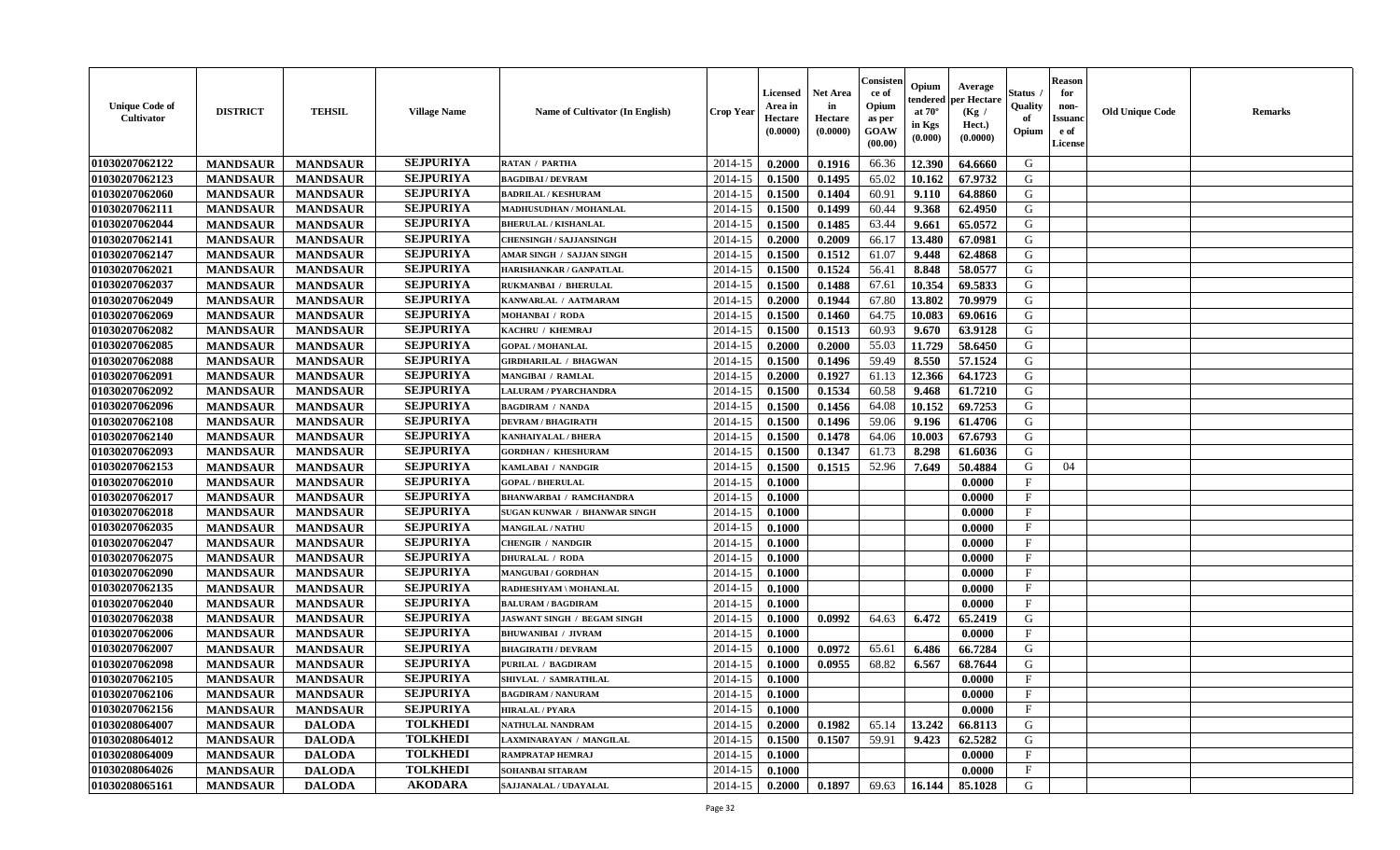| <b>Unique Code of</b><br><b>Cultivator</b> | <b>DISTRICT</b> | <b>TEHSIL</b> | <b>Village Name</b> | <b>Name of Cultivator (In English)</b> | <b>Crop Year</b> | <b>Licensed</b><br>Area in<br>Hectare<br>(0.0000) | Net Area<br>in<br>Hectare<br>(0.0000) | Consisteı<br>ce of<br>Opium<br>as per<br>GOAW<br>(00.00) | Opium<br>endered<br>at $70^\circ$<br>in Kgs<br>(0.000) | Average<br>per Hectare<br>(Kg /<br>Hect.)<br>(0.0000) | Status<br>Quality<br>of<br>Opium | <b>Reason</b><br>for<br>non-<br><b>Issuand</b><br>e of<br>License | <b>Old Unique Code</b> | Remarks |
|--------------------------------------------|-----------------|---------------|---------------------|----------------------------------------|------------------|---------------------------------------------------|---------------------------------------|----------------------------------------------------------|--------------------------------------------------------|-------------------------------------------------------|----------------------------------|-------------------------------------------------------------------|------------------------|---------|
| 01030208065001                             | <b>MANDSAUR</b> | <b>DALODA</b> | <b>AKODARA</b>      | NABINUR / MOHAMMAD HUSSAIN             | 2014-15          | 0.2000                                            | 0.1998                                | 66.17                                                    | 15.701                                                 | 78.5836                                               | G                                |                                                                   |                        |         |
| 01030208065002                             | <b>MANDSAUR</b> | <b>DALODA</b> | <b>AKODARA</b>      | JAWARLAL / SHANKARLAL                  | 2014-15          | 0.1500                                            | 0.1485                                | 65.20                                                    | 9.668                                                  | 65.1044                                               | G                                |                                                                   |                        |         |
| 01030208065006                             | <b>MANDSAUR</b> | <b>DALODA</b> | <b>AKODARA</b>      | <b>RAMESHWAR / KACHRU</b>              | 2014-15          | 0.2000                                            | 0.1977                                | 66.46                                                    | 13.169                                                 | 66.6110                                               | G                                |                                                                   |                        |         |
| 01030208065007                             | <b>MANDSAUR</b> | <b>DALODA</b> | <b>AKODARA</b>      | KANHAIYALAL / KACHRU                   | 2014-15          | 0.2000                                            | 0.1940                                | 64.85                                                    | 13.405                                                 | 69.0979                                               | G                                |                                                                   |                        |         |
| 01030208065008                             | <b>MANDSAUR</b> | <b>DALODA</b> | <b>AKODARA</b>      | <b>DHANRAJ / BHERULAL</b>              | 2014-15          | 0.1500                                            | 0.1494                                | 68.00                                                    | 10.589                                                 | 70.8768                                               | G                                |                                                                   |                        |         |
| 01030208065009                             | <b>MANDSAUR</b> | <b>DALODA</b> | <b>AKODARA</b>      | <b>BABULAL / BHERULAL</b>              | 2014-15          | 0.1500                                            | 0.1492                                | 63.58                                                    | 9.483                                                  | 63.5590                                               | G                                |                                                                   |                        |         |
| 01030208065010                             | <b>MANDSAUR</b> | <b>DALODA</b> | <b>AKODARA</b>      | RAMNIWAS / RADHESHYAM                  | 2014-15          | 0.2000                                            | 0.1938                                | 64.20                                                    | 12.574                                                 | 64.8813                                               | G                                |                                                                   |                        |         |
| 01030208065012                             | <b>MANDSAUR</b> | <b>DALODA</b> | <b>AKODARA</b>      | KARULAL / BADRILAL                     | 2014-15          | 0.2000                                            | 0.1998                                | 66.00                                                    | 13.605                                                 | 68.0931                                               | G                                |                                                                   |                        |         |
| 01030208065013                             | <b>MANDSAUR</b> | <b>DALODA</b> | <b>AKODARA</b>      | <b>MUNIBAI / BALARAM</b>               | 2014-15          | 0.1500                                            | 0.1504                                | 63.78                                                    | 10.387                                                 | 69.0625                                               | G                                |                                                                   |                        |         |
| 01030208065017                             | <b>MANDSAUR</b> | <b>DALODA</b> | <b>AKODARA</b>      | <b>BALARAM / BHANWARLAL</b>            | 2014-15          | 0.2000                                            | 0.1971                                | 69.14                                                    | 14.628                                                 | 74.2161                                               | G                                |                                                                   |                        |         |
| 01030208065020                             | <b>MANDSAUR</b> | <b>DALODA</b> | <b>AKODARA</b>      | <b>BALARAM / RAMLAL</b>                | 2014-15          | 0.1500                                            | 0.1436                                | 66.76                                                    | 9.976                                                  | 69.4708                                               | G                                |                                                                   |                        |         |
| 01030208065021                             | <b>MANDSAUR</b> | <b>DALODA</b> | <b>AKODARA</b>      | <b>LACHIRAM / RAMCHANDRAA</b>          | 2014-15          | 0.2000                                            | 0.1800                                | 64.00                                                    | 11.721                                                 | 65.1167                                               | G                                |                                                                   |                        |         |
| 01030208065022                             | <b>MANDSAUR</b> | <b>DALODA</b> | <b>AKODARA</b>      | <b>BHULIBAI / ONKAR</b>                | 2014-15          | 0.1500                                            | 0.1523                                | 62.42                                                    | 9.657                                                  | 63.4077                                               | G                                |                                                                   |                        |         |
| 01030208065026                             | <b>MANDSAUR</b> | <b>DALODA</b> | <b>AKODARA</b>      | <b>MODIRAM / NANURAM</b>               | 2014-15          | 0.2000                                            | 0.2029                                | 65.54                                                    | 13.848                                                 | 68.2504                                               | G                                |                                                                   |                        |         |
| 01030208065029                             | <b>MANDSAUR</b> | <b>DALODA</b> | <b>AKODARA</b>      | <b>BHANWARLAL / RAJARAM</b>            | 2014-15          | 0.1500                                            | 0.1489                                | 68.05                                                    | 10.227                                                 | 68.6837                                               | $\mathbf G$                      |                                                                   |                        |         |
| 01030208065031                             | <b>MANDSAUR</b> | <b>DALODA</b> | <b>AKODARA</b>      | AHMAD NUR / MOHD. HUSSAIN              | 2014-15          | 0.1500                                            | 0.1539                                | 67.59                                                    | 10.959                                                 | 71.2086                                               | G                                |                                                                   |                        |         |
| 01030208065032                             | <b>MANDSAUR</b> | <b>DALODA</b> | <b>AKODARA</b>      | SHANKARLAL / DHANA BABRI               | 2014-15          | 0.1500                                            | 0.1530                                | 67.30                                                    | 10.489                                                 | 68.5556                                               | G                                |                                                                   |                        |         |
| 01030208065034                             | <b>MANDSAUR</b> | <b>DALODA</b> | <b>AKODARA</b>      | LAXMINARAYAN / KISHAN                  | 2014-15          | 0.1500                                            | 0.1456                                | 63.83                                                    | 9.812                                                  | 67.3901                                               | G                                |                                                                   |                        |         |
| 01030208065035                             | <b>MANDSAUR</b> | <b>DALODA</b> | <b>AKODARA</b>      | LALUPRASAD / BHUWANIRAM                | 2014-15          | 0.1500                                            | 0.1492                                | 65.07                                                    | 10.244                                                 | 68.6595                                               | G                                |                                                                   |                        |         |
| 01030208065036                             | <b>MANDSAUR</b> | <b>DALODA</b> | <b>AKODARA</b>      | PRAKASH / BHUWANIRAM                   | 2014-15          | 0.1500                                            | 0.1484                                | 70.01                                                    | 10.522                                                 | 70.9030                                               | G                                |                                                                   |                        |         |
| 01030208065038                             | <b>MANDSAUR</b> | <b>DALODA</b> | <b>AKODARA</b>      | <b>GANPAT / BHAGIRATH</b>              | 2014-15          | 0.2000                                            | 0.1465                                | 63.74                                                    | 9.607                                                  | 65.5768                                               | G                                |                                                                   |                        |         |
| 01030208065039                             | <b>MANDSAUR</b> | <b>DALODA</b> | <b>AKODARA</b>      | <b>MANGILAL / DEVRAM</b>               | 2014-15          | 0.2000                                            | 0.1965                                | 71.27                                                    | 14.458                                                 | 73.5776                                               | G                                |                                                                   |                        |         |
| 01030208065040                             | <b>MANDSAUR</b> | <b>DALODA</b> | <b>AKODARA</b>      | RAJKUNWARBAI / DOULATRAM               | 2014-15          | 0.2000                                            | 0.1988                                | 60.06                                                    | 12.475                                                 | 62.7515                                               | G                                |                                                                   |                        |         |
| 01030208065041                             | <b>MANDSAUR</b> | <b>DALODA</b> | <b>AKODARA</b>      | <b>JAGDISH / BHUWANIRAM</b>            | 2014-15          | 0.2000                                            | 0.1960                                | 67.28                                                    | 13.725                                                 | 70.0255                                               | G                                |                                                                   |                        |         |
| 01030208065042                             | <b>MANDSAUR</b> | <b>DALODA</b> | <b>AKODARA</b>      | <b>UDAYLAL / RAMESHWAR</b>             | 2014-15          | 0.1500                                            | 0.1465                                | 66.05                                                    | 10.266                                                 | 70.0751                                               | G                                |                                                                   |                        |         |
| 01030208065043                             | <b>MANDSAUR</b> | <b>DALODA</b> | <b>AKODARA</b>      | VARDICHAND / BHERULAL                  | 2014-15          | 0.1500                                            | 0.1444                                | 65.41                                                    | 9.774                                                  | 67.6870                                               | G                                |                                                                   |                        |         |
| 01030208065044                             | <b>MANDSAUR</b> | <b>DALODA</b> | <b>AKODARA</b>      | RAMPRASAD / SALAGRAM                   | 2014-15          | 0.1500                                            | 0.1440                                | 65.62                                                    | 10.040                                                 | 69.7222                                               | G                                |                                                                   |                        |         |
| 01030208065049                             | <b>MANDSAUR</b> | <b>DALODA</b> | <b>AKODARA</b>      | <b>BALKRISHAN / KACHRU</b>             | 2014-15          | 0.1500                                            | 0.1503                                | 60.49                                                    | 9.004                                                  | 59.9069                                               | G                                |                                                                   |                        |         |
| 01030208065052                             | <b>MANDSAUR</b> | <b>DALODA</b> | <b>AKODARA</b>      | SATYANRAYAN / MANGILAL                 | 2014-15          | 0.2000                                            | 0.1998                                | 64.70                                                    | 13.171                                                 | 65.9209                                               | G                                |                                                                   |                        |         |
| 01030208065053                             | <b>MANDSAUR</b> | <b>DALODA</b> | <b>AKODARA</b>      | <b>DHAPUBAI / SHANTILAL</b>            | 2014-15          | 0.1500                                            | 0.1476                                | 67.90                                                    | 10.107                                                 | 68.4756                                               | G                                |                                                                   |                        |         |
| 01030208065055                             | <b>MANDSAUR</b> | <b>DALODA</b> | <b>AKODARA</b>      | <b>BHUWANIRAM / RAMLAL</b>             | 2014-15          | 0.2000                                            | 0.1983                                | 69.26                                                    | 14.653                                                 | 73.8931                                               | G                                |                                                                   |                        |         |
| 01030208065057                             | <b>MANDSAUR</b> | <b>DALODA</b> | <b>AKODARA</b>      | <b>BAPULAL / DHANNA</b>                | 2014-15          | 0.1500                                            | 0.1512                                | 65.26                                                    | 10.320                                                 | 68.2540                                               | G                                |                                                                   |                        |         |
| 01030208065058                             | <b>MANDSAUR</b> | <b>DALODA</b> | <b>AKODARA</b>      | <b>SURESH / CHAINRAM</b>               | 2014-15          | 0.1500                                            | 0.1407                                | 63.91                                                    | 9.669                                                  | 68.7207                                               | G                                |                                                                   |                        |         |
| 01030208065064                             | <b>MANDSAUR</b> | <b>DALODA</b> | <b>AKODARA</b>      | MOHAMMAD HUSSAIN / ISMAIL              | 2014-15          | 0.2000                                            | 0.1998                                | 65.22                                                    | 13.212                                                 | 66.1261                                               | G                                |                                                                   |                        |         |
| 01030208065065                             | <b>MANDSAUR</b> | <b>DALODA</b> | <b>AKODARA</b>      | <b>BALARAM / GANGARAM</b>              | 2014-15          | 0.1500                                            | 0.1509                                | 67.57                                                    | 10.686                                                 | 70.8151                                               | G                                |                                                                   |                        |         |
| 01030208065066                             | <b>MANDSAUR</b> | <b>DALODA</b> | <b>AKODARA</b>      | <b>BADRILAL / HIRALAL</b>              | 2014-15          | 0.2000                                            | 0.1986                                | 70.03                                                    | 14.516                                                 | 73.0916                                               | G                                |                                                                   |                        |         |
| 01030208065067                             | <b>MANDSAUR</b> | <b>DALODA</b> | <b>AKODARA</b>      | RAMKUNWARBAI / MANGILAL                | 2014-15          | 0.1500                                            | 0.1515                                | 68.21                                                    | 10.641                                                 | 70.2376                                               | G                                |                                                                   |                        |         |
| 01030208065068                             | <b>MANDSAUR</b> | <b>DALODA</b> | <b>AKODARA</b>      | NANDLAL / KISHANLAL                    | 2014-15          | 0.2000                                            | 0.2012                                | 68.00                                                    | 13.862                                                 | 68.8966                                               | G                                |                                                                   |                        |         |
| 01030208065069                             | <b>MANDSAUR</b> | <b>DALODA</b> | <b>AKODARA</b>      | <b>SUBHASH / BHUWANIRAM</b>            | 2014-15          | 0.2000                                            | 0.1951                                | 69.77                                                    | 13.864                                                 | 71.0610                                               | G                                |                                                                   |                        |         |
| 01030208065070                             | <b>MANDSAUR</b> | <b>DALODA</b> | <b>AKODARA</b>      | <b>DEVENDRA / RAMCHANDRAA</b>          | 2014-15          | 0.1500                                            | 0.1425                                | 69.70                                                    | 10.166                                                 | 71.3404                                               | ${\bf G}$                        |                                                                   |                        |         |
| 01030208065071                             | <b>MANDSAUR</b> | <b>DALODA</b> | <b>AKODARA</b>      | <b>SURESHCHAND / BHUWANIRAM</b>        | 2014-15          | 0.1500                                            | 0.1499                                | 62.15                                                    | 9.571                                                  | 63.8492                                               | G                                |                                                                   |                        |         |
| 01030208065075                             | <b>MANDSAUR</b> | <b>DALODA</b> | <b>AKODARA</b>      | HERDERAM / GIRDHARILAL                 | 2014-15          | 0.2000                                            | 0.2000                                | 66.14                                                    | 13.682                                                 | 68.4100                                               | G                                |                                                                   |                        |         |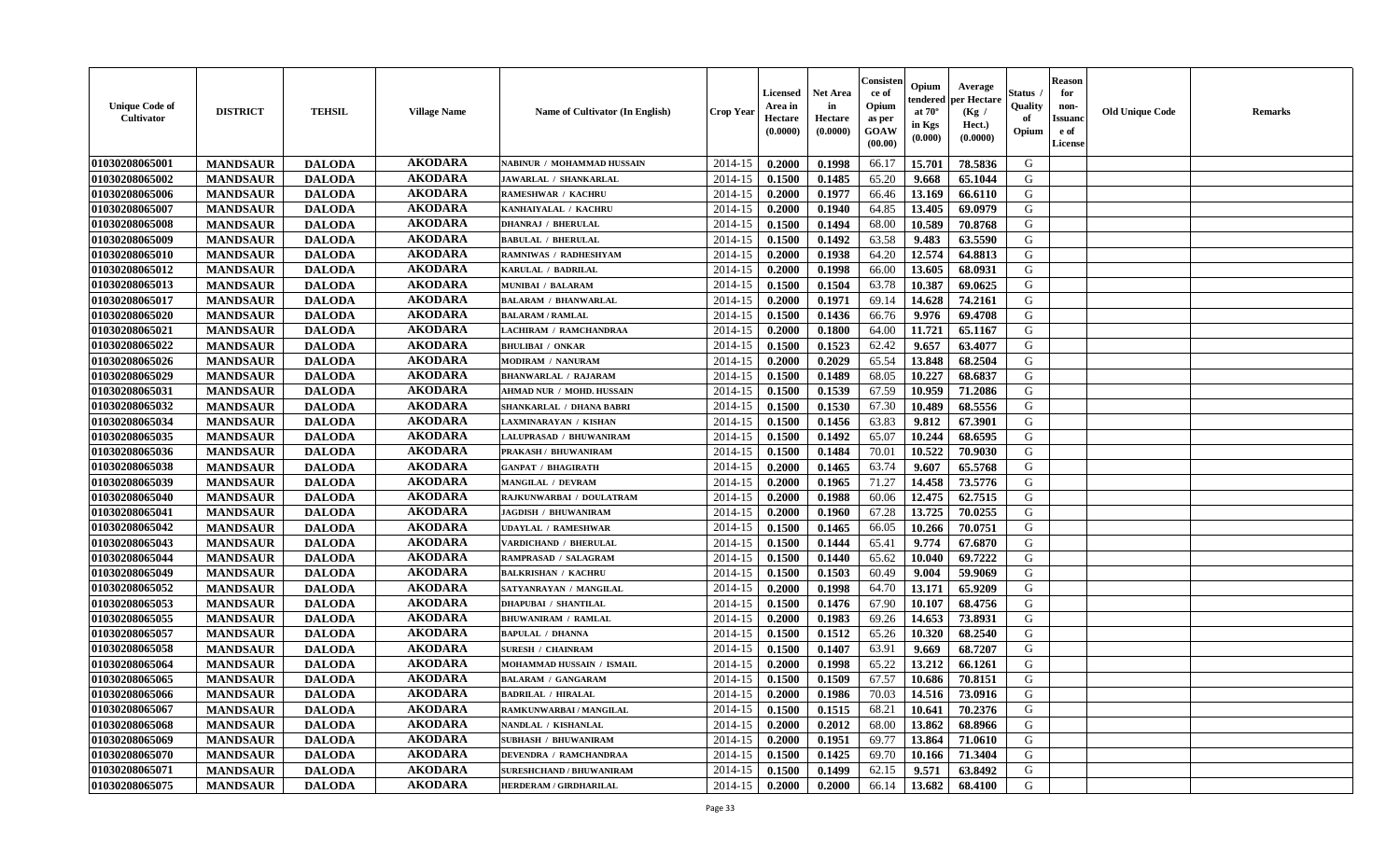| <b>Unique Code of</b><br><b>Cultivator</b> | <b>DISTRICT</b> | <b>TEHSIL</b> | <b>Village Name</b> | <b>Name of Cultivator (In English)</b> | <b>Crop Year</b> | <b>Licensed</b><br>Area in<br>Hectare<br>(0.0000) | <b>Net Area</b><br>in<br>Hectare<br>(0.0000) | Consister<br>ce of<br>Opium<br>as per<br><b>GOAW</b><br>(00.00) | Opium<br>Average<br>per Hectare<br>endered<br>at $70^\circ$<br>(Kg /<br>in Kgs<br>Hect.)<br>(0.0000)<br>(0.000) | Status<br>Quality<br>of<br>Opium | <b>Reason</b><br>for<br>non-<br><b>Issuano</b><br>e of<br>License | <b>Old Unique Code</b> | <b>Remarks</b>     |
|--------------------------------------------|-----------------|---------------|---------------------|----------------------------------------|------------------|---------------------------------------------------|----------------------------------------------|-----------------------------------------------------------------|-----------------------------------------------------------------------------------------------------------------|----------------------------------|-------------------------------------------------------------------|------------------------|--------------------|
| 01030208065078                             | <b>MANDSAUR</b> | <b>DALODA</b> | <b>AKODARA</b>      | KRISHNVALI / NATHULAL                  | 2014-15          | 0.2000                                            | 0.1932                                       | 67.53                                                           | 13.554<br>70.1553                                                                                               | G                                |                                                                   |                        |                    |
| 01030208065081                             | <b>MANDSAUR</b> | <b>DALODA</b> | <b>AKODARA</b>      | <b>DALURAM / BHUWANIRAM</b>            | 2014-15          | 0.1500                                            | 0.1466                                       | 69.86                                                           | 10.878<br>74.2019                                                                                               | G                                |                                                                   |                        |                    |
| 01030208065082                             | <b>MANDSAUR</b> | <b>DALODA</b> | <b>AKODARA</b>      | RAMESHWAR / HIRALAL                    | 2014-15          | 0.1500                                            | 0.1500                                       | 66.81                                                           | 10.546<br>70.3067                                                                                               | G                                |                                                                   |                        |                    |
| 01030208065083                             | <b>MANDSAUR</b> | <b>DALODA</b> | <b>AKODARA</b>      | VINOD KUMAR / BHANWARLAL               | 2014-15          | 0.2000                                            | 0.1954                                       | 69.25                                                           | 14.335<br>73.3623                                                                                               | G                                |                                                                   |                        |                    |
| 01030208065084                             | <b>MANDSAUR</b> | <b>DALODA</b> | <b>AKODARA</b>      | NANDA / SURATRAM                       | 2014-15          | 0.2000                                            | 0.1994                                       | 67.90                                                           | 13.987<br>70.1454                                                                                               | G                                |                                                                   |                        |                    |
| 01030208065086                             | <b>MANDSAUR</b> | <b>DALODA</b> | <b>AKODARA</b>      | <b>BHERULAL / GANGARAM</b>             | 2014-15          | 0.1500                                            | 0.1504                                       | 65.01                                                           | 9.436<br>62.7394                                                                                                | G                                |                                                                   |                        |                    |
| 01030208065087                             | <b>MANDSAUR</b> | <b>DALODA</b> | <b>AKODARA</b>      | RAJENDRA / BHANWARLAL                  | 2014-15          | 0.2000                                            | 0.2024                                       | 67.33                                                           | 14.053<br>69.4318                                                                                               | G                                |                                                                   |                        |                    |
| 01030208065090                             | <b>MANDSAUR</b> | <b>DALODA</b> | <b>AKODARA</b>      | <b>SHRILAL / SALAGRAM</b>              | 2014-15          | 0.1500                                            | 0.1473                                       | 65.91                                                           | 9.830<br>66.7346                                                                                                | G                                |                                                                   |                        |                    |
| 01030208065091                             | <b>MANDSAUR</b> | <b>DALODA</b> | <b>AKODARA</b>      | <b>INDRAJIT / SAJJANALAL</b>           | 2014-15          | 0.2000                                            | 0.1954                                       | 69.08                                                           | 13.727<br>70.2508                                                                                               | G                                |                                                                   |                        |                    |
| 01030208065092                             | <b>MANDSAUR</b> | <b>DALODA</b> | <b>AKODARA</b>      | RADHESHYAM / UDAYRAM                   | 2014-15          | 0.1500                                            | 0.1506                                       | 66.14                                                           | 10.252<br>68.0744                                                                                               | G                                |                                                                   |                        |                    |
| 01030208065093                             | <b>MANDSAUR</b> | <b>DALODA</b> | <b>AKODARA</b>      | MOTYABAI / MOHANLAL                    | 2014-15          | 0.1500                                            | 0.1500                                       | 67.87                                                           | 10.084<br>67.2267                                                                                               | G                                |                                                                   |                        |                    |
| 01030208065094                             | <b>MANDSAUR</b> | <b>DALODA</b> | <b>AKODARA</b>      | SHANKARLAL / NANURAM                   | 2014-15          | 0.2000                                            | 0.2008                                       | 67.83                                                           | 14.089<br>70.1643                                                                                               | G                                |                                                                   |                        |                    |
| 01030208065095                             | <b>MANDSAUR</b> | <b>DALODA</b> | <b>AKODARA</b>      | <b>BHAGIRATH / SURATRAM</b>            | 2014-15          | 0.2000                                            | 0.1932                                       | 65.86                                                           | 12.927<br>66.9099                                                                                               | G                                |                                                                   |                        |                    |
| 01030208065097                             | <b>MANDSAUR</b> | <b>DALODA</b> | <b>AKODARA</b>      | <b>BHUWANIRAM / BALARAM</b>            | 2014-15          | 0.1500                                            | 0.1450                                       | 65.74                                                           | 10.152<br>70.0138                                                                                               | G                                |                                                                   |                        |                    |
| 01030208065098                             | <b>MANDSAUR</b> | <b>DALODA</b> | <b>AKODARA</b>      | NIRBHAYRAM / RATANLAL                  | 2014-15          | 0.2000                                            | 0.1903                                       | 67.38                                                           | 13.004<br>68.3342                                                                                               | G                                |                                                                   |                        |                    |
| 01030208065099                             | <b>MANDSAUR</b> | <b>DALODA</b> | <b>AKODARA</b>      | DALURAM / NANURAM                      | 2014-15          | 0.1500                                            | 0.1445                                       | 65.66                                                           | 69.5848<br>10.055                                                                                               | G                                |                                                                   |                        |                    |
| 01030208065100                             | <b>MANDSAUR</b> | <b>DALODA</b> | <b>AKODARA</b>      | VISHNULAL / KISHANLAL                  | 2014-15          | 0.2000                                            | 0.1948                                       | 67.01                                                           | 13.641<br>70.0257                                                                                               | G                                |                                                                   |                        |                    |
| 01030208065102                             | <b>MANDSAUR</b> | <b>DALODA</b> | <b>AKODARA</b>      | KALURAM / DHURILAL                     | 2014-15          | 0.1500                                            | 0.1490                                       | 66.10                                                           | 10.227<br>68.6376                                                                                               | G                                |                                                                   |                        |                    |
| 01030208065103                             | <b>MANDSAUR</b> | <b>DALODA</b> | <b>AKODARA</b>      | <b>DILIP KUMAR / KALURAM</b>           | 2014-15          | 0.1500                                            | 0.1485                                       | 69.29                                                           | 10.473<br>70.5253                                                                                               | G                                |                                                                   |                        |                    |
| 01030208065105                             | <b>MANDSAUR</b> | <b>DALODA</b> | <b>AKODARA</b>      | SATYANARAYAN / BHUWANIRAM              | 2014-15          | 0.1500                                            | 0.1436                                       | 66.31                                                           | 9.700<br>67.5487                                                                                                | G                                |                                                                   |                        |                    |
| 01030208065106                             | <b>MANDSAUR</b> | <b>DALODA</b> | <b>AKODARA</b>      | RAMESHWAR / BHAGTRAM                   | 2014-15          | 0.1500                                            | 0.1500                                       | 66.84                                                           | 10.322<br>68.8133                                                                                               | G                                |                                                                   |                        |                    |
| 01030208065109                             | <b>MANDSAUR</b> | <b>DALODA</b> | <b>AKODARA</b>      | <b>BADAMBAI / BHERULAL</b>             | 2014-15          | 0.2000                                            | 0.1829                                       | 66.82                                                           | 12.896<br>70.5085                                                                                               | G                                |                                                                   |                        |                    |
| 01030208065110                             | <b>MANDSAUR</b> | <b>DALODA</b> | <b>AKODARA</b>      | <b>GOPAL / ONKARLAL</b>                | 2014-15          | 0.1500                                            | 0.1479                                       | 63.54                                                           | 9.794<br>66.2204                                                                                                | G                                |                                                                   |                        |                    |
| 01030208065111                             | <b>MANDSAUR</b> | <b>DALODA</b> | <b>AKODARA</b>      | SAMANDARBAI / BHERULAL                 | 2014-15          | 0.1500                                            | 0.1466                                       | 66.22                                                           | 10.056<br>68.5948                                                                                               | G                                |                                                                   |                        | <b>NAME CHANGE</b> |
| 01030208065113                             | <b>MANDSAUR</b> | <b>DALODA</b> | <b>AKODARA</b>      | VALIBAI / RAGHUNATH                    | 2014-15          | 0.1500                                            | 0.1507                                       | 66.60                                                           | 10.275<br>68.1818                                                                                               | G                                |                                                                   |                        |                    |
| 01030208065115                             | <b>MANDSAUR</b> | <b>DALODA</b> | <b>AKODARA</b>      | KAMALABAI / GIRADHARILAL               | 2014-15          | 0.1500                                            | 0.1450                                       | 65.18                                                           | 9.889<br>68.2000                                                                                                | G                                |                                                                   |                        |                    |
| 01030208065116                             | <b>MANDSAUR</b> | <b>DALODA</b> | <b>AKODARA</b>      | SHIVNARAYAN / RAMLAL                   | 2014-15          | 0.1500                                            | 0.1503                                       | 66.09                                                           | 9.734<br>64.7638                                                                                                | G                                |                                                                   |                        |                    |
| 01030208065117                             | <b>MANDSAUR</b> | <b>DALODA</b> | <b>AKODARA</b>      | <b>RANCHOD / SHRIRAM</b>               | 2014-15          | 0.2000                                            | 0.1985                                       | 67.31                                                           | 14.116<br>71.1134                                                                                               | G                                |                                                                   |                        |                    |
| 01030208065119                             | <b>MANDSAUR</b> | <b>DALODA</b> | <b>AKODARA</b>      | AMBALAL / BHUWANILAL                   | 2014-15          | 0.2000                                            | 0.2001                                       | 68.55                                                           | 13.808<br>69.0055                                                                                               | G                                |                                                                   |                        |                    |
| 01030208065123                             | <b>MANDSAUR</b> | <b>DALODA</b> | <b>AKODARA</b>      | <b>GOUTAM / BHANWARLAL</b>             | 2014-15          | 0.2000                                            | 0.1961                                       | 66.39                                                           | 13.629<br>69.5003                                                                                               | G                                |                                                                   |                        |                    |
| 01030208065125                             | <b>MANDSAUR</b> | <b>DALODA</b> | <b>AKODARA</b>      | <b>JASKUNWAR / BHUWAN</b>              | 2014-15          | 0.1500                                            | 0.1572                                       | 65.23                                                           | 67.8117<br>10.660                                                                                               | G                                |                                                                   |                        |                    |
| 01030208065126                             | <b>MANDSAUR</b> | <b>DALODA</b> | <b>AKODARA</b>      | MOHANLAL / ASHARAM                     | 2014-15          | 0.2000                                            | 0.1870                                       | 71.04                                                           | 13.487<br>72.1230                                                                                               | G                                |                                                                   |                        |                    |
| 01030208065127                             | <b>MANDSAUR</b> | <b>DALODA</b> | <b>AKODARA</b>      | <b>DEVRAM / PARASARAM</b>              | 2014-15          | 0.1500                                            | 0.1505                                       | 65.05                                                           | 10.018<br>66.5648                                                                                               | G                                |                                                                   |                        |                    |
| 01030208065129                             | <b>MANDSAUR</b> | <b>DALODA</b> | <b>AKODARA</b>      | MANGILAL / AMRITRAM                    | 2014-15          | 0.2000                                            | 0.1965                                       | 65.24                                                           | 13.188<br>67.1145                                                                                               | G                                |                                                                   |                        |                    |
| 01030208065131                             | <b>MANDSAUR</b> | <b>DALODA</b> | <b>AKODARA</b>      | MANGILAL / BHANWARLAL                  | 2014-15          | 0.1500                                            | 0.1486                                       | 67.06                                                           | 67.7591<br>10.069                                                                                               | G                                |                                                                   |                        |                    |
| 01030208065132                             | <b>MANDSAUR</b> | <b>DALODA</b> | <b>AKODARA</b>      | PREMPRAKASH / RADHESHYAM               | $2014-15$ 0.2000 |                                                   | 0.1934                                       | 65.47                                                           | 12.776<br>66.0600                                                                                               | G                                |                                                                   |                        |                    |
| 01030208065133                             | <b>MANDSAUR</b> | <b>DALODA</b> | <b>AKODARA</b>      | <b>CHOTE KHA / ISMAIL KHA</b>          | 2014-15          | 0.2000                                            | 0.1941                                       | 67.89                                                           | 13.879<br>71.5044                                                                                               | G                                |                                                                   |                        |                    |
| 01030208065134                             | <b>MANDSAUR</b> | <b>DALODA</b> | <b>AKODARA</b>      | <b>SHANKAR / BHERA</b>                 | 2014-15          | 0.1500                                            | 0.1404                                       | 63.76                                                           | 68.4473<br>9.610                                                                                                | G                                |                                                                   |                        |                    |
| 01030208065136                             | <b>MANDSAUR</b> | <b>DALODA</b> | <b>AKODARA</b>      | RUKMANIBAI / DEVRAM                    | 2014-15          | 0.2000                                            | 0.1926                                       | 71.48                                                           | 14.000<br>72.6895                                                                                               | G                                |                                                                   |                        |                    |
| 01030208065137                             | <b>MANDSAUR</b> | <b>DALODA</b> | <b>AKODARA</b>      | RADHAKISHAN / BHUWANILAL               | 2014-15          | 0.1500                                            | 0.1496                                       | 63.06                                                           | 9.738<br>65.0936                                                                                                | G                                |                                                                   |                        |                    |
| 01030208065139                             | <b>MANDSAUR</b> | <b>DALODA</b> | <b>AKODARA</b>      | <b>BALARAM / DAYARAM</b>               | 2014-15          | 0.2000                                            | 0.1949                                       | 68.75                                                           | 75.9415<br>14.801                                                                                               | G                                |                                                                   |                        |                    |
| 01030208065140                             | <b>MANDSAUR</b> | <b>DALODA</b> | <b>AKODARA</b>      | <b>GORISHANKAR / NANURAM</b>           | $2014-15$        | 0.2000                                            | 0.2084                                       | 67.49                                                           | 14.607<br>70.0912                                                                                               | G                                |                                                                   |                        |                    |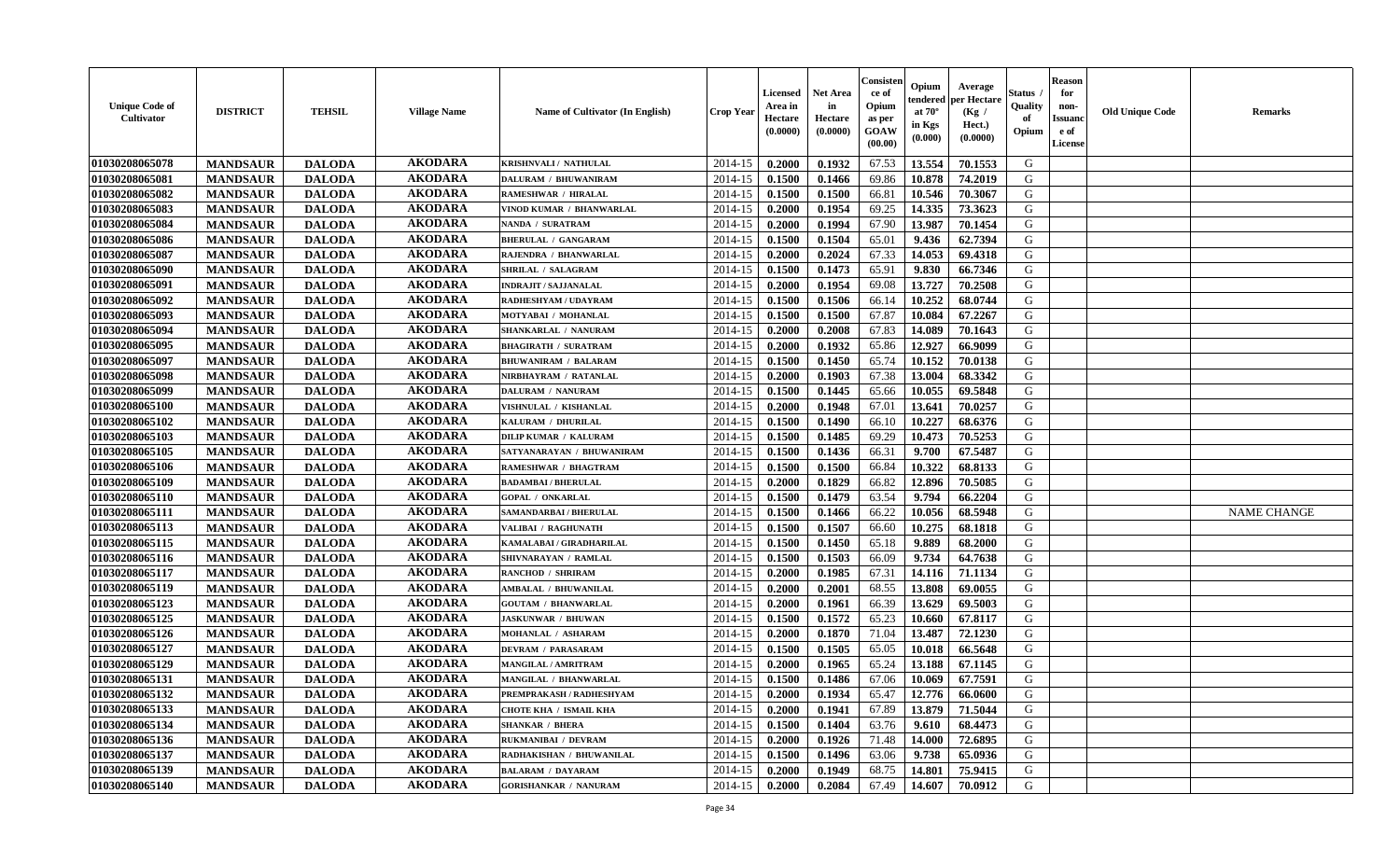| <b>Unique Code of</b><br><b>Cultivator</b> | <b>DISTRICT</b> | <b>TEHSIL</b> | <b>Village Name</b> | Name of Cultivator (In English) | <b>Crop Year</b> | <b>Licensed</b><br>Area in<br>Hectare<br>(0.0000) | Net Area<br>in<br>Hectare<br>(0.0000) | Consisteı<br>ce of<br>Opium<br>as per<br>GOAW<br>(00.00) | Opium<br>endered<br>at $70^\circ$<br>in Kgs<br>(0.000) | Average<br>per Hectare<br>(Kg /<br>Hect.)<br>(0.0000) | Status<br>Quality<br>of<br>Opium | <b>Reason</b><br>for<br>non-<br><b>Issuand</b><br>e of<br>License | <b>Old Unique Code</b> | Remarks |
|--------------------------------------------|-----------------|---------------|---------------------|---------------------------------|------------------|---------------------------------------------------|---------------------------------------|----------------------------------------------------------|--------------------------------------------------------|-------------------------------------------------------|----------------------------------|-------------------------------------------------------------------|------------------------|---------|
| 01030208065018                             | <b>MANDSAUR</b> | <b>DALODA</b> | <b>AKODARA</b>      | KARULAL / BHANWARLAL            | 2014-15          | 0.1000                                            | 0.1000                                | 68.02                                                    | 6.938                                                  | 69.3800                                               | G                                |                                                                   |                        |         |
| 01030208065033                             | <b>MANDSAUR</b> | <b>DALODA</b> | <b>AKODARA</b>      | KANTABAI / FULCHAND             | 2014-15          | 0.1000                                            | 0.0530                                | 66.38                                                    | 3.547                                                  | 66.9245                                               | G                                |                                                                   |                        |         |
| 01030208065080                             | <b>MANDSAUR</b> | <b>DALODA</b> | <b>AKODARA</b>      | <b>JAGDISH / UMMEDRAM</b>       | 2014-15          | 0.1000                                            |                                       |                                                          |                                                        | 0.0000                                                | $\mathbf{F}$                     |                                                                   |                        |         |
| 01030208065088                             | <b>MANDSAUR</b> | <b>DALODA</b> | <b>AKODARA</b>      | <b>DHANA / CHAMNA</b>           | 2014-15          | 0.1000                                            |                                       |                                                          |                                                        | 0.0000                                                | $\mathbf{F}$                     |                                                                   |                        |         |
| 01030208065120                             | <b>MANDSAUR</b> | <b>DALODA</b> | <b>AKODARA</b>      | <b>BHUWANIRAM / SHOBHARAM</b>   | 2014-15          | 0.1000                                            | 0.0980                                | 64.48                                                    | 6.724                                                  | 68.6122                                               | G                                |                                                                   |                        |         |
| 01030208065130                             | <b>MANDSAUR</b> | <b>DALODA</b> | <b>AKODARA</b>      | PRABHULAL / RATANLAL            | 2014-15          | 0.1000                                            | 0.0480                                | 61.97                                                    | 2.948                                                  | 61.4167                                               | G                                |                                                                   |                        |         |
| 01030208065142                             | <b>MANDSAUR</b> | <b>DALODA</b> | <b>AKODARA</b>      | <b>JAGANATH / HIRALAL</b>       | 2014-15          | 0.1500                                            | 0.1512                                | 66.30                                                    | 9.973                                                  | 65.9590                                               | G                                |                                                                   |                        |         |
| 01030208065143                             | <b>MANDSAUR</b> | <b>DALODA</b> | <b>AKODARA</b>      | RAMLAL / BAGDIRAM               | 2014-15          | 0.1500                                            | 0.1489                                | 66.07                                                    | 9.977                                                  | 67.0047                                               | G                                |                                                                   |                        |         |
| 01030208065146                             | <b>MANDSAUR</b> | <b>DALODA</b> | <b>AKODARA</b>      | <b>RAJARAM / KACHRU</b>         | 2014-15          | 0.2000                                            | 0.1993                                | 65.78                                                    | 13.278                                                 | 66.6232                                               | G                                |                                                                   |                        |         |
| 01030208065147                             | <b>MANDSAUR</b> | <b>DALODA</b> | <b>AKODARA</b>      | <b>GANESHRAM / MANGILAL</b>     | 2014-15          | 0.2000                                            | 0.1946                                | 66.94                                                    | 13.541                                                 | 69.5838                                               | G                                |                                                                   |                        |         |
| 01030208065148                             | <b>MANDSAUR</b> | <b>DALODA</b> | <b>AKODARA</b>      | <b>BHULIBAI / SHOBHARAM</b>     | 2014-15          | 0.1500                                            | 0.1471                                | 66.35                                                    | 10.000                                                 | 67.9810                                               | G                                |                                                                   |                        |         |
| 01030208065150                             | <b>MANDSAUR</b> | <b>DALODA</b> | <b>AKODARA</b>      | <b>BHANWARLAL / PARASRAM</b>    | 2014-15          | 0.1500                                            | 0.1433                                | 66.69                                                    | 9.813                                                  | 68.4787                                               | G                                |                                                                   |                        |         |
| 01030208065152                             | <b>MANDSAUR</b> | <b>DALODA</b> | <b>AKODARA</b>      | <b>NANURAM / GANESHRAM</b>      | 2014-15          | 0.2000                                            | 0.2001                                | 65.10                                                    | 13.290                                                 | 66.4168                                               | G                                |                                                                   |                        |         |
| 01030208065153                             | <b>MANDSAUR</b> | <b>DALODA</b> | <b>AKODARA</b>      | <b>BANSHILAL / BHAGATRAM</b>    | 2014-15          | 0.2000                                            | 0.2011                                | 64.67                                                    | 13.359                                                 | 66.4296                                               | G                                |                                                                   |                        |         |
| 01030208065155                             | <b>MANDSAUR</b> | <b>DALODA</b> | <b>AKODARA</b>      | RATANKUNWAR / DAYARAM           | 2014-15          | 0.2000                                            | 0.2007                                | 66.42                                                    | 13.711                                                 | 68.3159                                               | $\mathbf G$                      |                                                                   |                        |         |
| 01030208065156                             | <b>MANDSAUR</b> | <b>DALODA</b> | <b>AKODARA</b>      | NARENDRA KUMAR / SHANKARLAL     | 2014-15          | 0.2000                                            | 0.1890                                | 63.40                                                    | 12.617                                                 | 66.7566                                               | G                                |                                                                   |                        |         |
| 01030208065158                             | <b>MANDSAUR</b> | <b>DALODA</b> | <b>AKODARA</b>      | <b>BHERULAL / RATANLAL</b>      | 2014-15          | 0.2000                                            | 0.2009                                | 68.58                                                    | 14.127                                                 | 70.3186                                               | G                                |                                                                   |                        |         |
| 01030208065159                             | <b>MANDSAUR</b> | <b>DALODA</b> | <b>AKODARA</b>      | NATHULAL / BHUWAN               | 2014-15          | 0.2000                                            | 0.1800                                | 66.84                                                    | 12.996                                                 | 72.2000                                               | G                                |                                                                   |                        |         |
| 01030208065163                             | <b>MANDSAUR</b> | <b>DALODA</b> | <b>AKODARA</b>      | MOHANLAL / NANDRAM              | 2014-15          | 0.1500                                            | 0.1455                                | 65.46                                                    | 9.632                                                  | 66.1993                                               | G                                |                                                                   |                        |         |
| 01030208065164                             | <b>MANDSAUR</b> | <b>DALODA</b> | <b>AKODARA</b>      | <b>GANESHRAM / BHUWANILAL</b>   | 2014-15          | 0.2000                                            | 0.1572                                | 60.69                                                    | 10.300                                                 | 65.5216                                               | G                                |                                                                   |                        |         |
| 01030208065166                             | <b>MANDSAUR</b> | <b>DALODA</b> | <b>AKODARA</b>      | MAHENDRA KUMAR / BHAGWATILAL    | 2014-15          | 0.1500                                            | 0.1501                                | 66.88                                                    | 10.223                                                 | 68.1079                                               | G                                |                                                                   |                        |         |
| 01030208065170                             | <b>MANDSAUR</b> | <b>DALODA</b> | <b>AKODARA</b>      | <b>JAGANNATH / BHUWANIRAM</b>   | 2014-15          | 0.2000                                            | 0.2004                                | 66.35                                                    | 13.431                                                 | 67.0210                                               | G                                |                                                                   |                        |         |
| 01030208065173                             | <b>MANDSAUR</b> | <b>DALODA</b> | <b>AKODARA</b>      | RUKAMANIBAI / KARULAL           | 2014-15          | 0.2000                                            | 0.1985                                | 65.80                                                    | 13.386                                                 | 67.4358                                               | G                                |                                                                   |                        |         |
| 01030208065174                             | <b>MANDSAUR</b> | <b>DALODA</b> | <b>AKODARA</b>      | <b>GANGABAI/RATANLAL</b>        | 2014-15          | 0.1500                                            | 0.1534                                | 65.49                                                    | 9.964                                                  | 64.9544                                               | G                                |                                                                   |                        |         |
| 01030208065175                             | <b>MANDSAUR</b> | <b>DALODA</b> | <b>AKODARA</b>      | <b>CHANDRAASHEKHAR / JITMAL</b> | 2014-15          | 0.2000                                            | 0.1661                                | 68.48                                                    | 11.329                                                 | 68.2059                                               | G                                |                                                                   |                        |         |
| 01030208065176                             | <b>MANDSAUR</b> | <b>DALODA</b> | <b>AKODARA</b>      | KALABAI / BHUWANIRAM            | 2014-15          | 0.1500                                            | 0.1518                                | 68.79                                                    | 10.250                                                 | 67.5231                                               | G                                |                                                                   |                        |         |
| 01030208065177                             | <b>MANDSAUR</b> | <b>DALODA</b> | <b>AKODARA</b>      | <b>DEVRAM / SURATRAM</b>        | 2014-15          | 0.2000                                            | 0.1993                                | 64.05                                                    | 13.771                                                 | 69.0968                                               | G                                |                                                                   |                        |         |
| 01030208065178                             | <b>MANDSAUR</b> | <b>DALODA</b> | <b>AKODARA</b>      | RAMIBAI / NIRBHAYRAM            | 2014-15          | 0.2000                                            | 0.2000                                | 64.70                                                    | 13.217                                                 | 66.0850                                               | G                                |                                                                   |                        |         |
| 01030208065182                             | <b>MANDSAUR</b> | <b>DALODA</b> | <b>AKODARA</b>      | VARDICHANDRAA / RAJARAM         | 2014-15          | 0.2000                                            | 0.1966                                | 67.28                                                    | 13.196                                                 | 67.1211                                               | G                                |                                                                   |                        |         |
| 01030208065187                             | <b>MANDSAUR</b> | <b>DALODA</b> | <b>AKODARA</b>      | <b>BALU / SUKHA</b>             | 2014-15          | 0.2000                                            | 0.1988                                | 62.68                                                    | 12.518                                                 | 62.9678                                               | G                                |                                                                   |                        |         |
| 01030208065188                             | <b>MANDSAUR</b> | <b>DALODA</b> | <b>AKODARA</b>      | LAXMINARAYAN / BAPULAL GAYARI   | 2014-15          | 0.1500                                            | 0.1504                                | 66.30                                                    | 9.898                                                  | 65.8112                                               | G                                |                                                                   |                        |         |
| 01030208065189                             | <b>MANDSAUR</b> | <b>DALODA</b> | <b>AKODARA</b>      | KISHANLAL / HIRALAL             | 2014-15          | 0.2000                                            | 0.1950                                | 64.80                                                    | 13.210                                                 | 67.7436                                               | G                                |                                                                   |                        |         |
| 01030208065191                             | <b>MANDSAUR</b> | <b>DALODA</b> | <b>AKODARA</b>      | <b>BHERULAL / DHURA</b>         | 2014-15          | 0.1500                                            | 0.1504                                | 65.45                                                    | 9.752                                                  | 64.8404                                               | G                                |                                                                   |                        |         |
| 01030208065193                             | <b>MANDSAUR</b> | <b>DALODA</b> | <b>AKODARA</b>      | <b>BHANVARABAI / NANDARAM</b>   | 2014-15          | 0.1500                                            | 0.1512                                | 64.00                                                    | 9.810                                                  | 64.8810                                               | G                                |                                                                   |                        |         |
| 01030208065194                             | <b>MANDSAUR</b> | <b>DALODA</b> | <b>AKODARA</b>      | <b>RAMKISHAN / BAPULAL</b>      | 2014-15          | 0.1500                                            | 0.1462                                | 68.45                                                    | 9.368                                                  | 64.0766                                               | G                                |                                                                   |                        |         |
| 01030208065196                             | <b>MANDSAUR</b> | <b>DALODA</b> | <b>AKODARA</b>      | RADHESHYAM / BHERULAL           | 2014-15          | 0.2000                                            | 0.1930                                | 63.99                                                    | 12.377                                                 | 64.1295                                               | G                                |                                                                   |                        |         |
| 01030208065200                             | <b>MANDSAUR</b> | <b>DALODA</b> | <b>AKODARA</b>      | <b>BHAGVANTABAI / NANDA</b>     | 2014-15          | 0.1500                                            | 0.1506                                | 51.37                                                    | 7.874                                                  | 52.2842                                               | G                                | 04                                                                |                        |         |
| 01030208065201                             | <b>MANDSAUR</b> | <b>DALODA</b> | <b>AKODARA</b>      | <b>BADRILAL / GANESHRAM</b>     | 2014-15          | 0.2000                                            | 0.1960                                | 63.63                                                    | 12.771                                                 | 65.1582                                               | G                                |                                                                   |                        |         |
| 01030208065205                             | <b>MANDSAUR</b> | <b>DALODA</b> | <b>AKODARA</b>      | CHAGANLAL / BHUWANIRAM          | 2014-15          | 0.2000                                            | 0.1676                                | 66.75                                                    | 12.005                                                 | 71.6289                                               | G                                |                                                                   |                        |         |
| 01030208065208                             | <b>MANDSAUR</b> | <b>DALODA</b> | <b>AKODARA</b>      | <b>BABULAL / GIRDHARILAL</b>    | 2014-15          | 0.1500                                            | 0.1462                                | 66.68                                                    | 9.878                                                  | 67.5650                                               | ${\bf G}$                        |                                                                   |                        |         |
| 01030208065209                             | <b>MANDSAUR</b> | <b>DALODA</b> | <b>AKODARA</b>      | FULCHAND / SHRIRAM              | 2014-15          | 0.2000                                            | 0.1960                                | 68.93                                                    | 13.825                                                 | 70.5357                                               | G                                |                                                                   |                        |         |
| 01030208065212                             |                 | <b>DALODA</b> | <b>AKODARA</b>      | <b>SHANTI BAI NATHULAL</b>      | 2014-15          | 0.1500                                            | 0.1470                                | 60.84                                                    | 9.248                                                  | 62.9116                                               | G                                |                                                                   |                        |         |
|                                            | <b>MANDSAUR</b> |               |                     |                                 |                  |                                                   |                                       |                                                          |                                                        |                                                       |                                  |                                                                   |                        |         |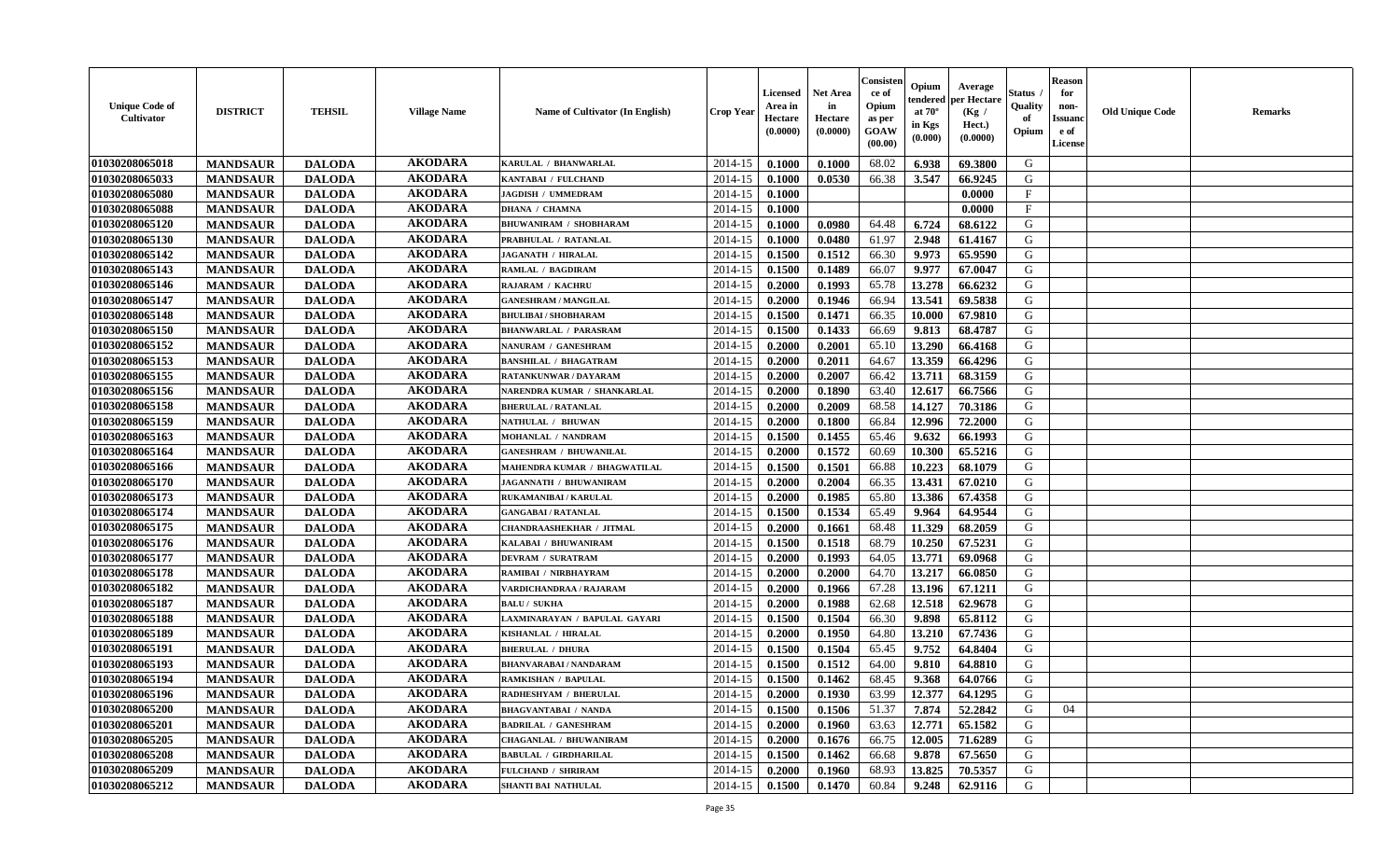| <b>Unique Code of</b><br><b>Cultivator</b> | <b>DISTRICT</b> | <b>TEHSIL</b> | <b>Village Name</b> | Name of Cultivator (In English)   | <b>Crop Year</b> | <b>Licensed</b><br>Area in<br>Hectare<br>(0.0000) | <b>Net Area</b><br>in<br>Hectare<br>(0.0000) | Consister<br>ce of<br>Opium<br>as per<br><b>GOAW</b><br>(00.00) | Opium<br>endered<br>at $70^\circ$<br>in Kgs<br>(0.000) | Average<br>per Hectare<br>(Kg /<br>Hect.)<br>(0.0000) | Status<br>Quality<br>of<br>Opium | <b>Reason</b><br>for<br>non-<br><b>Issuano</b><br>e of<br>License | <b>Old Unique Code</b> | <b>Remarks</b>     |
|--------------------------------------------|-----------------|---------------|---------------------|-----------------------------------|------------------|---------------------------------------------------|----------------------------------------------|-----------------------------------------------------------------|--------------------------------------------------------|-------------------------------------------------------|----------------------------------|-------------------------------------------------------------------|------------------------|--------------------|
| 01030208065213                             | <b>MANDSAUR</b> | <b>DALODA</b> | <b>AKODARA</b>      | KANWARLAL / DEVRAM                | 2014-15          | 0.2000                                            | 0.1948                                       | 60.56                                                           | 12.268                                                 | 62.9774                                               | G                                |                                                                   |                        |                    |
| 01030208065214                             | <b>MANDSAUR</b> | <b>DALODA</b> | <b>AKODARA</b>      | RAMCHANDRA / SHANKARALAL          | 2014-15          | 0.2000                                            | 0.2029                                       | 65.62                                                           | 13.565                                                 | 66.8556                                               | G                                |                                                                   |                        |                    |
| 01030208065215                             | <b>MANDSAUR</b> | <b>DALODA</b> | <b>AKODARA</b>      | <b>BABULAL / LAXMINARAYAN</b>     | 2014-15          | 0.2000                                            | 0.1995                                       | 63.85                                                           | 12.943                                                 | 64.8772                                               | G                                |                                                                   |                        |                    |
| 01030208065216                             | <b>MANDSAUR</b> | <b>DALODA</b> | <b>AKODARA</b>      | <b>BHAGWAN / RATANLAL</b>         | 2014-15          | 0.2000                                            | 0.1957                                       | 67.79                                                           | 13.732                                                 | 70.1686                                               | G                                |                                                                   |                        |                    |
| 01030208065218                             | <b>MANDSAUR</b> | <b>DALODA</b> | <b>AKODARA</b>      | <b>BHUWANIRAM / MOHANLAL</b>      | 2014-15          | 0.2000                                            | 0.1617                                       | 70.97                                                           | 11.609                                                 | 71.7934                                               | G                                |                                                                   |                        |                    |
| 01030208065219                             | <b>MANDSAUR</b> | <b>DALODA</b> | <b>AKODARA</b>      | <b>BHAGWANTIBAI / AMBARAM</b>     | 2014-15          | 0.2000                                            | 0.1953                                       | 69.57                                                           | 13.815                                                 | 70.7373                                               | G                                |                                                                   |                        |                    |
| 01030208065221                             | <b>MANDSAUR</b> | <b>DALODA</b> | <b>AKODARA</b>      | DAYARAM / BHAGATRAM               | 2014-15          | 0.2000                                            | 0.1990                                       | 68.79                                                           | 14.082                                                 | 70.7638                                               | G                                |                                                                   |                        |                    |
| 01030208065222                             | <b>MANDSAUR</b> | <b>DALODA</b> | <b>AKODARA</b>      | KANTILAL / AMBALAL                | 2014-15          | 0.2000                                            | 0.2001                                       | 66.83                                                           | 13.471                                                 | 67.3213                                               | G                                |                                                                   |                        |                    |
| 01030208065223                             | <b>MANDSAUR</b> | <b>DALODA</b> | <b>AKODARA</b>      | <b>DEVILAL / KARULAL</b>          | 2014-15          | 0.1500                                            | 0.1518                                       | 64.12                                                           | 10.021                                                 | 66.0145                                               | G                                |                                                                   |                        |                    |
| 01030208065226                             | <b>MANDSAUR</b> | <b>DALODA</b> | <b>AKODARA</b>      | RAMNIVAS / MANGILAL               | 2014-15          | 0.2000                                            | 0.1949                                       | 68.97                                                           | 14.503                                                 | 74.4125                                               | G                                |                                                                   |                        |                    |
| 01030208065227                             | <b>MANDSAUR</b> | <b>DALODA</b> | <b>AKODARA</b>      | RAMNIVAS / JAGANNATH              | 2014-15          | 0.2000                                            | 0.2021                                       | 67.92                                                           | 13.962                                                 | 69.0846                                               | G                                |                                                                   |                        |                    |
| 01030208065232                             | <b>MANDSAUR</b> | <b>DALODA</b> | <b>AKODARA</b>      | MUKESH KUMAR / SHIVNARAYAN        | 2014-15          | 0.2000                                            | 0.1600                                       | 65.87                                                           | 10.897                                                 | 68.1063                                               | G                                |                                                                   |                        |                    |
| 01030208065233                             | <b>MANDSAUR</b> | <b>DALODA</b> | <b>AKODARA</b>      | SHIVPRASAD / RATANLAL             | 2014-15          | 0.1500                                            | 0.1535                                       | 64.89                                                           | 10.169                                                 | 66.2476                                               | G                                |                                                                   |                        |                    |
| 01030208065235                             | <b>MANDSAUR</b> | <b>DALODA</b> | <b>AKODARA</b>      | HARISH KUMAR / GORISHANKAR        | 2014-15          | 0.2000                                            | 0.1982                                       | 68.41                                                           | 13.965                                                 | 70.4591                                               | G                                |                                                                   |                        |                    |
| 01030208065236                             | <b>MANDSAUR</b> | <b>DALODA</b> | <b>AKODARA</b>      | NARAYAN / HARDEVRAM               | 2014-15          | 0.1500                                            | 0.1505                                       | 62.60                                                           | 9.748                                                  | 64.7708                                               | G                                |                                                                   |                        |                    |
| 01030208065237                             | <b>MANDSAUR</b> | <b>DALODA</b> | <b>AKODARA</b>      | RAMPRASAD / RATANLAL              | 2014-15          | 0.2000                                            | 0.1963                                       | 62.39                                                           | 12.781                                                 | 65.1095                                               | G                                |                                                                   |                        |                    |
| 01030208065238                             | <b>MANDSAUR</b> | <b>DALODA</b> | <b>AKODARA</b>      | <b>GOPILAL / GIRDHARILAL</b>      | 2014-15          | 0.2000                                            | 0.1998                                       | 66.41                                                           | 13.728                                                 | 68.7087                                               | G                                |                                                                   |                        |                    |
| 01030208065239                             | <b>MANDSAUR</b> | <b>DALODA</b> | <b>AKODARA</b>      | <b>SHANTILAL / DEVRAM</b>         | 2014-15          | 0.1500                                            | 0.1500                                       | 65.46                                                           | 10.352                                                 | 69.0133                                               | G                                |                                                                   |                        |                    |
| 01030208065240                             | <b>MANDSAUR</b> | <b>DALODA</b> | <b>AKODARA</b>      | RAMESHWAR / DHURAJI               | 2014-15          | 0.1500                                            | 0.1517                                       | 63.20                                                           | 9.679                                                  | 63.8036                                               | G                                |                                                                   |                        |                    |
| 01030208065241                             | <b>MANDSAUR</b> | <b>DALODA</b> | <b>AKODARA</b>      | KACHRULAL / RAMSHUKH              | 2014-15          | 0.2000                                            | 0.2000                                       | 65.18                                                           | 13.185                                                 | 65.9250                                               | G                                |                                                                   |                        |                    |
| 01030208065243                             | <b>MANDSAUR</b> | <b>DALODA</b> | <b>AKODARA</b>      | <b>BABULAL / RAMLAL</b>           | 2014-15          | 0.2000                                            | 0.1999                                       | 59.74                                                           | 12.110                                                 | 60.5803                                               | G                                |                                                                   |                        |                    |
| 01030208065244                             | <b>MANDSAUR</b> | <b>DALODA</b> | <b>AKODARA</b>      | <b>BASANTILAL / BHUWANIRAM</b>    | 2014-15          | 0.2000                                            | 0.1951                                       | 71.64                                                           | 13.857                                                 | 71.0251                                               | G                                |                                                                   |                        |                    |
| 01030208065245                             | <b>MANDSAUR</b> | <b>DALODA</b> | <b>AKODARA</b>      | <b>JAGDISH / MANGILAL</b>         | 2014-15          | 0.2000                                            | 0.1954                                       | 66.27                                                           | 13.604                                                 | 69.6213                                               | G                                |                                                                   |                        |                    |
| 01030208065202                             | <b>MANDSAUR</b> | <b>DALODA</b> | <b>AKODARA</b>      | <b>DALURAM / NANDRAM</b>          | 2014-15          | 0.2000                                            | 0.2028                                       | 67.67                                                           | 13.640                                                 | 67.2584                                               | G                                |                                                                   |                        |                    |
| 01030208065003                             | <b>MANDSAUR</b> | <b>DALODA</b> | <b>AKODARA</b>      | MADHVLAL / ONKARLAL               | 2014-15          | 0.1500                                            | 0.1458                                       | 65.03                                                           | 9.847                                                  | 67.5377                                               | G                                |                                                                   |                        | <b>NAME CHANGE</b> |
| 01030208065011                             | <b>MANDSAUR</b> | <b>DALODA</b> | <b>AKODARA</b>      | <b>GOPILAL / KACHRU</b>           | 2014-15          | 0.2000                                            | 0.1924                                       | 70.11                                                           | 13.972                                                 | 72.6195                                               | G                                |                                                                   |                        |                    |
| 01030208065045                             | <b>MANDSAUR</b> | <b>DALODA</b> | <b>AKODARA</b>      | <b>GOVINDRAM / JADAWCHAND</b>     | 2014-15          | 0.1500                                            | 0.1470                                       | 56.32                                                           | 8.440                                                  | 57.4150                                               | G                                | 01                                                                |                        |                    |
| 01030208065206                             | <b>MANDSAUR</b> | <b>DALODA</b> | <b>AKODARA</b>      | MOHANALAL / CHUNNILAL             | 2014-15          | 0.2000                                            | 0.1947                                       | 68.49                                                           | 14.031                                                 | 72.0647                                               | G                                |                                                                   |                        |                    |
| 01030208065184                             | <b>MANDSAUR</b> | <b>DALODA</b> | <b>AKODARA</b>      | MITHIBAI / SHANKARLAL             | 2014-15          | 0.1500                                            | 0.0990                                       | 61.00                                                           | 5.934                                                  | 59.9394                                               | G                                |                                                                   |                        |                    |
| 01030208065199                             | <b>MANDSAUR</b> | <b>DALODA</b> | <b>AKODARA</b>      | <b>CHANDABAI / BHUVANIRAM</b>     | 2014-15          | 0.1500                                            | 0.1500                                       | 61.98                                                           | 9.403                                                  | 62.6867                                               | G                                |                                                                   |                        |                    |
| 01030208065037                             | <b>MANDSAUR</b> | <b>DALODA</b> | <b>AKODARA</b>      | <b>BHANWARLAL / MANGILAL</b>      | 2014-15          | 0.1500                                            | 0.1486                                       | 63.79                                                           | 9.386                                                  | 63.1629                                               | G                                |                                                                   |                        |                    |
| 01030208065050                             | <b>MANDSAUR</b> | <b>DALODA</b> | <b>AKODARA</b>      | <b>MADANLAL / BHUWANILAL</b>      | 2014-15          | 0.1500                                            | 0.1502                                       | 64.12                                                           | 9.700                                                  | 64.5806                                               | G                                |                                                                   |                        |                    |
| 01030208065060                             | <b>MANDSAUR</b> | <b>DALODA</b> | <b>AKODARA</b>      | KANHAIYALAL / RADHAKISHAN         | 2014-15          | 0.2000                                            | 0.2000                                       | 61.66                                                           | 12.755                                                 | 63.7750                                               | G                                |                                                                   |                        |                    |
| 01030208065246                             | <b>MANDSAUR</b> | <b>DALODA</b> | <b>AKODARA</b>      | <b>HIRALAL / RATANLAL</b>         | 2014-15          | 0.1500                                            | 0.1452                                       | 63.32                                                           | 9.480                                                  | 65.2893                                               | G                                |                                                                   |                        |                    |
| 01030208065220                             | <b>MANDSAUR</b> | <b>DALODA</b> | <b>AKODARA</b>      | <b>DINESH KUMAR / BHANWARLAL</b>  | 2014-15          | 0.1500                                            | 0.1466                                       | 67.03                                                           | 9.949                                                  | 67.8649                                               | G                                |                                                                   |                        |                    |
| 01030208065250                             | <b>MANDSAUR</b> | <b>DALODA</b> | AKODARA             | MUKESH / SHRIRAM / D.P. SHOBHARAM | $2014-15$ 0.2000 |                                                   | 0.1953                                       | 69.88                                                           | $14.116$ 72.2785                                       |                                                       | G                                |                                                                   |                        |                    |
| 01030208065128                             | <b>MANDSAUR</b> | <b>DALODA</b> | <b>AKODARA</b>      | <b>DROPATIBAI/RADHESHYAM</b>      | 2014-15          | 0.2000                                            | 0.1906                                       | 62.19                                                           | 11.967                                                 | 62.7859                                               | G                                |                                                                   |                        |                    |
| 01030208065252                             | <b>MANDSAUR</b> | <b>DALODA</b> | <b>AKODARA</b>      | <b>BAPULAL / NANDLAL</b>          | 2014-15          | 0.1500                                            | 0.1458                                       | 64.96                                                           | 9.438                                                  | 64.7325                                               | G                                |                                                                   |                        |                    |
| 01030208065225                             | <b>MANDSAUR</b> | <b>DALODA</b> | <b>AKODARA</b>      | <b>ONKARALAL / PRABHULAL</b>      | 2014-15          | 0.2000                                            | 0.2009                                       | 61.58                                                           | 12.395                                                 | 61.6974                                               | G                                |                                                                   |                        |                    |
| 01030208065027                             | <b>MANDSAUR</b> | <b>DALODA</b> | <b>AKODARA</b>      | <b>GHANSHYAM / SHRILAL</b>        | 2014-15          | 0.2000                                            | 0.2033                                       | 67.68                                                           | 13.372                                                 | 65.7747                                               | G                                |                                                                   |                        |                    |
| 01030208065253                             | <b>MANDSAUR</b> | <b>DALODA</b> | <b>AKODARA</b>      | PRAKASH / BAPULAL                 | 2014-15          | 0.1500                                            | 0.1495                                       | 64.92                                                           | 9.729                                                  | 65.0769                                               | G                                |                                                                   |                        |                    |
| 01030208065089                             | <b>MANDSAUR</b> | <b>DALODA</b> | <b>AKODARA</b>      | <b>KESHRUM / CHOTELAL</b>         | $2014 - 15$      | 0.1500                                            | 0.1475                                       | 60.60                                                           | 8.908                                                  | 60.3932                                               | G                                |                                                                   |                        |                    |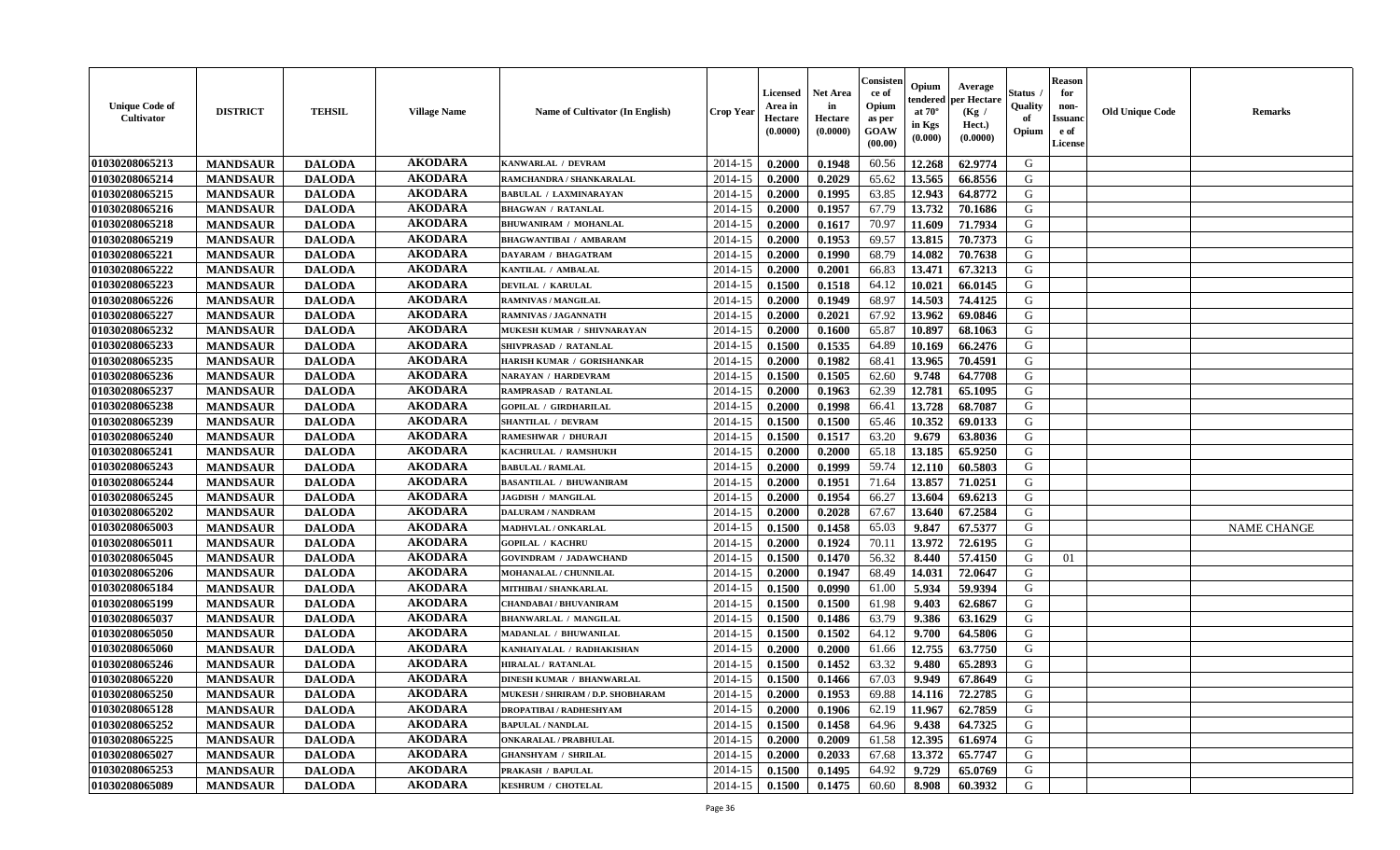| <b>Unique Code of</b><br><b>Cultivator</b> | <b>DISTRICT</b> | <b>TEHSIL</b> | <b>Village Name</b> | <b>Name of Cultivator (In English)</b> | <b>Crop Year</b> | Licensed<br>Area in<br>Hectare<br>(0.0000) | Net Area<br>in<br>Hectare<br>(0.0000) | Consisteı<br>ce of<br>Opium<br>as per<br>GOAW<br>(00.00) | Opium<br>endered<br>at $70^\circ$<br>in Kgs<br>(0.000) | Average<br>per Hectare<br>(Kg /<br>Hect.)<br>(0.0000) | Status<br>Quality<br>of<br>Opium | <b>Reason</b><br>for<br>non-<br><b>Issuand</b><br>e of<br>License | <b>Old Unique Code</b> | Remarks |
|--------------------------------------------|-----------------|---------------|---------------------|----------------------------------------|------------------|--------------------------------------------|---------------------------------------|----------------------------------------------------------|--------------------------------------------------------|-------------------------------------------------------|----------------------------------|-------------------------------------------------------------------|------------------------|---------|
| 01030208065254                             | <b>MANDSAUR</b> | <b>DALODA</b> | <b>AKODARA</b>      | <b>GOPILAL / SHOBHARAM</b>             | 2014-15          | 0.1500                                     | 0.1483                                | 65.26                                                    | 9.882                                                  | 66.6352                                               | G                                |                                                                   |                        |         |
| 01030208065255                             | <b>MANDSAUR</b> | <b>DALODA</b> | <b>AKODARA</b>      | <b>SURESH / SHOBHARAM</b>              | 2014-15          | 0.1500                                     | 0.1527                                | 63.67                                                    | 9.787                                                  | 64.0930                                               | G                                |                                                                   |                        |         |
| 01030208065230                             | <b>MANDSAUR</b> | <b>DALODA</b> | <b>AKODARA</b>      | SURESH KUMAR / SHANKARLAL              | 2014-15          | 0.1500                                     | 0.1452                                | 66.64                                                    | 10.177                                                 | 70.0895                                               | G                                |                                                                   |                        |         |
| 01030208065101                             | <b>MANDSAUR</b> | <b>DALODA</b> | <b>AKODARA</b>      | <b>BABULAL / BHAGATRAM</b>             | 2014-15          | 0.2000                                     | 0.1900                                | 68.45                                                    | 13.240                                                 | 69.6842                                               | G                                |                                                                   |                        |         |
| 01030208065229                             | <b>MANDSAUR</b> | <b>DALODA</b> | <b>AKODARA</b>      | NARENDRA KUMAR / MADANLAL              | 2014-15          | 0.2000                                     | 0.1952                                | 70.20                                                    | 14.100                                                 | 72.2336                                               | G                                |                                                                   |                        |         |
| 01030208065048                             | <b>MANDSAUR</b> | <b>DALODA</b> | <b>AKODARA</b>      | SATYANRAYAN / RAMKISHAN D.P. BANSHILAL | 2014-15          | 0.1500                                     | 0.1466                                | 66.64                                                    | 9.691                                                  | 66.1050                                               | G                                |                                                                   |                        |         |
| 01030208065224                             | <b>MANDSAUR</b> | <b>DALODA</b> | <b>AKODARA</b>      | <b>DALURAM / BHAGIRATH</b>             | 2014-15          | 0.2000                                     | 0.1978                                | 64.12                                                    | 12.824                                                 | 64.8332                                               | G                                |                                                                   |                        |         |
| 01030208065062                             | <b>MANDSAUR</b> | <b>DALODA</b> | <b>AKODARA</b>      | NARENDRA KUMAR / LAXMINARAYAN          | 2014-15          | 0.1000                                     |                                       |                                                          |                                                        | 0.0000                                                | $_{\rm F}$                       |                                                                   |                        |         |
| 01030208066004                             | <b>MANDSAUR</b> | <b>DALODA</b> | <b>AILCHI</b>       | <b>DHANIBAI / HARIRAM</b>              | 2014-15          | 0.2000                                     | 0.2005                                | 65.48                                                    | 13.685                                                 | 68.2544                                               | G                                |                                                                   |                        |         |
| 01030208066007                             | <b>MANDSAUR</b> | <b>DALODA</b> | <b>AILCHI</b>       | <b>BHERULAL / HIRALAL</b>              | 2014-15          | 0.1500                                     | 0.1435                                | 55.98                                                    | 8.773                                                  | 61.1359                                               | G                                |                                                                   |                        |         |
| 01030208066013                             | <b>MANDSAUR</b> | <b>DALODA</b> | <b>AILCHI</b>       | NANDARAM / PRABHULAL                   | 2014-15          | 0.1500                                     | 0.1436                                | 56.79                                                    | 8.308                                                  | 57.8552                                               | G                                |                                                                   |                        |         |
| 01030208066014                             | <b>MANDSAUR</b> | <b>DALODA</b> | <b>AILCHI</b>       | <b>DEVRAM / BHERULAL</b>               | 2014-15          | 0.1500                                     | 0.1512                                | 58.58                                                    | 8.988                                                  | 59.4444                                               | G                                |                                                                   |                        |         |
| 01030208066022                             | <b>MANDSAUR</b> | <b>DALODA</b> | <b>AILCHI</b>       | <b>SURAJBAI / DASHRATH</b>             | 2014-15          | 0.1500                                     | 0.1427                                | 56.60                                                    | 8.555                                                  | 59.9509                                               | G                                |                                                                   |                        |         |
| 01030208066028                             | <b>MANDSAUR</b> | <b>DALODA</b> | <b>AILCHI</b>       | RATANLAL / LAXMAN                      | 2014-15          | 0.1500                                     | 0.1367                                | 59.30                                                    | 8.107                                                  | 59.3050                                               | G                                |                                                                   |                        |         |
| 01030208066032                             | <b>MANDSAUR</b> | <b>DALODA</b> | <b>AILCHI</b>       | <b>LALAKUNVAR / KALUSINGH</b>          | 2014-15          | 0.1500                                     | 0.1434                                | 56.59                                                    | 8.197                                                  | 57.1618                                               | $\mathbf G$                      |                                                                   |                        |         |
| 01030208066034                             | <b>MANDSAUR</b> | <b>DALODA</b> | <b>AILCHI</b>       | RADHESHYAM / BALARAM                   | 2014-15          | 0.1500                                     | 0.1440                                | 63.78                                                    | 9.786                                                  | 67.9583                                               | G                                |                                                                   |                        |         |
| 01030208066035                             | <b>MANDSAUR</b> | <b>DALODA</b> | <b>AILCHI</b>       | MANGILAL / RAGHUNATH                   | 2014-15          | 0.1500                                     | 0.1426                                | 59.40                                                    | 8.918                                                  | 62.5386                                               | G                                |                                                                   |                        |         |
| 01030208066036                             | <b>MANDSAUR</b> | <b>DALODA</b> | <b>AILCHI</b>       | <b>LALACHAND / DHURA</b>               | 2014-15          | 0.1500                                     | 0.1436                                | 58.31                                                    | 8.880                                                  | 61.8384                                               | G                                |                                                                   |                        |         |
| 01030208066043                             | <b>MANDSAUR</b> | <b>DALODA</b> | <b>AILCHI</b>       | <b>MANNUBAI/RATAN</b>                  | 2014-15          | 0.1500                                     | 0.1470                                | 57.68                                                    | 8.932                                                  | 60.7619                                               | G                                |                                                                   |                        |         |
| 01030208066055                             | <b>MANDSAUR</b> | <b>DALODA</b> | <b>AILCHI</b>       | RAMKUNWARBAI / MANGILAL                | 2014-15          | 0.1500                                     | 0.1477                                | 58.75                                                    | 8.989                                                  | 60.8599                                               | G                                |                                                                   |                        |         |
| 01030208066064                             | <b>MANDSAUR</b> | <b>DALODA</b> | <b>AILCHI</b>       | NATHULAL / KACHRU                      | 2014-15          | 0.1500                                     | 0.0975                                | 53.47                                                    | 5.668                                                  | 58.1333                                               | G                                |                                                                   |                        |         |
| 01030208066065                             | <b>MANDSAUR</b> | <b>DALODA</b> | <b>AILCHI</b>       | RAMCHANDRA / TULASIRAM                 | 2014-15          | 0.1500                                     | 0.1497                                | 60.89                                                    | 9.264                                                  | 61.8838                                               | G                                |                                                                   |                        |         |
| 01030208066070                             | <b>MANDSAUR</b> | <b>DALODA</b> | <b>AILCHI</b>       | <b>BALARAM / RATANLAL</b>              | 2014-15          | 0.1500                                     | 0.1445                                | 65.00                                                    | 9.973                                                  | 69.0173                                               | G                                |                                                                   |                        |         |
| 01030208066088                             | <b>MANDSAUR</b> | <b>DALODA</b> | <b>AILCHI</b>       | KAILASH / BAGDIRAM                     | 2014-15          | 0.1500                                     | 0.1472                                | 63.52                                                    | 9.954                                                  | 67.6223                                               | G                                |                                                                   |                        |         |
| 01030208066091                             | <b>MANDSAUR</b> | <b>DALODA</b> | <b>AILCHI</b>       | CHUNNILAL / VARDICHANDRA               | 2014-15          | 0.1500                                     | 0.1440                                | 63.04                                                    | 9.816                                                  | 68.1667                                               | G                                |                                                                   |                        |         |
| 01030208066095                             | <b>MANDSAUR</b> | <b>DALODA</b> | <b>AILCHI</b>       | <b>BABULAL / FAKIRCHAND</b>            | 2014-15          | 0.1500                                     | 0.1474                                | 57.23                                                    | 8.854                                                  | 60.0678                                               | G                                |                                                                   |                        |         |
| 01030208066096                             | <b>MANDSAUR</b> | <b>DALODA</b> | <b>AILCHI</b>       | <b>MANAKLAL / BHERULAL</b>             | 2014-15          | 0.2000                                     | 0.1934                                | 62.00                                                    | 13.153                                                 | 68.0093                                               | G                                |                                                                   |                        |         |
| 01030208066098                             | <b>MANDSAUR</b> | <b>DALODA</b> | <b>AILCHI</b>       | <b>RAMRATAN / BHERULAL</b>             | 2014-15          | 0.1500                                     | 0.1516                                | 61.83                                                    | 9.054                                                  | 59.7230                                               | G                                |                                                                   |                        |         |
| 01030208066102                             | <b>MANDSAUR</b> | <b>DALODA</b> | <b>AILCHI</b>       | RAMKISHAN / MANAKLAL                   | 2014-15          | 0.1500                                     | 0.1475                                | 55.99                                                    | 8.199                                                  | 55.5864                                               | G                                | 04                                                                |                        |         |
| 01030208066105                             | <b>MANDSAUR</b> | <b>DALODA</b> | <b>AILCHI</b>       | <b>GANESHRAM / RAMCHANDRA</b>          | 2014-15          | 0.1500                                     | 0.1475                                | 62.74                                                    | 9.438                                                  | 63.9864                                               | G                                |                                                                   |                        |         |
| 01030208066107                             | <b>MANDSAUR</b> | <b>DALODA</b> | <b>AILCHI</b>       | <b>ONKARLAL / RATANLAL</b>             | 2014-15          | 0.1500                                     | 0.1470                                | 57.45                                                    | 8.856                                                  | 60.2449                                               | G                                |                                                                   |                        |         |
| 01030208066108                             | <b>MANDSAUR</b> | <b>DALODA</b> | <b>AILCHI</b>       | SHAKUNTALABAI / BHAGIRATH              | 2014-15          | 0.1500                                     | 0.1477                                | 53.29                                                    | 8.229                                                  | 55.7143                                               | G                                | 04                                                                |                        |         |
| 01030208066112                             | <b>MANDSAUR</b> | <b>DALODA</b> | <b>AILCHI</b>       | <b>BABULAL / RAGHUNATH</b>             | 2014-15          | 0.1500                                     | 0.1438                                | 58.93                                                    | 8.621                                                  | 59.9513                                               | G                                |                                                                   |                        |         |
| 01030208066114                             | <b>MANDSAUR</b> | <b>DALODA</b> | <b>AILCHI</b>       | <b>ISHWARLAL / AMBALAL</b>             | 2014-15          | 0.1500                                     | 0.1505                                | 61.96                                                    | 9.400                                                  | 62.4585                                               | G                                |                                                                   |                        |         |
| 01030208066115                             | <b>MANDSAUR</b> | <b>DALODA</b> | <b>AILCHI</b>       | KAMLESH / PRABHULAL                    | 2014-15          | 0.1500                                     | 0.1425                                | 63.79                                                    | 9.760                                                  | 68.4912                                               | G                                |                                                                   |                        |         |
| 01030208066120                             | <b>MANDSAUR</b> | <b>DALODA</b> | <b>AILCHI</b>       | TULSIRAM / LAXMAN                      | 2014-15          | 0.1500                                     | 0.1450                                | 63.80                                                    | 9.616                                                  | 66.3172                                               | G                                |                                                                   |                        |         |
| 01030208066121                             | <b>MANDSAUR</b> | <b>DALODA</b> | <b>AILCHI</b>       | KACHARMAL / NATHU                      | 2014-15          | 0.1500                                     | 0.1403                                | 57.18                                                    | 8.642                                                  | 61.5966                                               | G                                |                                                                   |                        |         |
| 01030208066122                             | <b>MANDSAUR</b> | <b>DALODA</b> | <b>AILCHI</b>       | RAMPRASAD / RAMCHADNRA                 | 2014-15          | 0.1500                                     | 0.1496                                | 60.16                                                    | 9.033                                                  | 60.3810                                               | G                                |                                                                   |                        |         |
| 01030208066123                             | <b>MANDSAUR</b> | <b>DALODA</b> | <b>AILCHI</b>       | KAILASHCHANDRA / BALARAM               | 2014-15          | 0.1500                                     | 0.1458                                | 64.96                                                    | 10.124                                                 | 69.4376                                               | G                                |                                                                   |                        |         |
| 01030208066126                             | <b>MANDSAUR</b> | <b>DALODA</b> | <b>AILCHI</b>       | <b>JAKIR KHA / GUL KHA</b>             | 2014-15          | 0.1500                                     | 0.1450                                | 57.69                                                    | 8.860                                                  | 61.1034                                               | ${\bf G}$                        |                                                                   |                        |         |
| 01030208066125                             | <b>MANDSAUR</b> | <b>DALODA</b> | <b>AILCHI</b>       | <b>GOVINDRAM / PRABHULAL</b>           | 2014-15          | 0.1500                                     | 0.1456                                | 58.22                                                    | 8.716                                                  | 59.8626                                               | G                                |                                                                   |                        |         |
| 01030208066024                             | <b>MANDSAUR</b> | <b>DALODA</b> | <b>AILCHI</b>       | <b>SUNDARBAI / PRABHULAL</b>           | 2014-15          | 0.1500                                     | 0.1504                                | 63.44                                                    | 9.498                                                  | 63.1516                                               | G                                |                                                                   |                        |         |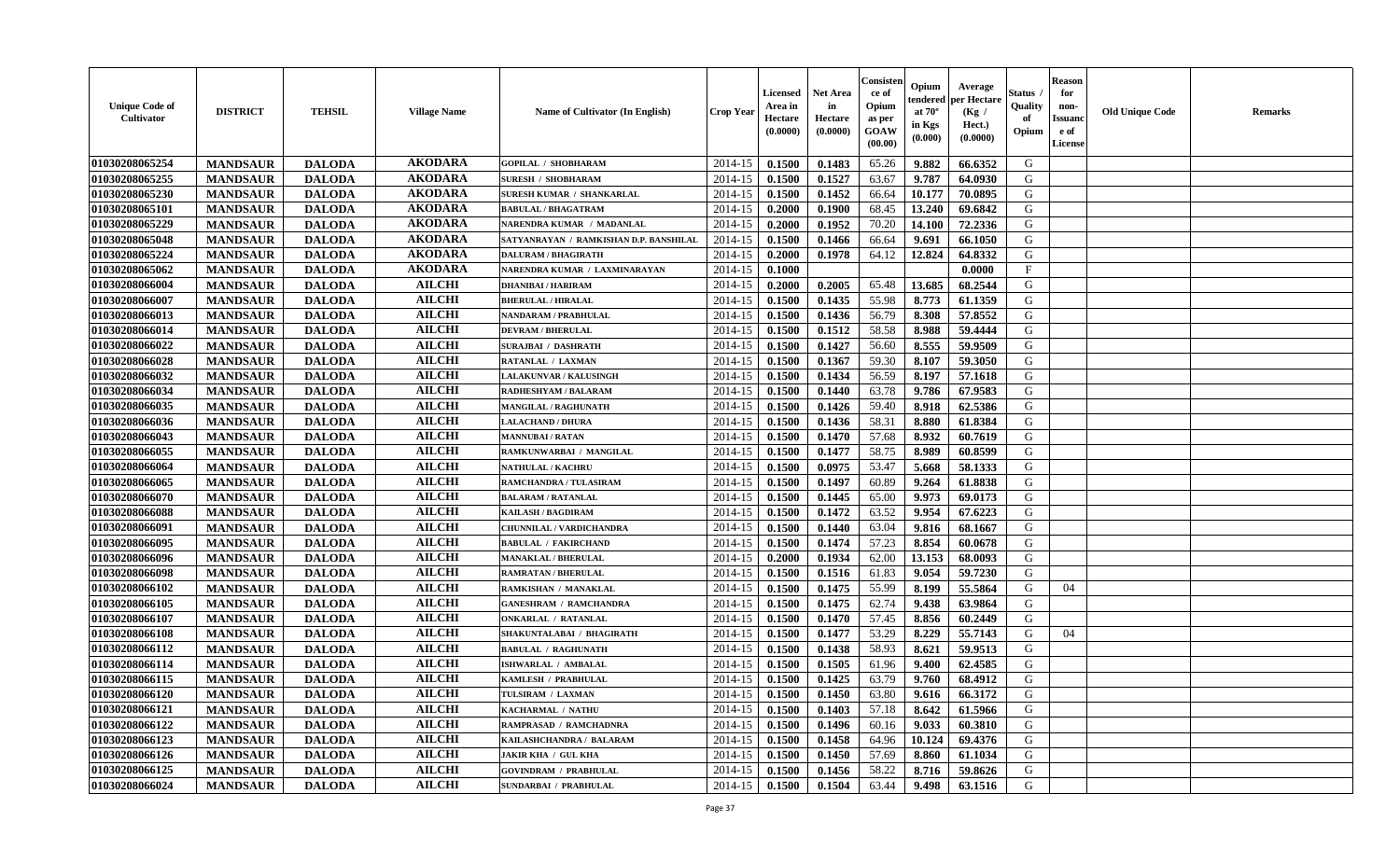| <b>Unique Code of</b><br>Cultivator | <b>DISTRICT</b> | <b>TEHSIL</b> | <b>Village Name</b> | <b>Name of Cultivator (In English)</b> | Crop Year | Licensed<br>Area in<br>Hectare<br>(0.0000) | <b>Net Area</b><br>in<br>Hectare<br>(0.0000) | Consister<br>ce of<br>Opium<br>as per<br>GOAW<br>(00.00) | Opium<br>endered<br>at $70^\circ$<br>in Kgs<br>(0.000) | Average<br>per Hectare<br>(Kg /<br>Hect.)<br>(0.0000) | Status<br>Quality<br>of<br>Opium | <b>Reason</b><br>for<br>non-<br><b>Issuanc</b><br>e of<br><b>License</b> | <b>Old Unique Code</b> | <b>Remarks</b> |
|-------------------------------------|-----------------|---------------|---------------------|----------------------------------------|-----------|--------------------------------------------|----------------------------------------------|----------------------------------------------------------|--------------------------------------------------------|-------------------------------------------------------|----------------------------------|--------------------------------------------------------------------------|------------------------|----------------|
| 01030208066118                      | <b>MANDSAUR</b> | <b>DALODA</b> | <b>AILCHI</b>       | <b>GOVINDRAM / BADRILAL</b>            | 2014-15   | 0.1500                                     | 0.1493                                       | 57.10                                                    | 8.222                                                  | 55.0703                                               | G                                | 04                                                                       |                        |                |
| 01030208066097                      | <b>MANDSAUR</b> | <b>DALODA</b> | <b>AILCHI</b>       | VARDICHAND / PRABHULAL                 | 2014-15   | 0.1500                                     | 0.1427                                       | 60.46                                                    | 8.577                                                  | 60.1051                                               | G                                |                                                                          |                        |                |
| 01030208066030                      | <b>MANDSAUR</b> | <b>DALODA</b> | <b>AILCHI</b>       | HANSRAJ / NANDRAM                      | 2014-15   | 0.1500                                     | 0.1436                                       | 55.48                                                    | 8.163                                                  | 56.8454                                               | G                                |                                                                          |                        |                |
| 01030208066135                      | <b>MANDSAUR</b> | <b>DALODA</b> | <b>AILCHI</b>       | TEKCHAND / RAJARAM                     | 2014-15   | 0.1500                                     | 0.1445                                       | 60.94                                                    | 8.714                                                  | 60.3045                                               | G                                |                                                                          |                        |                |
| 01030208066136                      | <b>MANDSAUR</b> | <b>DALODA</b> | <b>AILCHI</b>       | <b>BHAGIRATH / RAJARAM</b>             | 2014-15   | 0.1500                                     | 0.1440                                       | 63.84                                                    | 9.138                                                  | 63.4583                                               | G                                |                                                                          |                        |                |
| 01030208066037                      | <b>MANDSAUR</b> | <b>DALODA</b> | <b>AILCHI</b>       | <b>MANGILAL / BAGDIRAM</b>             | 2014-15   | 0.1500                                     | 0.1485                                       | 56.34                                                    | 8.813                                                  | 59.3468                                               | G                                |                                                                          |                        |                |
| 01030208066131                      | <b>MANDSAUR</b> | <b>DALODA</b> | <b>AILCHI</b>       | KASTURIBAI / KISHANLAL                 | 2014-15   | 0.1500                                     | 0.1470                                       | 63.46                                                    | 9.827                                                  | 66.8503                                               | G                                |                                                                          |                        |                |
| 01030208066130                      | <b>MANDSAUR</b> | <b>DALODA</b> | <b>AILCHI</b>       | <b>BHULIBAI / RADHESHYAM</b>           | 2014-15   | 0.1500                                     | 0.1462                                       | 63.07                                                    | 9.839                                                  | 67.2982                                               | G                                |                                                                          |                        |                |
| 01030208066002                      | <b>MANDSAUR</b> | <b>DALODA</b> | <b>AILCHI</b>       | KISHANALAL / KESHURAM                  | 2014-15   | 0.1000                                     | 0.0510                                       | 54.57                                                    | 3.009                                                  | 59.0000                                               | G                                |                                                                          |                        |                |
| 01030208066009                      | <b>MANDSAUR</b> | <b>DALODA</b> | <b>AILCHI</b>       | <b>AMARIBAI/KESHURAM</b>               | 2014-15   | 0.1000                                     | 0.0702                                       | 60.42                                                    | 4.488                                                  | 63.9316                                               | G                                |                                                                          |                        |                |
| 01030208066010                      | <b>MANDSAUR</b> | <b>DALODA</b> | <b>AILCHI</b>       | <b>MOTILAL / BHERULAL</b>              | 2014-15   | 0.1000                                     | 0.0515                                       | 59.64                                                    | 3.255                                                  | 63.2039                                               | $\mathbf G$                      |                                                                          |                        |                |
| 01030208066016                      | <b>MANDSAUR</b> | <b>DALODA</b> | <b>AILCHI</b>       | <b>BALU / BHERULAL</b>                 | 2014-15   | 0.1000                                     | 0.0900                                       | 60.22                                                    | 5.678                                                  | 63.0889                                               | G                                |                                                                          |                        |                |
| 01030208066040                      | <b>MANDSAUR</b> | <b>DALODA</b> | <b>AILCHI</b>       | <b>TEJUBAI/KANWARLAL</b>               | 2014-15   | 0.1000                                     | 0.0573                                       | 60.44                                                    | 3.445                                                  | 60.1222                                               | G                                |                                                                          |                        |                |
| 01030208066051                      | <b>MANDSAUR</b> | <b>DALODA</b> | <b>AILCHI</b>       | SAMPATABAI / MOHAN                     | 2014-15   | 0.1000                                     |                                              |                                                          |                                                        | 0.0000                                                | $\mathbf{F}$                     |                                                                          |                        |                |
| 01030208066062                      | <b>MANDSAUR</b> | <b>DALODA</b> | <b>AILCHI</b>       | MUNNIBAI / DIPACHANDRA                 | 2014-15   | 0.1000                                     | 0.0485                                       | 61.39                                                    | 3.210                                                  | 66.1856                                               | G                                |                                                                          |                        |                |
| 01030208066069                      | <b>MANDSAUR</b> | <b>DALODA</b> | <b>AILCHI</b>       | <b>DEVARAM / MAGAN</b>                 | 2014-15   | 0.1000                                     |                                              |                                                          |                                                        | 0.0000                                                | $\mathbf F$                      |                                                                          |                        |                |
| 01030208066085                      | <b>MANDSAUR</b> | <b>DALODA</b> | <b>AILCHI</b>       | <b>RASHID KHAN / FULKHAN</b>           | 2014-15   | 0.1000                                     | 0.0650                                       | 60.82                                                    | 4.084                                                  | 62.8308                                               | G                                |                                                                          |                        |                |
| 01030208066089                      | <b>MANDSAUR</b> | <b>DALODA</b> | <b>AILCHI</b>       | <b>BAJERAM / BAGDIRAM</b>              | 2014-15   | 0.1000                                     |                                              |                                                          |                                                        | 0.0000                                                | $\mathbf{F}$                     |                                                                          |                        |                |
| 01030208066103                      | <b>MANDSAUR</b> | <b>DALODA</b> | <b>AILCHI</b>       | HANSRAJ / AMBARAM                      | 2014-15   | 0.1000                                     |                                              |                                                          |                                                        | 0.0000                                                | $\mathbf{F}$                     |                                                                          |                        |                |
| 01030208066111                      | <b>MANDSAUR</b> | <b>DALODA</b> | <b>AILCHI</b>       | <b>DASHRATH / BALARAM</b>              | 2014-15   | 0.1000                                     | 0.0855                                       | 61.34                                                    | 5.705                                                  | 66.7251                                               | G                                |                                                                          |                        |                |
| 01030208066117                      | <b>MANDSAUR</b> | <b>DALODA</b> | <b>AILCHI</b>       | <b>JAYRAM / LAXMAN</b>                 | 2014-15   | 0.1000                                     |                                              |                                                          |                                                        | 0.0000                                                | $\mathbf{F}$                     |                                                                          |                        |                |
| 01030208066127                      | <b>MANDSAUR</b> | <b>DALODA</b> | <b>AILCHI</b>       | <b>BHANWARLAL / MANGILAL</b>           | 2014-15   | 0.1000                                     | 0.0854                                       | 63.07                                                    | 5.938                                                  | 69.5316                                               | G                                |                                                                          |                        |                |
| 01030208066003                      | <b>MANDSAUR</b> | <b>DALODA</b> | <b>AILCHI</b>       | <b>NATHUGIR / SHNKARAGIR</b>           | 2014-15   | 0.1000                                     | 0.0912                                       | 56.15                                                    | 5.086                                                  | 55.7675                                               | G                                | 04                                                                       |                        |                |
| 01030208066019                      | <b>MANDSAUR</b> | <b>DALODA</b> | <b>AILCHI</b>       | <b>SALAGARAM / TULASIRAM</b>           | 2014-15   | 0.1000                                     |                                              |                                                          |                                                        | 0.0000                                                | $\mathbf{F}$                     |                                                                          |                        |                |
| 01030208067020                      | <b>MANDSAUR</b> | <b>DALODA</b> | <b>BANIKHEDI</b>    | <b>SAJJAN KUNWAR RAMSINGH</b>          | 2014-15   | 0.1500                                     | 0.1446                                       | 54.68                                                    | 8.374                                                  | 57.9115                                               | G                                |                                                                          |                        |                |
| 01030208067024                      | <b>MANDSAUR</b> | <b>DALODA</b> | <b>BANIKHEDI</b>    | <b>MANGILAL / BABRU</b>                | 2014-15   | 0.1500                                     | 0.1515                                       | 60.67                                                    | 9.257                                                  | 61.1023                                               | G                                |                                                                          |                        |                |
| 01030208068001                      | <b>MANDSAUR</b> | <b>DALODA</b> | <b>DALODA RAIL</b>  | RADHESHYAM / RAMLAL                    | 2014-15   | 0.1500                                     | 0.1380                                       | 62.77                                                    | 8.976                                                  | 65.0435                                               | G                                |                                                                          |                        |                |
| 01030208068005                      | <b>MANDSAUR</b> | <b>DALODA</b> | <b>DALODA RAIL</b>  | NIRBHYRAM / RAMNARAYAN                 | 2014-15   | 0.1500                                     | 0.1462                                       | 60.50                                                    | 9.378                                                  | 64.1450                                               | G                                |                                                                          |                        |                |
| 01030208068014                      | <b>MANDSAUR</b> | <b>DALODA</b> | <b>DALODA RAIL</b>  | KAILASHBAI / NANDKISHOR                | 2014-15   | 0.2000                                     | 0.1976                                       | 63.37                                                    | 11.977                                                 | 60.6123                                               | G                                |                                                                          |                        |                |
| 01030208068018                      | <b>MANDSAUR</b> | <b>DALODA</b> | <b>DALODA RAIL</b>  | <b>BHERULAL / RAMNARAYAN</b>           | 2014-15   | 0.1500                                     | 0.1462                                       | 63.73                                                    | 9.705                                                  | 66.3817                                               | G                                |                                                                          |                        |                |
| 01030208068019                      | <b>MANDSAUR</b> | <b>DALODA</b> | <b>DALODA RAIL</b>  | ISHWARLAL / MOHANLAL                   | 2014-15   | 0.2000                                     | 0.1947                                       | 64.29                                                    | 12.858                                                 | 66.0401                                               | ${\bf G}$                        |                                                                          |                        |                |
| 01030208068021                      | <b>MANDSAUR</b> | <b>DALODA</b> | <b>DALODA RAIL</b>  | <b>BANKATLAL / AMBARAM</b>             | 2014-15   | 0.1500                                     | 0.1175                                       | 62.77                                                    | 7.452                                                  | 63.4213                                               | G                                |                                                                          |                        |                |
| 01030208068026                      | <b>MANDSAUR</b> | <b>DALODA</b> | <b>DALODA RAIL</b>  | <b>MOHANLAL / HANSRAJ</b>              | 2014-15   | 0.2000                                     | 0.1972                                       | 64.50                                                    | 13.029                                                 | 66.0700                                               | G                                |                                                                          |                        |                |
| 01030208068032                      | <b>MANDSAUR</b> | <b>DALODA</b> | <b>DALODA RAIL</b>  | <b>AMRITRAM / DEVICHAND</b>            | 2014-15   | 0.1500                                     | 0.1277                                       | 57.48                                                    | 7.546                                                  | 59.0916                                               | G                                |                                                                          |                        |                |
| 01030208068039                      | <b>MANDSAUR</b> | <b>DALODA</b> | <b>DALODA RAIL</b>  | <b>MADANLAL / RAMKISHAN</b>            | 2014-15   | 0.1500                                     | 0.1500                                       | 58.17                                                    | 9.016                                                  | 60.1067                                               | G                                |                                                                          |                        |                |
| 01030208068042                      | <b>MANDSAUR</b> | <b>DALODA</b> | <b>DALODA RAIL</b>  | <b>BHANWARLAL / MOHANLAL</b>           | 2014-15   | 0.1500                                     | 0.1497                                       | 62.48                                                    | 9.515                                                  | 63.5605                                               | G                                |                                                                          |                        |                |
| 01030208068052                      | <b>MANDSAUR</b> | <b>DALODA</b> | <b>DALODA RAIL</b>  | <b>ATAMARAM / KALURAM</b>              | 2014-15   | 0.1500                                     | 0.1508                                       | 64.93                                                    | 10.120                                                 | 67.1088                                               | G                                |                                                                          |                        |                |
| 01030208068071                      | <b>MANDSAUR</b> | <b>DALODA</b> | <b>DALODA RAIL</b>  | <b>BALDEV / RAMLAL</b>                 | 2014-15   | 0.1500                                     | 0.1510                                       | 61.12                                                    | 9.273                                                  | 61.4106                                               | G                                |                                                                          |                        |                |
| 01030208068072                      | <b>MANDSAUR</b> | <b>DALODA</b> | <b>DALODA RAIL</b>  | <b>JAGDISH / RAMNARAYAN</b>            | 2014-15   | 0.2000                                     | 0.2008                                       | 63.63                                                    | 13.308                                                 | 66.2749                                               | G                                |                                                                          |                        |                |
| 01030208068076                      | <b>MANDSAUR</b> | <b>DALODA</b> | <b>DALODA RAIL</b>  | <b>GABRULAL / BAGDIRAM</b>             | 2014-15   | 0.2000                                     | 0.1983                                       | 54.54                                                    | 11.165                                                 | 56.3036                                               | G                                |                                                                          |                        |                |
| 01030208068085                      | <b>MANDSAUR</b> | <b>DALODA</b> | <b>DALODA RAIL</b>  | <b>MUKANDLAL / RODA JI</b>             | 2014-15   | 0.1500                                     | 0.1469                                       | 62.68                                                    | 8.721                                                  | 59.3669                                               | G                                |                                                                          |                        |                |
| 01030208068109                      | <b>MANDSAUR</b> | <b>DALODA</b> | <b>DALODA RAIL</b>  | <b>RASID KHA / AMIR KHA</b>            | 2014-15   | 0.1500                                     | 0.1310                                       | 58.28                                                    | 7.601                                                  | 58.0229                                               | G                                |                                                                          |                        |                |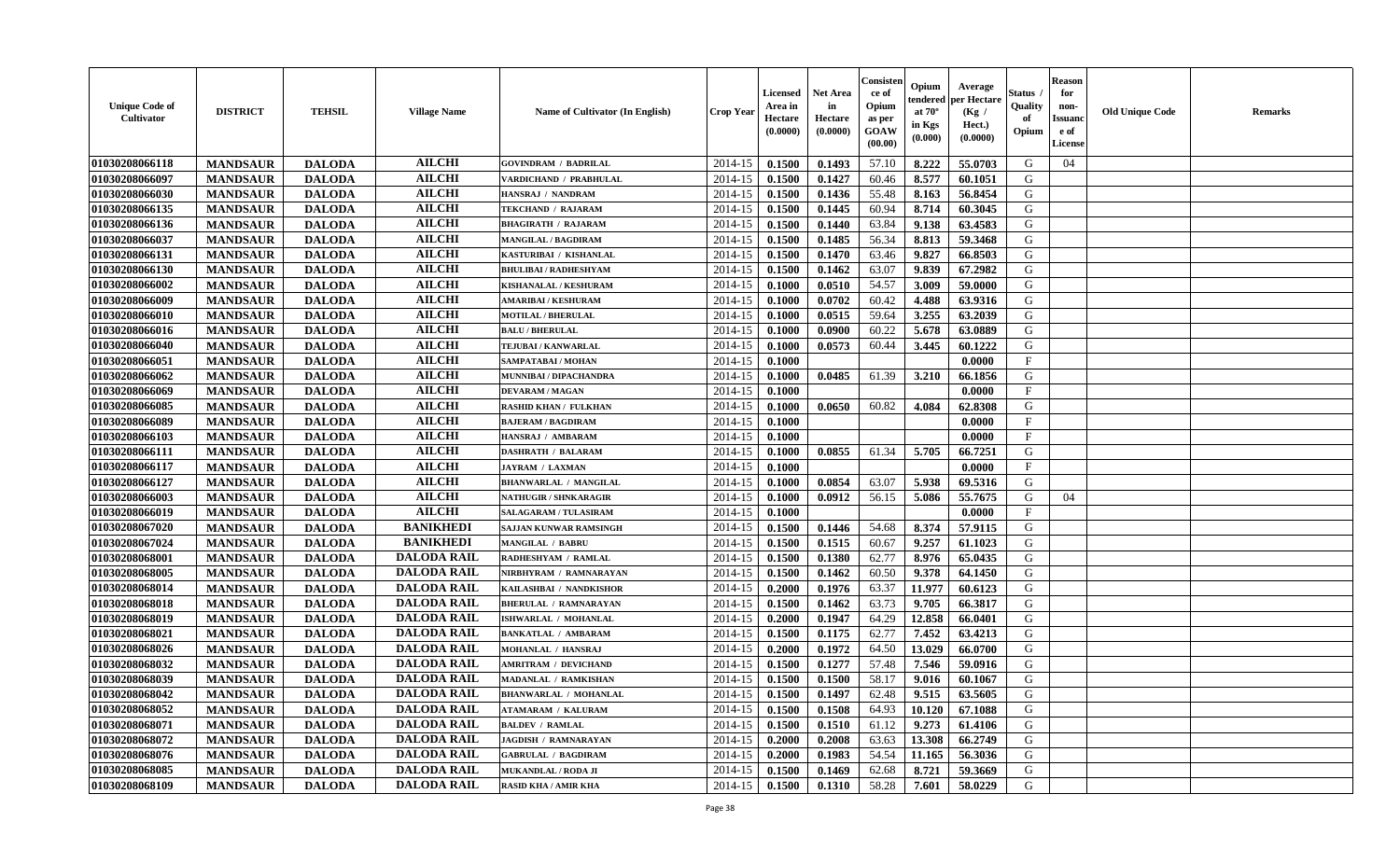| <b>Unique Code of</b><br>Cultivator | <b>DISTRICT</b> | <b>TEHSIL</b> | <b>Village Name</b>                          | <b>Name of Cultivator (In English)</b>     | <b>Crop Year</b> | Licensed<br>Area in<br>Hectare<br>(0.0000) | <b>Net Area</b><br>in<br>Hectare<br>(0.0000) | Consister<br>ce of<br>Opium<br>as per<br>GOAW<br>(00.00) | Opium<br>endered<br>at $70^{\circ}$<br>in Kgs<br>$(\mathbf{0.000})$ | Average<br>per Hectare<br>(Kg /<br>Hect.)<br>(0.0000) | Status<br>Quality<br>of<br>Opium | <b>Reason</b><br>for<br>non-<br><b>Issuano</b><br>e of<br>License | <b>Old Unique Code</b> | <b>Remarks</b> |
|-------------------------------------|-----------------|---------------|----------------------------------------------|--------------------------------------------|------------------|--------------------------------------------|----------------------------------------------|----------------------------------------------------------|---------------------------------------------------------------------|-------------------------------------------------------|----------------------------------|-------------------------------------------------------------------|------------------------|----------------|
| 01030208068123                      | <b>MANDSAUR</b> | <b>DALODA</b> | <b>DALODA RAIL</b>                           | MANGILAL / KALURAM CHOUHAN                 | 2014-15          | 0.1500                                     | 0.1447                                       | 58.47                                                    | 8.829                                                               | 61.0159                                               | G                                |                                                                   |                        |                |
| 01030208068128                      | <b>MANDSAUR</b> | <b>DALODA</b> | <b>DALODA RAIL</b>                           | RAMPRASAD / PRATHVIRAJ                     | 2014-15          | 0.1500                                     | 0.1484                                       | 57.84                                                    | 9.081                                                               | 61.1927                                               | G                                |                                                                   |                        |                |
| 01030208068002                      | <b>MANDSAUR</b> | <b>DALODA</b> | <b>DALODA RAIL</b>                           | RANCHODLAL / MOHANLAL                      | 2014-15          | 0.1500                                     | 0.1404                                       | 56.78                                                    | 8.201                                                               | 58.4117                                               | G                                |                                                                   |                        |                |
| 01030208068113                      | <b>MANDSAUR</b> | <b>DALODA</b> | <b>DALODA RAIL</b>                           | <b>GITA BAI / RAMCHADNRA</b>               | 2014-15          | 0.2000                                     | 0.1980                                       | 60.56                                                    | 12.328                                                              | 62.2626                                               | G                                |                                                                   |                        |                |
| 01030208068133                      | <b>MANDSAUR</b> | <b>DALODA</b> | <b>DALODA RAIL</b>                           | RADHESHYAM / BHAGIRATH                     | 2014-15          | 0.2000                                     | 0.1959                                       | 64.63                                                    | 13.064                                                              | 66.6871                                               | G                                |                                                                   |                        |                |
| 01030208068091                      | <b>MANDSAUR</b> | <b>DALODA</b> | <b>DALODA RAIL</b>                           | <b>BAPULAL / PANNALAL</b>                  | 2014-15          | 0.2000                                     | 0.1897                                       | 57.86                                                    | 11.283                                                              | 59,4781                                               | G                                |                                                                   |                        |                |
| 01030208068067                      | <b>MANDSAUR</b> | <b>DALODA</b> | <b>DALODA RAIL</b>                           | SATYNARAYAN / MANGILAL                     | 2014-15          | 0.1500                                     | 0.1522                                       | 55.60                                                    | 8.419                                                               | 55.3154                                               | G                                | 04                                                                |                        |                |
| 01030208068051                      | <b>MANDSAUR</b> | <b>DALODA</b> | <b>DALODA RAIL</b>                           | NATHU / PARTHA                             | 2014-15          | 0.1500                                     | 0.1454                                       | 58.61                                                    | 8.164                                                               | 56.1486                                               | G                                |                                                                   |                        |                |
| 01030208068088                      | <b>MANDSAUR</b> | <b>DALODA</b> | <b>DALODA RAIL</b>                           | <b>BHAGIRATH / BHANWARLAL</b>              | 2014-15          | 0.1500                                     | 0.1400                                       | 58.48                                                    | 5.539                                                               | 39.5643                                               | G                                | 04                                                                |                        |                |
| 01030208068054                      | <b>MANDSAUR</b> | <b>DALODA</b> | <b>DALODA RAIL</b>                           | RAMESHWAR / GAMERLAL                       | 2014-15          | 0.2000                                     | 0.1884                                       | 68.09                                                    | 12.918                                                              | 68.5669                                               | G                                |                                                                   |                        |                |
| 01030208068004                      | <b>MANDSAUR</b> | <b>DALODA</b> | <b>DALODA RAIL</b>                           | <b>GOPAL / KESHURAM</b>                    | 2014-15          | 0.1500                                     | 0.1473                                       | 60.39                                                    | 9.231                                                               | 62.6680                                               | G                                |                                                                   |                        |                |
| 01030208068057                      | <b>MANDSAUR</b> | <b>DALODA</b> | <b>DALODA RAIL</b>                           | <b>SITABAI / DEVRAM</b>                    | 2014-15          | 0.2000                                     | 0.1919                                       | 67.47                                                    | 13.581                                                              | 70.7712                                               | G                                |                                                                   |                        |                |
| 01030208068024                      | <b>MANDSAUR</b> | <b>DALODA</b> | <b>DALODA RAIL</b>                           | <b>AMBARAM / BHERULAL</b>                  | 2014-15          | 0.1500                                     | 0.1385                                       | 56.21                                                    | 7.958                                                               | 57.4585                                               | $\blacksquare$                   | 02                                                                |                        |                |
| 01030208068031                      | <b>MANDSAUR</b> | <b>DALODA</b> | <b>DALODA RAIL</b>                           | <b>BAPULAL / ONKARLAL</b>                  | 2014-15          | 0.1500                                     | 0.1498                                       | 60.77                                                    | 9.289                                                               | 62.0093                                               | G                                |                                                                   |                        |                |
| 01030208068065                      | <b>MANDSAUR</b> | <b>DALODA</b> | <b>DALODA RAIL</b>                           | <b>MUNNIBAI / BAGDIRAM</b>                 | 2014-15          | 0.2000                                     | 0.1998                                       | 62.25                                                    | 12.743                                                              | 63.7788                                               | G                                |                                                                   |                        |                |
| 01030208068077                      | <b>MANDSAUR</b> | <b>DALODA</b> | <b>DALODA RAIL</b>                           | SHIVNARAYAN / BHERULAL                     | 2014-15          | 0.1500                                     | 0.1482                                       | 64.43                                                    | 9.729                                                               | 65.6478                                               | G                                |                                                                   |                        |                |
| 01030208068036                      | <b>MANDSAUR</b> | <b>DALODA</b> | <b>DALODA RAIL</b>                           | <b>NANDRAM / GANGARAM</b>                  | 2014-15          | 0.1500                                     | 0.1458                                       | 59.79                                                    | 9.045                                                               | 62.0370                                               | G                                |                                                                   |                        |                |
| 01030208068012                      | <b>MANDSAUR</b> | <b>DALODA</b> | <b>DALODA RAIL</b>                           | RADHESHYAM / KHIMA                         | 2014-15          | 0.1000                                     |                                              |                                                          |                                                                     | 0.0000                                                | $\mathbf{F}$                     |                                                                   |                        |                |
| 01030208068027                      | <b>MANDSAUR</b> | <b>DALODA</b> | <b>DALODA RAIL</b>                           | <b>BADRILAL / KALU</b>                     | 2014-15          | 0.1000                                     | 0.0909                                       | 61.00                                                    | 5.699                                                               | 62.6953                                               | G                                |                                                                   |                        |                |
| 01030208068041                      | <b>MANDSAUR</b> | <b>DALODA</b> | <b>DALODA RAIL</b>                           | <b>BHERULAL / KISHANLAL</b>                | 2014-15          | 0.1000                                     | 0.0980                                       | 59.34                                                    | 6.044                                                               | 61.6735                                               | G                                |                                                                   |                        |                |
| 01030208068056                      | <b>MANDSAUR</b> | <b>DALODA</b> | <b>DALODA RAIL</b>                           | RATAN BAI / MANGILAL                       | 2014-15          | 0.1000                                     |                                              |                                                          |                                                                     | 0.0000                                                | F                                |                                                                   |                        |                |
| 01030208068069                      | <b>MANDSAUR</b> | <b>DALODA</b> | <b>DALODA RAIL</b>                           | <b>SAWARUP / GANGA</b>                     | 2014-15          | 0.1000                                     |                                              |                                                          |                                                                     | 0.0000                                                | $\mathbf{F}$                     |                                                                   |                        |                |
| 01030208068079                      | <b>MANDSAUR</b> | <b>DALODA</b> | <b>DALODA RAIL</b>                           | RAMCHANDRA / GOPAL                         | 2014-15          | 0.1000                                     |                                              |                                                          |                                                                     | 0.0000                                                | $\mathbf{F}$                     |                                                                   |                        |                |
| 01030208068097                      | <b>MANDSAUR</b> | <b>DALODA</b> | <b>DALODA RAIL</b>                           | KAMLABAI / SHIVNARAYAN                     | 2014-15          | 0.1000                                     |                                              |                                                          |                                                                     | 0.0000                                                | $\mathbf{F}$                     |                                                                   |                        |                |
| 01030208068101                      | <b>MANDSAUR</b> | <b>DALODA</b> | <b>DALODA RAIL</b>                           | RAMDAYAL / KALURAM                         | 2014-15          | 0.1000                                     | 0.0968                                       | 61.88                                                    | 6.294                                                               | 65.0207                                               | G                                |                                                                   |                        |                |
| 01030208068134                      | <b>MANDSAUR</b> | <b>DALODA</b> | <b>DALODA RAIL</b>                           | RAMPRAHALAD / KISHANLAL                    | 2014-15          | 0.1000                                     |                                              |                                                          |                                                                     | 0.0000                                                | $\mathbf{F}$                     |                                                                   |                        |                |
| 01030208072001                      | <b>MANDSAUR</b> | <b>DALODA</b> | <b>GURADIYA LALMUHA</b>                      | <b>BRADILAL / NANDA</b>                    | 2014-15          | 0.1500                                     | 0.1449                                       | 59.41                                                    | 8.886                                                               | 61.3251                                               | G                                |                                                                   |                        |                |
| 01030208072003                      | <b>MANDSAUR</b> | <b>DALODA</b> | <b>GURADIYA LALMUHA</b>                      | <b>DEVILAL / BALARAM</b>                   | 2014-15          | 0.1500                                     | 0.1512                                       | 64.28                                                    | 10.028                                                              | 66.3228                                               | G                                |                                                                   |                        |                |
| 01030208072005                      | <b>MANDSAUR</b> | <b>DALODA</b> | <b>GURADIYA LALMUHA</b>                      | <b>DEVRAM / PYARELAL</b>                   | 2014-15          | 0.2000                                     | 0.1980                                       | 62.41                                                    | 12.705                                                              | 64.1667                                               | G                                |                                                                   |                        |                |
| 01030208072007                      | <b>MANDSAUR</b> | <b>DALODA</b> | <b>GURADIYA LALMUHA</b>                      | <b>SHOBHARAM / DALIRAM</b>                 | 2014-15          | 0.1500                                     | 0.1488                                       | 60.44                                                    | 9.196                                                               | 61.8011                                               | G                                |                                                                   |                        |                |
| 01030208072008                      | <b>MANDSAUR</b> | <b>DALODA</b> | <b>GURADIYA LALMUHA</b>                      | TULSIRAM / MOTIRAM                         | 2014-15          | 0.1500                                     | 0.1488                                       | 58.81                                                    | 8.864                                                               | 59.5699                                               | G                                |                                                                   |                        |                |
| 01030208072010                      | <b>MANDSAUR</b> | <b>DALODA</b> | <b>GURADIYA LALMUHA</b>                      | RAMCHANDRA / DALURAM                       | 2014-15          | 0.1500                                     | 0.1481                                       | 69.21                                                    | 10.945                                                              | 73.9028                                               | G                                |                                                                   |                        |                |
| 01030208072011                      | <b>MANDSAUR</b> | <b>DALODA</b> | <b>GURADIYA LALMUHA</b>                      | <b>BHAGIRATH / BHANWARLAL</b>              | 2014-15          | 0.1500                                     | 0.1463                                       | 69.49                                                    | 10.344                                                              | 70.7040                                               | G                                |                                                                   |                        |                |
| 01030208072012                      | <b>MANDSAUR</b> | <b>DALODA</b> | <b>GURADIYA LALMUHA</b>                      | KANHAIYALAL / HIRALAL                      | 2014-15          | 0.1500                                     | 0.1440                                       | 65.10                                                    | 9.849                                                               | 68.3958                                               | G                                |                                                                   |                        |                |
| 01030208072015                      | <b>MANDSAUR</b> | <b>DALODA</b> | <b>GURADIYA LALMUHA</b>                      | <b>DHAPUBAI/SUKHLAL</b>                    | 2014-15          | 0.1500                                     | 0.1432                                       | 61.51                                                    | 9.323                                                               | 65.1047                                               | G                                |                                                                   |                        |                |
| 01030208072017                      | <b>MANDSAUR</b> | <b>DALODA</b> | <b>GURADIYA LALMUHA BHAGIRATH / BHERA</b>    |                                            | $2014-15$ 0.1500 |                                            | 0.1482                                       | 63.41                                                    | 9.629                                                               | 64.9730                                               | G                                |                                                                   |                        |                |
| 01030208072021                      | <b>MANDSAUR</b> | <b>DALODA</b> | <b>GURADIYA LALMUHA</b>                      | <b>RAMESHWAR / GANGARAM</b>                | 2014-15          | 0.1500                                     | 0.1463                                       | 64.08                                                    | 9.548                                                               | 65.2632                                               | G                                |                                                                   |                        |                |
| 01030208072023                      | <b>MANDSAUR</b> | <b>DALODA</b> | <b>GURADIYA LALMUHA RAMLAL / GAMER</b>       |                                            | 2014-15          | 0.2000                                     | 0.1952                                       | 67.05                                                    | 13.602                                                              | 69.6824                                               | G                                |                                                                   |                        |                |
| 01030208072024                      | <b>MANDSAUR</b> | <b>DALODA</b> | <b>GURADIYA LALMUHA</b>                      | <b>GANGABAI/ SITABAI</b>                   | 2014-15          | 0.1500                                     | 0.1484                                       | 59.57                                                    | 9.506                                                               | 64.0566                                               | G                                |                                                                   |                        |                |
| 01030208072026                      | <b>MANDSAUR</b> | <b>DALODA</b> | <b>GURADIYA LALMUHA   SOHANBAI / AMBARAM</b> |                                            | 2014-15          | 0.1500                                     | 0.1479                                       | 65.88                                                    | 10.202                                                              | 68.9790                                               | G                                |                                                                   |                        |                |
| 01030208072028                      | <b>MANDSAUR</b> | <b>DALODA</b> | <b>GURADIYA LALMUHA</b>                      | <b>LAXMINARAYAN / NATHU</b>                | 2014-15          | 0.1500                                     | 0.1461                                       | 62.83                                                    | 8.841                                                               | 60.5133                                               |                                  | 02                                                                |                        |                |
| 01030208072030                      | <b>MANDSAUR</b> | <b>DALODA</b> |                                              | GURADIYA LALMUHA  RAMPRASAD / BHERUSHANKAR | 2014-15          | 0.2000                                     | 0.1859                                       | 68.76                                                    | 13.447                                                              | 72.3346                                               | G                                |                                                                   |                        |                |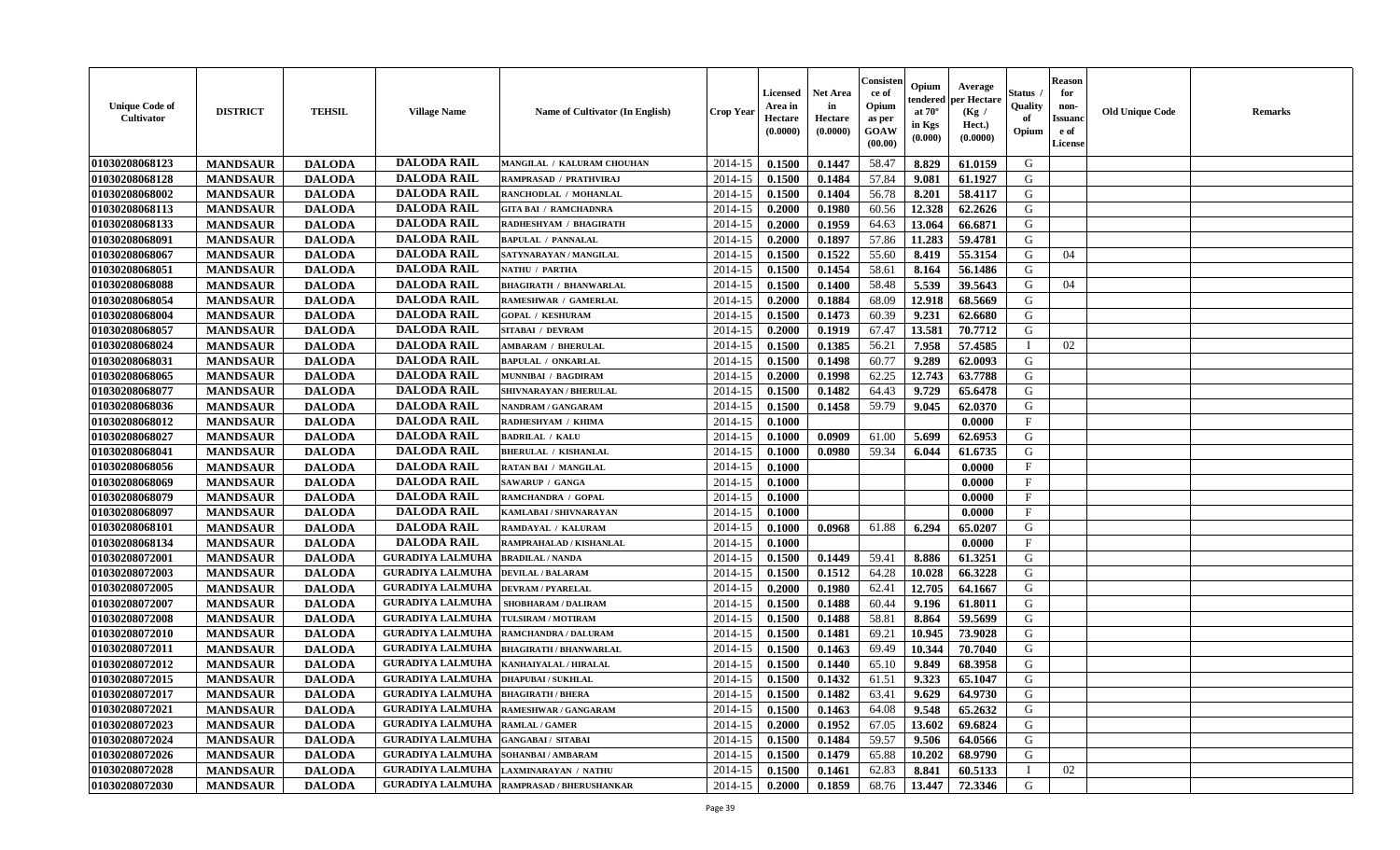| <b>Unique Code of</b><br><b>Cultivator</b> | <b>DISTRICT</b> | <b>TEHSIL</b> | <b>Village Name</b>                         | Name of Cultivator (In English) | <b>Crop Year</b> | <b>Licensed</b><br>Area in<br>Hectare<br>(0.0000) | <b>Net Area</b><br>in<br>Hectare<br>(0.0000) | Consister<br>ce of<br>Opium<br>as per<br><b>GOAW</b><br>(00.00) | Opium<br>endered<br>at $70^\circ$<br>in Kgs<br>(0.000) | Average<br>per Hectare<br>(Kg /<br>Hect.)<br>(0.0000) | Status<br>Quality<br>of<br>Opium | <b>Reason</b><br>for<br>non-<br><b>Issuano</b><br>e of<br>License | <b>Old Unique Code</b> | <b>Remarks</b> |
|--------------------------------------------|-----------------|---------------|---------------------------------------------|---------------------------------|------------------|---------------------------------------------------|----------------------------------------------|-----------------------------------------------------------------|--------------------------------------------------------|-------------------------------------------------------|----------------------------------|-------------------------------------------------------------------|------------------------|----------------|
| 01030208072032                             | <b>MANDSAUR</b> | <b>DALODA</b> | <b>GURADIYA LALMUHA</b>                     | <b>PYARCHANDRA / BHORIRAM</b>   | 2014-15          | 0.2000                                            | 0.1902                                       | 66.25                                                           | 12.815                                                 | 67.3764                                               | G                                |                                                                   |                        |                |
| 01030208072036                             | <b>MANDSAUR</b> | <b>DALODA</b> | <b>GURADIYA LALMUHA</b>                     | MODIBAI / LAKSHMICHANDRA        | 2014-15          | 0.1500                                            | 0.1488                                       | 59.46                                                           | 9.700                                                  | 65.1882                                               | G                                |                                                                   |                        |                |
| 01030208072039                             | <b>MANDSAUR</b> | <b>DALODA</b> | <b>GURADIYA LALMUHA</b>                     | RAMCHANDRA / SHIVLAL            | 2014-15          | 0.1500                                            | 0.1448                                       | 59.39                                                           | 8.942                                                  | 61.7541                                               | G                                |                                                                   |                        |                |
| 01030208072041                             | <b>MANDSAUR</b> | <b>DALODA</b> | <b>GURADIYA LALMUHA</b>                     | SHANKARLAL / MOHANLAL           | 2014-15          | 0.2000                                            | 0.2016                                       | 63.34                                                           | 13.048                                                 | 64.7222                                               | G                                |                                                                   |                        |                |
| 01030208072043                             | <b>MANDSAUR</b> | <b>DALODA</b> | <b>GURADIYA LALMUHA</b>                     | <b>JANIBAI / KANIRAM</b>        | 2014-15          | 0.1500                                            | 0.1464                                       | 60.51                                                           | 9.301                                                  | 63.5314                                               | G                                |                                                                   |                        |                |
| 01030208072044                             | <b>MANDSAUR</b> | <b>DALODA</b> | <b>GURADIYA LALMUHA</b>                     | <b>BHAIRULAL / KESHURAM</b>     | 2014-15          | 0.2000                                            | 0.1380                                       | 60.97                                                           | 8.693                                                  | 62.9928                                               | G                                |                                                                   |                        |                |
| 01030208072047                             | <b>MANDSAUR</b> | <b>DALODA</b> | <b>GURADIYA LALMUHA</b>                     | NANDLAL / MOTILAL               | 2014-15          | 0.2000                                            | 0.2008                                       | 69.94                                                           | 14.538                                                 | 72.4004                                               | G                                |                                                                   |                        |                |
| 01030208072049                             | <b>MANDSAUR</b> | <b>DALODA</b> | <b>GURADIYA LALMUHA</b>                     | LALCHANDRA / MOD JI             | 2014-15          | 0.2000                                            | 0.1888                                       | 61.21                                                           | 11.787                                                 | 62.4311                                               | G                                |                                                                   |                        |                |
| 01030208072050                             | <b>MANDSAUR</b> | <b>DALODA</b> | <b>GURADIYA LALMUHA</b>                     | <b>BALARAM / DALURAM</b>        | 2014-15          | 0.1500                                            | 0.1466                                       | 66.51                                                           | 10.167                                                 | 69.3520                                               | G                                |                                                                   |                        |                |
| 01030208072051                             | <b>MANDSAUR</b> | <b>DALODA</b> | <b>GURADIYA LALMUHA</b>                     | TULASIRAM / SUGANDHLAL          | 2014-15          | 0.2000                                            | 0.1932                                       | 68.27                                                           | 13.908                                                 | 71.9876                                               | G                                |                                                                   |                        |                |
| 01030208072053                             | <b>MANDSAUR</b> | <b>DALODA</b> | <b>GURADIYA LALMUHA</b>                     | <b>KESHERBAI/RAMNIVAS</b>       | 2014-15          | 0.1500                                            | 0.1505                                       | 66.16                                                           | 9.952                                                  | 66.1262                                               | G                                |                                                                   |                        |                |
| 01030208072062                             | <b>MANDSAUR</b> | <b>DALODA</b> | <b>GURADIYA LALMUHA</b>                     | SARDABAI / BHANVARLAL           | 2014-15          | 0.1500                                            | 0.1479                                       | 68.12                                                           | 10.345                                                 | 69.9459                                               | G                                |                                                                   |                        |                |
| 01030208072065                             | <b>MANDSAUR</b> | <b>DALODA</b> | <b>GURADIYA LALMUHA</b>                     | <b>KHEMIBAI/BALARAM</b>         | 2014-15          | 0.1500                                            | 0.1445                                       | 61.32                                                           | 9.102                                                  | 62.9896                                               | G                                |                                                                   |                        |                |
| 01030208072069                             | <b>MANDSAUR</b> | <b>DALODA</b> | <b>GURADIYA LALMUHA</b>                     | <b>KESHARBAI / MUNNALAL</b>     | 2014-15          | 0.1500                                            | 0.1429                                       | 59.74                                                           | 9.268                                                  | 64.8565                                               | G                                |                                                                   |                        |                |
| 01030208072071                             | <b>MANDSAUR</b> | <b>DALODA</b> | <b>GURADIYA LALMUHA</b>                     | RAJMAL / MAGANIRAM              | 2014-15          | 0.1500                                            | 0.1434                                       | 66.06                                                           | 9.447                                                  | 65.8787                                               | G                                |                                                                   |                        |                |
| 01030208072077                             | <b>MANDSAUR</b> | <b>DALODA</b> | <b>GURADIYA LALMUHA</b>                     | <b>SHANKARLAL / BAGDIRAM</b>    | 2014-15          | 0.1500                                            | 0.1500                                       | 61.84                                                           | 9.665                                                  | 64.4333                                               | G                                |                                                                   |                        |                |
| 01030208072080                             | <b>MANDSAUR</b> | <b>DALODA</b> | <b>GURADIYA LALMUHA</b>                     | RAMCHANDRA / BAGDIRAM           | 2014-15          | 0.1500                                            | 0.1509                                       | 57.81                                                           | 8.465                                                  | 56.0968                                               | G                                |                                                                   |                        |                |
| 01030208072081                             | <b>MANDSAUR</b> | <b>DALODA</b> | <b>GURADIYA LALMUHA</b>                     | <b>PUNIBAI / KESHURAM</b>       | 2014-15          | 0.1500                                            | 0.1462                                       | 68.09                                                           | 10.301                                                 | 70.4583                                               | G                                |                                                                   |                        |                |
| 01030208072092                             | <b>MANDSAUR</b> | <b>DALODA</b> | <b>GURADIYA LALMUHA</b>                     | <b>NAGUDAS / BALARAMDAS</b>     | 2014-15          | 0.1500                                            | 0.1396                                       | 53.32                                                           | 7.503                                                  | 53.7464                                               | G                                | 04                                                                |                        |                |
| 01030208072109                             | <b>MANDSAUR</b> | <b>DALODA</b> | <b>GURADIYA LALMUHA</b>                     | PARASRAM / BAPULAL              | 2014-15          | 0.1500                                            | 0.1528                                       | 60.22                                                           | 3.166                                                  | 20.7199                                               | G                                | 04                                                                |                        |                |
| 01030208072134                             | <b>MANDSAUR</b> | <b>DALODA</b> | <b>GURADIYA LALMUHA</b>                     | RAMESHVAR / PYARCHANDRA         | 2014-15          | 0.2000                                            | 0.1946                                       | 64.96                                                           | 13.502                                                 | 69.3834                                               | G                                |                                                                   |                        |                |
| 01030208072135                             | <b>MANDSAUR</b> | <b>DALODA</b> | <b>GURADIYA LALMUHA</b>                     | <b>MOTILAL / PYARELAL</b>       | 2014-15          | 0.2000                                            | 0.1865                                       | 66.39                                                           | 13.098                                                 | 70.2306                                               | G                                |                                                                   |                        |                |
| 01030208072136                             | <b>MANDSAUR</b> | <b>DALODA</b> | <b>GURADIYA LALMUHA</b>                     | <b>DEUBAI/HARDEVRAM</b>         | 2014-15          | 0.2000                                            | 0.1961                                       | 66.41                                                           | 13.329                                                 | 67.9704                                               | G                                |                                                                   |                        |                |
| 01030208072137                             | <b>MANDSAUR</b> | <b>DALODA</b> | <b>GURADIYA LALMUHA</b>                     | RAMLAL / SHOBHARAM              | 2014-15          | 0.1500                                            | 0.1441                                       | 65.37                                                           | 9.479                                                  | 65.7807                                               | G                                |                                                                   |                        |                |
| 01030208072139                             | <b>MANDSAUR</b> | <b>DALODA</b> | <b>GURADIYA LALMUHA</b>                     | <b>BALARAM / MOTILAL</b>        | 2014-15          | 0.2000                                            | 0.1986                                       | 66.66                                                           | 13.570                                                 | 68.3283                                               | G                                |                                                                   |                        |                |
| 01030208072140                             | <b>MANDSAUR</b> | <b>DALODA</b> | <b>GURADIYA LALMUHA</b>                     | <b>SHIVLAL / KHEMRAJ</b>        | 2014-15          | 0.2000                                            | 0.1950                                       | 65.05                                                           | 13.484                                                 | 69.1487                                               | G                                |                                                                   |                        |                |
| 01030208072002                             | <b>MANDSAUR</b> | <b>DALODA</b> | <b>GURADIYA LALMUHA</b>                     | <b>RAMLAL / BHANVARLAL</b>      | 2014-15          | 0.1000                                            |                                              |                                                                 |                                                        | 0.0000                                                | $\mathbf{F}$                     |                                                                   |                        |                |
| 01030208072020                             | <b>MANDSAUR</b> | <b>DALODA</b> | <b>GURADIYA LALMUHA</b>                     | <b>KAVERIBAI/ONKARLAL</b>       | 2014-15          | 0.1000                                            |                                              |                                                                 |                                                        | 0.0000                                                | $\mathbf{F}$                     |                                                                   |                        |                |
| 01030208072022                             | <b>MANDSAUR</b> | <b>DALODA</b> | <b>GURADIYA LALMUHA</b>                     | PAYARIBAI / RAMCHANDRA          | 2014-15          | 0.1000                                            | 0.0270                                       | 61.61                                                           | 1.813                                                  | 67.1481                                               | G                                |                                                                   |                        |                |
| 01030208072042                             | <b>MANDSAUR</b> | <b>DALODA</b> | <b>GURADIYA LALMUHA</b>                     | <b>MAINABAI / DALURAM</b>       | 2014-15          | 0.1000                                            |                                              |                                                                 |                                                        | 0.0000                                                | $\mathbf{F}$                     |                                                                   |                        |                |
| 01030208072054                             | <b>MANDSAUR</b> | <b>DALODA</b> | <b>GURADIYA LALMUHA</b>                     | RAMCHANDRA / CHAMPALAL          | 2014-15          | 0.1000                                            | 0.1000                                       | 56.37                                                           | 5.468                                                  | 54.6800                                               | G                                | 04                                                                |                        |                |
| 01030208072068                             | <b>MANDSAUR</b> | <b>DALODA</b> | <b>GURADIYA LALMUHA</b>                     | RATANLAL / SAVRUPLAL            | 2014-15          | 0.1000                                            | 0.0540                                       | 45.56                                                           | 0.781                                                  | 14.4630                                               | G                                | 04                                                                |                        |                |
| 01030208072072                             | <b>MANDSAUR</b> | <b>DALODA</b> | <b>GURADIYA LALMUHA</b>                     | <b>MOHANLAL / KESHURAM</b>      | 2014-15          | 0.1000                                            | 0.0938                                       | 64.39                                                           | 6.154                                                  | 65.6077                                               | G                                |                                                                   |                        |                |
| 01030208072094                             | <b>MANDSAUR</b> | <b>DALODA</b> | <b>GURADIYA LALMUHA</b>                     | <b>CHAINRAM / KHEMRAJ</b>       | 2014-15          | 0.1000                                            |                                              |                                                                 |                                                        | 0.0000                                                | $\mathbf{F}$                     |                                                                   |                        |                |
| 01030208072104                             | <b>MANDSAUR</b> | <b>DALODA</b> | <b>GURADIYA LALMUHA</b>                     | <b>MULCHAND / PANNALAL</b>      | 2014-15          | 0.1000                                            | 0.0500                                       | 64.80                                                           | 3.268                                                  | 65.3600                                               | G                                |                                                                   |                        |                |
| <b>01030208072120</b>                      | <b>MANDSAUR</b> | <b>DALODA</b> | <b>GURADIYA LALMUHA  RAMPRASAD / DEVRAM</b> |                                 | $2014-15$ 0.1000 |                                                   | 0.0875                                       | 61.35                                                           | 5.670                                                  | 64.8000                                               | G                                |                                                                   |                        |                |
| 01030208072142                             | <b>MANDSAUR</b> | <b>DALODA</b> | <b>GURADIYA LALMUHA</b>                     | <b>MANSUKHLAL / BHUVANIRAM</b>  | 2014-15          | 0.1500                                            | 0.1437                                       | 60.94                                                           | 9.019                                                  | 62.7627                                               | G                                |                                                                   |                        |                |
| 01030208072144                             | <b>MANDSAUR</b> | <b>DALODA</b> | <b>GURADIYA LALMUHA</b>                     | <b>ASHOKKUMAR / RUGANATH</b>    | 2014-15          | 0.1500                                            | 0.1492                                       | 55.02                                                           | 8.497                                                  | 56.9504                                               | G                                |                                                                   |                        |                |
| 01030208072145                             | <b>MANDSAUR</b> | <b>DALODA</b> | <b>GURADIYA LALMUHA</b>                     | <b>AMBARAM / BHANVARLAL</b>     | 2014-15          | 0.2000                                            | 0.1937                                       | 66.02                                                           | 13.223                                                 | 68.2654                                               | G                                |                                                                   |                        |                |
| 01030208072146                             | <b>MANDSAUR</b> | <b>DALODA</b> | <b>GURADIYA LALMUHA</b>                     | <b>DEVILAL / DOLATRAM</b>       | 2014-15          | 0.1500                                            | 0.1507                                       | 65.20                                                           | 10.106                                                 | 67.0604                                               | G                                |                                                                   |                        |                |
| 01030208072149                             | <b>MANDSAUR</b> | <b>DALODA</b> | <b>GURADIYA LALMUHA</b>                     | <b>JAGDISH / MANGILAL</b>       | 2014-15          | 0.1500                                            | 0.1466                                       | 64.26                                                           | 9.712                                                  | 66.2483                                               | G                                |                                                                   |                        |                |
| 01030208072150                             | <b>MANDSAUR</b> | <b>DALODA</b> | <b>GURADIYA LALMUHA GOPAL / BHANVARLAL</b>  |                                 | 2014-15          | 0.2000                                            | 0.1931                                       | 63.00                                                           | 12.528                                                 | 64.8783                                               | G                                |                                                                   |                        |                |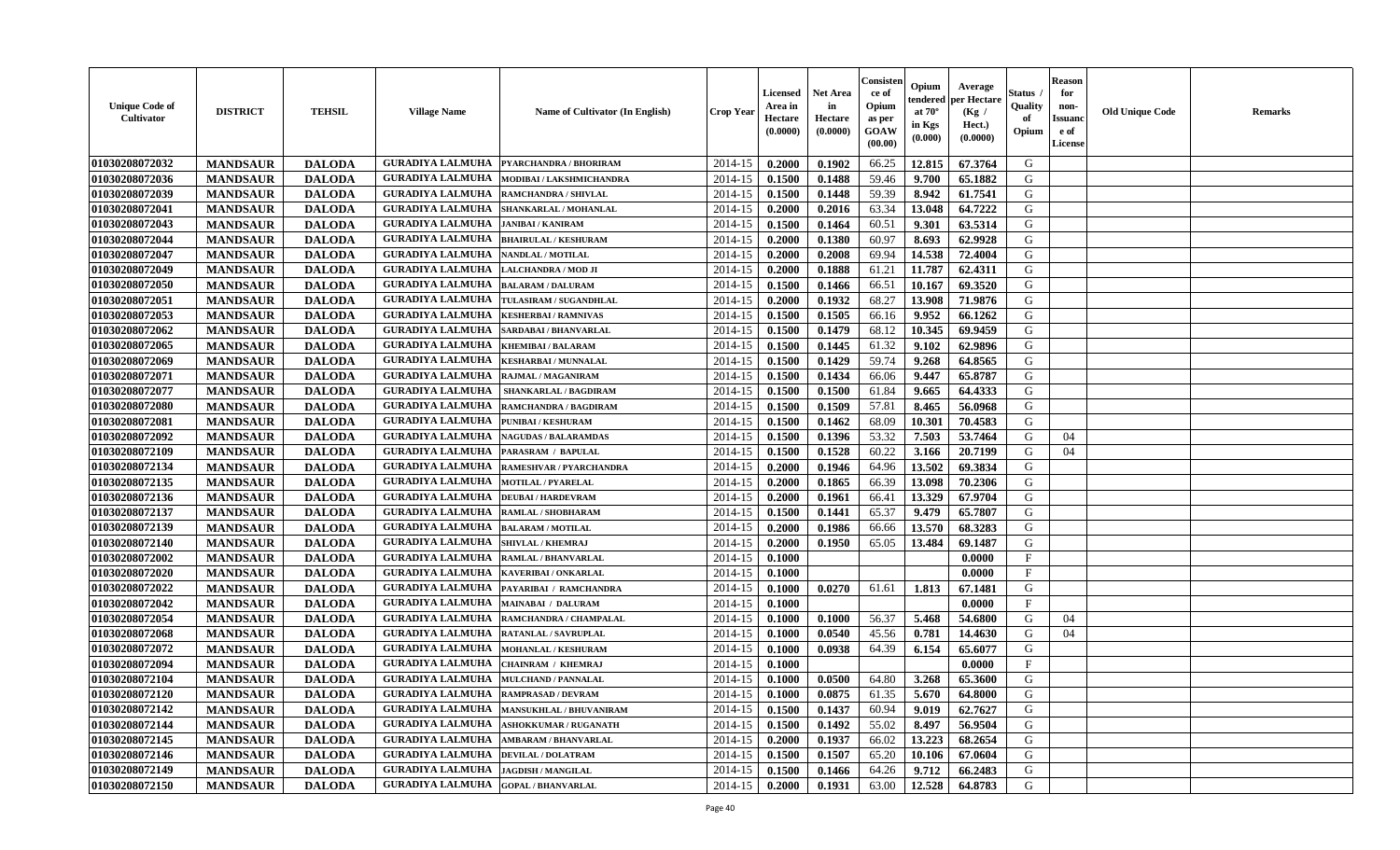| <b>Unique Code of</b><br><b>Cultivator</b> | <b>DISTRICT</b> | <b>TEHSIL</b> | <b>Village Name</b>                          | Name of Cultivator (In English)   | <b>Crop Year</b> | <b>Licensed</b><br>Area in<br>Hectare<br>(0.0000) | <b>Net Area</b><br>in<br>Hectare<br>(0.0000) | Consisteı<br>ce of<br>Opium<br>as per<br><b>GOAW</b><br>(00.00) | Opium<br>endered<br>at $70^\circ$<br>in Kgs<br>$(\mathbf{0.000})$ | Average<br>per Hectare<br>(Kg /<br>Hect.)<br>(0.0000) | Status<br>Quality<br>of<br>Opium | <b>Reason</b><br>for<br>non-<br>Issuan<br>e of<br><b>License</b> | <b>Old Unique Code</b> | <b>Remarks</b> |
|--------------------------------------------|-----------------|---------------|----------------------------------------------|-----------------------------------|------------------|---------------------------------------------------|----------------------------------------------|-----------------------------------------------------------------|-------------------------------------------------------------------|-------------------------------------------------------|----------------------------------|------------------------------------------------------------------|------------------------|----------------|
| 01030208072155                             | <b>MANDSAUR</b> | <b>DALODA</b> | <b>GURADIYA LALMUHA</b>                      | <b>MANGILAL / BAGDIRAM</b>        | 2014-15          | 0.1500                                            | 0.1455                                       | 63.15                                                           | 9.518                                                             | 65.4158                                               | G                                |                                                                  |                        |                |
| 01030208072157                             | <b>MANDSAUR</b> | <b>DALODA</b> | <b>GURADIYA LALMUHA</b>                      | RAMDAYAL / PYARCHANDRA            | 2014-15          | 0.2000                                            | 0.1968                                       | 66.13                                                           | 13.339                                                            | 67.7795                                               | G                                |                                                                  |                        |                |
| 01030208072162                             | <b>MANDSAUR</b> | <b>DALODA</b> | <b>GURADIYA LALMUHA</b>                      | RADHESHYAM / CHUNNILAL            | 2014-15          | 0.1500                                            | 0.1455                                       | 57.10                                                           | 8.565                                                             | 58.8660                                               | G                                |                                                                  |                        |                |
| 01030208072165                             | <b>MANDSAUR</b> | <b>DALODA</b> | <b>GURADIYA LALMUHA</b>                      | VIDHYABAI / SHAYAMLAL             | 2014-15          | 0.1500                                            | 0.1476                                       | 59.11                                                           | 9.398                                                             | 63.6721                                               | $\mathbf I$                      | 02                                                               |                        |                |
| 01030208072166                             | <b>MANDSAUR</b> | <b>DALODA</b> | <b>GURADIYA LALMUHA</b>                      | SAMANDBAI / MANGILAL              | 2014-15          | 0.1500                                            | 0.1503                                       | 54.49                                                           | 8.290                                                             | 55.1564                                               | G                                | 04                                                               |                        |                |
| 01030208072169                             | <b>MANDSAUR</b> | <b>DALODA</b> | <b>GURADIYA LALMUHA</b>                      | <b>ARJUNLAL / BHANVARLAL</b>      | 2014-15          | 0.2000                                            | 0.2000                                       | 60.46                                                           | 12.282                                                            | 61.4100                                               | G                                |                                                                  |                        |                |
| 01030208072170                             | <b>MANDSAUR</b> | <b>DALODA</b> | <b>GURADIYA LALMUHA</b>                      | LAKSHMINARAYAN / BHERULAL         | 2014-15          | 0.1500                                            | 0.1504                                       | 59.17                                                           | 9.121                                                             | 60.6449                                               | G                                |                                                                  |                        |                |
| 01030208072175                             | <b>MANDSAUR</b> | <b>DALODA</b> | <b>GURADIYA LALMUHA</b>                      | <b>BANSHILAL / RATANLAL</b>       | 2014-15          | 0.1500                                            | 0.1480                                       | 64.52                                                           | 10.093                                                            | 68.1959                                               | G                                |                                                                  |                        |                |
| 01030208072178                             | <b>MANDSAUR</b> | <b>DALODA</b> | <b>GURADIYA LALMUHA</b>                      | <b>KARULAL / MANGILAL</b>         | 2014-15          | 0.2000                                            | 0.1952                                       | 57.66                                                           | 11.721                                                            | 60.0461                                               | G                                |                                                                  |                        |                |
| 01030208072180                             | <b>MANDSAUR</b> | <b>DALODA</b> | <b>GURADIYA LALMUHA</b>                      | VARDIBAI / BAPULAL                | 2014-15          | 0.1500                                            | 0.1466                                       | 61.11                                                           | 9.393                                                             | 64.0723                                               | G                                |                                                                  |                        |                |
| 01030208072181                             | <b>MANDSAUR</b> | <b>DALODA</b> | <b>GURADIYA LALMUHA</b>                      | <b>NANDRAM / BHERULAL</b>         | 2014-15          | 0.1500                                            | 0.1394                                       | 63.97                                                           | 9.458                                                             | 67.8479                                               | G                                |                                                                  |                        |                |
| 01030208072182                             | <b>MANDSAUR</b> | <b>DALODA</b> | <b>GURADIYA LALMUHA</b>                      | <b>BHERULAL / SHAVRAM</b>         | 2014-15          | 0.1500                                            | 0.1504                                       | 61.44                                                           | 9.488                                                             | 63.0851                                               | G                                |                                                                  |                        |                |
| 01030208072183                             | <b>MANDSAUR</b> | <b>DALODA</b> | <b>GURADIYA LALMUHA</b>                      | JODHRAM / HARIRAM                 | 2014-15          | 0.1500                                            | 0.1446                                       | 61.17                                                           | 9.079                                                             | 62.7870                                               | G                                |                                                                  |                        |                |
| 01030208072185                             | <b>MANDSAUR</b> | <b>DALODA</b> | <b>GURADIYA LALMUHA</b>                      | MOTILAL / BHANVARLAL              | 2014-15          | 0.2000                                            | 0.2032                                       | 66.93                                                           | 14.103                                                            | 69.4045                                               | G                                |                                                                  |                        |                |
| 01030208072193                             | <b>MANDSAUR</b> | <b>DALODA</b> | <b>GURADIYA LALMUHA</b>                      | YASHODABAI / HIRALAL              | 2014-15          | 0.1500                                            | 0.1446                                       | 58.32                                                           | 8.856                                                             | 61.2448                                               | G                                |                                                                  |                        |                |
| 01030208072197                             | <b>MANDSAUR</b> | <b>DALODA</b> | <b>GURADIYA LALMUHA</b>                      | KUSHALIBAI / BHERUSHANKAR         | 2014-15          | 0.2000                                            | 0.1919                                       | 63.02                                                           | 12.568                                                            | 65.4924                                               | G                                |                                                                  |                        |                |
| 01030208072014                             | <b>MANDSAUR</b> | <b>DALODA</b> | <b>GURADIYA LALMUHA</b>                      | LILABAI / JAWAHARLAL              | 2014-15          | 0.1500                                            | 0.1447                                       | 66.62                                                           | 9.688                                                             | 66.9523                                               | G                                |                                                                  |                        |                |
| 01030208072037                             | <b>MANDSAUR</b> | <b>DALODA</b> | <b>GURADIYA LALMUHA</b>                      | <b>UMMEDRAM / SHOBHARAM</b>       | 2014-15          | 0.1500                                            | 0.1508                                       | 64.65                                                           | 9.827                                                             | 65.1658                                               | G                                |                                                                  |                        |                |
| 01030208072098                             | <b>MANDSAUR</b> | <b>DALODA</b> | <b>GURADIYA LALMUHA</b>                      | <b>RAMESHVAR / NARAYAN</b>        | 2014-15          | 0.1500                                            | 0.1468                                       | 56.11                                                           | 8.208                                                             | 55.9128                                               | G                                | 04                                                               |                        |                |
| 01030208072107                             | <b>MANDSAUR</b> | <b>DALODA</b> | <b>GURADIYA LALMUHA</b>                      | PARMANAND / PRITHVIRAJ            | 2014-15          | 0.1500                                            | 0.1488                                       | 57.32                                                           | 8.655                                                             | 58.1653                                               | G                                |                                                                  |                        |                |
| 01030208072200                             | <b>MANDSAUR</b> | <b>DALODA</b> | <b>GURADIYA LALMUHA</b>                      | NAGESHVAR / NIRBHAYRAM            | 2014-15          | 0.1500                                            | 0.1468                                       | 70.61                                                           | 10.521                                                            | 71.6689                                               | G                                |                                                                  |                        |                |
| 01030208072201                             | <b>MANDSAUR</b> | <b>DALODA</b> | <b>GURADIYA LALMUHA</b>                      | LAKSHMINARAYAN / NANIBAI          | 2014-15          | 0.2000                                            | 0.2008                                       | 63.57                                                           | 13.059                                                            | 65.0349                                               | G                                |                                                                  |                        |                |
| 01030208072202                             | <b>MANDSAUR</b> | <b>DALODA</b> | <b>GURADIYA LALMUHA</b>                      | <b>RUKAMANIBAI / RAMLAL</b>       | 2014-15          | 0.1500                                            | 0.1505                                       | 66.06                                                           | 10.088                                                            | 67.0299                                               | G                                |                                                                  |                        |                |
| 01030208072064                             | <b>MANDSAUR</b> | <b>DALODA</b> | <b>GURADIYA LALMUHA</b>                      | KANVARLAL / NANURAM               | 2014-15          | 0.1500                                            | 0.1475                                       | 57.63                                                           | 8.398                                                             | 56.9356                                               | G                                |                                                                  |                        |                |
| 01030208072060                             | <b>MANDSAUR</b> | <b>DALODA</b> | <b>GURADIYA LALMUHA</b>                      | <b>GORDHANLAL / BHUWANILAL</b>    | 2014-15          | 0.1500                                            | 0.1490                                       | 63.53                                                           | 9.647                                                             | 64.7450                                               | G                                |                                                                  |                        |                |
| 01030208072206                             | <b>MANDSAUR</b> | <b>DALODA</b> | <b>GURADIYA LALMUHA</b>                      | <b>SURAJBAI / NANURAM</b>         | 2014-15          | 0.1500                                            | 0.1469                                       | 61.69                                                           | 9.201                                                             | 62.6344                                               | G                                |                                                                  |                        |                |
| 01030208072156                             | <b>MANDSAUR</b> | <b>DALODA</b> | <b>GURADIYA LALMUHA</b>                      | <b>DHANNIBAI / RAMESHWAR</b>      | 2014-15          | 0.1500                                            | 0.1498                                       | 62.94                                                           | 9.657                                                             | 64.4660                                               | G                                |                                                                  |                        |                |
| 01030208072152                             | <b>MANDSAUR</b> | <b>DALODA</b> | <b>GURADIYA LALMUHA</b>                      | KANHAIYALAL / BHANVARLAL          | 2014-15          | 0.1500                                            | 0.1463                                       | 63.07                                                           | 9.848                                                             | 67.3137                                               | G                                |                                                                  |                        |                |
| 01030208072203                             | <b>MANDSAUR</b> | <b>DALODA</b> | <b>GURADIYA LALMUHA</b>                      | <b>JAGDISH / KISHANLAL</b>        | 2014-15          | 0.1500                                            | 0.1041                                       | 55.60                                                           | 5.941                                                             | 57.0701                                               | G                                |                                                                  |                        |                |
| 01030208072207                             | <b>MANDSAUR</b> | <b>DALODA</b> | <b>GURADIYA LALMUHA</b>                      | RADHESHYAM / NATHULAL             | 2014-15          | 0.1500                                            | 0.1463                                       | 67.75                                                           | 10.288                                                            | 70.3213                                               | G                                |                                                                  |                        |                |
| 01030208072095                             | <b>MANDSAUR</b> | <b>DALODA</b> | <b>GURADIYA LALMUHA</b>                      | <b>BHANWERBAI/DEVRAM</b>          | 2014-15          | 0.1500                                            | 0.1463                                       | 60.99                                                           | 9.140                                                             | 62.4744                                               | G                                |                                                                  |                        |                |
| 01030208072018                             | <b>MANDSAUR</b> | <b>DALODA</b> | <b>GURADIYA LALMUHA</b>                      | <b>RAMESHWAR KHEMRAJ</b>          | 2014-15          | 0.1500                                            | 0.1332                                       | 65.59                                                           | 8.920                                                             | 66.9670                                               | G                                |                                                                  |                        |                |
| 01030208072082                             | <b>MANDSAUR</b> | <b>DALODA</b> | <b>GURADIYA LALMUHA</b>                      | <b>CHUNNILAL / RATANLAL</b>       | 2014-15          | 0.1500                                            | 0.1510                                       | 60.28                                                           | 9.292                                                             | 61.5364                                               | G                                |                                                                  |                        |                |
| 01030208072141                             | <b>MANDSAUR</b> | <b>DALODA</b> | <b>GURADIYA LALMUHA</b>                      | <b>RAJU / JAVAHARLAL</b>          | 2014-15          | 0.2000                                            | 0.1960                                       | 67.08                                                           | 13.550                                                            | 69.1327                                               | G                                |                                                                  |                        |                |
| 01030208072192                             | <b>MANDSAUR</b> | <b>DALODA</b> | <b>GURADIYA LALMUHA</b>                      | <b>BALARAM / AMRITRAM</b>         | 2014-15          | 0.2000                                            | 0.1918                                       | 62.30                                                           | 11.971                                                            | 62.4140                                               | G                                |                                                                  |                        |                |
| <b>01030208072090</b>                      | <b>MANDSAUR</b> | <b>DALODA</b> | <b>GURADIYA LALMUHA  BHERULAL / PARASRAM</b> |                                   | $2014-15$ 0.1500 |                                                   | 0.1500                                       | 61.49                                                           |                                                                   | $9.171 \quad 61.1400$                                 | G                                |                                                                  |                        |                |
| 01030208072209                             | <b>MANDSAUR</b> | <b>DALODA</b> | <b>GURADIYA LALMUHA</b>                      | <b>GOPIBAI / BADRILAL ANJANA</b>  | 2014-15          | 0.1500                                            | 0.1503                                       | 52.98                                                           | 8.212                                                             | 54.6374                                               | G                                | 04                                                               |                        |                |
| 01030208072154                             | <b>MANDSAUR</b> | <b>DALODA</b> | <b>GURADIYA LALMUHA</b>                      | <b>BADRILAL KANHAIYALAL</b>       | 2014-15          | 0.1500                                            | 0.1414                                       | 60.13                                                           | 8.633                                                             | 61.0537                                               | G                                |                                                                  | 01030208049046         |                |
| 01030208072210                             | <b>MANDSAUR</b> | <b>DALODA</b> | <b>GURADIYA LALMUHA</b>                      | LAKSHMINARAYAN BHANWARLAL         | 2014-15          | 0.1500                                            | 0.1521                                       | 65.29                                                           | 10.148                                                            | 66.7193                                               | G                                |                                                                  | 01030208049015         |                |
| 01030208072158                             | <b>MANDSAUR</b> | <b>DALODA</b> | <b>GURADIYA LALMUHA</b>                      | <b>JAGDISH / RAMCHANDRA</b>       | 2014-15          | 0.1000                                            |                                              |                                                                 |                                                                   | 0.0000                                                | $\mathbf{F}$                     |                                                                  |                        |                |
| 01030208072161                             | <b>MANDSAUR</b> | <b>DALODA</b> | <b>GURADIYA LALMUHA</b>                      | <b>JAMNASHANKAR / SHIVNARAYAN</b> | 2014-15          | 0.1000                                            | 0.0960                                       | 62.86                                                           | 6.564                                                             | 68.3750                                               | G                                |                                                                  |                        |                |
| 01030208072171                             | <b>MANDSAUR</b> | <b>DALODA</b> | <b>GURADIYA LALMUHA</b>                      | <b>GHANSHYAMDAS / ONKARDAS</b>    | 2014-15          | 0.1000                                            |                                              |                                                                 |                                                                   | 0.0000                                                | $_{\rm F}$                       |                                                                  |                        |                |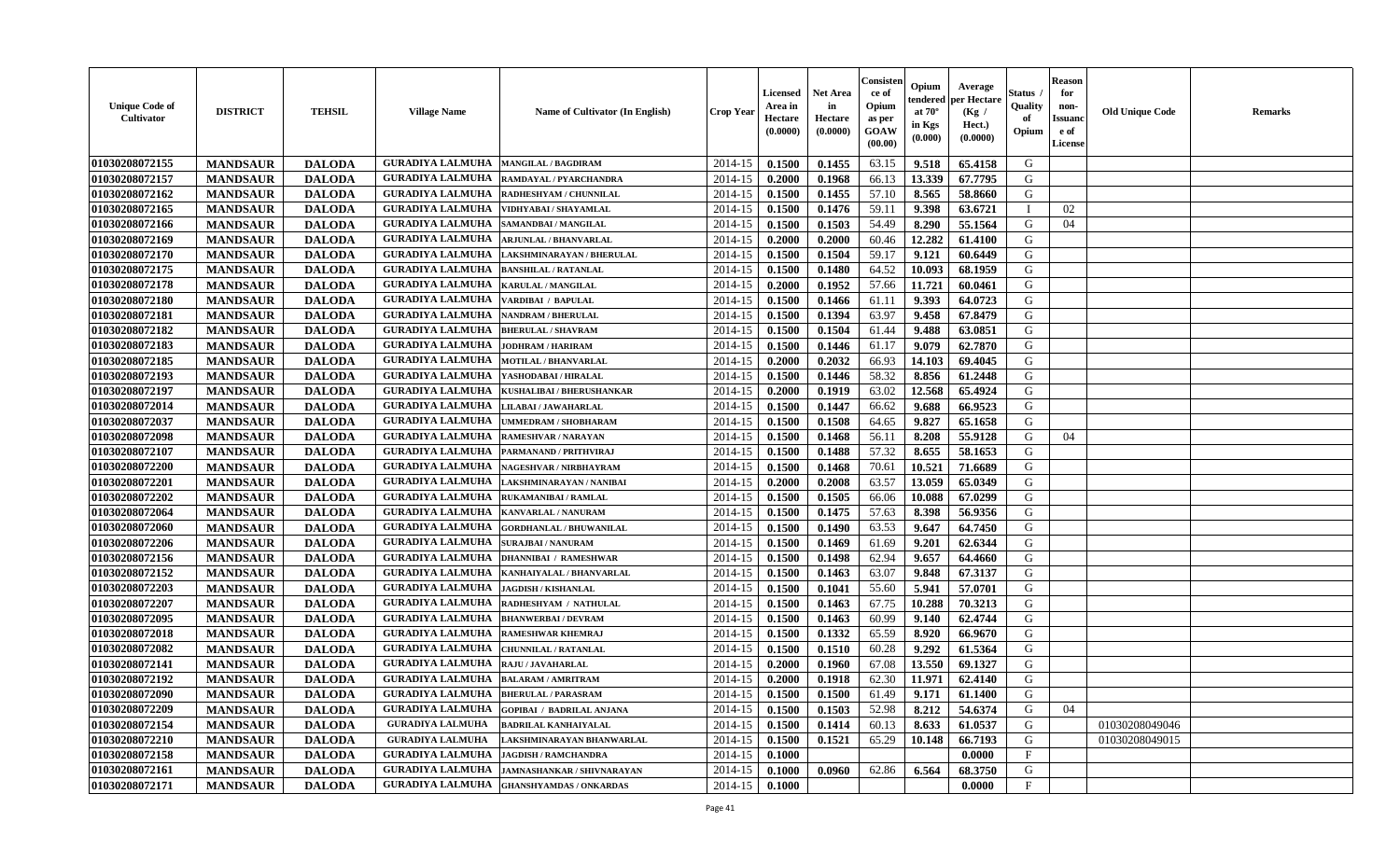| <b>Unique Code of</b><br><b>Cultivator</b> | <b>DISTRICT</b> | <b>TEHSIL</b> | <b>Village Name</b>     | Name of Cultivator (In English) | <b>Crop Year</b> | <b>Licensed</b><br>Area in<br>Hectare<br>(0.0000) | <b>Net Area</b><br>in<br>Hectare<br>(0.0000) | Consister<br>ce of<br>Opium<br>as per<br>GOAW<br>(00.00) | Opium<br>endered<br>at $70^\circ$<br>in Kgs<br>(0.000) | Average<br>per Hectare<br>(Kg /<br>Hect.)<br>(0.0000) | Status<br>Quality<br>of<br>Opium | <b>Reason</b><br>for<br>non-<br><b>Issuand</b><br>e of<br>License | <b>Old Unique Code</b> | <b>Remarks</b> |
|--------------------------------------------|-----------------|---------------|-------------------------|---------------------------------|------------------|---------------------------------------------------|----------------------------------------------|----------------------------------------------------------|--------------------------------------------------------|-------------------------------------------------------|----------------------------------|-------------------------------------------------------------------|------------------------|----------------|
| 01030208072194                             | <b>MANDSAUR</b> | <b>DALODA</b> | <b>GURADIYA LALMUHA</b> | <b>NANIBAI / BALARAM</b>        | 2014-15          | 0.1000                                            |                                              |                                                          |                                                        | 0.0000                                                | $\mathbf N$                      |                                                                   |                        |                |
| 01030208072027                             | <b>MANDSAUR</b> | <b>DALODA</b> | <b>GURADIYA LALMUHA</b> | <b>NANURAM / SAVA</b>           | 2014-15          | 0.1000                                            |                                              |                                                          |                                                        | 0.0000                                                | $\mathbf{F}$                     |                                                                   |                        |                |
| 01030208072110                             | <b>MANDSAUR</b> | <b>DALODA</b> | <b>GURADIYA LALMUHA</b> | <b>RAMLAL / BABRU</b>           | 2014-15          | 0.1000                                            | 0.0989                                       | 57.44                                                    | 5.678                                                  | 57.4115                                               | G                                |                                                                   |                        |                |
| 01030208074008                             | <b>MANDSAUR</b> | <b>DALODA</b> | <b>LALAKHEDA</b>        | <b>BHANWARBAI / SURATRAM</b>    | 2014-15          | 0.1500                                            | 0.1467                                       | 63.48                                                    | 9.776                                                  | 66.6394                                               | G                                |                                                                   |                        |                |
| 01030208074009                             | <b>MANDSAUR</b> | <b>DALODA</b> | <b>LALAKHEDA</b>        | <b>RUGNATH / KANVARLAL</b>      | 2014-15          | 0.2000                                            | 0.1997                                       | 61.77                                                    | 12.795                                                 | 64.0711                                               | G                                |                                                                   |                        |                |
| 01030208074017                             | <b>MANDSAUR</b> | <b>DALODA</b> | <b>LALAKHEDA</b>        | KALAWANTIBAI / SHAVRAM          | 2014-15          | 0.2000                                            | 0.1936                                       | 65.55                                                    | 12.445                                                 | 64.2820                                               | G                                |                                                                   |                        |                |
| 01030208074018                             | <b>MANDSAUR</b> | <b>DALODA</b> | <b>LALAKHEDA</b>        | <b>MAGNIRAM / KESHURAM</b>      | 2014-15          | 0.2000                                            | 0.1895                                       | 67.09                                                    | 12.996                                                 | 68.5805                                               | G                                |                                                                   |                        |                |
| 01030208074023                             | <b>MANDSAUR</b> | <b>DALODA</b> | <b>LALAKHEDA</b>        | KANWARLAL / KESHURAM            | 2014-15          | 0.1500                                            | 0.1470                                       | 64.02                                                    | 9.704                                                  | 66.0136                                               | G                                |                                                                   |                        |                |
| 01030208074031                             | <b>MANDSAUR</b> | <b>DALODA</b> | <b>LALAKHEDA</b>        | <b>BHUVANIRAM / SHOBHARAM</b>   | 2014-15          | 0.1500                                            | 0.1204                                       | 65.16                                                    | 7.745                                                  | 64.3272                                               | G                                |                                                                   |                        |                |
| 01030208074040                             | <b>MANDSAUR</b> | <b>DALODA</b> | <b>LALAKHEDA</b>        | HAJARILAL / MOTILAL             | 2014-15          | 0.1500                                            | 0.1404                                       | 49.75                                                    | 3.113                                                  | 22.1724                                               | G                                | 04                                                                |                        |                |
| 01030208074041                             | <b>MANDSAUR</b> | <b>DALODA</b> | <b>LALAKHEDA</b>        | <b>CHENRAM / DEVRAM</b>         | 2014-15          | 0.2000                                            | 0.1680                                       | 67.31                                                    | 11.529                                                 | 68.6250                                               | G                                |                                                                   |                        |                |
| 01030208074050                             | <b>MANDSAUR</b> | <b>DALODA</b> | <b>LALAKHEDA</b>        | <b>BALMUKAND / RAMLAL</b>       | 2014-15          | 0.2000                                            | 0.1900                                       | 67.48                                                    | 12.860                                                 | 67.6842                                               | G                                |                                                                   |                        |                |
| 01030208074056                             | <b>MANDSAUR</b> | <b>DALODA</b> | <b>LALAKHEDA</b>        | <b>BHANVARBAI / BHERULAL</b>    | 2014-15          | 0.1500                                            | 0.1465                                       | 54.02                                                    | 4.368                                                  | 29.8157                                               | $\mathbf I$                      | 02                                                                |                        |                |
| 01030208074069                             | <b>MANDSAUR</b> | <b>DALODA</b> | <b>LALAKHEDA</b>        | SHIVNARAYAN / SURATRAM          | 2014-15          | 0.2000                                            | 0.1965                                       | 68.03                                                    | 13.966                                                 | 71.0738                                               | G                                |                                                                   |                        |                |
| 01030208074071                             | <b>MANDSAUR</b> | <b>DALODA</b> | <b>LALAKHEDA</b>        | ANESHVARBAI / RAMESHVAR         | 2014-15          | 0.1500                                            | 0.1409                                       | 60.33                                                    | 8.550                                                  | 60.6813                                               | G                                |                                                                   |                        |                |
| 01030208074073                             | <b>MANDSAUR</b> | <b>DALODA</b> | <b>LALAKHEDA</b>        | <b>RAMPRATAP / KARULAL</b>      | 2014-15          | 0.2000                                            | 0.1392                                       | 59.15                                                    | 8.458                                                  | 60.7615                                               | G                                |                                                                   |                        |                |
| 01030208074074                             | <b>MANDSAUR</b> | <b>DALODA</b> | <b>LALAKHEDA</b>        | <b>MULCHANDRA / DEVRAM</b>      | 2014-15          | 0.1500                                            | 0.1464                                       | 67.60                                                    | 9.928                                                  | 67.8142                                               | G                                |                                                                   |                        |                |
| 01030208074078                             | <b>MANDSAUR</b> | <b>DALODA</b> | <b>LALAKHEDA</b>        | <b>RAMKARAN / SURATRAM</b>      | 2014-15          | 0.1500                                            | 0.1471                                       | 62.91                                                    | 9.535                                                  | 64.8199                                               | G                                |                                                                   |                        |                |
| 01030208074083                             | <b>MANDSAUR</b> | <b>DALODA</b> | <b>LALAKHEDA</b>        | SHRIRAM / RAMNARAYAN            | 2014-15          | 0.1500                                            | 0.1461                                       | 58.16                                                    | 8.574                                                  | 58.6858                                               | G                                |                                                                   |                        |                |
| 01030208074086                             | <b>MANDSAUR</b> | <b>DALODA</b> | <b>LALAKHEDA</b>        | <b>RAMNIVAS / NATHU</b>         | 2014-15          | 0.1500                                            | 0.1500                                       | 62.83                                                    | 9.667                                                  | 64.4467                                               | G                                |                                                                   |                        |                |
| 01030208074032                             | <b>MANDSAUR</b> | <b>DALODA</b> | <b>LALAKHEDA</b>        | KUSHALBAI / RADHESHYAM          | 2014-15          | 0.1500                                            | 0.1394                                       | 61.66                                                    | 3.920                                                  | 28.1205                                               | $\mathbf{I}$                     | 02                                                                |                        |                |
| 01030208074084                             | <b>MANDSAUR</b> | <b>DALODA</b> | <b>LALAKHEDA</b>        | <b>MOHANBAI/MODIRAM</b>         | 2014-15          | 0.1500                                            | 0.1502                                       | 60.23                                                    | 9.009                                                  | 59.9800                                               | G                                |                                                                   |                        |                |
| 01030208074076                             | <b>MANDSAUR</b> | <b>DALODA</b> | <b>LALAKHEDA</b>        | KAILASH / KARULAL               | 2014-15          | 0.1500                                            | 0.1408                                       | 61.56                                                    | 9.084                                                  | 64.5170                                               | G                                |                                                                   |                        |                |
| 01030208074001                             | <b>MANDSAUR</b> | <b>DALODA</b> | <b>LALAKHEDA</b>        | <b>SURATRAM / DHANRAJ</b>       | 2014-15          | 0.1000                                            |                                              |                                                          |                                                        | 0.0000                                                | $\rm F$                          |                                                                   |                        |                |
| 01030208074004                             | <b>MANDSAUR</b> | <b>DALODA</b> | <b>LALAKHEDA</b>        | <b>DEVILAL / MANGILAL</b>       | 2014-15          | 0.1000                                            | 0.0513                                       | 63.92                                                    | 3.169                                                  | 61.7739                                               | G                                |                                                                   |                        |                |
| 01030208074002                             | <b>MANDSAUR</b> | <b>DALODA</b> | <b>LALAKHEDA</b>        | <b>BHERULAL / NATHU</b>         | 2014-15          | 0.1000                                            |                                              |                                                          |                                                        | 0.0000                                                | $\mathbf F$                      |                                                                   |                        |                |
| 01030208074010                             | <b>MANDSAUR</b> | <b>DALODA</b> | <b>LALAKHEDA</b>        | <b>BHAGATRAM / TULSIRAM</b>     | 2014-15          | 0.1000                                            |                                              |                                                          |                                                        | 0.0000                                                | $\mathbf{F}$                     |                                                                   |                        |                |
| 01030208074042                             | <b>MANDSAUR</b> | <b>DALODA</b> | <b>LALAKHEDA</b>        | KALAWATI BAI / PANNALAL         | 2014-15          | 0.1000                                            |                                              |                                                          |                                                        | 0.0000                                                | $\mathbf{F}$                     |                                                                   |                        |                |
| 01030208074070                             | <b>MANDSAUR</b> | <b>DALODA</b> | <b>LALAKHEDA</b>        | <b>BHANWARLAL / BHAGWAN</b>     | 2014-15          | 0.1000                                            | 0.0440                                       | 66.17                                                    | 2.855                                                  | 64.8864                                               | G                                |                                                                   |                        |                |
| 01030208074082                             | <b>MANDSAUR</b> | <b>DALODA</b> | <b>LALAKHEDA</b>        | <b>MANIBAI / CHAMPALAL</b>      | 2014-15          | 0.1000                                            |                                              |                                                          |                                                        | 0.0000                                                | $\mathbf{F}$                     |                                                                   |                        |                |
| 01030208074064                             | <b>MANDSAUR</b> | <b>DALODA</b> | <b>LALAKHEDA</b>        | <b>JANKIDAS / RUPDAS</b>        | 2014-15          | 0.1000                                            |                                              |                                                          |                                                        | 0.0000                                                | $\mathbf{F}$                     |                                                                   |                        |                |
| 01030208075080                             | <b>MANDSAUR</b> | <b>DALODA</b> | <b>MAJESARA</b>         | MOHANLAL / PUNAMCHAND           | 2014-15          | 0.1500                                            | 0.1421                                       | 62.86                                                    | 9.348                                                  | 65.7847                                               | G                                |                                                                   |                        |                |
| 01030208075001                             | <b>MANDSAUR</b> | <b>DALODA</b> | <b>MAJESARA</b>         | TOKENDRASINGH / RAYSINGH        | 2014-15          | 0.1500                                            | 0.1500                                       | 61.33                                                    | 9.734                                                  | 64.8933                                               | G                                |                                                                   |                        |                |
| 01030208075004                             | <b>MANDSAUR</b> | <b>DALODA</b> | <b>MAJESARA</b>         | <b>LILABAI/RAMCHANDRA</b>       | 2014-15          | 0.1500                                            | 0.1482                                       | 64.37                                                    | 9.665                                                  | 65.2159                                               | G                                |                                                                   |                        |                |
| 01030208075007                             | <b>MANDSAUR</b> | <b>DALODA</b> | <b>MAJESARA</b>         | SHANKARLAL / RAMSHUKH           | 2014-15          | 0.1500                                            | 0.1489                                       | 63.81                                                    | 9.635                                                  | 64.7079                                               | G                                |                                                                   |                        |                |
| 01030208075012                             | <b>MANDSAUR</b> | <b>DALODA</b> | <b>MAJESARA</b>         | KANWARLAL / BHANWARLAL          | 2014-15          | 0.1500                                            | 0.1460                                       | 64.50                                                    | 9.463                                                  | 64.8151                                               | G                                |                                                                   |                        |                |
| 01030208075023                             | <b>MANDSAUR</b> | <b>DALODA</b> | <b>MAJESARA</b>         | SHANKARLAL / BHAGATRAM          | 2014-15          | 0.1500                                            | 0.1425                                       | 60.45                                                    | 8.748                                                  | 61.3895                                               | G                                |                                                                   |                        |                |
| 01030208075031                             | <b>MANDSAUR</b> | <b>DALODA</b> | <b>MAJESARA</b>         | <b>CHAMERLAL / MANGILAL</b>     | 2014-15          | 0.1500                                            | 0.1508                                       | 59.85                                                    | 9.157                                                  | 60.7228                                               | G                                |                                                                   |                        |                |
| 01030208075035                             | <b>MANDSAUR</b> | <b>DALODA</b> | <b>MAJESARA</b>         | <b>RAMVILAS / RAJARAM</b>       | 2014-15          | 0.2000                                            | 0.1890                                       | 65.89                                                    | 12.952                                                 | 68.5291                                               | G                                |                                                                   |                        |                |
| 01030208075036                             | <b>MANDSAUR</b> | <b>DALODA</b> | <b>MAJESARA</b>         | NATHIBAI / BHANVARLAL           | 2014-15          | 0.1500                                            | 0.1510                                       | 65.50                                                    | 9.881                                                  | 65.4371                                               | G                                |                                                                   |                        |                |
| 01030208075037                             | <b>MANDSAUR</b> | <b>DALODA</b> | <b>MAJESARA</b>         | PARSADIBAI / RATANLAL           | 2014-15          | 0.1500                                            | 0.1498                                       | 59.45                                                    | 9.164                                                  | 61.1749                                               | G                                |                                                                   |                        |                |
| 01030208075040                             | <b>MANDSAUR</b> | <b>DALODA</b> | <b>MAJESARA</b>         | <b>BALU / UMMEDRAM</b>          | 2014-15          | 0.1500                                            | 0.1490                                       | 59.07                                                    | 9.122                                                  | 61.2215                                               | G                                |                                                                   |                        |                |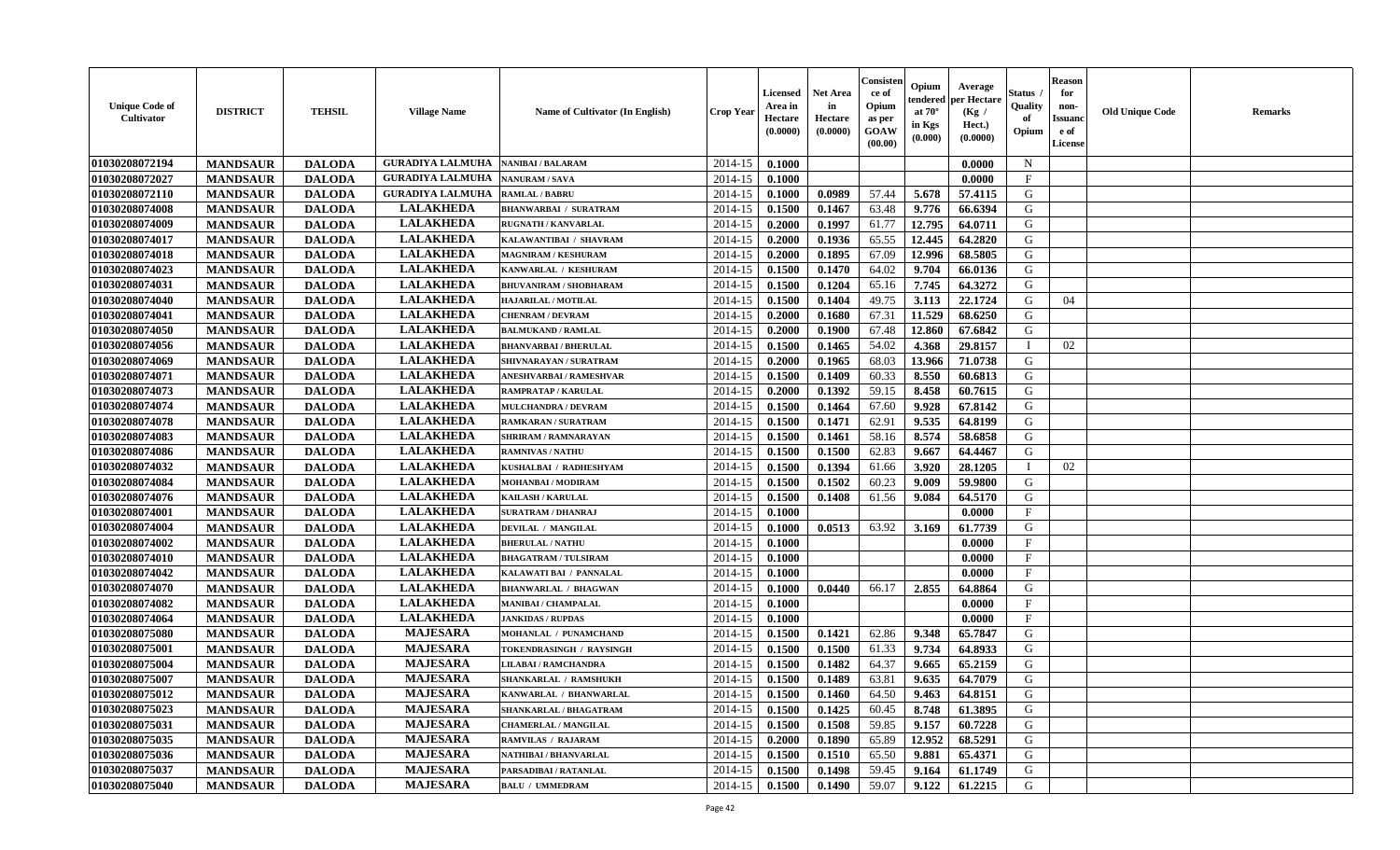| <b>Unique Code of</b><br><b>Cultivator</b> | <b>DISTRICT</b> | <b>TEHSIL</b> | <b>Village Name</b> | Name of Cultivator (In English)          | <b>Crop Year</b> | <b>Licensed</b><br>Area in<br>Hectare<br>(0.0000) | <b>Net Area</b><br>in<br>Hectare<br>(0.0000) | Consister<br>ce of<br>Opium<br>as per<br><b>GOAW</b><br>(00.00) | Opium<br>endered<br>at $70^\circ$<br>in Kgs<br>(0.000) | Average<br>per Hectare<br>(Kg)<br>Hect.)<br>(0.0000) | Status<br>Quality<br>of<br>Opium | <b>Reason</b><br>for<br>non-<br><b>Issuano</b><br>e of<br>License | <b>Old Unique Code</b> | <b>Remarks</b> |
|--------------------------------------------|-----------------|---------------|---------------------|------------------------------------------|------------------|---------------------------------------------------|----------------------------------------------|-----------------------------------------------------------------|--------------------------------------------------------|------------------------------------------------------|----------------------------------|-------------------------------------------------------------------|------------------------|----------------|
| 01030208075043                             | <b>MANDSAUR</b> | <b>DALODA</b> | <b>MAJESARA</b>     | <b>DASHRATH / DEVA DAROGA</b>            | 2014-15          | 0.1500                                            | 0.1485                                       | 54.36                                                           | 8.403                                                  | 56.5859                                              | G                                |                                                                   |                        |                |
| 01030208075047                             | <b>MANDSAUR</b> | <b>DALODA</b> | <b>MAJESARA</b>     | <b>VILAMKUNWAR / JARE SINGH</b>          | 2014-15          | 0.1500                                            | 0.1443                                       | 58.06                                                           | 8.551                                                  | 59.2585                                              | G                                |                                                                   |                        |                |
| 01030208075048                             | <b>MANDSAUR</b> | <b>DALODA</b> | <b>MAJESARA</b>     | RAMNARAYAN / PUNIRAM                     | 2014-15          | 0.1500                                            | 0.1440                                       | 62.40                                                           | 9.619                                                  | 66.7986                                              | G                                |                                                                   |                        |                |
| 01030208075050                             | <b>MANDSAUR</b> | <b>DALODA</b> | <b>MAJESARA</b>     | RAMDAYAL / KESHURAM                      | 2014-15          | 0.1500                                            | 0.1488                                       | 66.92                                                           | 10.239                                                 | 68.8105                                              | G                                |                                                                   |                        |                |
| 01030208075055                             | <b>MANDSAUR</b> | <b>DALODA</b> | <b>MAJESARA</b>     | DEVILAL / KANWARLAL                      | 2014-15          | 0.2000                                            | 0.1819                                       | 59.74                                                           | 10.762                                                 | 59.1644                                              | G                                |                                                                   |                        |                |
| 01030208075063                             | <b>MANDSAUR</b> | <b>DALODA</b> | <b>MAJESARA</b>     | PREMSINGH / BAHADURSINGH                 | 2014-15          | 0.1500                                            | 0.1008                                       | 57.90                                                           | 6.088                                                  | 60.3968                                              | G                                |                                                                   |                        |                |
| 01030208075065                             | <b>MANDSAUR</b> | <b>DALODA</b> | <b>MAJESARA</b>     | AYODHYABAI / RADHESHYAM                  | 2014-15          | 0.1500                                            | 0.1460                                       | 60.92                                                           | 9.182                                                  | 62.8904                                              | G                                |                                                                   |                        |                |
| 01030208075081                             | <b>MANDSAUR</b> | <b>DALODA</b> | <b>MAJESARA</b>     | BHUPENDRA SINGH / MOTYA KUNWAR           | 2014-15          | 0.1500                                            | 0.1516                                       | 57.76                                                           | 8.837                                                  | 58.2916                                              | G                                |                                                                   |                        |                |
| 01030208075087                             | <b>MANDSAUR</b> | <b>DALODA</b> | <b>MAJESARA</b>     | <b>BHANWAR SINGH / PREM SINGH</b>        | 2014-15          | 0.1500                                            | 0.1475                                       | 59.23                                                           | 9.130                                                  | 61.8983                                              | G                                |                                                                   |                        |                |
| 01030208075042                             | <b>MANDSAUR</b> | <b>DALODA</b> | <b>MAJESARA</b>     | <b>BHAGATRAM / GAMERLAL</b>              | 2014-15          | 0.1500                                            | 0.1440                                       | 63.15                                                           | 9.193                                                  | 63.8403                                              | G                                |                                                                   |                        |                |
| 01030208075072                             | <b>MANDSAUR</b> | <b>DALODA</b> | <b>MAJESARA</b>     | PREMKUNVAR / BHERUSINGH                  | 2014-15          | 0.1500                                            | 0.1485                                       | 52.23                                                           | 7.767                                                  | 52.3030                                              | G                                | 04                                                                |                        |                |
| 01030208075082                             | <b>MANDSAUR</b> | <b>DALODA</b> | <b>MAJESARA</b>     | <b>VIRENDRSINGH / RAGHUVIRSINGH</b>      | 2014-15          | 0.1500                                            | 0.1468                                       | 58.90                                                           | 9.071                                                  | 61.7916                                              | G                                |                                                                   |                        |                |
| 01030208075011                             | <b>MANDSAUR</b> | <b>DALODA</b> | <b>MAJESARA</b>     | <b>MANKUNWAR BAI/ATMARAM</b>             | 2014-15          | 0.1500                                            | 0.1490                                       | 63.57                                                           | 9.608                                                  | 64.4832                                              | G                                |                                                                   |                        |                |
| 01030208075003                             | <b>MANDSAUR</b> | <b>DALODA</b> | <b>MAJESARA</b>     | <b>GOPALSINGH / RAYSINGH</b>             | 2014-15          | 0.1000                                            |                                              |                                                                 |                                                        | 0.0000                                               | $\mathbf N$                      |                                                                   |                        |                |
| 01030208075010                             | <b>MANDSAUR</b> | <b>DALODA</b> | <b>MAJESARA</b>     | SHANTILAL / RAMNARAYAN                   | 2014-15          | 0.1000                                            | 0.0975                                       | 65.82                                                           | 6.403                                                  | 65.6718                                              | G                                |                                                                   |                        |                |
| 01030208075014                             | <b>MANDSAUR</b> | <b>DALODA</b> | <b>MAJESARA</b>     | SOHAN SINGH / BAHADUR SINGH              | 2014-15          | 0.1000                                            | 0.0808                                       | 65.36                                                           | 5.266                                                  | 65.1733                                              | G                                |                                                                   |                        |                |
| 01030208075013                             | <b>MANDSAUR</b> | <b>DALODA</b> | <b>MAJESARA</b>     | KANWARLAL / KISHANLAL                    | 2014-15          | 0.1000                                            |                                              |                                                                 |                                                        | 0.0000                                               | $\mathbf{F}$                     |                                                                   |                        |                |
| 01030208075017                             | <b>MANDSAUR</b> | <b>DALODA</b> | <b>MAJESARA</b>     | <b>AANNDILAL / GAMERA</b>                | 2014-15          | 0.1000                                            |                                              |                                                                 |                                                        | 0.0000                                               | $\mathbf{F}$                     |                                                                   |                        |                |
| 01030208075019                             | <b>MANDSAUR</b> | <b>DALODA</b> | <b>MAJESARA</b>     | NAGUSINGH / SHAMBHUSINGH                 | 2014-15          | 0.1000                                            | 0.0585                                       | 57.35                                                           | 3.375                                                  | 57.6923                                              | G                                |                                                                   |                        |                |
| 01030208075021                             | <b>MANDSAUR</b> | <b>DALODA</b> | <b>MAJESARA</b>     | <b>DALPAT SINGH / LAL SINGH</b>          | 2014-15          | 0.1000                                            |                                              |                                                                 |                                                        | 0.0000                                               | $\mathbf{F}$                     |                                                                   |                        |                |
| 01030208075032                             | <b>MANDSAUR</b> | <b>DALODA</b> | <b>MAJESARA</b>     | <b>JARESINGH / NATHESINGH</b>            | 2014-15          | 0.1000                                            | 0.0351                                       | 60.76                                                           | 2.265                                                  | 64.5299                                              | G                                |                                                                   |                        |                |
| 01030208075075                             | <b>MANDSAUR</b> | <b>DALODA</b> | <b>MAJESARA</b>     | <b>CHAMANLAL / RATANLAL</b>              | 2014-15          | 0.1000                                            | 0.0459                                       | 58.89                                                           | 2.945                                                  | 64.1612                                              | G                                |                                                                   |                        |                |
| 01030208075089                             | <b>MANDSAUR</b> | <b>DALODA</b> | <b>MAJESARA</b>     | <b>LALSINGH / KHUMANSINGH</b>            | 2014-15          | 0.1000                                            | 0.0512                                       | 56.86                                                           | 2.981                                                  | 58,2227                                              | G                                |                                                                   |                        |                |
| 01030208075093                             | <b>MANDSAUR</b> | <b>DALODA</b> | <b>MAJESARA</b>     | <b>CHUNILAL / BHAGIRATH</b>              | 2014-15          | 0.1000                                            |                                              |                                                                 |                                                        | 0.0000                                               | $\mathbf{F}$                     |                                                                   |                        |                |
| 01030208075009                             | <b>MANDSAUR</b> | <b>DALODA</b> | <b>MAJESARA</b>     | <b>JAGDISH / RAMNARAYAN</b>              | 2014-15          | 0.1000                                            | 0.0950                                       | 62.35                                                           | 6.021                                                  | 63.3789                                              | G                                |                                                                   |                        |                |
| 01030208075085                             | <b>MANDSAUR</b> | <b>DALODA</b> | <b>MAJESARA</b>     | RAMESHVAR / BALMUKAND                    | 2014-15          | 0.1000                                            | 0.0960                                       | 62.64                                                           | 6.175                                                  | 64.3229                                              | G                                |                                                                   |                        |                |
| 01030208075076                             | <b>MANDSAUR</b> | <b>DALODA</b> | <b>MAJESARA</b>     | <b>BALARAM / GANESHRAM</b>               | 2014-15          | 0.1000                                            |                                              |                                                                 |                                                        | 0.0000                                               | $\mathbf{F}$                     |                                                                   |                        |                |
| 01030208076001                             | <b>MANDSAUR</b> | <b>DALODA</b> | <b>NIMBAKHEDI</b>   | <b>PRABHULAL / GULAB</b>                 | 2014-15          | 0.2000                                            | 0.1992                                       | 58.78                                                           | 12.654                                                 | 63.5241                                              | G                                |                                                                   |                        |                |
| 01030208076003                             | <b>MANDSAUR</b> | <b>DALODA</b> | <b>NIMBAKHEDI</b>   | <b>BABULAL URF RAMPRASAD/ GULABCHAND</b> | 2014-15          | 0.2000                                            | 0.2009                                       | 59.42                                                           | 12.928                                                 | 64.3504                                              | G                                |                                                                   |                        |                |
| 01030208076004                             | <b>MANDSAUR</b> | <b>DALODA</b> | <b>NIMBAKHEDI</b>   | <b>AVANTIBAI / BHUVANILAL</b>            | 2014-15          | 0.1500                                            | 0.1453                                       | 62.50                                                           | 9.429                                                  | 64.8933                                              | G                                |                                                                   |                        |                |
| 01030208076006                             | <b>MANDSAUR</b> | <b>DALODA</b> | <b>NIMBAKHEDI</b>   | NARAYANSINGH / BHUVANISINGH              | 2014-15          | 0.1500                                            | 0.1452                                       | 57.09                                                           | 8.547                                                  | 58.8636                                              | G                                |                                                                   |                        |                |
| 01030208076025                             | <b>MANDSAUR</b> | <b>DALODA</b> | <b>NIMBAKHEDI</b>   | RATAN KUNWAR / JUJHAR SINGH              | 2014-15          | 0.1500                                            | 0.1500                                       | 59.15                                                           | 9.067                                                  | 60.4467                                              | G                                |                                                                   |                        |                |
| 01030208076027                             | <b>MANDSAUR</b> | <b>DALODA</b> | <b>NIMBAKHEDI</b>   | <b>BHERUSINGH / DATARSINGH</b>           | 2014-15          | 0.1500                                            | 0.1500                                       | 52.63                                                           | 8.165                                                  | 54.4333                                              | G                                | 04                                                                |                        |                |
| 01030208076029                             | <b>MANDSAUR</b> | <b>DALODA</b> | <b>NIMBAKHEDI</b>   | PANKAJ / MANGILAL                        | 2014-15          | 0.1500                                            | 0.1473                                       | 54.35                                                           | 8.354                                                  | 56.7142                                              | G                                |                                                                   |                        |                |
| 01030208076042                             | <b>MANDSAUR</b> | <b>DALODA</b> | <b>NIMBAKHEDI</b>   | SHANTIBAI / BHANVARLAL                   | 2014-15          | 0.1500                                            | 0.1421                                       | 59.80                                                           | 9.329                                                  | 65.6510                                              | G                                |                                                                   |                        |                |
| 01030208076043                             | <b>MANDSAUR</b> | <b>DALODA</b> | <b>NIMBAKHEDI</b>   | KARULAL / GANGARAM                       | $2014-15$ 0.1500 |                                                   | 0.1085                                       | 58.35                                                           | 6.627                                                  | 61.0783                                              | G                                |                                                                   |                        |                |
| 01030208076044                             | <b>MANDSAUR</b> | <b>DALODA</b> | <b>NIMBAKHEDI</b>   | <b>DEVILAL / RAMESHVAR</b>               | 2014-15          | 0.2000                                            | 0.1942                                       | 62.54                                                           | 12.579                                                 | 64.7734                                              | G                                |                                                                   |                        |                |
| 01030208076011                             | <b>MANDSAUR</b> | <b>DALODA</b> | <b>NIMBAKHEDI</b>   | ABDUL SHAPHI / FATTEKHAN                 | 2014-15          | 0.1000                                            |                                              |                                                                 |                                                        | 0.0000                                               | $_{\rm F}$                       |                                                                   |                        |                |
| 01030208076017                             | <b>MANDSAUR</b> | <b>DALODA</b> | <b>NIMBAKHEDI</b>   | RAJ KUNWAR / NATHU SINGH                 | 2014-15          | 0.1000                                            |                                              |                                                                 |                                                        | 0.0000                                               | $\mathbf{F}$                     |                                                                   |                        |                |
| 01030208076033                             | <b>MANDSAUR</b> | <b>DALODA</b> | <b>NIMBAKHEDI</b>   | <b>PRAKASH / NAGULAL</b>                 | 2014-15          | 0.1000                                            |                                              |                                                                 |                                                        | 0.0000                                               | $\mathbf{F}$                     |                                                                   |                        |                |
| <b>01030208079001</b>                      | <b>MANDSAUR</b> | <b>DALODA</b> | PADLIYA LALMUHA     | <b>BHAGWATILAL / CHUNILAL</b>            | 2014-15          | 0.1500                                            | 0.1493                                       | 63.05                                                           | 9.629                                                  | 64.4943                                              | G                                |                                                                   |                        |                |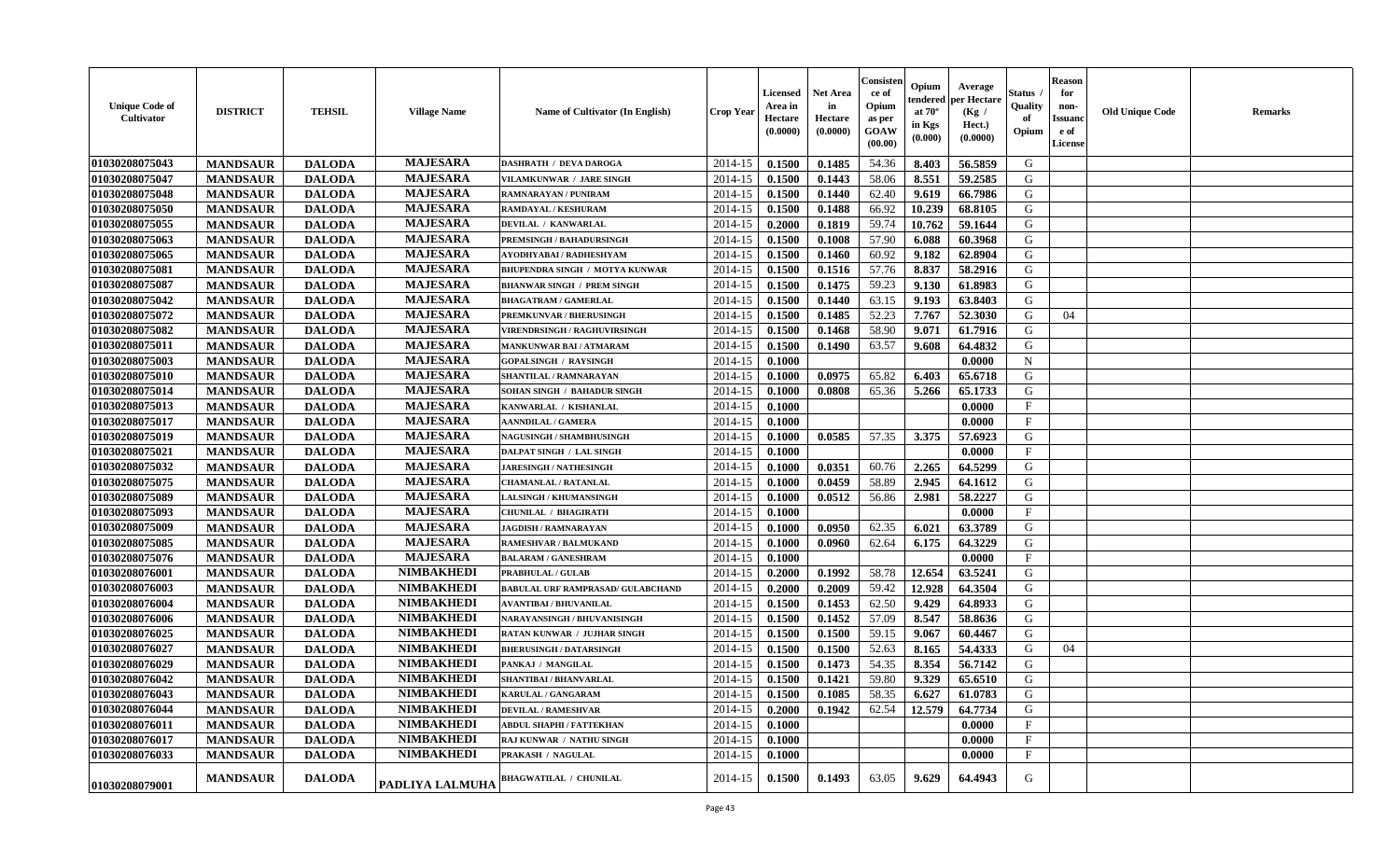| <b>Unique Code of</b><br>Cultivator | <b>DISTRICT</b> | <b>TEHSIL</b> | <b>Village Name</b>    | Name of Cultivator (In English) | Crop Year | <b>Licensed</b><br>Area in<br>Hectare<br>(0.0000) | Net Area<br>in<br>Hectare<br>(0.0000) | Consisten<br>ce of<br>Opium<br>as per<br>GOAW<br>(00.00) | Opium<br>tendered<br>at $70^\circ$<br>in Kgs<br>(0.000) | Average<br>per Hectare<br>(Kg /<br>Hect.)<br>(0.0000) | Status<br>Quality<br>оf<br>Opium | <b>Reason</b><br>for<br>non-<br>Issuano<br>e of<br><b>License</b> | <b>Old Unique Code</b> | <b>Remarks</b> |
|-------------------------------------|-----------------|---------------|------------------------|---------------------------------|-----------|---------------------------------------------------|---------------------------------------|----------------------------------------------------------|---------------------------------------------------------|-------------------------------------------------------|----------------------------------|-------------------------------------------------------------------|------------------------|----------------|
| 01030208079005                      | <b>MANDSAUR</b> | <b>DALODA</b> | <b>PADLIYA LALMUHA</b> | <b>ANDIBAI / MOTI</b>           | 2014-15   | 0.1500                                            | 0.1515                                | 58.97                                                    | 9.334                                                   | 61.6106                                               | G                                |                                                                   |                        |                |
| 01030208079013                      | <b>MANDSAUR</b> | <b>DALODA</b> | <b>PADLIYA LALMUHA</b> | <b>ARANSINGH / RAMSINGH</b>     | 2014-15   | 0.1500                                            | 0.1519                                | 59.91                                                    | 10.039                                                  | 66.0895                                               | G                                |                                                                   |                        |                |
| 01030208079015                      | <b>MANDSAUR</b> | <b>DALODA</b> | <b>PADLIYA LALMUHA</b> | DEVILAL / RAJARAM               | 2014-15   | 0.2000                                            | 0.1920                                | 57.58                                                    | 13.087                                                  | 68.1615                                               | G                                |                                                                   |                        |                |
| 01030208079018                      | <b>MANDSAUR</b> | <b>DALODA</b> | PADLIYA LALMUHA        | <b>GITABAI/BHERULAL</b>         | 2014-15   | 0.1500                                            | 0.1504                                | 57.82                                                    | 9.152                                                   | 60.8511                                               | G                                |                                                                   |                        |                |
| 01030208079020                      | <b>MANDSAUR</b> | <b>DALODA</b> | PADLIYA LALMUHA        | <b>DMPRAKASH / DEVIDAS</b>      | 2014-15   | 0.1500                                            | 0.1515                                | 61.44                                                    | 10.515                                                  | 69.4059                                               | G                                |                                                                   |                        |                |
| 01030208079021                      | <b>MANDSAUR</b> | <b>DALODA</b> | <b>PADLIYA LALMUHA</b> | <b>GITABAI / BALARAM</b>        | 2014-15   | 0.1500                                            | 0.1413                                | 58.74                                                    | 8.584                                                   | 60.7502                                               | G                                |                                                                   |                        |                |
| 01030208079022                      | <b>MANDSAUR</b> | <b>DALODA</b> | <b>PADLIYA LALMUHA</b> | <b>/ARDIBAI / MANGILAL</b>      | 2014-15   | 0.1500                                            | 0.1490                                | 54.76                                                    | 8.683                                                   | 58,2752                                               | G                                |                                                                   |                        |                |
| 01030208079023                      | <b>MANDSAUR</b> | <b>DALODA</b> | PADLIYA LALMUHA        | <b>HAGANLAL / CHUNILAL</b>      | 2014-15   | 0.1500                                            | 0.1376                                | 58.64                                                    | 8.536                                                   | 62.0349                                               | G                                |                                                                   |                        |                |
| 01030208079029                      | <b>MANDSAUR</b> | <b>DALODA</b> | <b>PADLIYA LALMUHA</b> | <b>IUJHARSINGH / NATHUSINGH</b> | 2014-15   | 0.1500                                            | 0.1444                                | 54.54                                                    | 8.578                                                   | 59.4044                                               | G                                |                                                                   |                        |                |
| 01030208079032                      | <b>MANDSAUR</b> | <b>DALODA</b> | <b>PADLIYA LALMUHA</b> | MADANLAL / NANDLAL              | 2014-15   | 0.1500                                            | 0.1500                                | 60.50                                                    | 9.620                                                   | 64.1333                                               | G                                |                                                                   |                        |                |
| 01030208079034                      | <b>MANDSAUR</b> | <b>DALODA</b> | <b>PADLIYA LALMUHA</b> | <b>ASHAKUNVAR / RAMESHVAR</b>   | 2014-15   | 0.2000                                            | 0.1992                                | 59.22                                                    | 12.098                                                  | 60.7329                                               | G                                |                                                                   |                        |                |
| 01030208079035                      | <b>MANDSAUR</b> | <b>DALODA</b> | PADLIYA LALMUHA        | <b>MANGIBAI / GOTAMLAL</b>      | 2014-15   | 0.1500                                            | 0.1512                                | 62.90                                                    | 9.723                                                   | 64.3056                                               | G                                |                                                                   |                        |                |
| 01030208079041                      | <b>MANDSAUR</b> | <b>DALODA</b> | PADLIYA LALMUHA        | KARULAL / LACHIRAM              | 2014-15   | 0.1500                                            | 0.1463                                | 61.50                                                    | 9.322                                                   | 63.7184                                               | G                                |                                                                   |                        |                |
| 01030208079055                      | <b>MANDSAUR</b> | <b>DALODA</b> | PADLIYA LALMUHA        | 'UNAM SINGH / LAXMAN SINGH      | 2014-15   | 0.1500                                            | 0.1463                                | 57.56                                                    | 8.708                                                   | 59.5215                                               | G                                |                                                                   |                        |                |
| 01030208079058                      | <b>MANDSAUR</b> | <b>DALODA</b> | PADLIYA LALMUHA        | HEMKUNWAR / LAXMAN SINGH        | 2014-15   | 0.1500                                            | 0.1417                                | 55.58                                                    | 8.313                                                   | 58.6662                                               | G                                |                                                                   |                        |                |
| 01030208079071                      | <b>MANDSAUR</b> | <b>DALODA</b> | <b>PADLIYA LALMUHA</b> | <b>BHERULAL / RAMLAL</b>        | 2014-15   | 0.1500                                            | 0.1120                                | 57.39                                                    | 6.665                                                   | 59.5089                                               | G                                |                                                                   |                        |                |
| 01030208079082                      | <b>MANDSAUR</b> | <b>DALODA</b> | PADLIYA LALMUHA        | RAJIBAI / KHEMRAJ               | 2014-15   | 0.1500                                            | 0.1434                                | 52.00                                                    | 7.971                                                   | 55.5858                                               | G                                | 04                                                                |                        |                |
| 01030208079099                      | <b>MANDSAUR</b> | <b>DALODA</b> | <b>PADLIYA LALMUHA</b> | DALU / ONKARLAL                 | 2014-15   | 0.1500                                            | 0.1485                                | 59.28                                                    | 9.578                                                   | 64.4983                                               | G                                |                                                                   |                        |                |
| 01030208079103                      | <b>MANDSAUR</b> | <b>DALODA</b> | <b>PADLIYA LALMUHA</b> | <b>BHURIBAI / VARDICHANDRA</b>  | 2014-15   | 0.1500                                            | 0.1490                                | 59.28                                                    | 9.578                                                   | 64.2819                                               | G                                |                                                                   |                        |                |
| 01030208079104                      | <b>MANDSAUR</b> | <b>DALODA</b> | <b>PADLIYA LALMUHA</b> | BRAJKUNWAR / BHANWARSINGH       | 2014-15   | 0.1500                                            | 0.1456                                | 64.35                                                    | 9.726                                                   | 66.7995                                               | G                                |                                                                   |                        |                |
| 01030208079053                      | <b>MANDSAUR</b> | <b>DALODA</b> | PADLIYA LALMUHA        | RAMIBAI / CHUNILAL              | 2014-15   | 0.1500                                            | 0.1488                                | 58.67                                                    | 9.404                                                   | 63.1989                                               | G                                |                                                                   |                        |                |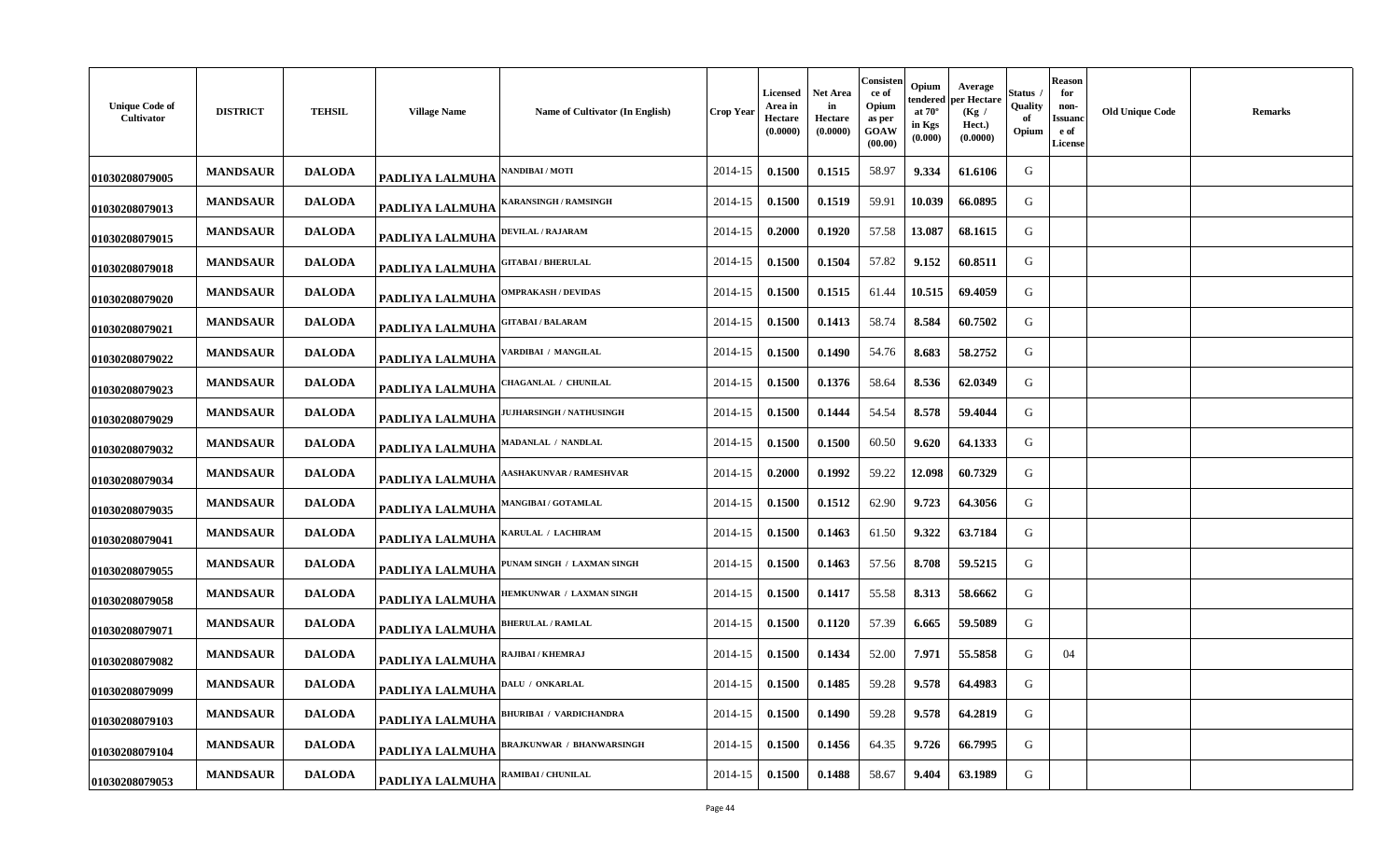| <b>Unique Code of</b><br>Cultivator | <b>DISTRICT</b> | <b>TEHSIL</b> | <b>Village Name</b>    | Name of Cultivator (In English)    | <b>Crop Year</b> | Licensed<br>Area in<br>Hectare<br>(0.0000) | <b>Net Area</b><br>in<br>Hectare<br>(0.0000) | Consisten<br>ce of<br>Opium<br>as per<br>GOAW<br>(00.00) | Opium<br>tendered<br>at $70^\circ$<br>in Kgs<br>(0.000) | Average<br>per Hectare<br>(Kg /<br>Hect.)<br>(0.0000) | Status<br>Quality<br>of<br>Opium | <b>Reason</b><br>for<br>non-<br>Issuanc<br>e of<br>License | <b>Old Unique Code</b> | <b>Remarks</b> |
|-------------------------------------|-----------------|---------------|------------------------|------------------------------------|------------------|--------------------------------------------|----------------------------------------------|----------------------------------------------------------|---------------------------------------------------------|-------------------------------------------------------|----------------------------------|------------------------------------------------------------|------------------------|----------------|
| 01030208079077                      | <b>MANDSAUR</b> | <b>DALODA</b> | <b>PADLIYA LALMUHA</b> | ORAWAR SINGH / UDAY SINGH          | 2014-15          | 0.1500                                     | 0.1459                                       | 59.63                                                    | 9.549                                                   | 65.4489                                               | G                                |                                                            |                        |                |
| 01030208079100                      | <b>MANDSAUR</b> | <b>DALODA</b> | PADLIYA LALMUHA        | RAMLAL / NANURAM                   | 2014-15          | 0.1500                                     | 0.1453                                       | 57.62                                                    | 9.302                                                   | 64.0193                                               | G                                |                                                            |                        |                |
| 01030208079105                      | <b>MANDSAUR</b> | <b>DALODA</b> | <b>PADLIYA LALMUHA</b> | <b>GANGARAM / NANDRAM</b>          | 2014-15          | 0.1500                                     | 0.1446                                       | 60.66                                                    | 9.654                                                   | 66.7635                                               | G                                |                                                            |                        |                |
| 01030208079006                      | <b>MANDSAUR</b> | <b>DALODA</b> | PADLIYA LALMUHA        | <b>KARULAL / VAKTIRAM</b>          | 2014-15          | 0.1000                                     |                                              |                                                          |                                                         | 0.0000                                                | $\mathbf{F}$                     |                                                            |                        |                |
| 01030208079010                      | <b>MANDSAUR</b> | <b>DALODA</b> | PADLIYA LALMUHA        | MADANLAL / BADRILAL                | 2014-15          | 0.1000                                     |                                              |                                                          |                                                         | 0.0000                                                | $\mathbf F$                      |                                                            |                        |                |
| 01030208079016                      | <b>MANDSAUR</b> | <b>DALODA</b> | <b>PADLIYA LALMUHA</b> | <b>ANGABAI / TULSIRAM</b>          | 2014-15          | 0.1000                                     | 0.1034                                       | 50.20                                                    | 1.786                                                   | 17.2727                                               | G                                | 04                                                         |                        |                |
| 01030208079017                      | <b>MANDSAUR</b> | <b>DALODA</b> | PADLIYA LALMUHA        | <b>ABIBAI / SAGU</b>               | 2014-15          | 0.1000                                     |                                              |                                                          |                                                         | 0.0000                                                | $_{\rm F}$                       |                                                            |                        |                |
| 01030208079025                      | <b>MANDSAUR</b> | <b>DALODA</b> | PADLIYA LALMUHA        | <b>DHAPUBAI / KALU</b>             | 2014-15          | 0.1000                                     |                                              |                                                          |                                                         | 0.0000                                                | $\mathbf{F}$                     |                                                            |                        |                |
| 01030208079031                      | <b>MANDSAUR</b> | <b>DALODA</b> | <b>PADLIYA LALMUHA</b> | <b>AGUBAI / NAGULAL / GANGABAI</b> | 2014-15          | 0.1000                                     |                                              |                                                          |                                                         | 0.0000                                                | $\mathbf{F}$                     |                                                            |                        |                |
| 01030208079049                      | <b>MANDSAUR</b> | <b>DALODA</b> | PADLIYA LALMUHA        | RUKMANIBAI / DHANA                 | 2014-15          | 0.1000                                     |                                              |                                                          |                                                         | 0.0000                                                | $\mathbf{F}$                     |                                                            |                        |                |
| 01030208079052                      | <b>MANDSAUR</b> | <b>DALODA</b> | PADLIYA LALMUHA        | <b>RUKMANBAI / DEVRAM</b>          | 2014-15          | 0.1000                                     | 0.0900                                       | 64.49                                                    | 5.749                                                   | 63.8778                                               | G                                |                                                            |                        |                |
| 01030208079065                      | <b>MANDSAUR</b> | <b>DALODA</b> | <b>PADLIYA LALMUHA</b> | KASTURIBAI / GANGARAM              | 2014-15          | 0.1000                                     | 0.0912                                       | 65.58                                                    | 6.211                                                   | 68.1031                                               | G                                |                                                            |                        |                |
| 01030208079067                      | <b>MANDSAUR</b> | <b>DALODA</b> | PADLIYA LALMUHA        | KANCHANBAI / LABHCHANDRA           | 2014-15          | 0.1000                                     |                                              |                                                          |                                                         | 0.0000                                                | $\mathbf{F}$                     |                                                            |                        |                |
| 01030208079085                      | <b>MANDSAUR</b> | <b>DALODA</b> | PADLIYA LALMUHA        | AXMINARAYAN / BHAGWANDAS           | 2014-15          | 0.1000                                     |                                              |                                                          |                                                         | 0.0000                                                | $\mathbf F$                      |                                                            |                        |                |
| 01030208079087                      | <b>MANDSAUR</b> | <b>DALODA</b> | PADLIYA LALMUHA        | <b>MOHANBAI/BHERULAL</b>           | 2014-15          | 0.1000                                     | 0.0954                                       | 63.91                                                    | 5.688                                                   | 59.6226                                               | G                                |                                                            |                        |                |
| 01030208079004                      | <b>MANDSAUR</b> | <b>DALODA</b> | PADLIYA LALMUHA        | <b>MARSINGH / NIRBHESINGH</b>      | 2014-15          | 0.1000                                     | 0.0913                                       | 64.86                                                    | 5.949                                                   | 65.1588                                               | G                                |                                                            |                        |                |
| 01030208079078                      | <b>MANDSAUR</b> | <b>DALODA</b> | PADLIYA LALMUHA        | RUPLAL / ONKARLAL                  | 2014-15          | 0.1000                                     |                                              |                                                          |                                                         | 0.0000                                                | $\mathbf{F}$                     |                                                            |                        |                |
| 01030208078001                      | <b>MANDSAUR</b> | <b>DALODA</b> | <b>PATELA</b>          | MATHURALAL / TULSIRAM              | 2014-15          | 0.1500                                     | 0.1400                                       | 62.44                                                    | 8.929                                                   | 63.7786                                               | G                                |                                                            |                        |                |
| 01030208078002                      | <b>MANDSAUR</b> | <b>DALODA</b> | <b>PATELA</b>          | LAKHMICHAND / RAMRATAN             | 2014-15          | 0.1500                                     | 0.1428                                       | 68.52                                                    | 9.593                                                   | 67.1779                                               | G                                |                                                            |                        |                |
| 01030208078007                      | <b>MANDSAUR</b> | <b>DALODA</b> | <b>PATELA</b>          | KANWARLAL / TULSIRAM               | 2014-15          | 0.1500                                     | 0.1476                                       | 63.35                                                    | 9.521                                                   | 64.5054                                               | G                                |                                                            |                        |                |
| 01030208078010                      | <b>MANDSAUR</b> | <b>DALODA</b> | <b>PATELA</b>          | <b>GHANSHYAM / LAXMINACHAND</b>    | 2014-15          | 0.2000                                     | 0.1922                                       | 65.96                                                    | 12.683                                                  | 65.9886                                               | G                                |                                                            |                        |                |
| 01030208078011                      | <b>MANDSAUR</b> | <b>DALODA</b> | <b>PATELA</b>          | RADHESHYAM / CHAGANLAL             | 2014-15          | 0.2000                                     | 0.1886                                       | 67.44                                                    | 12.226                                                  | 64.8250                                               | G                                |                                                            |                        |                |
| 01030208078013                      | <b>MANDSAUR</b> | <b>DALODA</b> | <b>PATELA</b>          | <b>NAGULAL / GULAB</b>             | 2014-15          | 0.1500                                     | 0.1500                                       | 67.25                                                    | 10.164                                                  | 67.7600                                               | ${\bf G}$                        |                                                            |                        |                |
| 01030208078016                      | <b>MANDSAUR</b> | <b>DALODA</b> | <b>PATELA</b>          | <b>GOUTAMLAL / BHERULAL</b>        | 2014-15          | 0.1500                                     | 0.1474                                       | 63.73                                                    | 9.505                                                   | 64.4844                                               | G                                |                                                            |                        |                |
| 01030208078017                      | <b>MANDSAUR</b> | <b>DALODA</b> | <b>PATELA</b>          | RAMDAYAL / DEVRAM                  | 2014-15          | 0.1500                                     | 0.1497                                       | 66.08                                                    | 9.752                                                   | 65.1436                                               | G                                |                                                            |                        |                |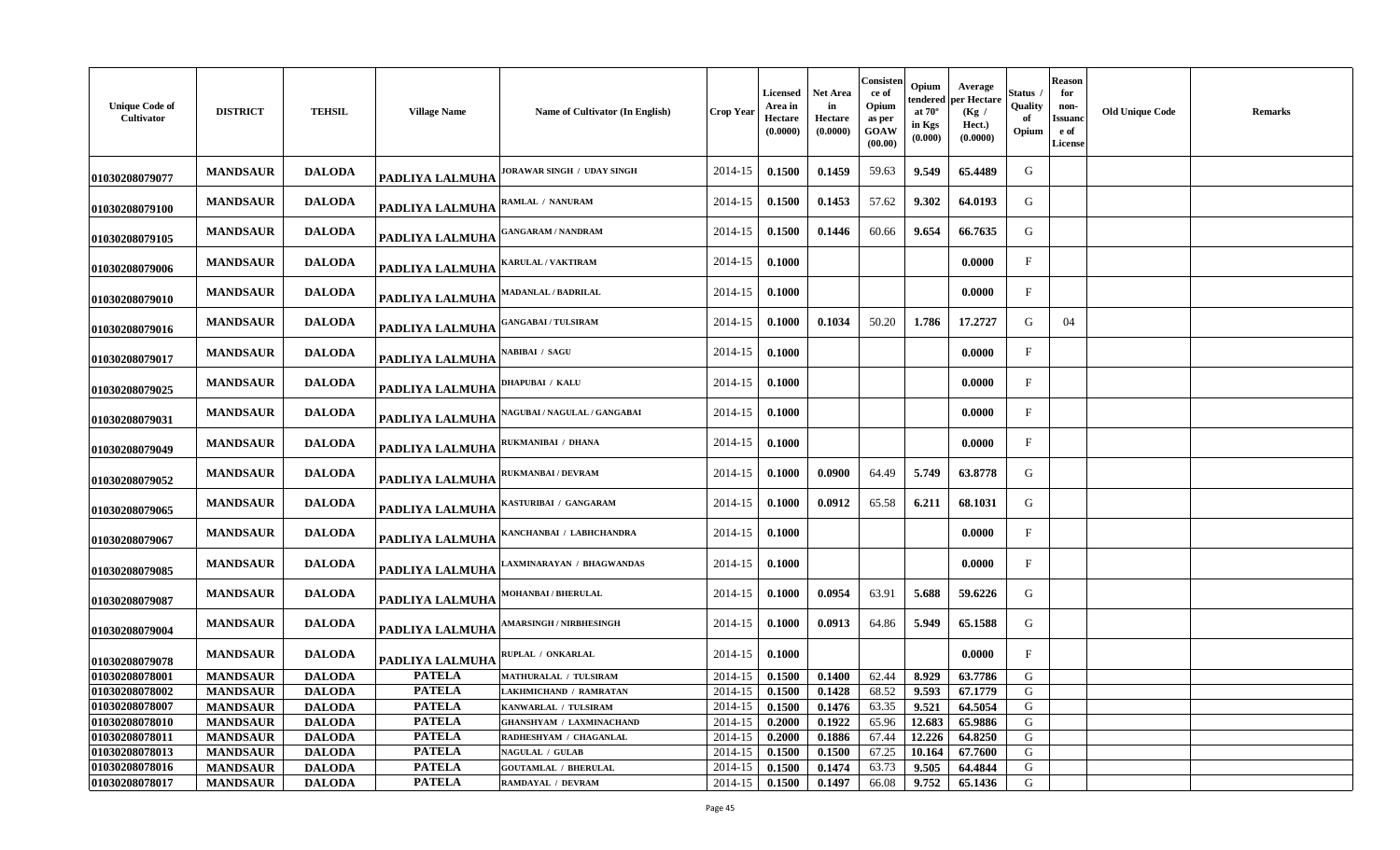| <b>Unique Code of</b><br><b>Cultivator</b> | <b>DISTRICT</b> | <b>TEHSIL</b> | <b>Village Name</b> | <b>Name of Cultivator (In English)</b> | <b>Crop Year</b> | Licensed<br>Area in<br>Hectare<br>(0.0000) | Net Area<br>in<br>Hectare<br>(0.0000) | Consisteı<br>ce of<br>Opium<br>as per<br>GOAW<br>(00.00) | Opium<br>endered<br>at $70^{\circ}$<br>in Kgs<br>(0.000) | Average<br>per Hectare<br>(Kg /<br>Hect.)<br>(0.0000) | Status<br>Quality<br>of<br>Opium | <b>Reason</b><br>for<br>non-<br><b>Issuand</b><br>e of<br>License | <b>Old Unique Code</b> | Remarks |
|--------------------------------------------|-----------------|---------------|---------------------|----------------------------------------|------------------|--------------------------------------------|---------------------------------------|----------------------------------------------------------|----------------------------------------------------------|-------------------------------------------------------|----------------------------------|-------------------------------------------------------------------|------------------------|---------|
| 01030208078018                             | <b>MANDSAUR</b> | <b>DALODA</b> | <b>PATELA</b>       | <b>BAGDIBAI / BHARATRAM</b>            | 2014-15          | 0.1500                                     | 0.1453                                | 63.63                                                    | 9.445                                                    | 65.0034                                               | G                                |                                                                   |                        |         |
| 01030208078021                             | <b>MANDSAUR</b> | <b>DALODA</b> | <b>PATELA</b>       | SITABAI / GANESHRAM                    | 2014-15          | 0.2000                                     | 0.1812                                | 64.51                                                    | 11.216                                                   | 61.8985                                               | G                                |                                                                   |                        |         |
| 01030208078022                             | <b>MANDSAUR</b> | <b>DALODA</b> | <b>PATELA</b>       | <b>GANGABAI / JAGANATH</b>             | 2014-15          | 0.1500                                     | 0.1500                                | 67.49                                                    | 9.844                                                    | 65.6267                                               | G                                |                                                                   |                        |         |
| 01030208078023                             | <b>MANDSAUR</b> | <b>DALODA</b> | <b>PATELA</b>       | KAWERIBAI / RUPRAM                     | 2014-15          | 0.1500                                     | 0.1525                                | 68.97                                                    | 10.395                                                   | 68.1639                                               | G                                |                                                                   |                        |         |
| 01030208078024                             | <b>MANDSAUR</b> | <b>DALODA</b> | <b>PATELA</b>       | <b>BASANTILAL / NANDRAM</b>            | 2014-15          | 0.1500                                     | 0.1440                                | 64.51                                                    | 9.206                                                    | 63.9306                                               | G                                |                                                                   |                        |         |
| 01030208078025                             | <b>MANDSAUR</b> | <b>DALODA</b> | <b>PATELA</b>       | <b>BHERULAL / GULAB KUMAWAT</b>        | 2014-15          | 0.1500                                     | 0.1533                                | 61.23                                                    | 9.289                                                    | 60.5936                                               | G                                |                                                                   |                        |         |
| 01030208078028                             | <b>MANDSAUR</b> | <b>DALODA</b> | <b>PATELA</b>       | <b>RAMNIWAS / SAVA</b>                 | 2014-15          | 0.1500                                     | 0.1462                                | 62.81                                                    | 9.170                                                    | 62.7223                                               | G                                |                                                                   |                        |         |
| 01030208078031                             | <b>MANDSAUR</b> | <b>DALODA</b> | <b>PATELA</b>       | RAMNARAYAN / KESHURAM                  | 2014-15          | 0.1500                                     | 0.1515                                | 61.49                                                    | 9.092                                                    | 60.0132                                               | G                                |                                                                   |                        |         |
| 01030208078034                             | <b>MANDSAUR</b> | <b>DALODA</b> | <b>PATELA</b>       | <b>BASANTILAL / KACHRU</b>             | 2014-15          | 0.1500                                     | 0.1495                                | 67.21                                                    | 9.544                                                    | 63.8395                                               | G                                |                                                                   |                        |         |
| 01030208078035                             | <b>MANDSAUR</b> | <b>DALODA</b> | <b>PATELA</b>       | PANNALAL / SURATRAM                    | 2014-15          | 0.1500                                     | 0.1500                                | 65.08                                                    | 9.279                                                    | 61.8600                                               | G                                |                                                                   |                        |         |
| 01030208078036                             | <b>MANDSAUR</b> | <b>DALODA</b> | <b>PATELA</b>       | <b>RAMESHWAR / BHERULAL PATIDAR</b>    | 2014-15          | 0.2000                                     | 0.1972                                | 68.07                                                    | 14.042                                                   | 71.2069                                               | G                                |                                                                   |                        |         |
| 01030208078039                             | <b>MANDSAUR</b> | <b>DALODA</b> | <b>PATELA</b>       | RAMESHCHANDRA / PARASRAM               | 2014-15          | 0.1500                                     | 0.1500                                | 62.52                                                    | 9.530                                                    | 63.5333                                               | G                                |                                                                   |                        |         |
| 01030208078040                             | <b>MANDSAUR</b> | <b>DALODA</b> | <b>PATELA</b>       | KHUDABAKSH / SULEMAN                   | 2014-15          | 0.1500                                     | 0.1470                                | 65.94                                                    | 9.740                                                    | 66.2585                                               | G                                |                                                                   |                        |         |
| 01030208078045                             | <b>MANDSAUR</b> | <b>DALODA</b> | <b>PATELA</b>       | HIRALAL / CHAMPALAL                    | 2014-15          | 0.2000                                     | 0.1919                                | 66.08                                                    | 11.819                                                   | 61.5894                                               | G                                |                                                                   |                        |         |
| 01030208078047                             | <b>MANDSAUR</b> | <b>DALODA</b> | <b>PATELA</b>       | PARWAT SINGH / BASANT SINGH            | 2014-15          | 0.1500                                     | 0.1453                                | 65.68                                                    | 9.430                                                    | 64.9002                                               | $\mathbf G$                      |                                                                   |                        |         |
| 01030208078052                             | <b>MANDSAUR</b> | <b>DALODA</b> | <b>PATELA</b>       | SOHANBAI / NATHULAL                    | 2014-15          | 0.1500                                     | 0.1455                                | 57.66                                                    | 8.534                                                    | 58.6529                                               | G                                |                                                                   |                        |         |
| 01030208078053                             | <b>MANDSAUR</b> | <b>DALODA</b> | <b>PATELA</b>       | KARULAL / RANCHOD                      | 2014-15          | 0.1500                                     | 0.1409                                | 67.40                                                    | 10.158                                                   | 72.0937                                               | G                                |                                                                   |                        |         |
| 01030208078056                             | <b>MANDSAUR</b> | <b>DALODA</b> | <b>PATELA</b>       | KISHANLAL / TULSIRAM                   | 2014-15          | 0.2000                                     | 0.1950                                | 65.20                                                    | 12.537                                                   | 64.2923                                               | G                                |                                                                   |                        |         |
| 01030208078057                             | <b>MANDSAUR</b> | <b>DALODA</b> | <b>PATELA</b>       | MOTILAL / SHANKARLAL                   | 2014-15          | 0.1500                                     | 0.1513                                | 69.37                                                    | 10.316                                                   | 68.1824                                               | G                                |                                                                   |                        |         |
| 01030208078064                             | <b>MANDSAUR</b> | <b>DALODA</b> | <b>PATELA</b>       | <b>DEUBAI/MAGNIRAM</b>                 | 2014-15          | 0.1500                                     | 0.1507                                | 66.78                                                    | 10.236                                                   | 67.9230                                               | G                                |                                                                   |                        |         |
| 01030208078065                             | <b>MANDSAUR</b> | <b>DALODA</b> | <b>PATELA</b>       | RAMCHANDRA / TULSIRAM                  | 2014-15          | 0.1500                                     | 0.1370                                | 64.26                                                    | 9.061                                                    | 66.1387                                               | G                                |                                                                   |                        |         |
| 01030208078078                             | <b>MANDSAUR</b> | <b>DALODA</b> | <b>PATELA</b>       | <b>RUPRAM / KESHURAM</b>               | 2014-15          | 0.1500                                     | 0.1415                                | 66.70                                                    | 9.795                                                    | 69.2226                                               | G                                |                                                                   |                        |         |
| 01030208078085                             | <b>MANDSAUR</b> | <b>DALODA</b> | <b>PATELA</b>       | <b>RAMESHWAR / SURATRAM</b>            | 2014-15          | 0.1500                                     | 0.1446                                | 65.28                                                    | 9.009                                                    | 62.3029                                               | G                                |                                                                   |                        |         |
| 01030208078086                             | <b>MANDSAUR</b> | <b>DALODA</b> | <b>PATELA</b>       | <b>NAGULAL / BABRU</b>                 | 2014-15          | 0.1500                                     | 0.1493                                | 60.75                                                    | 9.269                                                    | 62.0831                                               | G                                |                                                                   |                        |         |
| 01030208078087                             | <b>MANDSAUR</b> | <b>DALODA</b> | <b>PATELA</b>       | <b>DEVBAI</b> / SAVA                   | 2014-15          | 0.1500                                     | 0.1200                                | 63.59                                                    | 7.876                                                    | 65.6333                                               | G                                |                                                                   |                        |         |
| 01030208078089                             | <b>MANDSAUR</b> | <b>DALODA</b> | <b>PATELA</b>       | <b>BASANTILAL / NANDA TELI</b>         | 2014-15          | 0.1500                                     | 0.1484                                | 63.57                                                    | 9.590                                                    | 64.6226                                               | G                                |                                                                   |                        |         |
| 01030208078091                             | <b>MANDSAUR</b> | <b>DALODA</b> | <b>PATELA</b>       | <b>GORDHANLAL / DEUBAI</b>             | 2014-15          | 0.1500                                     | 0.1472                                | 65.00                                                    | 9.704                                                    | 65.9239                                               | G                                |                                                                   |                        |         |
| 01030208078092                             | <b>MANDSAUR</b> | <b>DALODA</b> | <b>PATELA</b>       | <b>GANGABAI / TULSIRAM</b>             | 2014-15          | 0.1500                                     | 0.1471                                | 64.74                                                    | 9.859                                                    | 67.0224                                               | G                                |                                                                   |                        |         |
| 01030208078093                             | <b>MANDSAUR</b> | <b>DALODA</b> | <b>PATELA</b>       | RAJ KUNWAR / JAGDISH                   | 2014-15          | 0.1500                                     | 0.1416                                | 64.31                                                    | 8.976                                                    | 63.3898                                               | G                                |                                                                   |                        |         |
| 01030208078094                             | <b>MANDSAUR</b> | <b>DALODA</b> | <b>PATELA</b>       | PRATHVIRAJ / DOULATRAM                 | 2014-15          | 0.2000                                     | 0.1697                                | 66.16                                                    | 11.786                                                   | 69.4520                                               | G                                |                                                                   |                        |         |
| 01030208078096                             | <b>MANDSAUR</b> | <b>DALODA</b> | <b>PATELA</b>       | KANHAIYALAL / BHERULAL DHOBI           | 2014-15          | 0.1500                                     | 0.1415                                | 66.63                                                    | 8.395                                                    | 59.3286                                               | G                                |                                                                   |                        |         |
| 01030208078097                             | <b>MANDSAUR</b> | <b>DALODA</b> | <b>PATELA</b>       | MANGILAL / KACHRU                      | 2014-15          | 0.1500                                     | 0.1421                                | 62.49                                                    | 8.758                                                    | 61.6327                                               | G                                |                                                                   |                        |         |
| 01030208078098                             | <b>MANDSAUR</b> | <b>DALODA</b> | <b>PATELA</b>       | <b>BHAGIRATH / KANWARLAL PATIDAR</b>   | 2014-15          | 0.1500                                     | 0.1455                                | 68.62                                                    | 10.166                                                   | 69.8694                                               | G                                |                                                                   |                        |         |
| 01030208078099                             | <b>MANDSAUR</b> | <b>DALODA</b> | <b>PATELA</b>       | HAKIM / SULEMAN MANSURI                | 2014-15          | 0.1500                                     | 0.1490                                | 64.76                                                    | 9.723                                                    | 65.2550                                               | G                                |                                                                   |                        |         |
| 01030208078100                             | <b>MANDSAUR</b> | <b>DALODA</b> | <b>PATELA</b>       | <b>CHUNILAL / BAGDIRAM PATIDAR</b>     | 2014-15          | 0.1500                                     | 0.1506                                | 69.52                                                    | 9.832                                                    | 65.2855                                               | G                                |                                                                   |                        |         |
| 01030208078102                             | <b>MANDSAUR</b> | <b>DALODA</b> | <b>PATELA</b>       | JAGANATH / KASTURA BHIL                | 2014-15          | 0.1500                                     | 0.1500                                | 64.63                                                    | 9.787                                                    | 65.2467                                               | G                                |                                                                   |                        |         |
| 01030208078103                             | <b>MANDSAUR</b> | <b>DALODA</b> | <b>PATELA</b>       | HABIB / HUSSAIN MANSURI                | 2014-15          | 0.1500                                     | 0.1369                                | 68.03                                                    | 9.203                                                    | 67.2243                                               | G                                |                                                                   |                        |         |
| 01030208078104                             | <b>MANDSAUR</b> | <b>DALODA</b> | <b>PATELA</b>       | UDAYLAL / LACHIRAM GAYARI              | 2014-15          | 0.1500                                     | 0.1501                                | 63.69                                                    | 9.681                                                    | 64.4970                                               | G                                |                                                                   |                        |         |
| 01030208078108                             | <b>MANDSAUR</b> | <b>DALODA</b> | <b>PATELA</b>       | RAMCHANDRAA / DOULATRAM                | 2014-15          | 0.1500                                     | 0.1472                                | 69.90                                                    | 10.775                                                   | 73.1997                                               | G                                |                                                                   |                        |         |
| 01030208078110                             | <b>MANDSAUR</b> | <b>DALODA</b> | <b>PATELA</b>       | <b>MADAN SINGH / RUP SINGH</b>         | 2014-15          | 0.1500                                     | 0.1472                                | 72.98                                                    | 10.572                                                   | 71.8207                                               | ${\bf G}$                        |                                                                   |                        |         |
| 01030208078111                             | <b>MANDSAUR</b> | <b>DALODA</b> | <b>PATELA</b>       | <b>BABULAL / KISHANLAL PATIDAR</b>     | 2014-15          | 0.1500                                     | 0.1431                                | 65.01                                                    | 9.686                                                    | 67.6869                                               | G                                |                                                                   |                        |         |
| 01030208078112                             | <b>MANDSAUR</b> | <b>DALODA</b> | <b>PATELA</b>       | KANHAIYALAL / BHERULAL KUMAWAT         | 2014-15          | 0.1500                                     | 0.1484                                | 65.30                                                    | 9.674                                                    | 65.1887                                               | G                                |                                                                   |                        |         |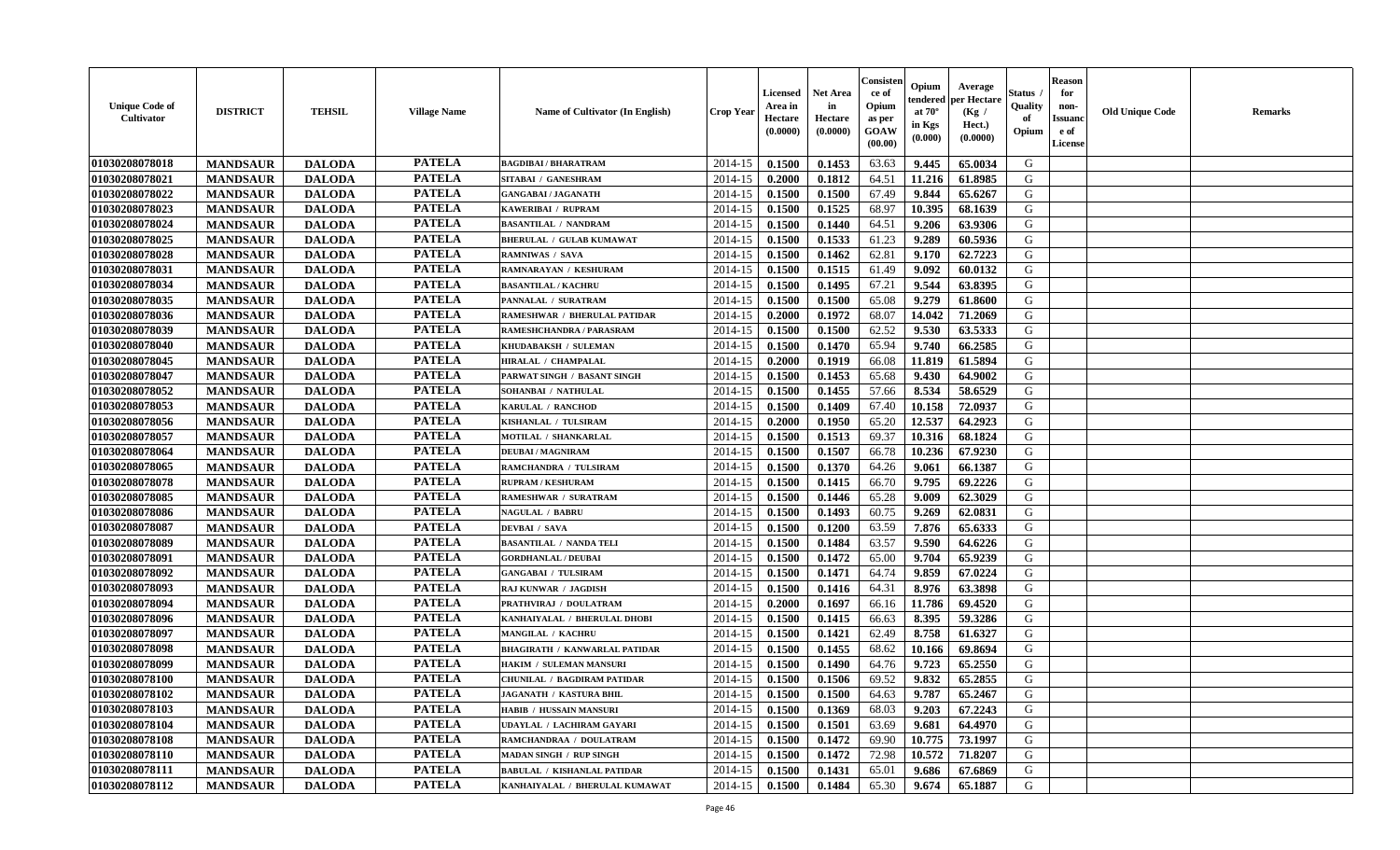| <b>Unique Code of</b><br><b>Cultivator</b> | <b>DISTRICT</b> | <b>TEHSIL</b> | <b>Village Name</b> | Name of Cultivator (In English) | <b>Crop Year</b> | <b>Licensed</b><br>Area in<br>Hectare<br>(0.0000) | <b>Net Area</b><br>in<br>Hectare<br>(0.0000) | Consisteı<br>ce of<br>Opium<br>as per<br><b>GOAW</b><br>(00.00) | Opium<br>endered<br>at $70^\circ$<br>in Kgs<br>$(\mathbf{0.000})$ | Average<br>per Hectare<br>(Kg /<br>Hect.)<br>(0.0000) | Status<br>Quality<br>of<br>Opium | <b>Reason</b><br>for<br>non-<br>Issuan<br>e of<br><b>License</b> | <b>Old Unique Code</b> | <b>Remarks</b> |
|--------------------------------------------|-----------------|---------------|---------------------|---------------------------------|------------------|---------------------------------------------------|----------------------------------------------|-----------------------------------------------------------------|-------------------------------------------------------------------|-------------------------------------------------------|----------------------------------|------------------------------------------------------------------|------------------------|----------------|
| 01030208078113                             | <b>MANDSAUR</b> | <b>DALODA</b> | <b>PATELA</b>       | <b>RAMESHWAR / BHERULAL</b>     | 2014-15          | 0.1500                                            | 0.1450                                       | 63.35                                                           | 9.113                                                             | 62.8483                                               | G                                |                                                                  |                        |                |
| 01030208078114                             | <b>MANDSAUR</b> | <b>DALODA</b> | <b>PATELA</b>       | RAMRATAN / RAMLAL SUTHAR        | 2014-15          | 0.1500                                            | 0.1259                                       | 65.73                                                           | 8.291                                                             | 65.8539                                               | G                                |                                                                  |                        |                |
| 01030208078117                             | <b>MANDSAUR</b> | <b>DALODA</b> | <b>PATELA</b>       | <b>BHANWARLAL / KACHRU NAI</b>  | 2014-15          | 0.1500                                            | 0.1505                                       | 63.35                                                           | 8.779                                                             | 58.3322                                               | G                                |                                                                  |                        |                |
| 01030208078119                             | <b>MANDSAUR</b> | <b>DALODA</b> | <b>PATELA</b>       | RUPRAM / NANDA                  | 2014-15          | 0.1500                                            | 0.1469                                       | 60.20                                                           | 9.305                                                             | 63.3424                                               | G                                |                                                                  |                        |                |
| 01030208078124                             | <b>MANDSAUR</b> | <b>DALODA</b> | <b>PATELA</b>       | DEVILAL / MANGILAL PATIDAR      | 2014-15          | 0.1500                                            | 0.1466                                       | 65.64                                                           | 9.424                                                             | 64.2838                                               | G                                |                                                                  |                        |                |
| 01030208078127                             | <b>MANDSAUR</b> | <b>DALODA</b> | <b>PATELA</b>       | KALABAI / SHIVNARAYAN           | 2014-15          | 0.1500                                            | 0.1491                                       | 64.18                                                           | 9.664                                                             | 64.8156                                               | G                                |                                                                  |                        |                |
| 01030208078129                             | <b>MANDSAUR</b> | <b>DALODA</b> | <b>PATELA</b>       | KANCHANBAI / CHIMANLAL          | 2014-15          | 0.2000                                            | 0.1915                                       | 65.31                                                           | 12.204                                                            | 63.7285                                               | G                                |                                                                  |                        |                |
| 01030208078059                             | <b>MANDSAUR</b> | <b>DALODA</b> | <b>PATELA</b>       | MADHOLAL / NANURAM              | 2014-15          | 0.1500                                            | 0.1217                                       | 59.09                                                           | 7.234                                                             | 59.4412                                               | G                                |                                                                  |                        |                |
| 01030208078041                             | <b>MANDSAUR</b> | <b>DALODA</b> | <b>PATELA</b>       | <b>SUKHIBAI / MANGILAL</b>      | 2014-15          | 0.1500                                            | 0.1455                                       | 65.88                                                           | 9.477                                                             | 65.1340                                               | G                                |                                                                  |                        |                |
| 01030208078135                             | <b>MANDSAUR</b> | <b>DALODA</b> | <b>PATELA</b>       | DEVILAL / BASANTILAL            | 2014-15          | 0.1500                                            | 0.1505                                       | 65.75                                                           | 9.975                                                             | 66.2791                                               | G                                |                                                                  |                        |                |
| 01030208078136                             | <b>MANDSAUR</b> | <b>DALODA</b> | <b>PATELA</b>       | RAMESHCHANDRAA / HARIVALLABH    | 2014-15          | 0.1500                                            | 0.1089                                       | 67.84                                                           | 7.540                                                             | 69.2378                                               | G                                |                                                                  |                        |                |
| 01030208078004                             | <b>MANDSAUR</b> | <b>DALODA</b> | <b>PATELA</b>       | <b>DEVILAL / BHERULAL</b>       | 2014-15          | 0.1000                                            | 0.0869                                       | 68.63                                                           | 5.912                                                             | 68.0322                                               | G                                |                                                                  |                        |                |
| 01030208078003                             | <b>MANDSAUR</b> | <b>DALODA</b> | <b>PATELA</b>       | <b>LILABAI / NAGULAL</b>        | 2014-15          | 0.1000                                            |                                              |                                                                 |                                                                   | 0.0000                                                | $\mathbf{F}$                     |                                                                  |                        |                |
| 01030208078014                             | <b>MANDSAUR</b> | <b>DALODA</b> | <b>PATELA</b>       | KASTURIBAI / RAMESHWAR          | 2014-15          | 0.1000                                            | 0.0992                                       | 55.85                                                           | 5.633                                                             | 56.7843                                               | G                                |                                                                  |                        |                |
| 01030208078015                             | <b>MANDSAUR</b> | <b>DALODA</b> | <b>PATELA</b>       | <b>DOLATRAM / DALURAM</b>       | 2014-15          | 0.1000                                            |                                              |                                                                 |                                                                   | 0.0000                                                | $\mathbf{F}$                     |                                                                  |                        |                |
| 01030208078019                             | <b>MANDSAUR</b> | <b>DALODA</b> | <b>PATELA</b>       | RAMESHWAR / PAYARCHAND          | 2014-15          | 0.1000                                            |                                              |                                                                 |                                                                   | 0.0000                                                | F                                |                                                                  |                        |                |
| 01030208078020                             | <b>MANDSAUR</b> | <b>DALODA</b> | <b>PATELA</b>       | <b>NAGULAL / KACHRU</b>         | 2014-15          | 0.1000                                            | 0.0546                                       | 68.03                                                           | 3.722                                                             | 68.1685                                               | G                                |                                                                  |                        |                |
| 01030208078027                             | <b>MANDSAUR</b> | <b>DALODA</b> | <b>PATELA</b>       | DEVILAL / GORDHANLAL            | 2014-15          | 0.1000                                            | 0.0588                                       | 67.31                                                           | 4.019                                                             | 68.3503                                               | G                                |                                                                  |                        |                |
| 01030208078029                             | <b>MANDSAUR</b> | <b>DALODA</b> | <b>PATELA</b>       | <b>BHERULAL / KODAR</b>         | 2014-15          | 0.1000                                            | 0.0990                                       | 63.92                                                           | 6.027                                                             | 60.8788                                               | G                                |                                                                  |                        |                |
| 01030208078032                             | <b>MANDSAUR</b> | <b>DALODA</b> | <b>PATELA</b>       | <b>DEVRAM / KARULAL</b>         | 2014-15          | 0.1000                                            | 0.0390                                       | 68.89                                                           | 2.706                                                             | 69.3846                                               | G                                |                                                                  |                        |                |
| 01030208078037                             | <b>MANDSAUR</b> | <b>DALODA</b> | <b>PATELA</b>       | MANGUBAI / KACHRULAL            | 2014-15          | 0.1000                                            |                                              |                                                                 |                                                                   | 0.0000                                                | $\mathbf{F}$                     |                                                                  |                        |                |
| 01030208078038                             | <b>MANDSAUR</b> | <b>DALODA</b> | <b>PATELA</b>       | NANDLAL / JAGDISH               | 2014-15          | 0.1000                                            | 0.0992                                       | 67.54                                                           | 6.648                                                             | 67.0161                                               | G                                |                                                                  |                        |                |
| 01030208078061                             | <b>MANDSAUR</b> | <b>DALODA</b> | <b>PATELA</b>       | RAJUBAI / NIRBHAYRAM            | 2014-15          | 0.1000                                            |                                              |                                                                 |                                                                   | 0.0000                                                | $\mathbf{F}$                     |                                                                  |                        |                |
| 01030208078066                             | <b>MANDSAUR</b> | <b>DALODA</b> | <b>PATELA</b>       | CHUNILAL / UMMEDRAM             | 2014-15          | 0.1000                                            | 0.0587                                       | 60.02                                                           | 3.215                                                             | 54.7700                                               | G                                | 04                                                               |                        |                |
| 01030208078070                             | <b>MANDSAUR</b> | <b>DALODA</b> | <b>PATELA</b>       | PUNAMCHAND / NANURAM            | 2014-15          | 0.1000                                            | 0.0592                                       | 55.10                                                           | 3.046                                                             | 51.4527                                               | G                                | 04                                                               |                        |                |
| 01030208078072                             | <b>MANDSAUR</b> | <b>DALODA</b> | <b>PATELA</b>       | RAMCHANDRAA / BAJERAM           | 2014-15          | 0.1000                                            | 0.0553                                       | 65.05                                                           | 3.754                                                             | 67.8843                                               | G                                |                                                                  |                        |                |
| 01030208078075                             | <b>MANDSAUR</b> | <b>DALODA</b> | <b>PATELA</b>       | TULSIRAM / PARTHA               | 2014-15          | 0.1000                                            |                                              |                                                                 |                                                                   | 0.0000                                                | F                                |                                                                  |                        |                |
| 01030208078090                             | <b>MANDSAUR</b> | <b>DALODA</b> | <b>PATELA</b>       | <b>BALMUKUND / GOVINDRAM</b>    | 2014-15          | 0.1000                                            |                                              |                                                                 |                                                                   | 0.0000                                                | $\mathbf{F}$                     |                                                                  |                        |                |
| 01030208078101                             | <b>MANDSAUR</b> | <b>DALODA</b> | <b>PATELA</b>       | <b>RUKMANBAI / MAGNIRAM</b>     | 2014-15          | 0.1000                                            | 0.0592                                       | 66.48                                                           | 3.751                                                             | 63.3615                                               | G                                |                                                                  |                        |                |
| 01030208078106                             | <b>MANDSAUR</b> | <b>DALODA</b> | <b>PATELA</b>       | KISHANLAL / BAJERAM KUMAWAT     | 2014-15          | 0.1000                                            |                                              |                                                                 |                                                                   | 0.0000                                                | F                                |                                                                  |                        |                |
| 01030208078115                             | <b>MANDSAUR</b> | <b>DALODA</b> | <b>PATELA</b>       | <b>BHAGIRATH / RAMCHANDAR</b>   | 2014-15          | 0.1000                                            |                                              |                                                                 |                                                                   | 0.0000                                                | $_{\rm F}$                       |                                                                  |                        |                |
| 01030208078116                             | <b>MANDSAUR</b> | <b>DALODA</b> | <b>PATELA</b>       | SHIVLAL / KISHANLAL             | 2014-15          | 0.1000                                            | 0.0559                                       | 61.87                                                           | 3.438                                                             | 61.5027                                               | G                                |                                                                  |                        |                |
| 01030208078122                             | <b>MANDSAUR</b> | <b>DALODA</b> | <b>PATELA</b>       | <b>BHAGATRAM / GORDHANLAL</b>   | 2014-15          | 0.1000                                            |                                              |                                                                 |                                                                   | 0.0000                                                | $\mathbf{F}$                     |                                                                  |                        |                |
| 01030208078125                             | <b>MANDSAUR</b> | <b>DALODA</b> | <b>PATELA</b>       | RAMNARAYAN / SUKHA              | 2014-15          | 0.1000                                            | 0.0493                                       | 65.19                                                           | 3.381                                                             | 68.5801                                               | G                                |                                                                  |                        |                |
| 01030208078121                             | <b>MANDSAUR</b> | <b>DALODA</b> | <b>PATELA</b>       | SUNDARLAL / MATHURALAL          | 2014-15          | 0.1000                                            | 0.0961                                       | 64.23                                                           | 6.111                                                             | 63.5900                                               | G                                |                                                                  |                        |                |
| 01030208078084                             | <b>MANDSAUR</b> | <b>DALODA</b> | PATELA              | KAILASHKUNWAR / DULE SINGH      | $2014-15$ 0.1000 |                                                   | 0.1008                                       | 64.80                                                           | 6.397                                                             | 63.4623                                               | G                                |                                                                  |                        |                |
| 01030208078138                             | <b>MANDSAUR</b> | <b>DALODA</b> | <b>PATELA</b>       | <b>RAJU KUNWAR / HIRALAL</b>    | 2014-15          | 0.1000                                            | 0.0924                                       | 64.91                                                           | 5.833                                                             | 63.1277                                               | G                                |                                                                  |                        |                |
| 01030208078133                             | <b>MANDSAUR</b> | <b>DALODA</b> | <b>PATELA</b>       | SANTOSH / NAGULAL               | 2014-15          | 0.1000                                            | 0.0601                                       | 63.91                                                           | 3.689                                                             | 61.3810                                               | G                                |                                                                  |                        |                |
| 01030208080012                             | <b>MANDSAUR</b> | <b>DALODA</b> | PIPLIYA MUJHAWER    | PREMKUNWAR / ONKARLAL           | 2014-15          | 0.2000                                            | 0.1917                                       | 61.36                                                           | 12.105                                                            | 63.1455                                               | G                                |                                                                  |                        |                |
| 01030208080028                             | <b>MANDSAUR</b> | <b>DALODA</b> | PIPLIYA MUJHAWER    | HUKUM SINGH / CHIMAN SINGH      | 2014-15          | 0.1500                                            | 0.1115                                       | 56.16                                                           | 6.089                                                             | 54.6099                                               | G                                | 04                                                               |                        |                |
| 01030208080001                             | <b>MANDSAUR</b> | <b>DALODA</b> | PIPLIYA MUJHAWER    | <b>CHAGANLAL / BAGDIRAM</b>     | 2014-15          | 0.2000                                            | 0.1953                                       | 59.56                                                           | 11.231                                                            | 57.5064                                               | G                                |                                                                  |                        |                |
| 01030208080006                             | <b>MANDSAUR</b> | <b>DALODA</b> | PIPLIYA MUJHAWER    | <b>BHERULAL / DEVRAM</b>        | 2014-15          | 0.1500                                            | 0.1515                                       | 54.02                                                           | 8.280                                                             | 54.6535                                               | G                                | 04                                                               |                        |                |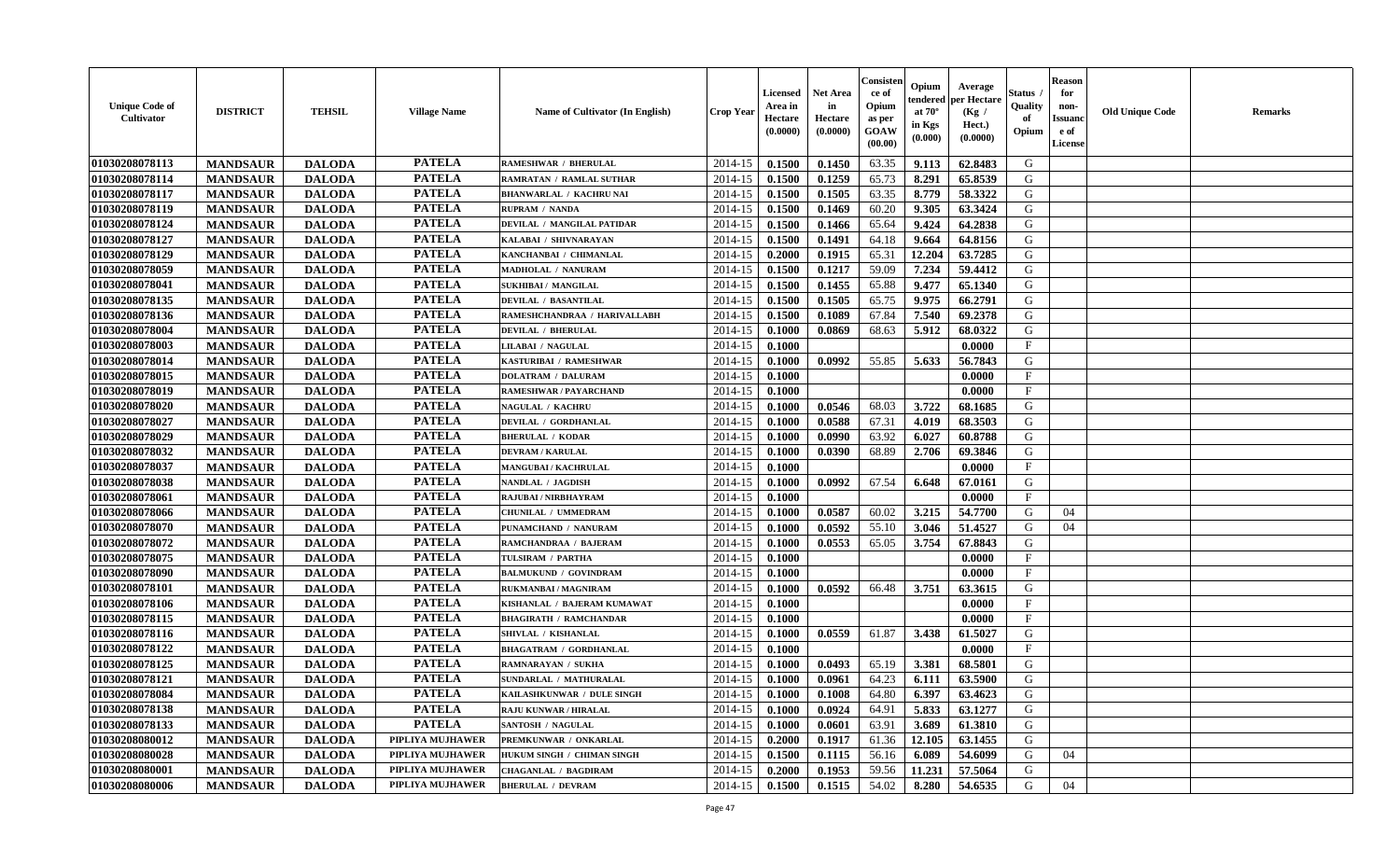| <b>Unique Code of</b><br>Cultivator | <b>DISTRICT</b> | <b>TEHSIL</b> | <b>Village Name</b> | <b>Name of Cultivator (In English)</b> | <b>Crop Year</b> | Licensed<br>Area in<br>Hectare<br>(0.0000) | <b>Net Area</b><br>in<br>Hectare<br>(0.0000) | Consister<br>ce of<br>Opium<br>as per<br>GOAW<br>(00.00) | Opium<br>endered<br>at $70^\circ$<br>in Kgs<br>(0.000) | Average<br>per Hectare<br>(Kg /<br>Hect.)<br>(0.0000) | Status<br>Quality<br>of<br>Opium | <b>Reason</b><br>for<br>non-<br><b>Issuanc</b><br>e of<br><b>License</b> | <b>Old Unique Code</b> | <b>Remarks</b> |
|-------------------------------------|-----------------|---------------|---------------------|----------------------------------------|------------------|--------------------------------------------|----------------------------------------------|----------------------------------------------------------|--------------------------------------------------------|-------------------------------------------------------|----------------------------------|--------------------------------------------------------------------------|------------------------|----------------|
| 01030208080016                      | <b>MANDSAUR</b> | <b>DALODA</b> | PIPLIYA MUJHAWER    | <b>GANESHRAM / GULAB</b>               | 2014-15          | 0.1000                                     |                                              |                                                          |                                                        | 0.0000                                                | $\mathbf{F}$                     |                                                                          |                        |                |
| 01030208080025                      | <b>MANDSAUR</b> | <b>DALODA</b> | PIPLIYA MUJHAWER    | MOD SINGH / KHUMAN SINGH               | 2014-15          | 0.1000                                     |                                              |                                                          |                                                        | 0.0000                                                | $\mathbf{F}$                     |                                                                          |                        |                |
| 01030208080032                      | <b>MANDSAUR</b> | <b>DALODA</b> | PIPLIYA MUJHAWER    | <b>CHUNNILAL / BABRU</b>               | 2014-15          | 0.1000                                     |                                              |                                                          |                                                        | 0.0000                                                | $\mathbf F$                      |                                                                          |                        |                |
| 01030208081019                      | <b>MANDSAUR</b> | <b>DALODA</b> | <b>RAKODA</b>       | KANHAIYALAL / RAMNARAYAN               | 2014-15          | 0.2000                                     | 0.1960                                       | 67.45                                                    | 13.047                                                 | 66.5663                                               | G                                |                                                                          |                        |                |
| 01030208081082                      | <b>MANDSAUR</b> | <b>DALODA</b> | <b>RAKODA</b>       | <b>ONKARLAL / BHERULAL</b>             | 2014-15          | 0.2000                                     | 0.1956                                       | 66.12                                                    | 13.120                                                 | 67.0757                                               | G                                |                                                                          |                        |                |
| 01030208081002                      | <b>MANDSAUR</b> | <b>DALODA</b> | <b>RAKODA</b>       | <b>BALMUKUND / BALARAM</b>             | 2014-15          | 0.1500                                     | 0.1464                                       | 63.82                                                    | 9.053                                                  | 61.8374                                               | G                                |                                                                          |                        |                |
| 01030208081003                      | <b>MANDSAUR</b> | <b>DALODA</b> | <b>RAKODA</b>       | <b>BHUWANILAL / DEVILAL</b>            | 2014-15          | 0.2000                                     | 0.1947                                       | 66.18                                                    | 12.792                                                 | 65.7011                                               | G                                |                                                                          |                        |                |
| 01030208081006                      | <b>MANDSAUR</b> | <b>DALODA</b> | <b>RAKODA</b>       | KARIBAI / JAGANNATH                    | 2014-15          | 0.1500                                     | 0.1485                                       | 65.66                                                    | 9.783                                                  | 65.8788                                               | G                                |                                                                          |                        |                |
| 01030208081007                      | <b>MANDSAUR</b> | <b>DALODA</b> | <b>RAKODA</b>       | VARDICHAND / BHAGIRATH                 | 2014-15          | 0.2000                                     | 0.1953                                       | 65.81                                                    | 13.294                                                 | 68.0696                                               | G                                |                                                                          |                        |                |
| 01030208081008                      | <b>MANDSAUR</b> | <b>DALODA</b> | <b>RAKODA</b>       | RAMCHANDRAA / BALARAM                  | 2014-15          | 0.1500                                     | 0.1227                                       | 66.43                                                    | 8.209                                                  | 66.9030                                               | G                                |                                                                          |                        |                |
| 01030208081009                      | <b>MANDSAUR</b> | <b>DALODA</b> | <b>RAKODA</b>       | <b>JAGDISH / KHUSHALILAL</b>           | 2014-15          | 0.1500                                     | 0.1482                                       | 62.14                                                    | 9.507                                                  | 64.1498                                               | $\mathbf G$                      |                                                                          |                        |                |
| 01030208081011                      | <b>MANDSAUR</b> | <b>DALODA</b> | <b>RAKODA</b>       | <b>BABULAL / BALARAM</b>               | 2014-15          | 0.1500                                     | 0.1524                                       | 65.58                                                    | 9.893                                                  | 64.9147                                               | G                                |                                                                          |                        |                |
| 01030208081015                      | <b>MANDSAUR</b> | <b>DALODA</b> | <b>RAKODA</b>       | <b>GUNWANT KUMAR / RADHESHYAM</b>      | 2014-15          | 0.1500                                     | 0.1470                                       | 66.08                                                    | 9.921                                                  | 67.4898                                               | G                                |                                                                          |                        |                |
| 01030208081016                      | <b>MANDSAUR</b> | <b>DALODA</b> | <b>RAKODA</b>       | KANHAIYALAL / DEVILAL                  | 2014-15          | 0.1500                                     | 0.1485                                       | 63.32                                                    | 9.444                                                  | 63.5960                                               | G                                |                                                                          |                        |                |
| 01030208081018                      | <b>MANDSAUR</b> | <b>DALODA</b> | <b>RAKODA</b>       | RAJESH / JAWHARLAL                     | 2014-15          | 0.2000                                     | 0.2008                                       | 59.50                                                    | 11.858                                                 | 59.0538                                               | G                                |                                                                          |                        |                |
| 01030208081022                      | <b>MANDSAUR</b> | <b>DALODA</b> | <b>RAKODA</b>       | RAMCHANDRA / RANCHODLAL                | 2014-15          | 0.1500                                     | 0.1500                                       | 65.89                                                    | 9.648                                                  | 64.3200                                               | G                                |                                                                          |                        |                |
| 01030208081023                      | <b>MANDSAUR</b> | <b>DALODA</b> | <b>RAKODA</b>       | PARWATIBAI / AMBARAM                   | 2014-15          | 0.1500                                     | 0.1488                                       | 64.93                                                    | 10.138                                                 | 68.1317                                               | G                                |                                                                          |                        |                |
| 01030208081026                      | <b>MANDSAUR</b> | <b>DALODA</b> | <b>RAKODA</b>       | <b>RATANLAL / BHERULAL</b>             | 2014-15          | 0.1500                                     | 0.1508                                       | 65.24                                                    | 10.159                                                 | 67.3674                                               | G                                |                                                                          |                        |                |
| 01030208081027                      | <b>MANDSAUR</b> | <b>DALODA</b> | <b>RAKODA</b>       | <b>MULCHANDRA / RUPA</b>               | 2014-15          | 0.2000                                     | 0.2031                                       | 65.12                                                    | 13.071                                                 | 64.3575                                               | G                                |                                                                          |                        |                |
| 01030208081032                      | <b>MANDSAUR</b> | <b>DALODA</b> | <b>RAKODA</b>       | <b>BASANTILAL / RATANLAL</b>           | 2014-15          | 0.1500                                     | 0.1512                                       | 64.33                                                    | 9.530                                                  | 63.0291                                               | G                                |                                                                          |                        |                |
| 01030208081034                      | <b>MANDSAUR</b> | <b>DALODA</b> | <b>RAKODA</b>       | <b>GANGABAI/BANSHILAL</b>              | 2014-15          | 0.1500                                     | 0.1496                                       | 63.81                                                    | 9.508                                                  | 63.5561                                               | G                                |                                                                          |                        |                |
| 01030208081035                      | <b>MANDSAUR</b> | <b>DALODA</b> | <b>RAKODA</b>       | <b>BALU / GOPAL</b>                    | 2014-15          | 0.1500                                     | 0.1425                                       | 68.46                                                    | 10.181                                                 | 71.4456                                               | G                                |                                                                          |                        |                |
| 01030208081036                      | <b>MANDSAUR</b> | <b>DALODA</b> | <b>RAKODA</b>       | <b>BALARAM / RATANLAL</b>              | 2014-15          | 0.2000                                     | 0.1980                                       | 65.86                                                    | 13.661                                                 | 68.9949                                               | G                                |                                                                          |                        |                |
| 01030208081039                      | <b>MANDSAUR</b> | <b>DALODA</b> | <b>RAKODA</b>       | <b>BALARAM / RUPRAM</b>                | 2014-15          | 0.1500                                     | 0.1518                                       | 63.73                                                    | 9.669                                                  | 63.6957                                               | G                                |                                                                          |                        |                |
| 01030208081041                      | <b>MANDSAUR</b> | <b>DALODA</b> | <b>RAKODA</b>       | <b>KALABAI/BHERULAL</b>                | 2014-15          | 0.2000                                     | 0.2015                                       | 64.94                                                    | 13.257                                                 | 65.7916                                               | G                                |                                                                          |                        |                |
| 01030208081042                      | <b>MANDSAUR</b> | <b>DALODA</b> | <b>RAKODA</b>       | SAMANDARBAI / BAPULAL                  | 2014-15          | 0.1500                                     | 0.1500                                       | 65.47                                                    | 9.652                                                  | 64.3467                                               | G                                |                                                                          |                        |                |
| 01030208081043                      | <b>MANDSAUR</b> | <b>DALODA</b> | <b>RAKODA</b>       | <b>DINESH / DHURILAL</b>               | 2014-15          | 0.1500                                     | 0.1499                                       | 63.73                                                    | 9.341                                                  | 62.3149                                               | G                                |                                                                          |                        |                |
| 01030208081045                      | <b>MANDSAUR</b> | <b>DALODA</b> | <b>RAKODA</b>       | KANHAIYALAL / BHANWARLAL               | 2014-15          | 0.1500                                     | 0.1475                                       | 62.44                                                    | 9.482                                                  | 64.2847                                               | G                                |                                                                          |                        |                |
| 01030208081050                      | <b>MANDSAUR</b> | <b>DALODA</b> | <b>RAKODA</b>       | <b>NATHULAL / RATANLAI</b>             | 2014-15          | 0.2000                                     | 0.2000                                       | 63.46                                                    | 13.027                                                 | 65.1350                                               | G                                |                                                                          |                        |                |
| 01030208081053                      | <b>MANDSAUR</b> | <b>DALODA</b> | <b>RAKODA</b>       | <b>BHAGATRAM / SURATRAM</b>            | 2014-15          | 0.1500                                     | 0.1452                                       | 66.76                                                    | 9.976                                                  | 68.7052                                               | G                                |                                                                          |                        |                |
| 01030208081054                      | <b>MANDSAUR</b> | <b>DALODA</b> | <b>RAKODA</b>       | RAMCHANDRAIBAI / BASANTILAL            | 2014-15          | 0.1500                                     | 0.1518                                       | 66.10                                                    | 9.669                                                  | 63.6957                                               | ${\bf G}$                        |                                                                          |                        |                |
| 01030208081055                      | <b>MANDSAUR</b> | <b>DALODA</b> | <b>RAKODA</b>       | MUKESH / RAMESHWAR POTRA RATANBAI      | 2014-15          | 0.1500                                     | 0.1493                                       | 66.07                                                    | 9.939                                                  | 66.5707                                               | G                                |                                                                          |                        |                |
| 01030208081056                      | <b>MANDSAUR</b> | <b>DALODA</b> | <b>RAKODA</b>       | RATANBAI / MANGILAL                    | 2014-15          | 0.1500                                     | 0.1505                                       | 63.43                                                    | 9.804                                                  | 65.1429                                               | G                                |                                                                          |                        |                |
| 01030208081058                      | <b>MANDSAUR</b> | <b>DALODA</b> | <b>RAKODA</b>       | <b>DHAPUBAI / BALARAM</b>              | 2014-15          | 0.1500                                     | 0.1459                                       | 63.99                                                    | 9.288                                                  | 63.6600                                               | G                                |                                                                          |                        |                |
| 01030208081059                      | <b>MANDSAUR</b> | <b>DALODA</b> | <b>RAKODA</b>       | CHAGANLAL / CHATURBHUJ                 | 2014-15          | 0.1500                                     | 0.1480                                       | 60.45                                                    | 8.955                                                  | 60.5068                                               | G                                |                                                                          |                        |                |
| 01030208081060                      | <b>MANDSAUR</b> | <b>DALODA</b> | <b>RAKODA</b>       | RAMESHWAR / KANWARLAL                  | 2014-15          | 0.2000                                     | 0.1950                                       | 63.37                                                    | 12.303                                                 | 63.0923                                               | G                                |                                                                          |                        |                |
| 01030208081063                      | <b>MANDSAUR</b> | <b>DALODA</b> | <b>RAKODA</b>       | <b>SURESH / BHUWANILAL</b>             | 2014-15          | 0.2000                                     | 0.1938                                       | 69.34                                                    | 13.848                                                 | 71.4551                                               | G                                |                                                                          |                        |                |
| 01030208081065                      | <b>MANDSAUR</b> | <b>DALODA</b> | <b>RAKODA</b>       | <b>KISHANLAL / DEVA</b>                | 2014-15          | 0.1500                                     | 0.1394                                       | 61.06                                                    | 8.697                                                  | 62.3888                                               | G                                |                                                                          |                        |                |
| 01030208081067                      | <b>MANDSAUR</b> | <b>DALODA</b> | <b>RAKODA</b>       | <b>BHULIBAI / RAMLAL</b>               | 2014-15          | 0.2000                                     | 0.1934                                       | 66.41                                                    | 13.178                                                 | 68.1386                                               | G                                |                                                                          |                        |                |
| 01030208081068                      | <b>MANDSAUR</b> | <b>DALODA</b> | <b>RAKODA</b>       | RATANLAL / RUPRAM                      | 2014-15          | 0.1500                                     | 0.1462                                       | 64.53                                                    | 9.394                                                  | 64.2544                                               | G                                |                                                                          |                        |                |
| 01030208081069                      | <b>MANDSAUR</b> | <b>DALODA</b> | <b>RAKODA</b>       | <b>NANDRAM / RAMLAL</b>                | 2014-15          | 0.2000                                     | 0.1960                                       | 67.35                                                    | 13.181                                                 | 67.2500                                               | G                                |                                                                          |                        |                |
| 01030208081072                      | <b>MANDSAUR</b> | <b>DALODA</b> | <b>RAKODA</b>       | <b>JAGDISH / CHATURBHUJ</b>            | 2014-15          | 0.1500                                     | 0.1465                                       | 70.15                                                    | 10.643                                                 | 72.6485                                               | G                                |                                                                          |                        |                |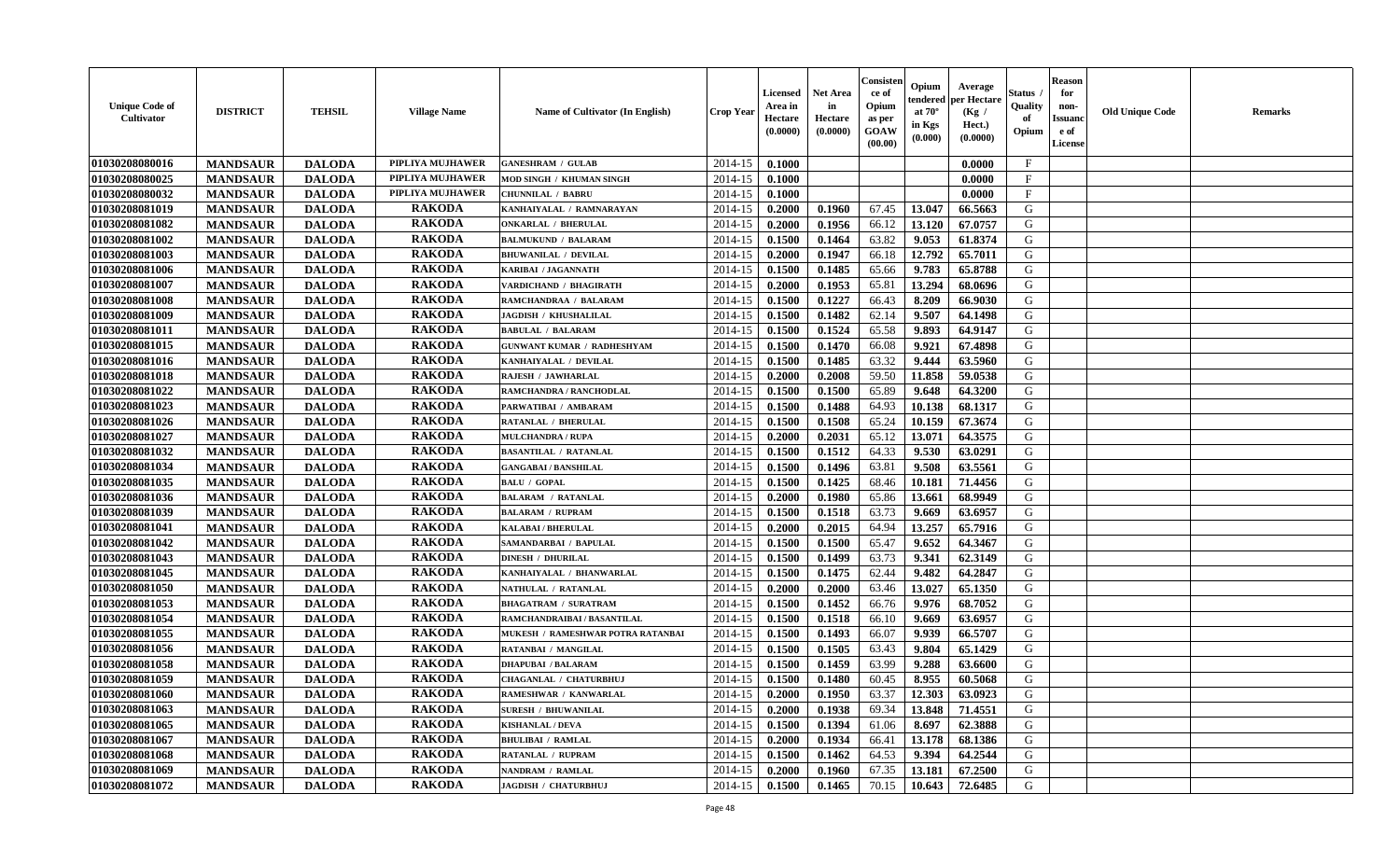| <b>Unique Code of</b><br>Cultivator | <b>DISTRICT</b> | <b>TEHSIL</b> | <b>Village Name</b> | <b>Name of Cultivator (In English)</b> | <b>Crop Year</b> | Licensed<br>Area in<br>Hectare<br>(0.0000) | <b>Net Area</b><br>in<br>Hectare<br>(0.0000) | Consister<br>ce of<br>Opium<br>as per<br>GOAW<br>(00.00) | Opium<br>endered<br>at $70^\circ$<br>in Kgs<br>(0.000) | Average<br>per Hectare<br>(Kg /<br>Hect.)<br>(0.0000) | Status<br>Quality<br>of<br>Opium | <b>Reason</b><br>for<br>non-<br><b>Issuanc</b><br>e of<br><b>License</b> | <b>Old Unique Code</b> | <b>Remarks</b> |
|-------------------------------------|-----------------|---------------|---------------------|----------------------------------------|------------------|--------------------------------------------|----------------------------------------------|----------------------------------------------------------|--------------------------------------------------------|-------------------------------------------------------|----------------------------------|--------------------------------------------------------------------------|------------------------|----------------|
| 01030208081077                      | <b>MANDSAUR</b> | <b>DALODA</b> | <b>RAKODA</b>       | <b>BHAGATRAM / RATANLAL</b>            | 2014-15          | 0.1500                                     | 0.1513                                       | 63.89                                                    | 9.657                                                  | 63.8268                                               | G                                |                                                                          |                        |                |
| 01030208081079                      | <b>MANDSAUR</b> | <b>DALODA</b> | <b>RAKODA</b>       | <b>VENIRAM / GOPAL</b>                 | 2014-15          | 0.1500                                     | 0.1440                                       | 67.23                                                    | 9.864                                                  | 68.5000                                               | G                                |                                                                          |                        |                |
| 01030208081084                      | <b>MANDSAUR</b> | <b>DALODA</b> | <b>RAKODA</b>       | <b>BADRILAL / NARAYAN</b>              | 2014-15          | 0.1500                                     | 0.1487                                       | 58.16                                                    | 8.250                                                  | 55.4808                                               | G                                | 04                                                                       |                        |                |
| 01030208081085                      | <b>MANDSAUR</b> | <b>DALODA</b> | <b>RAKODA</b>       | PUNAMCHAND / GIRDHARI                  | 2014-15          | 0.1500                                     | 0.1499                                       | 60.96                                                    | 9.257                                                  | 61.7545                                               | G                                |                                                                          |                        |                |
| 01030208081088                      | <b>MANDSAUR</b> | <b>DALODA</b> | <b>RAKODA</b>       | RAMESHWAR / BHANWARLAL                 | 2014-15          | 0.1500                                     | 0.1452                                       | 68.27                                                    | 10.280                                                 | 70.7989                                               | G                                |                                                                          |                        |                |
| 01030208081093                      | <b>MANDSAUR</b> | <b>DALODA</b> | <b>RAKODA</b>       | SHYAMLAL / PRABHULAL                   | 2014-15          | 0.1500                                     | 0.1466                                       | 60.61                                                    | 8.858                                                  | 60.4229                                               | G                                |                                                                          |                        |                |
| 01030208081186                      | <b>MANDSAUR</b> | <b>DALODA</b> | <b>RAKODA</b>       | <b>SALAGRAM / RANCHOD</b>              | 2014-15          | 0.1500                                     | 0.1474                                       | 61.25                                                    | 8.523                                                  | 57.8223                                               | G                                |                                                                          |                        |                |
| 01030208081012                      | <b>MANDSAUR</b> | <b>DALODA</b> | <b>RAKODA</b>       | KRISHNABAI / LAXMINARAYAN              | 2014-15          | 0.1000                                     | 0.0988                                       | 66.65                                                    | 5.989                                                  | 60.6174                                               | G                                |                                                                          |                        |                |
| 01030208081029                      | <b>MANDSAUR</b> | <b>DALODA</b> | <b>RAKODA</b>       | <b>BALARAM / CHATURBHUJ</b>            | 2014-15          | 0.1000                                     | 0.0990                                       | 63.33                                                    | 6.396                                                  | 64.6061                                               | G                                |                                                                          |                        |                |
| 01030208081037                      | <b>MANDSAUR</b> | <b>DALODA</b> | <b>RAKODA</b>       | <b>RAMRATAN / BALU</b>                 | 2014-15          | 0.1000                                     | 0.0925                                       | 59.02                                                    | 5.295                                                  | 57.2432                                               | G                                |                                                                          |                        |                |
| 01030208081044                      | <b>MANDSAUR</b> | <b>DALODA</b> | <b>RAKODA</b>       | RAMKUNWAR / HAJARILAL                  | 2014-15          | 0.1000                                     |                                              |                                                          |                                                        | 0.0000                                                | F                                |                                                                          |                        |                |
| 01030208081070                      | <b>MANDSAUR</b> | <b>DALODA</b> | <b>RAKODA</b>       | SHIVLAL / CHUNILAL                     | 2014-15          | 0.1000                                     | 0.0492                                       | 60.23                                                    | 2.977                                                  | 60.5081                                               | G                                |                                                                          |                        |                |
| 01030208081014                      | <b>MANDSAUR</b> | <b>DALODA</b> | <b>RAKODA</b>       | <b>JAGDISH / KANHAIYALAL</b>           | 2014-15          | 0.2000                                     | 0.1967                                       | 68.87                                                    | 14.158                                                 | 71.9776                                               | G                                |                                                                          |                        |                |
| 01030208081097                      | <b>MANDSAUR</b> | <b>DALODA</b> | <b>RAKODA</b>       | NANDRAM / BHERULAL                     | 2014-15          | 0.1500                                     | 0.1500                                       | 60.79                                                    | 9.327                                                  | 62.1800                                               | G                                |                                                                          |                        |                |
| 01030208081098                      | <b>MANDSAUR</b> | <b>DALODA</b> | <b>RAKODA</b>       | RUKMANBAI / KANWARLAL                  | 2014-15          | 0.1500                                     | 0.1512                                       | 64.72                                                    | 9.800                                                  | 64.8148                                               | G                                |                                                                          |                        |                |
| 01030208081099                      | <b>MANDSAUR</b> | <b>DALODA</b> | <b>RAKODA</b>       | <b>JAWAHARLAL / NAWALRAM</b>           | 2014-15          | 0.1500                                     | 0.1200                                       | 58.60                                                    | 7.040                                                  | 58.6667                                               | G                                |                                                                          |                        |                |
| 01030208081103                      | <b>MANDSAUR</b> | <b>DALODA</b> | <b>RAKODA</b>       | RAMESHWAR / KHUSHALIRAM                | 2014-15          | 0.1500                                     | 0.1510                                       | 61.99                                                    | 9.644                                                  | 63.8675                                               | G                                |                                                                          |                        |                |
| 01030208081104                      | <b>MANDSAUR</b> | <b>DALODA</b> | <b>RAKODA</b>       | <b>GULABBAI/AMRATRAM</b>               | 2014-15          | 0.1500                                     | 0.1190                                       | 61.84                                                    | 7.757                                                  | 65.1849                                               | G                                |                                                                          |                        |                |
| 01030208081120                      | <b>MANDSAUR</b> | <b>DALODA</b> | <b>RAKODA</b>       | <b>CHAINRAM / ASHARAM</b>              | 2014-15          | 0.1500                                     | 0.1484                                       | 62.60                                                    | 9.336                                                  | 62.9111                                               | G                                |                                                                          |                        |                |
| 01030208081121                      | <b>MANDSAUR</b> | <b>DALODA</b> | <b>RAKODA</b>       | <b>GOPAL / HIRALAL</b>                 | 2014-15          | 0.1500                                     | 0.1497                                       | 59.44                                                    | 8.933                                                  | 59.6727                                               | G                                |                                                                          |                        |                |
| 01030208081127                      | <b>MANDSAUR</b> | <b>DALODA</b> | <b>RAKODA</b>       | RADHESHYAM / RUPRAM TELI               | 2014-15          | 0.1500                                     | 0.1494                                       | 60.13                                                    | 9.148                                                  | 61.2316                                               | G                                |                                                                          |                        |                |
| 01030208081132                      | <b>MANDSAUR</b> | <b>DALODA</b> | <b>RAKODA</b>       | <b>DASHRATH / ONKARLAL</b>             | 2014-15          | 0.2000                                     | 0.1960                                       | 70.14                                                    | 13.737                                                 | 70.0867                                               | G                                |                                                                          |                        |                |
| 01030208081134                      | <b>MANDSAUR</b> | <b>DALODA</b> | <b>RAKODA</b>       | <b>MEWALAL / RAMLAL</b>                | 2014-15          | 0.1500                                     | 0.1424                                       | 68.12                                                    | 10.325                                                 | 72.5070                                               | G                                |                                                                          |                        |                |
| 01030208081138                      | <b>MANDSAUR</b> | <b>DALODA</b> | <b>RAKODA</b>       | PANALAL / RUPRAM                       | 2014-15          | 0.2000                                     | 0.1470                                       | 66.28                                                    | 9.582                                                  | 65.1837                                               | G                                |                                                                          |                        |                |
| 01030208081140                      | <b>MANDSAUR</b> | <b>DALODA</b> | <b>RAKODA</b>       | SURESHCHAND / JAWAHARLAL               | 2014-15          | 0.2000                                     | 0.1898                                       | 57.64                                                    | 10.886                                                 | 57.3551                                               | G                                |                                                                          |                        |                |
| 01030208081143                      | <b>MANDSAUR</b> | <b>DALODA</b> | <b>RAKODA</b>       | <b>JAGDISH / AMBARAM</b>               | 2014-15          | 0.1500                                     | 0.1485                                       | 63.66                                                    | 9.576                                                  | 64.4848                                               | G                                |                                                                          |                        |                |
| 01030208081147                      | <b>MANDSAUR</b> | <b>DALODA</b> | <b>RAKODA</b>       | <b>LILESH / RAMESHWAR</b>              | 2014-15          | 0.2000                                     | 0.1920                                       | 64.52                                                    | 12.406                                                 | 64.6146                                               | G                                |                                                                          |                        |                |
| 01030208081148                      | <b>MANDSAUR</b> | <b>DALODA</b> | <b>RAKODA</b>       | <b>ATAMARAM / MANNALAL</b>             | 2014-15          | 0.1500                                     | 0.1453                                       | 64.37                                                    | 9.518                                                  | 65.5058                                               | G                                |                                                                          |                        |                |
| 01030208081149                      | <b>MANDSAUR</b> | <b>DALODA</b> | <b>RAKODA</b>       | <b>MAHESH / BAPULAL</b>                | 2014-15          | 0.1500                                     | 0.1497                                       | 64.32                                                    | 9.602                                                  | 64.1416                                               | G                                |                                                                          |                        |                |
| 01030208081150                      | <b>MANDSAUR</b> | <b>DALODA</b> | <b>RAKODA</b>       | PAPPULAL / BHERULAL                    | 2014-15          | 0.2000                                     | 0.1947                                       | 67.77                                                    | 13.380                                                 | 68.7211                                               | G                                |                                                                          |                        |                |
| 01030208081151                      | <b>MANDSAUR</b> | <b>DALODA</b> | <b>RAKODA</b>       | SUNDARLAL / KASHIRAM                   | 2014-15          | 0.1500                                     | 0.1457                                       | 63.29                                                    | 9.277                                                  | 63.6719                                               | ${\bf G}$                        |                                                                          |                        |                |
| 01030208081152                      | <b>MANDSAUR</b> | <b>DALODA</b> | <b>RAKODA</b>       | VANIRAM / PANNALAL                     | 2014-15          | 0.1500                                     | 0.1496                                       | 63.14                                                    | 9.534                                                  | 63.7299                                               | G                                |                                                                          |                        |                |
| 01030208081162                      | <b>MANDSAUR</b> | <b>DALODA</b> | <b>RAKODA</b>       | ABHA KUNWAR / RADHESHYAM               | 2014-15          | 0.1500                                     | 0.1480                                       | 63.84                                                    | 9.567                                                  | 64.6419                                               | G                                |                                                                          |                        |                |
| 01030208081164                      | <b>MANDSAUR</b> | <b>DALODA</b> | <b>RAKODA</b>       | UDAYLAL / KANWARLAL                    | 2014-15          | 0.2000                                     | 0.2028                                       | 61.72                                                    | 12.688                                                 | 62.5641                                               | G                                |                                                                          |                        |                |
| 01030208081166                      | <b>MANDSAUR</b> | <b>DALODA</b> | <b>RAKODA</b>       | <b>MANOHARLAL / AMBALAL</b>            | 2014-15          | 0.1500                                     | 0.1490                                       | 58.73                                                    | 8.323                                                  | 55.8591                                               | G                                | 04                                                                       |                        |                |
| 01030208081167                      | <b>MANDSAUR</b> | <b>DALODA</b> | <b>RAKODA</b>       | <b>OMPRAKASH / NANDRAM</b>             | 2014-15          | 0.1500                                     | 0.1467                                       | 64.35                                                    | 9.836                                                  | 67.0484                                               | G                                |                                                                          |                        |                |
| 01030208081168                      | <b>MANDSAUR</b> | <b>DALODA</b> | <b>RAKODA</b>       | <b>MUKESH / RADHESHYAM</b>             | 2014-15          | 0.2000                                     | 0.1947                                       | 62.42                                                    | 12.332                                                 | 63.3385                                               | G                                |                                                                          |                        |                |
| 01030208081163                      | <b>MANDSAUR</b> | <b>DALODA</b> | <b>RAKODA</b>       | <b>SHANTILAL / NAGULAL</b>             | 2014-15          | 0.1500                                     | 0.1464                                       | 65.58                                                    | 9.575                                                  | 65.4030                                               | G                                |                                                                          |                        |                |
| 01030208081066                      | <b>MANDSAUR</b> | <b>DALODA</b> | <b>RAKODA</b>       | NANDRAM / BALARAM                      | 2014-15          | 0.1500                                     | 0.1363                                       | 65.62                                                    | 8.802                                                  | 64.5781                                               | G                                |                                                                          |                        |                |
| 01030208081141                      | <b>MANDSAUR</b> | <b>DALODA</b> | <b>RAKODA</b>       | <b>GHANSHYAM / RAMESHWAR</b>           | 2014-15          | 0.1500                                     | 0.1505                                       | 70.35                                                    | 11.125                                                 | 73.9203                                               | G                                |                                                                          |                        |                |
| 01030208081086                      | <b>MANDSAUR</b> | <b>DALODA</b> | <b>RAKODA</b>       | <b>SHANKARLAL / SAMPATBAI</b>          | 2014-15          | 0.1500                                     | 0.1496                                       | 65.53                                                    | 10.241                                                 | 68.4559                                               | G                                |                                                                          |                        |                |
| 01030208081177                      | <b>MANDSAUR</b> | <b>DALODA</b> | <b>RAKODA</b>       | KANHAIYALAL / KISHANLAL                | 2014-15          | 0.2000                                     | 0.1916                                       | 64.70                                                    | 12.201                                                 | 63.6795                                               | G                                |                                                                          |                        |                |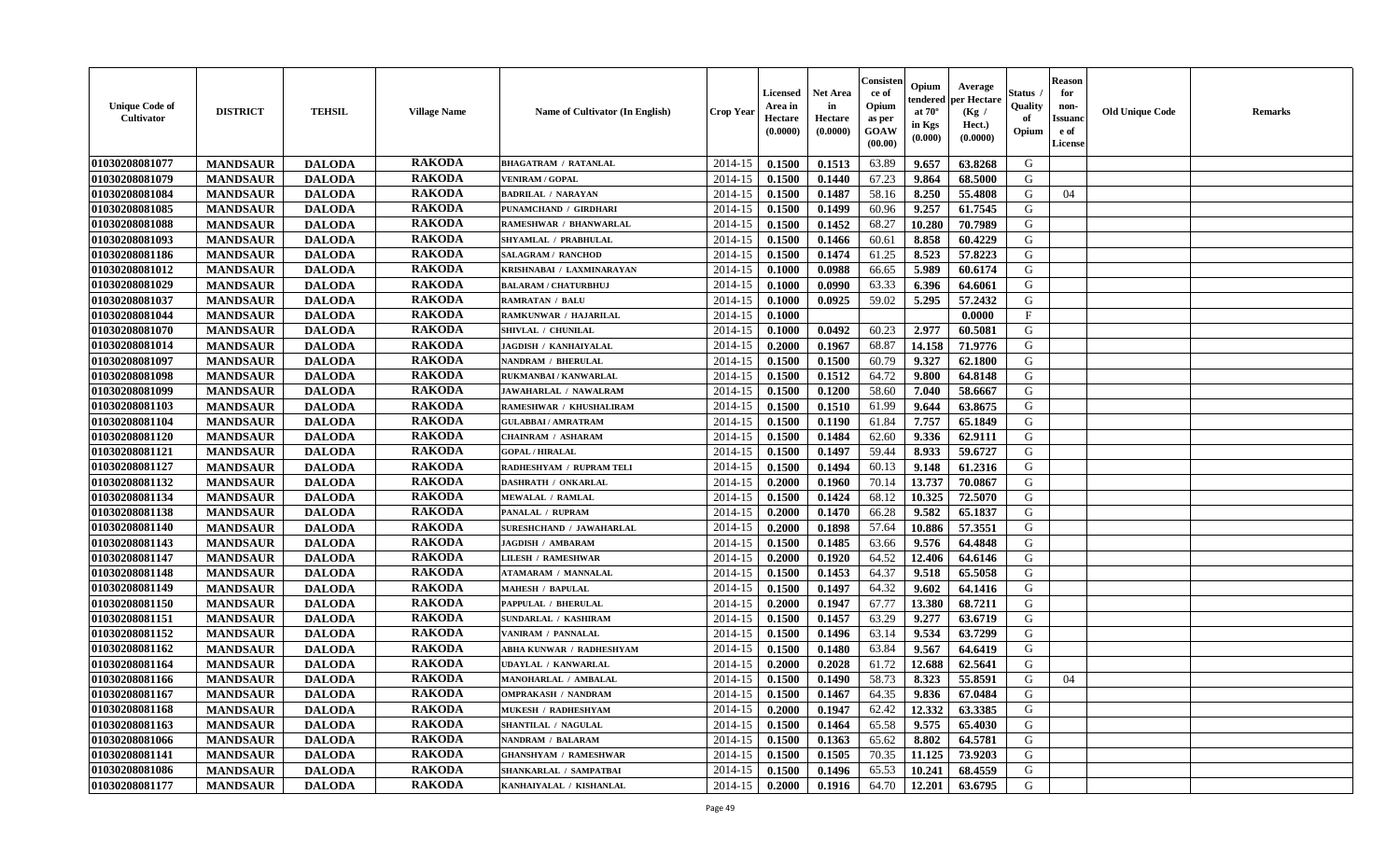| <b>Unique Code of</b><br>Cultivator | <b>DISTRICT</b> | <b>TEHSIL</b> | <b>Village Name</b> | Name of Cultivator (In English)      | Crop Year | Licensed<br>Area in<br>Hectare<br>(0.0000) | <b>Net Area</b><br>in<br>Hectare<br>(0.0000) | Consister<br>ce of<br>Opium<br>as per<br>GOAW<br>(00.00) | Opium<br>endered<br>at $70^\circ$<br>in Kgs<br>$(\mathbf{0.000})$ | Average<br>per Hectare<br>(Kg /<br>Hect.)<br>(0.0000) | Status<br>Quality<br>of<br>Opium | <b>Reason</b><br>for<br>non-<br><b>Issuanc</b><br>e of<br>License | <b>Old Unique Code</b> | Remarks |
|-------------------------------------|-----------------|---------------|---------------------|--------------------------------------|-----------|--------------------------------------------|----------------------------------------------|----------------------------------------------------------|-------------------------------------------------------------------|-------------------------------------------------------|----------------------------------|-------------------------------------------------------------------|------------------------|---------|
| 01030208081180                      | <b>MANDSAUR</b> | <b>DALODA</b> | <b>RAKODA</b>       | VARDICHAND / AMRATRAM                | 2014-15   | 0.2000                                     | 0.0740                                       | 64.71                                                    | 4.752                                                             | 64.2162                                               | G                                |                                                                   |                        |         |
| 01030208081185                      | <b>MANDSAUR</b> | <b>DALODA</b> | <b>RAKODA</b>       | DHAPUBAI / RAMESHCHANDRA / SAMANDLAL | 2014-15   | 0.1500                                     | 0.1500                                       | 63.48                                                    | 9.486                                                             | 63.2400                                               | G                                |                                                                   |                        |         |
| 01030208081187                      | <b>MANDSAUR</b> | <b>DALODA</b> | <b>RAKODA</b>       | RAMIBAI / KHEMRAJ                    | 2014-15   | 0.1500                                     | 0.1476                                       | 57.08                                                    | 8.709                                                             | 59.0041                                               | G                                |                                                                   |                        |         |
| 01030208081049                      | <b>MANDSAUR</b> | <b>DALODA</b> | <b>RAKODA</b>       | <b>GANGABAI / PAYARA</b>             | 2014-15   | 0.2000                                     | 0.1966                                       | 64.53                                                    | 12.869                                                            | 65.4578                                               | G                                |                                                                   |                        |         |
| 01030208081155                      | <b>MANDSAUR</b> | <b>DALODA</b> | <b>RAKODA</b>       | KANHAIYALAL / RUPRAM                 | 2014-15   | 0.1500                                     | 0.1492                                       | 59.02                                                    | 9.089                                                             | 60.9182                                               | G                                |                                                                   |                        |         |
| 01030208081061                      | <b>MANDSAUR</b> | <b>DALODA</b> | <b>RAKODA</b>       | <b>KAMLABAI/KASHIRAM</b>             | 2014-15   | 0.1500                                     | 0.1492                                       | 61.30                                                    | 9.099                                                             | 60.9853                                               | G                                |                                                                   |                        |         |
| 01030208081161                      | <b>MANDSAUR</b> | <b>DALODA</b> | <b>RAKODA</b>       | RUKAMANIBAI / MADANLAL               | 2014-15   | 0.1500                                     | 0.1500                                       | 58.05                                                    | 8.857                                                             | 59.0467                                               | G                                |                                                                   |                        |         |
| 01030208081189                      | <b>MANDSAUR</b> | <b>DALODA</b> | <b>RAKODA</b>       | <b>BHANWARLAL / PUNAMCHAND</b>       | 2014-15   | 0.1500                                     | 0.1504                                       | 53.50                                                    | 8.124                                                             | 54.0160                                               | G                                | 04                                                                |                        |         |
| 01030208081108                      | <b>MANDSAUR</b> | <b>DALODA</b> | <b>RAKODA</b>       | SALAGRAM / NIRBHAYRAM                | 2014-15   | 0.1000                                     | 0.0619                                       | 63.20                                                    | 3.711                                                             | 59.9515                                               | G                                |                                                                   |                        |         |
| 01030208081118                      | <b>MANDSAUR</b> | <b>DALODA</b> | <b>RAKODA</b>       | SHIVNARAYAN / CHAMARLAL              | 2014-15   | 0.1000                                     |                                              |                                                          |                                                                   | 0.0000                                                | $\mathbf{F}$                     |                                                                   |                        |         |
| 01030208081126                      | <b>MANDSAUR</b> | <b>DALODA</b> | <b>RAKODA</b>       | <b>GHANSHYAM / BHAGATRAM</b>         | 2014-15   | 0.1000                                     | 0.0600                                       | 63.09                                                    | 3.948                                                             | 65.8000                                               | G                                |                                                                   |                        |         |
| 01030208081131                      | <b>MANDSAUR</b> | <b>DALODA</b> | <b>RAKODA</b>       | RADHESHYAM / SHIVLAL                 | 2014-15   | 0.1000                                     | 0.0500                                       | 67.90                                                    | 3.327                                                             | 66.5400                                               | G                                |                                                                   |                        |         |
| 01030208081145                      | <b>MANDSAUR</b> | <b>DALODA</b> | <b>RAKODA</b>       | <b>GOPAL / RAMLAL</b>                | 2014-15   | 0.1000                                     |                                              |                                                          |                                                                   | 0.0000                                                | $\mathbf{F}$                     |                                                                   |                        |         |
| 01030208081146                      | <b>MANDSAUR</b> | <b>DALODA</b> | <b>RAKODA</b>       | SHANKARLAL / BHAGATRAM               | 2014-15   | 0.1000                                     |                                              |                                                          |                                                                   | 0.0000                                                | $\mathbf{F}$                     |                                                                   |                        |         |
| 01030208081153                      | <b>MANDSAUR</b> | <b>DALODA</b> | <b>RAKODA</b>       | UDAYLAL / CHAMPALAL                  | 2014-15   | 0.1000                                     |                                              |                                                          |                                                                   | 0.0000                                                | F                                |                                                                   |                        |         |
| 01030208081158                      | <b>MANDSAUR</b> | <b>DALODA</b> | <b>RAKODA</b>       | <b>RAMNIWAS / BHAIYALAL</b>          | 2014-15   | 0.1000                                     | 0.0478                                       | 65.02                                                    | 3.409                                                             | 71.3180                                               | G                                |                                                                   |                        |         |
| 01030208081171                      | <b>MANDSAUR</b> | <b>DALODA</b> | <b>RAKODA</b>       | JUJHARLAL / PRABHULAL                | 2014-15   | 0.1000                                     |                                              |                                                          |                                                                   | 0.0000                                                | $\mathbf{F}$                     |                                                                   |                        |         |
| 01030208081172                      | <b>MANDSAUR</b> | <b>DALODA</b> | <b>RAKODA</b>       | <b>JAGDISH / HARDEVRAM</b>           | 2014-15   | 0.1000                                     |                                              |                                                          |                                                                   | 0.0000                                                | $_{\rm F}$                       |                                                                   |                        |         |
| 01030208081176                      | <b>MANDSAUR</b> | <b>DALODA</b> | <b>RAKODA</b>       | <b>BHAGATRAM / SAVRAM</b>            | 2014-15   | 0.1000                                     | 0.0700                                       | 64.05                                                    | 4.429                                                             | 63.2714                                               | G                                |                                                                   |                        |         |
| 01030208081129                      | <b>MANDSAUR</b> | <b>DALODA</b> | <b>RAKODA</b>       | <b>OMPRAKASH / BHAGATRAM</b>         | 2014-15   | 0.1000                                     | 0.0578                                       | 65.65                                                    | 3.995                                                             | 69.1176                                               | G                                |                                                                   |                        |         |
| 01030208081005                      | <b>MANDSAUR</b> | <b>DALODA</b> | <b>RAKODA</b>       | <b>BAPULAL / KANHAIYALAL</b>         | 2014-15   | 0.1000                                     |                                              |                                                          |                                                                   | 0.0000                                                | $\mathbf{F}$                     |                                                                   |                        |         |
| 01030208082062                      | <b>MANDSAUR</b> | <b>DALODA</b> | <b>SEMLIYA HIRA</b> | RAMNARAYAN / MAGNIRAM                | 2014-15   | 0.1500                                     | 0.1484                                       | 57.69                                                    | 9.239                                                             | 62.2574                                               | G                                |                                                                   |                        |         |
| 01030208082001                      | <b>MANDSAUR</b> | <b>DALODA</b> | <b>SEMLIYA HIRA</b> | <b>MANGIBAI/GANPATLAL</b>            | 2014-15   | 0.1500                                     | 0.1488                                       | 63.46                                                    | 9.646                                                             | 64.8253                                               | G                                |                                                                   |                        |         |
| 01030208082002                      | <b>MANDSAUR</b> | <b>DALODA</b> | <b>SEMLIYA HIRA</b> | KANWARLAL / AMRATRAM                 | 2014-15   | 0.1500                                     | 0.1488                                       | 61.27                                                    | 9.751                                                             | 65.5309                                               | G                                |                                                                   |                        |         |
| 01030208082005                      | <b>MANDSAUR</b> | <b>DALODA</b> | <b>SEMLIYA HIRA</b> | <b>MANGILAL / MADHOLAL</b>           | 2014-15   | 0.1500                                     | 0.1499                                       | 58.51                                                    | 8.835                                                             | 58.9393                                               | G                                |                                                                   |                        |         |
| 01030208082011                      | <b>MANDSAUR</b> | <b>DALODA</b> | <b>SEMLIYA HIRA</b> | LILABAI / KISHAN                     | 2014-15   | 0.1500                                     | 0.1539                                       | 59.11                                                    | 9.145                                                             | 59.4217                                               | G                                |                                                                   |                        |         |
| 01030208082012                      | <b>MANDSAUR</b> | <b>DALODA</b> | <b>SEMLIYA HIRA</b> | <b>BALARAM / AMRITRAM</b>            | 2014-15   | 0.1500                                     | 0.1498                                       | 63.17                                                    | 9.918                                                             | 66.2083                                               | G                                |                                                                   |                        |         |
| 01030208082013                      | <b>MANDSAUR</b> | <b>DALODA</b> | <b>SEMLIYA HIRA</b> | SATAYNARAYAN / CHAMPABAI             | 2014-15   | 0.1500                                     | 0.1452                                       | 62.86                                                    | 9.537                                                             | 65.6818                                               | G                                |                                                                   |                        |         |
| 01030208082014                      | <b>MANDSAUR</b> | <b>DALODA</b> | <b>SEMLIYA HIRA</b> | <b>GITABAI/NANURAM</b>               | 2014-15   | 0.1500                                     | 0.1480                                       | 58.91                                                    | 9.897                                                             | 66.8716                                               | G                                |                                                                   |                        |         |
| 01030208082016                      | <b>MANDSAUR</b> | <b>DALODA</b> | <b>SEMLIYA HIRA</b> | <b>SUHAGBAI/SUKHLAL</b>              | 2014-15   | 0.2000                                     | 0.1600                                       | 61.81                                                    | 10.578                                                            | 66.1125                                               | G                                |                                                                   |                        |         |
| 01030208082017                      | <b>MANDSAUR</b> | <b>DALODA</b> | <b>SEMLIYA HIRA</b> | PRABHULAL / MADHO KULMI              | 2014-15   | 0.1500                                     | 0.1480                                       | 57.71                                                    | 8.665                                                             | 58.5473                                               | G                                |                                                                   |                        |         |
| 01030208082021                      | <b>MANDSAUR</b> | <b>DALODA</b> | <b>SEMLIYA HIRA</b> | SHANTIBAI / BHERULAL                 | 2014-15   | 0.1500                                     | 0.1469                                       | 55.09                                                    | 8.492                                                             | 57.8080                                               | G                                |                                                                   |                        |         |
| 01030208082024                      | <b>MANDSAUR</b> | <b>DALODA</b> | <b>SEMLIYA HIRA</b> | <b>AVANTIBAI / CHAMARLAL</b>         | 2014-15   | 0.2000                                     | 0.1997                                       | 59.52                                                    | 12.159                                                            | 60.8863                                               | G                                |                                                                   |                        |         |
| 01030208082025                      | <b>MANDSAUR</b> | <b>DALODA</b> | <b>SEMLIYA HIRA</b> | PRAKASHCHANDRA / AMARATRAM           | 2014-15   | 0.1500                                     | 0.1388                                       | 65.93                                                    | 9.569                                                             | 68.9409                                               | G                                |                                                                   |                        |         |
| 01030208082027                      | <b>MANDSAUR</b> | <b>DALODA</b> | <b>SEMLIYA HIRA</b> | <b>LACHHIBAI/BALURAM</b>             | 2014-15   | 0.1500                                     | 0.1482                                       | 61.20                                                    | 9.355                                                             | 63.1242                                               | G                                |                                                                   |                        |         |
| 01030208082030                      | <b>MANDSAUR</b> | <b>DALODA</b> | <b>SEMLIYA HIRA</b> | <b>BHANVARLAL / KISHANLAL</b>        | 2014-15   | 0.1500                                     | 0.1495                                       | 59.52                                                    | 9.124                                                             | 61.0301                                               | G                                |                                                                   |                        |         |
| 01030208082031                      | <b>MANDSAUR</b> | <b>DALODA</b> | <b>SEMLIYA HIRA</b> | <b>HURJABAI/GANESHRAM</b>            | 2014-15   | 0.1500                                     | 0.1460                                       | 62.64                                                    | 9.521                                                             | 65.2123                                               | G                                |                                                                   |                        |         |
| 01030208082033                      | <b>MANDSAUR</b> | <b>DALODA</b> | <b>SEMLIYA HIRA</b> | NARAYAN / MATHURABAI                 | 2014-15   | 0.1500                                     | 0.1435                                       | 60.20                                                    | 9.391                                                             | 65.4425                                               | G                                |                                                                   |                        |         |
| 01030208082034                      | <b>MANDSAUR</b> | <b>DALODA</b> | <b>SEMLIYA HIRA</b> | UDAYLAL / SHIVNARAYAN                | 2014-15   | 0.1500                                     | 0.1502                                       | 57.13                                                    | 8.553                                                             | 56.9441                                               | G                                |                                                                   |                        |         |
| 01030208082035                      | <b>MANDSAUR</b> | <b>DALODA</b> | <b>SEMLIYA HIRA</b> | <b>BALARAM / NANDA KULMI</b>         | 2014-15   | 0.1500                                     | 0.1496                                       | 62.51                                                    | 9.957                                                             | 66.5575                                               | ${\bf G}$                        |                                                                   |                        |         |
| 01030208082036                      | <b>MANDSAUR</b> | <b>DALODA</b> | <b>SEMLIYA HIRA</b> | <b>DHANNA / MANNA</b>                | 2014-15   | 0.1500                                     | 0.1525                                       | 54.71                                                    | 8.715                                                             | 57.1475                                               | G                                |                                                                   |                        |         |
| 01030208082038                      | <b>MANDSAUR</b> | <b>DALODA</b> | <b>SEMLIYA HIRA</b> | <b>DILIP KUMAR / BHERULAL</b>        | 2014-15   | 0.1500                                     | 0.1350                                       | 63.01                                                    | 9.145                                                             | 67.7407                                               | G                                |                                                                   |                        |         |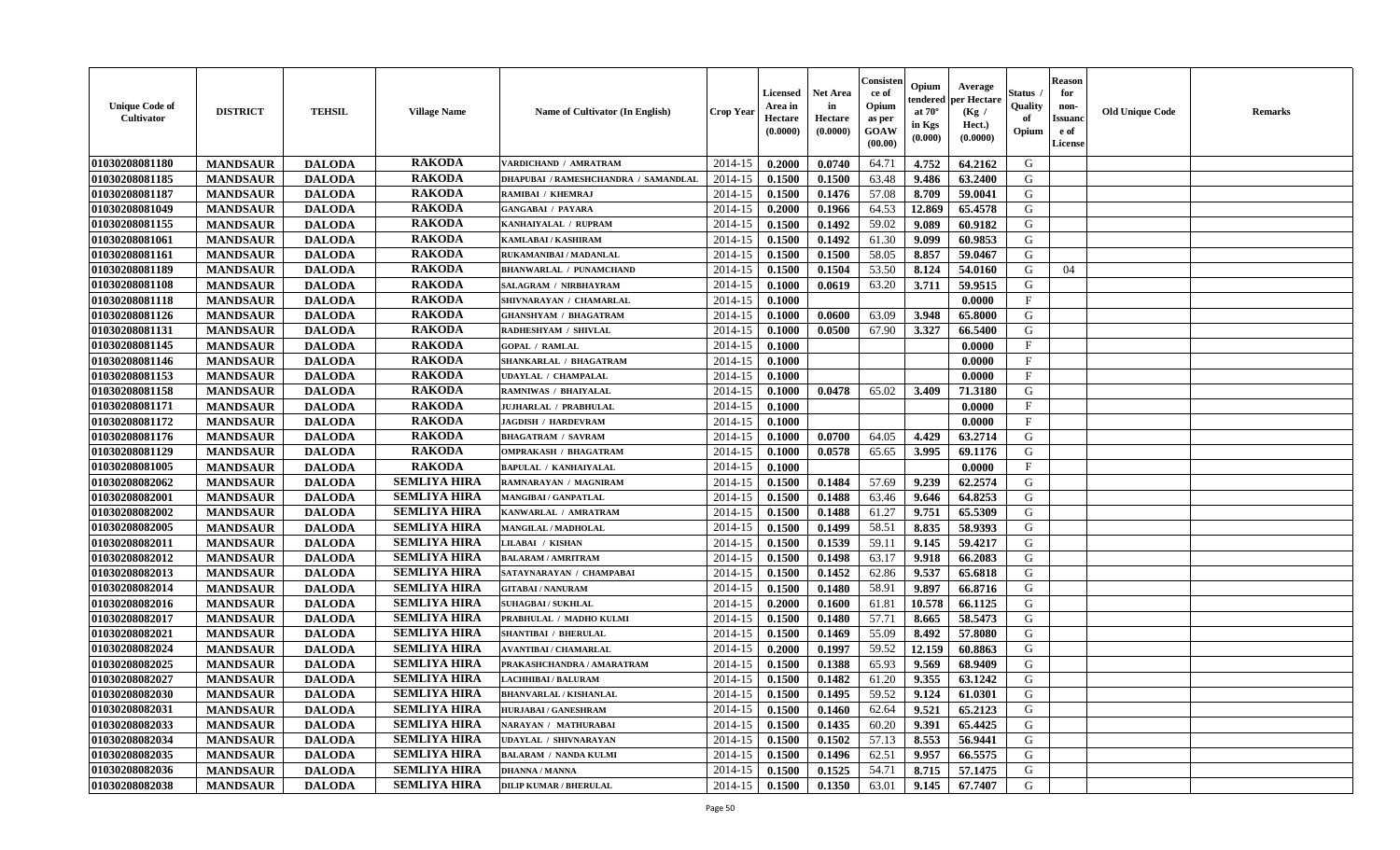| <b>Unique Code of</b><br><b>Cultivator</b> | <b>DISTRICT</b> | <b>TEHSIL</b> | <b>Village Name</b> | <b>Name of Cultivator (In English)</b> | <b>Crop Year</b> | <b>Licensed</b><br>Area in<br>Hectare<br>(0.0000) | Net Area<br>in<br>Hectare<br>(0.0000) | Consisteı<br>ce of<br>Opium<br>as per<br>GOAW<br>(00.00) | Opium<br>endered<br>at $70^\circ$<br>in Kgs<br>(0.000) | Average<br>per Hectare<br>(Kg /<br>Hect.)<br>(0.0000) | Status<br>Quality<br>of<br>Opium | <b>Reason</b><br>for<br>non-<br><b>Issuanc</b><br>e of<br>License | <b>Old Unique Code</b> | Remarks |
|--------------------------------------------|-----------------|---------------|---------------------|----------------------------------------|------------------|---------------------------------------------------|---------------------------------------|----------------------------------------------------------|--------------------------------------------------------|-------------------------------------------------------|----------------------------------|-------------------------------------------------------------------|------------------------|---------|
| 01030208082042                             | <b>MANDSAUR</b> | <b>DALODA</b> | <b>SEMLIYA HIRA</b> | <b>BHANWARLAL / BHERULAL</b>           | 2014-15          | 0.1500                                            | 0.1517                                | 56.03                                                    | 8.669                                                  | 57.1457                                               | G                                |                                                                   |                        |         |
| 01030208082044                             | <b>MANDSAUR</b> | <b>DALODA</b> | <b>SEMLIYA HIRA</b> | KANHAIYALAL / AMRATRAM                 | 2014-15          | 0.1500                                            | 0.1500                                | 56.70                                                    | 8.837                                                  | 58.9133                                               | G                                |                                                                   |                        |         |
| 01030208082047                             | <b>MANDSAUR</b> | <b>DALODA</b> | <b>SEMLIYA HIRA</b> | <b>DHAPUBAI / KANWARLAL</b>            | 2014-15          | 0.1500                                            | 0.1480                                | 61.49                                                    | 9.584                                                  | 64.7568                                               | G                                |                                                                   |                        |         |
| 01030208082049                             | <b>MANDSAUR</b> | <b>DALODA</b> | <b>SEMLIYA HIRA</b> | <b>LILABAI / BAJRANGLAL</b>            | 2014-15          | 0.1500                                            | 0.1394                                | 62.11                                                    | 9.201                                                  | 66.0043                                               | G                                |                                                                   |                        |         |
| 01030208082050                             | <b>MANDSAUR</b> | <b>DALODA</b> | <b>SEMLIYA HIRA</b> | MOHANLAL / KHIMA                       | 2014-15          | 0.1500                                            | 0.1480                                | 59.33                                                    | 9.035                                                  | 61.0473                                               | G                                |                                                                   |                        |         |
| 01030208082051                             | <b>MANDSAUR</b> | <b>DALODA</b> | <b>SEMLIYA HIRA</b> | KACHRULAL / MADHULAL                   | 2014-15          | 0.1500                                            | 0.1507                                | 53.26                                                    | 8.636                                                  | 57.3059                                               | G                                |                                                                   |                        |         |
| 01030208082060                             | <b>MANDSAUR</b> | <b>DALODA</b> | <b>SEMLIYA HIRA</b> | <b>GOPAL / RAMESHWAR</b>               | 2014-15          | 0.1500                                            | 0.1360                                | 60.06                                                    | 8.323                                                  | 61.1985                                               | G                                |                                                                   |                        |         |
| 01030208082065                             | <b>MANDSAUR</b> | <b>DALODA</b> | <b>SEMLIYA HIRA</b> | <b>HIRALAL / NANDIBAI</b>              | 2014-15          | 0.1500                                            | 0.1485                                | 62.44                                                    | 9.732                                                  | 65.5354                                               | G                                |                                                                   |                        |         |
| 01030208082067                             | <b>MANDSAUR</b> | <b>DALODA</b> | <b>SEMLIYA HIRA</b> | <b>CHAINRAM / GANESHRAM</b>            | 2014-15          | 0.2000                                            | 0.1934                                | 49.46                                                    | 8.988                                                  | 46.4736                                               | G                                | 04                                                                |                        |         |
| 01030208082069                             | <b>MANDSAUR</b> | <b>DALODA</b> | <b>SEMLIYA HIRA</b> | <b>BAGDIRAM / BHAGIRATH</b>            | 2014-15          | 0.1500                                            | 0.1440                                | 61.57                                                    | 9.192                                                  | 63.8333                                               | G                                |                                                                   |                        |         |
| 01030208082070                             | <b>MANDSAUR</b> | <b>DALODA</b> | <b>SEMLIYA HIRA</b> | <b>GENDIBAI / RAMGIR</b>               | 2014-15          | 0.1500                                            | 0.1465                                | 63.39                                                    | 9.382                                                  | 64.0410                                               | G                                |                                                                   |                        |         |
| 01030208082071                             | <b>MANDSAUR</b> | <b>DALODA</b> | <b>SEMLIYA HIRA</b> | <b>BABU KHA / IBRAHIM KHA</b>          | 2014-15          | 0.1500                                            | 0.1168                                | 58.03                                                    | 6.922                                                  | 59.2637                                               | G                                |                                                                   |                        |         |
| 01030208082074                             | <b>MANDSAUR</b> | <b>DALODA</b> | <b>SEMLIYA HIRA</b> | RAMESHWAR / BHANWARLAL                 | 2014-15          | 0.1500                                            | 0.1449                                | 59.71                                                    | 8.794                                                  | 60.6901                                               | G                                |                                                                   |                        |         |
| 01030208082075                             | <b>MANDSAUR</b> | <b>DALODA</b> | <b>SEMLIYA HIRA</b> | PRAKASHCHAND / GANESHRAM               | 2014-15          | 0.1500                                            | 0.1505                                | 60.56                                                    | 9.447                                                  | 62.7708                                               | G                                |                                                                   |                        |         |
| 01030208082076                             | <b>MANDSAUR</b> | <b>DALODA</b> | <b>SEMLIYA HIRA</b> | <b>DHAPUBAI/PREMCHAND</b>              | 2014-15          | 0.1500                                            | 0.1457                                | 59.61                                                    | 9.163                                                  | 62.8895                                               | $\mathbf G$                      |                                                                   |                        |         |
| 01030208082081                             | <b>MANDSAUR</b> | <b>DALODA</b> | <b>SEMLIYA HIRA</b> | <b>RUGHNATH / RATANLAL</b>             | 2014-15          | 0.1500                                            | 0.1499                                | 53.80                                                    | 8.170                                                  | 54.5030                                               | G                                | 04                                                                |                        |         |
| 01030208082091                             | <b>MANDSAUR</b> | <b>DALODA</b> | <b>SEMLIYA HIRA</b> | MANGILAL / NANDARAM                    | 2014-15          | 0.1500                                            | 0.1508                                | 56.75                                                    | 8.626                                                  | 57.2016                                               | G                                |                                                                   |                        |         |
| 01030208082095                             | <b>MANDSAUR</b> | <b>DALODA</b> | <b>SEMLIYA HIRA</b> | SHIVNARAYAN / SUKHLAL                  | 2014-15          | 0.1500                                            | 0.1494                                | 60.03                                                    | 9.545                                                  | 63.8889                                               | G                                |                                                                   |                        |         |
| 01030208082096                             | <b>MANDSAUR</b> | <b>DALODA</b> | <b>SEMLIYA HIRA</b> | KARULAL / KANIRAM                      | 2014-15          | 0.1500                                            | 0.1537                                | 52.79                                                    | 8.092                                                  | 52.6480                                               | G                                | 04                                                                |                        |         |
| 01030208082100                             | <b>MANDSAUR</b> | <b>DALODA</b> | <b>SEMLIYA HIRA</b> | RAMLAL / DEVA KUMAWAT                  | 2014-15          | 0.2000                                            | 0.1980                                | 62.17                                                    | 13.216                                                 | 66.7475                                               | G                                |                                                                   |                        |         |
| 01030208082103                             | <b>MANDSAUR</b> | <b>DALODA</b> | <b>SEMLIYA HIRA</b> | KISHANLAL / NATHULAL                   | 2014-15          | 0.1500                                            | 0.1534                                | 56.33                                                    | 8.804                                                  | 57.3924                                               | G                                |                                                                   |                        |         |
| 01030208082105                             | <b>MANDSAUR</b> | <b>DALODA</b> | <b>SEMLIYA HIRA</b> | <b>JANIBAI / DEVRAM</b>                | 2014-15          | 0.1500                                            | 0.1464                                | 61.51                                                    | 9.270                                                  | 63.3197                                               | G                                |                                                                   |                        |         |
| 01030208082109                             | <b>MANDSAUR</b> | <b>DALODA</b> | <b>SEMLIYA HIRA</b> | CHAMARLAL / KALU                       | 2014-15          | 0.1500                                            | 0.1423                                | 61.14                                                    | 9.250                                                  | 65.0035                                               | G                                |                                                                   |                        |         |
| 01030208082115                             | <b>MANDSAUR</b> | <b>DALODA</b> | <b>SEMLIYA HIRA</b> | <b>BADRILAL / CHAMPABAI</b>            | 2014-15          | 0.1500                                            | 0.1440                                | 56.59                                                    | 8.561                                                  | 59.4514                                               | G                                |                                                                   |                        |         |
| 01030208082121                             | <b>MANDSAUR</b> | <b>DALODA</b> | <b>SEMLIYA HIRA</b> | MOHANLAL / NATHULAL                    | 2014-15          | 0.1500                                            | 0.1499                                | 56.92                                                    | 8.896                                                  | 59.3462                                               | G                                |                                                                   |                        |         |
| 01030208082122                             | <b>MANDSAUR</b> | <b>DALODA</b> | <b>SEMLIYA HIRA</b> | <b>BHAGATRAM / GANESHRAM</b>           | 2014-15          | 0.1500                                            | 0.1528                                | 63.90                                                    | 9.777                                                  | 63.9856                                               | G                                |                                                                   |                        |         |
| 01030208082125                             | <b>MANDSAUR</b> | <b>DALODA</b> | <b>SEMLIYA HIRA</b> | MANGILAL / BHANWARLAL                  | 2014-15          | 0.1500                                            | 0.1487                                | 59.17                                                    | 8.926                                                  | 60.0269                                               | G                                |                                                                   |                        |         |
| 01030208082139                             | <b>MANDSAUR</b> | <b>DALODA</b> | <b>SEMLIYA HIRA</b> | MOHANBAI / BHUWANIRAM                  | 2014-15          | 0.1500                                            | 0.1516                                | 47.60                                                    | 3.992                                                  | 26.3325                                               | G                                | 04                                                                |                        |         |
| 01030208082177                             | <b>MANDSAUR</b> | <b>DALODA</b> | <b>SEMLIYA HIRA</b> | RAJENDRAKUMAR / BHERULAL               | 2014-15          | 0.1500                                            | 0.1400                                | 58.02                                                    | 8.537                                                  | 60.9786                                               | G                                |                                                                   |                        |         |
| 01030208082141                             | <b>MANDSAUR</b> | <b>DALODA</b> | <b>SEMLIYA HIRA</b> | PRAKASHCHANDRA / SHIVNARAYAN           | 2014-15          | 0.1500                                            | 0.1504                                | 59.20                                                    | 9.607                                                  | 63.8763                                               | G                                |                                                                   |                        |         |
| 01030208082142                             | <b>MANDSAUR</b> | <b>DALODA</b> | <b>SEMLIYA HIRA</b> | <b>RAMESHVAR / BALARAM</b>             | 2014-15          | 0.1500                                            | 0.1515                                | 59.29                                                    | 9.080                                                  | 59.9340                                               | G                                |                                                                   |                        |         |
| 01030208082144                             | <b>MANDSAUR</b> | <b>DALODA</b> | <b>SEMLIYA HIRA</b> | RAMCHANDRA / NANURAM                   | 2014-15          | 0.1500                                            | 0.1500                                | 64.91                                                    | 10.469                                                 | 69.7933                                               | G                                |                                                                   |                        |         |
| 01030208082146                             | <b>MANDSAUR</b> | <b>DALODA</b> | <b>SEMLIYA HIRA</b> | <b>HIRANATH / RUPANATH</b>             | 2014-15          | 0.1500                                            | 0.1511                                | 57.64                                                    | 9.132                                                  | 60.4368                                               | G                                |                                                                   |                        |         |
| 01030208082147                             | <b>MANDSAUR</b> | <b>DALODA</b> | <b>SEMLIYA HIRA</b> | <b>PUSHKAR / BALARAM</b>               | 2014-15          | 0.1500                                            | 0.1470                                | 64.35                                                    | 9.937                                                  | 67.5986                                               | G                                |                                                                   |                        |         |
| 01030208082148                             | <b>MANDSAUR</b> | <b>DALODA</b> | <b>SEMLIYA HIRA</b> | KANHAIYALAL / GANPATLAL                | $2014 - 15$      | 0.1500                                            | 0.1475                                | 64.18                                                    | 9.911                                                  | 67.1932                                               | G                                |                                                                   |                        |         |
| 01030208082152                             | <b>MANDSAUR</b> | <b>DALODA</b> | <b>SEMLIYA HIRA</b> | <b>JAGDISH / NATHULAL</b>              | 2014-15          | 0.2000                                            | 0.1920                                | 62.94                                                    | 12.075                                                 | 62.8906                                               | G                                |                                                                   |                        |         |
| 01030208082153                             | <b>MANDSAUR</b> | <b>DALODA</b> | <b>SEMLIYA HIRA</b> | RADHESHYAM / PRABHULAL                 | 2014-15          | 0.2000                                            | 0.1945                                | 58.30                                                    | 12.001                                                 | 61.7018                                               | G                                |                                                                   |                        |         |
| 01030208082156                             | <b>MANDSAUR</b> | <b>DALODA</b> | <b>SEMLIYA HIRA</b> | RADHESHYAM / PUNAMCHAND                | 2014-15          | 0.2000                                            | 0.1957                                | 54.06                                                    | 10.866                                                 | 55.5238                                               | G                                | 04                                                                |                        |         |
| 01030208082158                             | <b>MANDSAUR</b> | <b>DALODA</b> | <b>SEMLIYA HIRA</b> | MANGILAL / PRABHULAL                   | 2014-15          | 0.2000                                            | 0.1510                                | 59.70                                                    | 9.211                                                  | 61.0000                                               | G                                |                                                                   |                        |         |
| 01030208082159                             | <b>MANDSAUR</b> | <b>DALODA</b> | <b>SEMLIYA HIRA</b> | SATYANRAYAN / SHIVNARAYAN              | 2014-15          | 0.2000                                            | 0.1968                                | 63.70                                                    | 13.295                                                 | 67.5559                                               | G                                |                                                                   |                        |         |
| 01030208082166                             | <b>MANDSAUR</b> | <b>DALODA</b> | <b>SEMLIYA HIRA</b> | PREMCHAND / BHERULAL                   | 2014-15          | 0.2000                                            | 0.1960                                | 64.44                                                    | 13.109                                                 | 66.8827                                               | G                                |                                                                   |                        |         |
| 01030208082106                             | <b>MANDSAUR</b> | <b>DALODA</b> | <b>SEMLIYA HIRA</b> | <b>UDAYLAL / BALMUKUND</b>             | 2014-15          | 0.1500                                            | 0.1459                                | 57.99                                                    | 8.773                                                  | 60.1302                                               | G                                |                                                                   |                        |         |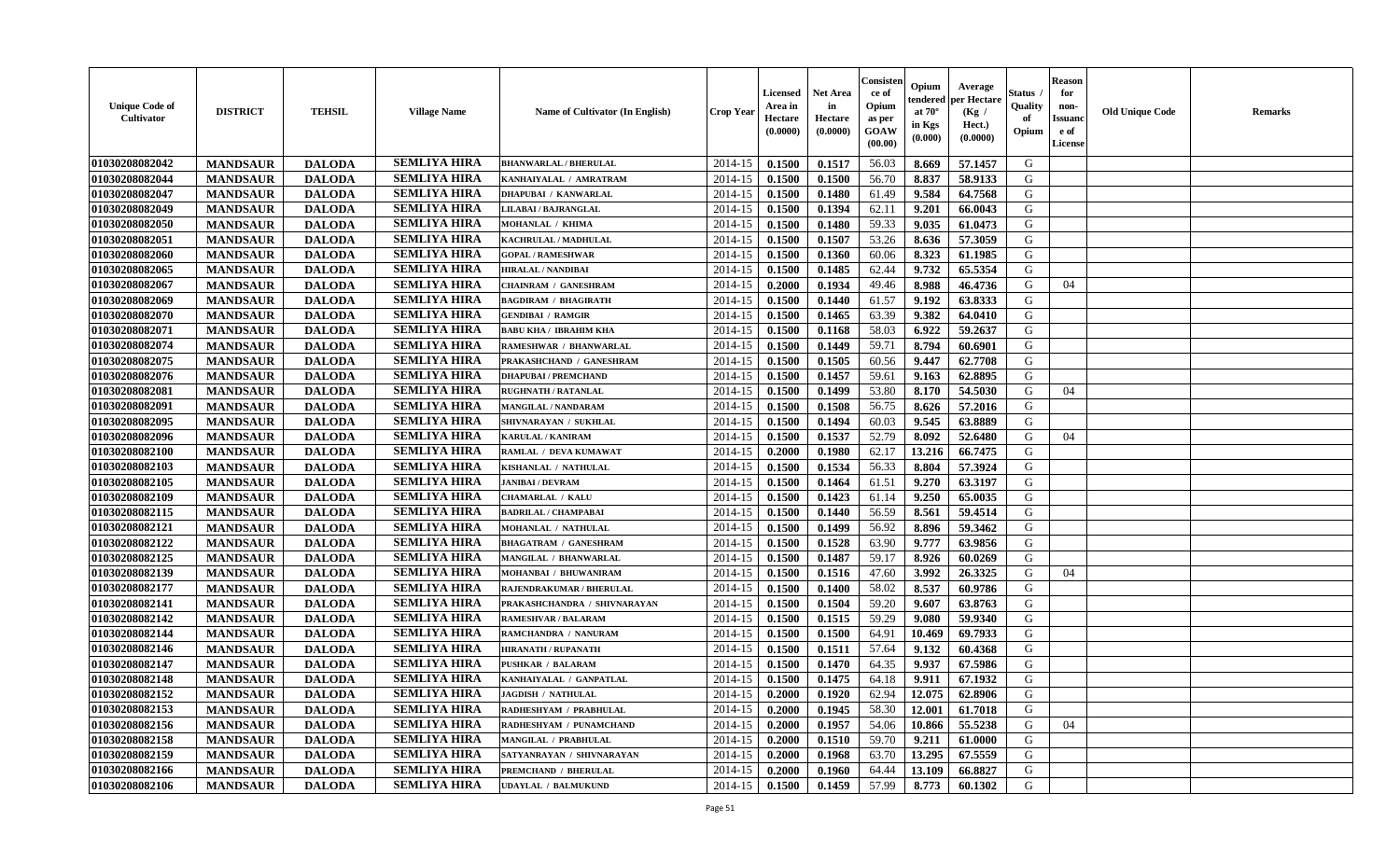| <b>Unique Code of</b><br><b>Cultivator</b> | <b>DISTRICT</b> | <b>TEHSIL</b> | <b>Village Name</b> | Name of Cultivator (In English)  | <b>Crop Year</b> | Licensed<br>Area in<br>Hectare<br>(0.0000) | <b>Net Area</b><br>in<br>Hectare<br>(0.0000) | Consisteı<br>ce of<br>Opium<br>as per<br>GOAW<br>(00.00) | Opium<br>endered<br>at $70^\circ$<br>in Kgs<br>(0.000) | Average<br>per Hectare<br>(Kg /<br>Hect.)<br>(0.0000) | Status<br>Quality<br>of<br>Opium | <b>Reason</b><br>for<br>non-<br><b>Issuand</b><br>e of<br>License | <b>Old Unique Code</b> | <b>Remarks</b> |
|--------------------------------------------|-----------------|---------------|---------------------|----------------------------------|------------------|--------------------------------------------|----------------------------------------------|----------------------------------------------------------|--------------------------------------------------------|-------------------------------------------------------|----------------------------------|-------------------------------------------------------------------|------------------------|----------------|
| 01030208082008                             | <b>MANDSAUR</b> | <b>DALODA</b> | <b>SEMLIYA HIRA</b> | <b>BALARAM / RAMRATAN</b>        | 2014-15          | 0.1500                                     | 0.1386                                       | 61.90                                                    | 8.489                                                  | 61.2482                                               | G                                |                                                                   |                        |                |
| 01030208082010                             | <b>MANDSAUR</b> | <b>DALODA</b> | <b>SEMLIYA HIRA</b> | MANGILAL / SHIVNARAYAN           | 2014-15          | 0.1500                                     | 0.1497                                       | 59.08                                                    | 9.259                                                  | 61.8504                                               | G                                |                                                                   |                        |                |
| 01030208082053                             | <b>MANDSAUR</b> | <b>DALODA</b> | <b>SEMLIYA HIRA</b> | <b>NANDRAM / BALARAM</b>         | 2014-15          | 0.1500                                     | 0.1395                                       | 62.28                                                    | 8.870                                                  | 63.5842                                               | G                                |                                                                   |                        |                |
| 01030208082160                             | <b>MANDSAUR</b> | <b>DALODA</b> | <b>SEMLIYA HIRA</b> | <b>BAGDIBAI / DEVILAL</b>        | 2014-15          | 0.2000                                     | 0.1911                                       | 58.95                                                    | 11.647                                                 | 60.9471                                               | G                                |                                                                   |                        |                |
| 01030208082171                             | <b>MANDSAUR</b> | <b>DALODA</b> | <b>SEMLIYA HIRA</b> | KAMERIBAI / RUPA                 | 2014-15          | 0.1500                                     | 0.1379                                       | 58.56                                                    | 8.391                                                  | 60.8484                                               | G                                |                                                                   |                        |                |
| 01030208082173                             | <b>MANDSAUR</b> | <b>DALODA</b> | <b>SEMLIYA HIRA</b> | KANVARLAL / KALURAM              | 2014-15          | 0.1500                                     | 0.1524                                       | 55.65                                                    | 8.626                                                  | 56.6010                                               | G                                |                                                                   |                        |                |
| 01030208082174                             | <b>MANDSAUR</b> | <b>DALODA</b> | <b>SEMLIYA HIRA</b> | <b>BHULIBAI / MADHOLAL</b>       | 2014-15          | 0.2000                                     | 0.2062                                       | 61.07                                                    | 12.912                                                 | 62.6188                                               | G                                |                                                                   |                        |                |
| 01030208082176                             | <b>MANDSAUR</b> | <b>DALODA</b> | <b>SEMLIYA HIRA</b> | <b>DEUBAI/DHANA</b>              | 2014-15          | 0.1500                                     | 0.1232                                       | 57.18                                                    | 7.156                                                  | 58.0844                                               | G                                |                                                                   |                        |                |
| 01030208082128                             | <b>MANDSAUR</b> | <b>DALODA</b> | <b>SEMLIYA HIRA</b> | <b>KESHARBAI W / O BHERU</b>     | 2014-15          | 0.1500                                     | 0.1394                                       | 60.37                                                    | 8.995                                                  | 64.5265                                               | G                                |                                                                   |                        |                |
| 01030208082168                             | <b>MANDSAUR</b> | <b>DALODA</b> | <b>SEMLIYA HIRA</b> | KOMALRAM / KASTURIBAI            | 2014-15          | 0.2000                                     | 0.1989                                       | 64.55                                                    | 13.417                                                 | 67.4560                                               | G                                |                                                                   |                        |                |
| 01030208082068                             | <b>MANDSAUR</b> | <b>DALODA</b> | <b>SEMLIYA HIRA</b> | NARENDRA KUMAR / BALARAM         | 2014-15          | 0.1500                                     | 0.1468                                       | 71.12                                                    | 10.180                                                 | 69.3460                                               | $\mathbf G$                      |                                                                   |                        |                |
| 01030208082097                             | <b>MANDSAUR</b> | <b>DALODA</b> | <b>SEMLIYA HIRA</b> | <b>KACHRU / RAMLAL</b>           | 2014-15          | 0.1500                                     | 0.1480                                       | 55.56                                                    | 8.421                                                  | 56.8986                                               | G                                |                                                                   |                        |                |
| 01030208082066                             | <b>MANDSAUR</b> | <b>DALODA</b> | <b>SEMLIYA HIRA</b> | CHANDRABAI / HIRALAL             | 2014-15          | 0.2000                                     | 0.1799                                       | 62.13                                                    | 11.423                                                 | 63.4964                                               | G                                |                                                                   |                        |                |
| 01030208082136                             | <b>MANDSAUR</b> | <b>DALODA</b> | <b>SEMLIYA HIRA</b> | <b>BHERU / BHUWAN</b>            | 2014-15          | 0.1500                                     | 0.1160                                       | 60.04                                                    | 7.522                                                  | 64.8448                                               | G                                |                                                                   |                        |                |
| 01030208082018                             | <b>MANDSAUR</b> | <b>DALODA</b> | <b>SEMLIYA HIRA</b> | RADHESHYAM / BALARAM             | 2014-15          | 0.1000                                     | 0.0828                                       | 61.51                                                    | 5.413                                                  | 65.3744                                               | G                                |                                                                   |                        |                |
| 01030208082026                             | <b>MANDSAUR</b> | <b>DALODA</b> | <b>SEMLIYA HIRA</b> | <b>RUGNATH / RAM KUMHAR</b>      | 2014-15          | 0.1000                                     | 0.0517                                       | 55.27                                                    | 2.945                                                  | 56.9632                                               | G                                |                                                                   |                        |                |
| 01030208082048                             | <b>MANDSAUR</b> | <b>DALODA</b> | <b>SEMLIYA HIRA</b> | JUJHAR SINGH / BHUWANI SINGH     | 2014-15          | 0.1000                                     |                                              |                                                          |                                                        | 0.0000                                                | $\mathbf{F}$                     |                                                                   |                        |                |
| 01030208082054                             | <b>MANDSAUR</b> | <b>DALODA</b> | <b>SEMLIYA HIRA</b> | RAMCHANDRA / SHANKARLAL          | 2014-15          | 0.1000                                     | 0.0900                                       | 56.63                                                    | 5.137                                                  | 57.0778                                               | G                                |                                                                   |                        |                |
| 01030208082092                             | <b>MANDSAUR</b> | <b>DALODA</b> | <b>SEMLIYA HIRA</b> | <b>RATANBAI/NAGU</b>             | 2014-15          | 0.1000                                     |                                              |                                                          |                                                        | 0.0000                                                | $\mathbf{F}$                     |                                                                   |                        |                |
| 01030208082127                             | <b>MANDSAUR</b> | <b>DALODA</b> | <b>SEMLIYA HIRA</b> | <b>CHUNILAL / DHANA</b>          | 2014-15          | 0.1000                                     | 0.0600                                       | 60.58                                                    | 3.643                                                  | 60.7167                                               | G                                |                                                                   |                        |                |
| 01030208082132                             | <b>MANDSAUR</b> | <b>DALODA</b> | <b>SEMLIYA HIRA</b> | MANGILAL / CHAMPALAL             | 2014-15          | 0.1000                                     |                                              |                                                          |                                                        | 0.0000                                                | $_{\rm F}$                       |                                                                   |                        |                |
| 01030208082135                             | <b>MANDSAUR</b> | <b>DALODA</b> | <b>SEMLIYA HIRA</b> | <b>MOTYABAI/RUPANATH</b>         | 2014-15          | 0.1000                                     |                                              |                                                          |                                                        | 0.0000                                                | $\mathbf{F}$                     |                                                                   |                        |                |
| 01030208082162                             | <b>MANDSAUR</b> | <b>DALODA</b> | <b>SEMLIYA HIRA</b> | <b>BHERULAL / KANWARLAL</b>      | 2014-15          | 0.1000                                     |                                              |                                                          |                                                        | 0.0000                                                | $\mathbf{F}$                     |                                                                   |                        |                |
| 01030208082167                             | <b>MANDSAUR</b> | <b>DALODA</b> | <b>SEMLIYA HIRA</b> | PANNALAL / DULICHAND             | 2014-15          | 0.1000                                     | 0.0575                                       | 58.77                                                    | 3.535                                                  | 61.4783                                               | G                                |                                                                   |                        |                |
| 01030208082169                             | <b>MANDSAUR</b> | <b>DALODA</b> | <b>SEMLIYA HIRA</b> | <b>DEVILAL / BHAGATRAM</b>       | 2014-15          | 0.1000                                     |                                              |                                                          |                                                        | 0.0000                                                | $\mathbf{F}$                     |                                                                   |                        |                |
| 01030208082020                             | <b>MANDSAUR</b> | <b>DALODA</b> | <b>SEMLIYA HIRA</b> | KANWARLAL / GOVINDRAM            | 2014-15          | 0.1000                                     | 0.0507                                       | 56.70                                                    | 2.892                                                  | 57.0414                                               | G                                |                                                                   |                        |                |
| 01030208082007                             | <b>MANDSAUR</b> | <b>DALODA</b> | <b>SEMLIYA HIRA</b> | NANDKISHOR / RAMKISHAN           | 2014-15          | 0.1000                                     | 0.0599                                       | 60.88                                                    | 3.714                                                  | 62.0033                                               | G                                |                                                                   |                        |                |
| 01030208083002                             | <b>MANDSAUR</b> | <b>DALODA</b> | <b>TAJKHEDI</b>     | SHOBHARAM / DALURAM              | 2014-15          | 0.1500                                     | 0.1376                                       | 56.16                                                    | 8.304                                                  | 60.3488                                               | G                                |                                                                   |                        |                |
| 01030208083003                             | <b>MANDSAUR</b> | <b>DALODA</b> | <b>TAJKHEDI</b>     | LALURAM / GOTAM                  | 2014-15          | 0.1500                                     | 0.1477                                       | 59.07                                                    | 9.578                                                  | 64.8477                                               | G                                |                                                                   |                        |                |
| 01030208083004                             | <b>MANDSAUR</b> | <b>DALODA</b> | <b>TAJKHEDI</b>     | <b>MAGUBAI/MANGILAL</b>          | 2014-15          | 0.1500                                     | 0.1494                                       | 56.59                                                    | 8.763                                                  | 58.6546                                               | G                                |                                                                   |                        |                |
| 01030208083005                             | <b>MANDSAUR</b> | <b>DALODA</b> | <b>TAJKHEDI</b>     | <b>BALDEV / KESHURAM</b>         | 2014-15          | 0.1500                                     | 0.1474                                       | 62.92                                                    | 9.986                                                  | 67.7476                                               | ${\bf G}$                        |                                                                   |                        |                |
| 01030208083006                             | <b>MANDSAUR</b> | <b>DALODA</b> | <b>TAJKHEDI</b>     | <b>BHANWARLAL / MULCHAND</b>     | 2014-15          | 0.1500                                     | 0.1465                                       | 56.46                                                    | 8.429                                                  | 57.5358                                               | G                                |                                                                   |                        |                |
| 01030208083010                             | <b>MANDSAUR</b> | <b>DALODA</b> | <b>TAJKHEDI</b>     | MOHANBAI / GANESHRAM             | 2014-15          | 0.1500                                     | 0.1446                                       | 60.64                                                    | 9.174                                                  | 63.4440                                               | G                                |                                                                   |                        |                |
| 01030208083012                             | <b>MANDSAUR</b> | <b>DALODA</b> | <b>TAJKHEDI</b>     | AMBARAM / GANGARAM               | 2014-15          | 0.1500                                     | 0.1335                                       | 54.13                                                    | 7.153                                                  | 53.5805                                               | G                                | 04                                                                |                        |                |
| 01030208083013                             | <b>MANDSAUR</b> | <b>DALODA</b> | <b>TAJKHEDI</b>     | PREMBAI / NANDRAM                | 2014-15          | 0.1500                                     | 0.1000                                       | 57.53                                                    | 6.024                                                  | 60.2400                                               | G                                |                                                                   |                        |                |
| 01030208083014                             | <b>MANDSAUR</b> | <b>DALODA</b> | <b>TAJKHEDI</b>     | <b>GULABSINGH / NAHARSINGH</b>   | 2014-15          | 0.1500                                     | 0.1430                                       | 57.93                                                    | 8.863                                                  | 61.9790                                               | G                                |                                                                   |                        |                |
| 01030208083016                             | <b>MANDSAUR</b> | <b>DALODA</b> | <b>TAJKHEDI</b>     | <b>DEVILAL / RATANLAL</b>        | 2014-15          | 0.2000                                     | 0.1964                                       | 64.74                                                    | 14.234                                                 | 72.4745                                               | G                                |                                                                   |                        |                |
| 01030208083022                             | <b>MANDSAUR</b> | <b>DALODA</b> | <b>TAJKHEDI</b>     | <b>BALARAM / BHUWANISHANKAR</b>  | 2014-15          | 0.2000                                     | 0.1976                                       | 59.98                                                    | 12.373                                                 | 62.6164                                               | G                                |                                                                   |                        |                |
| 01030208083025                             | <b>MANDSAUR</b> | <b>DALODA</b> | <b>TAJKHEDI</b>     | NATHULAL / RATANLAL              | 2014-15          | 0.2000                                     | 0.1932                                       | 61.39                                                    | 12.471                                                 | 64.5497                                               | G                                |                                                                   |                        |                |
| 01030208083033                             | <b>MANDSAUR</b> | <b>DALODA</b> | <b>TAJKHEDI</b>     | <b>CHAINRAM / MAGANIRAM</b>      | 2014-15          | 0.1500                                     | 0.1469                                       | 56.10                                                    | 8.535                                                  | 58.1007                                               | G                                |                                                                   |                        |                |
| 01030208083036                             | <b>MANDSAUR</b> | <b>DALODA</b> | <b>TAJKHEDI</b>     | <b>SIKANDER KHA / NATTHE KHA</b> | 2014-15          | 0.1500                                     | 0.1500                                       | 63.12                                                    | 9.639                                                  | 64.2600                                               | G                                |                                                                   |                        |                |
| 01030208083038                             | <b>MANDSAUR</b> | <b>DALODA</b> | <b>TAJKHEDI</b>     | <b>DILIPKUMAR / MOHANLAL</b>     | 2014-15          | 0.1500                                     | 0.1500                                       | 62.17                                                    | 9.770                                                  | 65.1333                                               | G                                |                                                                   |                        |                |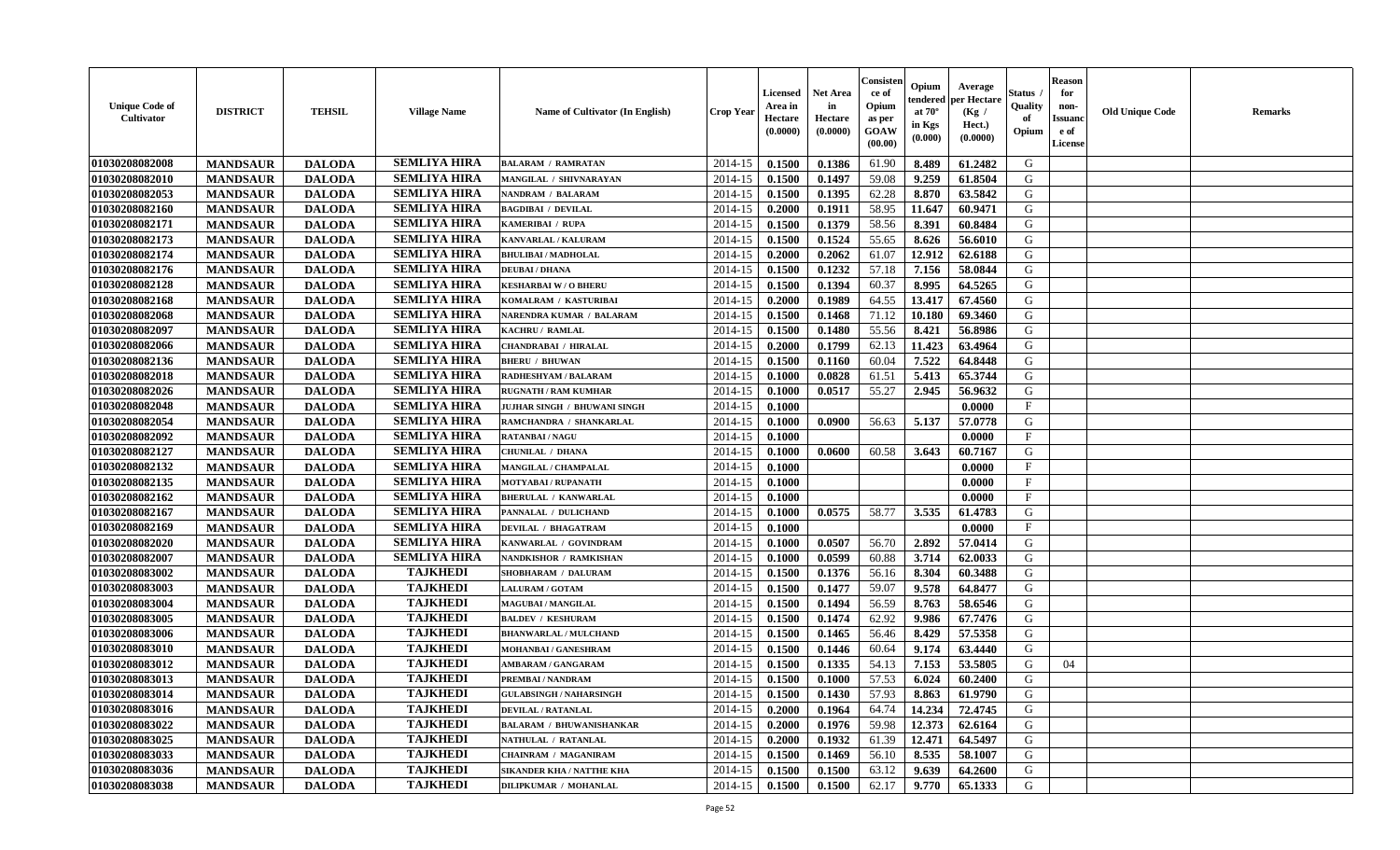| <b>Unique Code of</b><br><b>Cultivator</b> | <b>DISTRICT</b> | <b>TEHSIL</b>   | <b>Village Name</b> | <b>Name of Cultivator (In English)</b> | <b>Crop Year</b> | <b>Licensed</b><br>Area in<br>Hectare<br>(0.0000) | <b>Net Area</b><br>in<br>Hectare<br>(0.0000) | Consister<br>ce of<br>Opium<br>as per<br>GOAW<br>(00.00) | Opium<br>endered<br>at $70^{\circ}$<br>in Kgs<br>$(\mathbf{0.000})$ | Average<br>per Hectare<br>(Kg)<br>Hect.)<br>(0.0000) | Status<br>Quality<br>of<br>Opium | <b>Reason</b><br>for<br>non-<br><b>Issuano</b><br>e of<br>License | <b>Old Unique Code</b> | <b>Remarks</b> |
|--------------------------------------------|-----------------|-----------------|---------------------|----------------------------------------|------------------|---------------------------------------------------|----------------------------------------------|----------------------------------------------------------|---------------------------------------------------------------------|------------------------------------------------------|----------------------------------|-------------------------------------------------------------------|------------------------|----------------|
| 01030208083045                             | <b>MANDSAUR</b> | <b>DALODA</b>   | <b>TAJKHEDI</b>     | HANS KUNWAR / DHUL SINGH               | 2014-15          | 0.1500                                            | 0.1532                                       | 61.30                                                    | 9.869                                                               | 64.4191                                              | G                                |                                                                   |                        |                |
| 01030208083046                             | <b>MANDSAUR</b> | <b>DALODA</b>   | <b>TAJKHEDI</b>     | <b>GOPAL / LALURAM</b>                 | 2014-15          | 0.1500                                            | 0.1446                                       | 58.29                                                    | 9.002                                                               | 62.2545                                              | G                                |                                                                   |                        |                |
| 01030208083051                             | <b>MANDSAUR</b> | <b>DALODA</b>   | <b>TAJKHEDI</b>     | BHUWANI SINGH / VIKRAM SINGH           | 2014-15          | 0.1500                                            | 0.1486                                       | 61.68                                                    | 9.278                                                               | 62.4361                                              | G                                |                                                                   |                        |                |
| 01030208083054                             | <b>MANDSAUR</b> | <b>DALODA</b>   | <b>TAJKHEDI</b>     | KANHAIYALAL / KESHURAM                 | 2014-15          | 0.1500                                            | 0.1474                                       | 63.04                                                    | 9.933                                                               | 67.3881                                              | G                                |                                                                   |                        |                |
| 01030208083055                             | <b>MANDSAUR</b> | <b>DALODA</b>   | <b>TAJKHEDI</b>     | <b>BHANWAR SINGH / BHERU SINGH</b>     | 2014-15          | 0.1500                                            | 0.0965                                       | 63.68                                                    | 5.895                                                               | 61.0881                                              | G                                |                                                                   |                        |                |
| 01030208083056                             | <b>MANDSAUR</b> | <b>DALODA</b>   | <b>TAJKHEDI</b>     | RAMPRASAD / BAGDIRAM                   | 2014-15          | 0.1500                                            | 0.1465                                       | 58.41                                                    | 9.020                                                               | 61.5700                                              | G                                |                                                                   |                        |                |
| 01030208083057                             | <b>MANDSAUR</b> | <b>DALODA</b>   | <b>TAJKHEDI</b>     | NARENDRA SINGH / DASHRATH SINGH        | 2014-15          | 0.1500                                            | 0.1500                                       | 62.39                                                    | 9.653                                                               | 64.3533                                              | G                                |                                                                   |                        |                |
| 01030208083058                             | <b>MANDSAUR</b> | <b>DALODA</b>   | <b>TAJKHEDI</b>     | <b>DOLATSINGH / NAHAR SINGH</b>        | 2014-15          | 0.1500                                            | 0.1458                                       | 55.61                                                    | 8.437                                                               | 57.8669                                              | G                                |                                                                   |                        |                |
| 01030208083059                             | <b>MANDSAUR</b> | <b>DALODA</b>   | <b>TAJKHEDI</b>     | KISHAN KUNWAR / KISHOR SINGH           | 2014-15          | 0.1500                                            | 0.1470                                       | 62.97                                                    | 9.616                                                               | 65.4150                                              | G                                |                                                                   |                        |                |
| 01030208083060                             | <b>MANDSAUR</b> | <b>DALODA</b>   | <b>TAJKHEDI</b>     | ISHWAR SINGH / SARDAR SINGH            | 2014-15          | 0.1500                                            | 0.1500                                       | 63.69                                                    | 9.799                                                               | 65.3267                                              | G                                |                                                                   |                        |                |
| 01030208083075                             | <b>MANDSAUR</b> | <b>DALODA</b>   | <b>TAJKHEDI</b>     | RAJENDRA SINGH / SAWRUP SINGH          | 2014-15          | 0.1500                                            | 0.1210                                       | 59.96                                                    | 7.195                                                               | 59.4628                                              | G                                |                                                                   |                        |                |
| 01030208083076                             | <b>MANDSAUR</b> | <b>DALODA</b>   | <b>TAJKHEDI</b>     | PREMCHAND / MANGILAL                   | 2014-15          | 0.1500                                            | 0.1479                                       | 55.35                                                    | 8.975                                                               | 60.6829                                              | G                                |                                                                   |                        |                |
| 01030208083007                             | <b>MANDSAUR</b> | <b>DALODA</b>   | <b>TAJKHEDI</b>     | <b>BALWANT SINGH / MADAN SINGH</b>     | 2014-15          | 0.1500                                            | 0.1461                                       | 59.75                                                    | 9.423                                                               | 64.4969                                              | G                                |                                                                   |                        |                |
| 01030208083019                             | <b>MANDSAUR</b> | <b>DALODA</b>   | <b>TAJKHEDI</b>     | SHOBHARAM / PYARCHANDRA                | 2014-15          | 0.1500                                            | 0.1500                                       | 60.73                                                    | 9.491                                                               | 63.2733                                              | G                                |                                                                   |                        |                |
| 01030208083044                             | <b>MANDSAUR</b> | <b>DALODA</b>   | <b>TAJKHEDI</b>     | RAJENDRA KUMAR / SHOBHARAM             | 2014-15          | 0.1500                                            | 0.1476                                       | 62.83                                                    | 9.712                                                               | 65.7995                                              | G                                |                                                                   |                        |                |
| 01030208083079                             | <b>MANDSAUR</b> | <b>DALODA</b>   | <b>TAJKHEDI</b>     | RAMNARAYAN / RUPRAM                    | 2014-15          | 0.1500                                            | 0.1485                                       | 57.64                                                    | 8.844                                                               | 59.5556                                              | G                                |                                                                   |                        |                |
| 01030208083041                             | <b>MANDSAUR</b> | <b>DALODA</b>   | <b>TAJKHEDI</b>     | <b>DEVRAM / AMARA</b>                  | 2014-15          | 0.1500                                            | 0.1330                                       | 60.51                                                    | 8.402                                                               | 63.1729                                              | G                                |                                                                   |                        |                |
| 01030208083017                             | <b>MANDSAUR</b> | <b>DALODA</b>   | <b>TAJKHEDI</b>     | TEJKUNWAR / NAGU SINGH                 | 2014-15          | 0.1000                                            |                                              |                                                          |                                                                     | 0.0000                                               | $\mathbf{F}$                     |                                                                   |                        |                |
| 01030208083047                             | <b>MANDSAUR</b> | <b>DALODA</b>   | <b>TAJKHEDI</b>     | MAHIPAL SINGH / BHAGWAN SINGH          | 2014-15          | 0.1000                                            | 0.0980                                       | 64.54                                                    | 6.528                                                               | 66.6122                                              | G                                |                                                                   |                        |                |
| 01030208083061                             | <b>MANDSAUR</b> | <b>DALODA</b>   | <b>TAJKHEDI</b>     | PUNAMCHAND / GANGARAM                  | 2014-15          | 0.1000                                            | 0.0506                                       | 58.30                                                    | 3.132                                                               | 61.8972                                              | G                                |                                                                   |                        |                |
| 01030208083072                             | <b>MANDSAUR</b> | <b>DALODA</b>   | <b>TAJKHEDI</b>     | <b>BHARAT KUNWAR / DEVI SINGH</b>      | 2014-15          | 0.1000                                            |                                              |                                                          |                                                                     | 0.0000                                               | $\mathbf{F}$                     |                                                                   |                        |                |
| 01030208083050                             | <b>MANDSAUR</b> | <b>DALODA</b>   | <b>TAJKHEDI</b>     | MODIRAM / GANGARAM                     | 2014-15          | 0.1000                                            |                                              |                                                          |                                                                     | 0.0000                                               | $_{\rm F}$                       |                                                                   |                        |                |
| 01030208083018                             | <b>MANDSAUR</b> | <b>DALODA</b>   | <b>TAJKHEDI</b>     | <b>SUKHRAM / BHUWAN</b>                | 2014-15          | 0.1000                                            | 0.0496                                       | 68.78                                                    | 3.410                                                               | 68.7500                                              | G                                |                                                                   |                        |                |
| 01030208083042                             | <b>MANDSAUR</b> | <b>DALODA</b>   | <b>TAJKHEDI</b>     | <b>BHANWARLAL / PAYARCHAND</b>         | 2014-15          | 0.1000                                            |                                              |                                                          |                                                                     | 0.0000                                               | $\mathbf{F}$                     |                                                                   |                        |                |
| 01030208083077                             | <b>MANDSAUR</b> | <b>DALODA</b>   | <b>TAJKHEDI</b>     | <b>BHANWAR SINGH / SARDAR SINGH</b>    | 2014-15          | 0.1000                                            | 0.0480                                       | 60.43                                                    | 3.410                                                               | 71.0417                                              | G                                |                                                                   |                        |                |
| 01030207035011                             | <b>MANDSAUR</b> | <b>MANDSAUR</b> | <b>AADHARI</b>      | <b>BAGDIBAI / BHAGIRATH</b>            | 2014-15          | 0.1500                                            | 0.1408                                       | 50.60                                                    | 7.395                                                               | 52.5213                                              | - 1                              | 02                                                                |                        |                |
| 01030207035019                             | <b>MANDSAUR</b> | <b>MANDSAUR</b> | <b>AADHARI</b>      | <b>GOPALSINGH / ONKARSINGH</b>         | 2014-15          | 0.1500                                            | 0.1476                                       | 59.63                                                    | 8.706                                                               | 58.9837                                              | G                                |                                                                   |                        |                |
| 01030207035049                             | <b>MANDSAUR</b> | <b>MANDSAUR</b> | <b>AADHARI</b>      | TULSIRAM / DHURA                       | 2014-15          | 0.1500                                            | 0.1455                                       | 58.30                                                    | 8.945                                                               | 61.4777                                              | G                                |                                                                   |                        |                |
| 01030207035024                             | <b>MANDSAUR</b> | <b>MANDSAUR</b> | <b>AADHARI</b>      | JUJHAR SINGH / RAY SINGH               | 2014-15          | 0.1500                                            | 0.1248                                       | 53.57                                                    | 6.727                                                               | 53.9022                                              | G                                | 04                                                                |                        |                |
| 01030207035048                             | <b>MANDSAUR</b> | <b>MANDSAUR</b> | <b>AADHARI</b>      | <b>BHANVARLAL / KACHARU</b>            | 2014-15          | 0.1000                                            |                                              |                                                          |                                                                     | 0.0000                                               | $\mathbf{F}$                     |                                                                   |                        |                |
| 01030207084004                             | <b>MANDSAUR</b> | <b>MANDSAUR</b> | <b>BABRECHA</b>     | <b>BHERULAL / KACHRU</b>               | 2014-15          | 0.2000                                            | 0.1587                                       | 60.10                                                    | 9.650                                                               | 60.8066                                              | G                                |                                                                   |                        |                |
| 01030207084031                             | <b>MANDSAUR</b> | <b>MANDSAUR</b> | <b>BABRECHA</b>     | <b>GORDHANLAL / RATANLAL</b>           | 2014-15          | 0.1500                                            | 0.1383                                       | 58.80                                                    | 7.661                                                               | 55.3941                                              | G                                | 04                                                                |                        |                |
| 01030207084044                             | <b>MANDSAUR</b> | <b>MANDSAUR</b> | <b>BABRECHA</b>     | <b>JAGANNATH / BHAGWAN</b>             | 2014-15          | 0.1500                                            | 0.1403                                       | 61.16                                                    | 7.890                                                               | 56.2366                                              | G                                |                                                                   |                        |                |
| 01030207084060                             | <b>MANDSAUR</b> | <b>MANDSAUR</b> | <b>BABRECHA</b>     | RAMCHANDRAA / RATANLAL                 | 2014-15          | 0.1500                                            | 0.1466                                       | 64.48                                                    | 9.018                                                               | 61.5143                                              | G                                |                                                                   |                        |                |
| 01030207084061                             | <b>MANDSAUR</b> | <b>MANDSAUR</b> | <b>BABRECHA</b>     | KAMLABAI / NANDKISHOR                  | 2014-15          | 0.1500                                            | 0.1491                                       | 51.62                                                    | 8.340                                                               | 55.9356                                              | G                                | 04                                                                |                        |                |
| 01030207084063                             | <b>MANDSAUR</b> | <b>MANDSAUR</b> | <b>BABRECHA</b>     | <b>BALU SINGH / GOVINDRAM</b>          | $2014-15$ 0.1500 |                                                   | 0.1381                                       | 56.46                                                    | 7.896                                                               | 57.1760                                              | G                                |                                                                   |                        |                |
| 01030207084071                             | <b>MANDSAUR</b> | <b>MANDSAUR</b> | <b>BABRECHA</b>     | MANGILAL / GOUTAM                      | 2014-15          | 0.1500                                            | 0.1470                                       | 65.41                                                    | 9.494                                                               | 64.5850                                              | G                                |                                                                   |                        |                |
| 01030207084093                             | <b>MANDSAUR</b> | <b>MANDSAUR</b> | <b>BABRECHA</b>     | <b>BHERULAL / RAMLAL</b>               | 2014-15          | 0.1500                                            | 0.1431                                       | 63.35                                                    | 9.222                                                               | 64.4444                                              | G                                |                                                                   |                        |                |
| 01030207084002                             | <b>MANDSAUR</b> | <b>MANDSAUR</b> | <b>BABRECHA</b>     | <b>GANPAT / JAGNNATH</b>               | 2014-15          | 0.1500                                            | 0.1404                                       | 61.73                                                    | 8.140                                                               | 57.9772                                              | G                                |                                                                   |                        |                |
| 01030207084075                             | <b>MANDSAUR</b> | <b>MANDSAUR</b> | <b>BABRECHA</b>     | <b>RAMCHANDRA / HIRALAL</b>            | 2014-15          | 0.1500                                            | 0.1512                                       | 59.59                                                    | 3.226                                                               | 21.3360                                              | G                                | 04                                                                |                        |                |
| 01030207084080                             | <b>MANDSAUR</b> | <b>MANDSAUR</b> | <b>BABRECHA</b>     | <b>LALU/BHUWAN</b>                     | 2014-15          | 0.1500                                            | 0.1334                                       | 57.78                                                    | 7.577                                                               | 56.7991                                              | G                                |                                                                   |                        |                |
| 01030207084110                             | <b>MANDSAUR</b> | <b>MANDSAUR</b> | <b>BABRECHA</b>     | <b>SHRILAL / RAMLAL</b>                | $2014 - 15$      | 0.1500                                            | 0.1512                                       | 54.52                                                    | 9.198                                                               | 60.8333                                              | G                                |                                                                   |                        |                |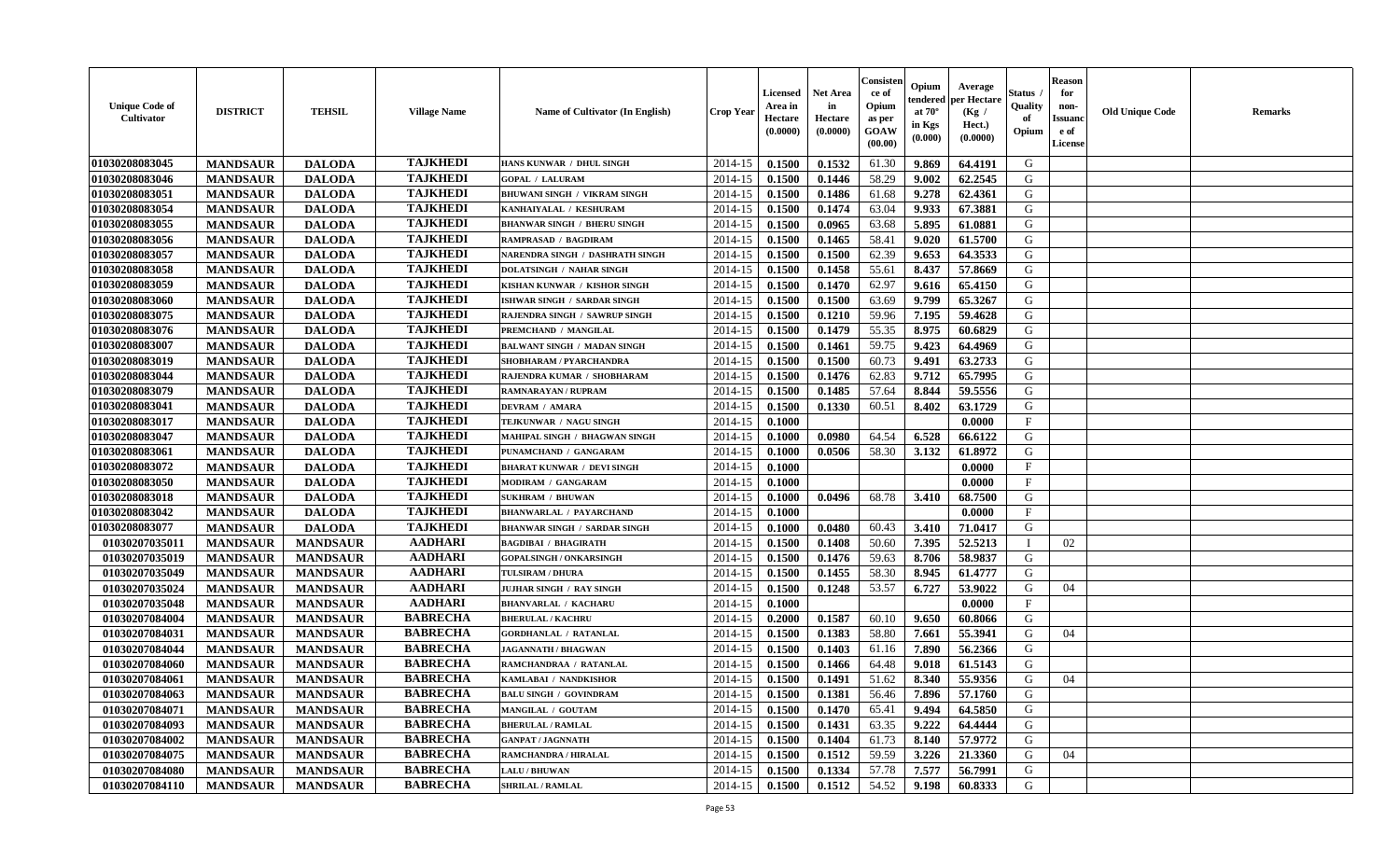| <b>Unique Code of</b><br>Cultivator | <b>DISTRICT</b> | <b>TEHSIL</b>   | <b>Village Name</b> | <b>Name of Cultivator (In English)</b> | <b>Crop Year</b> | Licensed<br>Area in<br>Hectare<br>(0.0000) | Net Area<br>in<br>Hectare<br>(0.0000) | Consister<br>ce of<br>Opium<br>as per<br>GOAW<br>(00.00) | Opium<br>tendered<br>at $70^\circ$<br>in Kgs<br>(0.000) | Average<br>per Hectare<br>(Kg /<br>Hect.)<br>(0.0000) | Status<br>Quality<br>of<br>Opium | Reason<br>for<br>non-<br>Issuan<br>e of<br><b>License</b> | <b>Old Unique Code</b> | <b>Remarks</b> |
|-------------------------------------|-----------------|-----------------|---------------------|----------------------------------------|------------------|--------------------------------------------|---------------------------------------|----------------------------------------------------------|---------------------------------------------------------|-------------------------------------------------------|----------------------------------|-----------------------------------------------------------|------------------------|----------------|
| 01030207084019                      | <b>MANDSAUR</b> | <b>MANDSAUR</b> | <b>BABRECHA</b>     | <b>GANESHRAM / CUNILAL</b>             | 2014-15          | 0.1500                                     | 0.1422                                | 59.59                                                    | 8.981                                                   | 63.1575                                               | G                                |                                                           |                        |                |
| 01030207084021                      | <b>MANDSAUR</b> | <b>MANDSAUR</b> | <b>BABRECHA</b>     | <b>BHUGUDIBAI / GULAB</b>              | 2014-15          | 0.1500                                     | 0.1500                                | 43.02                                                    | 3.589                                                   | 23,9267                                               | G                                | 04                                                        |                        |                |
| 01030207084077                      | <b>MANDSAUR</b> | <b>MANDSAUR</b> | <b>BABRECHA</b>     | <b>BHANWERLAL / KANHIYALAL</b>         | 2014-15          | 0.1500                                     | 0.1431                                | 62.22                                                    | 9.173                                                   | 64.1020                                               | G                                |                                                           |                        |                |
| 01030207084111                      | <b>MANDSAUR</b> | <b>MANDSAUR</b> | <b>BABRECHA</b>     | <b>SHANTILAL / DEVA</b>                | 2014-15          | 0.1500                                     | 0.1477                                | 68.23                                                    | 9.815                                                   | 66.4523                                               | G                                |                                                           |                        |                |
| 01030207084014                      | <b>MANDSAUR</b> | <b>MANDSAUR</b> | <b>BABRECHA</b>     | <b>GORISHANKAR / BALARAM</b>           | 2014-15          | 0.1000                                     |                                       |                                                          |                                                         | 0.0000                                                | F                                |                                                           |                        |                |
| 01030207084026                      | <b>MANDSAUR</b> | <b>MANDSAUR</b> | <b>BABRECHA</b>     | DARIYAVBAI / NANURAM                   | 2014-15          | 0.1000                                     |                                       |                                                          |                                                         | 0.0000                                                | $\mathbf{F}$                     |                                                           |                        |                |
| 01030207084028                      | <b>MANDSAUR</b> | <b>MANDSAUR</b> | <b>BABRECHA</b>     | RADHESHYAM / JAGANTH                   | 2014-15          | 0.1000                                     | 0.0825                                | 65.34                                                    | 5.666                                                   | 68.6788                                               | G                                |                                                           |                        |                |
| 01030207084030                      | <b>MANDSAUR</b> | <b>MANDSAUR</b> | <b>BABRECHA</b>     | ISHWARLAL / RATANLAL                   | 2014-15          | 0.1000                                     |                                       |                                                          |                                                         | 0.0000                                                | $\mathbf{F}$                     |                                                           |                        |                |
| 01030207084072                      | <b>MANDSAUR</b> | <b>MANDSAUR</b> | <b>BABRECHA</b>     | <b>BHULIBAI / RODA</b>                 | 2014-15          | 0.1000                                     |                                       |                                                          |                                                         | 0.0000                                                | F                                |                                                           |                        |                |
| 01030207084085                      | <b>MANDSAUR</b> | <b>MANDSAUR</b> | <b>BABRECHA</b>     | <b>BAGDIBAI / MANGILAL</b>             | 2014-15          | 0.1000                                     | 0.0993                                | 50.14                                                    | 1.504                                                   | 15.1460                                               | G                                | 04                                                        |                        |                |
| 01030207084087                      | <b>MANDSAUR</b> | <b>MANDSAUR</b> | <b>BABRECHA</b>     | NANIBAI / MANGILAL                     | 2014-15          | 0.1000                                     |                                       |                                                          |                                                         | 0.0000                                                | $\mathbf{F}$                     |                                                           |                        |                |
| 01030207084017                      | <b>MANDSAUR</b> | <b>MANDSAUR</b> | <b>BABRECHA</b>     | <b>SHUKHDEV / BHERULAL</b>             | 2014-15          | 0.1000                                     |                                       |                                                          |                                                         | 0.0000                                                | F                                |                                                           |                        |                |
| 01030207084018                      | <b>MANDSAUR</b> | <b>MANDSAUR</b> | <b>BABRECHA</b>     | PRATAPBAI / RODMAL                     | 2014-15          | 0.1000                                     | 0.0981                                | 51.44                                                    | 2.175                                                   | 22.1713                                               | G                                | 04                                                        |                        |                |
| 01030207084109                      | <b>MANDSAUR</b> | <b>MANDSAUR</b> | <b>BABRECHA</b>     | <b>JAYKUNWERBAI/RAMSINGH</b>           | 2014-15          | 0.1000                                     | 0.0878                                | 62.91                                                    | 5.707                                                   | 65.0000                                               | G                                |                                                           |                        |                |
| 01030207084073                      | <b>MANDSAUR</b> | <b>MANDSAUR</b> | <b>BABRECHA</b>     | <b>BALURAM / RAMRATAN</b>              | 2014-15          | 0.1000                                     |                                       |                                                          |                                                         | 0.0000                                                | $_{\rm F}$                       |                                                           |                        |                |
| 01030207085017                      | <b>MANDSAUR</b> | <b>MANDSAUR</b> | <b>BADWAN</b>       | <b>MODIRAM / RAMCHANDRA</b>            | 2014-15          | 0.1500                                     | 0.1446                                | 52.87                                                    | 8.036                                                   | 55.5740                                               | G                                | 04                                                        |                        |                |
| 01030207085018                      | <b>MANDSAUR</b> | <b>MANDSAUR</b> | <b>BADWAN</b>       | <b>BAGDIRAM / HARIRAM</b>              | 2014-15          | 0.1500                                     |                                       |                                                          |                                                         | 0.0000                                                | $\mathbf{F}$                     |                                                           |                        |                |
| 01030207085031                      | <b>MANDSAUR</b> | <b>MANDSAUR</b> | <b>BADWAN</b>       | <b>NANIBAI/NANDA</b>                   | 2014-15          | 0.2000                                     | 0.1946                                | 65.22                                                    | 12.355                                                  | 63.4892                                               | G                                |                                                           |                        |                |
| 01030207085032                      | <b>MANDSAUR</b> | <b>MANDSAUR</b> | <b>BADWAN</b>       | <b>BHERULAL / BAGDIRAM</b>             | 2014-15          | 0.1500                                     | 0.1460                                | 64.59                                                    | 9.670                                                   | 66.2329                                               | G                                |                                                           |                        |                |
| 01030207085039                      | <b>MANDSAUR</b> | <b>MANDSAUR</b> | <b>BADWAN</b>       | KANKUBAI / BAGDIRAM                    | 2014-15          | 0.1500                                     | 0.1503                                | 54.39                                                    | 8.081                                                   | 53.7658                                               | G                                | 04                                                        |                        |                |
| 01030207085050                      | <b>MANDSAUR</b> | <b>MANDSAUR</b> | <b>BADWAN</b>       | DARIYAVBAI / BHERULAL                  | 2014-15          | 0.1500                                     | 0.1508                                | 59.21                                                    | 8.755                                                   | 58.0570                                               | G                                |                                                           |                        |                |
| 01030207085090                      | <b>MANDSAUR</b> | <b>MANDSAUR</b> | <b>BADWAN</b>       | <b>BALURAM / LAXMAN</b>                | 2014-15          | 0.1500                                     | 0.1460                                | 64.81                                                    | 9.175                                                   | 62.8425                                               | G                                |                                                           |                        |                |
| 01030207085099                      | <b>MANDSAUR</b> | <b>MANDSAUR</b> | <b>BADWAN</b>       | <b>SALAGRAM / BAGDIRAM</b>             | 2014-15          | 0.1500                                     | 0.1454                                | 59.33                                                    | 8.722                                                   | 59.9862                                               | G                                |                                                           |                        |                |
| 01030207085101                      | <b>MANDSAUR</b> | <b>MANDSAUR</b> | <b>BADWAN</b>       | NANDALAL / SITARAM                     | 2014-15          | 0.1500                                     | 0.1468                                | 58.62                                                    | 8.533                                                   | 58.1267                                               | G                                |                                                           |                        |                |
| 01030207085006                      | <b>MANDSAUR</b> | <b>MANDSAUR</b> | <b>BADWAN</b>       | <b>DEVILAL / LAXMAN</b>                | 2014-15          | 0.1500                                     | 0.1468                                | 59.01                                                    | 8.674                                                   | 59.0872                                               | G                                |                                                           |                        |                |
| 01030207085034                      | <b>MANDSAUR</b> | <b>MANDSAUR</b> | <b>BADWAN</b>       | RADHESHYAM / BAGDIRAM                  | 2014-15          | 0.1500                                     | 0.1500                                | 57.69                                                    | 8.835                                                   | 58.9000                                               | G                                |                                                           |                        |                |
| 01030207085047                      | <b>MANDSAUR</b> | <b>MANDSAUR</b> | <b>BADWAN</b>       | <b>CHANDABAI / UDAYLAL</b>             | 2014-15          | 0.1500                                     | 0.1522                                | 57.14                                                    | 8.938                                                   | 58.7254                                               | G                                |                                                           |                        |                |
| 01030207085074                      | <b>MANDSAUR</b> | <b>MANDSAUR</b> | <b>BADWAN</b>       | <b>RAMLAL / BHERULAL</b>               | 2014-15          | 0.2000                                     | 0.1878                                | 63.50                                                    | 12.392                                                  | 65.9851                                               | G                                |                                                           |                        |                |
| 01030207085108                      | <b>MANDSAUR</b> | <b>MANDSAUR</b> | <b>BADWAN</b>       | PARVATIBAI / DEVILAL                   | 2014-15          | 0.1500                                     | 0.1460                                | 58.88                                                    | 8.773                                                   | 60.0890                                               | G                                |                                                           |                        |                |
| 01030207085013                      | <b>MANDSAUR</b> | <b>MANDSAUR</b> | <b>BADWAN</b>       | KACHRULAL / MANGILAL                   | 2014-15          | 0.1500                                     | 0.1500                                | 57.99                                                    | 8.964                                                   | 59.7600                                               | G                                |                                                           |                        |                |
| 01030207085059                      | <b>MANDSAUR</b> | <b>MANDSAUR</b> | <b>BADWAN</b>       | <b>BADRILAL / HIRALAL</b>              | 2014-15          | 0.1500                                     | 0.1427                                | 58.77                                                    | 8.841                                                   | 61.9552                                               | G                                |                                                           |                        |                |
| 01030207085005                      | <b>MANDSAUR</b> | <b>MANDSAUR</b> | <b>BADWAN</b>       | <b>KANCHAN BAI / BADRILAL</b>          | 2014-15          | 0.1500                                     | 0.1484                                | 61.30                                                    | 9.519                                                   | 64.1442                                               | G                                |                                                           |                        |                |
| 01030207085112                      | <b>MANDSAUR</b> | <b>MANDSAUR</b> | <b>BADWAN</b>       | <b>KACHRU / BALURAM</b>                | 2014-15          | 0.1500                                     | 0.1386                                | 55.95                                                    | 7.385                                                   | 53.2828                                               | G                                | 04                                                        |                        |                |
| 01030207085078                      | <b>MANDSAUR</b> | <b>MANDSAUR</b> | <b>BADWAN</b>       | NANDRAM / KISHANLAL                    | 2014-15          | 0.1500                                     | 0.1500                                | 55.61                                                    | 8.254                                                   | 55.0267                                               | G                                | 04                                                        |                        |                |
| 01030207085025                      | <b>MANDSAUR</b> | <b>MANDSAUR</b> | <b>BADWAN</b>       | <b>DOLATRAM / JAGANNATH</b>            | 2014-15          | 0.1500                                     | 0.1437                                | 54.30                                                    | 7.936                                                   | 55.2262                                               | G                                | 04                                                        |                        |                |
| 01030207085094                      | <b>MANDSAUR</b> | <b>MANDSAUR</b> | <b>BADWAN</b>       | RAMKANYABAI / RAMNARAYAN               |                  | $2014-15$   0.1500                         | 0.1458                                | 63.27                                                    | 8.939                                                   | 61.3100                                               | $\mathbf{I}$                     | 02                                                        |                        |                |
| 01030207085095                      | <b>MANDSAUR</b> | MANDSAUR        | <b>BADWAN</b>       | <b>JAGDISH / BAGDIRAM</b>              | 2014-15          | 0.1500                                     | 0.1497                                | 62.31                                                    | 9.533                                                   | 63.6807                                               | G                                |                                                           |                        |                |
| 01030207085107                      | <b>MANDSAUR</b> | <b>MANDSAUR</b> | <b>BADWAN</b>       | <b>RAMCHANDRA / BHERULAL</b>           | 2014-15          | 0.1500                                     | 0.1384                                | 60.61                                                    | 8.788                                                   | 63.4971                                               | G                                |                                                           |                        |                |
| 01030207085009                      | <b>MANDSAUR</b> | <b>MANDSAUR</b> | <b>BADWAN</b>       | <b>BAGADIBAI / MATA RAMKUNVAR</b>      | 2014-15          | 0.1500                                     | 0.1467                                | 61.93                                                    | 9.449                                                   | 64.4104                                               | G                                |                                                           |                        |                |
| 01030207085044                      | <b>MANDSAUR</b> | <b>MANDSAUR</b> | <b>BADWAN</b>       | <b>GOPAL / BAPULAL</b>                 | 2014-15          | 0.1500                                     | 0.1458                                | 59.79                                                    | 8.994                                                   | 61.6872                                               | G                                |                                                           |                        |                |
| 01030207085002                      | <b>MANDSAUR</b> | <b>MANDSAUR</b> | <b>BADWAN</b>       | <b>BHERULAL / DEVARAM</b>              | 2014-15          | 0.1000                                     |                                       |                                                          |                                                         | 0.0000                                                | $\mathbf N$                      |                                                           |                        |                |
| 01030207085021                      | <b>MANDSAUR</b> | <b>MANDSAUR</b> | <b>BADWAN</b>       | <b>RAMNIVAS / BHAWATIBAI</b>           | 2014-15          | 0.1000                                     |                                       |                                                          |                                                         | 0.0000                                                | $\mathbf{F}$                     |                                                           |                        |                |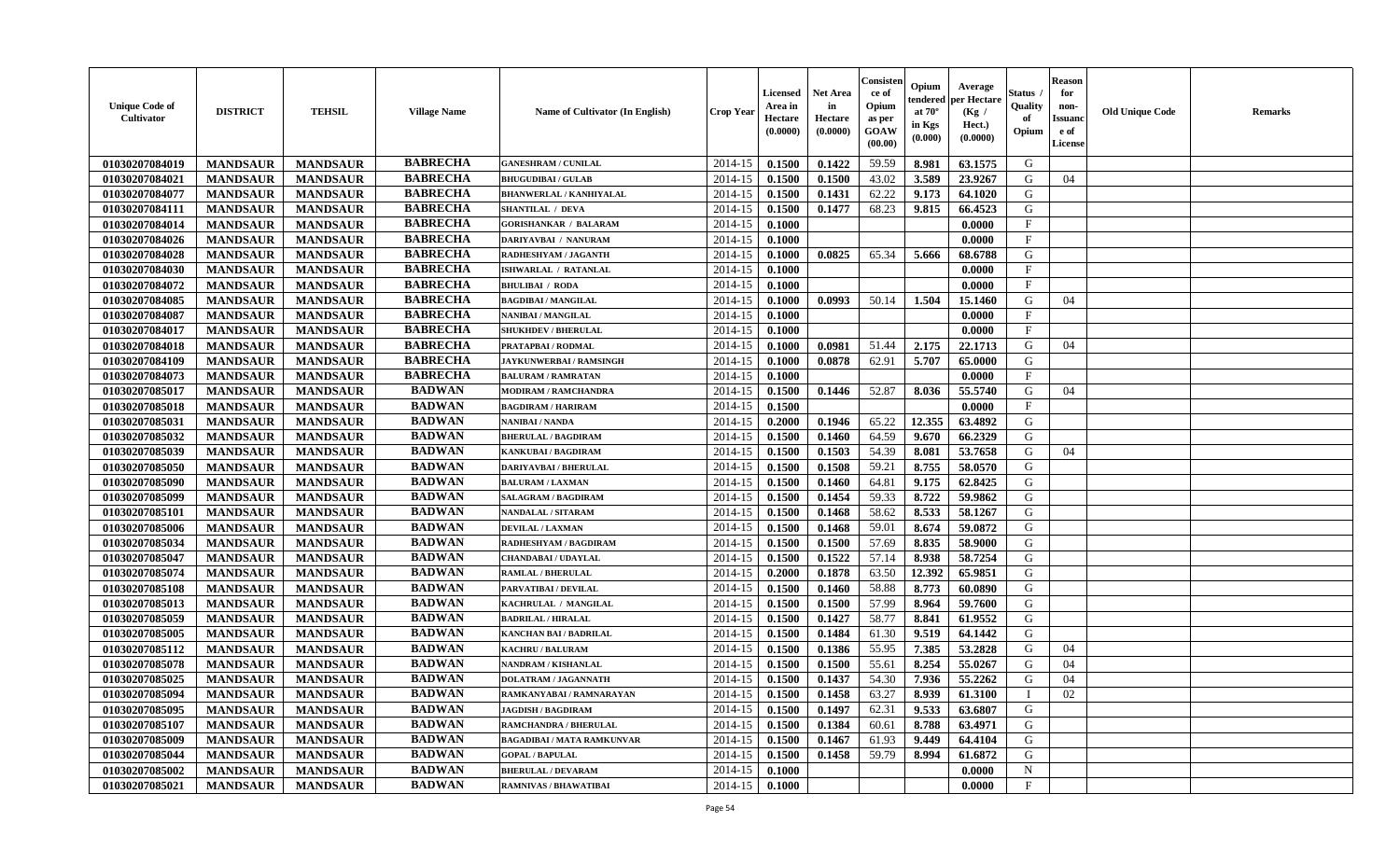| <b>Unique Code of</b><br>Cultivator | <b>DISTRICT</b> | <b>TEHSIL</b>   | <b>Village Name</b> | <b>Name of Cultivator (In English)</b> | <b>Crop Year</b> | Licensed<br>Area in<br>Hectare<br>(0.0000) | Net Area<br>in<br>Hectare<br>(0.0000) | Consister<br>ce of<br>Opium<br>as per<br>GOAW<br>(00.00) | Opium<br>tendered<br>at $70^\circ$<br>in Kgs<br>(0.000) | Average<br>per Hectare<br>(Kg /<br>Hect.)<br>(0.0000) | Status<br>Quality<br>of<br>Opium | Reason<br>for<br>non-<br>Issuan<br>e of<br>License | <b>Old Unique Code</b> | <b>Remarks</b> |
|-------------------------------------|-----------------|-----------------|---------------------|----------------------------------------|------------------|--------------------------------------------|---------------------------------------|----------------------------------------------------------|---------------------------------------------------------|-------------------------------------------------------|----------------------------------|----------------------------------------------------|------------------------|----------------|
| 01030207085065                      | <b>MANDSAUR</b> | <b>MANDSAUR</b> | <b>BADWAN</b>       | SITABAI / SALAGRAM                     | 2014-15          | 0.1000                                     |                                       |                                                          |                                                         | 0.0000                                                | $\mathbf{F}$                     |                                                    |                        |                |
| 01030207085079                      | <b>MANDSAUR</b> | <b>MANDSAUR</b> | <b>BADWAN</b>       | <b>BHAGWANTIBAI / NANURAM</b>          | 2014-15          | 0.1000                                     |                                       |                                                          |                                                         | 0.0000                                                | $_{\rm F}$                       |                                                    |                        |                |
| 01030207085109                      | <b>MANDSAUR</b> | <b>MANDSAUR</b> | <b>BADWAN</b>       | <b>MANGILAL / KESHURAM</b>             | 2014-15          | 0.1000                                     |                                       |                                                          |                                                         | 0.0000                                                | $\mathbf{F}$                     |                                                    |                        |                |
| 01030207085056                      | <b>MANDSAUR</b> | <b>MANDSAUR</b> | <b>BADWAN</b>       | MOHANBAI / SITARAM                     | 2014-15          | 0.1000                                     |                                       |                                                          |                                                         | 0.0000                                                | $\mathbf{F}$                     |                                                    |                        |                |
| 01030207085120                      | <b>MANDSAUR</b> | <b>MANDSAUR</b> | <b>BADWAN</b>       | RAMKANYABAI / RATANLAL                 | 2014-15          | 0.1000                                     |                                       |                                                          |                                                         | 0.0000                                                | F                                |                                                    |                        |                |
| 01030207085072                      | <b>MANDSAUR</b> | <b>MANDSAUR</b> | <b>BADWAN</b>       | <b>RAMCHANDRAA / BALDEV</b>            | 2014-15          | 0.1000                                     |                                       |                                                          |                                                         | 0.0000                                                | $\mathbf{F}$                     |                                                    |                        |                |
| 01030207085091                      | <b>MANDSAUR</b> | <b>MANDSAUR</b> | <b>BADWAN</b>       | RAMKUNWARBAI / NATHU                   | 2014-15          | 0.1000                                     |                                       |                                                          |                                                         | 0.0000                                                | $\mathbf F$                      |                                                    |                        |                |
| 01030207086014                      | <b>MANDSAUR</b> | <b>MANDSAUR</b> | <b>BAGYA</b>        | MANGILAL / AMARLAL                     | 2014-15          | 0.1500                                     | 0.1480                                | 56.17                                                    | 8.409                                                   | 56.8176                                               | G                                |                                                    |                        |                |
| 01030207086017                      | <b>MANDSAUR</b> | <b>MANDSAUR</b> | <b>BAGYA</b>        | <b>OMPRAKASH / SHOBHARAM</b>           | 2014-15          | 0.1500                                     | 0.1508                                | 54.74                                                    | 8.383                                                   | 55.5902                                               | G                                | 04                                                 |                        |                |
| 01030207086027                      | <b>MANDSAUR</b> | <b>MANDSAUR</b> | <b>BAGYA</b>        | <b>SAJJANBAI / DEVRAM</b>              | 2014-15          | 0.1500                                     | 0.1398                                | 59.28                                                    | 8.765                                                   | 62.6967                                               | G                                |                                                    |                        |                |
| 01030207086001                      | <b>MANDSAUR</b> | <b>MANDSAUR</b> | <b>BAGYA</b>        | NANIBAI / BAGDIRAM                     | 2014-15          | 0.1500                                     | 0.1408                                | 57.85                                                    | 8.140                                                   | 57.8125                                               | - 1                              | 02                                                 |                        |                |
| 01030207086039                      | <b>MANDSAUR</b> | <b>MANDSAUR</b> | <b>BAGYA</b>        | <b>VERDICHAND / BHAGWAN</b>            | 2014-15          | 0.1500                                     | 0.1436                                | 53.89                                                    | 7.776                                                   | 54.1504                                               | G                                | 04                                                 |                        |                |
| 01030207086005                      | <b>MANDSAUR</b> | <b>MANDSAUR</b> | <b>BAGYA</b>        | <b>GITABAI / VARDICHAND</b>            | 2014-15          | 0.1000                                     |                                       |                                                          |                                                         | 0.0000                                                | $\mathbf{F}$                     |                                                    |                        |                |
| 01030207086016                      | <b>MANDSAUR</b> | <b>MANDSAUR</b> | <b>BAGYA</b>        | <b>RAMIBAI / RATANLAL</b>              | 2014-15          | 0.1000                                     |                                       |                                                          |                                                         | 0.0000                                                | $\mathbf{F}$                     |                                                    |                        |                |
| 01030207086029                      | <b>MANDSAUR</b> | <b>MANDSAUR</b> | <b>BAGYA</b>        | NANALAL / VERDICHAND                   | 2014-15          | 0.1000                                     |                                       |                                                          |                                                         | 0.0000                                                | $_{\rm F}$                       |                                                    |                        |                |
| 01030207086022                      | <b>MANDSAUR</b> | <b>MANDSAUR</b> | <b>BAGYA</b>        | <b>JANIBAI / AMRA</b>                  | 2014-15          | 0.1000                                     |                                       |                                                          |                                                         | 0.0000                                                | $_{\rm F}$                       |                                                    |                        |                |
| 01030207086041                      | <b>MANDSAUR</b> | <b>MANDSAUR</b> | <b>BAGYA</b>        | <b>SHIVRAM / HIRALAL</b>               | 2014-15          | 0.1000                                     |                                       |                                                          |                                                         | 0.0000                                                | $\mathbf F$                      |                                                    |                        |                |
| 01030207086007                      | <b>MANDSAUR</b> | <b>MANDSAUR</b> | <b>BAGYA</b>        | <b>UMRAWSINGH / BHANWERSINGH</b>       | 2014-15          | 0.1000                                     |                                       |                                                          |                                                         | 0.0000                                                | $\mathbf{F}$                     |                                                    |                        |                |
| 01030207086024                      | <b>MANDSAUR</b> | <b>MANDSAUR</b> | <b>BAGYA</b>        | NOJIBAI / LAKSHMINARAYAN               | 2014-15          | 0.1000                                     | 0.0621                                | 60.09                                                    | 3.399                                                   | 54.7343                                               | G                                | 04                                                 |                        |                |
| 01030207087002                      | <b>MANDSAUR</b> | <b>MANDSAUR</b> | <b>BHATREWAS</b>    | NARAYANIBAI / RATANLAL                 | 2014-15          | 0.1500                                     | 0.1487                                | 60.12                                                    | 9.173                                                   | 61.6880                                               | G                                |                                                    |                        |                |
| 01030207087009                      | <b>MANDSAUR</b> | <b>MANDSAUR</b> | <b>BHATREWAS</b>    | <b>MENABAI/RAMCHANDRA</b>              | 2014-15          | 0.1500                                     | 0.1488                                | 54.14                                                    | 8.392                                                   | 56.3978                                               | G                                |                                                    |                        |                |
| 01030207087032                      | <b>MANDSAUR</b> | <b>MANDSAUR</b> | <b>BHATREWAS</b>    | <b>LAXMINARAYAN / NATHU</b>            | 2014-15          | 0.1500                                     | 0.1511                                | 55.09                                                    | 7.477                                                   | 49.4838                                               | $\blacksquare$                   | 02                                                 |                        |                |
| 01030207087047                      | <b>MANDSAUR</b> | <b>MANDSAUR</b> | <b>BHATREWAS</b>    | <b>JAYRAM / BAGDIRAM</b>               | 2014-15          | 0.1500                                     | 0.1470                                | 58.61                                                    | 8.959                                                   | 60.9456                                               | G                                |                                                    |                        |                |
| 01030207087056                      | <b>MANDSAUR</b> | <b>MANDSAUR</b> | <b>BHATREWAS</b>    | <b>SUNDERBAI/ CHENRAM</b>              | 2014-15          | 0.1500                                     | 0.1479                                | 63.06                                                    | 9.351                                                   | 63.2252                                               | G                                |                                                    |                        |                |
| 01030207087059                      | <b>MANDSAUR</b> | <b>MANDSAUR</b> | <b>BHATREWAS</b>    | <b>GOPILAL / HERCHAND</b>              | 2014-15          | 0.1500                                     | 0.1453                                | 61.00                                                    | 9.054                                                   | 62.3125                                               | G                                |                                                    |                        |                |
| 01030207087074                      | <b>MANDSAUR</b> | <b>MANDSAUR</b> | <b>BHATREWAS</b>    | SAMRATH / HARCHANDRA                   | 2014-15          | 0.1500                                     | 0.1446                                | 58.75                                                    | 8.779                                                   | 60.7123                                               | G                                |                                                    |                        |                |
| 01030207087018                      | <b>MANDSAUR</b> | <b>MANDSAUR</b> | <b>BHATREWAS</b>    | MANGALSINGH / HARIRAM                  | 2014-15          | 0.1000                                     | 0.0974                                | 60.94                                                    | 5.754                                                   | 59.0760                                               | G                                |                                                    |                        |                |
| 01030207087033                      | <b>MANDSAUR</b> | <b>MANDSAUR</b> | <b>BHATREWAS</b>    | <b>AASHARAM / BHUWAN</b>               | 2014-15          | 0.1000                                     | 0.0920                                | 66.61                                                    | 5.881                                                   | 63.9239                                               | G                                |                                                    |                        |                |
| 01030207087053                      | <b>MANDSAUR</b> | <b>MANDSAUR</b> | <b>BHATREWAS</b>    | <b>KESHERBAI/AMBARAM</b>               | 2014-15          | 0.1000                                     |                                       |                                                          |                                                         | 0.0000                                                | $\mathbf{F}$                     |                                                    |                        |                |
| 01030207087061                      | <b>MANDSAUR</b> | <b>MANDSAUR</b> | <b>BHATREWAS</b>    | <b>DALLA / DEVA</b>                    | 2014-15          | 0.1000                                     | 0.0955                                | 60.81                                                    | 5.447                                                   | 57.0366                                               | G                                |                                                    |                        |                |
| 01030207087063                      | <b>MANDSAUR</b> | <b>MANDSAUR</b> | <b>BHATREWAS</b>    | MANGALSINGH / RAMLAL                   | 2014-15          | 0.1000                                     | 0.0912                                | 63.99                                                    | 6.042                                                   | 66.2500                                               | G                                |                                                    |                        |                |
| 01030207087065                      | <b>MANDSAUR</b> | <b>MANDSAUR</b> | <b>BHATREWAS</b>    | KAMLABAI / BAGDIRAM                    | 2014-15          | 0.1000                                     |                                       |                                                          |                                                         | 0.0000                                                | $\mathbf{F}$                     |                                                    |                        |                |
| 01030207087075                      | <b>MANDSAUR</b> | <b>MANDSAUR</b> | <b>BHATREWAS</b>    | <b>RAMESWER / RAGHUNATH</b>            | 2014-15          | 0.1000                                     |                                       |                                                          |                                                         | 0.0000                                                | $\mathbf{F}$                     |                                                    |                        |                |
| 01030207087022                      | <b>MANDSAUR</b> | <b>MANDSAUR</b> | <b>BHATREWAS</b>    | <b>DURGABAI/BHANWERLAL</b>             | 2014-15          | 0.1000                                     | 0.1008                                | 43.56                                                    | 2.682                                                   | 26.6071                                               |                                  | 02                                                 |                        |                |
| 01030207087023                      | <b>MANDSAUR</b> | <b>MANDSAUR</b> | <b>BHATREWAS</b>    | <b>BHANWERSINGH / RAMRATAN</b>         | 2014-15          | 0.1000                                     | 0.1030                                | 46.50                                                    | 2.079                                                   | 20.1845                                               |                                  | 02                                                 |                        |                |
| 01030207089004                      | <b>MANDSAUR</b> | <b>MANDSAUR</b> | <b>CHAJUKHEDA</b>   | <b>RAMSINGH / BALUSINGH</b>            |                  | $2014-15$   0.1500                         | 0.0900                                | 65.10                                                    | 5.831                                                   | 64.7889                                               | G                                |                                                    |                        |                |
| 01030207089010                      | <b>MANDSAUR</b> | <b>MANDSAUR</b> | <b>CHAJUKHEDA</b>   | <b>BHAGWATIBAI / MANGILAL</b>          | 2014-15          | 0.1500                                     | 0.0751                                | 63.20                                                    | 4.587                                                   | 61.0786                                               | G                                |                                                    |                        |                |
| 01030207089017                      | <b>MANDSAUR</b> | <b>MANDSAUR</b> | <b>CHAJUKHEDA</b>   | <b>BHERULAL / UDA</b>                  | 2014-15          | 0.2000                                     | 0.1021                                | 56.15                                                    | 5.783                                                   | 56.6405                                               | G                                |                                                    |                        |                |
| 01030207089007                      | <b>MANDSAUR</b> | <b>MANDSAUR</b> | <b>CHAJUKHEDA</b>   | <b>RATANLAL / CHUNILAL</b>             | 2014-15          | 0.1500                                     | 0.1430                                | 65.81                                                    | 9.909                                                   | 69.2937                                               | G                                |                                                    |                        |                |
| 01030207089006                      | <b>MANDSAUR</b> | <b>MANDSAUR</b> | <b>CHAJUKHEDA</b>   | <b>KACHNBAI / BHERULAL</b>             | 2014-15          | 0.1500                                     | 0.1073                                | 60.06                                                    | 6.461                                                   | 60.2144                                               | G                                |                                                    |                        |                |
| 01030207089009                      | <b>MANDSAUR</b> | <b>MANDSAUR</b> | <b>CHAJUKHEDA</b>   | <b>RADHESHYAM / DEVIDAS</b>            | 2014-15          | 0.1000                                     | 0.0870                                | 62.58                                                    | 5.632                                                   | 64.7356                                               | G                                |                                                    |                        |                |
| 01030207091011                      | <b>MANDSAUR</b> | <b>MANDSAUR</b> | <b>DHAKADKHEDI</b>  | <b>DEVILAL / RAMJI</b>                 | 2014-15          | 0.1500                                     | 0.1396                                | 54.84                                                    | 7.779                                                   | 55.7235                                               | G                                | 04                                                 |                        |                |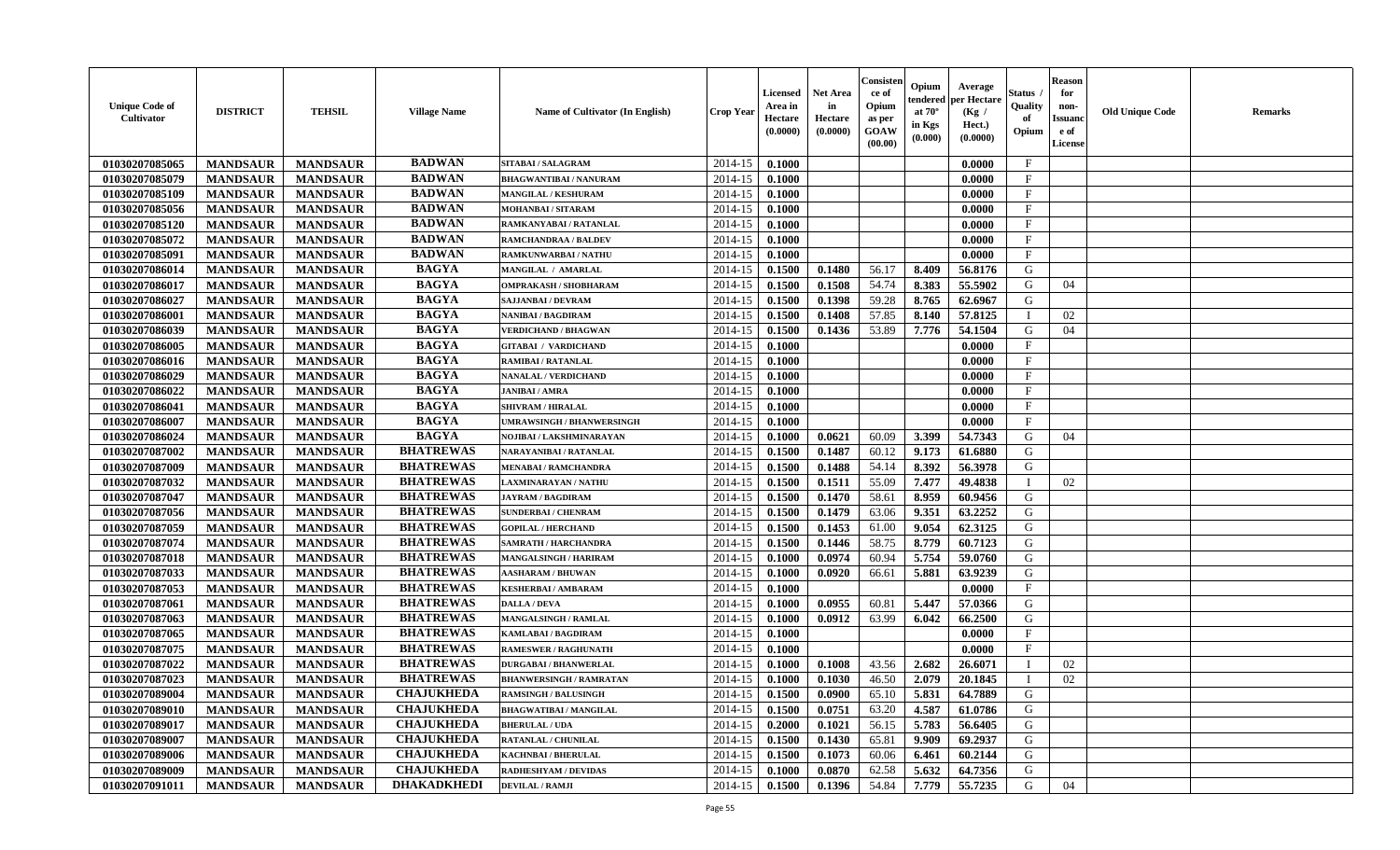| <b>DHAKADKHEDI</b><br>2014-15<br>G<br>01030207091014<br>0.1500<br>0.1435<br>58.21<br>8.690<br>60.5575<br><b>MANDSAUR</b><br><b>MANDSAUR</b><br><b>SITARAM / RAMCHANDRA</b><br><b>DHAKADKHEDI</b><br>56.07<br><b>MANDSAUR</b><br>2014-15<br>8.523<br>G<br>01030207091019<br><b>MANDSAUR</b><br>0.1500<br>0.1443<br>59.0644<br><b>BHAWERLAL / RAMCHANDRA</b> |  |
|------------------------------------------------------------------------------------------------------------------------------------------------------------------------------------------------------------------------------------------------------------------------------------------------------------------------------------------------------------|--|
|                                                                                                                                                                                                                                                                                                                                                            |  |
|                                                                                                                                                                                                                                                                                                                                                            |  |
| <b>DHAKADKHEDI</b><br>01030207091001<br><b>MANDSAUR</b><br><b>MANDSAUR</b><br>0.1500<br>0.1440<br>56.17<br>8.650<br>G<br>2014-15<br>60.0694<br>MADANSINGH / AMARSINGH                                                                                                                                                                                      |  |
| <b>DHAKADKHED</b><br>3.541<br>G<br>01030207091005<br><b>MANDSAUR</b><br><b>MANDSAUR</b><br>2014-15<br>0.1000<br>0.0588<br>64.55<br>60.2211<br><b>RATNIBAI / BHUWAN</b>                                                                                                                                                                                     |  |
| <b>DHAKADKHEDI</b><br>01030207091015<br><b>MANDSAUR</b><br><b>MANDSAUR</b><br>2014-15<br>0.1000<br>0.0790<br>48.64<br>3.968<br>50.2278<br>G<br><b>BAGDIRAM / BHERULAL</b><br>04                                                                                                                                                                            |  |
| <b>DHAKADKHEDI</b><br>01030207091021<br><b>MANDSAUR</b><br><b>MANDSAUR</b><br>0.1000<br>$\mathbf{F}$<br><b>VISHNUDAS / SHANKERDAS</b><br>2014-15<br>0.0000                                                                                                                                                                                                 |  |
| <b>DHAKADKHEDI</b><br>01030207091027<br><b>MANDSAUR</b><br><b>MANDSAUR</b><br>0.1000<br>$\mathbf F$<br>2014-15<br>0.0000<br><b>KAMLABAI/MANGILAL</b>                                                                                                                                                                                                       |  |
| <b>DHAMNAR</b><br>G<br>01030207069035<br><b>MANDSAUR</b><br><b>MANDSAUR</b><br>2014-15<br>0.1925<br>66.36<br>12.902<br>RAMPRASHAD / OKARLAL<br>0.2000<br>67.0234                                                                                                                                                                                           |  |
| <b>DHAMNAR</b><br>01030207069001<br><b>MANDSAUR</b><br><b>MANDSAUR</b><br>2014-15<br>0.1500<br>0.1476<br>57.95<br>8.982<br>60.8537<br>G<br>PARWATIBAI / BADRILAL                                                                                                                                                                                           |  |
| <b>DHAMNAR</b><br>2014-15<br>12.010<br>G<br>01030207069012<br><b>MANDSAUR</b><br><b>MANDSAUR</b><br>0.2000<br>0.1926<br>61.41<br>62.3572<br>RADHESHYAM / ONKARLAL                                                                                                                                                                                          |  |
| <b>DHAMNAR</b><br><b>MANDSAUR</b><br><b>MANDSAUR</b><br>0.1436<br>55.05<br>7.841<br>54.6031<br>G<br>01030207069025<br>2014-15<br>0.1500<br>NANDRAM / BAGDIRAM<br>04                                                                                                                                                                                        |  |
| <b>DHAMNAR</b><br>01030207069028<br><b>MANDSAUR</b><br><b>MANDSAUR</b><br>0.1509<br>67.58<br>9.954<br>65.9642<br>G<br>2014-15<br>0.1500<br><b>ASHOK KUMAR / AMBARAM</b>                                                                                                                                                                                    |  |
| <b>DHAMNAR</b><br>01030207069029<br><b>MANDSAUR</b><br><b>MANDSAUR</b><br>2014-15<br>0.2000<br>64.44<br>12.354<br>63.0306<br>0.1960<br>G<br>SHANTILAL / RAMNARAYAN                                                                                                                                                                                         |  |
| <b>DHAMNAR</b><br>01030207069039<br><b>MANDSAUR</b><br><b>MANDSAUR</b><br>0.1500<br>8.852<br>59.2503<br>G<br>2014-15<br>0.1494<br>61.78<br><b>BALURAM / PRABHULAL</b>                                                                                                                                                                                      |  |
| <b>DHAMNAR</b><br>01030207069053<br>G<br><b>MANDSAUR</b><br><b>MANDSAUR</b><br>2014-15<br>0.1500<br>0.1458<br>63.25<br>8.466<br>58.0658<br><b>BADRILAL / ONKARLAL</b>                                                                                                                                                                                      |  |
| <b>DHAMNAR</b><br>01030207069060<br><b>MANDSAUR</b><br><b>MANDSAUR</b><br>2014-15<br>0.1500<br>0.1460<br>60.86<br>8.886<br>60.8630<br>G<br>SATYNARAYAN / NANDRAM                                                                                                                                                                                           |  |
| <b>DHAMNAR</b><br>G<br>01030207069076<br><b>MANDSAUR</b><br><b>MANDSAUR</b><br>2014-15<br>0.1500<br>0.1450<br>61.97<br>9.065<br>62.5172<br><b>AMBALAL / DEVRAM</b>                                                                                                                                                                                         |  |
| <b>DHAMNAR</b><br>60.58<br>G<br>01030207069089<br><b>MANDSAUR</b><br><b>MANDSAUR</b><br>2014-15<br>0.2000<br>0.1953<br>12.038<br>61.6385<br><b>MOHANLAL / RODMAL</b>                                                                                                                                                                                       |  |
| <b>DHAMNAR</b><br>01030207069095<br><b>MANDSAUR</b><br><b>MANDSAUR</b><br>0.1500<br>9.734<br>64.8933<br>2014-15<br>0.1500<br>63.44<br>G<br><b>MUIKUND / BALARAM</b>                                                                                                                                                                                        |  |
| <b>DHAMNAR</b><br>01030207069097<br><b>MANDSAUR</b><br><b>MANDSAUR</b><br>2014-15<br>0.1500<br>0.1500<br>9.389<br>62.5933<br><b>DOLATRAM / NANDA</b><br>61.25<br>G                                                                                                                                                                                         |  |
| <b>DHAMNAR</b><br>01030207069021<br>0.1434<br>G<br><b>MANDSAUR</b><br><b>MANDSAUR</b><br>2014-15<br>0.1500<br>61.18<br>8.688<br>60.5858<br>RUKMANBAI / GIRDHARI                                                                                                                                                                                            |  |
| <b>DHAMNAR</b><br>G<br><b>MANDSAUR</b><br><b>MANDSAUR</b><br>67.87<br>13.458<br>01030207069044<br>2014-15<br>0.2000<br>0.1949<br>69.0508<br><b>OMPRAKASH / RAMLAL</b>                                                                                                                                                                                      |  |
| <b>DHAMNAR</b><br>01030207069100<br><b>MANDSAUR</b><br><b>MANDSAUR</b><br>0.1482<br>60.9717<br>2014-15<br>0.1500<br>60.30<br>9.036<br>G<br><b>RATANBAI/RAMCHANDRA</b>                                                                                                                                                                                      |  |
| <b>DHAMNAR</b><br>01030207069098<br><b>MANDSAUR</b><br><b>MANDSAUR</b><br>2014-15<br>61.62<br>2.738<br>G<br>04<br>0.1500<br>0.1488<br>18.4005<br><b>KESHERBAI/NATHU</b>                                                                                                                                                                                    |  |
| <b>DHAMNAR</b><br>01030207069047<br><b>MANDSAUR</b><br><b>MANDSAUR</b><br>2014-15<br>0.2000<br>64.91<br>12.657<br>65.4447<br>G<br>0.1934<br>SHANTILAL / RAMPRASHAD                                                                                                                                                                                         |  |
| <b>DHAMNAR</b><br>G<br>01030207069016<br><b>MANDSAUR</b><br>2014-15<br>0.1500<br>63.46<br>9.537<br><b>MANDSAUR</b><br>NANDLAL / KACHRUMAL<br>0.1500<br>63.5800                                                                                                                                                                                             |  |
| <b>DHAMNAR</b><br>2.585<br>01030207069103<br><b>MANDSAUR</b><br><b>MANDSAUR</b><br>2014-15<br>0.1500<br>0.1439<br>61.14<br>17.9639<br>G<br><b>BAGDIRAM / BHERULAL</b><br>04                                                                                                                                                                                |  |
| <b>DHAMNAR</b><br>01030207069037<br><b>MANDSAUR</b><br><b>MANDSAUR</b><br>0.1000<br>0.0000<br>$\mathbf{F}$<br>2014-15<br><b>JAGDISGH / BAGDIRAM</b>                                                                                                                                                                                                        |  |
| <b>DHAMNAR</b><br>01030207069099<br><b>MANDSAUR</b><br><b>MANDSAUR</b><br>0.0659<br>62.18<br>4.202<br>63.7633<br>G<br>2014-15<br>0.1000<br><b>OMPRAKASH / RAMNARAYAN</b>                                                                                                                                                                                   |  |
| <b>DHAMNAR</b><br><b>MANDSAUR</b><br>56.02<br>5.242<br>54.7182<br>01030207069004<br><b>MANDSAUR</b><br>2014-15<br>0.1000<br>0.0958<br>G<br>RAMESHWAR / MANGILAL<br>04                                                                                                                                                                                      |  |
| <b>DHAMNAR</b><br>01030207069107<br><b>MANDSAUR</b><br><b>MANDSAUR</b><br>0.1000<br>MOHANLAL / DOLATRAM<br>2014-15<br>0.0000<br>$\mathbf N$                                                                                                                                                                                                                |  |
| 12.363<br>G<br><b>DHUNDHADKA</b><br>2014-15<br>0.2009<br>61.86<br>01030207070005<br><b>MANDSAUR</b><br><b>MANDSAUR</b><br>0.2000<br>61.5381<br><b>BHARATRAM / NANDA</b>                                                                                                                                                                                    |  |
| <b>DHUNDHADKA</b><br>55.01<br>G<br>2014-15<br>7.568<br>01030207070010<br><b>MANDSAUR</b><br><b>MANDSAUR</b><br>0.1500<br>0.1461<br>51.8001<br>04<br><b>HIRALAL / NATHULAL</b>                                                                                                                                                                              |  |
| <b>MANDSAUR</b><br><b>DHUNDHADKA</b><br>2014-15<br>0.1500<br>64.49<br>9.535<br>65.9862<br>G<br>01030207070016<br><b>MANDSAUR</b><br>0.1445<br><b>BALMUKAND / BAGDIRAM</b>                                                                                                                                                                                  |  |
| 0.1500<br>0.1480<br>7.958<br>53.7703<br>G<br>01030207070035<br><b>MANDSAUR</b><br><b>MANDSAUR</b><br><b>DHUNDHADKA</b><br>2014-15<br>51.63<br>04<br><b>BHANWARBAI/RAMLAL</b>                                                                                                                                                                               |  |
| 58.32  <br>9.131<br>01030207070064<br><b>MANDSAUR</b><br>MANDSAUR<br><b>DHUNDHADKA</b><br><b>SALAGRAM / GANGARAM</b><br>$2014-15$   0.1500<br>0.1428<br>63.9426<br>G                                                                                                                                                                                       |  |
| DHUNDHADKA<br>01030207070095<br><b>MANDSAUR</b><br>2014-15<br>0.2000<br>0.1914<br>57.45<br>11.564<br>G<br><b>MANDSAUR</b><br>NANDRAM / BAGDIRAM KUDIWALA<br>60.4180                                                                                                                                                                                        |  |
| 55.90<br>01030207070098<br><b>MANDSAUR</b><br><b>MANDSAUR</b><br><b>DHUNDHADKA</b><br>2014-15<br>0.1500<br>0.1262<br>6.828<br>54.1046<br>G<br>04<br><b>VERDICHAND / BAGDIRAM</b>                                                                                                                                                                           |  |
| 01030207070109<br><b>MANDSAUR</b><br><b>MANDSAUR</b><br><b>DHUNDHADKA</b><br>8.839<br>G<br>2014-15<br>0.1500<br>0.1449<br>60.72<br>61.0007<br><b>SITABAI/KHUBRAM</b>                                                                                                                                                                                       |  |
| 01030207070124<br>G<br><b>MANDSAUR</b><br><b>MANDSAUR</b><br><b>DHUNDHADKA</b><br>2014-15<br>0.2000<br>0.1972<br>58.12<br>12.023<br>60.9686<br><b>BANSHILAL / SITARAM</b>                                                                                                                                                                                  |  |
| 01030207070126<br><b>DHUNDHADKA</b><br>2014-15<br>56.62<br>G<br><b>MANDSAUR</b><br><b>MANDSAUR</b><br>0.1447<br>7.975<br>55.1140<br>04<br>KANHIYALAL / SHANKERLAL<br>0.1500                                                                                                                                                                                |  |
| 01030207070129<br><b>MANDSAUR</b><br><b>MANDSAUR</b><br><b>DHUNDHADKA</b><br>2014-15<br>0.1434<br>59.77<br>8.872<br>G<br>KAILASHCHANDRA / SHAMBHULAL<br>0.1500<br>61.8689                                                                                                                                                                                  |  |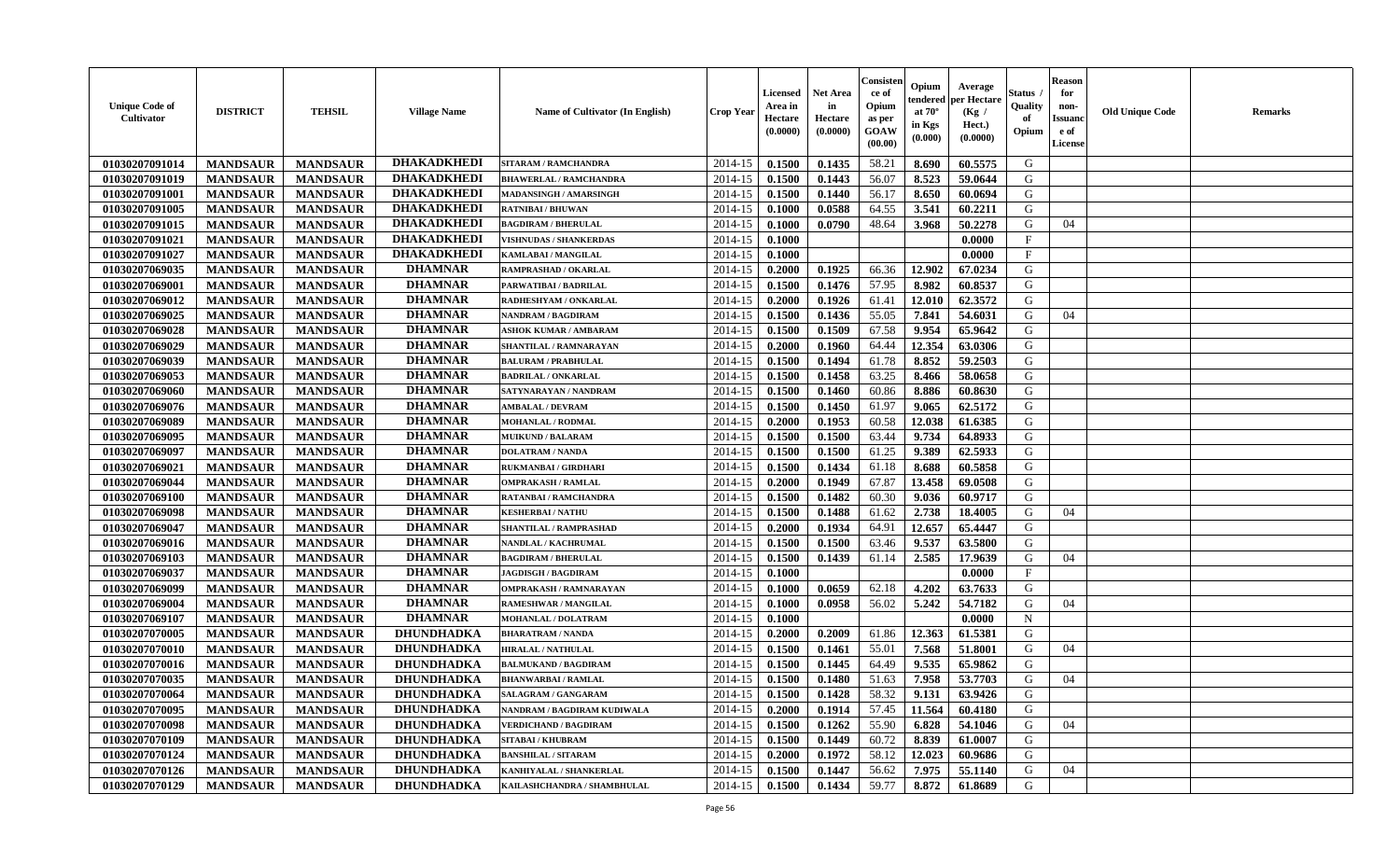| <b>Unique Code of</b><br>Cultivator | <b>DISTRICT</b> | <b>TEHSIL</b>   | <b>Village Name</b> | Name of Cultivator (In English) | <b>Crop Year</b> | <b>Licensed</b><br>Area in<br>Hectare<br>(0.0000) | Net Area<br>in<br>Hectare<br>(0.0000) | Consister<br>ce of<br>Opium<br>as per<br>GOAW<br>(00.00) | Opium<br>tendered<br>at $70^\circ$<br>in Kgs<br>(0.000) | Average<br>per Hectare<br>(Kg)<br>Hect.)<br>(0.0000) | Status .<br>Quality<br>of<br>Opium | <b>Reason</b><br>for<br>non-<br><b>Issuand</b><br>e of<br>License | <b>Old Unique Code</b> | <b>Remarks</b> |
|-------------------------------------|-----------------|-----------------|---------------------|---------------------------------|------------------|---------------------------------------------------|---------------------------------------|----------------------------------------------------------|---------------------------------------------------------|------------------------------------------------------|------------------------------------|-------------------------------------------------------------------|------------------------|----------------|
| 01030207070134                      | <b>MANDSAUR</b> | <b>MANDSAUR</b> | <b>DHUNDHADKA</b>   | <b>RAMESHCHAND / BALMUKUND</b>  | 2014-15          | 0.1500                                            | 0.1475                                | 61.49                                                    | 9.109                                                   | 61.7559                                              | G                                  |                                                                   |                        |                |
| 01030207070135                      | <b>MANDSAUR</b> | <b>MANDSAUR</b> | <b>DHUNDHADKA</b>   | <b>SHANKERLAL / RANCHOR</b>     | 2014-15          | 0.1500                                            | 0.1352                                | 57.64                                                    | 8.860                                                   | 65.5325                                              | G                                  |                                                                   |                        |                |
| 01030207070006                      | <b>MANDSAUR</b> | <b>MANDSAUR</b> | <b>DHUNDHADKA</b>   | NATHIBAI / BHANWERLAL           | 2014-15          | 0.1500                                            | 0.1450                                | 61.53                                                    | 8.500                                                   | 58.6207                                              | G                                  |                                                                   |                        |                |
| 01030207070001                      | <b>MANDSAUR</b> | <b>MANDSAUR</b> | <b>DHUNDHADKA</b>   | <b>RAMLAL / DEVRAM</b>          | 2014-15          | 0.2000                                            | 0.1941                                | 63.27                                                    | 11.488                                                  | 59.1860                                              | G                                  |                                                                   |                        |                |
| 01030207070122                      | <b>MANDSAUR</b> | <b>MANDSAUR</b> | <b>DHUNDHADKA</b>   | <b>JAGDISH / DEVRAM</b>         | 2014-15          | 0.2000                                            | 0.1951                                | 66.30                                                    | 12.502                                                  | 64.0800                                              | G                                  |                                                                   |                        |                |
| 01030207070029                      | <b>MANDSAUR</b> | <b>MANDSAUR</b> | <b>DHUNDHADKA</b>   | <b>NATHULAL / RAMCHAND</b>      | 2014-15          | 0.1500                                            | 0.1426                                | 62.61                                                    | 8.774                                                   | 61.5288                                              | G                                  |                                                                   |                        |                |
| 01030207070116                      | <b>MANDSAUR</b> | <b>MANDSAUR</b> | <b>DHUNDHADKA</b>   | KAILASHCHANDRA / MAGNIRAM       | 2014-15          | 0.1500                                            | 0.1413                                | 59.50                                                    | 8.177                                                   | 57.8698                                              | G                                  |                                                                   |                        |                |
| 01030207070152                      | <b>MANDSAUR</b> | <b>MANDSAUR</b> | <b>DHUNDHADKA</b>   | HASTIMAL / GENDALAL             | 2014-15          | 0.1500                                            | 0.1398                                | 60.51                                                    | 8.886                                                   | 63.5622                                              | G                                  |                                                                   |                        |                |
| 01030207070002                      | <b>MANDSAUR</b> | <b>MANDSAUR</b> | <b>DHUNDHADKA</b>   | RADHEAHYAM / HIRALAL            | 2014-15          | 0.1500                                            | 0.1473                                | 57.64                                                    | 8.654                                                   | 58.7508                                              | G                                  |                                                                   |                        |                |
| 01030207070015                      | <b>MANDSAUR</b> | <b>MANDSAUR</b> | DHUNDHADKA          | <b>NATHU / HIRA</b>             | 2014-15          | 0.1000                                            |                                       |                                                          |                                                         | 0.0000                                               | $\mathbf{F}$                       |                                                                   |                        |                |
| 01030207070020                      | <b>MANDSAUR</b> | <b>MANDSAUR</b> | <b>DHUNDHADKA</b>   | <b>DEVRAM / KISHAN</b>          | 2014-15          | 0.1000                                            | 0.0936                                | 63.67                                                    | 6.058                                                   | 64.7222                                              | G                                  |                                                                   |                        |                |
| 01030207070032                      | <b>MANDSAUR</b> | <b>MANDSAUR</b> | <b>DHUNDHADKA</b>   | <b>DEVRAM / RAMLAL</b>          | 2014-15          | 0.1000                                            | 0.0702                                | 64.08                                                    | 4.257                                                   | 60.6410                                              | G                                  |                                                                   |                        |                |
| 01030207070044                      | <b>MANDSAUR</b> | <b>MANDSAUR</b> | <b>DHUNDHADKA</b>   | <b>BAPULAL / RUPRAM</b>         | 2014-15          | 0.1000                                            | 0.0909                                | 61.51                                                    | 5.773                                                   | 63.5094                                              | G                                  |                                                                   |                        |                |
| 01030207070100                      | <b>MANDSAUR</b> | <b>MANDSAUR</b> | <b>DHUNDHADKA</b>   | <b>GANGABAI / BHERULAL</b>      | 2014-15          | 0.1000                                            |                                       |                                                          |                                                         | 0.0000                                               | $\mathbf{F}$                       |                                                                   |                        |                |
| 01030207070112                      | <b>MANDSAUR</b> | <b>MANDSAUR</b> | DHUNDHADKA          | <b>BAPULAL / SHOBHAGMAL</b>     | 2014-15          | 0.1000                                            | 0.0928                                | 61.48                                                    | 5.709                                                   | 61.5194                                              | G                                  |                                                                   |                        |                |
| 01030207070121                      | <b>MANDSAUR</b> | <b>MANDSAUR</b> | DHUNDHADKA          | RAMCHANDRA / LAXMAN             | 2014-15          | 0.1000                                            |                                       |                                                          |                                                         | 0.0000                                               | $\mathbf{F}$                       |                                                                   |                        |                |
| 01030207070136                      | <b>MANDSAUR</b> | <b>MANDSAUR</b> | <b>DHUNDHADKA</b>   | YASWANTKUMAR / OMPRAKASH DHAKAD | 2014-15          | 0.1000                                            | 0.0936                                | 64.54                                                    | 6.002                                                   | 64.1239                                              | G                                  |                                                                   |                        |                |
| 01030207070141                      | <b>MANDSAUR</b> | <b>MANDSAUR</b> | <b>DHUNDHADKA</b>   | <b>BADRILAL / BHERULAL MALI</b> | 2014-15          | 0.1000                                            | 0.0934                                | 64.56                                                    | 5.838                                                   | 62.5054                                              | G                                  |                                                                   |                        |                |
| 01030207070080                      | <b>MANDSAUR</b> | <b>MANDSAUR</b> | <b>DHUNDHADKA</b>   | RAMCHAND / ONKARLAL             | 2014-15          | 0.1000                                            | 0.0682                                | 55.46                                                    | 3.724                                                   | 54.6041                                              | G                                  | 04                                                                |                        |                |
| 01030207070013                      | <b>MANDSAUR</b> | <b>MANDSAUR</b> | <b>DHUNDHADKA</b>   | <b>BAPULAL / KESHRIMAL</b>      | 2014-15          | 0.1000                                            | 0.0990                                | 63.19                                                    | 5.886                                                   | 59.4545                                              | G                                  |                                                                   |                        |                |
| 01030207070011                      | <b>MANDSAUR</b> | <b>MANDSAUR</b> | <b>DHUNDHADKA</b>   | <b>JAGDISH / RANCHOD</b>        | 2014-15          | 0.1000                                            |                                       |                                                          |                                                         | 0.0000                                               | $\mathbf{F}$                       |                                                                   |                        |                |
| 01030207070128                      | <b>MANDSAUR</b> | <b>MANDSAUR</b> | <b>DHUNDHADKA</b>   | RAMESHCHAND / DEWRAM MALI       | 2014-15          | 0.1000                                            | 0.1000                                | 63.24                                                    | 5.990                                                   | 59.9000                                              | G                                  |                                                                   |                        |                |
| 01030207071006                      | <b>MANDSAUR</b> | <b>MANDSAUR</b> | <b>GULIYANA</b>     | PURALAL / BHERA                 | 2014-15          | 0.2000                                            | 0.1904                                | 62.95                                                    | 11.978                                                  | 62.9097                                              | G                                  |                                                                   |                        |                |
| 01030207071009                      | <b>MANDSAUR</b> | <b>MANDSAUR</b> | <b>GULIYANA</b>     | <b>NANDLAL / RUGGA</b>          | 2014-15          | 0.1500                                            | 0.1407                                | 62.18                                                    | 9.203                                                   | 65.4087                                              | G                                  |                                                                   |                        |                |
| 01030207071016                      | <b>MANDSAUR</b> | <b>MANDSAUR</b> | <b>GULIYANA</b>     | <b>GANGABAI / BHERULAL</b>      | 2014-15          | 0.2000                                            | 0.1890                                | 63.67                                                    | 12.234                                                  | 64.7302                                              | G                                  |                                                                   |                        |                |
| 01030207071023                      | <b>MANDSAUR</b> | <b>MANDSAUR</b> | <b>GULIYANA</b>     | SHIVNARAYAN / SITARAM           | 2014-15          | 0.1500                                            | 0.1455                                | 67.21                                                    | 9.717                                                   | 66.7835                                              | G                                  |                                                                   |                        |                |
| 01030207071026                      | <b>MANDSAUR</b> | <b>MANDSAUR</b> | <b>GULIYANA</b>     | KAMLABAI / GOPAL                | 2014-15          | 0.1500                                            | 0.1351                                | 63.30                                                    | 8.627                                                   | 63.8564                                              | G                                  |                                                                   |                        |                |
| 01030207071032                      | <b>MANDSAUR</b> | <b>MANDSAUR</b> | <b>GULIYANA</b>     | <b>MANGIBAI/SITARAM</b>         | 2014-15          | 0.1500                                            | 0.1453                                | 60.40                                                    | 8.853                                                   | 60.9291                                              | G                                  |                                                                   |                        |                |
| 01030207071056                      | <b>MANDSAUR</b> | <b>MANDSAUR</b> | <b>GULIYANA</b>     | <b>BASNTIBAI / RAMCHANDRA</b>   | 2014-15          | 0.1500                                            | 0.1440                                | 56.77                                                    | 8.313                                                   | 57.7292                                              | G                                  |                                                                   |                        |                |
| 01030207071057                      | <b>MANDSAUR</b> | <b>MANDSAUR</b> | <b>GULIYANA</b>     | <b>KAILASH / HIRALAL</b>        | 2014-15          | 0.1500                                            | 0.1462                                | 65.95                                                    | 9.534                                                   | 65.2120                                              | G                                  |                                                                   |                        |                |
| 01030207071058                      | <b>MANDSAUR</b> | <b>MANDSAUR</b> | <b>GULIYANA</b>     | RATANLAL / JAGANNATH            | 2014-15          | 0.2000                                            | 0.1955                                | 59.98                                                    | 11.842                                                  | 60.5729                                              | G                                  |                                                                   |                        |                |
| 01030207071061                      | <b>MANDSAUR</b> | <b>MANDSAUR</b> | <b>GULIYANA</b>     | <b>BHANVARLAL / BHERULAL</b>    | 2014-15          | 0.1500                                            | 0.1497                                | 58.51                                                    | 8.668                                                   | 57.9025                                              | G                                  |                                                                   |                        |                |
| 01030207071064                      | <b>MANDSAUR</b> | <b>MANDSAUR</b> | <b>GULIYANA</b>     | RAMNARAYAN / BHERULAL           | 2014-15          | 0.1500                                            | 0.1459                                | 59.80                                                    | 9.107                                                   | 62.4195                                              | G                                  |                                                                   |                        |                |
| 01030207071002                      | <b>MANDSAUR</b> | <b>MANDSAUR</b> | <b>GULIYANA</b>     | SHANTIBAI / NANDLAL             | 2014-15          | 0.1500                                            | 0.1436                                | 64.37                                                    | 9.481                                                   | 66.0237                                              | G                                  |                                                                   |                        |                |
| 01030207071013                      | <b>MANDSAUR</b> | <b>MANDSAUR</b> | <b>GULIYANA</b>     | <b>BHULIBAI / JAGANNATH</b>     | 2014-15          | 0.1500                                            | 0.1440                                | 55.55                                                    | 8.102                                                   | 56.2639                                              | G                                  |                                                                   |                        |                |
| 01030207071067                      | <b>MANDSAUR</b> | <b>MANDSAUR</b> | <b>GULIYANA</b>     | <b>BALMUKAND / VAJERAM</b>      | $2014-15$ 0.1500 |                                                   | 0.1440                                | 56.42                                                    | 7.955                                                   | 55.2431                                              | G                                  | 04                                                                |                        |                |
| 01030207071035                      | <b>MANDSAUR</b> | <b>MANDSAUR</b> | <b>GULIYANA</b>     | <b>BHANWARBAI / PRABHULAL</b>   | 2014-15          | 0.1500                                            | 0.1506                                | 60.40                                                    | 8.516                                                   | 56.5471                                              | G                                  |                                                                   |                        |                |
| 01030207071008                      | <b>MANDSAUR</b> | <b>MANDSAUR</b> | <b>GULIYANA</b>     | <b>SHAMBHULAL / BHERA</b>       | 2014-15          | 0.1000                                            | 0.0990                                | 63.78                                                    | 5.950                                                   | 60.1010                                              | G                                  |                                                                   |                        |                |
| 01030207071065                      | <b>MANDSAUR</b> | <b>MANDSAUR</b> | <b>GULIYANA</b>     | <b>BHANVARLAL / SITARAM</b>     | 2014-15          | 0.1000                                            |                                       |                                                          |                                                         | 0.0000                                               | $\mathbf{F}$                       |                                                                   |                        |                |
| 01030207071069                      | <b>MANDSAUR</b> | <b>MANDSAUR</b> | <b>GULIYANA</b>     | <b>HIRALAL / RUGGA</b>          | 2014-15          | 0.1000                                            | 0.0840                                | 61.32                                                    | 4.450                                                   | 52.9762                                              | G                                  | 04                                                                |                        |                |
| 01030207071070                      | <b>MANDSAUR</b> | <b>MANDSAUR</b> | <b>GULIYANA</b>     | PURALAL / RAMCHANDRA            | 2014-15          | 0.1000                                            |                                       |                                                          |                                                         | 0.0000                                               | $\mathbf F$                        |                                                                   |                        |                |
| 01030207071039                      | <b>MANDSAUR</b> | <b>MANDSAUR</b> | <b>GULIYANA</b>     | SAMPATBAI / MANGILAL            | $2014-15$ 0.1000 |                                                   |                                       |                                                          |                                                         | 0.0000                                               | $\mathbf{F}$                       |                                                                   |                        |                |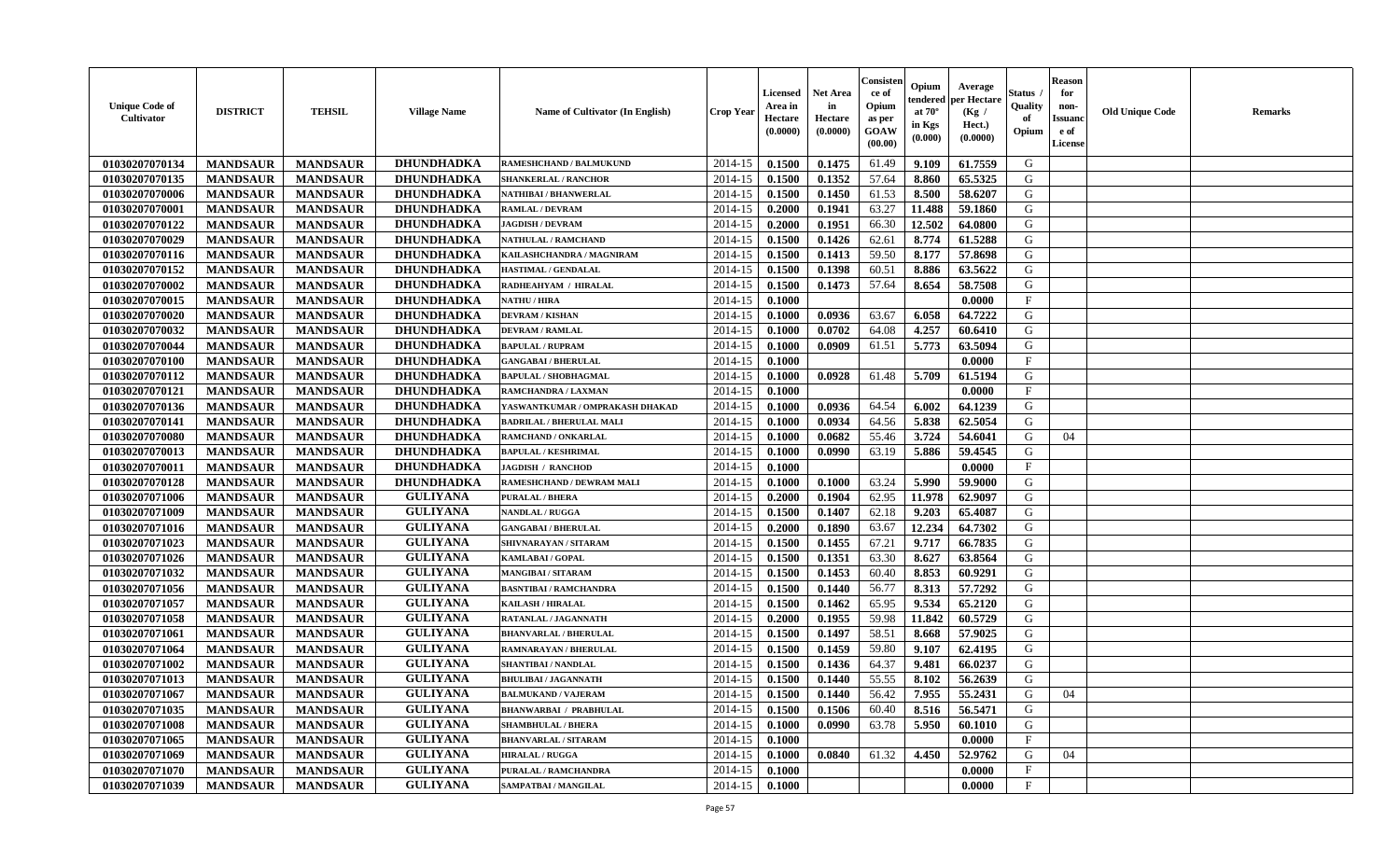| <b>Unique Code of</b><br><b>Cultivator</b> | <b>DISTRICT</b> | <b>TEHSIL</b>   | <b>Village Name</b> | Name of Cultivator (In English) | <b>Crop Year</b> | <b>Licensed</b><br>Area in<br>Hectare<br>(0.0000) | Net Area<br>in<br>Hectare<br>(0.0000) | Consister<br>ce of<br>Opium<br>as per<br>GOAW<br>(00.00) | Opium<br>tendered<br>at $70^\circ$<br>in Kgs<br>(0.000) | Average<br>per Hectare<br>(Kg /<br>Hect.)<br>(0.0000) | Status<br>Quality<br>of<br>Opium | <b>Reason</b><br>for<br>non-<br><b>Issuand</b><br>e of<br>License | <b>Old Unique Code</b> | <b>Remarks</b> |
|--------------------------------------------|-----------------|-----------------|---------------------|---------------------------------|------------------|---------------------------------------------------|---------------------------------------|----------------------------------------------------------|---------------------------------------------------------|-------------------------------------------------------|----------------------------------|-------------------------------------------------------------------|------------------------|----------------|
| 01030207071003                             | <b>MANDSAUR</b> | <b>MANDSAUR</b> | <b>GULIYANA</b>     | <b>SAMANDBAI / BHERULAL</b>     | 2014-15          | 0.1000                                            |                                       |                                                          |                                                         | 0.0000                                                | $\mathbf{F}$                     |                                                                   |                        |                |
| 01030207095016                             | <b>MANDSAUR</b> | <b>MANDSAUR</b> | <b>JHAKRDA</b>      | RAMESHWAR / GANESHRAM           | 2014-15          | 0.1500                                            | 0.1409                                | 58.65                                                    | 8.906                                                   | 63.2079                                               | G                                |                                                                   |                        |                |
| 01030207095017                             | <b>MANDSAUR</b> | <b>MANDSAUR</b> | <b>JHAKRDA</b>      | <b>BALARAM / CHAMPALAL</b>      | 2014-15          | 0.1500                                            | 0.1406                                | 59.85                                                    | 3.796                                                   | 26.9986                                               | - 1                              | 02                                                                |                        |                |
| 01030207095030                             | <b>MANDSAUR</b> | <b>MANDSAUR</b> | <b>JHAKRDA</b>      | <b>OMPRAKASH / RAMESHWAR</b>    | 2014-15          | 0.1500                                            | 0.1377                                | 58.94                                                    | 8.892                                                   | 64.5752                                               | G                                |                                                                   |                        |                |
| 01030207095031                             | <b>MANDSAUR</b> | <b>MANDSAUR</b> | <b>JHAKRDA</b>      | SITARAM / CHAMPALAL             | 2014-15          | 0.1500                                            | 0.1492                                | 68.45                                                    | 10.864                                                  | 72.8150                                               | G                                |                                                                   |                        |                |
| 01030207095001                             | <b>MANDSAUR</b> | <b>MANDSAUR</b> | <b>JHAKRDA</b>      | <b>BADRILAL / BALARAM</b>       | 2014-15          | 0.1500                                            | 0.1454                                | 57.35                                                    | 8.725                                                   | 60.0069                                               | G                                |                                                                   |                        |                |
| 01030207095004                             | <b>MANDSAUR</b> | <b>MANDSAUR</b> | <b>JHAKRDA</b>      | HIRALAL / RAMCHANDRA            | 2014-15          | 0.1000                                            |                                       |                                                          |                                                         | 0.0000                                                | $\mathbf F$                      |                                                                   |                        |                |
| 01030207095071                             | <b>MANDSAUR</b> | <b>MANDSAUR</b> | <b>JHAKRDA</b>      | <b>DEVILAL / RAMCHANDRA</b>     | 2014-15          | 0.1000                                            |                                       |                                                          |                                                         | 0.0000                                                | $\mathbf{F}$                     |                                                                   |                        |                |
| 01030207095014                             | <b>MANDSAUR</b> | <b>MANDSAUR</b> | <b>JHAKRDA</b>      | ISHWARLAL / GANESHRAM           | 2014-15          | 0.1000                                            |                                       |                                                          |                                                         | 0.0000                                                | $_{\rm F}$                       |                                                                   |                        |                |
| 01030207095073                             | <b>MANDSAUR</b> | <b>MANDSAUR</b> | <b>JHAKRDA</b>      | NAGU / MANNA                    | 2014-15          | 0.1000                                            |                                       |                                                          |                                                         | 0.0000                                                | $\mathbf{F}$                     |                                                                   |                        |                |
| 01030207095074                             | <b>MANDSAUR</b> | <b>MANDSAUR</b> | <b>JHAKRDA</b>      | RAMPRASAD / JHUJHARLAL          | 2014-15          | 0.1000                                            |                                       |                                                          |                                                         | 0.0000                                                | $\mathbf{F}$                     |                                                                   |                        |                |
| 01030207094029                             | <b>MANDSAUR</b> | <b>MANDSAUR</b> | <b>JHAWAL</b>       | RADHESHYAM / RATANLAL           | 2014-15          | 0.1500                                            | 0.1466                                | 57.19                                                    | 8.505                                                   | 58.0150                                               | G                                |                                                                   |                        |                |
| 01030207094036                             | <b>MANDSAUR</b> | <b>MANDSAUR</b> | <b>JHAWAL</b>       | <b>BHERULAL / KESHURAM</b>      | 2014-15          | 0.1500                                            | 0.1449                                | 59.08                                                    | 8.356                                                   | 57.6674                                               | G                                |                                                                   |                        |                |
| 01030207094054                             | <b>MANDSAUR</b> | <b>MANDSAUR</b> | <b>JHAWAL</b>       | <b>KANTILAL / HANSRAJ</b>       | 2014-15          | 0.1500                                            | 0.1418                                | 49.17                                                    | 7.537                                                   | 53.1523                                               | G                                | 04                                                                |                        |                |
| 01030207094099                             | <b>MANDSAUR</b> | <b>MANDSAUR</b> | <b>JHAWAL</b>       | MANGIBAI / MANGILAL             | 2014-15          | 0.1500                                            | 0.1462                                | 51.42                                                    | 7.625                                                   | 52.1546                                               | G                                | 04                                                                |                        |                |
| 01030207094103                             | <b>MANDSAUR</b> | <b>MANDSAUR</b> | <b>JHAWAL</b>       | RAM KUNWARBAI / GULABBAI        | 2014-15          | 0.1500                                            | 0.1399                                | 49.26                                                    | 7.621                                                   | 54.4746                                               | G                                | 04                                                                |                        |                |
| 01030207094067                             | <b>MANDSAUR</b> | <b>MANDSAUR</b> | <b>JHAWAL</b>       | MANGIBAI / MANGILAL             | 2014-15          | 0.1500                                            | 0.1485                                | 64.15                                                    | 10.090                                                  | 67.9461                                               | G                                |                                                                   |                        |                |
| 01030207096028                             | <b>MANDSAUR</b> | <b>MANDSAUR</b> | <b>JHIRKAN</b>      | <b>DHIRAMLAL / BHUVAN JI</b>    | 2014-15          | 0.1500                                            | 0.1499                                | 58.42                                                    | 9.873                                                   | 65.8639                                               | T                                | 02                                                                |                        |                |
| 01030207096003                             | <b>MANDSAUR</b> | <b>MANDSAUR</b> | <b>JHIRKAN</b>      | <b>MOHANLAL / KANIRAM</b>       | 2014-15          | 0.1500                                            | 0.1440                                | 60.96                                                    | 9.936                                                   | 69.0000                                               | G                                |                                                                   |                        |                |
| 01030207093004                             | <b>MANDSAUR</b> | <b>MANDSAUR</b> | <b>JOGIKHEDA</b>    | DEVILAL / RAMNARAYAN            | 2014-15          | 0.1500                                            | 0.1438                                | 54.94                                                    | 8.068                                                   | 56.1057                                               | G                                |                                                                   |                        |                |
| 01030207093005                             | <b>MANDSAUR</b> | <b>MANDSAUR</b> | <b>JOGIKHEDA</b>    | <b>GOPAL / BHANVARLAL</b>       | 2014-15          | 0.1500                                            | 0.1400                                | 54.45                                                    | 7.615                                                   | 54.3929                                               | G                                | 04                                                                |                        |                |
| 01030207093032                             | <b>MANDSAUR</b> | <b>MANDSAUR</b> | <b>JOGIKHEDA</b>    | <b>JANIBAI / MANGILAL</b>       | 2014-15          | 0.2000                                            | 0.1968                                | 64.49                                                    | 12.640                                                  | 64.2276                                               | G                                |                                                                   |                        |                |
| 01030207093036                             | <b>MANDSAUR</b> | <b>MANDSAUR</b> | <b>JOGIKHEDA</b>    | <b>BHARATLAL / BHANVARLAL</b>   | 2014-15          | 0.1500                                            | 0.0756                                | 63.96                                                    | 5.327                                                   | 70.4630                                               | G                                |                                                                   |                        |                |
| 01030207093045                             | <b>MANDSAUR</b> | <b>MANDSAUR</b> | <b>JOGIKHEDA</b>    | KRISHANKUNWAR / RAN SINGH       | 2014-15          | 0.1500                                            | 0.1465                                | 56.50                                                    | 8.604                                                   | 58.7304                                               | G                                |                                                                   |                        |                |
| 01030207093047                             | <b>MANDSAUR</b> | <b>MANDSAUR</b> | <b>JOGIKHEDA</b>    | <b>DALURAM / BALDEVRAM</b>      | 2014-15          | 0.2000                                            | 0.1959                                | 57.78                                                    | 11.341                                                  | 57.8918                                               | G                                |                                                                   |                        |                |
| 01030207093051                             | <b>MANDSAUR</b> | <b>MANDSAUR</b> | <b>JOGIKHEDA</b>    | MANGILAL / UDA GAYARI           | 2014-15          | 0.1500                                            | 0.1469                                | 59.54                                                    | 9.084                                                   | 61.8380                                               | G                                |                                                                   |                        |                |
| 01030207093052                             | <b>MANDSAUR</b> | <b>MANDSAUR</b> | <b>JOGIKHEDA</b>    | <b>BHAGUBAI / RAMCHANDRA</b>    | 2014-15          | 0.1500                                            | 0.1521                                | 53.64                                                    | 8.353                                                   | 54.9178                                               | G                                | 04                                                                |                        |                |
| 01030207093077                             | <b>MANDSAUR</b> | <b>MANDSAUR</b> | <b>JOGIKHEDA</b>    | SHANTIBAI / AWANTILAL           | 2014-15          | 0.1500                                            | 0.1414                                | 60.19                                                    | 8.762                                                   | 61.9661                                               | G                                |                                                                   |                        |                |
| 01030207093078                             | <b>MANDSAUR</b> | <b>MANDSAUR</b> | <b>JOGIKHEDA</b>    | VISHNUBAI / CHAMPALAL           | 2014-15          | 0.1500                                            | 0.1415                                | 58.41                                                    | 8.286                                                   | 58.5583                                               | - 1                              | 02                                                                |                        |                |
| 01030207093003                             | <b>MANDSAUR</b> | <b>MANDSAUR</b> | <b>JOGIKHEDA</b>    | <b>BAGDIRAM / GULABCHANDRA</b>  | 2014-15          | 0.1000                                            |                                       |                                                          |                                                         | 0.0000                                                | $\mathbf{F}$                     |                                                                   |                        |                |
| 01030207093067                             | <b>MANDSAUR</b> | <b>MANDSAUR</b> | <b>JOGIKHEDA</b>    | <b>LAXMINARAYAN / RAJARAM</b>   | 2014-15          | 0.1000                                            |                                       |                                                          |                                                         | 0.0000                                                | $\mathbf{F}$                     |                                                                   |                        |                |
| 01030207093026                             | <b>MANDSAUR</b> | <b>MANDSAUR</b> | <b>JOGIKHEDA</b>    | DEVILAL / JHAMAKLAL             | 2014-15          | 0.1000                                            |                                       |                                                          |                                                         | 0.0000                                                | $\mathbf{F}$                     |                                                                   |                        |                |
| 01030207093007                             | <b>MANDSAUR</b> | <b>MANDSAUR</b> | <b>JOGIKHEDA</b>    | DEVILAL / MANGILAL              | 2014-15          | 0.1000                                            |                                       |                                                          |                                                         | 0.0000                                                | $\mathbf{F}$                     |                                                                   |                        |                |
| 01030207097004                             | <b>MANDSAUR</b> | <b>MANDSAUR</b> | <b>KAYAMKHEDA</b>   | <b>BADRILAL / NARAYAN</b>       | 2014-15          | 0.1500                                            | 0.1505                                | 60.80                                                    | 7.826                                                   | 52.0000                                               | G                                | 04                                                                |                        |                |
| 01030207097018                             | <b>MANDSAUR</b> | <b>MANDSAUR</b> | <b>KAYAMKHEDA</b>   | RAMCHANDRAA / DOULATRAM         | 2014-15          | 0.1500                                            | 0.1470                                | 55.15                                                    | 8.438                                                   | 57.4014                                               | G                                |                                                                   |                        |                |
| 01030207097005                             | <b>MANDSAUR</b> | <b>MANDSAUR</b> | KAYAMKHEDA          | <b>GITABAI/AMRITRAM</b>         | $2014-15$ 0.1000 |                                                   |                                       |                                                          |                                                         | 0.0000                                                | F                                |                                                                   |                        |                |
| 01030207097014                             | <b>MANDSAUR</b> | <b>MANDSAUR</b> | <b>KAYAMKHEDA</b>   | <b>BALURAM / NANURAM</b>        | 2014-15          | 0.1000                                            |                                       |                                                          |                                                         | 0.0000                                                | $\mathbf{F}$                     |                                                                   |                        |                |
| 01030207097015                             | <b>MANDSAUR</b> | <b>MANDSAUR</b> | <b>KAYAMKHEDA</b>   | PUSHKAR / VARDICHANDRA          | 2014-15          | 0.1000                                            |                                       |                                                          |                                                         | 0.0000                                                | $\mathbf{F}$                     |                                                                   |                        |                |
| 01030207099001                             | <b>MANDSAUR</b> | <b>MANDSAUR</b> | <b>LADUSA</b>       | <b>BALASHANKAR / BADRILAL</b>   | 2014-15          | 0.2000                                            | 0.1902                                | 73.06                                                    | 14.090                                                  | 74.0799                                               | G                                |                                                                   |                        |                |
| 01030207099003                             | <b>MANDSAUR</b> | <b>MANDSAUR</b> | <b>LADUSA</b>       | VARDICHANDRA / KISHANLAL        | 2014-15          | 0.2000                                            | 0.1960                                | 68.83                                                    | 14.071                                                  | 71.7908                                               | G                                |                                                                   |                        |                |
| 01030207099015                             | <b>MANDSAUR</b> | <b>MANDSAUR</b> | <b>LADUSA</b>       | NANDLAL / DAYARAM               | 2014-15          | 0.1000                                            |                                       |                                                          |                                                         | 0.0000                                                | $\mathbf{F}$                     |                                                                   |                        |                |
| 01030207099006                             | <b>MANDSAUR</b> | <b>MANDSAUR</b> | <b>LADUSA</b>       | LAXMINARAYAN / ONKARLAL         | $2014 - 15$      | 0.1500                                            | 0.1434                                | 70.79                                                    | 10.578                                                  | 73.7657                                               | G                                |                                                                   |                        |                |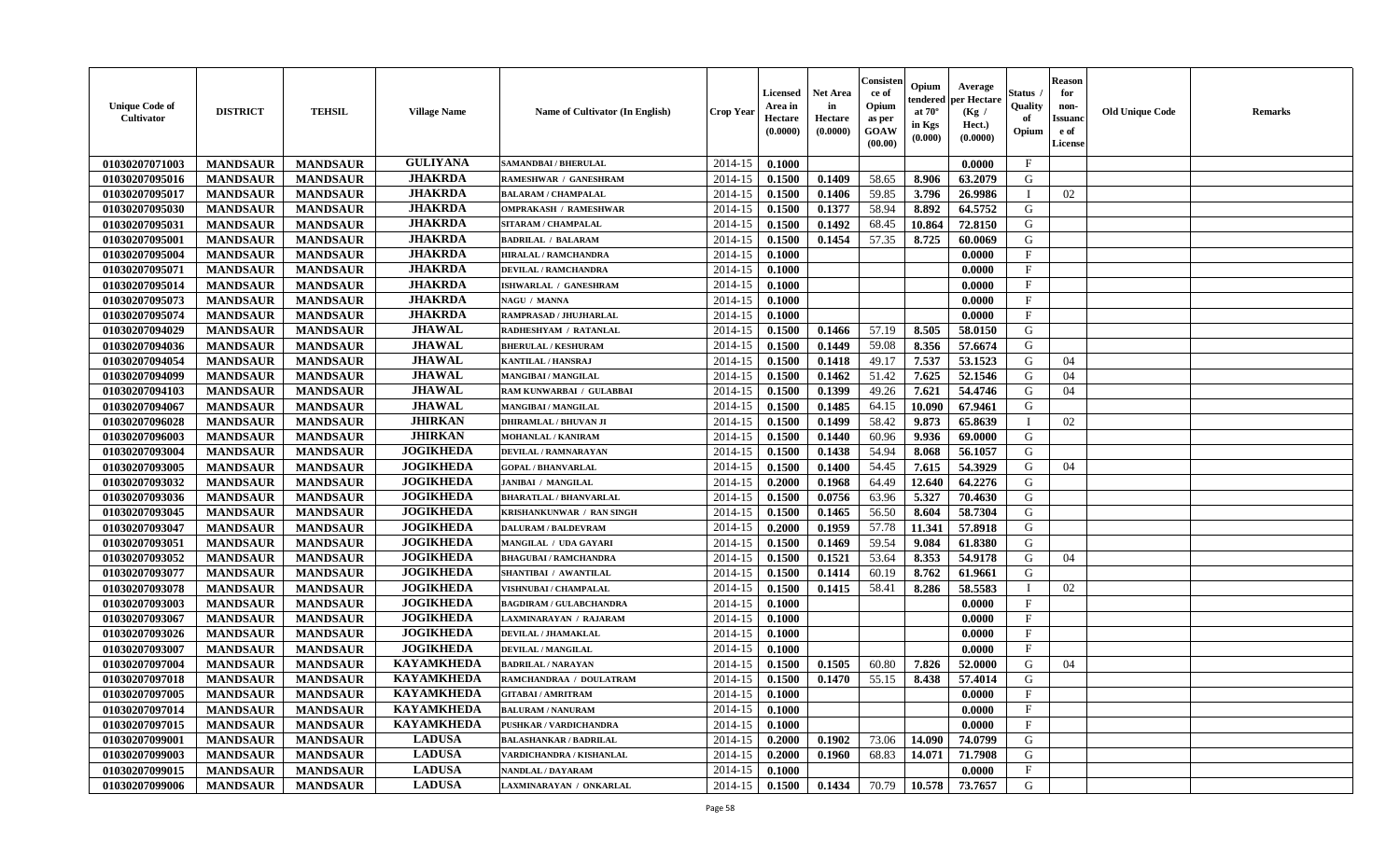| <b>Unique Code of</b><br>Cultivator | <b>DISTRICT</b> | <b>TEHSIL</b>   | <b>Village Name</b> | Name of Cultivator (In English)       | Crop Year | <b>Licensed</b><br>Area in<br>Hectare<br>(0.0000) | <b>Net Area</b><br>in<br>Hectare<br>(0.0000) | Consister<br>ce of<br>Opium<br>as per<br><b>GOAW</b><br>(00.00) | Opium<br>tendered<br>at $70^\circ$<br>in Kgs<br>(0.000) | Average<br>oer Hectare<br>(Kg /<br>Hect.)<br>(0.0000) | Status<br>Quality<br>of<br>Opium | <b>Reason</b><br>for<br>non-<br><b>Issuano</b><br>e of<br>License | <b>Old Unique Code</b> | <b>Remarks</b> |
|-------------------------------------|-----------------|-----------------|---------------------|---------------------------------------|-----------|---------------------------------------------------|----------------------------------------------|-----------------------------------------------------------------|---------------------------------------------------------|-------------------------------------------------------|----------------------------------|-------------------------------------------------------------------|------------------------|----------------|
| 01030207099007                      | <b>MANDSAUR</b> | <b>MANDSAUR</b> | <b>LADUSA</b>       | PARMANAND / BADRILAL                  | 2014-15   | 0.1000                                            |                                              |                                                                 |                                                         | 0.0000                                                | $\mathbf{F}$                     |                                                                   |                        |                |
| 01030207099031                      | <b>MANDSAUR</b> | <b>MANDSAUR</b> | <b>LADUSA</b>       | RADHESHYAM / BALARAM                  | 2014-15   | 0.1000                                            |                                              |                                                                 |                                                         | 0.0000                                                | $\mathbf{F}$                     |                                                                   |                        |                |
| 01030207099016                      | <b>MANDSAUR</b> | <b>MANDSAUR</b> | <b>LADUSA</b>       | <b>MODIRAM / BADRILAL</b>             | 2014-15   | 0.1500                                            | 0.1477                                       | 66.35                                                           | 10.152                                                  | 68.7339                                               | G                                |                                                                   |                        |                |
| 01030207099018                      | <b>MANDSAUR</b> | <b>MANDSAUR</b> | <b>LADUSA</b>       | <b>RAMESHWAR / DAYARAM</b>            | 2014-15   | 0.1500                                            | 0.1476                                       | 64.20                                                           | 9.850                                                   | 66.7344                                               | G                                |                                                                   |                        |                |
| 01030207099021                      | <b>MANDSAUR</b> | <b>MANDSAUR</b> | <b>LADUSA</b>       | PUNAMCHAND / NATHU                    | 2014-15   | 0.1500                                            | 0.1470                                       | 62.11                                                           | 9.121                                                   | 62.0476                                               | G                                |                                                                   |                        |                |
| 01030207099014                      | <b>MANDSAUR</b> | <b>MANDSAUR</b> | <b>LADUSA</b>       | <b>GITABAI/BAGDIRAM</b>               | 2014-15   | 0.1500                                            | 0.1500                                       | 62.90                                                           | 9.534                                                   | 63.5600                                               | G                                |                                                                   |                        |                |
| 01030207099022                      | <b>MANDSAUR</b> | <b>MANDSAUR</b> | <b>LADUSA</b>       | <b>DEVRAM / BALARAM</b>               | 2014-15   | 0.1500                                            | 0.1477                                       | 61.02                                                           | 9.292                                                   | 62.9113                                               | G                                |                                                                   |                        |                |
| 01030207099010                      | <b>MANDSAUR</b> | <b>MANDSAUR</b> | <b>LADUSA</b>       | <b>GHANSHYAM / KHUBRAJ</b>            | 2014-15   | 0.1000                                            |                                              |                                                                 |                                                         | 0.0000                                                | $\rm F$                          |                                                                   |                        |                |
| 01030207099011                      | <b>MANDSAUR</b> | <b>MANDSAUR</b> | <b>LADUSA</b>       | <b>GANGARAM / JIVRAM</b>              | 2014-15   | 0.1500                                            | 0.1435                                       | 68.81                                                           | 10.380                                                  | 72.3345                                               | G                                |                                                                   |                        |                |
| 01030207099043                      | <b>MANDSAUR</b> | <b>MANDSAUR</b> | <b>LADUSA</b>       | <b>GANGARAM / KISHAN</b>              | 2014-15   | 0.2000                                            | 0.1816                                       | 65.93                                                           | 12.367                                                  | 68.1002                                               | G                                |                                                                   |                        |                |
| 01030207100001                      | <b>MANDSAUR</b> | <b>MANDSAUR</b> | <b>LASUDAWAN</b>    | KAMLASHANKAR / BHERULAL               | 2014-15   | 0.1500                                            | 0.1452                                       | 60.36                                                           | 9.528                                                   | 65.6198                                               | G                                |                                                                   |                        |                |
| 01030207100006                      | <b>MANDSAUR</b> | <b>MANDSAUR</b> | <b>LASUDAWAN</b>    | <b>GANPATLAL / MOHANLAL</b>           | 2014-15   | 0.1500                                            | 0.1450                                       | 59.65                                                           | 9.374                                                   | 64.6483                                               | G                                |                                                                   |                        |                |
| 01030207100008                      | <b>MANDSAUR</b> | <b>MANDSAUR</b> | <b>LASUDAWAN</b>    | <b>GOPAL / BHERULAL</b>               | 2014-15   | 0.1500                                            | 0.0976                                       | 58.47                                                           | 6.423                                                   | 65.8094                                               | G                                |                                                                   |                        |                |
| 01030207100009                      | <b>MANDSAUR</b> | <b>MANDSAUR</b> | <b>LASUDAWAN</b>    | <b>ONKARILAL / BHANWARLAL</b>         | 2014-15   | 0.1500                                            | 0.1450                                       | 64.88                                                           | 10.121                                                  | 69.8000                                               | G                                |                                                                   |                        |                |
| 01030207100012                      | <b>MANDSAUR</b> | <b>MANDSAUR</b> | <b>LASUDAWAN</b>    | <b>RAMNIVAS / BHANVARLAL</b>          | 2014-15   | 0.1500                                            | 0.1470                                       | 59.72                                                           | 8.984                                                   | 61.1156                                               | G                                |                                                                   |                        |                |
| 01030207100032                      | <b>MANDSAUR</b> | <b>MANDSAUR</b> | <b>LASUDAWAN</b>    | <b>AMBALAL / JAYRAM</b>               | 2014-15   | 0.1500                                            | 0.1439                                       | 61.70                                                           | 9.608                                                   | 66.7686                                               | G                                |                                                                   |                        |                |
| 01030207100034                      | <b>MANDSAUR</b> | <b>MANDSAUR</b> | <b>LASUDAWAN</b>    | <b>MANGILAL / BHUVAN</b>              | 2014-15   | 0.2000                                            | 0.1925                                       | 62.31                                                           | 12.444                                                  | 64.6442                                               | G                                |                                                                   |                        |                |
| 01030207100039                      | <b>MANDSAUR</b> | <b>MANDSAUR</b> | <b>LASUDAWAN</b>    | CHNDRAKALABAI / RAMPRASAD / HULASIBAI | 2014-15   | 0.1500                                            | 0.1404                                       | 55.05                                                           | 8.187                                                   | 58.3120                                               | G                                |                                                                   |                        |                |
| 01030207100047                      | <b>MANDSAUR</b> | <b>MANDSAUR</b> | <b>LASUDAWAN</b>    | <b>DHAPUBAI/HIRALAL</b>               | 2014-15   | 0.1500                                            | 0.1479                                       | 54.00                                                           | 8.848                                                   | 59.8242                                               | G                                |                                                                   |                        |                |
| 01030207100051                      | <b>MANDSAUR</b> | <b>MANDSAUR</b> | <b>LASUDAWAN</b>    | PANNALAL / RODA JI                    | 2014-15   | 0.2000                                            | 0.1988                                       | 60.46                                                           | 12.938                                                  | 65.0805                                               | G                                |                                                                   |                        |                |
| 01030207100059                      | <b>MANDSAUR</b> | <b>MANDSAUR</b> | <b>LASUDAWAN</b>    | <b>HIRALAL / GULAB</b>                | 2014-15   | 0.1500                                            | 0.1430                                       | 63.58                                                           | 9.346                                                   | 65.3566                                               | G                                |                                                                   |                        |                |
| 01030207100063                      | <b>MANDSAUR</b> | <b>MANDSAUR</b> | <b>LASUDAWAN</b>    | <b>KISHOR / MODIBAI</b>               | 2014-15   | 0.1500                                            | 0.1396                                       | 62.83                                                           | 9.990                                                   | 71.5616                                               | G                                |                                                                   |                        |                |
| 01030207100064                      | <b>MANDSAUR</b> | <b>MANDSAUR</b> | <b>LASUDAWAN</b>    | KISHANLAL / LAKSHMAN                  | 2014-15   | 0.1500                                            | 0.1496                                       | 52.97                                                           | 9.005                                                   | 60.1939                                               | G                                |                                                                   |                        |                |
| 01030207100067                      | <b>MANDSAUR</b> | <b>MANDSAUR</b> | <b>LASUDAWAN</b>    | <b>BHERULAL / RAMCHANDRA</b>          | 2014-15   | 0.2000                                            | 0.1931                                       | 65.81                                                           | 13.425                                                  | 69.5236                                               | G                                |                                                                   |                        |                |
| 01030207100073                      | <b>MANDSAUR</b> | <b>MANDSAUR</b> | <b>LASUDAWAN</b>    | <b>GATUBAI / SHANKARLAL</b>           | 2014-15   | 0.1500                                            | 0.1285                                       | 55.45                                                           | 8.032                                                   | 62.5058                                               | G                                |                                                                   |                        |                |
| 01030207100089                      | <b>MANDSAUR</b> | <b>MANDSAUR</b> | <b>LASUDAWAN</b>    | <b>BADRILAL / NATHU</b>               | 2014-15   | 0.1500                                            | 0.1475                                       | 55.63                                                           | 9.139                                                   | 61.9593                                               | G                                |                                                                   |                        |                |
| 01030207100095                      | <b>MANDSAUR</b> | <b>MANDSAUR</b> | <b>LASUDAWAN</b>    | <b>DASHRATH / MOHANLAL</b>            | 2014-15   | 0.1500                                            | 0.1443                                       | 58.71                                                           | 8.647                                                   | 59.9238                                               | G                                |                                                                   |                        |                |
| 01030207100101                      | <b>MANDSAUR</b> | <b>MANDSAUR</b> | <b>LASUDAWAN</b>    | <b>BAGDIRAM / HARIRAM</b>             | 2014-15   | 0.2000                                            | 0.1950                                       | 56.69                                                           | 11.735                                                  | 60.1795                                               | G                                |                                                                   |                        |                |
| 01030207100133                      | <b>MANDSAUR</b> | <b>MANDSAUR</b> | <b>LASUDAWAN</b>    | RAJUBAI / JAGANNATH                   | 2014-15   | 0.1500                                            | 0.1387                                       | 59.98                                                           | 9.203                                                   | 66.3518                                               | G                                |                                                                   |                        |                |
| 01030207100135                      | <b>MANDSAUR</b> | <b>MANDSAUR</b> | <b>LASUDAWAN</b>    | KANHAIYALAL / BHERULAL                | 2014-15   | 0.1500                                            | 0.1496                                       | 57.13                                                           | 9.361                                                   | 62.5735                                               | G                                |                                                                   |                        |                |
| 01030207100138                      | <b>MANDSAUR</b> | <b>MANDSAUR</b> | <b>LASUDAWAN</b>    | <b>BHANVARLAL / SAVRAM</b>            | 2014-15   | 0.1500                                            | 0.1446                                       | 61.39                                                           | 9.629                                                   | 66.5906                                               | G                                |                                                                   |                        |                |
| 01030207100155                      | <b>MANDSAUR</b> | <b>MANDSAUR</b> | <b>LASUDAWAN</b>    | MANOHARSINGH / HARISHANKAR            | 2014-15   | 0.2000                                            | 0.1986                                       | 58.04                                                           | 12.769                                                  | 64.2951                                               | G                                |                                                                   |                        |                |
| 01030207100158                      | <b>MANDSAUR</b> | <b>MANDSAUR</b> | <b>LASUDAWAN</b>    | PARIBAI / RATANLAL                    | 2014-15   | 0.1500                                            | 0.1480                                       | 61.59                                                           | 9.151                                                   | 61.8311                                               | G                                |                                                                   |                        |                |
| 01030207100175                      | <b>MANDSAUR</b> | <b>MANDSAUR</b> | <b>LASUDAWAN</b>    | <b>SHRILAL / PRABHULAL</b>            | 2014-15   | 0.1500                                            | 0.1482                                       | 59.58                                                           | 9.635                                                   | 65.0135                                               | G                                |                                                                   |                        |                |
| 01030207100176                      | <b>MANDSAUR</b> | <b>MANDSAUR</b> | <b>LASUDAWAN</b>    | <b>BHANWARLAL / BHERULAL</b>          | 2014-15   | 0.2000                                            | 0.1900                                       | 66.15                                                           | 12.975                                                  | 68.2895                                               | G                                |                                                                   |                        |                |
| 01030207100184                      | <b>MANDSAUR</b> | <b>MANDSAUR</b> | <b>LASUDAWAN</b>    | <b>KANHAIYALAL / RAMDEV</b>           | 2014-15   | 0.1500                                            | 0.1500                                       | 54.95                                                           | 8.423                                                   | 56.1533                                               | $\mathbf I$                      | 02                                                                |                        |                |
| 01030207100007                      | <b>MANDSAUR</b> | <b>MANDSAUR</b> | <b>LASUDAWAN</b>    | <b>RAGHUVIRSINGH / RAMDEV</b>         | 2014-15   | 0.1500                                            | 0.1488                                       | 58.86                                                           | 8.989                                                   | 60.4099                                               | G                                |                                                                   |                        |                |
| 01030207100013                      | <b>MANDSAUR</b> | <b>MANDSAUR</b> | <b>LASUDAWAN</b>    | <b>MOHANLAL / BHERULAL</b>            | 2014-15   | 0.1500                                            | 0.1437                                       | 59.83                                                           | 8.752                                                   | 60.9047                                               | G                                |                                                                   |                        |                |
| 01030207100016                      | <b>MANDSAUR</b> | <b>MANDSAUR</b> | <b>LASUDAWAN</b>    | <b>KISHANLAL / RAMCHANDRA</b>         | 2014-15   | 0.2000                                            | 0.1948                                       | 54.85                                                           | 11.088                                                  | 56.9199                                               | G                                |                                                                   |                        |                |
| 01030207100021                      | <b>MANDSAUR</b> | <b>MANDSAUR</b> | <b>LASUDAWAN</b>    | <b>ONKARLAL / BALURAM</b>             | 2014-15   | 0.2000                                            | 0.1993                                       | 62.68                                                           | 13.369                                                  | 67.0798                                               | G                                |                                                                   |                        |                |
| 01030207100026                      | <b>MANDSAUR</b> | <b>MANDSAUR</b> | <b>LASUDAWAN</b>    | <b>SUNDARLAL / VAJERAM</b>            | 2014-15   | 0.2000                                            | 0.1942                                       | 63.84                                                           | 13.215                                                  | 68.0484                                               | G                                |                                                                   |                        |                |
| 01030207100033                      | <b>MANDSAUR</b> | <b>MANDSAUR</b> | <b>LASUDAWAN</b>    | <b>BALARAM / NANURAM</b>              | 2014-15   | 0.1500                                            | 0.1331                                       | 55.08                                                           | 7.310                                                   | 54.9211                                               | G                                | 04                                                                |                        |                |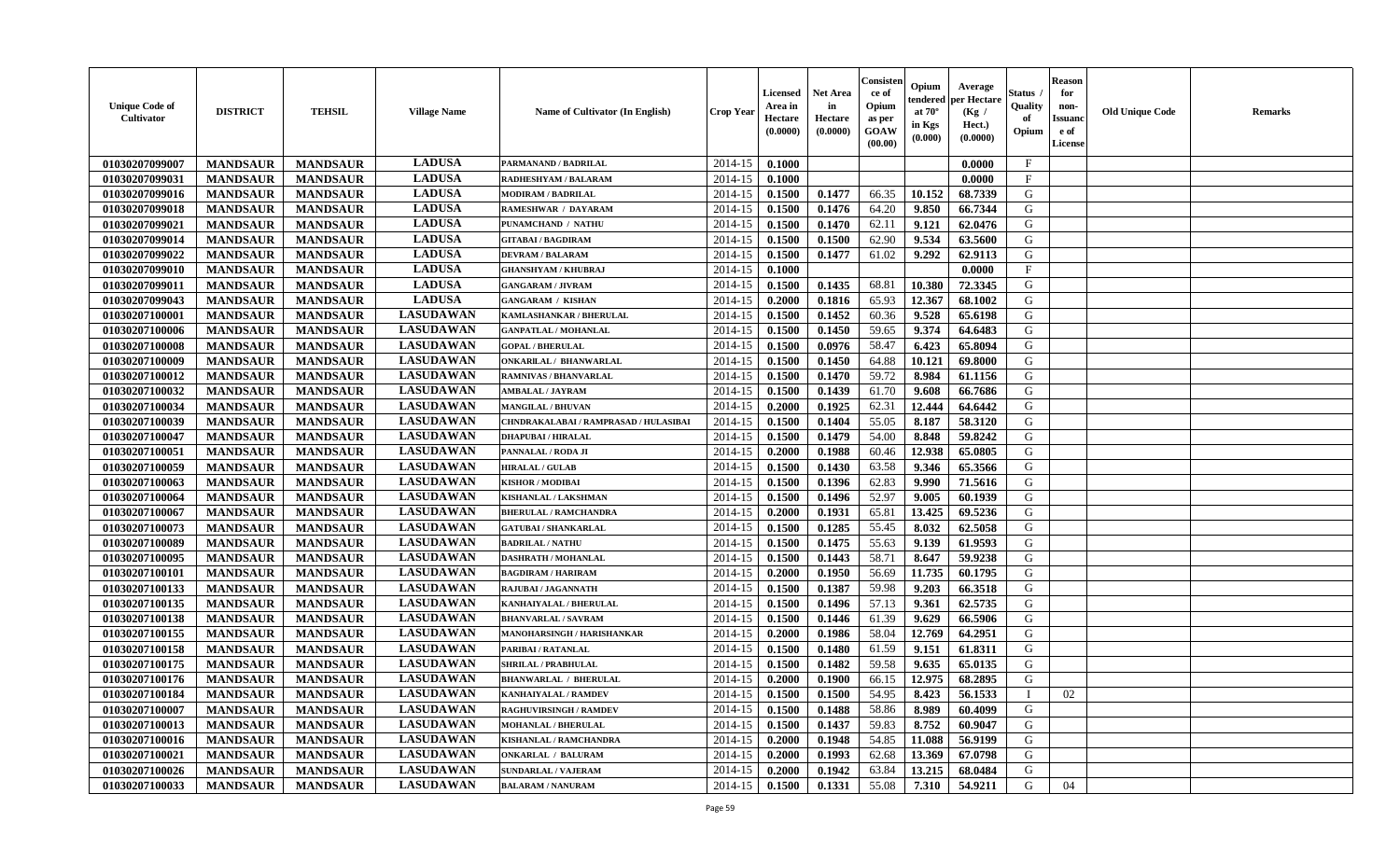| <b>Unique Code of</b><br>Cultivator | <b>DISTRICT</b> | <b>TEHSIL</b>   | <b>Village Name</b> | Name of Cultivator (In English)    | <b>Crop Year</b> | <b>Licensed</b><br>Area in<br>Hectare<br>(0.0000) | Net Area<br>in<br>Hectare<br>(0.0000) | Consister<br>ce of<br>Opium<br>as per<br>GOAW<br>(00.00) | Opium<br>tendered<br>at $70^\circ$<br>in Kgs<br>(0.000) | Average<br>per Hectare<br>(Kg)<br>Hect.)<br>(0.0000) | Status .<br>Quality<br>of<br>Opium | <b>Reason</b><br>for<br>non-<br><b>Issuand</b><br>e of<br>License | <b>Old Unique Code</b> | <b>Remarks</b> |
|-------------------------------------|-----------------|-----------------|---------------------|------------------------------------|------------------|---------------------------------------------------|---------------------------------------|----------------------------------------------------------|---------------------------------------------------------|------------------------------------------------------|------------------------------------|-------------------------------------------------------------------|------------------------|----------------|
| 01030207100035                      | <b>MANDSAUR</b> | <b>MANDSAUR</b> | <b>LASUDAWAN</b>    | <b>NANDIBAI / BALU</b>             | 2014-15          | 0.1500                                            | 0.1454                                | 59.81                                                    | 8.929                                                   | 61.4099                                              | G                                  |                                                                   |                        |                |
| 01030207100038                      | <b>MANDSAUR</b> | <b>MANDSAUR</b> | <b>LASUDAWAN</b>    | KISHANLAL / RUPA                   | 2014-15          | 0.1500                                            | 0.1491                                | 51.10                                                    | 8.570                                                   | 57.4782                                              | G                                  |                                                                   |                        |                |
| 01030207100068                      | <b>MANDSAUR</b> | <b>MANDSAUR</b> | <b>LASUDAWAN</b>    | MOHANBAI / MANGILAL                | 2014-15          | 0.1500                                            | 0.1505                                | 58.93                                                    | 8.848                                                   | 58.7907                                              | G                                  |                                                                   |                        |                |
| 01030207100076                      | <b>MANDSAUR</b> | <b>MANDSAUR</b> | <b>LASUDAWAN</b>    | <b>GOPAL / NANDRAM</b>             | 2014-15          | 0.2000                                            | 0.1891                                | 58.37                                                    | 11.791                                                  | 62.3533                                              | G                                  |                                                                   |                        |                |
| 01030207100078                      | <b>MANDSAUR</b> | <b>MANDSAUR</b> | <b>LASUDAWAN</b>    | NANURAM / RAKVA                    | 2014-15          | 0.1500                                            | 0.1480                                | 58.19                                                    | 8.620                                                   | 58.2432                                              | G                                  |                                                                   |                        |                |
| 01030207100087                      | <b>MANDSAUR</b> | <b>MANDSAUR</b> | <b>LASUDAWAN</b>    | <b>MANGIBAI/BADRILAL</b>           | 2014-15          | 0.1500                                            | 0.1435                                | 64.93                                                    | 9.489                                                   | 66.1254                                              | G                                  |                                                                   |                        |                |
| 01030207100104                      | <b>MANDSAUR</b> | <b>MANDSAUR</b> | <b>LASUDAWAN</b>    | <b>CHAMPALAL / TEKA</b>            | 2014-15          | 0.1500                                            | 0.1466                                | 56.34                                                    | 8.676                                                   | 59.1814                                              | G                                  |                                                                   |                        |                |
| 01030207100117                      | <b>MANDSAUR</b> | <b>MANDSAUR</b> | <b>LASUDAWAN</b>    | <b>BHERULAL / HARIRAM</b>          | 2014-15          | 0.1500                                            | 0.1460                                | 57.15                                                    | 8.850                                                   | 60.6164                                              | G                                  |                                                                   |                        |                |
| 01030207100145                      | <b>MANDSAUR</b> | <b>MANDSAUR</b> | <b>LASUDAWAN</b>    | RAMGOPAL / PRAHLAD JI              | 2014-15          | 0.1500                                            | 0.1389                                | 61.80                                                    | 8.926                                                   | 64.2621                                              | G                                  |                                                                   |                        |                |
| 01030207100146                      | <b>MANDSAUR</b> | <b>MANDSAUR</b> | <b>LASUDAWAN</b>    | RATANLAL / NANDRAM                 | 2014-15          | 0.1500                                            | 0.1482                                | 59.66                                                    | 9.486                                                   | 64.0081                                              | G                                  |                                                                   |                        |                |
| 01030207100150                      | <b>MANDSAUR</b> | <b>MANDSAUR</b> | <b>LASUDAWAN</b>    | <b>GOPAL / HARCHANDRA</b>          | 2014-15          | 0.1500                                            | 0.1456                                | 62.03                                                    | 9.074                                                   | 62.3214                                              | - 1                                | 02                                                                |                        |                |
| 01030207100167                      | <b>MANDSAUR</b> | <b>MANDSAUR</b> | <b>LASUDAWAN</b>    | <b>JAGDISHCHANDRA / BHERULAL</b>   | 2014-15          | 0.2000                                            | 0.1956                                | 64.59                                                    | 13.112                                                  | 67.0348                                              | G                                  |                                                                   |                        |                |
| 01030207100188                      | <b>MANDSAUR</b> | <b>MANDSAUR</b> | <b>LASUDAWAN</b>    | <b>KAMALSINGH / RAMDEV</b>         | 2014-15          | 0.2000                                            | 0.1869                                | 60.80                                                    | 12.169                                                  | 65.1097                                              | G                                  |                                                                   |                        |                |
| 01030207100036                      | <b>MANDSAUR</b> | <b>MANDSAUR</b> | <b>LASUDAWAN</b>    | <b>RAMLAL / BHERULAL</b>           | 2014-15          | 0.2000                                            | 0.1854                                | 62.67                                                    | 12.355                                                  | 66.6397                                              | G                                  |                                                                   |                        |                |
| 01030207100069                      | <b>MANDSAUR</b> | <b>MANDSAUR</b> | <b>LASUDAWAN</b>    | KANHAIYALAL / BHUWAN               | 2014-15          | 0.2000                                            | 0.1880                                | 61.80                                                    | 12.722                                                  | 67.6702                                              | G                                  |                                                                   |                        |                |
| 01030207100192                      | <b>MANDSAUR</b> | <b>MANDSAUR</b> | <b>LASUDAWAN</b>    | <b>RAMIBAI / BHERULAL</b>          | 2014-15          | 0.1500                                            | 0.1458                                | 58.39                                                    | 8.825                                                   | 60.5281                                              | G                                  |                                                                   |                        |                |
| 01030207100002                      | <b>MANDSAUR</b> | <b>MANDSAUR</b> | <b>LASUDAWAN</b>    | <b>SHAMBHULAL / BHERULAL</b>       | 2014-15          | 0.1500                                            | 0.1519                                | 62.94                                                    | 10.646                                                  | 70.0856                                              | G                                  |                                                                   |                        |                |
| 01030207100160                      | <b>MANDSAUR</b> | <b>MANDSAUR</b> | <b>LASUDAWAN</b>    | <b>GANPATLAL / HARCHANDRA</b>      | 2014-15          | 0.1500                                            | 0.1473                                | 62.30                                                    | 9.327                                                   | 63.3198                                              | G                                  |                                                                   |                        |                |
| 01030207100081                      | <b>MANDSAUR</b> | <b>MANDSAUR</b> | <b>LASUDAWAN</b>    | PRAHLAD / RATANLAL                 | 2014-15          | 0.1500                                            | 0.1367                                | 60.15                                                    | 8.404                                                   | 61.4777                                              | G                                  |                                                                   |                        |                |
| 01030207100060                      | <b>MANDSAUR</b> | <b>MANDSAUR</b> | <b>LASUDAWAN</b>    | KAMLESH / KANWERLAL                | 2014-15          | 0.1500                                            | 0.1481                                | 56.72                                                    | 8.921                                                   | 60.2363                                              | G                                  |                                                                   |                        |                |
| 01030207100096                      | <b>MANDSAUR</b> | <b>MANDSAUR</b> | <b>LASUDAWAN</b>    | RAMCHANDRAA / MANGILAL             | 2014-15          | 0.1500                                            | 0.1500                                | 50.01                                                    | 8.087                                                   | 53.9133                                              | G                                  | 04                                                                |                        |                |
| 01030207100170                      | <b>MANDSAUR</b> | <b>MANDSAUR</b> | <b>LASUDAWAN</b>    | <b>BHANWARLAL / KESHURAM</b>       | 2014-15          | 0.1500                                            | 0.1472                                | 61.50                                                    | 9.453                                                   | 64.2188                                              | G                                  |                                                                   |                        |                |
| 01030207100169                      | <b>MANDSAUR</b> | <b>MANDSAUR</b> | <b>LASUDAWAN</b>    | <b>SUGANBAI / DEVILAL</b>          | 2014-15          | 0.1500                                            | 0.1442                                | 60.70                                                    | 8.767                                                   | 60.7975                                              | G                                  |                                                                   |                        |                |
| 01030207100162                      | <b>MANDSAUR</b> | <b>MANDSAUR</b> | <b>LASUDAWAN</b>    | TARACHANDRA / BALARAM              | 2014-15          | 0.1500                                            | 0.1459                                | 59.84                                                    | 9.232                                                   | 63.2762                                              | G                                  |                                                                   |                        |                |
| 01030207100131                      | <b>MANDSAUR</b> | <b>MANDSAUR</b> | <b>LASUDAWAN</b>    | <b>KANHEYALAL / HIRALAL</b>        | 2014-15          | 0.1500                                            | 0.1408                                | 59.56                                                    | 8.296                                                   | 58.9205                                              | - 1                                | 02                                                                |                        |                |
| 01030207100010                      | <b>MANDSAUR</b> | <b>MANDSAUR</b> | <b>LASUDAWAN</b>    | RATANLAL / BHANVARLAL              | 2014-15          | 0.1000                                            |                                       |                                                          |                                                         | 0.0000                                               | $\mathbf{F}$                       |                                                                   |                        |                |
| 01030207100014                      | <b>MANDSAUR</b> | <b>MANDSAUR</b> | <b>LASUDAWAN</b>    | SHANKARLAL / NANDA                 | 2014-15          | 0.1000                                            | 0.0759                                | 63.34                                                    | 5.438                                                   | 71.6469                                              | G                                  |                                                                   |                        |                |
| 01030207100020                      | <b>MANDSAUR</b> | <b>MANDSAUR</b> | <b>LASUDAWAN</b>    | <b>NARSINGH / MANGILAL</b>         | 2014-15          | 0.1000                                            | 0.1000                                | 62.79                                                    | 6.270                                                   | 62.7000                                              | G                                  |                                                                   |                        |                |
| 01030207100044                      | <b>MANDSAUR</b> | <b>MANDSAUR</b> | <b>LASUDAWAN</b>    | RAMCHANDRA / LAKSHMAN              | 2014-15          | 0.1000                                            | 0.0928                                | 64.60                                                    | 6.202                                                   | 66.8319                                              | G                                  |                                                                   |                        |                |
| 01030207100050                      | <b>MANDSAUR</b> | <b>MANDSAUR</b> | <b>LASUDAWAN</b>    | LAKSHMINARAYAN / NATHU             | 2014-15          | 0.1000                                            | 0.0675                                | 59.27                                                    | 4.242                                                   | 62.8444                                              | G                                  |                                                                   |                        |                |
| 01030207100053                      | <b>MANDSAUR</b> | <b>MANDSAUR</b> | <b>LASUDAWAN</b>    | SHANTILAL / HARISHANKAR            | 2014-15          | 0.1000                                            | 0.0472                                | 60.19                                                    | 3.173                                                   | 67.2246                                              | G                                  |                                                                   |                        |                |
| 01030207100075                      | <b>MANDSAUR</b> | <b>MANDSAUR</b> | <b>LASUDAWAN</b>    | <b>JHABBABAI/RAMCHANDRA</b>        | 2014-15          | 0.1000                                            | 0.0994                                | 60.55                                                    | 6.211                                                   | 62.4849                                              | G                                  |                                                                   |                        |                |
| 01030207100092                      | <b>MANDSAUR</b> | <b>MANDSAUR</b> | <b>LASUDAWAN</b>    | <b>SITABAI/NANDA</b>               | 2014-15          | 0.1000                                            | 0.0993                                | 61.01                                                    | 6.572                                                   | 66.1833                                              | G                                  |                                                                   |                        |                |
| 01030207100113                      | <b>MANDSAUR</b> | <b>MANDSAUR</b> | <b>LASUDAWAN</b>    | <b>DHAPUBAI/RATANLAL</b>           | 2014-15          | 0.1000                                            |                                       |                                                          |                                                         | 0.0000                                               | $\mathbf F$                        |                                                                   |                        |                |
| 01030207100177                      | <b>MANDSAUR</b> | <b>MANDSAUR</b> | <b>LASUDAWAN</b>    | <b>RAJARAM / NANDA</b>             | 2014-15          | 0.1000                                            | 0.0805                                | 59.47                                                    | 4.758                                                   | 59.1056                                              | G                                  |                                                                   |                        |                |
| 01030207100178                      | <b>MANDSAUR</b> | <b>MANDSAUR</b> | <b>LASUDAWAN</b>    | LAKSHMINARAYAN / UDA               | $2014-15$ 0.1000 |                                                   |                                       |                                                          |                                                         | 0.0000                                               | F                                  |                                                                   |                        |                |
| 01030207100042                      | <b>MANDSAUR</b> | <b>MANDSAUR</b> | <b>LASUDAWAN</b>    | <b>BHERULAL / BALU JI</b>          | 2014-15          | 0.1000                                            |                                       |                                                          |                                                         | 0.0000                                               | $\mathbf F$                        |                                                                   |                        |                |
| 01030207100065                      | <b>MANDSAUR</b> | <b>MANDSAUR</b> | <b>LASUDAWAN</b>    | <b>MANGILAL / MODIRAM</b>          | 2014-15          | 0.1000                                            | 0.0621                                | 58.14                                                    | 3.571                                                   | 57.5040                                              | G                                  |                                                                   |                        |                |
| 01030207100159                      | <b>MANDSAUR</b> | <b>MANDSAUR</b> | <b>LASUDAWAN</b>    | <b>AMBALAL / KACHRULAL</b>         | 2014-15          | 0.1000                                            | 0.0837                                | 56.01                                                    | 4.665                                                   | 55.7348                                              | G                                  | 04                                                                |                        |                |
| 01030207100166                      | <b>MANDSAUR</b> | <b>MANDSAUR</b> | <b>LASUDAWAN</b>    | RAM KUNWARBAI / ONKARLAL           | 2014-15          | 0.1000                                            |                                       |                                                          |                                                         | 0.0000                                               | $\mathbf{F}$                       |                                                                   |                        |                |
| 01030207100110                      | <b>MANDSAUR</b> | <b>MANDSAUR</b> | <b>LASUDAWAN</b>    | <b>NATHIBAI / NANDA</b>            | 2014-15          | 0.1000                                            |                                       |                                                          |                                                         | 0.0000                                               | $\mathbf{F}$                       |                                                                   |                        |                |
| 01030207100141                      | <b>MANDSAUR</b> | <b>MANDSAUR</b> | <b>LASUDAWAN</b>    | <b>BHANWAR SINGH / BHERU SINGH</b> | $2014-15$ 0.1000 |                                                   | 0.0912                                | 58.69                                                    | 5.349                                                   | 58.6513                                              | G                                  |                                                                   |                        |                |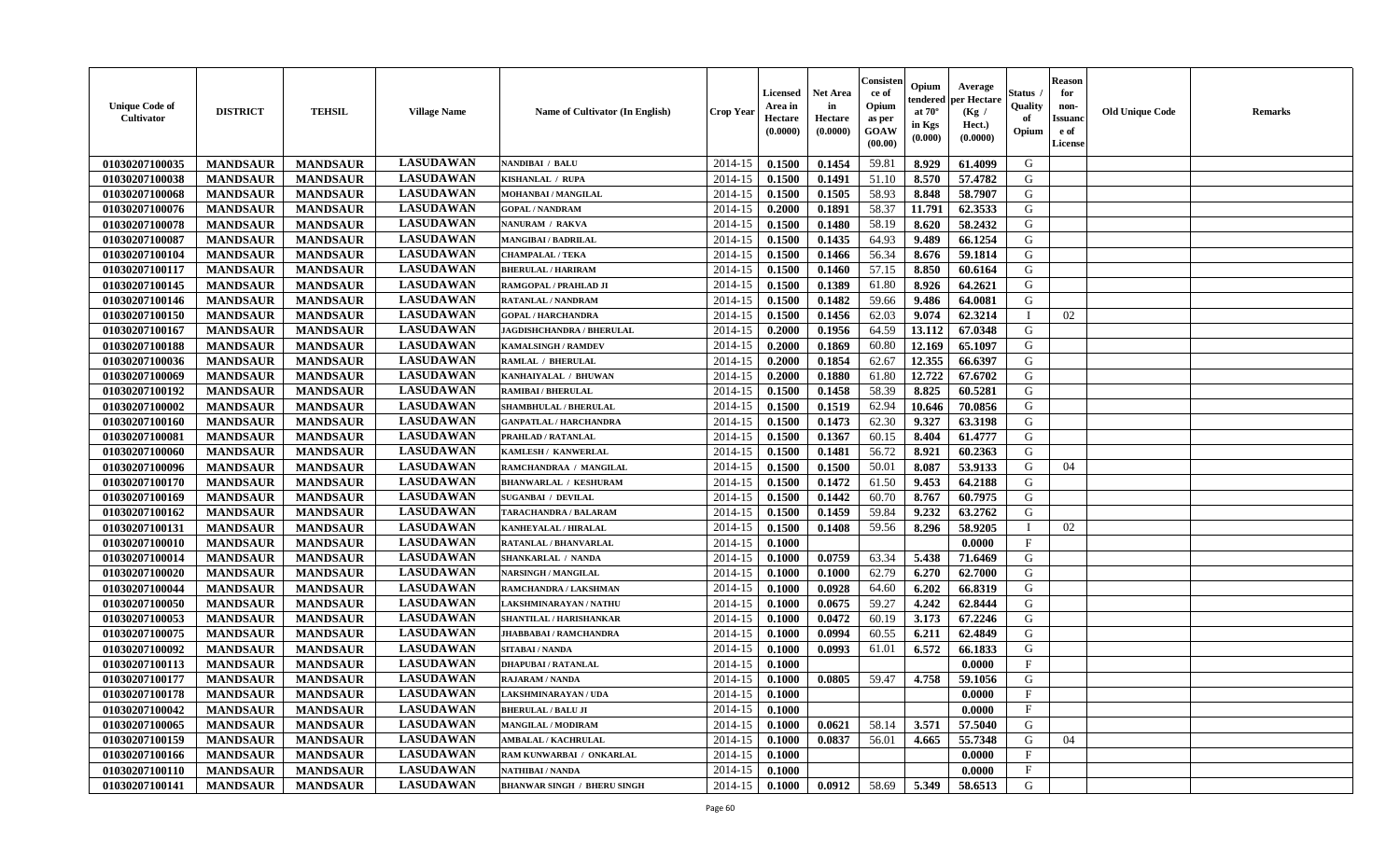| <b>Unique Code of</b><br>Cultivator | <b>DISTRICT</b> | <b>TEHSIL</b>   | <b>Village Name</b>                     | Name of Cultivator (In English)    | Crop Year | <b>Licensed</b><br>Area in<br>Hectare<br>(0.0000) | Net Area<br>in<br>Hectare<br>(0.0000) | Consister<br>ce of<br>Opium<br>as per<br><b>GOAW</b><br>(00.00) | Opium<br>endered<br>at $70^\circ$<br>in Kgs<br>(0.000) | Average<br>oer Hectare<br>(Kg /<br>Hect.)<br>(0.0000) | <b>Status</b><br>Quality<br>- of<br>Opium | <b>Reason</b><br>for<br>non-<br><b>Issuand</b><br>e of<br>License | <b>Old Unique Code</b> | <b>Remarks</b> |
|-------------------------------------|-----------------|-----------------|-----------------------------------------|------------------------------------|-----------|---------------------------------------------------|---------------------------------------|-----------------------------------------------------------------|--------------------------------------------------------|-------------------------------------------------------|-------------------------------------------|-------------------------------------------------------------------|------------------------|----------------|
| 01030207100115                      | <b>MANDSAUR</b> | <b>MANDSAUR</b> | <b>LASUDAWAN</b>                        | <b>AMARSING / RAMPRATAP</b>        | 2014-15   | 0.1000                                            | 0.0540                                | 59.25                                                           | 3.225                                                  | 59.7222                                               | G                                         |                                                                   |                        |                |
| 01030207100045                      | <b>MANDSAUR</b> | <b>MANDSAUR</b> | <b>LASUDAWAN</b>                        | <b>BHAGIBAI / KACHRU</b>           | 2014-15   | 0.1000                                            |                                       |                                                                 |                                                        | 0.0000                                                | F                                         |                                                                   |                        |                |
| 01030207100137                      | <b>MANDSAUR</b> | <b>MANDSAUR</b> | <b>LASUDAWAN</b>                        | KAILASHCHANDRA / RATANLAL          | 2014-15   | 0.1000                                            | 0.0809                                | 61.31                                                           | 4.852                                                  | 59.9753                                               | G                                         |                                                                   |                        |                |
| 01030207100156                      | <b>MANDSAUR</b> | <b>MANDSAUR</b> | <b>LASUDAWAN</b>                        | <b>SURESHCHANDRA / RAMCHANDRA</b>  | 2014-15   | 0.1000                                            |                                       |                                                                 |                                                        | 0.0000                                                | F                                         |                                                                   |                        |                |
| 01030207100193                      | <b>MANDSAUR</b> | <b>MANDSAUR</b> | <b>LASUDAWAN</b>                        | ISHWARLAL / RAMPRATAP              | 2014-15   | 0.1000                                            |                                       |                                                                 |                                                        | 0.0000                                                | $\mathbf{F}$                              |                                                                   |                        |                |
| 01030207101005                      | <b>MANDSAUR</b> | <b>MANDSAUR</b> | <b>LUHARI SHEKH</b>                     | <b>GITABAI/KANVARLAL</b>           | 2014-15   | 0.1500                                            | 0.1449                                | 60.14                                                           | 8.995                                                  | 62.0773                                               | G                                         |                                                                   |                        |                |
| 01030207101007                      | <b>MANDSAUR</b> | <b>MANDSAUR</b> | <b>LUHARI SHEKH</b>                     | DEVILAL / D.PU. MODIRAM            | 2014-15   | 0.1500                                            | 0.1200                                | 61.29                                                           | 7.434                                                  | 61.9500                                               | G                                         |                                                                   |                        |                |
| 01030207101008                      | <b>MANDSAUR</b> | <b>MANDSAUR</b> | <b>LUHARI SHEKH</b>                     | <b>MAGNIRAM / JAYRAM</b>           | 2014-15   | 0.1500                                            | 0.1403                                | 57.65                                                           | 8.713                                                  | 62.1026                                               | G                                         |                                                                   |                        |                |
| 01030207101009                      | <b>MANDSAUR</b> | <b>MANDSAUR</b> | <b>LUHARI SHEKH</b>                     | <b>MAHAVIRDAS / GOMATIDAS</b>      | 2014-15   | 0.1500                                            | 0.0788                                | 67.75                                                           | 5.991                                                  | 76.0279                                               | G                                         |                                                                   |                        |                |
| 01030207101003                      | <b>MANDSAUR</b> | <b>MANDSAUR</b> | <b>LUHARI SHEKH</b>                     | FAKIRCHAND / KANWARLAL             | 2014-15   | 0.1000                                            | 0.1000                                | 65.88                                                           | 6.616                                                  | 66.1600                                               | G                                         |                                                                   |                        |                |
| 01030207101011                      | <b>MANDSAUR</b> | <b>MANDSAUR</b> | <b>LUHARI SHEKH</b>                     | <b>BHAGATRAM / BHANWARLAL</b>      | 2014-15   | 0.1000                                            | 0.0957                                | 58.81                                                           | 5.789                                                  | 60.4911                                               | G                                         |                                                                   |                        |                |
| 01030207101001                      | <b>MANDSAUR</b> | <b>MANDSAUR</b> | <b>LUHARI SHEKH</b>                     | MOHANBAI / SUKHLAL                 | 2014-15   | 0.1000                                            |                                       |                                                                 |                                                        | 0.0000                                                | $_{\rm F}$                                |                                                                   |                        |                |
| 01030207102010                      | <b>MANDSAUR</b> | <b>MANDSAUR</b> | <b>LUHARI</b><br><b>SREEPANTH</b>       | <b>BHANVARIBAI / BEVA MANSINGH</b> | 2014-15   | 0.1500                                            | 0.1418                                | 63.55                                                           | 9.405                                                  | 66.3258                                               | G                                         |                                                                   |                        |                |
| 01030207102024                      | <b>MANDSAUR</b> | <b>MANDSAUR</b> | <b>LUHARI</b><br><b>SREEPANTH</b>       | <b>SAMRATH / MANSINGH</b>          | 2014-15   | 0.1500                                            | 0.1386                                | 61.55                                                           | 9.382                                                  | 67.6912                                               | G                                         |                                                                   |                        |                |
| 01030207102034                      | <b>MANDSAUR</b> | <b>MANDSAUR</b> | <b>LUHARI</b><br><b>SREEPANTH</b>       | KISHANLAL / GOVINDRAM              | 2014-15   | 0.1500                                            | 0.1402                                | 50.27                                                           | 7.031                                                  | 50.1498                                               | G                                         | 04                                                                |                        |                |
| 01030207102039                      | <b>MANDSAUR</b> | <b>MANDSAUR</b> | <b>LUHARI</b><br><b>SREEPANTH</b>       | KAILASH / VARDA JI                 | 2014-15   | 0.1500                                            | 0.1508                                | 58.50                                                           | 8.834                                                  | 58.5809                                               | G                                         |                                                                   |                        |                |
| 01030207102047                      | <b>MANDSAUR</b> | <b>MANDSAUR</b> | <b>LUHARI</b><br><b>SREEPANTH</b>       | <b>GITABAI/ONKARLAL</b>            | 2014-15   | 0.1500                                            | 0.1394                                | 55.54                                                           | 8.077                                                  | 57.9412                                               | G                                         |                                                                   |                        |                |
| 01030207102043                      | <b>MANDSAUR</b> | <b>MANDSAUR</b> | <b>LUHARI</b><br><b>SREEPANTH</b>       | UNKARLAL / MANGILAL                | 2014-15   | 0.1500                                            | 0.1482                                | 60.60                                                           | 9.021                                                  | 60.8704                                               | G                                         |                                                                   |                        |                |
| 01030207102012                      | <b>MANDSAUR</b> | <b>MANDSAUR</b> | <b>LUHARI</b><br><b>SREEPANTH</b>       | <b>BHULIBAI / KARULAL</b>          | 2014-15   | 0.1000                                            | 0.0972                                | 59.92                                                           | 6.026                                                  | 61.9959                                               | G                                         |                                                                   |                        |                |
| 01030207102050                      | <b>MANDSAUR</b> | <b>MANDSAUR</b> | <b>LUHARI</b><br><b>SREEPANTH</b>       | <b>GANESHRAM / VERDA</b>           | 2014-15   | 0.1000                                            | 0.0636                                | 55.56                                                           | 3.453                                                  | 54.2925                                               | G                                         | 04                                                                |                        |                |
| 01030207077003                      | <b>MANDSAUR</b> | <b>MANDSAUR</b> | NIPANIYA AFZALPUR                       | <b>CHENSINGH / UDESINGH</b>        | 2014-15   | 0.1500                                            | 0.1459                                | 63.23                                                           | 9.728                                                  | 66.6758                                               | G                                         |                                                                   |                        |                |
| 01030207077007                      | <b>MANDSAUR</b> | <b>MANDSAUR</b> | NIPANIYA AFZALPUR                       | <b>RAMLAL / ONKARLAL</b>           | 2014-15   | 0.2000                                            | 0.1940                                | 69.41                                                           | 13.327                                                 | 68.6959                                               | T                                         | 02                                                                |                        |                |
| 01030207077052                      | <b>MANDSAUR</b> | <b>MANDSAUR</b> | NIPANIYA AFZALPUR                       | <b>KANIRAM / HARIRAM</b>           | 2014-15   | 0.1500                                            | 0.1419                                | 55.70                                                           | 6.406                                                  | 45.1445                                               | G                                         | 04                                                                |                        |                |
| 01030207077029                      | <b>MANDSAUR</b> | <b>MANDSAUR</b> | NIPANIYA AFZALPUR                       | VISHRAM / KALU JI                  | 2014-15   | 0.1500                                            | 0.1480                                | 62.13                                                           | 9.675                                                  | 65.3716                                               | G                                         |                                                                   |                        |                |
| 01030207077005                      | <b>MANDSAUR</b> | <b>MANDSAUR</b> | NIPANIYA AFZALPUR                       | <b>MANGUBAI / MOHANLAL</b>         | 2014-15   | 0.1500                                            | 0.1485                                | 58.40                                                           | 8.677                                                  | 58.4310                                               | G                                         |                                                                   |                        |                |
| 01030207077023                      | <b>MANDSAUR</b> | <b>MANDSAUR</b> | NIPANIYA AFZALPUR                       | <b>BASHIR NABI / NABIBAKSH</b>     | 2014-15   | 0.1500                                            | 0.1420                                | 60.22                                                           | 8.646                                                  | 60.8873                                               | G                                         |                                                                   |                        |                |
| 01030207077015                      | <b>MANDSAUR</b> | <b>MANDSAUR</b> | NIPANIYA AFZALPUR                       | <b>BHERULAL / HIRALAL</b>          | 2014-15   | 0.1000                                            |                                       |                                                                 |                                                        | 0.0000                                                | $\mathbf{F}$                              |                                                                   |                        |                |
| 01030207077038                      | <b>MANDSAUR</b> | <b>MANDSAUR</b> | NIPANIYA AFZALPUR                       | <b>LAXMINARAYAN / BHERULAL</b>     | 2014-15   | 0.1000                                            |                                       |                                                                 |                                                        | 0.0000                                                | $\mathbf{F}$                              |                                                                   |                        |                |
| 01030207077041                      | <b>MANDSAUR</b> | <b>MANDSAUR</b> | NIPANIYA AFZALPUR                       | KHURSHID / MOHD. KHAJU             | 2014-15   | 0.1000                                            |                                       |                                                                 |                                                        | 0.0000                                                | F                                         |                                                                   |                        |                |
| 01030207077045                      | <b>MANDSAUR</b> | <b>MANDSAUR</b> | NIPANIYA AFZALPUR                       | RUKAMANBAI / RATANLAL              | 2014-15   | 0.1000                                            |                                       |                                                                 |                                                        | 0.0000                                                | F                                         |                                                                   |                        |                |
| 01030207077048                      | <b>MANDSAUR</b> | <b>MANDSAUR</b> | <b>NIPANIYA AFZALPUR</b>                | <b>CHAMPABAI/RAMA</b>              | 2014-15   | 0.1000                                            |                                       |                                                                 |                                                        | 0.0000                                                | $\mathbf F$                               |                                                                   |                        |                |
| 01030207077051                      | <b>MANDSAUR</b> | <b>MANDSAUR</b> | NIPANIYA AFZALPUR                       | <b>RAMESHWAR / BHAGIRATH</b>       | 2014-15   | 0.1000                                            |                                       |                                                                 |                                                        | 0.0000                                                | $\mathbf{F}$                              |                                                                   |                        |                |
| 01030207077055                      | <b>MANDSAUR</b> | <b>MANDSAUR</b> | <b>NIPANIYA AFZALPUR</b>                | <b>AHMAD KHAN / KHAJU JI</b>       | 2014-15   | 0.1000                                            |                                       |                                                                 |                                                        | 0.0000                                                | F                                         |                                                                   |                        |                |
| 01030207077039                      | <b>MANDSAUR</b> | <b>MANDSAUR</b> | NIPANIYA AFZALPUR   MANGILAL / GANGARAM |                                    | 2014-15   | 0.1000                                            | 0.0891                                | 58.19                                                           | 5.021                                                  | 56.3524                                               | G                                         |                                                                   |                        |                |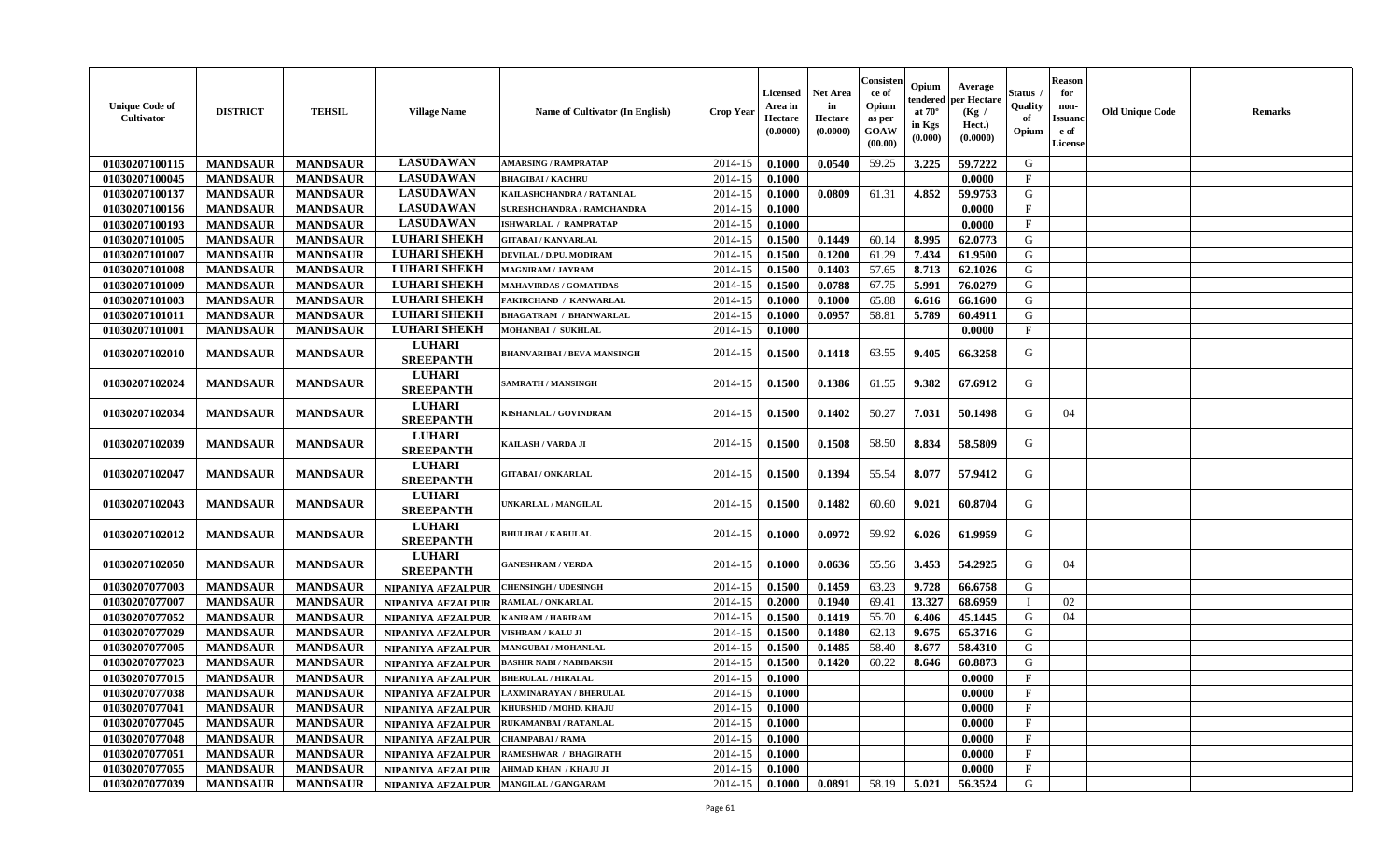| <b>Unique Code of</b><br>Cultivator | <b>DISTRICT</b> | <b>TEHSIL</b>   | <b>Village Name</b> | <b>Name of Cultivator (In English)</b> | <b>Crop Year</b> | Licensed<br>Area in<br>Hectare<br>(0.0000) | Net Area<br>in<br>Hectare<br>(0.0000) | Consister<br>ce of<br>Opium<br>as per<br>GOAW<br>(00.00) | Opium<br>tendered<br>at $70^\circ$<br>in Kgs<br>(0.000) | Average<br>per Hectare<br>(Kg /<br>Hect.)<br>(0.0000) | Status<br>Quality<br>of<br>Opium | Reason<br>for<br>non-<br>Issuan<br>e of<br>License | <b>Old Unique Code</b> | <b>Remarks</b> |
|-------------------------------------|-----------------|-----------------|---------------------|----------------------------------------|------------------|--------------------------------------------|---------------------------------------|----------------------------------------------------------|---------------------------------------------------------|-------------------------------------------------------|----------------------------------|----------------------------------------------------|------------------------|----------------|
| 01030207077016                      | <b>MANDSAUR</b> | <b>MANDSAUR</b> | NIPANIYA AFZALPUR   | <b>GANGABAI / HEMRAJ</b>               | 2014-15          | 0.1000                                     |                                       |                                                          |                                                         | 0.0000                                                | $\mathbf{F}$                     |                                                    |                        |                |
| 01030207077011                      | <b>MANDSAUR</b> | <b>MANDSAUR</b> | NIPANIYA AFZALPUR   | <b>SAJJANBAI / KACHRU</b>              | 2014-15          | 0.1000                                     | 0.0618                                | 63.46                                                    | 4.089                                                   | 66.1650                                               | G                                |                                                    |                        |                |
| 01030207106005                      | <b>MANDSAUR</b> | <b>MANDSAUR</b> | <b>PINDA</b>        | KANIYALAL / HAJARILAL                  | 2014-15          | 0.1500                                     | 0.1495                                | 57.25                                                    | 8.727                                                   | 58.3746                                               | G                                |                                                    |                        |                |
| 01030207106007                      | <b>MANDSAUR</b> | <b>MANDSAUR</b> | <b>PINDA</b>        | RAMESHCHAND / BHAGATRAM                | 2014-15          | 0.1500                                     | 0.1434                                | 59.31                                                    | 8.464                                                   | 59.0237                                               | G                                |                                                    |                        |                |
| 01030207106021                      | <b>MANDSAUR</b> | <b>MANDSAUR</b> | <b>PINDA</b>        | SATAYNARAYAN / NANDRAM                 | 2014-15          | 0.1500                                     | 0.1500                                | 53.88                                                    | 8.136                                                   | 54.2400                                               | G                                | 04                                                 |                        |                |
| 01030207106045                      | <b>MANDSAUR</b> | <b>MANDSAUR</b> | <b>PINDA</b>        | KAMLABAI / HAJARILAL                   | 2014-15          | 0.1500                                     | 0.1515                                | 58.26                                                    | 8.972                                                   | 59.2211                                               | G                                |                                                    |                        |                |
| 01030207106048                      | <b>MANDSAUR</b> | <b>MANDSAUR</b> | <b>PINDA</b>        | RAMESHVAR / MAGNIRAM / BHANWARLAL      | 2014-15          | 0.2000                                     | 0.1955                                | 57.01                                                    | 11.418                                                  | 58.4041                                               | G                                |                                                    |                        |                |
| 01030207106065                      | <b>MANDSAUR</b> | <b>MANDSAUR</b> | <b>PINDA</b>        | MUKESH / DEVRAM / HAJAMBAI             | 2014-15          | 0.1500                                     | 0.1495                                | 60.76                                                    | 9.305                                                   | 62.2408                                               | G                                |                                                    |                        |                |
| 01030207106068                      | <b>MANDSAUR</b> | <b>MANDSAUR</b> | <b>PINDA</b>        | <b>DHURIBAI / NAGGA</b>                | 2014-15          | 0.1500                                     | 0.1388                                | 60.99                                                    | 8.713                                                   | 62.7738                                               | G                                |                                                    |                        |                |
| 01030207106085                      | <b>MANDSAUR</b> | <b>MANDSAUR</b> | <b>PINDA</b>        | <b>BHERULAL / DEVRAM</b>               | 2014-15          | 0.1500                                     | 0.1455                                | 59.03                                                    | 8.222                                                   | 56.5086                                               | G                                |                                                    |                        |                |
| 01030207106087                      | <b>MANDSAUR</b> | <b>MANDSAUR</b> | <b>PINDA</b>        | <b>NARAYANSINGH / LALSINGH</b>         | 2014-15          | 0.1500                                     | 0.0941                                | 60.74                                                    | 5.302                                                   | 56.3443                                               | G                                |                                                    |                        |                |
| 01030207106093                      | <b>MANDSAUR</b> | <b>MANDSAUR</b> | <b>PINDA</b>        | VISHNUKUMAR / BHAGATRAM                | 2014-15          | 0.1500                                     | 0.1472                                | 53.56                                                    | 7.980                                                   | 54.2120                                               | G                                | 04                                                 |                        |                |
| 01030207106043                      | <b>MANDSAUR</b> | <b>MANDSAUR</b> | <b>PINDA</b>        | <b>OMPRAKASH / HIRALAL</b>             | 2014-15          | 0.1500                                     | 0.1496                                | 61.26                                                    | 9.373                                                   | 62.6537                                               | G                                |                                                    |                        |                |
| 01030207106101                      | <b>MANDSAUR</b> | <b>MANDSAUR</b> | <b>PINDA</b>        | <b>ONKARLAL / KANWERLAL</b>            | 2014-15          | 0.1500                                     | 0.1450                                | 57.76                                                    | 8.070                                                   | 55.6552                                               | G                                | 04                                                 |                        |                |
| 01030207106075                      | <b>MANDSAUR</b> | <b>MANDSAUR</b> | <b>PINDA</b>        | SUGANBAI / FULKUNWARBAI                | 2014-15          | 0.1500                                     | 0.1500                                | 54.18                                                    | 8.204                                                   | 54.6933                                               | G                                | 04                                                 |                        |                |
| 01030207106067                      | <b>MANDSAUR</b> | <b>MANDSAUR</b> | <b>PINDA</b>        | RADHESHYAM / SHANKERLAL                | 2014-15          | 0.1500                                     | 0.1414                                | 53.71                                                    | 7.696                                                   | 54.4272                                               | G                                | 04                                                 |                        |                |
| 01030207106066                      | <b>MANDSAUR</b> | <b>MANDSAUR</b> | <b>PINDA</b>        | <b>BHANWARBAI / RAMESHWER</b>          | 2014-15          | 0.1500                                     | 0.1105                                | 60.40                                                    | 6.704                                                   | 60.6697                                               | G                                |                                                    |                        |                |
| 01030207106017                      | <b>MANDSAUR</b> | <b>MANDSAUR</b> | <b>PINDA</b>        | <b>MANGILAL / GORISHANKER</b>          | 2014-15          | 0.1000                                     |                                       |                                                          |                                                         | 0.0000                                                | $\mathbf{F}$                     |                                                    |                        |                |
| 01030207106042                      | <b>MANDSAUR</b> | <b>MANDSAUR</b> | <b>PINDA</b>        | TULSIRAM / RAMESHWER                   | 2014-15          | 0.1000                                     |                                       |                                                          |                                                         | 0.0000                                                | F                                |                                                    |                        |                |
| 01030207106050                      | <b>MANDSAUR</b> | <b>MANDSAUR</b> | <b>PINDA</b>        | RAMNARAYAN / PRABHULAL                 | 2014-15          | 0.1000                                     |                                       |                                                          |                                                         | 0.0000                                                | $\mathbf N$                      |                                                    |                        |                |
| 01030207106051                      | <b>MANDSAUR</b> | <b>MANDSAUR</b> | <b>PINDA</b>        | KAMLABAI / BHUVANDAS                   | 2014-15          | 0.1000                                     |                                       |                                                          |                                                         | 0.0000                                                | $\mathbf N$                      |                                                    |                        |                |
| 01030207106054                      | <b>MANDSAUR</b> | <b>MANDSAUR</b> | <b>PINDA</b>        | <b>UMENDRAM / SAWRAM</b>               | 2014-15          | 0.1000                                     |                                       |                                                          |                                                         | 0.0000                                                | $\mathbf N$                      |                                                    |                        |                |
| 01030207106056                      | <b>MANDSAUR</b> | <b>MANDSAUR</b> | <b>PINDA</b>        | SHYAMLAL / D.P.KANWERLAL               | 2014-15          | 0.1000                                     |                                       |                                                          |                                                         | 0.0000                                                | $\mathbf N$                      |                                                    |                        |                |
| 01030207106057                      | <b>MANDSAUR</b> | <b>MANDSAUR</b> | <b>PINDA</b>        | <b>RAMLAL / MAGNIRAM</b>               | 2014-15          | 0.1000                                     |                                       |                                                          |                                                         | 0.0000                                                | $\mathbf N$                      |                                                    |                        |                |
| 01030207106062                      | <b>MANDSAUR</b> | <b>MANDSAUR</b> | <b>PINDA</b>        | <b>RATANLAL / RANCHOR</b>              | 2014-15          | 0.1000                                     |                                       |                                                          |                                                         | 0.0000                                                | $\mathbf{F}$                     |                                                    |                        |                |
| 01030207106073                      | <b>MANDSAUR</b> | <b>MANDSAUR</b> | <b>PINDA</b>        | RAMDAYAL / BASANTILAL                  | 2014-15          | 0.1000                                     |                                       |                                                          |                                                         | 0.0000                                                | $\mathbf N$                      |                                                    |                        |                |
| 01030207106078                      | <b>MANDSAUR</b> | <b>MANDSAUR</b> | <b>PINDA</b>        | KANWERLAL / RUGHNATH                   | 2014-15          | 0.1000                                     |                                       |                                                          |                                                         | 0.0000                                                | F                                |                                                    |                        |                |
| 01030207106097                      | <b>MANDSAUR</b> | <b>MANDSAUR</b> | <b>PINDA</b>        | <b>MADANLAL / SITARAM</b>              | 2014-15          | 0.1000                                     |                                       |                                                          |                                                         | 0.0000                                                | $\mathbf{F}$                     |                                                    |                        |                |
| 01030207106099                      | <b>MANDSAUR</b> | <b>MANDSAUR</b> | <b>PINDA</b>        | SHIVNARAYAN / DHURILAL                 | 2014-15          | 0.1000                                     |                                       |                                                          |                                                         | 0.0000                                                | $\mathbf N$                      |                                                    |                        |                |
| 01030207106038                      | <b>MANDSAUR</b> | <b>MANDSAUR</b> | <b>PINDA</b>        | PUNAMCHAND / KESHURAM                  | 2014-15          | 0.1000                                     |                                       |                                                          |                                                         | 0.0000                                                | $\mathbf N$                      |                                                    |                        |                |
| 01030207106088                      | <b>MANDSAUR</b> | <b>MANDSAUR</b> | <b>PINDA</b>        | <b>BADAMBAI/MANGILAL</b>               | 2014-15          | 0.1000                                     |                                       |                                                          |                                                         | 0.0000                                                | N                                |                                                    |                        |                |
| 01030207106029                      | <b>MANDSAUR</b> | <b>MANDSAUR</b> | <b>PINDA</b>        | SHIVNARAYAN / BAGDIRAM                 | 2014-15          | 0.1000                                     |                                       |                                                          |                                                         | 0.0000                                                | $\mathbf{F}$                     |                                                    |                        |                |
| 01030207106060                      | <b>MANDSAUR</b> | <b>MANDSAUR</b> | <b>PINDA</b>        | RAMKUNWARBAI / SITARAM                 | 2014-15          | 0.1000                                     |                                       |                                                          |                                                         | 0.0000                                                | $\mathbf{F}$                     |                                                    |                        |                |
| 01030207106015                      | <b>MANDSAUR</b> | <b>MANDSAUR</b> | <b>PINDA</b>        | <b>SALAGRAM / RANCHOR</b>              | 2014-15          | 0.1000                                     |                                       |                                                          |                                                         | 0.0000                                                | $_{\rm F}$                       |                                                    |                        |                |
| 01030207060049                      | <b>MANDSAUR</b> | <b>MANDSAUR</b> | <b>RICHABACCHA</b>  | <b>LAXMINARAYAN / GIRDHARI</b>         | 2014-15          | 0.1500                                     | 0.1446                                | 63.19                                                    | 9.244                                                   | 63.9281                                               | G                                |                                                    |                        |                |
| 01030207060002                      | <b>MANDSAUR</b> | <b>MANDSAUR</b> | RICHABACCHA         | MANOHARLAL / CHATARBHUJ                |                  | $2014-15$   0.1500                         | 0.1408                                | 57.72                                                    | 8.815                                                   | 62.6065                                               | G                                |                                                    |                        |                |
| 01030207060003                      | <b>MANDSAUR</b> | <b>MANDSAUR</b> | RICHABACCHA         | <b>NANDRAM / BHERULAL</b>              | 2014-15          | 0.2000                                     | 0.1932                                | 61.70                                                    | 12.966                                                  | 67.1118                                               | G                                |                                                    |                        |                |
| 01030207060007                      | <b>MANDSAUR</b> | <b>MANDSAUR</b> | RICHABACCHA         | <b>DEVRAM / KALU</b>                   | 2014-15          | 0.2000                                     | 0.1920                                | 59.17                                                    | 11.927                                                  | 62.1198                                               | G                                |                                                    |                        |                |
| 01030207060008                      | <b>MANDSAUR</b> | <b>MANDSAUR</b> | <b>RICHABACCHA</b>  | <b>MOHANLAL / NANURAM</b>              | 2014-15          | 0.2000                                     | 0.1862                                | 58.06                                                    | 11.421                                                  | 61.3373                                               | G                                |                                                    |                        |                |
| 01030207060009                      | <b>MANDSAUR</b> | <b>MANDSAUR</b> | <b>RICHABACCHA</b>  | <b>RAJARAM / RAMA</b>                  | 2014-15          | 0.1500                                     | 0.1450                                | 66.72                                                    | 10.075                                                  | 69.4828                                               | G                                |                                                    |                        |                |
| 01030207060010                      | <b>MANDSAUR</b> | <b>MANDSAUR</b> | <b>RICHABACCHA</b>  | <b>BHERULAL / BHANVARLAL</b>           | 2014-15          | 0.1500                                     | 0.1424                                | 64.47                                                    | 9.302                                                   | 65.3230                                               | G                                |                                                    |                        |                |
| 01030207060014                      | <b>MANDSAUR</b> | <b>MANDSAUR</b> | <b>RICHABACCHA</b>  | <b>VARDISHANKAR / LALA</b>             | 2014-15          | 0.2000                                     | 0.1922                                | 65.29                                                    | 12.825                                                  | 66.7274                                               | G                                |                                                    |                        |                |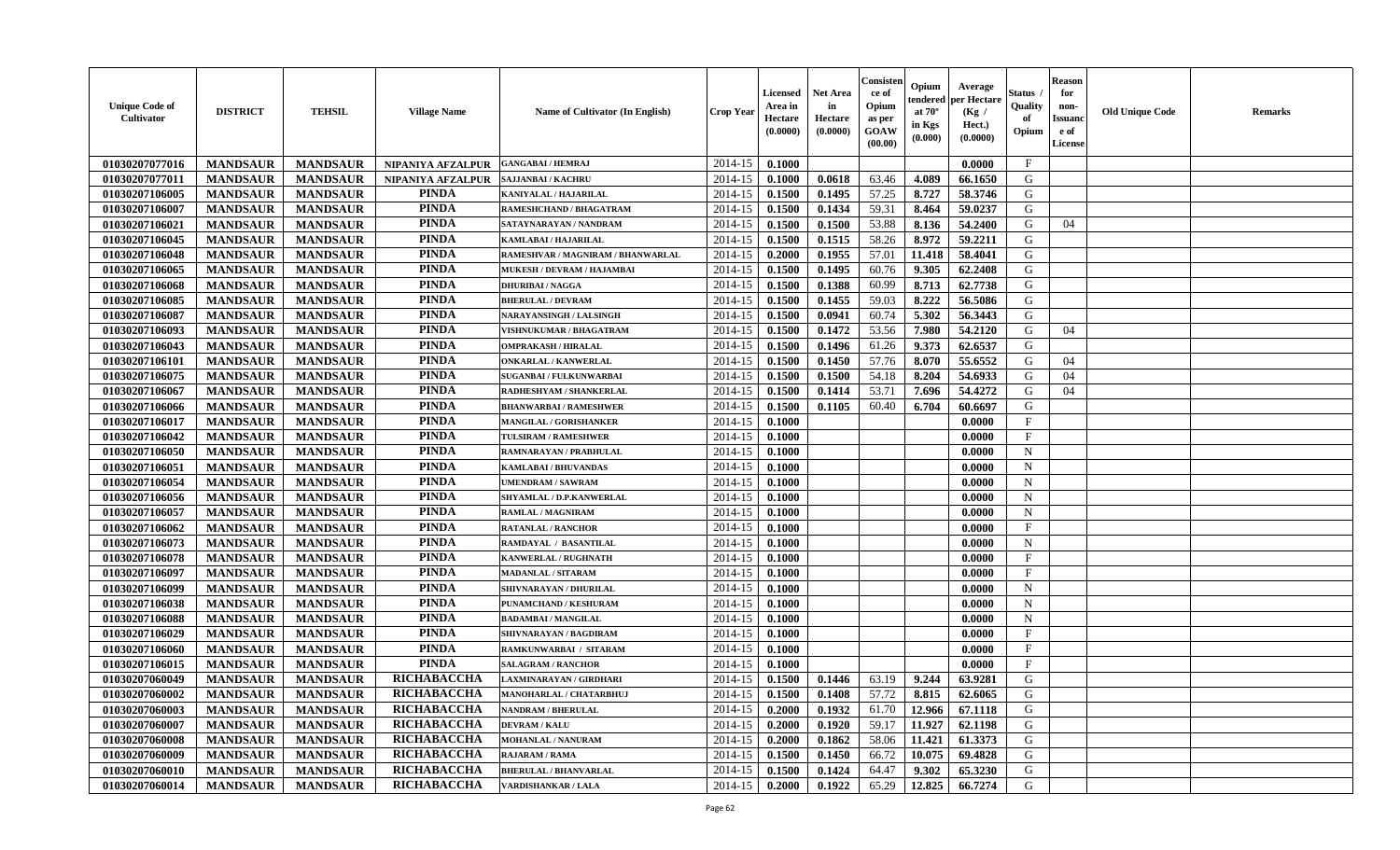| <b>Unique Code of</b><br><b>Cultivator</b> | <b>DISTRICT</b> | <b>TEHSIL</b>   | <b>Village Name</b> | Name of Cultivator (In English)   | <b>Crop Year</b> | <b>Licensed</b><br>Area in<br>Hectare<br>(0.0000) | Net Area<br>in<br>Hectare<br>(0.0000) | Consister<br>ce of<br>Opium<br>as per<br>GOAW<br>(00.00) | Opium<br>tendered<br>at $70^\circ$<br>in Kgs<br>(0.000) | Average<br>per Hectare<br>(Kg /<br>Hect.)<br>(0.0000) | Status<br>Quality<br>of<br>Opium | <b>Reason</b><br>for<br>non-<br><b>Issuand</b><br>e of<br>License | <b>Old Unique Code</b> | <b>Remarks</b> |
|--------------------------------------------|-----------------|-----------------|---------------------|-----------------------------------|------------------|---------------------------------------------------|---------------------------------------|----------------------------------------------------------|---------------------------------------------------------|-------------------------------------------------------|----------------------------------|-------------------------------------------------------------------|------------------------|----------------|
| 01030207060015                             | <b>MANDSAUR</b> | <b>MANDSAUR</b> | RICHABACCHA         | <b>BABULAL / INDARMAL</b>         | 2014-15          | 0.1500                                            | 0.1523                                | 53.30                                                    | 7.782                                                   | 51.0965                                               | G                                | 04                                                                |                        |                |
| 01030207060018                             | <b>MANDSAUR</b> | <b>MANDSAUR</b> | RICHABACCHA         | RADHESHYAM / GIRDHARILAL          | 2014-15          | 0.2000                                            | 0.1939                                | 65.48                                                    | 12.797                                                  | 65.9979                                               | G                                |                                                                   |                        |                |
| 01030207060021                             | <b>MANDSAUR</b> | <b>MANDSAUR</b> | RICHABACCHA         | <b>BHERU / DEVA</b>               | 2014-15          | 0.2000                                            | 0.1972                                | 59.52                                                    | 12.159                                                  | 61.6582                                               | G                                |                                                                   |                        |                |
| 01030207060024                             | <b>MANDSAUR</b> | <b>MANDSAUR</b> | RICHABACCHA         | KANWARLAL / KANHIYALAL            | 2014-15          | 0.1500                                            | 0.1428                                | 61.68                                                    | 9.490                                                   | 66.4566                                               | G                                |                                                                   |                        |                |
| 01030207060025                             | <b>MANDSAUR</b> | <b>MANDSAUR</b> | RICHABACCHA         | RAMNARAYAN / CHUNILAL             | 2014-15          | 0.1500                                            | 0.1451                                | 57.38                                                    | 8.902                                                   | 61.3508                                               | G                                |                                                                   |                        |                |
| 01030207060027                             | <b>MANDSAUR</b> | <b>MANDSAUR</b> | RICHABACCHA         | PREMLATA / MADHULAL               | 2014-15          | 0.2000                                            | 0.1871                                | 56.50                                                    | 11.203                                                  | 59.8771                                               | G                                |                                                                   |                        |                |
| 01030207060029                             | <b>MANDSAUR</b> | <b>MANDSAUR</b> | RICHABACCHA         | RAMPRATAP / GULABCHAND            | 2014-15          | 0.1500                                            | 0.1479                                | 62.70                                                    | 9.763                                                   | 66.0108                                               | G                                |                                                                   |                        |                |
| 01030207060031                             | <b>MANDSAUR</b> | <b>MANDSAUR</b> | RICHABACCHA         | NATHULAL / ONKAR                  | 2014-15          | 0.1500                                            | 0.1327                                | 62.08                                                    | 8.842                                                   | 66.6315                                               | G                                |                                                                   |                        |                |
| 01030207060033                             | <b>MANDSAUR</b> | <b>MANDSAUR</b> | RICHABACCHA         | <b>MOHANLAL / PANALAL</b>         | 2014-15          | 0.1500                                            | 0.1436                                | 56.33                                                    | 8.490                                                   | 59.1226                                               | G                                |                                                                   |                        |                |
| 01030207060034                             | <b>MANDSAUR</b> | <b>MANDSAUR</b> | RICHABACCHA         | <b>KAMLABAI/KISHOR</b>            | 2014-15          | 0.1500                                            | 0.1431                                | 56.49                                                    | 7.699                                                   | 53.8015                                               | G                                | 04                                                                |                        |                |
| 01030207060036                             | <b>MANDSAUR</b> | <b>MANDSAUR</b> | RICHABACCHA         | KANCHANBAI / NANDRAM              | 2014-15          | 0.2000                                            | 0.1972                                | 60.92                                                    | 12.671                                                  | 64.2546                                               | G                                |                                                                   |                        |                |
| 01030207060037                             | <b>MANDSAUR</b> | <b>MANDSAUR</b> | RICHABACCHA         | <b>BABULAL / RAMLAL</b>           | 2014-15          | 0.1500                                            | 0.1429                                | 57.55                                                    | 8.624                                                   | 60.3499                                               | G                                |                                                                   |                        |                |
| 01030207060042                             | <b>MANDSAUR</b> | <b>MANDSAUR</b> | RICHABACCHA         | <b>BHAWERSINGH / KALUSINGH</b>    | 2014-15          | 0.1500                                            | 0.1432                                | 56.39                                                    | 8.539                                                   | 59.6299                                               | G                                |                                                                   |                        |                |
| 01030207060045                             | <b>MANDSAUR</b> | <b>MANDSAUR</b> | RICHABACCHA         | KANWERLAL / BHANWERLAL            | 2014-15          | 0.1500                                            | 0.1452                                | 61.26                                                    | 9.513                                                   | 65.5165                                               | G                                |                                                                   |                        |                |
| 01030207060048                             | <b>MANDSAUR</b> | <b>MANDSAUR</b> | RICHABACCHA         | MADHOLAL / CHATURBHUJ             | 2014-15          | 0.1500                                            | 0.1384                                | 62.69                                                    | 9.206                                                   | 66.5173                                               | G                                |                                                                   |                        |                |
| 01030207060058                             | <b>MANDSAUR</b> | <b>MANDSAUR</b> | RICHABACCHA         | <b>BHUWAN / HIRALAL</b>           | 2014-15          | 0.2000                                            | 0.1651                                | 57.68                                                    | 9.550                                                   | 57.8437                                               | G                                |                                                                   |                        |                |
| 01030207060070                             | <b>MANDSAUR</b> | <b>MANDSAUR</b> | RICHABACCHA         | <b>CHANDERSINGH / PARWATSINGH</b> | 2014-15          | 0.1500                                            | 0.1440                                | 59.26                                                    | 8.779                                                   | 60.9653                                               | G                                |                                                                   |                        |                |
| 01030207060076                             | <b>MANDSAUR</b> | <b>MANDSAUR</b> | RICHABACCHA         | PRABHULAL / GIRDHARI              | 2014-15          | 0.2000                                            | 0.2010                                | 63.53                                                    | 13.033                                                  | 64.8408                                               | G                                |                                                                   |                        |                |
| 01030207060079                             | <b>MANDSAUR</b> | <b>MANDSAUR</b> | RICHABACCHA         | <b>ANOKHIBAI / KELASH</b>         | 2014-15          | 0.1500                                            | 0.1436                                | 57.09                                                    | 8.327                                                   | 57.9875                                               | G                                |                                                                   |                        |                |
| 01030207060080                             | <b>MANDSAUR</b> | <b>MANDSAUR</b> | RICHABACCHA         | SHANKERLAL / MANGILAL             | 2014-15          | 0.1500                                            | 0.1434                                | 63.84                                                    | 9.932                                                   | 69.2608                                               | G                                |                                                                   |                        |                |
| 01030207060083                             | <b>MANDSAUR</b> | <b>MANDSAUR</b> | RICHABACCHA         | <b>VINOD / INDERMAL</b>           | 2014-15          | 0.2000                                            | 0.1962                                | 64.24                                                    | 13.169                                                  | 67.1203                                               | G                                |                                                                   |                        |                |
| 01030207060084                             | <b>MANDSAUR</b> | <b>MANDSAUR</b> | RICHABACCHA         | SHIVNARAYAN / NANDRAM             | 2014-15          | 0.1500                                            | 0.1454                                | 62.73                                                    | 9.705                                                   | 66.7469                                               | G                                |                                                                   |                        |                |
| 01030207060085                             | <b>MANDSAUR</b> | <b>MANDSAUR</b> | RICHABACCHA         | <b>DASRATH / PRABHULAL</b>        | 2014-15          | 0.1500                                            | 0.1470                                | 61.31                                                    | 9.818                                                   | 66.7891                                               | G                                |                                                                   |                        |                |
| 01030207060086                             | <b>MANDSAUR</b> | <b>MANDSAUR</b> | RICHABACCHA         | <b>BHAGIRATH / PRABHULAL</b>      | 2014-15          | 0.1500                                            | 0.1450                                | 58.69                                                    | 8.359                                                   | 57.6483                                               | G                                |                                                                   |                        |                |
| 01030207060093                             | <b>MANDSAUR</b> | <b>MANDSAUR</b> | RICHABACCHA         | SHANKERLAL / DEVRAM               | 2014-15          | 0.1500                                            | 0.1465                                | 57.18                                                    | 8.765                                                   | 59.8294                                               | G                                |                                                                   |                        |                |
| 01030207060094                             | <b>MANDSAUR</b> | <b>MANDSAUR</b> | RICHABACCHA         | <b>LILABAI/GOPAL</b>              | 2014-15          | 0.1500                                            | 0.1438                                | 58.53                                                    | 8.788                                                   | 61.1127                                               | G                                |                                                                   |                        |                |
| 01030207060056                             | <b>MANDSAUR</b> | <b>MANDSAUR</b> | RICHABACCHA         | KRISHANBAI / OMPRAKASH            | 2014-15          | 0.2000                                            | 0.2016                                | 56.74                                                    | 11.842                                                  | 58.7401                                               | G                                |                                                                   |                        |                |
| 01030207060012                             | <b>MANDSAUR</b> | <b>MANDSAUR</b> | RICHABACCHA         | <b>KAMLABAI/RATANLAL</b>          | 2014-15          | 0.1500                                            | 0.1490                                | 60.26                                                    | 9.332                                                   | 62.6309                                               | G                                |                                                                   |                        |                |
| 01030207060091                             | <b>MANDSAUR</b> | <b>MANDSAUR</b> | <b>RICHABACCHA</b>  | RAMNARAYAN / MANGILAL             | 2014-15          | 0.1500                                            | 0.1434                                | 60.83                                                    | 9.602                                                   | 66.9596                                               | G                                |                                                                   |                        |                |
| 01030207060016                             | <b>MANDSAUR</b> | <b>MANDSAUR</b> | RICHABACCHA         | <b>UDAYRAM / PANALAL</b>          | 2014-15          | 0.2000                                            | 0.1929                                | 62.64                                                    | 12.850                                                  | 66.6148                                               | G                                |                                                                   |                        |                |
| 01030207060082                             | <b>MANDSAUR</b> | <b>MANDSAUR</b> | RICHABACCHA         | <b>MANGILAL / RAMLAL</b>          | 2014-15          | 0.1500                                            | 0.1480                                | 58.03                                                    | 8.912                                                   | 60.2162                                               | G                                |                                                                   |                        |                |
| 01030207060099                             | <b>MANDSAUR</b> | <b>MANDSAUR</b> | RICHABACCHA         | <b>BHUVAN / BHAGIRATH</b>         | 2014-15          | 0.1500                                            | 0.1406                                | 53.83                                                    | 7.459                                                   | 53.0512                                               | G                                | 04                                                                |                        |                |
| 01030207060102                             | <b>MANDSAUR</b> | <b>MANDSAUR</b> | RICHABACCHA         | SATAYNARAYAN / HARIRAM            | 2014-15          | 0.1500                                            | 0.1435                                | 58.40                                                    | 8.693                                                   | 60.5784                                               | G                                |                                                                   |                        |                |
| 01030207060109                             | <b>MANDSAUR</b> | <b>MANDSAUR</b> | RICHABACCHA         | <b>RAMESHWER / LAXMAN</b>         | 2014-15          | 0.2000                                            | 0.1950                                | 55.96                                                    | 11.456                                                  | 58.7487                                               | G                                |                                                                   |                        |                |
| 01030207060111                             | <b>MANDSAUR</b> | <b>MANDSAUR</b> | <b>RICHABACCHA</b>  | <b>RAJARAM / BHUVANIRAM</b>       | $2014 - 15$      | 0.1500                                            | 0.1452                                | 53.78                                                    | 8.152                                                   | 56.1433                                               | G                                |                                                                   |                        |                |
| 01030207060088                             | <b>MANDSAUR</b> | MANDSAUR        | RICHABACCHA         | PERSRAM / DEVRAM                  | $2014-15$ 0.2000 |                                                   | 0.1950                                |                                                          | 63.00 13.032                                            | 66.8308                                               | G                                |                                                                   |                        |                |
| 01030207060055                             | <b>MANDSAUR</b> | <b>MANDSAUR</b> | RICHABACCHA         | <b>BANSIDAS / RAGHUDAS</b>        | 2014-15          | 0.1500                                            | 0.1449                                | 59.73                                                    | 8.729                                                   | 60.2415                                               | G                                |                                                                   |                        |                |
| 01030207060104                             | <b>MANDSAUR</b> | <b>MANDSAUR</b> | <b>RICHABACCHA</b>  | <b>NARSINGH / HIRALAL</b>         | 2014-15          | 0.1500                                            | 0.1500                                | 58.32                                                    | 9.215                                                   | 61.4333                                               | G                                |                                                                   |                        |                |
| 01030207060038                             | <b>MANDSAUR</b> | <b>MANDSAUR</b> | RICHABACCHA         | <b>BHANWARLAL / MAGNIRAM</b>      | 2014-15          | 0.2000                                            | 0.1980                                | 60.25                                                    | 12.317                                                  | 62.2071                                               | G                                |                                                                   |                        |                |
| 01030207060089                             | <b>MANDSAUR</b> | <b>MANDSAUR</b> | RICHABACCHA         | MADHULAL / BHANWERLAL             | 2014-15          | 0.2000                                            | 0.1934                                | 64.48                                                    | 13.200                                                  | 68.2523                                               | G                                |                                                                   |                        |                |
| 01030207060115                             | <b>MANDSAUR</b> | <b>MANDSAUR</b> | RICHABACCHA         | <b>SURAJKUNWER / ISHWERSINGH</b>  | 2014-15          | 0.1500                                            | 0.1440                                | 61.73                                                    | 9.004                                                   | 62.5278                                               | G                                |                                                                   |                        |                |
| 01030207060117                             | <b>MANDSAUR</b> | <b>MANDSAUR</b> | RICHABACCHA         | <b>DIPCHAND / RAMNARAYAN</b>      | 2014-15          | 0.1500                                            | 0.1447                                | 55.46                                                    | 8.287                                                   | 57.2702                                               | G                                |                                                                   |                        |                |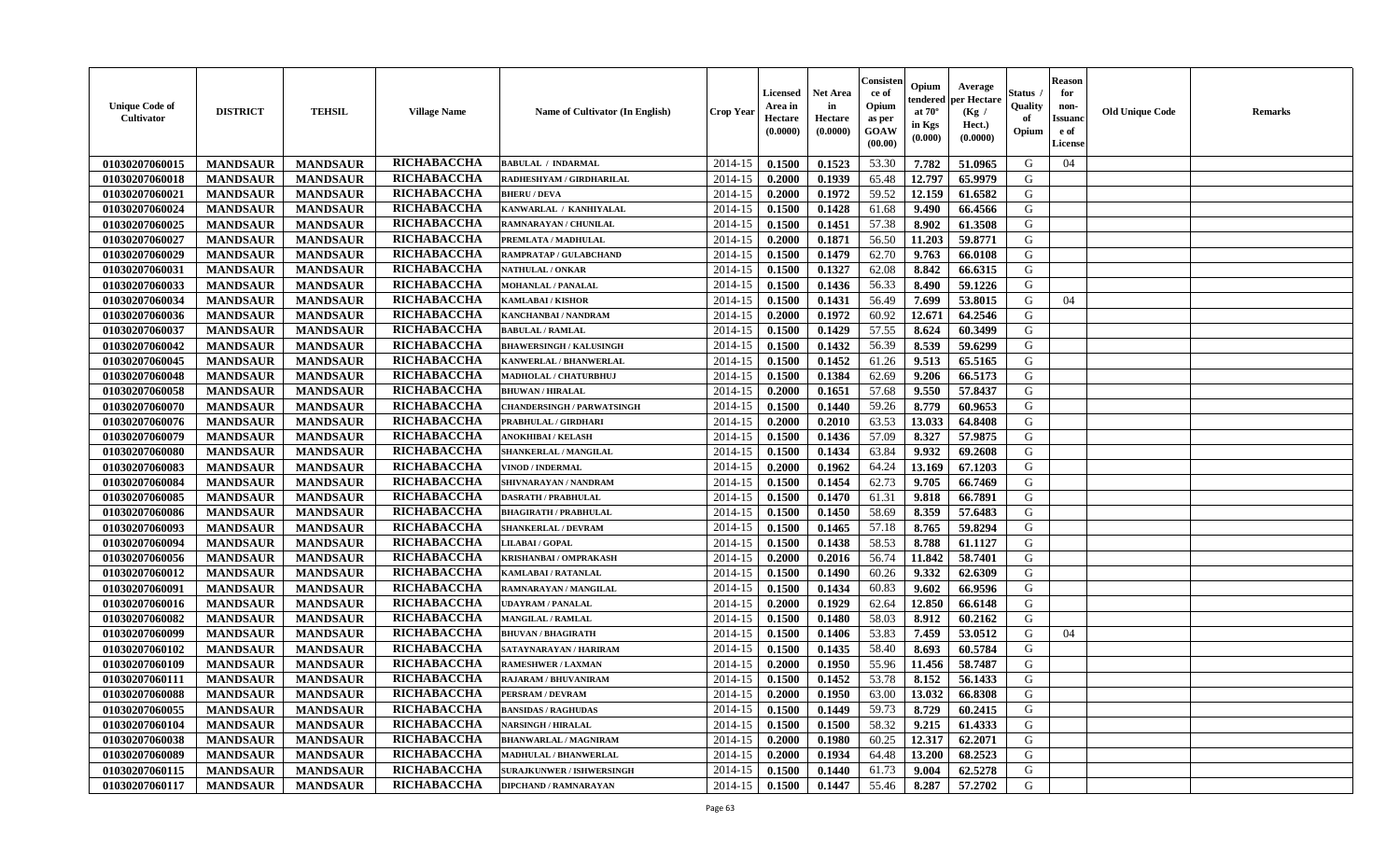| <b>Unique Code of</b><br>Cultivator | <b>DISTRICT</b> | <b>TEHSIL</b>   | <b>Village Name</b>   | Name of Cultivator (In English)   | <b>Crop Year</b> | <b>Licensed</b><br>Area in<br>Hectare<br>(0.0000) | Net Area<br>in<br>Hectare<br>(0.0000) | Consister<br>ce of<br>Opium<br>as per<br><b>GOAW</b><br>(00.00) | Opium<br>endereo<br>at $70^\circ$<br>in Kgs<br>(0.000) | Average<br>per Hectare<br>(Kg /<br>Hect.)<br>(0.0000) | Status<br>Quality<br>of<br>Opium | <b>Reason</b><br>for<br>non-<br><b>Issuano</b><br>e of<br>License | <b>Old Unique Code</b> | <b>Remarks</b> |
|-------------------------------------|-----------------|-----------------|-----------------------|-----------------------------------|------------------|---------------------------------------------------|---------------------------------------|-----------------------------------------------------------------|--------------------------------------------------------|-------------------------------------------------------|----------------------------------|-------------------------------------------------------------------|------------------------|----------------|
| 01030207060004                      | <b>MANDSAUR</b> | <b>MANDSAUR</b> | RICHABACCHA           | <b>PRABHULAL / BHERULAL</b>       | 2014-15          | 0.1000                                            | 0.0959                                | 62.70                                                           | 6.100                                                  | 63.6079                                               | G                                |                                                                   |                        |                |
| 01030207060046                      | <b>MANDSAUR</b> | <b>MANDSAUR</b> | RICHABACCHA           | <b>MATHURADAS / BHAWERLAL</b>     | 2014-15          | 0.1000                                            |                                       |                                                                 |                                                        | 0.0000                                                | $\mathbf{F}$                     |                                                                   |                        |                |
| 01030207060068                      | <b>MANDSAUR</b> | <b>MANDSAUR</b> | RICHABACCHA           | <b>BHAWERLAL / BAGDIRAM</b>       | 2014-15          | 0.1000                                            | 0.0925                                | 61.35                                                           | 5.618                                                  | 60.7351                                               | G                                |                                                                   |                        |                |
| 01030207060077                      | <b>MANDSAUR</b> | <b>MANDSAUR</b> | RICHABACCHA           | <b>DEVILAL / RAMLAL</b>           | 2014-15          | 0.1000                                            |                                       |                                                                 |                                                        | 0.0000                                                | F                                |                                                                   |                        |                |
| 01030207060092                      | <b>MANDSAUR</b> | <b>MANDSAUR</b> | RICHABACCHA           | <b>RAMESHWER / NANURAM</b>        | 2014-15          | 0.1000                                            | 0.0950                                | 63.04                                                           | 6.160                                                  | 64.8421                                               | G                                |                                                                   |                        |                |
| 01030207060019                      | <b>MANDSAUR</b> | <b>MANDSAUR</b> | RICHABACCHA           | NIRBHAYRAM / RAMLAL               | 2014-15          | 0.1000                                            |                                       |                                                                 |                                                        | 0.0000                                                | $\mathbf{F}$                     |                                                                   |                        |                |
| 01030207060087                      | <b>MANDSAUR</b> | <b>MANDSAUR</b> | RICHABACCHA           | <b>PRABHULAL / HIRALAL</b>        | 2014-15          | 0.1000                                            |                                       |                                                                 |                                                        | 0.0000                                                | $\mathbf{F}$                     |                                                                   |                        |                |
| 01030207060107                      | <b>MANDSAUR</b> | <b>MANDSAUR</b> | RICHABACCHA           | RAMCHANDRAA / MOHAN               | 2014-15          | 0.1000                                            | 0.0970                                | 62.93                                                           | 6.500                                                  | 67.0103                                               | G                                |                                                                   |                        |                |
| 01030207060100                      | <b>MANDSAUR</b> | <b>MANDSAUR</b> | RICHABACCHA           | <b>ONKAR / SHIVLAL</b>            | 2014-15          | 0.1000                                            | 0.0912                                | 57.97                                                           | 4.994                                                  | 54.7588                                               | G                                | 04                                                                |                        |                |
| 01030207060030                      | <b>MANDSAUR</b> | <b>MANDSAUR</b> | RICHABACCHA           | MANGIBAI / GANGARAM               | 2014-15          | 0.1000                                            | 0.0960                                | 62.81                                                           | 6.066                                                  | 63.1875                                               | G                                |                                                                   |                        |                |
| 01030207060106                      | <b>MANDSAUR</b> | <b>MANDSAUR</b> | RICHABACCHA           | <b>DASHRATH / PRATAPSINGH</b>     | 2014-15          | 0.1000                                            |                                       |                                                                 |                                                        | 0.0000                                                | F                                |                                                                   |                        |                |
| 01030207060116                      | <b>MANDSAUR</b> | <b>MANDSAUR</b> | RICHABACCHA           | <b>MAGANBAI / BHUWAN</b>          | 2014-15          | 0.1000                                            |                                       |                                                                 |                                                        | 0.0000                                                | $\mathbf{F}$                     |                                                                   |                        |                |
| 01030207109009                      | <b>MANDSAUR</b> | <b>MANDSAUR</b> | <b>SETKHEDI</b>       | <b>OMPRAKASH / BHAGWATILAL</b>    | 2014-15          | 0.1500                                            | 0.1316                                | 59.80                                                           | 8.440                                                  | 64.1337                                               | G                                |                                                                   |                        |                |
| 01030207109022                      | <b>MANDSAUR</b> | <b>MANDSAUR</b> | <b>SETKHEDI</b>       | <b>BADRILAL / DOLATRAM</b>        | 2014-15          | 0.1500                                            | 0.1500                                | 54.78                                                           | 8.397                                                  | 55.9800                                               | G                                | 04                                                                |                        |                |
| 01030207109023                      | <b>MANDSAUR</b> | <b>MANDSAUR</b> | <b>SETKHEDI</b>       | LACCHIBAI / VARDICHANDRA          | 2014-15          | 0.1500                                            | 0.1458                                | 67.63                                                           | 10.618                                                 | 72.8258                                               | G                                |                                                                   |                        |                |
| 01030207109024                      | <b>MANDSAUR</b> | <b>MANDSAUR</b> | <b>SETKHEDI</b>       | <b>GOVINDRAM / KISHAN</b>         | 2014-15          | 0.1500                                            | 0.1457                                | 65.66                                                           | 9.249                                                  | 63.4798                                               | G                                |                                                                   |                        |                |
| 01030207109041                      | <b>MANDSAUR</b> | <b>MANDSAUR</b> | <b>SETKHEDI</b>       | <b>DEVIBAI/RATANLAL</b>           | 2014-15          | 0.1500                                            | 0.1480                                | 58.48                                                           | 8.555                                                  | 57.8041                                               | G                                |                                                                   |                        |                |
| 01030207109055                      | <b>MANDSAUR</b> | <b>MANDSAUR</b> | <b>SETKHEDI</b>       | <b>UDEYRAM / KACHRU</b>           | 2014-15          | 0.1500                                            | 0.1403                                | 62.37                                                           | 8.865                                                  | 63.1860                                               | G                                |                                                                   |                        |                |
| 01030207109018                      | <b>MANDSAUR</b> | <b>MANDSAUR</b> | <b>SETKHEDI</b>       | <b>VERDIBAI / RAMCHAND</b>        | 2014-15          | 0.1500                                            | 0.1418                                | 57.45                                                           | 8.273                                                  | 58.3427                                               | G                                |                                                                   |                        |                |
| 01030207109026                      | <b>MANDSAUR</b> | <b>MANDSAUR</b> | <b>SETKHEDI</b>       | <b>BHUWANIRAM / NANDRAM</b>       | 2014-15          | 0.1500                                            | 0.1475                                | 56.39                                                           | 8.394                                                  | 56.9085                                               | G                                |                                                                   |                        |                |
| 01030207109035                      | <b>MANDSAUR</b> | <b>MANDSAUR</b> | <b>SETKHEDI</b>       | <b>SURAJMAL / KANIRAM</b>         | 2014-15          | 0.1500                                            | 0.1407                                | 66.00                                                           | 8.420                                                  | 59.8436                                               | G                                |                                                                   |                        |                |
| 01030207109008                      | <b>MANDSAUR</b> | <b>MANDSAUR</b> | <b>SETKHEDI</b>       | <b>OMPRAKASH / VERDICHAND</b>     | 2014-15          | 0.1500                                            | 0.1460                                | 62.79                                                           | 9.831                                                  | 67.3356                                               | G                                |                                                                   |                        |                |
| 01030207109001                      | <b>MANDSAUR</b> | <b>MANDSAUR</b> | <b>SETKHEDI</b>       | <b>BANSHILAL / MANGILAL</b>       | 2014-15          | 0.1000                                            |                                       |                                                                 |                                                        | 0.0000                                                | $\mathbf N$                      |                                                                   |                        |                |
| 01030207109011                      | <b>MANDSAUR</b> | <b>MANDSAUR</b> | <b>SETKHEDI</b>       | <b>GULABCHAND / CHATURBHUJ</b>    | 2014-15          | 0.1000                                            |                                       |                                                                 |                                                        | 0.0000                                                | $\mathbf{F}$                     |                                                                   |                        |                |
| 01030207109025                      | <b>MANDSAUR</b> | <b>MANDSAUR</b> | <b>SETKHEDI</b>       | <b>RAMESWER / KARURAM</b>         | 2014-15          | 0.1000                                            |                                       |                                                                 |                                                        | 0.0000                                                | $\mathbf{F}$                     |                                                                   |                        |                |
| 01030207109028                      | <b>MANDSAUR</b> | <b>MANDSAUR</b> | <b>SETKHEDI</b>       | SHANKARLAL / RUPNARAYAN           | 2014-15          | 0.1000                                            |                                       |                                                                 |                                                        | 0.0000                                                | $\mathbf{F}$                     |                                                                   |                        |                |
| 01030207109044                      | <b>MANDSAUR</b> | <b>MANDSAUR</b> | <b>SETKHEDI</b>       | MANGILAL / RATANLAL               | 2014-15          | 0.1000                                            |                                       |                                                                 |                                                        | 0.0000                                                | $\mathbf N$                      |                                                                   |                        |                |
| 01030207109017                      | <b>MANDSAUR</b> | <b>MANDSAUR</b> | <b>SETKHEDI</b>       | JAGDISH / LAXMINARAYAN            | 2014-15          | 0.1000                                            |                                       |                                                                 |                                                        | 0.0000                                                | $\mathbf{F}$                     |                                                                   |                        |                |
| 01030207034004                      | <b>MANDSAUR</b> | <b>MANDSAUR</b> | <b>AZIZKHEDI</b>      | <b>GIRADHARI / BABARU</b>         | 2014-15          | 0.1500                                            | 0.1458                                | 65.42                                                           | 9.663                                                  | 66.2757                                               | G                                |                                                                   | 01030208080040         |                |
| 01030207034014                      | <b>MANDSAUR</b> | <b>MANDSAUR</b> | <b>AZIZKHEDI</b>      | <b>RAJARAM / DEVRAM</b>           | 2014-15          | 0.1000                                            |                                       |                                                                 |                                                        | 0.0000                                                | $\mathbf N$                      |                                                                   | 01030207059137         |                |
| 01030207112012                      | <b>MANDSAUR</b> | <b>MANDSAUR</b> | <b>TAKARDA</b>        | <b>GANGABAI/KACHRU</b>            | 2014-15          | 0.1500                                            | 0.1458                                | 59.23                                                           | 9.147                                                  | 62.7366                                               | G                                |                                                                   | 01030207094116         |                |
| 01030207112006                      | <b>MANDSAUR</b> | <b>MANDSAUR</b> | <b>TAKARDA</b>        | <b>SOHAN KUNWAR / FATE SINGH</b>  | 2014-15          | 0.1500                                            | 0.1410                                | 61.48                                                           | 8.493                                                  | 60.2340                                               | G                                |                                                                   | 01030207164060         |                |
| 01030207112010                      | <b>MANDSAUR</b> | <b>MANDSAUR</b> | <b>TAKARDA</b>        | <b>BALWANTSINGH / FATESINGH</b>   | 2014-15          | 0.1500                                            | 0.1390                                | 62.06                                                           | 8.068                                                  | 58.0432                                               | G                                |                                                                   | 01030207164059         |                |
| 01030207111007                      | <b>MANDSAUR</b> | <b>MANDSAUR</b> | <b>SHEEKHEDI</b>      | <b>MANGILAL / TORIRAM</b>         | 2014-15          | 0.1500                                            | 0.1480                                | 56.67                                                           | 8.233                                                  | 55.6284                                               | G                                | 04                                                                | 01030207077058         |                |
| 01030207098018                      | <b>MANDSAUR</b> | <b>MANDSAUR</b> | <b>KHAJURI AAJANA</b> | SHIVLAL / NANURAM AAJANA          | 2014-15          | 0.1500                                            | 0.1323                                | 50.33                                                           | 7.240                                                  | 54.7241                                               | G                                | 04                                                                | 01030207094115         |                |
| 01030207092011                      | <b>MANDSAUR</b> | <b>MANDSAUR</b> | <b>GUDIYANA</b>       | RAMKUNWARBAI / RATANLAL           |                  | $2014-15$ 0.1500                                  | 0.1408                                | 53.81                                                           | 5.788                                                  | 41.1080                                               | G                                | 04                                                                |                        |                |
| 01030207092038                      | <b>MANDSAUR</b> | <b>MANDSAUR</b> | <b>GUDIYANA</b>       | RAMCHNDRIBAI / KISHANLAL          | 2014-15          | 0.1500                                            | 0.1438                                | 52.51                                                           | 7.914                                                  | 55.0348                                               | G                                | 04                                                                |                        |                |
| 01030207063004                      | <b>MANDSAUR</b> | <b>MANDSAUR</b> | <b>SONDHANI</b>       | <b>BHARATSINGH / BHANVARSINGH</b> | 2014-15          | 0.1000                                            |                                       |                                                                 |                                                        | 0.0000                                                | $\mathbf F$                      |                                                                   | 01030207089034         |                |
| 01030207114011                      | <b>MANDSAUR</b> | <b>MANDSAUR</b> | <b>AKYA FATTU</b>     | <b>BASANTIBAI / MOHANLAL</b>      | 2014-15          | 0.1000                                            |                                       |                                                                 |                                                        | 0.0000                                                | $\mathbf{F}$                     |                                                                   |                        |                |
| 01030207114047                      | <b>MANDSAUR</b> | <b>MANDSAUR</b> | <b>AKYA FATTU</b>     | <b>HIRALAL / MAGAN</b>            | 2014-15          | 0.1500                                            | 0.1400                                | 50.31                                                           | 3.083                                                  | 22.0214                                               | G                                | 04                                                                |                        |                |
| 01030207114052                      | <b>MANDSAUR</b> | <b>MANDSAUR</b> | <b>AKYA FATTU</b>     | <b>GORDHAN / MAGAN JI</b>         | 2014-15          | 0.1500                                            | 0.1488                                | 46.25                                                           | 2.795                                                  | 18.7836                                               | G                                | 04                                                                |                        |                |
| 01030207114076                      | <b>MANDSAUR</b> | <b>MANDSAUR</b> | <b>AKYA FATTU</b>     | <b>KARU / HIRA</b>                | 2014-15          | 0.1500                                            | 0.1312                                | 59.42                                                           | 7.326                                                  | 55.8384                                               | G                                | 04                                                                |                        |                |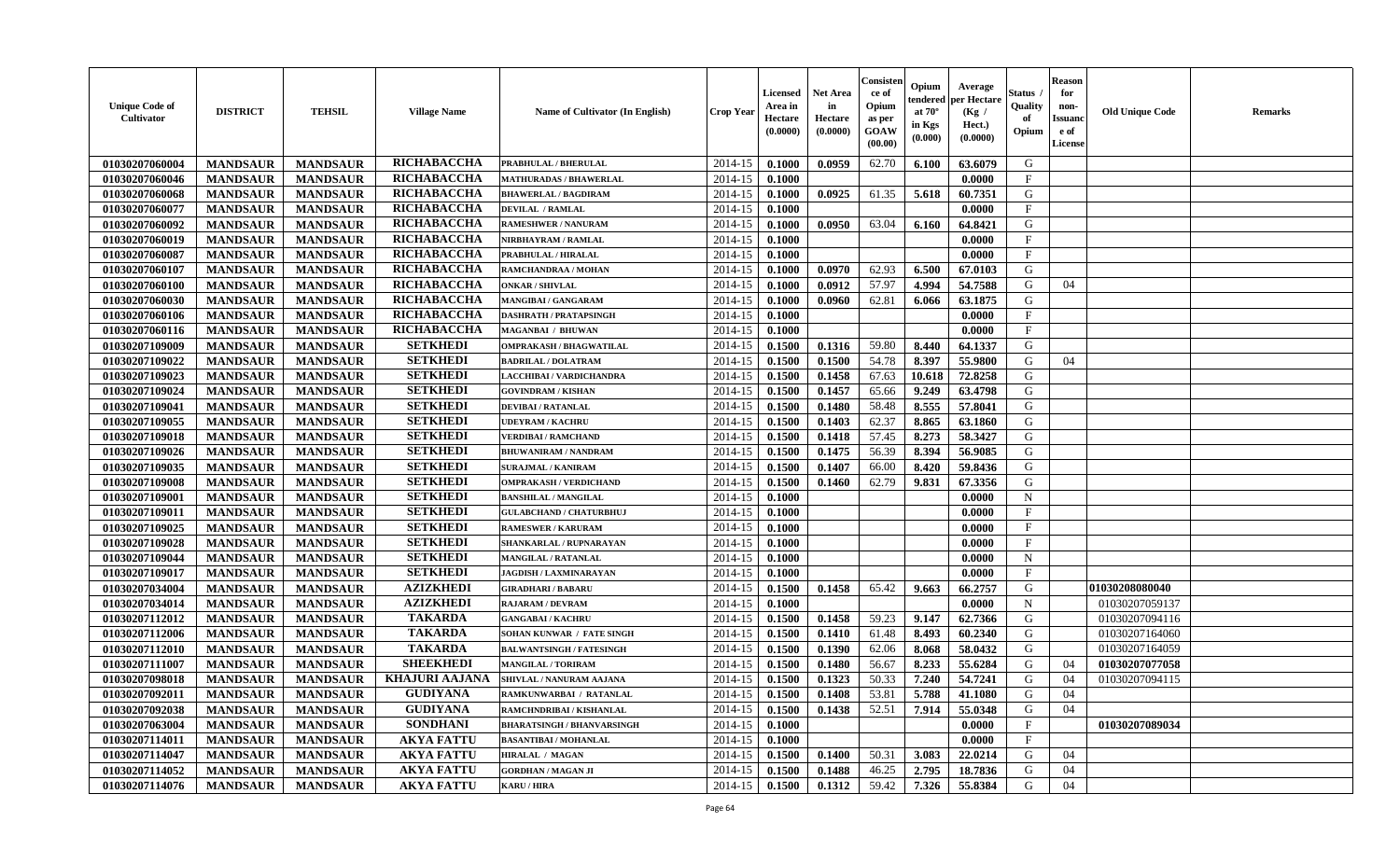| <b>Unique Code of</b><br>Cultivator | <b>DISTRICT</b> | <b>TEHSIL</b>   | <b>Village Name</b>  | Name of Cultivator (In English)  | <b>Crop Year</b> | <b>Licensed</b><br>Area in<br>Hectare<br>(0.0000) | Net Area<br>in<br>Hectare<br>(0.0000) | Consister<br>ce of<br>Opium<br>as per<br><b>GOAW</b><br>(00.00) | Opium<br>:endereo<br>at $70^\circ$<br>in Kgs<br>$({\bf 0.000})$ | Average<br>per Hectare<br>(Kg /<br>Hect.)<br>(0.0000) | Status<br>Quality<br>of<br>Opium | <b>Reason</b><br>for<br>non-<br><b>Issuano</b><br>e of<br>License | <b>Old Unique Code</b> | <b>Remarks</b>      |
|-------------------------------------|-----------------|-----------------|----------------------|----------------------------------|------------------|---------------------------------------------------|---------------------------------------|-----------------------------------------------------------------|-----------------------------------------------------------------|-------------------------------------------------------|----------------------------------|-------------------------------------------------------------------|------------------------|---------------------|
| 01030207114022                      | <b>MANDSAUR</b> | <b>MANDSAUR</b> | <b>AKYA FATTU</b>    | <b>GANGARAM / NANALAL</b>        | 2014-15          | 0.1500                                            | 0.1428                                | 49.83                                                           | 7.603                                                           | 53.2423                                               | G                                | 04                                                                |                        |                     |
| 01030207114061                      | <b>MANDSAUR</b> | <b>MANDSAUR</b> | <b>AKYA FATTU</b>    | SATYANARAYAN / KASHIRAM          | 2014-15          | 0.1000                                            |                                       |                                                                 |                                                                 | 0.0000                                                | $\mathbf{F}$                     |                                                                   |                        |                     |
| 01030207114032                      | <b>MANDSAUR</b> | <b>MANDSAUR</b> | <b>AKYA FATTU</b>    | RAMCHANDRA / MOHANLAL            | 2014-15          | 0.1000                                            |                                       |                                                                 |                                                                 | 0.0000                                                | $\mathbf{F}$                     |                                                                   |                        |                     |
| 01030207115001                      | <b>MANDSAUR</b> | <b>MANDSAUR</b> | <b>BADRI</b>         | <b>FARM INCHARGE</b>             | 2014-15          | 1.0000                                            |                                       |                                                                 |                                                                 | 0.0000                                                | G                                |                                                                   |                        | <b>EXPERIMENTAL</b> |
| 01030207115002                      | <b>MANDSAUR</b> | <b>MANDSAUR</b> | <b>BADRI</b>         | <b>PROJECT INCHARGE</b>          | 2014-15          | 0.5000                                            | 0.2409                                | 92.71                                                           | 4.887                                                           | 20.2864                                               | G                                |                                                                   |                        | <b>EXPERIMENTAL</b> |
| 01030207116002                      | <b>MANDSAUR</b> | <b>MANDSAUR</b> | <b>BEHKHEDA</b>      | <b>RAMLAL / BHERULAL</b>         | 2014-15          | 0.1500                                            | 0.1176                                | 56.89                                                           | 7.006                                                           | 59.5748                                               | G                                |                                                                   |                        |                     |
| 01030207116004                      | <b>MANDSAUR</b> | <b>MANDSAUR</b> | <b>BEHKHEDA</b>      | <b>DEUBAI/AMBALAL</b>            | 2014-15          | 0.1500                                            | 0.1520                                | 59.58                                                           | 9.354                                                           | 61.5395                                               | G                                |                                                                   |                        |                     |
| 01030207116032                      | <b>MANDSAUR</b> | <b>MANDSAUR</b> | <b>BEHKHEDA</b>      | <b>SHUHAGBAI/NANDRAM</b>         | 2014-15          | 0.1500                                            | 0.1296                                | 58.86                                                           | 7.500                                                           | 57.8704                                               | G                                |                                                                   |                        |                     |
| 01030207116001                      | <b>MANDSAUR</b> | <b>MANDSAUR</b> | <b>BEHKHEDA</b>      | PRAKASHCHAND / D.P.MAGNIRAM      | 2014-15          | 0.1000                                            |                                       |                                                                 |                                                                 | 0.0000                                                | F                                |                                                                   |                        |                     |
| 01030207116034                      | <b>MANDSAUR</b> | <b>MANDSAUR</b> | <b>BEHKHEDA</b>      | <b>RAMSING / BHERUSING</b>       | 2014-15          | 0.1000                                            |                                       |                                                                 |                                                                 | 0.0000                                                | $_{\rm F}$                       |                                                                   |                        |                     |
| 01030207116017                      | <b>MANDSAUR</b> | <b>MANDSAUR</b> | <b>BEHKHEDA</b>      | <b>MOHANBAI/UDAYRAM</b>          | 2014-15          | 0.1000                                            |                                       |                                                                 |                                                                 | 0.0000                                                | $\mathbf N$                      |                                                                   |                        |                     |
| 01030207006009                      | <b>MANDSAUR</b> | <b>MANDSAUR</b> | <b>BHUKHI ADHARI</b> | <b>DEVICHAND / BHANVARLAL</b>    | 2014-15          | 0.1500                                            | 0.1450                                | 47.64                                                           | 6.112                                                           | 42.1517                                               | G                                | 04                                                                |                        |                     |
| 01030207006008                      | <b>MANDSAUR</b> | <b>MANDSAUR</b> | <b>BHUKHI ADHARI</b> | <b>KALU / KANIRAM</b>            | 2014-15          | 0.1000                                            |                                       |                                                                 |                                                                 | 0.0000                                                | $\mathbf{F}$                     |                                                                   |                        |                     |
| 01030207119002                      | <b>MANDSAUR</b> | <b>MANDSAUR</b> | <b>CHIKLIYA</b>      | <b>MANSING / SHIVRAM</b>         | 2014-15          | 0.1500                                            | 0.1505                                | 56.65                                                           | 8.837                                                           | 58.7176                                               | G                                |                                                                   |                        |                     |
| 01030207119007                      | <b>MANDSAUR</b> | <b>MANDSAUR</b> | <b>CHIKLIYA</b>      | CHAGANLAL / BHAWARLAL            | 2014-15          | 0.1500                                            | 0.1454                                | 58.50                                                           | 9.527                                                           | 65.5227                                               | G                                |                                                                   |                        |                     |
| 01030207119008                      | <b>MANDSAUR</b> | <b>MANDSAUR</b> | <b>CHIKLIYA</b>      | RAMCHANDRAA / BHAVARLAL          | 2014-15          | 0.1500                                            | 0.1435                                | 58.14                                                           | 9.302                                                           | 64.8223                                               | G                                |                                                                   |                        |                     |
| 01030207123001                      | <b>MANDSAUR</b> | <b>MANDSAUR</b> | <b>DHIKOLA</b>       | <b>BHURIBAI / PANNALAL</b>       | 2014-15          | 0.1500                                            | 0.1470                                | 61.62                                                           | 8.653                                                           | 58.8639                                               | G                                |                                                                   |                        |                     |
| 01030207123012                      | <b>MANDSAUR</b> | <b>MANDSAUR</b> | <b>DHIKOLA</b>       | <b>RATANLAL / RAMLAL BADA</b>    | 2014-15          | 0.1000                                            |                                       |                                                                 |                                                                 | 0.0000                                                | $\mathbf{F}$                     |                                                                   |                        |                     |
| 01030207123061                      | <b>MANDSAUR</b> | <b>MANDSAUR</b> | <b>DHIKOLA</b>       | <b>CHAGANLAL / KACHRU</b>        | 2014-15          | 0.1000                                            |                                       |                                                                 |                                                                 | 0.0000                                                | $\mathbf{F}$                     |                                                                   |                        |                     |
| 01030207121079                      | <b>MANDSAUR</b> | <b>MANDSAUR</b> | <b>DIGAON MALI</b>   | KISHANLAL / ONKARLAL             | 2014-15          | 0.1500                                            | 0.1512                                | 64.41                                                           | 9.643                                                           | 63.7765                                               | G                                |                                                                   |                        |                     |
| 01030207121001                      | <b>MANDSAUR</b> | <b>MANDSAUR</b> | <b>DIGAON MALI</b>   | RAGHUNATHSINGH / KISHANSINGH     | 2014-15          | 0.1500                                            | 0.1471                                | 65.29                                                           | 9.551                                                           | 64.9286                                               | G                                |                                                                   |                        |                     |
| 01030207121003                      | <b>MANDSAUR</b> | <b>MANDSAUR</b> | <b>DIGAON MALI</b>   | <b>GOPAL / GOTAM</b>             | 2014-15          | 0.1500                                            | 0.1470                                | 68.39                                                           | 10.288                                                          | 69.9864                                               | G                                |                                                                   |                        |                     |
| 01030207121019                      | <b>MANDSAUR</b> | <b>MANDSAUR</b> | <b>DIGAON MALI</b>   | <b>BAGDIRAM / BHANA</b>          | 2014-15          | 0.1500                                            | 0.1500                                | 46.69                                                           | 7.210                                                           | 48.0667                                               | G                                | 04                                                                |                        |                     |
| 01030207121032                      | <b>MANDSAUR</b> | <b>MANDSAUR</b> | <b>DIGAON MALI</b>   | JIVANSINGH / SUNDARLAL           | 2014-15          | 0.1500                                            | 0.1484                                | 56.97                                                           | 8.668                                                           | 58.4097                                               | G                                |                                                                   |                        |                     |
| 01030207121036                      | <b>MANDSAUR</b> | <b>MANDSAUR</b> | <b>DIGAON MALI</b>   | RADHESHYAM / KACHRU              | 2014-15          | 0.1500                                            | 0.1470                                | 57.44                                                           | 4.374                                                           | 29.7551                                               | G                                | 04                                                                |                        |                     |
| 01030207121042                      | <b>MANDSAUR</b> | <b>MANDSAUR</b> | <b>DIGAON MALI</b>   | <b>DURGASHANKER / PAYARCHAND</b> | 2014-15          | 0.1500                                            | 0.1501                                | 25.46                                                           | 1.720                                                           | 11.4590                                               | G                                | 04                                                                |                        |                     |
| 01030207121052                      | <b>MANDSAUR</b> | <b>MANDSAUR</b> | <b>DIGAON MALI</b>   | <b>JAGDISH / NANURAM</b>         | 2014-15          | 0.1500                                            | 0.1509                                | 66.33                                                           | 9.144                                                           | 60.5964                                               | G                                |                                                                   |                        |                     |
| 01030207121053                      | <b>MANDSAUR</b> | <b>MANDSAUR</b> | <b>DIGAON MALI</b>   | RUGANATHASINGH / JAGADISH        | 2014-15          | 0.1500                                            | 0.1509                                | 66.23                                                           | 9.130                                                           | 60.5036                                               | G                                |                                                                   |                        |                     |
| 01030207121062                      | <b>MANDSAUR</b> | <b>MANDSAUR</b> | <b>DIGAON MALI</b>   | LILABAI / BHAVARLAL              | 2014-15          | 0.1500                                            | 0.0990                                | 61.32                                                           | 5.948                                                           | 60.0808                                               |                                  | 02                                                                |                        |                     |
| 01030207121068                      | <b>MANDSAUR</b> | <b>MANDSAUR</b> | <b>DIGAON MALI</b>   | <b>BAHADURSINGH / KACHRU</b>     | 2014-15          | 0.1500                                            | 0.1518                                | 65.48                                                           | 8.840                                                           | 58.2345                                               | $\mathbf I$                      | 02                                                                |                        |                     |
| 01030207121073                      | <b>MANDSAUR</b> | <b>MANDSAUR</b> | <b>DIGAON MALI</b>   | SHANKARLAL / ONKARLAL            | 2014-15          | 0.1500                                            | 0.1446                                | 55.54                                                           | 8.220                                                           | 56.8465                                               | G                                |                                                                   |                        |                     |
| 01030207121074                      | <b>MANDSAUR</b> | <b>MANDSAUR</b> | <b>DIGAON MALI</b>   | <b>GOPAL / D.P. KACHRU</b>       | 2014-15          | 0.1500                                            | 0.1421                                | 61.53                                                           | 8.720                                                           | 61.3652                                               | G                                |                                                                   |                        |                     |
| 01030207121077                      | <b>MANDSAUR</b> | <b>MANDSAUR</b> | <b>DIGAON MALI</b>   | <b>DASHRATHDAS / BHUWANDAS</b>   | 2014-15          | 0.1500                                            | 0.1495                                | 55.66                                                           | 8.150                                                           | 54.5151                                               | G                                | 04                                                                |                        |                     |
| 01030207121090                      | <b>MANDSAUR</b> | <b>MANDSAUR</b> | <b>DIGAON MALI</b>   | <b>JAGHANNATH / BHAVARLAL</b>    | 2014-15          | 0.1500                                            | 0.1515                                | 57.64                                                           | 8.704                                                           | 57.4521                                               | G                                |                                                                   |                        |                     |
| 01030207121097                      | <b>MANDSAUR</b> | <b>MANDSAUR</b> | <b>DIGAON MALI</b>   | <b>JAGDISH / PRITHVIRAJ</b>      | 2014-15          | 0.2000                                            | 0.1975                                | 65.99                                                           | 13.434                                                          | 68.0203                                               | G                                |                                                                   |                        |                     |
| 01030207121099                      | <b>MANDSAUR</b> | <b>MANDSAUR</b> | <b>DIGAON MALI</b>   | <b>SAVITRIBAI / BALARAM</b>      | $2014-15$ 0.1500 |                                                   | 0.1479                                | 57.40                                                           | 5.904                                                           | 39.9189                                               | G                                | 04                                                                |                        |                     |
| 01030207121104                      | <b>MANDSAUR</b> | <b>MANDSAUR</b> | <b>DIGAON MALI</b>   | YASHODABAI / RAMLAL              | 2014-15          | 0.1500                                            | 0.1484                                | 52.15                                                           | 3.308                                                           | 22.2911                                               | G                                | 04                                                                |                        |                     |
| 01030207121123                      | <b>MANDSAUR</b> | <b>MANDSAUR</b> | <b>DIGAON MALI</b>   | RAMPRASD / MANGILAL              | 2014-15          | 0.1500                                            | 0.1457                                | 54.80                                                           | 7.969                                                           | 54.6946                                               | G                                | 04                                                                |                        |                     |
| 01030207121150                      | <b>MANDSAUR</b> | <b>MANDSAUR</b> | <b>DIGAON MALI</b>   | <b>GANPATLAL / BHERULAL</b>      | 2014-15          | 0.1500                                            | 0.1470                                | 63.05                                                           | 9.313                                                           | 63.3537                                               | G                                |                                                                   |                        |                     |
| 01030207121158                      | <b>MANDSAUR</b> | <b>MANDSAUR</b> | <b>DIGAON MALI</b>   | KANIYALAL / JAGDISH              | 2014-15          | 0.1500                                            | 0.1417                                | 67.22                                                           | 9.910                                                           | 69.9365                                               | G                                |                                                                   |                        |                     |
| 01030207121161                      | <b>MANDSAUR</b> | <b>MANDSAUR</b> | <b>DIGAON MALI</b>   | VIJAYSINGH / SUNDARLAL           | 2014-15          | 0.1500                                            | 0.1500                                | 65.08                                                           | 9.632                                                           | 64.2133                                               | G                                |                                                                   |                        |                     |
| 01030207121075                      | <b>MANDSAUR</b> | <b>MANDSAUR</b> | <b>DIGAON MALI</b>   | <b>GULAB / BHUVAN</b>            | $2014-15$        | 0.1500                                            | 0.1497                                | 66.82                                                           | 9.173                                                           | 61.2759                                               | G                                |                                                                   |                        |                     |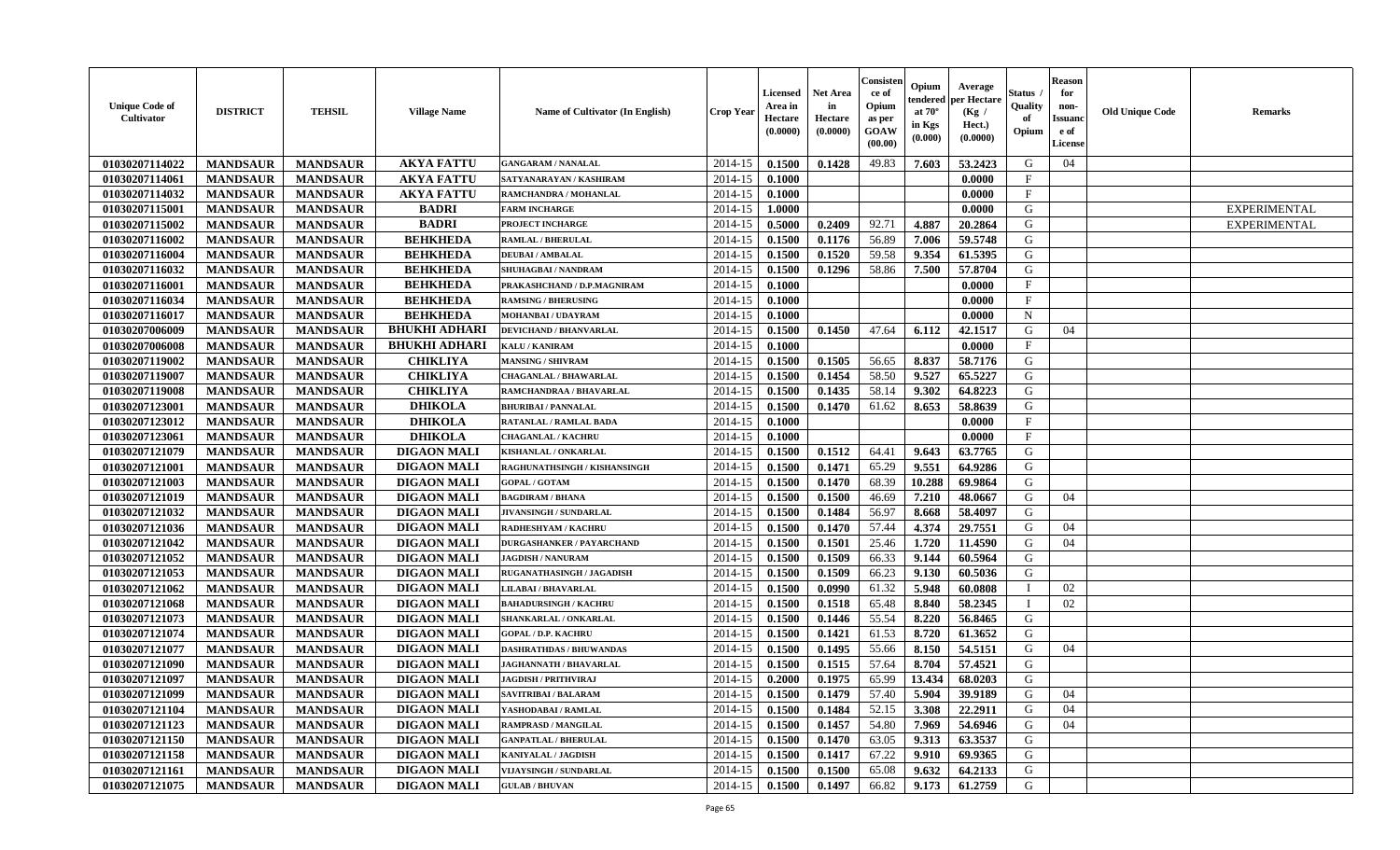| <b>DIGAON MALI</b><br>2014-15<br>01030207121132<br><b>MANDSAUR</b><br><b>MANDSAUR</b><br>0.1500<br>0.1508<br>61.92<br>8.916<br>59.1247<br>G<br>RAMKANYABAI / SHANKARLAL<br><b>DIGAON MALI</b><br>55.94<br>01030207121159<br><b>MANDSAUR</b><br><b>MANDSAUR</b><br>2014-15<br>0.1500<br>0.1508<br>8.343<br>55.3249<br>G<br>04<br>OMPRAKASH / MADHOLAL<br>01030207121059<br>2014-15<br>0.1500<br>0.1533<br>50.63<br>8.195<br>53.4573<br>G<br>04<br><b>MANDSAUR</b><br><b>MANDSAUR</b><br><b>DIGAON MALI</b><br>RAMKANYABAI / RANCHOR<br>01030207121024<br>0.1500<br>0.0000<br>$\mathbf{F}$<br><b>MANDSAUR</b><br><b>MANDSAUR</b><br><b>DIGAON MALI</b><br><b>MOHANLAL / MANGILAL</b><br>2014-15<br>01030207121084<br><b>MANDSAUR</b><br><b>MANDSAUR</b><br><b>DIGAON MALI</b><br>2014-15<br>0.1500<br>0.0990<br>59.63<br>5.750<br>58.0808<br>G<br><b>GANGABAI / MOHANLAL</b><br>01030207121051<br><b>MANDSAUR</b><br><b>MANDSAUR</b><br><b>DIGAON MALI</b><br>2014-15<br>0.1500<br>0.1465<br>66.90<br>9.787<br>66.8055<br>G<br>NARAYANSINGH / KISHANSINGH<br>01030207121060<br><b>MANDSAUR</b><br><b>MANDSAUR</b><br><b>DIGAON MALI</b><br>57.00<br>2.834<br>G<br>2014-15<br>0.1500<br>0.1360<br>20.8382<br><b>BIHARILAL / ONKARLAL</b><br>04<br>G<br><b>DIGAON MALI</b><br>2014-15<br>66.51<br>01030207121033<br><b>MANDSAUR</b><br><b>MANDSAUR</b><br>0.1500<br>0.1400<br>9.606<br>68.6143<br><b>SHANTIBAI / RAMLAL</b><br>56.64<br>01030207121162<br><b>MANDSAUR</b><br><b>MANDSAUR</b><br><b>DIGAON MALI</b><br>2014-15<br>5.769<br>58.2727<br>G<br><b>RAMLAL / HIRALAL</b><br>0.1500<br>0.0990<br>54.88<br>01030207121128<br><b>MANDSAUR</b><br><b>MANDSAUR</b><br><b>DIGAON MALI</b><br>2014-15<br>0.1500<br>0.1482<br>8.036<br>54.2240<br>G<br>04<br><b>BADRILAL / RAMLAL</b><br>F<br>01030207121014<br><b>MANDSAUR</b><br><b>MANDSAUR</b><br><b>DIGAON MALI</b><br>2014-15<br>0.1000<br>0.0000<br><b>BHAGIRATH / HARIRAM</b><br>01030207121040<br><b>MANDSAUR</b><br><b>DIGAON MALI</b><br>2014-15<br>0.1000<br>$\mathbf{F}$<br><b>MANDSAUR</b><br><b>RANCHOR / BAJERAM</b><br>0.0000<br>01030207121041<br><b>MANDSAUR</b><br><b>MANDSAUR</b><br><b>DIGAON MALI</b><br>2014-15<br>0.1000<br>$\mathbf{F}$<br>PAVAN / BHUVAN<br>0.0000<br>01030207121078<br><b>MANDSAUR</b><br><b>MANDSAUR</b><br><b>DIGAON MALI</b><br>2014-15<br>0.1000<br>0.0000<br>$\mathbf N$<br>KACHANBAI / MADANLAL<br>01030207121080<br><b>MANDSAUR</b><br><b>MANDSAUR</b><br><b>DIGAON MALI</b><br>2014-15<br>0.1000<br>N<br>0.0000<br><b>NANDLAL / HIRALAL</b><br>01030207121082<br><b>MANDSAUR</b><br><b>MANDSAUR</b><br><b>DIGAON MALI</b><br>$\mathbf{F}$<br>2014-15<br>0.1000<br>0.0000<br><b>MANGUBAI / KACHRU</b><br>01030207121098<br><b>MANDSAUR</b><br><b>MANDSAUR</b><br><b>DIGAON MALI</b><br>2014-15<br>62.80<br>5.769<br>63.2566<br>G<br>0.1000<br>0.0912<br><b>CHATURBHUJ / ONKAR</b><br><b>DIGAON MALI</b><br>2014-15<br>$\mathbf N$<br>01030207121069<br><b>MANDSAUR</b><br><b>MANDSAUR</b><br>0.1000<br>0.0000<br><b>BHAGWAN / RUPA JI</b><br>01030207121049<br><b>MANDSAUR</b><br><b>MANDSAUR</b><br><b>DIGAON MALI</b><br>2014-15<br>0.1000<br>$\mathbf N$<br>0.0000<br><b>VISHRAM / RAMLAL</b><br>$\mathbf{F}$<br>01030207121154<br><b>MANDSAUR</b><br><b>MANDSAUR</b><br><b>DIGAON MALI</b><br>2014-15<br>SHAMBHULAL / BHANVARLAL<br>0.1000<br>0.0000<br>01030207121166<br><b>MANDSAUR</b><br><b>MANDSAUR</b><br><b>DIGAON MALI</b><br>2014-15<br>0.1000<br>0.0000<br>$\mathbf N$<br><b>CHATURBHUJ / KACHRU</b><br><b>MANDSAUR</b><br>01030207121071<br><b>MANDSAUR</b><br><b>DIGAON MALI</b><br>2014-15<br>0.1000<br>0.0000<br>$\mathbf{F}$<br>PANNALAL / ONKARLAL<br>01030207121143<br><b>MANDSAUR</b><br><b>MANDSAUR</b><br><b>DIGAON MALI</b><br>2014-15<br>$\mathbf{F}$<br>0.1000<br>0.0000<br><b>MANOHARDAS / RUPADAS</b><br><b>DIGAON MALI</b><br>$\mathbf{F}$<br>01030207121004<br><b>MANDSAUR</b><br><b>MANDSAUR</b><br>2014-15<br>0.1000<br>0.0000<br><b>DEVILAL / PRABHULAL</b><br>$\mathbf{F}$<br>01030207121168<br><b>MANDSAUR</b><br><b>MANDSAUR</b><br><b>DIGAON MALI</b><br>2014-15<br>KACHRIBAI / GORDHANLAL<br>0.1000<br>0.0000<br><b>DIGAON MALI</b><br>$\mathbf{F}$<br>01030207121030<br><b>MANDSAUR</b><br><b>MANDSAUR</b><br>2014-15<br>0.1000<br><b>KISHANLAL / BHERULAL</b><br>0.0000<br>01030207121170<br><b>MANDSAUR</b><br><b>MANDSAUR</b><br><b>DIGAON MALI</b><br>2014-15<br>0.1000<br>$\mathbf N$<br>0.0000<br><b>KAMLABAI/RAMLAL</b><br>01030207124008<br><b>MANDSAUR</b><br><b>MANDSAUR</b><br><b>GANDHIGRAM</b><br>2014-15<br>0.1000<br>F<br>PRABHULAL / SHANKARLAL<br>0.0000<br>$\rm F$<br>01030207124006<br><b>MANDSAUR</b><br><b>MANDSAUR</b><br><b>GANDHIGRAM</b><br><b>MANOHARSINGH / BHAIRULAL</b><br>2014-15<br>0.1000<br>0.0000<br>01030207124004<br><b>MANDSAUR</b><br><b>GANDHIGRAM</b><br><b>MANDSAUR</b><br><b>BHARATSINGH / SHANKARLAL</b><br>2014-15<br>0.1000<br>0.0000<br>$\mathbf F$<br>01030207124003<br><b>MANDSAUR</b><br><b>MANDSAUR</b><br><b>GANDHIGRAM</b><br>2014-15<br>0.1000<br>$\mathbf{F}$<br>0.0000<br><b>HIRALAL / NANDA</b><br><b>JAGGAKHEDI</b><br>2014-15<br>12.182<br>G<br>01030207128012<br><b>MANDSAUR</b><br><b>MANDSAUR</b><br>0.2000<br>0.1984<br>58.65<br>61.4012<br>KANKUBAI / SURATRAM<br><b>JAGGAKHEDI</b><br>G<br>01030207128013<br><b>MANDSAUR</b><br><b>MANDSAUR</b><br>2014-15<br>0.1500<br>0.1498<br>61.90<br>9.692<br>KHIMA / CHATURBHUJ<br>64.6996<br><b>JAGGAKHEDI</b><br>01030207128026<br><b>MANDSAUR</b><br>2014-15<br>G<br><b>MANDSAUR</b><br>0.1500<br>0.1431<br>63.06<br>9.486<br>66.2893<br><b>GITABAI/BHERULAL</b><br>01030207128066<br><b>JAGGAKHEDI</b><br>G<br><b>MANDSAUR</b><br><b>MANDSAUR</b><br>2014-15<br>0.2000<br>0.1841<br>60.75<br>10.544<br>57.2732<br>KACHRULAL / NANURAM | <b>Unique Code of</b><br>Cultivator | <b>DISTRICT</b> | <b>TEHSIL</b>   | <b>Village Name</b> | Name of Cultivator (In English) | <b>Crop Year</b> | Licensed<br>Area in<br>Hectare<br>(0.0000) | <b>Net Area</b><br>in<br>Hectare<br>(0.0000) | Consister<br>ce of<br>Opium<br>as per<br>GOAW<br>(00.00) | Opium<br>tendered<br>at $70^\circ$<br>in Kgs<br>(0.000) | Average<br>per Hectare<br>(Kg /<br>Hect.)<br>(0.0000) | Status<br>Quality<br>of<br>Opium | <b>Reason</b><br>for<br>non-<br><b>Issuano</b><br>e of<br>License | <b>Old Unique Code</b> | <b>Remarks</b> |
|------------------------------------------------------------------------------------------------------------------------------------------------------------------------------------------------------------------------------------------------------------------------------------------------------------------------------------------------------------------------------------------------------------------------------------------------------------------------------------------------------------------------------------------------------------------------------------------------------------------------------------------------------------------------------------------------------------------------------------------------------------------------------------------------------------------------------------------------------------------------------------------------------------------------------------------------------------------------------------------------------------------------------------------------------------------------------------------------------------------------------------------------------------------------------------------------------------------------------------------------------------------------------------------------------------------------------------------------------------------------------------------------------------------------------------------------------------------------------------------------------------------------------------------------------------------------------------------------------------------------------------------------------------------------------------------------------------------------------------------------------------------------------------------------------------------------------------------------------------------------------------------------------------------------------------------------------------------------------------------------------------------------------------------------------------------------------------------------------------------------------------------------------------------------------------------------------------------------------------------------------------------------------------------------------------------------------------------------------------------------------------------------------------------------------------------------------------------------------------------------------------------------------------------------------------------------------------------------------------------------------------------------------------------------------------------------------------------------------------------------------------------------------------------------------------------------------------------------------------------------------------------------------------------------------------------------------------------------------------------------------------------------------------------------------------------------------------------------------------------------------------------------------------------------------------------------------------------------------------------------------------------------------------------------------------------------------------------------------------------------------------------------------------------------------------------------------------------------------------------------------------------------------------------------------------------------------------------------------------------------------------------------------------------------------------------------------------------------------------------------------------------------------------------------------------------------------------------------------------------------------------------------------------------------------------------------------------------------------------------------------------------------------------------------------------------------------------------------------------------------------------------------------------------------------------------------------------------------------------------------------------------------------------------------------------------------------------------------------------------------------------------------------------------------------------------------------------------------------------------------------------------------------------------------------------------------------------------------------------------------------------------------------------------------------------------------------------------------------------------------------------------------------------------------------------------------------------------------------------------------------------------------------------------------------------------------------------------------------------------------------------------------------------------------------------------------------------------------------------------------------------------------------------------------------------------------------------------------------------------------------------------------------------------------------------------------------------------------------------------------------------------------------------------------------------------------------------------------------------------------------------------------------------------------------------------------------------------------------------------------------------------------------------------------------------------------------------------------------------------------------------------------------------------|-------------------------------------|-----------------|-----------------|---------------------|---------------------------------|------------------|--------------------------------------------|----------------------------------------------|----------------------------------------------------------|---------------------------------------------------------|-------------------------------------------------------|----------------------------------|-------------------------------------------------------------------|------------------------|----------------|
|                                                                                                                                                                                                                                                                                                                                                                                                                                                                                                                                                                                                                                                                                                                                                                                                                                                                                                                                                                                                                                                                                                                                                                                                                                                                                                                                                                                                                                                                                                                                                                                                                                                                                                                                                                                                                                                                                                                                                                                                                                                                                                                                                                                                                                                                                                                                                                                                                                                                                                                                                                                                                                                                                                                                                                                                                                                                                                                                                                                                                                                                                                                                                                                                                                                                                                                                                                                                                                                                                                                                                                                                                                                                                                                                                                                                                                                                                                                                                                                                                                                                                                                                                                                                                                                                                                                                                                                                                                                                                                                                                                                                                                                                                                                                                                                                                                                                                                                                                                                                                                                                                                                                                                                                                                                                                                                                                                                                                                                                                                                                                                                                                                                                                                                                                                                          |                                     |                 |                 |                     |                                 |                  |                                            |                                              |                                                          |                                                         |                                                       |                                  |                                                                   |                        |                |
|                                                                                                                                                                                                                                                                                                                                                                                                                                                                                                                                                                                                                                                                                                                                                                                                                                                                                                                                                                                                                                                                                                                                                                                                                                                                                                                                                                                                                                                                                                                                                                                                                                                                                                                                                                                                                                                                                                                                                                                                                                                                                                                                                                                                                                                                                                                                                                                                                                                                                                                                                                                                                                                                                                                                                                                                                                                                                                                                                                                                                                                                                                                                                                                                                                                                                                                                                                                                                                                                                                                                                                                                                                                                                                                                                                                                                                                                                                                                                                                                                                                                                                                                                                                                                                                                                                                                                                                                                                                                                                                                                                                                                                                                                                                                                                                                                                                                                                                                                                                                                                                                                                                                                                                                                                                                                                                                                                                                                                                                                                                                                                                                                                                                                                                                                                                          |                                     |                 |                 |                     |                                 |                  |                                            |                                              |                                                          |                                                         |                                                       |                                  |                                                                   |                        |                |
|                                                                                                                                                                                                                                                                                                                                                                                                                                                                                                                                                                                                                                                                                                                                                                                                                                                                                                                                                                                                                                                                                                                                                                                                                                                                                                                                                                                                                                                                                                                                                                                                                                                                                                                                                                                                                                                                                                                                                                                                                                                                                                                                                                                                                                                                                                                                                                                                                                                                                                                                                                                                                                                                                                                                                                                                                                                                                                                                                                                                                                                                                                                                                                                                                                                                                                                                                                                                                                                                                                                                                                                                                                                                                                                                                                                                                                                                                                                                                                                                                                                                                                                                                                                                                                                                                                                                                                                                                                                                                                                                                                                                                                                                                                                                                                                                                                                                                                                                                                                                                                                                                                                                                                                                                                                                                                                                                                                                                                                                                                                                                                                                                                                                                                                                                                                          |                                     |                 |                 |                     |                                 |                  |                                            |                                              |                                                          |                                                         |                                                       |                                  |                                                                   |                        |                |
|                                                                                                                                                                                                                                                                                                                                                                                                                                                                                                                                                                                                                                                                                                                                                                                                                                                                                                                                                                                                                                                                                                                                                                                                                                                                                                                                                                                                                                                                                                                                                                                                                                                                                                                                                                                                                                                                                                                                                                                                                                                                                                                                                                                                                                                                                                                                                                                                                                                                                                                                                                                                                                                                                                                                                                                                                                                                                                                                                                                                                                                                                                                                                                                                                                                                                                                                                                                                                                                                                                                                                                                                                                                                                                                                                                                                                                                                                                                                                                                                                                                                                                                                                                                                                                                                                                                                                                                                                                                                                                                                                                                                                                                                                                                                                                                                                                                                                                                                                                                                                                                                                                                                                                                                                                                                                                                                                                                                                                                                                                                                                                                                                                                                                                                                                                                          |                                     |                 |                 |                     |                                 |                  |                                            |                                              |                                                          |                                                         |                                                       |                                  |                                                                   |                        |                |
|                                                                                                                                                                                                                                                                                                                                                                                                                                                                                                                                                                                                                                                                                                                                                                                                                                                                                                                                                                                                                                                                                                                                                                                                                                                                                                                                                                                                                                                                                                                                                                                                                                                                                                                                                                                                                                                                                                                                                                                                                                                                                                                                                                                                                                                                                                                                                                                                                                                                                                                                                                                                                                                                                                                                                                                                                                                                                                                                                                                                                                                                                                                                                                                                                                                                                                                                                                                                                                                                                                                                                                                                                                                                                                                                                                                                                                                                                                                                                                                                                                                                                                                                                                                                                                                                                                                                                                                                                                                                                                                                                                                                                                                                                                                                                                                                                                                                                                                                                                                                                                                                                                                                                                                                                                                                                                                                                                                                                                                                                                                                                                                                                                                                                                                                                                                          |                                     |                 |                 |                     |                                 |                  |                                            |                                              |                                                          |                                                         |                                                       |                                  |                                                                   |                        |                |
|                                                                                                                                                                                                                                                                                                                                                                                                                                                                                                                                                                                                                                                                                                                                                                                                                                                                                                                                                                                                                                                                                                                                                                                                                                                                                                                                                                                                                                                                                                                                                                                                                                                                                                                                                                                                                                                                                                                                                                                                                                                                                                                                                                                                                                                                                                                                                                                                                                                                                                                                                                                                                                                                                                                                                                                                                                                                                                                                                                                                                                                                                                                                                                                                                                                                                                                                                                                                                                                                                                                                                                                                                                                                                                                                                                                                                                                                                                                                                                                                                                                                                                                                                                                                                                                                                                                                                                                                                                                                                                                                                                                                                                                                                                                                                                                                                                                                                                                                                                                                                                                                                                                                                                                                                                                                                                                                                                                                                                                                                                                                                                                                                                                                                                                                                                                          |                                     |                 |                 |                     |                                 |                  |                                            |                                              |                                                          |                                                         |                                                       |                                  |                                                                   |                        |                |
|                                                                                                                                                                                                                                                                                                                                                                                                                                                                                                                                                                                                                                                                                                                                                                                                                                                                                                                                                                                                                                                                                                                                                                                                                                                                                                                                                                                                                                                                                                                                                                                                                                                                                                                                                                                                                                                                                                                                                                                                                                                                                                                                                                                                                                                                                                                                                                                                                                                                                                                                                                                                                                                                                                                                                                                                                                                                                                                                                                                                                                                                                                                                                                                                                                                                                                                                                                                                                                                                                                                                                                                                                                                                                                                                                                                                                                                                                                                                                                                                                                                                                                                                                                                                                                                                                                                                                                                                                                                                                                                                                                                                                                                                                                                                                                                                                                                                                                                                                                                                                                                                                                                                                                                                                                                                                                                                                                                                                                                                                                                                                                                                                                                                                                                                                                                          |                                     |                 |                 |                     |                                 |                  |                                            |                                              |                                                          |                                                         |                                                       |                                  |                                                                   |                        |                |
|                                                                                                                                                                                                                                                                                                                                                                                                                                                                                                                                                                                                                                                                                                                                                                                                                                                                                                                                                                                                                                                                                                                                                                                                                                                                                                                                                                                                                                                                                                                                                                                                                                                                                                                                                                                                                                                                                                                                                                                                                                                                                                                                                                                                                                                                                                                                                                                                                                                                                                                                                                                                                                                                                                                                                                                                                                                                                                                                                                                                                                                                                                                                                                                                                                                                                                                                                                                                                                                                                                                                                                                                                                                                                                                                                                                                                                                                                                                                                                                                                                                                                                                                                                                                                                                                                                                                                                                                                                                                                                                                                                                                                                                                                                                                                                                                                                                                                                                                                                                                                                                                                                                                                                                                                                                                                                                                                                                                                                                                                                                                                                                                                                                                                                                                                                                          |                                     |                 |                 |                     |                                 |                  |                                            |                                              |                                                          |                                                         |                                                       |                                  |                                                                   |                        |                |
|                                                                                                                                                                                                                                                                                                                                                                                                                                                                                                                                                                                                                                                                                                                                                                                                                                                                                                                                                                                                                                                                                                                                                                                                                                                                                                                                                                                                                                                                                                                                                                                                                                                                                                                                                                                                                                                                                                                                                                                                                                                                                                                                                                                                                                                                                                                                                                                                                                                                                                                                                                                                                                                                                                                                                                                                                                                                                                                                                                                                                                                                                                                                                                                                                                                                                                                                                                                                                                                                                                                                                                                                                                                                                                                                                                                                                                                                                                                                                                                                                                                                                                                                                                                                                                                                                                                                                                                                                                                                                                                                                                                                                                                                                                                                                                                                                                                                                                                                                                                                                                                                                                                                                                                                                                                                                                                                                                                                                                                                                                                                                                                                                                                                                                                                                                                          |                                     |                 |                 |                     |                                 |                  |                                            |                                              |                                                          |                                                         |                                                       |                                  |                                                                   |                        |                |
|                                                                                                                                                                                                                                                                                                                                                                                                                                                                                                                                                                                                                                                                                                                                                                                                                                                                                                                                                                                                                                                                                                                                                                                                                                                                                                                                                                                                                                                                                                                                                                                                                                                                                                                                                                                                                                                                                                                                                                                                                                                                                                                                                                                                                                                                                                                                                                                                                                                                                                                                                                                                                                                                                                                                                                                                                                                                                                                                                                                                                                                                                                                                                                                                                                                                                                                                                                                                                                                                                                                                                                                                                                                                                                                                                                                                                                                                                                                                                                                                                                                                                                                                                                                                                                                                                                                                                                                                                                                                                                                                                                                                                                                                                                                                                                                                                                                                                                                                                                                                                                                                                                                                                                                                                                                                                                                                                                                                                                                                                                                                                                                                                                                                                                                                                                                          |                                     |                 |                 |                     |                                 |                  |                                            |                                              |                                                          |                                                         |                                                       |                                  |                                                                   |                        |                |
|                                                                                                                                                                                                                                                                                                                                                                                                                                                                                                                                                                                                                                                                                                                                                                                                                                                                                                                                                                                                                                                                                                                                                                                                                                                                                                                                                                                                                                                                                                                                                                                                                                                                                                                                                                                                                                                                                                                                                                                                                                                                                                                                                                                                                                                                                                                                                                                                                                                                                                                                                                                                                                                                                                                                                                                                                                                                                                                                                                                                                                                                                                                                                                                                                                                                                                                                                                                                                                                                                                                                                                                                                                                                                                                                                                                                                                                                                                                                                                                                                                                                                                                                                                                                                                                                                                                                                                                                                                                                                                                                                                                                                                                                                                                                                                                                                                                                                                                                                                                                                                                                                                                                                                                                                                                                                                                                                                                                                                                                                                                                                                                                                                                                                                                                                                                          |                                     |                 |                 |                     |                                 |                  |                                            |                                              |                                                          |                                                         |                                                       |                                  |                                                                   |                        |                |
|                                                                                                                                                                                                                                                                                                                                                                                                                                                                                                                                                                                                                                                                                                                                                                                                                                                                                                                                                                                                                                                                                                                                                                                                                                                                                                                                                                                                                                                                                                                                                                                                                                                                                                                                                                                                                                                                                                                                                                                                                                                                                                                                                                                                                                                                                                                                                                                                                                                                                                                                                                                                                                                                                                                                                                                                                                                                                                                                                                                                                                                                                                                                                                                                                                                                                                                                                                                                                                                                                                                                                                                                                                                                                                                                                                                                                                                                                                                                                                                                                                                                                                                                                                                                                                                                                                                                                                                                                                                                                                                                                                                                                                                                                                                                                                                                                                                                                                                                                                                                                                                                                                                                                                                                                                                                                                                                                                                                                                                                                                                                                                                                                                                                                                                                                                                          |                                     |                 |                 |                     |                                 |                  |                                            |                                              |                                                          |                                                         |                                                       |                                  |                                                                   |                        |                |
|                                                                                                                                                                                                                                                                                                                                                                                                                                                                                                                                                                                                                                                                                                                                                                                                                                                                                                                                                                                                                                                                                                                                                                                                                                                                                                                                                                                                                                                                                                                                                                                                                                                                                                                                                                                                                                                                                                                                                                                                                                                                                                                                                                                                                                                                                                                                                                                                                                                                                                                                                                                                                                                                                                                                                                                                                                                                                                                                                                                                                                                                                                                                                                                                                                                                                                                                                                                                                                                                                                                                                                                                                                                                                                                                                                                                                                                                                                                                                                                                                                                                                                                                                                                                                                                                                                                                                                                                                                                                                                                                                                                                                                                                                                                                                                                                                                                                                                                                                                                                                                                                                                                                                                                                                                                                                                                                                                                                                                                                                                                                                                                                                                                                                                                                                                                          |                                     |                 |                 |                     |                                 |                  |                                            |                                              |                                                          |                                                         |                                                       |                                  |                                                                   |                        |                |
|                                                                                                                                                                                                                                                                                                                                                                                                                                                                                                                                                                                                                                                                                                                                                                                                                                                                                                                                                                                                                                                                                                                                                                                                                                                                                                                                                                                                                                                                                                                                                                                                                                                                                                                                                                                                                                                                                                                                                                                                                                                                                                                                                                                                                                                                                                                                                                                                                                                                                                                                                                                                                                                                                                                                                                                                                                                                                                                                                                                                                                                                                                                                                                                                                                                                                                                                                                                                                                                                                                                                                                                                                                                                                                                                                                                                                                                                                                                                                                                                                                                                                                                                                                                                                                                                                                                                                                                                                                                                                                                                                                                                                                                                                                                                                                                                                                                                                                                                                                                                                                                                                                                                                                                                                                                                                                                                                                                                                                                                                                                                                                                                                                                                                                                                                                                          |                                     |                 |                 |                     |                                 |                  |                                            |                                              |                                                          |                                                         |                                                       |                                  |                                                                   |                        |                |
|                                                                                                                                                                                                                                                                                                                                                                                                                                                                                                                                                                                                                                                                                                                                                                                                                                                                                                                                                                                                                                                                                                                                                                                                                                                                                                                                                                                                                                                                                                                                                                                                                                                                                                                                                                                                                                                                                                                                                                                                                                                                                                                                                                                                                                                                                                                                                                                                                                                                                                                                                                                                                                                                                                                                                                                                                                                                                                                                                                                                                                                                                                                                                                                                                                                                                                                                                                                                                                                                                                                                                                                                                                                                                                                                                                                                                                                                                                                                                                                                                                                                                                                                                                                                                                                                                                                                                                                                                                                                                                                                                                                                                                                                                                                                                                                                                                                                                                                                                                                                                                                                                                                                                                                                                                                                                                                                                                                                                                                                                                                                                                                                                                                                                                                                                                                          |                                     |                 |                 |                     |                                 |                  |                                            |                                              |                                                          |                                                         |                                                       |                                  |                                                                   |                        |                |
|                                                                                                                                                                                                                                                                                                                                                                                                                                                                                                                                                                                                                                                                                                                                                                                                                                                                                                                                                                                                                                                                                                                                                                                                                                                                                                                                                                                                                                                                                                                                                                                                                                                                                                                                                                                                                                                                                                                                                                                                                                                                                                                                                                                                                                                                                                                                                                                                                                                                                                                                                                                                                                                                                                                                                                                                                                                                                                                                                                                                                                                                                                                                                                                                                                                                                                                                                                                                                                                                                                                                                                                                                                                                                                                                                                                                                                                                                                                                                                                                                                                                                                                                                                                                                                                                                                                                                                                                                                                                                                                                                                                                                                                                                                                                                                                                                                                                                                                                                                                                                                                                                                                                                                                                                                                                                                                                                                                                                                                                                                                                                                                                                                                                                                                                                                                          |                                     |                 |                 |                     |                                 |                  |                                            |                                              |                                                          |                                                         |                                                       |                                  |                                                                   |                        |                |
|                                                                                                                                                                                                                                                                                                                                                                                                                                                                                                                                                                                                                                                                                                                                                                                                                                                                                                                                                                                                                                                                                                                                                                                                                                                                                                                                                                                                                                                                                                                                                                                                                                                                                                                                                                                                                                                                                                                                                                                                                                                                                                                                                                                                                                                                                                                                                                                                                                                                                                                                                                                                                                                                                                                                                                                                                                                                                                                                                                                                                                                                                                                                                                                                                                                                                                                                                                                                                                                                                                                                                                                                                                                                                                                                                                                                                                                                                                                                                                                                                                                                                                                                                                                                                                                                                                                                                                                                                                                                                                                                                                                                                                                                                                                                                                                                                                                                                                                                                                                                                                                                                                                                                                                                                                                                                                                                                                                                                                                                                                                                                                                                                                                                                                                                                                                          |                                     |                 |                 |                     |                                 |                  |                                            |                                              |                                                          |                                                         |                                                       |                                  |                                                                   |                        |                |
|                                                                                                                                                                                                                                                                                                                                                                                                                                                                                                                                                                                                                                                                                                                                                                                                                                                                                                                                                                                                                                                                                                                                                                                                                                                                                                                                                                                                                                                                                                                                                                                                                                                                                                                                                                                                                                                                                                                                                                                                                                                                                                                                                                                                                                                                                                                                                                                                                                                                                                                                                                                                                                                                                                                                                                                                                                                                                                                                                                                                                                                                                                                                                                                                                                                                                                                                                                                                                                                                                                                                                                                                                                                                                                                                                                                                                                                                                                                                                                                                                                                                                                                                                                                                                                                                                                                                                                                                                                                                                                                                                                                                                                                                                                                                                                                                                                                                                                                                                                                                                                                                                                                                                                                                                                                                                                                                                                                                                                                                                                                                                                                                                                                                                                                                                                                          |                                     |                 |                 |                     |                                 |                  |                                            |                                              |                                                          |                                                         |                                                       |                                  |                                                                   |                        |                |
|                                                                                                                                                                                                                                                                                                                                                                                                                                                                                                                                                                                                                                                                                                                                                                                                                                                                                                                                                                                                                                                                                                                                                                                                                                                                                                                                                                                                                                                                                                                                                                                                                                                                                                                                                                                                                                                                                                                                                                                                                                                                                                                                                                                                                                                                                                                                                                                                                                                                                                                                                                                                                                                                                                                                                                                                                                                                                                                                                                                                                                                                                                                                                                                                                                                                                                                                                                                                                                                                                                                                                                                                                                                                                                                                                                                                                                                                                                                                                                                                                                                                                                                                                                                                                                                                                                                                                                                                                                                                                                                                                                                                                                                                                                                                                                                                                                                                                                                                                                                                                                                                                                                                                                                                                                                                                                                                                                                                                                                                                                                                                                                                                                                                                                                                                                                          |                                     |                 |                 |                     |                                 |                  |                                            |                                              |                                                          |                                                         |                                                       |                                  |                                                                   |                        |                |
|                                                                                                                                                                                                                                                                                                                                                                                                                                                                                                                                                                                                                                                                                                                                                                                                                                                                                                                                                                                                                                                                                                                                                                                                                                                                                                                                                                                                                                                                                                                                                                                                                                                                                                                                                                                                                                                                                                                                                                                                                                                                                                                                                                                                                                                                                                                                                                                                                                                                                                                                                                                                                                                                                                                                                                                                                                                                                                                                                                                                                                                                                                                                                                                                                                                                                                                                                                                                                                                                                                                                                                                                                                                                                                                                                                                                                                                                                                                                                                                                                                                                                                                                                                                                                                                                                                                                                                                                                                                                                                                                                                                                                                                                                                                                                                                                                                                                                                                                                                                                                                                                                                                                                                                                                                                                                                                                                                                                                                                                                                                                                                                                                                                                                                                                                                                          |                                     |                 |                 |                     |                                 |                  |                                            |                                              |                                                          |                                                         |                                                       |                                  |                                                                   |                        |                |
|                                                                                                                                                                                                                                                                                                                                                                                                                                                                                                                                                                                                                                                                                                                                                                                                                                                                                                                                                                                                                                                                                                                                                                                                                                                                                                                                                                                                                                                                                                                                                                                                                                                                                                                                                                                                                                                                                                                                                                                                                                                                                                                                                                                                                                                                                                                                                                                                                                                                                                                                                                                                                                                                                                                                                                                                                                                                                                                                                                                                                                                                                                                                                                                                                                                                                                                                                                                                                                                                                                                                                                                                                                                                                                                                                                                                                                                                                                                                                                                                                                                                                                                                                                                                                                                                                                                                                                                                                                                                                                                                                                                                                                                                                                                                                                                                                                                                                                                                                                                                                                                                                                                                                                                                                                                                                                                                                                                                                                                                                                                                                                                                                                                                                                                                                                                          |                                     |                 |                 |                     |                                 |                  |                                            |                                              |                                                          |                                                         |                                                       |                                  |                                                                   |                        |                |
|                                                                                                                                                                                                                                                                                                                                                                                                                                                                                                                                                                                                                                                                                                                                                                                                                                                                                                                                                                                                                                                                                                                                                                                                                                                                                                                                                                                                                                                                                                                                                                                                                                                                                                                                                                                                                                                                                                                                                                                                                                                                                                                                                                                                                                                                                                                                                                                                                                                                                                                                                                                                                                                                                                                                                                                                                                                                                                                                                                                                                                                                                                                                                                                                                                                                                                                                                                                                                                                                                                                                                                                                                                                                                                                                                                                                                                                                                                                                                                                                                                                                                                                                                                                                                                                                                                                                                                                                                                                                                                                                                                                                                                                                                                                                                                                                                                                                                                                                                                                                                                                                                                                                                                                                                                                                                                                                                                                                                                                                                                                                                                                                                                                                                                                                                                                          |                                     |                 |                 |                     |                                 |                  |                                            |                                              |                                                          |                                                         |                                                       |                                  |                                                                   |                        |                |
|                                                                                                                                                                                                                                                                                                                                                                                                                                                                                                                                                                                                                                                                                                                                                                                                                                                                                                                                                                                                                                                                                                                                                                                                                                                                                                                                                                                                                                                                                                                                                                                                                                                                                                                                                                                                                                                                                                                                                                                                                                                                                                                                                                                                                                                                                                                                                                                                                                                                                                                                                                                                                                                                                                                                                                                                                                                                                                                                                                                                                                                                                                                                                                                                                                                                                                                                                                                                                                                                                                                                                                                                                                                                                                                                                                                                                                                                                                                                                                                                                                                                                                                                                                                                                                                                                                                                                                                                                                                                                                                                                                                                                                                                                                                                                                                                                                                                                                                                                                                                                                                                                                                                                                                                                                                                                                                                                                                                                                                                                                                                                                                                                                                                                                                                                                                          |                                     |                 |                 |                     |                                 |                  |                                            |                                              |                                                          |                                                         |                                                       |                                  |                                                                   |                        |                |
|                                                                                                                                                                                                                                                                                                                                                                                                                                                                                                                                                                                                                                                                                                                                                                                                                                                                                                                                                                                                                                                                                                                                                                                                                                                                                                                                                                                                                                                                                                                                                                                                                                                                                                                                                                                                                                                                                                                                                                                                                                                                                                                                                                                                                                                                                                                                                                                                                                                                                                                                                                                                                                                                                                                                                                                                                                                                                                                                                                                                                                                                                                                                                                                                                                                                                                                                                                                                                                                                                                                                                                                                                                                                                                                                                                                                                                                                                                                                                                                                                                                                                                                                                                                                                                                                                                                                                                                                                                                                                                                                                                                                                                                                                                                                                                                                                                                                                                                                                                                                                                                                                                                                                                                                                                                                                                                                                                                                                                                                                                                                                                                                                                                                                                                                                                                          |                                     |                 |                 |                     |                                 |                  |                                            |                                              |                                                          |                                                         |                                                       |                                  |                                                                   |                        |                |
|                                                                                                                                                                                                                                                                                                                                                                                                                                                                                                                                                                                                                                                                                                                                                                                                                                                                                                                                                                                                                                                                                                                                                                                                                                                                                                                                                                                                                                                                                                                                                                                                                                                                                                                                                                                                                                                                                                                                                                                                                                                                                                                                                                                                                                                                                                                                                                                                                                                                                                                                                                                                                                                                                                                                                                                                                                                                                                                                                                                                                                                                                                                                                                                                                                                                                                                                                                                                                                                                                                                                                                                                                                                                                                                                                                                                                                                                                                                                                                                                                                                                                                                                                                                                                                                                                                                                                                                                                                                                                                                                                                                                                                                                                                                                                                                                                                                                                                                                                                                                                                                                                                                                                                                                                                                                                                                                                                                                                                                                                                                                                                                                                                                                                                                                                                                          |                                     |                 |                 |                     |                                 |                  |                                            |                                              |                                                          |                                                         |                                                       |                                  |                                                                   |                        |                |
|                                                                                                                                                                                                                                                                                                                                                                                                                                                                                                                                                                                                                                                                                                                                                                                                                                                                                                                                                                                                                                                                                                                                                                                                                                                                                                                                                                                                                                                                                                                                                                                                                                                                                                                                                                                                                                                                                                                                                                                                                                                                                                                                                                                                                                                                                                                                                                                                                                                                                                                                                                                                                                                                                                                                                                                                                                                                                                                                                                                                                                                                                                                                                                                                                                                                                                                                                                                                                                                                                                                                                                                                                                                                                                                                                                                                                                                                                                                                                                                                                                                                                                                                                                                                                                                                                                                                                                                                                                                                                                                                                                                                                                                                                                                                                                                                                                                                                                                                                                                                                                                                                                                                                                                                                                                                                                                                                                                                                                                                                                                                                                                                                                                                                                                                                                                          |                                     |                 |                 |                     |                                 |                  |                                            |                                              |                                                          |                                                         |                                                       |                                  |                                                                   |                        |                |
|                                                                                                                                                                                                                                                                                                                                                                                                                                                                                                                                                                                                                                                                                                                                                                                                                                                                                                                                                                                                                                                                                                                                                                                                                                                                                                                                                                                                                                                                                                                                                                                                                                                                                                                                                                                                                                                                                                                                                                                                                                                                                                                                                                                                                                                                                                                                                                                                                                                                                                                                                                                                                                                                                                                                                                                                                                                                                                                                                                                                                                                                                                                                                                                                                                                                                                                                                                                                                                                                                                                                                                                                                                                                                                                                                                                                                                                                                                                                                                                                                                                                                                                                                                                                                                                                                                                                                                                                                                                                                                                                                                                                                                                                                                                                                                                                                                                                                                                                                                                                                                                                                                                                                                                                                                                                                                                                                                                                                                                                                                                                                                                                                                                                                                                                                                                          |                                     |                 |                 |                     |                                 |                  |                                            |                                              |                                                          |                                                         |                                                       |                                  |                                                                   |                        |                |
|                                                                                                                                                                                                                                                                                                                                                                                                                                                                                                                                                                                                                                                                                                                                                                                                                                                                                                                                                                                                                                                                                                                                                                                                                                                                                                                                                                                                                                                                                                                                                                                                                                                                                                                                                                                                                                                                                                                                                                                                                                                                                                                                                                                                                                                                                                                                                                                                                                                                                                                                                                                                                                                                                                                                                                                                                                                                                                                                                                                                                                                                                                                                                                                                                                                                                                                                                                                                                                                                                                                                                                                                                                                                                                                                                                                                                                                                                                                                                                                                                                                                                                                                                                                                                                                                                                                                                                                                                                                                                                                                                                                                                                                                                                                                                                                                                                                                                                                                                                                                                                                                                                                                                                                                                                                                                                                                                                                                                                                                                                                                                                                                                                                                                                                                                                                          |                                     |                 |                 |                     |                                 |                  |                                            |                                              |                                                          |                                                         |                                                       |                                  |                                                                   |                        |                |
|                                                                                                                                                                                                                                                                                                                                                                                                                                                                                                                                                                                                                                                                                                                                                                                                                                                                                                                                                                                                                                                                                                                                                                                                                                                                                                                                                                                                                                                                                                                                                                                                                                                                                                                                                                                                                                                                                                                                                                                                                                                                                                                                                                                                                                                                                                                                                                                                                                                                                                                                                                                                                                                                                                                                                                                                                                                                                                                                                                                                                                                                                                                                                                                                                                                                                                                                                                                                                                                                                                                                                                                                                                                                                                                                                                                                                                                                                                                                                                                                                                                                                                                                                                                                                                                                                                                                                                                                                                                                                                                                                                                                                                                                                                                                                                                                                                                                                                                                                                                                                                                                                                                                                                                                                                                                                                                                                                                                                                                                                                                                                                                                                                                                                                                                                                                          |                                     |                 |                 |                     |                                 |                  |                                            |                                              |                                                          |                                                         |                                                       |                                  |                                                                   |                        |                |
|                                                                                                                                                                                                                                                                                                                                                                                                                                                                                                                                                                                                                                                                                                                                                                                                                                                                                                                                                                                                                                                                                                                                                                                                                                                                                                                                                                                                                                                                                                                                                                                                                                                                                                                                                                                                                                                                                                                                                                                                                                                                                                                                                                                                                                                                                                                                                                                                                                                                                                                                                                                                                                                                                                                                                                                                                                                                                                                                                                                                                                                                                                                                                                                                                                                                                                                                                                                                                                                                                                                                                                                                                                                                                                                                                                                                                                                                                                                                                                                                                                                                                                                                                                                                                                                                                                                                                                                                                                                                                                                                                                                                                                                                                                                                                                                                                                                                                                                                                                                                                                                                                                                                                                                                                                                                                                                                                                                                                                                                                                                                                                                                                                                                                                                                                                                          |                                     |                 |                 |                     |                                 |                  |                                            |                                              |                                                          |                                                         |                                                       |                                  |                                                                   |                        |                |
|                                                                                                                                                                                                                                                                                                                                                                                                                                                                                                                                                                                                                                                                                                                                                                                                                                                                                                                                                                                                                                                                                                                                                                                                                                                                                                                                                                                                                                                                                                                                                                                                                                                                                                                                                                                                                                                                                                                                                                                                                                                                                                                                                                                                                                                                                                                                                                                                                                                                                                                                                                                                                                                                                                                                                                                                                                                                                                                                                                                                                                                                                                                                                                                                                                                                                                                                                                                                                                                                                                                                                                                                                                                                                                                                                                                                                                                                                                                                                                                                                                                                                                                                                                                                                                                                                                                                                                                                                                                                                                                                                                                                                                                                                                                                                                                                                                                                                                                                                                                                                                                                                                                                                                                                                                                                                                                                                                                                                                                                                                                                                                                                                                                                                                                                                                                          |                                     |                 |                 |                     |                                 |                  |                                            |                                              |                                                          |                                                         |                                                       |                                  |                                                                   |                        |                |
|                                                                                                                                                                                                                                                                                                                                                                                                                                                                                                                                                                                                                                                                                                                                                                                                                                                                                                                                                                                                                                                                                                                                                                                                                                                                                                                                                                                                                                                                                                                                                                                                                                                                                                                                                                                                                                                                                                                                                                                                                                                                                                                                                                                                                                                                                                                                                                                                                                                                                                                                                                                                                                                                                                                                                                                                                                                                                                                                                                                                                                                                                                                                                                                                                                                                                                                                                                                                                                                                                                                                                                                                                                                                                                                                                                                                                                                                                                                                                                                                                                                                                                                                                                                                                                                                                                                                                                                                                                                                                                                                                                                                                                                                                                                                                                                                                                                                                                                                                                                                                                                                                                                                                                                                                                                                                                                                                                                                                                                                                                                                                                                                                                                                                                                                                                                          |                                     |                 |                 |                     |                                 |                  |                                            |                                              |                                                          |                                                         |                                                       |                                  |                                                                   |                        |                |
|                                                                                                                                                                                                                                                                                                                                                                                                                                                                                                                                                                                                                                                                                                                                                                                                                                                                                                                                                                                                                                                                                                                                                                                                                                                                                                                                                                                                                                                                                                                                                                                                                                                                                                                                                                                                                                                                                                                                                                                                                                                                                                                                                                                                                                                                                                                                                                                                                                                                                                                                                                                                                                                                                                                                                                                                                                                                                                                                                                                                                                                                                                                                                                                                                                                                                                                                                                                                                                                                                                                                                                                                                                                                                                                                                                                                                                                                                                                                                                                                                                                                                                                                                                                                                                                                                                                                                                                                                                                                                                                                                                                                                                                                                                                                                                                                                                                                                                                                                                                                                                                                                                                                                                                                                                                                                                                                                                                                                                                                                                                                                                                                                                                                                                                                                                                          |                                     |                 |                 |                     |                                 |                  |                                            |                                              |                                                          |                                                         |                                                       |                                  |                                                                   |                        |                |
|                                                                                                                                                                                                                                                                                                                                                                                                                                                                                                                                                                                                                                                                                                                                                                                                                                                                                                                                                                                                                                                                                                                                                                                                                                                                                                                                                                                                                                                                                                                                                                                                                                                                                                                                                                                                                                                                                                                                                                                                                                                                                                                                                                                                                                                                                                                                                                                                                                                                                                                                                                                                                                                                                                                                                                                                                                                                                                                                                                                                                                                                                                                                                                                                                                                                                                                                                                                                                                                                                                                                                                                                                                                                                                                                                                                                                                                                                                                                                                                                                                                                                                                                                                                                                                                                                                                                                                                                                                                                                                                                                                                                                                                                                                                                                                                                                                                                                                                                                                                                                                                                                                                                                                                                                                                                                                                                                                                                                                                                                                                                                                                                                                                                                                                                                                                          |                                     |                 |                 |                     |                                 |                  |                                            |                                              |                                                          |                                                         |                                                       |                                  |                                                                   |                        |                |
|                                                                                                                                                                                                                                                                                                                                                                                                                                                                                                                                                                                                                                                                                                                                                                                                                                                                                                                                                                                                                                                                                                                                                                                                                                                                                                                                                                                                                                                                                                                                                                                                                                                                                                                                                                                                                                                                                                                                                                                                                                                                                                                                                                                                                                                                                                                                                                                                                                                                                                                                                                                                                                                                                                                                                                                                                                                                                                                                                                                                                                                                                                                                                                                                                                                                                                                                                                                                                                                                                                                                                                                                                                                                                                                                                                                                                                                                                                                                                                                                                                                                                                                                                                                                                                                                                                                                                                                                                                                                                                                                                                                                                                                                                                                                                                                                                                                                                                                                                                                                                                                                                                                                                                                                                                                                                                                                                                                                                                                                                                                                                                                                                                                                                                                                                                                          |                                     |                 |                 |                     |                                 |                  |                                            |                                              |                                                          |                                                         |                                                       |                                  |                                                                   |                        |                |
|                                                                                                                                                                                                                                                                                                                                                                                                                                                                                                                                                                                                                                                                                                                                                                                                                                                                                                                                                                                                                                                                                                                                                                                                                                                                                                                                                                                                                                                                                                                                                                                                                                                                                                                                                                                                                                                                                                                                                                                                                                                                                                                                                                                                                                                                                                                                                                                                                                                                                                                                                                                                                                                                                                                                                                                                                                                                                                                                                                                                                                                                                                                                                                                                                                                                                                                                                                                                                                                                                                                                                                                                                                                                                                                                                                                                                                                                                                                                                                                                                                                                                                                                                                                                                                                                                                                                                                                                                                                                                                                                                                                                                                                                                                                                                                                                                                                                                                                                                                                                                                                                                                                                                                                                                                                                                                                                                                                                                                                                                                                                                                                                                                                                                                                                                                                          | 01030207128081                      | <b>MANDSAUR</b> | <b>MANDSAUR</b> | <b>JAGGAKHEDI</b>   | <b>CHANDMAL / RAMLAL</b>        | 2014-15          | 0.1500                                     | 0.1435                                       | 58.55                                                    | 9.042                                                   | 63.0105                                               | G                                |                                                                   |                        |                |
| <b>JAGGAKHEDI</b><br>01030207128009<br><b>MANDSAUR</b><br><b>MANDSAUR</b><br>RADHESHYAM / NANDRAM<br>2014-15<br>0.1500<br>0.1473<br>62.50<br>9.634<br>65.4039<br>G                                                                                                                                                                                                                                                                                                                                                                                                                                                                                                                                                                                                                                                                                                                                                                                                                                                                                                                                                                                                                                                                                                                                                                                                                                                                                                                                                                                                                                                                                                                                                                                                                                                                                                                                                                                                                                                                                                                                                                                                                                                                                                                                                                                                                                                                                                                                                                                                                                                                                                                                                                                                                                                                                                                                                                                                                                                                                                                                                                                                                                                                                                                                                                                                                                                                                                                                                                                                                                                                                                                                                                                                                                                                                                                                                                                                                                                                                                                                                                                                                                                                                                                                                                                                                                                                                                                                                                                                                                                                                                                                                                                                                                                                                                                                                                                                                                                                                                                                                                                                                                                                                                                                                                                                                                                                                                                                                                                                                                                                                                                                                                                                                       |                                     |                 |                 |                     |                                 |                  |                                            |                                              |                                                          |                                                         |                                                       |                                  |                                                                   |                        |                |
| <b>JAGGAKHEDI</b><br>01030207128025<br><b>MANDSAUR</b><br><b>MANDSAUR</b><br>2014-15<br>10.260<br>G<br><b>HIRABAI/ CHAMPALAL</b><br>0.1500<br>0.1463<br>61.23<br>70.1299                                                                                                                                                                                                                                                                                                                                                                                                                                                                                                                                                                                                                                                                                                                                                                                                                                                                                                                                                                                                                                                                                                                                                                                                                                                                                                                                                                                                                                                                                                                                                                                                                                                                                                                                                                                                                                                                                                                                                                                                                                                                                                                                                                                                                                                                                                                                                                                                                                                                                                                                                                                                                                                                                                                                                                                                                                                                                                                                                                                                                                                                                                                                                                                                                                                                                                                                                                                                                                                                                                                                                                                                                                                                                                                                                                                                                                                                                                                                                                                                                                                                                                                                                                                                                                                                                                                                                                                                                                                                                                                                                                                                                                                                                                                                                                                                                                                                                                                                                                                                                                                                                                                                                                                                                                                                                                                                                                                                                                                                                                                                                                                                                 |                                     |                 |                 |                     |                                 |                  |                                            |                                              |                                                          |                                                         |                                                       |                                  |                                                                   |                        |                |
| <b>JAGGAKHEDI</b><br>01030207128017<br><b>MANDSAUR</b><br><b>MANDSAUR</b><br>2014-15<br>0.1500<br>0.0967<br>57.26<br>6.012<br>62.1717<br>G<br>JAWAHARLAL. / NARAYAN                                                                                                                                                                                                                                                                                                                                                                                                                                                                                                                                                                                                                                                                                                                                                                                                                                                                                                                                                                                                                                                                                                                                                                                                                                                                                                                                                                                                                                                                                                                                                                                                                                                                                                                                                                                                                                                                                                                                                                                                                                                                                                                                                                                                                                                                                                                                                                                                                                                                                                                                                                                                                                                                                                                                                                                                                                                                                                                                                                                                                                                                                                                                                                                                                                                                                                                                                                                                                                                                                                                                                                                                                                                                                                                                                                                                                                                                                                                                                                                                                                                                                                                                                                                                                                                                                                                                                                                                                                                                                                                                                                                                                                                                                                                                                                                                                                                                                                                                                                                                                                                                                                                                                                                                                                                                                                                                                                                                                                                                                                                                                                                                                      |                                     |                 |                 |                     |                                 |                  |                                            |                                              |                                                          |                                                         |                                                       |                                  |                                                                   |                        |                |
| <b>JAGGAKHEDI</b><br>59.23<br>G<br>01030207128053<br><b>MANDSAUR</b><br><b>MANDSAUR</b><br>2014-15<br>0.1500<br>0.1508<br>9.604<br>63.6870<br>RAMKANYABAI / HIRALAL                                                                                                                                                                                                                                                                                                                                                                                                                                                                                                                                                                                                                                                                                                                                                                                                                                                                                                                                                                                                                                                                                                                                                                                                                                                                                                                                                                                                                                                                                                                                                                                                                                                                                                                                                                                                                                                                                                                                                                                                                                                                                                                                                                                                                                                                                                                                                                                                                                                                                                                                                                                                                                                                                                                                                                                                                                                                                                                                                                                                                                                                                                                                                                                                                                                                                                                                                                                                                                                                                                                                                                                                                                                                                                                                                                                                                                                                                                                                                                                                                                                                                                                                                                                                                                                                                                                                                                                                                                                                                                                                                                                                                                                                                                                                                                                                                                                                                                                                                                                                                                                                                                                                                                                                                                                                                                                                                                                                                                                                                                                                                                                                                      |                                     |                 |                 |                     |                                 |                  |                                            |                                              |                                                          |                                                         |                                                       |                                  |                                                                   |                        |                |
| G<br><b>JAGGAKHEDI</b><br>59.59<br>9.262<br>01030207128042<br><b>MANDSAUR</b><br><b>MANDSAUR</b><br>2014-15<br>0.1500<br>66.1571<br>0.1400<br>PUNAMCHANDRA / RATANLAL                                                                                                                                                                                                                                                                                                                                                                                                                                                                                                                                                                                                                                                                                                                                                                                                                                                                                                                                                                                                                                                                                                                                                                                                                                                                                                                                                                                                                                                                                                                                                                                                                                                                                                                                                                                                                                                                                                                                                                                                                                                                                                                                                                                                                                                                                                                                                                                                                                                                                                                                                                                                                                                                                                                                                                                                                                                                                                                                                                                                                                                                                                                                                                                                                                                                                                                                                                                                                                                                                                                                                                                                                                                                                                                                                                                                                                                                                                                                                                                                                                                                                                                                                                                                                                                                                                                                                                                                                                                                                                                                                                                                                                                                                                                                                                                                                                                                                                                                                                                                                                                                                                                                                                                                                                                                                                                                                                                                                                                                                                                                                                                                                    |                                     |                 |                 |                     |                                 |                  |                                            |                                              |                                                          |                                                         |                                                       |                                  |                                                                   |                        |                |
| <b>JAGGAKHEDI</b><br>57.08<br>G<br>2014-15<br>0.1500<br>0.1395<br>8.962<br>64.2437<br>01030207128086<br><b>MANDSAUR</b><br><b>MANDSAUR</b><br><b>BHANVARBAI/BHANVARLAL</b>                                                                                                                                                                                                                                                                                                                                                                                                                                                                                                                                                                                                                                                                                                                                                                                                                                                                                                                                                                                                                                                                                                                                                                                                                                                                                                                                                                                                                                                                                                                                                                                                                                                                                                                                                                                                                                                                                                                                                                                                                                                                                                                                                                                                                                                                                                                                                                                                                                                                                                                                                                                                                                                                                                                                                                                                                                                                                                                                                                                                                                                                                                                                                                                                                                                                                                                                                                                                                                                                                                                                                                                                                                                                                                                                                                                                                                                                                                                                                                                                                                                                                                                                                                                                                                                                                                                                                                                                                                                                                                                                                                                                                                                                                                                                                                                                                                                                                                                                                                                                                                                                                                                                                                                                                                                                                                                                                                                                                                                                                                                                                                                                               |                                     |                 |                 |                     |                                 |                  |                                            |                                              |                                                          |                                                         |                                                       |                                  |                                                                   |                        |                |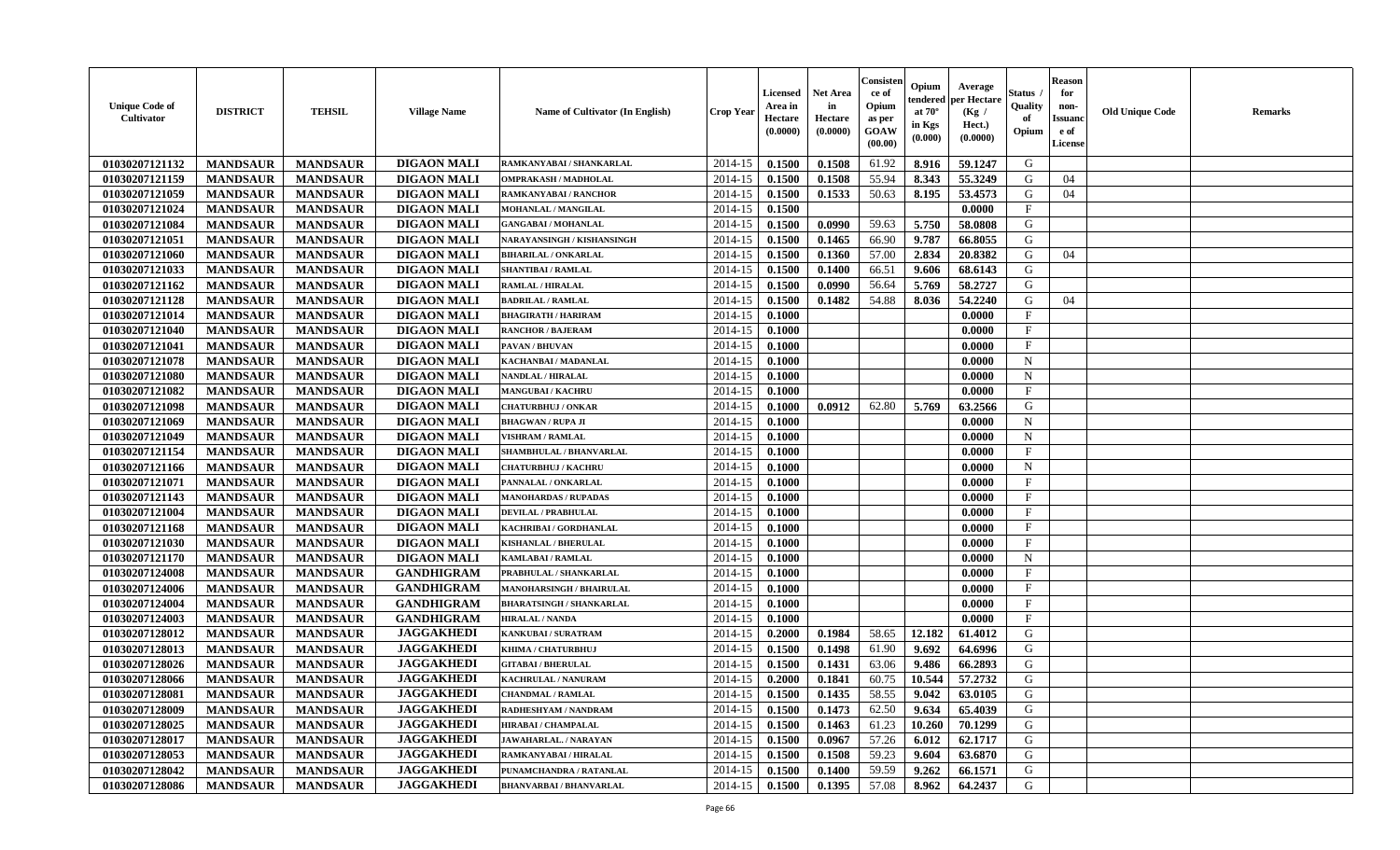| <b>Unique Code of</b><br>Cultivator | <b>DISTRICT</b> | <b>TEHSIL</b>   | <b>Village Name</b>                         | Name of Cultivator (In English)             | Crop Year   | <b>Licensed</b><br>Area in<br>Hectare<br>(0.0000) | <b>Net Area</b><br>in<br>Hectare<br>(0.0000) | Consister<br>ce of<br>Opium<br>as per<br><b>GOAW</b><br>(00.00) | Opium<br>tendered<br>at $70^\circ$<br>in Kgs<br>(0.000) | Average<br>oer Hectare<br>(Kg /<br>Hect.)<br>(0.0000) | Status<br>Quality<br>of<br>Opium | <b>Reason</b><br>for<br>non-<br><b>Issuano</b><br>e of<br>License | <b>Old Unique Code</b> | <b>Remarks</b> |
|-------------------------------------|-----------------|-----------------|---------------------------------------------|---------------------------------------------|-------------|---------------------------------------------------|----------------------------------------------|-----------------------------------------------------------------|---------------------------------------------------------|-------------------------------------------------------|----------------------------------|-------------------------------------------------------------------|------------------------|----------------|
| 01030207128006                      | <b>MANDSAUR</b> | <b>MANDSAUR</b> | <b>JAGGAKHEDI</b>                           | RADHESHYAM / RATANLAL                       | 2014-15     | 0.1000                                            |                                              |                                                                 |                                                         | 0.0000                                                | $\mathbf{F}$                     |                                                                   |                        |                |
| 01030207130004                      | <b>MANDSAUR</b> | <b>MANDSAUR</b> |                                             | KHANDERIYA MARU RAMCHANDRA / LAKSHMICHANDRA | 2014-15     | 0.2000                                            | 0.1704                                       | 65.86                                                           | 11.732                                                  | 68.8498                                               | G                                |                                                                   |                        |                |
| 01030207130019                      | <b>MANDSAUR</b> | <b>MANDSAUR</b> | <b>KHANDERIYA MARU BHAGIRATH / SHIVLAL</b>  |                                             | 2014-15     | 0.2000                                            | 0.1856                                       | 61.17                                                           | 11.710                                                  | 63.0927                                               | G                                |                                                                   |                        |                |
| 01030207130045                      | <b>MANDSAUR</b> | <b>MANDSAUR</b> | <b>KHANDERIYA MARU MODIRAM / HAMERA</b>     |                                             | 2014-15     | 0.1500                                            | 0.1482                                       | 63.29                                                           | 9.593                                                   | 64.7301                                               | G                                |                                                                   |                        |                |
| 01030207130055                      | <b>MANDSAUR</b> | <b>MANDSAUR</b> | <b>KHANDERIYA MARU HEMRAJ/RAMLAL</b>        |                                             | 2014-15     | 0.1500                                            | 0.1463                                       | 65.99                                                           | 9.672                                                   | 66.1107                                               | G                                |                                                                   |                        |                |
| 01030207130067                      | <b>MANDSAUR</b> | <b>MANDSAUR</b> | KHANDERIYA MARUMANGILAL / BHAGVAN           |                                             | 2014-15     | 0.1500                                            | 0.1525                                       | 56.89                                                           | 8.599                                                   | 56.3869                                               | G                                |                                                                   |                        |                |
| 01030207130078                      | <b>MANDSAUR</b> | <b>MANDSAUR</b> | <b>KHANDERIYA MARUSHIVLAL / MAGNIRAM</b>    |                                             | 2014-15     | 0.1500                                            | 0.1482                                       | 59.45                                                           | 9.359                                                   | 63.1511                                               | G                                |                                                                   |                        |                |
| 01030207130096                      | <b>MANDSAUR</b> | <b>MANDSAUR</b> | <b>KHANDERIYA MARU</b> SONABAI / CHUNNILAL  |                                             | 2014-15     | 0.1500                                            | 0.1406                                       | 53.55                                                           | 7.704                                                   | 54.7937                                               | G                                | 04                                                                |                        |                |
| 01030207130104                      | <b>MANDSAUR</b> | <b>MANDSAUR</b> | KHANDERIYA MARU KAWARLAL / SHANKARLAL       |                                             | 2014-15     | 0.1500                                            | 0.1105                                       | 62.73                                                           | 6.981                                                   | 63.1765                                               | G                                |                                                                   |                        |                |
| 01030207130042                      | <b>MANDSAUR</b> | <b>MANDSAUR</b> | KHANDERIYA MARU JANIBAI / BHAGITRATH        |                                             | 2014-15     | 0.1500                                            | 0.1054                                       | 54.26                                                           | 5.527                                                   | 52.4383                                               | G                                | 04                                                                |                        |                |
| 01030207130041                      | <b>MANDSAUR</b> | <b>MANDSAUR</b> | <b>KHANDERIYA MARU BANSHIDAS / GOPALDAS</b> |                                             | 2014-15     | 0.1500                                            | 0.1460                                       | 60.88                                                           | 9.280                                                   | 63.5616                                               | G                                |                                                                   |                        |                |
| 01030207130034                      | <b>MANDSAUR</b> | <b>MANDSAUR</b> | KHANDERIYA MARU SAYRABAI/KAMAL              |                                             | 2014-15     | 0.1500                                            | 0.1176                                       | 62.67                                                           | 7.628                                                   | 64.8639                                               | $\mathbf I$                      | 02                                                                |                        |                |
| 01030207130064                      | <b>MANDSAUR</b> | <b>MANDSAUR</b> | KHANDERIYA MARU JETRAM / RUGHNATH           |                                             | 2014-15     | 0.1500                                            | 0.1480                                       | 54.00                                                           | 4.513                                                   | 30.4932                                               | G                                | 04                                                                |                        |                |
| 01030207130011                      | <b>MANDSAUR</b> | <b>MANDSAUR</b> | <b>KHANDERIYA MARU NATHULAL / PANNALAL</b>  |                                             | 2014-15     | 0.1000                                            |                                              |                                                                 |                                                         | 0.0000                                                | $\mathbf{F}$                     |                                                                   |                        |                |
| 01030207130022                      | <b>MANDSAUR</b> | <b>MANDSAUR</b> | KHANDERIYA MARU BADRILAL / RAMLAL           |                                             | 2014-15     | 0.1000                                            |                                              |                                                                 |                                                         | 0.0000                                                | F                                |                                                                   |                        |                |
| 01030207130030                      | <b>MANDSAUR</b> | <b>MANDSAUR</b> |                                             | KHANDERIYA MARU RAMLAL / LAKSHMAN CHAMAR    | 2014-15     | 0.1000                                            |                                              |                                                                 |                                                         | 0.0000                                                | $\boldsymbol{\mathrm{F}}$        |                                                                   |                        |                |
| 01030207130058                      | <b>MANDSAUR</b> | <b>MANDSAUR</b> | KHANDERIYA MARUGANGABAI/KASTURA             |                                             | 2014-15     | 0.1000                                            |                                              |                                                                 |                                                         | 0.0000                                                | $\mathbf F$                      |                                                                   |                        |                |
| 01030207130060                      | <b>MANDSAUR</b> | <b>MANDSAUR</b> |                                             | KHANDERIYA MARU RAJKUNVAR / D.PUTRI KISHOR  | 2014-15     | 0.1000                                            |                                              |                                                                 |                                                         | 0.0000                                                | $\mathbf{F}$                     |                                                                   |                        |                |
| 01030207130105                      | <b>MANDSAUR</b> | <b>MANDSAUR</b> | <b>KHANDERIYA MARUSHIVALAL/KACHRU</b>       |                                             | 2014-15     | 0.1000                                            |                                              |                                                                 |                                                         | 0.0000                                                | F                                |                                                                   |                        |                |
| 01030207130013                      | <b>MANDSAUR</b> | <b>MANDSAUR</b> | KHANDERIYA MARU DHANRAJ / GAMER             |                                             | 2014-15     | 0.1000                                            |                                              |                                                                 |                                                         | 0.0000                                                | $\mathbf{F}$                     |                                                                   |                        |                |
| 01030207129036                      | <b>MANDSAUR</b> | <b>MANDSAUR</b> | <b>KOLWA</b>                                | <b>PRITHVIRAJ / HIRA</b>                    | 2014-15     | 0.1500                                            | 0.1401                                       | 38.68                                                           | 2.254                                                   | 16.0885                                               | G                                | 04                                                                |                        |                |
| 01030207129013                      | <b>MANDSAUR</b> | <b>MANDSAUR</b> | <b>KOLWA</b>                                | <b>VINESH / RAMCHANDRA</b>                  | 2014-15     | 0.1500                                            | 0.1481                                       | 60.47                                                           | 8.984                                                   | 60.6617                                               | G                                |                                                                   |                        |                |
| 01030207129014                      | <b>MANDSAUR</b> | <b>MANDSAUR</b> | <b>KOLWA</b>                                | SATAYNARAYAN / MOTILAL                      | 2014-15     | 0.1500                                            | 0.1360                                       | 53.99                                                           | 7.574                                                   | 55.6912                                               | G                                | 04                                                                |                        |                |
| 01030207129030                      | <b>MANDSAUR</b> | <b>MANDSAUR</b> | <b>KOLWA</b>                                | <b>MADHU / HIRA</b>                         | 2014-15     | 0.1500                                            | 0.1193                                       | 51.45                                                           | 6.159                                                   | 51.6262                                               | G                                | 04                                                                |                        |                |
| 01030207129045                      | <b>MANDSAUR</b> | <b>MANDSAUR</b> | <b>KOLWA</b>                                | <b>HARIDAS / KAMLADAS</b>                   | 2014-15     | 0.1500                                            | 0.1422                                       | 60.55                                                           | 9.057                                                   | 63.6920                                               | G                                |                                                                   |                        |                |
| 01030207129076                      | <b>MANDSAUR</b> | <b>MANDSAUR</b> | <b>KOLWA</b>                                | <b>BAGDIRAM / NARAYAN</b>                   | $2014 - 15$ | 0.1500                                            | 0.1386                                       | 51.30                                                           | 3.012                                                   | 21.7316                                               | G                                | 04                                                                |                        |                |
| 01030207129090                      | <b>MANDSAUR</b> | <b>MANDSAUR</b> | <b>KOLWA</b>                                | <b>RAMCHAND / GORULAL</b>                   | 2014-15     | 0.1500                                            | 0.1480                                       | 61.32                                                           | 9.426                                                   | 63.6892                                               | G                                |                                                                   |                        |                |
| 01030207019007                      | <b>MANDSAUR</b> | <b>MANDSAUR</b> | <b>LALGHATI</b>                             | <b>DEUBAI/KISANLAL</b>                      | 2014-15     | 0.1500                                            | 0.1462                                       | 61.41                                                           | 10.141                                                  | 69.3639                                               | G                                |                                                                   |                        |                |
| 01030207019001                      | <b>MANDSAUR</b> | <b>MANDSAUR</b> | <b>LALGHATI</b>                             | <b>MANGIAL / KASTURCHAND</b>                | 2014-15     | 0.1500                                            | 0.1162                                       | 64.18                                                           | 8.499                                                   | 73.1411                                               | G                                |                                                                   |                        |                |
| 01030207019006                      | <b>MANDSAUR</b> | <b>MANDSAUR</b> | <b>LALGHATI</b>                             | <b>MANGIBAI/PANNALAL</b>                    | 2014-15     | 0.1500                                            | 0.1505                                       | 62.16                                                           | 9.262                                                   | 61.5415                                               | G                                |                                                                   |                        |                |
| 01030207019012                      | <b>MANDSAUR</b> | <b>MANDSAUR</b> | <b>LALGHATI</b>                             | <b>BANSILAL / MOHANLAL</b>                  | 2014-15     | 0.1500                                            | 0.1495                                       | 66.90                                                           | 10.408                                                  | 69.6187                                               | G                                |                                                                   |                        |                |
| 01030207019013                      | <b>MANDSAUR</b> | <b>MANDSAUR</b> | <b>LALGHATI</b>                             | SATYNARAYAN / BAPULAL                       | 2014-15     | 0.1500                                            | 0.1200                                       | 64.41                                                           | 7.711                                                   | 64.2583                                               | G                                |                                                                   |                        |                |
| 01030207019021                      | <b>MANDSAUR</b> | <b>MANDSAUR</b> | <b>LALGHATI</b>                             | <b>BHERULAL / MANGILAL</b>                  | 2014-15     | 0.1500                                            | 0.1203                                       | 65.19                                                           | 8.717                                                   | 72.4605                                               | G                                |                                                                   |                        |                |
| 01030207019023                      | <b>MANDSAUR</b> | <b>MANDSAUR</b> | <b>LALGHATI</b>                             | <b>GOPAL / MANGILAL</b>                     | 2014-15     | 0.1500                                            | 0.1406                                       | 61.10                                                           | 8.493                                                   | 60.4054                                               | G                                |                                                                   |                        |                |
| 01030207019024                      | <b>MANDSAUR</b> | <b>MANDSAUR</b> | <b>LALGHATI</b>                             | SHIVNARAYAN / GOPAL                         | 2014-15     | 0.1500                                            | 0.1349                                       | 60.67                                                           | 8.034                                                   | 59.5552                                               | G                                |                                                                   |                        |                |
| 01030207019025                      | <b>MANDSAUR</b> | <b>MANDSAUR</b> | <b>LALGHATI</b>                             | <b>SURESH / BAPULAL</b>                     | 2014-15     | 0.1500                                            | 0.1424                                       | 63.23                                                           | 9.331                                                   | 65.5267                                               | G                                |                                                                   |                        |                |
| 01030207019035                      | <b>MANDSAUR</b> | <b>MANDSAUR</b> | <b>LALGHATI</b>                             | PRABHULAL / KASTURCHANDRA                   | 2014-15     | 0.1500                                            | 0.1407                                       | 62.48                                                           | 9.104                                                   | 64.7050                                               | G                                |                                                                   |                        |                |
| 01030207019045                      | <b>MANDSAUR</b> | <b>MANDSAUR</b> | <b>LALGHATI</b>                             | <b>KANVARLAL / KANIRAM</b>                  | 2014-15     | 0.2000                                            |                                              |                                                                 |                                                         | 0.0000                                                | $\mathbf{F}$                     |                                                                   |                        |                |
| 01030207019010                      | <b>MANDSAUR</b> | <b>MANDSAUR</b> | <b>LALGHATI</b>                             | <b>MANGILAL / RAMLAL</b>                    | 2014-15     | 0.1000                                            |                                              |                                                                 |                                                         | 0.0000                                                | $\mathbf{F}$                     |                                                                   |                        |                |
| 01030207019018                      | <b>MANDSAUR</b> | <b>MANDSAUR</b> | <b>LALGHATI</b>                             | RAMLAL / KISHANLAL                          | 2014-15     | 0.1000                                            |                                              |                                                                 |                                                         | 0.0000                                                | F                                |                                                                   |                        |                |
| 01030207019027                      | <b>MANDSAUR</b> | <b>MANDSAUR</b> | <b>LALGHATI</b>                             | KANVARLAL / HANSRAJ                         | 2014-15     | 0.1000                                            |                                              |                                                                 |                                                         | 0.0000                                                | $_{\rm F}$                       |                                                                   |                        |                |
| 01030207132030                      | <b>MANDSAUR</b> | <b>MANDSAUR</b> | <b>LILDA</b>                                | <b>SAJJANSINGH / SHIVSINGH</b>              | 2014-15     | 0.1500                                            | 0.1452                                       | 63.15                                                           | 9.671                                                   | 66.6047                                               | G                                |                                                                   | 01030207135099         |                |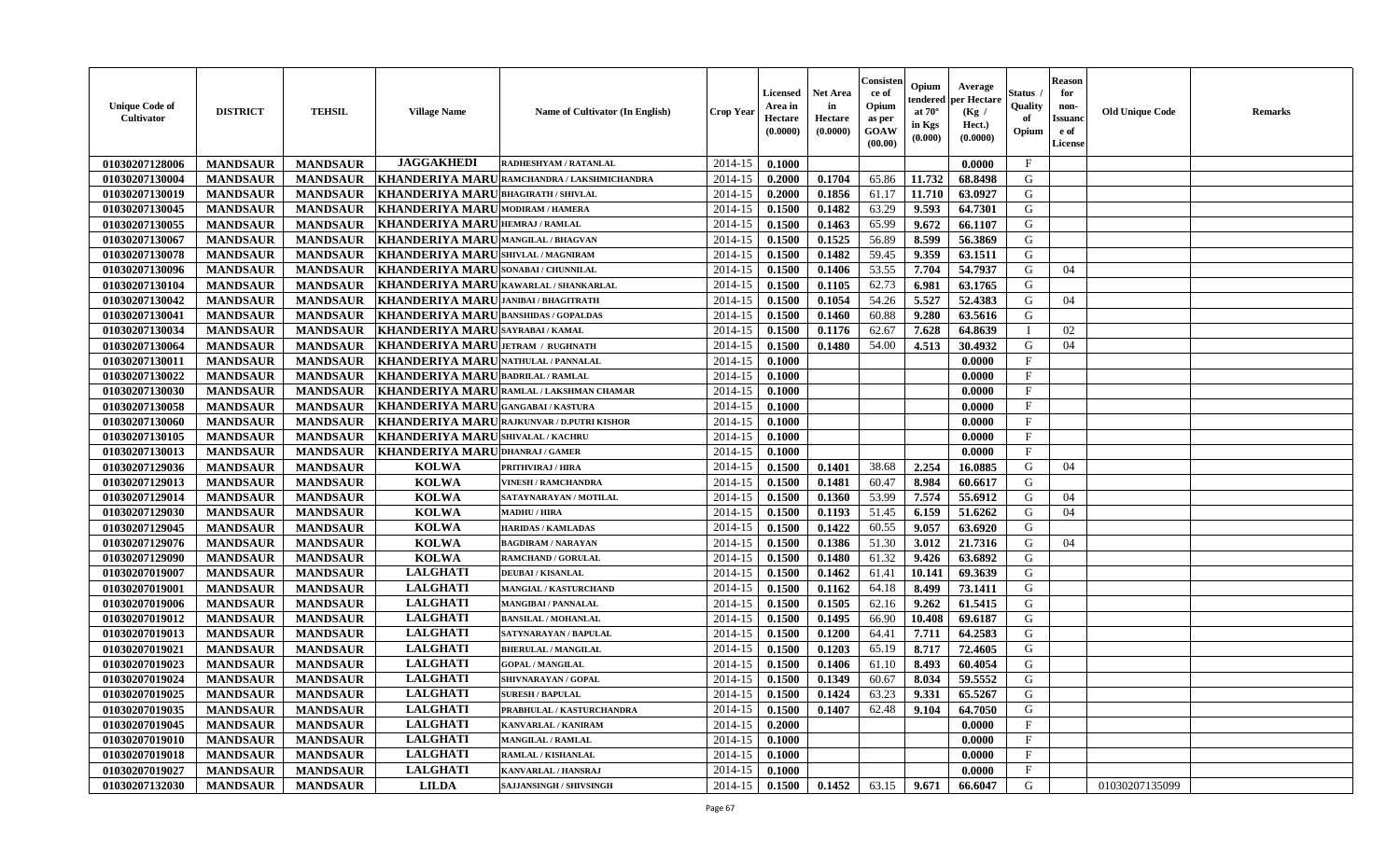| <b>Unique Code of</b><br>Cultivator | <b>DISTRICT</b> | <b>TEHSIL</b>   | <b>Village Name</b>    | Name of Cultivator (In English)    | <b>Crop Year</b> | Licensed<br>Area in<br>Hectare<br>(0.0000) | Net Area<br>in<br>Hectare<br>(0.0000) | Consisten<br>ce of<br>Opium<br>as per<br>GOAW<br>(00.00) | Opium<br>tendered<br>at $70^\circ$<br>in Kgs<br>(0.000) | Average<br>per Hectare<br>(Kg /<br>Hect.)<br>(0.0000) | Status<br>Quality<br>of<br>Opium | <b>Reason</b><br>for<br>non-<br><b>Issuan</b><br>e of<br><b>License</b> | <b>Old Unique Code</b> | <b>Remarks</b>    |
|-------------------------------------|-----------------|-----------------|------------------------|------------------------------------|------------------|--------------------------------------------|---------------------------------------|----------------------------------------------------------|---------------------------------------------------------|-------------------------------------------------------|----------------------------------|-------------------------------------------------------------------------|------------------------|-------------------|
| 01030207132014                      | <b>MANDSAUR</b> | <b>MANDSAUR</b> | <b>LILDA</b>           | <b>BALVANTSINGH / BHAGVATSINGH</b> | 2014-15          | 0.1500                                     | 0.1392                                | 55.01                                                    | 7.544                                                   | 54.1954                                               | G                                | 04                                                                      | 01030207135100         |                   |
| 01030207132062                      | <b>MANDSAUR</b> | <b>MANDSAUR</b> | <b>LILDA</b>           | NANDRAM / BHANVARLAL               | 2014-15          | 0.1500                                     | 0.1449                                | 47.35                                                    | 6.873                                                   | 47.4327                                               | G                                | 04                                                                      | 01030207135101         |                   |
| 01030207132060                      | <b>MANDSAUR</b> | <b>MANDSAUR</b> | <b>LILDA</b>           | <b>BALU / JIVRAJ</b>               | 2014-15          | 0.1000                                     |                                       |                                                          |                                                         | 0.0000                                                | N                                |                                                                         | 01030207135102         | TRANSFER/NIRDHARI |
| 01030207133049                      | <b>MANDSAUR</b> | <b>MANDSAUR</b> | <b>MALYA KHERKHEDA</b> | <b>SUKHLAL / BAGDIRAM</b>          | 2014-15          | 0.1500                                     | 0.1466                                | 66.13                                                    | 9.721                                                   | 66.3097                                               | G                                |                                                                         |                        |                   |
| 01030207133009                      | <b>MANDSAUR</b> | <b>MANDSAUR</b> | <b>MALYA KHERKHEDA</b> | <b>BHARATSINGH / KISHANSINGH</b>   | 2014-15          | 0.1500                                     | 0.1404                                | 61.63                                                    | 8.584                                                   | 61.1396                                               | G                                |                                                                         |                        |                   |
| 01030207133015                      | <b>MANDSAUR</b> | <b>MANDSAUR</b> | <b>MALYA KHERKHEDA</b> | <b>MOHANLAL / MANNALAL</b>         | 2014-15          | 0.1500                                     | 0.1540                                | 61.28                                                    | 9.717                                                   | 63.0974                                               | G                                |                                                                         |                        |                   |
| 01030207133027                      | <b>MANDSAUR</b> | <b>MANDSAUR</b> | <b>MALYA KHERKHEDA</b> | HIRALAL / DEV JI                   | 2014-15          | 0.1500                                     | 0.1472                                | 55.59                                                    | 8.513                                                   | 57.8329                                               | G                                |                                                                         |                        |                   |
| 01030207133031                      | <b>MANDSAUR</b> | <b>MANDSAUR</b> | <b>MALYA KHERKHEDA</b> | <b>SHANKAR / JORJI</b>             | 2014-15          | 0.1500                                     | 0.1465                                | 60.22                                                    | 9.248                                                   | 63.1263                                               | G                                |                                                                         |                        |                   |
| 01030207133040                      | <b>MANDSAUR</b> | <b>MANDSAUR</b> | <b>MALYA KHERKHEDA</b> | <b>JIVANSINGH / NARAYANSINGH</b>   | 2014-15          | 0.1500                                     | 0.1296                                | 60.37                                                    | 7.831                                                   | 60.4244                                               | G                                |                                                                         |                        |                   |
| 01030207133058                      | <b>MANDSAUR</b> | <b>MANDSAUR</b> | <b>MALYA KHERKHEDA</b> | <b>RAMCHANDRA / KARU</b>           | 2014-15          | 0.1500                                     | 0.1418                                | 53.67                                                    | 7.744                                                   | 54.6121                                               | G                                | 04                                                                      |                        |                   |
| 01030207133073                      | <b>MANDSAUR</b> | <b>MANDSAUR</b> | <b>MALYA KHERKHEDA</b> | <b>JAGDISH / BHERULAL</b>          | 2014-15          | 0.1500                                     | 0.1408                                | 64.50                                                    | 9.297                                                   | 66.0298                                               | G                                |                                                                         |                        |                   |
| 01030207133082                      | <b>MANDSAUR</b> | <b>MANDSAUR</b> | <b>MALYA KHERKHEDA</b> | PRABHUBAI / KACHRU                 | 2014-15          | 0.1500                                     | 0.1414                                | 58.89                                                    | 8.657                                                   | 61.2235                                               | G                                |                                                                         |                        |                   |
| 01030207133091                      | <b>MANDSAUR</b> | <b>MANDSAUR</b> | <b>MALYA KHERKHEDA</b> | HEMANTBAI / NARAYAN                | 2014-15          | 0.1500                                     | 0.1414                                | 56.26                                                    | 7.99                                                    | 56.5559                                               | G                                |                                                                         |                        |                   |
| 01030207133099                      | <b>MANDSAUR</b> | <b>MANDSAUR</b> | <b>MALYA KHERKHEDA</b> | <b>LAKSHMAN / BALU</b>             | 2014-15          | 0.2000                                     | 0.1955                                | 62.98                                                    | 12.632                                                  | 64.6138                                               | G                                |                                                                         |                        |                   |
| 01030207133100                      | <b>MANDSAUR</b> | <b>MANDSAUR</b> | <b>MALYA KHERKHEDA</b> | KALURAM / KANAJI                   | 2014-15          | 0.1500                                     | 0.1465                                | 64.14                                                    | 9.758                                                   | 66.6075                                               | G                                |                                                                         |                        |                   |
| 01030207133112                      | <b>MANDSAUR</b> | <b>MANDSAUR</b> | <b>MALYA KHERKHEDA</b> | <b>KELASHCHANDRA / BADRILAL</b>    | 2014-15          | 0.1500                                     | 0.1394                                | 65.78                                                    | 9.397                                                   | 67.4103                                               | G                                |                                                                         |                        |                   |
| 01030207133135                      | <b>MANDSAUR</b> | <b>MANDSAUR</b> | <b>MALYA KHERKHEDA</b> | <b>MANGILAL / BHERULAL</b>         | 2014-15          | 0.1500                                     | 0.1485                                | 54.36                                                    | 8.542                                                   | 57.5219                                               | G                                |                                                                         |                        |                   |
| 01030207133163                      | <b>MANDSAUR</b> | <b>MANDSAUR</b> | <b>MALYA KHERKHEDA</b> | <b>KANCHANBAI / BAGDIRAM</b>       | 2014-15          | 0.1500                                     | 0.1500                                | 61.29                                                    | 9.036                                                   | 60.2400                                               | G                                |                                                                         |                        |                   |
| 01030207133175                      | <b>MANDSAUR</b> | <b>MANDSAUR</b> | <b>MALYA KHERKHEDA</b> | <b>DHURIBAI / KACHRU</b>           | 2014-15          | 0.1500                                     | 0.1444                                | 57.61                                                    | 8.658                                                   | 59.9584                                               | G                                |                                                                         |                        |                   |
| 01030207133176                      | <b>MANDSAUR</b> | <b>MANDSAUR</b> | <b>MALYA KHERKHEDA</b> | <b>JAWAHARLAL / KACHRU</b>         | 2014-15          | 0.1500                                     | 0.1444                                | 56.89                                                    | 8.582                                                   | 59.4321                                               | G                                |                                                                         |                        |                   |
| 01030207133184                      | <b>MANDSAUR</b> | <b>MANDSAUR</b> | <b>MALYA KHERKHEDA</b> | <b>MOHANLAL / FATTA JI</b>         | 2014-15          | 0.1500                                     | 0.1375                                | 57.15                                                    | 8.466                                                   | 61.5709                                               | G                                |                                                                         |                        |                   |
| 01030207133157                      | <b>MANDSAUR</b> | <b>MANDSAUR</b> | <b>MALYA KHERKHEDA</b> | <b>MIRABAI / RAMESWER</b>          | 2014-15          | 0.1500                                     | 0.1375                                | 57.51                                                    | 8.766                                                   | 63.7527                                               | G                                |                                                                         |                        |                   |
| 01030207133183                      | <b>MANDSAUR</b> | <b>MANDSAUR</b> | <b>MALYA KHERKHEDA</b> | <b>GANPATLAL / SHANKARLAL</b>      | 2014-15          | 0.1500                                     | 0.1500                                | 60.52                                                    | 10.228                                                  | 68.1867                                               | G                                |                                                                         |                        |                   |
| 01030207133181                      | <b>MANDSAUR</b> | <b>MANDSAUR</b> | <b>MALYA KHERKHEDA</b> | KELASHCHAND / ANTERNARAYAN         | 2014-15          | 0.1500                                     | 0.1500                                | 50.45                                                    | 7.676                                                   | 51.1733                                               | G                                | 04                                                                      |                        |                   |
| 01030207133214                      | <b>MANDSAUR</b> | <b>MANDSAUR</b> | <b>MALYA KHERKHEDA</b> | AANANDDAS / GARIBDAS               | 2014-15          | 0.1500                                     | 0.1566                                | 56.32                                                    | 9.068                                                   | 57.9055                                               | G                                |                                                                         |                        |                   |
| 01030207133065                      | <b>MANDSAUR</b> | <b>MANDSAUR</b> | <b>MALYA KHERKHEDA</b> | VISHNUDAS / AANANDDAS              | 2014-15          | 0.1500                                     | 0.1524                                | 55.42                                                    | 8.733                                                   | 57.3031                                               | G                                |                                                                         |                        |                   |
| 01030207133017                      | <b>MANDSAUR</b> | <b>MANDSAUR</b> | <b>MALYA KHERKHEDA</b> | <b>MADANLAL / GANGAJI</b>          | 2014-15          | 0.1000                                     |                                       |                                                          |                                                         | 0.0000                                                | $_{\rm F}$                       |                                                                         |                        |                   |
| 01030207133030                      | <b>MANDSAUR</b> | <b>MANDSAUR</b> | <b>MALYA KHERKHEDA</b> | <b>KACHRU / NATHU</b>              | 2014-15          | 0.1000                                     |                                       |                                                          |                                                         | 0.0000                                                | $_{\rm F}$                       |                                                                         |                        |                   |
| 01030207133035                      | <b>MANDSAUR</b> | <b>MANDSAUR</b> | <b>MALYA KHERKHEDA</b> | NARAYANSINGH / GANESHRAM           | 2014-15          | 0.1000                                     |                                       |                                                          |                                                         | 0.0000                                                | $_{\rm F}$                       |                                                                         |                        |                   |
| 01030207133044                      | <b>MANDSAUR</b> | <b>MANDSAUR</b> | <b>MALYA KHERKHEDA</b> | <b>SHIVLAL / GOVINDA</b>           | 2014-15          | 0.1000                                     |                                       |                                                          |                                                         | 0.0000                                                | $_{\rm F}$                       |                                                                         |                        |                   |
| 01030207133046                      | <b>MANDSAUR</b> | <b>MANDSAUR</b> | <b>MALYA KHERKHEDA</b> | <b>BASANTILAL / MOHANLAL</b>       | 2014-15          | 0.1000                                     |                                       |                                                          |                                                         | 0.0000                                                | $_{\rm F}$                       |                                                                         |                        |                   |
| 01030207133074                      | <b>MANDSAUR</b> | <b>MANDSAUR</b> | <b>MALYA KHERKHEDA</b> | <b>BADRILAL / MOTILAL</b>          | 2014-15          | 0.1000                                     |                                       |                                                          |                                                         | 0.0000                                                | $_{\rm F}$                       |                                                                         |                        |                   |
| 01030207133095                      | <b>MANDSAUR</b> | <b>MANDSAUR</b> | <b>MALYA KHERKHEDA</b> | <b>DEVA / NANURAM</b>              | 2014-15          | 0.1000                                     |                                       |                                                          |                                                         | 0.0000                                                | $_{\rm F}$                       |                                                                         |                        |                   |
| 01030207133104                      | <b>MANDSAUR</b> | <b>MANDSAUR</b> | <b>MALYA KHERKHEDA</b> | <b>DEVILAL / BALARAM</b>           | 2014-15          | 0.1000                                     |                                       |                                                          |                                                         | 0.0000                                                | $\mathbf{F}$                     |                                                                         |                        |                   |
| 01030207133106                      | <b>MANDSAUR</b> | <b>MANDSAUR</b> | <b>MALYA KHERKHEDA</b> | <b>BHERULAL / KESHURAM</b>         | 2014-15          | 0.1000                                     |                                       |                                                          |                                                         | 0.0000                                                | F                                |                                                                         |                        |                   |
| 01030207133109                      | <b>MANDSAUR</b> | MANDSAUR        | <b>MALYA KHERKHEDA</b> | PRABHULAL / RAMLAL DHOBI           | $2014-15$ 0.1000 |                                            |                                       |                                                          |                                                         | 0.0000                                                | F                                |                                                                         |                        |                   |
| 01030207133158                      | <b>MANDSAUR</b> | <b>MANDSAUR</b> | <b>MALYA KHERKHEDA</b> | <b>BHANVARLAL / SHANKARLAL</b>     | $2014 - 15$      | 0.1000                                     |                                       |                                                          |                                                         | 0.0000                                                | $_{\rm F}$                       |                                                                         |                        |                   |
| 01030207133170                      | <b>MANDSAUR</b> | <b>MANDSAUR</b> | <b>MALYA KHERKHEDA</b> | RUGNATHSINGH / KAILASHCHANDRA      | 2014-15          | 0.1000                                     | 0.0870                                | 59.62                                                    | 5.102                                                   | 58.6437                                               | G                                |                                                                         |                        |                   |
| 01030207133172                      | <b>MANDSAUR</b> | <b>MANDSAUR</b> | <b>MALYA KHERKHEDA</b> | NARAYANDAS / KANHAIYALAL           | 2014-15          | 0.1000                                     |                                       |                                                          |                                                         | 0.0000                                                | $\mathbf{F}$                     |                                                                         |                        |                   |
| 01030207133185                      | <b>MANDSAUR</b> | <b>MANDSAUR</b> | <b>MALYA KHERKHEDA</b> | <b>BALURAM / KISHAN JI</b>         | 2014-15          | 0.1000                                     | 0.0729                                | 55.87                                                    | 4.222                                                   | 57.9150                                               | G                                |                                                                         |                        |                   |
| 01030207133189                      | <b>MANDSAUR</b> | <b>MANDSAUR</b> | <b>MALYA KHERKHEDA</b> | <b>BADRILAL / JAVAHARLAL</b>       | 2014-15          | 0.1000                                     | 0.0986                                | 67.13                                                    | 6.483                                                   | 65.7505                                               | G                                |                                                                         |                        |                   |
| 01030207133085                      | <b>MANDSAUR</b> | <b>MANDSAUR</b> | <b>MALYA KHERKHEDA</b> | <b>BHAGATRAM / RUPA</b>            | 2014-15          | 0.1000                                     |                                       |                                                          |                                                         | 0.0000                                                | F                                |                                                                         |                        |                   |
|                                     |                 |                 |                        |                                    |                  |                                            |                                       |                                                          |                                                         |                                                       |                                  |                                                                         |                        |                   |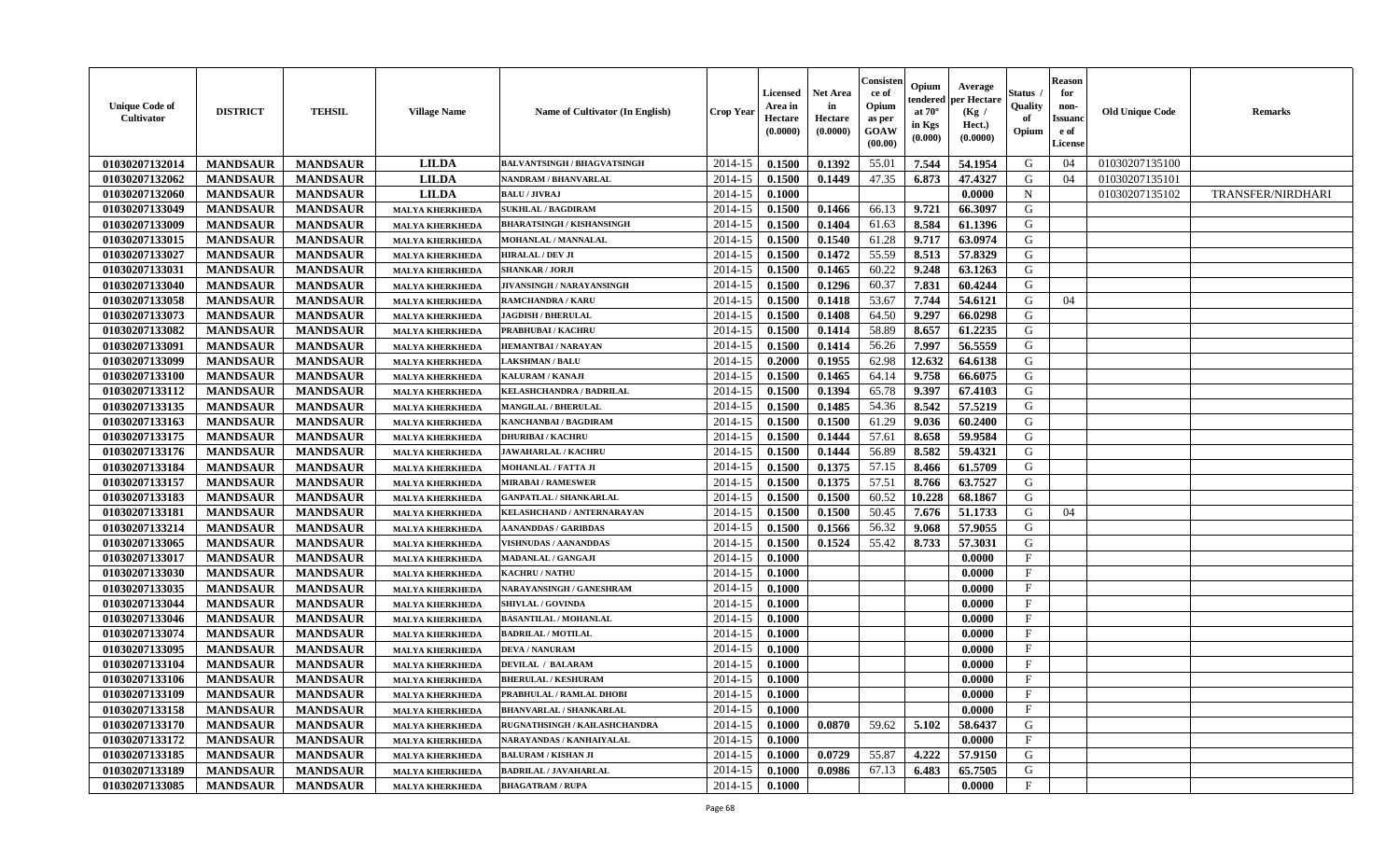| <b>Unique Code of</b><br>Cultivator | <b>DISTRICT</b> | <b>TEHSIL</b>   | <b>Village Name</b>    | Name of Cultivator (In English) | <b>Crop Year</b> | <b>Licensed</b><br>Area in<br>Hectare<br>(0.0000) | <b>Net Area</b><br>in<br>Hectare<br>(0.0000) | Consister<br>ce of<br>Opium<br>as per<br><b>GOAW</b><br>(00.00) | Opium<br>tendered<br>at $70^{\circ}$<br>in Kgs<br>(0.000) | Average<br>oer Hectare<br>(Kg /<br>Hect.)<br>(0.0000) | Status<br>Quality<br>of<br>Opium | <b>Reason</b><br>for<br>non-<br><b>Issuand</b><br>e of<br>License | <b>Old Unique Code</b> | Remarks |
|-------------------------------------|-----------------|-----------------|------------------------|---------------------------------|------------------|---------------------------------------------------|----------------------------------------------|-----------------------------------------------------------------|-----------------------------------------------------------|-------------------------------------------------------|----------------------------------|-------------------------------------------------------------------|------------------------|---------|
| 01030207133202                      | <b>MANDSAUR</b> | <b>MANDSAUR</b> | <b>MALYA KHERKHEDA</b> | MADANLAL / MADHO JI             | 2014-15          | 0.1000                                            |                                              |                                                                 |                                                           | 0.0000                                                | $\mathbf{F}$                     |                                                                   |                        |         |
| 01030207134031                      | <b>MANDSAUR</b> | <b>MANDSAUR</b> | <b>NAWANKHEDI</b>      | PRABHULAL / NANURAM             | 2014-15          | 0.1500                                            | 0.1479                                       | 59.18                                                           | 9.181                                                     | 62.0757                                               | G                                |                                                                   |                        |         |
| 01030207134025                      | <b>MANDSAUR</b> | <b>MANDSAUR</b> | <b>NAWANKHEDI</b>      | PRABHUBAI / KARULAL             | 2014-15          | 0.1500                                            | 0.1461                                       | 60.12                                                           | 9.241                                                     | 63.2512                                               | G                                |                                                                   |                        |         |
| 01030207134012                      | <b>MANDSAUR</b> | <b>MANDSAUR</b> | <b>NAWANKHEDI</b>      | KAILASH / BHAGIRATH             | 2014-15          | 0.1500                                            | 0.1350                                       | 58.20                                                           | 7.674                                                     | 56.8444                                               | G                                |                                                                   |                        |         |
| 01030207134034                      | <b>MANDSAUR</b> | <b>MANDSAUR</b> | <b>NAWANKHEDI</b>      | <b>SHANTIBAI / SHANKARLAL</b>   | 2014-15          | 0.1000                                            |                                              |                                                                 |                                                           | 0.0000                                                | F                                |                                                                   |                        |         |
| 01030207135039                      | <b>MANDSAUR</b> | <b>MANDSAUR</b> | <b>NIRDHARI</b>        | <b>MOHANLAL / KISHANLAL</b>     | 2014-15          | 0.1500                                            | 0.1440                                       | 65.31                                                           | 9.423                                                     | 65.4375                                               | G                                |                                                                   |                        |         |
| 01030207135001                      | <b>MANDSAUR</b> | <b>MANDSAUR</b> | <b>NIRDHARI</b>        | <b>RAMDAS / MATHURADAS</b>      | 2014-15          | 0.1500                                            | 0.1481                                       | 59.06                                                           | 8.943                                                     | 60.3849                                               | G                                |                                                                   |                        |         |
| 01030207135003                      | <b>MANDSAUR</b> | <b>MANDSAUR</b> | <b>NIRDHARI</b>        | <b>BHANVARDAS / NARSINGDAS</b>  | 2014-15          | 0.2000                                            | 0.1960                                       | 63.57                                                           | 12.896                                                    | 65.7959                                               | G                                |                                                                   |                        |         |
| 01030207135006                      | <b>MANDSAUR</b> | <b>MANDSAUR</b> | <b>NIRDHARI</b>        | MANGILAL / BHANWERLAL           | 2014-15          | 0.1500                                            | 0.1457                                       | 63.70                                                           | 9.328                                                     | 64.0220                                               | G                                |                                                                   |                        |         |
| 01030207135010                      | <b>MANDSAUR</b> | <b>MANDSAUR</b> | <b>NIRDHARI</b>        | HULASHIBAI / KISHANDAS          | 2014-15          | 0.2000                                            | 0.1958                                       | 68.04                                                           | 13.482                                                    | 68.8560                                               | G                                |                                                                   |                        |         |
| 01030207135014                      | <b>MANDSAUR</b> | <b>MANDSAUR</b> | <b>NIRDHARI</b>        | <b>JANIBAI / FAKIRCHND</b>      | 2014-15          | 0.2000                                            | 0.2013                                       | 66.40                                                           | 13.754                                                    | 68.3259                                               | G                                |                                                                   |                        |         |
| 01030207135016                      | <b>MANDSAUR</b> | <b>MANDSAUR</b> | <b>NIRDHARI</b>        | <b>DHAPUBAI/BHAGVAN</b>         | 2014-15          | 0.1500                                            | 0.1480                                       | 62.26                                                           | 9.544                                                     | 64.4865                                               | G                                |                                                                   |                        |         |
| 01030207135018                      | <b>MANDSAUR</b> | <b>MANDSAUR</b> | <b>NIRDHARI</b>        | <b>OMPARKASH / JAGNNATH</b>     | 2014-15          | 0.1500                                            | 0.1512                                       | 65.44                                                           | 10.386                                                    | 68.6905                                               | G                                |                                                                   |                        |         |
| 01030207135020                      | <b>MANDSAUR</b> | <b>MANDSAUR</b> | <b>NIRDHARI</b>        | <b>KALABAI/RAMESHVER</b>        | 2014-15          | 0.1500                                            | 0.1455                                       | 68.85                                                           | 10.249                                                    | 70.4399                                               | G                                |                                                                   |                        |         |
| 01030207135024                      | <b>MANDSAUR</b> | <b>MANDSAUR</b> | <b>NIRDHARI</b>        | <b>GITABAI/MANGUDAS</b>         | 2014-15          | 0.1500                                            | 0.1444                                       | 69.61                                                           | 10.093                                                    | 69.8961                                               | ${\bf G}$                        |                                                                   |                        |         |
| 01030207135026                      | <b>MANDSAUR</b> | <b>MANDSAUR</b> | <b>NIRDHARI</b>        | KAILASH / JAGANNATH             | 2014-15          | 0.1500                                            | 0.1500                                       | 69.91                                                           | 10.696                                                    | 71.3067                                               | G                                |                                                                   |                        |         |
| 01030207135027                      | <b>MANDSAUR</b> | <b>MANDSAUR</b> | <b>NIRDHARI</b>        | VARDICHANDRA / BHERULAL         | 2014-15          | 0.1500                                            | 0.1502                                       | 66.81                                                           | 9.974                                                     | 66.4048                                               | G                                |                                                                   |                        |         |
| 01030207135031                      | <b>MANDSAUR</b> | <b>MANDSAUR</b> | <b>NIRDHARI</b>        | <b>SAWARUPIBAI / BHANA</b>      | 2014-15          | 0.1500                                            | 0.1510                                       | 61.13                                                           | 9.283                                                     | 61.4768                                               | G                                |                                                                   |                        |         |
| 01030207135032                      | <b>MANDSAUR</b> | <b>MANDSAUR</b> | <b>NIRDHARI</b>        | KARUDAS / ONKARDAS              | 2014-15          | 0.1500                                            | 0.1484                                       | 63.04                                                           | 9.771                                                     | 65.8423                                               | G                                |                                                                   |                        |         |
| 01030207135033                      | <b>MANDSAUR</b> | <b>MANDSAUR</b> | <b>NIRDHARI</b>        | <b>BAGDIBAI / BANSILAL</b>      | 2014-15          | 0.1500                                            | 0.1455                                       | 67.03                                                           | 9.997                                                     | 68.7079                                               | G                                |                                                                   |                        |         |
| 01030207135040                      | <b>MANDSAUR</b> | <b>MANDSAUR</b> | <b>NIRDHARI</b>        | <b>RAMIBAI / JAGANNATH</b>      | 2014-15          | 0.1500                                            | 0.1485                                       | 63.80                                                           | 9.670                                                     | 65.1178                                               | G                                |                                                                   |                        |         |
| 01030207135041                      | <b>MANDSAUR</b> | <b>MANDSAUR</b> | <b>NIRDHARI</b>        | <b>KALURAM / BHERULAL</b>       | 2014-15          | 0.2000                                            | 0.2011                                       | 68.64                                                           | 14.159                                                    | 70.4078                                               | G                                |                                                                   |                        |         |
| 01030207135042                      | <b>MANDSAUR</b> | <b>MANDSAUR</b> | <b>NIRDHARI</b>        | <b>MANGIBAI/SALAGRAM</b>        | 2014-15          | 0.2000                                            | 0.1958                                       | 65.47                                                           | 13.066                                                    | 66.7314                                               | G                                |                                                                   |                        |         |
| 01030207135045                      | <b>MANDSAUR</b> | <b>MANDSAUR</b> | <b>NIRDHARI</b>        | <b>GOKULSINGH / UDAYSINGH</b>   | 2014-15          | 0.1500                                            | 0.1501                                       | 58.36                                                           | 8.896                                                     | 59.2672                                               | G                                |                                                                   |                        |         |
| 01030207135048                      | <b>MANDSAUR</b> | <b>MANDSAUR</b> | <b>NIRDHARI</b>        | <b>BAGDIRAM / KISHANALAL</b>    | 2014-15          | 0.1500                                            | 0.1478                                       | 65.62                                                           | 9.899                                                     | 66.9756                                               | G                                |                                                                   |                        |         |
| 01030207135051                      | <b>MANDSAUR</b> | <b>MANDSAUR</b> | <b>NIRDHARI</b>        | <b>GITABAI/BALARAM</b>          | 2014-15          | 0.1500                                            | 0.1452                                       | 63.55                                                           | 8.933                                                     | 61.5220                                               | G                                |                                                                   |                        |         |
| 01030207135055                      | <b>MANDSAUR</b> | <b>MANDSAUR</b> | <b>NIRDHARI</b>        | FULKUNWAR / MOHANSINGH          | 2014-15          | 0.2000                                            | 0.1959                                       | 65.66                                                           | 13.245                                                    | 67.6110                                               | G                                |                                                                   |                        |         |
| 01030207135056                      | <b>MANDSAUR</b> | <b>MANDSAUR</b> | <b>NIRDHARI</b>        | KANHAIYALAL / DEVJI RAWAT       | 2014-15          | 0.1500                                            | 0.1449                                       | 64.91                                                           | 9.115                                                     | 62.9055                                               | G                                |                                                                   |                        |         |
| 01030207135059                      | <b>MANDSAUR</b> | <b>MANDSAUR</b> | <b>NIRDHARI</b>        | <b>RAGHUVIRDAS / MATHURADAS</b> | 2014-15          | 0.1500                                            | 0.1540                                       | 61.63                                                           | 9.517                                                     | 61.7987                                               | G                                |                                                                   |                        |         |
| 01030207135061                      | <b>MANDSAUR</b> | <b>MANDSAUR</b> | <b>NIRDHARI</b>        | <b>MANNUBAI/AMBARAM</b>         | 2014-15          | 0.1500                                            | 0.1463                                       | 66.48                                                           | 9.820                                                     | 67.1224                                               | G                                |                                                                   |                        |         |
| 01030207135063                      | <b>MANDSAUR</b> | <b>MANDSAUR</b> | <b>NIRDHARI</b>        | KANHAIYALAL / DEVILAL BANJARA   | 2014-15          | 0.1500                                            | 0.1504                                       | 66.37                                                           | 10.136                                                    | 67.3936                                               | G                                |                                                                   |                        |         |
| 01030207135067                      | <b>MANDSAUR</b> | <b>MANDSAUR</b> | <b>NIRDHARI</b>        | PREMABAI / DULICHANDRA          | 2014-15          | 0.1500                                            | 0.1442                                       | 72.51                                                           | 10.535                                                    | 73.0583                                               | G                                |                                                                   |                        |         |
| 01030207135073                      | <b>MANDSAUR</b> | <b>MANDSAUR</b> | <b>NIRDHARI</b>        | <b>BHULIBAI/KAMALDAS</b>        | 2014-15          | 0.1500                                            | 0.1481                                       | 62.08                                                           | 9.489                                                     | 64.0716                                               | G                                |                                                                   |                        |         |
| 01030207135075                      | <b>MANDSAUR</b> | <b>MANDSAUR</b> | <b>NIRDHARI</b>        | <b>FAKIRCHAND / MANGILAL</b>    | 2014-15          | 0.2000                                            | 0.1942                                       | 60.47                                                           | 11.843                                                    | 60.9835                                               | G                                |                                                                   |                        |         |
| 01030207135076                      | <b>MANDSAUR</b> | <b>MANDSAUR</b> | <b>NIRDHARI</b>        | <b>GOPAL / RAMESHVAR</b>        | 2014-15          | 0.1500                                            | 0.1431                                       | 69.57                                                           | 10.376                                                    | 72.5087                                               | G                                |                                                                   |                        |         |
| 01030207135080                      | <b>MANDSAUR</b> | <b>MANDSAUR</b> | <b>NIRDHARI</b>        | RAGHUVIRSING / UDAYSING         | 2014-15          | 0.1500                                            | 0.1462                                       | 64.61                                                           | 9.175                                                     | 62.7565                                               | G                                |                                                                   |                        |         |
| 01030207135005                      | <b>MANDSAUR</b> | <b>MANDSAUR</b> | <b>NIRDHARI</b>        | <b>CHAMPABAI/KHEMRAJ</b>        | 2014-15          | 0.1500                                            | 0.1455                                       | 64.98                                                           | 9.626                                                     | 66.1581                                               | G                                |                                                                   |                        |         |
| 01030207135023                      | <b>MANDSAUR</b> | <b>MANDSAUR</b> | <b>NIRDHARI</b>        | <b>MISHRILAL / ONKAR</b>        | 2014-15          | 0.2000                                            | 0.1999                                       | 66.54                                                           | 13.641                                                    | 68.2391                                               | G                                |                                                                   |                        |         |
| 01030207135009                      | <b>MANDSAUR</b> | <b>MANDSAUR</b> | <b>NIRDHARI</b>        | <b>KHEMA / BAGDIRAM</b>         | 2014-15          | 0.1000                                            |                                              |                                                                 |                                                           | 0.0000                                                | $\mathbf{F}$                     |                                                                   |                        |         |
| 01030207136013                      | <b>MANDSAUR</b> | <b>MANDSAUR</b> | <b>PADLIYA MARU</b>    | <b>TULSIRAM / BHERULAL</b>      | 2014-15          | 0.1500                                            | 0.1443                                       | 59.41                                                           | 8.869                                                     | 61.4622                                               | G                                |                                                                   |                        |         |
| 01030207136029                      | <b>MANDSAUR</b> | <b>MANDSAUR</b> | <b>PADLIYA MARU</b>    | MOHANLAL / DHANSUKHLAL          | 2014-15          | 0.1500                                            | 0.1513                                       | 55.63                                                           | 8.178                                                     | 54.0516                                               | G                                | 04                                                                |                        |         |
| 01030207136032                      | <b>MANDSAUR</b> | <b>MANDSAUR</b> | <b>PADLIYA MARU</b>    | HANGAMIBAI / GANGARAM           | 2014-15          | 0.1500                                            | 0.1436                                       | 62.19                                                           | 8.413                                                     | 58.5864                                               | G                                |                                                                   |                        |         |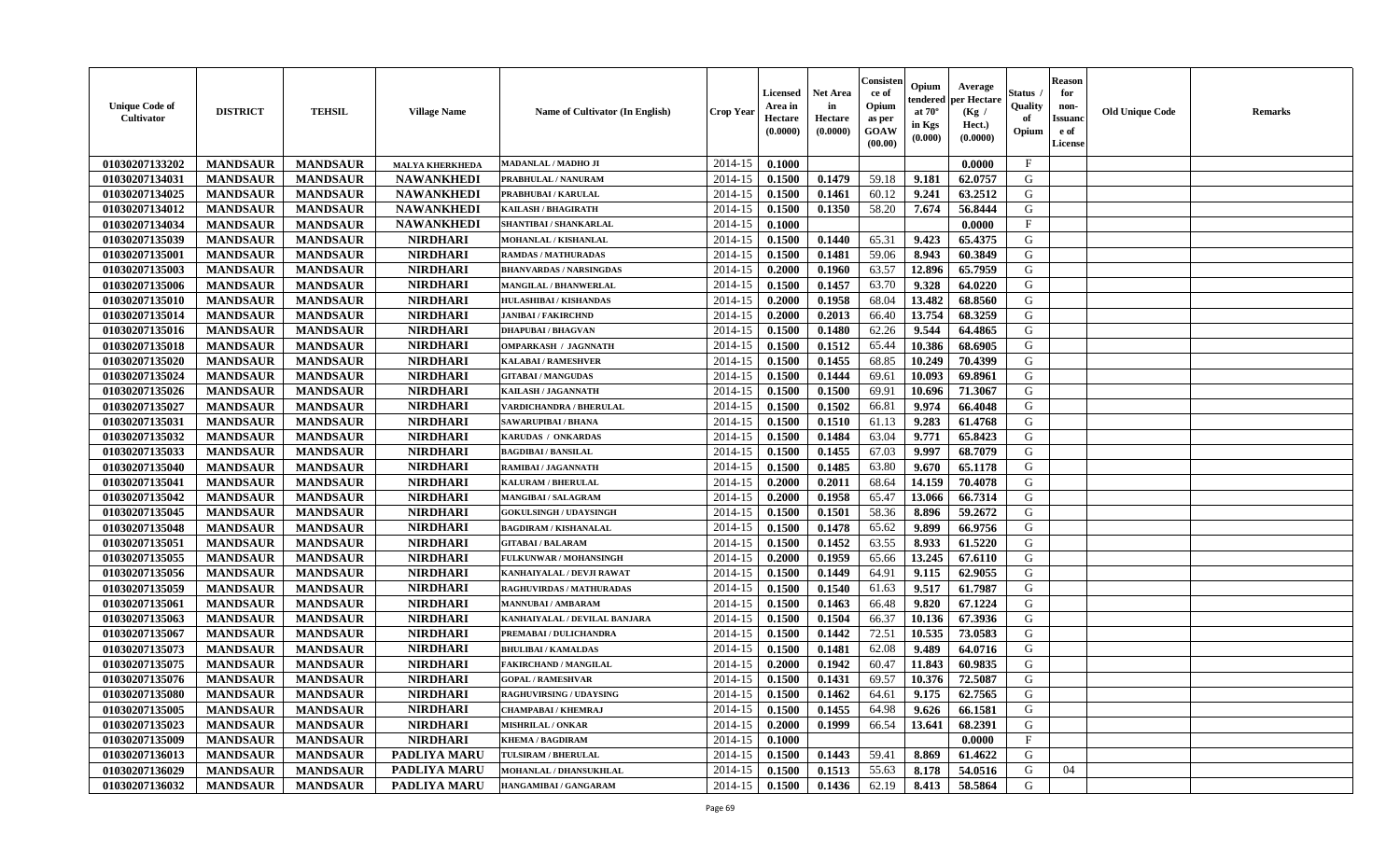| <b>Unique Code of</b><br>Cultivator | <b>DISTRICT</b> | <b>TEHSIL</b>   | <b>Village Name</b> | Name of Cultivator (In English)      | <b>Crop Year</b> | Licensed<br>Area in<br>Hectare<br>(0.0000) | Net Area<br>in<br><b>Hectare</b><br>(0.0000) | Consisten<br>ce of<br>Opium<br>as per<br>GOAW<br>(00.00) | Opium<br>tendered<br>at $70^\circ$<br>in Kgs<br>(0.000) | Average<br>per Hectare<br>(Kg /<br>Hect.)<br>(0.0000) | Status .<br>Quality<br>Opium | <b>Reason</b><br>for<br>non-<br><b>Issuanc</b><br>e of<br>License | <b>Old Unique Code</b> | Remarks |
|-------------------------------------|-----------------|-----------------|---------------------|--------------------------------------|------------------|--------------------------------------------|----------------------------------------------|----------------------------------------------------------|---------------------------------------------------------|-------------------------------------------------------|------------------------------|-------------------------------------------------------------------|------------------------|---------|
| 01030207136041                      | <b>MANDSAUR</b> | <b>MANDSAUR</b> | <b>PADLIYA MARU</b> | <b>BANSHILAL / RAMCHANDRA</b>        | 2014-15          | 0.2000                                     | 0.2014                                       | 60.12                                                    | 12.299                                                  | 61.0675                                               | G                            |                                                                   |                        |         |
| 01030207136076                      | <b>MANDSAUR</b> | <b>MANDSAUR</b> | <b>PADLIYA MARU</b> | <b>MANGIBAI / BADRILAL</b>           | 2014-15          | 0.1500                                     | 0.1476                                       | 60.02                                                    | 8.969                                                   | 60.7656                                               | G                            |                                                                   |                        |         |
| 01030207136084                      | <b>MANDSAUR</b> | <b>MANDSAUR</b> | PADLIYA MARU        | <b>JANIBAI / KANCHANBAI</b>          | 2014-15          | 0.1500                                     | 0.1480                                       | 65.97                                                    | 3.336                                                   | 22.5405                                               | G                            | 04                                                                |                        |         |
| 01030207136095                      | <b>MANDSAUR</b> | <b>MANDSAUR</b> | <b>PADLIYA MARU</b> | RADHESHYAM / BHERULAL                | 2014-15          | 0.1500                                     | 0.1464                                       | 62.18                                                    | 2.780                                                   | 18.9891                                               | G                            | 04                                                                |                        |         |
| 01030207136100                      | <b>MANDSAUR</b> | <b>MANDSAUR</b> | <b>PADLIYA MARU</b> | <b>BANSHIDAS / SITARAMDAS</b>        | 2014-15          | 0.2000                                     | 0.1973                                       | 59.89                                                    | 12.260                                                  | 62.1389                                               | G                            |                                                                   |                        |         |
| 01030207136105                      | <b>MANDSAUR</b> | <b>MANDSAUR</b> | <b>PADLIYA MARU</b> | <b>MANOHARLAL / CHUNNILAL</b>        | 2014-15          | 0.2000                                     | 0.2008                                       | 61.97                                                    | 12.757                                                  | 63.5309                                               | G                            |                                                                   |                        |         |
| 01030207136106                      | <b>MANDSAUR</b> | <b>MANDSAUR</b> | PADLIYA MARU        | RAMGOAPL / CHUNNILAL                 | 2014-15          | 0.1500                                     | 0.1440                                       | 58.79                                                    | 8.810                                                   | 61.1806                                               | G                            |                                                                   |                        |         |
| 01030207136108                      | <b>MANDSAUR</b> | <b>MANDSAUR</b> | <b>PADLIYA MARU</b> | DURGASHANKAR / BAGDIRAM              | 2014-15          | 0.1500                                     | 0.1455                                       | 64.86                                                    | 8.460                                                   | 58.1443                                               | G                            |                                                                   |                        |         |
| 01030207136124                      | <b>MANDSAUR</b> | <b>MANDSAUR</b> | <b>PADLIYA MARU</b> | RATANLAL / ONKARLAL                  | 2014-15          | 0.1500                                     | 0.1498                                       | 62.74                                                    | 9.465                                                   | 63.1842                                               | G                            |                                                                   |                        |         |
| 01030207136127                      | <b>MANDSAUR</b> | <b>MANDSAUR</b> | <b>PADLIYA MARU</b> | <b>GORULAL / NATHU JI</b>            | 2014-15          | 0.1500                                     | 0.1470                                       | 52.75                                                    | 7.491                                                   | 50.9592                                               | G                            | 04                                                                |                        |         |
| 01030207136137                      | <b>MANDSAUR</b> | <b>MANDSAUR</b> | PADLIYA MARU        | KANVARLAL / BHANVARLAL               | 2014-15          | 0.1500                                     | 0.1531                                       | 72.97                                                    | 2.491                                                   | 16.2704                                               | G                            | 04                                                                |                        |         |
| 01030207136030                      | <b>MANDSAUR</b> | <b>MANDSAUR</b> | <b>PADLIYA MARU</b> | <b>BAPULAL / RAMLAL</b>              | 2014-15          | 0.1000                                     |                                              |                                                          |                                                         | 0.0000                                                | $\mathbf F$                  |                                                                   |                        |         |
| 01030207137199                      | <b>MANDSAUR</b> | <b>MANDSAUR</b> | PIPLIYA KARADIYA    | RAMNIVAS / SURATRAM                  | 2014-15          | 0.2000                                     | 0.1820                                       | 72.84                                                    | 15.962                                                  | 87.7033                                               | G                            |                                                                   |                        |         |
| 01030207137002                      | <b>MANDSAUR</b> | <b>MANDSAUR</b> | PIPLIYA KARADIYA    | <b>AADANLAL / NANDRAM</b>            | 2014-15          | 0.1500                                     | 0.1400                                       | 64.21                                                    | 9.054                                                   | 64.6714                                               | G                            |                                                                   |                        |         |
| 01030207137009                      | <b>MANDSAUR</b> | <b>MANDSAUR</b> | PIPLIYA KARADIYA    | MADHOLAL / LAKSHMAN                  | 2014-15          | 0.1500                                     | 0.1364                                       | 67.73                                                    | 9.385                                                   | 68.8050                                               | G                            |                                                                   |                        |         |
| 01030207137026                      | <b>MANDSAUR</b> | <b>MANDSAUR</b> | PIPLIYA KARADIYA    | <b>DASHRATHSING / SHAMBHUSINNNNG</b> | 2014-15          | 0.1500                                     | 0.1476                                       | 55.44                                                    | 9.013                                                   | 61.0637                                               | G                            |                                                                   |                        |         |
| 01030207137044                      | <b>MANDSAUR</b> | <b>MANDSAUR</b> | PIPLIYA KARADIYA    | <b>AMCHANDRA / CHOTELAL</b>          | 2014-15          | 0.1500                                     | 0.1434                                       | 66.44                                                    | 10.175                                                  | 70.9554                                               | G                            |                                                                   |                        |         |
| 01030207137046                      | <b>MANDSAUR</b> | <b>MANDSAUR</b> | PIPLIYA KARADIYA    | <b>GANESHRAM / ONKARLAL</b>          | 2014-15          | 0.2000                                     | 0.1800                                       | 67.74                                                    | 12.096                                                  | 67.2000                                               | G                            |                                                                   |                        |         |
| 01030207137051                      | <b>MANDSAUR</b> | <b>MANDSAUR</b> | PIPLIYA KARADIYA    | <b>AGDISHRAM / NATHU</b>             | 2014-15          | 0.2000                                     | 0.1980                                       | 63.88                                                    | 13.132                                                  | 66.3232                                               | G                            |                                                                   |                        |         |
| 01030207137053                      | <b>MANDSAUR</b> | <b>MANDSAUR</b> | PIPLIYA KARADIYA    | KANHAIYALAL / HIRALAL                | 2014-15          | 0.2000                                     | 0.1999                                       | 68.68                                                    | 13.648                                                  | 68.2741                                               | G                            |                                                                   |                        |         |
| 01030207137054                      | <b>MANDSAUR</b> | <b>MANDSAUR</b> | PIPLIYA KARADIYA    | RUKMANBAI / JUJHARLAL                | 2014-15          | 0.1500                                     | 0.1462                                       | 63.67                                                    | 9.596                                                   | 65.6361                                               | G                            |                                                                   |                        |         |
| 01030207137055                      | <b>MANDSAUR</b> | <b>MANDSAUR</b> | PIPLIYA KARADIYA    | RAMNIVAS / BHANVARLAL                | 2014-15          | 0.1500                                     | 0.1457                                       | 65.03                                                    | 9.634                                                   | 66.1222                                               | G                            |                                                                   |                        |         |
| 01030207137059                      | <b>MANDSAUR</b> | <b>MANDSAUR</b> | PIPLIYA KARADIYA    | <b>ATHULAL / KALURAM</b>             | 2014-15          | 0.1500                                     | 0.1196                                       | 56.03                                                    | 2.737                                                   | 22.8846                                               | G                            | 04                                                                |                        |         |
| 01030207137063                      | <b>MANDSAUR</b> | <b>MANDSAUR</b> | PIPLIYA KARADIYA    | 'ARDICHAND / KALURAM                 | 2014-15          | 0.2000                                     | 0.1964                                       | 66.73                                                    | 13.232                                                  | 67.3727                                               | G                            |                                                                   |                        |         |
| 01030207137065                      | <b>MANDSAUR</b> | <b>MANDSAUR</b> | PIPLIYA KARADIYA    | RAMESHCHANDRA / SURATRAM             | 2014-15          | 0.2000                                     | 0.1915                                       | 72.81                                                    | 14.250                                                  | 74.4125                                               | G                            |                                                                   |                        |         |
| <b>01030207137067</b>               | <b>MANDSAUR</b> | <b>MANDSAUR</b> | PIPLIYA KARADIYA    | <b>BASNTILAL / PRABHULAL</b>         | 2014-15          | 0.2000                                     | 0.1893                                       | 64.51                                                    | 12.469                                                  | 65.8690                                               | G                            |                                                                   |                        |         |
| 01030207137069                      | <b>MANDSAUR</b> | <b>MANDSAUR</b> | PIPLIYA KARADIYA    | <b>ADRILAL / AASHARAM</b>            | 2014-15          | 0.1500                                     | 0.1520                                       | 64.60                                                    | 9.847                                                   | 64.7829                                               | G                            |                                                                   |                        |         |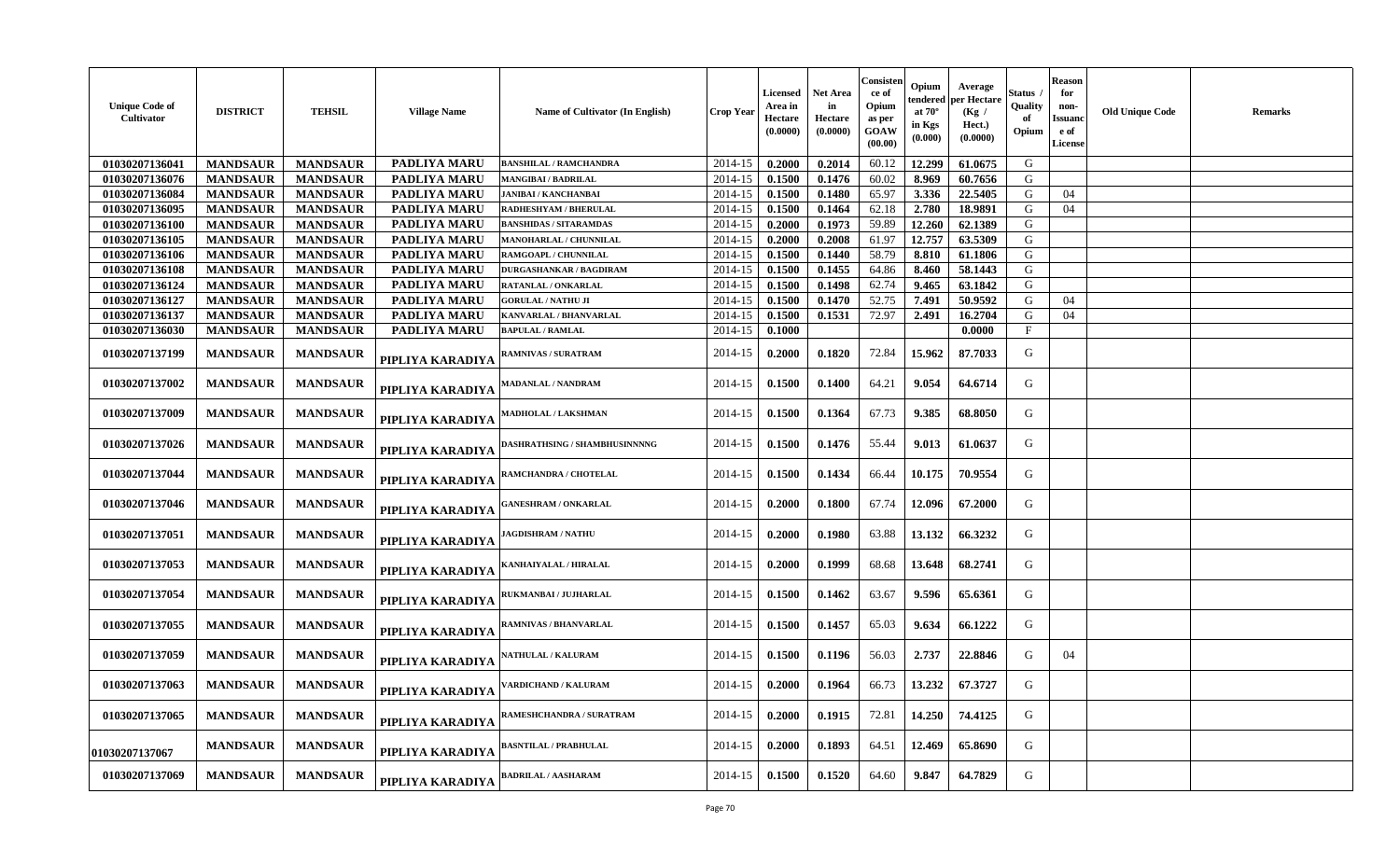| <b>Unique Code of</b><br>Cultivator | <b>DISTRICT</b> | <b>TEHSIL</b>   | <b>Village Name</b> | Name of Cultivator (In English)            | Crop Year | <b>Licensed</b><br>Area in<br>Hectare<br>(0.0000) | Net Area<br>in<br>Hectare<br>(0.0000) | Consisten<br>ce of<br>Opium<br>as per<br>GOAW<br>(00.00) | Opium<br>tendered<br>at $70^\circ$<br>in Kgs<br>(0.000) | Average<br>per Hectare<br>(Kg)<br>Hect.)<br>(0.0000) | status<br>Quality<br>of<br>Opium | Reason<br>for<br>non-<br>Issuanc<br>e of<br>License | <b>Old Unique Code</b> | <b>Remarks</b>     |
|-------------------------------------|-----------------|-----------------|---------------------|--------------------------------------------|-----------|---------------------------------------------------|---------------------------------------|----------------------------------------------------------|---------------------------------------------------------|------------------------------------------------------|----------------------------------|-----------------------------------------------------|------------------------|--------------------|
| 01030207137070                      | <b>MANDSAUR</b> | <b>MANDSAUR</b> | PIPLIYA KARADIYA    | RAMCHANDBAI / CHAMPALAL                    | 2014-15   | 0.1500                                            | 0.1435                                | 71.74                                                    | 10.771                                                  | 75.0592                                              | G                                |                                                     |                        |                    |
| 01030207137073                      | <b>MANDSAUR</b> | <b>MANDSAUR</b> | PIPLIYA KARADIYA    | <b>ARJUBAI / NANDRAM</b>                   | 2014-15   | 0.1500                                            | 0.1440                                | 64.61                                                    | 9.996                                                   | 69.4167                                              | G                                |                                                     |                        |                    |
| 01030207137074                      | <b>MANDSAUR</b> | <b>MANDSAUR</b> | PIPLIYA KARADIYA    | <b>BHAGATRAM / CHUNNILAL</b>               | 2014-15   | 0.2000                                            | 0.1950                                | 65.65                                                    | 13.346                                                  | 68.4410                                              | G                                |                                                     |                        |                    |
| 01030207137078                      | <b>MANDSAUR</b> | <b>MANDSAUR</b> | PIPLIYA KARADIYA    | <b>RADHESHYAM / DEVA</b>                   | 2014-15   | 0.1500                                            | 0.1419                                | 71.74                                                    | 9.859                                                   | 69.4785                                              | G                                |                                                     |                        | <b>NAME CHANGE</b> |
| 01030207137090                      | <b>MANDSAUR</b> | <b>MANDSAUR</b> | PIPLIYA KARADIYA    | <b>UJHARLAL / NATHU</b>                    | 2014-15   | 0.2000                                            | 0.0781                                | 69.68                                                    | 5.704                                                   | 73.0346                                              | G                                |                                                     |                        |                    |
| 01030207137092                      | <b>MANDSAUR</b> | <b>MANDSAUR</b> | PIPLIYA KARADIYA    | <b>RATANLAL / NATHULAL</b>                 | 2014-15   | 0.1500                                            | 0.1452                                | 64.29                                                    | 10.066                                                  | 69.3251                                              | G                                |                                                     |                        |                    |
| 01030207137041                      | <b>MANDSAUR</b> | <b>MANDSAUR</b> | PIPLIYA KARADIYA    | <b>HERULAL / MATHURALAL</b>                | 2014-15   | 0.2000                                            | 0.1890                                | 66.30                                                    | 12.635                                                  | 66.8519                                              | G                                |                                                     |                        |                    |
| 01030207137125                      | <b>MANDSAUR</b> | <b>MANDSAUR</b> | PIPLIYA KARADIYA    | <b>MANGIBAI / BHANVARLAL</b>               | 2014-15   | 0.1500                                            | 0.1395                                | 65.31                                                    | 9.162                                                   | 65.6774                                              | G                                |                                                     |                        |                    |
| 01030207137140                      | <b>MANDSAUR</b> | <b>MANDSAUR</b> | PIPLIYA KARADIYA    | <b>ALGRAM / RATANLAL</b>                   | 2014-15   | 0.1500                                            | 0.1428                                | 63.52                                                    | 8.611                                                   | 60.3011                                              | G                                |                                                     |                        |                    |
| 01030207137141                      | <b>MANDSAUR</b> | <b>MANDSAUR</b> | PIPLIYA KARADIYA    | <b>RAJENDRASINGH / RAGHUVIRSINGH</b>       | 2014-15   | 0.1500                                            | 0.1408                                | 59.46                                                    | 8.392                                                   | 59.6023                                              | G                                |                                                     |                        |                    |
| 01030207137145                      | <b>MANDSAUR</b> | <b>MANDSAUR</b> | PIPLIYA KARADIYA    | <b>IDHYASAGAR / SURATRAM</b>               | 2014-15   | 0.1500                                            | 0.1316                                | 61.46                                                    | 8.315                                                   | 63.1839                                              | G                                |                                                     |                        |                    |
| 01030207137147                      | <b>MANDSAUR</b> | <b>MANDSAUR</b> | PIPLIYA KARADIYA    | HRALAL / KALU                              | 2014-15   | 0.1500                                            | 0.1480                                | 60.06                                                    | 8.966                                                   | 60.5811                                              | G                                |                                                     |                        |                    |
| 01030207137159                      | <b>MANDSAUR</b> | <b>MANDSAUR</b> | PIPLIYA KARADIYA    | BHANVARBAI / MANGILAL                      | 2014-15   | 0.1500                                            | 0.1000                                | 63.92                                                    | 6.849                                                   | 68.4900                                              | G                                |                                                     |                        |                    |
| 01030207137171                      | <b>MANDSAUR</b> | <b>MANDSAUR</b> | PIPLIYA KARADIYA    | PANNALAL / RAMLAL                          | 2014-15   | 0.2000                                            | 0.1980                                | 62.89                                                    | 12.524                                                  | 63.2525                                              | G                                |                                                     |                        |                    |
| 01030207137172                      | <b>MANDSAUR</b> | <b>MANDSAUR</b> | PIPLIYA KARADIYA    | <b>BHAGIRATH / LAKSHMAN</b>                | 2014-15   | 0.1500                                            | 0.1365                                | 67.19                                                    | 9.234                                                   | 67.6484                                              | G                                |                                                     |                        |                    |
| 01030207137185                      | <b>MANDSAUR</b> | <b>MANDSAUR</b> | PIPLIYA KARADIYA    | <b>SHYAMLAL / PRITHVIRAJ</b>               | 2014-15   | 0.1500                                            | 0.1496                                | 69.35                                                    | 10.957                                                  | 73.2420                                              | G                                |                                                     |                        |                    |
| 01030207137191                      | <b>MANDSAUR</b> | <b>MANDSAUR</b> | PIPLIYA KARADIYA    | <b>DAYRAM / BHERULAL</b>                   | 2014-15   | 0.1500                                            | 0.1430                                | 64.82                                                    | 10.001                                                  | 69.9371                                              | G                                |                                                     |                        |                    |
| 01030207137195                      | <b>MANDSAUR</b> | <b>MANDSAUR</b> | PIPLIYA KARADIYA    | <b>ADHESHYAM / BHERULAL</b>                | 2014-15   | 0.1500                                            | 0.1457                                | 67.98                                                    | 10.488                                                  | 71.9835                                              | G                                |                                                     |                        |                    |
| 01030207137203                      | <b>MANDSAUR</b> | <b>MANDSAUR</b> | PIPLIYA KARADIYA    | <b>DEVENDRA / BHERUSHING / JATANKUNWAR</b> | 2014-15   | 0.1500                                            | 0.1419                                | 64.81                                                    | 9.768                                                   | 68.8372                                              | G                                |                                                     |                        |                    |
| 01030207137207                      | <b>MANDSAUR</b> | <b>MANDSAUR</b> | PIPLIYA KARADIYA    | <b>SHOK / MADHOLAL</b>                     | 2014-15   | 0.2000                                            | 0.1984                                | 64.95                                                    | 13.881                                                  | 69.9647                                              | G                                |                                                     |                        |                    |
| 01030207137208                      | <b>MANDSAUR</b> | <b>MANDSAUR</b> | PIPLIYA KARADIYA    | <b>DMPRAKASH / SHANTILAL</b>               | 2014-15   | 0.2000                                            | 0.1936                                | 64.76                                                    | 13.082                                                  | 67.5723                                              | G                                |                                                     |                        |                    |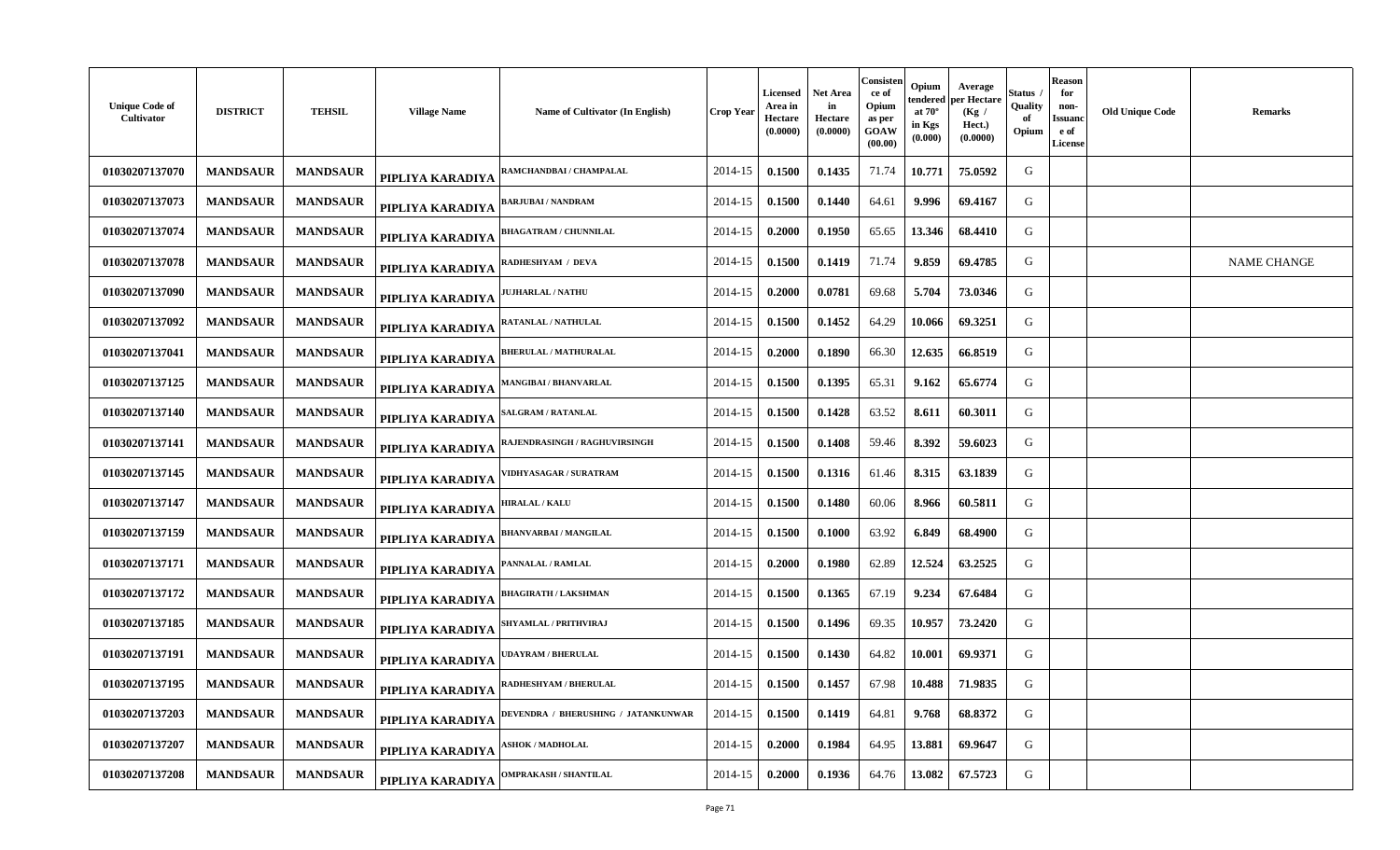| <b>Unique Code of</b><br>Cultivator | <b>DISTRICT</b> | <b>TEHSIL</b>   | <b>Village Name</b> | Name of Cultivator (In English)   | <b>Crop Year</b> | <b>Licensed</b><br>Area in<br>Hectare<br>(0.0000) | <b>Net Area</b><br>in<br>Hectare<br>(0.0000) | Consisten<br>ce of<br>Opium<br>as per<br>GOAW<br>(00.00) | Opium<br>endered<br>at $70^\circ$<br>in Kgs<br>(0.000) | Average<br>per Hectare<br>(Kg /<br>Hect.)<br>(0.0000) | <b>Status</b><br>Quality<br>of<br>Opium | <b>Reason</b><br>for<br>non-<br>Issuano<br>e of<br>License | <b>Old Unique Code</b> | <b>Remarks</b> |
|-------------------------------------|-----------------|-----------------|---------------------|-----------------------------------|------------------|---------------------------------------------------|----------------------------------------------|----------------------------------------------------------|--------------------------------------------------------|-------------------------------------------------------|-----------------------------------------|------------------------------------------------------------|------------------------|----------------|
| 01030207137217                      | <b>MANDSAUR</b> | <b>MANDSAUR</b> | PIPLIYA KARADIYA    | KANVARLAL / PRABHULAL             | 2014-15          | 0.1500                                            | 0.1476                                       | 65.43                                                    | 10.525                                                 | 71.3076                                               | G                                       |                                                            |                        |                |
| 01030207137066                      | <b>MANDSAUR</b> | <b>MANDSAUR</b> | PIPLIYA KARADIYA    | KANHIYALAL / BAGDIRAM             | 2014-15          | 0.2000                                            | 0.1925                                       | 66.87                                                    | 13.450                                                 | 69.8701                                               | G                                       |                                                            |                        |                |
| 01030207137080                      | <b>MANDSAUR</b> | <b>MANDSAUR</b> | PIPLIYA KARADIYA    | <b>IAYRAM / BHERAJI</b>           | 2014-15          | 0.1500                                            | 0.1475                                       | 67.02                                                    | 10.618                                                 | 71.9864                                               | G                                       |                                                            |                        |                |
| 01030207137034                      | <b>MANDSAUR</b> | <b>MANDSAUR</b> | PIPLIYA KARADIYA    | <b>IAGDISH / RAMESHVER</b>        | 2014-15          | 0.2000                                            | 0.0980                                       | 66.42                                                    | 6.936                                                  | 70.7755                                               | G                                       |                                                            |                        |                |
| 01030207137100                      | <b>MANDSAUR</b> | <b>MANDSAUR</b> | PIPLIYA KARADIYA    | <b>BADRILAL / KESHURAM</b>        | 2014-15          | 0.1500                                            | 0.1465                                       | 62.62                                                    | 9.670                                                  | 66.0068                                               | G                                       |                                                            |                        |                |
| 01030207137118                      | <b>MANDSAUR</b> | <b>MANDSAUR</b> | PIPLIYA KARADIYA    | PRAHLADSINGH / UDAYSINGH          | 2014-15          | 0.2000                                            | 0.1910                                       | 64.44                                                    | 13.634                                                 | 71.3822                                               | G                                       |                                                            |                        |                |
| 01030207137122                      | <b>MANDSAUR</b> | <b>MANDSAUR</b> | PIPLIYA KARADIYA    | <b>SHANKARLAL / RATANLAL</b>      | 2014-15          | 0.2000                                            | 0.1890                                       | 66.31                                                    | 12.930                                                 | 68.4127                                               | G                                       |                                                            |                        |                |
| 01030207137050                      | <b>MANDSAUR</b> | <b>MANDSAUR</b> | PIPLIYA KARADIYA    | <b>MURLIDAS / LAKSHMANDAS</b>     | 2014-15          | 0.1500                                            | 0.1480                                       | 59.35                                                    | 9.216                                                  | 62.2703                                               | G                                       |                                                            |                        |                |
| 01030207137222                      | <b>MANDSAUR</b> | <b>MANDSAUR</b> | PIPLIYA KARADIYA    | DHARMENDRKUMAR / BALARAM          | 2014-15          | 0.1500                                            | 0.1487                                       | 63.08                                                    | 9.687                                                  | 65.1446                                               | G                                       |                                                            |                        |                |
| 01030207137082                      | <b>MANDSAUR</b> | <b>MANDSAUR</b> | PIPLIYA KARADIYA    | <b>RAMESHVAR / NANDRAM</b>        | 2014-15          | 0.2000                                            | 0.1800                                       | 67.56                                                    | 12.508                                                 | 69.4889                                               | G                                       |                                                            |                        |                |
| 01030207137115                      | <b>MANDSAUR</b> | <b>MANDSAUR</b> | PIPLIYA KARADIYA    | DASHRATH / JAGDISH                | 2014-15          | 0.2000                                            | 0.1971                                       | 64.24                                                    | 13.252                                                 | 67.2349                                               | G                                       |                                                            |                        |                |
| 01030207137232                      | <b>MANDSAUR</b> | <b>MANDSAUR</b> | PIPLIYA KARADIYA    | SHYAMLAL D.P. CHINRAM             | 2014-15          | 0.2000                                            | 0.1890                                       | 63.89                                                    | 12.705                                                 | 67.2222                                               | G                                       |                                                            |                        |                |
| 01030207137236                      | <b>MANDSAUR</b> | <b>MANDSAUR</b> | PIPLIYA KARADIYA    | RADHESHYAM / BHANWARLAL           | 2014-15          | 0.1500                                            | 0.1519                                       | 62.41                                                    | 9.522                                                  | 62.6860                                               | G                                       |                                                            |                        |                |
| 01030207137210                      | <b>MANDSAUR</b> | <b>MANDSAUR</b> | PIPLIYA KARADIYA    | <b>KELASHKUNVAR / AMARSINGH</b>   | 2014-15          | 0.1500                                            | 0.1468                                       | 62.13                                                    | 8.476                                                  | 57.7384                                               | G                                       |                                                            |                        |                |
| 01030207137016                      | <b>MANDSAUR</b> | <b>MANDSAUR</b> | PIPLIYA KARADIYA    | <b>PAPPUSINGH / WAKTAVARSINGH</b> | 2014-15          | 0.1500                                            | 0.1474                                       | 61.14                                                    | 9.957                                                  | 67.5509                                               | G                                       |                                                            |                        |                |
| 01030207137023                      | <b>MANDSAUR</b> | <b>MANDSAUR</b> | PIPLIYA KARADIYA    | MOHANBAI / PURAN GAYRI            | 2014-15          | 0.1500                                            | 0.1508                                       | 62.31                                                    | 9.355                                                  | 62.0358                                               | G                                       |                                                            |                        |                |
| 01030207137197                      | <b>MANDSAUR</b> | <b>MANDSAUR</b> | PIPLIYA KARADIYA    | <b>BALURAM / RATANLAL</b>         | 2014-15          | 0.1500                                            | 0.1443                                       | 64.42                                                    | 9.525                                                  | 66.0083                                               | G                                       |                                                            |                        |                |
| 01030207137209                      | <b>MANDSAUR</b> | <b>MANDSAUR</b> | PIPLIYA KARADIYA    | <b>HAGANLAL / SURATRAM</b>        | 2014-15          | 0.2000                                            | 0.1937                                       | 67.00                                                    | 13.783                                                 | 71.1564                                               | G                                       |                                                            |                        |                |
| 01030207137179                      | <b>MANDSAUR</b> | <b>MANDSAUR</b> | PIPLIYA KARADIYA    | RAMGOPAL / BADRILAL               | 2014-15          | 0.2000                                            | 0.1980                                       | 65.47                                                    | 13.290                                                 | 67.1212                                               | G                                       |                                                            |                        |                |
| 01030207137212                      | <b>MANDSAUR</b> | <b>MANDSAUR</b> | PIPLIYA KARADIYA    | <b>RAJENDRASINGH / BAGDUSINGH</b> | 2014-15          | 0.1500                                            | 0.1440                                       | 59.19                                                    | 8.972                                                  | 62.3056                                               | G                                       |                                                            |                        |                |
| 01030207137240                      | <b>MANDSAUR</b> | <b>MANDSAUR</b> | PIPLIYA KARADIYA    | AXMINARAYAN / HARIRAM             | 2014-15          | 0.1500                                            | 0.1444                                       | 66.28                                                    | 9.743                                                  | 67.4723                                               | G                                       |                                                            |                        |                |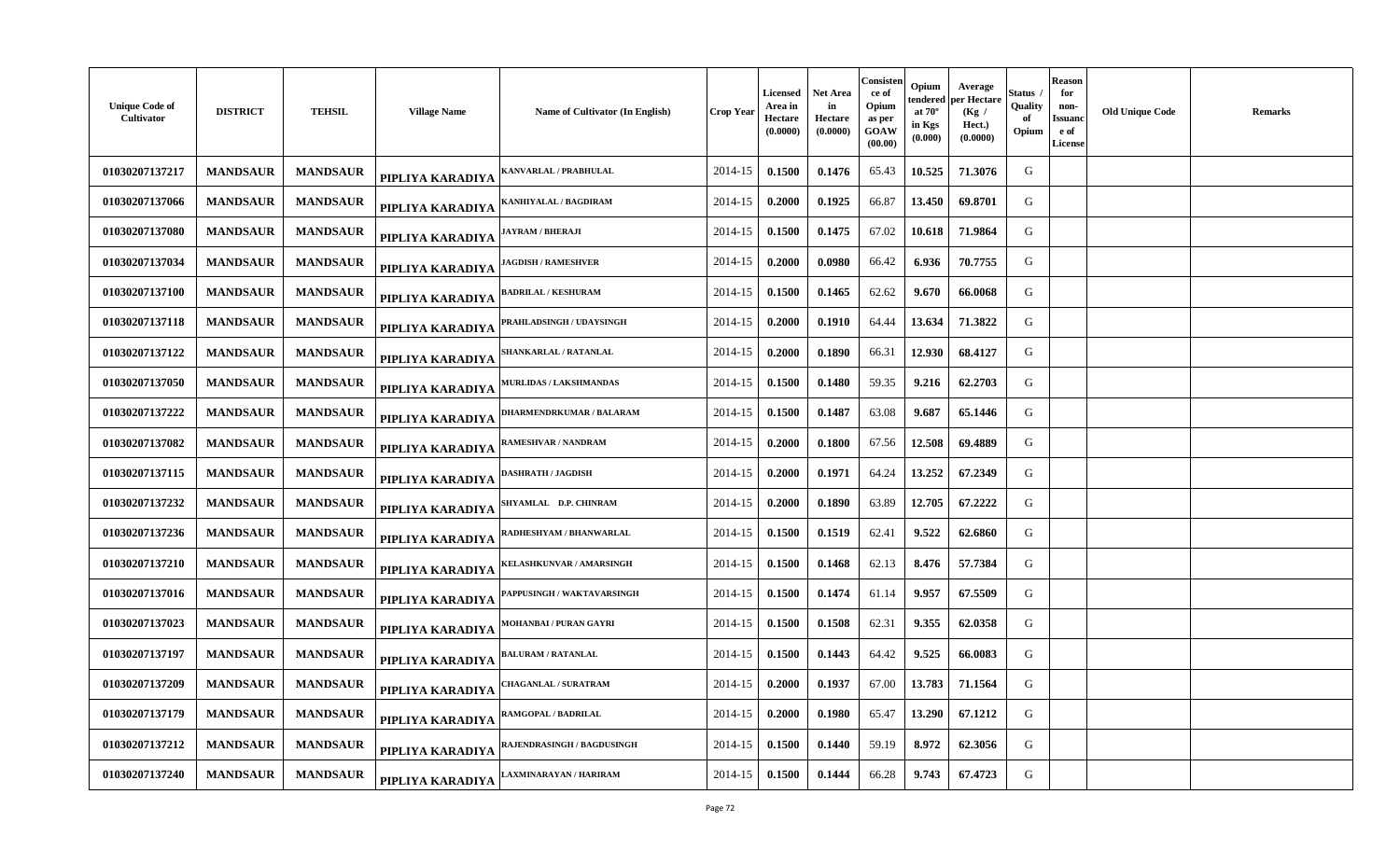| <b>Unique Code of</b><br>Cultivator | <b>DISTRICT</b> | <b>TEHSIL</b>   | <b>Village Name</b>                   | Name of Cultivator (In English)    | <b>Crop Year</b> | <b>Licensed</b><br>Area in<br>Hectare<br>(0.0000) | <b>Net Area</b><br>in<br>Hectare<br>(0.0000) | Consister<br>ce of<br>Opium<br>as per<br>GOAW<br>(00.00) | Opium<br>at $70^\circ$<br>in Kgs<br>(0.000) | Average<br>endered per Hectare<br>(Kg /<br>Hect.)<br>(0.0000) | Status<br>Quality<br>of<br>Opium | Reason<br>for<br>non-<br><b>Issuano</b><br>e of<br>License | <b>Old Unique Code</b> | <b>Remarks</b> |
|-------------------------------------|-----------------|-----------------|---------------------------------------|------------------------------------|------------------|---------------------------------------------------|----------------------------------------------|----------------------------------------------------------|---------------------------------------------|---------------------------------------------------------------|----------------------------------|------------------------------------------------------------|------------------------|----------------|
| 01030207137017                      | <b>MANDSAUR</b> | <b>MANDSAUR</b> | PIPLIYA KARADIYA                      | <b>HANKERSING / WAKTAVARSING</b>   | 2014-15          | 0.1000                                            | 0.0985                                       | 61.00                                                    | 6.431                                       | 65.2893                                                       | G                                |                                                            |                        |                |
| 01030207137031                      | <b>MANDSAUR</b> | <b>MANDSAUR</b> | PIPLIYA KARADIYA                      | <b>GORDHANSINGH / SHAMBHUSINGH</b> | 2014-15          | 0.1000                                            |                                              |                                                          |                                             | 0.0000                                                        | $\mathbf{F}$                     |                                                            |                        |                |
| 01030207137068                      | <b>MANDSAUR</b> | <b>MANDSAUR</b> | PIPLIYA KARADIYA                      | <b>{ATHULAL / RAMLAL</b>           | 2014-15          | 0.1000                                            |                                              |                                                          |                                             | 0.0000                                                        | F                                |                                                            |                        |                |
| 01030207137120                      | <b>MANDSAUR</b> | <b>MANDSAUR</b> | PIPLIYA KARADIYA                      | <b>BHANVARLAL / NANDRAM</b>        | 2014-15          | 0.1000                                            |                                              |                                                          |                                             | 0.0000                                                        | $\mathbf{F}$                     |                                                            |                        |                |
| 01030207137123                      | <b>MANDSAUR</b> | <b>MANDSAUR</b> | PIPLIYA KARADIYA                      | <b>(ACHRU / KALU</b>               | 2014-15          | 0.1000                                            | 0.0874                                       | 62.32                                                    | 5.466                                       | 62.5400                                                       | G                                |                                                            |                        |                |
| 01030207137132                      | <b>MANDSAUR</b> | <b>MANDSAUR</b> | PIPLIYA KARADIYA                      | <b>MMADSINGH / FATTESINGH</b>      | 2014-15          | 0.1000                                            | 0.0760                                       | 68.57                                                    | 5.662                                       | 74.5000                                                       | G                                |                                                            |                        |                |
| 01030207137149                      | <b>MANDSAUR</b> | <b>MANDSAUR</b> | PIPLIYA KARADIYA                      | <b>SAMRATH / MANGILAL</b>          | 2014-15          | 0.1000                                            |                                              |                                                          |                                             | 0.0000                                                        | $\mathbf F$                      |                                                            |                        |                |
| 01030207137164                      | <b>MANDSAUR</b> | <b>MANDSAUR</b> | PIPLIYA KARADIYA                      | <b>BHANWERLAL / TEKCHNDRA</b>      | 2014-15          | 0.1000                                            |                                              |                                                          |                                             | 0.0000                                                        | $\mathbf{F}$                     |                                                            |                        |                |
| 01030207137177                      | <b>MANDSAUR</b> | <b>MANDSAUR</b> | PIPLIYA KARADIYA                      | <b>ANIBAI / BAGDIRAM</b>           | 2014-15          | 0.1000                                            | 0.0480                                       | 63.72                                                    | 3.150                                       | 65.6250                                                       | G                                |                                                            |                        |                |
| 01030207137221                      | <b>MANDSAUR</b> | <b>MANDSAUR</b> | PIPLIYA KARADIYA                      | GITABAI / KANHAIYALAL              | 2014-15          | 0.1000                                            | 0.0704                                       | 66.79                                                    | 4.723                                       | 67.0881                                                       | G                                |                                                            |                        |                |
| 01030207137040                      | <b>MANDSAUR</b> | <b>MANDSAUR</b> | PIPLIYA KARADIYA                      | <b>SHAKUNTALABAI / BHAGATGIR</b>   | 2014-15          | 0.1000                                            |                                              |                                                          |                                             | 0.0000                                                        | $\mathbf{F}$                     |                                                            |                        |                |
| 01030207137060                      | <b>MANDSAUR</b> | <b>MANDSAUR</b> | PIPLIYA KARADIYA                      | SHIVNARAYAN / LAKSHMINARAYAN       | 2014-15          | 0.1000                                            |                                              |                                                          |                                             | 0.0000                                                        | N                                |                                                            |                        |                |
| 01030207137049                      | <b>MANDSAUR</b> | <b>MANDSAUR</b> | PIPLIYA KARADIYA                      | ARDICHAND / KANA                   | 2014-15          | 0.1000                                            | 0.0750                                       | 65.15                                                    | 5.175                                       | 69.0000                                                       | G                                |                                                            |                        |                |
| 01030207137181                      | <b>MANDSAUR</b> | <b>MANDSAUR</b> | PIPLIYA KARADIYA                      | <b>MADHU / NAWALJI</b>             | 2014-15          | 0.1000                                            | 0.0985                                       | 72.48                                                    | 6.834                                       | 69.3807                                                       | G                                |                                                            |                        |                |
| 01030207137239                      | <b>MANDSAUR</b> | <b>MANDSAUR</b> | PIPLIYA KARADIYA                      | <b>'IJAYSINGH / TEJSINGH</b>       | 2014-15          | 0.1000                                            | 0.0985                                       | 73.19                                                    | 6.880                                       | 69.8477                                                       | G                                |                                                            |                        |                |
| 01030207138001                      | <b>MANDSAUR</b> | <b>MANDSAUR</b> | THAKHEDI NAHARGA MANGILAL / BHAVSINGH |                                    | 2014-15          | 0.1500                                            | 0.1540                                       | 55.66                                                    | 8.786                                       | 57.0519                                                       | G                                |                                                            |                        |                |
| 01030207138022                      | <b>MANDSAUR</b> | <b>MANDSAUR</b> | THAKHEDI NAHARGA MANGU / BHAGGA       |                                    | 2014-15          | 0.1000                                            |                                              |                                                          |                                             | 0.0000                                                        | $\mathbf{F}$                     |                                                            |                        |                |
| 01030207138015                      | <b>MANDSAUR</b> | <b>MANDSAUR</b> | THAKHEDI NAHARGA BAGDIRAM / GABBA     |                                    | 2014-15          | 0.1000                                            |                                              |                                                          |                                             | 0.0000                                                        | $\mathbf{F}$                     |                                                            |                        |                |
| 01030207029003                      | <b>MANDSAUR</b> | <b>MANDSAUR</b> | <b>RUPAWALI KHURD</b>                 | <b>GOPALPURI / MOHANPURI</b>       | 2014-15          | 0.1500                                            | 0.1441                                       | 56.36                                                    | 9.726                                       | 67.4948                                                       | G                                |                                                            |                        |                |
| 01030207140010                      | <b>MANDSAUR</b> | <b>MANDSAUR</b> | <b>SEMLI</b>                          | <b>GOPAL / PARTHA</b>              | 2014-15          | 0.2000                                            | 0.1938                                       | 69.44                                                    | 13.313                                      | 68.6945                                                       | G                                |                                                            |                        |                |
| 01030207140009                      | <b>MANDSAUR</b> | <b>MANDSAUR</b> | <b>SEMLI</b>                          | <b>JAKIR / MOHMMD</b>              | 2014-15          | 0.1500                                            | 0.1428                                       | 66.73                                                    | 9.504                                       | 66.5546                                                       | G                                |                                                            |                        |                |
| 01030207140011                      | <b>MANDSAUR</b> | <b>MANDSAUR</b> | <b>SEMLI</b>                          | <b>MOHANLAL / HANSRAJ</b>          | 2014-15          | 0.1500                                            | 0.1435                                       | 70.46                                                    | 9.864                                       | 68.7387                                                       | G                                |                                                            |                        |                |
| 01030207140030                      | <b>MANDSAUR</b> | <b>MANDSAUR</b> | <b>SEMLI</b>                          | <b>KASAM / RAJU</b>                | 2014-15          | 0.1500                                            | 0.1472                                       | 52.96                                                    | 2.141                                       | 14.5448                                                       | G                                | 04                                                         |                        |                |
| 01030207140036                      | <b>MANDSAUR</b> | <b>MANDSAUR</b> | <b>SEMLI</b>                          | <b>SUGRABAI/KHAJU</b>              | 2014-15          | 0.1500                                            | 0.1452                                       | 65.89                                                    | 9.432                                       | 64.9587                                                       | G                                |                                                            |                        |                |
| 01030207140049                      | <b>MANDSAUR</b> | <b>MANDSAUR</b> | <b>SEMLI</b>                          | <b>GAFFUR / GHASI</b>              | 2014-15          | 0.1500                                            | 0.1472                                       | 73.51                                                    | 10.092                                      | 68.5598                                                       | G                                |                                                            |                        |                |
| 01030207140051                      | <b>MANDSAUR</b> | <b>MANDSAUR</b> | <b>SEMLI</b>                          | <b>BAGDIRAM / GODHA</b>            | 2014-15          | 0.1500                                            | 0.1500                                       | 54.93                                                    | 7.996                                       | 53.3067                                                       | G                                | 04                                                         |                        |                |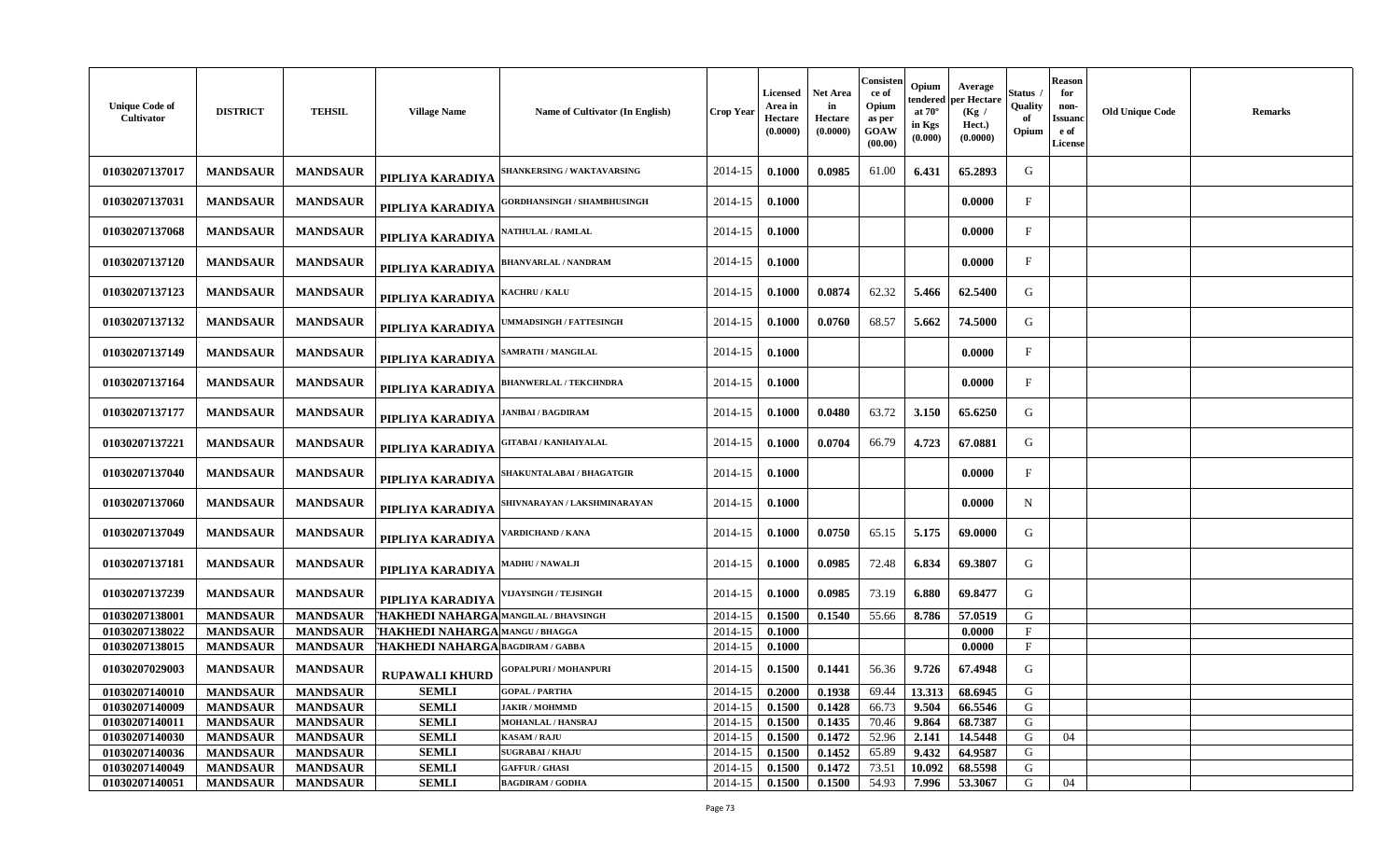| <b>Unique Code of</b><br>Cultivator | <b>DISTRICT</b> | <b>TEHSIL</b>   | <b>Village Name</b> | Name of Cultivator (In English) | Crop Year | <b>Licensed</b><br>Area in<br>Hectare<br>(0.0000) | <b>Net Area</b><br>in<br>Hectare<br>(0.0000) | Consister<br>ce of<br>Opium<br>as per<br><b>GOAW</b><br>(00.00) | Opium<br>tendered<br>at $70^\circ$<br>in Kgs<br>(0.000) | Average<br>oer Hectare<br>(Kg /<br>Hect.)<br>(0.0000) | Status<br>Quality<br>of<br>Opium | <b>Reason</b><br>for<br>non-<br><b>Issuano</b><br>e of<br>License | <b>Old Unique Code</b> | <b>Remarks</b> |
|-------------------------------------|-----------------|-----------------|---------------------|---------------------------------|-----------|---------------------------------------------------|----------------------------------------------|-----------------------------------------------------------------|---------------------------------------------------------|-------------------------------------------------------|----------------------------------|-------------------------------------------------------------------|------------------------|----------------|
| 01030207140065                      | <b>MANDSAUR</b> | <b>MANDSAUR</b> | <b>SEMLI</b>        | RADHESHYAM / MANGILAL           | 2014-15   | 0.1500                                            | 0.1485                                       | 62.21                                                           | 9.189                                                   | 61.8788                                               | G                                |                                                                   |                        |                |
| 01030207140069                      | <b>MANDSAUR</b> | <b>MANDSAUR</b> | <b>SEMLI</b>        | MOHHMAD HUSAIN / ALLAKH         | 2014-15   | 0.1500                                            | 0.1406                                       | 63.86                                                           | 8.630                                                   | 61.3798                                               | G                                |                                                                   |                        |                |
| 01030207140081                      | <b>MANDSAUR</b> | <b>MANDSAUR</b> | <b>SEMLI</b>        | MOHD. HUSSAIN / ALLARAKH        | 2014-15   | 0.1500                                            | 0.1406                                       | 62.53                                                           | 8.442                                                   | 60.0427                                               | G                                |                                                                   |                        |                |
| 01030207140029                      | <b>MANDSAUR</b> | <b>MANDSAUR</b> | <b>SEMLI</b>        | <b>AHMEDNUR / KHAJU</b>         | 2014-15   | 0.1500                                            | 0.1435                                       | 67.47                                                           | 9.513                                                   | 66.2927                                               | G                                |                                                                   |                        |                |
| 01030207140058                      | <b>MANDSAUR</b> | <b>MANDSAUR</b> | <b>SEMLI</b>        | <b>AAMIN / KHAJU</b>            | 2014-15   | 0.1500                                            | 0.1457                                       | 64.53                                                           | 9.025                                                   | 61.9423                                               | G                                |                                                                   |                        |                |
| 01030207140046                      | <b>MANDSAUR</b> | <b>MANDSAUR</b> | <b>SEMLI</b>        | <b>GATTUBAI/PARTHA</b>          | 2014-15   | 0.1500                                            | 0.1483                                       | 68.81                                                           | 10.066                                                  | 67.8759                                               | G                                |                                                                   |                        |                |
| 01030207140012                      | <b>MANDSAUR</b> | <b>MANDSAUR</b> | <b>SEMLI</b>        | <b>KISHOR / PARTHA</b>          | 2014-15   | 0.1500                                            | 0.1465                                       | 69.70                                                           | 10.097                                                  | 68.9215                                               | G                                |                                                                   |                        |                |
| 01030207140040                      | <b>MANDSAUR</b> | <b>MANDSAUR</b> | <b>SEMLI</b>        | <b>DHAPUBAI/NAGAJI</b>          | 2014-15   | 0.1500                                            | 0.1451                                       | 71.14                                                           | 10.285                                                  | 70.8822                                               | G                                |                                                                   |                        |                |
| 01030207140047                      | <b>MANDSAUR</b> | <b>MANDSAUR</b> | <b>SEMLI</b>        | <b>SALGRAM / DEVBAI</b>         | 2014-15   | 0.1500                                            | 0.1451                                       | 72.45                                                           | 10.495                                                  | 72.3294                                               | G                                |                                                                   |                        |                |
| 01030207140053                      | <b>MANDSAUR</b> | <b>MANDSAUR</b> | <b>SEMLI</b>        | <b>SHAFI MOHD. / RAJU</b>       | 2014-15   | 0.1500                                            | 0.1496                                       | 62.78                                                           | 3.534                                                   | 23.6230                                               | G                                | 04                                                                |                        |                |
| 01030207140056                      | <b>MANDSAUR</b> | <b>MANDSAUR</b> | <b>SEMLI</b>        | <b>MADANLAL / NAGAJI</b>        | 2014-15   | 0.1500                                            | 0.1451                                       | 70.19                                                           | 10.238                                                  | 70.5582                                               | G                                |                                                                   |                        |                |
| 01030207140032                      | <b>MANDSAUR</b> | <b>MANDSAUR</b> | <b>SEMLI</b>        | <b>AYYUB / JAMAL</b>            | 2014-15   | 0.1500                                            | 0.1457                                       | 65.05                                                           | 9.014                                                   | 61.8668                                               | G                                |                                                                   |                        |                |
| 01030207140070                      | <b>MANDSAUR</b> | <b>MANDSAUR</b> | <b>SEMLI</b>        | <b>JAIBUNBAI/MOHMMAD</b>        | 2014-15   | 0.1500                                            | 0.1276                                       | 57.72                                                           | 2.705                                                   | 21.1991                                               | G                                | 04                                                                |                        |                |
| 01030207140084                      | <b>MANDSAUR</b> | <b>MANDSAUR</b> | <b>SEMLI</b>        | <b>SHAKINABAI/SATTAR</b>        | 2014-15   | 0.1500                                            | 0.1447                                       | 66.89                                                           | 9.947                                                   | 68.7422                                               | G                                |                                                                   |                        |                |
| 01030207140090                      | <b>MANDSAUR</b> | <b>MANDSAUR</b> | <b>SEMLI</b>        | <b>ASHUBAI / VALIMOHAMMAD</b>   | 2014-15   | 0.1500                                            | 0.1412                                       | 67.17                                                           | 9.461                                                   | 67.0042                                               | G                                |                                                                   |                        |                |
| 01030207140004                      | <b>MANDSAUR</b> | <b>MANDSAUR</b> | <b>SEMLI</b>        | LAKSHMINARAYAN / BHUVAN         | 2014-15   | 0.1000                                            | 0.0918                                       | 69.28                                                           | 5.671                                                   | 61.7756                                               | G                                |                                                                   |                        |                |
| 01030207140005                      | <b>MANDSAUR</b> | <b>MANDSAUR</b> | <b>SEMLI</b>        | <b>ABBAS / MOHAMMAD</b>         | 2014-15   | 0.1000                                            | 0.0930                                       | 57.29                                                           | 5.344                                                   | 57.4624                                               | G                                |                                                                   |                        |                |
| 01030207140008                      | <b>MANDSAUR</b> | <b>MANDSAUR</b> | <b>SEMLI</b>        | PARSRAM / HANSRAJ               | 2014-15   | 0.1000                                            |                                              |                                                                 |                                                         | 0.0000                                                | $_{\rm F}$                       |                                                                   |                        |                |
| 01030207140015                      | <b>MANDSAUR</b> | <b>MANDSAUR</b> | <b>SEMLI</b>        | <b>GANESHRAM / NARAYAN</b>      | 2014-15   | 0.1000                                            | 0.0920                                       | 70.32                                                           | 6.279                                                   | 68.2500                                               | G                                |                                                                   |                        |                |
| 01030207140043                      | <b>MANDSAUR</b> | <b>MANDSAUR</b> | <b>SEMLI</b>        | <b>HEMRAJ / HANSRAJ</b>         | 2014-15   | 0.1000                                            | 0.0984                                       | 71.05                                                           | 6.790                                                   | 69.0041                                               | G                                |                                                                   |                        |                |
| 01030207140077                      | <b>MANDSAUR</b> | <b>MANDSAUR</b> | <b>SEMLI</b>        | <b>MANGILAL / NANDRAM</b>       | 2014-15   | 0.1000                                            |                                              |                                                                 |                                                         | 0.0000                                                | $\mathbf{F}$                     |                                                                   |                        |                |
| 01030207140021                      | <b>MANDSAUR</b> | <b>MANDSAUR</b> | <b>SEMLI</b>        | <b>IBRAHIM / KHANU</b>          | 2014-15   | 0.1000                                            |                                              |                                                                 |                                                         | 0.0000                                                | F                                |                                                                   |                        |                |
| 01030207140068                      | <b>MANDSAUR</b> | <b>MANDSAUR</b> | <b>SEMLI</b>        | KANCHANBAI / PYARCHANDRA        | 2014-15   | 0.1000                                            |                                              |                                                                 |                                                         | 0.0000                                                | $\mathbf{F}$                     |                                                                   |                        |                |
| 01030207140086                      | <b>MANDSAUR</b> | <b>MANDSAUR</b> | <b>SEMLI</b>        | SHIVNARAYAN / BHUVAN            | 2014-15   | 0.1000                                            | 0.0918                                       | 72.71                                                           | 6.004                                                   | 65.4031                                               | G                                |                                                                   |                        |                |
| 01030207140074                      | <b>MANDSAUR</b> | <b>MANDSAUR</b> | <b>SEMLI</b>        | PAPPUBAI / RAMRATAN             | 2014-15   | 0.1000                                            |                                              |                                                                 |                                                         | 0.0000                                                | $\rm F$                          |                                                                   |                        |                |
| 01030207140018                      | <b>MANDSAUR</b> | <b>MANDSAUR</b> | <b>SEMLI</b>        | <b>RAMNIVAS / NANDA</b>         | 2014-15   | 0.1000                                            |                                              |                                                                 |                                                         | 0.0000                                                | $\mathbf{F}$                     |                                                                   |                        |                |
| 01030207140089                      | <b>MANDSAUR</b> | <b>MANDSAUR</b> | <b>SEMLI</b>        | <b>BHANWERLAL / PURA</b>        | 2014-15   | 0.1000                                            | 0.0924                                       | 68.60                                                           | 6.056                                                   | 65.5411                                               | G                                |                                                                   |                        |                |
| 01030207139014                      | <b>MANDSAUR</b> | <b>MANDSAUR</b> | <b>SURI</b>         | PARASRAM / BAPULAL              | 2014-15   | 0.1500                                            | 0.1454                                       | 61.13                                                           | 9.108                                                   | 62.6410                                               | G                                |                                                                   |                        |                |
| 01030207139016                      | <b>MANDSAUR</b> | <b>MANDSAUR</b> | <b>SURI</b>         | <b>PRAHALAD / RAMSUKH</b>       | 2014-15   | 0.1500                                            | 0.1418                                       | 63.35                                                           | 9.674                                                   | 68.2228                                               | G                                |                                                                   |                        |                |
| 01030207139020                      | <b>MANDSAUR</b> | <b>MANDSAUR</b> | <b>SURI</b>         | <b>MANGILAL / BHERULAL</b>      | 2014-15   | 0.1500                                            | 0.1450                                       | 63.04                                                           | 9.429                                                   | 65.0276                                               | G                                |                                                                   |                        |                |
| 01030207139021                      | <b>MANDSAUR</b> | <b>MANDSAUR</b> | <b>SURI</b>         | <b>JAGDISH / RAMSUKH</b>        | 2014-15   | 0.1500                                            | 0.1445                                       | 62.37                                                           | 9.605                                                   | 66.4706                                               | G                                |                                                                   |                        |                |
| 01030207139025                      | <b>MANDSAUR</b> | <b>MANDSAUR</b> | <b>SURI</b>         | <b>KESHURAM / PRABHULAL</b>     | 2014-15   | 0.1500                                            | 0.1473                                       | 63.13                                                           | 9.758                                                   | 66.2458                                               | G                                |                                                                   |                        |                |
| 01030207139041                      | <b>MANDSAUR</b> | <b>MANDSAUR</b> | <b>SURI</b>         | TULSIBAI / JAGNNATH             | 2014-15   | 0.1500                                            | 0.1505                                       | 64.21                                                           | 9.980                                                   | 66.3123                                               | G                                |                                                                   |                        |                |
| 01030207139055                      | <b>MANDSAUR</b> | <b>MANDSAUR</b> | <b>SURI</b>         | LAKSHMINARAYAN / RAMLAL         | 2014-15   | 0.1500                                            | 0.1482                                       | 64.76                                                           | 9.844                                                   | 66.4238                                               | G                                |                                                                   |                        |                |
| 01030207139057                      | <b>MANDSAUR</b> | <b>MANDSAUR</b> | <b>SURI</b>         | <b>KANVARLAL / BHERULAL</b>     | 2014-15   | 0.1500                                            | 0.1470                                       | 65.30                                                           | 10.168                                                  | 69.1701                                               | G                                |                                                                   |                        |                |
| 01030207139078                      | <b>MANDSAUR</b> | <b>MANDSAUR</b> | <b>SURI</b>         | KANHEYALAL / MANNALAL           | 2014-15   | 0.1500                                            | 0.1479                                       | 62.35                                                           | 9.246                                                   | 62.5152                                               | G                                |                                                                   |                        |                |
| 01030207139085                      | <b>MANDSAUR</b> | <b>MANDSAUR</b> | <b>SURI</b>         | <b>BANSHILAL / MANNALAL</b>     | 2014-15   | 0.1500                                            | 0.1406                                       | 58.94                                                           | 8.546                                                   | 60.7824                                               | G                                |                                                                   |                        |                |
| 01030207139100                      | <b>MANDSAUR</b> | <b>MANDSAUR</b> | <b>SURI</b>         | SITBAI / JAGDISH                | 2014-15   | 0.1500                                            | 0.1440                                       | 55.83                                                           | 8.542                                                   | 59.3194                                               | G                                |                                                                   |                        |                |
| 01030207139108                      | <b>MANDSAUR</b> | <b>MANDSAUR</b> | <b>SURI</b>         | SHANTILAL / KISHANLAL           | 2014-15   | 0.1500                                            | 0.1446                                       | 61.09                                                           | 9.085                                                   | 62.8285                                               | G                                |                                                                   |                        |                |
| 01030207139013                      | <b>MANDSAUR</b> | <b>MANDSAUR</b> | <b>SURI</b>         | <b>DEVILAL / NANURAM</b>        | 2014-15   | 0.1500                                            | 0.1479                                       | 66.22                                                           | 10.160                                                  | 68.6951                                               | G                                |                                                                   |                        |                |
| 01030207139018                      | <b>MANDSAUR</b> | <b>MANDSAUR</b> | <b>SURI</b>         | NAGESHVAR / NANURAM             | 2014-15   | 0.1500                                            | 0.1495                                       | 64.05                                                           | 9.937                                                   | 66.4682                                               | G                                |                                                                   |                        |                |
| 01030207139022                      | <b>MANDSAUR</b> | <b>MANDSAUR</b> | <b>SURI</b>         | <b>DOLATRAM / RAMNIVAS</b>      | 2014-15   | 0.1500                                            | 0.1506                                       | 59.05                                                           | 8.925                                                   | 59.2629                                               | G                                |                                                                   |                        |                |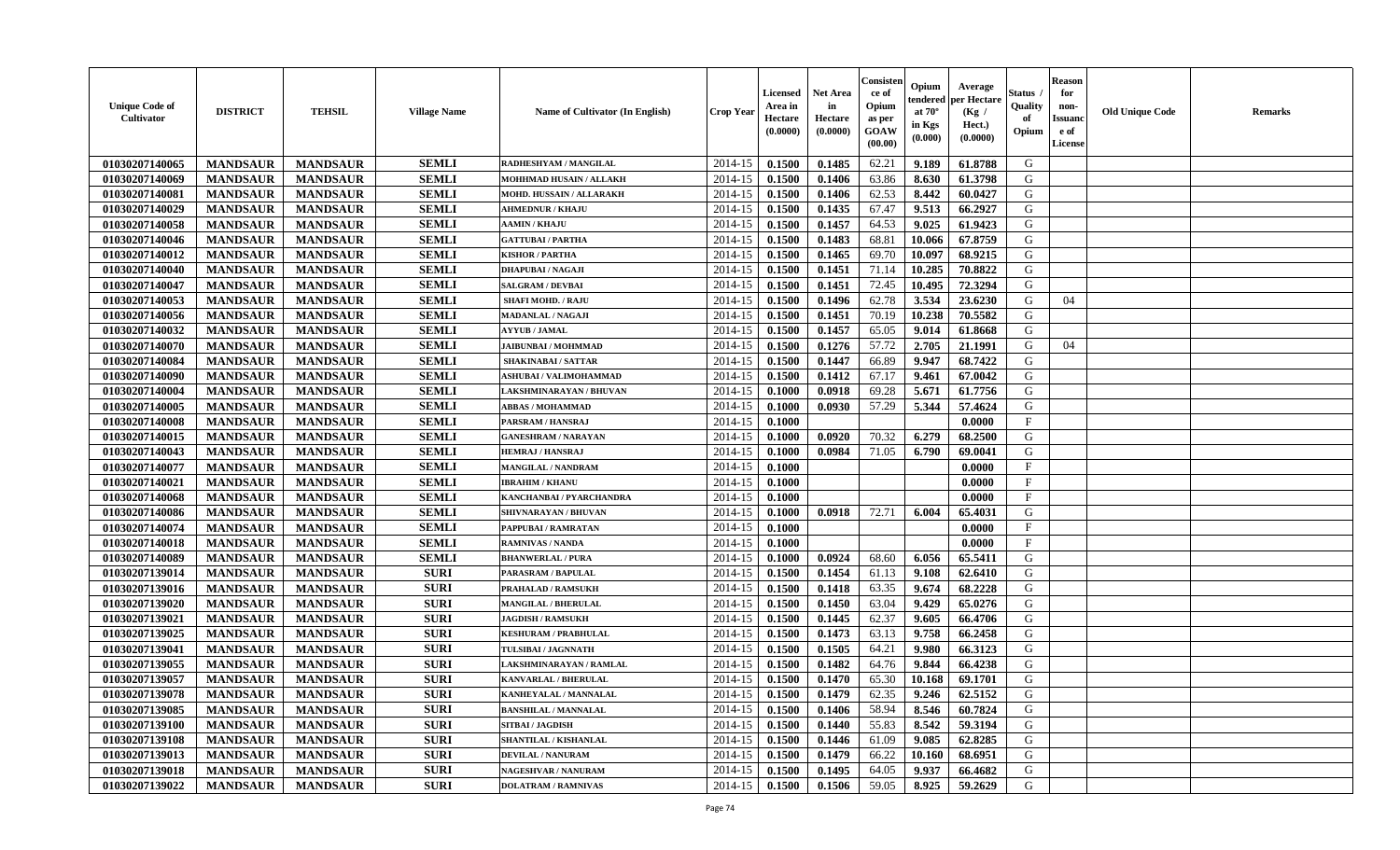| <b>Unique Code of</b><br>Cultivator | <b>DISTRICT</b> | <b>TEHSIL</b>   | <b>Village Name</b> | Name of Cultivator (In English)   | Crop Year | <b>Licensed</b><br>Area in<br>Hectare<br>(0.0000) | <b>Net Area</b><br>in<br>Hectare<br>(0.0000) | Consister<br>ce of<br>Opium<br>as per<br><b>GOAW</b><br>(00.00) | Opium<br>tendered<br>at $70^\circ$<br>in Kgs<br>(0.000) | Average<br>oer Hectare<br>(Kg /<br>Hect.)<br>(0.0000) | Status<br>Quality<br>of<br>Opium | <b>Reason</b><br>for<br>non-<br><b>Issuano</b><br>e of<br>License | <b>Old Unique Code</b> | <b>Remarks</b> |
|-------------------------------------|-----------------|-----------------|---------------------|-----------------------------------|-----------|---------------------------------------------------|----------------------------------------------|-----------------------------------------------------------------|---------------------------------------------------------|-------------------------------------------------------|----------------------------------|-------------------------------------------------------------------|------------------------|----------------|
| 01030207139026                      | <b>MANDSAUR</b> | <b>MANDSAUR</b> | <b>SURI</b>         | <b>DEVILAL / LACCHIRAM</b>        | 2014-15   | 0.1500                                            | 0.0992                                       | 64.53                                                           | 6.158                                                   | 62.0766                                               | - 1                              | 02                                                                |                        |                |
| 01030207139037                      | <b>MANDSAUR</b> | <b>MANDSAUR</b> | <b>SURI</b>         | KANVARLAL / NANURAM               | 2014-15   | 0.1500                                            | 0.1504                                       | 66.70                                                           | 9.967                                                   | 66.2699                                               | G                                |                                                                   |                        |                |
| 01030207139039                      | <b>MANDSAUR</b> | <b>MANDSAUR</b> | <b>SURI</b>         | PRAKASHCHAND / MANGILAL / CHENRAM | 2014-15   | 0.1500                                            | 0.1462                                       | 64.96                                                           | 9.605                                                   | 65.6977                                               | G                                |                                                                   |                        |                |
| 01030207139048                      | <b>MANDSAUR</b> | <b>MANDSAUR</b> | <b>SURI</b>         | KANVARLAL / KISHANLAL             | 2014-15   | 0.1500                                            | 0.1440                                       | 68.56                                                           | 10.098                                                  | 70.1250                                               | G                                |                                                                   |                        |                |
| 01030207139049                      | <b>MANDSAUR</b> | <b>MANDSAUR</b> | <b>SURI</b>         | <b>RAMDAYAL / NANURAM</b>         | 2014-15   | 0.2000                                            | 0.1976                                       | 63.25                                                           | 13.590                                                  | 68.7753                                               | G                                |                                                                   |                        |                |
| 01030207139052                      | <b>MANDSAUR</b> | <b>MANDSAUR</b> | <b>SURI</b>         | <b>GOKUL / BHUVAN</b>             | 2014-15   | 0.1500                                            | 0.1411                                       | 53.62                                                           | 7.775                                                   | 55.1028                                               | G                                | 04                                                                |                        |                |
| 01030207139082                      | <b>MANDSAUR</b> | <b>MANDSAUR</b> | <b>SURI</b>         | <b>SAGARKUNVAR / MULCHAND</b>     | 2014-15   | 0.1500                                            | 0.1452                                       | 58.44                                                           | 8.724                                                   | 60.0826                                               | G                                |                                                                   |                        |                |
| 01030207139091                      | <b>MANDSAUR</b> | <b>MANDSAUR</b> | <b>SURI</b>         | RADHESHYAM / RAMNARAYAN           | 2014-15   | 0.2000                                            | 0.2000                                       | 64.13                                                           | 13.870                                                  | 69.3500                                               | G                                |                                                                   |                        |                |
| 01030207139107                      | <b>MANDSAUR</b> | <b>MANDSAUR</b> | <b>SURI</b>         | <b>BHUVANIBAI / RAMJAS</b>        | 2014-15   | 0.1500                                            | 0.0770                                       | 50.61                                                           | 3.977                                                   | 51.6494                                               | G                                | 04                                                                |                        |                |
| 01030207139114                      | <b>MANDSAUR</b> | <b>MANDSAUR</b> | <b>SURI</b>         | NIRBHAYRAM / RAMNARAYAN           | 2014-15   | 0.1500                                            | 0.1444                                       | 61.58                                                           | 9.219                                                   | 63.8435                                               | G                                |                                                                   |                        |                |
| 01030207139115                      | <b>MANDSAUR</b> | <b>MANDSAUR</b> | <b>SURI</b>         | KAMLABAI / NATHULAL               | 2014-15   | 0.1500                                            | 0.1404                                       | 61.80                                                           | 8.970                                                   | 63.8889                                               | G                                |                                                                   |                        |                |
| 01030207139009                      | <b>MANDSAUR</b> | <b>MANDSAUR</b> | <b>SURI</b>         | <b>MOHANLAL / BALURAM</b>         | 2014-15   | 0.1500                                            | 0.1402                                       | 62.92                                                           | 2.616                                                   | 18.6591                                               | G                                | 04                                                                |                        |                |
| 01030207139034                      | <b>MANDSAUR</b> | <b>MANDSAUR</b> | <b>SURI</b>         | <b>BADRILAL / BHERULAL</b>        | 2014-15   | 0.1500                                            | 0.1431                                       | 57.85                                                           | 8.595                                                   | 60.0629                                               | G                                |                                                                   |                        |                |
| 01030207139011                      | <b>MANDSAUR</b> | <b>MANDSAUR</b> | <b>SURI</b>         | <b>MANOHARLAL / DEVILAL</b>       | 2014-15   | 0.1500                                            | 0.1504                                       | 58.55                                                           | 8.908                                                   | 59.2287                                               | G                                |                                                                   |                        |                |
| 01030207139063                      | <b>MANDSAUR</b> | <b>MANDSAUR</b> | <b>SURI</b>         | <b>BHAGWANTIBAI/GANGARAM</b>      | 2014-15   | 0.1500                                            | 0.1500                                       | 61.06                                                           | 9.290                                                   | 61.9333                                               | G                                |                                                                   |                        |                |
| 01030207139012                      | <b>MANDSAUR</b> | <b>MANDSAUR</b> | <b>SURI</b>         | DEVILAL / MANGILAL                | 2014-15   | 0.1500                                            | 0.1360                                       | 51.39                                                           | 7.151                                                   | 52.5809                                               | G                                | 04                                                                |                        |                |
| 01030207139117                      | <b>MANDSAUR</b> | <b>MANDSAUR</b> | <b>SURI</b>         | LAKHMINARAYAN / KANIRAM           | 2014-15   | 0.1500                                            | 0.1488                                       | 55.94                                                           | 8.615                                                   | 57.8965                                               | G                                |                                                                   |                        |                |
| 01030207139040                      | <b>MANDSAUR</b> | <b>MANDSAUR</b> | <b>SURI</b>         | <b>RAMSING / BHANVARSINGH</b>     | 2014-15   | 0.1500                                            | 0.1472                                       | 58.83                                                           | 9.270                                                   | 62.9755                                               | G                                |                                                                   |                        |                |
| 01030207139047                      | <b>MANDSAUR</b> | <b>MANDSAUR</b> | <b>SURI</b>         | <b>GOPAL / CHAMPALAL</b>          | 2014-15   | 0.1000                                            |                                              |                                                                 |                                                         | 0.0000                                                | F                                |                                                                   |                        |                |
| 01030207139008                      | <b>MANDSAUR</b> | <b>MANDSAUR</b> | <b>SURI</b>         | <b>OMAPRAKASH / RAMLAL</b>        | 2014-15   | 0.1000                                            |                                              |                                                                 |                                                         | 0.0000                                                | $\mathbf{F}$                     |                                                                   |                        |                |
| 01030207139027                      | <b>MANDSAUR</b> | <b>MANDSAUR</b> | <b>SURI</b>         | <b>BAPULAL / KACHRU</b>           | 2014-15   | 0.1000                                            |                                              |                                                                 |                                                         | 0.0000                                                | $\mathbf{F}$                     |                                                                   |                        |                |
| 01030207139033                      | <b>MANDSAUR</b> | <b>MANDSAUR</b> | <b>SURI</b>         | <b>RAMNARAYAN / DHANNA</b>        | 2014-15   | 0.1000                                            |                                              |                                                                 |                                                         | 0.0000                                                | F                                |                                                                   |                        |                |
| 01030207139043                      | <b>MANDSAUR</b> | <b>MANDSAUR</b> | <b>SURI</b>         | <b>VASHIBAI / KARULAL</b>         | 2014-15   | 0.1000                                            |                                              |                                                                 |                                                         | 0.0000                                                | $\mathbf{F}$                     |                                                                   |                        |                |
| 01030207139045                      | <b>MANDSAUR</b> | <b>MANDSAUR</b> | <b>SURI</b>         | <b>SHAMBHU / BHUVAN</b>           | 2014-15   | 0.1000                                            |                                              |                                                                 |                                                         | 0.0000                                                | $\mathbf{F}$                     |                                                                   |                        |                |
| 01030207139056                      | <b>MANDSAUR</b> | <b>MANDSAUR</b> | <b>SURI</b>         | <b>KANIYALAL / KALURAM</b>        | 2014-15   | 0.1000                                            |                                              |                                                                 |                                                         | 0.0000                                                | $\mathbf F$                      |                                                                   |                        |                |
| 01030207139076                      | <b>MANDSAUR</b> | <b>MANDSAUR</b> | <b>SURI</b>         | <b>JAMNABAI / PRABHULAL</b>       | 2014-15   | 0.1000                                            | 0.0635                                       | 61.71                                                           | 4.143                                                   | 65.2441                                               | G                                |                                                                   |                        |                |
| 01030207139083                      | <b>MANDSAUR</b> | <b>MANDSAUR</b> | <b>SURI</b>         | SOHANBAI / NANDRAM                | 2014-15   | 0.1000                                            |                                              |                                                                 |                                                         | 0.0000                                                | F                                |                                                                   |                        |                |
| 01030207139092                      | <b>MANDSAUR</b> | <b>MANDSAUR</b> | <b>SURI</b>         | PANNALAL / NANURAM                | 2014-15   | 0.1000                                            | 0.0725                                       | 62.48                                                           | 4.507                                                   | 62.1655                                               | G                                |                                                                   |                        |                |
| 01030207139097                      | <b>MANDSAUR</b> | <b>MANDSAUR</b> | <b>SURI</b>         | PRAKASHCHAND / MADANLAL           | 2014-15   | 0.1000                                            |                                              |                                                                 |                                                         | 0.0000                                                | $\boldsymbol{\mathrm{F}}$        |                                                                   |                        |                |
| 01030207139106                      | <b>MANDSAUR</b> | <b>MANDSAUR</b> | <b>SURI</b>         | <b>GANESH / BHERULAL</b>          | 2014-15   | 0.1000                                            |                                              |                                                                 |                                                         | 0.0000                                                | $\mathbf{F}$                     |                                                                   |                        |                |
| 01030207139030                      | <b>MANDSAUR</b> | <b>MANDSAUR</b> | <b>SURI</b>         | <b>AATMARAM / RAMLAL</b>          | 2014-15   | 0.1000                                            |                                              |                                                                 |                                                         | 0.0000                                                | $\mathbf{F}$                     |                                                                   |                        |                |
| 01030207139035                      | <b>MANDSAUR</b> | <b>MANDSAUR</b> | <b>SURI</b>         | <b>SHOBHARAM / UDA</b>            | 2014-15   | 0.1000                                            |                                              |                                                                 |                                                         | 0.0000                                                | $\mathbf{F}$                     |                                                                   |                        |                |
| 01030207139067                      | <b>MANDSAUR</b> | <b>MANDSAUR</b> | <b>SURI</b>         | DILIP KUMAR / BADRILAL / SURAJBAI | 2014-15   | 0.1000                                            | 0.0500                                       | 63.40                                                           | 3.070                                                   | 61.4000                                               | G                                |                                                                   |                        |                |
| 01030207139087                      | <b>MANDSAUR</b> | <b>MANDSAUR</b> | <b>SURI</b>         | <b>SITARAM / KISHAN</b>           | 2014-15   | 0.1000                                            |                                              |                                                                 |                                                         | 0.0000                                                | $\mathbf{F}$                     |                                                                   |                        |                |
| 01030207139036                      | <b>MANDSAUR</b> | <b>MANDSAUR</b> | <b>SURI</b>         | <b>RAMESHVER / GANGARAM</b>       | 2014-15   | 0.1000                                            | 0.0345                                       | 59.19                                                           | 2.080                                                   | 60.2899                                               | G                                |                                                                   |                        |                |
| 01030207139123                      | <b>MANDSAUR</b> | <b>MANDSAUR</b> | <b>SURI</b>         | <b>GITABAI/SALGRAM</b>            | 2014-15   | 0.1000                                            |                                              |                                                                 |                                                         | 0.0000                                                | F                                |                                                                   |                        |                |
| 01030207143038                      | <b>MANDSAUR</b> | <b>MANDSAUR</b> | <b>UDPURA</b>       | <b>BHERULAL / RAGHUNATH</b>       | 2014-15   | 0.1500                                            | 0.1456                                       | 46.55                                                           | 4.695                                                   | 32,2459                                               | G                                | 04                                                                |                        |                |
| 01030207143007                      | <b>MANDSAUR</b> | <b>MANDSAUR</b> | <b>UDPURA</b>       | PARASRAM / NANDRAM                | 2014-15   | 0.1500                                            | 0.1500                                       | 55.22                                                           | 8.441                                                   | 56.2733                                               | G                                |                                                                   |                        |                |
| 01030207143009                      | <b>MANDSAUR</b> | <b>MANDSAUR</b> | <b>UDPURA</b>       | <b>RAJPURI / MOHANPURI</b>        | 2014-15   | 0.1500                                            | 0.1500                                       | 46.62                                                           | 6.980                                                   | 46.5333                                               | G                                | 04                                                                |                        |                |
| 01030207143012                      | <b>MANDSAUR</b> | <b>MANDSAUR</b> | <b>UDPURA</b>       | RODIRAM / NANDRAM                 | 2014-15   | 0.1500                                            | 0.1456                                       | 55.48                                                           | 7.989                                                   | 54.8695                                               | G                                | 04                                                                |                        |                |
| 01030207143025                      | <b>MANDSAUR</b> | <b>MANDSAUR</b> | <b>UDPURA</b>       | <b>DEVILAL / BHANVARLAL</b>       | 2014-15   | 0.1500                                            | 0.1392                                       | 69.34                                                           | 9.708                                                   | 69.7414                                               | G                                |                                                                   |                        |                |
| 01030207143030                      | <b>MANDSAUR</b> | <b>MANDSAUR</b> | <b>UDPURA</b>       | <b>AMBALAL / MOTILAL</b>          | 2014-15   | 0.1500                                            | 0.1417                                       | 59.59                                                           | 8.462                                                   | 59.7177                                               | G                                |                                                                   |                        |                |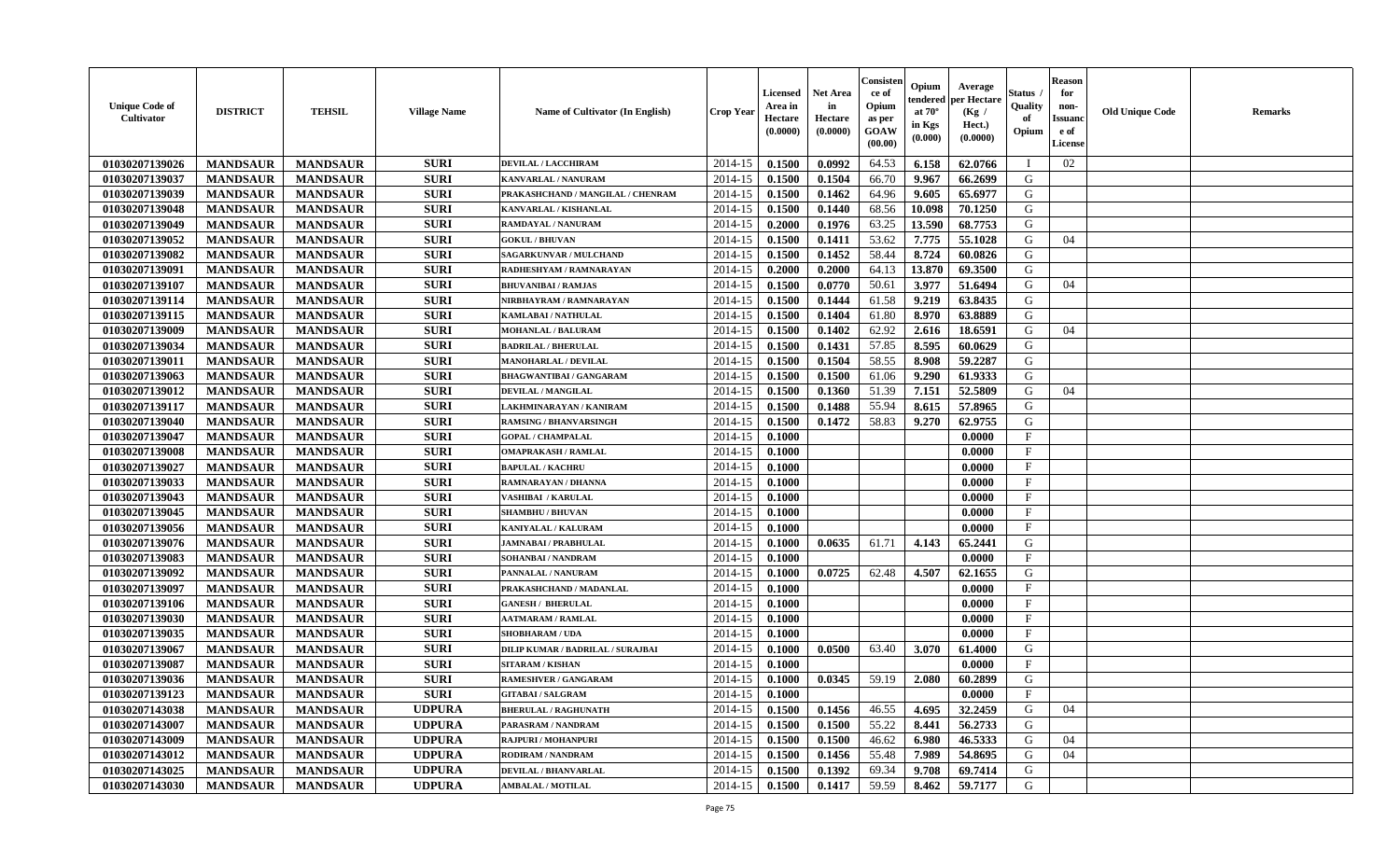| <b>Unique Code of</b><br>Cultivator | <b>DISTRICT</b> | <b>TEHSIL</b>   | <b>Village Name</b>                         | <b>Name of Cultivator (In English)</b> | <b>Crop Year</b> | Licensed<br>Area in<br>Hectare<br>(0.0000) | Net Area<br>in<br>Hectare<br>(0.0000) | Consister<br>ce of<br>Opium<br>as per<br>GOAW<br>(00.00) | Opium<br>tendered<br>at $70^\circ$<br>in Kgs<br>(0.000) | Average<br>per Hectare<br>(Kg /<br>Hect.)<br>(0.0000) | Status<br>Quality<br>of<br>Opium | Reason<br>for<br>non-<br>Issuan<br>e of<br><b>License</b> | <b>Old Unique Code</b> | <b>Remarks</b> |
|-------------------------------------|-----------------|-----------------|---------------------------------------------|----------------------------------------|------------------|--------------------------------------------|---------------------------------------|----------------------------------------------------------|---------------------------------------------------------|-------------------------------------------------------|----------------------------------|-----------------------------------------------------------|------------------------|----------------|
| 01030207143032                      | <b>MANDSAUR</b> | <b>MANDSAUR</b> | <b>UDPURA</b>                               | <b>RAMESHLAL / BALU</b>                | 2014-15          | 0.1500                                     | 0.1271                                | 56.58                                                    | 7.218                                                   | 56.7899                                               | G                                |                                                           |                        |                |
| 01030207143036                      | <b>MANDSAUR</b> | <b>MANDSAUR</b> | <b>UDPURA</b>                               | SAMRTHPUTI D.P. MADANPURI              | 2014-15          | 0.1500                                     | 0.1406                                | 57.87                                                    | 7.746                                                   | 55.0925                                               | G                                | 04                                                        |                        |                |
| 01030207143052                      | <b>MANDSAUR</b> | <b>MANDSAUR</b> | <b>UDPURA</b>                               | <b>BALAKARAMDAS / MANSHARAM</b>        | 2014-15          | 0.1500                                     | 0.1505                                | 56.79                                                    | 8.640                                                   | 57.4086                                               | G                                |                                                           |                        |                |
| 01030207143060                      | <b>MANDSAUR</b> | <b>MANDSAUR</b> | <b>UDPURA</b>                               | <b>BAGDIRAM / NANDA TELI</b>           | 2014-15          | 0.1500                                     | 0.1200                                | 58.48                                                    | 7.452                                                   | 62.1000                                               | G                                |                                                           |                        |                |
| 01030207143076                      | <b>MANDSAUR</b> | <b>MANDSAUR</b> | <b>UDPURA</b>                               | PRABHULAL / DEVRAM                     | 2014-15          | 0.1500                                     | 0.1476                                | 64.41                                                    | 9.560                                                   | 64.7696                                               | G                                |                                                           |                        |                |
| 01030207143080                      | <b>MANDSAUR</b> | <b>MANDSAUR</b> | <b>UDPURA</b>                               | <b>BAPULAL / BHERULAL</b>              | 2014-15          | 0.1500                                     | 0.1512                                | 59.51                                                    | 9.063                                                   | 59.9405                                               | G                                |                                                           |                        |                |
| 01030207143083                      | <b>MANDSAUR</b> | <b>MANDSAUR</b> | <b>UDPURA</b>                               | <b>GANESHRAM / BAGDIRAM</b>            | 2014-15          | 0.1500                                     | 0.0945                                | 54.70                                                    | 5.525                                                   | 58.4656                                               | G                                |                                                           |                        |                |
| 01030207143084                      | <b>MANDSAUR</b> | <b>MANDSAUR</b> | <b>UDPURA</b>                               | RAMLAL / MOHANLAL                      | 2014-15          | 0.2000                                     | 0.1972                                | 57.51                                                    | 12.069                                                  | 61.2018                                               | G                                |                                                           |                        |                |
| 01030207143100                      | <b>MANDSAUR</b> | <b>MANDSAUR</b> | <b>UDPURA</b>                               | NIRBHYARAM / PRABHULAL                 | 2014-15          | 0.1500                                     | 0.1487                                | 58.51                                                    | 8.609                                                   | 57.8951                                               | G                                |                                                           |                        |                |
| 01030207143008                      | <b>MANDSAUR</b> | <b>MANDSAUR</b> | <b>UDPURA</b>                               | RAMESHPURI / RATANPURI                 | 2014-15          | 0.1500                                     | 0.1464                                | 66.92                                                    | 9.914                                                   | 67.7186                                               | G                                |                                                           |                        |                |
| 01030207143037                      | <b>MANDSAUR</b> | <b>MANDSAUR</b> | <b>JDPURA</b>                               | <b>BHERULAL / NANURAM</b>              | 2014-15          | 0.1500                                     | 0.1462                                | 56.95                                                    | 8.453                                                   | 57.8181                                               | G                                |                                                           | 01030207131024         |                |
| 01030207143018                      | <b>MANDSAUR</b> | <b>MANDSAUR</b> | <b>UDPURA</b>                               | <b>MANGILAL / SHIVLAL</b>              | 2014-15          | 0.1000                                     |                                       |                                                          |                                                         | 0.0000                                                | F                                |                                                           |                        |                |
| 01030207143019                      | <b>MANDSAUR</b> | <b>MANDSAUR</b> | <b>UDPURA</b>                               | SHIVKALABAI / RATANLAL                 | 2014-15          | 0.1000                                     |                                       |                                                          |                                                         | 0.0000                                                | $\mathbf{F}$                     |                                                           |                        |                |
| 01030207143026                      | <b>MANDSAUR</b> | <b>MANDSAUR</b> | <b>UDPURA</b>                               | <b>BADRILAL / BHANVARLAL</b>           | 2014-15          | 0.1000                                     |                                       |                                                          |                                                         | 0.0000                                                | $\mathbf{F}$                     |                                                           |                        |                |
| 01030207143074                      | <b>MANDSAUR</b> | <b>MANDSAUR</b> | <b>UDPURA</b>                               | RAMESHCHAND / RADHAKISHAN              | 2014-15          | 0.1000                                     |                                       |                                                          |                                                         | 0.0000                                                | $_{\rm F}$                       |                                                           |                        |                |
| 01030207143088                      | <b>MANDSAUR</b> | <b>MANDSAUR</b> | <b>UDPURA</b>                               | RATANLAL / UDAYRAM                     | 2014-15          | 0.1000                                     |                                       |                                                          |                                                         | 0.0000                                                | F                                |                                                           |                        |                |
| 01030207143095                      | <b>MANDSAUR</b> | <b>MANDSAUR</b> | <b>UDPURA</b>                               | <b>BADRILAL / NARAYAN</b>              | 2014-15          | 0.1000                                     |                                       |                                                          |                                                         | 0.0000                                                | $\mathbf{F}$                     |                                                           |                        |                |
| 01030207144012                      | <b>MANDSAUR</b> | <b>MANDSAUR</b> | <b>AFZALPUR</b>                             | MADHUSINGH / NANURAM                   | 2014-15          | 0.1500                                     | 0.1520                                | 61.63                                                    | 9.473                                                   | 62.3224                                               | G                                |                                                           |                        |                |
| 01030207144091                      | <b>MANDSAUR</b> | <b>MANDSAUR</b> | <b>AFZALPUR</b>                             | <b>JARELAL / BAGDIRAM</b>              | 2014-15          | 0.1500                                     | 0.1500                                | 46.49                                                    | 7.571                                                   | 50.4733                                               | G                                | 04                                                        |                        |                |
| 01030207144014                      | <b>MANDSAUR</b> | <b>MANDSAUR</b> | <b>AFZALPUR</b>                             | <b>CHATARIBAI / DEVILAL</b>            | 2014-15          | 0.1000                                     |                                       |                                                          |                                                         | 0.0000                                                | $\mathbf{F}$                     |                                                           |                        |                |
| 01030207145003                      | <b>MANDSAUR</b> | <b>MANDSAUR</b> | ARNIYA NIZAMUDDINSUGRABAI/FAKRUDIN          |                                        | 2014-15          | 0.1500                                     | 0.1560                                | 59.27                                                    | 9.305                                                   | 59.6474                                               | G                                |                                                           |                        |                |
| 01030207145066                      | <b>MANDSAUR</b> | <b>MANDSAUR</b> | <b>ARNIYA NIZAMUDDINFAKRUDIN / NASRUDIN</b> |                                        | 2014-15          | 0.1500                                     | 0.1404                                | 60.99                                                    | 9.149                                                   | 65.1638                                               | G                                |                                                           |                        |                |
| 01030207145047                      | <b>MANDSAUR</b> | <b>MANDSAUR</b> | ARNIYA NIZAMUDDINHURABAI/NYAJMOHAMAD        |                                        | 2014-15          | 0.1500                                     | 0.1455                                | 54.91                                                    | 8.268                                                   | 56.8247                                               | G                                |                                                           |                        |                |
| 01030207145069                      | <b>MANDSAUR</b> | <b>MANDSAUR</b> | <b>ARNIYA NIZAMUDDINISMAIL/JAMA</b>         |                                        | 2014-15          | 0.1500                                     | 0.1515                                | 61.16                                                    | 9.375                                                   | 61.8812                                               | G                                |                                                           |                        |                |
| 01030207145027                      | <b>MANDSAUR</b> | <b>MANDSAUR</b> | ARNIYA NIZAMUDDINLALIBAI/LALU               |                                        | 2014-15          | 0.1000                                     |                                       |                                                          |                                                         | 0.0000                                                | $\mathbf{F}$                     |                                                           |                        |                |
| 01030207147012                      | <b>MANDSAUR</b> | <b>MANDSAUR</b> | <b>BANSAKHEDI</b>                           | <b>CHAMPALAL / KALURAM</b>             | 2014-15          | 0.1500                                     | 0.1479                                | 59.56                                                    | 8.364                                                   | 56.5517                                               | G                                |                                                           |                        |                |
| 01030207147028                      | <b>MANDSAUR</b> | <b>MANDSAUR</b> | <b>BANSAKHEDI</b>                           | LAXMINARAYAN / RAJARAM                 | 2014-15          | 0.1500                                     | 0.1458                                | 58.53                                                    | 7.534                                                   | 51.6735                                               | G                                | 04                                                        |                        |                |
| 01030207147033                      | <b>MANDSAUR</b> | <b>MANDSAUR</b> | <b>BANSAKHEDI</b>                           | <b>CHAMPALAL / GOTAM</b>               | 2014-15          | 0.1500                                     | 0.1526                                | 58.34                                                    | 8.993                                                   | 58.9318                                               | G                                |                                                           |                        |                |
| 01030207147039                      | <b>MANDSAUR</b> | <b>MANDSAUR</b> | <b>BANSAKHEDI</b>                           | NONDRAM / DHURALAL                     | 2014-15          | 0.1500                                     | 0.1520                                | 55.90                                                    | 8.641                                                   | 56.8487                                               | G                                |                                                           |                        |                |
| 01030207147042                      | <b>MANDSAUR</b> | <b>MANDSAUR</b> | <b>BANSAKHEDI</b>                           | <b>ONKAR / NANURAM</b>                 | 2014-15          | 0.1500                                     | 0.0997                                | 56.88                                                    | 5.745                                                   | 57.6229                                               | G                                |                                                           |                        |                |
| 01030207147010                      | <b>MANDSAUR</b> | <b>MANDSAUR</b> | <b>BANSAKHEDI</b>                           | <b>BHERULAL / ONKARLAL</b>             | 2014-15          | 0.1000                                     | 0.0548                                | 60.25                                                    | 3.073                                                   | 56.0766                                               | G                                |                                                           |                        |                |
| 01030207147032                      | <b>MANDSAUR</b> | <b>MANDSAUR</b> | <b>BANSAKHEDI</b>                           | <b>BHAGATRAM / PANALAL</b>             | 2014-15          | 0.1000                                     |                                       |                                                          |                                                         | 0.0000                                                | $\mathbf{F}$                     |                                                           |                        |                |
| 01030207147050                      | <b>MANDSAUR</b> | <b>MANDSAUR</b> | <b>BANSAKHEDI</b>                           | <b>ASHOK KUMAR / MANGILAL</b>          | 2014-15          | 0.1000                                     |                                       |                                                          |                                                         | 0.0000                                                | $\mathbf{F}$                     |                                                           |                        |                |
| 01030207147031                      | <b>MANDSAUR</b> | <b>MANDSAUR</b> | <b>BANSAKHEDI</b>                           | <b>BHARATRAM / PANALAL</b>             | 2014-15          | 0.1000                                     | 0.0615                                | 63.85                                                    | 3.913                                                   | 63.6260                                               | G                                |                                                           |                        |                |
| 01030207147049                      | <b>MANDSAUR</b> | <b>MANDSAUR</b> | <b>BANSAKHEDI</b>                           | KISHORKUMAR / MANGILAL                 | 2014-15          | 0.1000                                     | 0.0649                                | 61.67                                                    | 3.779                                                   | 58.2280                                               | G                                |                                                           |                        |                |
| 01030207147034                      | <b>MANDSAUR</b> | MANDSAUR        | <b>BANSAKHEDI</b>                           | <b>RAMSINGH / MANGILAL</b>             | $2014-15$ 0.1000 |                                            |                                       |                                                          |                                                         | 0.0000                                                | F                                |                                                           |                        |                |
| 01030207148014                      | <b>MANDSAUR</b> | <b>MANDSAUR</b> | <b>BARDIYAKHEDI</b>                         | <b>SUKHLAL / MOHANLAL</b>              | 2014-15          | 0.1500                                     | 0.1118                                | 67.66                                                    | 7.462                                                   | 66.7442                                               | G                                |                                                           |                        |                |
| 01030207148051                      | <b>MANDSAUR</b> | <b>MANDSAUR</b> | <b>BARDIYAKHEDI</b>                         | <b>MOTILAL / GULALB</b>                | 2014-15          | 0.1500                                     | 0.1575                                | 58.91                                                    | 8.820                                                   | 56.0000                                               | G                                |                                                           |                        |                |
| 01030207148030                      | <b>MANDSAUR</b> | <b>MANDSAUR</b> | <b>BARDIYAKHEDI</b>                         | <b>RAMESHVER / RUPA</b>                | 2014-15          | 0.1500                                     | 0.1386                                | 59.96                                                    | 8.155                                                   | 58.8384                                               | G                                |                                                           |                        |                |
| 01030207148069                      | <b>MANDSAUR</b> | <b>MANDSAUR</b> | <b>BARDIYAKHEDI</b>                         | <b>VAJERAM / NANDA</b>                 | 2014-15          | 0.2000                                     | 0.2018                                | 57.17                                                    | 10.903                                                  | 54.0287                                               | G                                | 04                                                        |                        |                |
| 01030207148020                      | <b>MANDSAUR</b> | <b>MANDSAUR</b> | <b>BARDIYAKHEDI</b>                         | KACHRU / CHAMPALAL                     | 2014-15          | 0.1500                                     | 0.1517                                | 66.85                                                    | 10.104                                                  | 66.6051                                               | G                                |                                                           |                        |                |
| 01030207148047                      | <b>MANDSAUR</b> | <b>MANDSAUR</b> | <b>BARDIYAKHEDI</b>                         | KANCHANBAI / HIRALAL                   | 2014-15          | 0.1500                                     | 0.1488                                | 61.42                                                    | 9.327                                                   | 62.6815                                               | G                                |                                                           |                        |                |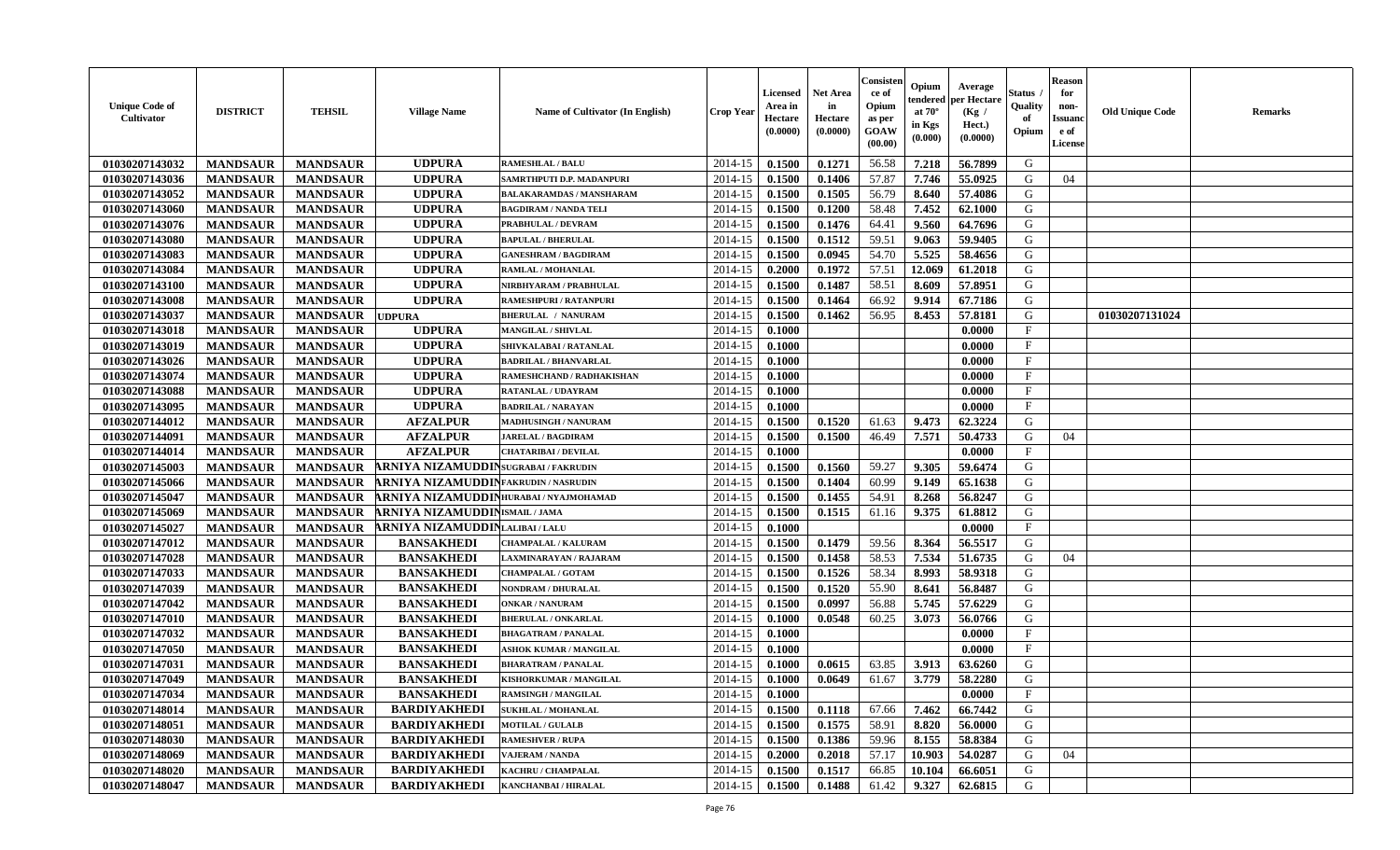| <b>Unique Code of</b><br><b>Cultivator</b> | <b>DISTRICT</b> | <b>TEHSIL</b>   | <b>Village Name</b> | Name of Cultivator (In English) | <b>Crop Year</b> | <b>Licensed</b><br>Area in<br>Hectare<br>(0.0000) | Net Area<br>in<br>Hectare<br>(0.0000) | Consisteı<br>ce of<br>Opium<br>as per<br>GOAW<br>(00.00) | Opium<br>tendered<br>at $70^\circ$<br>in Kgs<br>(0.000) | Average<br>per Hectare<br>(Kg /<br>Hect.)<br>(0.0000) | Status<br>Quality<br>of<br>Opium | <b>Reason</b><br>for<br>non-<br><b>Issuand</b><br>e of<br>License | <b>Old Unique Code</b> | <b>Remarks</b> |
|--------------------------------------------|-----------------|-----------------|---------------------|---------------------------------|------------------|---------------------------------------------------|---------------------------------------|----------------------------------------------------------|---------------------------------------------------------|-------------------------------------------------------|----------------------------------|-------------------------------------------------------------------|------------------------|----------------|
| 01030207148008                             | <b>MANDSAUR</b> | <b>MANDSAUR</b> | <b>BARDIYAKHEDI</b> | <b>KANCHANBAI / BAGDIRAM</b>    | 2014-15          | 0.1000                                            |                                       |                                                          |                                                         | 0.0000                                                | $\mathbf{F}$                     |                                                                   |                        |                |
| 01030207148037                             | <b>MANDSAUR</b> | <b>MANDSAUR</b> | <b>BARDIYAKHEDI</b> | <b>SURAJBAI / PUNUMCHAND</b>    | 2014-15          | 0.1000                                            |                                       |                                                          |                                                         | 0.0000                                                | $\mathbf{F}$                     |                                                                   |                        |                |
| 01030207148038                             | <b>MANDSAUR</b> | <b>MANDSAUR</b> | <b>BARDIYAKHEDI</b> | <b>RUPA/GOTAM</b>               | 2014-15          | 0.1000                                            |                                       |                                                          |                                                         | 0.0000                                                | $\mathbf{F}$                     |                                                                   |                        |                |
| 01030207148046                             | <b>MANDSAUR</b> | <b>MANDSAUR</b> | <b>BARDIYAKHEDI</b> | <b>GANGABAI / CHAGANLAL</b>     | 2014-15          | 0.1000                                            |                                       |                                                          |                                                         | 0.0000                                                | $\mathbf{F}$                     |                                                                   |                        |                |
| 01030207148057                             | <b>MANDSAUR</b> | <b>MANDSAUR</b> | <b>BARDIYAKHEDI</b> | KAMLABAI / KACHRU               | 2014-15          | 0.1000                                            |                                       |                                                          |                                                         | 0.0000                                                | $\mathbf N$                      |                                                                   |                        |                |
| 01030207148002                             | <b>MANDSAUR</b> | <b>MANDSAUR</b> | <b>BARDIYAKHEDI</b> | <b>MANDALAL / GANESHRAM</b>     | 2014-15          | 0.1000                                            |                                       |                                                          |                                                         | 0.0000                                                | $\mathbf N$                      |                                                                   |                        |                |
| 01030207148003                             | <b>MANDSAUR</b> | <b>MANDSAUR</b> | <b>BARDIYAKHEDI</b> | <b>KESLASH / KARULAL</b>        | 2014-15          | 0.1000                                            |                                       |                                                          |                                                         | 0.0000                                                | $\mathbf{F}$                     |                                                                   |                        |                |
| 01030207088023                             | <b>MANDSAUR</b> | <b>MANDSAUR</b> | <b>CHIPLANA</b>     | PANNALAL / MOTILAL              | 2014-15          | 0.2000                                            | 0.1980                                | 61.52                                                    | 12.480                                                  | 63.0303                                               | G                                |                                                                   |                        |                |
| 01030207088031                             | <b>MANDSAUR</b> | <b>MANDSAUR</b> | <b>CHIPLANA</b>     | <b>CHUNNILAL / UDAJI</b>        | 2014-15          | 0.1500                                            | 0.1487                                | 62.54                                                    | 9.104                                                   | 61.2239                                               | G                                |                                                                   |                        |                |
| 01030207088035                             | <b>MANDSAUR</b> | <b>MANDSAUR</b> | <b>CHIPLANA</b>     | RAMNARAYAN / MANGILAL           | 2014-15          | 0.1500                                            | 0.1515                                | 60.28                                                    | 8.939                                                   | 59.0033                                               | G                                |                                                                   |                        |                |
| 01030207088043                             | <b>MANDSAUR</b> | <b>MANDSAUR</b> | <b>CHIPLANA</b>     | <b>GANESH / DHNNA</b>           | 2014-15          | 0.1500                                            | 0.1477                                | 66.75                                                    | 9.984                                                   | 67.5965                                               | G                                |                                                                   |                        |                |
| 01030207088047                             | <b>MANDSAUR</b> | <b>MANDSAUR</b> | <b>CHIPLANA</b>     | <b>GOPAL / BHERULAL</b>         | 2014-15          | 0.1500                                            | 0.1575                                | 63.21                                                    | 10.077                                                  | 63.9810                                               | G                                |                                                                   |                        |                |
| 01030207088053                             | <b>MANDSAUR</b> | <b>MANDSAUR</b> | <b>CHIPLANA</b>     | RADHESHYAM / BHANVARLAL         | 2014-15          | 0.1500                                            | 0.1472                                | 60.15                                                    | 8.980                                                   | 61.0054                                               | G                                |                                                                   |                        |                |
| 01030207088057                             | <b>MANDSAUR</b> | <b>MANDSAUR</b> | <b>CHIPLANA</b>     | LAKSHMANSINGH / BHUVANSINGH     | 2014-15          | 0.2000                                            | 0.2025                                | 63.57                                                    | 12.959                                                  | 63.9951                                               | G                                |                                                                   |                        |                |
| 01030207088059                             | <b>MANDSAUR</b> | <b>MANDSAUR</b> | <b>CHIPLANA</b>     | <b>DILIPSING / SOHANSING</b>    | 2014-15          | 0.1500                                            | 0.1543                                | 60.28                                                    | 9.076                                                   | 58.8205                                               | G                                |                                                                   |                        |                |
| 01030207088083                             | <b>MANDSAUR</b> | <b>MANDSAUR</b> | <b>CHIPLANA</b>     | <b>BANUSINGH / SOHANASINGH</b>  | 2014-15          | 0.1500                                            | 0.1538                                | 58.96                                                    | 8.920                                                   | 57.9974                                               | G                                |                                                                   |                        |                |
| 01030207088090                             | <b>MANDSAUR</b> | <b>MANDSAUR</b> | <b>CHIPLANA</b>     | <b>SHYAMSUNDER / RAMLAL</b>     | 2014-15          | 0.1500                                            | 0.1568                                | 51.68                                                    | 7.722                                                   | 49.2474                                               | G                                | 04                                                                |                        |                |
| 01030207088091                             | <b>MANDSAUR</b> | <b>MANDSAUR</b> | <b>CHIPLANA</b>     | RAMDAYAL / KANCHANBAI           | 2014-15          | 0.1500                                            | 0.1530                                | 62.49                                                    | 9.757                                                   | 63.7712                                               | G                                |                                                                   |                        |                |
| 01030207088097                             | <b>MANDSAUR</b> | <b>MANDSAUR</b> | <b>CHIPLANA</b>     | <b>BHEULAL / SAWA</b>           | 2014-15          | 0.1500                                            | 0.1260                                | 57.42                                                    | 6.997                                                   | 55.5317                                               | G                                | 04                                                                |                        |                |
| 01030207088104                             | <b>MANDSAUR</b> | <b>MANDSAUR</b> | <b>CHIPLANA</b>     | <b>DASHRATH / BAPULAL</b>       | 2014-15          | 0.1500                                            | 0.1548                                | 56.18                                                    | 8.732                                                   | 56.4083                                               | G                                |                                                                   |                        |                |
| 01030207088112                             | <b>MANDSAUR</b> | <b>MANDSAUR</b> | <b>CHIPLANA</b>     | ISHWARSINGH / FATTESINGH        | 2014-15          | 0.1500                                            | 0.1552                                | 63.34                                                    | 9.962                                                   | 64.1881                                               | G                                |                                                                   |                        |                |
| 01030207088122                             | <b>MANDSAUR</b> | <b>MANDSAUR</b> | <b>CHIPLANA</b>     | PRABHULAL / SAVARAM             | 2014-15          | 0.1500                                            | 0.1488                                | 53.42                                                    | 7.807                                                   | 52.4664                                               | G                                | 04                                                                |                        |                |
| 01030207088095                             | <b>MANDSAUR</b> | <b>MANDSAUR</b> | <b>CHIPLANA</b>     | <b>BHAGUBAI / RAMLAL</b>        | 2014-15          | 0.1500                                            | 0.1374                                | 64.22                                                    | 8.422                                                   | 61.2955                                               | G                                |                                                                   |                        |                |
| 01030207088085                             | <b>MANDSAUR</b> | <b>MANDSAUR</b> | <b>CHIPLANA</b>     | <b>SANADKUMAR / GOPAL</b>       | 2014-15          | 0.2000                                            | 0.2081                                | 61.34                                                    | 12.636                                                  | 60.7208                                               | G                                |                                                                   |                        |                |
| 01030207088071                             | <b>MANDSAUR</b> | <b>MANDSAUR</b> | <b>CHIPLANA</b>     | RANAJITASINGH / MODASINGH       | 2014-15          | 0.1500                                            | 0.1500                                | 55.20                                                    | 7.972                                                   | 53.1467                                               | G                                | 04                                                                |                        |                |
| 01030207088032                             | <b>MANDSAUR</b> | <b>MANDSAUR</b> | <b>CHIPLANA</b>     | <b>BALARAM / DHANNA</b>         | 2014-15          | 0.1500                                            | 0.1521                                | 55.60                                                    | 8.562                                                   | 56.2919                                               | G                                |                                                                   |                        |                |
| 01030207088102                             | <b>MANDSAUR</b> | <b>MANDSAUR</b> | <b>CHIPLANA</b>     | RAMKUNVARBAI / AMBASHANKAR      | 2014-15          | 0.1500                                            | 0.1539                                | 55.31                                                    | 8.526                                                   | 55.3996                                               | G                                | 04                                                                |                        |                |
| 01030207088042                             | <b>MANDSAUR</b> | <b>MANDSAUR</b> | <b>CHIPLANA</b>     | NIRMALABAI / RAMNIVAS           | 2014-15          | 0.1500                                            | 0.1497                                | 50.83                                                    | 7.697                                                   | 51.4162                                               | G                                | 04                                                                |                        |                |
| 01030207088101                             | <b>MANDSAUR</b> | <b>MANDSAUR</b> | <b>CHIPLANA</b>     | <b>MOTI / KACHRULAL</b>         | 2014-15          | 0.1500                                            | 0.1447                                | 62.46                                                    | 8.869                                                   | 61.2923                                               | G                                |                                                                   |                        |                |
| 01030207088088                             | <b>MANDSAUR</b> | <b>MANDSAUR</b> | <b>CHIPLANA</b>     | RAJMAL / KANHAIYALAL            | 2014-15          | 0.1500                                            | 0.1512                                | 62.73                                                    | 9.383                                                   | 62.0569                                               | G                                |                                                                   |                        |                |
| 01030207088064                             | <b>MANDSAUR</b> | <b>MANDSAUR</b> | <b>CHIPLANA</b>     | <b>MAHESH KUMAR / RAJMAL</b>    | 2014-15          | 0.1500                                            | 0.1495                                | 63.01                                                    | 9.343                                                   | 62.4950                                               | G                                |                                                                   |                        |                |
| 01030207088012                             | <b>MANDSAUR</b> | <b>MANDSAUR</b> | <b>CHIPLANA</b>     | VARDICHAND / KESHURAM           | 2014-15          | 0.1000                                            |                                       |                                                          |                                                         | 0.0000                                                | $\mathbf{F}$                     |                                                                   |                        |                |
| 01030207088025                             | <b>MANDSAUR</b> | <b>MANDSAUR</b> | <b>CHIPLANA</b>     | PREMASINGH / DUNGARASINGH       | 2014-15          | 0.1000                                            |                                       |                                                          |                                                         | 0.0000                                                | $\mathbf{F}$                     |                                                                   |                        |                |
| 01030207088036                             | <b>MANDSAUR</b> | <b>MANDSAUR</b> | <b>CHIPLANA</b>     | <b>SHANTIBAI / NANURAM</b>      | 2014-15          | 0.1000                                            |                                       |                                                          |                                                         | 0.0000                                                | $_{\rm F}$                       |                                                                   |                        |                |
| 01030207088048                             | <b>MANDSAUR</b> | <b>MANDSAUR</b> | <b>CHIPLANA</b>     | <b>RAMSING / LALSINGH</b>       | 2014-15          | 0.1000                                            | 0.0510                                | 39.51                                                    | 0.881                                                   | 17.2745                                               | G                                | 04                                                                |                        |                |
| 01030207088049                             | <b>MANDSAUR</b> | MANDSAUR        | <b>CHIPLANA</b>     | <b>RAJKUNWAR / HIMMATSINGH</b>  | $2014-15$ 0.1000 |                                                   | 0.0874                                |                                                          | 58.72 5.100                                             | 58.3524                                               | G                                |                                                                   |                        |                |
| 01030207088063                             | <b>MANDSAUR</b> | <b>MANDSAUR</b> | <b>CHIPLANA</b>     | GOPALSINGH / JASTWANTSINGH      | 2014-15          | 0.1000                                            | 0.0504                                | 52.22                                                    | 2.320                                                   | 46.0317                                               | G                                | 04                                                                |                        |                |
| 01030207088073                             | <b>MANDSAUR</b> | <b>MANDSAUR</b> | <b>CHIPLANA</b>     | <b>RAMESHCHAND / MANGILAL</b>   | 2014-15          | 0.1000                                            |                                       |                                                          |                                                         | 0.0000                                                | $\mathbf{F}$                     |                                                                   |                        |                |
| 01030207088082                             | <b>MANDSAUR</b> | <b>MANDSAUR</b> | <b>CHIPLANA</b>     | <b>KRISHNADAS / MOHANDAS</b>    | 2014-15          | 0.1000                                            |                                       |                                                          |                                                         | 0.0000                                                | $\mathbf{F}$                     |                                                                   |                        |                |
| 01030207088093                             | <b>MANDSAUR</b> | <b>MANDSAUR</b> | <b>CHIPLANA</b>     | <b>SURAJABAI / BHULIBAI</b>     | 2014-15          | 0.1000                                            |                                       |                                                          |                                                         | 0.0000                                                | $\mathbf{F}$                     |                                                                   |                        |                |
| 01030207088098                             | <b>MANDSAUR</b> | <b>MANDSAUR</b> | <b>CHIPLANA</b>     | RATANKUNVAR / ARJUNSINGH        | 2014-15          | 0.1000                                            | 0.0850                                | 60.58                                                    | 5.063                                                   | 59.5647                                               | G                                |                                                                   |                        |                |
| 01030207088119                             | <b>MANDSAUR</b> | <b>MANDSAUR</b> | <b>CHIPLANA</b>     | KAMLABAI / CHUNNILAL            | 2014-15          | 0.1000                                            |                                       |                                                          |                                                         | 0.0000                                                | $\mathbf F$                      |                                                                   |                        |                |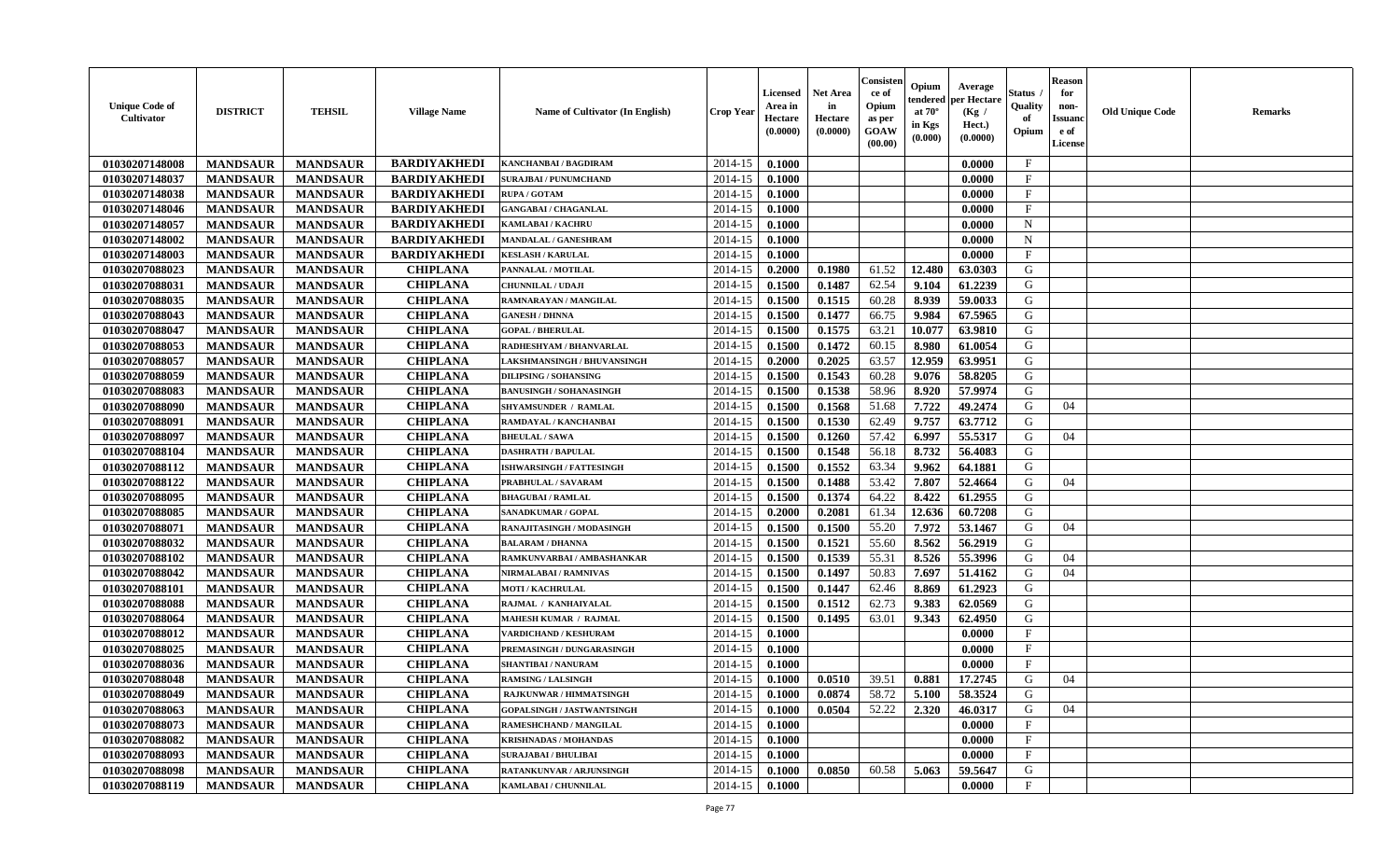| <b>Unique Code of</b><br>Cultivator | <b>DISTRICT</b> | <b>TEHSIL</b>   | <b>Village Name</b>                  | Name of Cultivator (In English)       | <b>Crop Year</b> | <b>Licensed</b><br>Area in<br>Hectare<br>(0.0000) | <b>Net Area</b><br>in<br>Hectare<br>(0.0000) | Consister<br>ce of<br>Opium<br>as per<br>GOAW<br>(00.00) | Opium<br>endereo<br>at $70^\circ$<br>in Kgs<br>(0.000) | Average<br>per Hectare<br>(Kg /<br>Hect.)<br>(0.0000) | Status<br>Quality<br>of<br>Opium | <b>Reason</b><br>for<br>non-<br><b>Issuano</b><br>e of<br>License | <b>Old Unique Code</b> | <b>Remarks</b>      |
|-------------------------------------|-----------------|-----------------|--------------------------------------|---------------------------------------|------------------|---------------------------------------------------|----------------------------------------------|----------------------------------------------------------|--------------------------------------------------------|-------------------------------------------------------|----------------------------------|-------------------------------------------------------------------|------------------------|---------------------|
| 01030207088028                      | <b>MANDSAUR</b> | <b>MANDSAUR</b> | <b>CHIPLANA</b>                      | LILA BAI / LAXMINARAYAN               | 2014-15          | 0.1000                                            |                                              |                                                          |                                                        | 0.0000                                                | $\mathbf{F}$                     |                                                                   |                        |                     |
| 01030207151007                      | <b>MANDSAUR</b> | <b>MANDSAUR</b> | <b>CHIRMOLIYA</b>                    | <b>KANIRAM / BHERULAL</b>             | 2014-15          | 0.2000                                            | 0.1436                                       | 57.91                                                    | 8.513                                                  | 59.2827                                               | G                                |                                                                   |                        |                     |
| 01030207151010                      | <b>MANDSAUR</b> | <b>MANDSAUR</b> | <b>CHIRMOLIYA</b>                    | PANNALAL / AMRATRAM                   | 2014-15          | 0.1500                                            | 0.1449                                       | 52.58                                                    | 7.819                                                  | 53.9614                                               | G                                | 04                                                                |                        |                     |
| 01030207151019                      | <b>MANDSAUR</b> | <b>MANDSAUR</b> | <b>CHIRMOLIYA</b>                    | <b>MEGHA / MANGILAL</b>               | 2014-15          | 0.1500                                            | 0.1463                                       | 54.18                                                    | 8.460                                                  | 57.8264                                               | G                                |                                                                   |                        |                     |
| 01030207151029                      | <b>MANDSAUR</b> | <b>MANDSAUR</b> | <b>CHIRMOLIYA</b>                    | <b>BASANTILAL / PRABHULAL</b>         | 2014-15          | 0.1500                                            | 0.1465                                       | 56.16                                                    | 8.681                                                  | 59.2560                                               | G                                |                                                                   |                        |                     |
| 01030207151043                      | <b>MANDSAUR</b> | <b>MANDSAUR</b> | <b>CHIRMOLIYA</b>                    | <b>BHAGIRATH / HIRALAL</b>            | 2014-15          | 0.1500                                            | 0.1460                                       | 56.00                                                    | 8.688                                                  | 59.5068                                               | G                                |                                                                   |                        |                     |
| 01030207151069                      | <b>MANDSAUR</b> | <b>MANDSAUR</b> | <b>CHIRMOLIYA</b>                    | <b>GANESHRAM / KACHRU</b>             | 2014-15          | 0.1500                                            | 0.1372                                       | 51.87                                                    | 7.380                                                  | 53.7901                                               | G                                | 04                                                                |                        |                     |
| 01030207151071                      | <b>MANDSAUR</b> | <b>MANDSAUR</b> | <b>CHIRMOLIYA</b>                    | <b>GATTUBAI/KISHANLAL</b>             | 2014-15          | 0.1500                                            | 0.1525                                       | 59.70                                                    | 9.126                                                  | 59.8426                                               | G                                |                                                                   |                        |                     |
| 01030207151083                      | <b>MANDSAUR</b> | <b>MANDSAUR</b> | <b>CHIRMOLIYA</b>                    | PRABHULAL / HEMRAJ                    | 2014-15          | 0.1500                                            | 0.1460                                       | 56.54                                                    | 8.465                                                  | 57.9795                                               | G                                |                                                                   |                        |                     |
| 01030207151012                      | <b>MANDSAUR</b> | <b>MANDSAUR</b> | <b>CHIRMOLIYA</b>                    | <b>SHAVRAM / RAJAJRAM</b>             | 2014-15          | 0.1500                                            | 0.1443                                       | 58.90                                                    | 8.978                                                  | 62.2176                                               | G                                |                                                                   |                        |                     |
| 01030207151013                      | <b>MANDSAUR</b> | <b>MANDSAUR</b> | <b>CHIRMOLIYA</b>                    | <b>DHULICHAND / HEMRAJ</b>            | 2014-15          | 0.1500                                            | 0.1239                                       | 53.00                                                    | 6.761                                                  | 54.5682                                               | G                                | 04                                                                |                        |                     |
| 01030207151031                      | <b>MANDSAUR</b> | <b>MANDSAUR</b> | <b>CHIRMOLIYA</b>                    | <b>AMRATRAM / RAMLAL</b>              | 2014-15          | 0.1500                                            | 0.1480                                       | 47.32                                                    | 7.024                                                  | 47.4595                                               | G                                | 04                                                                |                        |                     |
| 01030207151093                      | <b>MANDSAUR</b> | <b>MANDSAUR</b> | <b>CHIRMOLIYA</b>                    | KALU / BAGDIRAM                       | 2014-15          | 0.1500                                            | 0.1242                                       | 56.72                                                    | 7.398                                                  | 59.5652                                               | G                                |                                                                   |                        |                     |
| 01030207151011                      | <b>MANDSAUR</b> | <b>MANDSAUR</b> | <b>CHIRMOLIYA</b>                    | <b>BADRILAL / JUJHARLAL</b>           | 2014-15          | 0.1500                                            | 0.1482                                       | 57.33                                                    | 8.673                                                  | 58.5223                                               | G                                |                                                                   |                        |                     |
| 01030207151047                      | <b>MANDSAUR</b> | <b>MANDSAUR</b> | <b>CHIRMOLIYA</b>                    | <b>BASANTILAL / RAMLAL</b>            | 2014-15          | 0.1500                                            | 0.1525                                       | 60.50                                                    | 9.170                                                  | 60.1311                                               | G                                |                                                                   | 01030207165143         |                     |
| 01030207151017                      | <b>MANDSAUR</b> | <b>MANDSAUR</b> | <b>CHIRMOLIYA</b>                    | <b>BAGDIRAM / BHUVANIRAM</b>          | 2014-15          | 0.1000                                            |                                              |                                                          |                                                        | 0.0000                                                | $\mathbf{F}$                     |                                                                   |                        |                     |
| 01030207151044                      | <b>MANDSAUR</b> | <b>MANDSAUR</b> | <b>CHIRMOLIYA</b>                    | <b>RAMSINGH / KARUSINGH</b>           | 2014-15          | 0.1000                                            |                                              |                                                          |                                                        | 0.0000                                                | $\mathbf F$                      |                                                                   |                        |                     |
| 01030207151063                      | <b>MANDSAUR</b> | <b>MANDSAUR</b> | <b>CHIRMOLIYA</b>                    | <b>BHERULAL / GOPAL MATA BHULIBAI</b> | 2014-15          | 0.1000                                            |                                              |                                                          |                                                        | 0.0000                                                | $\mathbf{F}$                     |                                                                   |                        |                     |
| 01030207151059                      | <b>MANDSAUR</b> | <b>MANDSAUR</b> | <b>CHIRMOLIYA</b>                    | PANABAI / RAGHUNATH                   | 2014-15          | 0.1000                                            |                                              |                                                          |                                                        | 0.0000                                                | $_{\rm F}$                       |                                                                   |                        |                     |
| 01030207151095                      | <b>MANDSAUR</b> | <b>MANDSAUR</b> | <b>CHIRMOLIYA</b>                    | SATYANRAYAN / PRATHVIDAS              | 2014-15          | 0.1000                                            |                                              |                                                          |                                                        | 0.0000                                                | $\mathbf{F}$                     |                                                                   |                        |                     |
| 01030207152006                      | <b>MANDSAUR</b> | <b>MANDSAUR</b> | <b>DHATURIYA</b>                     | <b>HIRALAL / KACHRU</b>               | 2014-15          | 0.1500                                            | 0.1505                                       | 63.75                                                    | 9.572                                                  | 63.6013                                               | G                                |                                                                   |                        |                     |
| 01030207152016                      | <b>MANDSAUR</b> | <b>MANDSAUR</b> | <b>DHATURIYA</b>                     | RAM KUNWARBAI / MAN SINGH             | 2014-15          | 0.1500                                            | 0.1435                                       | 56.97                                                    | 3.988                                                  | 27.7909                                               | G                                | 04                                                                |                        |                     |
| 01030207152019                      | <b>MANDSAUR</b> | <b>MANDSAUR</b> | <b>DHATURIYA</b>                     | <b>BAGDIBAI/NAGU</b>                  | 2014-15          | 0.1500                                            | 0.1472                                       | 59.52                                                    | 9.047                                                  | 61.4606                                               | G                                |                                                                   |                        |                     |
| 01030207152049                      | <b>MANDSAUR</b> | <b>MANDSAUR</b> | <b>DHATURIYA</b>                     | RAJPAL SINGH / KANIRAM                | 2014-15          | 0.1500                                            | 0.1519                                       | 55.91                                                    | 8.171                                                  | 53.7920                                               | G                                | 04                                                                |                        |                     |
| 01030207152051                      | <b>MANDSAUR</b> | <b>MANDSAUR</b> | <b>DHATURIYA</b>                     | SHIVAKANYABAI / MOHANALAL             | 2014-15          | 0.2000                                            | 0.2019                                       | 56.58                                                    | 10.783                                                 | 53.4076                                               | G                                | 04                                                                |                        |                     |
| 01030207152003                      | <b>MANDSAUR</b> | <b>MANDSAUR</b> | <b>DHATURIYA</b>                     | HARKUNVARBAI / RAMSINGH               | 2014-15          | 0.1000                                            |                                              |                                                          |                                                        | 0.0000                                                | $_{\rm F}$                       |                                                                   |                        |                     |
| 01030207152009                      | <b>MANDSAUR</b> | <b>MANDSAUR</b> | <b>DHATURIYA</b>                     | <b>BHAGIRATH / KARULAL GURJAR</b>     | 2014-15          | 0.1000                                            |                                              |                                                          |                                                        | 0.0000                                                | $\mathbf{F}$                     |                                                                   |                        |                     |
| 01030207152017                      | <b>MANDSAUR</b> | <b>MANDSAUR</b> | <b>DHATURIYA</b>                     | VAGATRAM / ONKAR                      | 2014-15          | 0.1000                                            |                                              |                                                          |                                                        | 0.0000                                                | $\mathbf{F}$                     |                                                                   |                        |                     |
| 01030207152023                      | <b>MANDSAUR</b> | <b>MANDSAUR</b> | <b>DHATURIYA</b>                     | <b>KALABAI/BHERULAL</b>               | 2014-15          | 0.1000                                            |                                              |                                                          |                                                        | 0.0000                                                | F                                |                                                                   |                        | TRANSFER/BANSAKHEDI |
| 01030207153185                      | <b>MANDSAUR</b> | <b>MANDSAUR</b> | <b>GURJARBARDIYA</b>                 | <b>MANSINGH / BASNTILAL</b>           | 2014-15          | 0.2000                                            | 0.1256                                       | 65.95                                                    | 11.004                                                 | 87.6115                                               | G                                |                                                                   |                        |                     |
| 01030207153014                      | <b>MANDSAUR</b> | <b>MANDSAUR</b> | <b>GURJARBARDIYA</b>                 | <b>GANGABAI/KARULAL</b>               | 2014-15          | 0.1500                                            | 0.1445                                       | 57.54                                                    | 8.705                                                  | 60.2422                                               | G                                |                                                                   |                        |                     |
| 01030207153057                      | <b>MANDSAUR</b> | <b>MANDSAUR</b> | <b>GURJARBARDIYA</b>                 | <b>BALURAM / GANESHRAM</b>            | 2014-15          | 0.1500                                            | 0.1505                                       | 57.91                                                    | 9.150                                                  | 60.7973                                               | G                                |                                                                   |                        |                     |
| 01030207153061                      | <b>MANDSAUR</b> | <b>MANDSAUR</b> | <b>GURJARBARDIYA</b>                 | LAKSHMINARAYAN / BADRILAL             | 2014-15          | 0.1500                                            | 0.1480                                       | 64.14                                                    | 9.007                                                  | 60.8581                                               | G                                |                                                                   |                        |                     |
| 01030207153062                      | <b>MANDSAUR</b> | <b>MANDSAUR</b> | <b>GURJARBARDIYA</b>                 | <b>SUKHLAL / ONKAR GURJAR CHOTA</b>   | 2014-15          | 0.1500                                            | 0.1510                                       | 53.89                                                    | 8.453                                                  | 55.9801                                               | G                                | 04                                                                |                        |                     |
| 01030207153070                      | <b>MANDSAUR</b> | <b>MANDSAUR</b> | <b>GURJARBARDIYA</b>                 | <b>SAGARMAL / RAMNIVAS</b>            | 2014-15          | 0.1500                                            | 0.1525                                       | 64.82                                                    | 10.566                                                 | 69.2852                                               | G                                |                                                                   |                        |                     |
| 01030207153105                      | <b>MANDSAUR</b> | <b>MANDSAUR</b> | GURJARBARDIYA                        | <b>GOPAL / NATHULAL</b>               |                  | $2014-15$ 0.1500                                  | 0.1516                                       | 62.34                                                    | 9.787                                                  | 64.5580                                               | G                                |                                                                   |                        |                     |
| 01030207153119                      | <b>MANDSAUR</b> | <b>MANDSAUR</b> | <b>GURJARBARDIYA</b>                 | <b>UDAYLAL / KARU</b>                 | 2014-15          | 0.1500                                            | 0.1470                                       | 54.80                                                    | 8.486                                                  | 57.7279                                               | G                                |                                                                   |                        |                     |
| 01030207153140                      | <b>MANDSAUR</b> | <b>MANDSAUR</b> | <b>GURJARBARDIYA</b>                 | <b>SAMPATBAI/NATHU</b>                | 2014-15          | 0.1500                                            | 0.1471                                       | 60.94                                                    | 9.124                                                  | 62.0258                                               | G                                |                                                                   |                        |                     |
| 01030207153109                      | <b>MANDSAUR</b> | <b>MANDSAUR</b> | <b>GURJARBARDIYA</b>                 | KACHRULAL / CHAMPALAL                 | 2014-15          | 0.1500                                            | 0.1495                                       | 53.84                                                    | 8.168                                                  | 54.6355                                               | G                                | 04                                                                |                        |                     |
| 01030207153151                      | <b>MANDSAUR</b> | <b>MANDSAUR</b> | <b>GURJARBARDIYA</b>                 | <b>GATTUBAI/BHANWARLAL</b>            | 2014-15          | 0.1500                                            | 0.1523                                       | 44.77                                                    | 6.792                                                  | 44.5962                                               | G                                | 04                                                                |                        |                     |
| 01030207153165                      | <b>MANDSAUR</b> | <b>MANDSAUR</b> | <b>GURJARBARDIYA</b>                 | KAMLABAI / RAMCHANDRA                 | 2014-15          | 0.1500                                            | 0.1510                                       | 46.56                                                    | 7.815                                                  | 51.7550                                               | G                                | 04                                                                |                        |                     |
| 01030207153171                      | <b>MANDSAUR</b> | <b>MANDSAUR</b> | <b>GURJARBARDIYA RODIBAI/KASTURA</b> |                                       | $2014 - 15$      | 0.1500                                            | 0.1512                                       | 57.03                                                    | 8.595                                                  | 56.8452                                               | G                                |                                                                   |                        |                     |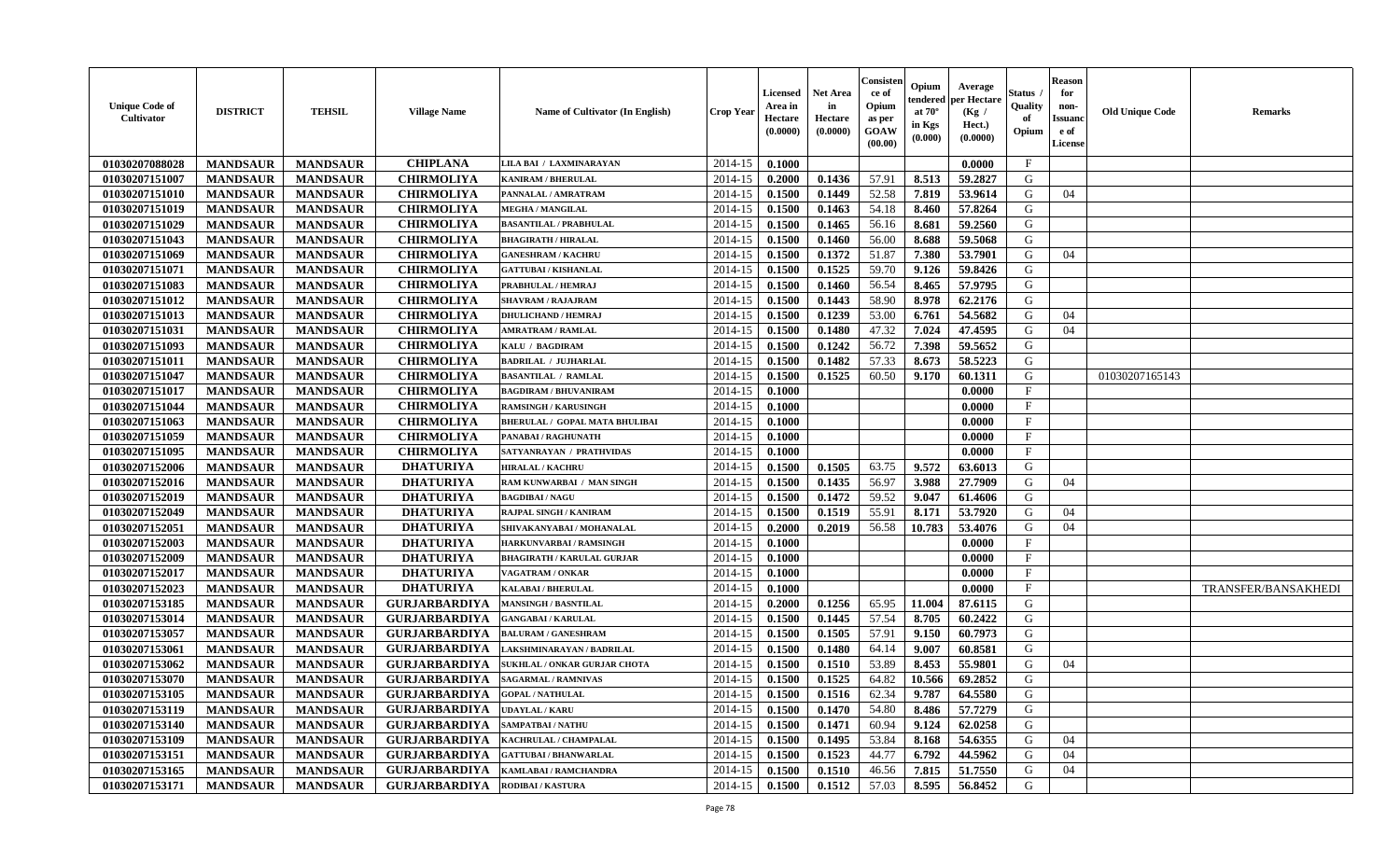| <b>Unique Code of</b><br>Cultivator | <b>DISTRICT</b> | <b>TEHSIL</b>   | <b>Village Name</b>  | <b>Name of Cultivator (In English)</b>         | <b>Crop Year</b> | Licensed<br>Area in<br>Hectare<br>(0.0000) | <b>Net Area</b><br>in<br>Hectare<br>(0.0000) | Consister<br>ce of<br>Opium<br>as per<br>GOAW<br>(00.00) | Opium<br>tendered<br>at $70^\circ$<br>in Kgs<br>(0.000) | Average<br>per Hectare<br>(Kg /<br>Hect.)<br>(0.0000) | Status<br>Quality<br>of<br>Opium | Reason<br>for<br>non-<br>Issuan<br>e of<br><b>License</b> | <b>Old Unique Code</b> | <b>Remarks</b> |
|-------------------------------------|-----------------|-----------------|----------------------|------------------------------------------------|------------------|--------------------------------------------|----------------------------------------------|----------------------------------------------------------|---------------------------------------------------------|-------------------------------------------------------|----------------------------------|-----------------------------------------------------------|------------------------|----------------|
| 01030207153184                      | <b>MANDSAUR</b> | <b>MANDSAUR</b> | <b>GURJARBARDIYA</b> | <b>BADRILAL / AMRITRAM</b>                     | 2014-15          | 0.1500                                     | 0.1463                                       | 64.24                                                    | 8.929                                                   | 61.0321                                               | G                                |                                                           |                        |                |
| 01030207153189                      | <b>MANDSAUR</b> | <b>MANDSAUR</b> | <b>GURJARBARDIYA</b> | <b>JAGADISH / KACHRULAL</b>                    | 2014-15          | 0.1500                                     | 0.1510                                       | 55.79                                                    | 8.488                                                   | 56.2119                                               | G                                |                                                           |                        |                |
| 01030207153222                      | <b>MANDSAUR</b> | <b>MANDSAUR</b> | <b>GURJARBARDIYA</b> | <b>GOPILAL / RAMLAL</b>                        | 2014-15          | 0.1500                                     | 0.1466                                       | 58.96                                                    | 8.861                                                   | 60.4434                                               | G                                |                                                           |                        |                |
| 01030207153264                      | <b>MANDSAUR</b> | <b>MANDSAUR</b> | <b>GURJARBARDIYA</b> | DAYARAM / RADHAKISHAN                          | 2014-15          | 0.1500                                     | 0.1491                                       | 59.78                                                    | 9.061                                                   | 60.7713                                               | G                                |                                                           |                        |                |
| 01030207153267                      | <b>MANDSAUR</b> | <b>MANDSAUR</b> | <b>GURJARBARDIYA</b> | VINOD / KHEMRAJ                                | 2014-15          | 0.1500                                     | 0.1502                                       | 58.36                                                    | 8.637                                                   | 57.5033                                               | G                                |                                                           |                        |                |
| 01030207153295                      | <b>MANDSAUR</b> | <b>MANDSAUR</b> | <b>GURJARBARDIYA</b> | <b>DEUBAI/BHANVARLAL</b>                       | 2014-15          | 0.1500                                     | 0.1499                                       | 61.16                                                    | 9.419                                                   | 62.8352                                               | G                                |                                                           |                        |                |
| 01030207153179                      | <b>MANDSAUR</b> | <b>MANDSAUR</b> | <b>GURJARBARDIYA</b> | FULCHAND / BHANWARBAI                          | 2014-15          | 0.1500                                     | 0.1525                                       | 66.67                                                    | 9.896                                                   | 64.8918                                               | G                                |                                                           |                        |                |
| 01030207153210                      | <b>MANDSAUR</b> | <b>MANDSAUR</b> | <b>GURJARBARDIYA</b> | <b>JETRAM / BHANVARLAL</b>                     | 2014-15          | 0.2000                                     | 0.0523                                       | 65.43                                                    | 4.244                                                   | 81.1472                                               | G                                |                                                           |                        |                |
| 01030207153300                      | <b>MANDSAUR</b> | <b>MANDSAUR</b> | <b>GURJARBARDIYA</b> | <b>RAJARAM / BASANTILAL</b>                    | 2014-15          | 0.1500                                     | 0.1481                                       | 60.27                                                    | 9.092                                                   | 61.3910                                               | G                                |                                                           |                        |                |
| 01030207153113                      | <b>MANDSAUR</b> | <b>MANDSAUR</b> | <b>GURJARBARDIYA</b> | NANDLAL / JAGANNATH                            | 2014-15          | 0.1500                                     | 0.1483                                       | 58.53                                                    | 9.248                                                   | 62.3601                                               | G                                |                                                           |                        |                |
| 01030207153173                      | <b>MANDSAUR</b> | <b>MANDSAUR</b> | <b>GURJARBARDIYA</b> | <b>RAGHUNATH / GOTAM</b>                       | 2014-15          | 0.1500                                     | 0.1510                                       | 57.12                                                    | 9.000                                                   | 59.6026                                               | G                                |                                                           |                        |                |
| 01030207153298                      | <b>MANDSAUR</b> | <b>MANDSAUR</b> | <b>GURJARBARDIYA</b> | <b>SHYAMLAL / MOTILAL</b>                      | 2014-15          | 0.1500                                     | 0.1500                                       | 58.78                                                    | 9.086                                                   | 60.5733                                               | G                                |                                                           |                        |                |
| 01030207153006                      | <b>MANDSAUR</b> | <b>MANDSAUR</b> | <b>GURJARBARDIYA</b> | SUKHLAL / DEVRAM URF JAMNALAL                  | 2014-15          | 0.1500                                     | 0.1558                                       | 56.79                                                    | 9.338                                                   | 59.9358                                               | G                                |                                                           |                        |                |
| 01030207153245                      | <b>MANDSAUR</b> | <b>MANDSAUR</b> | <b>GURJARBARDIYA</b> | <b>BHANWARBAI / BHUWANIRAM</b>                 | 2014-15          | 0.1500                                     | 0.1380                                       | 56.14                                                    | 8.180                                                   | 59,2754                                               | G                                |                                                           |                        |                |
| 01030207153044                      | <b>MANDSAUR</b> | <b>MANDSAUR</b> | <b>GURJARBARDIYA</b> | <b>BALMUKAND / AMRITRAM</b>                    | 2014-15          | 0.2000                                     | 0.2061                                       | 64.10                                                    | 13.314                                                  | 64.5997                                               | G                                |                                                           |                        |                |
| 01030207153051                      | <b>MANDSAUR</b> | <b>MANDSAUR</b> | <b>GURJARBARDIYA</b> | <b>SURESHCHANDRA / HAJARILAL</b>               | 2014-15          | 0.1500                                     | 0.1525                                       | 57.47                                                    | 9.015                                                   | 59.1148                                               | G                                |                                                           |                        |                |
| 01030207153145                      | <b>MANDSAUR</b> | <b>MANDSAUR</b> | <b>GURJARBARDIYA</b> | <b>BHAGATRAM / BHAIRULAI</b>                   | 2014-15          | 0.1500                                     | 0.1400                                       | 60.99                                                    | 8.504                                                   | 60.7429                                               | G                                |                                                           |                        |                |
| 01030207153156                      | <b>MANDSAUR</b> | <b>MANDSAUR</b> | <b>GURJARBARDIYA</b> | RUKAMANIBAI / BASANTILAL                       | 2014-15          | 0.1500                                     | 0.1508                                       | 55.97                                                    | 8.963                                                   | 59.4363                                               | G                                |                                                           |                        |                |
| 01030207153081                      | <b>MANDSAUR</b> | <b>MANDSAUR</b> | <b>GURJARBARDIYA</b> | <b>BADRILAL / RAMCHANDRA</b>                   | 2014-15          | 0.1500                                     | 0.1038                                       | 57.11                                                    | 6.396                                                   | 61.6185                                               | G                                |                                                           |                        |                |
| 01030207153293                      | <b>MANDSAUR</b> | <b>MANDSAUR</b> | <b>GURJARBARDIYA</b> | HARISHANKAR / MADHULAL                         | 2014-15          | 0.1500                                     | 0.1556                                       | 62.97                                                    | 9.868                                                   | 63.4190                                               | G                                |                                                           |                        |                |
| 01030207153067                      | <b>MANDSAUR</b> | <b>MANDSAUR</b> | <b>GURJARBARDIYA</b> | KARULAL / MANGILAL                             | 2014-15          | 0.1500                                     | 0.1556                                       | 64.57                                                    | 9.953                                                   | 63.9653                                               | G                                |                                                           |                        |                |
| 01030207153286                      | <b>MANDSAUR</b> | <b>MANDSAUR</b> | <b>GURJARBARDIYA</b> | SHYAMUBAI / MANNALAL                           | 2014-15          | 0.1500                                     | 0.1420                                       | 61.52                                                    | 8.956                                                   | 63.0704                                               | G                                |                                                           |                        |                |
| 01030207153158                      | <b>MANDSAUR</b> | <b>MANDSAUR</b> | <b>GURJARBARDIYA</b> | <b>BHANVARBAI/LAKSHMINARAYAN</b>               | 2014-15          | 0.1500                                     | 0.1468                                       | 61.82                                                    | 9.247                                                   | 62.9905                                               | G                                |                                                           |                        |                |
| 01030207153278                      | <b>MANDSAUR</b> | <b>MANDSAUR</b> | <b>GURJARBARDIYA</b> | <b>BALMUKAND / RADHAKISHAN</b>                 | 2014-15          | 0.1500                                     | 0.1495                                       | 57.52                                                    | 8.398                                                   | 56.1739                                               | G                                |                                                           |                        |                |
| 01030207153011                      | <b>MANDSAUR</b> | <b>MANDSAUR</b> | <b>GURJARBARDIYA</b> | <b>JAVAHARLAL / UDAYLAL</b>                    | 2014-15          | 0.1000                                     |                                              |                                                          |                                                         | 0.0000                                                | $\mathbf{F}$                     |                                                           |                        |                |
| 01030207153017                      | <b>MANDSAUR</b> | <b>MANDSAUR</b> | <b>GURJARBARDIYA</b> | <b>KARULAL / KISHANLAL</b>                     | 2014-15          | 0.1000                                     |                                              |                                                          |                                                         | 0.0000                                                | $_{\rm F}$                       |                                                           |                        |                |
| 01030207153045                      | <b>MANDSAUR</b> | <b>MANDSAUR</b> | <b>GURJARBARDIYA</b> | RAMLAL / LAKSHMINARAYAN                        | 2014-15          | 0.1000                                     | 0.0648                                       | 60.85                                                    | 4.025                                                   | 62.1142                                               | G                                |                                                           |                        |                |
| 01030207153123                      | <b>MANDSAUR</b> | <b>MANDSAUR</b> | <b>GURJARBARDIYA</b> | <b>VARDIBAI / DEVICHANDRA</b>                  | 2014-15          | 0.1000                                     |                                              |                                                          |                                                         | 0.0000                                                | $\mathbf{F}$                     |                                                           |                        |                |
| 01030207153024                      | <b>MANDSAUR</b> | <b>MANDSAUR</b> | <b>GURJARBARDIYA</b> | <b>KESHARBAI/KAMALSINGH</b>                    | 2014-15          | 0.1000                                     |                                              |                                                          |                                                         | 0.0000                                                | $\mathbf{F}$                     |                                                           |                        |                |
| 01030207153149                      | <b>MANDSAUR</b> | <b>MANDSAUR</b> | <b>GURJARBARDIYA</b> | SITABAI / KANWERLAL                            | 2014-15          | 0.1000                                     | 0.0806                                       | 63.36                                                    | 5.295                                                   | 65.6948                                               | G                                |                                                           |                        |                |
| 01030207153177                      | <b>MANDSAUR</b> | <b>MANDSAUR</b> | <b>GURJARBARDIYA</b> | PARVATIBAI / LAKSHMAN                          | 2014-15          | 0.1000                                     |                                              |                                                          |                                                         | 0.0000                                                | $_{\rm F}$                       |                                                           |                        |                |
| 01030207153183                      | <b>MANDSAUR</b> | <b>MANDSAUR</b> | <b>GURJARBARDIYA</b> | <b>GOPAL / GANESHRAM</b>                       | 2014-15          | 0.1000                                     |                                              |                                                          |                                                         | 0.0000                                                | $\mathbf{F}$                     |                                                           |                        |                |
| 01030207153187                      | <b>MANDSAUR</b> | <b>MANDSAUR</b> | <b>GURJARBARDIYA</b> | <b>GHANSHYAM / BAGDIRAM</b>                    | 2014-15          | 0.1000                                     |                                              |                                                          |                                                         | 0.0000                                                | $\mathbf{F}$                     |                                                           |                        |                |
| 01030207153255                      | <b>MANDSAUR</b> | <b>MANDSAUR</b> | <b>GURJARBARDIYA</b> | <b>RAMKUNVARBAI / BABULAL</b>                  | 2014-15          | 0.1000                                     | 0.0677                                       | 64.57                                                    | 4.483                                                   | 66.2186                                               | G                                |                                                           |                        |                |
| 01030207153288                      | <b>MANDSAUR</b> | <b>MANDSAUR</b> | <b>GURJARBARDIYA</b> | <b>CHANDBEE / NATHE KHAN</b>                   | 2014-15          | 0.1000                                     |                                              |                                                          |                                                         | 0.0000                                                | $_{\rm F}$                       |                                                           |                        |                |
| 01030207153290                      | <b>MANDSAUR</b> | <b>MANDSAUR</b> |                      | <b>GURJARBARDIYA</b>   SHAMBULAL / SHIVNARAYAN | $2014-15$ 0.1000 |                                            |                                              |                                                          |                                                         | 0.0000                                                | F                                |                                                           |                        |                |
| 01030207153294                      | <b>MANDSAUR</b> | <b>MANDSAUR</b> | <b>GURJARBARDIYA</b> | RADHESHYAM / RAMNIVAS                          | 2014-15          | 0.1000                                     | 0.0649                                       | 61.56                                                    | 4.151                                                   | 63.9599                                               | G                                |                                                           |                        |                |
| 01030207153182                      | <b>MANDSAUR</b> | <b>MANDSAUR</b> | <b>GURJARBARDIYA</b> | <b>BHAGATRAM / DEVRAM</b>                      | 2014-15          | 0.1000                                     | 0.0695                                       | 60.52                                                    | 4.297                                                   | 61.8273                                               | G                                |                                                           |                        |                |
| 01030207153282                      | <b>MANDSAUR</b> | <b>MANDSAUR</b> | <b>GURJARBARDIYA</b> | <b>MANGIBAI/MANGUDAS</b>                       | 2014-15          | 0.1000                                     | 0.0944                                       | 59.07                                                    | 5.569                                                   | 58.9936                                               | G                                |                                                           |                        |                |
| 01030207154012                      | <b>MANDSAUR</b> | <b>MANDSAUR</b> | <b>ISHAKPUR</b>      | <b>BHARATSINGH / KALURAM</b>                   | 2014-15          | 0.1500                                     | 0.1431                                       | 55.30                                                    | 8.311                                                   | 58.0783                                               | G                                |                                                           |                        |                |
| 01030207154018                      | <b>MANDSAUR</b> | <b>MANDSAUR</b> | <b>ISHAKPUR</b>      | <b>BANSHILAL / DEVILAL</b>                     | 2014-15          | 0.1500                                     | 0.1490                                       | 55.43                                                    | 8.402                                                   | 56.3893                                               | G                                |                                                           |                        |                |
| 01030207154050                      | <b>MANDSAUR</b> | <b>MANDSAUR</b> | <b>ISHAKPUR</b>      | RAJARAM / RADHAKISHAN                          | 2014-15          | 0.1500                                     | 0.1464                                       | 52.32                                                    | 8.139                                                   | 55.5943                                               | G                                | 04                                                        |                        |                |
|                                     |                 |                 |                      |                                                |                  |                                            |                                              |                                                          |                                                         |                                                       |                                  |                                                           |                        |                |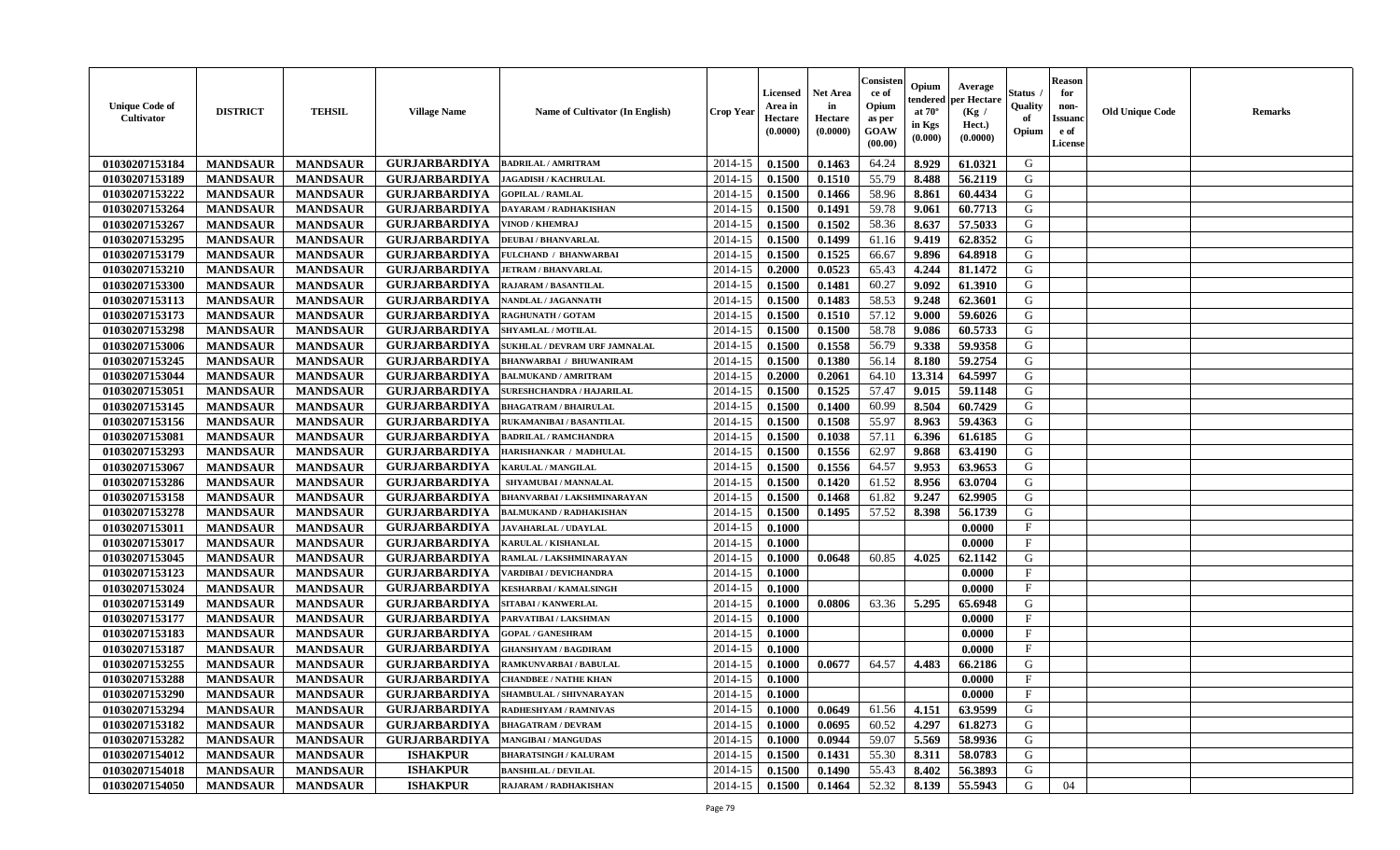| <b>Unique Code of</b><br><b>Cultivator</b> | <b>DISTRICT</b> | <b>TEHSIL</b>   | <b>Village Name</b> | Name of Cultivator (In English) | <b>Crop Year</b> | Licensed<br>Area in<br>Hectare<br>(0.0000) | <b>Net Area</b><br>in<br>Hectare<br>(0.0000) | Consister<br>ce of<br>Opium<br>as per<br>GOAW<br>(00.00) | Opium<br>tendered<br>at $70^\circ$<br>in Kgs<br>(0.000) | Average<br>per Hectare<br>(Kg /<br>Hect.)<br>(0.0000) | Status<br>Quality<br>of<br>Opium | <b>Reason</b><br>for<br>non-<br><b>Issuanc</b><br>e of<br>License | <b>Old Unique Code</b> | <b>Remarks</b> |
|--------------------------------------------|-----------------|-----------------|---------------------|---------------------------------|------------------|--------------------------------------------|----------------------------------------------|----------------------------------------------------------|---------------------------------------------------------|-------------------------------------------------------|----------------------------------|-------------------------------------------------------------------|------------------------|----------------|
| 01030207154007                             | <b>MANDSAUR</b> | <b>MANDSAUR</b> | <b>ISHAKPUR</b>     | <b>OMPRAKASH / MANGILAL</b>     | 2014-15          | 0.1500                                     | 0.1526                                       | 57.26                                                    | 9.113                                                   | 59.7182                                               | G                                |                                                                   |                        |                |
| 01030207154062                             | <b>MANDSAUR</b> | <b>MANDSAUR</b> | <b>ISHAKPUR</b>     | <b>JETRAM / BRADILAL</b>        | 2014-15          | 0.1500                                     | 0.1520                                       | 64.29                                                    | 9.947                                                   | 65.4408                                               | G                                |                                                                   |                        |                |
| 01030207154039                             | <b>MANDSAUR</b> | <b>MANDSAUR</b> | <b>ISHAKPUR</b>     | <b>NAGULAL / DHURA</b>          | 2014-15          | 0.1500                                     | 0.1344                                       | 54.51                                                    | 7.476                                                   | 55.6250                                               | G                                | 04                                                                |                        |                |
| 01030207154014                             | <b>MANDSAUR</b> | <b>MANDSAUR</b> | <b>ISHAKPUR</b>     | <b>BABUBAI/KACHRU</b>           | 2014-15          | 0.1500                                     | 0.1470                                       | 52.79                                                    | 7.843                                                   | 53.3537                                               | G                                | 04                                                                |                        |                |
| 01030207154003                             | <b>MANDSAUR</b> | <b>MANDSAUR</b> | <b>ISHAKPUR</b>     | <b>GITABAI/SUKHLAL</b>          | 2014-15          | 0.1000                                     |                                              |                                                          |                                                         | 0.0000                                                | $\mathbf{F}$                     |                                                                   |                        |                |
| 01030207154051                             | <b>MANDSAUR</b> | <b>MANDSAUR</b> | <b>ISHAKPUR</b>     | <b>BHANVARLAL / KHEMRAJ</b>     | 2014-15          | 0.1000                                     |                                              |                                                          |                                                         | 0.0000                                                | F                                |                                                                   |                        |                |
| 01030207155005                             | <b>MANDSAUR</b> | <b>MANDSAUR</b> | <b>KAMALPURA</b>    | <b>KISHANLAL / GANESHRAM</b>    | 2014-15          | 0.1000                                     |                                              |                                                          |                                                         | 0.0000                                                | $\rm F$                          |                                                                   |                        |                |
| 01030207155033                             | <b>MANDSAUR</b> | <b>MANDSAUR</b> | <b>KAMALPURA</b>    | <b>DEVISINGH / BAHADURSINGH</b> | 2014-15          | 0.1000                                     |                                              |                                                          |                                                         | 0.0000                                                | $\mathbf F$                      |                                                                   |                        |                |
| 01030207156017                             | <b>MANDSAUR</b> | <b>MANDSAUR</b> | <b>LACCHAKHEDI</b>  | SHAMBHULAL / BAPULAL            | 2014-15          | 0.1500                                     | 0.1174                                       | 62.82                                                    | 7.664                                                   | 65.2811                                               | - 1                              | 02                                                                |                        |                |
| 01030207156026                             | <b>MANDSAUR</b> | <b>MANDSAUR</b> | <b>LACCHAKHEDI</b>  | <b>BHERULAL / BHAGATRAM</b>     | 2014-15          | 0.1500                                     | 0.1497                                       | 58.38                                                    | 8.782                                                   | 58.6640                                               | G                                |                                                                   |                        |                |
| 01030207156001                             | <b>MANDSAUR</b> | <b>MANDSAUR</b> | <b>LACCHAKHEDI</b>  | <b>SHANTILAL / HIRALAL</b>      | 2014-15          | 0.2000                                     | 0.2000                                       | 62.90                                                    | 13.047                                                  | 65.2350                                               | G                                |                                                                   |                        |                |
| 01030207156003                             | <b>MANDSAUR</b> | <b>MANDSAUR</b> | <b>LACCHAKHEDI</b>  | <b>RADHESHYAM / BAPULAL</b>     | 2014-15          | 0.1500                                     | 0.1143                                       | 63.40                                                    | 7.327                                                   | 64.1032                                               | $\mathbf{I}$                     | 02                                                                |                        |                |
| 01030207156005                             | <b>MANDSAUR</b> | <b>MANDSAUR</b> | <b>LACCHAKHEDI</b>  | VISHNULAL / CHAMPALAL           | 2014-15          | 0.1500                                     | 0.1507                                       | 59.42                                                    | 9.312                                                   | 61.7916                                               | G                                |                                                                   |                        |                |
| 01030207156010                             | <b>MANDSAUR</b> | <b>MANDSAUR</b> | <b>LACCHAKHEDI</b>  | <b>MANSINGH / BHANVARLAL</b>    | 2014-15          | 0.1500                                     | 0.1475                                       | 66.01                                                    | 9.732                                                   | 65.9797                                               | G                                |                                                                   |                        |                |
| 01030207156018                             | <b>MANDSAUR</b> | <b>MANDSAUR</b> | <b>LACCHAKHEDI</b>  | RAMKANYABAI / RAMGOPAL          | 2014-15          | 0.1500                                     | 0.1510                                       | 56.98                                                    | 8.702                                                   | 57.6291                                               | G                                |                                                                   |                        |                |
| 01030207156019                             | <b>MANDSAUR</b> | <b>MANDSAUR</b> | <b>LACCHAKHEDI</b>  | MEHATABSINGH / ONKARLAL         | 2014-15          | 0.2000                                     | 0.2023                                       | 65.37                                                    | 13.354                                                  | 66.0109                                               | G                                |                                                                   |                        |                |
| 01030207156024                             | <b>MANDSAUR</b> | <b>MANDSAUR</b> | <b>LACCHAKHEDI</b>  | <b>BALDEV / MOHANLAL</b>        | 2014-15          | 0.1500                                     | 0.1458                                       | 65.34                                                    | 9.596                                                   | 65.8162                                               | G                                |                                                                   |                        |                |
| 01030207156035                             | <b>MANDSAUR</b> | <b>MANDSAUR</b> | <b>LACCHAKHEDI</b>  | KALURAM / NIRBHAYRAM            | 2014-15          | 0.1500                                     | 0.1427                                       | 62.68                                                    | 9.509                                                   | 66.6363                                               | G                                |                                                                   |                        |                |
| 01030207156040                             | <b>MANDSAUR</b> | <b>MANDSAUR</b> | <b>LACCHAKHEDI</b>  | <b>JHAMKUBAI/KANA</b>           | 2014-15          | 0.1500                                     | 0.1479                                       | 62.70                                                    | 9.539                                                   | 64.4963                                               | G                                |                                                                   |                        |                |
| 01030207156043                             | <b>MANDSAUR</b> | <b>MANDSAUR</b> | <b>LACCHAKHEDI</b>  | <b>KALURAM / KISHANLAL</b>      | 2014-15          | 0.1500                                     | 0.0956                                       | 65.18                                                    | 6.136                                                   | 64.1841                                               | G                                |                                                                   |                        |                |
| 01030207156047                             | <b>MANDSAUR</b> | <b>MANDSAUR</b> | <b>LACCHAKHEDI</b>  | <b>RAMCHANDRA / BHAGVAN</b>     | 2014-15          | 0.1500                                     | 0.1484                                       | 58.08                                                    | 8.546                                                   | 57.5876                                               | G                                |                                                                   |                        |                |
| 01030207156050                             | <b>MANDSAUR</b> | <b>MANDSAUR</b> | <b>LACCHAKHEDI</b>  | <b>BADRILAL / BHERULAL</b>      | 2014-15          | 0.1500                                     | 0.1515                                       | 64.57                                                    | 9.252                                                   | 61.0693                                               | G                                |                                                                   |                        |                |
| 01030207156053                             | <b>MANDSAUR</b> | <b>MANDSAUR</b> | <b>LACCHAKHEDI</b>  | RAMKANYABAI / FULCHANDRA        | 2014-15          | 0.1500                                     | 0.1484                                       | 62.98                                                    | 9.429                                                   | 63.5377                                               | G                                |                                                                   |                        |                |
| 01030207156056                             | <b>MANDSAUR</b> | <b>MANDSAUR</b> | <b>LACCHAKHEDI</b>  | <b>HUDIBAI/BHABHUTGIR</b>       | 2014-15          | 0.1500                                     | 0.1470                                       | 61.45                                                    | 8.866                                                   | 60.3129                                               | G                                |                                                                   |                        |                |
| 01030207156059                             | <b>MANDSAUR</b> | <b>MANDSAUR</b> | <b>LACCHAKHEDI</b>  | <b>MOHANLAL / BHERULAL</b>      | 2014-15          | 0.1500                                     | 0.1265                                       | 60.82                                                    | 7.802                                                   | 61.6759                                               | G                                |                                                                   |                        |                |
| 01030207156065                             | <b>MANDSAUR</b> | <b>MANDSAUR</b> | <b>LACCHAKHEDI</b>  | MOHANBAI / JUJHAR SINGH         | 2014-15          | 0.2000                                     | 0.1965                                       | 63.04                                                    | 12.662                                                  | 64.4377                                               | G                                |                                                                   |                        |                |
| 01030207156066                             | <b>MANDSAUR</b> | <b>MANDSAUR</b> | <b>LACCHAKHEDI</b>  | <b>AKARAMKHAN / AAJAD KHAN</b>  | 2014-15          | 0.1500                                     | 0.1100                                       | 63.34                                                    | 7.031                                                   | 63.9182                                               | G                                |                                                                   |                        |                |
| 01030207156054                             | <b>MANDSAUR</b> | <b>MANDSAUR</b> | <b>LACCHAKHEDI</b>  | SAMPATBAI VARDICHANDRA          | 2014-15          | 0.1500                                     | 0.1480                                       | 50.09                                                    | 7.213                                                   | 48.7365                                               | G                                | 04                                                                |                        |                |
| 01030207156072                             | <b>MANDSAUR</b> | <b>MANDSAUR</b> | <b>LACCHAKHEDI</b>  | MOHANLAL / BHERULAL (BADA)      | 2014-15          | 0.1500                                     | 0.1479                                       | 62.84                                                    | 9.534                                                   | 64.4625                                               | G                                |                                                                   |                        |                |
| 01030207156078                             | <b>MANDSAUR</b> | <b>MANDSAUR</b> | <b>LACCHAKHEDI</b>  | KAILASH / BHERULAL              | 2014-15          | 0.1500                                     | 0.1213                                       | 60.49                                                    | 7.362                                                   | 60.6925                                               | G                                |                                                                   |                        |                |
| 01030207156064                             | <b>MANDSAUR</b> | <b>MANDSAUR</b> | <b>LACCHAKHEDI</b>  | <b>BHAGATRAM / SHIVLAL</b>      | 2014-15          | 0.1500                                     | 0.1449                                       | 59.70                                                    | 8.563                                                   | 59.0959                                               | ${\bf G}$                        |                                                                   | 01030207155040         |                |
| 01030207156074                             | <b>MANDSAUR</b> | <b>MANDSAUR</b> | <b>LACCHAKHEDI</b>  | MANGIBAI / RAJARAM              | 2014-15          | 0.1500                                     | 0.1480                                       | 66.09                                                    | 9.696                                                   | 65.5135                                               | G                                |                                                                   | 01050210010036         |                |
| 01030207156075                             | <b>MANDSAUR</b> | <b>MANDSAUR</b> | <b>LACCHAKHEDI</b>  | AZAD KHA / MAZID KHA            | 2014-15          | 0.1500                                     | 0.1476                                       | 54.69                                                    | 7.946                                                   | 53.8347                                               | G                                | 04                                                                | 01050210010015         |                |
| 01030207156076                             | <b>MANDSAUR</b> | <b>MANDSAUR</b> | <b>LACCHAKHEDI</b>  | RAMESHWAR / KARULAL             | 2014-15          | 0.1500                                     | 0.1466                                       | 54.93                                                    | 7.910                                                   | 53.9563                                               | G                                | 04                                                                | 01050210010033         |                |
| 01030207156077                             | <b>MANDSAUR</b> | <b>MANDSAUR</b> | <b>LACCHAKHEDI</b>  | KANWARLAL / JADAVCHANDRA        | 2014-15          | 0.1500                                     | 0.1262                                       | 66.64                                                    | 8.102                                                   | 64.1997                                               | G                                |                                                                   | 01050210010032         |                |
| 01030207156011                             | <b>MANDSAUR</b> | <b>MANDSAUR</b> | <b>LACCHAKHEDI</b>  | <b>BALARAM / BAPULAL</b>        | 2014-15          | 0.1000                                     | 0.0607                                       | 61.50                                                    | 3.655                                                   | 60.2142                                               | G                                |                                                                   |                        |                |
| 01030207156012                             | <b>MANDSAUR</b> | <b>MANDSAUR</b> | <b>LACCHAKHEDI</b>  | <b>BALMUKAND / BHAGATRAM</b>    | 2014-15          | 0.1000                                     | 0.1000                                       | 59.11                                                    | 6.435                                                   | 64.3500                                               | G                                |                                                                   |                        |                |
| 01030207156015                             | <b>MANDSAUR</b> | <b>MANDSAUR</b> | <b>LACCHAKHEDI</b>  | <b>BHAGVATILAL / JAGANNATH</b>  | 2014-15          | 0.1000                                     | 0.0930                                       | 58.88                                                    | 5.896                                                   | 63.3978                                               | G                                |                                                                   |                        |                |
| 01030207156020                             | <b>MANDSAUR</b> | <b>MANDSAUR</b> | <b>LACCHAKHEDI</b>  | <b>DEVILAL / BHERULAL</b>       | 2014-15          | 0.1000                                     | 0.0719                                       | 61.93                                                    | 4.645                                                   | 64.6036                                               | G                                |                                                                   |                        |                |
| 01030207156029                             | <b>MANDSAUR</b> | <b>MANDSAUR</b> | <b>LACCHAKHEDI</b>  | <b>HUDIBAI/BABULAL</b>          | 2014-15          | 0.1000                                     | 0.0512                                       | 63.27                                                    | 3.462                                                   | 67.6172                                               | G                                |                                                                   |                        |                |
| 01030207156031                             | <b>MANDSAUR</b> | <b>MANDSAUR</b> | <b>LACCHAKHEDI</b>  | <b>BHERULAL / CHUNNILAL</b>     | 2014-15          | 0.1000                                     |                                              |                                                          |                                                         | 0.0000                                                | $\mathbf N$                      |                                                                   |                        |                |
| 01030207156033                             | <b>MANDSAUR</b> | <b>MANDSAUR</b> | <b>LACCHAKHEDI</b>  | KANHAIYALAL / UDAYRAM           | 2014-15          | 0.1000                                     | 0.0903                                       | 62.11                                                    | 5.758                                                   | 63.7652                                               | G                                |                                                                   |                        |                |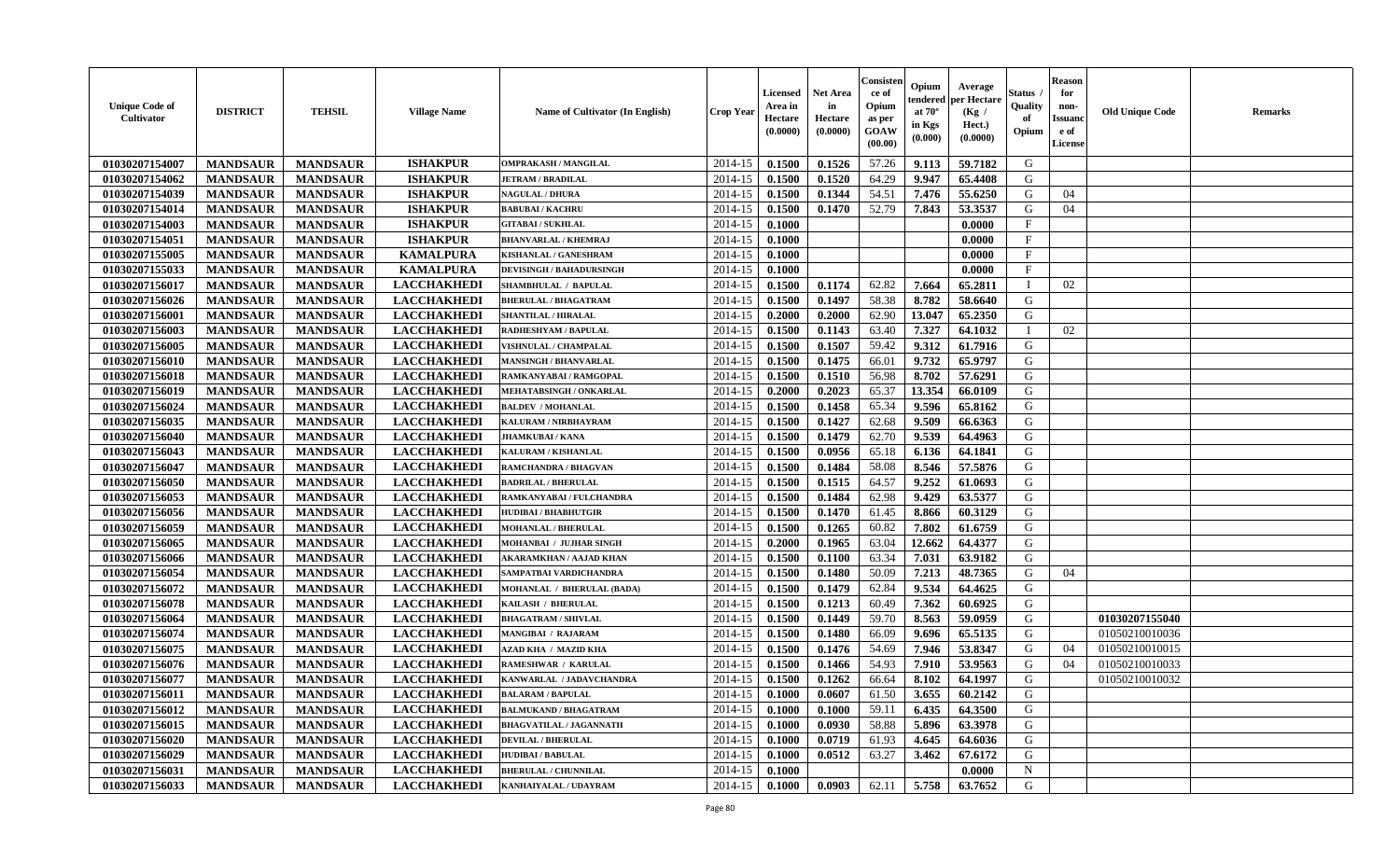| <b>Unique Code of</b><br><b>Cultivator</b> | <b>DISTRICT</b> | <b>TEHSIL</b>   | <b>Village Name</b> | Name of Cultivator (In English)  | <b>Crop Year</b> | <b>Licensed</b><br>Area in<br>Hectare<br>(0.0000) | Net Area<br>in<br>Hectare<br>(0.0000) | Consister<br>ce of<br>Opium<br>as per<br>GOAW<br>(00.00) | Opium<br>tendered<br>at $70^\circ$<br>in Kgs<br>(0.000) | Average<br>per Hectare<br>(Kg /<br>Hect.)<br>(0.0000) | Status<br>Quality<br>of<br>Opium | <b>Reason</b><br>for<br>non-<br><b>Issuand</b><br>e of<br>License | <b>Old Unique Code</b> | <b>Remarks</b> |
|--------------------------------------------|-----------------|-----------------|---------------------|----------------------------------|------------------|---------------------------------------------------|---------------------------------------|----------------------------------------------------------|---------------------------------------------------------|-------------------------------------------------------|----------------------------------|-------------------------------------------------------------------|------------------------|----------------|
| 01030207156034                             | <b>MANDSAUR</b> | <b>MANDSAUR</b> | <b>LACCHAKHEDI</b>  | <b>DHURILAL / BHAVANIRAM</b>     | 2014-15          | 0.1000                                            |                                       |                                                          |                                                         | 0.0000                                                | $\mathbf{F}$                     |                                                                   |                        |                |
| 01030207156048                             | <b>MANDSAUR</b> | <b>MANDSAUR</b> | <b>LACCHAKHEDI</b>  | <b>RAGHUVIR / KISHAN</b>         | 2014-15          | 0.1000                                            | 0.0599                                | 60.35                                                    | 3.647                                                   | 60.8848                                               | G                                |                                                                   |                        |                |
| 01030207156061                             | <b>MANDSAUR</b> | <b>MANDSAUR</b> | <b>LACCHAKHEDI</b>  | <b>DHURILAL / HARDEVRAM</b>      | 2014-15          | 0.1000                                            |                                       |                                                          |                                                         | 0.0000                                                | $\mathbf{F}$                     |                                                                   |                        |                |
| 01030207156009                             | <b>MANDSAUR</b> | <b>MANDSAUR</b> | <b>LACCHAKHEDI</b>  | <b>GANPATLAL / DHURILAL</b>      | 2014-15          | 0.1000                                            | 0.0941                                | 63.22                                                    | 6.187                                                   | 65.7492                                               | G                                |                                                                   |                        |                |
| 01030207156004                             | <b>MANDSAUR</b> | <b>MANDSAUR</b> | <b>LACCHAKHEDI</b>  | <b>ASHOK / RAMESHVAR</b>         | 2014-15          | 0.1000                                            | 0.0480                                | 62.02                                                    | 3.119                                                   | 64.9792                                               | G                                |                                                                   |                        |                |
| 01030207156007                             | <b>MANDSAUR</b> | <b>MANDSAUR</b> | <b>LACCHAKHEDI</b>  | <b>SHANTILAL / KARULAL</b>       | 2014-15          | 0.1000                                            | 0.0906                                | 60.49                                                    | 5.824                                                   | 64.2826                                               | G                                |                                                                   |                        |                |
| 01030207156008                             | <b>MANDSAUR</b> | <b>MANDSAUR</b> | <b>LACCHAKHEDI</b>  | SHIVNARAYAN / KARULAL            | 2014-15          | 0.1000                                            | 0.1000                                | 58.36                                                    | 5.944                                                   | 59.4400                                               | G                                |                                                                   |                        |                |
| 01030207156068                             | <b>MANDSAUR</b> | <b>MANDSAUR</b> | <b>LACCHAKHEDI</b>  | <b>KAMLESH / BHERULAL</b>        | 2014-15          | 0.1000                                            | 0.0495                                | 56.20                                                    | 3.043                                                   | 61.4747                                               | G                                |                                                                   |                        |                |
| 01030207156052                             | <b>MANDSAUR</b> | <b>MANDSAUR</b> | <b>LACCHAKHEDI</b>  | <b>BALARAM / BHANVARLAL</b>      | 2014-15          | 0.1000                                            |                                       |                                                          |                                                         | 0.0000                                                | $_{\rm F}$                       |                                                                   |                        |                |
| 01030207156063                             | <b>MANDSAUR</b> | <b>MANDSAUR</b> | <b>LACCHAKHEDI</b>  | KARULAL / HARDEVRAM              | 2014-15          | 0.1000                                            | 0.0960                                | 61.57                                                    | 6.113                                                   | 63.6771                                               | G                                |                                                                   |                        |                |
| 01030207156070                             | <b>MANDSAUR</b> | <b>MANDSAUR</b> | <b>LACCHAKHEDI</b>  | RAMESHWAR / HARDEVRAM            | 2014-15          | 0.1000                                            | 0.0480                                | 62.74                                                    | 3.128                                                   | 65.1667                                               | G                                |                                                                   |                        |                |
| 01030207156071                             | <b>MANDSAUR</b> | <b>MANDSAUR</b> | <b>LACCHAKHEDI</b>  | SATAYNARAYAN / KALURAM           | 2014-15          | 0.1000                                            | 0.0561                                | 60.87                                                    | 3.583                                                   | 63.8681                                               | G                                |                                                                   |                        |                |
| 01030207156006                             | <b>MANDSAUR</b> | <b>MANDSAUR</b> | <b>LACCHAKHEDI</b>  | <b>JUJHARLAL / MANGILAL</b>      | 2014-15          | 0.1000                                            | 0.0502                                | 57.84                                                    | 3.008                                                   | 59.9203                                               | G                                |                                                                   | 01030207155039         |                |
| 01030207157006                             | <b>MANDSAUR</b> | <b>MANDSAUR</b> | <b>LASUDI</b>       | MANGILAL / GANGARAM              | 2014-15          | 0.1500                                            | 0.1494                                | 53.47                                                    | 7.852                                                   | 52,5569                                               |                                  | 02                                                                | 01030207144099         |                |
| 01030207157003                             | <b>MANDSAUR</b> | <b>MANDSAUR</b> | <b>LASUDI</b>       | <b>RAMESHVAR / BHERULAL</b>      | 2014-15          | 0.1500                                            | 0.1489                                | 64.32                                                    | 10.236                                                  | 68.7441                                               | G                                |                                                                   | 01050210032072         |                |
| 01030207158027                             | <b>MANDSAUR</b> | <b>MANDSAUR</b> | <b>LODH</b>         | RAMCHANDRA / RATANLAL            | 2014-15          | 0.1500                                            | 0.1514                                | 55.02                                                    | 8.646                                                   | 57.1070                                               | G                                |                                                                   |                        |                |
| 01030207158014                             | <b>MANDSAUR</b> | <b>MANDSAUR</b> | <b>LODH</b>         | SANTOSHBAI / KAILASH             | 2014-15          | 0.1500                                            | 0.1484                                | 62.47                                                    | 9.594                                                   | 64.6496                                               | G                                |                                                                   |                        |                |
| 01030207158015                             | <b>MANDSAUR</b> | <b>MANDSAUR</b> | <b>LODH</b>         | <b>PRABHULAL / KISHAN</b>        | 2014-15          | 0.1500                                            | 0.1510                                | 64.92                                                    | 10.165                                                  | 67.3179                                               | G                                |                                                                   |                        |                |
| 01030207158028                             | <b>MANDSAUR</b> | <b>MANDSAUR</b> | <b>LODH</b>         | NATHULAL / BHANVARLAL            | 2014-15          | 0.1500                                            | 0.1450                                | 57.76                                                    | 9.159                                                   | 63.1655                                               | G                                |                                                                   |                        |                |
| 01030207158035                             | <b>MANDSAUR</b> | <b>MANDSAUR</b> | <b>LODH</b>         | <b>MOHANLAL / GOBAR</b>          | 2014-15          | 0.1500                                            | 0.1530                                | 61.55                                                    | 10.112                                                  | 66.0915                                               | G                                |                                                                   |                        |                |
| 01030207158037                             | <b>MANDSAUR</b> | <b>MANDSAUR</b> | <b>LODH</b>         | <b>BHERULAL / KARULAL</b>        | 2014-15          | 0.1500                                            | 0.0813                                | 59.16                                                    | 4.276                                                   | 52.5953                                               | G                                | 04                                                                |                        |                |
| 01030207158044                             | <b>MANDSAUR</b> | <b>MANDSAUR</b> | <b>LODH</b>         | <b>BHERULAL / AMRATRAM</b>       | 2014-15          | 0.1500                                            | 0.1471                                | 54.00                                                    | 8.455                                                   | 57,4779                                               | G                                |                                                                   |                        |                |
| 01030207158048                             | <b>MANDSAUR</b> | <b>MANDSAUR</b> | <b>LODH</b>         | RAMNARAYAN / KISHANLAL           | 2014-15          | 0.1500                                            | 0.1508                                | 63.00                                                    | 9.504                                                   | 63.0239                                               | G                                |                                                                   |                        |                |
| 01030207158070                             | <b>MANDSAUR</b> | <b>MANDSAUR</b> | <b>LODH</b>         | SATAYNARAYAN / UDAYLAL           | 2014-15          | 0.2000                                            | 0.1953                                | 60.12                                                    | 11.998                                                  | 61.4337                                               | G                                |                                                                   |                        |                |
| 01030207158154                             | <b>MANDSAUR</b> | <b>MANDSAUR</b> | <b>LODH</b>         | <b>AMARSINGH / GOTAMSINGH</b>    | 2014-15          | 0.1500                                            | 0.1484                                | 59.03                                                    | 9.057                                                   | 61.0310                                               | G                                |                                                                   |                        |                |
| 01030207158026                             | <b>MANDSAUR</b> | <b>MANDSAUR</b> | <b>LODH</b>         | <b>RAMESHVAR / BHAGAVAN</b>      | 2014-15          | 0.1500                                            | 0.1547                                | 62.39                                                    | 9.546                                                   | 61.7065                                               | G                                |                                                                   |                        |                |
| 01030207158116                             | <b>MANDSAUR</b> | <b>MANDSAUR</b> | <b>LODH</b>         | <b>BANSHILAL / CHAMPALAL</b>     | 2014-15          | 0.1500                                            | 0.1463                                | 60.64                                                    | 9.122                                                   | 62.3513                                               | G                                |                                                                   |                        |                |
| 01030207158006                             | <b>MANDSAUR</b> | <b>MANDSAUR</b> | <b>LODH</b>         | <b>MANGILAL / SHRILAL</b>        | 2014-15          | 0.1500                                            | 0.1510                                | 60.29                                                    | 9.052                                                   | 59.9470                                               | G                                |                                                                   |                        |                |
| 01030207158061                             | <b>MANDSAUR</b> | <b>MANDSAUR</b> | <b>LODH</b>         | <b>JETRAM / AMRITRAM</b>         | 2014-15          | 0.1500                                            | 0.1465                                | 55.11                                                    | 8.432                                                   | 57.5563                                               | G                                |                                                                   |                        |                |
| 01030207158056                             | <b>MANDSAUR</b> | <b>MANDSAUR</b> | <b>LODH</b>         | KANCHANBAI / BHAVARLAL           | 2014-15          | 0.1500                                            | 0.1509                                | 56.83                                                    | 8.646                                                   | 57.2962                                               | G                                |                                                                   |                        |                |
| 01030207158004                             | <b>MANDSAUR</b> | <b>MANDSAUR</b> | <b>LODH</b>         | <b>DEVILAL / MANGILAL</b>        | 2014-15          | 0.1500                                            | 0.1461                                | 44.97                                                    | 6.707                                                   | 45.9069                                               | G                                | 04                                                                |                        |                |
| 01030207158125                             | <b>MANDSAUR</b> | <b>MANDSAUR</b> | <b>LODH</b>         | <b>ASHOKKUMAR / MANGILAL</b>     | 2014-15          | 0.1500                                            | 0.1566                                | 56.27                                                    | 9.196                                                   | 58,7229                                               | G                                |                                                                   |                        |                |
| 01030207158064                             | <b>MANDSAUR</b> | <b>MANDSAUR</b> | <b>LODH</b>         | <b>DEVILAL HEMRAJ</b>            | 2014-15          | 0.1500                                            | 0.1482                                | 55.72                                                    | 8.756                                                   | 59.0823                                               | G                                |                                                                   |                        |                |
| 01030207158217                             | <b>MANDSAUR</b> | <b>MANDSAUR</b> | <b>LODH</b>         | <b>JAY SINGH SHOBHARAM</b>       | 2014-15          | 0.1500                                            | 0.1461                                | 58.71                                                    | 9.368                                                   | 64.1205                                               | G                                |                                                                   | 01030207124036         |                |
| 01030207158002                             | <b>MANDSAUR</b> | <b>MANDSAUR</b> | <b>LODH</b>         | <b>BANSHILAL / RATANLAL</b>      | 2014-15          | 0.1000                                            |                                       |                                                          |                                                         | 0.0000                                                | $_{\rm F}$                       |                                                                   |                        |                |
| 01030207158030                             | <b>MANDSAUR</b> | MANDSAUR        | <b>LODH</b>         | <b>BHANVARIBAI/GANGARAM</b>      | $2014-15$ 0.1000 |                                                   |                                       |                                                          |                                                         | 0.0000                                                | F                                |                                                                   |                        |                |
| 01030207158059                             | <b>MANDSAUR</b> | <b>MANDSAUR</b> | <b>LODH</b>         | <b>RATANLAL / HIRALAL GAYARI</b> | 2014-15          | 0.1000                                            |                                       |                                                          |                                                         | 0.0000                                                | $\mathbf{F}$                     |                                                                   |                        |                |
| 01030207158067                             | <b>MANDSAUR</b> | <b>MANDSAUR</b> | <b>LODH</b>         | <b>SHYAMBAI / BHERULAL</b>       | 2014-15          | 0.1000                                            |                                       |                                                          |                                                         | 0.0000                                                | $\mathbf{F}$                     |                                                                   |                        |                |
| 01030207158163                             | <b>MANDSAUR</b> | <b>MANDSAUR</b> | <b>LODH</b>         | <b>DULESINGH / NATHUSINGH</b>    | 2014-15          | 0.1000                                            |                                       |                                                          |                                                         | 0.0000                                                | $\mathbf{F}$                     |                                                                   |                        |                |
| 01030207158072                             | <b>MANDSAUR</b> | <b>MANDSAUR</b> | <b>LODH</b>         | <b>DHAPUBAI/MANGILAL</b>         | 2014-15          | 0.1000                                            |                                       |                                                          |                                                         | 0.0000                                                | $\mathbf{F}$                     |                                                                   |                        |                |
| 01030207158033                             | <b>MANDSAUR</b> | <b>MANDSAUR</b> | <b>LODH</b>         | <b>DASHRATH / NAGULAL</b>        | 2014-15          | 0.1000                                            |                                       |                                                          |                                                         | 0.0000                                                | $\mathbf{F}$                     |                                                                   |                        |                |
| 01030207158051                             | <b>MANDSAUR</b> | <b>MANDSAUR</b> | <b>LODH</b>         | RAMCHANDRA / RATANLAL            | 2014-15          | 0.2000                                            | 0.1513                                | 62.33                                                    | 9.554                                                   | 63.1461                                               | G                                |                                                                   |                        |                |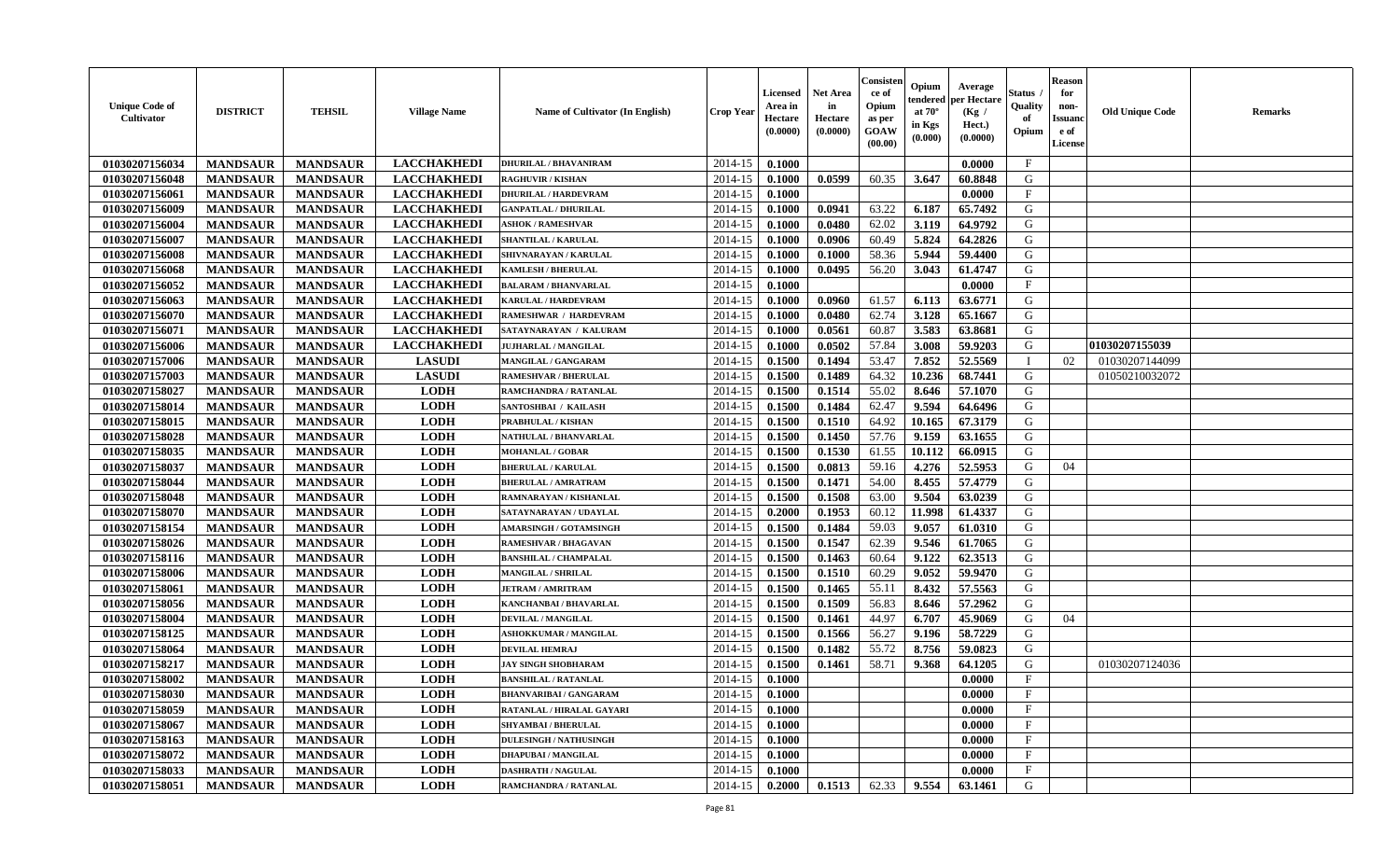| <b>Unique Code of</b><br>Cultivator | <b>DISTRICT</b> | <b>TEHSIL</b>   | <b>Village Name</b> | Name of Cultivator (In English) | Crop Year | <b>Licensed</b><br>Area in<br>Hectare<br>(0.0000) | <b>Net Area</b><br>in<br>Hectare<br>(0.0000) | Consister<br>ce of<br>Opium<br>as per<br><b>GOAW</b><br>(00.00) | Opium<br>tendered<br>at $70^\circ$<br>in Kgs<br>(0.000) | Average<br>oer Hectare<br>(Kg /<br>Hect.)<br>(0.0000) | Status<br>Quality<br>of<br>Opium | <b>Reason</b><br>for<br>non-<br><b>Issuano</b><br>e of<br>License | <b>Old Unique Code</b> | <b>Remarks</b> |
|-------------------------------------|-----------------|-----------------|---------------------|---------------------------------|-----------|---------------------------------------------------|----------------------------------------------|-----------------------------------------------------------------|---------------------------------------------------------|-------------------------------------------------------|----------------------------------|-------------------------------------------------------------------|------------------------|----------------|
| 01030207158137                      | <b>MANDSAUR</b> | <b>MANDSAUR</b> | <b>LODH</b>         | PRABHULAL / AMARCHAND           | 2014-15   | 0.1500                                            | 0.1489                                       | 51.92                                                           | 7.914                                                   | 53.1498                                               | G                                | 04                                                                |                        |                |
| 01030207158021                      | <b>MANDSAUR</b> | <b>MANDSAUR</b> | <b>LODH</b>         | RAMNARAYAN / NATHULAL           | 2014-15   | 0.1500                                            | 0.1550                                       | 58.27                                                           | 9.282                                                   | 59.8839                                               | G                                |                                                                   |                        |                |
| 01030207158025                      | <b>MANDSAUR</b> | <b>MANDSAUR</b> | <b>LODH</b>         | <b>BALURAM / RAMCHANDRA</b>     | 2014-15   | 0.1500                                            | 0.1401                                       | 55.27                                                           | 8.504                                                   | 60.6995                                               | G                                |                                                                   |                        |                |
| 01030207158090                      | <b>MANDSAUR</b> | <b>MANDSAUR</b> | <b>LODH</b>         | <b>GANGABAI / BHANVARLAL</b>    | 2014-15   | 0.1500                                            | 0.1512                                       | 56.91                                                           | 8.740                                                   | 57.8042                                               | G                                |                                                                   |                        |                |
| 01030207158018                      | <b>MANDSAUR</b> | <b>MANDSAUR</b> | <b>LODH</b>         | <b>BHANVARLAL / SHANKARLAL</b>  | 2014-15   | 0.1500                                            | 0.1499                                       | 59.10                                                           | 8.848                                                   | 59.0260                                               | G                                |                                                                   |                        |                |
| 01030207158071                      | <b>MANDSAUR</b> | <b>MANDSAUR</b> | <b>LODH</b>         | <b>BHANVARLAL / RATANLAL</b>    | 2014-15   | 0.1500                                            | 0.1488                                       | 64.65                                                           | 9.467                                                   | 63.6223                                               | G                                |                                                                   |                        |                |
| 01030207158213                      | <b>MANDSAUR</b> | <b>MANDSAUR</b> | <b>LODH</b>         | <b>BHAGWATILAL / BHANVARLAL</b> | 2014-15   | 0.1500                                            | 0.1539                                       | 57.23                                                           | 9.067                                                   | 58.9149                                               | G                                |                                                                   |                        |                |
| 01030207158078                      | <b>MANDSAUR</b> | <b>MANDSAUR</b> | <b>LODH</b>         | <b>DHAPUBAI / DHANNALAL</b>     | 2014-15   | 0.1500                                            | 0.1507                                       | 60.48                                                           | 9.288                                                   | 61.6324                                               | G                                |                                                                   |                        |                |
| 01030207158145                      | <b>MANDSAUR</b> | <b>MANDSAUR</b> | <b>LODH</b>         | SHIVNARAYAN / BHAGIRATH         | 2014-15   | 0.1000                                            |                                              |                                                                 |                                                         | 0.0000                                                | $\mathbf F$                      |                                                                   |                        |                |
| 01030207158156                      | <b>MANDSAUR</b> | <b>MANDSAUR</b> | <b>LODH</b>         | <b>MANGILAL / RAMLAL</b>        | 2014-15   | 0.1000                                            |                                              |                                                                 |                                                         | 0.0000                                                | $\mathbf{F}$                     |                                                                   |                        |                |
| 01030207158053                      | <b>MANDSAUR</b> | <b>MANDSAUR</b> | <b>LODH</b>         | RAMCHANDRA / GANESHRAM          | 2014-15   | 0.1000                                            |                                              |                                                                 |                                                         | 0.0000                                                | F                                |                                                                   |                        |                |
| 01030207158066                      | <b>MANDSAUR</b> | <b>MANDSAUR</b> | <b>LODH</b>         | <b>DASHRATH / BADRILAL</b>      | 2014-15   | 0.1000                                            |                                              |                                                                 |                                                         | 0.0000                                                | $_{\rm F}$                       |                                                                   |                        |                |
| 01030207158019                      | <b>MANDSAUR</b> | <b>MANDSAUR</b> | <b>LODH</b>         | <b>OMPRAKASH / RAMCHANDRA</b>   | 2014-15   | 0.1000                                            |                                              |                                                                 |                                                         | 0.0000                                                | $_{\rm F}$                       |                                                                   |                        |                |
| 01030207158184                      | <b>MANDSAUR</b> | <b>MANDSAUR</b> | <b>LODH</b>         | <b>DAYARAM / RAMCHANDRAA</b>    | 2014-15   | 0.1000                                            |                                              |                                                                 |                                                         | 0.0000                                                | F                                |                                                                   |                        |                |
| 01030207158041                      | <b>MANDSAUR</b> | <b>MANDSAUR</b> | <b>LODH</b>         | <b>KARULAL / RATANLAL</b>       | 2014-15   | 0.1000                                            |                                              |                                                                 |                                                         | 0.0000                                                | F                                |                                                                   |                        |                |
| 01030207158202                      | <b>MANDSAUR</b> | <b>MANDSAUR</b> | <b>LODH</b>         | <b>ISHWARSING / FATTESING</b>   | 2014-15   | 0.1000                                            |                                              |                                                                 |                                                         | 0.0000                                                | $\mathbf{F}$                     |                                                                   |                        |                |
| 01030207158057                      | <b>MANDSAUR</b> | <b>MANDSAUR</b> | <b>LODH</b>         | <b>BALARAM / KESHURAM</b>       | 2014-15   | 0.1000                                            |                                              |                                                                 |                                                         | 0.0000                                                | $\mathbf F$                      |                                                                   |                        |                |
| 01030207158075                      | <b>MANDSAUR</b> | <b>MANDSAUR</b> | <b>LODH</b>         | <b>KESHARSINGH / ONKARSINGH</b> | 2014-15   | 0.1000                                            |                                              |                                                                 |                                                         | 0.0000                                                | $\mathbf{F}$                     |                                                                   |                        |                |
| 01030207158032                      | <b>MANDSAUR</b> | <b>MANDSAUR</b> | <b>LODH</b>         | <b>BHAGATRAM / MANGILAL</b>     | 2014-15   | 0.1000                                            |                                              |                                                                 |                                                         | 0.0000                                                | F                                |                                                                   |                        |                |
| 01030207160004                      | <b>MANDSAUR</b> | <b>MANDSAUR</b> | <b>NETAWALI</b>     | <b>RAMSING / RAGHUNATHSING</b>  | 2014-15   | 0.1500                                            | 0.1449                                       | 60.76                                                           | 9.201                                                   | 63.4990                                               | G                                |                                                                   |                        |                |
| 01030207160067                      | <b>MANDSAUR</b> | <b>MANDSAUR</b> | <b>NETAWALI</b>     | <b>RUGANATH / MOD JI</b>        | 2014-15   | 0.1500                                            | 0.1366                                       | 60.75                                                           | 8.557                                                   | 62.6428                                               | G                                |                                                                   |                        |                |
| 01030207162006                      | <b>MANDSAUR</b> | <b>MANDSAUR</b> | <b>PALDI</b>        | <b>RAMESHVAR / DEVILAL</b>      | 2014-15   | 0.1500                                            | 0.1480                                       | 65.74                                                           | 9.053                                                   | 61.1689                                               | G                                |                                                                   |                        |                |
| 01030207162019                      | <b>MANDSAUR</b> | <b>MANDSAUR</b> | <b>PALDI</b>        | RADHESHYAM / MOHANLAL           | 2014-15   | 0.2000                                            | 0.2000                                       | 61.67                                                           | 12.219                                                  | 61.0950                                               | G                                |                                                                   |                        |                |
| 01030207162030                      | <b>MANDSAUR</b> | <b>MANDSAUR</b> | <b>PALDI</b>        | MANGIBAI / VARDICHANDRA         | 2014-15   | 0.1500                                            | 0.1523                                       | 62.42                                                           | 9.425                                                   | 61.8844                                               | G                                |                                                                   |                        |                |
| 01030207162031                      | <b>MANDSAUR</b> | <b>MANDSAUR</b> | <b>PALDI</b>        | PARASRAM / MOTILAL / RAMESWAR   | 2014-15   | 0.1500                                            | 0.1460                                       | 61.64                                                           | 9.140                                                   | 62.6027                                               | G                                |                                                                   |                        |                |
| 01030207162009                      | <b>MANDSAUR</b> | <b>MANDSAUR</b> | <b>PALDI</b>        | PUSHPABAI / GOPAL               | 2014-15   | 0.1500                                            | 0.1517                                       | 62.19                                                           | 9.568                                                   | 63.0719                                               | G                                |                                                                   |                        |                |
| 01030207162010                      | <b>MANDSAUR</b> | <b>MANDSAUR</b> | <b>PALDI</b>        | <b>BABULAL / DEVILAL</b>        | 2014-15   | 0.1000                                            |                                              |                                                                 |                                                         | 0.0000                                                | $\mathbf N$                      |                                                                   |                        |                |
| 01030207162013                      | <b>MANDSAUR</b> | <b>MANDSAUR</b> | <b>PALDI</b>        | <b>RATANLAL / BHANVARLAL</b>    | 2014-15   | 0.1000                                            |                                              |                                                                 |                                                         | 0.0000                                                | F                                |                                                                   |                        |                |
| 01030207162017                      | <b>MANDSAUR</b> | <b>MANDSAUR</b> | <b>PALDI</b>        | <b>RAMESHVAR / MOTILAL</b>      | 2014-15   | 0.1000                                            |                                              |                                                                 |                                                         | 0.0000                                                | $\mathbf N$                      |                                                                   |                        |                |
| 01030207162033                      | <b>MANDSAUR</b> | <b>MANDSAUR</b> | <b>PALDI</b>        | <b>MANGILAL / RAMESHWAR</b>     | 2014-15   | 0.1000                                            |                                              |                                                                 |                                                         | 0.0000                                                | $\mathbf N$                      |                                                                   |                        |                |
| 01030207162040                      | <b>MANDSAUR</b> | <b>MANDSAUR</b> | <b>PALDI</b>        | <b>BAGDIBAI/BALARAM</b>         | 2014-15   | 0.1000                                            |                                              |                                                                 |                                                         | 0.0000                                                | $\mathbf{F}$                     |                                                                   |                        |                |
| 01030207162028                      | <b>MANDSAUR</b> | <b>MANDSAUR</b> | <b>PALDI</b>        | <b>BALARAM / NATHULAL</b>       | 2014-15   | 0.1000                                            |                                              |                                                                 |                                                         | 0.0000                                                | $\mathbf N$                      |                                                                   |                        |                |
| 01030207162032                      | <b>MANDSAUR</b> | <b>MANDSAUR</b> | <b>PALDI</b>        | RADHESHYAM / NATHULAL           | 2014-15   | 0.1000                                            |                                              |                                                                 |                                                         | 0.0000                                                | $\mathbf N$                      |                                                                   |                        |                |
| 01030207163007                      | <b>MANDSAUR</b> | <b>MANDSAUR</b> | <b>PANPUR</b>       | <b>BAGDIBAI/LAKSHMAN</b>        | 2014-15   | 0.1500                                            | 0.1416                                       | 62.86                                                           | 8.720                                                   | 61.5819                                               | G                                |                                                                   |                        |                |
| 01030207163012                      | <b>MANDSAUR</b> | <b>MANDSAUR</b> | <b>PANPUR</b>       | RAMESHWAR/HANSRAJ/POTR DHAPUBAI | 2014-15   | 0.1500                                            | 0.1484                                       | 57.92                                                           | 8.225                                                   | 55.4245                                               | G                                | 04                                                                |                        |                |
| 01030207163018                      | <b>MANDSAUR</b> | <b>MANDSAUR</b> | <b>PANPUR</b>       | <b>HAMERIBAI / MOHANLAL</b>     | 2014-15   | 0.1500                                            | 0.1502                                       | 65.18                                                           | 10.271                                                  | 68.3822                                               | G                                |                                                                   |                        |                |
| 01030207163003                      | <b>MANDSAUR</b> | <b>MANDSAUR</b> | <b>PANPUR</b>       | <b>SHANIBAI / JAYRAM</b>        | 2014-15   | 0.1500                                            | 0.1419                                       | 55.12                                                           | 8.591                                                   | 60.5426                                               | G                                |                                                                   |                        |                |
| 01030207163072                      | <b>MANDSAUR</b> | <b>MANDSAUR</b> | <b>PANPUR</b>       | <b>HIRASING / JAYRAM</b>        | 2014-15   | 0.1500                                            | 0.1419                                       | 56.75                                                           | 8.545                                                   | 60.2185                                               | G                                |                                                                   |                        |                |
| 01030207163101                      | <b>MANDSAUR</b> | <b>MANDSAUR</b> | <b>PANPUR</b>       | NIRMALABAI / RADHESHYAM         | 2014-15   | 0.1500                                            | 0.1219                                       | 67.78                                                           | 8.259                                                   | 67.7523                                               | G                                |                                                                   |                        |                |
| 01030207163004                      | <b>MANDSAUR</b> | <b>MANDSAUR</b> | <b>PANPUR</b>       | <b>BANSHIBAI / HARISINGH</b>    | 2014-15   | 0.1500                                            | 0.1208                                       | 45.79                                                           | 3.225                                                   | 26.6970                                               | G                                | 04                                                                |                        |                |
| 01030207163030                      | <b>MANDSAUR</b> | <b>MANDSAUR</b> | <b>PANPUR</b>       | ISHWARLAL / MOHANLAL            | 2014-15   | 0.1000                                            |                                              |                                                                 |                                                         | 0.0000                                                | $_{\rm F}$                       |                                                                   |                        |                |
| 01030207163074                      | <b>MANDSAUR</b> | <b>MANDSAUR</b> | <b>PANPUR</b>       | <b>GIRDHARI / KACHRUMAL</b>     | 2014-15   | 0.1000                                            |                                              |                                                                 |                                                         | 0.0000                                                | $_{\rm F}$                       |                                                                   |                        |                |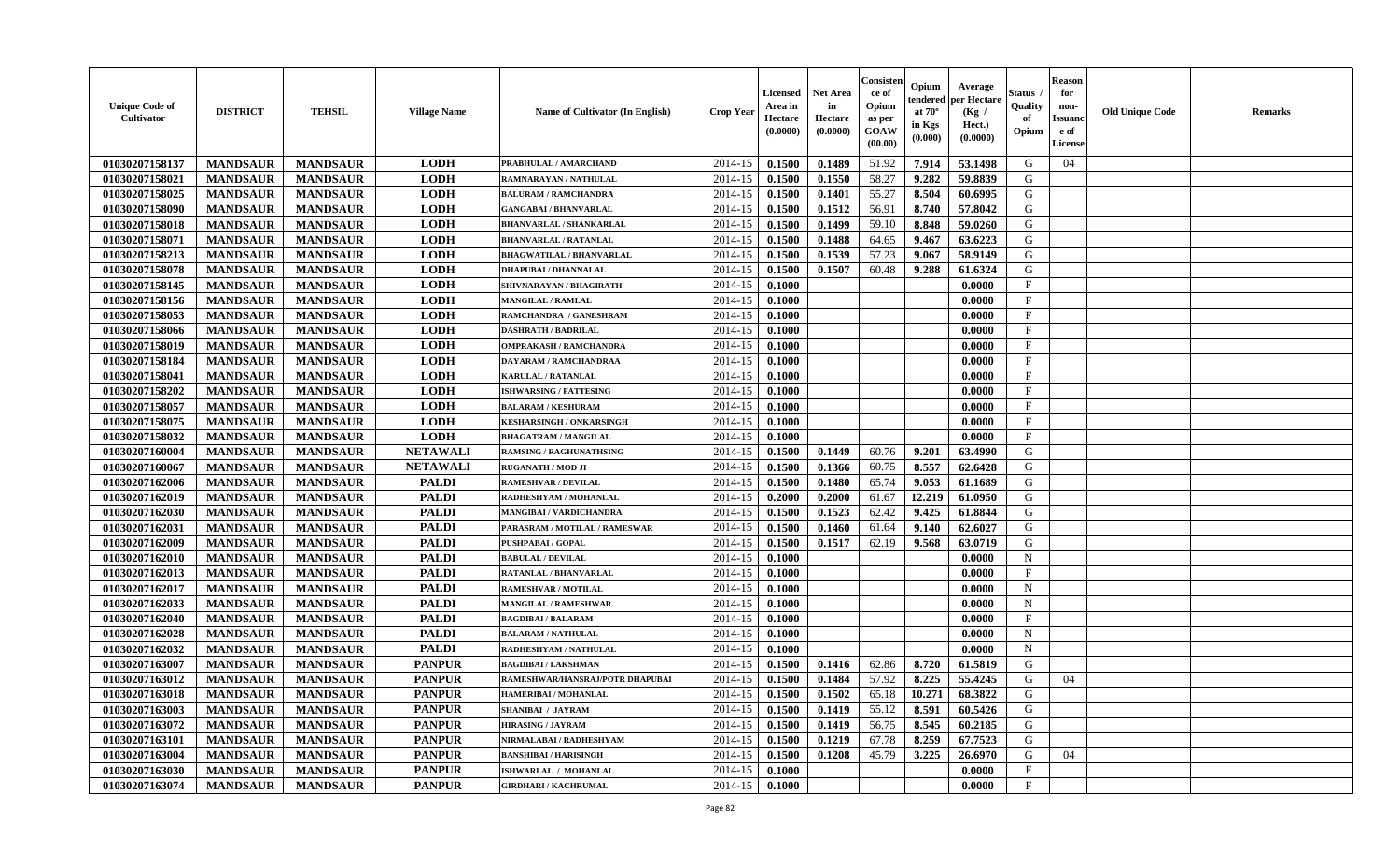| <b>Unique Code of</b><br>Cultivator | <b>DISTRICT</b> | <b>TEHSIL</b>   | <b>Village Name</b> | <b>Name of Cultivator (In English)</b> | <b>Crop Year</b> | <b>Licensed</b><br>Area in<br>Hectare<br>(0.0000) | <b>Net Area</b><br>in<br>Hectare<br>(0.0000) | Consister<br>ce of<br>Opium<br>as per<br>GOAW<br>(00.00) | Opium<br>tendered<br>at $70^{\circ}$<br>in Kgs<br>(0.000) | Average<br>oer Hectare<br>(Kg /<br>Hect.)<br>(0.0000) | Status<br>Quality<br>of<br>Opium | <b>Reason</b><br>for<br>non-<br><b>Issuand</b><br>e of<br>License | <b>Old Unique Code</b> | Remarks |
|-------------------------------------|-----------------|-----------------|---------------------|----------------------------------------|------------------|---------------------------------------------------|----------------------------------------------|----------------------------------------------------------|-----------------------------------------------------------|-------------------------------------------------------|----------------------------------|-------------------------------------------------------------------|------------------------|---------|
| 01030207163079                      | <b>MANDSAUR</b> | <b>MANDSAUR</b> | <b>PANPUR</b>       | RAMESHVAR / GOVINDRAM                  | 2014-15          | 0.1000                                            | 0.0937                                       | 55.91                                                    | 4.920                                                     | 52.5080                                               | G                                | 04                                                                |                        |         |
| 01030207163080                      | <b>MANDSAUR</b> | <b>MANDSAUR</b> | <b>PANPUR</b>       | <b>CHINRAM / GOVINDRAM</b>             | 2014-15          | 0.1000                                            | 0.0992                                       | 57.44                                                    | 5.834                                                     | 58.8105                                               | G                                |                                                                   |                        |         |
| 01030207163083                      | <b>MANDSAUR</b> | <b>MANDSAUR</b> | <b>PANPUR</b>       | <b>KANIYALAL / GOVINDRAM</b>           | 2014-15          | 0.1000                                            | 0.0916                                       | 62.13                                                    | 5.734                                                     | 62.5983                                               | G                                |                                                                   |                        |         |
| 01030207164002                      | <b>MANDSAUR</b> | <b>MANDSAUR</b> | <b>PIPALKHUNTA</b>  | <b>PRABHULAL / BHUWAN</b>              | 2014-15          | 0.2000                                            | 0.1861                                       | 57.30                                                    | 10.461                                                    | 56.2117                                               | G                                |                                                                   |                        |         |
| 01030207164007                      | <b>MANDSAUR</b> | <b>MANDSAUR</b> | <b>PIPALKHUNTA</b>  | <b>GORDHANALAL / MOTI</b>              | 2014-15          | 0.2000                                            | 0.1886                                       | 55.75                                                    | 9.931                                                     | 52.6564                                               | G                                | 04                                                                |                        |         |
| 01030207164010                      | <b>MANDSAUR</b> | <b>MANDSAUR</b> | <b>PIPALKHUNTA</b>  | <b>MOHANBAI/KARULAL</b>                | 2014-15          | 0.1500                                            | 0.1470                                       | 47.40                                                    | 2.864                                                     | 19.4830                                               | G                                | 04                                                                |                        |         |
| 01030207164012                      | <b>MANDSAUR</b> | <b>MANDSAUR</b> | PIPALKHUNTA         | <b>DEVILAL / LALJI</b>                 | 2014-15          | 0.2000                                            | 0.0756                                       | 66.01                                                    | 5.545                                                     | 73.3466                                               | G                                |                                                                   |                        |         |
| 01030207164014                      | <b>MANDSAUR</b> | <b>MANDSAUR</b> | <b>PIPALKHUNTA</b>  | DASHRATHSINGH / BHANWERSINGH           | 2014-15          | 0.1500                                            | 0.1449                                       | 53.67                                                    | 6.916                                                     | 47.7295                                               | G                                | 04                                                                |                        |         |
| 01030207164018                      | <b>MANDSAUR</b> | <b>MANDSAUR</b> | <b>PIPALKHUNTA</b>  | KANWERLAL / GANESHRAM                  | 2014-15          | 0.1500                                            | 0.1450                                       | 59.77                                                    | 8.530                                                     | 58.8276                                               | G                                |                                                                   |                        |         |
| 01030207164023                      | <b>MANDSAUR</b> | <b>MANDSAUR</b> | PIPALKHUNTA         | <b>RAMA / NATHU BALAI</b>              | 2014-15          | 0.1500                                            | 0.0978                                       | 53.87                                                    | 5.472                                                     | 55.9509                                               | G                                | 04                                                                |                        |         |
| 01030207164031                      | <b>MANDSAUR</b> | <b>MANDSAUR</b> | <b>PIPALKHUNTA</b>  | MANGUSINGH / BHANWERSINGH              | 2014-15          | 0.1500                                            | 0.1442                                       | 56.17                                                    | 7.920                                                     | 54.9237                                               | G                                | 04                                                                |                        |         |
| 01030207164016                      | <b>MANDSAUR</b> | <b>MANDSAUR</b> | PIPALKHUNTA         | <b>ROSHANBAI/KANWERLAL</b>             | 2014-15          | 0.1000                                            |                                              |                                                          |                                                           | 0.0000                                                | $\mathbf F$                      |                                                                   |                        |         |
| 01030207164020                      | <b>MANDSAUR</b> | <b>MANDSAUR</b> | PIPALKHUNTA         | <b>JANIBAI / AMRATRAM</b>              | 2014-15          | 0.1000                                            |                                              |                                                          |                                                           | 0.0000                                                | $\mathbf{F}$                     |                                                                   |                        |         |
| 01030207164028                      | <b>MANDSAUR</b> | <b>MANDSAUR</b> | <b>PIPALKHUNTA</b>  | RODIBAI / MANNALAL                     | 2014-15          | 0.1000                                            |                                              |                                                          |                                                           | 0.0000                                                | $\mathbf{F}$                     |                                                                   |                        |         |
| 01030207165001                      | <b>MANDSAUR</b> | <b>MANDSAUR</b> | <b>RANAKHEDA</b>    | <b>BHANWERLAL / DEVICHAND</b>          | 2014-15          | 0.1500                                            | 0.1462                                       | 60.40                                                    | 8.974                                                     | 61.3817                                               | G                                |                                                                   |                        |         |
| 01030207165008                      | <b>MANDSAUR</b> | <b>MANDSAUR</b> | <b>RANAKHEDA</b>    | <b>BADRILAL / CHAMPALAL</b>            | 2014-15          | 0.1500                                            | 0.1188                                       | 57.31                                                    | 6.894                                                     | 58.0303                                               | G                                |                                                                   |                        |         |
| 01030207165016                      | <b>MANDSAUR</b> | <b>MANDSAUR</b> | <b>RANAKHEDA</b>    | <b>FAKIRCHAND / RAMCHAND</b>           | 2014-15          | 0.1500                                            | 0.1482                                       | 61.10                                                    | 9.793                                                     | 66.0796                                               | G                                |                                                                   |                        |         |
| 01030207165017                      | <b>MANDSAUR</b> | <b>MANDSAUR</b> | <b>RANAKHEDA</b>    | <b>JAGDISH / KACHRULAL</b>             | 2014-15          | 0.1500                                            | 0.1454                                       | 61.62                                                    | 9.472                                                     | 65.1444                                               | G                                |                                                                   |                        |         |
| 01030207165028                      | <b>MANDSAUR</b> | <b>MANDSAUR</b> | <b>RANAKHEDA</b>    | NANDLAL / KACHRU                       | 2014-15          | 0.1500                                            | 0.1499                                       | 62.68                                                    | 10.244                                                    | 68.3389                                               | G                                |                                                                   |                        |         |
| 01030207165032                      | <b>MANDSAUR</b> | <b>MANDSAUR</b> | <b>RANAKHEDA</b>    | <b>BALMUKAND / LAKHMICHAND</b>         | 2014-15          | 0.2000                                            | 0.2046                                       | 57.15                                                    | 12.753                                                    | 62.3314                                               | G                                |                                                                   |                        |         |
| 01030207165038                      | <b>MANDSAUR</b> | <b>MANDSAUR</b> | <b>RANAKHEDA</b>    | <b>NANDLAL / PARSRAM</b>               | 2014-15          | 0.2000                                            | 0.2018                                       | 63.95                                                    | 13.722                                                    | 67.9980                                               | G                                |                                                                   |                        |         |
| 01030207165040                      | <b>MANDSAUR</b> | <b>MANDSAUR</b> | <b>RANAKHEDA</b>    | MOHANLAL / RAMESHWAR                   | 2014-15          | 0.1500                                            | 0.1484                                       | 65.40                                                    | 10.016                                                    | 67.4933                                               | G                                |                                                                   |                        |         |
| 01030207165047                      | <b>MANDSAUR</b> | <b>MANDSAUR</b> | <b>RANAKHEDA</b>    | DEVKANYABAI / ANOKHILAL                | 2014-15          | 0.1500                                            | 0.1462                                       | 64.69                                                    | 10.156                                                    | 69.4665                                               | G                                |                                                                   |                        |         |
| 01030207165048                      | <b>MANDSAUR</b> | <b>MANDSAUR</b> | <b>RANAKHEDA</b>    | DASRATHSINGH / JUJHARSINGH             | 2014-15          | 0.2000                                            | 0.1005                                       | 63.56                                                    | 6.937                                                     | 69.0249                                               | G                                |                                                                   |                        |         |
| 01030207165071                      | <b>MANDSAUR</b> | <b>MANDSAUR</b> | <b>RANAKHEDA</b>    | <b>DEVILAL / SHANKERLAL</b>            | 2014-15          | 0.2000                                            |                                              |                                                          |                                                           | 0.0000                                                | $\rm F$                          |                                                                   |                        |         |
| 01030207165074                      | <b>MANDSAUR</b> | <b>MANDSAUR</b> | <b>RANAKHEDA</b>    | <b>PARSRAM / KACHRU</b>                | 2014-15          | 0.2000                                            | 0.1942                                       | 63.89                                                    | 13.435                                                    | 69.1813                                               | G                                |                                                                   |                        |         |
| 01030207165078                      | <b>MANDSAUR</b> | <b>MANDSAUR</b> | <b>RANAKHEDA</b>    | VERDICHAND / TULSIRAM                  | 2014-15          | 0.2000                                            | 0.1919                                       | 63.09                                                    | 12.717                                                    | 66.2689                                               | G                                |                                                                   |                        |         |
| 01030207165080                      | <b>MANDSAUR</b> | <b>MANDSAUR</b> | <b>RANAKHEDA</b>    | <b>RAMESWER / LAXMICHAND</b>           | 2014-15          | 0.2000                                            | 0.2009                                       | 59.80                                                    | 12.396                                                    | 61.7023                                               | G                                |                                                                   |                        |         |
| 01030207165088                      | <b>MANDSAUR</b> | <b>MANDSAUR</b> | <b>RANAKHEDA</b>    | SANTOSHBAI / CHAMPALAL                 | 2014-15          | 0.1500                                            | 0.1497                                       | 63.90                                                    | 10.014                                                    | 66.8938                                               | G                                |                                                                   |                        |         |
| 01030207165091                      | <b>MANDSAUR</b> | <b>MANDSAUR</b> | <b>RANAKHEDA</b>    | <b>SHANKERLAL / NANDA</b>              | 2014-15          | 0.1500                                            | 0.1489                                       | 62.98                                                    | 9.861                                                     | 66.2257                                               | G                                |                                                                   |                        |         |
| 01030207165093                      | <b>MANDSAUR</b> | <b>MANDSAUR</b> | <b>RANAKHEDA</b>    | VINODLAL / KARULAL                     | 2014-15          | 0.1500                                            | 0.1472                                       | 67.13                                                    | 10.578                                                    | 71.8614                                               | G                                |                                                                   |                        |         |
| 01030207165094                      | <b>MANDSAUR</b> | <b>MANDSAUR</b> | <b>RANAKHEDA</b>    | <b>ISHWERLAL / KAVERIBAI</b>           | 2014-15          | 0.1500                                            | 0.1477                                       | 62.81                                                    | 9.547                                                     | 64.6378                                               | G                                |                                                                   |                        |         |
| 01030207165095                      | <b>MANDSAUR</b> | <b>MANDSAUR</b> | <b>RANAKHEDA</b>    | KAILASHBAI / RAMESHVAR                 | 2014-15          | 0.1500                                            | 0.1465                                       | 64.11                                                    | 9.992                                                     | 68.2048                                               | G                                |                                                                   |                        |         |
| 01030207165098                      | <b>MANDSAUR</b> | <b>MANDSAUR</b> | <b>RANAKHEDA</b>    | <b>RAMSHUKIBAI / RAMCHAND</b>          | 2014-15          | 0.1500                                            | 0.1506                                       | 64.15                                                    | 9.879                                                     | 65.5976                                               | G                                |                                                                   |                        |         |
| 01030207165099                      | <b>MANDSAUR</b> | <b>MANDSAUR</b> | <b>RANAKHEDA</b>    | RAMLAL / JADAWCHAND                    | 2014-15          | 0.1500                                            | 0.1458                                       | 65.85                                                    | 10.273                                                    | 70.4595                                               | G                                |                                                                   |                        |         |
| 01030207165102                      | <b>MANDSAUR</b> | <b>MANDSAUR</b> | <b>RANAKHEDA</b>    | <b>BADRILAL / TULSIRAM</b>             | 2014-15          | 0.2000                                            | 0.0936                                       | 64.69                                                    | 6.645                                                     | 70.9936                                               | G                                |                                                                   |                        |         |
| 01030207165104                      | <b>MANDSAUR</b> | <b>MANDSAUR</b> | <b>RANAKHEDA</b>    | <b>BHERULAL / BHANWERLAL</b>           | 2014-15          | 0.1500                                            | 0.1460                                       | 61.40                                                    | 9.447                                                     | 64.7055                                               | G                                |                                                                   |                        |         |
| 01030207165105                      | <b>MANDSAUR</b> | <b>MANDSAUR</b> | <b>RANAKHEDA</b>    | <b>MOHANLAL / ASHARAM</b>              | 2014-15          | 0.2000                                            | 0.1956                                       | 63.99                                                    | 12.972                                                    | 66.3190                                               | G                                |                                                                   |                        |         |
| 01030207165106                      | <b>MANDSAUR</b> | <b>MANDSAUR</b> | <b>RANAKHEDA</b>    | NANDIBAI / UDAYRAM                     | 2014-15          | 0.1500                                            | 0.1480                                       | 57.97                                                    | 9.217                                                     | 62.2770                                               | G                                |                                                                   |                        |         |
| 01030207165111                      | <b>MANDSAUR</b> | <b>MANDSAUR</b> | <b>RANAKHEDA</b>    | <b>VENIRAM / MANNA</b>                 | 2014-15          | 0.1500                                            | 0.1507                                       | 43.00                                                    | 6.628                                                     | 43.9814                                               | G                                | 04                                                                |                        |         |
| 01030207165112                      | <b>MANDSAUR</b> | <b>MANDSAUR</b> | <b>RANAKHEDA</b>    | <b>GITABAI/HIRALAL</b>                 | 2014-15          | 0.1500                                            | 0.1482                                       | 61.12                                                    | 9.447                                                     | 63.7449                                               | G                                |                                                                   |                        |         |
| 01030207165115                      | <b>MANDSAUR</b> | <b>MANDSAUR</b> | <b>RANAKHEDA</b>    | <b>DEVILAL / DHURA</b>                 | 2014-15          | 0.2000                                            | 0.2035                                       | 61.71                                                    | 13.215                                                    | 64.9386                                               | G                                |                                                                   |                        |         |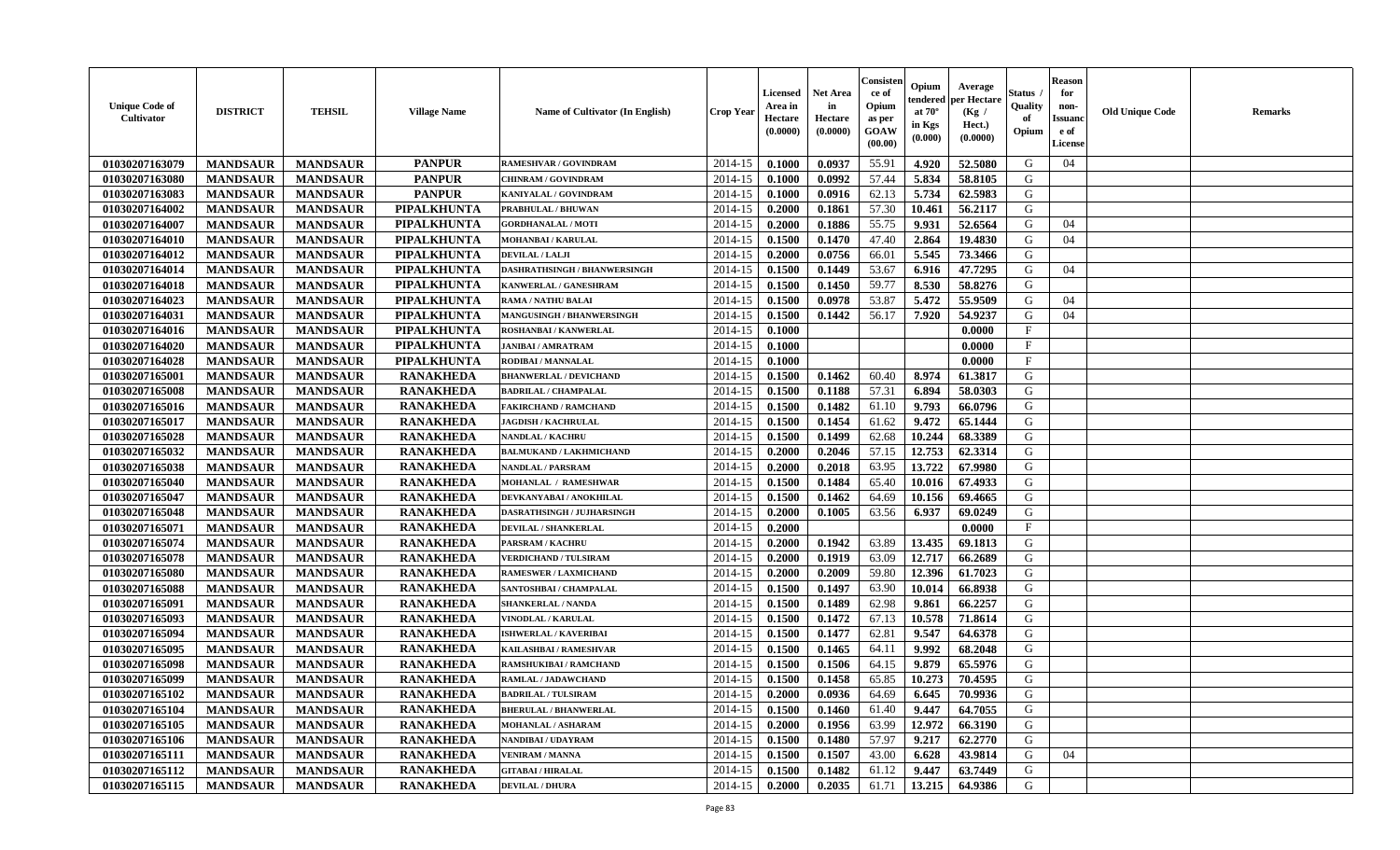| <b>Unique Code of</b><br><b>Cultivator</b> | <b>DISTRICT</b> | <b>TEHSIL</b>   | <b>Village Name</b> | Name of Cultivator (In English)                   | <b>Crop Year</b> | <b>Licensed</b><br>Area in<br>Hectare<br>(0.0000) | Net Area<br>in<br>Hectare<br>(0.0000) | Consisteı<br>ce of<br>Opium<br>as per<br>GOAW<br>(00.00) | Opium<br>tendered<br>at $70^\circ$<br>in Kgs<br>(0.000) | Average<br>per Hectare<br>(Kg /<br>Hect.)<br>(0.0000) | Status<br>Quality<br>of<br>Opium | <b>Reason</b><br>for<br>non-<br><b>Issuand</b><br>e of<br>License | <b>Old Unique Code</b> | <b>Remarks</b>   |
|--------------------------------------------|-----------------|-----------------|---------------------|---------------------------------------------------|------------------|---------------------------------------------------|---------------------------------------|----------------------------------------------------------|---------------------------------------------------------|-------------------------------------------------------|----------------------------------|-------------------------------------------------------------------|------------------------|------------------|
| 01030207165131                             | <b>MANDSAUR</b> | <b>MANDSAUR</b> | <b>RANAKHEDA</b>    | <b>HARIRAM / AMRATRAM</b>                         | 2014-15          | 0.1500                                            | 0.1457                                | 58.90                                                    | 9.003                                                   | 61.7914                                               | G                                |                                                                   |                        |                  |
| 01030207165133                             | <b>MANDSAUR</b> | <b>MANDSAUR</b> | <b>RANAKHEDA</b>    | RODSINGH / ANOPSINGH                              | 2014-15          | 0.1500                                            | 0.1513                                | 66.47                                                    | 10.540                                                  | 69.6629                                               | G                                |                                                                   |                        |                  |
| 01030207165134                             | <b>MANDSAUR</b> | <b>MANDSAUR</b> | <b>RANAKHEDA</b>    | <b>NARAYAN / TORIRAM</b>                          | 2014-15          | 0.1500                                            | 0.1514                                | 55.73                                                    | 8.734                                                   | 57.6882                                               | G                                |                                                                   |                        |                  |
| 01030207165011                             | <b>MANDSAUR</b> | <b>MANDSAUR</b> | <b>RANAKHEDA</b>    | <b>DINESHCHAND / VERDICHAND</b>                   | 2014-15          | 0.2000                                            | 0.1962                                | 63.87                                                    | 13.312                                                  | 67.8491                                               | G                                |                                                                   |                        |                  |
| 01030207165013                             | <b>MANDSAUR</b> | <b>MANDSAUR</b> | <b>RANAKHEDA</b>    | <b>MUKESH / BADRILAL</b>                          | 2014-15          | 0.1500                                            | 0.1500                                | 63.62                                                    | 9.852                                                   | 65.6800                                               | G                                |                                                                   |                        |                  |
| 01030207165043                             | <b>MANDSAUR</b> | <b>MANDSAUR</b> | <b>RANAKHEDA</b>    | <b>KARULAL / GHASIRAM</b>                         | 2014-15          | 0.2000                                            | 0.1968                                | 66.69                                                    | 13.938                                                  | 70.8232                                               | G                                |                                                                   |                        |                  |
| 01030207165116                             | <b>MANDSAUR</b> | <b>MANDSAUR</b> | <b>RANAKHEDA</b>    | <b>BHULIBAI / ASHARAM</b>                         | 2014-15          | 0.1500                                            | 0.1521                                | 61.78                                                    | 9.947                                                   | 65.3978                                               | G                                |                                                                   |                        |                  |
| 01030207165118                             | <b>MANDSAUR</b> | <b>MANDSAUR</b> | <b>RANAKHEDA</b>    | SHANKARLAL / AMRATRAM                             | 2014-15          | 0.1500                                            | 0.1504                                | 57.41                                                    | 9.054                                                   | 60.1995                                               | G                                |                                                                   |                        |                  |
| 01030207165022                             | <b>MANDSAUR</b> | <b>MANDSAUR</b> | <b>RANAKHEDA</b>    | SHYAMLAL / LAXMINARAYAN                           | 2014-15          | 0.1500                                            | 0.1550                                | 61.52                                                    | 9.861                                                   | 63.6194                                               | G                                |                                                                   |                        |                  |
| 01030207165019                             | <b>MANDSAUR</b> | <b>MANDSAUR</b> | <b>RANAKHEDA</b>    | KACHRULAL / HARIRAM                               | 2014-15          | 0.1500                                            | 0.1467                                | 62.68                                                    | 9.814                                                   | 66.8984                                               | G                                |                                                                   |                        |                  |
| 01030207165085                             | <b>MANDSAUR</b> | <b>MANDSAUR</b> | <b>RANAKHEDA</b>    | <b>GOKUL / KACHRULAL</b>                          | 2014-15          | 0.1500                                            | 0.1458                                | 65.08                                                    | 10.31                                                   | 70.7202                                               | G                                |                                                                   |                        |                  |
| 01030207165010                             | <b>MANDSAUR</b> | <b>MANDSAUR</b> | <b>RANAKHEDA</b>    | <b>DILIP / SUNDARLAL</b>                          | 2014-15          | 0.2000                                            | 0.1330                                | 61.09                                                    | 9.486                                                   | 71.3233                                               | G                                |                                                                   |                        |                  |
| 01030207165082                             | <b>MANDSAUR</b> | <b>MANDSAUR</b> | <b>RANAKHEDA</b>    | SUNDERLAL / LAKHMICHAND                           | 2014-15          | 0.2000                                            | 0.1454                                | 60.38                                                    | 9.764                                                   | 67.1527                                               | G                                |                                                                   |                        |                  |
| 01030207165045                             | <b>MANDSAUR</b> | <b>MANDSAUR</b> | <b>RANAKHEDA</b>    | <b>HANSKUNWER / KARUSINGH</b>                     | 2014-15          | 0.1500                                            | 0.1542                                | 53.32                                                    | 3.359                                                   | 21.7834                                               | G                                | 04                                                                |                        |                  |
| 01030207165087                             | <b>MANDSAUR</b> | <b>MANDSAUR</b> | <b>RANAKHEDA</b>    | CHATURBHUJ / KANIRAM                              | 2014-15          | 0.1500                                            | 0.1460                                | 62.63                                                    | 9.949                                                   | 68.1438                                               | G                                |                                                                   |                        |                  |
| 01030207165033                             | <b>MANDSAUR</b> | <b>MANDSAUR</b> | <b>RANAKHEDA</b>    | <b>PUSHKAR / DEVICHAND</b>                        | 2014-15          | 0.1500                                            | 0.1494                                | 51.05                                                    | 7.811                                                   | 52.2825                                               | G                                | 04                                                                |                        |                  |
| 01030207165100                             | <b>MANDSAUR</b> | <b>MANDSAUR</b> | <b>RANAKHEDA</b>    | <b>KANHIYALAL / VERDA</b>                         | 2014-15          | 0.2000                                            | 0.1981                                | 62.26                                                    | 12.657                                                  | 63.8920                                               | G                                |                                                                   |                        |                  |
| 01030207165141                             | <b>MANDSAUR</b> | <b>MANDSAUR</b> | <b>RANAKHEDA</b>    | SHAMBHU SINGH / BEGAM SINGH                       | 2014-15          | 0.1500                                            | 0.1492                                | 61.50                                                    | 9.330                                                   | 62.5335                                               | G                                |                                                                   |                        |                  |
| 01030207165064                             | <b>MANDSAUR</b> | <b>MANDSAUR</b> | <b>RANAKHEDA</b>    | <b>HIRALAL / PRABHULAL</b>                        | 2014-15          | 0.1000                                            |                                       |                                                          |                                                         | 0.0000                                                | F                                |                                                                   |                        |                  |
| 01030207165075                             | <b>MANDSAUR</b> | <b>MANDSAUR</b> | <b>RANAKHEDA</b>    | MUNNALAL / HARIRAM                                | 2014-15          | 0.1000                                            |                                       |                                                          |                                                         | 0.0000                                                | $\mathbf{F}$                     |                                                                   |                        |                  |
| 01030207165083                             | <b>MANDSAUR</b> | <b>MANDSAUR</b> | <b>RANAKHEDA</b>    | MANGILAL / JAGANATH                               | 2014-15          | 0.1000                                            |                                       |                                                          |                                                         | 0.0000                                                | $\mathbf{F}$                     |                                                                   |                        |                  |
| 01030207165092                             | <b>MANDSAUR</b> | <b>MANDSAUR</b> | <b>RANAKHEDA</b>    | <b>JUJHARSINGH / KALUSINGH</b>                    | 2014-15          | 0.1000                                            |                                       |                                                          |                                                         | 0.0000                                                | $\mathbf{F}$                     |                                                                   |                        |                  |
| 01030207165128                             | <b>MANDSAUR</b> | <b>MANDSAUR</b> | <b>RANAKHEDA</b>    | <b>NAHARSINGH / HMERSINGH</b>                     | 2014-15          | 0.1000                                            |                                       |                                                          |                                                         | 0.0000                                                | $\mathbf{F}$                     |                                                                   |                        |                  |
| 01030207165129                             | <b>MANDSAUR</b> | <b>MANDSAUR</b> | <b>RANAKHEDA</b>    | <b>BHERULAL / MANNA</b>                           | 2014-15          | 0.1000                                            |                                       |                                                          |                                                         | 0.0000                                                | $\mathbf{F}$                     |                                                                   |                        |                  |
| 01030207165012                             | <b>MANDSAUR</b> | <b>MANDSAUR</b> | <b>RANAKHEDA</b>    | KAMLASHANKER / DEVILAL                            | 2014-15          | 0.1000                                            |                                       |                                                          |                                                         | 0.0000                                                | $\mathbf{F}$                     |                                                                   |                        |                  |
| 01030207165067                             | <b>MANDSAUR</b> | <b>MANDSAUR</b> | <b>RANAKHEDA</b>    | KAMALSINGH / NAHARSINGH                           | 2014-15          | 0.1000                                            |                                       |                                                          |                                                         | 0.0000                                                | $\mathbf{F}$                     |                                                                   |                        |                  |
| 01030207165058                             | <b>MANDSAUR</b> | <b>MANDSAUR</b> | <b>RANAKHEDA</b>    | RAMCHANDRA / NATHU                                | 2014-15          | 0.1000                                            |                                       |                                                          |                                                         | 0.0000                                                | F                                |                                                                   |                        |                  |
| 01030207165068                             | <b>MANDSAUR</b> | <b>MANDSAUR</b> | <b>RANAKHEDA</b>    | <b>BHANWERLAL / LAXMICHAND</b>                    | 2014-15          | 0.1000                                            |                                       |                                                          |                                                         | 0.0000                                                | $\mathbf{F}$                     |                                                                   |                        |                  |
| 01030207165123                             | <b>MANDSAUR</b> | <b>MANDSAUR</b> | <b>RANAKHEDA</b>    | PRABHULAL / TULSIRAM                              | 2014-15          | 0.1000                                            |                                       |                                                          |                                                         | 0.0000                                                | $\mathbf{F}$                     |                                                                   |                        |                  |
| 01030207166002                             | <b>MANDSAUR</b> | <b>MANDSAUR</b> | <b>RATHANA</b>      | SHOBHRAM / RATANLAL                               | 2014-15          | 0.1500                                            | 0.1455                                | 57.49                                                    | 8.944                                                   | 61.4708                                               | G                                |                                                                   |                        |                  |
| 01030207166030                             | <b>MANDSAUR</b> | <b>MANDSAUR</b> | <b>RATHANA</b>      | NATHULAL / JUJHARLAL                              | 2014-15          | 0.1500                                            | 0.1470                                | 59.62                                                    | 9.318                                                   | 63.3878                                               | G                                |                                                                   |                        |                  |
| 01030207166044                             | <b>MANDSAUR</b> | <b>MANDSAUR</b> | <b>RATHANA</b>      | <b>MANGILAL / DEVA</b>                            | 2014-15          | 0.1500                                            | 0.1520                                | 55.78                                                    | 8.805                                                   | 57.9276                                               | G                                |                                                                   |                        |                  |
| 01030207166045                             | <b>MANDSAUR</b> | <b>MANDSAUR</b> | <b>RATHANA</b>      | <b>GITABAI/PRBHULAL</b>                           | 2014-15          | 0.1500                                            | 0.1501                                | 59.29                                                    | 9.325                                                   | 62.1252                                               | G                                |                                                                   |                        |                  |
| 01030207166048                             | <b>MANDSAUR</b> | <b>MANDSAUR</b> | <b>RATHANA</b>      | <b>GULABSINGH / RUGHNATHSINGH</b>                 | 2014-15          | 0.1500                                            | 0.0509                                | 63.40                                                    | 3.387                                                   | 66.5422                                               | G                                |                                                                   |                        |                  |
|                                            |                 |                 |                     |                                                   |                  | 0.1500                                            | 0.1239                                | 46.82                                                    |                                                         |                                                       |                                  |                                                                   |                        |                  |
| 01030207166056                             | <b>MANDSAUR</b> | <b>MANDSAUR</b> | <b>RATHANA</b>      | MATHURALAL / GANGARAM<br><b>KACHRU / SURATRAM</b> | 2014-15          |                                                   |                                       |                                                          | 5.799                                                   | 46.8039                                               | G                                | 04                                                                |                        |                  |
| 01030207166085                             | <b>MANDSAUR</b> | MANDSAUR        | <b>RATHANA</b>      |                                                   | $2014-15$ 0.1500 |                                                   | 0.1504                                | 53.01                                                    | $8.292$                                                 | 55.1330                                               | G                                | 04                                                                |                        |                  |
| 01030207166096                             | <b>MANDSAUR</b> | <b>MANDSAUR</b> | <b>RATHANA</b>      | <b>AMRATRAM / DUNGA</b>                           | 2014-15          | 0.1500                                            | 0.1458                                | 56.51                                                    | 9.074                                                   | 62.2359                                               | G                                |                                                                   |                        |                  |
| 01030207166104                             | <b>MANDSAUR</b> | <b>MANDSAUR</b> | <b>RATHANA</b>      | RAMDAYAL / DOLATRAM                               | 2014-15          | 0.2000                                            | 0.2010                                | 59.89                                                    | 12.620                                                  | 62.7861                                               | G                                |                                                                   |                        |                  |
| 01030207166111                             | <b>MANDSAUR</b> | <b>MANDSAUR</b> | <b>RATHANA</b>      | KAILASHBAI / DEVRAM                               | 2014-15          | 0.1500                                            | 0.0644                                | 64.82                                                    | 4.426                                                   | 68.7267                                               | G                                |                                                                   |                        |                  |
| 01030207166086                             | <b>MANDSAUR</b> | <b>MANDSAUR</b> | <b>RATHANA</b>      | <b>KANWERLAL / PRABHULAL</b>                      | 2014-15          | 0.1500                                            | 0.1466                                | 69.18                                                    | 10.901                                                  | 74.3588                                               | G                                |                                                                   |                        |                  |
| 01030207166120                             | <b>MANDSAUR</b> | <b>MANDSAUR</b> | <b>RATHANA</b>      | SOHANBAI / BANSHILAL                              | 2014-15          | 0.1500                                            | 0.1495                                | 59.75                                                    | 9.099                                                   | 60.8629                                               | G                                |                                                                   |                        | TRANSFER/BHATANA |
| 01030207166121                             | <b>MANDSAUR</b> | <b>MANDSAUR</b> | <b>RATHANA</b>      | <b>JAGDISH / VARDA</b>                            | $2014 - 15$      | 0.1500                                            | 0.1448                                | 57.82                                                    | 9.045                                                   | 62.4655                                               | G                                |                                                                   |                        | TRANSFER/BHATANA |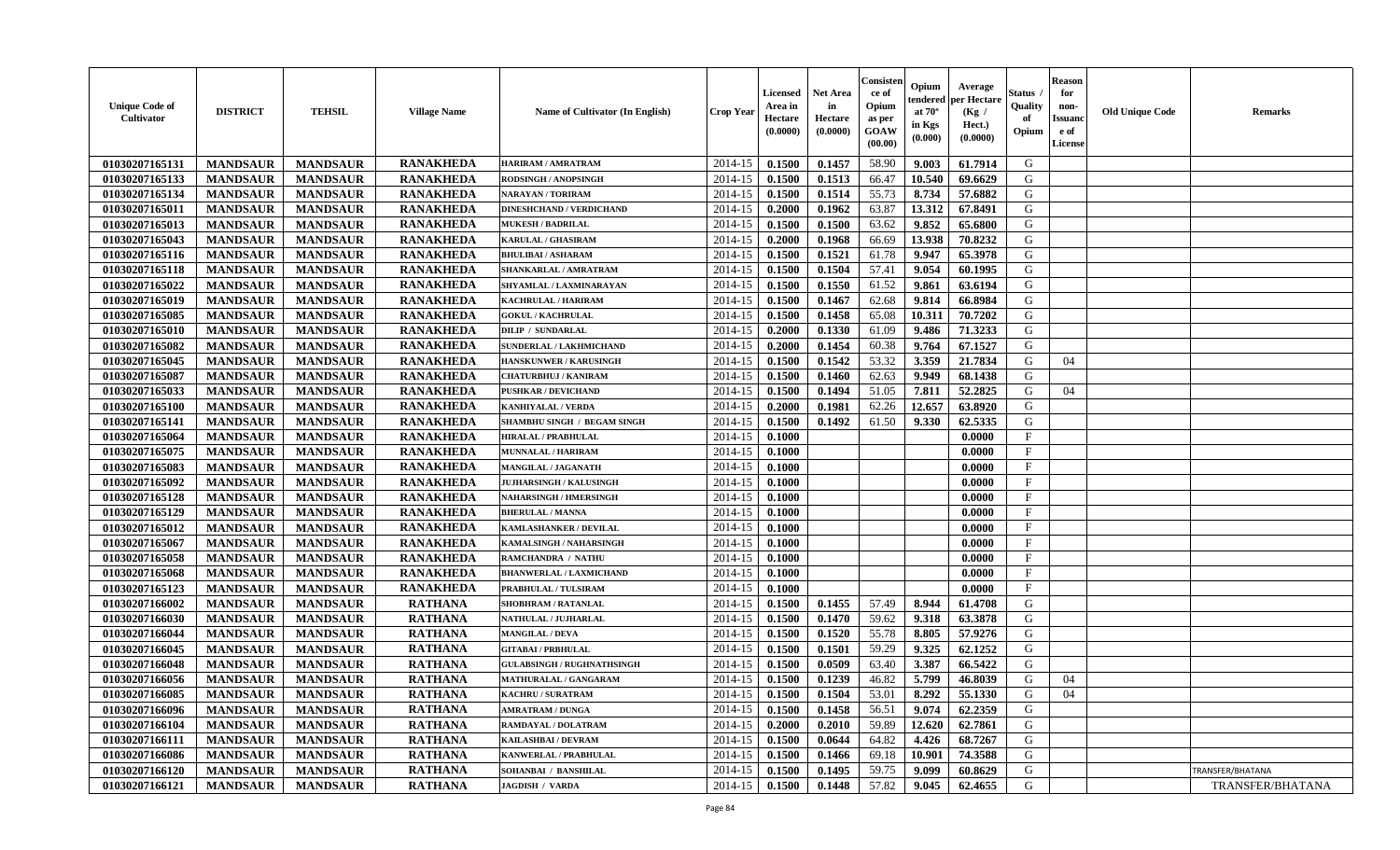| <b>Unique Code of</b><br>Cultivator | <b>DISTRICT</b> | <b>TEHSIL</b>   | <b>Village Name</b> | <b>Name of Cultivator (In English)</b> | <b>Crop Year</b> | Licensed<br>Area in<br>Hectare<br>(0.0000) | <b>Net Area</b><br>in<br>Hectare<br>(0.0000) | Consister<br>ce of<br>Opium<br>as per<br>GOAW<br>(00.00) | Opium<br>tendered<br>at $70^\circ$<br>in Kgs<br>(0.000) | Average<br>per Hectare<br>(Kg /<br>Hect.)<br>(0.0000) | Status<br>Quality<br>of<br>Opium | Reason<br>for<br>non-<br>Issuan<br>e of<br><b>License</b> | <b>Old Unique Code</b> | <b>Remarks</b> |
|-------------------------------------|-----------------|-----------------|---------------------|----------------------------------------|------------------|--------------------------------------------|----------------------------------------------|----------------------------------------------------------|---------------------------------------------------------|-------------------------------------------------------|----------------------------------|-----------------------------------------------------------|------------------------|----------------|
| 01030207108002                      | <b>MANDSAUR</b> | <b>MANDSAUR</b> | <b>RINDA</b>        | <b>BASNTILAL / NANDLAL</b>             | 2014-15          | 0.1500                                     | 0.1466                                       | 55.67                                                    | 8.263                                                   | 56.3643                                               | G                                |                                                           |                        |                |
| 01030207108007                      | <b>MANDSAUR</b> | <b>MANDSAUR</b> | <b>RINDA</b>        | <b>RAGHUVIRDAS / GANESHDAS</b>         | 2014-15          | 0.1500                                     | 0.1474                                       | 50.65                                                    | 7.670                                                   | 52.0353                                               | G                                | 04                                                        |                        |                |
| 01030207108014                      | <b>MANDSAUR</b> | <b>MANDSAUR</b> | <b>RINDA</b>        | <b>MANGILAL / KACHRU</b>               | 2014-15          | 0.1500                                     | 0.1500                                       | 64.21                                                    | 9.476                                                   | 63.1733                                               | G                                |                                                           |                        |                |
| 01030207108027                      | <b>MANDSAUR</b> | <b>MANDSAUR</b> | <b>RINDA</b>        | <b>MANGILAL / RAMRATAN</b>             | 2014-15          | 0.1500                                     | 0.1425                                       | 58.48                                                    | 7.744                                                   | 54.3439                                               | G                                | 04                                                        |                        |                |
| 01030207108038                      | <b>MANDSAUR</b> | <b>MANDSAUR</b> | <b>RINDA</b>        | <b>KARULAL / BHERULAL</b>              | 2014-15          | 0.1500                                     | 0.1458                                       | 59.04                                                    | 9.286                                                   | 63.6900                                               | G                                |                                                           |                        |                |
| 01030207108066                      | <b>MANDSAUR</b> | <b>MANDSAUR</b> | <b>RINDA</b>        | <b>SAMPATBAI/RAMLAL</b>                | 2014-15          | 0.1500                                     | 0.1463                                       | 55.44                                                    | 8.443                                                   | 57.7102                                               | G                                |                                                           |                        |                |
| 01030207108070                      | <b>MANDSAUR</b> | <b>MANDSAUR</b> | <b>RINDA</b>        | SOHANBAI BHUWANISHANKAR                | 2014-15          | 0.1500                                     | 0.1513                                       | 54.23                                                    | 8.251                                                   | 54.5340                                               | G                                | 04                                                        |                        |                |
| 01030207108076                      | <b>MANDSAUR</b> | <b>MANDSAUR</b> | <b>RINDA</b>        | KISHANLAL / BHERULAL                   | 2014-15          | 0.1500                                     | 0.1529                                       | 59.50                                                    | 9.214                                                   | 60.2616                                               | G                                |                                                           |                        |                |
| 01030207108189                      | <b>MANDSAUR</b> | <b>MANDSAUR</b> | <b>RINDA</b>        | <b>GOPAL / BHUWANISHANKER</b>          | 2014-15          | 0.1500                                     | 0.1511                                       | 56.41                                                    | 8.639                                                   | 57.1741                                               | G                                |                                                           |                        |                |
| 01030207108190                      | <b>MANDSAUR</b> | <b>MANDSAUR</b> | <b>RINDA</b>        | <b>BHARATSINGH / INDRASINGH</b>        | 2014-15          | 0.1500                                     | 0.1498                                       | 55.51                                                    | 8.097                                                   | 54.0521                                               | G                                | 04                                                        |                        |                |
| 01030207108192                      | <b>MANDSAUR</b> | <b>MANDSAUR</b> | <b>RINDA</b>        | <b>RAJMAL / HIRALAL</b>                | 2014-15          | 0.1500                                     | 0.1473                                       | 62.27                                                    | 9.581                                                   | 65.0441                                               | G                                |                                                           |                        |                |
| 01030207108193                      | <b>MANDSAUR</b> | <b>MANDSAUR</b> | <b>RINDA</b>        | <b>BANSHILAL / BHERULAL</b>            | 2014-15          | 0.1500                                     | 0.1478                                       | 51.51                                                    | 7.697                                                   | 52.0771                                               | G                                | 04                                                        |                        |                |
| 01030207108209                      | <b>MANDSAUR</b> | <b>MANDSAUR</b> | <b>RINDA</b>        | <b>LALPURI / SHAMBHUPURI</b>           | 2014-15          | 0.1500                                     | 0.1499                                       | 56.04                                                    | 8.438                                                   | 56.2909                                               | G                                |                                                           |                        |                |
| 01030207108216                      | <b>MANDSAUR</b> | <b>MANDSAUR</b> | <b>RINDA</b>        | SHYAMLAL / RAMRATAN                    | 2014-15          | 0.1500                                     | 0.1444                                       | 51.45                                                    | 4.814                                                   | 33.3380                                               | G                                | 04                                                        |                        |                |
| 01030207108222                      | <b>MANDSAUR</b> | <b>MANDSAUR</b> | <b>RINDA</b>        | <b>BALARAM / SITARAM</b>               | 2014-15          | 0.2000                                     | 0.1820                                       | 59.22                                                    | 10.922                                                  | 60.0110                                               | G                                |                                                           |                        |                |
| 01030207108015                      | <b>MANDSAUR</b> | <b>MANDSAUR</b> | <b>RINDA</b>        | <b>RAMNIWAS / PRBHULAL</b>             | 2014-15          | 0.1500                                     | 0.1419                                       | 64.22                                                    | 9.679                                                   | 68.2100                                               | G                                |                                                           |                        |                |
| 01030207108020                      | <b>MANDSAUR</b> | <b>MANDSAUR</b> | <b>RINDA</b>        | SATAYNARAYAN / MANNALAL                | 2014-15          | 0.2000                                     | 0.1819                                       | 64.36                                                    | 11.392                                                  | 62.6278                                               | G                                |                                                           |                        |                |
| 01030207108040                      | <b>MANDSAUR</b> | <b>MANDSAUR</b> | <b>RINDA</b>        | <b>SHIVLAL / BHANWERLAL</b>            | 2014-15          | 0.1500                                     | 0.1503                                       | 59.28                                                    | 8.850                                                   | 58.8822                                               | G                                |                                                           |                        |                |
| 01030207108061                      | <b>MANDSAUR</b> | <b>MANDSAUR</b> | <b>RINDA</b>        | <b>CHOTIBAI / MUNSHISAHA</b>           | 2014-15          | 0.1500                                     | 0.1494                                       | 55.72                                                    | 8.342                                                   | 55.8367                                               | G                                | 04                                                        |                        |                |
| 01030207108080                      | <b>MANDSAUR</b> | <b>MANDSAUR</b> | <b>RINDA</b>        | KACHRULAL / BHUWANILAL                 | 2014-15          | 0.1500                                     | 0.1457                                       | 62.43                                                    | 9.427                                                   | 64.7014                                               | G                                |                                                           |                        |                |
| 01030207108083                      | <b>MANDSAUR</b> | <b>MANDSAUR</b> | <b>RINDA</b>        | PRBHULAL / BHANWERLAL                  | 2014-15          | 0.1500                                     | 0.1528                                       | 64.11                                                    | 9.754                                                   | 63.8351                                               | G                                |                                                           |                        |                |
| 01030207108085                      | <b>MANDSAUR</b> | <b>MANDSAUR</b> | <b>RINDA</b>        | <b>BHUWANILAL / SURATRAM</b>           | 2014-15          | 0.1500                                     | 0.1429                                       | 59.77                                                    | 8.897                                                   | 62.2603                                               | G                                |                                                           |                        |                |
| 01030207108152                      | <b>MANDSAUR</b> | <b>MANDSAUR</b> | <b>RINDA</b>        | <b>UMA BAI RAMKISHAN</b>               | 2014-15          | 0.2000                                     | 0.1467                                       | 61.32                                                    | 9.216                                                   | 62.8221                                               | G                                |                                                           |                        |                |
| 01030207108191                      | <b>MANDSAUR</b> | <b>MANDSAUR</b> | <b>RINDA</b>        | SAMPATBAI / JHUJHARLAL                 | 2014-15          | 0.2000                                     | 0.1900                                       | 57.85                                                    | 12.289                                                  | 64.6789                                               | G                                |                                                           |                        |                |
| 01030207108201                      | <b>MANDSAUR</b> | <b>MANDSAUR</b> | <b>RINDA</b>        | <b>SHIVLAL / BALARAM</b>               | 2014-15          | 0.1500                                     | 0.1523                                       | 57.64                                                    | 8.893                                                   | 58.3913                                               | G                                |                                                           |                        |                |
| 01030207108206                      | <b>MANDSAUR</b> | <b>MANDSAUR</b> | <b>RINDA</b>        | MOHANLAL / SALAGRAM                    | 2014-15          | 0.1500                                     | 0.1407                                       | 58.88                                                    | 8.613                                                   | 61.2154                                               | G                                |                                                           |                        |                |
| 01030207108210                      | <b>MANDSAUR</b> | <b>MANDSAUR</b> | <b>RINDA</b>        | PRAHLAD / MANNALAL                     | 2014-15          | 0.1500                                     | 0.1418                                       | 56.42                                                    | 8.544                                                   | 60.2539                                               | G                                |                                                           |                        |                |
| 01030207108228                      | <b>MANDSAUR</b> | <b>MANDSAUR</b> | <b>RINDA</b>        | RAMCHANDRIBAI / HIRALAL                | 2014-15          | 0.1500                                     | 0.1538                                       | 54.47                                                    | 8.287                                                   | 53.8817                                               | G                                | 04                                                        |                        |                |
| 01030207108001                      | <b>MANDSAUR</b> | <b>MANDSAUR</b> | <b>RINDA</b>        | <b>RAMLAL / BHERULAL</b>               | 2014-15          | 0.1000                                     | 0.0880                                       | 65.78                                                    | 5.648                                                   | 64.1818                                               | G                                |                                                           |                        |                |
| 01030207108009                      | <b>MANDSAUR</b> | <b>MANDSAUR</b> | <b>RINDA</b>        | ISHWERLAL / BHUVANISHANKER             | 2014-15          | 0.1000                                     | 0.0646                                       | 67.69                                                    | 4.410                                                   | 68.2663                                               | G                                |                                                           |                        |                |
| 01030207108052                      | <b>MANDSAUR</b> | <b>MANDSAUR</b> | <b>RINDA</b>        | LAXMINARAYAN / SURATRAM                | 2014-15          | 0.1000                                     |                                              |                                                          |                                                         | 0.0000                                                | $_{\rm F}$                       |                                                           |                        |                |
| 01030207108058                      | <b>MANDSAUR</b> | <b>MANDSAUR</b> | <b>RINDA</b>        | <b>JHAMKUBAI/KARULAL</b>               | 2014-15          | 0.1000                                     |                                              |                                                          |                                                         | 0.0000                                                | $\mathbf{F}$                     |                                                           |                        |                |
| 01030207108064                      | <b>MANDSAUR</b> | <b>MANDSAUR</b> | <b>RINDA</b>        | <b>GOPALBAI/BHUWANISHANKER</b>         | 2014-15          | 0.1000                                     | 0.0663                                       | 59.65                                                    | 4.056                                                   | 61.1765                                               | G                                |                                                           |                        |                |
| 01030207108096                      | <b>MANDSAUR</b> | <b>MANDSAUR</b> | <b>RINDA</b>        | <b>KALAWATI / NANDRAM</b>              | 2014-15          | 0.1000                                     | 0.0967                                       | 58.46                                                    | 5.863                                                   | 60.6308                                               | G                                |                                                           |                        |                |
| 01030207108123                      | <b>MANDSAUR</b> | <b>MANDSAUR</b> | <b>RINDA</b>        | <b>LILABAI/MATHURADAS</b>              | 2014-15          | 0.1000                                     | 0.0984                                       | 62.16                                                    | 6.376                                                   | 64.7967                                               | G                                |                                                           |                        |                |
| 01030207108134                      | <b>MANDSAUR</b> | <b>MANDSAUR</b> | <b>RINDA</b>        | <b>NANDA / BHERAJI</b>                 |                  | $2014-15$ 0.1000                           |                                              |                                                          |                                                         | 0.0000                                                | F                                |                                                           |                        |                |
| 01030207108135                      | <b>MANDSAUR</b> | <b>MANDSAUR</b> | <b>RINDA</b>        | ANOKIHILAL / LAXMINARAYAN              | 2014-15          | 0.1000                                     |                                              |                                                          |                                                         | 0.0000                                                | $_{\rm F}$                       |                                                           |                        |                |
| 01030207108142                      | <b>MANDSAUR</b> | <b>MANDSAUR</b> | <b>RINDA</b>        | <b>GANGABAI / NATHULAL</b>             | 2014-15          | 0.1000                                     | 0.1005                                       | 59.72                                                    | 6.475                                                   | 64.4279                                               | G                                |                                                           |                        |                |
| 01030207108215                      | <b>MANDSAUR</b> | <b>MANDSAUR</b> | <b>RINDA</b>        | <b>SHIVDAS / TULSIRAM</b>              | 2014-15          | 0.1000                                     |                                              |                                                          |                                                         | 0.0000                                                | $\mathbf{F}$                     |                                                           |                        |                |
| 01030207108010                      | <b>MANDSAUR</b> | <b>MANDSAUR</b> | <b>RINDA</b>        | <b>SHIVLAL / HIRALAL</b>               | 2014-15          | 0.1000                                     | 0.0972                                       | 57.95                                                    | 5.629                                                   | 57.9115                                               | G                                |                                                           |                        |                |
| 01030207108226                      | <b>MANDSAUR</b> | <b>MANDSAUR</b> | <b>RINDA</b>        | <b>RAMESHCHAND / BHERULAL</b>          | 2014-15          | 0.1000                                     |                                              |                                                          |                                                         | 0.0000                                                | $_{\rm F}$                       |                                                           |                        |                |
| 01030207108042                      | <b>MANDSAUR</b> | <b>MANDSAUR</b> | <b>RINDA</b>        | <b>GOPAL / BHUWANIRAM</b>              | 2014-15          | 0.1000                                     |                                              |                                                          |                                                         | 0.0000                                                | $\mathbf{F}$                     |                                                           |                        |                |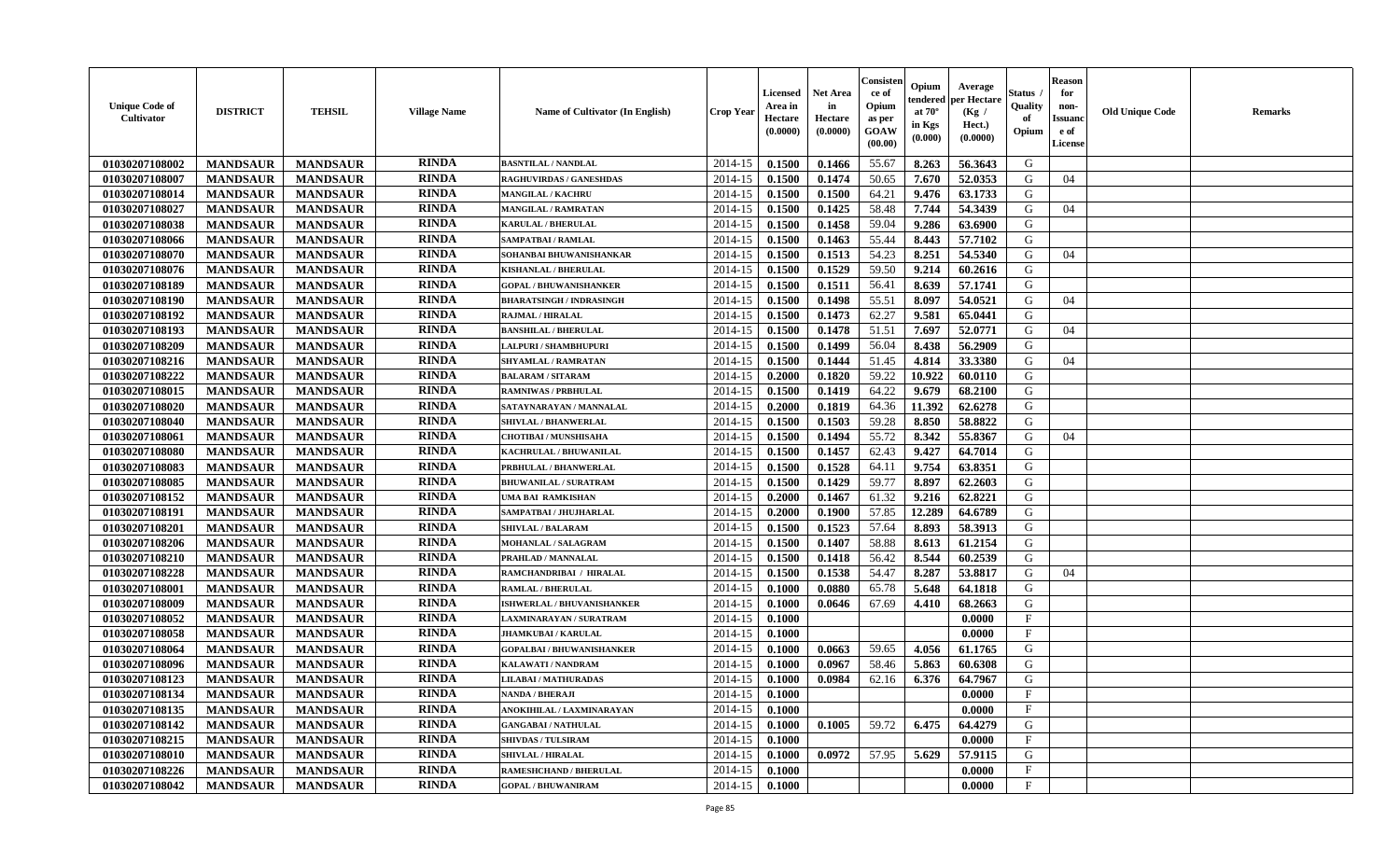| <b>Unique Code of</b><br>Cultivator | <b>DISTRICT</b> | <b>TEHSIL</b>   | <b>Village Name</b> | Name of Cultivator (In English) | <b>Crop Year</b> | Licensed<br>Area in<br>Hectare<br>(0.0000) | <b>Net Area</b><br>in<br>Hectare<br>(0.0000) | Consisteı<br>ce of<br>Opium<br>as per<br>GOAW<br>(00.00) | Opium<br>endered<br>at $70^\circ$<br>in Kgs<br>$({\bf 0.000})$ | Average<br><b>per Hectare</b><br>(Kg /<br>Hect.)<br>(0.0000) | Status<br>Quality<br>of<br>Opium | Reason<br>for<br>non-<br><b>Issuano</b><br>e of<br>License | <b>Old Unique Code</b> | <b>Remarks</b> |
|-------------------------------------|-----------------|-----------------|---------------------|---------------------------------|------------------|--------------------------------------------|----------------------------------------------|----------------------------------------------------------|----------------------------------------------------------------|--------------------------------------------------------------|----------------------------------|------------------------------------------------------------|------------------------|----------------|
| 01030207108051                      | <b>MANDSAUR</b> | <b>MANDSAUR</b> | <b>RINDA</b>        | TULSIBAI / GANESHRAM            | 2014-15          | 0.1000                                     |                                              |                                                          |                                                                | 0.0000                                                       | $\mathbf{F}$                     |                                                            |                        |                |
| 01030207108090                      | <b>MANDSAUR</b> | <b>MANDSAUR</b> | <b>RINDA</b>        | <b>GITABAI/MANGU</b>            | 2014-15          | 0.1000                                     |                                              |                                                          |                                                                | 0.0000                                                       | N                                |                                                            |                        |                |
| 01030207108099                      | <b>MANDSAUR</b> | <b>MANDSAUR</b> | <b>RINDA</b>        | <b>KANWERLAL / BHERULAL</b>     | 2014-15          | 0.1000                                     | 0.1005                                       | 60.64                                                    | 6.385                                                          | 63.5323                                                      | G                                |                                                            |                        |                |
| 01030207108172                      | <b>MANDSAUR</b> | <b>MANDSAUR</b> | <b>RINDA</b>        | <b>RAMCHAND / BHUWANILAL</b>    | 2014-15          | 0.1000                                     |                                              |                                                          |                                                                | 0.0000                                                       | $_{\rm F}$                       |                                                            |                        |                |
| 01030207108202                      | <b>MANDSAUR</b> | <b>MANDSAUR</b> | <b>RINDA</b>        | SHANKERLAL / RADHESHYAM         | 2014-15          | 0.1000                                     |                                              |                                                          |                                                                | 0.0000                                                       | $\mathbf{F}$                     |                                                            |                        |                |
| 01030207108247                      | <b>MANDSAUR</b> | <b>MANDSAUR</b> | <b>RINDA</b>        | <b>SAREKUNWER / HIRALAL</b>     | 2014-15          | 0.1000                                     | 0.0923                                       | 56.59                                                    | 5.368                                                          | 58.1582                                                      | G                                |                                                            |                        |                |
| 01030207108168                      | <b>MANDSAUR</b> | <b>MANDSAUR</b> | <b>RINDA</b>        | RAMESHWER / JAGANNATH           | 2014-15          | 0.1000                                     |                                              |                                                          |                                                                | 0.0000                                                       | $\mathbf F$                      |                                                            |                        |                |
| 01030207108188                      | <b>MANDSAUR</b> | <b>MANDSAUR</b> | <b>RINDA</b>        | <b>RAMESHWER / BIHARILAL</b>    | 2014-15          | 0.1000                                     |                                              |                                                          |                                                                | 0.0000                                                       | $\mathbf{F}$                     |                                                            |                        |                |
| 01030207108205                      | <b>MANDSAUR</b> | <b>MANDSAUR</b> | <b>RINDA</b>        | JOHARBAI / LAL MOHAMAD          | 2014-15          | 0.1000                                     |                                              |                                                          |                                                                | 0.0000                                                       | $_{\rm F}$                       |                                                            |                        |                |
| 01030207168029                      | <b>MANDSAUR</b> | <b>MANDSAUR</b> | <b>TISAI</b>        | RANJIT SINGH / MANOHAR SINGH    | 2014-15          | 0.1500                                     | 0.1488                                       | 58.50                                                    | 9.017                                                          | 60.5981                                                      | G                                |                                                            |                        |                |
| 01030207168009                      | <b>MANDSAUR</b> | <b>MANDSAUR</b> | <b>TISAI</b>        | <b>BHANVARLAL / RAMCHANDRAA</b> | 2014-15          | 0.1500                                     | 0.1464                                       | 49.09                                                    | 3.296                                                          | 22.5137                                                      | G                                | 04                                                         |                        |                |
| 01030207168022                      | <b>MANDSAUR</b> | <b>MANDSAUR</b> | <b>TISAI</b>        | <b>KARUSING / MANSING</b>       | 2014-15          | 0.1500                                     | 0.1500                                       | 48.08                                                    | 7.425                                                          | 49.5000                                                      | G                                | 04                                                         |                        |                |
| 01030207168039                      | <b>MANDSAUR</b> | <b>MANDSAUR</b> | <b>TISAI</b>        | RUKMANIBAI / KACHRU             | 2014-15          | 0.1500                                     | 0.1489                                       | 63.57                                                    | 9.690                                                          | 65.0772                                                      | G                                |                                                            |                        |                |
| 01030207168069                      | <b>MANDSAUR</b> | <b>MANDSAUR</b> | <b>TISAI</b>        | <b>CHANDABAI / BALARAM</b>      | 2014-15          | 0.1500                                     | 0.1536                                       | 49.04                                                    | 7.804                                                          | 50.8073                                                      | G                                | 04                                                         |                        |                |
| 01030207168007                      | <b>MANDSAUR</b> | <b>MANDSAUR</b> | <b>TISAI</b>        | <b>RATANLAL / PYARJI</b>        | 2014-15          | 0.1000                                     |                                              |                                                          |                                                                | 0.0000                                                       | $_{\rm F}$                       |                                                            |                        |                |
| 01030207168025                      | <b>MANDSAUR</b> | <b>MANDSAUR</b> | <b>TISAI</b>        | <b>GOVINKUNVAR / ISHWARSING</b> | 2014-15          | 0.1000                                     |                                              |                                                          |                                                                | 0.0000                                                       | $_{\rm F}$                       |                                                            |                        |                |
| 01030207168043                      | <b>MANDSAUR</b> | <b>MANDSAUR</b> | <b>TISAI</b>        | <b>BHULIBAI / DEUBAI</b>        | 2014-15          | 0.1000                                     |                                              |                                                          |                                                                | 0.0000                                                       | $\mathbf{F}$                     |                                                            |                        |                |
| 01030207168044                      | <b>MANDSAUR</b> | <b>MANDSAUR</b> | <b>TISAI</b>        | <b>VIRMSING / MANSING</b>       | 2014-15          | 0.1000                                     |                                              |                                                          |                                                                | 0.0000                                                       | $\mathbf F$                      |                                                            |                        |                |
| 01030207168046                      | <b>MANDSAUR</b> | <b>MANDSAUR</b> | <b>TISAI</b>        | KAMLABAI / PYARA                | 2014-15          | 0.1000                                     |                                              |                                                          |                                                                | 0.0000                                                       | F                                |                                                            |                        |                |
| 01030207168061                      | <b>MANDSAUR</b> | <b>MANDSAUR</b> | <b>TISAI</b>        | RAMNARAYAN / RUPA               | 2014-15          | 0.1000                                     | 0.0915                                       | 53.62                                                    | 4.910                                                          | 53.6612                                                      | G                                | 04                                                         |                        |                |
| 01030207168065                      | <b>MANDSAUR</b> | <b>MANDSAUR</b> | <b>TISAI</b>        | <b>SHOBHARAM / NANDA</b>        | 2014-15          | 0.1000                                     |                                              |                                                          |                                                                | 0.0000                                                       | $_{\rm F}$                       |                                                            |                        |                |
| 01030207168024                      | <b>MANDSAUR</b> | <b>MANDSAUR</b> | <b>TISAI</b>        | SHIVSINGH / MANSINGH            | 2014-15          | 0.1000                                     |                                              |                                                          |                                                                | 0.0000                                                       | $\mathbf{F}$                     |                                                            |                        |                |
| 01030207168072                      | <b>MANDSAUR</b> | <b>MANDSAUR</b> | <b>TISAI</b>        | PRABHULAL / JAGANNATH           | 2014-15          | 0.1000                                     |                                              |                                                          |                                                                | 0.0000                                                       | $\mathbf{F}$                     |                                                            |                        |                |
| 01030207168034                      | <b>MANDSAUR</b> | <b>MANDSAUR</b> | <b>TISAI</b>        | <b>NANURAM / KHIMA</b>          | 2014-15          | 0.1000                                     |                                              |                                                          |                                                                | 0.0000                                                       | $\mathbf F$                      |                                                            |                        |                |
| 01030207169013                      | <b>MANDSAUR</b> | <b>MANDSAUR</b> | <b>TUMDAWDA</b>     | <b>GIRDHARI / KANA</b>          | 2014-15          | 0.1500                                     | 0.1440                                       | 51.99                                                    | 6.930                                                          | 48.1250                                                      | G                                | 04                                                         |                        |                |
| 01030207169038                      | <b>MANDSAUR</b> | <b>MANDSAUR</b> | <b>TUMDAWDA</b>     | <b>RAMESHVAR / BALMUKUND</b>    | 2014-15          | 0.1500                                     | 0.1420                                       | 60.96                                                    | 9.405                                                          | 66.2324                                                      | G                                |                                                            |                        |                |
| 01030207169042                      | <b>MANDSAUR</b> | <b>MANDSAUR</b> | <b>TUMDAWDA</b>     | <b>NODERAM / MODIRAM</b>        | 2014-15          | 0.1500                                     | 0.1432                                       | 60.29                                                    | 9.199                                                          | 64.2388                                                      | л                                | 02                                                         |                        |                |
| 01030207169044                      | <b>MANDSAUR</b> | <b>MANDSAUR</b> | <b>TUMDAWDA</b>     | NANDIBAI / BHERULAL             | 2014-15          | 0.1500                                     | 0.1508                                       | 54.67                                                    | 8.427                                                          | 55.8820                                                      | G                                | 04                                                         |                        |                |
| 01030207169045                      | <b>MANDSAUR</b> | <b>MANDSAUR</b> | <b>TUMDAWDA</b>     | <b>DHAPUBAI/MODIRAM</b>         | 2014-15          | 0.1500                                     | 0.1473                                       | 62.82                                                    | 9.495                                                          | 64.4603                                                      | G                                |                                                            |                        |                |
| 01030207169058                      | <b>MANDSAUR</b> | <b>MANDSAUR</b> | <b>TUMDAWDA</b>     | NANDKISHOR / BHAGIRATH          | 2014-15          | 0.1500                                     | 0.1463                                       | 62.12                                                    | 9.478                                                          | 64.7847                                                      | G                                |                                                            |                        |                |
| 01030207169016                      | <b>MANDSAUR</b> | <b>MANDSAUR</b> | <b>TUMDAWDA</b>     | <b>ANOKHILAL / CHATURBHUJ</b>   | 2014-15          | 0.1500                                     | 0.1434                                       | 66.78                                                    | 10.055                                                         | 70.1185                                                      | G                                |                                                            |                        |                |
| 01030207169029                      | <b>MANDSAUR</b> | <b>MANDSAUR</b> | <b>TUMDAWDA</b>     | NANDIBAI / KACHRU               | 2014-15          | 0.1500                                     | 0.1453                                       | 43.32                                                    | 2.141                                                          | 14.7350                                                      | G                                | 04                                                         |                        |                |
| 01030207169068                      | <b>MANDSAUR</b> | <b>MANDSAUR</b> | <b>TUMDAWDA</b>     | <b>DASHRATH / JUJHAR</b>        | 2014-15          | 0.1500                                     | 0.0824                                       | 53.89                                                    | 4.635                                                          | 56.2500                                                      | G                                |                                                            |                        |                |
| 01030207169032                      | <b>MANDSAUR</b> | <b>MANDSAUR</b> | <b>TUMDAWDA</b>     | <b>JAWAHARLAL / HARIRAM</b>     | 2014-15          | 0.1500                                     | 0.1479                                       | 59.22                                                    | 8.875                                                          | 60.0068                                                      | G                                |                                                            |                        |                |
| 01030207169047                      | <b>MANDSAUR</b> | <b>MANDSAUR</b> | <b>TUMDAWDA</b>     | LAXMINARAYAN / HARIRAM          | 2014-15          | 0.1500                                     | 0.1495                                       | 64.58                                                    | 10.047                                                         | 67.2040                                                      | G                                |                                                            |                        |                |
| 01030207169015                      | MANDSAUR        | MANDSAUR        | <b>TUMDAWDA</b>     | PARASRAM / DEVICHAND            |                  | $2014-15$ 0.1500                           | 0.1446                                       | 63.83                                                    | 9.620                                                          | 66.5284                                                      | G                                |                                                            |                        |                |
| 01030207169002                      | <b>MANDSAUR</b> | <b>MANDSAUR</b> | <b>TUMDAWDA</b>     | <b>BHANVARLAL / HIRALAL</b>     | 2014-15          | 0.1500                                     | 0.1515                                       | 56.37                                                    | 8.641                                                          | 57.0363                                                      | G                                |                                                            |                        |                |
| 01030207169023                      | <b>MANDSAUR</b> | <b>MANDSAUR</b> | <b>TUMDAWDA</b>     | <b>SHNTIBAI / JETRAM</b>        | 2014-15          | 0.1000                                     |                                              |                                                          |                                                                | 0.0000                                                       | $\mathbf{F}$                     |                                                            |                        |                |
| 01030207169057                      | <b>MANDSAUR</b> | <b>MANDSAUR</b> | <b>TUMDAWDA</b>     | <b>BHAGIRATH / MODIRAM</b>      | 2014-15          | 0.1000                                     |                                              |                                                          |                                                                | 0.0000                                                       | $\mathbf F$                      |                                                            |                        |                |
| 01030207169067                      | <b>MANDSAUR</b> | <b>MANDSAUR</b> | <b>TUMDAWDA</b>     | <b>BHANVARLAL / GANESHARAM</b>  | 2014-15          | 0.1000                                     |                                              |                                                          |                                                                | 0.0000                                                       | $\mathbf{F}$                     |                                                            |                        |                |
| 01030207169012                      | <b>MANDSAUR</b> | <b>MANDSAUR</b> | <b>TUMDAWDA</b>     | SARSWATIBAI / KANWARLAL         | 2014-15          | 0.1000                                     |                                              |                                                          |                                                                | 0.0000                                                       | $\mathbf{F}$                     |                                                            |                        |                |
| 01030207169050                      | <b>MANDSAUR</b> | <b>MANDSAUR</b> | <b>TUMDAWDA</b>     | RAMKANYABAI / BHANVARLAL        | 2014-15          | $\boldsymbol{0.1000}$                      |                                              |                                                          |                                                                | 0.0000                                                       | $\mathbf F$                      |                                                            |                        |                |
|                                     |                 |                 |                     |                                 |                  |                                            |                                              |                                                          |                                                                |                                                              |                                  |                                                            |                        |                |